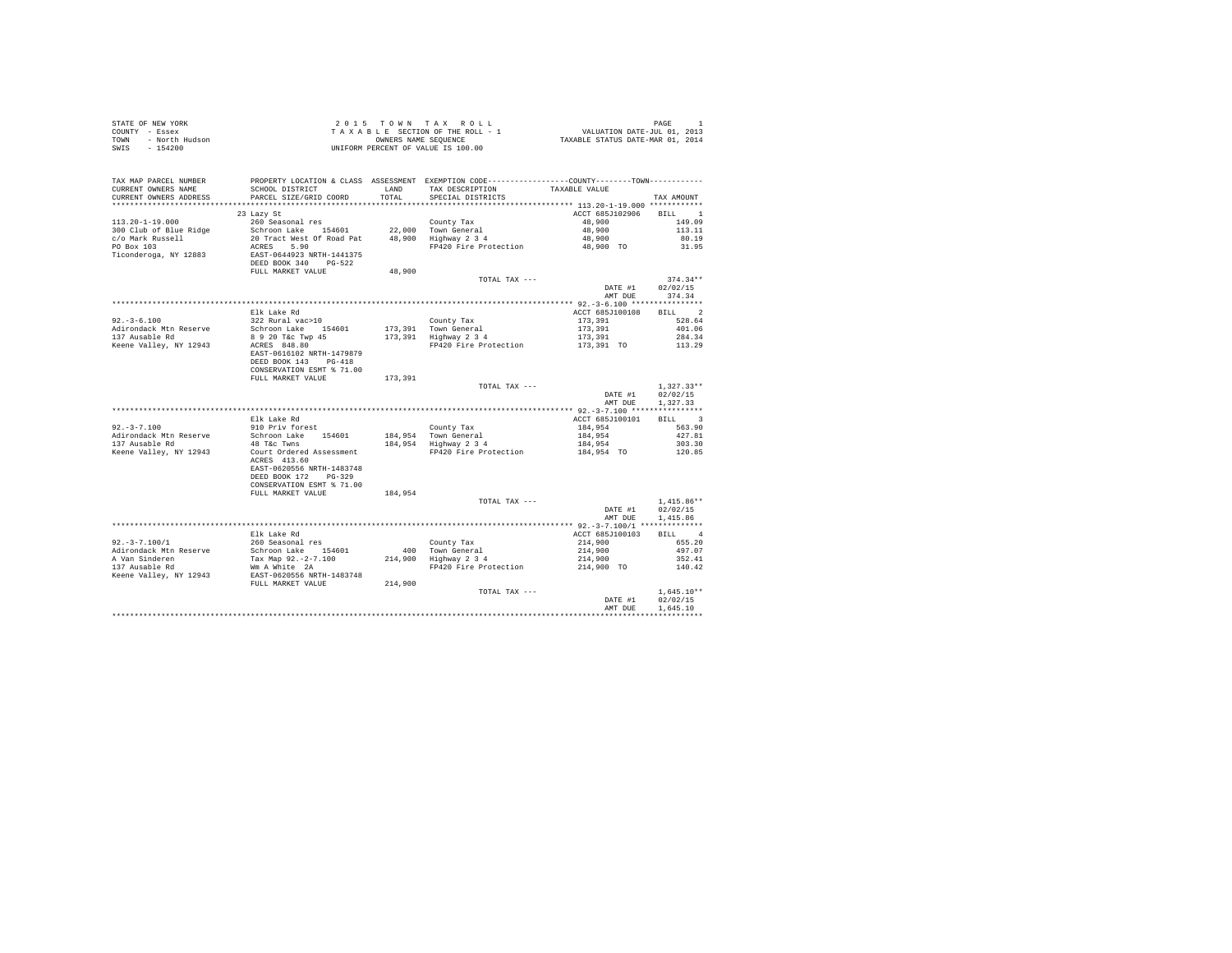| STATE OF NEW YORK      | 2015 TOWN TAX ROLL                 | PAGE                             |
|------------------------|------------------------------------|----------------------------------|
| COUNTY - Essex         | TAXABLE SECTION OF THE ROLL - 1    | VALUATION DATE-JUL 01, 2013      |
| TOWN<br>- North Hudson | OWNERS NAME SEOUENCE               | TAXABLE STATUS DATE-MAR 01, 2014 |
| - 154200<br>SWIS       | UNIFORM PERCENT OF VALUE IS 100.00 |                                  |

| TAX MAP PARCEL NUMBER<br>CURRENT OWNERS NAME<br>CURRENT OWNERS ADDRESS                                        | SCHOOL DISTRICT<br>PARCEL SIZE/GRID COORD                                                                                                                    | LAND<br>TOTAL             | PROPERTY LOCATION & CLASS ASSESSMENT EXEMPTION CODE---------------COUNTY-------TOWN---------<br>TAX DESCRIPTION<br>SPECIAL DISTRICTS | TAXABLE VALUE                                                  | TAX AMOUNT                                                           |
|---------------------------------------------------------------------------------------------------------------|--------------------------------------------------------------------------------------------------------------------------------------------------------------|---------------------------|--------------------------------------------------------------------------------------------------------------------------------------|----------------------------------------------------------------|----------------------------------------------------------------------|
| $92. - 3 - 7.100/2$<br>Adirondack Mtn Reserve<br>V Merle-Smith<br>137 Ausable Rd<br>Keene Valley, NY 12943    | Elk Lake Rd<br>260 Seasonal res<br>Schroon Lake<br>154601<br>Tax Map 92.-2-7.100<br>Jean Van Sanderson 2 A<br>EAST-0620556 NRTH-1483748<br>FULL MARKET VALUE | 1,100<br>93,800<br>93,800 | County Tax<br>Town General<br>Highway 2 3 4<br>FP420 Fire Protection                                                                 | ACCT 685J100104<br>93,800<br>93,800<br>93,800<br>93,800 TO     | 5<br><b>BILL</b><br>285.98<br>216.96<br>153.82<br>61.29              |
|                                                                                                               |                                                                                                                                                              |                           | TOTAL TAX ---                                                                                                                        | DATE #1<br>AMT DUE                                             | $718.05**$<br>02/02/15<br>718.05                                     |
|                                                                                                               |                                                                                                                                                              |                           |                                                                                                                                      |                                                                |                                                                      |
| $92. -3 - 7.100/3$<br>Adirondack Mtn Reserve<br>D Weld Camp<br>137 Ausable Rd                                 | Elk Lake Rd<br>260 Seasonal res<br>Schroon Lake<br>154601<br>In Tmap92.-2-7.100<br>Inlet Camp 2 A                                                            | 800<br>210,900            | County Tax<br>Town General<br>Highway 2 3 4<br>FP420 Fire Protection                                                                 | ACCT 685J100106<br>210,900<br>210,900<br>210,900<br>210,900 TO | 6<br><b>BILL</b><br>643.00<br>487.82<br>345.85<br>137.80             |
| Keene Valley, NY 12943                                                                                        | EAST-0620556 NRTH-1483748<br>FULL MARKET VALUE                                                                                                               | 210,900                   |                                                                                                                                      |                                                                |                                                                      |
|                                                                                                               |                                                                                                                                                              |                           | TOTAL TAX ---                                                                                                                        | DATE #1<br>AMT DUE                                             | $1.614.47**$<br>02/02/15<br>1,614.47                                 |
|                                                                                                               |                                                                                                                                                              |                           |                                                                                                                                      | ************ 92.-3-7.100/4 **************                      |                                                                      |
| $92. - 3 - 7.100/4$<br>Adirondack Mtn Reserve<br>Inlet Camp<br>137 Ausable Rd<br>Keene Valley, NY 12943       | Elk Lake Rd<br>260 Seasonal res<br>154601<br>Schroon Lake<br>48 T&C<br>EAST-0620556 NRTH-1483748<br>DEED BOOK 172<br>$PG-329$                                | 100<br>87,500             | County Tax<br>Town General<br>Highway 2 3 4<br>FP420 Fire Protection                                                                 | ACCT 685Z000009<br>87,500<br>87,500<br>87,500<br>87,500 TO     | $\overline{7}$<br><b>BILL</b><br>266.78<br>202.39<br>143.49<br>57.17 |
|                                                                                                               | FULL MARKET VALUE                                                                                                                                            | 87,500                    |                                                                                                                                      |                                                                |                                                                      |
|                                                                                                               |                                                                                                                                                              |                           | TOTAL TAX ---                                                                                                                        | DATE #1<br>AMT DUE                                             | 669.83**<br>02/02/15<br>669.83                                       |
|                                                                                                               |                                                                                                                                                              |                           |                                                                                                                                      |                                                                |                                                                      |
| $92. - 3 - 7.100/5$<br>Adirondack Mtn Reserve<br>H Janeway D Weld<br>137 Ausable Rd<br>Keene Valley, NY 12943 | Elk Lake Rd<br>260 Seasonal res<br>Schroon Lake 154601<br>48 Totten & Crossfield<br>EAST-0620556 NRTH-1483748<br>DEED BOOK 172<br>$PG-329$                   | 200<br>85,800             | County Tax<br>Town General<br>Highway 2 3 4<br>FP420 Fire Protection                                                                 | ACCT 685Z000010<br>85,800<br>85,800<br>85,800<br>85,800 TO     | 8<br>BTLL.<br>261.59<br>198.46<br>140.70<br>56.06                    |
|                                                                                                               | FULL MARKET VALUE                                                                                                                                            | 85,800                    |                                                                                                                                      |                                                                |                                                                      |
|                                                                                                               |                                                                                                                                                              |                           | TOTAL TAX ---                                                                                                                        | DATE #1<br>AMT DUE                                             | 656.81**<br>02/02/15<br>656.81                                       |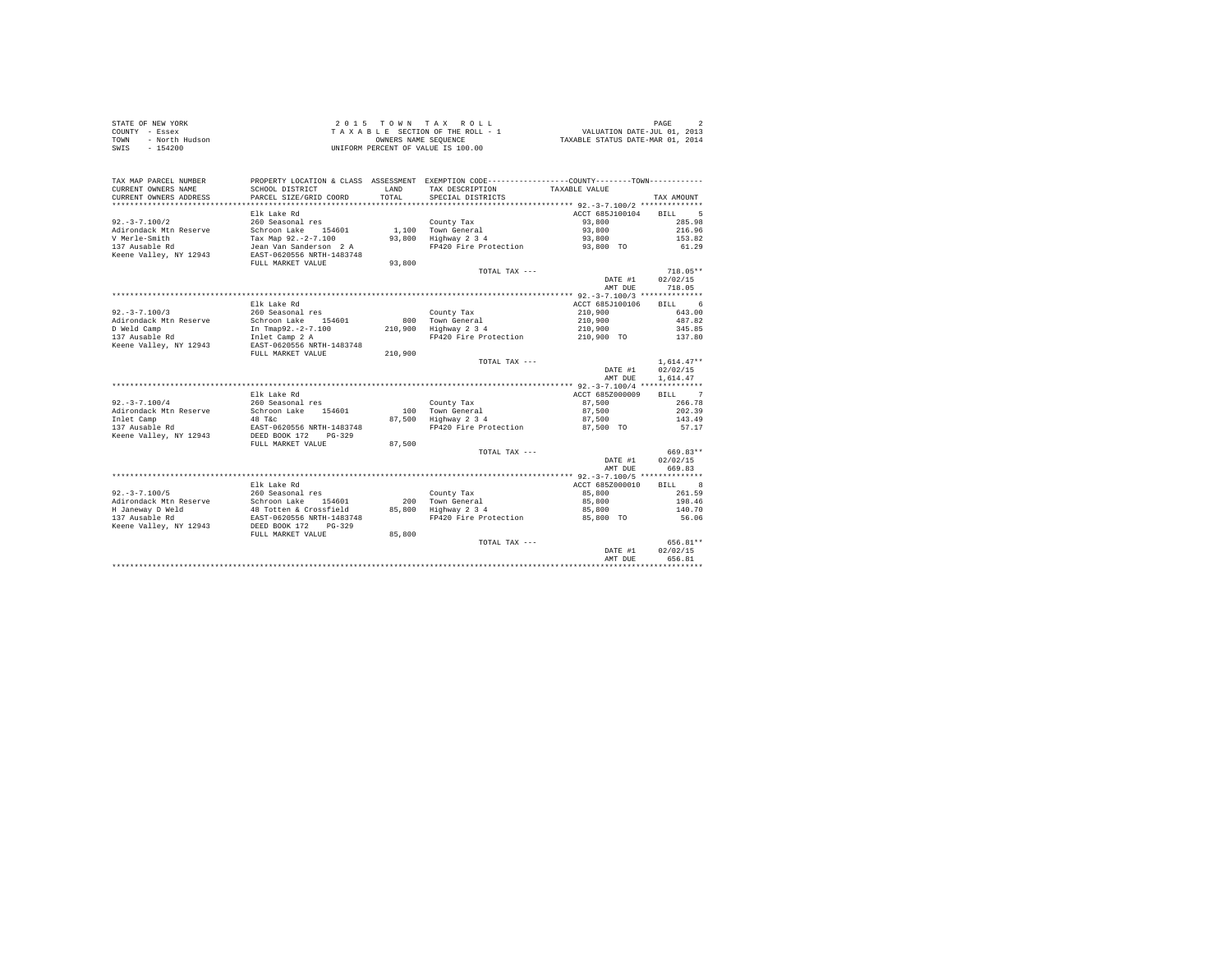| STATE OF NEW YORK<br>COUNTY - Essex<br>- North Hudson<br>TOWN<br>$-154200$<br>SWTS |                                                                      | OWNERS NAME SEQUENCE | 2015 TOWN TAX ROLL<br>TAXABLE SECTION OF THE ROLL - 1<br>UNIFORM PERCENT OF VALUE IS 100.00     | VALUATION DATE-JUL 01, 2013<br>TAXABLE STATUS DATE-MAR 01, 2014 | PAGE<br>$\mathbf{3}$ |
|------------------------------------------------------------------------------------|----------------------------------------------------------------------|----------------------|-------------------------------------------------------------------------------------------------|-----------------------------------------------------------------|----------------------|
| TAX MAP PARCEL NUMBER                                                              |                                                                      |                      | PROPERTY LOCATION & CLASS ASSESSMENT EXEMPTION CODE----------------COUNTY--------TOWN---------- |                                                                 |                      |
| CURRENT OWNERS NAME                                                                | SCHOOL DISTRICT                                                      | LAND                 | TAX DESCRIPTION                                                                                 | TAXABLE VALUE                                                   |                      |
| CURRENT OWNERS ADDRESS                                                             | PARCEL SIZE/GRID COORD                                               | TOTAL.               | SPECIAL DISTRICTS                                                                               |                                                                 | TAX AMOUNT           |
| ************************                                                           |                                                                      |                      |                                                                                                 |                                                                 |                      |
|                                                                                    | 3382 US Route 9                                                      |                      |                                                                                                 | ACCT 685J100605                                                 | RTLL.<br>-9          |
| $114.2 - 1 - 44.000$                                                               | 260 Seasonal res                                                     |                      | County Tax                                                                                      | 63,600                                                          | 193.91               |
| Aiezza Andrew A Jr                                                                 | Schroon Lake 154601                                                  |                      | 16,200 Town General                                                                             | 63,600                                                          | 147.11               |
| Choppa Richard M<br>16 Woodland Dr                                                 | 25 Platt Rogers&co Rd Pat<br>1384/277 Life Use To                    |                      | 63.600 Highway 2 3 4<br>FP420 Fire Protection                                                   | 63,600<br>63,600 TO                                             | 104.30<br>41.56      |
| Castleton, NY 12033                                                                | Joseph DeMaria Sr ETAL<br>ACRES<br>0.60<br>EAST-0661930 NRTH-1451981 |                      |                                                                                                 |                                                                 |                      |
|                                                                                    | DEED BOOK 1634 PG-50                                                 |                      |                                                                                                 |                                                                 |                      |
|                                                                                    | FULL MARKET VALUE                                                    | 63,600               |                                                                                                 |                                                                 |                      |
|                                                                                    |                                                                      |                      | TOTAL TAX ---                                                                                   |                                                                 | 486.88**             |
|                                                                                    |                                                                      |                      |                                                                                                 | DATE #1<br>AMT DUE                                              | 02/02/15<br>486.88   |
|                                                                                    |                                                                      |                      |                                                                                                 |                                                                 |                      |
|                                                                                    | US Route 9                                                           |                      |                                                                                                 | ACCT 685J100606                                                 | RTLL.<br>10          |
| $114.2 - 1 - 46.000$                                                               | 312 Vac w/imprv                                                      |                      | County Tax                                                                                      | 2,600                                                           | 7.93                 |
| Aiezza Andrew A Jr                                                                 | Schroon Lake<br>154601                                               |                      | 1,300 Town General                                                                              | 2,600                                                           | 6.01                 |
| Choppa Richard M                                                                   | 25 Platt&rogers Co Rd Pat                                            |                      | 2,600 Highway 2 3 4                                                                             | 2,600                                                           | 4.26                 |
| 16 Woodland Dr                                                                     | 1384/277 Life Use To                                                 |                      | FP420 Fire Protection                                                                           | 2,600 TO                                                        | 1.70                 |
| Castleton, NY 12033                                                                | Joseph DeMaria Sr ETAL                                               |                      |                                                                                                 |                                                                 |                      |
|                                                                                    | ACRES<br>1.10<br>EAST-0662132 NRTH-1451921                           |                      |                                                                                                 |                                                                 |                      |
|                                                                                    | DEED BOOK 1634 PG-50                                                 |                      |                                                                                                 |                                                                 |                      |
|                                                                                    | FULL MARKET VALUE                                                    | 2.600                |                                                                                                 |                                                                 |                      |
|                                                                                    |                                                                      |                      | TOTAL TAX ---                                                                                   |                                                                 | $19.90**$            |
|                                                                                    |                                                                      |                      |                                                                                                 | DATE #1                                                         | 02/02/15             |
|                                                                                    |                                                                      |                      |                                                                                                 | AMT DUE                                                         | 19.90                |
|                                                                                    |                                                                      |                      |                                                                                                 |                                                                 |                      |
|                                                                                    | US Route 9                                                           |                      |                                                                                                 | ACCT 685J176003                                                 | 11<br>BILL           |
| $114.2 - 1 - 55.000$                                                               | 314 Rural vac<10 - WTRFNT                                            |                      | County Tax                                                                                      | 37,200                                                          | 113.42               |
| Aiezza Andrew A Jr                                                                 | Schroon Lake 154601                                                  |                      | 37.200 Town General                                                                             | 37,200                                                          | 86.05                |
| Choppa Richard M                                                                   | 25 Platt Rogers&co Rd Pat                                            |                      | 37,200 Highway 2 3 4                                                                            | 37,200                                                          | 61.00                |
| 16 Woodland Dr                                                                     | 1384/281 Life Use To                                                 |                      | FP420 Fire Protection                                                                           | 37,200 TO                                                       | 24.31                |
| Castleton, NY 12033                                                                | Joseph DeMaria Sr ETAL<br>4.93<br>ACRES                              |                      |                                                                                                 |                                                                 |                      |
|                                                                                    | EAST-0661246 NRTH-1451855<br>DEED BOOK 1634 PG-47                    |                      |                                                                                                 |                                                                 |                      |
|                                                                                    | FULL MARKET VALUE                                                    | 37,200               |                                                                                                 |                                                                 |                      |
|                                                                                    |                                                                      |                      | TOTAL TAX ---                                                                                   |                                                                 | $284.78**$           |
|                                                                                    |                                                                      |                      |                                                                                                 | DATE #1                                                         | 02/02/15             |
|                                                                                    |                                                                      |                      |                                                                                                 | AMT DUE                                                         | 284.78               |
|                                                                                    |                                                                      |                      |                                                                                                 |                                                                 | .                    |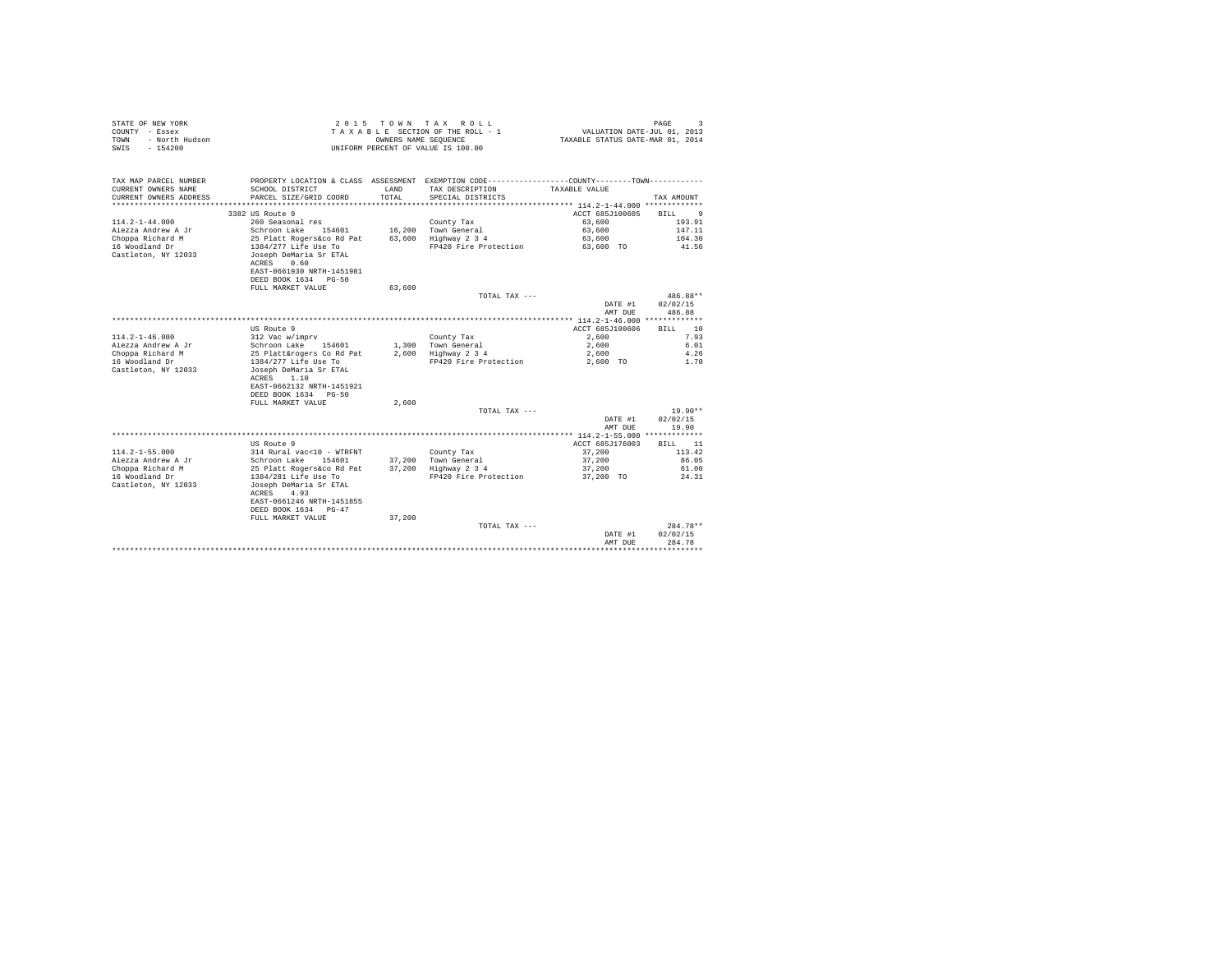| STATE OF NEW YORK<br>COUNTY - Essex<br>TOWN - North Hudson<br>SWIS - 154200     | T A A A B A REER NAME SEQUENCE<br>UNIFORM PERCENT OF VALUE IS 100.00 |                       | 2015 TOWN TAX ROLL<br>$\begin{array}{lllllllllllll} & \times \;\;\mathrm{u}\;\; \mathrm{u}\;\; \mathrm{u}\;\; \mathrm{u}\;\; \mathrm{v}\;\; \mathrm{u}\;\; \mathrm{v}\;\; \mathrm{u}\;\; \mathrm{v}\;\; \mathrm{u}\;\; \mathrm{v}\;\; \mathrm{v}\;\; \mathrm{u}\;\; \mathrm{v}\;\; \mathrm{u}\;\; \mathrm{u}\;\; \mathrm{u}\;\; \mathrm{u}\;\; \mathrm{u}\;\; \mathrm{u}\;\; \mathrm{u}\;\; \mathrm{u}\;\; \mathrm{u}\;\; \mathrm{u}\;\; \mathrm{u}\;\; \mathrm{u}\;\; \mathrm{u}\;\; \mathrm{u}\;\; \mathrm{u}\;\$ |                                             | PAGE                           |
|---------------------------------------------------------------------------------|----------------------------------------------------------------------|-----------------------|---------------------------------------------------------------------------------------------------------------------------------------------------------------------------------------------------------------------------------------------------------------------------------------------------------------------------------------------------------------------------------------------------------------------------------------------------------------------------------------------------------------------|---------------------------------------------|--------------------------------|
| TAX MAP PARCEL NUMBER<br>CURRENT OWNERS NAME<br>CURRENT OWNERS ADDRESS          | SCHOOL DISTRICT<br>PARCEL SIZE/GRID COORD                            | <b>T.AND</b><br>TOTAL | PROPERTY LOCATION & CLASS ASSESSMENT EXEMPTION CODE---------------COUNTY-------TOWN---------<br>TAX DESCRIPTION<br>SPECIAL DISTRICTS                                                                                                                                                                                                                                                                                                                                                                                | TAXABLE VALUE                               | TAX AMOUNT                     |
| *************************                                                       |                                                                      |                       |                                                                                                                                                                                                                                                                                                                                                                                                                                                                                                                     |                                             |                                |
| $104.4 - 1 - 28.000$<br>Albert John H                                           | 139 Pepper Hollow Rd<br>270 Mfg housing - WTRFNT                     |                       | County Tax                                                                                                                                                                                                                                                                                                                                                                                                                                                                                                          | ACCT 685J100114 BILL 12<br>71,800<br>71,800 | 218.91<br>166.08               |
| Albert Annette S<br>860 Charlton Rd                                             | Schroon Lake 154601<br>3 T&c Twp 49<br>ACRES 3.96                    |                       | 50,200 Town General<br>71,800 Highway 2 3 4<br>FP420 Fire Protection                                                                                                                                                                                                                                                                                                                                                                                                                                                | 71,800<br>71,800 TO                         | 117.74<br>46.91                |
| Ballston Lake, NY 12019                                                         | EAST-0665007 NRTH-1462031<br>DEED BOOK 1134 PG-63                    |                       |                                                                                                                                                                                                                                                                                                                                                                                                                                                                                                                     |                                             |                                |
|                                                                                 | FULL MARKET VALUE                                                    | 71,800                |                                                                                                                                                                                                                                                                                                                                                                                                                                                                                                                     |                                             |                                |
|                                                                                 |                                                                      |                       | TOTAL TAX ---                                                                                                                                                                                                                                                                                                                                                                                                                                                                                                       | DATE #1                                     | 549.64**<br>02/02/15           |
|                                                                                 |                                                                      |                       |                                                                                                                                                                                                                                                                                                                                                                                                                                                                                                                     | AMT DUE                                     | 549.64                         |
|                                                                                 | 4007 Blue Ridge Rd                                                   |                       |                                                                                                                                                                                                                                                                                                                                                                                                                                                                                                                     | ACCT 685J183001                             | BILL 13                        |
| $114.18 - 2 - 7.200$                                                            | JU/ Blue Ridge Rd<br>432 Gas station                                 |                       | C TAX SALE 33201                                                                                                                                                                                                                                                                                                                                                                                                                                                                                                    | 193,800 193,800                             |                                |
| Aleeze Enterprises Inc                                                          | Schroon Lake 154601 172,600 County Tax                               |                       |                                                                                                                                                                                                                                                                                                                                                                                                                                                                                                                     | 0.00                                        | 0.00                           |
| PO Box 712                                                                      | 22 Platt Rogers&co Rd Pat                                            |                       | 193,800 Town General<br>Highway 2 3 4                                                                                                                                                                                                                                                                                                                                                                                                                                                                               | 0.00                                        | 0.00                           |
| Schroon Lake, NY 12870                                                          | ACRES 0.91                                                           |                       |                                                                                                                                                                                                                                                                                                                                                                                                                                                                                                                     | 0.00                                        | 0.00                           |
|                                                                                 | EAST-0657893 NRTH-1440589                                            |                       | FP420 Fire Protection                                                                                                                                                                                                                                                                                                                                                                                                                                                                                               | $0$ TO                                      |                                |
| PRIOR OWNER ON 3/01/2014 DEED BOOK 1782 PG-80<br>Essex County FULL MARKET VALUE |                                                                      |                       | 193,800 EX                                                                                                                                                                                                                                                                                                                                                                                                                                                                                                          |                                             |                                |
|                                                                                 |                                                                      | 193,800               | TOTAL TAX ---                                                                                                                                                                                                                                                                                                                                                                                                                                                                                                       |                                             | $0.00**$                       |
|                                                                                 |                                                                      |                       |                                                                                                                                                                                                                                                                                                                                                                                                                                                                                                                     |                                             |                                |
|                                                                                 | 27 Wonder View Rd                                                    |                       |                                                                                                                                                                                                                                                                                                                                                                                                                                                                                                                     | ACCT 685J178508                             | BILL 14                        |
| $104.4 - 1 - 63.000$                                                            | 210 1 Family Res<br>Schroon Lake 154601                              |                       | County Tax                                                                                                                                                                                                                                                                                                                                                                                                                                                                                                          | 70,400                                      | 214.64                         |
|                                                                                 |                                                                      |                       | 28,100 Town General                                                                                                                                                                                                                                                                                                                                                                                                                                                                                                 | 70,400                                      | 162.84                         |
| Anauo Franklin T<br>Anauo Linda A<br>Box 104                                    | 31 Platt Rogers&co Rd Pat 70,400 Highway 2 3 4                       |                       |                                                                                                                                                                                                                                                                                                                                                                                                                                                                                                                     | 70,400                                      | 115.45                         |
|                                                                                 | ACRES 1.10 BANK1STARSG                                               |                       | FP420 Fire Protection                                                                                                                                                                                                                                                                                                                                                                                                                                                                                               | 70,400 TO                                   | 46.00                          |
| Schroon Lake, NY 12870                                                          | EAST-0666847 NRTH-1460240<br>DEED BOOK 1064 PG-329                   |                       |                                                                                                                                                                                                                                                                                                                                                                                                                                                                                                                     |                                             |                                |
|                                                                                 | FULL MARKET VALUE                                                    | 70,400                |                                                                                                                                                                                                                                                                                                                                                                                                                                                                                                                     |                                             |                                |
|                                                                                 |                                                                      |                       | TOTAL TAX ---                                                                                                                                                                                                                                                                                                                                                                                                                                                                                                       | DATE #1<br>AMT DUE                          | 538.93**<br>02/02/15<br>538.93 |
|                                                                                 |                                                                      |                       |                                                                                                                                                                                                                                                                                                                                                                                                                                                                                                                     |                                             |                                |
|                                                                                 | 61 Duntley Rd                                                        |                       |                                                                                                                                                                                                                                                                                                                                                                                                                                                                                                                     | ACCT 685J101710                             | BILL 15                        |
| $104.4 - 1 - 48.002$                                                            |                                                                      |                       |                                                                                                                                                                                                                                                                                                                                                                                                                                                                                                                     | 269,800                                     | 822.58                         |
| Anderson David P                                                                | 281 Multiple res - WTRFNT<br>Schroon Lake 154601 64,700 Town General |                       |                                                                                                                                                                                                                                                                                                                                                                                                                                                                                                                     | 269,800                                     | 624.06                         |
| Anderson Patricia S                                                             | 31 Platt Rogers&co Rd Pat $269,800$ Highway 2 3 4                    |                       |                                                                                                                                                                                                                                                                                                                                                                                                                                                                                                                     | 269,800                                     | 442.44                         |
| PO Box 447                                                                      | ACRES 6.50                                                           |                       | FP420 Fire Protection                                                                                                                                                                                                                                                                                                                                                                                                                                                                                               | 269,800 TO                                  | 176.29                         |
| Ft George G Meade, MD 20755 EAST-0668247 NRTH-1461999                           | DEED BOOK 1457 PG-159                                                |                       |                                                                                                                                                                                                                                                                                                                                                                                                                                                                                                                     |                                             |                                |
|                                                                                 | FULL MARKET VALUE                                                    | 269,800               |                                                                                                                                                                                                                                                                                                                                                                                                                                                                                                                     |                                             |                                |
|                                                                                 |                                                                      |                       | TOTAL TAX ---                                                                                                                                                                                                                                                                                                                                                                                                                                                                                                       | DATE #1                                     | $2.065.37**$<br>02/02/15       |
|                                                                                 |                                                                      |                       |                                                                                                                                                                                                                                                                                                                                                                                                                                                                                                                     | AMT DUE                                     | 2.065.37                       |
|                                                                                 |                                                                      |                       |                                                                                                                                                                                                                                                                                                                                                                                                                                                                                                                     |                                             |                                |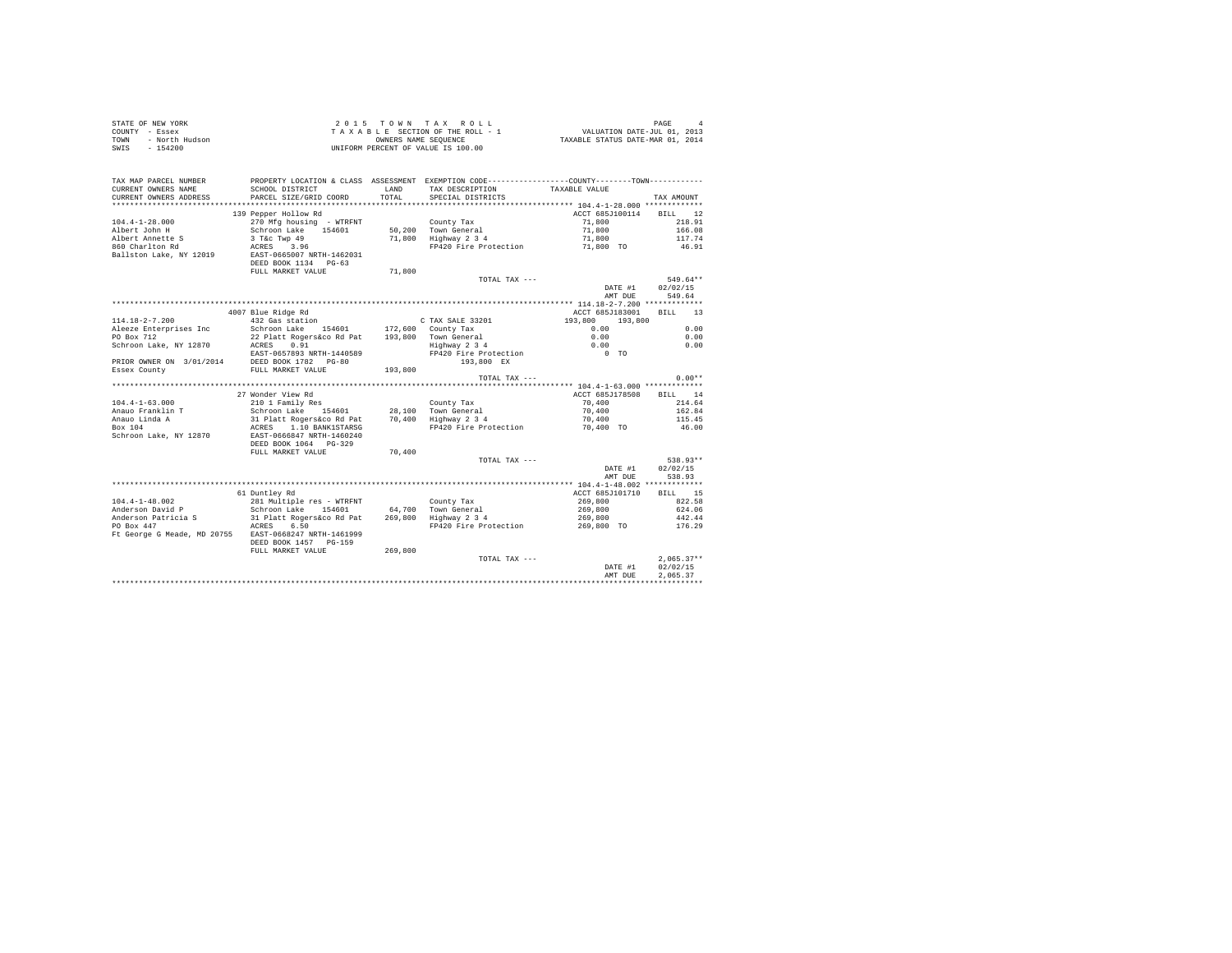| STATE OF NEW YORK<br>COUNTY - Essex<br>- North Hudson<br>TOWN<br>SWIS<br>$-154200$ |                                                                 | 2015 TOWN TAX ROLL<br>TAXABLE SECTION OF THE ROLL - 1<br>OWNERS NAME SEQUENCE<br>UNIFORM PERCENT OF VALUE IS 100.00 |                                                                                                                               |                           | PAGE<br>5<br>PAGE PAGE 5<br>VALUATION DATE-JUL 01, 2013<br>TAXABLE STATUS DATE-MAR 01, 2014 |  |  |
|------------------------------------------------------------------------------------|-----------------------------------------------------------------|---------------------------------------------------------------------------------------------------------------------|-------------------------------------------------------------------------------------------------------------------------------|---------------------------|---------------------------------------------------------------------------------------------|--|--|
| TAX MAP PARCEL NUMBER<br>CURRENT OWNERS NAME                                       | SCHOOL DISTRICT                                                 | LAND                                                                                                                | PROPERTY LOCATION & CLASS ASSESSMENT EXEMPTION CODE---------------COUNTY-------TOWN---------<br>TAX DESCRIPTION TAXABLE VALUE |                           |                                                                                             |  |  |
| CURRENT OWNERS ADDRESS                                                             | PARCEL SIZE/GRID COORD                                          | TOTAL                                                                                                               | SPECIAL DISTRICTS                                                                                                             |                           | TAX AMOUNT                                                                                  |  |  |
|                                                                                    | 136 Pepper Hollow Rd                                            |                                                                                                                     |                                                                                                                               | ACCT 685J100204           | BILL 16                                                                                     |  |  |
| $104.4 - 1 - 11.000$                                                               | 260 Seasonal res                                                |                                                                                                                     | County Tax                                                                                                                    | 71,000                    | 216.47                                                                                      |  |  |
| Anzovino Peter III                                                                 | Schroon Lake 154601                                             |                                                                                                                     | 28.600 Town General                                                                                                           | 71,000                    | 164.23                                                                                      |  |  |
| 25 Hampton Pl                                                                      | 3 T&c Twp 49                                                    |                                                                                                                     | 71,000 Highway 2 3 4                                                                                                          | 71,000                    | 116.43                                                                                      |  |  |
| Cornwall, NY 12518                                                                 | ACRES 1.43<br>EAST-0664935 NRTH-1462424                         |                                                                                                                     | FP420 Fire Protection                                                                                                         | 71,000 TO                 | 46.39                                                                                       |  |  |
|                                                                                    | DEED BOOK 997 PG-78<br>FULL MARKET VALUE                        | 71,000                                                                                                              |                                                                                                                               |                           |                                                                                             |  |  |
|                                                                                    |                                                                 |                                                                                                                     | TOTAL TAX ---                                                                                                                 | DATE #1                   | 543.52**<br>02/02/15                                                                        |  |  |
|                                                                                    |                                                                 |                                                                                                                     |                                                                                                                               | AMT DUE                   | 543.52                                                                                      |  |  |
|                                                                                    |                                                                 |                                                                                                                     |                                                                                                                               |                           |                                                                                             |  |  |
| $104.4 - 1 - 26.000$                                                               | 110 Pepper Hollow Rd<br>210 1 Family Res - WTRFNT               |                                                                                                                     | County Tax                                                                                                                    | ACCT 685J100209<br>40,100 | BILL 17<br>122.26                                                                           |  |  |
| Artus Henry S Sr                                                                   | Schroon Lake 154601                                             |                                                                                                                     | 35,300 Town General                                                                                                           | 40,100                    | 92.75                                                                                       |  |  |
| Artus Gertrude                                                                     | 3 Totn&crossfield Twp 49                                        |                                                                                                                     | 40,100 Highway 2 3 4                                                                                                          | 40,100                    | 65.76                                                                                       |  |  |
| Box 206                                                                            | ACRES 1.18                                                      |                                                                                                                     | FP420 Fire Protection                                                                                                         | 40,100 TO                 | 26.20                                                                                       |  |  |
| Mineville, NY 12956                                                                | EAST-0665613 NRTH-1462477<br>DEED BOOK 400 PG-517               |                                                                                                                     |                                                                                                                               |                           |                                                                                             |  |  |
|                                                                                    | FULL MARKET VALUE                                               | 40,100                                                                                                              |                                                                                                                               |                           |                                                                                             |  |  |
|                                                                                    |                                                                 |                                                                                                                     | TOTAL TAX ---                                                                                                                 | DATE #1<br>AMT DUE        | $306.97**$<br>02/02/15<br>306.97                                                            |  |  |
|                                                                                    |                                                                 |                                                                                                                     |                                                                                                                               |                           |                                                                                             |  |  |
|                                                                                    | Pepper Hollow Rd                                                |                                                                                                                     |                                                                                                                               | ACCT 685J100207           | BILL 18                                                                                     |  |  |
| $104.4 - 1 - 16.000$                                                               | 314 Rural vac<10                                                |                                                                                                                     | County Tax                                                                                                                    | 800                       | 2.44                                                                                        |  |  |
| Artus Henry Sr                                                                     | Schroon Lake 154601                                             |                                                                                                                     | 800 Town General                                                                                                              | 800                       | 1.85                                                                                        |  |  |
| Artus Gertude                                                                      | 3 T&C Twp 49                                                    |                                                                                                                     | 800 Highway 2 3 4                                                                                                             | 800                       | 1.31                                                                                        |  |  |
| Box 206<br>Mineville, NY 12956                                                     | ACRES 0.58<br>EAST-0665377 NRTH-1462705<br>DEED BOOK 411 PG-521 |                                                                                                                     | FP420 Fire Protection                                                                                                         | 800 TO                    | .52                                                                                         |  |  |
|                                                                                    | FULL MARKET VALUE                                               | 800                                                                                                                 |                                                                                                                               |                           |                                                                                             |  |  |
|                                                                                    |                                                                 |                                                                                                                     | TOTAL TAX ---                                                                                                                 |                           | $6.12**$                                                                                    |  |  |
|                                                                                    |                                                                 |                                                                                                                     |                                                                                                                               | DATE #1<br>AMT DUE        | 02/02/15<br>6.12                                                                            |  |  |
|                                                                                    |                                                                 |                                                                                                                     |                                                                                                                               |                           |                                                                                             |  |  |
|                                                                                    | 21 Lazy St                                                      |                                                                                                                     |                                                                                                                               | ACCT 685J102612           | BILL 19                                                                                     |  |  |
| $113.20 - 1 - 36.040$<br>Baker Victoria                                            | 260 Seasonal res<br>Schroon Lake 154601                         |                                                                                                                     | County Tax<br>28,000 Town General                                                                                             | 85,000<br>85,000          | 259.15<br>196.61                                                                            |  |  |
| 44 Johnson Ave                                                                     | 20 Tract West Of Road Pat                                       |                                                                                                                     | 85,000 Highway 2 3 4                                                                                                          | 85,000                    | 139.39                                                                                      |  |  |
| Lake Placid, NY 12946                                                              | Book 837 Page 207<br>ACRES 1.04<br>EAST-0643821 NRTH-1442156    |                                                                                                                     | FP420 Fire Protection                                                                                                         | 85,000 TO                 | 55.54                                                                                       |  |  |
|                                                                                    | DEED BOOK 1471 PG-155                                           |                                                                                                                     |                                                                                                                               |                           |                                                                                             |  |  |
|                                                                                    | FULL MARKET VALUE                                               | 85,000                                                                                                              | TOTAL TAX ---                                                                                                                 | DATE #1                   | $650.69**$<br>02/02/15                                                                      |  |  |
|                                                                                    |                                                                 |                                                                                                                     |                                                                                                                               | AMT DUE                   | 650.69                                                                                      |  |  |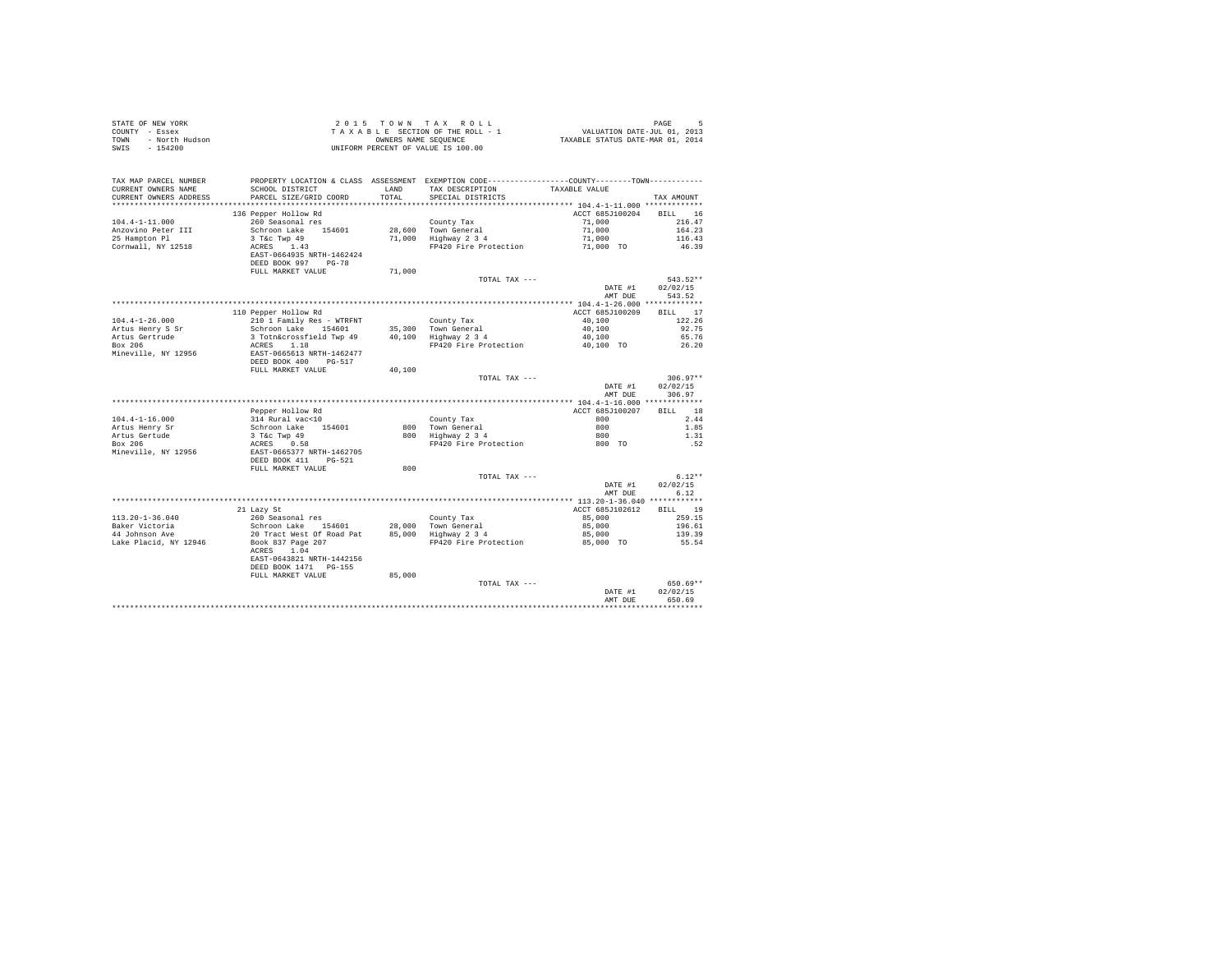| STATE OF NEW YORK<br>COUNTY - Essex<br>- North Hudson<br>TOWN<br>$-154200$<br>SWIS |                                                                                                              |               | $\begin{array}{cccccccccc} 2&0&1&5&\texttt{T} &0&\texttt{W} &\texttt{N} &\texttt{R} &\texttt{X} &\texttt{R} &0&\texttt{L} &\texttt{L} &\texttt{D} &\texttt{L} &\texttt{D} &\texttt{D} &\texttt{D} &\texttt{D} &\texttt{D} &\texttt{D} &\texttt{D} &\texttt{D} &\texttt{D} &\texttt{D} &\texttt{D} &\texttt{D} &\texttt{D} &\texttt{D} &\texttt{D} &\texttt{D} &\texttt{D} &\texttt{D} &\texttt$<br>UNIFORM PERCENT OF VALUE IS 100.00 |                            |                  |
|------------------------------------------------------------------------------------|--------------------------------------------------------------------------------------------------------------|---------------|---------------------------------------------------------------------------------------------------------------------------------------------------------------------------------------------------------------------------------------------------------------------------------------------------------------------------------------------------------------------------------------------------------------------------------------|----------------------------|------------------|
| TAX MAP PARCEL NUMBER<br>CURRENT OWNERS NAME<br>CURRENT OWNERS ADDRESS             | SCHOOL DISTRICT<br>PARCEL SIZE/GRID COORD                                                                    | LAND<br>TOTAL | PROPERTY LOCATION & CLASS ASSESSMENT EXEMPTION CODE----------------COUNTY-------TOWN----------<br>TAX DESCRIPTION<br>SPECIAL DISTRICTS                                                                                                                                                                                                                                                                                                | TAXABLE VALUE              | TAX AMOUNT       |
|                                                                                    |                                                                                                              |               |                                                                                                                                                                                                                                                                                                                                                                                                                                       |                            |                  |
|                                                                                    | 3390 US Route 9                                                                                              |               |                                                                                                                                                                                                                                                                                                                                                                                                                                       | ACCT 685J100212            | BILL 20          |
| $114.2 - 1 - 43.000$                                                               | 210 1 Family Res                                                                                             |               | County Tax                                                                                                                                                                                                                                                                                                                                                                                                                            | 83,600                     | 254.88           |
| Ball Michael                                                                       | Schroon Lake 154601                                                                                          |               | 23,800 Town General                                                                                                                                                                                                                                                                                                                                                                                                                   | 83,600                     | 193.37           |
| Pierrepointe Monica                                                                | 25 Platt Rogers&co Rd Pat 83,600 Highway 2 3 4                                                               |               |                                                                                                                                                                                                                                                                                                                                                                                                                                       | 83,600                     | 137.09           |
| 34 Plaza St Apt 1003                                                               | ACRES 0.90<br>EAST-0661958 NRTH-1452147<br>DEED BOOK 1433 PG-213                                             |               | FP420 Fire Protection                                                                                                                                                                                                                                                                                                                                                                                                                 | 83,600 TO                  | 54.62            |
| Brooklyn, NY 11238                                                                 |                                                                                                              |               |                                                                                                                                                                                                                                                                                                                                                                                                                                       |                            |                  |
|                                                                                    |                                                                                                              |               |                                                                                                                                                                                                                                                                                                                                                                                                                                       |                            |                  |
|                                                                                    | FULL MARKET VALUE                                                                                            | 83,600        |                                                                                                                                                                                                                                                                                                                                                                                                                                       |                            |                  |
|                                                                                    |                                                                                                              |               | TOTAL TAX ---                                                                                                                                                                                                                                                                                                                                                                                                                         |                            | $639.96**$       |
|                                                                                    |                                                                                                              |               |                                                                                                                                                                                                                                                                                                                                                                                                                                       | DATE #1                    | 02/02/15         |
|                                                                                    |                                                                                                              |               |                                                                                                                                                                                                                                                                                                                                                                                                                                       | AMT DUE                    | 639.96           |
|                                                                                    | 3963 US Route 9                                                                                              |               |                                                                                                                                                                                                                                                                                                                                                                                                                                       | ACCT 685J102708            | BILL 21          |
| $104.2 - 1 - 18.000$                                                               | 210 1 Family Res                                                                                             |               | County Tax                                                                                                                                                                                                                                                                                                                                                                                                                            | 107,700                    | 328.36           |
| Barnabei Susan M                                                                   | Schroon Lake 154601                                                                                          |               | 38,800 Town General                                                                                                                                                                                                                                                                                                                                                                                                                   | 107,700                    | 249.11           |
| 27 North Franklin St                                                               | 4 T&C Twp 49                                                                                                 |               | 107,700 $\frac{100}{100}$ $\frac{100}{100}$ $\frac{100}{100}$ $\frac{100}{100}$ $\frac{100}{100}$ $\frac{100}{100}$                                                                                                                                                                                                                                                                                                                   | 107,700                    | 176.61           |
| Lambertville, NJ 08530                                                             | ACRES 2.50                                                                                                   |               | FP420 Fire Protection                                                                                                                                                                                                                                                                                                                                                                                                                 | 107,700 TO                 | 70.37            |
|                                                                                    | EAST-0669000 NRTH-1464540                                                                                    |               |                                                                                                                                                                                                                                                                                                                                                                                                                                       |                            |                  |
|                                                                                    | DEED BOOK 986 PG-182                                                                                         |               |                                                                                                                                                                                                                                                                                                                                                                                                                                       |                            |                  |
|                                                                                    | FULL MARKET VALUE                                                                                            | 107,700       |                                                                                                                                                                                                                                                                                                                                                                                                                                       |                            |                  |
|                                                                                    |                                                                                                              |               | TOTAL TAX ---                                                                                                                                                                                                                                                                                                                                                                                                                         |                            | $824.45**$       |
|                                                                                    |                                                                                                              |               |                                                                                                                                                                                                                                                                                                                                                                                                                                       | DATE #1                    | 02/02/15         |
|                                                                                    |                                                                                                              |               |                                                                                                                                                                                                                                                                                                                                                                                                                                       | AMT DUE                    | 824.45           |
|                                                                                    | 3911 Blue Ridge Rd                                                                                           |               |                                                                                                                                                                                                                                                                                                                                                                                                                                       |                            | BILL 22          |
| $114.18 - 1 - 13.000$                                                              | 210 1 Family Res                                                                                             |               | County Tax                                                                                                                                                                                                                                                                                                                                                                                                                            | ACCT 685J102903<br>106,000 | 323.18           |
| Barrett Matthew L                                                                  | Schroon Lake 154601                                                                                          |               | 14,900 Town General                                                                                                                                                                                                                                                                                                                                                                                                                   | 106,000                    | 245.18           |
|                                                                                    | 25 Tr W Of Rd Pat                                                                                            |               | $106,000$ Highway $2\frac{3}{4}$                                                                                                                                                                                                                                                                                                                                                                                                      | 106,000                    | 173.83           |
| Barrett Laura M<br>115 Raintree Ln                                                 |                                                                                                              |               | FP420 Fire Protection                                                                                                                                                                                                                                                                                                                                                                                                                 | 106,000 TO                 | 69.26            |
| Mahwah, NJ 07430                                                                   | 25 11 12<br>EAST-0655500 NRTH-1440514<br>DEED BOOK 1370 PG-309                                               |               |                                                                                                                                                                                                                                                                                                                                                                                                                                       |                            |                  |
|                                                                                    |                                                                                                              |               |                                                                                                                                                                                                                                                                                                                                                                                                                                       |                            |                  |
|                                                                                    | FULL MARKET VALUE                                                                                            | 106,000       |                                                                                                                                                                                                                                                                                                                                                                                                                                       |                            |                  |
|                                                                                    |                                                                                                              |               | TOTAL TAX ---                                                                                                                                                                                                                                                                                                                                                                                                                         |                            | $811.45**$       |
|                                                                                    |                                                                                                              |               |                                                                                                                                                                                                                                                                                                                                                                                                                                       | DATE #1                    | 02/02/15         |
|                                                                                    |                                                                                                              |               |                                                                                                                                                                                                                                                                                                                                                                                                                                       | AMT DUE                    | 811.45           |
|                                                                                    |                                                                                                              |               |                                                                                                                                                                                                                                                                                                                                                                                                                                       |                            | BTLL 23          |
|                                                                                    | 56 Johnson Pond Rd                                                                                           |               |                                                                                                                                                                                                                                                                                                                                                                                                                                       | ACCT 685J100713            |                  |
| $114.4 - 1 - 19.000$                                                               | 240 Rural res                                                                                                |               | County Tax                                                                                                                                                                                                                                                                                                                                                                                                                            | 187,400                    | 571.36<br>433.46 |
| Bastian Eugene J<br>Bastian Jessica S<br>159 Orchard Ln                            |                                                                                                              |               | 63,500 Town General<br>187,400 Highway 2 3 4                                                                                                                                                                                                                                                                                                                                                                                          | 187,400<br>187,400         | 307.31           |
|                                                                                    |                                                                                                              |               | FP420 Fire Protection                                                                                                                                                                                                                                                                                                                                                                                                                 | 187,400 TO                 | 122.45           |
| Weybridge, VT 05753                                                                | Schroon Lake 154601<br>142 Paradox Tract<br>ACRES 31.00<br>EAST-0661204 NRTH-1441276<br>DEED BOOK 1581 PG-29 |               |                                                                                                                                                                                                                                                                                                                                                                                                                                       |                            |                  |
|                                                                                    |                                                                                                              |               |                                                                                                                                                                                                                                                                                                                                                                                                                                       |                            |                  |
|                                                                                    | FULL MARKET VALUE                                                                                            | 187,400       |                                                                                                                                                                                                                                                                                                                                                                                                                                       |                            |                  |
|                                                                                    |                                                                                                              |               | TOTAL TAX ---                                                                                                                                                                                                                                                                                                                                                                                                                         |                            | $1.434.58**$     |
|                                                                                    |                                                                                                              |               |                                                                                                                                                                                                                                                                                                                                                                                                                                       | DATE #1                    | 02/02/15         |
|                                                                                    |                                                                                                              |               |                                                                                                                                                                                                                                                                                                                                                                                                                                       | AMT DUE                    | 1.434.58         |
|                                                                                    |                                                                                                              |               |                                                                                                                                                                                                                                                                                                                                                                                                                                       |                            |                  |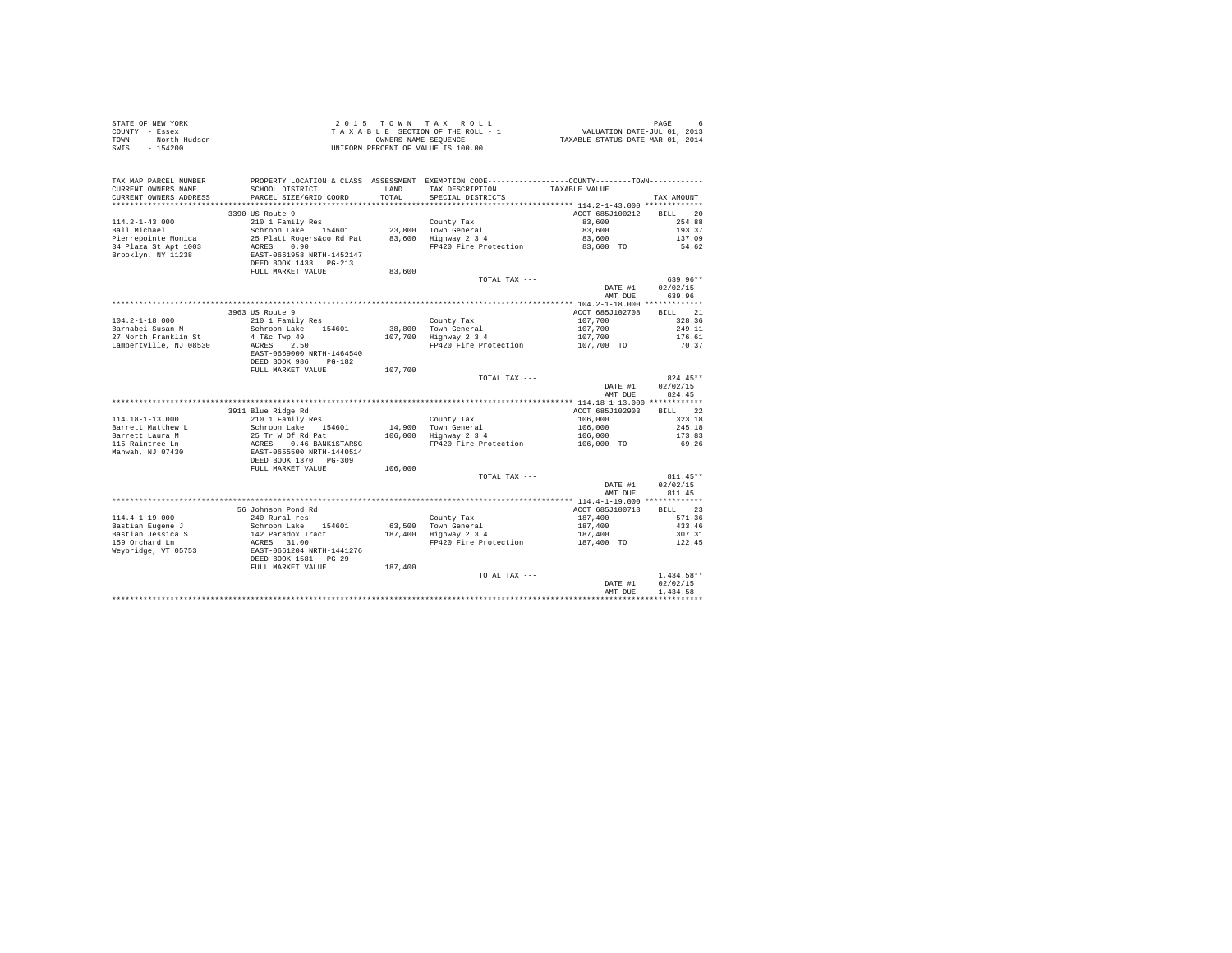| STATE OF NEW YORK<br>COUNTY - Essex<br>TOWN<br>- North Hudson<br>SWIS<br>$-154200$ |                                                    |        | 2015 TOWN TAX ROLL<br>TAXABLE SECTION OF THE ROLL - 1<br>OWNERS NAME SEOUENCE<br>UNIFORM PERCENT OF VALUE IS 100.00             | PAGE 7<br>VALUATION DATE-JUL 01, 2013<br>TAXABLE STATUS DATE-MAR 01, 2014 | 7<br>PAGE            |
|------------------------------------------------------------------------------------|----------------------------------------------------|--------|---------------------------------------------------------------------------------------------------------------------------------|---------------------------------------------------------------------------|----------------------|
| TAX MAP PARCEL NUMBER<br>CURRENT OWNERS NAME                                       | SCHOOL DISTRICT                                    | LAND   | PROPERTY LOCATION & CLASS ASSESSMENT EXEMPTION CODE----------------COUNTY-------TOWN----------<br>TAX DESCRIPTION TAXABLE VALUE |                                                                           |                      |
| CURRENT OWNERS ADDRESS                                                             | PARCEL SIZE/GRID COORD                             | TOTAL  | SPECIAL DISTRICTS                                                                                                               |                                                                           | TAX AMOUNT           |
|                                                                                    | 3183 US Route 9                                    |        |                                                                                                                                 | ACCT 685Z005005                                                           | RTT.T. 24            |
| $114.2 - 2 - 24.000$                                                               | 322 Rural vac>10 - WTRFNT                          |        | County Tax                                                                                                                      | 44,300                                                                    | 135.06               |
| Benjamin Richard L Jr                                                              | Schroon Lake 154601                                |        | 44,300 Town General                                                                                                             | 44,300                                                                    | 102.47               |
| Hoque Daniel S                                                                     | 24 Platt Rogers Patent                             |        | 44,300 Highway 2 3 4                                                                                                            | 44,300                                                                    | 72.65                |
| 531 Southwoods Dr                                                                  | ACRES 13.15                                        |        | FP420 Fire Protection                                                                                                           | 44,300 TO                                                                 | 28.95                |
| Monticello, NY 12701                                                               | EAST-0660736 NRTH-1447167                          |        |                                                                                                                                 |                                                                           |                      |
|                                                                                    | DEED BOOK 1422    PG-245                           |        |                                                                                                                                 |                                                                           |                      |
|                                                                                    | FULL MARKET VALUE                                  | 44,300 | TOTAL TAX ---                                                                                                                   |                                                                           | $339.13**$           |
|                                                                                    |                                                    |        |                                                                                                                                 | DATE #1                                                                   | 02/02/15             |
|                                                                                    |                                                    |        |                                                                                                                                 | AMT DUE                                                                   | 339.13               |
|                                                                                    |                                                    |        |                                                                                                                                 |                                                                           |                      |
|                                                                                    | 33 Pepper Hollow Rd                                |        |                                                                                                                                 | ACCT 685J180001                                                           | BILL 25              |
| $104.4 - 1 - 80.001$                                                               | 210 1 Family Res                                   |        | County Tax                                                                                                                      | 95,800                                                                    | 292.08               |
| Benken Susan                                                                       | Schroon Lake 154601                                |        | 33,600 Town General                                                                                                             | 95,800                                                                    | 221.59               |
| Ferrara Anthony P Jr                                                               | 3 Totn&crossfield Twp 49                           |        | 95,800 Hown General<br>95,800 Highway 2 3 4                                                                                     | 95,800                                                                    | 157.10               |
| 2 Heather Ln                                                                       | ACRES 7.10                                         |        | FP420 Fire Protection                                                                                                           | 95,800 TO                                                                 | 62.60                |
| Wallkill, NY 12589                                                                 | EAST-0666603 NRTH-1463031<br>DEED BOOK 1063 PG-337 |        |                                                                                                                                 |                                                                           |                      |
|                                                                                    | FULL MARKET VALUE                                  | 95,800 |                                                                                                                                 |                                                                           |                      |
|                                                                                    |                                                    |        | TOTAL TAX ---                                                                                                                   |                                                                           | $733.37**$           |
|                                                                                    |                                                    |        |                                                                                                                                 | DATE #1                                                                   | 02/02/15             |
|                                                                                    |                                                    |        |                                                                                                                                 | AMT DUE                                                                   | 733.37               |
|                                                                                    |                                                    |        |                                                                                                                                 |                                                                           |                      |
|                                                                                    | 84 Caza Turn Rd                                    |        |                                                                                                                                 | ACCT 685J189009                                                           | BILL 26              |
| $114.2 - 1 - 1.300$                                                                | 270 Mfg housing                                    |        | County Tax                                                                                                                      | 55,500                                                                    | 169.21               |
| Bennett Harold C                                                                   | Schroon Lake 154601<br>26 Platt Rogers&co Rd Pat   |        | 32,700 Town General<br>55,500 Highway 2 3 4                                                                                     | 55,500<br>55,500                                                          | 128.37<br>91.01      |
| Bennett Nancy M<br>84 Caza Turn Rd                                                 | ACRES 6.13                                         |        | FP420 Fire Protection                                                                                                           | 55,500 TO                                                                 | 36.26                |
| North Hudson, NY 12855                                                             | EAST-0663399 NRTH-1454398                          |        |                                                                                                                                 |                                                                           |                      |
|                                                                                    | DEED BOOK 1446 PG-46                               |        |                                                                                                                                 |                                                                           |                      |
|                                                                                    | FULL MARKET VALUE                                  | 55,500 |                                                                                                                                 |                                                                           |                      |
|                                                                                    |                                                    |        | TOTAL TAX ---                                                                                                                   |                                                                           | $424.85**$           |
|                                                                                    |                                                    |        |                                                                                                                                 | DATE #1                                                                   | 02/02/15             |
|                                                                                    |                                                    |        |                                                                                                                                 | AMT DUE                                                                   | 424.85               |
|                                                                                    | 3915 Blue Ridge Rd                                 |        |                                                                                                                                 | ACCT 685J101805                                                           | BILL 27              |
| $114.18 - 1 - 12.002$                                                              | 210 1 Family Res                                   |        | County Tax                                                                                                                      | 137,300                                                                   | 418.61               |
| Bennett Richard E                                                                  | Schroon Lake 154601                                |        | 13,300 Town General                                                                                                             | 137,300                                                                   | 317.58               |
| Bennett Cynthia D                                                                  | 25 Tr W Of Rd Pat                                  |        | 13,300 TOWN General<br>137,300 Highway 2 3 4                                                                                    | 137,300                                                                   | 225.15               |
| 1347 Union St                                                                      | ACRES 0.27 BANK1STARSG                             |        | FP420 Fire Protection                                                                                                           | 137,300 TO                                                                | 89.71                |
| Schenectady, NY 12308                                                              | EAST-0655673 NRTH-1440466                          |        |                                                                                                                                 |                                                                           |                      |
|                                                                                    | DEED BOOK 1359 PG-172                              |        |                                                                                                                                 |                                                                           |                      |
|                                                                                    | FULL MARKET VALUE 137,300                          |        |                                                                                                                                 |                                                                           |                      |
|                                                                                    |                                                    |        | TOTAL TAX ---                                                                                                                   |                                                                           | $1.051.05**$         |
|                                                                                    |                                                    |        |                                                                                                                                 | DATE #1<br>AMT DUE                                                        | 02/02/15<br>1,051.05 |
|                                                                                    |                                                    |        |                                                                                                                                 |                                                                           |                      |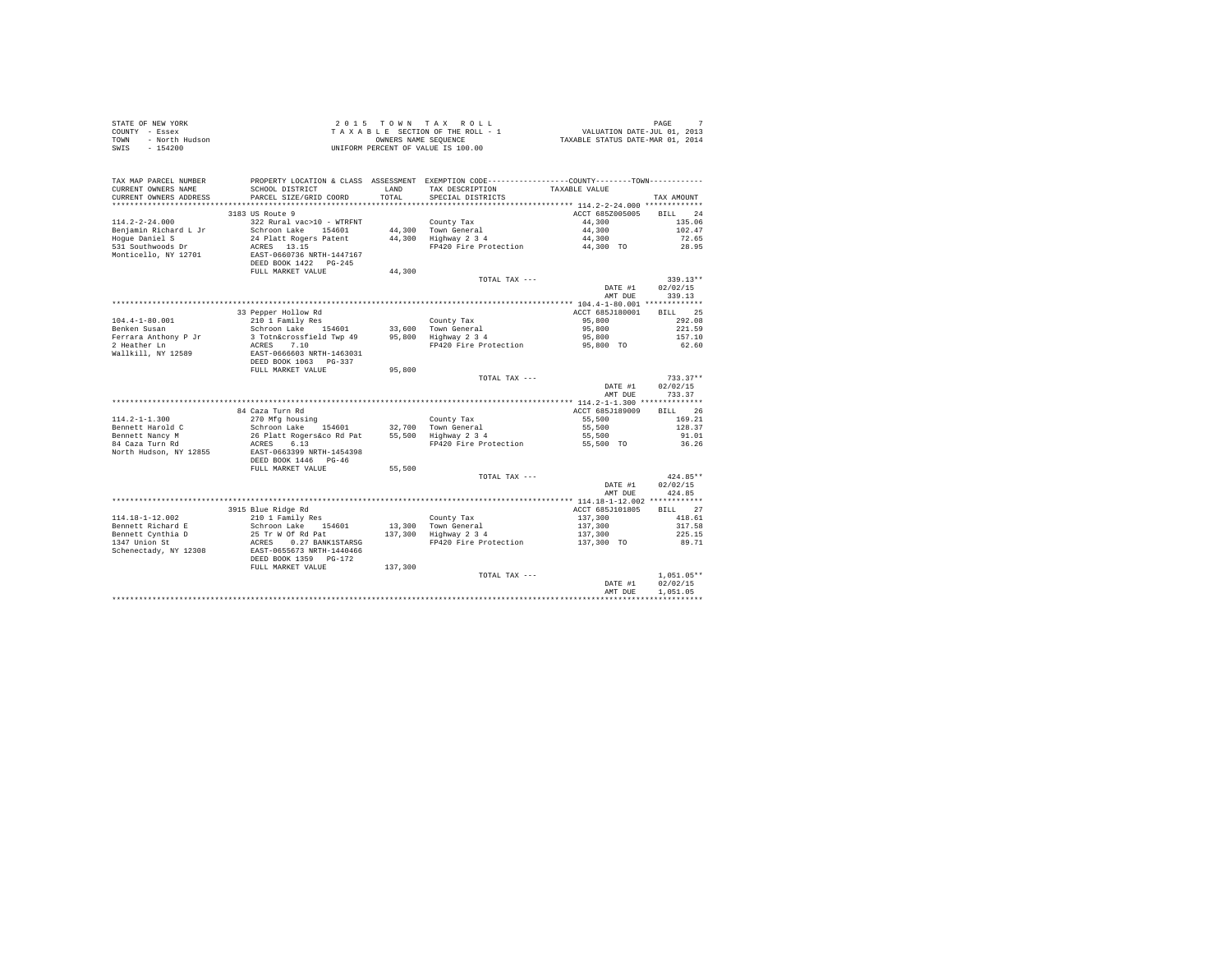| STATE OF NEW YORK<br>COUNTY - Essex<br>TOWN - North Hudson<br>SWIS<br>$-154200$ |                                                                         |               | UNIFORM PERCENT OF VALUE IS 100.00                                                                                                                   |                                        |                |
|---------------------------------------------------------------------------------|-------------------------------------------------------------------------|---------------|------------------------------------------------------------------------------------------------------------------------------------------------------|----------------------------------------|----------------|
| TAX MAP PARCEL NUMBER<br>CURRENT OWNERS NAME<br>CURRENT OWNERS ADDRESS          | SCHOOL DISTRICT<br>PARCEL SIZE/GRID COORD                               | LAND<br>TOTAL | PROPERTY LOCATION & CLASS ASSESSMENT EXEMPTION CODE----------------COUNTY-------TOWN----------<br>TAX DESCRIPTION TAXABLE VALUE<br>SPECIAL DISTRICTS |                                        | TAX AMOUNT     |
|                                                                                 |                                                                         |               |                                                                                                                                                      |                                        |                |
|                                                                                 | 33 Hyatt Heights Way                                                    |               |                                                                                                                                                      | ACCT 685J100211 BILL 28                |                |
|                                                                                 |                                                                         |               |                                                                                                                                                      | 146,300                                | 446.05         |
|                                                                                 |                                                                         |               |                                                                                                                                                      | 146,300                                | 338.40         |
|                                                                                 |                                                                         |               |                                                                                                                                                      | 146,300                                | 239.91         |
|                                                                                 |                                                                         |               | $FP\bar{4}20$ Fire Protection $146,300$ TO                                                                                                           |                                        | 95.59          |
|                                                                                 |                                                                         |               |                                                                                                                                                      |                                        |                |
| North Hudson, NY 12855                                                          | EAST-0663144 NRTH-1452483<br>DEED BOOK 1631 PG-289<br>FULL MARKET VALUE |               |                                                                                                                                                      |                                        |                |
|                                                                                 |                                                                         | 146,300       |                                                                                                                                                      |                                        |                |
|                                                                                 |                                                                         |               | TOTAL TAX ---                                                                                                                                        |                                        | $1.119.95**$   |
|                                                                                 |                                                                         |               |                                                                                                                                                      | DATE #1                                | 02/02/15       |
|                                                                                 |                                                                         |               |                                                                                                                                                      | AMT DUE                                | 1,119.95       |
|                                                                                 | 3084 US Route 9                                                         |               |                                                                                                                                                      | ACCT 685J100312                        |                |
|                                                                                 |                                                                         |               |                                                                                                                                                      |                                        | BILL 29        |
|                                                                                 |                                                                         |               |                                                                                                                                                      | $15,000$ $15,000$<br>$44,500$ $44,500$ |                |
|                                                                                 |                                                                         |               |                                                                                                                                                      | 44,500                                 | 135.67         |
|                                                                                 |                                                                         |               |                                                                                                                                                      |                                        | 102.93         |
|                                                                                 |                                                                         |               |                                                                                                                                                      |                                        | 72.97          |
|                                                                                 | DEED BOOK 799 PG-288                                                    |               | County 1ax 1988<br>Town General<br>Highway 2 3 4 44,500<br>FP420 Fire Protection 104,000 TO                                                          |                                        | 67.95          |
|                                                                                 | FULL MARKET VALUE                                                       | 104,000       |                                                                                                                                                      |                                        |                |
|                                                                                 |                                                                         |               | TOTAL TAX ---                                                                                                                                        |                                        | $379.52**$     |
|                                                                                 |                                                                         |               |                                                                                                                                                      | DATE #1                                | 02/02/15       |
|                                                                                 |                                                                         |               |                                                                                                                                                      | AMT DUE                                | 379.52         |
|                                                                                 |                                                                         |               |                                                                                                                                                      |                                        |                |
|                                                                                 | US Route 9                                                              |               |                                                                                                                                                      | ACCT 685J100309                        | BILL 30        |
|                                                                                 |                                                                         |               |                                                                                                                                                      | 30,900                                 | 94.21          |
|                                                                                 |                                                                         |               |                                                                                                                                                      | 30,900                                 | 71.47          |
|                                                                                 |                                                                         |               | FP420 Fire Protection 30,900 TO                                                                                                                      | 30,900                                 | 50.67<br>20.19 |
|                                                                                 |                                                                         |               |                                                                                                                                                      |                                        |                |
|                                                                                 |                                                                         |               |                                                                                                                                                      |                                        |                |
|                                                                                 | FULL MARKET VALUE                                                       | 30,900        |                                                                                                                                                      |                                        |                |
|                                                                                 |                                                                         |               | TOTAL TAX ---                                                                                                                                        |                                        | $236.54**$     |
|                                                                                 |                                                                         |               |                                                                                                                                                      | DATE #1                                | 02/02/15       |
|                                                                                 |                                                                         |               |                                                                                                                                                      | AMT DUE                                | 236.54         |
|                                                                                 |                                                                         |               |                                                                                                                                                      |                                        |                |
|                                                                                 | 2997 US Route 9                                                         |               |                                                                                                                                                      | ACCT 685J100311                        | BILL 31        |
|                                                                                 |                                                                         |               |                                                                                                                                                      |                                        | 44.51          |
|                                                                                 |                                                                         |               |                                                                                                                                                      |                                        | 33.77          |
|                                                                                 |                                                                         |               |                                                                                                                                                      |                                        | 23.94          |
|                                                                                 | ACRES 0.60<br>EAST-0660160 NRTH-1442828<br>DEED BOOK 485 PG-487         |               |                                                                                                                                                      |                                        | 9.54           |
| North Hudson, NY 12855                                                          |                                                                         |               |                                                                                                                                                      |                                        |                |
|                                                                                 |                                                                         |               |                                                                                                                                                      |                                        |                |
|                                                                                 | FULL MARKET VALUE                                                       | 14,600        | TOTAL TAX ---                                                                                                                                        |                                        | $111.76**$     |
|                                                                                 |                                                                         |               |                                                                                                                                                      | DATE #1                                | 02/02/15       |
|                                                                                 |                                                                         |               |                                                                                                                                                      | AMT DUE                                | 111.76         |
|                                                                                 |                                                                         |               |                                                                                                                                                      |                                        |                |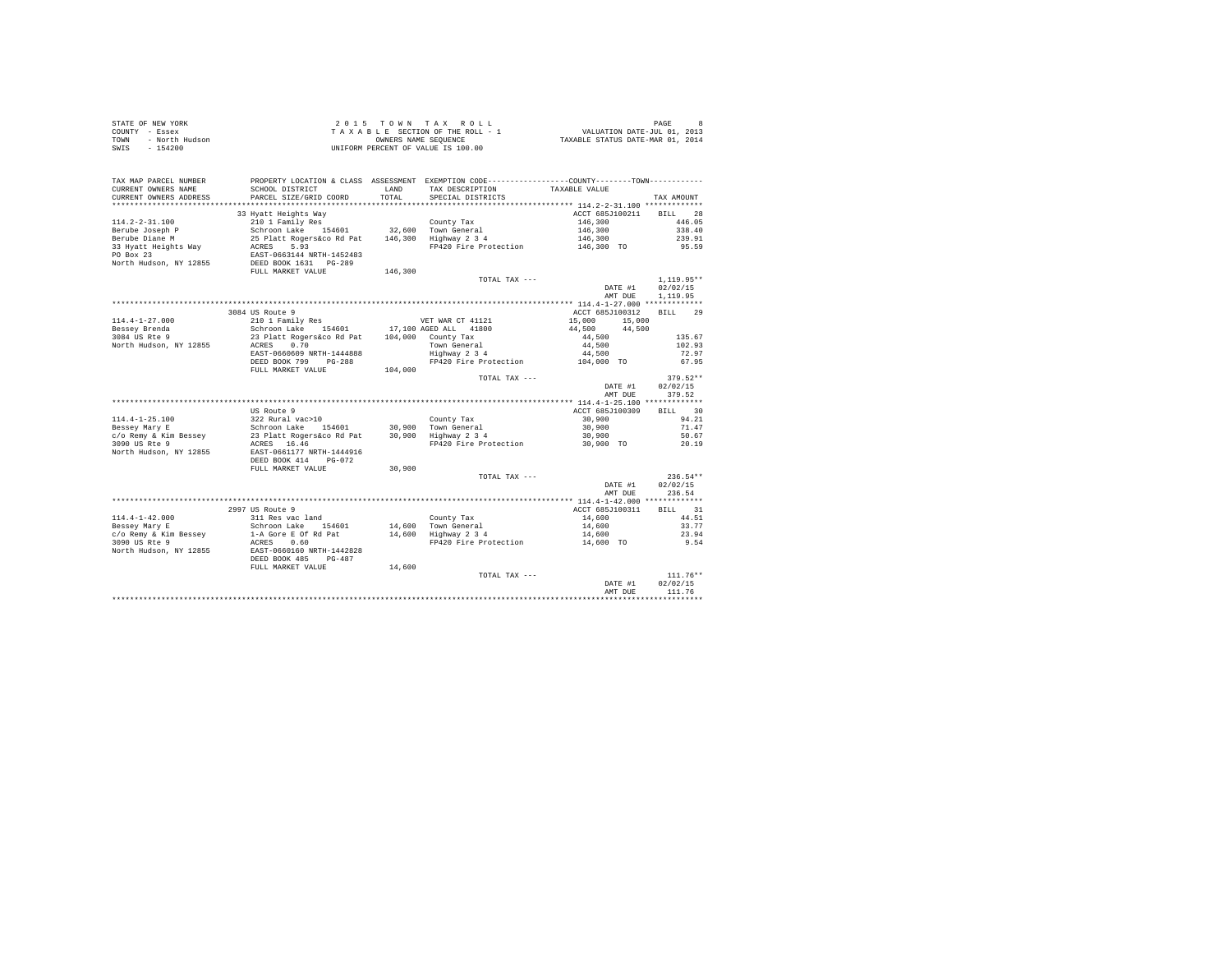| STATE OF NEW YORK<br>COUNTY - Essex<br>TOWN - North Hudson<br>SWIS - 154200                                                                                                                                                                                                                                                                                                                                                                           |                                                                                                                                                                                                                                       |         | UNIFORM PERCENT OF VALUE IS 100.00 |                               |                    |
|-------------------------------------------------------------------------------------------------------------------------------------------------------------------------------------------------------------------------------------------------------------------------------------------------------------------------------------------------------------------------------------------------------------------------------------------------------|---------------------------------------------------------------------------------------------------------------------------------------------------------------------------------------------------------------------------------------|---------|------------------------------------|-------------------------------|--------------------|
| TAX MAP PARCEL NUMBER<br>CURRENT OWNERS NAME<br>CURRENT OWNERS ADDRESS PARCEL SIZE/GRID COORD TOTAL                                                                                                                                                                                                                                                                                                                                                   | PROPERTY LOCATION & CLASS ASSESSMENT EXEMPTION CODE---------------COUNTY-------TOWN---------<br>SCHOOL DISTRICT TAND TAX DESCRIPTION                                                                                                  |         | SPECIAL DISTRICTS                  | TAXABLE VALUE                 | TAX AMOUNT         |
|                                                                                                                                                                                                                                                                                                                                                                                                                                                       |                                                                                                                                                                                                                                       |         |                                    |                               |                    |
|                                                                                                                                                                                                                                                                                                                                                                                                                                                       | 2937 US Route 9                                                                                                                                                                                                                       |         |                                    | ACCT 685J103307 BILL 32       |                    |
| 114.18-2-4.000                                                                                                                                                                                                                                                                                                                                                                                                                                        |                                                                                                                                                                                                                                       |         |                                    |                               | 229.88             |
|                                                                                                                                                                                                                                                                                                                                                                                                                                                       |                                                                                                                                                                                                                                       |         |                                    |                               | 174.40             |
| Bessey Randy R<br>Bessey Diane M<br>PO Box 24                                                                                                                                                                                                                                                                                                                                                                                                         | 210 1 Family Res<br>Schroom Lake 154601 19,100 Town General 22 Platt Rogers and 25,400<br>22 Platt Rogers and 25,400 Highway 2 3 4 4 4 6 75,400<br>29 Platt Rogers and 25,400 Highway 2 3 4 75,400<br>20 PP420 Fire Protection 75,400 |         |                                    |                               | 123.65             |
|                                                                                                                                                                                                                                                                                                                                                                                                                                                       |                                                                                                                                                                                                                                       |         |                                    |                               | 49.27              |
| North Hudson, NY 12855                                                                                                                                                                                                                                                                                                                                                                                                                                | ACRES 0.79<br>EAST-0659340 NRTH-1441644                                                                                                                                                                                               |         |                                    |                               |                    |
|                                                                                                                                                                                                                                                                                                                                                                                                                                                       | DEED BOOK 1284 PG-60                                                                                                                                                                                                                  |         |                                    |                               |                    |
|                                                                                                                                                                                                                                                                                                                                                                                                                                                       | FULL MARKET VALUE                                                                                                                                                                                                                     | 75,400  |                                    |                               |                    |
|                                                                                                                                                                                                                                                                                                                                                                                                                                                       |                                                                                                                                                                                                                                       |         | TOTAL TAX ---                      | DATE #1                       | $577.20**$         |
|                                                                                                                                                                                                                                                                                                                                                                                                                                                       |                                                                                                                                                                                                                                       |         |                                    |                               | 02/02/15<br>577.20 |
|                                                                                                                                                                                                                                                                                                                                                                                                                                                       |                                                                                                                                                                                                                                       |         |                                    | AMT DUE                       |                    |
|                                                                                                                                                                                                                                                                                                                                                                                                                                                       | 3083 US Route 9                                                                                                                                                                                                                       |         |                                    | ACCT 685J181001               | BILL 33            |
| $114.4 - 1 - 25.200$                                                                                                                                                                                                                                                                                                                                                                                                                                  |                                                                                                                                                                                                                                       |         |                                    |                               | 198.79             |
|                                                                                                                                                                                                                                                                                                                                                                                                                                                       |                                                                                                                                                                                                                                       |         |                                    |                               | 150.81             |
|                                                                                                                                                                                                                                                                                                                                                                                                                                                       |                                                                                                                                                                                                                                       |         |                                    |                               | 106.92             |
| Bessey Remy R<br>Bessey Kim M<br>3090 US Rte 9                                                                                                                                                                                                                                                                                                                                                                                                        |                                                                                                                                                                                                                                       |         |                                    |                               | 42.60              |
| North Hudson, NY 12855                                                                                                                                                                                                                                                                                                                                                                                                                                | EAST-0660257 NRTH-1444793                                                                                                                                                                                                             |         |                                    |                               |                    |
|                                                                                                                                                                                                                                                                                                                                                                                                                                                       | DEED BOOK 1206 PG-194                                                                                                                                                                                                                 |         |                                    |                               |                    |
|                                                                                                                                                                                                                                                                                                                                                                                                                                                       | FULL MARKET VALUE                                                                                                                                                                                                                     | 65,200  |                                    |                               |                    |
|                                                                                                                                                                                                                                                                                                                                                                                                                                                       |                                                                                                                                                                                                                                       |         | TOTAL TAX ---                      |                               | 499.12**           |
|                                                                                                                                                                                                                                                                                                                                                                                                                                                       |                                                                                                                                                                                                                                       |         |                                    | DATE #1                       | 02/02/15           |
|                                                                                                                                                                                                                                                                                                                                                                                                                                                       |                                                                                                                                                                                                                                       |         |                                    | AMT DUE                       | 499.12             |
|                                                                                                                                                                                                                                                                                                                                                                                                                                                       |                                                                                                                                                                                                                                       |         |                                    |                               |                    |
|                                                                                                                                                                                                                                                                                                                                                                                                                                                       | 3090 US Route 9                                                                                                                                                                                                                       |         |                                    | ACCT 685J100308               | BILL 34            |
| $114.4 - 1 - 26.000$                                                                                                                                                                                                                                                                                                                                                                                                                                  |                                                                                                                                                                                                                                       |         |                                    |                               | 332.94             |
|                                                                                                                                                                                                                                                                                                                                                                                                                                                       |                                                                                                                                                                                                                                       |         |                                    |                               | 252.58             |
|                                                                                                                                                                                                                                                                                                                                                                                                                                                       |                                                                                                                                                                                                                                       |         |                                    | 109,200<br>109,200<br>109,200 | 179.07             |
| Bessey Remy R<br>Bessey Kim M<br>3090 US Rte 9                                                                                                                                                                                                                                                                                                                                                                                                        | 3099 US ROUGE 9<br>210 1 Family Res<br>Schroon Lake 154601 17,100 Town General<br>23 Platt Rogers Co Rd Pat 109,200 Highway 2 3 4<br>ACRES 0.70                                                                                       |         | FP420 Fire Protection              | 109,200 TO                    | 71.35              |
| North Hudson, NY 12855<br>DEED BOOK 1219 PG-290                                                                                                                                                                                                                                                                                                                                                                                                       |                                                                                                                                                                                                                                       |         |                                    |                               |                    |
|                                                                                                                                                                                                                                                                                                                                                                                                                                                       |                                                                                                                                                                                                                                       |         |                                    |                               |                    |
|                                                                                                                                                                                                                                                                                                                                                                                                                                                       | FULL MARKET VALUE                                                                                                                                                                                                                     | 109,200 |                                    |                               |                    |
|                                                                                                                                                                                                                                                                                                                                                                                                                                                       |                                                                                                                                                                                                                                       |         | TOTAL TAX ---                      |                               | 835.94**           |
|                                                                                                                                                                                                                                                                                                                                                                                                                                                       |                                                                                                                                                                                                                                       |         |                                    | DATE #1                       | 02/02/15           |
|                                                                                                                                                                                                                                                                                                                                                                                                                                                       |                                                                                                                                                                                                                                       |         |                                    | AMT DUE                       | 835.94             |
|                                                                                                                                                                                                                                                                                                                                                                                                                                                       |                                                                                                                                                                                                                                       |         |                                    |                               |                    |
|                                                                                                                                                                                                                                                                                                                                                                                                                                                       | 3066 US Route 9<br>240 Rural res                                                                                                                                                                                                      |         |                                    | ACCT 685J102801               | BILL 35<br>168.60  |
|                                                                                                                                                                                                                                                                                                                                                                                                                                                       |                                                                                                                                                                                                                                       |         |                                    | $55,300$<br>$55,300$          | 127.91             |
|                                                                                                                                                                                                                                                                                                                                                                                                                                                       |                                                                                                                                                                                                                                       |         |                                    | 55,300                        | 90.68              |
|                                                                                                                                                                                                                                                                                                                                                                                                                                                       |                                                                                                                                                                                                                                       |         |                                    | 55,300 TO                     | 36.13              |
|                                                                                                                                                                                                                                                                                                                                                                                                                                                       |                                                                                                                                                                                                                                       |         |                                    |                               |                    |
|                                                                                                                                                                                                                                                                                                                                                                                                                                                       |                                                                                                                                                                                                                                       |         |                                    |                               |                    |
| $\begin{tabular}{lllllllllllll} \textsc{Bessel} & \textsc{Xan R} & \textsc{240} & \textsc{Runal} \textsc{res} & \textsc{Country Tax} \\ \textsc{Bessel} & \textsc{Xpiril M} & \textsc{Schron LMR} & \textsc{154601} & \textsc{46,000} \textsc{from General} \\ \textsc{Bessel} & \textsc{23} \textsc{Platt Rogens\'eco} & \textsc{25} \textsc{20} & \textsc{25,300} & \textsc{Highway 2} \textsc{3} \textsc{4} \\ \textsc{3054} \textsc{US Rout} & \$ |                                                                                                                                                                                                                                       |         |                                    |                               |                    |
|                                                                                                                                                                                                                                                                                                                                                                                                                                                       |                                                                                                                                                                                                                                       |         |                                    |                               |                    |
|                                                                                                                                                                                                                                                                                                                                                                                                                                                       |                                                                                                                                                                                                                                       |         | TOTAL TAX ---                      |                               | $423.32**$         |
|                                                                                                                                                                                                                                                                                                                                                                                                                                                       |                                                                                                                                                                                                                                       |         |                                    | DATE #1                       | 02/02/15           |
|                                                                                                                                                                                                                                                                                                                                                                                                                                                       |                                                                                                                                                                                                                                       |         |                                    | AMT DUE                       | 423.32             |
|                                                                                                                                                                                                                                                                                                                                                                                                                                                       |                                                                                                                                                                                                                                       |         |                                    |                               |                    |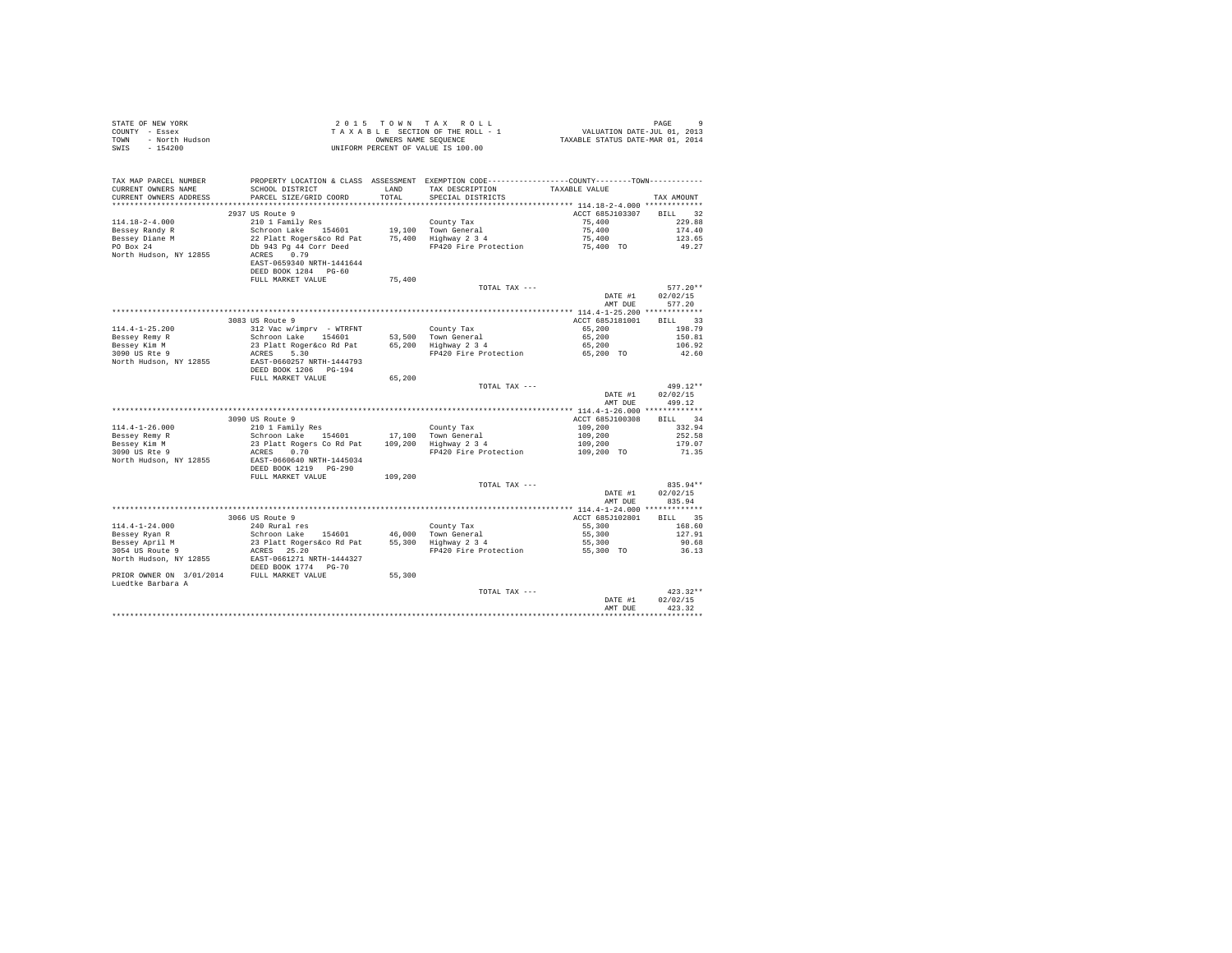| STATE OF NEW YORK      | 2015 TOWN TAX ROLL                 | 10<br>PAGE                       |
|------------------------|------------------------------------|----------------------------------|
| COUNTY - Essex         | TAXABLE SECTION OF THE ROLL - 1    | VALUATION DATE-JUL 01, 2013      |
| TOWN<br>- North Hudson | OWNERS NAME SEOUENCE               | TAXABLE STATUS DATE-MAR 01, 2014 |
| $-154200$<br>SWIS      | UNIFORM PERCENT OF VALUE IS 100.00 |                                  |

| TAX MAP PARCEL NUMBER<br>CURRENT OWNERS NAME<br>CURRENT OWNERS ADDRESS | PROPERTY LOCATION & CLASS ASSESSMENT EXEMPTION CODE----------------COUNTY-------TOWN----------<br>SCHOOL DISTRICT<br>PARCEL SIZE/GRID COORD | LAND<br>TOTAL | TAX DESCRIPTION<br>SPECIAL DISTRICTS | TAXABLE VALUE                                | TAX AMOUNT           |
|------------------------------------------------------------------------|---------------------------------------------------------------------------------------------------------------------------------------------|---------------|--------------------------------------|----------------------------------------------|----------------------|
| *******************                                                    |                                                                                                                                             |               |                                      |                                              |                      |
| $114.4 - 1 - 29.000$                                                   | 3054 US Route 9<br>210 1 Family Res                                                                                                         |               | County Tax                           | ACCT 685J103405<br>110,000                   | 36<br>BILL<br>335.37 |
| Bessey Ryan R                                                          | Schroon Lake<br>154601                                                                                                                      | 16,200        | Town General                         | 110,000                                      | 254.43               |
| Bessey April M                                                         | 23 Platt Rogers&co Rd Pat                                                                                                                   |               | 110,000 Highway 2 3 4                | 110,000                                      | 180.39               |
| 3054 US Rte 9                                                          | Life Use To R&q Wetmore                                                                                                                     |               | FP420 Fire Protection                | 110,000 TO                                   | 71.87                |
| North Hudson, NY 12855                                                 | By Db 1042 Pg 139<br>ACRES<br>0.60<br>EAST-0660499 NRTH-1444131<br>DEED BOOK 1042 PG-139                                                    |               |                                      |                                              |                      |
|                                                                        | FULL MARKET VALUE                                                                                                                           | 110,000       |                                      |                                              |                      |
|                                                                        |                                                                                                                                             |               | TOTAL TAX ---                        | DATE #1                                      | $842.06**$           |
|                                                                        |                                                                                                                                             |               |                                      | AMT DUE                                      | 02/02/15<br>842.06   |
|                                                                        |                                                                                                                                             |               |                                      | *********** 104.4-1-4.003 **************     |                      |
|                                                                        | US Route 9                                                                                                                                  |               |                                      | ACCT 685J198005                              | 37<br><b>BILL</b>    |
| $104.4 - 1 - 4.003$                                                    | 910 Priv forest - WTRFNT                                                                                                                    |               | County Tax                           | 60,700                                       | 185.07               |
| Bisso Mark                                                             | Schroon Lake 154601                                                                                                                         | 60,700        | Town General                         | 60,700                                       | 140.40               |
| Bisso Erik                                                             | 3 T&C Twp 49                                                                                                                                | 60,700        | Highway 2 3 4                        | 60,700                                       | 99.54                |
| 38 Halsey Ave                                                          | ACRES 86.66                                                                                                                                 |               | FP420 Fire Protection                | 60,700 TO                                    | 39.66                |
| Wellesley, MA 02482                                                    | EAST-0662215 NRTH-1457610                                                                                                                   |               |                                      |                                              |                      |
|                                                                        | DEED BOOK 1761 PG-106                                                                                                                       |               |                                      |                                              |                      |
| PRIOR OWNER ON 3/01/2014<br>Kosto Michael J                            | FULL MARKET VALUE                                                                                                                           | 60,700        |                                      |                                              |                      |
|                                                                        |                                                                                                                                             |               | TOTAL TAX ---                        |                                              | 464.67**             |
|                                                                        |                                                                                                                                             |               |                                      | DATE #1<br>AMT DUE                           | 02/02/15<br>464.67   |
|                                                                        |                                                                                                                                             |               |                                      | *************** 114.2-1-1.100 ************** |                      |
|                                                                        | 3523 US Route 9                                                                                                                             |               |                                      | ACCT 685J101610                              | 38<br>BILL           |
| $114.2 - 1 - 1.100$                                                    | 240 Rural res<br>- WTRFNT                                                                                                                   |               | County Tax                           | 269,800                                      | 822.58               |
| Bisso Mark                                                             | Schroon Lake 154601                                                                                                                         |               | 162,900 Town General                 | 269,800                                      | 624.06               |
| Bisso Erik                                                             | 26 Platt Rogers&co Rd Pat                                                                                                                   |               | 269,800 Highway 2 3 4                | 269,800                                      | 442.44               |
| 38 Halsey Ave                                                          | ACRES 172.22                                                                                                                                |               | FP420 Fire Protection                | 269,800 TO                                   | 176.29               |
| Wellesley, MA 02482                                                    | EAST-0661551 NRTH-1454607                                                                                                                   |               |                                      |                                              |                      |
|                                                                        | DEED BOOK 1644 PG-263                                                                                                                       |               |                                      |                                              |                      |
|                                                                        | FULL MARKET VALUE                                                                                                                           | 269,800       | TOTAL TAX ---                        |                                              | $2.065.37**$         |
|                                                                        |                                                                                                                                             |               |                                      | DATE #1                                      | 02/02/15             |
|                                                                        |                                                                                                                                             |               |                                      | AMT DUE                                      | 2.065.37             |
|                                                                        |                                                                                                                                             |               |                                      |                                              |                      |
|                                                                        | 28 Old Campsite Rd                                                                                                                          |               |                                      | ACCT 685J191002                              | 39<br>BTLL.          |
| $105. - 1 - 20.200$                                                    | 582 Camping park                                                                                                                            |               | County Tax                           | 81,400                                       | 248.18               |
| Boggs Catherine R                                                      | Schroon Lake 154601                                                                                                                         | 56,800        | Town General                         | 81,400                                       | 188.28               |
| Lupe David J                                                           | 179 Paradox Tract                                                                                                                           | 81,400        | Highway 2 3 4                        | 81,400                                       | 133.49               |
| 431 Broadway Greenlawn                                                 | ACRES 25.90                                                                                                                                 |               | FP420 Fire Protection                | 81,400 TO                                    | 53.19                |
| Huntington, NY 11743                                                   | EAST-0669579 NRTH-1462505<br>DEED BOOK 966<br>$PG-0.84$                                                                                     |               |                                      |                                              |                      |
|                                                                        | FULL MARKET VALUE                                                                                                                           | 81,400        |                                      |                                              |                      |
|                                                                        |                                                                                                                                             |               | TOTAL TAX ---                        |                                              | $623.14**$           |
|                                                                        |                                                                                                                                             |               |                                      | DATE #1                                      | 02/02/15             |
|                                                                        |                                                                                                                                             |               |                                      | AMT DUE                                      | 623.14               |
|                                                                        |                                                                                                                                             |               |                                      |                                              |                      |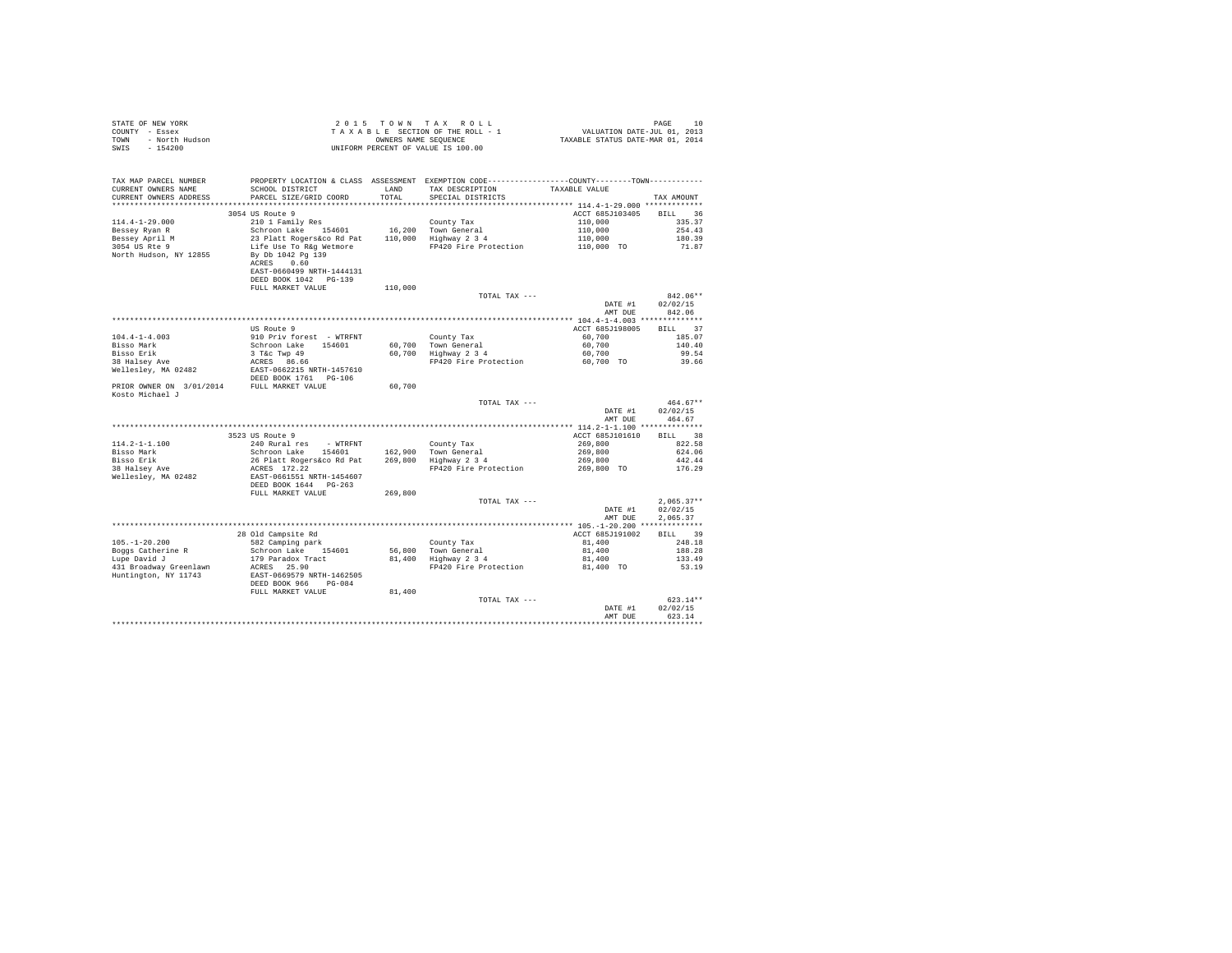| STATE OF NEW YORK<br>COUNTY - Essex<br>TOWN<br>- North Hudson<br>$-154200$<br>SWIS           |                                                                                                            |               | 2015 TOWN TAX ROLL<br>TAXABLE SECTION OF THE ROLL - 1<br>OWNERS NAME SEOUENCE<br>UNIFORM PERCENT OF VALUE IS 100.00                     | VALUATION DATE-JUL 01, 2013<br>TAXABLE STATUS DATE-MAR 01, 2014 | PAGE<br>11                       |
|----------------------------------------------------------------------------------------------|------------------------------------------------------------------------------------------------------------|---------------|-----------------------------------------------------------------------------------------------------------------------------------------|-----------------------------------------------------------------|----------------------------------|
| TAX MAP PARCEL NUMBER<br>CURRENT OWNERS NAME<br>CURRENT OWNERS ADDRESS                       | SCHOOL DISTRICT<br>PARCEL SIZE/GRID COORD                                                                  | LAND<br>TOTAL | PROPERTY LOCATION & CLASS ASSESSMENT EXEMPTION CODE----------------COUNTY--------TOWN----------<br>TAX DESCRIPTION<br>SPECIAL DISTRICTS | TAXABLE VALUE                                                   | TAX AMOUNT                       |
|                                                                                              | 1827 Blue Ridge Rd                                                                                         |               |                                                                                                                                         | ACCT 685J103404                                                 | BILL 40                          |
| $123. - 2 - 3.000$<br>Bornhorst Carl E<br>49 Sesame St<br>PO Box 77<br>Old Chatham, NY 12136 | 260 Seasonal res<br>Schroon Lake 154601<br>14 T&c Twp 30<br>2ac<br>ACRES 3.23<br>EAST-0606477 NRTH-1439440 |               | County Tax<br>19,700 Town General<br>28,000 Highway 2 3 4<br>FP420 Fire Protection                                                      | 28,000<br>28,000<br>28,000<br>28,000 TO                         | 85.37<br>64.77<br>45.92<br>18.30 |
|                                                                                              | DEED BOOK 1592 PG-267                                                                                      |               |                                                                                                                                         |                                                                 |                                  |
|                                                                                              | FULL MARKET VALUE                                                                                          | 28,000        | TOTAL TAX ---                                                                                                                           | DATE #1<br>AMT DUE                                              | $214.36**$<br>02/02/15<br>214.36 |
|                                                                                              |                                                                                                            |               |                                                                                                                                         |                                                                 |                                  |
|                                                                                              | 1827 Blue Ridge Rd                                                                                         |               |                                                                                                                                         | ACCT 685J103402                                                 | 41<br><b>BILL</b>                |
| $123. - 2 - 4.000$                                                                           | 314 Rural vac<10                                                                                           |               | County Tax                                                                                                                              | 1,200                                                           | 3.66<br>2.78                     |
| Bornhorst Carl E<br>49 Sesame St                                                             | Schroon Lake 154601<br>14 Totn&crossfield Twp 30                                                           |               | 1,200 Town General<br>1,200 Highway 2 3 4                                                                                               | 1,200<br>1,200                                                  | 1.97                             |
| PO Box 77                                                                                    | ACRES 1.00                                                                                                 |               | FP420 Fire Protection                                                                                                                   | 1,200 TO                                                        | .78                              |
| Old Chatham, NY 12136                                                                        | EAST-0606535 NRTH-1439274<br>DEED BOOK 1592 PG-267                                                         |               |                                                                                                                                         |                                                                 |                                  |
|                                                                                              | FULL MARKET VALUE                                                                                          | 1,200         |                                                                                                                                         |                                                                 |                                  |
|                                                                                              |                                                                                                            |               | TOTAL TAX ---                                                                                                                           | DATE #1<br>AMT DUE                                              | $9.19**$<br>02/02/15<br>9.19     |
|                                                                                              |                                                                                                            |               |                                                                                                                                         |                                                                 |                                  |
|                                                                                              | 2941 US Route 9                                                                                            |               |                                                                                                                                         | ACCT 685J103314                                                 | RTT.T. 42                        |
| $114.18 - 2 - 3.000$                                                                         | 210 1 Family Res                                                                                           |               | County Tax                                                                                                                              | 83,600                                                          | 254.88                           |
| Bowers Stephen F<br>Bowers Edna M                                                            | Schroon Lake 154601<br>22 Platt Rogers&co Rd Pat                                                           |               | 28,500 Town General<br>83,600 Highway 2 3 4                                                                                             | 83,600<br>83,600                                                | 193.37<br>137.09                 |
| 386 Loch Muller Rd<br>Olmstedville, NY 12857                                                 | ACRES 1.30<br>EAST-0659486 NRTH-1441738<br>DEED BOOK 1710 PG-158                                           |               | FP420 Fire Protection                                                                                                                   | 83,600 TO                                                       | 54.62                            |
|                                                                                              | FULL MARKET VALUE                                                                                          | 83,600        |                                                                                                                                         |                                                                 |                                  |
|                                                                                              |                                                                                                            |               | TOTAL TAX ---                                                                                                                           | DATE #1<br>AMT DUE                                              | 639.96**<br>02/02/15<br>639.96   |
|                                                                                              |                                                                                                            |               |                                                                                                                                         |                                                                 |                                  |
|                                                                                              | 5148 US Route 9                                                                                            |               |                                                                                                                                         | ACCT 685J103104                                                 | BILL 43                          |
| $85.3 - 1 - 8.000$                                                                           | 260 Seasonal res                                                                                           |               | County Tax                                                                                                                              | 218,700                                                         | 666.79                           |
| Brandt Edward A Jr<br>Brandt Nancy S                                                         | Schroon Lake 154601<br>59 N River Head Tr                                                                  |               | 105,100 Town General<br>218,700 Highway 2 3 4                                                                                           | 218,700<br>218,700                                              | 505.86<br>358.64                 |
| 106 Friends Rd<br>Yorktown Heights, NY 10598                                                 | 1522/35 Life Use To<br>Edward A Brandt<br>ACRES 0.96<br>EAST-0672636 NRTH-1490130<br>DEED BOOK 1610 PG-39  |               | FP420 Fire Protection                                                                                                                   | 218,700 TO                                                      | 142.90                           |
|                                                                                              | FULL MARKET VALUE                                                                                          | 218,700       |                                                                                                                                         |                                                                 |                                  |
|                                                                                              |                                                                                                            |               | TOTAL TAX ---                                                                                                                           | DATE #1                                                         | $1.674.19**$<br>02/02/15         |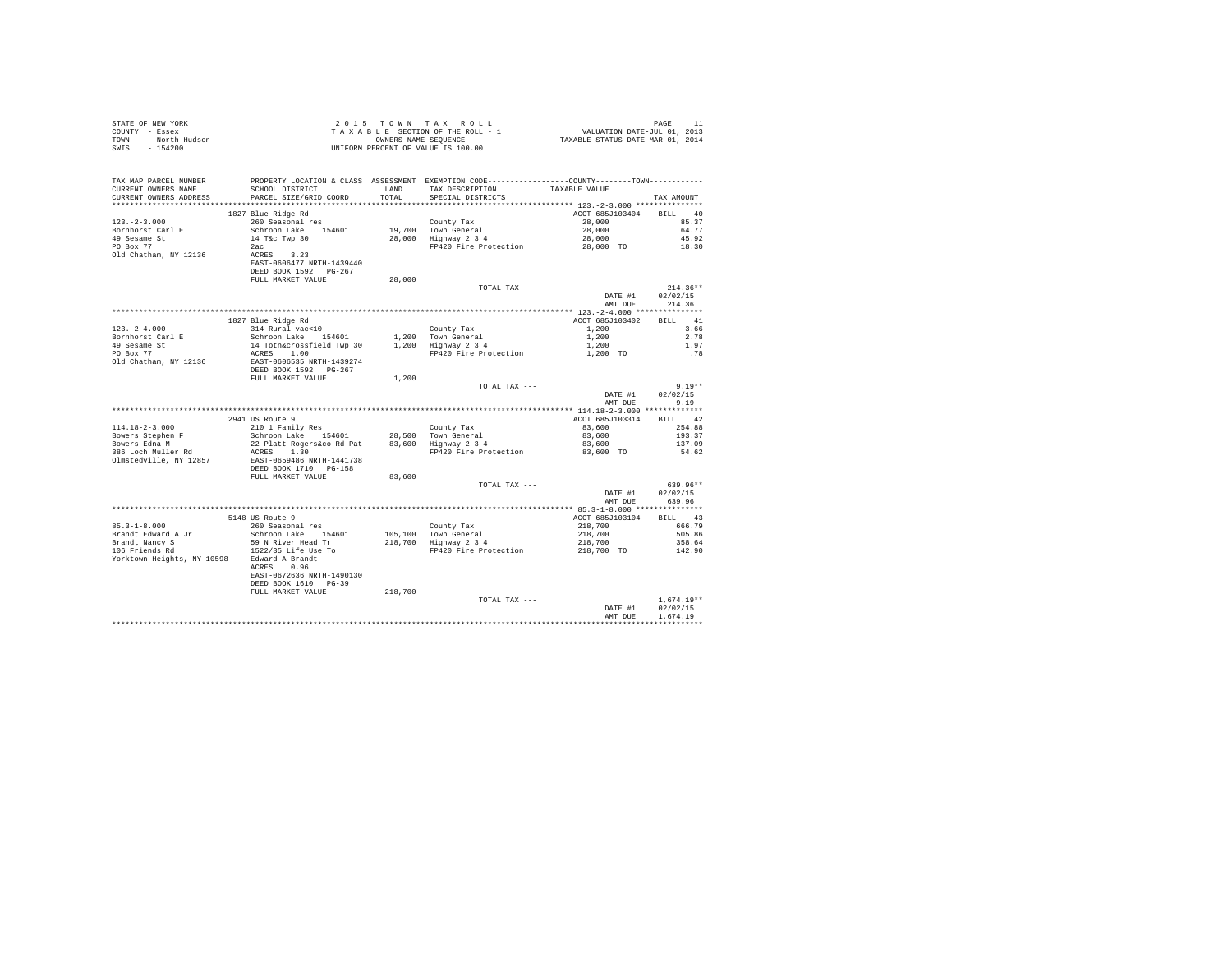| STATE OF NEW YORK<br>COUNTY - Essex<br>- North Hudson<br>TOWN<br>SWIS - 154200                       |                                                                                                                                                                                                                                                                                                                                                                                                                                      |               | UNIFORM PERCENT OF VALUE IS 100.00                                                                                                                                                     |                                             |                                      |
|------------------------------------------------------------------------------------------------------|--------------------------------------------------------------------------------------------------------------------------------------------------------------------------------------------------------------------------------------------------------------------------------------------------------------------------------------------------------------------------------------------------------------------------------------|---------------|----------------------------------------------------------------------------------------------------------------------------------------------------------------------------------------|---------------------------------------------|--------------------------------------|
| TAX MAP PARCEL NUMBER<br>CURRENT OWNERS NAME<br>CURRENT OWNERS ADDRESS                               | SCHOOL DISTRICT<br>PARCEL SIZE/GRID COORD                                                                                                                                                                                                                                                                                                                                                                                            | LAND<br>TOTAL | PROPERTY LOCATION & CLASS ASSESSMENT EXEMPTION CODE----------------COUNTY--------TOWN----------<br>TAX DESCRIPTION<br>SPECIAL DISTRICTS                                                | TAXABLE VALUE                               | TAX AMOUNT                           |
|                                                                                                      |                                                                                                                                                                                                                                                                                                                                                                                                                                      |               |                                                                                                                                                                                        |                                             |                                      |
| $114.2 - 2 - 28.000$<br>Braunius Abby K<br>Braunius Matthew J<br>PO Box 93<br>North Hudson, NY 12855 | 25 Hyatt Heights Way<br>240 Rural res<br>Schroon Lake 154601<br>25 Platt Rogers&Co<br>Lot 3 5962 5963<br>ACRES 11.01 BANK1STARSG<br>EAST-0663014 NRTH-1452958<br>DEED BOOK 1485 PG-67                                                                                                                                                                                                                                                |               | County Tax<br>37,000 Town General<br>238,400 Highway 2 3 4<br>37,000 Town General 2016,400 551.43<br>238,400 Highway 2 34 238,400 551.43<br>PP420 Fire Protection 238,400 TO 390.95.77 | ACCT 685Z007001<br>238,400                  | <b>BTLL</b> 44<br>726.85             |
|                                                                                                      | FULL MARKET VALUE                                                                                                                                                                                                                                                                                                                                                                                                                    | 238,400       |                                                                                                                                                                                        |                                             |                                      |
|                                                                                                      |                                                                                                                                                                                                                                                                                                                                                                                                                                      |               | TOTAL TAX ---                                                                                                                                                                          | DATE #1<br>AMT DUE                          | $1.825.00**$<br>02/02/15<br>1,825,00 |
|                                                                                                      |                                                                                                                                                                                                                                                                                                                                                                                                                                      |               |                                                                                                                                                                                        |                                             |                                      |
| $104.4 - 1 - 89.200$<br>Bridge Stephen                                                               | 64 Walker Way<br>260 Seasonal res<br>Schroon Lake 154601                                                                                                                                                                                                                                                                                                                                                                             |               | County Tax<br>29,000 Town General<br>49,600 Highway 2 3 4                                                                                                                              | ACCT 685J179003<br>49,600<br>49,600         | BILL 45<br>151.22<br>114.73          |
| Bridge Robert                                                                                        |                                                                                                                                                                                                                                                                                                                                                                                                                                      |               |                                                                                                                                                                                        | 49,600                                      | 81.34                                |
| 2324 Jersey St<br>Essex, NY 12936                                                                    | 28 Platt Rogers and Pat<br>ACRES 26.50<br>EAST-0660578 NRTH-1457214<br>DEED BOOK 992 PG-328<br>FULL MARKET VALUE                                                                                                                                                                                                                                                                                                                     | 49,600        | FP420 Fire Protection                                                                                                                                                                  | 49,600 TO                                   | 32.41                                |
|                                                                                                      |                                                                                                                                                                                                                                                                                                                                                                                                                                      |               | TOTAL TAX ---                                                                                                                                                                          | DATE #1<br>AMT DUE                          | $379.70**$<br>02/02/15<br>379.70     |
|                                                                                                      |                                                                                                                                                                                                                                                                                                                                                                                                                                      |               |                                                                                                                                                                                        |                                             |                                      |
|                                                                                                      | 4213 US Route 9                                                                                                                                                                                                                                                                                                                                                                                                                      |               |                                                                                                                                                                                        | ACCT 685J100402                             | BILL 46                              |
| $104.2 - 1 - 8.002$<br>Brown Gary E<br>Shiland Sybil A<br>4080 Rusty Pine Ln                         | 260 Seasonal res - WTRFNT<br>Schroon Lake 154601<br>4 T&c Twp 49<br>ACRES 125.90<br>EAST-0669861 NRTH-1470631                                                                                                                                                                                                                                                                                                                        |               | County Tax<br>115,300 Town General<br>151,200 Highway 2 3 4<br>FP420 Fire Protection                                                                                                   | 151,200<br>151,200<br>151,200<br>151,200 TO | 460.99<br>349.73<br>247.95<br>98.79  |
| Liverpool, NY 13090                                                                                  | DEED BOOK 1056 PG-202<br>FULL MARKET VALUE                                                                                                                                                                                                                                                                                                                                                                                           | 151,200       |                                                                                                                                                                                        |                                             |                                      |
|                                                                                                      |                                                                                                                                                                                                                                                                                                                                                                                                                                      |               | TOTAL TAX ---                                                                                                                                                                          | DATE #1                                     | $1.157.46**$<br>02/02/15             |
|                                                                                                      |                                                                                                                                                                                                                                                                                                                                                                                                                                      |               |                                                                                                                                                                                        | AMT DUE                                     | 1.157.46                             |
|                                                                                                      |                                                                                                                                                                                                                                                                                                                                                                                                                                      |               |                                                                                                                                                                                        | ACCT 685J100215                             | BILL 47                              |
|                                                                                                      | $\begin{tabular}{lllllllll} \texttt{113.3--2--1.000} & & & & & & & & & & \\ \texttt{110.1 F and 11y Res} & & & & & & & \\ \texttt{Brown Wendy} & & & & & & & & \\ \texttt{Barallside} & & & & & & & & \\ \texttt{Carlodale} & & & & & & & & \\ \texttt{Charedence} & & & & & & & & \\ \texttt{Charedence} & & & & & & & & \\ \texttt{Change} & & & & & & & & & \\ \end{tabular}$<br>Chance Inn by Cupan Fife 1277/104 Life Estate To |               | FP420 Fire Protection                                                                                                                                                                  | 78,800<br>78,800<br>78,800<br>78,800 TO     | 240.25<br>182.27<br>129.22<br>51.49  |
| Scotland, KY1550J                                                                                    | Melvin Brown<br>ACRES 4.30<br>EAST-0624821 NRTH-1441161<br>DEED BOOK 1459 PG-185<br>FULL MARKET VALUE                                                                                                                                                                                                                                                                                                                                | 78,800        |                                                                                                                                                                                        |                                             |                                      |
|                                                                                                      |                                                                                                                                                                                                                                                                                                                                                                                                                                      |               | TOTAL TAX ---                                                                                                                                                                          |                                             | $603.23**$                           |
|                                                                                                      |                                                                                                                                                                                                                                                                                                                                                                                                                                      |               |                                                                                                                                                                                        | DATE #1<br>AMT DUE                          | 02/02/15<br>603.23                   |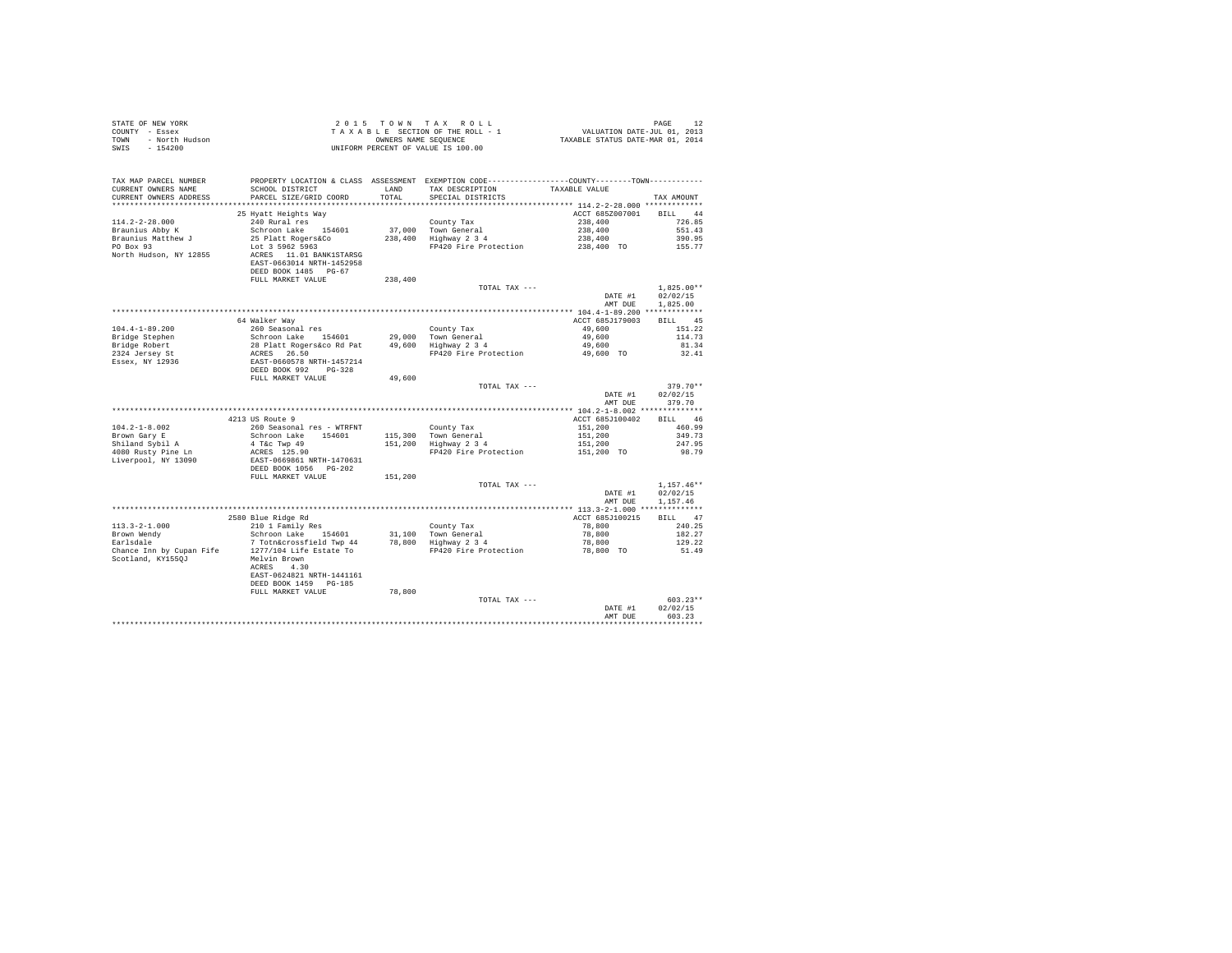| STATE OF NEW YORK<br>COUNTY - Essex<br>- North Hudson<br>TOWN<br>SWIS<br>$-154200$ |                                                                  |               | 2015 TOWN TAX ROLL<br>TAXABLE SECTION OF THE ROLL - 1<br>OWNERS NAME SEQUENCE<br>UNIFORM PERCENT OF VALUE IS 100.00 | PAGE 13<br>VALUATION DATE-JUL 01, 2013<br>TAXABLE STATUS DATE-MAR 01, 2014 |                        |
|------------------------------------------------------------------------------------|------------------------------------------------------------------|---------------|---------------------------------------------------------------------------------------------------------------------|----------------------------------------------------------------------------|------------------------|
| TAX MAP PARCEL NUMBER                                                              |                                                                  |               | PROPERTY LOCATION & CLASS ASSESSMENT EXEMPTION CODE----------------COUNTY--------TOWN----------                     |                                                                            |                        |
| CURRENT OWNERS NAME<br>CURRENT OWNERS ADDRESS                                      | SCHOOL DISTRICT<br>PARCEL SIZE/GRID COORD                        | LAND<br>TOTAL | TAX DESCRIPTION<br>SPECIAL DISTRICTS                                                                                | TAXABLE VALUE                                                              | TAX AMOUNT             |
|                                                                                    |                                                                  |               |                                                                                                                     |                                                                            |                        |
| $104.2 - 1 - 14.000$                                                               | 49 Greenough Rd<br>210 1 Family Res                              |               | County Tax                                                                                                          | ACCT 685J102703<br>92,600                                                  | BILL 48<br>282.32      |
| Brozzetti Palma J                                                                  | Schroon Lake 154601                                              |               | 49,100 Town General                                                                                                 | 92,600                                                                     | 214.19                 |
| 49 Greenough Rd                                                                    | 4 Totn&crossfield Twp 49                                         |               | $92,600$ Highway $2\overline{3}4$                                                                                   | 92,600                                                                     | 151.85                 |
| North Hudson, NY 12855                                                             | ACRES 2.20 BANK WFARGO                                           |               | FP420 Fire Protection                                                                                               | 92,600 TO                                                                  | 60.50                  |
|                                                                                    | EAST-0669827 NRTH-1464977<br>DEED BOOK 1738 PG-67                |               |                                                                                                                     |                                                                            |                        |
|                                                                                    | FULL MARKET VALUE                                                | 92,600        |                                                                                                                     |                                                                            |                        |
|                                                                                    |                                                                  |               | TOTAL TAX ---                                                                                                       |                                                                            | 708.86**               |
|                                                                                    |                                                                  |               |                                                                                                                     | DATE #1                                                                    | 02/02/15               |
|                                                                                    |                                                                  |               |                                                                                                                     | AMT DUE                                                                    | 708.86                 |
|                                                                                    |                                                                  |               |                                                                                                                     |                                                                            |                        |
|                                                                                    | 7 Pepper Hollow Rd                                               |               |                                                                                                                     | ACCT 685J100409                                                            | BILL 49                |
| $104.4 - 1 - 34.000$                                                               | 260 Seasonal res - WTRFNT                                        |               | County Tax                                                                                                          | 73,600                                                                     | 224.40                 |
| Calcutti Patrick E<br>Calcutti Estelle                                             | Schroon Lake 154601<br>31 Platt Rogers&co Rd Pat                 |               | 48,000 Town General<br>73,600 Highway 2 3 4                                                                         | 73,600<br>73,600                                                           | 170.24<br>120.69       |
| 221 Grand St                                                                       | ACRES 1.50                                                       |               | FP420 Fire Protection                                                                                               | 73,600 TO                                                                  | 48.09                  |
| Croton-on-Hudson, NY 10520 EAST-0667446 NRTH-1462532                               | DEED BOOK 1622 PG-24                                             |               |                                                                                                                     |                                                                            |                        |
|                                                                                    | FULL MARKET VALUE                                                | 73,600        |                                                                                                                     |                                                                            |                        |
|                                                                                    |                                                                  |               | TOTAL TAX ---                                                                                                       |                                                                            | $563.42**$             |
|                                                                                    |                                                                  |               |                                                                                                                     | DATE #1<br>AMT DUE                                                         | 02/02/15<br>563.42     |
|                                                                                    |                                                                  |               |                                                                                                                     |                                                                            |                        |
|                                                                                    | 3193 US Route 9                                                  |               |                                                                                                                     | ACCT 685Z000005                                                            | BILL 50                |
| $114.2 - 2 - 20.000$                                                               | 210 1 Family Res - WTRFNT                                        |               | County Tax                                                                                                          | 150,600                                                                    | 459.16                 |
| Campbell Richard R                                                                 | Schroon Lake 154601                                              |               | 55.100 Town General<br>150.600 Highway 2 3 4                                                                        | 150,600                                                                    | 348.34                 |
| 8 Glenmont Ct<br>PO Box 453                                                        | 24 Platt Rogers Rd Pat                                           |               |                                                                                                                     | 150,600                                                                    | 246.96                 |
| Glenmont, NY 12077                                                                 | ACRES 8.72<br>EAST-0660878 NRTH-1447489                          |               | FP420 Fire Protection                                                                                               | 150,600 TO                                                                 | 98.40                  |
|                                                                                    | DEED BOOK 1263 PG-170                                            |               |                                                                                                                     |                                                                            |                        |
|                                                                                    | FULL MARKET VALUE                                                | 150,600       |                                                                                                                     |                                                                            |                        |
|                                                                                    |                                                                  |               | TOTAL TAX ---                                                                                                       |                                                                            | $1.152.86**$           |
|                                                                                    |                                                                  |               |                                                                                                                     | DATE #1                                                                    | 02/02/15               |
|                                                                                    |                                                                  |               |                                                                                                                     | AMT DUE                                                                    | 1,152.86               |
|                                                                                    |                                                                  |               |                                                                                                                     |                                                                            |                        |
|                                                                                    | 30 Alsatia Dr                                                    |               |                                                                                                                     | ACCT 685Z010007                                                            | BTLL 51                |
| $104.4 - 3 - 4.100$                                                                | 312 Vac w/imprv - WTRFNT                                         |               | County Tax                                                                                                          | 61,100                                                                     | 186.29                 |
| Carey Norman                                                                       | Schroon Lake 154601<br>29 Platt Rogers&co Rd Pat                 |               | 53,300 Town General<br>$61,100$ Highway 2 3 4                                                                       | 61,100<br>61,100                                                           | 141.33<br>100.20       |
| Carey Marlene<br>7 Lape Rd                                                         | Pt Lot 4 Kenakwar Subd                                           |               | FP420 Fire Protection                                                                                               | 61,100 TO                                                                  | 39.92                  |
| Waterford, NY 12188                                                                | ACRES 5.06<br>EAST-0664379 NRTH-1458876<br>DEED BOOK 1605 PG-160 |               |                                                                                                                     |                                                                            |                        |
|                                                                                    | FULL MARKET VALUE                                                | 61,100        |                                                                                                                     |                                                                            |                        |
|                                                                                    |                                                                  |               | TOTAL TAX ---                                                                                                       | DATE #1                                                                    | $467.74**$<br>02/02/15 |
|                                                                                    |                                                                  |               |                                                                                                                     | AMT DUE                                                                    | 467.74                 |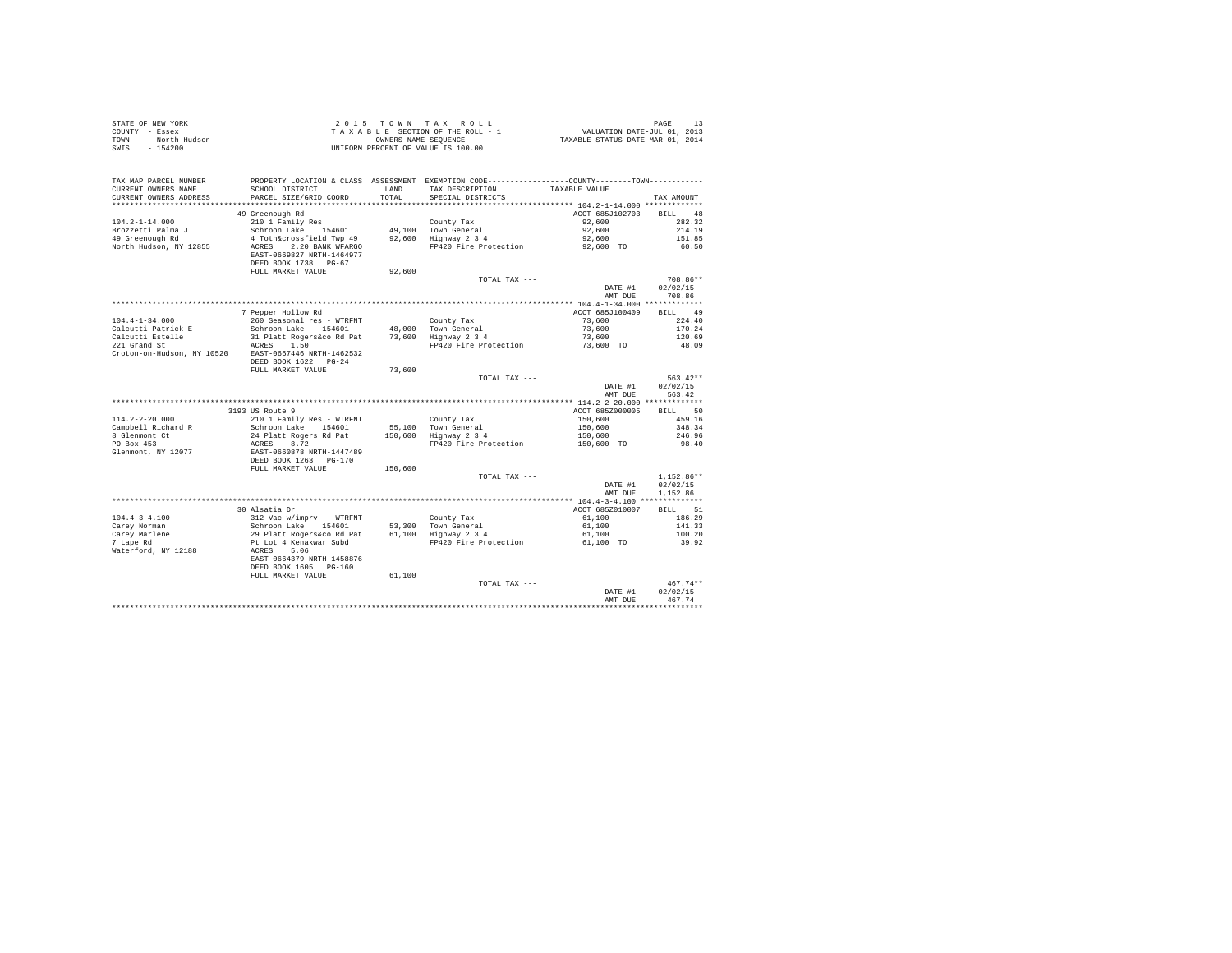| STATE OF NEW YORK      | 2015 TOWN TAX ROLL                 | 14<br>PAGE                       |
|------------------------|------------------------------------|----------------------------------|
| COUNTY - Essex         | TAXABLE SECTION OF THE ROLL - 1    | VALUATION DATE-JUL 01, 2013      |
| TOWN<br>- North Hudson | OWNERS NAME SEOUENCE               | TAXABLE STATUS DATE-MAR 01, 2014 |
| SWIS<br>$-154200$      | UNIFORM PERCENT OF VALUE IS 100.00 |                                  |

| TAX MAP PARCEL NUMBER<br>CURRENT OWNERS NAME<br>CURRENT OWNERS ADDRESS | PROPERTY LOCATION & CLASS ASSESSMENT EXEMPTION CODE----------------COUNTY-------TOWN----------<br>SCHOOL DISTRICT<br>PARCEL SIZE/GRID COORD | LAND<br>TOTAL. | TAX DESCRIPTION<br>SPECIAL DISTRICTS | TAXABLE VALUE   | TAX AMOUNT        |
|------------------------------------------------------------------------|---------------------------------------------------------------------------------------------------------------------------------------------|----------------|--------------------------------------|-----------------|-------------------|
|                                                                        |                                                                                                                                             |                |                                      |                 |                   |
|                                                                        | Kenakwar Ln                                                                                                                                 |                |                                      | ACCT 685Z010008 | 52<br>BILL        |
| $104.4 - 3 - 4.200$                                                    | 314 Rural vac<10 - WTRFNT                                                                                                                   |                | County Tax                           | 1,400           | 4.27              |
| Carev Norman                                                           | Schroon Lake<br>154601                                                                                                                      |                | 1.400 Town General                   | 1,400           | 3.24              |
| Carey Marlene                                                          | 29 Platt Rogers&co Rd Pat                                                                                                                   | 1,400          | Highway 2 3 4                        | 1,400           | 2.30              |
| 7 Lape Rd                                                              | Pt Lot 4 Kenakwar Subd                                                                                                                      |                | FP420 Fire Protection                | 1,400 TO        | .91               |
| Waterford, NY 12188                                                    | 0.47<br>ACRES                                                                                                                               |                |                                      |                 |                   |
|                                                                        | EAST-0664608 NRTH-1458679                                                                                                                   |                |                                      |                 |                   |
|                                                                        | DEED BOOK 1605 PG-160                                                                                                                       |                |                                      |                 |                   |
|                                                                        | FULL MARKET VALUE                                                                                                                           | 1,400          |                                      |                 |                   |
|                                                                        |                                                                                                                                             |                | TOTAL TAX ---                        |                 | $10.72**$         |
|                                                                        |                                                                                                                                             |                |                                      | DATE #1         | 02/02/15          |
|                                                                        |                                                                                                                                             |                |                                      | AMT DUE         | 10.72             |
|                                                                        |                                                                                                                                             |                |                                      |                 |                   |
|                                                                        | 216 Ensign Pond Rd                                                                                                                          |                |                                      | ACCT 685J102710 | 53<br><b>BILL</b> |
| $114.2 - 1 - 19.000$                                                   | 260 Seasonal res                                                                                                                            |                | County Tax                           | 65,100          | 198.48            |
| Carpaneto Ronald R                                                     | 154601<br>Schroon Lake                                                                                                                      |                | 19,700 Town General                  | 65,100          | 150.58            |
| Carpaneto Sandra E                                                     | 182 Paradox Tract                                                                                                                           | 65,100         | Highway 2 3 4                        | 65,100          | 106.76            |
| 1 Ridge Way                                                            | 3.20<br>ACRES                                                                                                                               |                | School Relevy                        |                 | 589.83            |
| Purdys, NY 10578                                                       | EAST-0668421 NRTH-1454637                                                                                                                   |                | FP420 Fire Protection                | 65,100 TO       | 42.54             |
|                                                                        | DEED BOOK 1250<br>PG-266                                                                                                                    |                |                                      |                 |                   |
|                                                                        | FULL MARKET VALUE                                                                                                                           | 65,100         |                                      |                 |                   |
|                                                                        |                                                                                                                                             |                | TOTAL TAX ---                        |                 | $1.088.19**$      |
|                                                                        |                                                                                                                                             |                |                                      | DATE #1         | 02/02/15          |
|                                                                        |                                                                                                                                             |                |                                      | AMT DUE         | 1,088.19          |
|                                                                        |                                                                                                                                             |                |                                      |                 |                   |
|                                                                        | US Route 9                                                                                                                                  |                |                                      | ACCT 685Z012002 | 54<br>BILL        |
| $104.2 - 1 - 5.112$                                                    | 314 Rural vac<10                                                                                                                            |                | County Tax                           | 26,000          | 79.27             |
| Casey James F                                                          | Schroon Lake<br>154601                                                                                                                      |                | 26.000 Town General                  | 26,000          | 60.14             |
| Casey Lisa A                                                           | 4 T&c Twp 49                                                                                                                                |                | 26,000 Highway 2 3 4                 | 26,000          | 42.64             |
| PO Box 232                                                             | Lot $2$ #6642                                                                                                                               |                | FP420 Fire Protection                | 26,000 TO       | 16.99             |
| Bomoseen, VT 05732                                                     | 9.50<br>ACRES<br>EAST-0669331 NRTH-1465415                                                                                                  |                |                                      |                 |                   |
| PRIOR OWNER ON 3/01/2014                                               | DEED BOOK 1781 PG-266                                                                                                                       |                |                                      |                 |                   |
| Garcia Edward                                                          | FULL MARKET VALUE                                                                                                                           | 26,000         |                                      |                 |                   |
|                                                                        |                                                                                                                                             |                |                                      |                 |                   |
| MAY BE SUBJECT TO PAYMENT                                              |                                                                                                                                             |                |                                      |                 |                   |
| UNDER RPTL480A UNTIL 2016                                              |                                                                                                                                             |                |                                      |                 |                   |
|                                                                        |                                                                                                                                             |                | TOTAL TAX ---                        |                 | $199.04**$        |
|                                                                        |                                                                                                                                             |                |                                      | DATE #1         | 02/02/15          |
|                                                                        |                                                                                                                                             |                |                                      | AMT DUE         | 199.04            |
|                                                                        |                                                                                                                                             |                |                                      |                 |                   |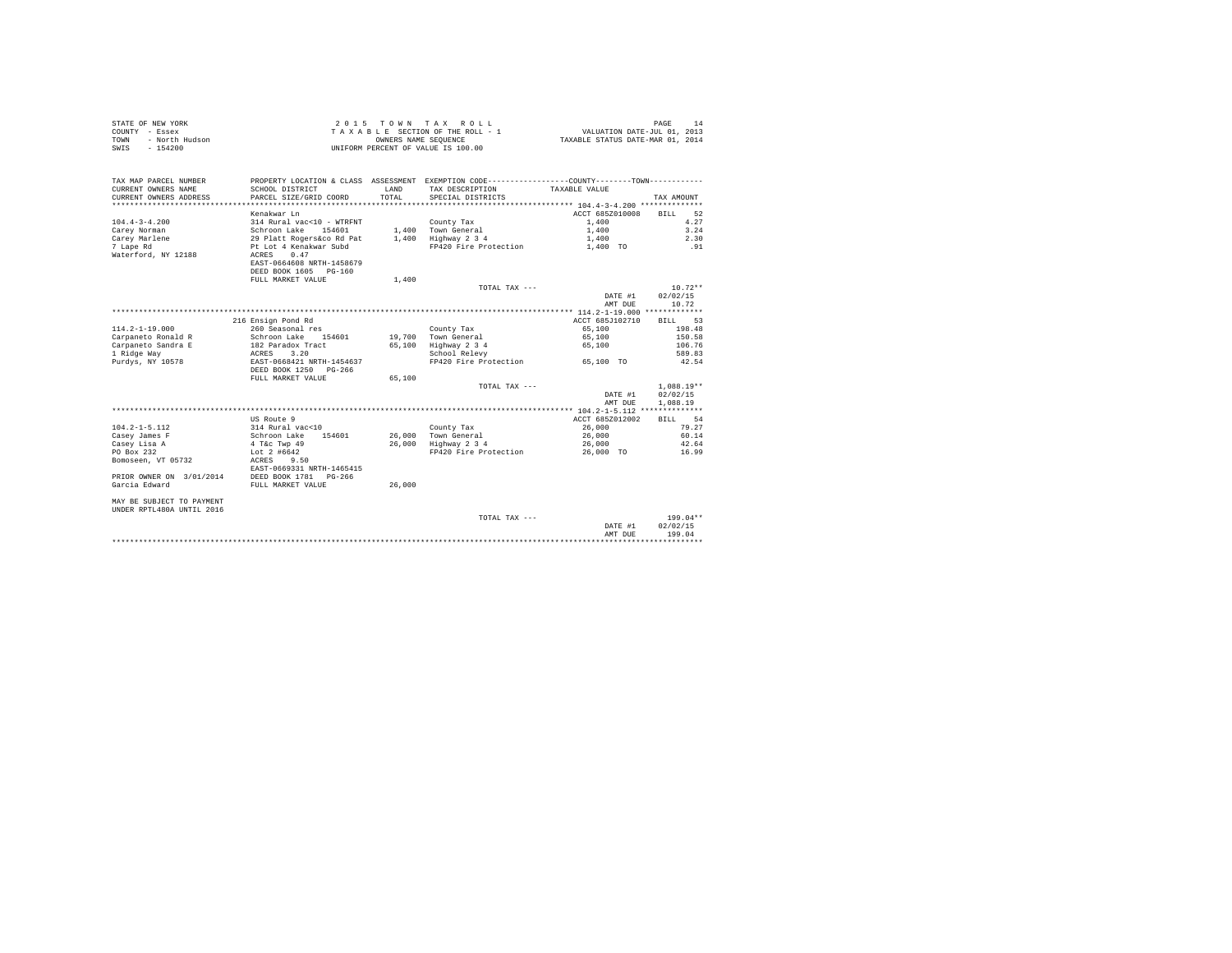| STATE OF NEW YORK<br>COUNTY - Essex<br>- North Hudson<br>TOWN<br>SWIS - 154200      |                                                          |               | 2015 TOWN TAX ROLL<br>TAXABLE SECTION OF THE ROLL - 1<br>OWNERS NAME SEQUENCE<br>UNIFORM PERCENT OF VALUE IS 100.00                     | PAGE 15<br>2013 VALUATION DATE-JUL<br>2014 TAXABLE STATUS DATE-MAR | PAGE<br>15               |
|-------------------------------------------------------------------------------------|----------------------------------------------------------|---------------|-----------------------------------------------------------------------------------------------------------------------------------------|--------------------------------------------------------------------|--------------------------|
| TAX MAP PARCEL NUMBER<br>CURRENT OWNERS NAME<br>CURRENT OWNERS ADDRESS              | SCHOOL DISTRICT<br>PARCEL SIZE/GRID COORD                | LAND<br>TOTAL | PROPERTY LOCATION & CLASS ASSESSMENT EXEMPTION CODE----------------COUNTY--------TOWN----------<br>TAX DESCRIPTION<br>SPECIAL DISTRICTS | TAXABLE VALUE                                                      | TAX AMOUNT               |
|                                                                                     |                                                          |               |                                                                                                                                         |                                                                    |                          |
|                                                                                     | 614 Johnson Pond Rd                                      |               |                                                                                                                                         | ACCT 685J190005                                                    | BILL 55                  |
| $125.12 - 1 - 8.200$                                                                | 281 Multiple res - WTRFNT                                |               | County Tax                                                                                                                              | 498,800                                                            | 1,520.77                 |
| Cavaluzzi Joseph E<br>Stephenson Deborah C                                          | Schroon Lake 154601<br>169 Paradox Tract                 |               | 307,000 Town General<br>498,800 Highway 2 3 4                                                                                           | 498,800<br>498,800                                                 | 1,153.75<br>817.97       |
| 12038 Twin Cedar Ln                                                                 | ACRES 17.32                                              |               | FP420 Fire Protection                                                                                                                   | 498,800 TO                                                         | 325.92                   |
| Bowie, MD 20715                                                                     | EAST-0670425 NRTH-1434337<br>DEED BOOK 1607 PG-52        |               |                                                                                                                                         |                                                                    |                          |
|                                                                                     | FULL MARKET VALUE                                        | 498,800       |                                                                                                                                         |                                                                    |                          |
|                                                                                     |                                                          |               | TOTAL TAX ---                                                                                                                           | DATE #1                                                            | $3.818.41**$<br>02/02/15 |
|                                                                                     |                                                          |               |                                                                                                                                         | AMT DUE                                                            | 3.818.41                 |
|                                                                                     |                                                          |               |                                                                                                                                         |                                                                    |                          |
|                                                                                     | 489 Ensign Pond Rd                                       |               |                                                                                                                                         | ACCT 685J100206                                                    | RTLL 56                  |
| $105. - 1 - 50.000$                                                                 | 210 1 Family Res                                         |               | County Tax                                                                                                                              | 19,000                                                             | 57.93                    |
| Caza Brian J<br>26 Center St                                                        | Schroon Lake 154601                                      | 13,600        | Town General                                                                                                                            | 19,000                                                             | 43.95                    |
|                                                                                     | 204 Paradox Tract                                        | 19,000        |                                                                                                                                         | 19,000                                                             | 31.16                    |
| Schroon Lake, NY 12870                                                              | ACRES 0.30                                               |               | iown General<br>Highway 2 3 4<br>School Relevy                                                                                          | $19,000$ TO                                                        | 172.15                   |
| PRIOR OWNER ON 3/01/2014 DEED BOOK 1769 PG-100                                      | EAST-0674853 NRTH-1456119                                |               | FP420 Fire Protection                                                                                                                   |                                                                    | 12.41                    |
| Essex County                                                                        | FULL MARKET VALUE                                        | 19,000        |                                                                                                                                         |                                                                    |                          |
|                                                                                     |                                                          |               | TOTAL TAX ---                                                                                                                           |                                                                    | $317.60**$               |
|                                                                                     |                                                          |               |                                                                                                                                         | DATE #1<br>AMT DUE                                                 | 02/02/15<br>317.60       |
|                                                                                     |                                                          |               |                                                                                                                                         |                                                                    |                          |
|                                                                                     | 623 Johnson Pond Rd                                      |               |                                                                                                                                         | ACCT 685Z014001                                                    | 57<br><b>BILL</b>        |
| $125.12 - 1 - 8.312$                                                                | 311 Res vac land                                         |               | County Tax                                                                                                                              | 21,400                                                             | 65.25                    |
| Caza Bruce                                                                          | Schroon Lake 154601                                      |               | 21,400 Town General                                                                                                                     | 21,400                                                             | 49.50                    |
| PO Box 120                                                                          | 169 Paradox Tract                                        |               | 21,400 TOWN General<br>21,400 Highway 2 3 4                                                                                             | 21,400                                                             | 35.09                    |
| North Hudson, NY 12855                                                              | Lot 3 #6949<br>$ACRES$ 5.10<br>EAST-0671096 NRTH-1434197 |               | FP420 Fire Protection                                                                                                                   | 21,400 TO                                                          | 13.98                    |
|                                                                                     | DEED BOOK 1753 PG-31                                     |               |                                                                                                                                         |                                                                    |                          |
|                                                                                     | FULL MARKET VALUE                                        | 21,400        |                                                                                                                                         |                                                                    |                          |
|                                                                                     |                                                          |               | TOTAL TAX ---                                                                                                                           |                                                                    | $163.82**$               |
|                                                                                     |                                                          |               |                                                                                                                                         | DATE #1                                                            | 02/02/15                 |
|                                                                                     |                                                          |               |                                                                                                                                         | AMT DUE                                                            | 163.82                   |
|                                                                                     |                                                          |               |                                                                                                                                         |                                                                    |                          |
|                                                                                     | Johnson Pond Rd                                          |               |                                                                                                                                         | ACCT 685J101808                                                    | 58<br><b>BILL</b>        |
| $125.12 - 1 - 11.000$<br>Caza Bruce                                                 | 314 Rural vac<10<br>Schroon Lake 154601                  |               | County Tax                                                                                                                              | 500<br>500                                                         | 1.52<br>1.16             |
| PO Box 120                                                                          | 169 Paradox Tract                                        |               | 500 Town General<br>500 Highway 2 3 4                                                                                                   | 500                                                                | 0.82                     |
| North Hudson, NY 12855 ACRES 0.10                                                   |                                                          |               | FP420 Fire Protection                                                                                                                   | 500 TO                                                             | .33                      |
|                                                                                     | EAST-0671198 NRTH-1433934                                |               |                                                                                                                                         |                                                                    |                          |
|                                                                                     |                                                          |               |                                                                                                                                         |                                                                    |                          |
| PRIOR OWNER ON $3/01/2014$ DEED BOOK 1780 PG-325<br>Caza Brenda J FULL MARKET VALUE |                                                          | 500           |                                                                                                                                         |                                                                    |                          |
|                                                                                     |                                                          |               | TOTAL TAX ---                                                                                                                           |                                                                    | $3.83**$                 |
|                                                                                     |                                                          |               |                                                                                                                                         | DATE #1                                                            | 02/02/15                 |
|                                                                                     |                                                          |               |                                                                                                                                         | AMT DUE                                                            | 3.83                     |
|                                                                                     |                                                          |               |                                                                                                                                         |                                                                    |                          |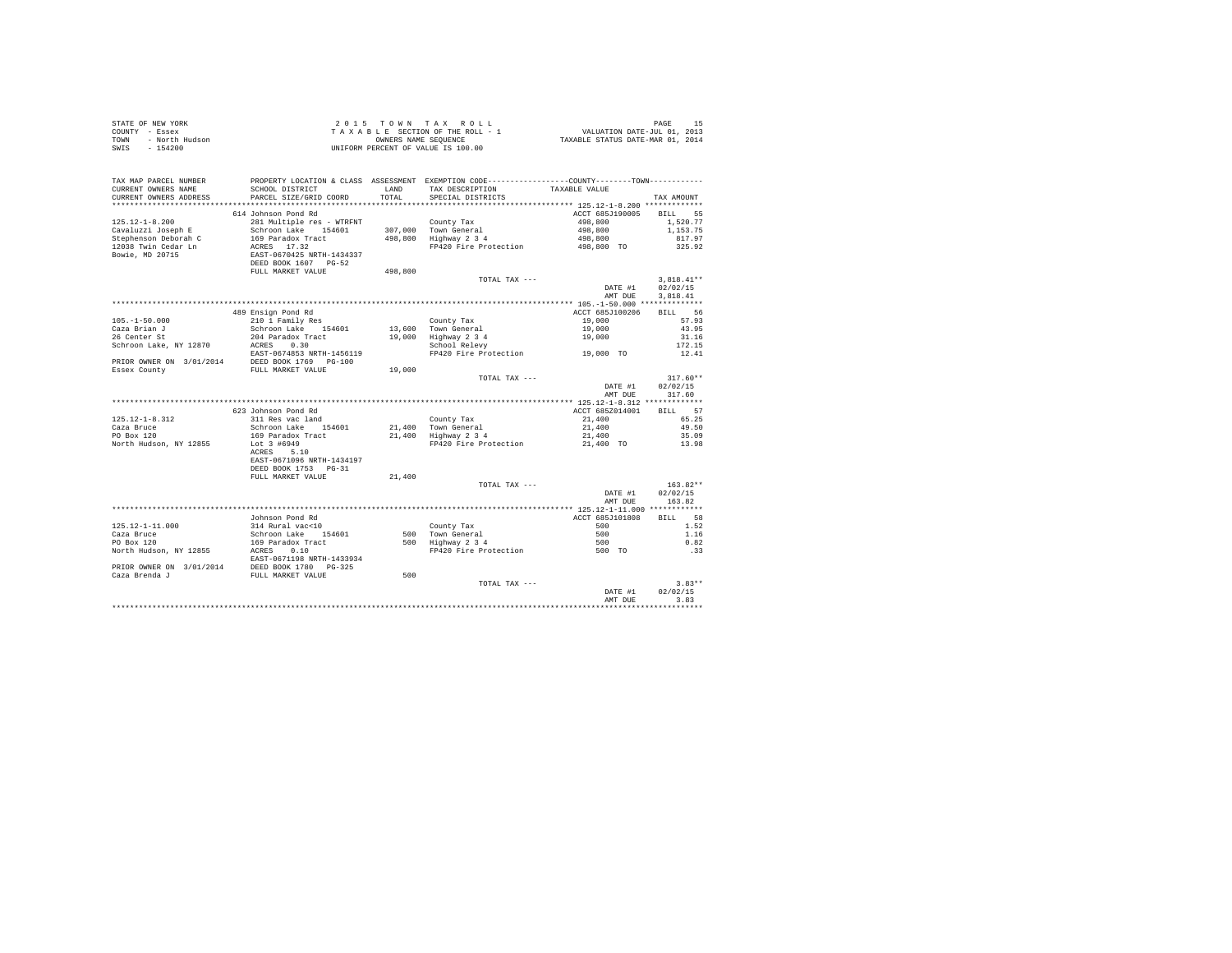| COUNTY - Essex<br>TOWN<br>- North Hudson | T A X A B L E SECTION OF THE ROLL - 1<br>OWNERS NAME SENGER SEQUENCE<br>UNIFORM PERCENT OF VALUE IS 100.00 |        |                                                                                                |                            |                  |
|------------------------------------------|------------------------------------------------------------------------------------------------------------|--------|------------------------------------------------------------------------------------------------|----------------------------|------------------|
| $-154200$<br>SWIS                        |                                                                                                            |        |                                                                                                |                            |                  |
|                                          |                                                                                                            |        |                                                                                                |                            |                  |
|                                          |                                                                                                            |        |                                                                                                |                            |                  |
| TAX MAP PARCEL NUMBER                    |                                                                                                            |        | PROPERTY LOCATION & CLASS ASSESSMENT EXEMPTION CODE----------------COUNTY-------TOWN---------- |                            |                  |
| CURRENT OWNERS NAME                      | SCHOOL DISTRICT                                                                                            | LAND   | TAX DESCRIPTION                                                                                | TAXABLE VALUE              |                  |
| CURRENT OWNERS ADDRESS                   | PARCEL SIZE/GRID COORD                                                                                     | TOTAL  | SPECIAL DISTRICTS                                                                              |                            | TAX AMOUNT       |
|                                          | 36 Liberty Rd                                                                                              |        |                                                                                                | ACCT 685J102712            | BILL 59          |
| $114.2 - 2 - 4.100$                      |                                                                                                            |        |                                                                                                | 66,310                     | 202.17           |
| Caza Bruce E                             |                                                                                                            |        |                                                                                                | 66,310                     | 153.38           |
| Caza Brenda J                            |                                                                                                            |        |                                                                                                | 66,310                     | 108.74           |
| Caza Brenda J<br>PO Box 132              |                                                                                                            |        | FP420 Fire Protection 66,310 TO                                                                |                            | 43.33            |
| Schroon Lake, NY 12870                   |                                                                                                            |        |                                                                                                |                            |                  |
|                                          | EAST-0662349 NRTH-1450988                                                                                  |        |                                                                                                |                            |                  |
|                                          | DEED BOOK 1132 PG-307                                                                                      |        |                                                                                                |                            |                  |
|                                          | FULL MARKET VALUE                                                                                          | 66,310 |                                                                                                |                            |                  |
|                                          |                                                                                                            |        | TOTAL TAX ---                                                                                  |                            | $507.62**$       |
|                                          |                                                                                                            |        |                                                                                                | DATE #1                    | 02/02/15         |
|                                          |                                                                                                            |        |                                                                                                | AMT DUE                    | 507.62           |
|                                          |                                                                                                            |        |                                                                                                |                            |                  |
| $125.12 - 1 - 9.000$                     | Johnson Pond Rd                                                                                            |        | County Tax                                                                                     | ACCT 685J100610<br>1,400   | BILL 60<br>4.27  |
|                                          |                                                                                                            |        |                                                                                                | 1,400                      | 3.24             |
| Caza Bruce E<br>PO Box 132               |                                                                                                            |        | $1,400$ Town General<br>$1,400$ Highway 2 3 4                                                  | 1,400                      | 2.30             |
| Schroon Lake, NY 12870                   |                                                                                                            |        | FP420 Fire Protection                                                                          | 1,400 TO                   | .91              |
|                                          | EAST-0671329 NRTH-1434018                                                                                  |        |                                                                                                |                            |                  |
|                                          | DEED BOOK 1553 PG-271                                                                                      |        |                                                                                                |                            |                  |
|                                          | FULL MARKET VALUE                                                                                          | 1,400  |                                                                                                |                            |                  |
|                                          |                                                                                                            |        | TOTAL TAX ---                                                                                  |                            | $10.72**$        |
|                                          |                                                                                                            |        |                                                                                                | DATE #1                    | 02/02/15         |
|                                          |                                                                                                            |        |                                                                                                | AMT DUE                    | 10.72            |
|                                          |                                                                                                            |        |                                                                                                |                            |                  |
|                                          | 69 Wonder View Rd                                                                                          |        |                                                                                                | ACCT 685J178511            | BILL 61          |
| $104.4 - 1 - 67.000$                     |                                                                                                            |        |                                                                                                | 88,400                     | 269.52           |
| Caza Eric<br>Caza Jilian L               |                                                                                                            |        |                                                                                                | 88,400<br>88,400           | 204.47<br>144.96 |
| Caza Jilian L<br>PO Box 104              |                                                                                                            |        |                                                                                                |                            | 547.44           |
| North Hudson, NY 12855                   |                                                                                                            |        | FP420 Fire Protection 88,400 TO 57.76                                                          |                            |                  |
|                                          | DEED BOOK 1664   PG-153                                                                                    |        |                                                                                                |                            |                  |
|                                          | FULL MARKET VALUE                                                                                          | 88,400 |                                                                                                |                            |                  |
|                                          |                                                                                                            |        | TOTAL TAX ---                                                                                  |                            | $1.224.15**$     |
|                                          |                                                                                                            |        |                                                                                                | DATE #1                    | 02/02/15         |
|                                          |                                                                                                            |        |                                                                                                | AMT DUE                    | 1,224.15         |
|                                          |                                                                                                            |        |                                                                                                |                            |                  |
|                                          | 58 Caza Turn Rd                                                                                            |        |                                                                                                | ACCT 685J189010            | BILL 62          |
| $114.2 - 1 - 1.400$                      |                                                                                                            |        |                                                                                                | $9,750$<br>55,250<br>9,750 |                  |
| Caza John H Sr                           |                                                                                                            |        |                                                                                                |                            | 168.45           |
| Caza Jessica<br>58 Caza Turn             |                                                                                                            |        |                                                                                                | 55,250<br>55,250           | 127.80<br>90.60  |
| North Hudson, NY 12855                   |                                                                                                            |        | FP420 Fire Protection                                                                          | 65,000 TO                  | 42.47            |
|                                          | DEED BOOK 1072    PG-281                                                                                   |        |                                                                                                |                            |                  |
|                                          | FULL MARKET VALUE                                                                                          | 65,000 |                                                                                                |                            |                  |
|                                          |                                                                                                            |        | TOTAL TAX ---                                                                                  |                            | $429.32**$       |
|                                          |                                                                                                            |        |                                                                                                | DATE #1                    | 02/02/15         |
|                                          |                                                                                                            |        |                                                                                                | AMT DUE                    | 429.32           |
|                                          |                                                                                                            |        |                                                                                                |                            |                  |

STATE OF NEW YORK 2 0 15 TOWN TAX ROLL STATE OF NEW YORK 16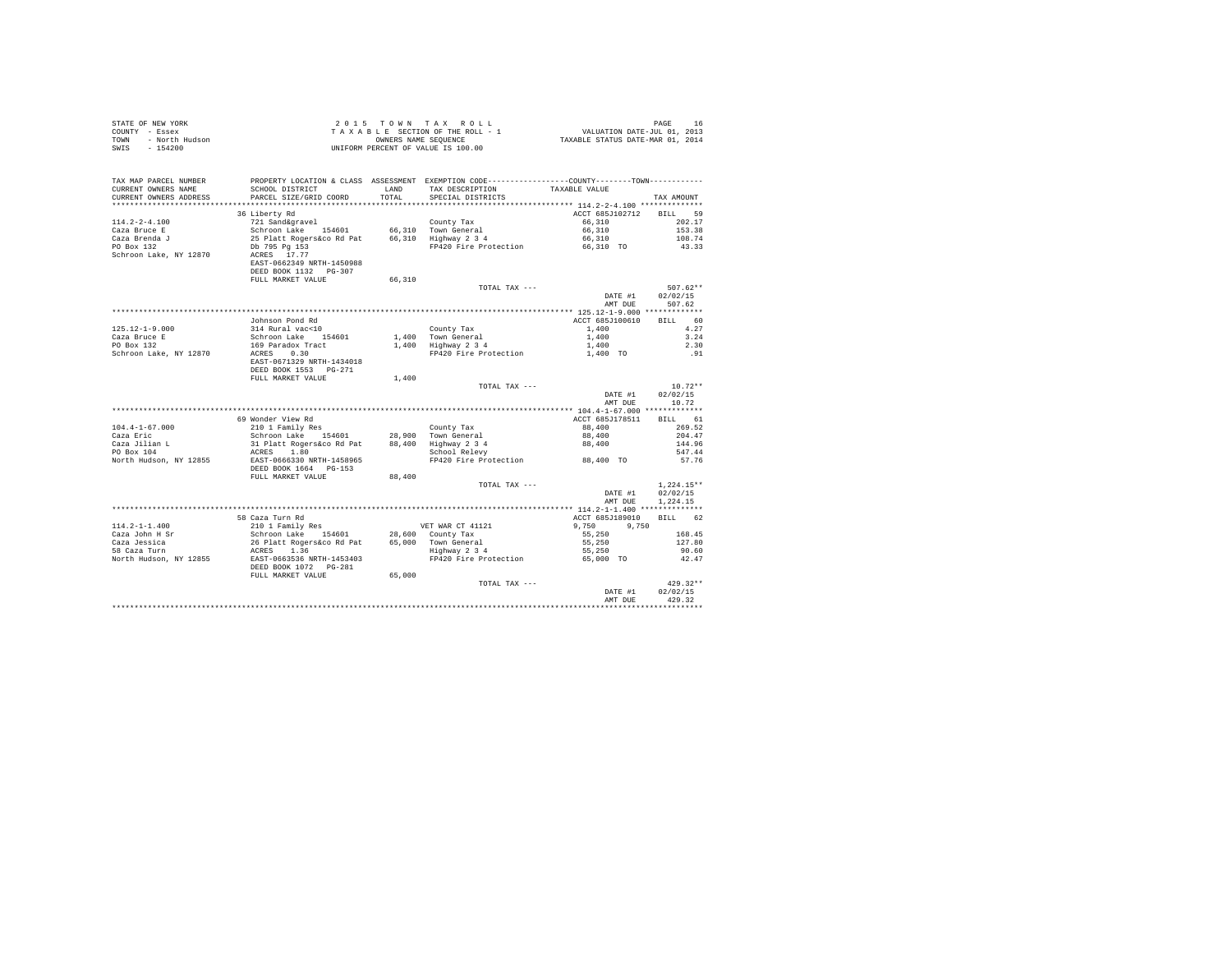|      | STATE OF NEW YORK | 2015 TOWN TAX ROLL                 | PAGE                             |
|------|-------------------|------------------------------------|----------------------------------|
|      | COUNTY - Essex    | TAXABLE SECTION OF THE ROLL - 1    | VALUATION DATE-JUL 01, 2013      |
| TOWN | - North Hudson    | OWNERS NAME SEOUENCE               | TAXABLE STATUS DATE-MAR 01, 2014 |
| SWIS | $-154200$         | UNIFORM PERCENT OF VALUE IS 100.00 |                                  |

| TAX MAP PARCEL NUMBER<br>CURRENT OWNERS NAME   | PROPERTY LOCATION & CLASS ASSESSMENT EXEMPTION CODE---------------COUNTY-------TOWN---------<br>SCHOOL DISTRICT | <b>T.AND</b> | TAX DESCRIPTION                             | TAXABLE VALUE      |                    |
|------------------------------------------------|-----------------------------------------------------------------------------------------------------------------|--------------|---------------------------------------------|--------------------|--------------------|
| CURRENT OWNERS ADDRESS                         | PARCEL SIZE/GRID COORD                                                                                          | TOTAL        | SPECIAL DISTRICTS                           |                    | TAX AMOUNT         |
|                                                | 3200 US Route 9                                                                                                 |              |                                             | ACCT 685J194003    | BILL 63            |
| $114.2 - 2 - 21.000$                           | 411 Apartment                                                                                                   |              | County Tax                                  | 128,100            | 390.56             |
| Caza Properties LLC                            | Schroon Lake 154601                                                                                             |              | 22,600 Town General                         | 128,100            | 296.30             |
|                                                |                                                                                                                 |              | 128,100 Highway 2 3 4                       |                    | 210.07             |
| c/o Bruce Caza<br>PO Box 132                   | 24 Platt Rogers & Co                                                                                            |              | FP420 Fire Protection 128,100 TO            | 128,100            | 83.70              |
|                                                | Apts 1,3&5<br>ACRES 2.45                                                                                        |              |                                             |                    |                    |
| Schroon Lake, NY 12870                         | EAST-0661655 NRTH-1447714                                                                                       |              |                                             |                    |                    |
| PRIOR OWNER ON 3/01/2014 DEED BOOK 1761 PG-137 |                                                                                                                 |              |                                             |                    |                    |
| Harkris Realty Corp                            | FULL MARKET VALUE                                                                                               | 128,100      |                                             |                    |                    |
|                                                |                                                                                                                 |              |                                             |                    | $980.63**$         |
|                                                |                                                                                                                 |              | TOTAL TAX ---                               |                    |                    |
|                                                |                                                                                                                 |              |                                             | DATE #1<br>AMT DUE | 02/02/15<br>980.63 |
|                                                |                                                                                                                 |              |                                             |                    |                    |
|                                                |                                                                                                                 |              |                                             |                    |                    |
|                                                | US Route 9                                                                                                      |              |                                             | ACCT 685J194002    | BILL 64            |
| $114.2 - 2 - 22.000$                           | 322 Rural vac>10                                                                                                |              | County Tax                                  | 11,200             | 34.15              |
| Caza Properties LLC                            | Schroon Lake 154601                                                                                             |              | 11,200 Town General<br>11,200 Highway 2 3 4 | 11,200             | 25.91              |
| c/o Bruce Caza                                 | 24 Platt Rogers & Co                                                                                            |              |                                             | 11,200             | 18.37              |
| PO Box 132                                     | ACRES 12.85                                                                                                     |              | FP420 Fire Protection                       | 11,200 TO          | 7.32               |
| Schroon Lake, NY 12870                         | EAST-0662063 NRTH-1447505<br>DEED BOOK 1761 PG-137                                                              |              |                                             |                    |                    |
|                                                |                                                                                                                 |              |                                             |                    |                    |
| PRIOR OWNER ON 3/01/2014 FULL MARKET VALUE     |                                                                                                                 | 11,200       |                                             |                    |                    |
| Harkris Realty Corp                            |                                                                                                                 |              |                                             |                    |                    |
|                                                |                                                                                                                 |              | TOTAL TAX ---                               |                    | $85.75**$          |
|                                                |                                                                                                                 |              |                                             | DATE #1            | 02/02/15           |
|                                                |                                                                                                                 |              |                                             | AMT DUE            | 85.75              |
|                                                |                                                                                                                 |              |                                             |                    |                    |
|                                                | 3184 US Route 9                                                                                                 |              |                                             | ACCT 685L101814    | BILL 65            |
| $114.2 - 2 - 23.000$                           | 270 Mfg housing                                                                                                 |              | County Tax                                  | 60,100             | 183.24             |
| Caza Sarah M                                   | Schroon Lake 154601                                                                                             |              | 29,100 Town General<br>60,100 Highway 2 3 4 | 60,100             | 139.01             |
| 3184 US Route 9                                | 24 Platt Rogers&co Rd Pat                                                                                       |              |                                             | 60,100             | 98.56              |
| North Hudson, NY 12855                         | ACRES 1.93                                                                                                      |              | FP420 Fire Protection                       | 60.100 TO          | 39.27              |
|                                                | EAST-0661535 NRTH-1447271                                                                                       |              |                                             |                    |                    |
|                                                | DEED BOOK 1756 PG-136                                                                                           |              |                                             |                    |                    |
|                                                | FULL MARKET VALUE                                                                                               | 60,100       |                                             |                    |                    |
|                                                |                                                                                                                 |              | TOTAL TAX ---                               |                    | 460.08**           |
|                                                |                                                                                                                 |              |                                             | DATE #1            | 02/02/15           |
|                                                |                                                                                                                 |              |                                             | AMT DUE            | 460.08             |
|                                                |                                                                                                                 |              |                                             |                    |                    |
|                                                | 115 Proctor Path Way                                                                                            |              |                                             | ACCT 685J102607    | BILL 66            |
| $114.4 - 1 - 12.110$                           | 240 Rural res - WTRFNT                                                                                          |              | County Tax                                  | 366,200            | 1,116.49           |
| Chaplin John H                                 |                                                                                                                 |              | 161,200 Town General                        | 366,200            | 847.04             |
| Adams Jill U                                   |                                                                                                                 |              | 366,200 Highway 2 3 4                       | 366,200            | 600.52             |
| 11 Palmer Ave                                  |                                                                                                                 |              | FP420 Fire Protection                       | 366,200 TO         | 239.28             |
| Delmar, NY 12054                               | Schroon Lake 154601<br>161 Paradox Tract<br>ACRES 39.69<br>ERST-0666163 NRTH-1441282<br>DEED BOOK 1513 PG-90    |              |                                             |                    |                    |
|                                                |                                                                                                                 |              |                                             |                    |                    |
|                                                | FULL MARKET VALUE                                                                                               | 366,200      |                                             |                    |                    |
|                                                |                                                                                                                 |              | TOTAL TAX ---                               |                    | $2.803.33**$       |
|                                                |                                                                                                                 |              |                                             | DATE #1            | 02/02/15           |
|                                                |                                                                                                                 |              |                                             | AMT DUE            | 2.803.33           |
|                                                |                                                                                                                 |              |                                             |                    |                    |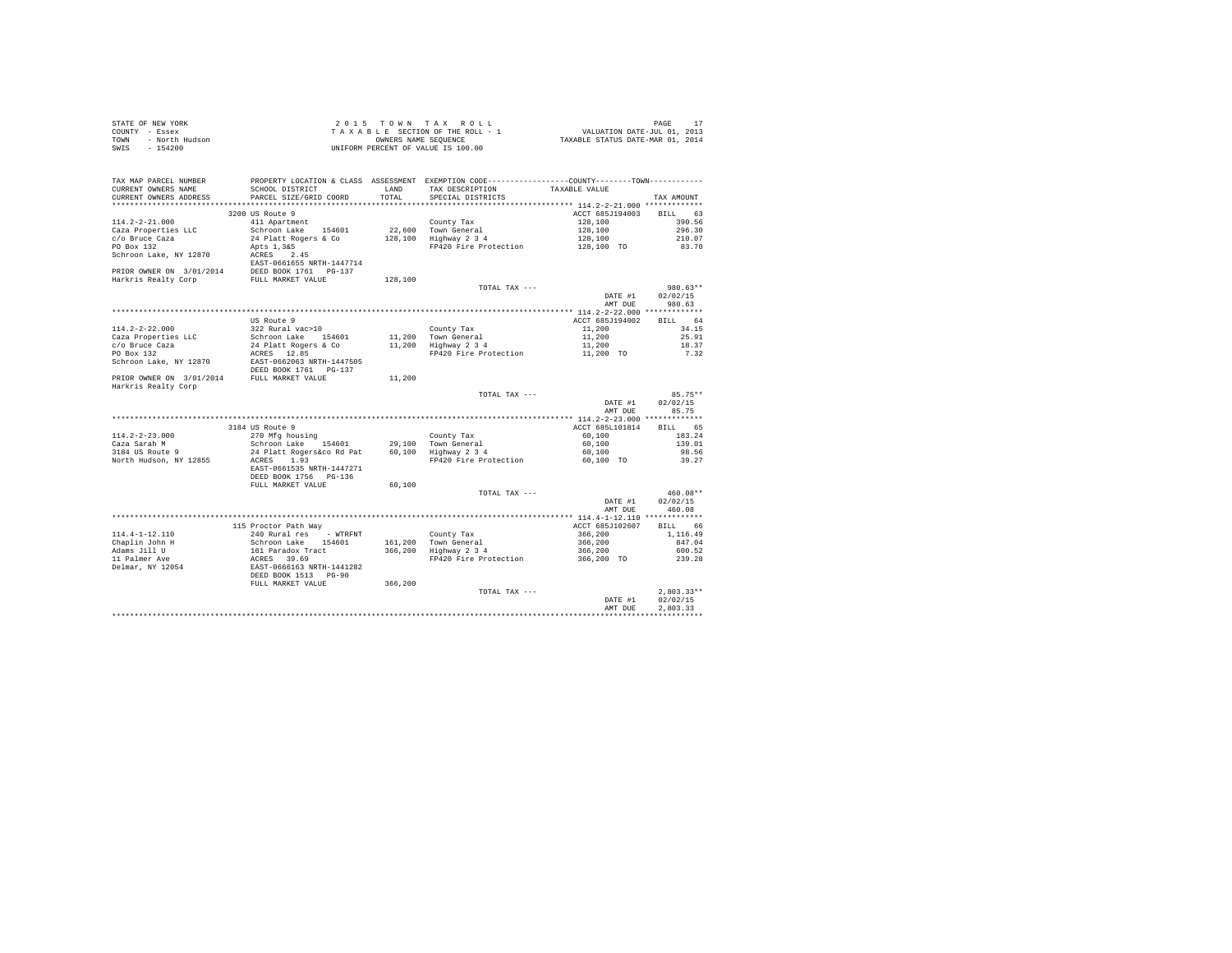| COUNTY - Essex<br>TOWN - North Hudson<br>SWIS - 154200 | T A X A B L E SECTION OF THE ROLL - 1<br>OWNERS NAME SANE SEQUENCE<br>UNIFORM PERCENT OF VALUE IS 100.00                                                                                                                                      |        | T A X A B L E SECTION OF THE ROLL - 1 VALUATION DATE-JUL 01, 2013<br>OWNERS NAME SEQUENCE TAXABLE STATUS DATE-MAR 01, 2014 |                            |                            |
|--------------------------------------------------------|-----------------------------------------------------------------------------------------------------------------------------------------------------------------------------------------------------------------------------------------------|--------|----------------------------------------------------------------------------------------------------------------------------|----------------------------|----------------------------|
|                                                        |                                                                                                                                                                                                                                               |        |                                                                                                                            |                            |                            |
| TAX MAP PARCEL NUMBER                                  |                                                                                                                                                                                                                                               |        | PROPERTY LOCATION & CLASS ASSESSMENT EXEMPTION CODE----------------COUNTY-------TOWN----------                             |                            |                            |
| CURRENT OWNERS NAME                                    | SCHOOL DISTRICT                                                                                                                                                                                                                               | LAND   | TAX DESCRIPTION TAXABLE VALUE                                                                                              |                            |                            |
| CURRENT OWNERS ADDRESS                                 | PARCEL SIZE/GRID COORD                                                                                                                                                                                                                        | TOTAL  | SPECIAL DISTRICTS                                                                                                          |                            | TAX AMOUNT                 |
|                                                        | Pepper Hollow Rd                                                                                                                                                                                                                              |        |                                                                                                                            | ACCT 685J101608            | BILL 67                    |
| $104.4 - 1 - 30.100$                                   |                                                                                                                                                                                                                                               |        |                                                                                                                            | 5,500                      | 16.77                      |
| Christner Joanne H                                     |                                                                                                                                                                                                                                               |        |                                                                                                                            | 5,500                      | 12.72                      |
| 579 Barry Rd                                           |                                                                                                                                                                                                                                               |        | County Tax<br>5,500 Town General<br>5,500 Highway 2 3 4                                                                    | 5,500                      | 9.02                       |
| Rochester, NY 14617                                    | --rru multion Rd<br>311 Res vac land - WTRFNT<br>Schroon Lake 154601<br>3 T&c Twp 49<br>ACRES 4.30<br>NATE 2001:                                                                                                                              |        | FP420 Fire Protection 5,500 TO                                                                                             |                            | 3.59                       |
|                                                        | EAST-0666444 NRTH-1462510                                                                                                                                                                                                                     |        |                                                                                                                            |                            |                            |
|                                                        | DEED BOOK 1537 PG-119                                                                                                                                                                                                                         |        |                                                                                                                            |                            |                            |
|                                                        | FULL MARKET VALUE                                                                                                                                                                                                                             | 5,500  |                                                                                                                            |                            |                            |
|                                                        |                                                                                                                                                                                                                                               |        | TOTAL TAX ---                                                                                                              |                            | $42.10**$                  |
|                                                        |                                                                                                                                                                                                                                               |        |                                                                                                                            | DATE #1                    | 02/02/15                   |
|                                                        |                                                                                                                                                                                                                                               |        |                                                                                                                            | AMT DUE                    | 42.10                      |
|                                                        | 73 Pepper Hollow Rd                                                                                                                                                                                                                           |        |                                                                                                                            | ACCT 685J191004            | BILL 68                    |
| $104.4 - 1 - 30.200$                                   |                                                                                                                                                                                                                                               |        |                                                                                                                            |                            | 150.61                     |
| Christner Joanne H                                     |                                                                                                                                                                                                                                               |        |                                                                                                                            |                            | 114.26                     |
| 579 Barry Rd                                           |                                                                                                                                                                                                                                               |        |                                                                                                                            |                            | 81.01                      |
| Rochester, NY 14617                                    |                                                                                                                                                                                                                                               |        |                                                                                                                            |                            | 32.28                      |
|                                                        | 260 Seasonal res<br>260 Seasonal res<br>3chroon Lake 154601 27,900 Town General 49,400<br>4 Twp 49 T & C Pur 49,400 Highway 2 3 4<br>ACRES<br>27,900 Highway 2 3 4<br>49,400 FMTH-1462519<br>PP420 Fire Protection 49,400 TO<br>28,5T-0666213 |        |                                                                                                                            |                            |                            |
|                                                        | DEED BOOK 972 PG-185                                                                                                                                                                                                                          |        |                                                                                                                            |                            |                            |
|                                                        | FULL MARKET VALUE 49,400                                                                                                                                                                                                                      |        |                                                                                                                            |                            |                            |
|                                                        |                                                                                                                                                                                                                                               |        | TOTAL TAX ---                                                                                                              |                            | $378.16**$                 |
|                                                        |                                                                                                                                                                                                                                               |        |                                                                                                                            | DATE #1                    | 02/02/15<br>AMT DUE 378.16 |
|                                                        |                                                                                                                                                                                                                                               |        |                                                                                                                            |                            |                            |
|                                                        | 3949 US Route 9                                                                                                                                                                                                                               |        |                                                                                                                            | ACCT 685J101902 BILL 69    |                            |
| $104.2 - 1 - 21.000$                                   |                                                                                                                                                                                                                                               |        |                                                                                                                            |                            |                            |
|                                                        |                                                                                                                                                                                                                                               |        |                                                                                                                            |                            |                            |
| Ciancetta Christine                                    | 210 1 Family Res                                                                                                                                                                                                                              |        | County Tax                                                                                                                 | 62,200                     | 189.64<br>143.87           |
| 3949 US Rte 9                                          | Schroon Lake 154601                                                                                                                                                                                                                           |        |                                                                                                                            | $62,200$<br>$62,200$       | 102.00                     |
| North Hudson, NY 12855                                 | 4 T&C Twp 49<br>Bldg 1                                                                                                                                                                                                                        |        | County Tax<br>9,800 Town General<br>62,200 Highway 2 3 4<br>FP420 Fire Protection                                          | 62,200 TO                  | 40.64                      |
|                                                        | ACRES 0.25                                                                                                                                                                                                                                    |        |                                                                                                                            |                            |                            |
|                                                        | EAST-0668532 NRTH-1464352                                                                                                                                                                                                                     |        |                                                                                                                            |                            |                            |
|                                                        | DEED BOOK 1532 PG-91                                                                                                                                                                                                                          |        |                                                                                                                            |                            |                            |
|                                                        | FULL MARKET VALUE                                                                                                                                                                                                                             | 62,200 |                                                                                                                            |                            |                            |
|                                                        |                                                                                                                                                                                                                                               |        | TOTAL TAX ---                                                                                                              |                            | $476.15**$                 |
|                                                        |                                                                                                                                                                                                                                               |        |                                                                                                                            | DATE #1<br>AMT DUE         | 02/02/15<br>476.15         |
|                                                        |                                                                                                                                                                                                                                               |        |                                                                                                                            |                            |                            |
|                                                        | 3632 US Route 9                                                                                                                                                                                                                               |        |                                                                                                                            | ACCT 685J191003            | BILL 70                    |
|                                                        | 240 Rural res                                                                                                                                                                                                                                 |        |                                                                                                                            |                            | 247.57                     |
|                                                        |                                                                                                                                                                                                                                               |        |                                                                                                                            |                            | 187.82                     |
|                                                        |                                                                                                                                                                                                                                               |        |                                                                                                                            | 81,200<br>81,200<br>81,200 | 133.16                     |
|                                                        |                                                                                                                                                                                                                                               |        |                                                                                                                            |                            | 735.70                     |
|                                                        | EAST-0665506 NRTH-1457181                                                                                                                                                                                                                     |        | FP420 Fire Protection 81,200 TO                                                                                            |                            | 53.06                      |
|                                                        | DEED BOOK 970 PG-86                                                                                                                                                                                                                           |        |                                                                                                                            |                            |                            |
|                                                        | FULL MARKET VALUE 81,200                                                                                                                                                                                                                      |        |                                                                                                                            |                            | $1.357.31**$               |
|                                                        |                                                                                                                                                                                                                                               |        | TOTAL TAX ---                                                                                                              | DATE #1                    | 02/02/15                   |
|                                                        |                                                                                                                                                                                                                                               |        |                                                                                                                            | AMT DUE                    | 1.357.31                   |

STATE OF NEW YORK 2 0 1 5 T O W N T A X R O L L PAGE 18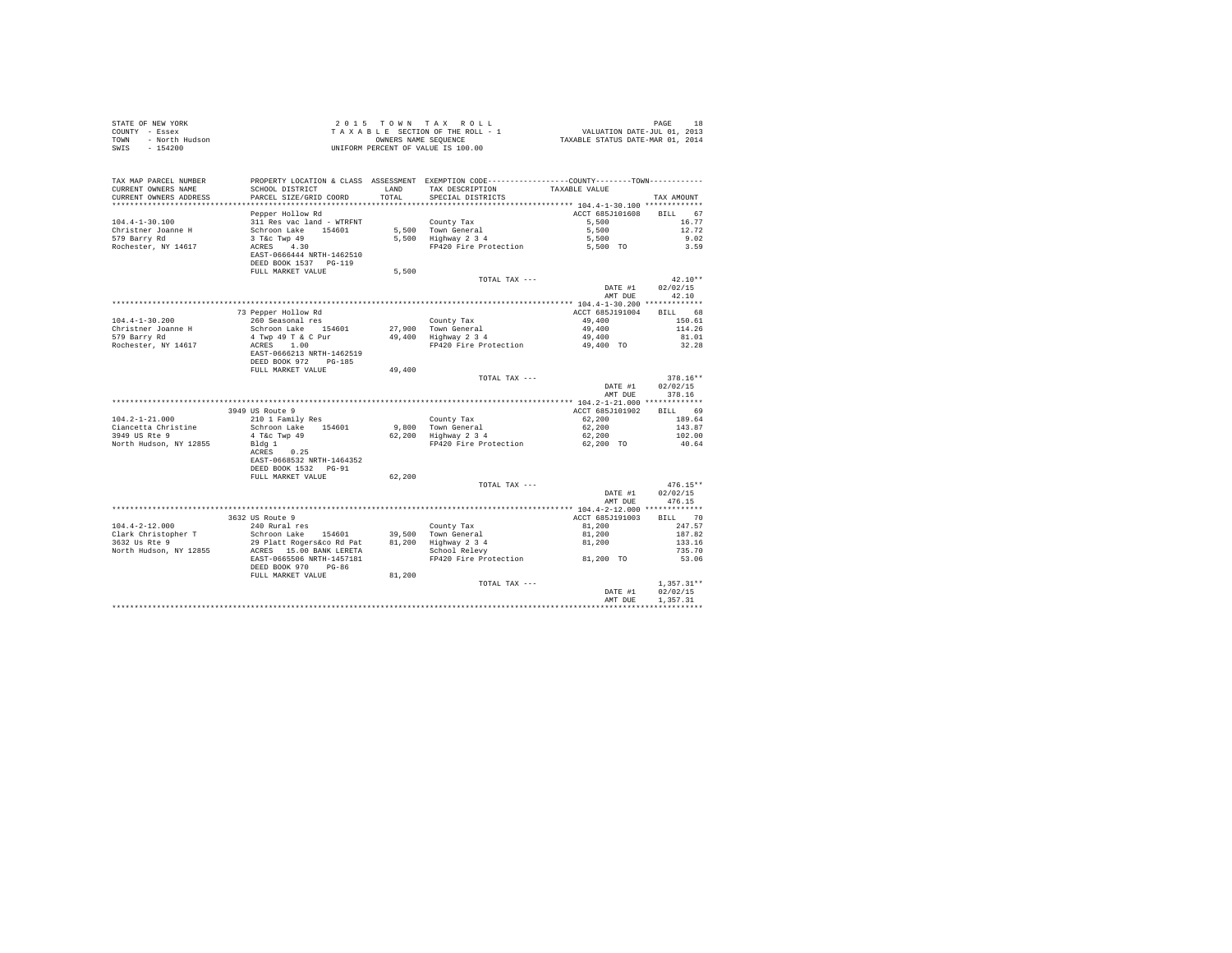| STATE OF NEW YORK      | 2015 TOWN TAX ROLL                 | 1 0<br>PAGE                      |
|------------------------|------------------------------------|----------------------------------|
| COUNTY - Essex         | TAXABLE SECTION OF THE ROLL - 1    | VALUATION DATE-JUL 01, 2013      |
| - North Hudson<br>TOWN | OWNERS NAME SEOUENCE               | TAXABLE STATUS DATE-MAR 01, 2014 |
| $-154200$<br>SWIS      | UNIFORM PERCENT OF VALUE IS 100.00 |                                  |

| TAX MAP PARCEL NUMBER<br>CURRENT OWNERS NAME<br>CURRENT OWNERS ADDRESS | PROPERTY LOCATION & CLASS ASSESSMENT EXEMPTION CODE----------------COUNTY--------TOWN----------<br>SCHOOL DISTRICT<br>PARCEL SIZE/GRID COORD | LAND<br>TOTAL. | TAX DESCRIPTION<br>SPECIAL DISTRICTS | TAXABLE VALUE                               | TAX AMOUNT        |
|------------------------------------------------------------------------|----------------------------------------------------------------------------------------------------------------------------------------------|----------------|--------------------------------------|---------------------------------------------|-------------------|
|                                                                        | US Route 9                                                                                                                                   |                |                                      | ACCT 685J100504                             | 71<br><b>BILL</b> |
| $104.4 - 1 - 55.000$                                                   | 910 Priv forest                                                                                                                              |                | County Tax                           | 36,500                                      | 111.28            |
| Clark Scott N                                                          | Schroon Lake 154601                                                                                                                          | 36,500         | Town General                         | 36,500                                      | 84.43             |
| 1250 County Rte 29                                                     | 178 Paradox Tract                                                                                                                            | 36,500         | Highway 2 3 4                        | 36,500                                      | 59.86             |
| Olmstedville, NY 12857                                                 | Box 10997                                                                                                                                    |                | School Relevy                        |                                             | 330.70            |
|                                                                        | 54ac                                                                                                                                         |                | FP420 Fire Protection                | 36,500 TO                                   | 23.85             |
|                                                                        | ACRES 52.10                                                                                                                                  |                |                                      |                                             |                   |
|                                                                        | EAST-0667201 NRTH-1457380                                                                                                                    |                |                                      |                                             |                   |
|                                                                        | DEED BOOK 336<br>$PG-583$                                                                                                                    |                |                                      |                                             |                   |
|                                                                        | FULL MARKET VALUE                                                                                                                            | 36,500         |                                      |                                             |                   |
|                                                                        |                                                                                                                                              |                | TOTAL TAX ---                        |                                             | $610.12**$        |
|                                                                        |                                                                                                                                              |                |                                      | DATE #1                                     | 02/02/15          |
|                                                                        |                                                                                                                                              |                |                                      | AMT DUE                                     | 610.12            |
|                                                                        |                                                                                                                                              |                |                                      | ************** 104.4-2-6.000 ************** |                   |
|                                                                        | 3646 US Route 9                                                                                                                              |                |                                      | ACCT 685Z004002                             | BILL 72           |
| $104.4 - 2 - 6.000$                                                    | 314 Rural vac<10                                                                                                                             |                | County Tax                           | 20,400                                      | 62.20             |
| Clark Scott N                                                          | Schroon Lake<br>154601                                                                                                                       | 20,400         | Town General                         | 20,400                                      | 47.19             |
| 1250 County Rte 29                                                     | 29 Platt Rogers & Co Rd P                                                                                                                    | 20,400         | Highway 2 3 4                        | 20,400                                      | 33.45             |
| Olmstedville, NY 12857                                                 | See File 10997                                                                                                                               |                | School Relevy                        |                                             | 184.83            |
|                                                                        | 3.34<br>ACRES                                                                                                                                |                | FP420 Fire Protection                | 20,400 TO                                   | 13.33             |
|                                                                        | EAST-0665438 NRTH-1457576                                                                                                                    |                |                                      |                                             |                   |
|                                                                        | FULL MARKET VALUE                                                                                                                            | 20,400         |                                      |                                             |                   |
|                                                                        |                                                                                                                                              |                | TOTAL TAX ---                        |                                             | $341.00**$        |
|                                                                        |                                                                                                                                              |                |                                      | DATE #1                                     | 02/02/15          |
|                                                                        |                                                                                                                                              |                |                                      | AMT DUE                                     | 341.00            |
|                                                                        |                                                                                                                                              |                |                                      |                                             |                   |
|                                                                        | US Route 9                                                                                                                                   |                |                                      | ACCT 685J100506                             | BILL 73           |
| $104.4 - 2 - 10.000$                                                   | 314 Rural vac<10                                                                                                                             |                | County Tax                           | 2,900                                       | 8.84              |
| Clark Scott N                                                          | Schroon Lake<br>154601                                                                                                                       |                | 2.900 Town General                   | 2,900                                       | 6.71              |
| 1250 County Rte 29                                                     | 6f Gore E Of Rd Pat                                                                                                                          | 2,900          | Highway 2 3 4                        | 2,900                                       | 4.76              |
| Olmstedville, NY 12857                                                 | Box 10997                                                                                                                                    |                | School Relevy                        |                                             | 26.28             |
|                                                                        | 4ac                                                                                                                                          |                | FP420 Fire Protection                | 2.900 TO                                    | 1.89              |
|                                                                        | ACRES<br>2.90                                                                                                                                |                |                                      |                                             |                   |
|                                                                        | EAST-0666219 NRTH-1457823                                                                                                                    |                |                                      |                                             |                   |
|                                                                        | DEED BOOK 336<br>$PG-583$                                                                                                                    |                |                                      |                                             |                   |
|                                                                        | FULL MARKET VALUE                                                                                                                            | 2,900          |                                      |                                             |                   |
|                                                                        |                                                                                                                                              |                | TOTAL TAX ---                        |                                             | $48.48**$         |
|                                                                        |                                                                                                                                              |                |                                      | DATE #1                                     | 02/02/15          |
|                                                                        |                                                                                                                                              |                |                                      | AMT DUE                                     | 48.48             |
|                                                                        |                                                                                                                                              |                |                                      |                                             |                   |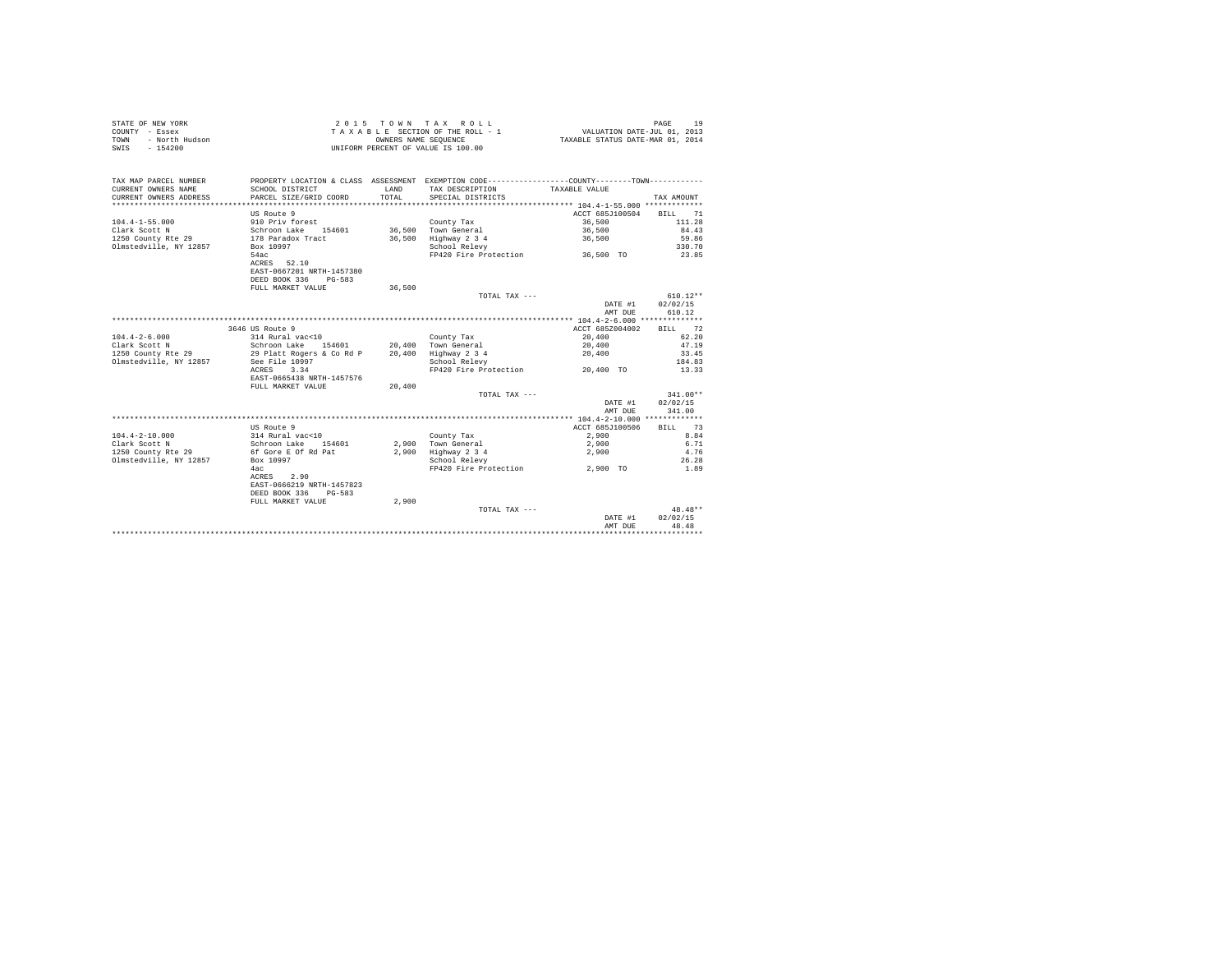|      | STATE OF NEW YORK | 2015 TOWN TAX ROLL                 | 20<br>PAGE                       |  |
|------|-------------------|------------------------------------|----------------------------------|--|
|      | COUNTY - Essex    | TAXABLE SECTION OF THE ROLL - 1    | VALUATION DATE-JUL 01, 2013      |  |
| TOWN | - North Hudson    | OWNERS NAME SEOUENCE               | TAXABLE STATUS DATE-MAR 01, 2014 |  |
| SWIS | - 154200          | UNIFORM PERCENT OF VALUE IS 100.00 |                                  |  |

| TAX MAP PARCEL NUMBER<br>CURRENT OWNERS NAME<br>CURRENT OWNERS ADDRESS | PROPERTY LOCATION & CLASS ASSESSMENT EXEMPTION CODE----------------COUNTY-------TOWN---------<br>SCHOOL DISTRICT<br>PARCEL SIZE/GRID COORD | LAND<br>TOTAL | TAX DESCRIPTION                                   | TAXABLE VALUE   |                  |
|------------------------------------------------------------------------|--------------------------------------------------------------------------------------------------------------------------------------------|---------------|---------------------------------------------------|-----------------|------------------|
| *************************                                              |                                                                                                                                            |               | SPECIAL DISTRICTS                                 |                 | TAX AMOUNT       |
|                                                                        |                                                                                                                                            |               |                                                   |                 | <b>BTT.T.</b> 74 |
|                                                                        | US Route 9                                                                                                                                 |               |                                                   | ACCT 685J100505 | 44.21            |
| $104.4 - 2 - 11.000$                                                   | 322 Rural vac>10                                                                                                                           |               | County Tax                                        | 14,500          |                  |
| Clark Scott N                                                          | Schroon Lake 154601                                                                                                                        |               | 14,500 Town General                               | 14,500          | 33.54            |
| 1250 County Rte 29                                                     | 5-E Gore E Of Rd Pat                                                                                                                       |               | 14,500 Highway 2 3 4                              | 14,500          | 23.78            |
| Olmstedville, NY 12857                                                 | Box 10997<br>14ac                                                                                                                          |               | School Relevy<br>FP420 Fire Protection 14,500 TO  |                 | 131.37<br>9.47   |
|                                                                        | ACRES 18.00                                                                                                                                |               |                                                   |                 |                  |
|                                                                        | EAST-0666194 NRTH-1456986                                                                                                                  |               |                                                   |                 |                  |
|                                                                        | DEED BOOK 336 PG-583                                                                                                                       |               |                                                   |                 |                  |
|                                                                        | FULL MARKET VALUE                                                                                                                          | 14,500        |                                                   |                 |                  |
|                                                                        |                                                                                                                                            |               | TOTAL TAX ---                                     |                 | $242.37**$       |
|                                                                        |                                                                                                                                            |               |                                                   | DATE #1         | 02/02/15         |
|                                                                        |                                                                                                                                            |               |                                                   | AMT DUE         | 242.37           |
|                                                                        |                                                                                                                                            |               |                                                   |                 |                  |
|                                                                        | Caza Turn Rd                                                                                                                               |               |                                                   | ACCT 685J100507 | 75<br>RTT.T.     |
| $114.2 - 1 - 4.000$                                                    | 314 Rural vac<10                                                                                                                           |               | County Tax                                        | 600             | 1.83             |
| Clark Scott N                                                          | Schroon Lake 154601                                                                                                                        |               | 600 Town General                                  | 600             | 1.39             |
| 1250 County Rte 29                                                     | 27 Platt&rogers Co Rd Pat                                                                                                                  |               |                                                   | 600             | 0.98             |
| Olmstedville, NY 12857                                                 | 157 Paradox Tract                                                                                                                          |               | 600 Highway 2 3 4<br>School Relevy                |                 | 5.44             |
|                                                                        | Box 10997                                                                                                                                  |               | School Relevy<br>FP420 Fire Protection 600 TO     |                 | .39              |
|                                                                        | ACRES 0.34                                                                                                                                 |               |                                                   |                 |                  |
|                                                                        | EAST-0663743 NRTH-1453317                                                                                                                  |               |                                                   |                 |                  |
|                                                                        | FULL MARKET VALUE                                                                                                                          | 600           |                                                   |                 |                  |
|                                                                        |                                                                                                                                            |               | TOTAL TAX ---                                     |                 | $10.03**$        |
|                                                                        |                                                                                                                                            |               |                                                   | DATE #1         | 02/02/15         |
|                                                                        |                                                                                                                                            |               |                                                   | AMT DUE         | 10.03            |
|                                                                        |                                                                                                                                            |               |                                                   |                 |                  |
|                                                                        | 30 Underwood Rd                                                                                                                            |               |                                                   | ACCT 685J103107 | BILL 76          |
| $85.3 - 1 - 4.000$                                                     | 260 Seasonal res                                                                                                                           |               | County Tax                                        | 261,600         | 797.58           |
| Cleary Deborah A                                                       | Schroon Lake 154601                                                                                                                        |               | 112,300 Town General                              | 261,600         | 605.09           |
|                                                                        | 1030 E Hwy 377 Ste 110 PMB361 59 N River Head Tr                                                                                           |               | 261,600 Highway 2 3 4                             | 261,600         | 428.99           |
| Granbury, TX 76048                                                     | ACRES 1.06                                                                                                                                 |               | FP420 Fire Protection                             | 261,600 TO      | 170.93           |
|                                                                        | EAST-0672124 NRTH-1490537                                                                                                                  |               |                                                   |                 |                  |
|                                                                        | DEED BOOK 1206 PG-63                                                                                                                       |               |                                                   |                 |                  |
|                                                                        | FULL MARKET VALUE                                                                                                                          | 261,600       |                                                   |                 |                  |
|                                                                        |                                                                                                                                            |               | TOTAL TAX ---                                     |                 | $2.002.59**$     |
|                                                                        |                                                                                                                                            |               |                                                   | DATE #1         | 02/02/15         |
|                                                                        |                                                                                                                                            |               |                                                   | AMT DUE         | 2.002.59         |
|                                                                        |                                                                                                                                            |               |                                                   |                 |                  |
|                                                                        | 2881 Blue Ridge Rd                                                                                                                         |               |                                                   | ACCT 685L102709 | BILL 77          |
| $113.3 - 5 - 2.000$                                                    | 240 Rural res                                                                                                                              |               | County Tax                                        | 48,700          | 148.48           |
| Cobb Julann Schwarz                                                    | Schroon Lake 154601                                                                                                                        |               | 37,300 Town General<br>$48,700$ Highway $2\,3\,4$ | 48,700          | 112.65           |
| 8 First St                                                             | 3 Totn&crossfield Twp 44                                                                                                                   |               |                                                   | 48,700          | 79.86            |
| Beacon, NY 12508                                                       | 10.0 Acres                                                                                                                                 |               | FP420 Fire Protection                             | 48,700 TO       | 31.82            |
|                                                                        | ACRES 11.60                                                                                                                                |               |                                                   |                 |                  |
|                                                                        | EAST-0631845 NRTH-1442225                                                                                                                  |               |                                                   |                 |                  |
|                                                                        | DEED BOOK 1072 PG-217                                                                                                                      |               |                                                   |                 |                  |
|                                                                        | FULL MARKET VALUE                                                                                                                          | 48,700        | TOTAL TAX ---                                     |                 | 372.81**         |
|                                                                        |                                                                                                                                            |               |                                                   | DATE #1         | 02/02/15         |
|                                                                        |                                                                                                                                            |               |                                                   | AMT DUE         | 372.81           |
|                                                                        |                                                                                                                                            |               |                                                   |                 |                  |
|                                                                        |                                                                                                                                            |               |                                                   |                 |                  |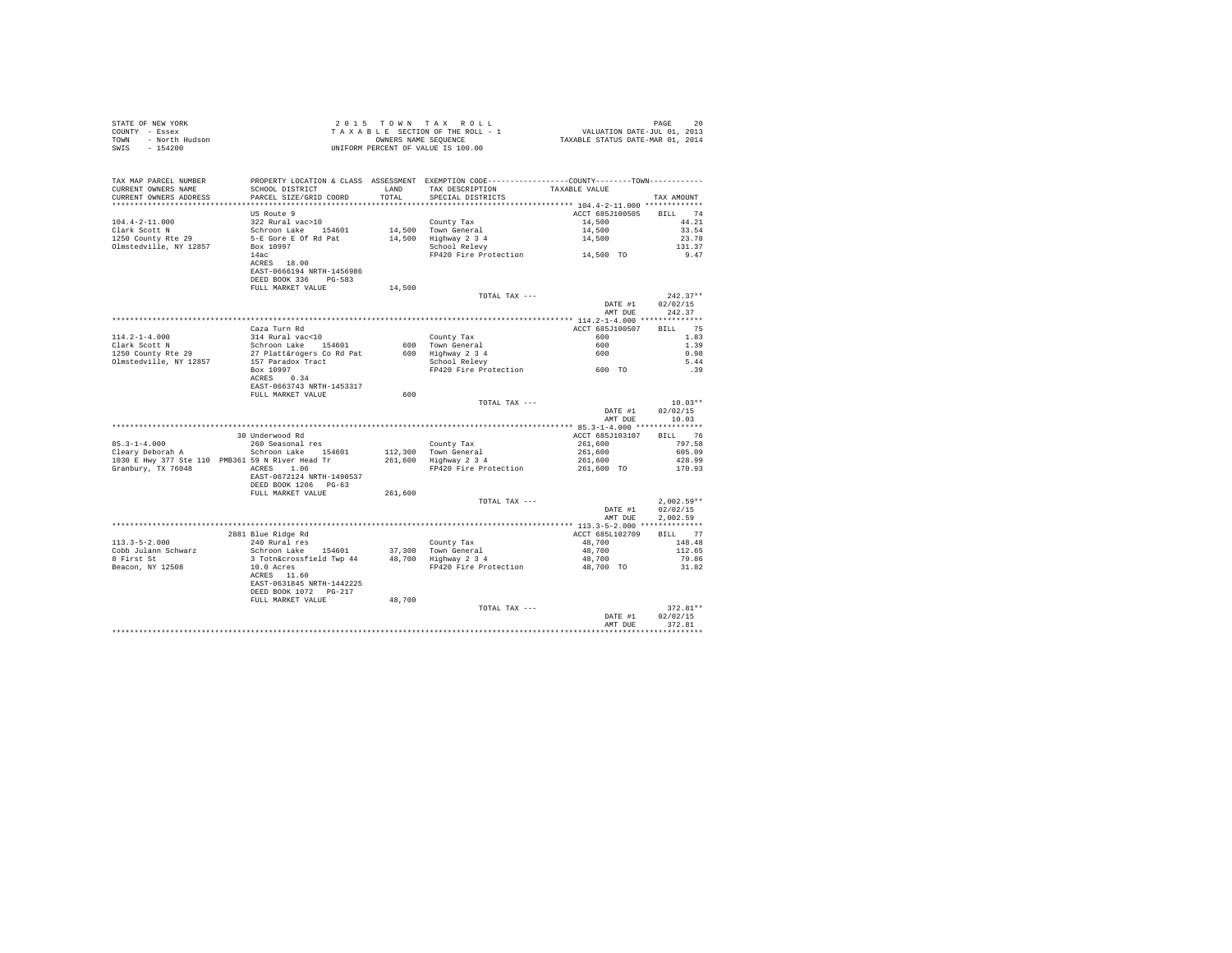| STATE OF NEW YORK<br>COUNTY - Essex<br>- North Hudson<br>TOWN<br>SWTS<br>$-154200$ |                                                                                                 |         | 2015 TOWN TAX ROLL<br>TAXABLE SECTION OF THE ROLL - 1<br>OWNERS NAME SEOUENCE<br>UNIFORM PERCENT OF VALUE IS 100.00 | VALUATION DATE-JUL 01, 2013<br>TAXABLE STATUS DATE-MAR 01, 2014 | 21<br>PAGE   |
|------------------------------------------------------------------------------------|-------------------------------------------------------------------------------------------------|---------|---------------------------------------------------------------------------------------------------------------------|-----------------------------------------------------------------|--------------|
|                                                                                    |                                                                                                 |         |                                                                                                                     |                                                                 |              |
| TAX MAP PARCEL NUMBER                                                              | PROPERTY LOCATION & CLASS ASSESSMENT EXEMPTION CODE----------------COUNTY--------TOWN---------- |         |                                                                                                                     |                                                                 |              |
| CURRENT OWNERS NAME                                                                | SCHOOL DISTRICT                                                                                 | LAND    | TAX DESCRIPTION                                                                                                     | TAXABLE VALUE                                                   |              |
| CURRENT OWNERS ADDRESS<br>*************************                                | PARCEL SIZE/GRID COORD                                                                          | TOTAL   | SPECIAL DISTRICTS                                                                                                   |                                                                 | TAX AMOUNT   |
|                                                                                    |                                                                                                 |         |                                                                                                                     |                                                                 | 78           |
| $114.4 - 1 - 28.000$                                                               | 3076 US Route 9                                                                                 |         | PRO VETS T 41003                                                                                                    | ACCT 685J100509<br>54,493<br>$\Omega$                           | <b>BILL</b>  |
| Colburn Bernard F                                                                  | 210 1 Family Res<br>Schroon Lake 154601                                                         |         | 16,200 VETERANS C 41102                                                                                             | $\sim$ 0<br>5,000                                               |              |
| Colburn Gina M                                                                     |                                                                                                 |         | 114,400 AGED ALL 41800                                                                                              | 54,700<br>28,453                                                |              |
| c/o Doris J Colburn                                                                | 23 Platt Rogers&co Rd Pat<br>1699/98 Life estate to                                             |         | County Tax                                                                                                          | 54,700                                                          | 166.77       |
| 3076 US Rte 9                                                                      | Doris J Colburn                                                                                 |         | Town General                                                                                                        | 31,454                                                          | 72.75        |
| North Hudson, NY 12855                                                             | 0.68<br>ACRES                                                                                   |         | Highway 2 3 4                                                                                                       | 31,454                                                          | 51.58        |
|                                                                                    | EAST-0660585 NRTH-1444738                                                                       |         | FP420 Fire Protection                                                                                               | 114,400 TO                                                      | 74.75        |
|                                                                                    | DEED BOOK 1699 PG-98                                                                            |         |                                                                                                                     |                                                                 |              |
|                                                                                    | FULL MARKET VALUE                                                                               | 114,400 |                                                                                                                     |                                                                 |              |
|                                                                                    |                                                                                                 |         | TOTAL TAX ---                                                                                                       |                                                                 | $365.85**$   |
|                                                                                    |                                                                                                 |         |                                                                                                                     | DATE #1                                                         | 02/02/15     |
|                                                                                    |                                                                                                 |         |                                                                                                                     | AMT DUE                                                         | 365.85       |
|                                                                                    |                                                                                                 |         |                                                                                                                     |                                                                 |              |
|                                                                                    | 5228 US Route 9                                                                                 |         |                                                                                                                     | ACCT 685J103109                                                 | 79<br>BILL   |
| $85.3 - 1 - 22.000$                                                                | 260 Seasonal res                                                                                |         | County Tax                                                                                                          | 234,100                                                         | 713.74       |
| Coleman Victoria L                                                                 | Schroon Lake 154601                                                                             |         | 137.500 Town General                                                                                                | 234,100                                                         | 541.48       |
| 30 Shirley St                                                                      | 59 N River Head Tr                                                                              |         | 234,100 Highway 2 3 4                                                                                               | 234,100                                                         | 383.89       |
| Pepperell, MA 01463                                                                | Bldg 2                                                                                          |         | FP420 Fire Protection                                                                                               | 234,100 TO                                                      | 152.96       |
|                                                                                    | ACRES<br>1.00                                                                                   |         |                                                                                                                     |                                                                 |              |
|                                                                                    | EAST-0672568 NRTH-1491410<br>DEED BOOK 1533 PG-44                                               |         |                                                                                                                     |                                                                 |              |
|                                                                                    | FULL MARKET VALUE                                                                               | 234,100 |                                                                                                                     |                                                                 |              |
|                                                                                    |                                                                                                 |         | TOTAL TAX ---                                                                                                       |                                                                 | $1.792.07**$ |
|                                                                                    |                                                                                                 |         |                                                                                                                     | DATE #1                                                         | 02/02/15     |
|                                                                                    |                                                                                                 |         |                                                                                                                     | AMT DUE                                                         | 1,792.07     |
|                                                                                    |                                                                                                 |         |                                                                                                                     |                                                                 |              |
|                                                                                    | 38 Underwood Rd                                                                                 |         |                                                                                                                     | ACCT 685J103105                                                 | BILL 80      |
| $85.3 - 1 - 3.000$                                                                 | 260 Seasonal res                                                                                |         | County Tax                                                                                                          | 183,100                                                         | 558.25       |
| Collins Jerome T Jr                                                                | Schroon Lake 154601                                                                             |         | 95,000 Town General                                                                                                 | 183,100                                                         | 423.52       |
| Scanlon Catherine C                                                                | 59 N River Head Tr                                                                              |         | 183.100 Highway 2 3 4                                                                                               | 183,100                                                         | 300.26       |
| c/o Patricia A Collins                                                             | Bldg 1&2                                                                                        |         | FP420 Fire Protection                                                                                               | 183,100 TO                                                      | 119.64       |
| 401 Holland Ln #525                                                                | ACRES 0.90                                                                                      |         |                                                                                                                     |                                                                 |              |
| Alexandria, VA 22314                                                               | EAST-0672111 NRTH-1490731                                                                       |         |                                                                                                                     |                                                                 |              |
|                                                                                    | DEED BOOK 1663 PG-180                                                                           |         |                                                                                                                     |                                                                 |              |
|                                                                                    | FULL MARKET VALUE                                                                               | 183,100 |                                                                                                                     |                                                                 |              |
|                                                                                    |                                                                                                 |         | TOTAL TAX ---                                                                                                       |                                                                 | $1,401.67**$ |
|                                                                                    |                                                                                                 |         |                                                                                                                     | DATE #1                                                         | 02/02/15     |
|                                                                                    |                                                                                                 |         |                                                                                                                     | AMT DUE                                                         | 1,401.67     |
|                                                                                    |                                                                                                 |         |                                                                                                                     |                                                                 |              |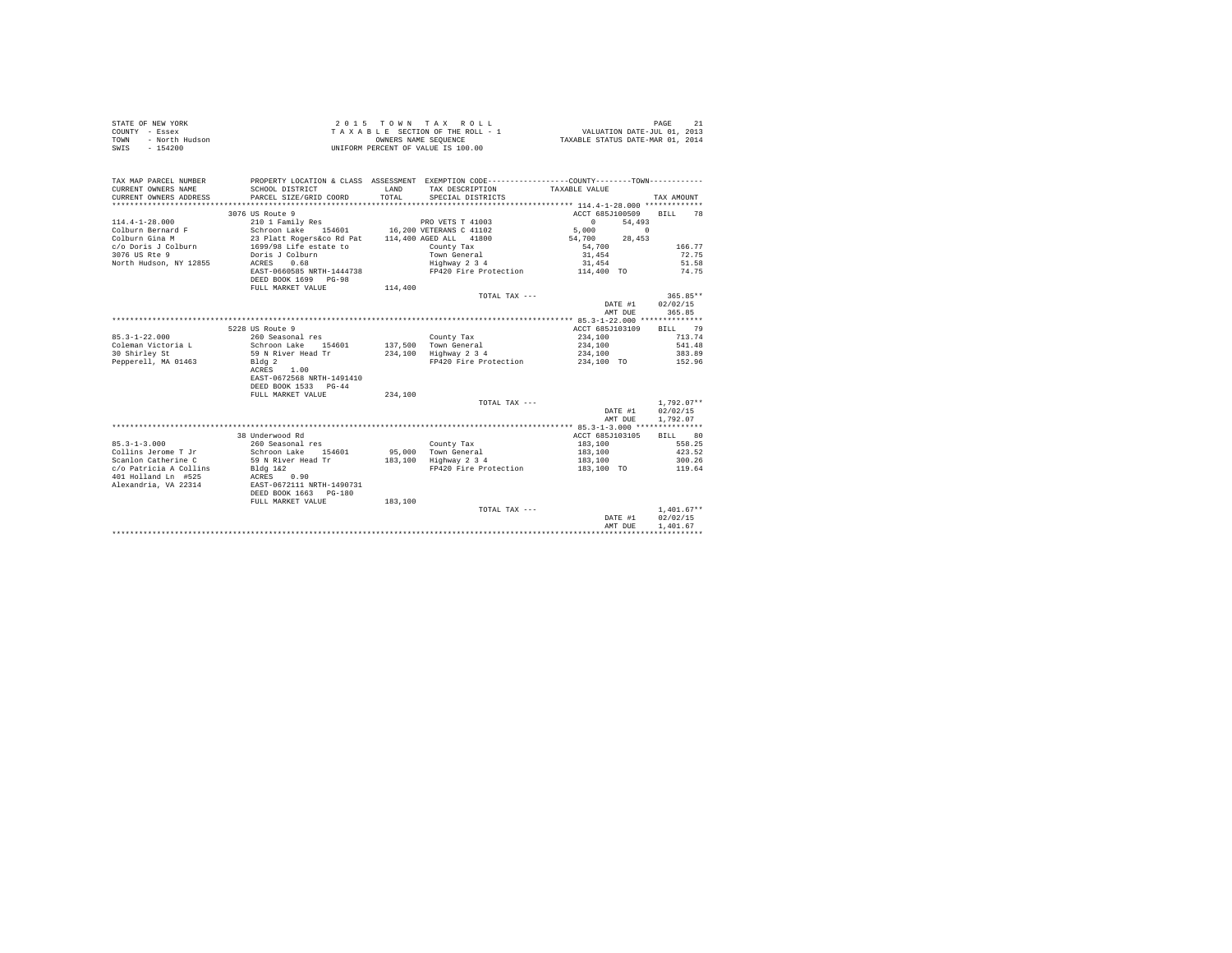|                | STATE OF NEW YORK |  |  |  | 2015 TOWN TAX ROLL                 |  |  |  | 22<br>PAGE                       |
|----------------|-------------------|--|--|--|------------------------------------|--|--|--|----------------------------------|
| COUNTY - Essex |                   |  |  |  | TAXABLE SECTION OF THE ROLL - 1    |  |  |  | VALUATION DATE-JUL 01, 2013      |
| TOWN           | - North Hudson    |  |  |  | OWNERS NAME SEOUENCE               |  |  |  | TAXABLE STATUS DATE-MAR 01, 2014 |
| SWIS           | - 154200          |  |  |  | UNIFORM PERCENT OF VALUE IS 100.00 |  |  |  |                                  |

| TAX MAP PARCEL NUMBER                | PROPERTY LOCATION & CLASS ASSESSMENT EXEMPTION CODE---------------COUNTY-------TOWN---------                                                                                                                                              |        |                                 |                         |                |
|--------------------------------------|-------------------------------------------------------------------------------------------------------------------------------------------------------------------------------------------------------------------------------------------|--------|---------------------------------|-------------------------|----------------|
| CURRENT OWNERS NAME                  | SCHOOL DISTRICT                                                                                                                                                                                                                           | LAND   | TAX DESCRIPTION                 | TAXABLE VALUE           |                |
| CURRENT OWNERS ADDRESS               | PARCEL SIZE/GRID COORD                                                                                                                                                                                                                    | TOTAL  | SPECIAL DISTRICTS               |                         | TAX AMOUNT     |
|                                      |                                                                                                                                                                                                                                           |        |                                 |                         |                |
|                                      | 5 Bessey Rd                                                                                                                                                                                                                               |        |                                 | ACCT 685J100510 BILL 81 |                |
| $114.18 - 1 - 3.000$                 |                                                                                                                                                                                                                                           |        | County Tax                      | 60.500                  | 184.46         |
| Comatas George A                     |                                                                                                                                                                                                                                           |        | 28,600 Town General             | 60,500                  | 139.94         |
| Comatas Gregory                      |                                                                                                                                                                                                                                           |        | 50,500 Highway 2 3 4            | 60,500                  | 99.21          |
| 3516 Helendale Ct<br>Mason, OH 45040 |                                                                                                                                                                                                                                           |        | FP420 Fire Protection           | 60,500 TO               | 39.53          |
|                                      |                                                                                                                                                                                                                                           |        |                                 |                         |                |
|                                      |                                                                                                                                                                                                                                           |        |                                 |                         |                |
|                                      | 21011 Family Res<br>Schroon Lake<br>25 Tr W Of Rd Pat<br>ACRES<br>25 Tr W Of Rd Pat<br>26 RSST-0654926 NRTH-1441336<br>DEED BOOK 1193<br>PULL MARKET VALUE<br>FULL MARKET VALUE                                                           | 60,500 |                                 |                         |                |
|                                      |                                                                                                                                                                                                                                           |        | TOTAL TAX ---                   |                         | $463.14**$     |
|                                      |                                                                                                                                                                                                                                           |        |                                 | DATE #1                 | 02/02/15       |
|                                      |                                                                                                                                                                                                                                           |        |                                 |                         | AMT DUE 463.14 |
|                                      |                                                                                                                                                                                                                                           |        |                                 |                         |                |
|                                      | 17 Alsatia Dr                                                                                                                                                                                                                             |        |                                 | ACCT 685Z010004         | BILL 82        |
|                                      |                                                                                                                                                                                                                                           |        |                                 | 47,500                  | 144.82         |
|                                      |                                                                                                                                                                                                                                           |        |                                 | 47,500                  | 109.87         |
|                                      |                                                                                                                                                                                                                                           |        |                                 | 47,500                  | 77.89          |
|                                      |                                                                                                                                                                                                                                           |        | FP420 Fire Protection 47,500 TO |                         | 31.04          |
|                                      |                                                                                                                                                                                                                                           |        |                                 |                         |                |
|                                      |                                                                                                                                                                                                                                           |        |                                 |                         |                |
|                                      |                                                                                                                                                                                                                                           |        |                                 |                         |                |
|                                      |                                                                                                                                                                                                                                           |        | TOTAL TAX ---                   |                         | $363.62**$     |
|                                      |                                                                                                                                                                                                                                           |        |                                 | DATE #1                 | 02/02/15       |
|                                      |                                                                                                                                                                                                                                           |        |                                 | AMT DUE                 | 363.62         |
|                                      |                                                                                                                                                                                                                                           |        |                                 |                         |                |
|                                      | Alsatia Ln                                                                                                                                                                                                                                |        |                                 | ACCT 685Z010005 BILL 83 |                |
| $104.4 - 3 - 5.100$                  |                                                                                                                                                                                                                                           |        |                                 | 36,600                  | 111.59         |
| Cook Deren                           |                                                                                                                                                                                                                                           |        |                                 | 36,600                  | 84.66          |
| Cook Anne                            |                                                                                                                                                                                                                                           |        |                                 | 36,600                  | 60.02          |
| c/o Darin Cook                       |                                                                                                                                                                                                                                           |        | FP420 Fire Protection           | 36,600 TO               | 23.91          |
| 136 Bridge Rd                        |                                                                                                                                                                                                                                           |        |                                 |                         |                |
| Berne, NY 12023                      |                                                                                                                                                                                                                                           |        |                                 |                         |                |
|                                      | Alastian India (10 - WTRFNT County Tax<br>Schroon Lake 154601<br>29 Platt Rogers Corol Patt 36,600 Highway 2 3 4<br>29 Platt Rogers Corol Patt 36,600 Highway 2 3 4<br>Pt Lot 5 Kenakwar Subd<br>RAST-0655033 NRTH-1458904<br>RAST-065033 |        |                                 |                         |                |
|                                      | FULL MARKET VALUE                                                                                                                                                                                                                         | 36,600 |                                 |                         |                |
|                                      |                                                                                                                                                                                                                                           |        | TOTAL TAX ---                   |                         | $280.18**$     |
|                                      |                                                                                                                                                                                                                                           |        |                                 | DATE #1                 | 02/02/15       |
|                                      |                                                                                                                                                                                                                                           |        |                                 | AMT DUE                 | 280.18         |
|                                      |                                                                                                                                                                                                                                           |        |                                 |                         |                |
|                                      | Alsatia Ln                                                                                                                                                                                                                                |        |                                 | ACCT 685Z010006 BILL 84 |                |
|                                      |                                                                                                                                                                                                                                           |        |                                 | 1,500                   | 4.57           |
|                                      |                                                                                                                                                                                                                                           |        |                                 | 1,500                   | 3.47           |
|                                      |                                                                                                                                                                                                                                           |        |                                 | 1,500                   | 2.46           |
|                                      |                                                                                                                                                                                                                                           |        | FP420 Fire Protection 1,500 TO  |                         | .98            |
|                                      |                                                                                                                                                                                                                                           |        |                                 |                         |                |
|                                      |                                                                                                                                                                                                                                           |        |                                 |                         |                |
|                                      |                                                                                                                                                                                                                                           |        |                                 |                         |                |
|                                      | FULL MARKET VALUE                                                                                                                                                                                                                         | 1,500  |                                 |                         |                |
|                                      |                                                                                                                                                                                                                                           |        | TOTAL TAX ---                   |                         | $11.48**$      |
|                                      |                                                                                                                                                                                                                                           |        |                                 | DATE #1                 | 02/02/15       |
|                                      |                                                                                                                                                                                                                                           |        |                                 | AMT DUE                 | 11.48          |
|                                      |                                                                                                                                                                                                                                           |        |                                 |                         |                |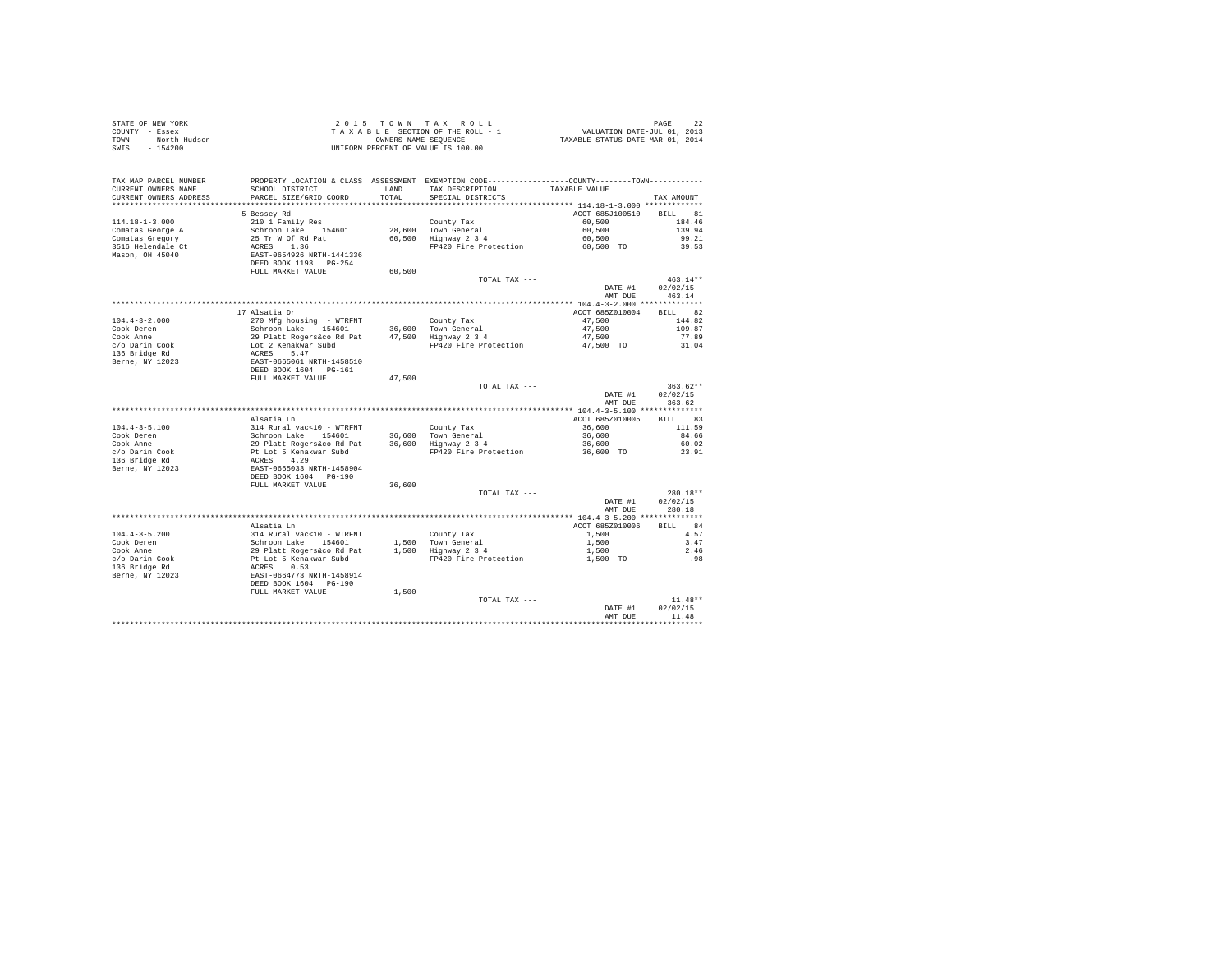|                | STATE OF NEW YORK |  |  |  |  | $2.0.15$ TOWN TAX ROLL             |  |                                 |                                  | PAGE |  |
|----------------|-------------------|--|--|--|--|------------------------------------|--|---------------------------------|----------------------------------|------|--|
| COUNTY - Essex |                   |  |  |  |  |                                    |  | TAXABLE SECTION OF THE ROLL - 1 | VALUATION DATE-JUL 01, 2013      |      |  |
| TOWN           | - North Hudson    |  |  |  |  | OWNERS NAME SEOUENCE               |  |                                 | TAXABLE STATUS DATE-MAR 01, 2014 |      |  |
| SWIS           | $-154200$         |  |  |  |  | UNIFORM PERCENT OF VALUE IS 100.00 |  |                                 |                                  |      |  |

| TAX MAP PARCEL NUMBER<br>CURRENT OWNERS NAME<br>CURRENT OWNERS ADDRESS | SCHOOL DISTRICT<br>PARCEL SIZE/GRID COORD | LAND<br>TOTAL | PROPERTY LOCATION & CLASS ASSESSMENT EXEMPTION CODE----------------COUNTY--------TOWN----------<br>TAX DESCRIPTION<br>SPECIAL DISTRICTS | TAXABLE VALUE           | TAX AMOUNT   |
|------------------------------------------------------------------------|-------------------------------------------|---------------|-----------------------------------------------------------------------------------------------------------------------------------------|-------------------------|--------------|
|                                                                        | 5216 US Route 9                           |               |                                                                                                                                         | ACCT 685J103111 BILL 85 |              |
| $85.3 - 1 - 18.000$                                                    | 260 Seasonal res                          |               | County Tax                                                                                                                              | 167,106                 | 509.48       |
| Cooke Family Properties LLC                                            | Schroon Lake 154601                       |               | 84.800 Town General                                                                                                                     | 167,106                 | 386.52       |
| c/o James Cooke                                                        | 59 N River Head Tr                        |               | 167,106 Highway 2 3 4                                                                                                                   | 167.106                 | 274.03       |
| 27 Overbrook Dr                                                        | Bldg <sub>2</sub>                         |               | FP420 Fire Protection                                                                                                                   | 167,106 TO              | 109.19       |
| Painted Post, NY 14870                                                 | 0.40<br>ACRES                             |               |                                                                                                                                         |                         |              |
|                                                                        | EAST-0672734 NRTH-1490858                 |               |                                                                                                                                         |                         |              |
|                                                                        | DEED BOOK 1722 PG-94                      |               |                                                                                                                                         |                         |              |
|                                                                        | FULL MARKET VALUE                         | 167,106       |                                                                                                                                         |                         |              |
|                                                                        |                                           |               | TOTAL TAX $---$                                                                                                                         |                         | $1.279.22**$ |
|                                                                        |                                           |               |                                                                                                                                         | DATE #1                 | 02/02/15     |
|                                                                        |                                           |               |                                                                                                                                         | AMT DUE                 | 1,279.22     |
|                                                                        |                                           |               |                                                                                                                                         |                         |              |
|                                                                        | 5216 US Route 9                           |               |                                                                                                                                         | ACCT 685J103112         | BILL 86      |
| $85.3 - 1 - 19.000$                                                    | 260 Seasonal res                          |               | County Tax                                                                                                                              | 53,000                  | 161.59       |
| Cooke Family Properties LLC Schroon Lake                               | 154601                                    |               | 1 Town General                                                                                                                          | 53,000                  | 122.59       |
| c/o James Cooke                                                        | 59 North River Head                       |               | 53,000 Highway 2 3 4                                                                                                                    | 53,000                  | 86.91        |
| 27 Overbrook Dr                                                        | Bldg 3                                    |               | FP420 Fire Protection                                                                                                                   | 53,000 TO               | 34.63        |
| Painted Post, NY 14870                                                 | 0.30<br>ACRES                             |               |                                                                                                                                         |                         |              |
|                                                                        | EAST-0672733 NRTH-1490929                 |               |                                                                                                                                         |                         |              |
|                                                                        | DEED BOOK 1722 PG-94                      |               |                                                                                                                                         |                         |              |
|                                                                        | FULL MARKET VALUE                         | 53,000        |                                                                                                                                         |                         |              |
|                                                                        |                                           |               | TOTAL TAX ---                                                                                                                           |                         | $405.72**$   |
|                                                                        |                                           |               |                                                                                                                                         | DATE #1                 | 02/02/15     |
|                                                                        |                                           |               |                                                                                                                                         | AMT DUE                 | 405.72       |
|                                                                        |                                           |               |                                                                                                                                         |                         |              |
|                                                                        | 4015 Blue Ridge Rd                        |               |                                                                                                                                         | ACCT 685J190003         | BILL 87      |
| $114.18 - 2 - 7.300$                                                   | 330 Vacant comm - WTRFNT                  |               | County Tax                                                                                                                              | 60,000                  | 182.93       |
| Countryside Management Corp Schroon Lake                               | 154601                                    |               | 60.000 Town General                                                                                                                     | 60,000                  | 138.78       |
| PO Box 335                                                             | 22 Platt Rogers&co Rd Pat                 |               | 60,000 Highway 2 3 4                                                                                                                    | 60,000                  | 98.39        |
| Fultonville, NY 12072                                                  | 2.00<br>ACRES                             |               | FP420 Fire Protection                                                                                                                   | 60,000 TO               | 39.20        |
|                                                                        | EAST-0658091 NRTH-1440747                 |               |                                                                                                                                         |                         |              |
|                                                                        | DEED BOOK 1623 PG-93                      |               |                                                                                                                                         |                         |              |
|                                                                        | FULL MARKET VALUE                         | 60,000        |                                                                                                                                         |                         |              |
|                                                                        |                                           |               | TOTAL TAX ---                                                                                                                           |                         | $459.30**$   |
|                                                                        |                                           |               |                                                                                                                                         | DATE #1                 | 02/02/15     |
|                                                                        |                                           |               |                                                                                                                                         | AMT DUE                 | 459.30       |
|                                                                        |                                           |               |                                                                                                                                         |                         |              |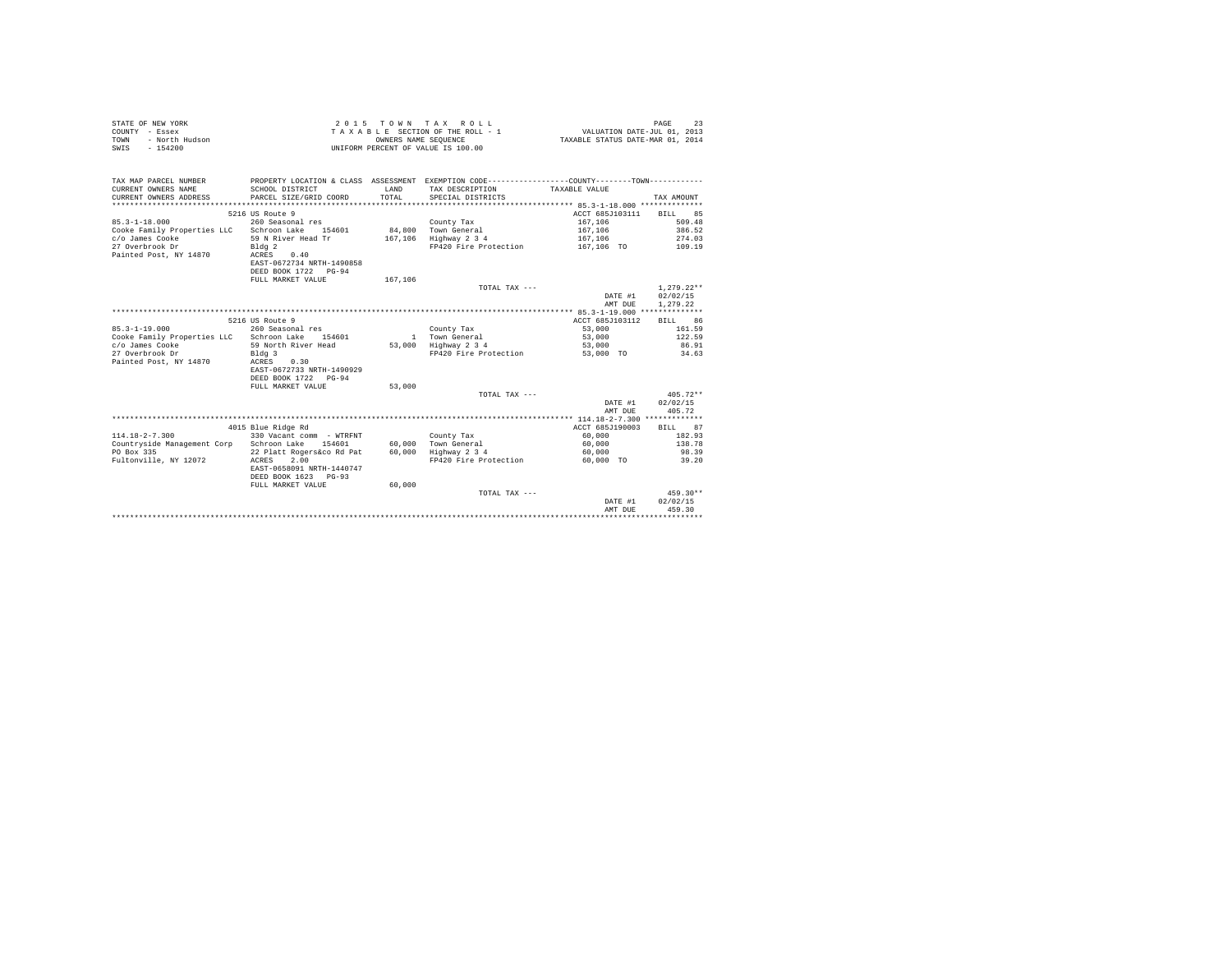|                                                                     | $\begin{array}{cccccccccccc} \texttt{STARTE OF NEW YORK} & \texttt{OREN} & \texttt{ORNE} & \texttt{PAGE} & \texttt{2015} & \texttt{P} & \texttt{1016} & \texttt{PAGE} & \texttt{248} \\ \texttt{COUNT} & - & \texttt{EਸSE} & \texttt{SIC} & \texttt{SIC} & \texttt{SIC} & \texttt{SIC} & \texttt{SIC} & \texttt{SIC} & \texttt{SIC} & \texttt{SIC} & \texttt{SIC} \\ \texttt{TONNT} & - & \texttt{NOCH} & \texttt{Hudson} & \texttt{SIC} & \texttt{S$ |        |                                                                                             |                                     |              |
|---------------------------------------------------------------------|-------------------------------------------------------------------------------------------------------------------------------------------------------------------------------------------------------------------------------------------------------------------------------------------------------------------------------------------------------------------------------------------------------------------------------------------------------|--------|---------------------------------------------------------------------------------------------|-------------------------------------|--------------|
|                                                                     |                                                                                                                                                                                                                                                                                                                                                                                                                                                       |        |                                                                                             |                                     |              |
|                                                                     |                                                                                                                                                                                                                                                                                                                                                                                                                                                       |        |                                                                                             |                                     |              |
|                                                                     |                                                                                                                                                                                                                                                                                                                                                                                                                                                       |        |                                                                                             |                                     |              |
|                                                                     |                                                                                                                                                                                                                                                                                                                                                                                                                                                       |        |                                                                                             |                                     |              |
|                                                                     | TAX MAP PARCEL NUMBER PROPERTY LOCATION & CLASS ASSESSMENT EXEMPTION CODE---------------COUNTY-------TOWN---------                                                                                                                                                                                                                                                                                                                                    |        |                                                                                             |                                     |              |
| CURRENT OWNERS NAME                                                 | SCHOOL DISTRICT                                                                                                                                                                                                                                                                                                                                                                                                                                       |        | LAND TAX DESCRIPTION TAXABLE VALUE                                                          |                                     |              |
| CURRENT OWNERS ADDRESS                                              | PARCEL SIZE/GRID COORD                                                                                                                                                                                                                                                                                                                                                                                                                                | TOTAL  | SPECIAL DISTRICTS                                                                           |                                     | TAX AMOUNT   |
|                                                                     |                                                                                                                                                                                                                                                                                                                                                                                                                                                       |        |                                                                                             |                                     |              |
|                                                                     | 77 Proctor Path Way                                                                                                                                                                                                                                                                                                                                                                                                                                   |        |                                                                                             | ACCT 685J102608 BILL 88             |              |
| 114.4-1-12.121                                                      | 219 210 Rural way<br>240 Rural res (1946)<br>260 Schroon Lake 154601 57,900 VET DIS CT 41141                                                                                                                                                                                                                                                                                                                                                          |        |                                                                                             |                                     |              |
|                                                                     |                                                                                                                                                                                                                                                                                                                                                                                                                                                       |        |                                                                                             | 25,000 25,000<br>50,000 50,000      |              |
| Crimi Salvatore M<br>Crimi Bernadette M<br>PO Box 135<br>North Wid- |                                                                                                                                                                                                                                                                                                                                                                                                                                                       |        |                                                                                             |                                     |              |
|                                                                     |                                                                                                                                                                                                                                                                                                                                                                                                                                                       |        |                                                                                             |                                     |              |
|                                                                     |                                                                                                                                                                                                                                                                                                                                                                                                                                                       |        |                                                                                             |                                     |              |
|                                                                     |                                                                                                                                                                                                                                                                                                                                                                                                                                                       |        |                                                                                             |                                     |              |
|                                                                     |                                                                                                                                                                                                                                                                                                                                                                                                                                                       |        |                                                                                             |                                     |              |
|                                                                     | Crimi Sarktone Way 161 Paradox Tract (1990) 2011/900 County Tax (1990) 2013<br>PO Box 135<br>North Hudson, NY 12855 CRES 44.15<br>North Hudson, NY 12855 CRES 1654000 ESD BOX 1526 PG-255<br>PO BOX 1526 PG-255<br>PULL MARKET VALUE 21                                                                                                                                                                                                               |        |                                                                                             |                                     |              |
|                                                                     |                                                                                                                                                                                                                                                                                                                                                                                                                                                       |        | $\begin{minipage}{.4\linewidth} \texttt{TOTAL } \texttt{TAX} \texttt{ ----} \end{minipage}$ |                                     | $1.097.01**$ |
|                                                                     |                                                                                                                                                                                                                                                                                                                                                                                                                                                       |        |                                                                                             | DATE #1 02/02/15                    |              |
|                                                                     |                                                                                                                                                                                                                                                                                                                                                                                                                                                       |        |                                                                                             | AMT DUE 1,097.01                    |              |
|                                                                     |                                                                                                                                                                                                                                                                                                                                                                                                                                                       |        |                                                                                             |                                     |              |
|                                                                     |                                                                                                                                                                                                                                                                                                                                                                                                                                                       |        |                                                                                             | ACCT 685J103306                     | BILL 89      |
|                                                                     |                                                                                                                                                                                                                                                                                                                                                                                                                                                       |        |                                                                                             |                                     | 330.19       |
|                                                                     |                                                                                                                                                                                                                                                                                                                                                                                                                                                       |        |                                                                                             |                                     | 250.50       |
|                                                                     |                                                                                                                                                                                                                                                                                                                                                                                                                                                       |        |                                                                                             | $108,300$<br>$108,300$<br>$108,300$ | 177.60       |
|                                                                     |                                                                                                                                                                                                                                                                                                                                                                                                                                                       |        |                                                                                             |                                     | 981.23       |
|                                                                     |                                                                                                                                                                                                                                                                                                                                                                                                                                                       |        | School Relevy<br>FP420 Fire Protection 108,300 TO                                           |                                     | 70.76        |
|                                                                     |                                                                                                                                                                                                                                                                                                                                                                                                                                                       |        |                                                                                             |                                     |              |
|                                                                     |                                                                                                                                                                                                                                                                                                                                                                                                                                                       |        |                                                                                             |                                     |              |
|                                                                     |                                                                                                                                                                                                                                                                                                                                                                                                                                                       |        | TOTAL TAX ---                                                                               |                                     | $1,810.28**$ |
|                                                                     |                                                                                                                                                                                                                                                                                                                                                                                                                                                       |        |                                                                                             | DATE #1                             | 02/02/15     |
|                                                                     |                                                                                                                                                                                                                                                                                                                                                                                                                                                       |        |                                                                                             | AMT DUE                             | 1,810.28     |
|                                                                     |                                                                                                                                                                                                                                                                                                                                                                                                                                                       |        |                                                                                             |                                     |              |
|                                                                     |                                                                                                                                                                                                                                                                                                                                                                                                                                                       |        |                                                                                             | ACCT 685J102102                     | BILL 90      |
| $114.18 - 1 - 2.000$                                                | 3859 Blue Ridge Rd<br>260 Seasonal res                                                                                                                                                                                                                                                                                                                                                                                                                |        |                                                                                             |                                     | 55.79        |
|                                                                     |                                                                                                                                                                                                                                                                                                                                                                                                                                                       |        |                                                                                             |                                     | 42.33        |
| DeBenedetti Jason D<br>27 Oak Hill Rd                               |                                                                                                                                                                                                                                                                                                                                                                                                                                                       |        |                                                                                             |                                     |              |
|                                                                     |                                                                                                                                                                                                                                                                                                                                                                                                                                                       |        |                                                                                             |                                     | 30.01        |
| Averill Park, NY 12018                                              |                                                                                                                                                                                                                                                                                                                                                                                                                                                       |        |                                                                                             |                                     | 165.80       |
|                                                                     |                                                                                                                                                                                                                                                                                                                                                                                                                                                       |        |                                                                                             |                                     | 11.96        |
|                                                                     |                                                                                                                                                                                                                                                                                                                                                                                                                                                       |        |                                                                                             |                                     |              |
|                                                                     | EAST-0654695 NRTH-1441317                                                                                                                                                                                                                                                                                                                                                                                                                             |        |                                                                                             |                                     |              |
|                                                                     | DEED BOOK 1398 PG-279                                                                                                                                                                                                                                                                                                                                                                                                                                 |        |                                                                                             |                                     |              |
|                                                                     | FULL MARKET VALUE                                                                                                                                                                                                                                                                                                                                                                                                                                     | 18,300 |                                                                                             |                                     |              |
|                                                                     |                                                                                                                                                                                                                                                                                                                                                                                                                                                       |        | TOTAL TAX $---$                                                                             | $305.89**$<br>DATE #1 $02/02/15$    | $305.89**$   |
|                                                                     |                                                                                                                                                                                                                                                                                                                                                                                                                                                       |        |                                                                                             |                                     |              |
|                                                                     |                                                                                                                                                                                                                                                                                                                                                                                                                                                       |        |                                                                                             | AMT DUE 305.89                      |              |
|                                                                     |                                                                                                                                                                                                                                                                                                                                                                                                                                                       |        |                                                                                             |                                     |              |
|                                                                     | 536 Johnson Pond Rd                                                                                                                                                                                                                                                                                                                                                                                                                                   |        |                                                                                             | ACCT 685J101507 BILL 91             |              |
| $125.12 - 1 - 3.000$                                                |                                                                                                                                                                                                                                                                                                                                                                                                                                                       |        |                                                                                             |                                     | 393.91       |
|                                                                     |                                                                                                                                                                                                                                                                                                                                                                                                                                                       |        |                                                                                             |                                     | 298.85       |
| DeGraff Gail A<br>35 Lake Hill Rd                                   | 200 Seasonal res – WTRFNT<br>260 Seasonal res – WTRFNT<br>Schroon Lake 154601 104,900 Town General 129,200<br>169 Paradox Tract 129,200 Highway 2 3 4 129,200<br>ACRES 0.71 129,200 FP420 Fire Protection 129,200 TO<br>EAST-0669078 NRT                                                                                                                                                                                                              |        |                                                                                             |                                     | 211.87       |
| Ballston Lake, NY 12019                                             |                                                                                                                                                                                                                                                                                                                                                                                                                                                       |        |                                                                                             |                                     | 84.42        |
|                                                                     |                                                                                                                                                                                                                                                                                                                                                                                                                                                       |        | FP420 Fire Protection                                                                       |                                     |              |
|                                                                     |                                                                                                                                                                                                                                                                                                                                                                                                                                                       |        |                                                                                             |                                     |              |
|                                                                     | DEED BOOK 1667 PG-75<br>FULL MARKET VALUE 129,200                                                                                                                                                                                                                                                                                                                                                                                                     |        |                                                                                             |                                     |              |
|                                                                     |                                                                                                                                                                                                                                                                                                                                                                                                                                                       |        | TOTAL TAX ---                                                                               |                                     | 989.05**     |
|                                                                     |                                                                                                                                                                                                                                                                                                                                                                                                                                                       |        |                                                                                             | DATE #1                             | 02/02/15     |
|                                                                     |                                                                                                                                                                                                                                                                                                                                                                                                                                                       |        |                                                                                             | AMT DUE                             | 989.05       |
|                                                                     |                                                                                                                                                                                                                                                                                                                                                                                                                                                       |        |                                                                                             |                                     |              |
|                                                                     |                                                                                                                                                                                                                                                                                                                                                                                                                                                       |        |                                                                                             |                                     |              |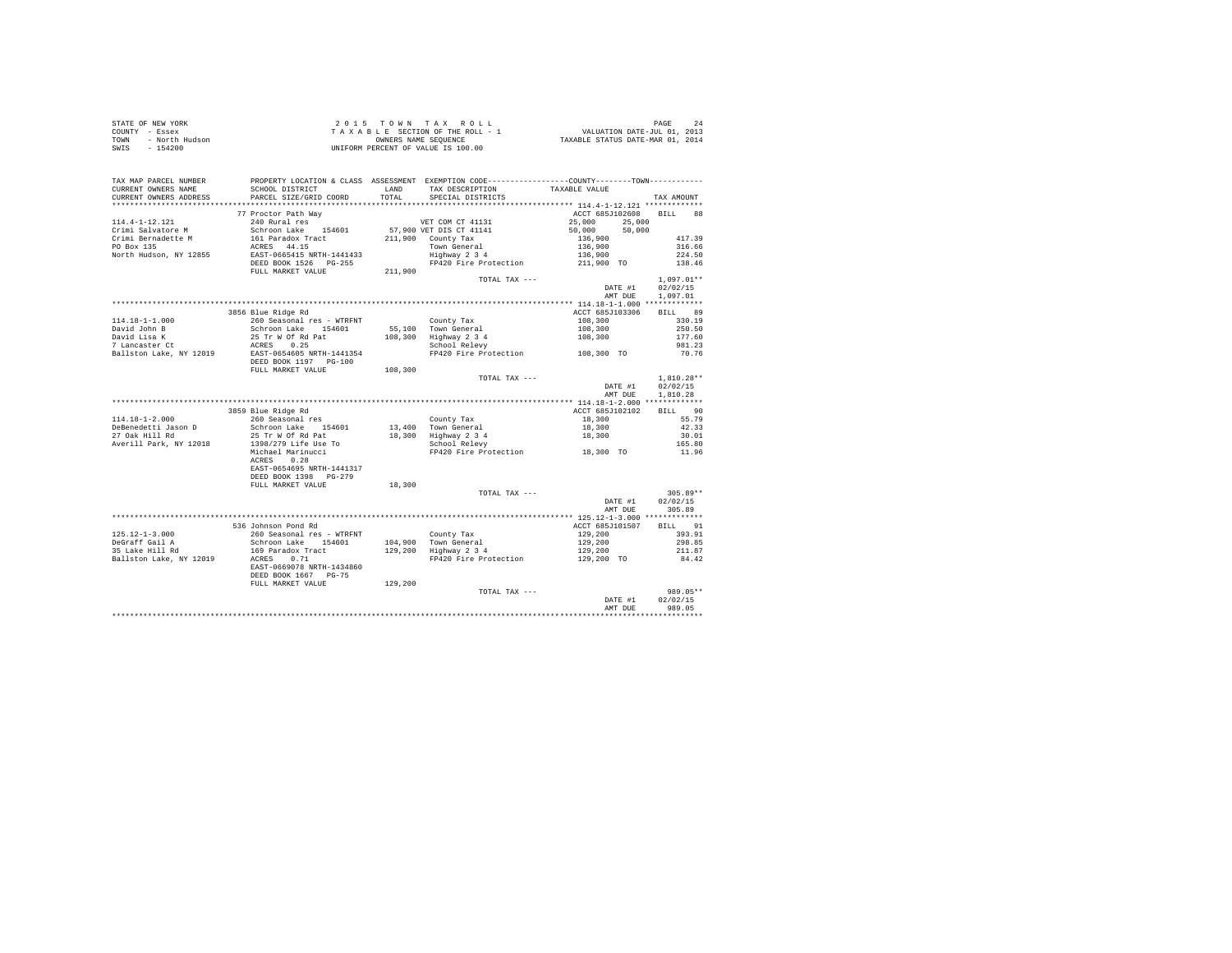| STATE OF NEW YORK      | 2015 TOWN TAX ROLL                 | 25<br>PAGE                       |
|------------------------|------------------------------------|----------------------------------|
| COUNTY - Essex         | TAXABLE SECTION OF THE ROLL - 1    | VALUATION DATE-JUL 01, 2013      |
| TOWN<br>- North Hudson | OWNERS NAME SEOUENCE               | TAXABLE STATUS DATE-MAR 01, 2014 |
| - 154200<br>SWIS       | UNIFORM PERCENT OF VALUE IS 100.00 |                                  |

| TAX MAP PARCEL NUMBER<br>CURRENT OWNERS NAME<br>CURRENT OWNERS ADDRESS<br>********************* | PROPERTY LOCATION & CLASS ASSESSMENT EXEMPTION CODE----------------COUNTY-------TOWN---------<br>SCHOOL DISTRICT<br>PARCEL SIZE/GRID COORD<br>************************** | <b>T.AND</b><br>TOTAL<br>*********** | TAX DESCRIPTION<br>SPECIAL DISTRICTS   | TAXABLE VALUE   | TAX AMOUNT        |
|-------------------------------------------------------------------------------------------------|--------------------------------------------------------------------------------------------------------------------------------------------------------------------------|--------------------------------------|----------------------------------------|-----------------|-------------------|
|                                                                                                 | Blue Ridge Rd                                                                                                                                                            |                                      |                                        | ACCT 685J103401 | 92<br><b>BILL</b> |
| $114.18 - 2 - 8.000$                                                                            | 314 Rural vac<10                                                                                                                                                         |                                      | County Tax                             | 17,200          | 52.44             |
| Delafrange Kenneth P                                                                            | Schroon Lake<br>154601                                                                                                                                                   | 17,200                               | Town General                           | 17,200          | 39.78             |
| Delafrange Nipa                                                                                 | 22 Platt Rogers&co Rd Pat                                                                                                                                                | 17,200                               | Highway 2 3 4                          | 17,200          | 28.21             |
| 4023 Blue Ridge Rd                                                                              | ACRES<br>0.90                                                                                                                                                            |                                      | FP420 Fire Protection                  | 17,200 TO       | 11.24             |
| PO Box 179<br>North Hudson, NY 12855                                                            | EAST-0658382 NRTH-1440715<br>DEED BOOK 1739 PG-59<br>FULL MARKET VALUE                                                                                                   | 17,200                               |                                        |                 |                   |
|                                                                                                 |                                                                                                                                                                          |                                      | TOTAL TAX ---                          |                 | $131.67**$        |
|                                                                                                 |                                                                                                                                                                          |                                      |                                        | DATE #1         | 02/02/15          |
|                                                                                                 |                                                                                                                                                                          |                                      |                                        | AMT DUE         | 131.67            |
|                                                                                                 |                                                                                                                                                                          |                                      |                                        |                 |                   |
|                                                                                                 | 4023 Blue Ridge Rd                                                                                                                                                       |                                      |                                        | ACCT 685J103315 | 93<br><b>BILL</b> |
| $114.18 - 2 - 9.000$                                                                            | 210 1 Family Res                                                                                                                                                         |                                      | County Tax                             | 97,700          | 297.87            |
| Delafrange Kenneth P                                                                            | Schroon Lake<br>154601                                                                                                                                                   |                                      | 22.900 Town General                    | 97,700          | 225.98            |
| Delafrange Nipa                                                                                 | 22 Platt Rogers&co Rd Pat                                                                                                                                                | 97.700                               | Highway 2 3 4                          | 97,700          | 160.22            |
| 4023 Blue Ridge Rd                                                                              | 0.88<br>ACRES                                                                                                                                                            |                                      | FP420 Fire Protection                  | 97,700 TO       | 63.84             |
| PO Box 179                                                                                      | EAST-0658245 NRTH-1440672                                                                                                                                                |                                      |                                        |                 |                   |
| North Hudson, NY 12855                                                                          | DEED BOOK 1739 PG-59                                                                                                                                                     |                                      |                                        |                 |                   |
|                                                                                                 | FULL MARKET VALUE                                                                                                                                                        | 97,700                               |                                        |                 |                   |
|                                                                                                 |                                                                                                                                                                          |                                      | TOTAL TAX ---                          |                 | $747.91**$        |
|                                                                                                 |                                                                                                                                                                          |                                      |                                        | DATE #1         | 02/02/15          |
|                                                                                                 |                                                                                                                                                                          |                                      |                                        | AMT DUE         | 747.91            |
|                                                                                                 |                                                                                                                                                                          |                                      |                                        |                 |                   |
|                                                                                                 | US Route 9                                                                                                                                                               |                                      |                                        | ACCT 685J100706 | 94<br><b>BILL</b> |
| $114.2 - 1 - 28.000$                                                                            | 910 Priv forest                                                                                                                                                          |                                      | County Tax                             | 33,900          | 103.36            |
| DeMaria Joseph Jr                                                                               | Schroon Lake<br>154601                                                                                                                                                   | 33,900                               | Town General                           | 33,900          | 78.41             |
| 16 Derbyshire Rd                                                                                | 158 Paradox Tract<br>ACRES<br>60.50                                                                                                                                      | 33,900                               | Highway 2 3 4<br>FP420 Fire Protection | 33,900          | 55.59             |
| Feura Bush, NY 12067                                                                            | EAST-0665563 NRTH-1449173<br>DEED BOOK 695<br>$PG-203$                                                                                                                   |                                      |                                        | 33,900 TO       | 22.15             |
|                                                                                                 | FULL MARKET VALUE                                                                                                                                                        | 33,900                               |                                        |                 |                   |
|                                                                                                 |                                                                                                                                                                          |                                      | TOTAL TAX ---                          |                 | 259.51**          |
|                                                                                                 |                                                                                                                                                                          |                                      |                                        | DATE #1         | 02/02/15          |
|                                                                                                 |                                                                                                                                                                          |                                      |                                        | AMT DUE         | 259.51            |
|                                                                                                 |                                                                                                                                                                          |                                      |                                        |                 |                   |
|                                                                                                 | US Route 9                                                                                                                                                               |                                      |                                        | ACCT 685J179006 | 95<br>RTLL.       |
| $114.2 - 1 - 56.200$                                                                            | 322 Rural vac>10                                                                                                                                                         |                                      | County Tax                             | 4,700           | 14.33             |
| DeMaria Joseph Jr                                                                               | Schroon Lake<br>154601                                                                                                                                                   | 4,700                                | Town General                           | 4,700           | 10.87             |
| 16 Derbyshire Rd                                                                                | 25 Platt Rogers&co Rd Pat                                                                                                                                                | 4.700                                | Highway 2 3 4                          | 4,700           | 7.71              |
| Feura Bush, NY 12067                                                                            | ACRES 10.10<br>EAST-0660152 NRTH-1452349<br>DEED BOOK 682<br>$PG-159$                                                                                                    |                                      | FP420 Fire Protection                  | 4,700 TO        | 3.07              |
|                                                                                                 | FULL MARKET VALUE                                                                                                                                                        | 4,700                                |                                        |                 |                   |
|                                                                                                 |                                                                                                                                                                          |                                      | TOTAL TAX ---                          |                 | $35.98**$         |
|                                                                                                 |                                                                                                                                                                          |                                      |                                        | DATE #1         | 02/02/15          |
|                                                                                                 |                                                                                                                                                                          |                                      |                                        | AMT DUE         | 35.98             |
|                                                                                                 |                                                                                                                                                                          |                                      |                                        |                 |                   |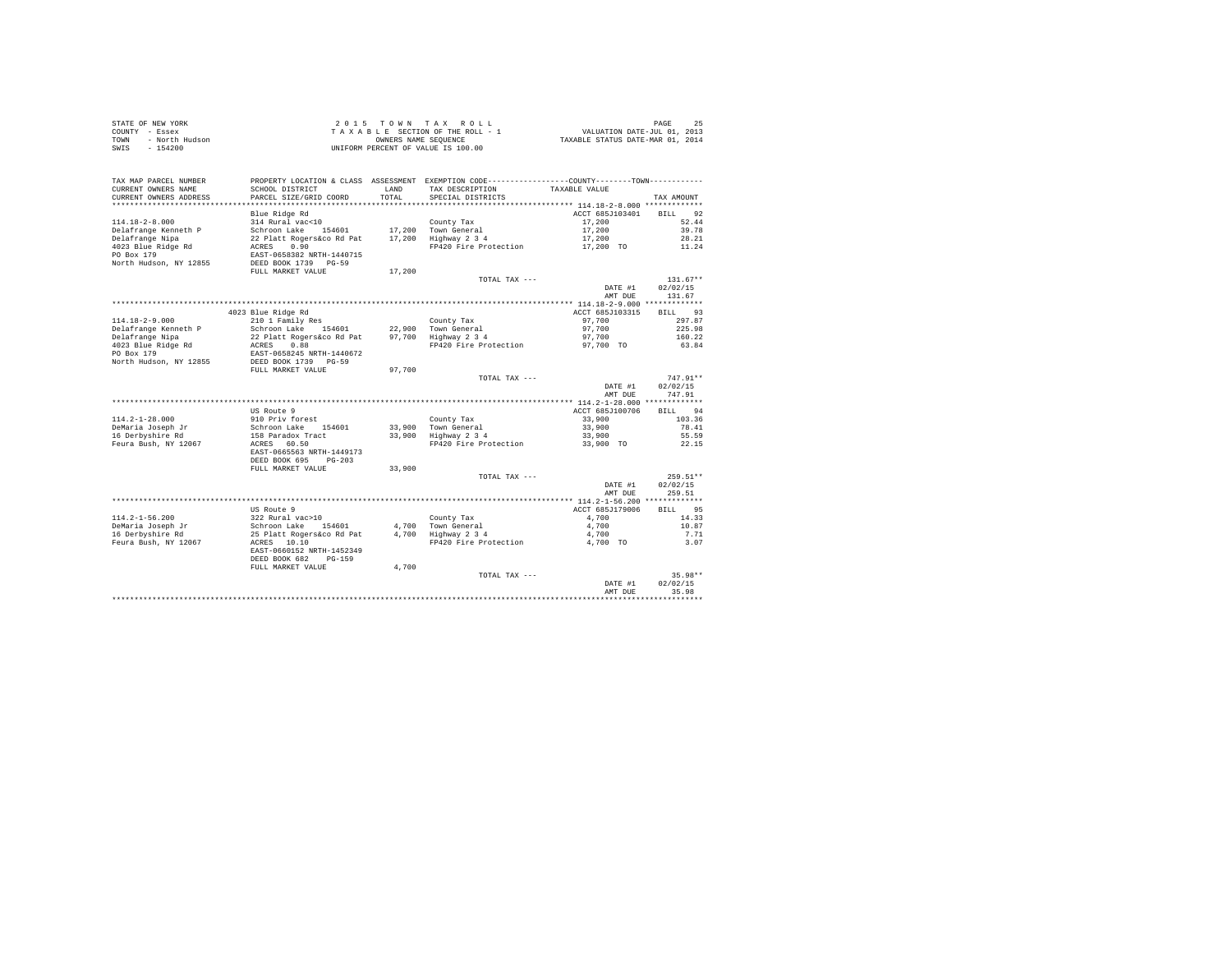| COUNTY - Essex<br>TOWN - North Hudson<br>SWIS<br>$-154200$ | T A X A B L E SECTION OF THE ROLL - 1<br>OWNERS NAME SENGE SEQUENCE<br>UNIFORM PERCENT OF VALUE IS 100.00                                                                                                                                              |        | T A X A B L E SECTION OF THE ROLL - 1 VALUATION DATE-JUL 01, 2013<br>OWNERS NAME SEQUENCE TAXABLE STATUS DATE-MAR 01, 2014 |                         |                        |
|------------------------------------------------------------|--------------------------------------------------------------------------------------------------------------------------------------------------------------------------------------------------------------------------------------------------------|--------|----------------------------------------------------------------------------------------------------------------------------|-------------------------|------------------------|
|                                                            |                                                                                                                                                                                                                                                        |        |                                                                                                                            |                         |                        |
| TAX MAP PARCEL NUMBER                                      | PROPERTY LOCATION & CLASS ASSESSMENT EXEMPTION CODE-----------------COUNTY--------TOWN---------                                                                                                                                                        |        |                                                                                                                            |                         |                        |
| CURRENT OWNERS NAME                                        | SCHOOL DISTRICT LAND                                                                                                                                                                                                                                   |        | TAX DESCRIPTION                                                                                                            | TAXABLE VALUE           |                        |
|                                                            | CURRENT OWNERS ADDRESS PARCEL SIZE/GRID COORD                                                                                                                                                                                                          | TOTAL  | SPECIAL DISTRICTS                                                                                                          |                         | TAX AMOUNT             |
|                                                            | 3580 US Route 9                                                                                                                                                                                                                                        |        |                                                                                                                            | ACCT 685J100607 BILL 96 |                        |
| $114.2 - 1 - 12.000$                                       |                                                                                                                                                                                                                                                        |        |                                                                                                                            | 30,100                  | 91.77                  |
| Demis John C                                               |                                                                                                                                                                                                                                                        |        |                                                                                                                            | 30,100                  | 69.62                  |
| Demis John D<br>c/o John C Demis                           |                                                                                                                                                                                                                                                        |        | 30,100 Highway 2 3 4 30,100 49.36<br>PP420 Fire Protection 30,100 TO 19.67                                                 |                         |                        |
|                                                            |                                                                                                                                                                                                                                                        |        |                                                                                                                            |                         |                        |
| 81 Knox-Gallupville Rd                                     |                                                                                                                                                                                                                                                        |        |                                                                                                                            |                         |                        |
| Berne, NY 12023                                            | County Tax<br>Solution Lake 1986<br>Schroon Lake 154601 30,100 Town General<br>Schroon Lake 154601 30,100 Highway 234<br>1552/307 Life Use to<br>Dioseph Demis<br>ACRES<br>ACRES 3.10<br>ACRES 3.10<br>ACRES 3.10<br>ACRES 3.10<br>ACRES 3.10<br>ACRES |        |                                                                                                                            |                         |                        |
|                                                            | DEED BOOK 1552 PG-307                                                                                                                                                                                                                                  |        |                                                                                                                            |                         |                        |
|                                                            | FULL MARKET VALUE                                                                                                                                                                                                                                      | 30,100 |                                                                                                                            |                         |                        |
|                                                            |                                                                                                                                                                                                                                                        |        | TOTAL TAX ---                                                                                                              |                         | $230.42**$             |
|                                                            |                                                                                                                                                                                                                                                        |        |                                                                                                                            |                         | DATE #1 02/02/15       |
|                                                            |                                                                                                                                                                                                                                                        |        |                                                                                                                            | AMT DUE                 | 230.42                 |
|                                                            | 3544 US Route 9                                                                                                                                                                                                                                        |        |                                                                                                                            | ACCT 685J101705         | BILL 97                |
| 114.2-1-13.114                                             | 910 Priv forest                                                                                                                                                                                                                                        |        | County Tax                                                                                                                 | 84,000                  | 256.10                 |
| Demis John C                                               |                                                                                                                                                                                                                                                        |        |                                                                                                                            |                         | 194.30                 |
| 81 Knox Gallupville Rd                                     | 910 Priv Iorest 154601 194,000 Nounty Tax 194,000<br>26 27 Platt Roger&co Pat 194,000 Nown General 194,000<br>26 27 Platt Roger&co Pat 194,000 Highway 2 3 4 194,000                                                                                   |        |                                                                                                                            | 84,000                  | 137.75                 |
| Berne, NY 12023                                            | ACRES 120.00                                                                                                                                                                                                                                           |        | FP420 Fire Protection 84,000 TO                                                                                            |                         | 54.89                  |
|                                                            | EAST-0664982 NRTH-1455254                                                                                                                                                                                                                              |        |                                                                                                                            |                         |                        |
|                                                            | DEED BOOK 970 PG-279<br>FULL MARKET VALUE                                                                                                                                                                                                              | 84,000 |                                                                                                                            |                         |                        |
|                                                            |                                                                                                                                                                                                                                                        |        | TOTAL TAX ---                                                                                                              |                         | 643.04**               |
|                                                            |                                                                                                                                                                                                                                                        |        |                                                                                                                            | DATE #1                 | 02/02/15               |
|                                                            |                                                                                                                                                                                                                                                        |        |                                                                                                                            | AMT DUE                 | 643.04                 |
|                                                            |                                                                                                                                                                                                                                                        |        |                                                                                                                            |                         |                        |
|                                                            | 30 Kenakwar Ln                                                                                                                                                                                                                                         |        |                                                                                                                            | ACCT 685Z010011 BILL 98 |                        |
| $104.4 - 3 - 8.100$                                        |                                                                                                                                                                                                                                                        |        |                                                                                                                            | $40,100$<br>$40,100$    | 122.26<br>92.75        |
| DePaula Daniel<br>DePaula Judith                           |                                                                                                                                                                                                                                                        |        |                                                                                                                            | 40,100                  | 65.76                  |
| PO Box 191                                                 |                                                                                                                                                                                                                                                        |        | FP420 Fire Protection                                                                                                      | 40,100 TO               | 26.20                  |
| Latham, NY 12110                                           |                                                                                                                                                                                                                                                        |        |                                                                                                                            |                         |                        |
|                                                            |                                                                                                                                                                                                                                                        |        |                                                                                                                            |                         |                        |
|                                                            | 30 Renawar Line<br>Silo Vac Wimpry - WTRFNT<br>Schroon Lake<br>154001 Line<br>29 Platt Rogers for 8 at 140,100 Highway 2 3 4<br>PL Lot 8 Renakwar Subd<br>REST-0665107 NRTH-1459455<br>DEE DOOK 1611 PG-96<br>FULL MARKET VALUE<br>PULL MARKET V       |        |                                                                                                                            |                         |                        |
|                                                            |                                                                                                                                                                                                                                                        |        |                                                                                                                            |                         |                        |
|                                                            |                                                                                                                                                                                                                                                        |        | TOTAL TAX ---                                                                                                              | DATE #1                 | $306.97**$<br>02/02/15 |
|                                                            |                                                                                                                                                                                                                                                        |        |                                                                                                                            | AMT DUE                 | 306.97                 |
|                                                            |                                                                                                                                                                                                                                                        |        |                                                                                                                            |                         |                        |
|                                                            | Kenakwar Ln                                                                                                                                                                                                                                            |        |                                                                                                                            | ACCT 685Z010012         | BILL 99                |
| $104.4 - 3 - 8.200$                                        |                                                                                                                                                                                                                                                        |        |                                                                                                                            | 1,800                   | 5.49                   |
| DePaula Daniel<br>DePaula Judith                           |                                                                                                                                                                                                                                                        |        |                                                                                                                            | 1,800                   | 4.16                   |
| PO Box 191                                                 |                                                                                                                                                                                                                                                        |        | County Tax<br>1,800 Town General<br>1,800 Highway 2 3 4<br>FP420 Fire Protection                                           | $1,800$<br>$1,800$ TO   | 2.95<br>1.18           |
| Latham, NY 12110                                           |                                                                                                                                                                                                                                                        |        |                                                                                                                            |                         |                        |
|                                                            |                                                                                                                                                                                                                                                        |        |                                                                                                                            |                         |                        |
|                                                            | Renawar Lind<br>314 Rural vac<br><10 - WTRFNT<br>Schroon Lake 154601<br>29 Platt Rogersáco Rd Pat<br>                                                                                                                                                  |        |                                                                                                                            |                         |                        |
|                                                            |                                                                                                                                                                                                                                                        | 1,800  |                                                                                                                            |                         |                        |
|                                                            |                                                                                                                                                                                                                                                        |        | TOTAL TAX ---                                                                                                              |                         | $13.78**$              |
|                                                            |                                                                                                                                                                                                                                                        |        |                                                                                                                            | DATE #1                 | 02/02/15               |
|                                                            |                                                                                                                                                                                                                                                        |        |                                                                                                                            | AMT DUE                 | 13.78<br>*********     |
|                                                            |                                                                                                                                                                                                                                                        |        |                                                                                                                            |                         |                        |

STATE OF NEW YORK 26 2015 TOWN TAX ROLL CHARGE 26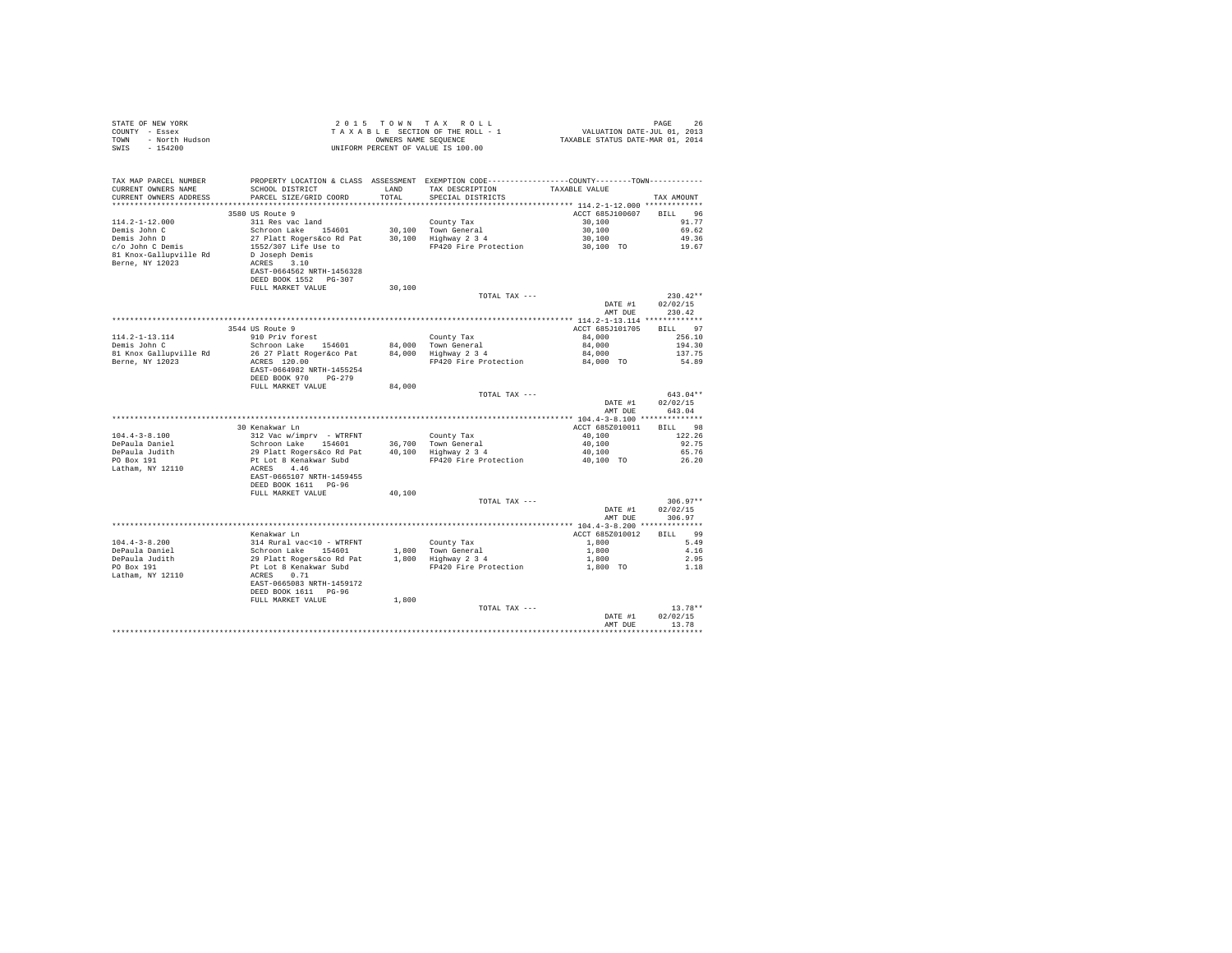| STATE OF NEW YORK<br>COUNTY - Essex<br>- North Hudson<br>TOWN<br>$-154200$<br>SWIS |                                                                 |               | 2015 TOWN TAX ROLL<br>2015 TOWN TAX ROLL<br>TAXABLE SECTION OF THE ROLL - 1<br>TAXABLE STATURE ON MEURA COMMERCIAL STATURE ON THE POINT COLL POINT THAN 01, 2014<br>UNIFORM PERCENT OF VALUE IS 100.00 |                         | PAGE<br>27           |
|------------------------------------------------------------------------------------|-----------------------------------------------------------------|---------------|--------------------------------------------------------------------------------------------------------------------------------------------------------------------------------------------------------|-------------------------|----------------------|
| TAX MAP PARCEL NUMBER<br>CURRENT OWNERS NAME<br>CURRENT OWNERS ADDRESS             | SCHOOL DISTRICT<br>PARCEL SIZE/GRID COORD                       | LAND<br>TOTAL | PROPERTY LOCATION & CLASS ASSESSMENT EXEMPTION CODE----------------COUNTY--------TOWN----------<br>TAX DESCRIPTION<br>SPECIAL DISTRICTS                                                                | TAXABLE VALUE           | TAX AMOUNT           |
|                                                                                    |                                                                 |               |                                                                                                                                                                                                        |                         |                      |
|                                                                                    | US Route 9                                                      |               |                                                                                                                                                                                                        | ACCT 685J100609         | BTLL.<br>100         |
| $104.2 - 1 - 17.000$                                                               | 314 Rural vac<10                                                |               | County Tax                                                                                                                                                                                             | 700                     | 2.13                 |
| DeZalia Bernard A                                                                  | Schroon Lake 154601                                             |               | 700 Town General<br>700 Highway 2 3 4                                                                                                                                                                  | 700                     | 1.62                 |
| DeZalia Ann                                                                        | 4 T&c Twp 49                                                    |               |                                                                                                                                                                                                        | 700                     | 1.15                 |
| 20 Lathrop Ave                                                                     | ACRES 0.40                                                      |               | FP420 Fire Protection                                                                                                                                                                                  | 700 TO                  | .46                  |
| Schenectady, NY 12304                                                              | EAST-0669174 NRTH-1464713<br>DEED BOOK 346 PG-158               |               |                                                                                                                                                                                                        |                         |                      |
|                                                                                    | FULL MARKET VALUE                                               | 700           |                                                                                                                                                                                                        |                         |                      |
|                                                                                    |                                                                 |               | TOTAL TAX ---                                                                                                                                                                                          | DATE #1                 | $5.36**$<br>02/02/15 |
|                                                                                    |                                                                 |               |                                                                                                                                                                                                        | AMT DUE                 | 5.36                 |
|                                                                                    |                                                                 |               |                                                                                                                                                                                                        |                         |                      |
|                                                                                    | 3396 US Route 9                                                 |               |                                                                                                                                                                                                        | ACCT 685Z007002         | BILL 101             |
| $114.2 - 2 - 29.000$                                                               | 210 1 Family Res                                                |               | County Tax                                                                                                                                                                                             | 156,800                 | 478.06               |
| DeZalia Brian                                                                      | Schroon Lake 154601                                             | 30,200        | 30,200 Town General<br>156,800 Highway 2 3 4                                                                                                                                                           | 156,800                 | 362.69               |
| DeZalia Laureen                                                                    | 25 Platt Rogers&Co                                              |               |                                                                                                                                                                                                        | 156,800                 | 257.13               |
| 3396 US Rt 9                                                                       | Lot 1 5962 5963                                                 |               | FP420 Fire Protection                                                                                                                                                                                  | 156,800 TO              | 102.45               |
| North Hudson, NY 12855                                                             | ACRES 3.15<br>EAST-0662204 NRTH-1452252<br>DEED BOOK 1485 PG-73 |               |                                                                                                                                                                                                        |                         |                      |
|                                                                                    | FULL MARKET VALUE                                               | 156,800       |                                                                                                                                                                                                        |                         |                      |
|                                                                                    |                                                                 |               | TOTAL TAX ---                                                                                                                                                                                          |                         | $1.200.33**$         |
|                                                                                    |                                                                 |               |                                                                                                                                                                                                        | DATE #1<br>AMT DUE      | 02/02/15<br>1,200.33 |
|                                                                                    |                                                                 |               |                                                                                                                                                                                                        |                         |                      |
|                                                                                    | 3093 US Route 9                                                 |               |                                                                                                                                                                                                        | ACCT 685J100709         | BILL 102             |
| $114.4 - 1 - 45.001$<br>DeZalia Deborah M                                          | 210 1 Family Res - WTRFNT<br>Schroon Lake 154601                | 47.700        | County Tax                                                                                                                                                                                             | 93,400<br>93,400        | 284.76<br>216.04     |
| DeZalia Terry L                                                                    | 23 Platt Rogers&co Rd Pat                                       | 93,400        | Town General<br>Highway 2 3 4                                                                                                                                                                          | 93,400                  | 153.16               |
| PO Box 85                                                                          | ACRES 1.40 BANK1STARSG                                          |               | FP420 Fire Protection                                                                                                                                                                                  | 93,400 TO               | 61.03                |
| North Hudson, NY 12855                                                             | EAST-0660290 NRTH-1445187<br>DEED BOOK 1381 PG-1                |               |                                                                                                                                                                                                        |                         |                      |
|                                                                                    | FULL MARKET VALUE                                               | 93,400        |                                                                                                                                                                                                        |                         |                      |
|                                                                                    |                                                                 |               | TOTAL TAX ---                                                                                                                                                                                          |                         | $714.99**$           |
|                                                                                    |                                                                 |               |                                                                                                                                                                                                        | DATE #1<br>AMT DUR      | 02/02/15<br>714.99   |
|                                                                                    |                                                                 |               |                                                                                                                                                                                                        |                         |                      |
|                                                                                    | 3678 US Route 9                                                 |               |                                                                                                                                                                                                        | ACCT 685J102511         | BILL 103             |
| $104.4 - 1 - 69.000$                                                               | 270 Mfg housing                                                 |               | County Tax                                                                                                                                                                                             | 74,000                  | 225.62               |
| DeZalia H Marc<br>DeZalia Linda                                                    | Schroon Lake 154601                                             |               | $29,100$ Town General<br>$74,000$ Highway $2,3,4$                                                                                                                                                      | 74,000<br>74,000        | 171.17<br>121.35     |
|                                                                                    | 29 Platt Rogers&co Rd Pat<br>ACRES 2.00                         |               | School Relevy                                                                                                                                                                                          |                         | 670.46               |
| 3664 US Route 9<br>PO Box 3                                                        | EAST-0665634 NRTH-1458460                                       |               | FP420 Fire Protection                                                                                                                                                                                  | $74\,,000$ $\,$ TO $\,$ | 48.35                |
| North Hudson, NY 12855                                                             | DEED BOOK 1599 PG-308                                           |               |                                                                                                                                                                                                        |                         |                      |
|                                                                                    | FULL MARKET VALUE                                               | 74,000        |                                                                                                                                                                                                        |                         |                      |
|                                                                                    |                                                                 |               | TOTAL TAX ---                                                                                                                                                                                          |                         | $1.236.95**$         |
|                                                                                    |                                                                 |               |                                                                                                                                                                                                        | DATE #1                 | 02/02/15             |
|                                                                                    |                                                                 |               |                                                                                                                                                                                                        | AMT DUE                 | 1.236.95             |
|                                                                                    |                                                                 |               |                                                                                                                                                                                                        |                         |                      |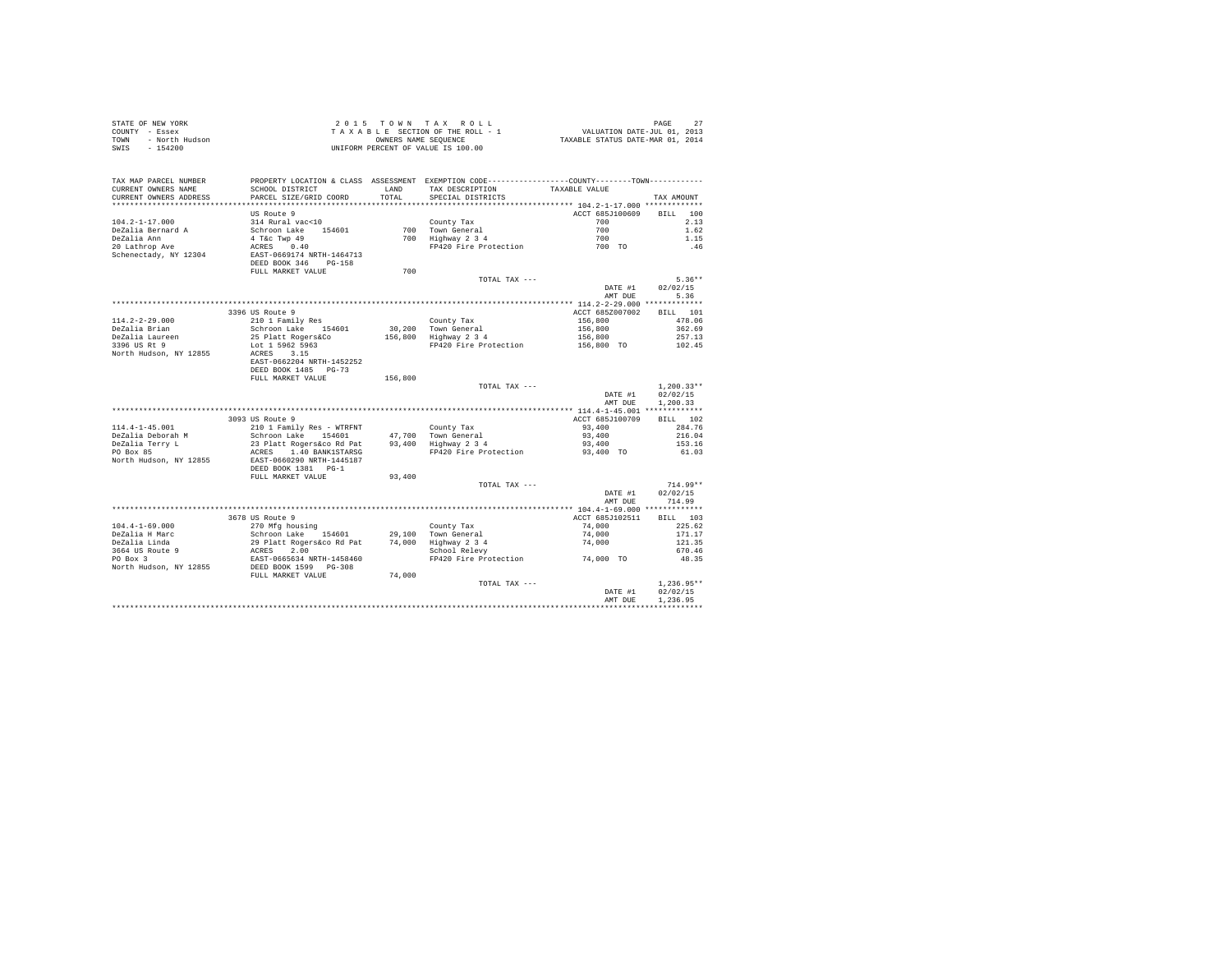| TAX MAP PARCEL NUMBER<br>PROPERTY LOCATION & CLASS ASSESSMENT EXEMPTION CODE---------------COUNTY-------TOWN----------<br>CURRENT OWNERS NAME<br>SCHOOL DISTRICT<br>LAND<br>TAX DESCRIPTION<br>TAXABLE VALUE<br>TOTAL.<br>CURRENT OWNERS ADDRESS<br>PARCEL SIZE/GRID COORD<br>SPECIAL DISTRICTS<br>TAX AMOUNT<br>US Route 9<br>ACCT 685J187003<br>BILL 104<br>$104.4 - 1 - 45.400$<br>314 Rural vac<10 - WTRFNT<br>36,500<br>111.28<br>County Tax<br>DeZalia James D<br>Schroon Lake 154601<br>36.500 Town General<br>36,500<br>84.43<br>16 Reed Ln<br>36.500 Highway 2 3 4<br>59.86<br>8 H Gore E Of Road Patent<br>36,500<br>Clifton Park, NY 12065<br>FP420 Fire Protection<br>31 P R Rd Patent<br>36,500 TO<br>23.85<br>Lot 5 Dezalia Subd 941/12<br>4.23<br>ACRES<br>EAST-0668227 NRTH-1462923<br>DEED BOOK 874<br>$PG-283$<br>36,500<br>FULL MARKET VALUE<br>$279.42**$<br>TOTAL TAX ---<br>02/02/15<br>DATE #1<br>AMT DUE<br>279.42<br>Johnson Pond Rd<br>ACCT 685J100614<br>BILL 105<br>$125. - 1 - 8.000$<br>910 Priv forest<br>County Tax<br>61,600<br>187.81<br>DeZalia James D<br>Schroon Lake 154601<br>61.600 Town General<br>61,600<br>142.48<br>DeZalia Michael J<br>189 Paradox Tract<br>61,600 Highway 2 3 4<br>61,600<br>101.02<br>67 Hilton Rd<br>Life Use Virginia Dezalia<br>FP420 Fire Protection<br>61,600 TO<br>40.25<br>Slingerlands, NY 12159<br>By Db 990 Pg 47<br>ACRES 160.00<br>EAST-0672399 NRTH-1437293<br>DEED BOOK 990<br>$PG-47$<br>FULL MARKET VALUE<br>61,600<br>471.56**<br>TOTAL TAX ---<br>DATE #1<br>02/02/15<br>471.56<br>AMT DUR<br>Johnson Pond Rd<br>ACCT 685J100611<br>BILL 106<br>$125.12 - 1 - 10.000$<br>314 Rural vac<10<br>County Tax<br>1,400<br>4.27<br>DeZalia James D<br>Schroon Lake 154601<br>1,400 Town General<br>1,400<br>3.24<br>DeZalia Michael J<br>169 Paradox Tract<br>1,400 Highway 2 3 4<br>1,400<br>2.30<br>67 Hilton Rd<br>1205/80 Life Use To<br>FP420 Fire Protection<br>1,400 TO<br>.91<br>Slingerlands, NY 12159<br>Virginia M Kugler<br>ACRES<br>0.30<br>EAST-0671339 NRTH-1433949<br>DEED BOOK 1205 PG-80<br>FULL MARKET VALUE<br>1,400<br>$10.72**$<br>TOTAL TAX ---<br>02/02/15<br>DATE #1<br>10.72<br>AMT DUE | STATE OF NEW YORK<br>COUNTY - Essex<br>- North Hudson<br>TOWN<br>SWIS<br>$-154200$ |  | 2015 TOWN TAX ROLL<br>TAXABLE SECTION OF THE ROLL - 1<br>OWNERS NAME SEOUENCE<br>UNIFORM PERCENT OF VALUE IS 100.00 | VALUATION DATE-JUL 01, 2013<br>TAXABLE STATUS DATE-MAR 01, 2014 | 28<br>PAGE |  |
|----------------------------------------------------------------------------------------------------------------------------------------------------------------------------------------------------------------------------------------------------------------------------------------------------------------------------------------------------------------------------------------------------------------------------------------------------------------------------------------------------------------------------------------------------------------------------------------------------------------------------------------------------------------------------------------------------------------------------------------------------------------------------------------------------------------------------------------------------------------------------------------------------------------------------------------------------------------------------------------------------------------------------------------------------------------------------------------------------------------------------------------------------------------------------------------------------------------------------------------------------------------------------------------------------------------------------------------------------------------------------------------------------------------------------------------------------------------------------------------------------------------------------------------------------------------------------------------------------------------------------------------------------------------------------------------------------------------------------------------------------------------------------------------------------------------------------------------------------------------------------------------------------------------------------------------------------------------------------------------------------------------------------------------------------------------------------------------------------------------------------------------------------------------------------------------------|------------------------------------------------------------------------------------|--|---------------------------------------------------------------------------------------------------------------------|-----------------------------------------------------------------|------------|--|
|                                                                                                                                                                                                                                                                                                                                                                                                                                                                                                                                                                                                                                                                                                                                                                                                                                                                                                                                                                                                                                                                                                                                                                                                                                                                                                                                                                                                                                                                                                                                                                                                                                                                                                                                                                                                                                                                                                                                                                                                                                                                                                                                                                                              |                                                                                    |  |                                                                                                                     |                                                                 |            |  |
|                                                                                                                                                                                                                                                                                                                                                                                                                                                                                                                                                                                                                                                                                                                                                                                                                                                                                                                                                                                                                                                                                                                                                                                                                                                                                                                                                                                                                                                                                                                                                                                                                                                                                                                                                                                                                                                                                                                                                                                                                                                                                                                                                                                              |                                                                                    |  |                                                                                                                     |                                                                 |            |  |
|                                                                                                                                                                                                                                                                                                                                                                                                                                                                                                                                                                                                                                                                                                                                                                                                                                                                                                                                                                                                                                                                                                                                                                                                                                                                                                                                                                                                                                                                                                                                                                                                                                                                                                                                                                                                                                                                                                                                                                                                                                                                                                                                                                                              |                                                                                    |  |                                                                                                                     |                                                                 |            |  |
|                                                                                                                                                                                                                                                                                                                                                                                                                                                                                                                                                                                                                                                                                                                                                                                                                                                                                                                                                                                                                                                                                                                                                                                                                                                                                                                                                                                                                                                                                                                                                                                                                                                                                                                                                                                                                                                                                                                                                                                                                                                                                                                                                                                              |                                                                                    |  |                                                                                                                     |                                                                 |            |  |
|                                                                                                                                                                                                                                                                                                                                                                                                                                                                                                                                                                                                                                                                                                                                                                                                                                                                                                                                                                                                                                                                                                                                                                                                                                                                                                                                                                                                                                                                                                                                                                                                                                                                                                                                                                                                                                                                                                                                                                                                                                                                                                                                                                                              |                                                                                    |  |                                                                                                                     |                                                                 |            |  |
|                                                                                                                                                                                                                                                                                                                                                                                                                                                                                                                                                                                                                                                                                                                                                                                                                                                                                                                                                                                                                                                                                                                                                                                                                                                                                                                                                                                                                                                                                                                                                                                                                                                                                                                                                                                                                                                                                                                                                                                                                                                                                                                                                                                              |                                                                                    |  |                                                                                                                     |                                                                 |            |  |
|                                                                                                                                                                                                                                                                                                                                                                                                                                                                                                                                                                                                                                                                                                                                                                                                                                                                                                                                                                                                                                                                                                                                                                                                                                                                                                                                                                                                                                                                                                                                                                                                                                                                                                                                                                                                                                                                                                                                                                                                                                                                                                                                                                                              |                                                                                    |  |                                                                                                                     |                                                                 |            |  |
|                                                                                                                                                                                                                                                                                                                                                                                                                                                                                                                                                                                                                                                                                                                                                                                                                                                                                                                                                                                                                                                                                                                                                                                                                                                                                                                                                                                                                                                                                                                                                                                                                                                                                                                                                                                                                                                                                                                                                                                                                                                                                                                                                                                              |                                                                                    |  |                                                                                                                     |                                                                 |            |  |
|                                                                                                                                                                                                                                                                                                                                                                                                                                                                                                                                                                                                                                                                                                                                                                                                                                                                                                                                                                                                                                                                                                                                                                                                                                                                                                                                                                                                                                                                                                                                                                                                                                                                                                                                                                                                                                                                                                                                                                                                                                                                                                                                                                                              |                                                                                    |  |                                                                                                                     |                                                                 |            |  |
|                                                                                                                                                                                                                                                                                                                                                                                                                                                                                                                                                                                                                                                                                                                                                                                                                                                                                                                                                                                                                                                                                                                                                                                                                                                                                                                                                                                                                                                                                                                                                                                                                                                                                                                                                                                                                                                                                                                                                                                                                                                                                                                                                                                              |                                                                                    |  |                                                                                                                     |                                                                 |            |  |
|                                                                                                                                                                                                                                                                                                                                                                                                                                                                                                                                                                                                                                                                                                                                                                                                                                                                                                                                                                                                                                                                                                                                                                                                                                                                                                                                                                                                                                                                                                                                                                                                                                                                                                                                                                                                                                                                                                                                                                                                                                                                                                                                                                                              |                                                                                    |  |                                                                                                                     |                                                                 |            |  |
|                                                                                                                                                                                                                                                                                                                                                                                                                                                                                                                                                                                                                                                                                                                                                                                                                                                                                                                                                                                                                                                                                                                                                                                                                                                                                                                                                                                                                                                                                                                                                                                                                                                                                                                                                                                                                                                                                                                                                                                                                                                                                                                                                                                              |                                                                                    |  |                                                                                                                     |                                                                 |            |  |
|                                                                                                                                                                                                                                                                                                                                                                                                                                                                                                                                                                                                                                                                                                                                                                                                                                                                                                                                                                                                                                                                                                                                                                                                                                                                                                                                                                                                                                                                                                                                                                                                                                                                                                                                                                                                                                                                                                                                                                                                                                                                                                                                                                                              |                                                                                    |  |                                                                                                                     |                                                                 |            |  |
|                                                                                                                                                                                                                                                                                                                                                                                                                                                                                                                                                                                                                                                                                                                                                                                                                                                                                                                                                                                                                                                                                                                                                                                                                                                                                                                                                                                                                                                                                                                                                                                                                                                                                                                                                                                                                                                                                                                                                                                                                                                                                                                                                                                              |                                                                                    |  |                                                                                                                     |                                                                 |            |  |
|                                                                                                                                                                                                                                                                                                                                                                                                                                                                                                                                                                                                                                                                                                                                                                                                                                                                                                                                                                                                                                                                                                                                                                                                                                                                                                                                                                                                                                                                                                                                                                                                                                                                                                                                                                                                                                                                                                                                                                                                                                                                                                                                                                                              |                                                                                    |  |                                                                                                                     |                                                                 |            |  |
|                                                                                                                                                                                                                                                                                                                                                                                                                                                                                                                                                                                                                                                                                                                                                                                                                                                                                                                                                                                                                                                                                                                                                                                                                                                                                                                                                                                                                                                                                                                                                                                                                                                                                                                                                                                                                                                                                                                                                                                                                                                                                                                                                                                              |                                                                                    |  |                                                                                                                     |                                                                 |            |  |
|                                                                                                                                                                                                                                                                                                                                                                                                                                                                                                                                                                                                                                                                                                                                                                                                                                                                                                                                                                                                                                                                                                                                                                                                                                                                                                                                                                                                                                                                                                                                                                                                                                                                                                                                                                                                                                                                                                                                                                                                                                                                                                                                                                                              |                                                                                    |  |                                                                                                                     |                                                                 |            |  |
|                                                                                                                                                                                                                                                                                                                                                                                                                                                                                                                                                                                                                                                                                                                                                                                                                                                                                                                                                                                                                                                                                                                                                                                                                                                                                                                                                                                                                                                                                                                                                                                                                                                                                                                                                                                                                                                                                                                                                                                                                                                                                                                                                                                              |                                                                                    |  |                                                                                                                     |                                                                 |            |  |
|                                                                                                                                                                                                                                                                                                                                                                                                                                                                                                                                                                                                                                                                                                                                                                                                                                                                                                                                                                                                                                                                                                                                                                                                                                                                                                                                                                                                                                                                                                                                                                                                                                                                                                                                                                                                                                                                                                                                                                                                                                                                                                                                                                                              |                                                                                    |  |                                                                                                                     |                                                                 |            |  |
|                                                                                                                                                                                                                                                                                                                                                                                                                                                                                                                                                                                                                                                                                                                                                                                                                                                                                                                                                                                                                                                                                                                                                                                                                                                                                                                                                                                                                                                                                                                                                                                                                                                                                                                                                                                                                                                                                                                                                                                                                                                                                                                                                                                              |                                                                                    |  |                                                                                                                     |                                                                 |            |  |
|                                                                                                                                                                                                                                                                                                                                                                                                                                                                                                                                                                                                                                                                                                                                                                                                                                                                                                                                                                                                                                                                                                                                                                                                                                                                                                                                                                                                                                                                                                                                                                                                                                                                                                                                                                                                                                                                                                                                                                                                                                                                                                                                                                                              |                                                                                    |  |                                                                                                                     |                                                                 |            |  |
|                                                                                                                                                                                                                                                                                                                                                                                                                                                                                                                                                                                                                                                                                                                                                                                                                                                                                                                                                                                                                                                                                                                                                                                                                                                                                                                                                                                                                                                                                                                                                                                                                                                                                                                                                                                                                                                                                                                                                                                                                                                                                                                                                                                              |                                                                                    |  |                                                                                                                     |                                                                 |            |  |
|                                                                                                                                                                                                                                                                                                                                                                                                                                                                                                                                                                                                                                                                                                                                                                                                                                                                                                                                                                                                                                                                                                                                                                                                                                                                                                                                                                                                                                                                                                                                                                                                                                                                                                                                                                                                                                                                                                                                                                                                                                                                                                                                                                                              |                                                                                    |  |                                                                                                                     |                                                                 |            |  |
|                                                                                                                                                                                                                                                                                                                                                                                                                                                                                                                                                                                                                                                                                                                                                                                                                                                                                                                                                                                                                                                                                                                                                                                                                                                                                                                                                                                                                                                                                                                                                                                                                                                                                                                                                                                                                                                                                                                                                                                                                                                                                                                                                                                              |                                                                                    |  |                                                                                                                     |                                                                 |            |  |
|                                                                                                                                                                                                                                                                                                                                                                                                                                                                                                                                                                                                                                                                                                                                                                                                                                                                                                                                                                                                                                                                                                                                                                                                                                                                                                                                                                                                                                                                                                                                                                                                                                                                                                                                                                                                                                                                                                                                                                                                                                                                                                                                                                                              |                                                                                    |  |                                                                                                                     |                                                                 |            |  |
|                                                                                                                                                                                                                                                                                                                                                                                                                                                                                                                                                                                                                                                                                                                                                                                                                                                                                                                                                                                                                                                                                                                                                                                                                                                                                                                                                                                                                                                                                                                                                                                                                                                                                                                                                                                                                                                                                                                                                                                                                                                                                                                                                                                              |                                                                                    |  |                                                                                                                     |                                                                 |            |  |
|                                                                                                                                                                                                                                                                                                                                                                                                                                                                                                                                                                                                                                                                                                                                                                                                                                                                                                                                                                                                                                                                                                                                                                                                                                                                                                                                                                                                                                                                                                                                                                                                                                                                                                                                                                                                                                                                                                                                                                                                                                                                                                                                                                                              |                                                                                    |  |                                                                                                                     |                                                                 |            |  |
|                                                                                                                                                                                                                                                                                                                                                                                                                                                                                                                                                                                                                                                                                                                                                                                                                                                                                                                                                                                                                                                                                                                                                                                                                                                                                                                                                                                                                                                                                                                                                                                                                                                                                                                                                                                                                                                                                                                                                                                                                                                                                                                                                                                              |                                                                                    |  |                                                                                                                     |                                                                 |            |  |
|                                                                                                                                                                                                                                                                                                                                                                                                                                                                                                                                                                                                                                                                                                                                                                                                                                                                                                                                                                                                                                                                                                                                                                                                                                                                                                                                                                                                                                                                                                                                                                                                                                                                                                                                                                                                                                                                                                                                                                                                                                                                                                                                                                                              |                                                                                    |  |                                                                                                                     |                                                                 |            |  |
|                                                                                                                                                                                                                                                                                                                                                                                                                                                                                                                                                                                                                                                                                                                                                                                                                                                                                                                                                                                                                                                                                                                                                                                                                                                                                                                                                                                                                                                                                                                                                                                                                                                                                                                                                                                                                                                                                                                                                                                                                                                                                                                                                                                              |                                                                                    |  |                                                                                                                     |                                                                 |            |  |
|                                                                                                                                                                                                                                                                                                                                                                                                                                                                                                                                                                                                                                                                                                                                                                                                                                                                                                                                                                                                                                                                                                                                                                                                                                                                                                                                                                                                                                                                                                                                                                                                                                                                                                                                                                                                                                                                                                                                                                                                                                                                                                                                                                                              |                                                                                    |  |                                                                                                                     |                                                                 |            |  |
|                                                                                                                                                                                                                                                                                                                                                                                                                                                                                                                                                                                                                                                                                                                                                                                                                                                                                                                                                                                                                                                                                                                                                                                                                                                                                                                                                                                                                                                                                                                                                                                                                                                                                                                                                                                                                                                                                                                                                                                                                                                                                                                                                                                              |                                                                                    |  |                                                                                                                     |                                                                 |            |  |
|                                                                                                                                                                                                                                                                                                                                                                                                                                                                                                                                                                                                                                                                                                                                                                                                                                                                                                                                                                                                                                                                                                                                                                                                                                                                                                                                                                                                                                                                                                                                                                                                                                                                                                                                                                                                                                                                                                                                                                                                                                                                                                                                                                                              |                                                                                    |  |                                                                                                                     |                                                                 |            |  |
|                                                                                                                                                                                                                                                                                                                                                                                                                                                                                                                                                                                                                                                                                                                                                                                                                                                                                                                                                                                                                                                                                                                                                                                                                                                                                                                                                                                                                                                                                                                                                                                                                                                                                                                                                                                                                                                                                                                                                                                                                                                                                                                                                                                              |                                                                                    |  |                                                                                                                     |                                                                 |            |  |
|                                                                                                                                                                                                                                                                                                                                                                                                                                                                                                                                                                                                                                                                                                                                                                                                                                                                                                                                                                                                                                                                                                                                                                                                                                                                                                                                                                                                                                                                                                                                                                                                                                                                                                                                                                                                                                                                                                                                                                                                                                                                                                                                                                                              |                                                                                    |  |                                                                                                                     |                                                                 |            |  |
|                                                                                                                                                                                                                                                                                                                                                                                                                                                                                                                                                                                                                                                                                                                                                                                                                                                                                                                                                                                                                                                                                                                                                                                                                                                                                                                                                                                                                                                                                                                                                                                                                                                                                                                                                                                                                                                                                                                                                                                                                                                                                                                                                                                              |                                                                                    |  |                                                                                                                     |                                                                 |            |  |
|                                                                                                                                                                                                                                                                                                                                                                                                                                                                                                                                                                                                                                                                                                                                                                                                                                                                                                                                                                                                                                                                                                                                                                                                                                                                                                                                                                                                                                                                                                                                                                                                                                                                                                                                                                                                                                                                                                                                                                                                                                                                                                                                                                                              |                                                                                    |  |                                                                                                                     |                                                                 |            |  |
|                                                                                                                                                                                                                                                                                                                                                                                                                                                                                                                                                                                                                                                                                                                                                                                                                                                                                                                                                                                                                                                                                                                                                                                                                                                                                                                                                                                                                                                                                                                                                                                                                                                                                                                                                                                                                                                                                                                                                                                                                                                                                                                                                                                              |                                                                                    |  |                                                                                                                     |                                                                 |            |  |
|                                                                                                                                                                                                                                                                                                                                                                                                                                                                                                                                                                                                                                                                                                                                                                                                                                                                                                                                                                                                                                                                                                                                                                                                                                                                                                                                                                                                                                                                                                                                                                                                                                                                                                                                                                                                                                                                                                                                                                                                                                                                                                                                                                                              |                                                                                    |  |                                                                                                                     |                                                                 |            |  |
|                                                                                                                                                                                                                                                                                                                                                                                                                                                                                                                                                                                                                                                                                                                                                                                                                                                                                                                                                                                                                                                                                                                                                                                                                                                                                                                                                                                                                                                                                                                                                                                                                                                                                                                                                                                                                                                                                                                                                                                                                                                                                                                                                                                              |                                                                                    |  |                                                                                                                     |                                                                 |            |  |
|                                                                                                                                                                                                                                                                                                                                                                                                                                                                                                                                                                                                                                                                                                                                                                                                                                                                                                                                                                                                                                                                                                                                                                                                                                                                                                                                                                                                                                                                                                                                                                                                                                                                                                                                                                                                                                                                                                                                                                                                                                                                                                                                                                                              |                                                                                    |  |                                                                                                                     |                                                                 |            |  |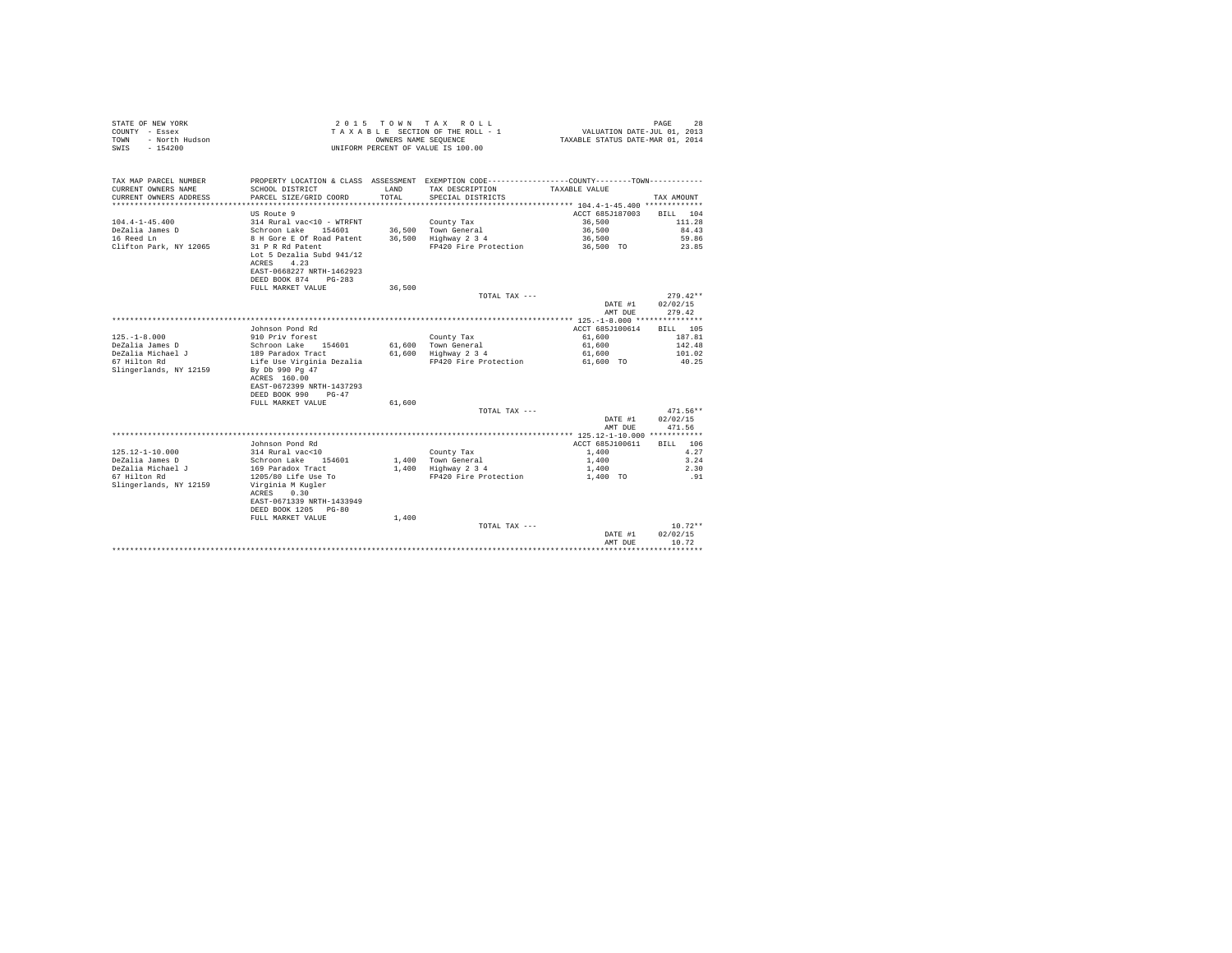| TAX MAP PARCEL NUMBER FROPERTY LOCATION & CLASS ASSESSMENT EXEMPTION CODE---------------COUNTY---------TOWN-----------<br>CURRENT OWNERS NAME<br>PARCEL SIZE/GRID COORD<br>TOTAL<br>SPECIAL DISTRICTS<br>CURRENT OWNERS ADDRESS<br>TAX AMOUNT<br>ACCT 685J103308 BILL 107<br>2972 US Route 9<br>$272.26$<br>$89,300$<br>$296.55$<br>$89,300$<br>$146.44$<br>58.35<br>DEED BOOK 1548 PG-47<br>89,300<br>FULL MARKET VALUE<br>TOTAL TAX ---<br>683.60**<br>DATE #1 02/02/15<br>AMT DUE 683.60<br>DEED BOOK 1535 PG-217<br>161,300<br>FULL MARKET VALUE<br>TOTAL TAX $---$<br>$1,234.77**$<br>DATE #1 02/02/15<br>AMT DUE 1,234.77<br>ACRES 5.82<br>EAST-0665730 NRTH-1457822<br>DEED BOOK 1472    PG-186<br>22,700<br>FULL MARKET VALUE<br>TOTAL TAX ---<br>$173.78**$<br>DATE #1 02/02/15<br>AMT DUE 173.78<br>7 Kenakwar Ln<br>ACCT 685Z010001 BILL 110<br>A COURT AND TRUE TO SALE AND THE MAIN THE MAIN THE SERIES OF THE MAIN THE SERIES OF THE SERIES OF THE SERIES OF THE SERIES OF THE SERIES OF THE SERIES OF THE SERIES OF THE SERIES OF THE SERIES OF THE SERIES OF THE SERIES O<br>104.4-3-1.000<br>DiCerbo Stephen<br>7 Kenakwar Ln<br>North Hudson, NY 12855<br>ACRES 7.68<br>EAST-0665551 NRTH-1458981<br>DEED BOOK 1604 PG-96<br>165,000<br>FULL MARKET VALUE<br>$1.263.10**$<br>TOTAL TAX ---<br>DATE #1 02/02/15<br>AMT DUR 1.263.10<br>************ |  |  |  |
|----------------------------------------------------------------------------------------------------------------------------------------------------------------------------------------------------------------------------------------------------------------------------------------------------------------------------------------------------------------------------------------------------------------------------------------------------------------------------------------------------------------------------------------------------------------------------------------------------------------------------------------------------------------------------------------------------------------------------------------------------------------------------------------------------------------------------------------------------------------------------------------------------------------------------------------------------------------------------------------------------------------------------------------------------------------------------------------------------------------------------------------------------------------------------------------------------------------------------------------------------------------------------------------------------------------------------------------------------------------------|--|--|--|
|                                                                                                                                                                                                                                                                                                                                                                                                                                                                                                                                                                                                                                                                                                                                                                                                                                                                                                                                                                                                                                                                                                                                                                                                                                                                                                                                                                      |  |  |  |
|                                                                                                                                                                                                                                                                                                                                                                                                                                                                                                                                                                                                                                                                                                                                                                                                                                                                                                                                                                                                                                                                                                                                                                                                                                                                                                                                                                      |  |  |  |
|                                                                                                                                                                                                                                                                                                                                                                                                                                                                                                                                                                                                                                                                                                                                                                                                                                                                                                                                                                                                                                                                                                                                                                                                                                                                                                                                                                      |  |  |  |
|                                                                                                                                                                                                                                                                                                                                                                                                                                                                                                                                                                                                                                                                                                                                                                                                                                                                                                                                                                                                                                                                                                                                                                                                                                                                                                                                                                      |  |  |  |
|                                                                                                                                                                                                                                                                                                                                                                                                                                                                                                                                                                                                                                                                                                                                                                                                                                                                                                                                                                                                                                                                                                                                                                                                                                                                                                                                                                      |  |  |  |
|                                                                                                                                                                                                                                                                                                                                                                                                                                                                                                                                                                                                                                                                                                                                                                                                                                                                                                                                                                                                                                                                                                                                                                                                                                                                                                                                                                      |  |  |  |
|                                                                                                                                                                                                                                                                                                                                                                                                                                                                                                                                                                                                                                                                                                                                                                                                                                                                                                                                                                                                                                                                                                                                                                                                                                                                                                                                                                      |  |  |  |
|                                                                                                                                                                                                                                                                                                                                                                                                                                                                                                                                                                                                                                                                                                                                                                                                                                                                                                                                                                                                                                                                                                                                                                                                                                                                                                                                                                      |  |  |  |
|                                                                                                                                                                                                                                                                                                                                                                                                                                                                                                                                                                                                                                                                                                                                                                                                                                                                                                                                                                                                                                                                                                                                                                                                                                                                                                                                                                      |  |  |  |
|                                                                                                                                                                                                                                                                                                                                                                                                                                                                                                                                                                                                                                                                                                                                                                                                                                                                                                                                                                                                                                                                                                                                                                                                                                                                                                                                                                      |  |  |  |
|                                                                                                                                                                                                                                                                                                                                                                                                                                                                                                                                                                                                                                                                                                                                                                                                                                                                                                                                                                                                                                                                                                                                                                                                                                                                                                                                                                      |  |  |  |
|                                                                                                                                                                                                                                                                                                                                                                                                                                                                                                                                                                                                                                                                                                                                                                                                                                                                                                                                                                                                                                                                                                                                                                                                                                                                                                                                                                      |  |  |  |
|                                                                                                                                                                                                                                                                                                                                                                                                                                                                                                                                                                                                                                                                                                                                                                                                                                                                                                                                                                                                                                                                                                                                                                                                                                                                                                                                                                      |  |  |  |
|                                                                                                                                                                                                                                                                                                                                                                                                                                                                                                                                                                                                                                                                                                                                                                                                                                                                                                                                                                                                                                                                                                                                                                                                                                                                                                                                                                      |  |  |  |
|                                                                                                                                                                                                                                                                                                                                                                                                                                                                                                                                                                                                                                                                                                                                                                                                                                                                                                                                                                                                                                                                                                                                                                                                                                                                                                                                                                      |  |  |  |
|                                                                                                                                                                                                                                                                                                                                                                                                                                                                                                                                                                                                                                                                                                                                                                                                                                                                                                                                                                                                                                                                                                                                                                                                                                                                                                                                                                      |  |  |  |
|                                                                                                                                                                                                                                                                                                                                                                                                                                                                                                                                                                                                                                                                                                                                                                                                                                                                                                                                                                                                                                                                                                                                                                                                                                                                                                                                                                      |  |  |  |
|                                                                                                                                                                                                                                                                                                                                                                                                                                                                                                                                                                                                                                                                                                                                                                                                                                                                                                                                                                                                                                                                                                                                                                                                                                                                                                                                                                      |  |  |  |
|                                                                                                                                                                                                                                                                                                                                                                                                                                                                                                                                                                                                                                                                                                                                                                                                                                                                                                                                                                                                                                                                                                                                                                                                                                                                                                                                                                      |  |  |  |
|                                                                                                                                                                                                                                                                                                                                                                                                                                                                                                                                                                                                                                                                                                                                                                                                                                                                                                                                                                                                                                                                                                                                                                                                                                                                                                                                                                      |  |  |  |
|                                                                                                                                                                                                                                                                                                                                                                                                                                                                                                                                                                                                                                                                                                                                                                                                                                                                                                                                                                                                                                                                                                                                                                                                                                                                                                                                                                      |  |  |  |
|                                                                                                                                                                                                                                                                                                                                                                                                                                                                                                                                                                                                                                                                                                                                                                                                                                                                                                                                                                                                                                                                                                                                                                                                                                                                                                                                                                      |  |  |  |
|                                                                                                                                                                                                                                                                                                                                                                                                                                                                                                                                                                                                                                                                                                                                                                                                                                                                                                                                                                                                                                                                                                                                                                                                                                                                                                                                                                      |  |  |  |
|                                                                                                                                                                                                                                                                                                                                                                                                                                                                                                                                                                                                                                                                                                                                                                                                                                                                                                                                                                                                                                                                                                                                                                                                                                                                                                                                                                      |  |  |  |
|                                                                                                                                                                                                                                                                                                                                                                                                                                                                                                                                                                                                                                                                                                                                                                                                                                                                                                                                                                                                                                                                                                                                                                                                                                                                                                                                                                      |  |  |  |
|                                                                                                                                                                                                                                                                                                                                                                                                                                                                                                                                                                                                                                                                                                                                                                                                                                                                                                                                                                                                                                                                                                                                                                                                                                                                                                                                                                      |  |  |  |
|                                                                                                                                                                                                                                                                                                                                                                                                                                                                                                                                                                                                                                                                                                                                                                                                                                                                                                                                                                                                                                                                                                                                                                                                                                                                                                                                                                      |  |  |  |
|                                                                                                                                                                                                                                                                                                                                                                                                                                                                                                                                                                                                                                                                                                                                                                                                                                                                                                                                                                                                                                                                                                                                                                                                                                                                                                                                                                      |  |  |  |
|                                                                                                                                                                                                                                                                                                                                                                                                                                                                                                                                                                                                                                                                                                                                                                                                                                                                                                                                                                                                                                                                                                                                                                                                                                                                                                                                                                      |  |  |  |
|                                                                                                                                                                                                                                                                                                                                                                                                                                                                                                                                                                                                                                                                                                                                                                                                                                                                                                                                                                                                                                                                                                                                                                                                                                                                                                                                                                      |  |  |  |
|                                                                                                                                                                                                                                                                                                                                                                                                                                                                                                                                                                                                                                                                                                                                                                                                                                                                                                                                                                                                                                                                                                                                                                                                                                                                                                                                                                      |  |  |  |
|                                                                                                                                                                                                                                                                                                                                                                                                                                                                                                                                                                                                                                                                                                                                                                                                                                                                                                                                                                                                                                                                                                                                                                                                                                                                                                                                                                      |  |  |  |
|                                                                                                                                                                                                                                                                                                                                                                                                                                                                                                                                                                                                                                                                                                                                                                                                                                                                                                                                                                                                                                                                                                                                                                                                                                                                                                                                                                      |  |  |  |
|                                                                                                                                                                                                                                                                                                                                                                                                                                                                                                                                                                                                                                                                                                                                                                                                                                                                                                                                                                                                                                                                                                                                                                                                                                                                                                                                                                      |  |  |  |
|                                                                                                                                                                                                                                                                                                                                                                                                                                                                                                                                                                                                                                                                                                                                                                                                                                                                                                                                                                                                                                                                                                                                                                                                                                                                                                                                                                      |  |  |  |
|                                                                                                                                                                                                                                                                                                                                                                                                                                                                                                                                                                                                                                                                                                                                                                                                                                                                                                                                                                                                                                                                                                                                                                                                                                                                                                                                                                      |  |  |  |
|                                                                                                                                                                                                                                                                                                                                                                                                                                                                                                                                                                                                                                                                                                                                                                                                                                                                                                                                                                                                                                                                                                                                                                                                                                                                                                                                                                      |  |  |  |
|                                                                                                                                                                                                                                                                                                                                                                                                                                                                                                                                                                                                                                                                                                                                                                                                                                                                                                                                                                                                                                                                                                                                                                                                                                                                                                                                                                      |  |  |  |
|                                                                                                                                                                                                                                                                                                                                                                                                                                                                                                                                                                                                                                                                                                                                                                                                                                                                                                                                                                                                                                                                                                                                                                                                                                                                                                                                                                      |  |  |  |
|                                                                                                                                                                                                                                                                                                                                                                                                                                                                                                                                                                                                                                                                                                                                                                                                                                                                                                                                                                                                                                                                                                                                                                                                                                                                                                                                                                      |  |  |  |
|                                                                                                                                                                                                                                                                                                                                                                                                                                                                                                                                                                                                                                                                                                                                                                                                                                                                                                                                                                                                                                                                                                                                                                                                                                                                                                                                                                      |  |  |  |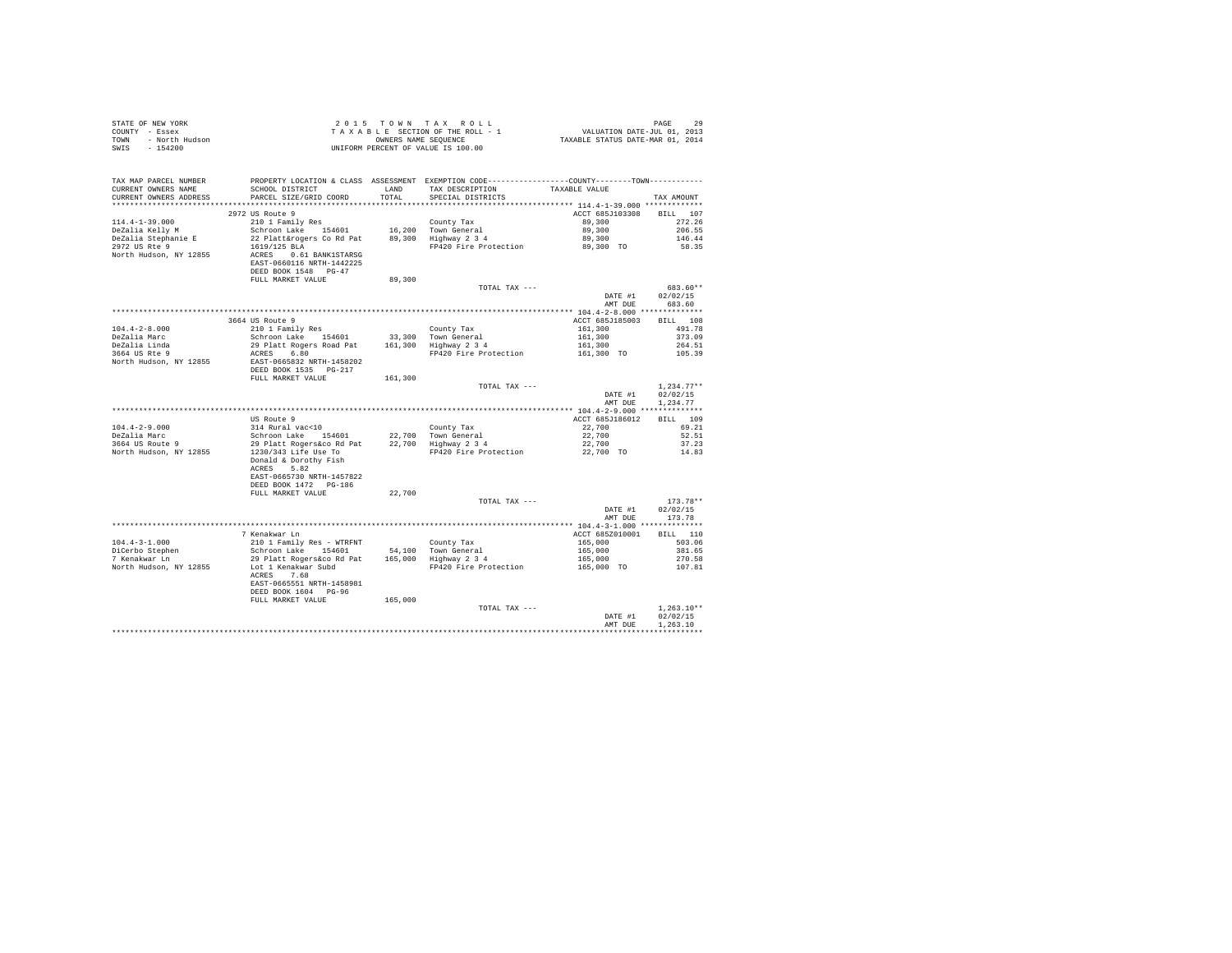|      | STATE OF NEW YORK | 2015 TOWN TAX ROLL                 | 30<br>PAGE                       |
|------|-------------------|------------------------------------|----------------------------------|
|      | COUNTY - Essex    | TAXABLE SECTION OF THE ROLL - 1    | VALUATION DATE-JUL 01, 2013      |
| TOWN | - North Hudson    | OWNERS NAME SEOUENCE               | TAXABLE STATUS DATE-MAR 01, 2014 |
| SWIS | - 154200          | UNIFORM PERCENT OF VALUE IS 100.00 |                                  |

| TAX MAP PARCEL NUMBER<br>CURRENT OWNERS NAME<br>CURRENT OWNERS ADDRESS    | PROPERTY LOCATION & CLASS ASSESSMENT EXEMPTION CODE----------------COUNTY--------TOWN----------<br>SCHOOL DISTRICT<br>PARCEL SIZE/GRID COORD           | LAND<br>TOTAL. | TAX DESCRIPTION<br>SPECIAL DISTRICTS                                               | TAXABLE VALUE                                                       | TAX AMOUNT                         |
|---------------------------------------------------------------------------|--------------------------------------------------------------------------------------------------------------------------------------------------------|----------------|------------------------------------------------------------------------------------|---------------------------------------------------------------------|------------------------------------|
| **********************                                                    |                                                                                                                                                        |                |                                                                                    |                                                                     |                                    |
| $104.4 - 3 - 9.100$<br>DiCerbo Stephen<br>DiCerbo Daniel<br>7 Kenakwar Ln | 16 Kenakwar Ln<br>312 Vac w/imprv - WTRFNT<br>Siz vac wynmprv – wikrwi<br>Schroon Lake – 154601<br>29 Platt Rogers&co Rd Pat<br>Pt Lot 9 Kenakwar Subd |                | County Tax<br>37,400 Town General<br>51,700 Highway 2 3 4<br>FP420 Fire Protection | ACCT 685Z010002 BILL 111<br>51,700<br>51,700<br>51,700<br>51,700 TO | 157.63<br>119.58<br>84.78<br>33.78 |
| North Hudson, NY 12855                                                    | ACRES 5.18<br>EAST-0665552 NRTH-1459481<br>DEED BOOK 1604 PG-124<br>FULL MARKET VALUE                                                                  | 51,700         | TOTAL TAX ---                                                                      | DATE #1<br>AMT DUE                                                  | $395.77**$<br>02/02/15<br>395.77   |
|                                                                           |                                                                                                                                                        |                |                                                                                    |                                                                     |                                    |
|                                                                           | Kenakwar Ln                                                                                                                                            |                |                                                                                    | ACCT 685Z010003                                                     | BTLL.<br>112                       |
| $104.4 - 3 - 9.200$                                                       |                                                                                                                                                        |                | County Tax                                                                         | 300                                                                 | 0.91                               |
| DiCerbo Stephen                                                           | 314 Rural vac<10 - WTRFNT<br>Schroon Lake 154601<br>29 Platt Rogers&co Rd Pat                                                                          |                | 300 Town General<br>300 Highway 2 3 4                                              | 300                                                                 | 0.69                               |
| DiCerbo Daniel<br>7 Kenakwar Ln                                           |                                                                                                                                                        |                |                                                                                    | 300                                                                 | 0.49                               |
| North Hudson, NY 12855                                                    | Pt Lot 9 Kenakwar Subd<br>ACRES 0.11<br>EAST-0665314 NRTH-1459172<br>DEED BOOK 1604 PG-124                                                             |                | FP420 Fire Protection 300 TO                                                       |                                                                     | $\ldots$ 20                        |
|                                                                           | FULL MARKET VALUE                                                                                                                                      | 300            |                                                                                    |                                                                     |                                    |
|                                                                           |                                                                                                                                                        |                | TOTAL TAX ---                                                                      |                                                                     | $2.29**$                           |
|                                                                           |                                                                                                                                                        |                |                                                                                    | DATE #1                                                             | 02/02/15                           |
|                                                                           |                                                                                                                                                        |                |                                                                                    | AMT DUE                                                             | 2.29                               |
|                                                                           |                                                                                                                                                        |                |                                                                                    |                                                                     |                                    |
|                                                                           | 6 Lazy St                                                                                                                                              |                |                                                                                    | ACCT 685J100703                                                     | BILL 113                           |
| $113.20 - 1 - 9.000$                                                      | 210 1 Family Res                                                                                                                                       |                | County Tax                                                                         | 106,600<br>106,600<br>106,600                                       | 325.01                             |
| Dobie Allan W                                                             |                                                                                                                                                        |                | 29,600 Town General<br>106,600 Highway 2 3 4                                       |                                                                     | 246.57                             |
| Dobie Diane                                                               |                                                                                                                                                        |                |                                                                                    |                                                                     | 174.81                             |
| Circle Glenn                                                              | 210 1 maily Res 154601<br>20 Tract West of Road Pat<br>RCRES 2.50<br>ERST-0644067 NRTH-1442359<br>DEED BOOK 1359 PG-25                                 |                | FP420 Fire Protection                                                              | 106,600 TO                                                          | 69.65                              |
| 6 Lazy St<br>North Hudson, NY 12855                                       |                                                                                                                                                        |                |                                                                                    |                                                                     |                                    |
|                                                                           | FULL MARKET VALUE                                                                                                                                      | 106,600        |                                                                                    |                                                                     |                                    |
|                                                                           |                                                                                                                                                        |                | TOTAL TAX ---                                                                      |                                                                     | $816.04**$                         |
|                                                                           |                                                                                                                                                        |                |                                                                                    | DATE #1                                                             | 02/02/15                           |
|                                                                           |                                                                                                                                                        |                |                                                                                    | AMT DUE                                                             | 816.04                             |
|                                                                           |                                                                                                                                                        |                |                                                                                    |                                                                     |                                    |
|                                                                           | 5 Lazy St                                                                                                                                              |                |                                                                                    | ACCT 685J102209                                                     | RTLL 114                           |
| $113.20 - 1 - 30.000$                                                     | 311 Res vac land                                                                                                                                       |                | County Tax                                                                         | 16,100                                                              | 49.09                              |
| Dobie Allen                                                               |                                                                                                                                                        |                |                                                                                    | 16,100                                                              | 37.24                              |
| Dobie Diane<br>6 Lazy St                                                  | Schroon Lake 154601 16,100 Town General<br>20 Tract West Of Rd Pat 16,100 Highway 234<br>ACRES 0.82                                                    |                |                                                                                    | 16,100                                                              | 26.40                              |
| 6 Lazy St<br>North Hudson, NY 12855                                       | EAST-0644262 NRTH-1442238<br>DEED BOOK 1132 PG-215                                                                                                     |                | FP420 Fire Protection                                                              | 16,100 TO                                                           | 10.52                              |
|                                                                           | FULL MARKET VALUE                                                                                                                                      | 16,100         |                                                                                    |                                                                     |                                    |
|                                                                           |                                                                                                                                                        |                | TOTAL TAX ---                                                                      | DATE #1<br>AMT DUE                                                  | $123.25**$<br>02/02/15<br>123.25   |
|                                                                           |                                                                                                                                                        |                |                                                                                    |                                                                     |                                    |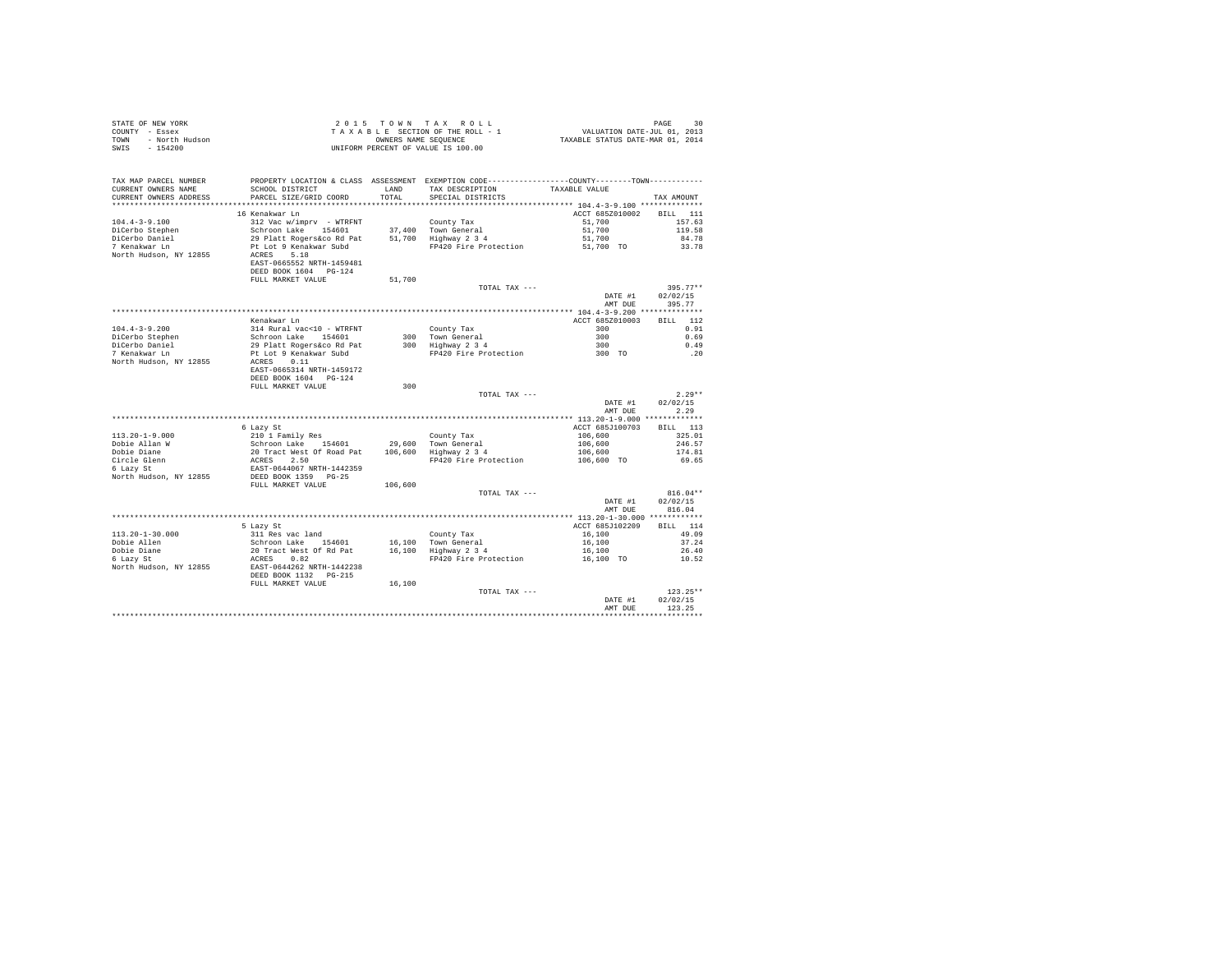| STATE OF NEW YORK<br>COUNTY - Essex<br>TOWN - North Hudson<br>- TARA               |                                                                                                                                                                                                                                           |         | UNIFORM PERCENT OF VALUE IS 100.00                                                                                                   |                                                     |                                |
|------------------------------------------------------------------------------------|-------------------------------------------------------------------------------------------------------------------------------------------------------------------------------------------------------------------------------------------|---------|--------------------------------------------------------------------------------------------------------------------------------------|-----------------------------------------------------|--------------------------------|
| TAX MAP PARCEL NUMBER                                                              | PROPERTY LOCATION & CLASS ASSESSMENT EXEMPTION CODE----------------COUNTY--------TOWN----------                                                                                                                                           |         |                                                                                                                                      |                                                     |                                |
| CURRENT OWNERS NAME<br>CURRENT OWNERS ADDRESS                                      | SCHOOL DISTRICT LAND<br>PARCEL SIZE/GRID COORD                                                                                                                                                                                            | TOTAL   | TAX DESCRIPTION<br>SPECIAL DISTRICTS                                                                                                 | TAXABLE VALUE                                       | TAX AMOUNT                     |
|                                                                                    |                                                                                                                                                                                                                                           |         |                                                                                                                                      |                                                     |                                |
|                                                                                    | 2940 US Route 9                                                                                                                                                                                                                           |         |                                                                                                                                      | ACCT 685J103311 BILL 115                            |                                |
| $114.18 - 3 - 4.000$                                                               | 485 >luse sm bld                                                                                                                                                                                                                          |         | County Tax                                                                                                                           | 79,300                                              | 241.77                         |
| Dobie Robert D                                                                     |                                                                                                                                                                                                                                           |         |                                                                                                                                      | 79,300<br>79,300                                    | 183.42                         |
| Brazee Brenda M<br>PO Box 1                                                        | control and the second of the country is the control of the control of the control of the control of the second<br>22 Platt Rogers&co Rd Pat 79,300 Highway 2.34<br>Suite 1&2                                                             |         |                                                                                                                                      |                                                     | 130.04                         |
| PO Box 1 Suite 1&2<br>North Hudson, NY 12855 ACRES 0.12                            |                                                                                                                                                                                                                                           |         | FP420 Fire Protection 79,300 TO 51.81                                                                                                |                                                     |                                |
|                                                                                    | EAST-0659569 NRTH-1441513<br>DEED BOOK 943 PG-47                                                                                                                                                                                          |         |                                                                                                                                      |                                                     |                                |
|                                                                                    | FULL MARKET VALUE                                                                                                                                                                                                                         | 79,300  |                                                                                                                                      |                                                     |                                |
|                                                                                    |                                                                                                                                                                                                                                           |         | TOTAL TAX ---                                                                                                                        |                                                     | $607.04**$                     |
|                                                                                    |                                                                                                                                                                                                                                           |         |                                                                                                                                      | DATE #1<br>AMT DUE                                  | 02/02/15<br>607.04             |
|                                                                                    |                                                                                                                                                                                                                                           |         |                                                                                                                                      |                                                     |                                |
|                                                                                    | 369 Ensign Pond Rd                                                                                                                                                                                                                        |         |                                                                                                                                      | ACCT 685J102702 BILL 116                            |                                |
| $115. - 1 - 1.100$                                                                 | 240 Rural res<br>Schroon Lake 154601                                                                                                                                                                                                      |         | County Tax<br>89,500 Town General<br>159,000 Highway 2 3 4                                                                           | 159,000<br>159,000<br>159,000<br>159,000 TO         | 484.77                         |
| Dobie Robert D                                                                     | 206 Paradox Tract                                                                                                                                                                                                                         |         |                                                                                                                                      |                                                     | 367.77<br>260.74               |
| Dobie Brenda M<br>PO Box 1                                                         | ACRES 129.30                                                                                                                                                                                                                              |         | FP420 Fire Protection                                                                                                                |                                                     | 103.89                         |
| North Hudson, NY 12855<br>BAST-0671768<br>RETH-1455763<br>DEED BOOK 1161<br>PG-268 |                                                                                                                                                                                                                                           |         |                                                                                                                                      |                                                     |                                |
|                                                                                    | FULL MARKET VALUE                                                                                                                                                                                                                         | 159,000 |                                                                                                                                      |                                                     |                                |
|                                                                                    |                                                                                                                                                                                                                                           |         | TOTAL TAX ---                                                                                                                        | DATE #1                                             | $1,217.17**$<br>02/02/15       |
|                                                                                    |                                                                                                                                                                                                                                           |         |                                                                                                                                      | AMT DUE                                             | 1,217.17                       |
|                                                                                    | 532 Johnson Pond Rd                                                                                                                                                                                                                       |         |                                                                                                                                      | ACCT 685J100705                                     | BILL 117                       |
| $125.12 - 1 - 2.000$                                                               | 260 Seasonal res - WTRFNT                                                                                                                                                                                                                 |         |                                                                                                                                      |                                                     |                                |
| Doherty Charles T                                                                  | Schroon Lake 154601<br>169 Paradox Tract                                                                                                                                                                                                  |         |                                                                                                                                      |                                                     |                                |
| Doherty Michael                                                                    |                                                                                                                                                                                                                                           |         | County Tax<br>59,200 Town General<br>108,700 Highway 2 3 4                                                                           |                                                     |                                |
| 11420 Hyde Park Way<br>Spring Hill, FL 34609 90.8 X 238.1 Xirr                     | ACRES 0.55                                                                                                                                                                                                                                |         | County Tax 108,700<br>108,700 251.41<br>108,700 251.41<br>108,700 251.43<br>108,700 178.25<br>PP420 Fire Protection 108,700 TO 71.02 |                                                     |                                |
|                                                                                    | EAST-0668959 NRTH-1434930<br>DEED BOOK 1713 PG-24                                                                                                                                                                                         |         |                                                                                                                                      |                                                     |                                |
|                                                                                    | FULL MARKET VALUE                                                                                                                                                                                                                         | 108,700 |                                                                                                                                      |                                                     |                                |
|                                                                                    |                                                                                                                                                                                                                                           |         | TOTAL TAX ---                                                                                                                        | DATE #1<br>AMT DUE                                  | 832.11**<br>02/02/15<br>832.11 |
|                                                                                    |                                                                                                                                                                                                                                           |         |                                                                                                                                      |                                                     |                                |
|                                                                                    | 3724 US Route 9                                                                                                                                                                                                                           |         |                                                                                                                                      | ACCT 685J178512                                     | BILL 118                       |
|                                                                                    | 210 1 Family Res                                                                                                                                                                                                                          |         |                                                                                                                                      | $127,700$<br>$127,700$<br>$127,700$<br>$127,700$ TO | 389.34                         |
| 104.4-1-70.000<br>Drake Nicholas<br>3724 US Route 9                                |                                                                                                                                                                                                                                           |         |                                                                                                                                      |                                                     | 295.38                         |
|                                                                                    |                                                                                                                                                                                                                                           |         |                                                                                                                                      |                                                     | 209.41                         |
| North Hudson, NY 12855                                                             | 210 1 Family Res (County Tax County Tax Schroon Lake 154601 28,700 Town General<br>29 31 Platt Rogers (common 177,700 Highway 2 3 4<br>ACRES 1.60 BANK1STARSG PP420 Fire Protection<br>EAST-0666100 NRTH-1459221<br>DEED BOOK 1605 PG-313 |         |                                                                                                                                      |                                                     | 83.44                          |
|                                                                                    | FULL MARKET VALUE                                                                                                                                                                                                                         | 127,700 |                                                                                                                                      |                                                     |                                |
|                                                                                    |                                                                                                                                                                                                                                           |         | TOTAL TAX ---                                                                                                                        |                                                     | $977.57**$                     |
|                                                                                    |                                                                                                                                                                                                                                           |         |                                                                                                                                      | DATE #1                                             | 02/02/15                       |
|                                                                                    |                                                                                                                                                                                                                                           |         |                                                                                                                                      | AMT DUE                                             | 977.57                         |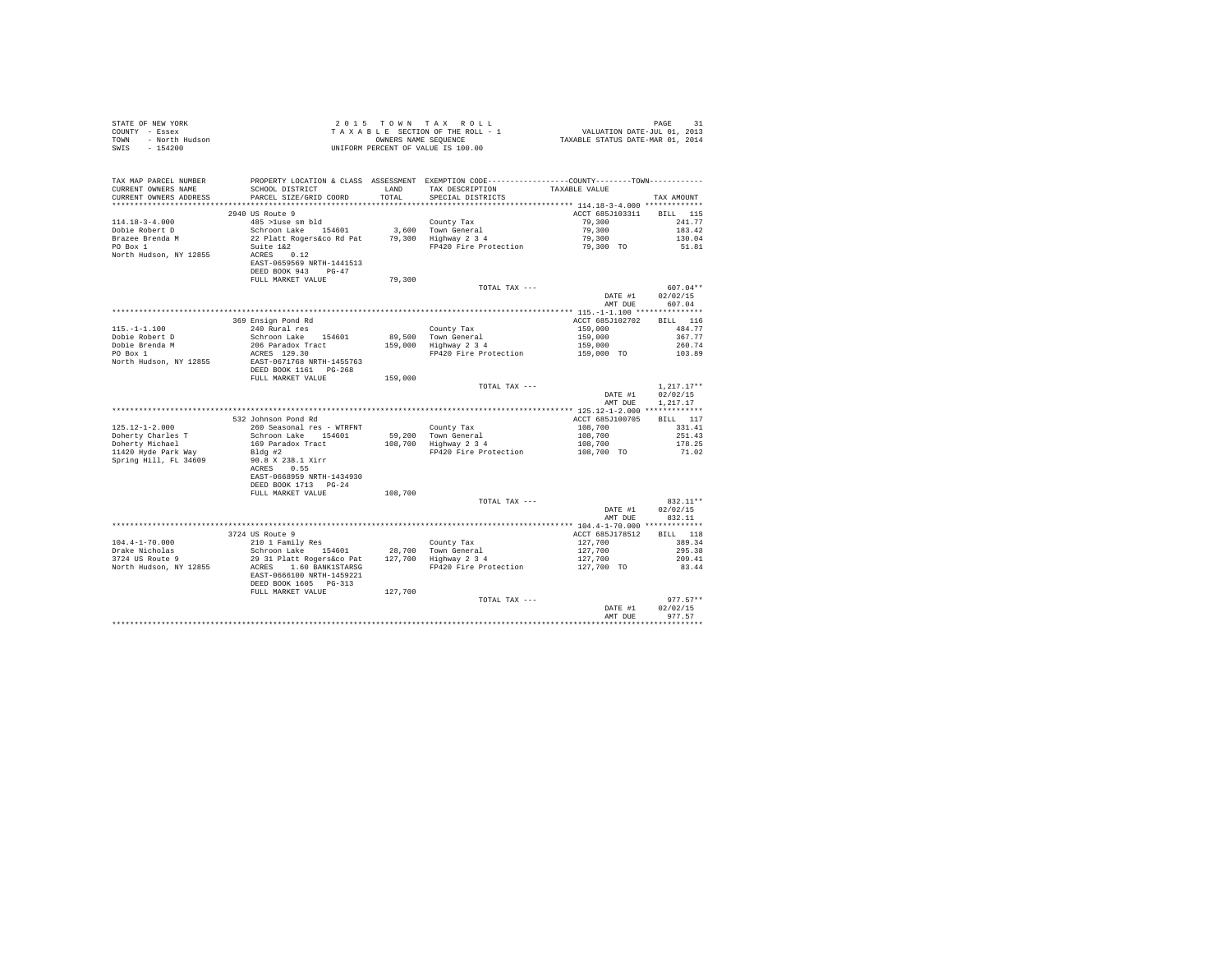| STATE OF NEW YORK      | 2015 TOWN TAX ROLL                 | 32<br>PAGE                       |
|------------------------|------------------------------------|----------------------------------|
| COUNTY - Essex         | TAXABLE SECTION OF THE ROLL - 1    | VALUATION DATE-JUL 01, 2013      |
| - North Hudson<br>TOWN | OWNERS NAME SEOUENCE               | TAXABLE STATUS DATE-MAR 01, 2014 |
| SWIS<br>$-154200$      | UNIFORM PERCENT OF VALUE IS 100.00 |                                  |

|                                                             |                                                                                                                   |        |                                             | AMT DUE                       | 4.59                               |
|-------------------------------------------------------------|-------------------------------------------------------------------------------------------------------------------|--------|---------------------------------------------|-------------------------------|------------------------------------|
|                                                             | FULL MARKET VALUE                                                                                                 | 600    | TOTAL TAX ---                               | DATE #1                       | $4.59**$<br>02/02/15               |
| Forrester Kristin J<br>PO Box 692<br>Schroon Lake, NY 12870 | 20 Tract West Of Rd Pat<br>ACRES<br>0.28<br>EAST-0644619 NRTH-1442529<br>DEED BOOK 1516 PG-145                    |        | 600 Highway 2 3 4<br>FP420 Fire Protection  | 600<br>600 TO                 | 0.98<br>.39                        |
| $113.20 - 1 - 13.000$<br>Dudley Ralph                       | Blue Ridge Rd<br>314 Rural vac<10<br>Schroon Lake<br>154601                                                       |        | County Tax<br>600 Town General              | ACCT 685J102505<br>600<br>600 | 122<br><b>BILL</b><br>1.83<br>1.39 |
|                                                             |                                                                                                                   |        |                                             | AMT DUE                       | 37.51                              |
|                                                             |                                                                                                                   |        |                                             | DATE #1                       | 02/02/15                           |
| Schroon Lake, NY 12870                                      | EAST-0644534 NRTH-1442494<br>DEED BOOK 1516 PG-145<br>FULL MARKET VALUE                                           | 4,900  | TOTAL TAX ---                               |                               | $37.51**$                          |
| Forrester Kristin J<br>PO Box 692                           | Tract West Of Road Patent<br>ACRES<br>0.13 BANK1STARSG                                                            | 4,900  | Highway 2 3 4<br>FP420 Fire Protection      | 4,900<br>4,900 TO             | 8.04<br>3.20                       |
| $113.20 - 1 - 12.000$<br>Dudley Ralph                       | 312 Vac w/imprv<br>Schroon Lake<br>154601                                                                         | 300    | County Tax<br>Town General                  | 4,900<br>4,900                | 14.94<br>11.33                     |
|                                                             | Blue Ridge Rd                                                                                                     |        |                                             | ACCT 685J179007               | BILL 121                           |
|                                                             |                                                                                                                   |        |                                             | DATE #1<br>AMT DUE            | 02/02/15<br>685.90                 |
|                                                             | DEED BOOK 1432 PG-198<br>FULL MARKET VALUE                                                                        | 89,600 | TOTAL TAX ---                               |                               | 685.90**                           |
| 3105 US Rte 9<br>North Hudson, NY 12855                     | ACRES<br>2.00<br>EAST-0660416 NRTH-1445422                                                                        |        | FP420 Fire Protection                       | 89,600 TO                     | 58.54                              |
| Dresser Donald<br>Dresser Deanne D                          | Schroon Lake 154601<br>23 Platt Rogers&co Rd Pat                                                                  | 89,600 | 48.900 Town General<br>Highway 2 3 4        | 89,600<br>89,600              | 207.25<br>146.93                   |
| $114.4 - 1 - 31.051$                                        | 3105 US Route 9<br>210 1 Family Res - WTRFNT                                                                      |        | County Tax                                  | ACCT 685J100708<br>89,600     | RTT.T.<br>120<br>273.18            |
|                                                             |                                                                                                                   |        |                                             | AMT DUE                       | 737.15                             |
|                                                             |                                                                                                                   |        | TOTAL TAX ---                               | DATE #1                       | $737.15**$<br>02/02/15             |
| PO Box 9<br>North Hudson, NY 12855                          | ACRES 12.80<br>EAST-0659451 NRTH-1442201<br>DEED BOOK 1493 PG-319<br>FULL MARKET VALUE                            | 44,100 | School Relevy<br>FP420 Fire Protection      | 44,100 TO                     | 399.56<br>28.81                    |
| Drake-Havnes Anna<br>2969 US Rte 9                          | Schroon Lake 154601<br>22 Platt Rogers&co Rd Pat                                                                  |        | 44.100 Town General<br>44,100 Highway 2 3 4 | 44,100<br>44,100              | 102.01<br>72.32                    |
| $114.18 - 2 - 2.100$                                        | US Route 9<br>322 Rural vac>10 - WTRFNT                                                                           |        | County Tax                                  | ACCT 685J102214<br>44,100     | <b>BILL</b><br>119<br>134.45       |
| CURRENT OWNERS ADDRESS<br>**************************        | PARCEL SIZE/GRID COORD                                                                                            | TOTAL  | SPECIAL DISTRICTS                           |                               | TAX AMOUNT                         |
| TAX MAP PARCEL NUMBER<br>CURRENT OWNERS NAME                | PROPERTY LOCATION & CLASS ASSESSMENT EXEMPTION CODE----------------COUNTY-------TOWN----------<br>SCHOOL DISTRICT | LAND   | TAX DESCRIPTION                             | TAXABLE VALUE                 |                                    |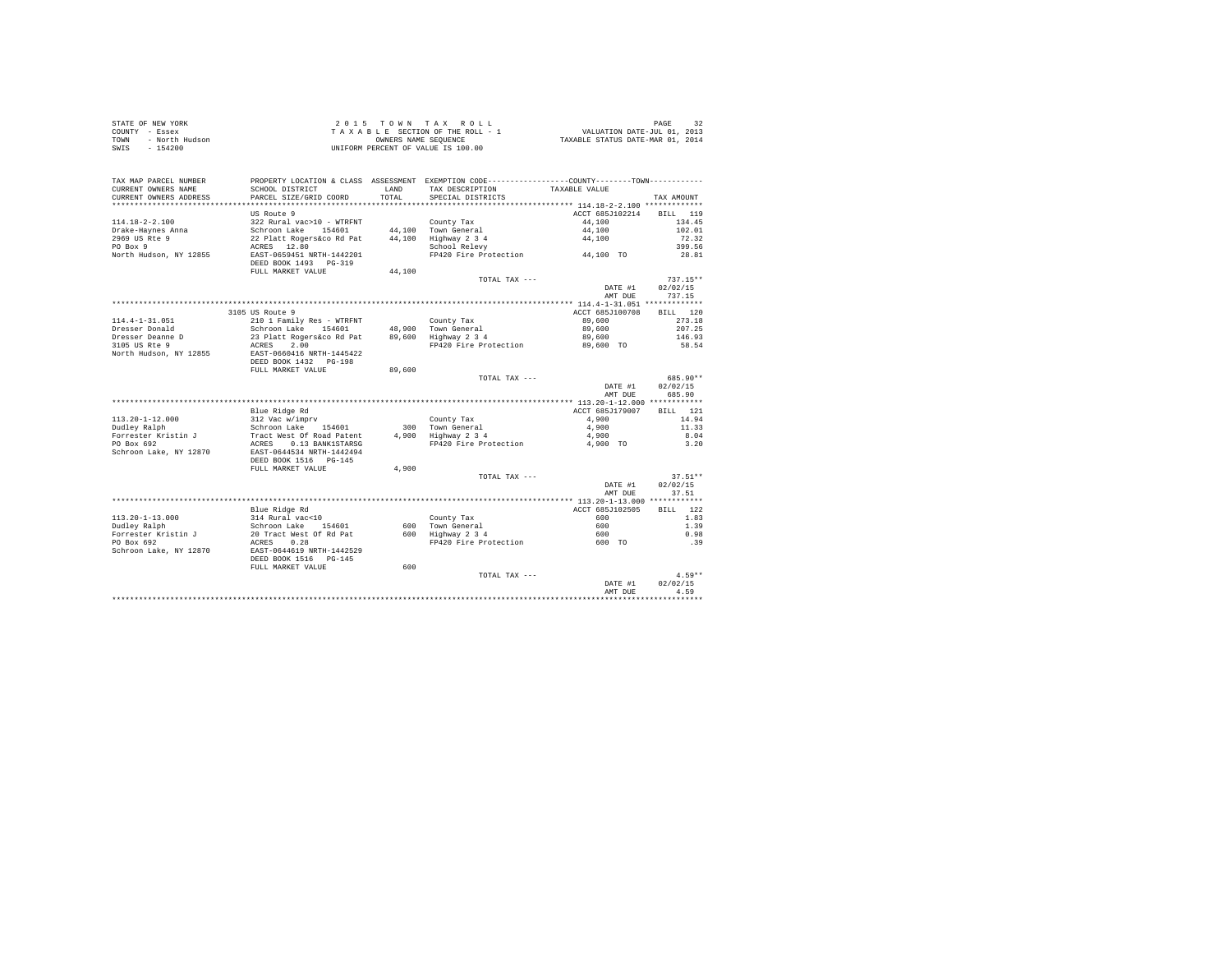| STATE OF REW YORK AND TRIAL AS A BASIC SECTION OF THE ROLL - 1<br>TOWN - North Hudson<br>TRIAL A BASIC SECTION OF THE ROLL - 1<br>TOWN - North Hudson<br>A CAPARE CENT OF VALUE IS 100.00 |                                                                                                                                                                                                            |         |                                                           | PAGE 33<br>VALUATION DATE-JUL 01, 2013<br>TAXABLE STATUS DATE-MAR 01, 2014 |            |
|-------------------------------------------------------------------------------------------------------------------------------------------------------------------------------------------|------------------------------------------------------------------------------------------------------------------------------------------------------------------------------------------------------------|---------|-----------------------------------------------------------|----------------------------------------------------------------------------|------------|
|                                                                                                                                                                                           |                                                                                                                                                                                                            |         |                                                           |                                                                            |            |
|                                                                                                                                                                                           |                                                                                                                                                                                                            |         |                                                           |                                                                            |            |
|                                                                                                                                                                                           |                                                                                                                                                                                                            |         |                                                           |                                                                            |            |
|                                                                                                                                                                                           |                                                                                                                                                                                                            |         |                                                           |                                                                            |            |
|                                                                                                                                                                                           |                                                                                                                                                                                                            |         |                                                           |                                                                            |            |
| TAX MAP PARCEL NUMBER                                                                                                                                                                     | PROPERTY LOCATION & CLASS ASSESSMENT EXEMPTION CODE----------------COUNTY-------TOWN----------                                                                                                             |         |                                                           |                                                                            |            |
| CURRENT OWNERS NAME                                                                                                                                                                       | SCHOOL DISTRICT                                                                                                                                                                                            |         | LAND TAX DESCRIPTION                                      | TAXABLE VALUE                                                              |            |
| CURRENT OWNERS ADDRESS                                                                                                                                                                    | PARCEL SIZE/GRID COORD                                                                                                                                                                                     | TOTAL   | SPECIAL DISTRICTS                                         |                                                                            | TAX AMOUNT |
|                                                                                                                                                                                           |                                                                                                                                                                                                            |         |                                                           |                                                                            |            |
|                                                                                                                                                                                           | 3449 Blue Ridge Rd                                                                                                                                                                                         |         |                                                           | ACCT 685J102506                                                            | BILL 123   |
| $113.20 - 1 - 14.000$                                                                                                                                                                     | 210 1 Family Res<br>210 1 Family Res (2011)<br>Schroon Lake 154601 17,400 Town General<br>20 Tract West Of Road Pat 53,800 Highway 2 3 4                                                                   |         |                                                           | 53,800                                                                     | 164.03     |
| Dudley Ralph                                                                                                                                                                              |                                                                                                                                                                                                            |         |                                                           | 53,800                                                                     | 124.44     |
| Forrester Kristin J                                                                                                                                                                       | 20 Tract West Of Road Pat                                                                                                                                                                                  |         |                                                           | 53,800                                                                     | 88.23      |
| PO Box 692                                                                                                                                                                                | ACRES 0.74 BANK1STARSG                                                                                                                                                                                     |         | FP420 Fire Protection 53,800 TO                           |                                                                            | 35.15      |
| Schroon Lake, NY 12870                                                                                                                                                                    | EAST-0644739 NRTH-1442496                                                                                                                                                                                  |         |                                                           |                                                                            |            |
|                                                                                                                                                                                           | DEED BOOK 1516    PG-145                                                                                                                                                                                   |         |                                                           |                                                                            |            |
|                                                                                                                                                                                           | FULL MARKET VALUE                                                                                                                                                                                          |         |                                                           |                                                                            |            |
|                                                                                                                                                                                           |                                                                                                                                                                                                            | 53,800  |                                                           |                                                                            |            |
|                                                                                                                                                                                           |                                                                                                                                                                                                            |         | TOTAL TAX ---                                             |                                                                            | $411.85**$ |
|                                                                                                                                                                                           |                                                                                                                                                                                                            |         |                                                           | DATE #1                                                                    | 02/02/15   |
|                                                                                                                                                                                           |                                                                                                                                                                                                            |         |                                                           | AMT DUE                                                                    | 411.85     |
|                                                                                                                                                                                           |                                                                                                                                                                                                            |         |                                                           |                                                                            |            |
|                                                                                                                                                                                           | 3974 US Route 9                                                                                                                                                                                            |         |                                                           | ACCT 685J100410                                                            | BILL 124   |
| $104.2 - 1 - 15.000$                                                                                                                                                                      | 210 1 Family Res                                                                                                                                                                                           |         | County Tax<br>23,000 Town General<br>61,300 Highway 2 3 4 | 61,300                                                                     | 186.90     |
|                                                                                                                                                                                           | Schroon Lake 154601                                                                                                                                                                                        |         |                                                           | 61,300                                                                     | 141.79     |
| Duntley James S<br>Duntley Deborah<br>3974 US Rte 9<br>PO Box 83                                                                                                                          | 2011 1001 1011 102<br>4 T&C Twp 49<br>ACRES 3.00<br>EAST-0669424 NRTH-1464666                                                                                                                              |         |                                                           | 61,300<br>61,300 TO                                                        | 100.52     |
|                                                                                                                                                                                           |                                                                                                                                                                                                            |         | FP420 Fire Protection                                     |                                                                            | 40.05      |
|                                                                                                                                                                                           |                                                                                                                                                                                                            |         |                                                           |                                                                            |            |
|                                                                                                                                                                                           |                                                                                                                                                                                                            |         |                                                           |                                                                            |            |
|                                                                                                                                                                                           |                                                                                                                                                                                                            |         |                                                           |                                                                            |            |
|                                                                                                                                                                                           |                                                                                                                                                                                                            |         |                                                           |                                                                            |            |
| North Hudson, NY 12855<br>FULL MARKET VALUE                                                                                                                                               |                                                                                                                                                                                                            | 61,300  | TOTAL TAX ---                                             |                                                                            | $469.26**$ |
|                                                                                                                                                                                           |                                                                                                                                                                                                            |         |                                                           | DATE #1                                                                    | 02/02/15   |
|                                                                                                                                                                                           |                                                                                                                                                                                                            |         |                                                           | AMT DUE                                                                    | 469.26     |
|                                                                                                                                                                                           |                                                                                                                                                                                                            |         |                                                           |                                                                            |            |
|                                                                                                                                                                                           |                                                                                                                                                                                                            |         |                                                           | ACCT 685J191001 BILL 125                                                   |            |
|                                                                                                                                                                                           | 107 Duntley Rd                                                                                                                                                                                             |         |                                                           |                                                                            |            |
| $104.4 - 1 - 51.200$                                                                                                                                                                      | 107 Duntley Rd<br>270 Mfg housing the state of VET COM CT 41131                                                                                                                                            |         |                                                           | 17,825 17,825                                                              |            |
| Duntley James S                                                                                                                                                                           |                                                                                                                                                                                                            |         |                                                           |                                                                            |            |
|                                                                                                                                                                                           |                                                                                                                                                                                                            |         |                                                           | 35,650 35,650<br>8,913 8,913                                               |            |
| Duntley Kevin J<br>c/o Joyce Burdick                                                                                                                                                      |                                                                                                                                                                                                            |         |                                                           | 8,912                                                                      | 27.17      |
| PO Box 127                                                                                                                                                                                |                                                                                                                                                                                                            |         |                                                           | 8,912                                                                      | 20.61      |
| North Hudson, NY 12855                                                                                                                                                                    | common Lake 154601 36,700 ver bis cr 41141<br>8-H Gore E of Road Pat 71,300 AGED ALL 41800<br>1609/79-Life Estate to County Tax<br>Joyce G Burdick<br>ACRES 6.89 Town General<br>ACRES 6.89 Town Center 24 |         |                                                           | 8,912                                                                      | 14.61      |
|                                                                                                                                                                                           | EAST-0669133 NRTH-1461892                                                                                                                                                                                  |         | FP420 Fire Protection 71,300 TO                           |                                                                            | 46.59      |
|                                                                                                                                                                                           | DEED BOOK 1609 PG-79                                                                                                                                                                                       |         |                                                           |                                                                            |            |
|                                                                                                                                                                                           | FULL MARKET VALUE                                                                                                                                                                                          | 71,300  |                                                           |                                                                            |            |
|                                                                                                                                                                                           |                                                                                                                                                                                                            |         | TOTAL TAX ---                                             |                                                                            | 108.98**   |
|                                                                                                                                                                                           |                                                                                                                                                                                                            |         |                                                           | DATE #1                                                                    | 02/02/15   |
|                                                                                                                                                                                           |                                                                                                                                                                                                            |         |                                                           | AMT DUE                                                                    | 108.98     |
|                                                                                                                                                                                           |                                                                                                                                                                                                            |         |                                                           |                                                                            |            |
|                                                                                                                                                                                           | 69 Duntley Rd                                                                                                                                                                                              |         |                                                           | ACCT 685L100715                                                            | BILL 126   |
| $104.4 - 1 - 49.000$                                                                                                                                                                      |                                                                                                                                                                                                            |         |                                                           |                                                                            | 320.13     |
|                                                                                                                                                                                           |                                                                                                                                                                                                            |         |                                                           |                                                                            | 242.87     |
|                                                                                                                                                                                           |                                                                                                                                                                                                            |         |                                                           |                                                                            | 172.19     |
|                                                                                                                                                                                           | ACRES 25.73                                                                                                                                                                                                |         | FP420 Fire Protection                                     |                                                                            | 68.61      |
| Duntley Kevin<br>Duntley Edeltraud<br>69 Duntley Rd<br>Dowth Win<br>North Hudson, NY 12855                                                                                                |                                                                                                                                                                                                            |         |                                                           | $105,000$<br>$105,000$<br>$105,000$<br>$105,000$ TO                        |            |
|                                                                                                                                                                                           | EAST-0668772 NRTH-1461975<br>DEED BOOK 1247 PG-169                                                                                                                                                         |         |                                                           |                                                                            |            |
|                                                                                                                                                                                           | FULL MARKET VALUE                                                                                                                                                                                          | 105,000 |                                                           |                                                                            |            |
|                                                                                                                                                                                           |                                                                                                                                                                                                            |         | TOTAL TAX ---                                             |                                                                            | $803.80**$ |
|                                                                                                                                                                                           |                                                                                                                                                                                                            |         |                                                           | DATE #1                                                                    | 02/02/15   |
|                                                                                                                                                                                           |                                                                                                                                                                                                            |         |                                                           | AMT DUE                                                                    | 803.80     |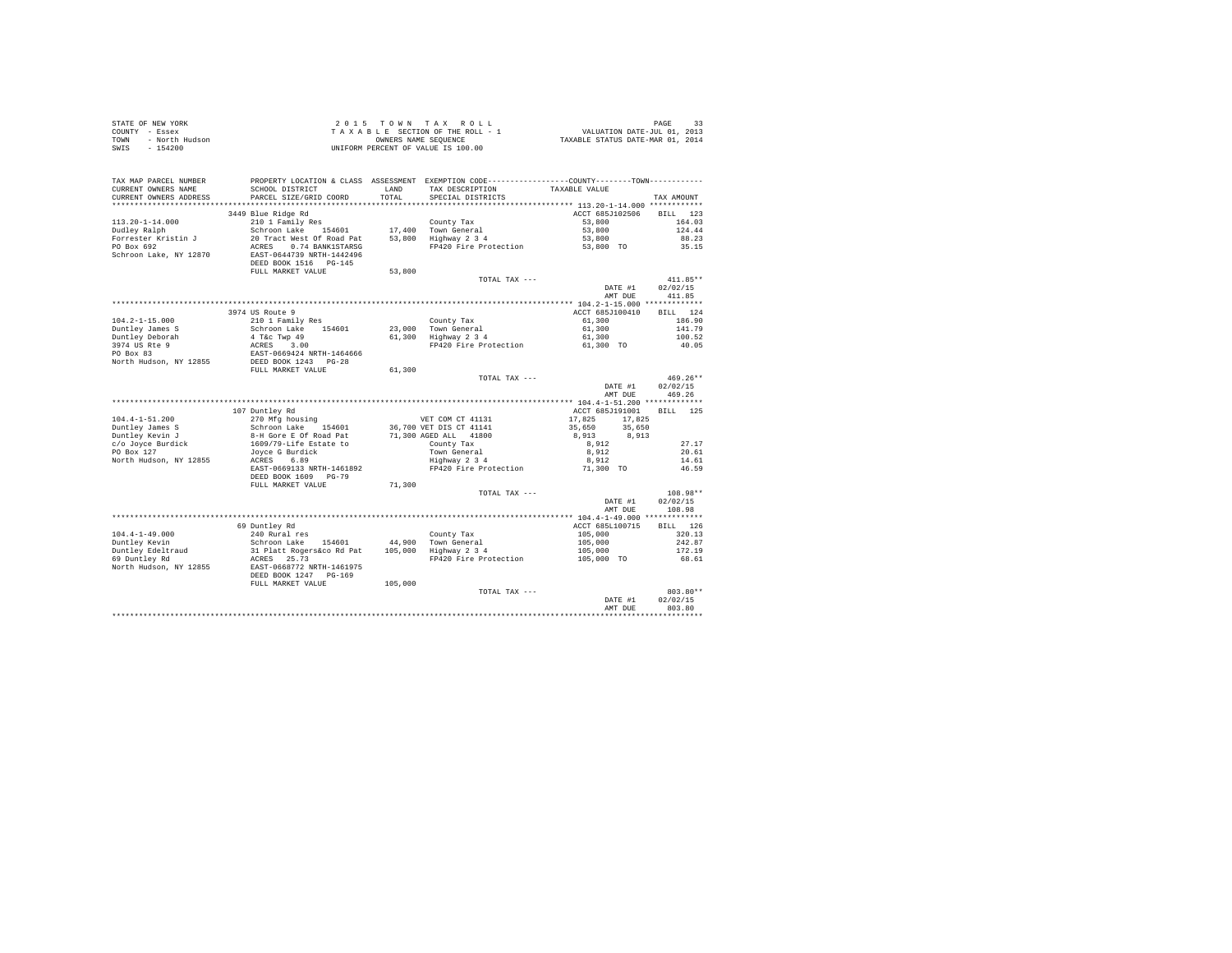| STATE OF NEW YORK<br>COUNTY - Essex<br>TOWN - North Hudson<br>SWIS - 154200                                   |                                                                                                                                                                                                                                          |               | UNIFORM PERCENT OF VALUE IS 100.00                                                    |                                                                                          |                                                                                                |
|---------------------------------------------------------------------------------------------------------------|------------------------------------------------------------------------------------------------------------------------------------------------------------------------------------------------------------------------------------------|---------------|---------------------------------------------------------------------------------------|------------------------------------------------------------------------------------------|------------------------------------------------------------------------------------------------|
| TAX MAP PARCEL NUMBER<br>CURRENT OWNERS NAME<br>CURRENT OWNERS ADDRESS<br>*************************           | PROPERTY LOCATION & CLASS ASSESSMENT EXEMPTION CODE----------------COUNTY--------TOWN----------<br>SCHOOL DISTRICT<br>PARCEL SIZE/GRID COORD                                                                                             | LAND<br>TOTAL | TAX DESCRIPTION<br>SPECIAL DISTRICTS                                                  | TAXABLE VALUE                                                                            | TAX AMOUNT                                                                                     |
| $114.2 - 1 - 5.000$<br>Duprez Wayne C<br>Duprez Daniel R<br>212 Holly Ln<br>Smithtown, NY 11787               | 10 Caza Turn Rd<br>210 1 Family Res - WTRFNT<br>Schroon Lake 154601 30,100 Town General<br>25 Flatt Rogers and Pat 58,900 Highway 234<br>2.0 Acres<br>2.0 ACRES 3.07<br>RCRES 3.07<br>EAST-0661968 NRTH-1452964<br>DEED BOOK 1243 PG-64  |               | FP420 Fire Protection 58,900 TO                                                       | ACCT 685J100803<br>58,900<br>58,900<br>58,900                                            | BILL 127<br>179.58<br>136.24<br>96.59<br>38.49                                                 |
|                                                                                                               | FULL MARKET VALUE                                                                                                                                                                                                                        | 58,900        | TOTAL TAX ---                                                                         | DATE #1<br>AMT DUE                                                                       | 450.90**<br>02/02/15<br>450.90                                                                 |
| $85.3 - 1 - 16.000$<br>Dwight John K<br>c/o Count On It Sycs Inc<br>6 Lime Rock Rd<br>So Burlington, VT 05403 | 11 Nokomis Rd<br>281 Multiple res<br>Schroon Lake 154601<br>59 N River Head Tr<br>BLA 1418/85<br>ACRES 0.71<br>EAST-0672752 NRTH-1490591<br>DEED BOOK 719 PG-271                                                                         |               | County Tax<br>85,200 Town General<br>281,000 Highway 2 3 4<br>FP420 Fire Protection   | ACCT 685J103201<br>281,000<br>281,000<br>281,000<br>281,000 TO                           | BILL 128<br>856.73<br>649.97<br>460.80<br>183.61                                               |
|                                                                                                               | FULL MARKET VALUE                                                                                                                                                                                                                        | 281,000       | TOTAL TAX ---                                                                         | DATE #1<br>AMT DUE                                                                       | $2.151.11**$<br>02/02/15<br>2.151.11                                                           |
| $103. -1 - 9.000$<br>Elk Lake Lodge Inc<br>c/o John L Ernst<br>641 Lexington Ave<br>New York, NY 10022        | 675 Elk Lake Rd<br>418 Inn/lodge - WTRFNT<br>Schroon Lake 154601 - 938,800 Town General<br>20 Totn&crossfield Twp 44 - 1329,500 - Highway 2 3 4<br>ACRES 15.60<br>EAST-0632440 NRTH-1466230<br>DEED BOOK 417 PG-466<br>FULL MARKET VALUE | 1329,500      | County Tax<br>FP420 Fire Protection<br>TOTAL TAX ---                                  | ACCT 685J100804<br>1329,500<br>1329,500<br>1329,500<br>1329,500 TO<br>DATE #1<br>AMT DUE | BILL 129<br>4,053,46<br>3,075.19<br>2,180.21<br>868.70<br>10.177.56**<br>02/02/15<br>10,177.56 |
| $103. - 1 - 11.000$<br>Ernst John L<br>29th Floor<br>641 Lexington Ave<br>New York, NY 10022                  | Elk Lake Rd<br>210 I Family Res - WFASOC<br>210 I Family Res - WFASOC<br>20 T&c Twp 44<br>20 T&c Twp 44<br>20 B878 Pg 289<br>ACRES - 4.50<br>EART-0633065 NRTH-1466899                                                                   |               | County Tax<br>459,300 Town General<br>1085,500 Highway 2 3 4<br>FP420 Fire Protection | ACCT 685J100805<br>1085,500<br>1085,500<br>1085,500<br>1085,500 TO                       | <b>BILL</b> 130<br>3,309.54<br>2,510.81<br>1,780.08<br>709.27                                  |
|                                                                                                               | DEED BOOK 1255 PG-17<br>FULL MARKET VALUE                                                                                                                                                                                                | 1085,500      | TOTAL TAX ---                                                                         | DATE #1<br>AMT DUE                                                                       | $8.309.70**$<br>02/02/15<br>8,309.70                                                           |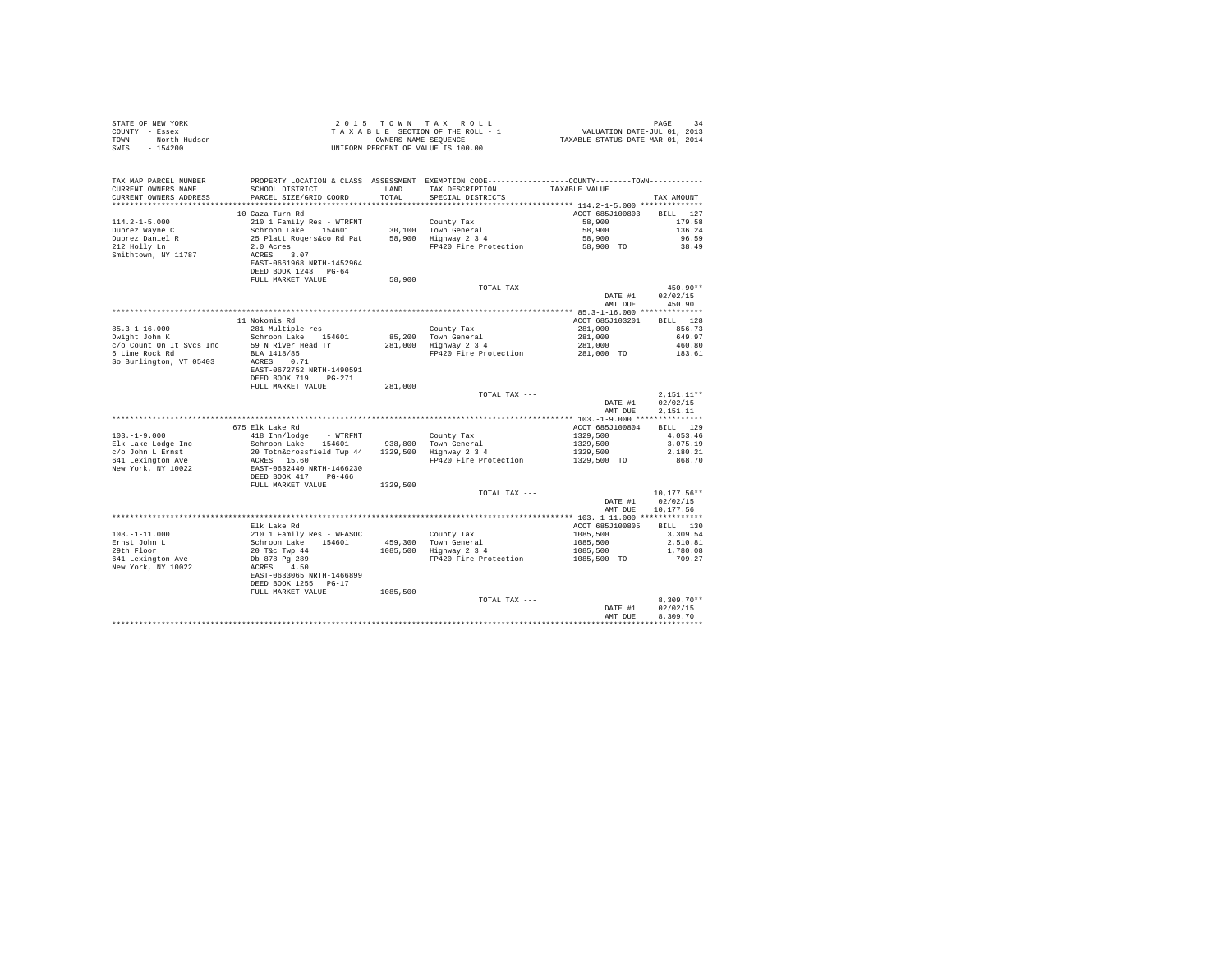| STATE OF NEW YORK      | 2015 TOWN TAX ROLL                 | 35<br>PAGE                       |
|------------------------|------------------------------------|----------------------------------|
| COUNTY - Essex         | TAXABLE SECTION OF THE ROLL - 1    | VALUATION DATE-JUL 01, 2013      |
| TOWN<br>- North Hudson | OWNERS NAME SEOUENCE               | TAXABLE STATUS DATE-MAR 01, 2014 |
| SWIS<br>$-154200$      | UNIFORM PERCENT OF VALUE IS 100.00 |                                  |

|                            |                                                                                               |         |                                             | DATE #1            | 02/02/15           |
|----------------------------|-----------------------------------------------------------------------------------------------|---------|---------------------------------------------|--------------------|--------------------|
| McNaughton James M         | FULL MARKET VALUE                                                                             | 65,200  | TOTAL TAX ---                               |                    | $499.12**$         |
| PRIOR OWNER ON 3/01/2014   | DEED BOOK 1770 PG-129                                                                         |         |                                             |                    |                    |
|                            | EAST-0668327 NRTH-1462587                                                                     |         |                                             |                    |                    |
| Elizabethtown, NY 12932    | 4.18<br>ACRES                                                                                 |         | FP420 Fire Protection                       | 65,200 TO          | 42.60              |
| Essex County<br>PO Box 217 | Schroon Lake 154601<br>31 Platt Rogers&co Rd Pat                                              |         | 50.900 Town General<br>65.200 Highway 2 3 4 | 65,200<br>65,200   | 150.81<br>106.92   |
| $104.4 - 1 - 44.002$       | 210 1 Family Res - WTRFNT                                                                     |         | County Tax                                  | 65,200             | 198.79             |
|                            | 6 Marsden Rd                                                                                  |         |                                             | ACCT 685J100213    | BILL 134           |
|                            |                                                                                               |         |                                             |                    |                    |
|                            |                                                                                               |         |                                             | AMT DUE            | 247.26             |
|                            |                                                                                               |         |                                             | DATE #1            | 02/02/15           |
|                            |                                                                                               |         | TOTAL TAX ---                               |                    | $247.26**$         |
|                            | FULL MARKET VALUE                                                                             | 32,300  |                                             |                    |                    |
| McNaughton James M         | DEED BOOK 1770 PG-129                                                                         |         |                                             |                    |                    |
| PRIOR OWNER ON 3/01/2014   | EAST-0668151 NRTH-1462273                                                                     |         |                                             |                    |                    |
|                            | 1.10<br>ACRES                                                                                 |         |                                             |                    |                    |
| Elizabethtown, NY 12932    | 1ac                                                                                           |         | FP420 Fire Protection                       | 32,300 TO          | 21.10              |
| PO Box 217                 | 31 Platt Rogers&co Rd Pat                                                                     |         | 32,300 Highway 2 3 4                        | 32,300             | 52.97              |
| Essex County               | Schroon Lake<br>154601                                                                        |         | 32,300 Town General                         | 32,300             | 74.71              |
| $104.4 - 1 - 43.000$       | 314 Rural vac<10 - WTRFNT                                                                     |         | County Tax                                  | 32,300             | 98.48              |
|                            | US Route 9                                                                                    |         |                                             | ACCT 685J100214    | BILL<br>133        |
|                            |                                                                                               |         |                                             |                    |                    |
|                            |                                                                                               |         |                                             | AMT DUE            | 2,052.36           |
|                            |                                                                                               |         |                                             | DATE #1            | 02/02/15           |
|                            |                                                                                               |         | TOTAL TAX ---                               |                    | $2,052.36**$       |
| Etna, NH 03750             | FULL MARKET VALUE                                                                             | 268,100 |                                             |                    |                    |
| 10 Sausville Rd            | DEED BOOK 481<br>$PG-527$                                                                     |         |                                             |                    |                    |
| & Edith Ervin              | ACRES 1.60<br>EAST-0673062 NRTH-1489955                                                       |         |                                             |                    |                    |
| c/o Rebecca Torrey         |                                                                                               |         | FP420 Fire Protection                       | 268,100 TO         | 175.18             |
| Ervin Kingsley             | 47 & 59 N River Head Tr                                                                       |         | 268,100 Highway 2 3 4                       | 268,100            | 439.65             |
| Ervin Charlotte Z          | Schroon Lake 154601                                                                           |         | County Tax<br>143,800 Town General          | 268,100<br>268,100 | 620.13             |
| $85.3 - 1 - 9.000$         | 5108 US Route 9<br>260 Seasonal res                                                           |         |                                             | ACCT 685J103106    | BILL 132<br>817.40 |
|                            |                                                                                               |         |                                             |                    |                    |
|                            |                                                                                               |         |                                             | AMT DUE            | 9.95               |
|                            |                                                                                               |         |                                             | DATE #1            | 02/02/15           |
|                            |                                                                                               |         | TOTAL TAX $---$                             |                    | $9.95**$           |
|                            | FULL MARKET VALUE                                                                             | 1,300   |                                             |                    |                    |
|                            | DEED BOOK 878<br>$PG-292$                                                                     |         |                                             |                    |                    |
| New York, NY 10022         | EAST-0637412 NRTH-1443096                                                                     |         |                                             |                    |                    |
| 641 Lexington Ave          | ACRES<br>1.10                                                                                 |         | FP420 Fire Protection                       | 1,300 TO           | .85                |
| 29th Floor                 | 3 T&C Twp 44                                                                                  |         | 1,300 Highway 2 3 4                         | 1,300              | 2.13               |
| Ernst John L               | Schroon Lake<br>154601                                                                        |         | 1,300 Town General                          | 1,300              | 3.01               |
| $113. - 2 - 7.000$         | 314 Rural vac<10                                                                              |         | County Tax                                  | 1,300              | 3.96               |
|                            | Elk Lake Rd                                                                                   |         |                                             | ACCT 685J100806    | <b>BILL</b><br>131 |
| ***********************    | ******************************                                                                |         |                                             |                    |                    |
| CURRENT OWNERS ADDRESS     | PARCEL SIZE/GRID COORD                                                                        | TOTAL   | SPECIAL DISTRICTS                           |                    | TAX AMOUNT         |
| CURRENT OWNERS NAME        | SCHOOL DISTRICT                                                                               | LAND    | TAX DESCRIPTION                             | TAXABLE VALUE      |                    |
| TAX MAP PARCEL NUMBER      | PROPERTY LOCATION & CLASS ASSESSMENT EXEMPTION CODE---------------COUNTY-------TOWN---------- |         |                                             |                    |                    |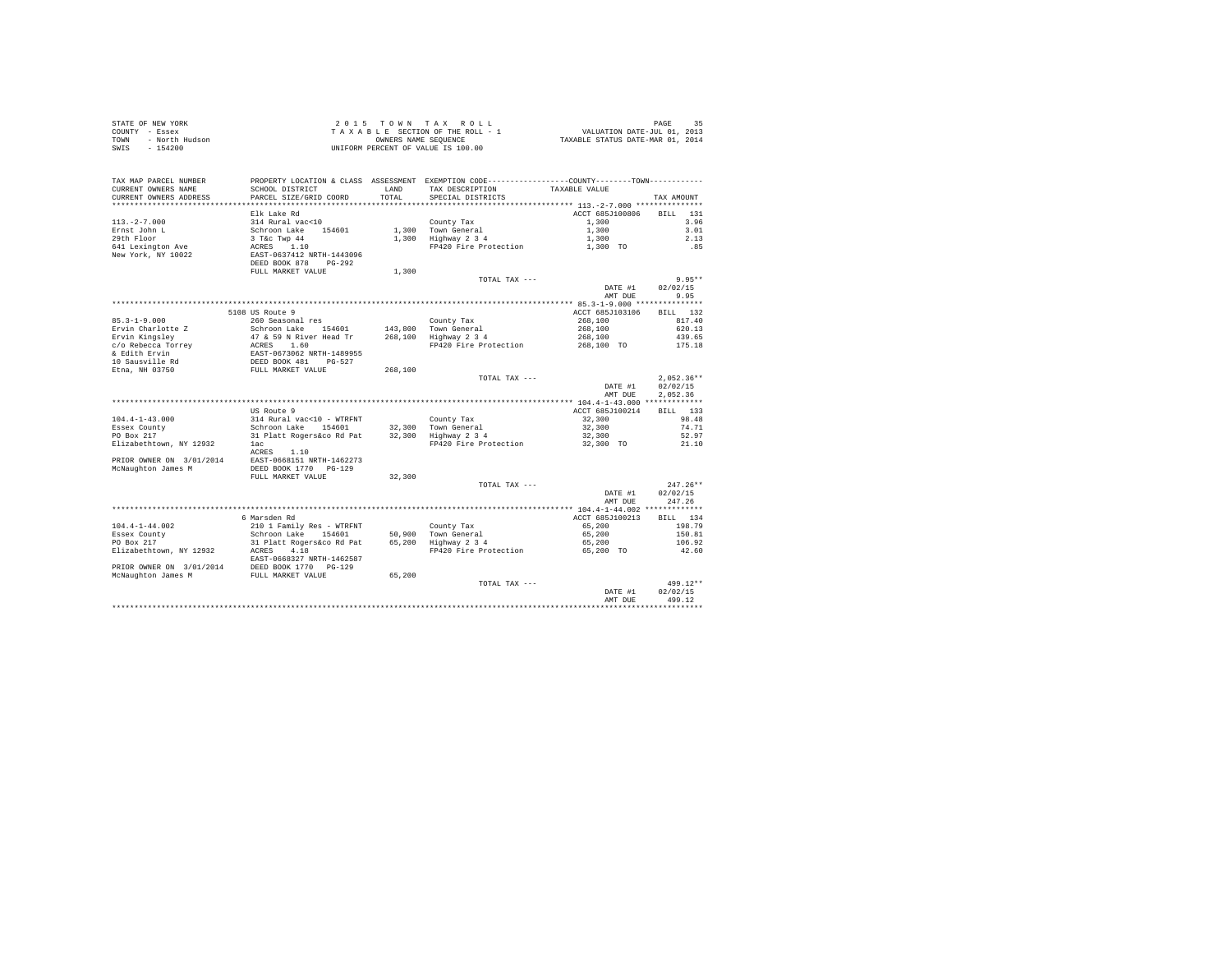|      | STATE OF NEW YORK | 2015 TOWN TAX ROLL                 | PAGE                             |  |
|------|-------------------|------------------------------------|----------------------------------|--|
|      | COUNTY - Essex    | TAXABLE SECTION OF THE ROLL - 1    | VALUATION DATE-JUL 01, 2013      |  |
| TOWN | - North Hudson    | OWNERS NAME SEOUENCE               | TAXABLE STATUS DATE-MAR 01, 2014 |  |
|      | SWIS - 154200     | UNIFORM PERCENT OF VALUE IS 100.00 |                                  |  |

| TAX MAP PARCEL NUMBER<br>CURRENT OWNERS NAME                                                              | PROPERTY LOCATION & CLASS ASSESSMENT EXEMPTION CODE---------------COUNTY-------TOWN----------<br>SCHOOL DISTRICT                                                                                                                          | T.AND<br>TOTAL | TAX DESCRIPTION                                                                                                      | TAXABLE VALUE                                                                         |                                                                           |
|-----------------------------------------------------------------------------------------------------------|-------------------------------------------------------------------------------------------------------------------------------------------------------------------------------------------------------------------------------------------|----------------|----------------------------------------------------------------------------------------------------------------------|---------------------------------------------------------------------------------------|---------------------------------------------------------------------------|
| CURRENT OWNERS ADDRESS                                                                                    | PARCEL SIZE/GRID COORD                                                                                                                                                                                                                    |                | SPECIAL DISTRICTS                                                                                                    |                                                                                       | TAX AMOUNT                                                                |
| $104.4 - 1 - 64.000$<br>Essex County<br>Tappe Property (2004)<br>7551 Court St<br>Elizabethtown, NY 12932 | 37 Wonder View Rd<br>210 1 Family Res<br>Schroon Lake 154601 28,100 Town General<br>31 Platt Rogers&co Rd Pat 78,700 Highway 2 3 4<br>ACRES 1.10 School Relevy<br>EAST-0666726 NRTH-1459928<br>DEED BOOK 1413 PG-194<br>FULL MARKET VALUE | 78,700         | County Tax<br>TOTAL TAX ---                                                                                          | ACCT 685J177001<br>78,700<br>78,700<br>78,700<br>FP420 Fire Protection 78,700 TO      | BILL 135<br>239.95<br>182.04<br>129.06<br>713.05<br>51.42<br>$1,315.52**$ |
|                                                                                                           |                                                                                                                                                                                                                                           |                |                                                                                                                      | DATE #1                                                                               | 02/02/15                                                                  |
|                                                                                                           |                                                                                                                                                                                                                                           |                |                                                                                                                      | AMT DUE                                                                               | 1,315.52                                                                  |
|                                                                                                           | Blue Ridge Rd                                                                                                                                                                                                                             |                |                                                                                                                      | ACCT 685J101601                                                                       | BILL 136                                                                  |
| 125.1-1-12.134/1<br>Essex County<br>Panther Mtn Property-2008<br>PO Box 217<br>Elizabethtown, NY 12932    | 822 Water supply<br>Schroon Lake 154601<br>SCNroon Lake 154601<br>Tx Map#125.1-1-12.134Sny<br>No Land Improvements Only<br>Water Rights Water Supply<br>EAST-0655752 NRTH-1439690<br>DEED BOOK 1751 PG-49                                 |                | C TAX SALE 33201<br>$6,300$ County Tax<br>6.300 Town General<br>Highway 2 3 4<br>FP420 Fire Protection<br>$6.300$ EX | 6.300<br>6,300<br>0.00<br>0.00<br>$\begin{matrix} 0.00 \\ 0 & \text{TO} \end{matrix}$ | 0.00<br>0.00<br>0.00                                                      |
|                                                                                                           | FULL MARKET VALUE                                                                                                                                                                                                                         | 6,300          | TOTAL TAX ---                                                                                                        |                                                                                       | $0.00**$                                                                  |
|                                                                                                           |                                                                                                                                                                                                                                           |                |                                                                                                                      |                                                                                       |                                                                           |
|                                                                                                           | Frontier Town Rd                                                                                                                                                                                                                          |                |                                                                                                                      | ACCT 685J178531 BILL 137                                                              |                                                                           |
| $125.1 - 1 - 19.000$                                                                                      | 330 Vacant comm                                                                                                                                                                                                                           |                | C TAX SALE 33201                                                                                                     | 4.400<br>4,400                                                                        |                                                                           |
| Essex County<br>N Hudson Assoc Prop-2008<br>PO Box 217<br>Elizabethtown, NY 12932                         | Schroon Lake 154601<br>21 Road Patent<br>ACRES 2.57<br>EAST-0655971 NRTH-1437813<br>DEED BOOK 1751 PG-49<br>FULL MARKET VALUE                                                                                                             | 4,400          | 4,400 County Tax<br>4,400 Town General<br>Highway 2 3 4<br>FP420 Fire Protection<br>4,400 EX                         | 0.00<br>0.00<br>$0.00$ TO                                                             | 0.00<br>0.00<br>0.00                                                      |
|                                                                                                           |                                                                                                                                                                                                                                           |                | TOTAL TAX ---                                                                                                        |                                                                                       | $0.00**$                                                                  |
|                                                                                                           |                                                                                                                                                                                                                                           |                |                                                                                                                      |                                                                                       |                                                                           |
| $125.1 - 1 - 21.000$<br>Essex County                                                                      | 80 Frontier Town Rd                                                                                                                                                                                                                       |                |                                                                                                                      | ACCT 685J101511<br>550,000<br>550,000<br>0.00                                         | BILL 138<br>0.00                                                          |
| Sunrise Land Prop-2008                                                                                    | 21 Platt Rogers&co Rd Pat 550,000 Town General                                                                                                                                                                                            |                |                                                                                                                      | 0.00                                                                                  | 0.00                                                                      |
| PO Box 217<br>Elizabethtown, NY 12932                                                                     | Apt 1&2<br>ACRES 84.63<br>EAST-0657252 NRTH-1438108<br>DEED BOOK 1751 PG-49<br>FULL MARKET VALUE 550,000                                                                                                                                  |                | Highway 2 3 4<br>FP420 Fire Protection 0 TO<br>550,000 EX                                                            | 0.00                                                                                  | 0.00                                                                      |
|                                                                                                           |                                                                                                                                                                                                                                           |                |                                                                                                                      |                                                                                       |                                                                           |
|                                                                                                           |                                                                                                                                                                                                                                           |                |                                                                                                                      |                                                                                       |                                                                           |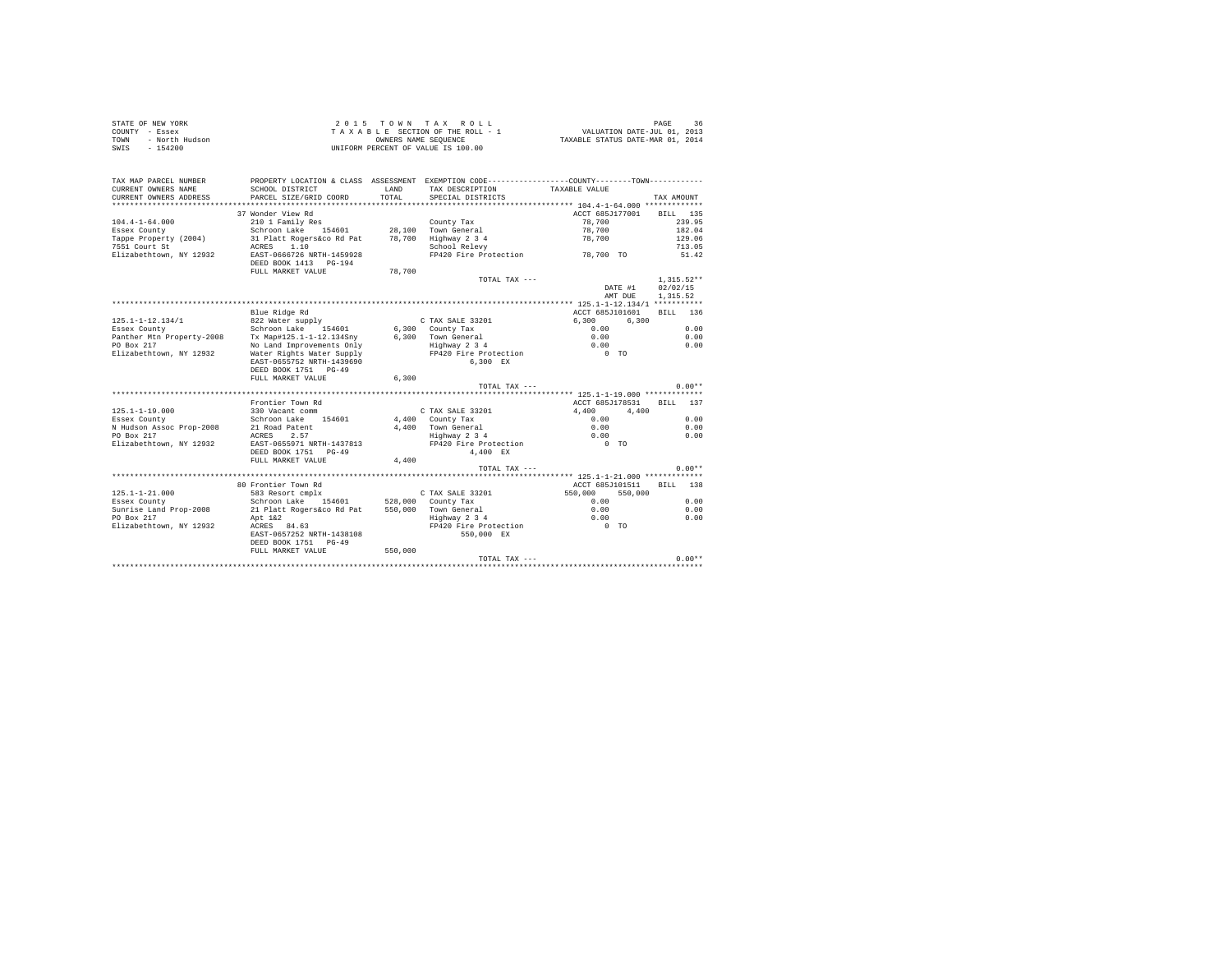|      | STATE OF NEW YORK | $2.0.15$ TOWN TAX ROLL             | PAGE                             |
|------|-------------------|------------------------------------|----------------------------------|
|      | COUNTY - Essex    | TAXABLE SECTION OF THE ROLL - 1    | VALUATION DATE-JUL 01, 2013      |
| TOWN | - North Hudson    | OWNERS NAME SEOUENCE               | TAXABLE STATUS DATE-MAR 01, 2014 |
| SWIS | - 154200          | UNIFORM PERCENT OF VALUE IS 100.00 |                                  |

| TAX MAP PARCEL NUMBER    | PROPERTY LOCATION & CLASS ASSESSMENT EXEMPTION CODE----------------COUNTY--------TOWN---------- |         |                                                     |                                                 |            |
|--------------------------|-------------------------------------------------------------------------------------------------|---------|-----------------------------------------------------|-------------------------------------------------|------------|
| CURRENT OWNERS NAME      | SCHOOL DISTRICT                                                                                 | LAND    |                                                     |                                                 |            |
|                          | PARCEL SIZE/GRID COORD                                                                          | TOTAL.  | TAX DESCRIPTION TAXABLE VALUE                       |                                                 | TAX AMOUNT |
| CURRENT OWNERS ADDRESS   |                                                                                                 |         | SPECIAL DISTRICTS                                   |                                                 |            |
|                          |                                                                                                 |         |                                                     |                                                 |            |
|                          | 4050 Blue Ridge Rd                                                                              |         |                                                     | ACCT 685J102002 BILL 139                        |            |
| $125.1 - 1 - 24.000$     | 415 Motel                                                                                       |         | C TAX SALE 33201                                    | 242,900<br>242,900                              |            |
| Essex County             | Schroon Lake 154601 170,500 County Tax                                                          |         |                                                     | 0.00                                            | 0.00       |
| N Hudson Assoc Prop-2008 | 141 Paradox Tr                                                                                  |         | 242,900 Town General                                | 0.00                                            | 0.00       |
| PO Box 217               | ACRES 27.80                                                                                     |         | Highway 2 3 4                                       | 0.00                                            | 0.00       |
| Elizabethtown, NY 12932  | EAST-0658819 NRTH-1439881                                                                       |         | FP420 Fire Protection                               | $0$ TO                                          |            |
|                          | DEED BOOK 1751 PG-49                                                                            |         | 242.900 EX                                          |                                                 |            |
|                          | FULL MARKET VALUE                                                                               | 242,900 |                                                     |                                                 |            |
|                          |                                                                                                 |         | TOTAL TAX $---$                                     |                                                 | $0.00**$   |
|                          |                                                                                                 |         |                                                     |                                                 |            |
|                          | US Route 9                                                                                      |         |                                                     | ACCT 685J101811                                 | BILL 140   |
| $125.1 - 1 - 25.000$     | 311 Res vac land                                                                                |         | C TAX SALE 33201                                    | 5,000<br>5,000                                  |            |
| Essex County             | Schroon Lake 154601 5,000 County Tax                                                            |         |                                                     | 0.00                                            | 0.00       |
| N Hudson Assoc Prop-2008 | 22 Platt Rogers&co Rd Pat                                                                       |         | 5.000 Town General                                  | 0.00                                            | 0.00       |
| PO Box 217               | ACRES 0.39                                                                                      |         | Highway 2 3 4                                       | 0.00                                            | 0.00       |
| Elizabethtown, NY 12932  | EAST-0659191 NRTH-1440661                                                                       |         | FP420 Fire Protection                               | $0$ TO                                          |            |
|                          | DEED BOOK 1751 PG-49                                                                            |         | 5.000 EX                                            |                                                 |            |
|                          | FULL MARKET VALUE                                                                               | 5,000   |                                                     |                                                 |            |
|                          |                                                                                                 |         | TOTAL TAX ---                                       |                                                 | $0.00**$   |
|                          |                                                                                                 |         |                                                     |                                                 |            |
|                          | US Route 9                                                                                      |         |                                                     | ACCT 685J101603                                 | RTT.T. 141 |
| $125.1 - 1 - 27.000$     | 311 Res vac land                                                                                |         | C TAX SALE 33201                                    | 8,200<br>8.200                                  |            |
| Essex County             | Schroon Lake 154601                                                                             |         | 8,200 County Tax                                    | 0.00                                            | 0.00       |
| N Hudson Assoc Prop-2008 | 141 Pdox Tr 21 Pr&co Rdpt                                                                       |         | 8.200 Town General<br>Town General<br>Highway 2 3 4 | 0.00                                            | 0.00       |
| PO Box 217               | 1.49<br>ACRES                                                                                   |         |                                                     | 0.00                                            | 0.00       |
| Elizabethtown, NY 12932  | EAST-0658574 NRTH-1438645                                                                       |         | FP420 Fire Protection 0 TO                          |                                                 |            |
|                          | DEED BOOK 1751 PG-49                                                                            |         | 8.200 EX                                            |                                                 |            |
|                          | FULL MARKET VALUE                                                                               | 8,200   |                                                     |                                                 |            |
|                          |                                                                                                 |         | TOTAL TAX ---                                       |                                                 | $0.00**$   |
|                          |                                                                                                 |         |                                                     | ***************** 125.12-1-8.340 ************** |            |
|                          | 575 Johnson Pond Rd                                                                             |         |                                                     | ACCT 685Z000004                                 | RTLL 142   |
| 125.12-1-8.340           | 210 1 Family Res                                                                                |         | County Tax                                          | 88,100                                          | 268.60     |
| Falcone Paul             | Schroon Lake 154601                                                                             |         | 32,800 Town General                                 | 88,100                                          | 203.78     |
| 26 W Jackson Ave         | 169 Paradox Tract<br>ACRES 6.15                                                                 |         | 88,100 Highway 2 3 4                                | 88,100                                          | 144.47     |
| Babylon, NY 11702        |                                                                                                 |         | FP420 Fire Protection                               | 88,100 TO                                       | 57.56      |
|                          | EAST-0670096 NRTH-1435251                                                                       |         |                                                     |                                                 |            |
|                          | DEED BOOK 1429 PG-76                                                                            |         |                                                     |                                                 |            |
|                          | FULL MARKET VALUE                                                                               | 88,100  |                                                     |                                                 |            |
|                          |                                                                                                 |         | TOTAL TAX ---                                       |                                                 | $674.41**$ |
|                          |                                                                                                 |         |                                                     | DATE #1                                         | 02/02/15   |
|                          |                                                                                                 |         |                                                     | AMT DUE                                         | 674.41     |
|                          |                                                                                                 |         |                                                     |                                                 |            |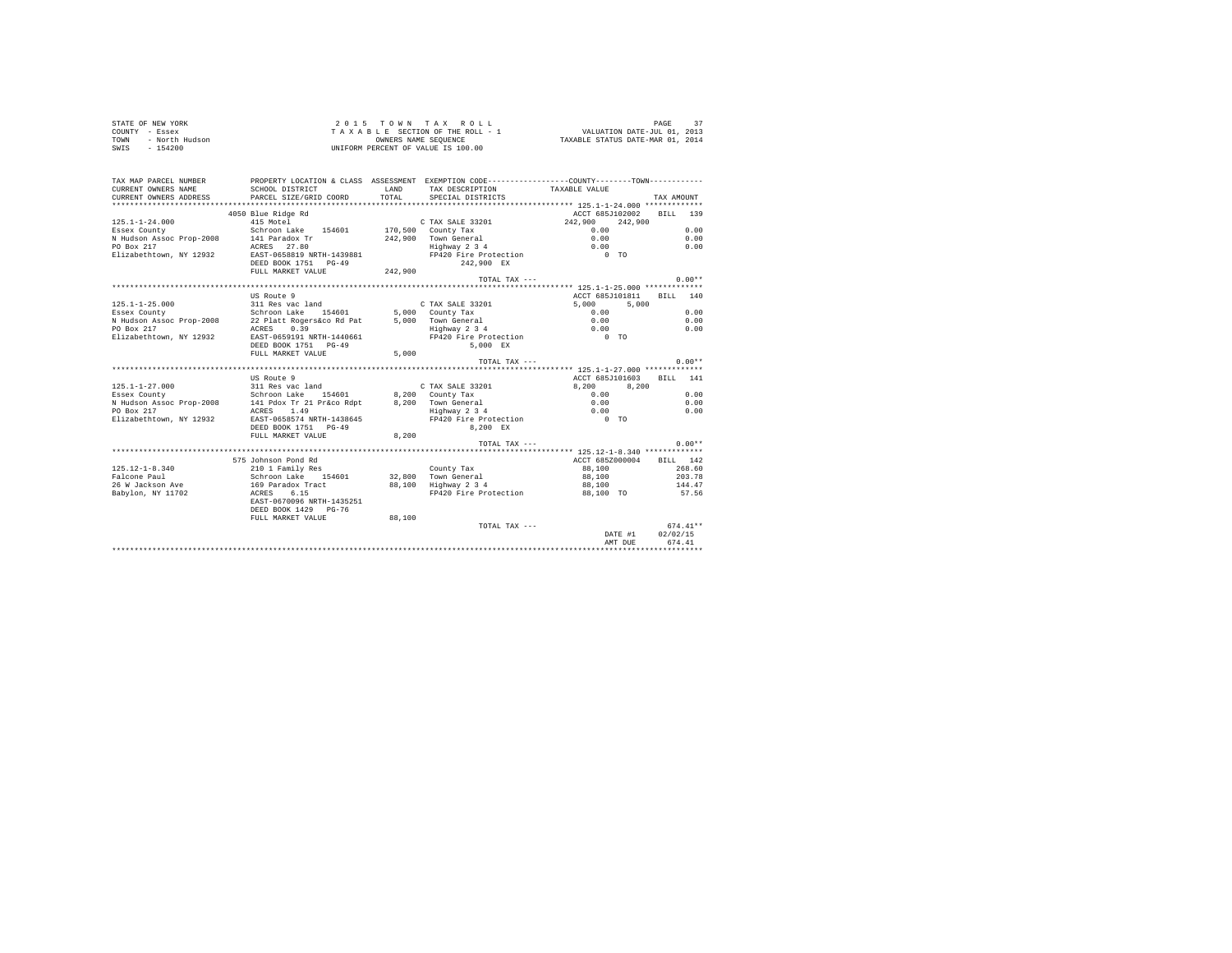| STATE OF NEW YORK      | 2015 TOWN TAX ROLL                 | 38<br>PAGE                       |
|------------------------|------------------------------------|----------------------------------|
| COUNTY - Essex         | TAXABLE SECTION OF THE ROLL - 1    | VALUATION DATE-JUL 01, 2013      |
| TOWN<br>- North Hudson | OWNERS NAME SEOUENCE               | TAXABLE STATUS DATE-MAR 01, 2014 |
| SWIS<br>$-154200$      | UNIFORM PERCENT OF VALUE IS 100.00 |                                  |

| TAX MAP PARCEL NUMBER<br>CURRENT OWNERS NAME<br>CURRENT OWNERS ADDRESS                                                     | PROPERTY LOCATION & CLASS ASSESSMENT EXEMPTION CODE----------------COUNTY-------TOWN---------<br>SCHOOL DISTRICT<br>PARCEL SIZE/GRID COORD          | LAND<br>TOTAL | TAX DESCRIPTION<br>SPECIAL DISTRICTS                                  | TAXABLE VALUE                    | TAX AMOUNT                           |
|----------------------------------------------------------------------------------------------------------------------------|-----------------------------------------------------------------------------------------------------------------------------------------------------|---------------|-----------------------------------------------------------------------|----------------------------------|--------------------------------------|
| **********************                                                                                                     | *****************************                                                                                                                       |               |                                                                       |                                  |                                      |
| $114.2 - 2 - 3.000$                                                                                                        | 3362 US Route 9<br>210 1 Family Res                                                                                                                 |               | County Tax                                                            | ACCT 685Z006002<br>124,000       | 143<br><b>BILL</b><br>378.06         |
| Federal National Mtg Assoc Schroon Lake 154601<br>14221 Dallas Pkwy Ste 1000 25 Platt & Rogers Co Rd P<br>Dallas, TX 75254 | ACRES<br>2.17                                                                                                                                       |               | 29,300 Town General<br>124,000 Highway 2 3 4<br>FP420 Fire Protection | 124,000<br>124,000<br>124,000 TO | 286.82<br>203.34<br>81.02            |
| PRIOR OWNER ON 3/01/2014<br>Warner Rebecca L                                                                               | EAST-0661797 NRTH-1451369<br>DEED BOOK 1784 PG-49<br>FULL MARKET VALUE                                                                              | 124,000       |                                                                       |                                  |                                      |
|                                                                                                                            |                                                                                                                                                     |               | TOTAL TAX ---                                                         | DATE #1<br>AMT DUE               | $949.24**$<br>02/02/15<br>949.24     |
|                                                                                                                            | 17 Pepper Hollow Rd                                                                                                                                 |               |                                                                       | ACCT 685J184004                  | BILL 144                             |
| $104.4 - 1 - 90.001$<br>Ferrara Paul                                                                                       | 270 Mfg housing<br>Schroon Lake<br>154601                                                                                                           |               | County Tax<br>34.600 Town General                                     | 45,700<br>45,700                 | 139.33<br>105.71                     |
| Eder Rd                                                                                                                    | 4 Twp 49 Totn&crossfield                                                                                                                            |               | 45,700 Highway 2 3 4                                                  | 45,700                           | 74.94                                |
| Stormville, NY 12582                                                                                                       | Db 904 Pg 124<br>ACRES 8.27<br>EAST-0666923 NRTH-1462740                                                                                            |               | FP420 Fire Protection                                                 | 45,700 TO                        | 29.86                                |
|                                                                                                                            | DEED BOOK 805<br>$PG-019$<br>FULL MARKET VALUE                                                                                                      | 45,700        |                                                                       |                                  |                                      |
|                                                                                                                            |                                                                                                                                                     |               | TOTAL TAX ---                                                         |                                  | 349.84**                             |
|                                                                                                                            |                                                                                                                                                     |               |                                                                       | DATE #1                          | 02/02/15                             |
|                                                                                                                            |                                                                                                                                                     |               |                                                                       | AMT DUE                          | 349.84                               |
|                                                                                                                            |                                                                                                                                                     |               |                                                                       |                                  |                                      |
|                                                                                                                            | 3438 Blue Ridge Rd                                                                                                                                  |               |                                                                       | ACCT 685J102711                  | BILL 145                             |
| $113.20 - 1 - 10.000$<br>Fiore Armand R                                                                                    | 210 1 Family Res<br>Schroon Lake 154601                                                                                                             |               | County Tax<br>28,700 Town General                                     | 133,100<br>133,100               | 405.80<br>307.87                     |
| Fiore Gail M                                                                                                               |                                                                                                                                                     |               |                                                                       | 133,100                          | 218.27                               |
| 3438 Blue Ridge Rd<br>North Hudson, NY 12855                                                                               | 20 Tract West Of Road Pat 133,100 Highway 234<br>ACRES 1.50 BANK GFNB&T FP420 Fire Protection<br>EAST-0644427 NRTH-1442290<br>DEED BOOK 1359 PG-259 |               | FP420 Fire Protection                                                 | 133,100 TO                       | 86.97                                |
|                                                                                                                            | FULL MARKET VALUE                                                                                                                                   | 133,100       |                                                                       |                                  |                                      |
|                                                                                                                            |                                                                                                                                                     |               | TOTAL TAX ---                                                         | DATE #1<br>AMT DUE               | $1,018.91**$<br>02/02/15<br>1,018.91 |
|                                                                                                                            |                                                                                                                                                     |               |                                                                       |                                  |                                      |
| $113.20 - 1 - 33.000$                                                                                                      | 15 Lazy St                                                                                                                                          |               | VET COM CT 41131                                                      | ACCT 685J178538<br>22,200        | BILL 146                             |
| Fiore Doris E                                                                                                              | 210 1 Family Res<br>Schroon Lake 154601                                                                                                             |               | 4,200 VET DIS CT 41141                                                | 22,200<br>44,400<br>44,400       |                                      |
| 15 Lazy St                                                                                                                 | 20 Tract West Of Rd Pat                                                                                                                             |               | 88.800 County Tax                                                     | 22,200                           | 67.68                                |
| North Hudson, NY 12855                                                                                                     | 0.08<br>ACRES                                                                                                                                       |               | Town General                                                          | 22,200                           | 51.35                                |
|                                                                                                                            | EAST-0644083 NRTH-1442177                                                                                                                           |               | Highway 2 3 4                                                         | 22,200                           | 36.41                                |
|                                                                                                                            | DEED BOOK 1557 PG-132<br>FULL MARKET VALUE                                                                                                          | 88,800        | FP420 Fire Protection                                                 | 88,800 TO                        | 58.02                                |
|                                                                                                                            |                                                                                                                                                     |               | TOTAL TAX ---                                                         | DATE #1<br>AMT DUE               | $213.46**$<br>02/02/15<br>213.46     |
|                                                                                                                            |                                                                                                                                                     |               |                                                                       |                                  |                                      |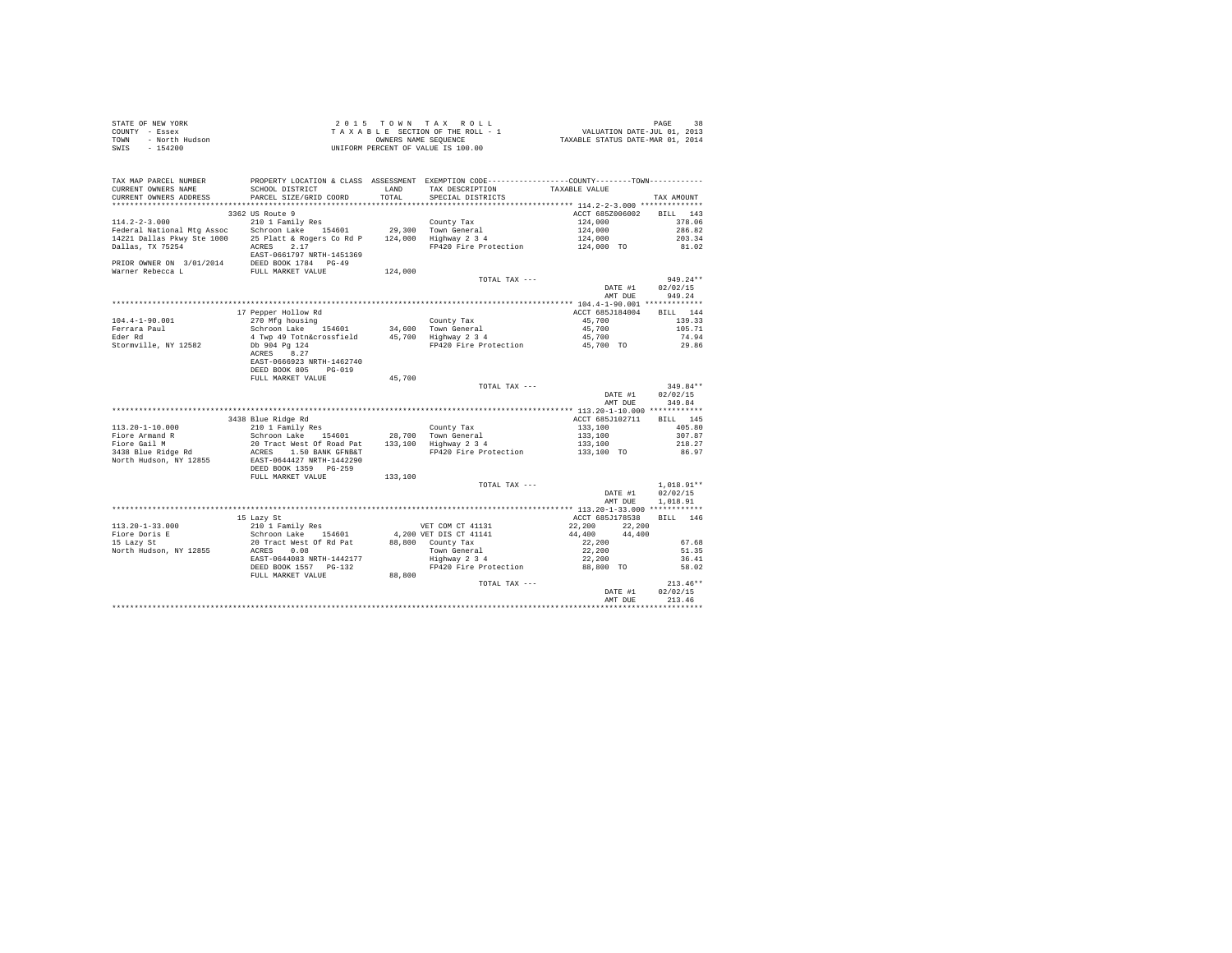|      | STATE OF NEW YORK | 2015 TOWN TAX ROLL                 | 39<br>PAGE                       |
|------|-------------------|------------------------------------|----------------------------------|
|      | COUNTY - Essex    | TAXABLE SECTION OF THE ROLL - 1    | VALUATION DATE-JUL 01, 2013      |
| TOWN | - North Hudson    | OWNERS NAME SEOUENCE               | TAXABLE STATUS DATE-MAR 01, 2014 |
| SWIS | $-154200$         | UNIFORM PERCENT OF VALUE IS 100.00 |                                  |

| TAX MAP PARCEL NUMBER<br>CURRENT OWNERS NAME<br>CURRENT OWNERS ADDRESS | PROPERTY LOCATION & CLASS ASSESSMENT EXEMPTION CODE---------------COUNTY-------TOWN---------<br>SCHOOL DISTRICT<br>PARCEL SIZE/GRID COORD | LAND<br>TOTAL | TAX DESCRIPTION<br>SPECIAL DISTRICTS        | TAXABLE VALUE      | TAX AMOUNT         |
|------------------------------------------------------------------------|-------------------------------------------------------------------------------------------------------------------------------------------|---------------|---------------------------------------------|--------------------|--------------------|
| ********************                                                   | *******************                                                                                                                       |               |                                             |                    |                    |
|                                                                        | Blue Ridge Rd                                                                                                                             |               |                                             | ACCT 685J102308    | <b>BILL</b><br>147 |
| $113.20 - 1 - 34.000$                                                  | 314 Rural vac<10 - WTRFNT                                                                                                                 |               | County Tax                                  | 15,800             | 48.17              |
| Fiore Doris E                                                          | Schroon Lake<br>154601                                                                                                                    |               | 15,800 Town General                         | 15,800             | 36.55              |
| 15 Lazy St                                                             | 20 Tract West Of Rd Pat                                                                                                                   |               | 15,800 Highway 2 3 4                        | 15,800             | 25.91              |
| North Hudson, NY 12855                                                 | 0.40<br>ACRES                                                                                                                             |               | FP420 Fire Protection                       | 15,800 TO          | 10.32              |
|                                                                        | EAST-0644068 NRTH-1442106                                                                                                                 |               |                                             |                    |                    |
|                                                                        | DEED BOOK 1557 PG-132                                                                                                                     |               |                                             |                    |                    |
|                                                                        | FULL MARKET VALUE                                                                                                                         | 15,800        |                                             |                    |                    |
|                                                                        |                                                                                                                                           |               | TOTAL TAX ---                               |                    | $120.95**$         |
|                                                                        |                                                                                                                                           |               |                                             | DATE #1            | 02/02/15           |
|                                                                        |                                                                                                                                           |               |                                             | AMT DUE            | 120.95             |
|                                                                        |                                                                                                                                           |               |                                             |                    |                    |
|                                                                        | 19 Lazy St                                                                                                                                |               |                                             | ACCT 685J102101    | BILL 148           |
| $113.20 - 1 - 35.000$                                                  | 311 Res vac land                                                                                                                          |               | County Tax                                  | 14,100             | 42.99              |
| Fiore Doris E                                                          | Schroon Lake 154601                                                                                                                       | 14,100        | Town General                                | 14,100             | 32.61              |
| 15 Lazy St                                                             | 20 Tract West Of Rd Pat                                                                                                                   |               | 14,100 Highway 2 3 4                        | 14,100             | 23.12              |
| North Hudson, NY 12855                                                 | ACRES<br>0.36                                                                                                                             |               | FP420 Fire Protection                       | 14,100 TO          | 9.21               |
|                                                                        | EAST-0643972 NRTH-1442031                                                                                                                 |               |                                             |                    |                    |
|                                                                        | DEED BOOK 1557 PG-132                                                                                                                     |               |                                             |                    |                    |
|                                                                        | FULL MARKET VALUE                                                                                                                         | 14,100        |                                             |                    |                    |
|                                                                        |                                                                                                                                           |               | TOTAL TAX ---                               |                    | $107.93**$         |
|                                                                        |                                                                                                                                           |               |                                             | DATE #1            | 02/02/15           |
|                                                                        |                                                                                                                                           |               |                                             | AMT DUE            | 107.93             |
|                                                                        |                                                                                                                                           |               |                                             |                    |                    |
|                                                                        | Blue Ridge Rd                                                                                                                             |               |                                             | ACCT 685J101413    | BILL 149           |
| $114.18 - 1 - 16.000$                                                  |                                                                                                                                           |               | County Tax                                  | 13,200             | 40.24              |
| Flagg David M                                                          | 314 Rural vac<10 - WTRFNT<br>Schroon Lake 154601                                                                                          |               |                                             | 13,200             | 30.53              |
| 2a Vine St                                                             | 25 Tr W Of Rd Pat                                                                                                                         |               | 13,200 Town General<br>13,200 Highway 2 3 4 | 13,200             | 21.65              |
| Rensselaer, NY 12144                                                   | 0.20<br>ACRES                                                                                                                             |               | FP420 Fire Protection                       | 13,200 TO          | 8.62               |
|                                                                        | EAST-0654523 NRTH-1441260<br>DEED BOOK 1299 PG-232                                                                                        |               |                                             |                    |                    |
|                                                                        | FULL MARKET VALUE                                                                                                                         | 13,200        |                                             |                    |                    |
|                                                                        |                                                                                                                                           |               | TOTAL TAX ---                               |                    | $101.04**$         |
|                                                                        |                                                                                                                                           |               |                                             | DATE #1            | 02/02/15           |
|                                                                        |                                                                                                                                           |               |                                             | AMT DUE            | 101.04             |
|                                                                        |                                                                                                                                           |               |                                             |                    |                    |
|                                                                        | Blue Ridge Rd                                                                                                                             |               |                                             | ACCT 685J102003    | BILL 150           |
|                                                                        |                                                                                                                                           |               |                                             |                    |                    |
| $113.4 - 2 - 15.000$                                                   | 322 Rural vac>10                                                                                                                          |               | County Tax                                  | 10,300             | 31.40              |
| Flagg Kenneth                                                          | Schroon Lake 154601                                                                                                                       | 10,300        | Town General                                | 10,300             | 23.82              |
| 49 Black Creek Rd                                                      | 17 Tract West Of Road Pat                                                                                                                 |               | 10,300 Highway 2 3 4                        | 10,300             | 16.89              |
| Salem, NY 12865                                                        | 5ac<br>ACRES 11.50<br>EAST-0641805 NRTH-1442774                                                                                           |               | FP420 Fire Protection                       | 10,300 TO          | 6.73               |
|                                                                        | DEED BOOK 1182 PG-236                                                                                                                     |               |                                             |                    |                    |
|                                                                        | FULL MARKET VALUE                                                                                                                         | 10,300        |                                             |                    |                    |
|                                                                        |                                                                                                                                           |               | TOTAL TAX ---                               |                    | 78.84**            |
|                                                                        |                                                                                                                                           |               |                                             | DATE #1<br>AMT DUE | 02/02/15<br>78.84  |
|                                                                        |                                                                                                                                           |               |                                             |                    |                    |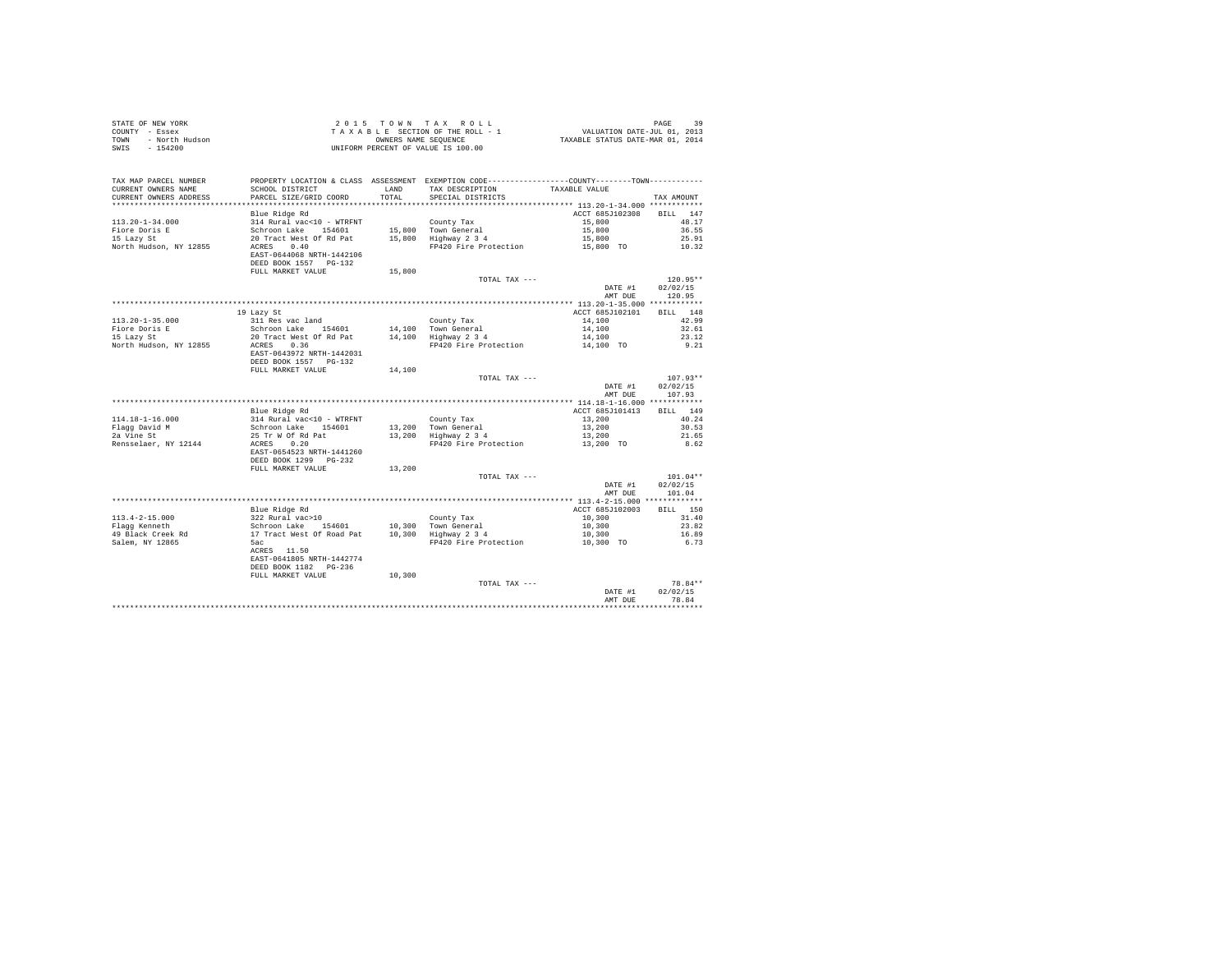| STATE OF NEW YORK      | $2.0.15$ TOWN TAX ROLL             | PAGE                             | 40 |
|------------------------|------------------------------------|----------------------------------|----|
| COUNTY - Essex         | TAXABLE SECTION OF THE ROLL - 1    | VALUATION DATE-JUL 01, 2013      |    |
| TOWN<br>- North Hudson | OWNERS NAME SEOUENCE               | TAXABLE STATUS DATE-MAR 01, 2014 |    |
| - 154200<br>SWIS       | UNIFORM PERCENT OF VALUE IS 100.00 |                                  |    |

| TAX MAP PARCEL NUMBER<br>CURRENT OWNERS NAME<br>CURRENT OWNERS ADDRESS | PROPERTY LOCATION & CLASS ASSESSMENT EXEMPTION CODE----------------COUNTY-------TOWN----------<br>SCHOOL DISTRICT<br>PARCEL SIZE/GRID COORD | <b>T.AND</b><br>TOTAL | TAX DESCRIPTION<br>SPECIAL DISTRICTS | TAXABLE VALUE                            | TAX AMOUNT         |
|------------------------------------------------------------------------|---------------------------------------------------------------------------------------------------------------------------------------------|-----------------------|--------------------------------------|------------------------------------------|--------------------|
| ******************                                                     |                                                                                                                                             | *********             |                                      | *********** 113.20-1-16.000 ************ |                    |
|                                                                        | 3483 Blue Ridge Rd                                                                                                                          |                       |                                      | ACCT 685J102008                          | <b>BILL</b><br>151 |
| $113.20 - 1 - 16.000$                                                  | 582 Camping park                                                                                                                            |                       | County Tax                           | 235,800                                  | 718.92             |
| Forbes Thomas A                                                        | Schroon Lake<br>154601                                                                                                                      | 104,500               | Town General                         | 235,800                                  | 545.42             |
| PO Box 69                                                              | 20 Tract West Of Road Pat                                                                                                                   | 235,800               | Highway 2 3 4                        | 235,800                                  | 386.68             |
| North Hudson, NY 12855                                                 | 1470-289 Life Use To                                                                                                                        |                       | School Relevy                        |                                          | 2.136.43           |
|                                                                        | Theresa L Forbes                                                                                                                            |                       | FP420 Fire Protection                | 235,800 TO                               | 154.07             |
|                                                                        | ACRES 23.20<br>EAST-0645392 NRTH-1442671<br>DEED BOOK 1470 PG-289                                                                           |                       |                                      |                                          |                    |
|                                                                        | FULL MARKET VALUE                                                                                                                           | 235,800               |                                      |                                          |                    |
|                                                                        |                                                                                                                                             |                       | TOTAL TAX ---                        |                                          | $3.941.52**$       |
|                                                                        |                                                                                                                                             |                       |                                      | DATE #1                                  | 02/02/15           |
|                                                                        |                                                                                                                                             |                       |                                      |                                          |                    |
|                                                                        |                                                                                                                                             |                       |                                      | AMT DUE                                  | 3.941.52           |
|                                                                        |                                                                                                                                             |                       |                                      | ***** 114.18-1-9.000 *************       |                    |
|                                                                        | 3927 Blue Ridge Rd                                                                                                                          |                       |                                      | ACCT 685J101415                          | 152<br>BTLL.       |
| $114.18 - 1 - 9.000$                                                   | 260 Seasonal res                                                                                                                            |                       | County Tax                           | 15,375                                   | 46.88              |
| Fortune Cecelia M                                                      | Schroon Lake<br>154601                                                                                                                      | 11,475                | Town General                         | 15,375                                   | 35.56              |
| 120 River St                                                           | 25 Tr W Of Rd Pat                                                                                                                           |                       | 15,375 Highway 2 3 4                 | 15,375                                   | 25.21              |
| Hudson Falls, NY 12839                                                 | 0.70<br>ACRES                                                                                                                               |                       | FP420 Fire Protection                | 15,375 TO                                | 10.05              |
|                                                                        | EAST-0656055 NRTH-1440451                                                                                                                   |                       |                                      |                                          |                    |
|                                                                        | DEED BOOK 1592 PG-111                                                                                                                       |                       |                                      |                                          |                    |
|                                                                        | CONSERVATION ESMT % 25.00                                                                                                                   |                       |                                      |                                          |                    |
|                                                                        | FULL MARKET VALUE                                                                                                                           | 15,375                |                                      |                                          |                    |
|                                                                        |                                                                                                                                             |                       | TOTAL TAX ---                        |                                          | $117.70**$         |
|                                                                        |                                                                                                                                             |                       |                                      | DATE #1                                  | 02/02/15           |
|                                                                        |                                                                                                                                             |                       |                                      | AMT DUE                                  | 117.70             |
|                                                                        |                                                                                                                                             |                       |                                      |                                          |                    |
|                                                                        | 2753 Blue Ridge Rd                                                                                                                          |                       |                                      | ACCT 685J101501                          |                    |
|                                                                        |                                                                                                                                             |                       |                                      |                                          | 153<br>BILL        |
| $113.3 - 3 - 1.000$                                                    | 260 Seasonal res                                                                                                                            |                       | County Tax                           | 36,000                                   | 109.76             |
| Foster Charles M                                                       | Schroon Lake 154601                                                                                                                         |                       | 25,400 Town General                  | 36,000                                   | 83.27              |
| Foster Elizabeth J                                                     | 7 T&c Twp 44                                                                                                                                |                       | 36,000 Highway 2 3 4                 | 36,000                                   | 59.04              |
| 1305 Karlo St                                                          | ACRES 16.00                                                                                                                                 |                       | FP420 Fire Protection                | 36,000 TO                                | 23.52              |
| Sebring, FL 33875                                                      | EAST-0628834 NRTH-1441982                                                                                                                   |                       |                                      |                                          |                    |
|                                                                        | DEED BOOK 1739 PG-321                                                                                                                       |                       |                                      |                                          |                    |
|                                                                        | FULL MARKET VALUE                                                                                                                           | 36,000                |                                      |                                          |                    |
|                                                                        |                                                                                                                                             |                       | TOTAL TAX ---                        |                                          | $275.59**$         |
|                                                                        |                                                                                                                                             |                       |                                      | DATE #1                                  | 02/02/15           |
|                                                                        |                                                                                                                                             |                       |                                      | AMT DUE                                  | 275.59             |
|                                                                        |                                                                                                                                             |                       |                                      |                                          |                    |
|                                                                        | 2739 Blue Ridge Rd                                                                                                                          |                       |                                      | ACCT 685J100408                          | BILL 154           |
| $113.3 - 3 - 3.000$                                                    | 260 Seasonal res                                                                                                                            |                       | County Tax                           | 35,100                                   | 107.01             |
| Foster Charles M                                                       | Schroon Lake 154601                                                                                                                         | 17,700                | Town General                         | 35,100                                   | 81.19              |
| Foster Elizabeth J                                                     | 7 Totn&crossfield Twp 44                                                                                                                    | 35,100                | Highway 2 3 4                        | 35,100                                   | 57.56              |
| 226 Pinewood Dr                                                        | ACRES<br>1.07                                                                                                                               |                       | FP420 Fire Protection                | 35,100 TO                                | 22.93              |
| Schenectady, NY 12303                                                  | EAST-0628892 NRTH-1441704                                                                                                                   |                       |                                      |                                          |                    |
|                                                                        | DEED BOOK 1739 PG-321                                                                                                                       |                       |                                      |                                          |                    |
|                                                                        | FULL MARKET VALUE                                                                                                                           | 35,100                |                                      |                                          |                    |
|                                                                        |                                                                                                                                             |                       | TOTAL TAX ---                        |                                          | $268.69**$         |
|                                                                        |                                                                                                                                             |                       |                                      |                                          |                    |
|                                                                        |                                                                                                                                             |                       |                                      | DATE #1                                  | 02/02/15           |
|                                                                        |                                                                                                                                             |                       |                                      | AMT DUE                                  | 268.69<br>.        |
|                                                                        |                                                                                                                                             |                       |                                      |                                          |                    |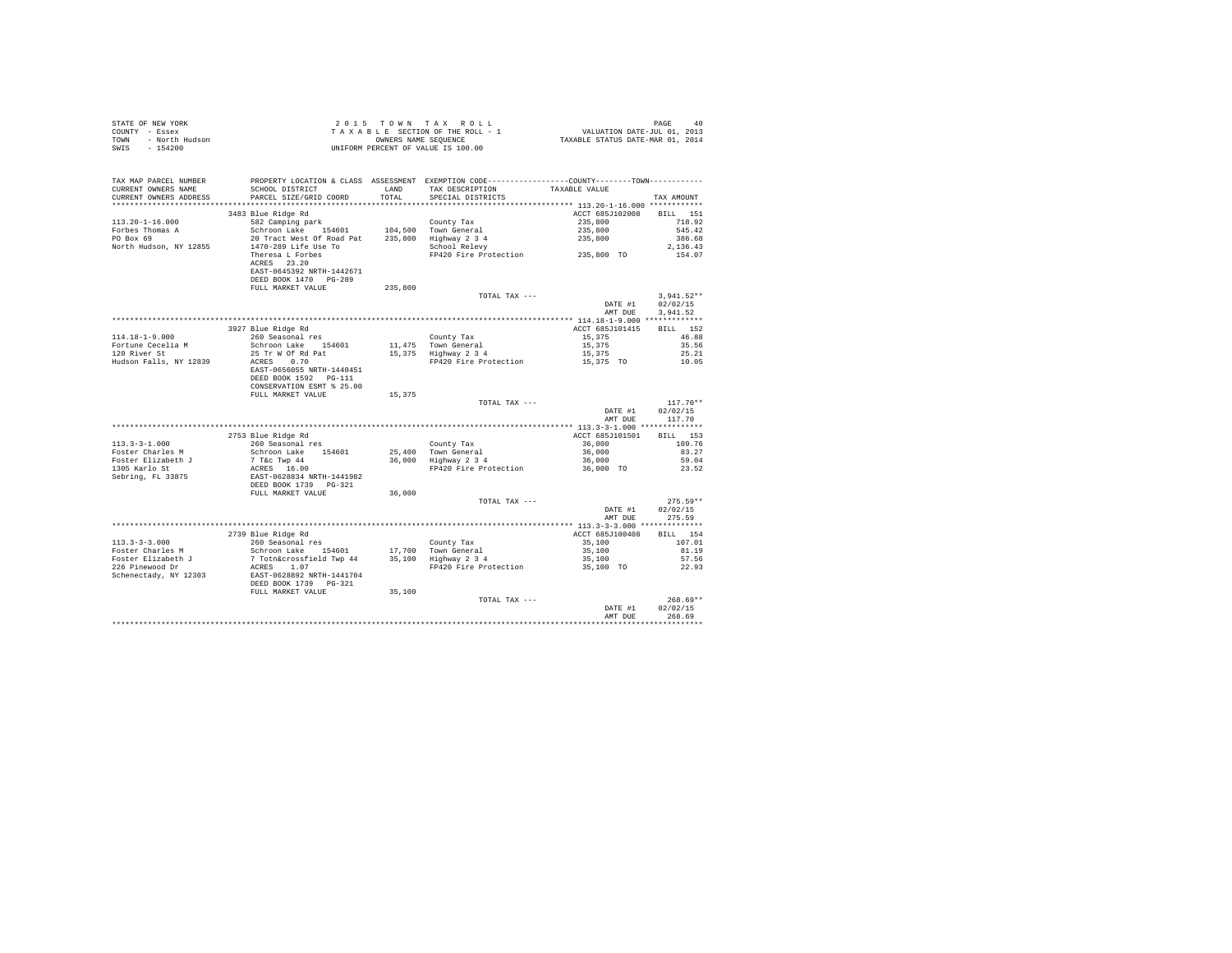| STATE OF NEW YORK |                | $2.0.15$ TOWN TAX ROLL             | PAGE                             |
|-------------------|----------------|------------------------------------|----------------------------------|
| COUNTY - Essex    |                | TAXABLE SECTION OF THE ROLL - 1    | VALUATION DATE-JUL 01, 2013      |
| TOWN              | - North Hudson | OWNERS NAME SEOUENCE               | TAXABLE STATUS DATE-MAR 01, 2014 |
| SWIS              | - 154200       | UNIFORM PERCENT OF VALUE IS 100.00 |                                  |

| TAX MAP PARCEL NUMBER<br>CURRENT OWNERS NAME<br>CURRENT OWNERS ADDRESS | PROPERTY LOCATION & CLASS ASSESSMENT EXEMPTION CODE---------------COUNTY-------TOWN---------<br>SCHOOL DISTRICT<br>PARCEL SIZE/GRID COORD | LAND<br>TOTAL | TAX DESCRIPTION<br>SPECIAL DISTRICTS | TAXABLE VALUE      | TAX AMOUNT         |
|------------------------------------------------------------------------|-------------------------------------------------------------------------------------------------------------------------------------------|---------------|--------------------------------------|--------------------|--------------------|
| ************************                                               |                                                                                                                                           |               |                                      |                    |                    |
|                                                                        | 9 Wonder View Rd                                                                                                                          |               |                                      | ACCT 685J178507    | <b>BILL</b><br>155 |
| $104.4 - 1 - 62.000$                                                   | 270 Mfg housing                                                                                                                           |               | County Tax                           | 42,100             | 128.36             |
| Foster Kenneth S                                                       | Schroon Lake 154601                                                                                                                       |               | 28,400 Town General                  | 42,100             | 97.38              |
| Foster Thelma D                                                        | 31 Platt Rogers&co Rd Pat                                                                                                                 | 42,100        | Highway 2 3 4                        | 42,100             | 69.04              |
| 9 Wonderview Rd                                                        | 1.20<br>ACRES                                                                                                                             |               | School Relevy                        |                    | 381.43             |
| PO Box 143<br>North Hudson, NY 12855                                   | EAST-0666957 NRTH-1460536<br>DEED BOOK 1117 PG-260<br>FULL MARKET VALUE                                                                   | 42,100        | FP420 Fire Protection                | 42,100 TO          | 27.51              |
|                                                                        |                                                                                                                                           |               | TOTAL TAX ---                        |                    | $703.72**$         |
|                                                                        |                                                                                                                                           |               |                                      | DATE #1            | 02/02/15           |
|                                                                        |                                                                                                                                           |               |                                      | AMT DUE            | 703.72             |
|                                                                        |                                                                                                                                           |               |                                      |                    |                    |
|                                                                        | Wonder View Rd                                                                                                                            |               |                                      | ACCT 685J178506    | BILL 156           |
| $104.4 - 1 - 61.000$                                                   | 311 Res vac land                                                                                                                          |               | County Tax                           | 18,800             | 57.32              |
| Fougner John                                                           | Schroon Lake 154601                                                                                                                       |               | 18,800 Town General                  | 18,800             | 43.49              |
| PO Box 222                                                             | 31 Platt Rogers&co Rd Pat                                                                                                                 |               | 18,800 Highway 2 3 4                 | 18,800             | 30.83              |
| Manns Harbor, NC 27953                                                 | ACRES<br>1.50                                                                                                                             |               | FP420 Fire Protection                | 18,800 TO          | 12.28              |
|                                                                        | EAST-0667040 NRTH-1460792<br>DEED BOOK 1110 PG-22                                                                                         |               |                                      |                    |                    |
|                                                                        | FULL MARKET VALUE                                                                                                                         | 18,800        |                                      |                    |                    |
|                                                                        |                                                                                                                                           |               | TOTAL TAX ---                        |                    | $143.92**$         |
|                                                                        |                                                                                                                                           |               |                                      | DATE #1            | 02/02/15           |
|                                                                        |                                                                                                                                           |               |                                      | AMT DUE            | 143.92             |
|                                                                        |                                                                                                                                           |               |                                      |                    |                    |
|                                                                        | Blue Ridge Rd                                                                                                                             |               |                                      | ACCT 685J178534    | BILL 157           |
| $113.20 - 1 - 23.000$                                                  | 314 Rural vac<10                                                                                                                          |               | County Tax                           | 800                | 2.44               |
| Freeman Jason F                                                        | Schroon Lake<br>154601                                                                                                                    | 800           | Town General                         | 800                | 1.85               |
| Freeman Lisa Anne                                                      | 20 Tract West Of Road Pat                                                                                                                 | 800           | Highway 2 3 4                        | 800                | 1.31               |
| 40 Davitt Lake Rd<br>Averill Park, NY 12018                            | 1.50<br>ACRES<br>EAST-0643882 NRTH-1440141<br>DEED BOOK 1599 PG-10                                                                        |               | FP420 Fire Protection                | 800 TO             | .52                |
|                                                                        | FULL MARKET VALUE                                                                                                                         | 800           |                                      |                    |                    |
|                                                                        |                                                                                                                                           |               | TOTAL TAX ---                        |                    | $6.12**$           |
|                                                                        |                                                                                                                                           |               |                                      | DATE #1            | 02/02/15           |
|                                                                        |                                                                                                                                           |               |                                      | AMT DUE            | 6.12               |
|                                                                        |                                                                                                                                           |               |                                      |                    |                    |
|                                                                        | Blue Ridge Rd                                                                                                                             |               |                                      | ACCT 685J101506    | <b>BILL</b><br>158 |
| $113.20 - 1 - 25.000$                                                  | 322 Rural vac>10                                                                                                                          |               | County Tax                           | 22,300             | 67.99              |
| Freeman Jason F                                                        | Schroon Lake<br>154601                                                                                                                    |               | 22.300 Town General                  | 22,300             | 51.58              |
| Freeman Lisa Anne                                                      | 20 Tract West Of Road Pat                                                                                                                 |               | 22,300 Highway 2 3 4                 | 22,300             | 36.57              |
| 40 Davitt Lake Rd                                                      | ACRES 39.90                                                                                                                               |               | FP420 Fire Protection                | 22,300 TO          | 14.57              |
| Averill Park, NY 12018                                                 | EAST-0643801 NRTH-1441234<br>DEED BOOK 1599<br>$PG-10$                                                                                    |               |                                      |                    |                    |
|                                                                        | FULL MARKET VALUE                                                                                                                         | 22,300        |                                      |                    |                    |
|                                                                        |                                                                                                                                           |               | TOTAL TAX ---                        |                    | $170.71**$         |
|                                                                        |                                                                                                                                           |               |                                      | DATE #1<br>AMT DUE | 02/02/15<br>170.71 |
|                                                                        |                                                                                                                                           |               |                                      |                    |                    |
|                                                                        |                                                                                                                                           |               |                                      |                    |                    |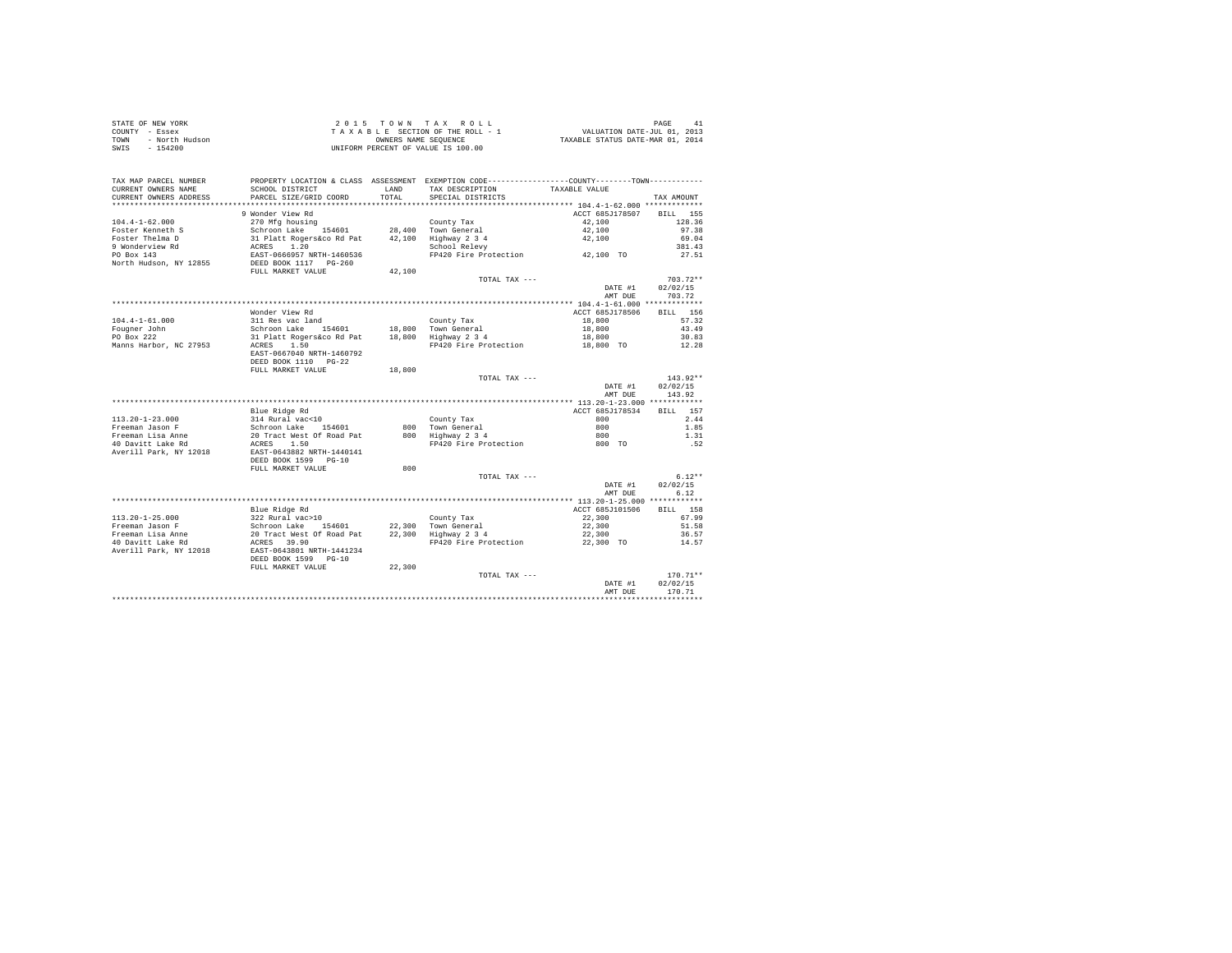| TAX MAP PARCEL NUMBER<br>CURRENT OWNERS NAME<br>CURRENT OWNERS ADDRESS                                                                                                                                                               |                                                                                                                                                                                                                                                      | TOTAL  | PROPERTY LOCATION & CLASS ASSESSMENT EXEMPTION CODE-----------------COUNTY-------TOWN----------<br>TAX DESCRIPTION TAXABLE VALUE<br>SPECIAL DISTRICTS |                                | TAX AMOUNT       |  |
|--------------------------------------------------------------------------------------------------------------------------------------------------------------------------------------------------------------------------------------|------------------------------------------------------------------------------------------------------------------------------------------------------------------------------------------------------------------------------------------------------|--------|-------------------------------------------------------------------------------------------------------------------------------------------------------|--------------------------------|------------------|--|
|                                                                                                                                                                                                                                      |                                                                                                                                                                                                                                                      |        |                                                                                                                                                       |                                |                  |  |
|                                                                                                                                                                                                                                      |                                                                                                                                                                                                                                                      |        |                                                                                                                                                       | ACCT 685J178535 BILL 159       |                  |  |
|                                                                                                                                                                                                                                      |                                                                                                                                                                                                                                                      |        |                                                                                                                                                       |                                | 1.52             |  |
|                                                                                                                                                                                                                                      |                                                                                                                                                                                                                                                      |        |                                                                                                                                                       |                                | 1.16<br>0.82     |  |
|                                                                                                                                                                                                                                      |                                                                                                                                                                                                                                                      |        |                                                                                                                                                       |                                | .33              |  |
|                                                                                                                                                                                                                                      |                                                                                                                                                                                                                                                      |        |                                                                                                                                                       |                                |                  |  |
|                                                                                                                                                                                                                                      | DEED BOOK 1599 PG-10                                                                                                                                                                                                                                 |        |                                                                                                                                                       |                                |                  |  |
|                                                                                                                                                                                                                                      | FULL MARKET VALUE                                                                                                                                                                                                                                    | 500    |                                                                                                                                                       |                                |                  |  |
|                                                                                                                                                                                                                                      |                                                                                                                                                                                                                                                      |        | TOTAL TAX ---                                                                                                                                         |                                | $3.83**$         |  |
|                                                                                                                                                                                                                                      |                                                                                                                                                                                                                                                      |        |                                                                                                                                                       |                                | DATE #1 02/02/15 |  |
|                                                                                                                                                                                                                                      |                                                                                                                                                                                                                                                      |        |                                                                                                                                                       |                                | AMT DUE 3.83     |  |
| 112.4-2-12.000<br>112.4-2-12.000 2359 Blue Ridge Rd<br>260 Seasonal res county Tax accression of the component of the setting of the set of the set of the set of the<br>French Parkara J 9 Tothacerossfield Twp 44 55,600 Town Gene |                                                                                                                                                                                                                                                      |        |                                                                                                                                                       | ACCT 685J100407 BILL 160       |                  |  |
|                                                                                                                                                                                                                                      |                                                                                                                                                                                                                                                      |        |                                                                                                                                                       | 55,600 169.52                  |                  |  |
|                                                                                                                                                                                                                                      |                                                                                                                                                                                                                                                      |        |                                                                                                                                                       |                                | 128.61           |  |
|                                                                                                                                                                                                                                      |                                                                                                                                                                                                                                                      |        |                                                                                                                                                       |                                | 91.18            |  |
|                                                                                                                                                                                                                                      |                                                                                                                                                                                                                                                      |        |                                                                                                                                                       |                                | 36.33            |  |
|                                                                                                                                                                                                                                      |                                                                                                                                                                                                                                                      |        |                                                                                                                                                       |                                |                  |  |
|                                                                                                                                                                                                                                      |                                                                                                                                                                                                                                                      |        |                                                                                                                                                       |                                |                  |  |
|                                                                                                                                                                                                                                      |                                                                                                                                                                                                                                                      |        |                                                                                                                                                       |                                |                  |  |
|                                                                                                                                                                                                                                      |                                                                                                                                                                                                                                                      |        | TOTAL TAX ---                                                                                                                                         |                                | $425.64**$       |  |
|                                                                                                                                                                                                                                      |                                                                                                                                                                                                                                                      |        |                                                                                                                                                       | DATE #1                        | 02/02/15         |  |
|                                                                                                                                                                                                                                      |                                                                                                                                                                                                                                                      |        |                                                                                                                                                       | AMT DUR                        | 425.64           |  |
|                                                                                                                                                                                                                                      |                                                                                                                                                                                                                                                      |        |                                                                                                                                                       |                                |                  |  |
|                                                                                                                                                                                                                                      |                                                                                                                                                                                                                                                      |        |                                                                                                                                                       | ACCT 685J102402 BILL 161       |                  |  |
| $112.4 - 2 - 13.000$                                                                                                                                                                                                                 |                                                                                                                                                                                                                                                      |        |                                                                                                                                                       |                                | 3.66             |  |
| French Frederick R                                                                                                                                                                                                                   |                                                                                                                                                                                                                                                      |        |                                                                                                                                                       |                                | 2.78<br>1.97     |  |
| French Barbara J<br>PO Box 428                                                                                                                                                                                                       |                                                                                                                                                                                                                                                      |        |                                                                                                                                                       |                                | .78              |  |
| Crown Point, NY 12928                                                                                                                                                                                                                |                                                                                                                                                                                                                                                      |        |                                                                                                                                                       |                                |                  |  |
|                                                                                                                                                                                                                                      | 1.200 Blue Ridge Rd<br>1.200 Blue Ridge Rd<br>1.200 County Tax<br>1.200 County Tax<br>1.200 County Tax<br>1.200 Town General<br>9 Tac Twp 44<br>1.200 Town General<br>1.200 Tanglue Protection<br>RRES 1.000 Town General<br>1.200 Fighway 2 3 4<br> |        |                                                                                                                                                       |                                |                  |  |
| PRIOR OWNER ON 3/01/2014 FULL MARKET VALUE                                                                                                                                                                                           |                                                                                                                                                                                                                                                      | 1,200  |                                                                                                                                                       |                                |                  |  |
| French Frederick R                                                                                                                                                                                                                   |                                                                                                                                                                                                                                                      |        |                                                                                                                                                       |                                |                  |  |
|                                                                                                                                                                                                                                      |                                                                                                                                                                                                                                                      |        | TOTAL TAX ---                                                                                                                                         |                                | $9.19**$         |  |
|                                                                                                                                                                                                                                      |                                                                                                                                                                                                                                                      |        |                                                                                                                                                       | DATE #1<br>AMT DUE             | 02/02/15<br>9.19 |  |
|                                                                                                                                                                                                                                      |                                                                                                                                                                                                                                                      |        |                                                                                                                                                       |                                |                  |  |
|                                                                                                                                                                                                                                      | COMPT THE CONTROVER CONTROL CONTROL CONTROL SCHEDUNGER 1999 (1999)<br>Schedule Control of Control of Control of Control of Control of Control of Control of Control of Control of C<br>ACRES 2.40<br>EAST-0665146 NPTH-1400000000000                 |        |                                                                                                                                                       | ACCT 685J101510 BILL 162       |                  |  |
| $104.4 - 1 - 12.000$                                                                                                                                                                                                                 | 260 Seasonal res                                                                                                                                                                                                                                     |        |                                                                                                                                                       | 68,300 208.24<br>68,300 157.98 |                  |  |
| Fries Michael P                                                                                                                                                                                                                      |                                                                                                                                                                                                                                                      |        |                                                                                                                                                       |                                |                  |  |
| Fries Arthur T                                                                                                                                                                                                                       |                                                                                                                                                                                                                                                      |        |                                                                                                                                                       | 68,300                         | 112.00           |  |
| 39 Pine Ave                                                                                                                                                                                                                          |                                                                                                                                                                                                                                                      |        | FP420 Fire Protection                                                                                                                                 | 68,300 TO                      | 44.63            |  |
| Palenville, NY 12463                                                                                                                                                                                                                 |                                                                                                                                                                                                                                                      |        |                                                                                                                                                       |                                |                  |  |
|                                                                                                                                                                                                                                      | DEED BOOK 1159 PG-123                                                                                                                                                                                                                                |        |                                                                                                                                                       |                                |                  |  |
|                                                                                                                                                                                                                                      | FULL MARKET VALUE                                                                                                                                                                                                                                    | 68,300 |                                                                                                                                                       |                                |                  |  |
|                                                                                                                                                                                                                                      |                                                                                                                                                                                                                                                      |        | TOTAL TAX ---                                                                                                                                         |                                | 522.85**         |  |
|                                                                                                                                                                                                                                      |                                                                                                                                                                                                                                                      |        |                                                                                                                                                       | DATE #1                        | 02/02/15         |  |
|                                                                                                                                                                                                                                      |                                                                                                                                                                                                                                                      |        |                                                                                                                                                       | AMT DUR                        | 522.85           |  |
|                                                                                                                                                                                                                                      |                                                                                                                                                                                                                                                      |        |                                                                                                                                                       |                                |                  |  |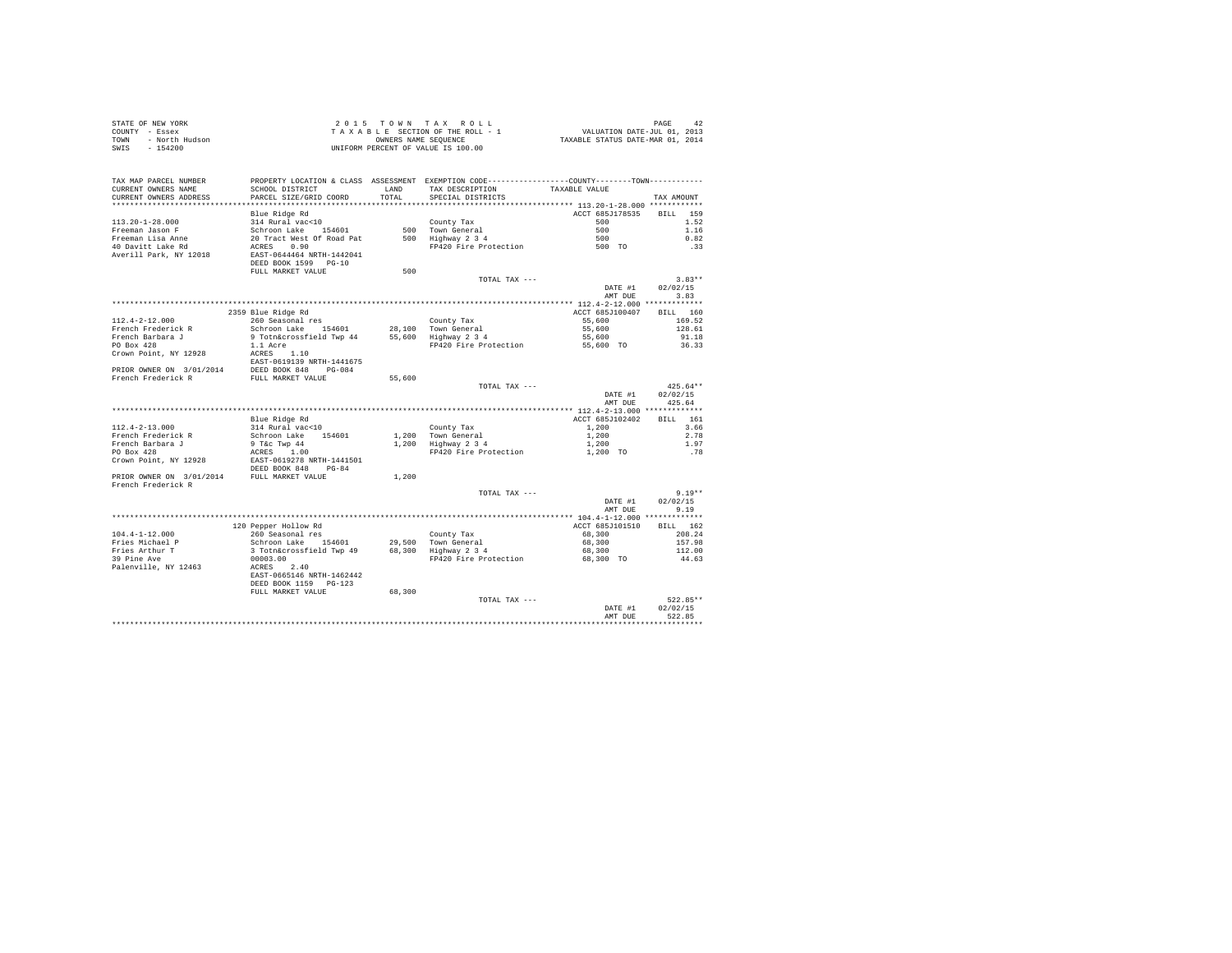| STATE OF NEW YORK |                | 2015 TOWN TAX ROLL                 | PAGE                             |
|-------------------|----------------|------------------------------------|----------------------------------|
| COUNTY - Essex    |                | TAXABLE SECTION OF THE ROLL - 1    | VALUATION DATE-JUL 01, 2013      |
| TOWN              | - North Hudson | OWNERS NAME SEOUENCE               | TAXABLE STATUS DATE-MAR 01, 2014 |
| SWIS              | $-154200$      | UNIFORM PERCENT OF VALUE IS 100.00 |                                  |

| TAX MAP PARCEL NUMBER<br>CURRENT OWNERS NAME<br>CURRENT OWNERS ADDRESS | SCHOOL DISTRICT<br>PARCEL SIZE/GRID COORD                                   | <b>T.AND</b><br>TOTAL | PROPERTY LOCATION & CLASS ASSESSMENT EXEMPTION CODE----------------COUNTY--------TOWN----------<br>TAX DESCRIPTION<br>SPECIAL DISTRICTS | TAXABLE VALUE   | TAX AMOUNT         |
|------------------------------------------------------------------------|-----------------------------------------------------------------------------|-----------------------|-----------------------------------------------------------------------------------------------------------------------------------------|-----------------|--------------------|
| ***********************                                                | *****************************                                               |                       |                                                                                                                                         |                 |                    |
|                                                                        | 3618 US Route 9                                                             |                       |                                                                                                                                         | ACCT 685J100411 | 163<br><b>BILL</b> |
| $104.4 - 2 - 13.000$                                                   | 210 1 Family Res                                                            |                       | County Tax                                                                                                                              | 99,900          | 304.58             |
| Garcia Thomas F                                                        | Schroon Lake 154601                                                         |                       | 30.300 Town General                                                                                                                     | 99,900          | 231.07             |
| Garcia Amy M                                                           | 29 Platt Rogers&co Rd Pat                                                   | 99,900                | Highway 2 3 4                                                                                                                           | 99,900          | 163.82             |
| PO Box 123                                                             | ACRES<br>3.28                                                               |                       | FP420 Fire Protection                                                                                                                   | 99,900 TO       | 65.27              |
| North Hudson, NY 12855                                                 | EAST-0665098 NRTH-1456973<br>DEED BOOK 903<br>$PG-275$<br>FULL MARKET VALUE | 99,900                |                                                                                                                                         |                 |                    |
|                                                                        |                                                                             |                       | TOTAL TAX ---                                                                                                                           |                 | $764.74**$         |
|                                                                        |                                                                             |                       |                                                                                                                                         | DATE #1         | 02/02/15           |
|                                                                        |                                                                             |                       |                                                                                                                                         |                 | 764.74             |
|                                                                        |                                                                             |                       |                                                                                                                                         | AMT DUE         |                    |
|                                                                        |                                                                             |                       |                                                                                                                                         |                 |                    |
|                                                                        | 3885 Blue Ridge Rd                                                          |                       |                                                                                                                                         | ACCT 685J100202 | BILL 164           |
| 114.18-1-14.000                                                        | 312 Vac w/imprv                                                             |                       | County Tax                                                                                                                              | 24,500          | 74.70              |
| Geene Jeffrey                                                          | Schroon Lake 154601                                                         |                       | 19,500 Town General                                                                                                                     | 24,500          | 56.67              |
| Jones William                                                          | 25 Tr W Of Rd Pat                                                           |                       | 24,500 Highway 2 3 4                                                                                                                    | 24,500          | 40.18              |
| 110 Gray Rd                                                            | ACRES<br>2.27                                                               |                       | FP420 Fire Protection                                                                                                                   | 24,500 TO       | 16.01              |
| Altamont, NY 12009                                                     | EAST-0655210 NRTH-1440744<br>DEED BOOK 1669 PG-165                          |                       |                                                                                                                                         |                 |                    |
|                                                                        | FULL MARKET VALUE                                                           | 24,500                |                                                                                                                                         |                 |                    |
|                                                                        |                                                                             |                       | TOTAL TAX ---                                                                                                                           |                 | 187.56**           |
|                                                                        |                                                                             |                       |                                                                                                                                         | DATE #1         | 02/02/15           |
|                                                                        |                                                                             |                       |                                                                                                                                         | AMT DUE         | 187.56             |
|                                                                        |                                                                             |                       |                                                                                                                                         |                 |                    |
|                                                                        | Ensign Pond Rd                                                              |                       |                                                                                                                                         | ACCT 685J102014 | BILL 165           |
| $105. - 1 - 46.000$                                                    | 311 Res vac land                                                            |                       | County Tax                                                                                                                              | 13,500          | 41.16              |
| Gendron Donald J                                                       | Schroon Lake<br>154601                                                      | 13,500                | Town General                                                                                                                            | 13,500          | 31.23              |
| 879 8th Ave                                                            | 204 Paradox Tract                                                           | 13,500                | Highway 2 3 4                                                                                                                           | 13,500          | 22.14              |
| Troy, NY 12182                                                         | 1.00<br>ACRES                                                               |                       | FP420 Fire Protection                                                                                                                   | 13,500 TO       | 8.82               |
|                                                                        | EAST-0674438 NRTH-1455885<br>DEED BOOK 601<br>$PG-266$                      |                       |                                                                                                                                         |                 |                    |
|                                                                        | FULL MARKET VALUE                                                           | 13,500                |                                                                                                                                         |                 |                    |
|                                                                        |                                                                             |                       | TOTAL TAX ---                                                                                                                           |                 | $103.35**$         |
|                                                                        |                                                                             |                       |                                                                                                                                         | DATE #1         | 02/02/15           |
|                                                                        |                                                                             |                       |                                                                                                                                         | AMT DUE         | 103.35             |
|                                                                        |                                                                             |                       |                                                                                                                                         |                 |                    |
|                                                                        | Hyatt Heights Way                                                           |                       |                                                                                                                                         | ACCT 685Z008003 | RTT.T.<br>166      |
| $114.2 - 2 - 31.200$                                                   | 314 Rural vac<10                                                            |                       | County Tax                                                                                                                              | 38,000          | 115.86             |
| Gentile Victor G                                                       | Schroon Lake<br>154601                                                      |                       | 38,000 Town General                                                                                                                     | 38,000          | 87.90              |
| Gentile Suzanne                                                        | 25 Platt Rogers & Co Rd P                                                   |                       | 38,000 Highway 2 3 4                                                                                                                    | 38,000          | 62.32              |
| 4 Julia Ct                                                             | 8.80<br>ACRES                                                               |                       | FP420 Fire Protection                                                                                                                   | 38,000 TO       | 24.83              |
| Boonton Twp, NJ 07005                                                  | EAST-0662984 NRTH-1452086<br>DEED BOOK 1551 PG-219                          |                       |                                                                                                                                         |                 |                    |
|                                                                        | FULL MARKET VALUE                                                           | 38,000                |                                                                                                                                         |                 |                    |
|                                                                        |                                                                             |                       | TOTAL TAX ---                                                                                                                           |                 | $290.91**$         |
|                                                                        |                                                                             |                       |                                                                                                                                         | DATE #1         | 02/02/15           |
|                                                                        |                                                                             |                       |                                                                                                                                         | AMT DUE         | 290.91             |
|                                                                        |                                                                             |                       |                                                                                                                                         |                 |                    |
|                                                                        |                                                                             |                       |                                                                                                                                         |                 |                    |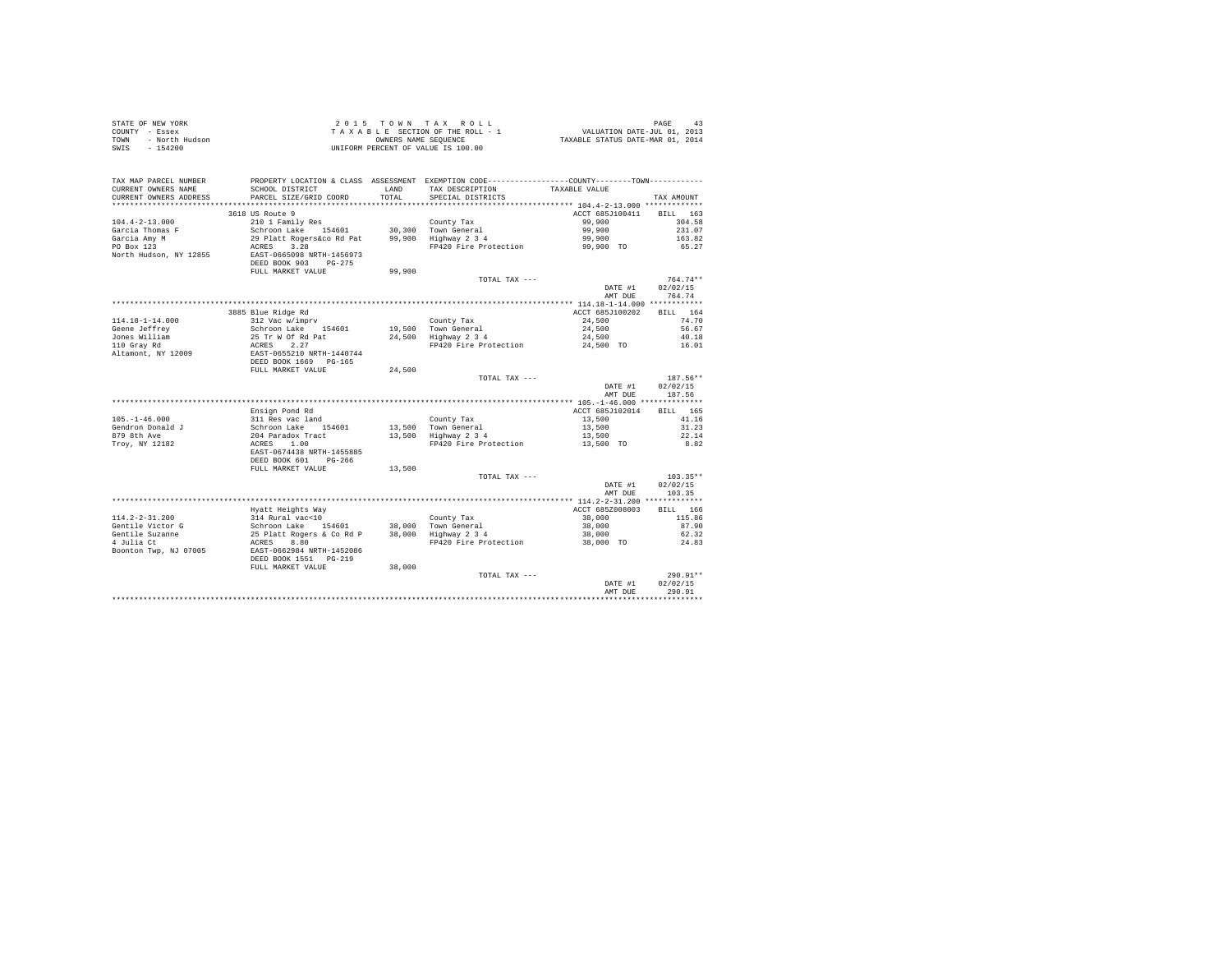|                                                                                                                                                                                                                                            |                                                    |         | 2015 TOWN TAX ROLL<br>$\begin{array}{lcl} \mbox{$\angle$ & $\cup$ & $\bot$ & $\supset$ & $\mathrm{A}$ & $\mathrm{A}$ & $\mathrm{A}$ & $\mathrm{A}$ & $\mathrm{A}$ \\ \mbox{ $T$} & $\mathrm{A}$ & $\mathrm{X}$ & $\mathrm{B}$ & $\mathrm{E}$ & $\mathrm{S}\,\mathrm{E}\,\mathrm{C}^{\mathrm{M}}\,\mathrm{C}^{\mathrm{M}}$ & $\mathrm{A}$ & $\mathrm{A}$ & $\mathrm{A}$ \\ \mbox{ $T$} & $\mathrm{A}$ & $\mathrm{X$} & $\mathrm{B}$ & $\mathrm{E}$ & $\mathrm{E}\,\mathrm{S}\,\mathrm{C}^{\mathrm{M}}\,\mathrm{C}^{\mathrm{M}}$ & $\mathrm{A}$ &$ |                            | PAGE<br>44           |
|--------------------------------------------------------------------------------------------------------------------------------------------------------------------------------------------------------------------------------------------|----------------------------------------------------|---------|--------------------------------------------------------------------------------------------------------------------------------------------------------------------------------------------------------------------------------------------------------------------------------------------------------------------------------------------------------------------------------------------------------------------------------------------------------------------------------------------------------------------------------------------------|----------------------------|----------------------|
| TAX MAP PARCEL NUMBER                                                                                                                                                                                                                      |                                                    |         | PROPERTY LOCATION & CLASS ASSESSMENT EXEMPTION CODE---------------COUNTY-------TOWN---------                                                                                                                                                                                                                                                                                                                                                                                                                                                     |                            |                      |
| CURRENT OWNERS NAME                                                                                                                                                                                                                        | SCHOOL DISTRICT                                    | LAND    | TAX DESCRIPTION                                                                                                                                                                                                                                                                                                                                                                                                                                                                                                                                  | TAXABLE VALUE              |                      |
| CURRENT OWNERS ADDRESS                                                                                                                                                                                                                     | PARCEL SIZE/GRID COORD                             | TOTAL   | SPECIAL DISTRICTS                                                                                                                                                                                                                                                                                                                                                                                                                                                                                                                                |                            | TAX AMOUNT           |
|                                                                                                                                                                                                                                            |                                                    |         |                                                                                                                                                                                                                                                                                                                                                                                                                                                                                                                                                  |                            |                      |
| 114.2-2-32.100                                                                                                                                                                                                                             | 71 Hyatt Heights Way<br>240 Rural res              |         | County Tax                                                                                                                                                                                                                                                                                                                                                                                                                                                                                                                                       | ACCT 685J100210<br>388,500 | BILL 167<br>1,184.48 |
|                                                                                                                                                                                                                                            |                                                    |         |                                                                                                                                                                                                                                                                                                                                                                                                                                                                                                                                                  |                            | 898.62               |
|                                                                                                                                                                                                                                            |                                                    |         |                                                                                                                                                                                                                                                                                                                                                                                                                                                                                                                                                  | 388,500<br>388,500         | 637.09               |
|                                                                                                                                                                                                                                            |                                                    |         | FP420 Fire Protection 388,500 TO                                                                                                                                                                                                                                                                                                                                                                                                                                                                                                                 |                            | 253.85               |
| 11-1.2 - 2011 Victor of Schroon Lake 154601 95,200 Town General<br>Gentile Victor of Schroon Lake 154601 95,200 Town General<br>4 Julia Ct 4-D Gore E Of Platt Roger 388,500 Highway 2 3 4<br>4 Julia Ct 265398 NRTH-1450961<br>Boonton Tw |                                                    |         |                                                                                                                                                                                                                                                                                                                                                                                                                                                                                                                                                  |                            |                      |
|                                                                                                                                                                                                                                            | FULL MARKET VALUE                                  | 388,500 |                                                                                                                                                                                                                                                                                                                                                                                                                                                                                                                                                  |                            |                      |
|                                                                                                                                                                                                                                            |                                                    |         | TOTAL TAX ---                                                                                                                                                                                                                                                                                                                                                                                                                                                                                                                                    |                            | $2.974.04**$         |
|                                                                                                                                                                                                                                            |                                                    |         |                                                                                                                                                                                                                                                                                                                                                                                                                                                                                                                                                  | DATE #1                    | 02/02/15             |
|                                                                                                                                                                                                                                            |                                                    |         |                                                                                                                                                                                                                                                                                                                                                                                                                                                                                                                                                  | AMT DUE                    | 2.974.04             |
|                                                                                                                                                                                                                                            |                                                    |         |                                                                                                                                                                                                                                                                                                                                                                                                                                                                                                                                                  |                            |                      |
|                                                                                                                                                                                                                                            | Hyatt Heights Way                                  |         |                                                                                                                                                                                                                                                                                                                                                                                                                                                                                                                                                  | ACCT 685Z008006            | BILL 168             |
| $114.2 - 2 - 32.200$                                                                                                                                                                                                                       | 314 Rural vac<10<br>Schroon Lake 154601            |         | County Tax                                                                                                                                                                                                                                                                                                                                                                                                                                                                                                                                       | 36,100                     | 110.06               |
| Gentile Victor G                                                                                                                                                                                                                           |                                                    |         |                                                                                                                                                                                                                                                                                                                                                                                                                                                                                                                                                  |                            | 83.50                |
| Gentile Suzanne<br>4 Julia Ct                                                                                                                                                                                                              |                                                    |         | 21. November 194601 16,100 100 100 100 100 16,100<br>25 Platt Rogers & Co Rd P 16,100 1100 12 14 16,100<br>25 Platt Rogers & Co Rd P 16,100 16,100 179420 Fire Protection 16,100 10                                                                                                                                                                                                                                                                                                                                                              |                            | 59.20<br>23.59       |
| Boonton Township, NJ 07005 EAST-0663195 NRTH-1451143                                                                                                                                                                                       |                                                    |         |                                                                                                                                                                                                                                                                                                                                                                                                                                                                                                                                                  |                            |                      |
|                                                                                                                                                                                                                                            | DEED BOOK 1561 PG-299                              |         |                                                                                                                                                                                                                                                                                                                                                                                                                                                                                                                                                  |                            |                      |
|                                                                                                                                                                                                                                            | FULL MARKET VALUE                                  | 36,100  |                                                                                                                                                                                                                                                                                                                                                                                                                                                                                                                                                  |                            |                      |
|                                                                                                                                                                                                                                            |                                                    |         | TOTAL TAX ---                                                                                                                                                                                                                                                                                                                                                                                                                                                                                                                                    |                            | $276.35**$           |
|                                                                                                                                                                                                                                            |                                                    |         |                                                                                                                                                                                                                                                                                                                                                                                                                                                                                                                                                  | DATE #1                    | 02/02/15             |
|                                                                                                                                                                                                                                            |                                                    |         |                                                                                                                                                                                                                                                                                                                                                                                                                                                                                                                                                  | AMT DUE                    | 276.35               |
|                                                                                                                                                                                                                                            |                                                    |         |                                                                                                                                                                                                                                                                                                                                                                                                                                                                                                                                                  |                            |                      |
|                                                                                                                                                                                                                                            | 1932 Blue Ridge Rd<br>260 Seasonal res             |         |                                                                                                                                                                                                                                                                                                                                                                                                                                                                                                                                                  | ACCT 685J101605            | BILL 169             |
| $123. - 2 - 8.000$                                                                                                                                                                                                                         |                                                    |         |                                                                                                                                                                                                                                                                                                                                                                                                                                                                                                                                                  | 47.500                     | 144.82               |
| Gereau John E                                                                                                                                                                                                                              |                                                    |         |                                                                                                                                                                                                                                                                                                                                                                                                                                                                                                                                                  | 47,500                     | 109.87               |
| Gereau Brian Edward                                                                                                                                                                                                                        | ACRES 4.30                                         |         | FP420 Fire Protection                                                                                                                                                                                                                                                                                                                                                                                                                                                                                                                            | 47.500<br>47,500 TO        | 77.89<br>31.04       |
| 26 Padanarum Spur<br>Brant I.<br>Brant Lake, NY 12815                                                                                                                                                                                      |                                                    |         |                                                                                                                                                                                                                                                                                                                                                                                                                                                                                                                                                  |                            |                      |
|                                                                                                                                                                                                                                            | EAST-0608873 NRTH-1439150<br>DEED BOOK 1182 PG-330 |         |                                                                                                                                                                                                                                                                                                                                                                                                                                                                                                                                                  |                            |                      |
|                                                                                                                                                                                                                                            | FULL MARKET VALUE                                  | 47.500  |                                                                                                                                                                                                                                                                                                                                                                                                                                                                                                                                                  |                            |                      |
|                                                                                                                                                                                                                                            |                                                    |         | TOTAL TAX ---                                                                                                                                                                                                                                                                                                                                                                                                                                                                                                                                    |                            | $363.62**$           |
|                                                                                                                                                                                                                                            |                                                    |         |                                                                                                                                                                                                                                                                                                                                                                                                                                                                                                                                                  | DATE #1                    | 02/02/15             |
|                                                                                                                                                                                                                                            |                                                    |         |                                                                                                                                                                                                                                                                                                                                                                                                                                                                                                                                                  | AMT DUE                    | 363.62               |
|                                                                                                                                                                                                                                            |                                                    |         |                                                                                                                                                                                                                                                                                                                                                                                                                                                                                                                                                  |                            |                      |
|                                                                                                                                                                                                                                            | 2991 US Route 9                                    |         |                                                                                                                                                                                                                                                                                                                                                                                                                                                                                                                                                  | ACCT 685J101607            | BILL 170             |
| $114.4 - 1 - 41.000$                                                                                                                                                                                                                       | 210 1 Family Res                                   |         |                                                                                                                                                                                                                                                                                                                                                                                                                                                                                                                                                  | 115,400                    | 351.84               |
| Gero Marshall                                                                                                                                                                                                                              |                                                    |         |                                                                                                                                                                                                                                                                                                                                                                                                                                                                                                                                                  | 115,400<br>115,400         | 266.93<br>189.24     |
| Gero Christine<br>PO Box 33                                                                                                                                                                                                                |                                                    |         | FP420 Fire Protection                                                                                                                                                                                                                                                                                                                                                                                                                                                                                                                            | 115,400 TO                 | 75.40                |
| North Hudson, NY 12855                                                                                                                                                                                                                     |                                                    |         |                                                                                                                                                                                                                                                                                                                                                                                                                                                                                                                                                  |                            |                      |
|                                                                                                                                                                                                                                            | DEED BOOK 600 PG-96                                |         |                                                                                                                                                                                                                                                                                                                                                                                                                                                                                                                                                  |                            |                      |
|                                                                                                                                                                                                                                            | FULL MARKET VALUE                                  | 115,400 |                                                                                                                                                                                                                                                                                                                                                                                                                                                                                                                                                  |                            |                      |
|                                                                                                                                                                                                                                            |                                                    |         | TOTAL TAX ---                                                                                                                                                                                                                                                                                                                                                                                                                                                                                                                                    |                            | 883.41**             |
|                                                                                                                                                                                                                                            |                                                    |         |                                                                                                                                                                                                                                                                                                                                                                                                                                                                                                                                                  | DATE #1                    | 02/02/15             |
|                                                                                                                                                                                                                                            |                                                    |         |                                                                                                                                                                                                                                                                                                                                                                                                                                                                                                                                                  | AMT DUE                    | 883.41               |
|                                                                                                                                                                                                                                            |                                                    |         |                                                                                                                                                                                                                                                                                                                                                                                                                                                                                                                                                  |                            |                      |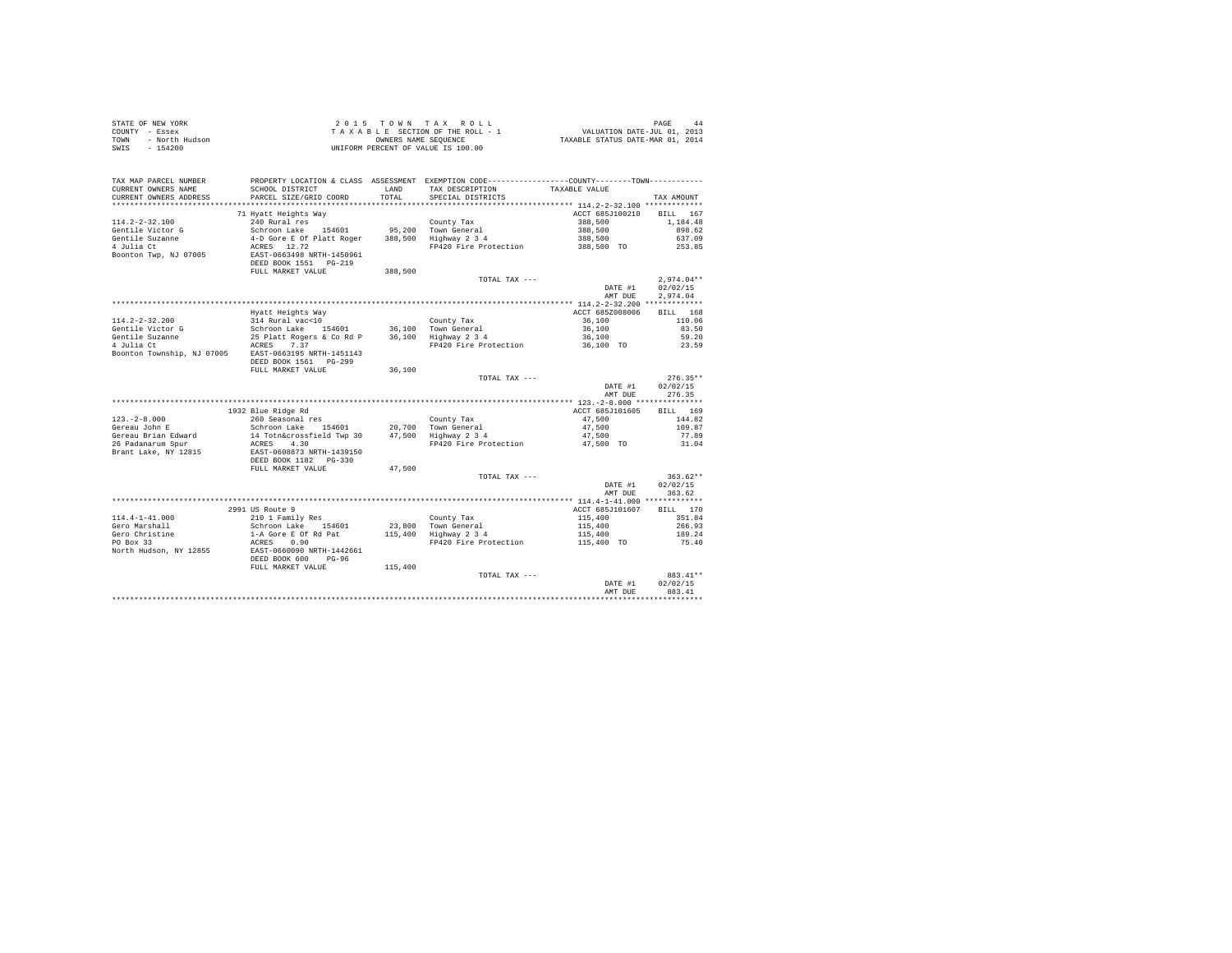|                | STATE OF NEW YORK | $2.0.15$ TOWN TAX ROLL             | 45<br>PAGE                       |  |
|----------------|-------------------|------------------------------------|----------------------------------|--|
| COUNTY - Essex |                   | TAXABLE SECTION OF THE ROLL - 1    | VALUATION DATE-JUL 01, 2013      |  |
| TOWN           | - North Hudson    | OWNERS NAME SEOUENCE               | TAXABLE STATUS DATE-MAR 01, 2014 |  |
|                | SWIS - 154200     | UNIFORM PERCENT OF VALUE IS 100.00 |                                  |  |

| TAX MAP PARCEL NUMBER<br>CURRENT OWNERS NAME<br>CURRENT OWNERS ADDRESS | PROPERTY LOCATION & CLASS ASSESSMENT EXEMPTION CODE----------------COUNTY--------TOWN----------<br>SCHOOL DISTRICT<br>PARCEL SIZE/GRID COORD | LAND<br>TOTAL. | TAX DESCRIPTION<br>SPECIAL DISTRICTS                               | TAXABLE VALUE                     | TAX AMOUNT                           |
|------------------------------------------------------------------------|----------------------------------------------------------------------------------------------------------------------------------------------|----------------|--------------------------------------------------------------------|-----------------------------------|--------------------------------------|
| *********************                                                  | ***********************                                                                                                                      | ***********    | ************************************* 105.-1-14.000 ************** |                                   |                                      |
| $105. - 1 - 14.000$<br>Gershon Nina                                    | Duntley Rd<br>314 Rural vac<10<br>Schroon Lake 154601                                                                                        |                | County Tax<br>7,700 Town General                                   | ACCT 685L102113<br>7,700<br>7,700 | <b>BILL</b><br>171<br>23.48<br>17.81 |
| 305 West 98Th St<br>New York, NY 10025                                 | 179 Paradox Tract<br>0.30<br>ACRES<br>EAST-0670458 NRTH-1462766<br>DEED BOOK 1021 PG-164                                                     |                | 7.700 Highway 2 3 4<br>FP420 Fire Protection                       | 7,700<br>7,700 TO                 | 12.63<br>5.03                        |
|                                                                        | FULL MARKET VALUE                                                                                                                            | 7.700          |                                                                    |                                   |                                      |
|                                                                        |                                                                                                                                              |                | TOTAL TAX ---                                                      |                                   | 58.95**                              |
|                                                                        |                                                                                                                                              |                |                                                                    | DATE #1<br>AMT DUE                | 02/02/15<br>58.95                    |
|                                                                        |                                                                                                                                              |                |                                                                    |                                   |                                      |
|                                                                        | Duntley Rd                                                                                                                                   |                |                                                                    | ACCT 685J102112                   | BILL 172                             |
| $105. - 1 - 15.000$                                                    | 314 Rural vac<10                                                                                                                             |                | County Tax                                                         | 7.300                             | 22.26                                |
| Gershon Nina                                                           | Schroon Lake 154601                                                                                                                          | 7,300          | Town General                                                       | 7.300                             | 16.89                                |
| 305 West 98Th St                                                       | 179 Paradox Tract                                                                                                                            |                | 7,300 Highway 2 3 4                                                | 7,300                             | 11.97                                |
| New York, NY 10025                                                     | 0.24<br>ACRES<br>EAST-0670353 NRTH-1462742                                                                                                   |                | FP420 Fire Protection                                              | 7,300 TO                          | 4.77                                 |
|                                                                        | DEED BOOK 1021 PG-164                                                                                                                        |                |                                                                    |                                   |                                      |
|                                                                        | FULL MARKET VALUE                                                                                                                            | 7,300          |                                                                    |                                   |                                      |
|                                                                        |                                                                                                                                              |                | TOTAL TAX ---                                                      |                                   | 55.89**                              |
|                                                                        |                                                                                                                                              |                |                                                                    | DATE #1                           | 02/02/15                             |
|                                                                        |                                                                                                                                              |                |                                                                    | AMT DUE                           | 55.89                                |
|                                                                        |                                                                                                                                              |                |                                                                    |                                   |                                      |
|                                                                        | 190 Duntley Rd                                                                                                                               |                |                                                                    | ACCT 685J100512                   | BILL 173                             |
| $105. - 1 - 20.100$                                                    | 240 Rural res                                                                                                                                |                | County Tax                                                         | 159,200                           | 485.38                               |
| Gershon Nina                                                           | Schroon Lake 154601                                                                                                                          |                | 103,200 Town General                                               | 159,200                           | 368.24                               |
| 305 West 98Th St                                                       | 179 Paradox Tract                                                                                                                            |                | 159,200 Highway 2 3 4                                              | 159,200                           | 261.07                               |
| New York, NY 10025                                                     | ACRES 172.20<br>EAST-0671592 NRTH-1462870<br>DEED BOOK 1021 PG-164                                                                           |                | FP420 Fire Protection                                              | 159,200 TO                        | 104.02                               |
|                                                                        | FULL MARKET VALUE                                                                                                                            | 159,200        |                                                                    |                                   |                                      |
|                                                                        |                                                                                                                                              |                | TOTAL TAX ---                                                      | DATE #1<br>AMT DUE                | $1.218.71**$<br>02/02/15<br>1,218.71 |
|                                                                        |                                                                                                                                              |                |                                                                    |                                   |                                      |
|                                                                        | Duntley Rd                                                                                                                                   |                |                                                                    | ACCT 685J100511                   | BILL 174                             |
| $105. - 1 - 21.000$                                                    | 314 Rural vac<10                                                                                                                             |                | County Tax                                                         | 1,800                             | 5.49                                 |
| Gershon Nina                                                           | Schroon Lake<br>154601                                                                                                                       | 1,800          | Town General                                                       | 1,800                             | 4.16                                 |
| 305 West 98Th St                                                       | 179 Paradox Tract                                                                                                                            |                | 1,800 Highway 2 3 4                                                | 1,800                             | 2.95                                 |
| New York, NY 10025                                                     | 4ac<br>4.80<br>ACRES<br>EAST-0673417 NRTH-1463991<br>DEED BOOK 1021 PG-164                                                                   |                | FP420 Fire Protection                                              | 1,800 TO                          | 1.18                                 |
|                                                                        | FULL MARKET VALUE                                                                                                                            | 1,800          |                                                                    |                                   |                                      |
|                                                                        |                                                                                                                                              |                | TOTAL TAX ---                                                      | DATE #1                           | $13.78**$<br>02/02/15                |
|                                                                        |                                                                                                                                              |                |                                                                    | AMT DUE                           | 13.78                                |
|                                                                        |                                                                                                                                              |                |                                                                    |                                   |                                      |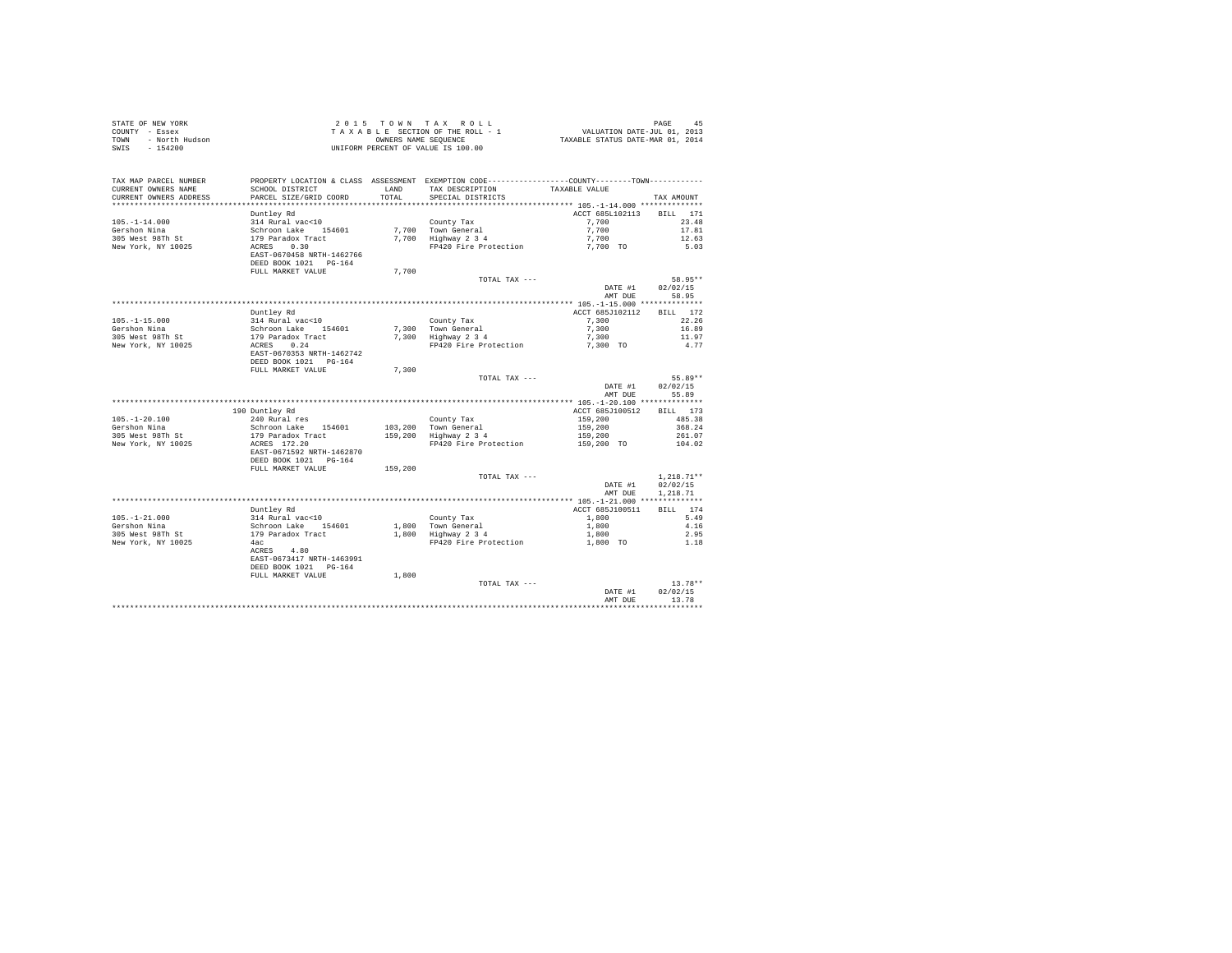| STATE OF NEW YORK      | 2015 TOWN TAX ROLL                 | 46<br>PAGE                       |
|------------------------|------------------------------------|----------------------------------|
| COUNTY - Essex         | TAXABLE SECTION OF THE ROLL - 1    | VALUATION DATE-JUL 01, 2013      |
| TOWN<br>- North Hudson | OWNERS NAME SEOUENCE               | TAXABLE STATUS DATE-MAR 01, 2014 |
| $-154200$<br>SWIS      | UNIFORM PERCENT OF VALUE IS 100.00 |                                  |

| TAX MAP PARCEL NUMBER                           | PROPERTY LOCATION & CLASS ASSESSMENT EXEMPTION CODE----------------COUNTY-------TOWN--------- |        |                                             |                  |                    |
|-------------------------------------------------|-----------------------------------------------------------------------------------------------|--------|---------------------------------------------|------------------|--------------------|
| CURRENT OWNERS NAME                             | SCHOOL DISTRICT                                                                               | LAND   | TAX DESCRIPTION                             | TAXABLE VALUE    |                    |
| CURRENT OWNERS ADDRESS<br>********************* | PARCEL SIZE/GRID COORD                                                                        | TOTAL  | SPECIAL DISTRICTS                           |                  | TAX AMOUNT         |
|                                                 |                                                                                               |        |                                             |                  |                    |
|                                                 | 58 Kenakwar Ln                                                                                |        |                                             | ACCT 685Z010009  | <b>BILL</b><br>175 |
| $104.4 - 3 - 6.100$                             | 312 Vac w/imprv - WTRFNT                                                                      |        | County Tax                                  | 38,700           | 117.99             |
| Giroux Gary G<br>Giroux Sarah M                 | Schroon Lake 154601<br>29 Platt Rogers&co Rd Pat                                              |        | 35,700 Town General<br>38,700 Highway 2 3 4 | 38,700<br>38,700 | 89.51<br>63.46     |
| PO Box 392                                      | Pt Lot 6 Kenakwar Subd                                                                        |        | FP420 Fire Protection                       | 38,700 TO        | 25.29              |
| Chestertown, NY 12817-0392                      | 3.41<br>ACRES                                                                                 |        |                                             |                  |                    |
|                                                 | EAST-0664289 NRTH-1459423                                                                     |        |                                             |                  |                    |
|                                                 | DEED BOOK 1615 PG-229                                                                         |        |                                             |                  |                    |
|                                                 | FULL MARKET VALUE                                                                             | 38,700 |                                             |                  |                    |
|                                                 |                                                                                               |        | TOTAL TAX ---                               |                  | $296.25**$         |
|                                                 |                                                                                               |        |                                             | DATE #1          | 02/02/15           |
|                                                 |                                                                                               |        |                                             | AMT DUE          | 296.25             |
|                                                 |                                                                                               |        |                                             |                  |                    |
|                                                 | Kenakwar Ln                                                                                   |        |                                             | ACCT 685Z010010  | 176<br>BILL        |
| $104.4 - 3 - 6.200$                             | 314 Rural vac<10 - WTRFNT                                                                     |        | County Tax                                  | 3,100            | 9.45               |
| Giroux Gary G                                   | Schroon Lake 154601                                                                           |        | 3.100 Town General                          | 3,100            | 7.17               |
| Giroux Sarah M                                  | 29 Platt Rogers&co Rd Pat                                                                     |        | 3,100 Highway 2 3 4                         | 3,100            | 5.08               |
| PO Box 392                                      | Pt Lot 6 Kenakwar Subd                                                                        |        | FP420 Fire Protection                       | 3,100 TO         | 2.03               |
| Chestertown, NY 12817-0392                      | 1.75<br>ACRES                                                                                 |        |                                             |                  |                    |
|                                                 | EAST-0664290 NRTH-1459105                                                                     |        |                                             |                  |                    |
|                                                 | DEED BOOK 1615 PG-229                                                                         |        |                                             |                  |                    |
|                                                 | FULL MARKET VALUE                                                                             | 3.100  |                                             |                  |                    |
|                                                 |                                                                                               |        | TOTAL TAX ---                               |                  | $23.73**$          |
|                                                 |                                                                                               |        |                                             | DATE #1          | 02/02/15           |
|                                                 |                                                                                               |        |                                             | AMT DUE          | 23.73              |
|                                                 |                                                                                               |        |                                             |                  |                    |
|                                                 | US Route 9                                                                                    |        |                                             | ACCT 685J102604  | <b>BILL</b><br>177 |
| $125.1 - 1 - 29.000$                            | 314 Rural vac<10                                                                              |        | C TAX SALE 33201                            | 7.300<br>7,300   |                    |
| Gokey Jean F                                    | Schroon Lake<br>154601                                                                        |        | 7.300 County Tax                            | 0.00             | 0.00               |
| Route 9                                         | 141 Paradox Tr                                                                                |        | 7.300 Town General                          | 0.00             | 0.00               |
| PO Box 125<br>North Hudson, NY 12855            | 0.83<br>ACRES<br>EAST-0659006 NRTH-1438938                                                    |        | Highway 2 3 4<br>FP420 Fire Protection      | 0.00<br>$0$ TO   | 0.00               |
|                                                 | DEED BOOK 1769 PG-157                                                                         |        | 7.300 EX                                    |                  |                    |
| PRIOR OWNER ON 3/01/2014 FULL MARKET VALUE      |                                                                                               | 7.300  |                                             |                  |                    |
| Essex County                                    |                                                                                               |        |                                             |                  |                    |
|                                                 |                                                                                               |        | TOTAL TAX ---                               |                  | $0.00**$           |
|                                                 |                                                                                               |        |                                             |                  |                    |
|                                                 | 2936 US Route 9                                                                               |        |                                             | ACCT 685J178546  | BILL 178           |
| $114.18 - 3 - 3.000$                            | 210 1 Family Res                                                                              |        | County Tax                                  | 38,900           | 118.60             |
| Gokev John                                      | Schroon Lake 154601                                                                           |        | 13,600 Town General                         | 38,900           | 89.98              |
| Gokev Jean                                      | 22 Road Patent                                                                                |        | 38,900 Highway 2 3 4                        | 38,900           | 63.79              |
| 2918 US Rte 9                                   | 0.30<br>ACRES                                                                                 |        | FP420 Fire Protection                       | 38,900 TO        | 25.42              |
| PO Box 125                                      | EAST-0659513 NRTH-1441437                                                                     |        |                                             |                  |                    |
| North Hudson, NY 12855                          | DEED BOOK 1437 PG-216                                                                         |        |                                             |                  |                    |
|                                                 | FULL MARKET VALUE                                                                             | 38,900 |                                             |                  |                    |
|                                                 |                                                                                               |        | TOTAL TAX ---                               |                  | $297.79**$         |
|                                                 |                                                                                               |        |                                             | DATE #1          | 02/02/15           |
|                                                 |                                                                                               |        |                                             | AMT DUE          | 297.79             |
|                                                 |                                                                                               |        |                                             |                  |                    |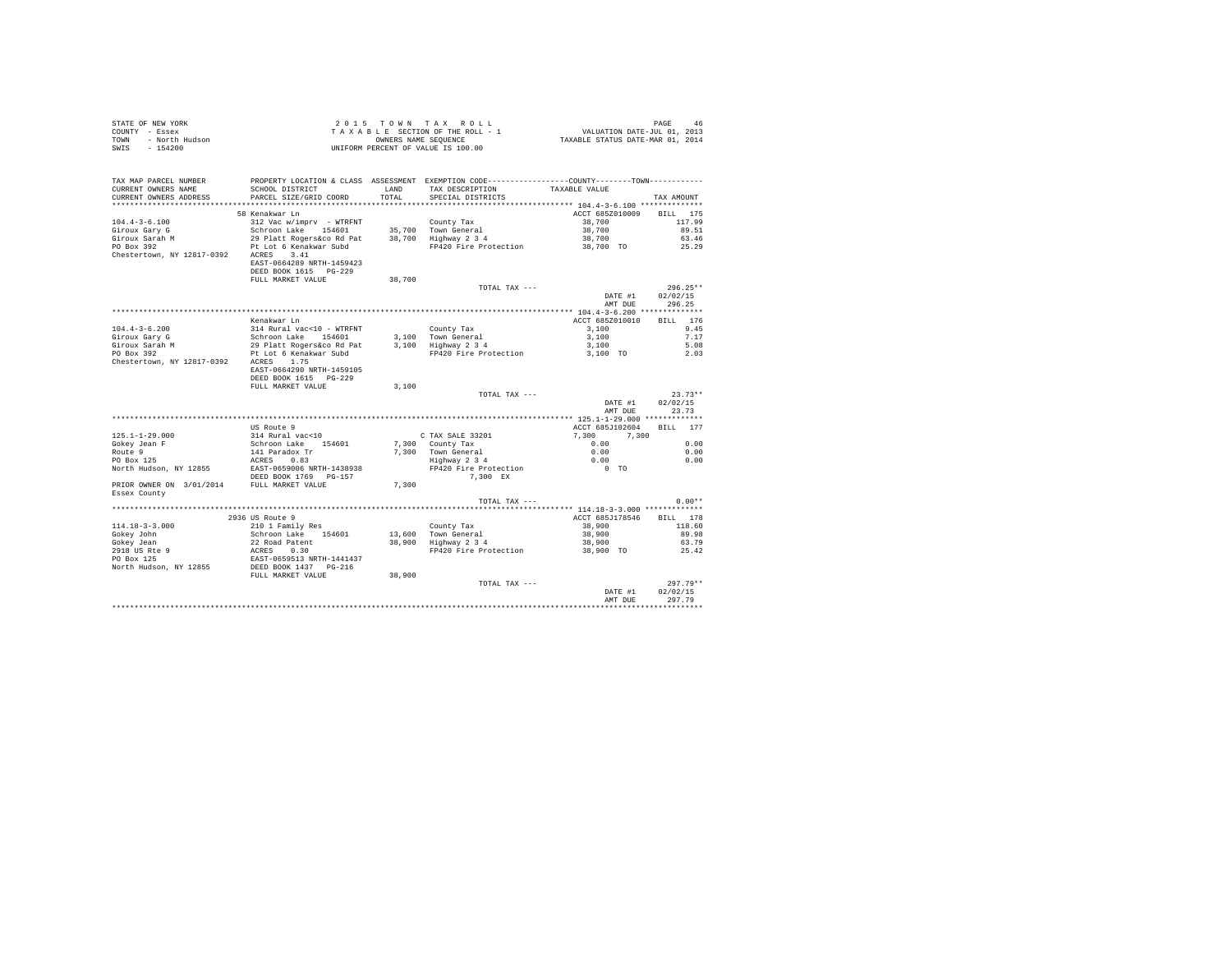| STATE OF NEW YORK      | 2015 TOWN TAX ROLL                 | PAGE<br>-47                      |
|------------------------|------------------------------------|----------------------------------|
| COUNTY - Essex         | TAXABLE SECTION OF THE ROLL - 1    | VALUATION DATE-JUL 01, 2013      |
| TOWN<br>- North Hudson | OWNERS NAME SEOUENCE               | TAXABLE STATUS DATE-MAR 01, 2014 |
| - 154200<br>SWIS       | UNIFORM PERCENT OF VALUE IS 100.00 |                                  |

| TAX MAP PARCEL NUMBER<br>CURRENT OWNERS NAME<br>CURRENT OWNERS ADDRESS | PROPERTY LOCATION & CLASS ASSESSMENT EXEMPTION CODE-----------<br>SCHOOL DISTRICT<br>PARCEL SIZE/GRID COORD               | LAND<br>TOTAL     | TAX DESCRIPTION<br>SPECIAL DISTRICTS        | TAXABLE VALUE                                    | TAX AMOUNT                             |
|------------------------------------------------------------------------|---------------------------------------------------------------------------------------------------------------------------|-------------------|---------------------------------------------|--------------------------------------------------|----------------------------------------|
| *******************                                                    |                                                                                                                           | .                 |                                             |                                                  |                                        |
| $114.18 - 3 - 2.110$<br>Gokey John E<br>Gokey Jean F                   | 2918 US Route 9<br>483 Converted Re<br>Schroon Lake 154601<br>22 Road Patent                                              | 73,400<br>293,600 | County Tax<br>Town General<br>Highway 2 3 4 | ACCT 685J100712<br>293,600<br>293,600<br>293,600 | BILL 179<br>895.15<br>679.11<br>481.47 |
| 2918 US Rte 9<br>PO Box 125<br>North Hudson, NY 12855                  | Bldg 1-4 1715/261 Lease<br>1587/278 Lease 1715/270 E<br>ACRES 10.10<br>EAST-0659977 NRTH-1440890<br>DEED BOOK 1000 PG-132 |                   | School Relevy<br>FP420 Fire Protection      | 293,600 TO                                       | 2.406.63<br>191.84                     |
|                                                                        | FULL MARKET VALUE                                                                                                         | 293,600           |                                             |                                                  |                                        |
|                                                                        |                                                                                                                           |                   | TOTAL TAX ---                               | DATE #1                                          | $4,654.20**$<br>02/02/15               |
|                                                                        |                                                                                                                           |                   |                                             | AMT DUE                                          | 4.654.20                               |
|                                                                        |                                                                                                                           |                   |                                             |                                                  |                                        |
|                                                                        | US Route 9                                                                                                                |                   |                                             | ACCT 685J192002                                  | BILL 180                               |
| $114.18 - 3 - 2.120$                                                   | 311 Res vac land                                                                                                          |                   | County Tax                                  | 25,800                                           | 78.66                                  |
| Gokey John E                                                           | Schroon Lake 154601                                                                                                       | 25,800            | Town General                                | 25,800                                           | 59.68                                  |
| Gokey Jean F<br>2918 US Rte 9                                          | 22 Road Pat                                                                                                               | 25,800            | Highway 2 3 4<br>FP420 Fire Protection      | 25,800                                           | 42.31<br>16.86                         |
| PO Box 125                                                             | ACRES 9.32                                                                                                                |                   |                                             | 25,800 TO                                        |                                        |
| North Hudson, NY 12855                                                 | EAST-0659862 NRTH-1441410<br>DEED BOOK 1028 PG-31                                                                         |                   |                                             |                                                  |                                        |
|                                                                        | FULL MARKET VALUE                                                                                                         | 25,800            |                                             |                                                  |                                        |
|                                                                        |                                                                                                                           |                   | TOTAL TAX ---                               |                                                  | $197.51**$                             |
|                                                                        |                                                                                                                           |                   |                                             | DATE #1                                          | 02/02/15                               |
|                                                                        |                                                                                                                           |                   |                                             | AMT DUE                                          | 197.51                                 |
|                                                                        |                                                                                                                           |                   |                                             |                                                  |                                        |
|                                                                        | 2828 US Route 9                                                                                                           |                   |                                             | ACCT 685J102609                                  | BILL 181                               |
| $125.1 - 1 - 28.000$                                                   | 281 Multiple res                                                                                                          |                   | County Tax                                  | 111,100                                          | 338.73                                 |
| Gokey John E                                                           | Schroon Lake<br>154601                                                                                                    | 28,600            | Town General                                | 111,100                                          | 256.98                                 |
| Gokey Jean F                                                           | 141 Taradox Tr                                                                                                            | 111,100           | Highway 2 3 4                               | 111,100                                          | 182.19                                 |
| 2918 US Rte 9                                                          | ACRES 1.39                                                                                                                |                   | FP420 Fire Protection                       | 111,100 TO                                       | 72.59                                  |
| PO Box 125<br>North Hudson, NY 12855                                   | EAST-0659118 NRTH-1439128<br>DEED BOOK 884<br>PG-152                                                                      |                   |                                             |                                                  |                                        |
|                                                                        | FULL MARKET VALUE                                                                                                         | 111,100           |                                             |                                                  |                                        |
|                                                                        |                                                                                                                           |                   | TOTAL TAX ---                               |                                                  | $850.49**$                             |
|                                                                        |                                                                                                                           |                   |                                             | DATE #1<br>AMT DUE                               | 02/02/15<br>850.49                     |
|                                                                        |                                                                                                                           |                   |                                             |                                                  |                                        |
| $125.12 - 1 - 8.100$                                                   | 514 Johnson Pond Rd                                                                                                       |                   |                                             | ACCT 685J101502                                  | BILL 182<br>1,120.76                   |
| Grace Kathleen                                                         | 210 1 Family Res - WTRFNT<br>Schroon Lake 154601                                                                          | 223,500           | County Tax<br>Town General                  | 367,600<br>367,600                               | 850.27                                 |
| 165 Dezenzo Ln                                                         | 169 Paradox Tract                                                                                                         | 367,600           | Highway 2 3 4                               | 367,600                                          | 602.82                                 |
| West Orange, NJ 07052                                                  | 3.34ac                                                                                                                    |                   | FP420 Fire Protection                       | 367,600 TO                                       | 240.19                                 |
|                                                                        | 3.34<br>ACRES<br>EAST-0668640 NRTH-1435156                                                                                |                   |                                             |                                                  |                                        |
|                                                                        | DEED BOOK 1453 PG-182                                                                                                     |                   |                                             |                                                  |                                        |
|                                                                        | FULL MARKET VALUE                                                                                                         | 367,600           | TOTAL TAX ---                               |                                                  | $2.814.04**$                           |
|                                                                        |                                                                                                                           |                   |                                             | DATE #1                                          | 02/02/15                               |
|                                                                        |                                                                                                                           |                   |                                             | AMT DUE                                          | 2.814.04                               |
|                                                                        |                                                                                                                           |                   |                                             |                                                  |                                        |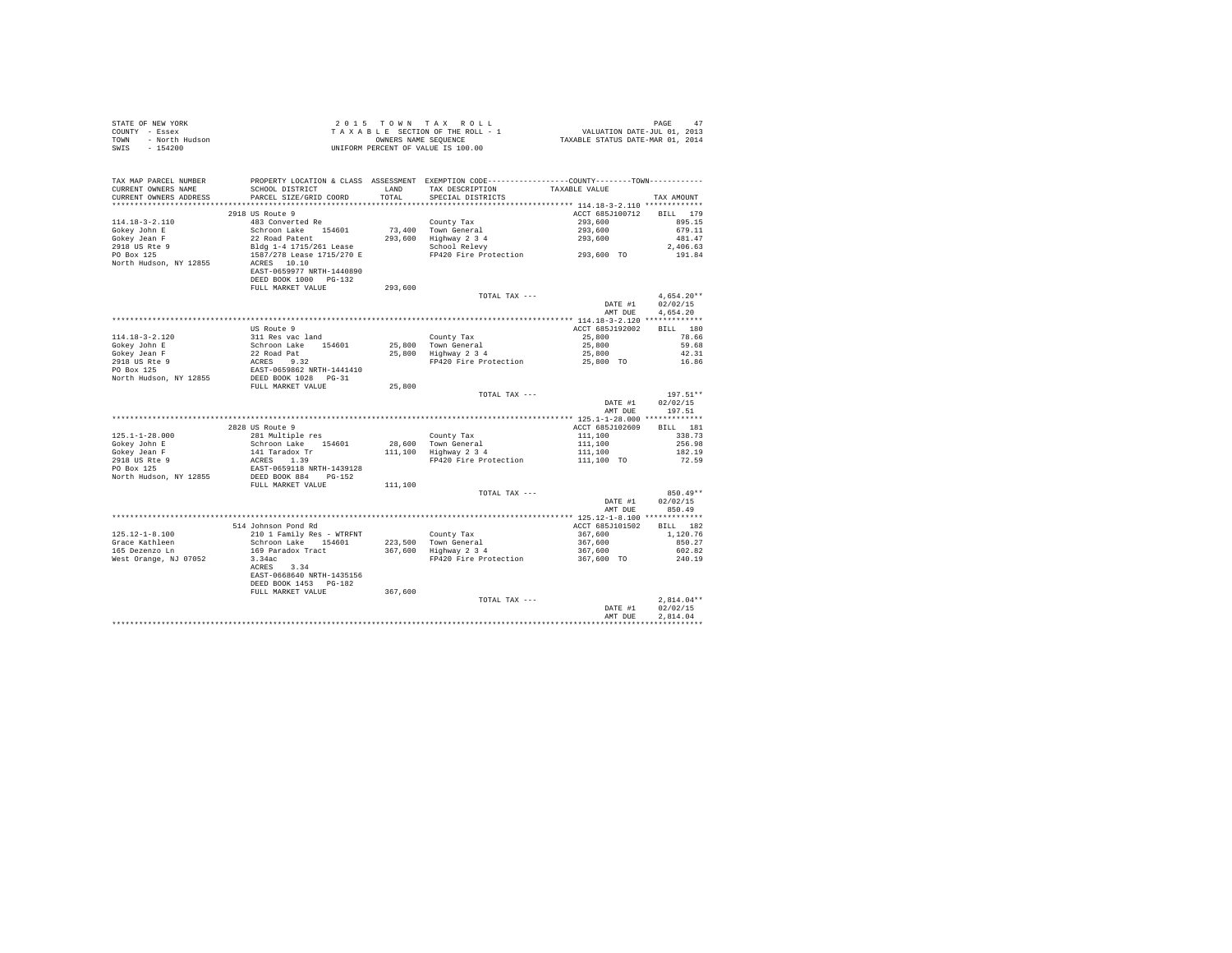|      | STATE OF NEW YORK | 2015 TOWN TAX ROLL                 | 48<br>PAGE                       |
|------|-------------------|------------------------------------|----------------------------------|
|      | COUNTY - Essex    | TAXABLE SECTION OF THE ROLL - 1    | VALUATION DATE-JUL 01, 2013      |
| TOWN | - North Hudson    | OWNERS NAME SEOUENCE               | TAXABLE STATUS DATE-MAR 01, 2014 |
| SWIS | - 154200          | UNIFORM PERCENT OF VALUE IS 100.00 |                                  |

| TAX MAP PARCEL NUMBER<br>CURRENT OWNERS NAME | SCHOOL DISTRICT                                                                                                                  | LAND    | PROPERTY LOCATION & CLASS ASSESSMENT EXEMPTION CODE----------------COUNTY-------TOWN----------<br>TAX DESCRIPTION | TAXABLE VALUE      |                    |
|----------------------------------------------|----------------------------------------------------------------------------------------------------------------------------------|---------|-------------------------------------------------------------------------------------------------------------------|--------------------|--------------------|
| CURRENT OWNERS ADDRESS                       | PARCEL SIZE/GRID COORD                                                                                                           | TOTAL   | SPECIAL DISTRICTS                                                                                                 |                    | TAX AMOUNT         |
|                                              |                                                                                                                                  |         |                                                                                                                   |                    |                    |
|                                              | 3712 US Route 9                                                                                                                  |         |                                                                                                                   | ACCT 685J103303    | <b>BILL</b><br>183 |
| $104.4 - 1 - 68.000$                         | 312 Vac w/imprv                                                                                                                  |         | County Tax                                                                                                        | 27,900             | 85.06              |
| Gregson Jane                                 | Schroon Lake 154601<br>29 Platt Rogers&co Rd Pat                                                                                 |         | 25,800 Town General<br>27,900 Highway 2 3 4                                                                       | 27,900             | 64.53              |
| Gregson Eric                                 |                                                                                                                                  |         |                                                                                                                   | 27,900             | 45.75              |
| 295 Nys Rte 74                               | 3ac                                                                                                                              |         | FP420 Fire Protection                                                                                             | 27,900 TO          | 18.23              |
| Schroon Lake, NY 12870                       | ACRES 9.30<br>EAST-0666007 NRTH-1458766<br>DEED BOOK 1092 PG-174                                                                 |         |                                                                                                                   |                    |                    |
|                                              | FULL MARKET VALUE                                                                                                                | 27,900  |                                                                                                                   |                    |                    |
|                                              |                                                                                                                                  |         | TOTAL TAX ---                                                                                                     |                    | $213.57**$         |
|                                              |                                                                                                                                  |         |                                                                                                                   | DATE #1            | 02/02/15           |
|                                              |                                                                                                                                  |         |                                                                                                                   | AMT DUE            | 213.57             |
|                                              |                                                                                                                                  |         |                                                                                                                   |                    |                    |
|                                              | Duntley Rd                                                                                                                       |         |                                                                                                                   | ACCT 685J103406    | BILL 184           |
| $105. - 1 - 12.000$                          | 314 Rural vac<10                                                                                                                 |         | County Tax                                                                                                        | 9,600              | 29.27              |
| Gunsel Thomas A                              |                                                                                                                                  |         | 9.600 Town General                                                                                                | 9,600              | 22.21              |
| Gunsel Charlene                              |                                                                                                                                  |         | 9,600 Iown General<br>9,600 Highway 2 3 4                                                                         | 9,600              | 15.74              |
| 431 Broadway                                 |                                                                                                                                  |         | FP420 Fire Protection                                                                                             | 9,600 TO           | 6.27               |
| Huntington, NY 11743                         | 314 Rural vac<10<br>Schroon Lake 154601<br>179 Paradox Tract<br>ACRES 0.60<br>EAST-0670171 NRTH-1462688<br>DEED BOOK 1468 PG-187 |         |                                                                                                                   |                    |                    |
|                                              | FULL MARKET VALUE                                                                                                                | 9,600   |                                                                                                                   |                    |                    |
|                                              |                                                                                                                                  |         | TOTAL TAX ---                                                                                                     |                    | $73.49**$          |
|                                              |                                                                                                                                  |         |                                                                                                                   | DATE #1            | 02/02/15           |
|                                              |                                                                                                                                  |         |                                                                                                                   | AMT DUE            | 73.49              |
|                                              |                                                                                                                                  |         |                                                                                                                   |                    |                    |
|                                              | Duntley Rd                                                                                                                       |         |                                                                                                                   | ACCT 685J103211    | BILL 185           |
| $105. - 1 - 13.000$                          | 314 Rural vac<10                                                                                                                 |         | County Tax                                                                                                        | 9.000              | 27.44              |
| Gunsel Thomas A                              | Schroon Lake 154601                                                                                                              |         | 9.000 Town General                                                                                                | 9.000              | 20.82              |
| Gunsel Charlene                              |                                                                                                                                  |         | 9,000 Highway 2 3 4                                                                                               | 9,000              | 14.76              |
| 431 Broadway<br>Huntington, NY 11743         | 179 Paradox Tract<br>179 Paradox Tract<br>ACRES 0.40<br>EAST-0670166 NRTH-1462571<br>DEED BOOK 1468 PG-187                       |         | FP420 Fire Protection                                                                                             | 9,000 TO           | 5.88               |
|                                              | FULL MARKET VALUE                                                                                                                | 9.000   |                                                                                                                   |                    |                    |
|                                              |                                                                                                                                  |         | TOTAL TAX ---                                                                                                     |                    | 68.90**            |
|                                              |                                                                                                                                  |         |                                                                                                                   | DATE #1<br>AMT DUE | 02/02/15<br>68.90  |
|                                              |                                                                                                                                  |         |                                                                                                                   |                    |                    |
|                                              | 54 Greenough Rd                                                                                                                  |         |                                                                                                                   | ACCT 685J102510    | BILL 186           |
| $104.2 - 1 - 12.000$                         | 240 Rural res                                                                                                                    |         | County Tax                                                                                                        | 442.200            | 1,348.21           |
| Guttenberg Richard N                         | Schroon Lake 154601                                                                                                              |         | 115,500 Town General                                                                                              | 442,200            | 1,022.83           |
| Guttenberg Nancy M                           |                                                                                                                                  |         | 442,200 Highway 2 3 4<br>School Relevy                                                                            | 442,200            | 725.15             |
| 54 Greenough Rd                              |                                                                                                                                  |         |                                                                                                                   |                    | 4,006.48           |
| North Hudson, NY 12855                       | 202 Paradox Tract<br>ACRES 102.50<br>EAST-0671262 NRTH-1464885                                                                   |         | FP420 Fire Protection 442.200 TO                                                                                  |                    | 288.93             |
|                                              | DEED BOOK 1398 PG-152<br>FULL MARKET VALUE                                                                                       | 442,200 |                                                                                                                   |                    |                    |
|                                              |                                                                                                                                  |         | TOTAL TAX ---                                                                                                     |                    | $7,391.60**$       |
|                                              |                                                                                                                                  |         |                                                                                                                   | DATE #1            | 02/02/15           |
|                                              |                                                                                                                                  |         |                                                                                                                   | AMT DUE            | 7.391.60           |
|                                              |                                                                                                                                  |         |                                                                                                                   |                    |                    |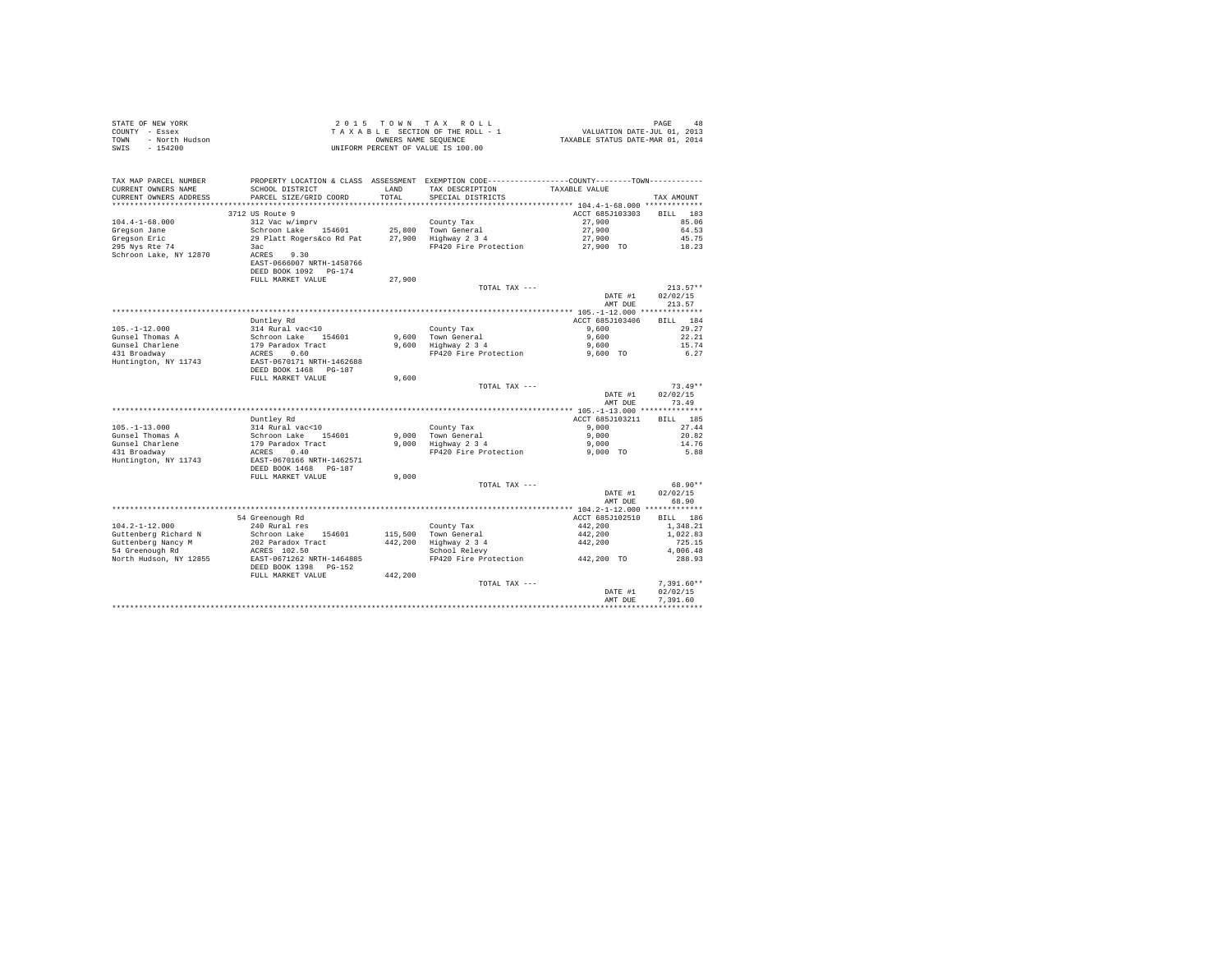|                | STATE OF NEW YORK | 2015 TOWN TAX ROLL                 | 49<br>PAGE                       |
|----------------|-------------------|------------------------------------|----------------------------------|
| COUNTY - Essex |                   | TAXABLE SECTION OF THE ROLL - 1    | VALUATION DATE-JUL 01, 2013      |
| TOWN           | - North Hudson    | OWNERS NAME SEOUENCE               | TAXABLE STATUS DATE-MAR 01, 2014 |
| SWIS           | $-154200$         | UNIFORM PERCENT OF VALUE IS 100.00 |                                  |

| TAX MAP PARCEL NUMBER<br>CURRENT OWNERS NAME<br>CURRENT OWNERS ADDRESS<br>************************* | SCHOOL DISTRICT<br>PARCEL SIZE/GRID COORD      | LAND<br>TOTAL | PROPERTY LOCATION & CLASS ASSESSMENT EXEMPTION CODE---------------COUNTY-------TOWN---------<br>TAX DESCRIPTION<br>SPECIAL DISTRICTS | TAXABLE VALUE                                               | TAX AMOUNT         |
|-----------------------------------------------------------------------------------------------------|------------------------------------------------|---------------|--------------------------------------------------------------------------------------------------------------------------------------|-------------------------------------------------------------|--------------------|
|                                                                                                     |                                                |               |                                                                                                                                      | ACCT 685J100515                                             | BTLL.<br>187       |
| $113.4 - 2 - 4.000$                                                                                 | 3217 Blue Ridge Rd<br>260 Seasonal res         |               | County Tax                                                                                                                           | 56,000                                                      | 170.74             |
| Guyatte James B                                                                                     | Schroon Lake<br>154601                         |               | 16,200 Town General                                                                                                                  | 56,000                                                      | 129.53             |
| Guyatte David A                                                                                     | 4 T&c Twp 44                                   | 56,000        | Highway 2 3 4                                                                                                                        | 56,000                                                      | 91.83              |
| c/o Cote Sterno Holdings                                                                            | 1605/302-Will                                  |               | FP420 Fire Protection                                                                                                                | 56,000 TO                                                   | 36.59              |
| 112 Aviemore Ln                                                                                     | 0.60<br>ACRES                                  |               |                                                                                                                                      |                                                             |                    |
| Douglassville, PA 19518                                                                             | EAST-0639631 NRTH-1444478                      |               |                                                                                                                                      |                                                             |                    |
|                                                                                                     | DEED BOOK 1737 PG-133                          |               |                                                                                                                                      |                                                             |                    |
|                                                                                                     | FULL MARKET VALUE                              | 56,000        |                                                                                                                                      |                                                             |                    |
|                                                                                                     |                                                |               | TOTAL TAX ---                                                                                                                        |                                                             | $428.69**$         |
|                                                                                                     |                                                |               |                                                                                                                                      | DATE #1                                                     | 02/02/15           |
|                                                                                                     |                                                |               | *************************                                                                                                            | AMT DUE                                                     | 428.69             |
|                                                                                                     | 3589 US Route 9                                |               |                                                                                                                                      | *********** 114.2-1-10.000 *************<br>ACCT 685J102706 | <b>BTT.T. 188</b>  |
| $114.2 - 1 - 10.000$                                                                                | 210 1 Family Res                               |               | County Tax                                                                                                                           | 103,800                                                     | 316.47             |
| Hamilton Robert                                                                                     | Schroon Lake 154601                            | 28,900        | Town General                                                                                                                         | 103,800                                                     | 240.09             |
| Hamilton Lee A                                                                                      | 27 Platt Rogers&co Rd Pat                      | 103,800       | Highway 2 3 4                                                                                                                        | 103,800                                                     | 170.22             |
| 3589 US Rte 9                                                                                       | ACRES<br>1.80                                  |               | FP420 Fire Protection                                                                                                                | 103,800 TO                                                  | 67.82              |
| North Hudson, NY 12855                                                                              | EAST-0664098 NRTH-1456363                      |               |                                                                                                                                      |                                                             |                    |
|                                                                                                     | DEED BOOK 1498 PG-167                          |               |                                                                                                                                      |                                                             |                    |
|                                                                                                     | FULL MARKET VALUE                              | 103,800       |                                                                                                                                      |                                                             |                    |
|                                                                                                     |                                                |               | TOTAL TAX ---                                                                                                                        |                                                             | $794.60**$         |
|                                                                                                     |                                                |               |                                                                                                                                      | DATE #1<br>AMT DUE                                          | 02/02/15<br>794.60 |
|                                                                                                     |                                                |               |                                                                                                                                      |                                                             |                    |
|                                                                                                     | Blue Ridge Rd                                  |               |                                                                                                                                      | ACCT 685J101715                                             | 189<br><b>BILL</b> |
| $112.4 - 2 - 8.000$                                                                                 | 314 Rural vac<10                               |               | County Tax                                                                                                                           | 400                                                         | 1.22               |
| Hammond Sherm P                                                                                     | Schroon Lake 154601                            | 400           | Town General                                                                                                                         | 400                                                         | 0.93               |
| Hammond Patricia D                                                                                  | 9 T&c Twp 44                                   | 400           | Highway 2 3 4                                                                                                                        | 400                                                         | 0.66               |
| 220 County Route 43                                                                                 | 0.17<br>ACRES                                  |               | FP420 Fire Protection                                                                                                                | 400 TO                                                      | . 26               |
| Fort Edward, NY 12828                                                                               | EAST-0617114 NRTH-1441212                      |               |                                                                                                                                      |                                                             |                    |
|                                                                                                     | DEED BOOK 1665 PG-214                          |               |                                                                                                                                      |                                                             |                    |
|                                                                                                     | FULL MARKET VALUE                              | 400           |                                                                                                                                      |                                                             | $3.07**$           |
|                                                                                                     |                                                |               | TOTAL TAX ---                                                                                                                        | DATE #1                                                     | 02/02/15           |
|                                                                                                     |                                                |               |                                                                                                                                      | AMT DUE                                                     | 3.07               |
|                                                                                                     |                                                |               |                                                                                                                                      |                                                             |                    |
|                                                                                                     | 2268 Blue Ridge Rd                             |               |                                                                                                                                      | ACCT 685J101801                                             | BILL 190           |
| $112.4 - 2 - 15.000$                                                                                | 240 Rural res                                  |               | County Tax                                                                                                                           | 105,400                                                     | 321.35             |
| Hammond Thomas C                                                                                    | Schroon Lake 154601                            | 41,100        | Town General                                                                                                                         | 105,400                                                     | 243.79             |
| Hammond Lois BA                                                                                     | 9 Totn&crossfield Twp 44                       | 105,400       | Highway 2 3 4                                                                                                                        | 105,400                                                     | 172.84             |
| 16 Pine St                                                                                          | ACRES 17.64                                    |               | FP420 Fire Protection                                                                                                                | 105,400 TO                                                  | 68.87              |
| Queensbury, NY 12804-4040                                                                           | EAST-0617398 NRTH-1440458                      |               |                                                                                                                                      |                                                             |                    |
|                                                                                                     | DEED BOOK 830<br>$PG-299$<br>FULL MARKET VALUE | 105,400       |                                                                                                                                      |                                                             |                    |
|                                                                                                     |                                                |               | TOTAL TAX ---                                                                                                                        |                                                             | 806.85**           |
|                                                                                                     |                                                |               |                                                                                                                                      | DATE #1                                                     | 02/02/15           |
|                                                                                                     |                                                |               |                                                                                                                                      | AMT DUE                                                     | 806.85             |
|                                                                                                     |                                                |               |                                                                                                                                      |                                                             | .                  |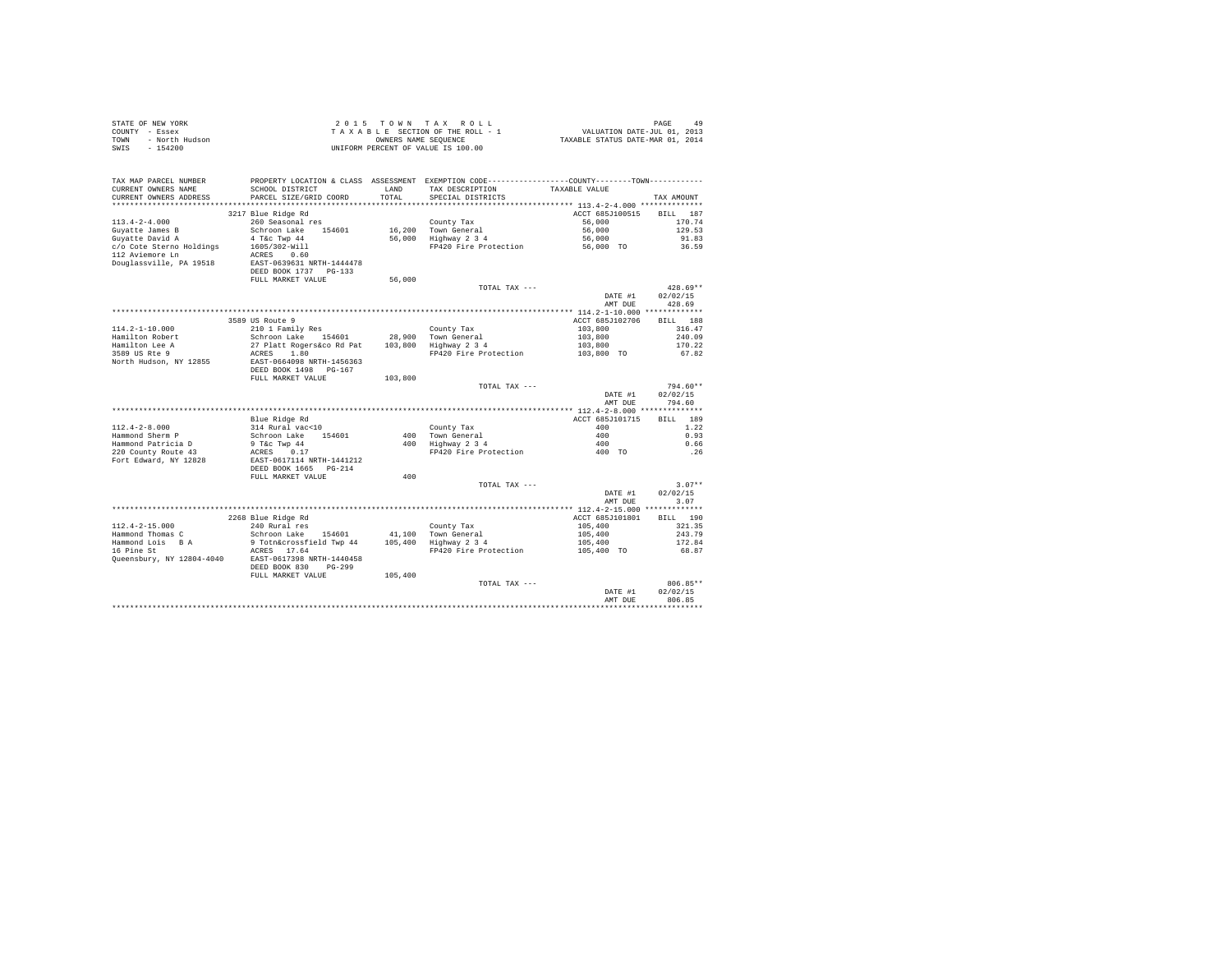| STATE OF NEW YORK      | 2015 TOWN TAX ROLL                 | 50<br>PAGE                       |
|------------------------|------------------------------------|----------------------------------|
| COUNTY - Essex         | TAXABLE SECTION OF THE ROLL - 1    | VALUATION DATE-JUL 01, 2013      |
| TOWN<br>- North Hudson | OWNERS NAME SEOUENCE               | TAXABLE STATUS DATE-MAR 01, 2014 |
| - 154200<br>SWIS       | UNIFORM PERCENT OF VALUE IS 100.00 |                                  |

|                            |                                                                                               |         |                       | AMT DUE                                   | 511.36                 |
|----------------------------|-----------------------------------------------------------------------------------------------|---------|-----------------------|-------------------------------------------|------------------------|
|                            |                                                                                               |         | TOTAL TAX ---         | DATE #1                                   | $511.36**$<br>02/02/15 |
| UNDER RPTL480A UNTIL 2016  | FULL MARKET VALUE                                                                             | 66,800  |                       |                                           |                        |
| MAY BE SUBJECT TO PAYMENT  | DEED BOOK 1728<br>FULL MARKET VAT<br>PG-114                                                   |         |                       |                                           |                        |
|                            | EAST-0669361 NRTH-1466374                                                                     |         |                       |                                           |                        |
| Benson, VT 05743           | ACRES<br>2.70                                                                                 |         |                       |                                           |                        |
| 293 N Crossroads           | Lot 1 #6642                                                                                   |         | FP420 Fire Protection | 66.800 TO                                 | 43.65                  |
| Perron Scott               | 4 T&c Twp 49                                                                                  | 66,800  | Highway 2 3 4         | 66,800                                    | 109.54                 |
| Hathaway Douglas           | Schroon Lake<br>154601                                                                        | 29,800  | Town General          | 66,800                                    | 154.51                 |
| $104.2 - 1 - 5.113$        | 260 Seasonal res                                                                              |         | County Tax            | 66,800                                    | 203.66                 |
|                            | 4041 US Route 9                                                                               |         |                       | ACCT 685Z012003                           | BILL 194               |
|                            |                                                                                               |         |                       | ************ 104.2-1-5.113 ************** |                        |
|                            |                                                                                               |         |                       | AMT DUE                                   | 1,867.09               |
|                            |                                                                                               |         |                       | DATE #1                                   | 02/02/15               |
|                            |                                                                                               |         | TOTAL TAX ---         |                                           | $1.867.09**$           |
|                            | FULL MARKET VALUE                                                                             | 243,900 |                       |                                           |                        |
|                            | DEED BOOK 1261 PG-204                                                                         |         |                       |                                           |                        |
|                            | EAST-0614022 NRTH-1441305                                                                     |         |                       |                                           |                        |
| North Hudson, NY 12855     | ACRES 32.09 BANK WFARGO                                                                       |         | FP420 Fire Protection | 243,900 TO                                | 159.36                 |
| 2169 Blue Ridge Rd         | 9 Totn&crossfield Twp 44                                                                      |         | 243,900 Highway 2 3 4 | 243,900                                   | 399.96                 |
| Hartofililis Harriet       | Schroon Lake<br>154601                                                                        | 50,200  | Town General          | 243,900                                   | 564.15                 |
| $112.4 - 2 - 6.000$        | 240 Rural res                                                                                 |         | County Tax            | 243,900                                   | 743.62                 |
|                            | 2169 Blue Ridge Rd                                                                            |         |                       | ACCT 685J102507                           | 193<br>BILL            |
|                            |                                                                                               |         |                       |                                           |                        |
|                            |                                                                                               |         |                       | AMT DUE                                   | 1.033.45               |
|                            |                                                                                               |         |                       | DATE #1                                   | 02/02/15               |
|                            |                                                                                               |         | TOTAL TAX ---         |                                           | $1,033.45**$           |
|                            | FULL MARKET VALUE                                                                             | 135,000 |                       |                                           |                        |
|                            | DEED BOOK 1726 PG-236                                                                         |         |                       |                                           |                        |
| Saratoga Springs, NY 12866 | EAST-0667168 NRTH-1461912                                                                     |         |                       |                                           |                        |
| 229 Ctv Rte 67             | 2.89<br>ACRES                                                                                 |         | FP420 Fire Protection | 135,000 TO                                | 88.21                  |
| Hanehan Sherri A           | 31 Platt Rogers&co Rd Pat                                                                     | 135,000 | Highway 2 3 4         | 135,000                                   | 221.38                 |
| Hanehan Patrick M          | Schroon Lake 154601                                                                           | 49,200  | Town General          | 135,000                                   | 312.26                 |
| $104.4 - 1 - 36.200$       | 210 1 Family Res - WTRFNT                                                                     |         | County Tax            | 135,000                                   | 411.60                 |
|                            | 3835 US Route 9                                                                               |         |                       | ACCT 685J179001                           | BILL 192               |
|                            |                                                                                               |         |                       |                                           |                        |
|                            |                                                                                               |         |                       | AMT DUE                                   | 122.48                 |
|                            |                                                                                               |         |                       | DATE #1                                   | 02/02/15               |
|                            |                                                                                               |         | TOTAL TAX $---$       |                                           | $122.48**$             |
|                            | FULL MARKET VALUE                                                                             | 16,000  |                       |                                           |                        |
|                            | DEED BOOK 830<br>$PG-299$                                                                     |         |                       |                                           |                        |
| Queensbury, NY 12804-4040  | EAST-0618590 NRTH-1439992                                                                     |         |                       |                                           |                        |
| 16 Pine St                 | 20.25<br>ACRES                                                                                |         | FP420 Fire Protection | 16,000 TO                                 | 10.45                  |
| Hammond Lois B A           | 9 T&c Twp 44                                                                                  | 16,000  | Highway 2 3 4         | 16,000                                    | 26.24                  |
| Hammond Thomas C           | Schroon Lake<br>154601                                                                        |         | 16,000 Town General   | 16,000                                    | 37.01                  |
| $112.4 - 2 - 24.000$       | 322 Rural vac>10                                                                              |         | County Tax            | 16,000                                    | 48.78                  |
|                            | Blue Ridge Rd                                                                                 |         |                       | ACCT 685J185004                           | 191<br><b>BILL</b>     |
| **********************     | *************************                                                                     |         |                       |                                           |                        |
| CURRENT OWNERS ADDRESS     | PARCEL SIZE/GRID COORD                                                                        | TOTAL   | SPECIAL DISTRICTS     |                                           | TAX AMOUNT             |
| CURRENT OWNERS NAME        | SCHOOL DISTRICT                                                                               | LAND    | TAX DESCRIPTION       | TAXABLE VALUE                             |                        |
| TAX MAP PARCEL NUMBER      | PROPERTY LOCATION & CLASS ASSESSMENT EXEMPTION CODE---------------COUNTY-------TOWN---------- |         |                       |                                           |                        |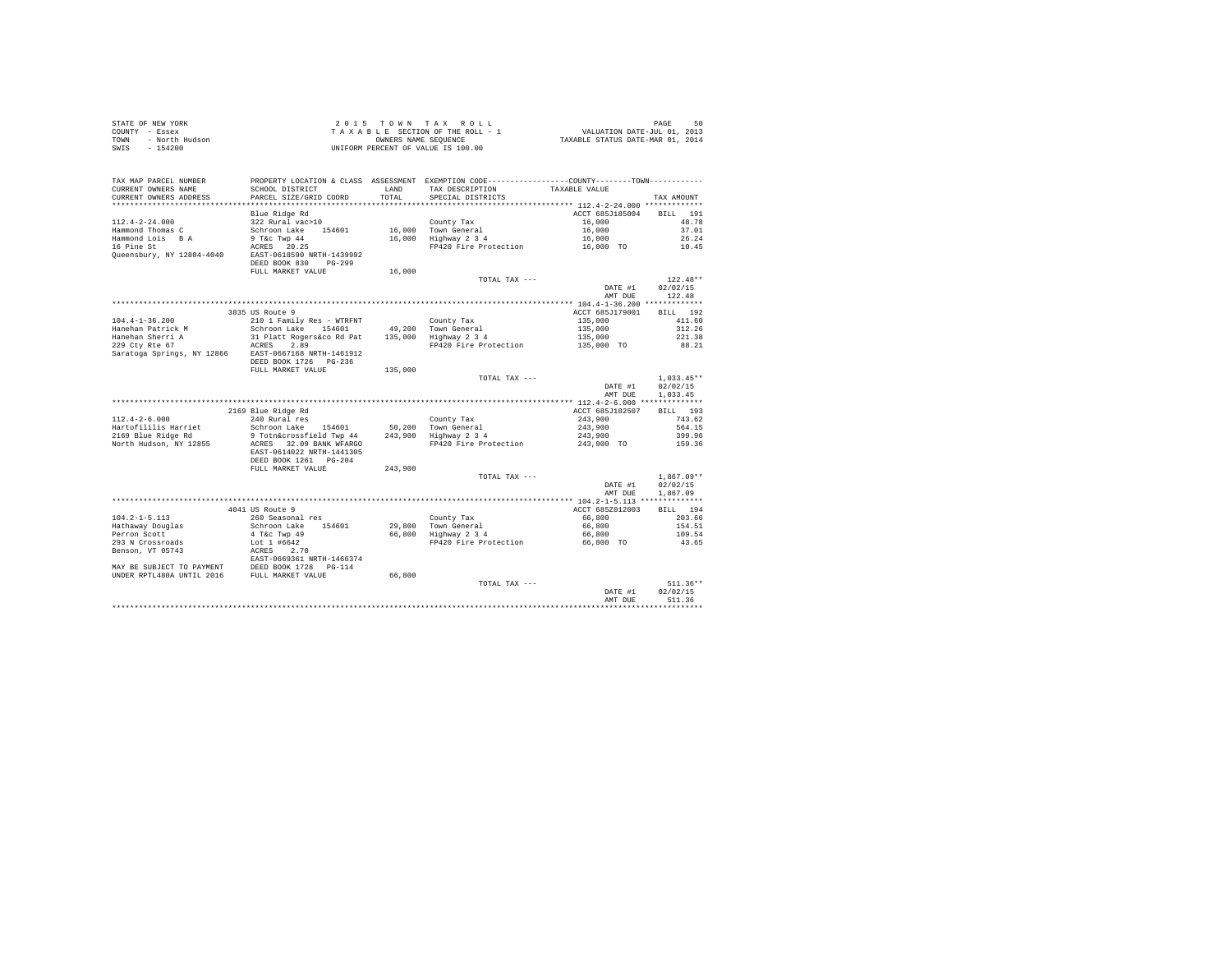| STATE OF NEW YORK      | 2015 TOWN TAX ROLL                 | 51<br>PAGE                       |
|------------------------|------------------------------------|----------------------------------|
| COUNTY - Essex         | TAXABLE SECTION OF THE ROLL - 1    | VALUATION DATE-JUL 01, 2013      |
| TOWN<br>- North Hudson | OWNERS NAME SEOUENCE               | TAXABLE STATUS DATE-MAR 01, 2014 |
| $-154200$<br>SWIS      | UNIFORM PERCENT OF VALUE IS 100.00 |                                  |

| TAX MAP PARCEL NUMBER                      |                                         |         | PROPERTY LOCATION & CLASS ASSESSMENT EXEMPTION CODE----------------COUNTY-------TOWN---------- |                                 |                     |
|--------------------------------------------|-----------------------------------------|---------|------------------------------------------------------------------------------------------------|---------------------------------|---------------------|
| CURRENT OWNERS NAME                        | SCHOOL DISTRICT                         | LAND    | TAX DESCRIPTION                                                                                | TAXABLE VALUE                   |                     |
| CURRENT OWNERS ADDRESS                     | PARCEL SIZE/GRID COORD                  | TOTAL   | SPECIAL DISTRICTS                                                                              |                                 | TAX AMOUNT          |
|                                            | US Route 9                              |         |                                                                                                | ACCT 685J101611                 | 195                 |
| $114.2 - 1 - 2.000$                        | 314 Rural vac<10 - WTRFNT               |         | County Tax                                                                                     | 1,800                           | <b>BILL</b><br>5.49 |
| Hay William I                              | Schroon Lake<br>154601                  |         | 1,800 Town General                                                                             | 1,800                           | 4.16                |
| 185 Fisk Rd                                | 26 Platt&rogers Co Rd Pat               | 1,800   | Highway 2 3 4                                                                                  | 1,800                           | 2.95                |
| Moriah, NY 12960                           | 0.67<br>ACRES                           |         | School Relevy                                                                                  |                                 | 16.31               |
|                                            | EAST-0662175 NRTH-1453222               |         | FP420 Fire Protection                                                                          | 1,800 TO                        | 1.18                |
|                                            | DEED BOOK 929<br>$PG-246$               |         |                                                                                                |                                 |                     |
|                                            | FULL MARKET VALUE                       | 1,800   |                                                                                                |                                 |                     |
|                                            |                                         |         | TOTAL TAX ---                                                                                  |                                 | $30.09**$           |
|                                            |                                         |         |                                                                                                | DATE #1                         | 02/02/15            |
|                                            |                                         |         |                                                                                                | AMT DUE                         | 30.09               |
|                                            |                                         |         |                                                                                                | ** 85.3-1-17.000 **             | ***********         |
|                                            | 9 Nokomis Rd                            |         |                                                                                                | ACCT 685J103114                 | BILL 196            |
| $85.3 - 1 - 17.000$                        | 260 Seasonal res                        |         | County Tax                                                                                     | 269,100                         | 820.45              |
| Hayden Family Trust                        | Schroon Lake 154601                     | 85,200  | Town General                                                                                   | 269,100                         | 622.44              |
| c/o Margaret H Cooke                       | 59 N River Head Tr                      | 269,100 | Highway 2 3 4                                                                                  | 269,100                         | 441.29              |
| 27 Overbrook Rd                            | 0.70<br>ACRES                           |         | FP420 Fire Protection                                                                          | 269,100 TO                      | 175.83              |
| Painted Post, NY 14870                     | EAST-0672744 NRTH-1490717               |         |                                                                                                |                                 |                     |
|                                            | DEED BOOK 1405 PG-200                   |         |                                                                                                |                                 |                     |
| PRIOR OWNER ON 3/01/2014                   | FULL MARKET VALUE                       | 269,100 |                                                                                                |                                 |                     |
| Hayden Family Trust                        |                                         |         | TOTAL TAX ---                                                                                  |                                 | $2.060.01**$        |
|                                            |                                         |         |                                                                                                | DATE #1                         | 02/02/15            |
|                                            |                                         |         |                                                                                                | AMT DUE                         | 2,060.01            |
|                                            |                                         |         |                                                                                                |                                 |                     |
|                                            | 7 Johnson Pond Rd                       |         |                                                                                                | ACCT 685J101809                 | BILL 197            |
| $114.4 - 1 - 36.000$                       | 210 1 Family Res                        |         | County Tax                                                                                     | 73,500                          | 224.09              |
| Hedden Kenneth A                           | Schroon Lake 154601                     |         | 16.900 Town General                                                                            | 73,500                          | 170.01              |
| Hedden Geralyn A                           | 22 Platt&rogers Co Rd Pat               |         | 73,500 Highway 2 3 4                                                                           | 73,500                          | 120.53              |
| 7 Johnson Pond Rd                          | 1619/125 BLA                            |         | FP420 Fire Protection                                                                          | 73,500 TO                       | 48.02               |
| North Hudson, NY 12855                     | ACRES<br>0.68 BANK WFARGO               |         |                                                                                                |                                 |                     |
|                                            | EAST-0660233 NRTH-1442315               |         |                                                                                                |                                 |                     |
|                                            | DEED BOOK 1629 PG-186                   |         |                                                                                                |                                 |                     |
|                                            | FULL MARKET VALUE                       | 73,500  |                                                                                                |                                 |                     |
|                                            |                                         |         | TOTAL TAX ---                                                                                  |                                 | 562.65**            |
|                                            |                                         |         |                                                                                                | DATE #1                         | 02/02/15            |
|                                            |                                         |         |                                                                                                | AMT DUE                         | 562.65              |
|                                            |                                         |         |                                                                                                | ** 114.2-1-49.000 ************* |                     |
|                                            | 3374 US Route 9                         |         |                                                                                                | ACCT 685J100413                 | BILL 198            |
| $114.2 - 1 - 49.000$<br>Heitzman Kenneth N | 210 1 Family Res<br>Schroon Lake 154601 |         | County Tax                                                                                     | 33,500                          | 102.14<br>77.49     |
| 3374 US Route 9                            | 25 Platt Rogers&co Rd Pat               | 33,500  | 7,700 Town General<br>Highway 2 3 4                                                            | 33,500<br>33,500                | 54.94               |
| North Hudson, NY 12855                     | 0.50<br>ACRES                           |         | FP420 Fire Protection                                                                          | 33,500 TO                       | 21.89               |
|                                            | EAST-0661829 NRTH-1451727               |         |                                                                                                |                                 |                     |
|                                            | DEED BOOK 1670 PG-73                    |         |                                                                                                |                                 |                     |
|                                            | FULL MARKET VALUE                       | 33,500  |                                                                                                |                                 |                     |
|                                            |                                         |         | TOTAL TAX ---                                                                                  |                                 | $256.46**$          |
|                                            |                                         |         |                                                                                                | DATE #1                         | 02/02/15            |
|                                            |                                         |         |                                                                                                | AMT DUE                         | 256.46              |
|                                            |                                         |         |                                                                                                |                                 |                     |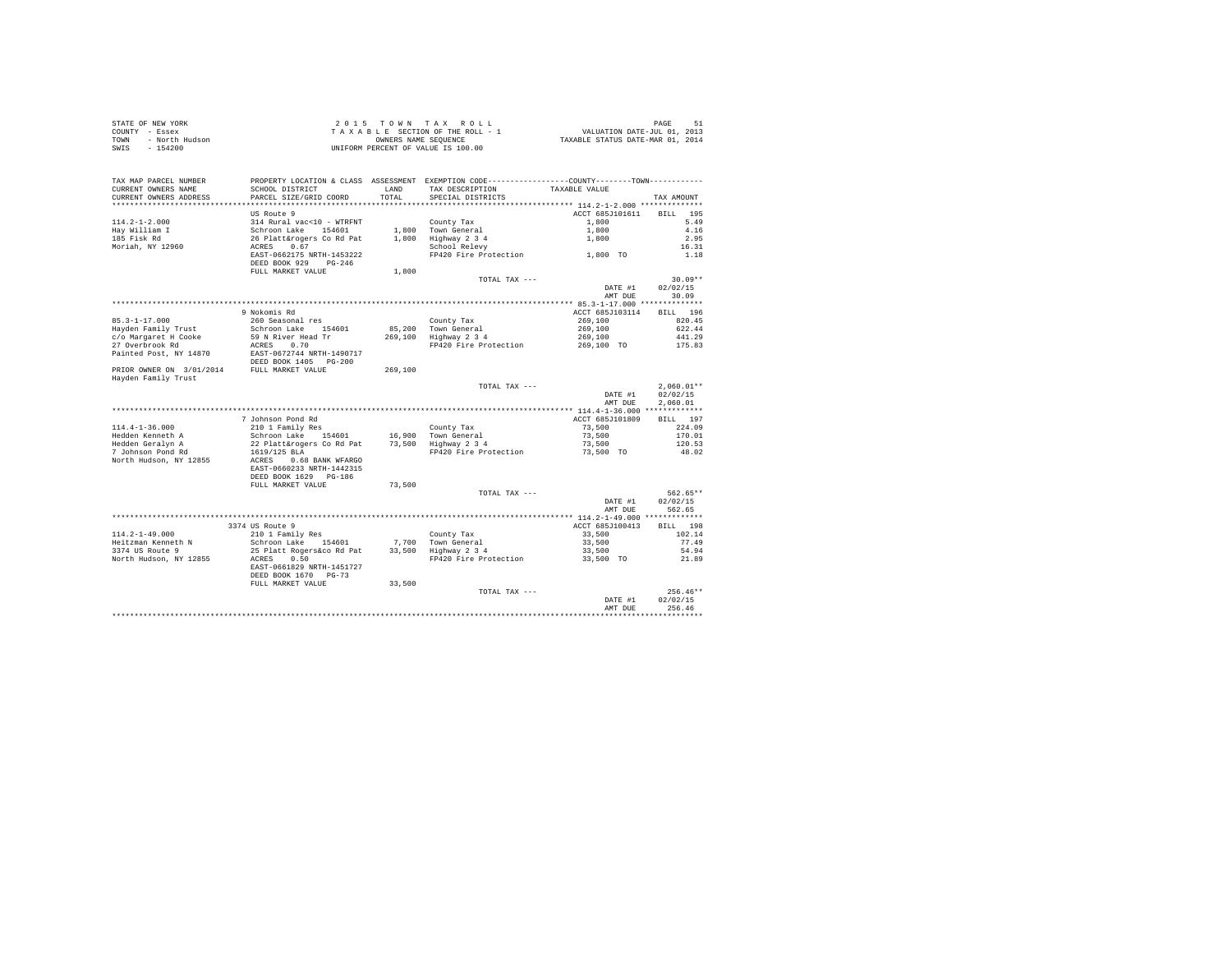| $\begin{array}{cccccccccccc} \texttt{STATE OF NEW VORE} & \texttt{DAGE} & \texttt{S2} & \texttt{S3} & \texttt{S4} & \texttt{S5} & \texttt{S6} & \texttt{S7} & \texttt{S8} & \texttt{S8} & \texttt{S9} & \texttt{S9} & \texttt{S1} & \texttt{S1} & \texttt{S2} & \texttt{S3} & \texttt{S4} & \texttt{S5} & \texttt{S6} & \texttt{S7} & \texttt{S8} & \texttt{S9} & \texttt{S1} & \texttt{S1} & \texttt{S2} & \texttt{S3} &$ |                                        |         |                   |                                              |                      |
|----------------------------------------------------------------------------------------------------------------------------------------------------------------------------------------------------------------------------------------------------------------------------------------------------------------------------------------------------------------------------------------------------------------------------|----------------------------------------|---------|-------------------|----------------------------------------------|----------------------|
|                                                                                                                                                                                                                                                                                                                                                                                                                            |                                        |         |                   |                                              |                      |
|                                                                                                                                                                                                                                                                                                                                                                                                                            |                                        |         |                   |                                              |                      |
|                                                                                                                                                                                                                                                                                                                                                                                                                            |                                        |         |                   |                                              |                      |
|                                                                                                                                                                                                                                                                                                                                                                                                                            |                                        |         |                   |                                              |                      |
|                                                                                                                                                                                                                                                                                                                                                                                                                            |                                        |         |                   |                                              |                      |
|                                                                                                                                                                                                                                                                                                                                                                                                                            |                                        |         |                   |                                              |                      |
| CURRENT OWNERS ADDRESS                                                                                                                                                                                                                                                                                                                                                                                                     | PARCEL SIZE/GRID COORD                 | TOTAL   | SPECIAL DISTRICTS |                                              | TAX AMOUNT           |
|                                                                                                                                                                                                                                                                                                                                                                                                                            |                                        |         |                   |                                              |                      |
|                                                                                                                                                                                                                                                                                                                                                                                                                            | 3363 US Route 9                        |         |                   | ACCT 685J102006 BILL 199                     |                      |
|                                                                                                                                                                                                                                                                                                                                                                                                                            |                                        |         |                   |                                              |                      |
|                                                                                                                                                                                                                                                                                                                                                                                                                            |                                        |         |                   |                                              |                      |
|                                                                                                                                                                                                                                                                                                                                                                                                                            |                                        |         |                   |                                              |                      |
|                                                                                                                                                                                                                                                                                                                                                                                                                            |                                        |         |                   |                                              |                      |
|                                                                                                                                                                                                                                                                                                                                                                                                                            |                                        |         |                   |                                              |                      |
|                                                                                                                                                                                                                                                                                                                                                                                                                            |                                        |         |                   |                                              |                      |
|                                                                                                                                                                                                                                                                                                                                                                                                                            |                                        |         |                   |                                              |                      |
|                                                                                                                                                                                                                                                                                                                                                                                                                            | FULL MARKET VALUE                      | 102,400 |                   |                                              |                      |
|                                                                                                                                                                                                                                                                                                                                                                                                                            |                                        |         | TOTAL TAX ---     |                                              | $1.027.46**$         |
|                                                                                                                                                                                                                                                                                                                                                                                                                            |                                        |         |                   | DATE #1                                      | 02/02/15             |
|                                                                                                                                                                                                                                                                                                                                                                                                                            |                                        |         |                   | AMT DUE 1,027.46                             |                      |
|                                                                                                                                                                                                                                                                                                                                                                                                                            |                                        |         |                   |                                              |                      |
|                                                                                                                                                                                                                                                                                                                                                                                                                            | 2504 US Route 9                        |         |                   | ACCT 685J103407                              | BILL 200             |
|                                                                                                                                                                                                                                                                                                                                                                                                                            |                                        |         |                   | 192,900                                      | 588.13               |
|                                                                                                                                                                                                                                                                                                                                                                                                                            |                                        |         |                   |                                              | 446.19               |
|                                                                                                                                                                                                                                                                                                                                                                                                                            |                                        |         |                   |                                              | $316.33$<br>$126.04$ |
|                                                                                                                                                                                                                                                                                                                                                                                                                            |                                        |         |                   |                                              |                      |
|                                                                                                                                                                                                                                                                                                                                                                                                                            |                                        |         |                   |                                              |                      |
|                                                                                                                                                                                                                                                                                                                                                                                                                            |                                        |         |                   |                                              |                      |
|                                                                                                                                                                                                                                                                                                                                                                                                                            |                                        |         |                   |                                              |                      |
|                                                                                                                                                                                                                                                                                                                                                                                                                            |                                        |         | TOTAL TAX ---     |                                              | $1,476.69**$         |
|                                                                                                                                                                                                                                                                                                                                                                                                                            |                                        |         |                   | $1,476.69*$<br>DATE #1 $02/02/15$            |                      |
|                                                                                                                                                                                                                                                                                                                                                                                                                            |                                        |         |                   | AMT DUE                                      | 1,476.69             |
|                                                                                                                                                                                                                                                                                                                                                                                                                            |                                        |         |                   |                                              |                      |
|                                                                                                                                                                                                                                                                                                                                                                                                                            | 3921 Blue Ridge Rd<br>210 1 Family Res |         |                   | ACCT 685J101901                              | BILL 201             |
|                                                                                                                                                                                                                                                                                                                                                                                                                            |                                        |         |                   |                                              | 154.96               |
|                                                                                                                                                                                                                                                                                                                                                                                                                            |                                        |         |                   |                                              | 117.56               |
|                                                                                                                                                                                                                                                                                                                                                                                                                            |                                        |         |                   |                                              |                      |
|                                                                                                                                                                                                                                                                                                                                                                                                                            |                                        |         |                   |                                              | 83.35                |
|                                                                                                                                                                                                                                                                                                                                                                                                                            |                                        |         |                   |                                              | 33.21                |
|                                                                                                                                                                                                                                                                                                                                                                                                                            |                                        |         |                   |                                              |                      |
|                                                                                                                                                                                                                                                                                                                                                                                                                            |                                        |         |                   |                                              |                      |
|                                                                                                                                                                                                                                                                                                                                                                                                                            | CONSERVATION ESMT % 25.00              |         |                   |                                              |                      |
|                                                                                                                                                                                                                                                                                                                                                                                                                            | FULL MARKET VALUE 50,825               |         |                   |                                              |                      |
|                                                                                                                                                                                                                                                                                                                                                                                                                            |                                        |         | TOTAL TAX ---     | $389.08*$ $\texttt{DATE 41} \qquad 02/02/15$ | 389.08**             |
|                                                                                                                                                                                                                                                                                                                                                                                                                            |                                        |         |                   |                                              |                      |
|                                                                                                                                                                                                                                                                                                                                                                                                                            |                                        |         |                   | AMT DUE 389.08                               |                      |
|                                                                                                                                                                                                                                                                                                                                                                                                                            |                                        |         |                   |                                              |                      |
| 48.3-1-21.000<br>5228 US Route 9<br>85.3-1-21.000 5228 US Route 9<br>210 1 Family Res<br>Hopple Edth Schroon Lake 154601 140,800 Town General 380,200 115<br>Hopple Edth Schroon Lake 154601 140,800 Town General 380,200 879-42<br>2300 E                                                                                                                                                                                 |                                        |         |                   |                                              |                      |
|                                                                                                                                                                                                                                                                                                                                                                                                                            |                                        |         |                   |                                              |                      |
|                                                                                                                                                                                                                                                                                                                                                                                                                            |                                        |         |                   |                                              |                      |
|                                                                                                                                                                                                                                                                                                                                                                                                                            |                                        |         |                   |                                              |                      |
|                                                                                                                                                                                                                                                                                                                                                                                                                            |                                        |         |                   |                                              |                      |
|                                                                                                                                                                                                                                                                                                                                                                                                                            |                                        |         |                   |                                              |                      |
|                                                                                                                                                                                                                                                                                                                                                                                                                            |                                        |         |                   |                                              |                      |
|                                                                                                                                                                                                                                                                                                                                                                                                                            | DEED BOOK 1293 PG-263                  |         |                   |                                              |                      |
|                                                                                                                                                                                                                                                                                                                                                                                                                            | FULL MARKET VALUE 380,200              |         |                   |                                              |                      |
|                                                                                                                                                                                                                                                                                                                                                                                                                            |                                        |         | TOTAL TAX ---     | DATE #1                                      | $2.910.50**$         |
|                                                                                                                                                                                                                                                                                                                                                                                                                            |                                        |         |                   |                                              | 02/02/15             |
|                                                                                                                                                                                                                                                                                                                                                                                                                            |                                        |         |                   |                                              | 2.910.50             |
|                                                                                                                                                                                                                                                                                                                                                                                                                            |                                        |         |                   | AMT DUE                                      | **************       |
|                                                                                                                                                                                                                                                                                                                                                                                                                            |                                        |         |                   |                                              |                      |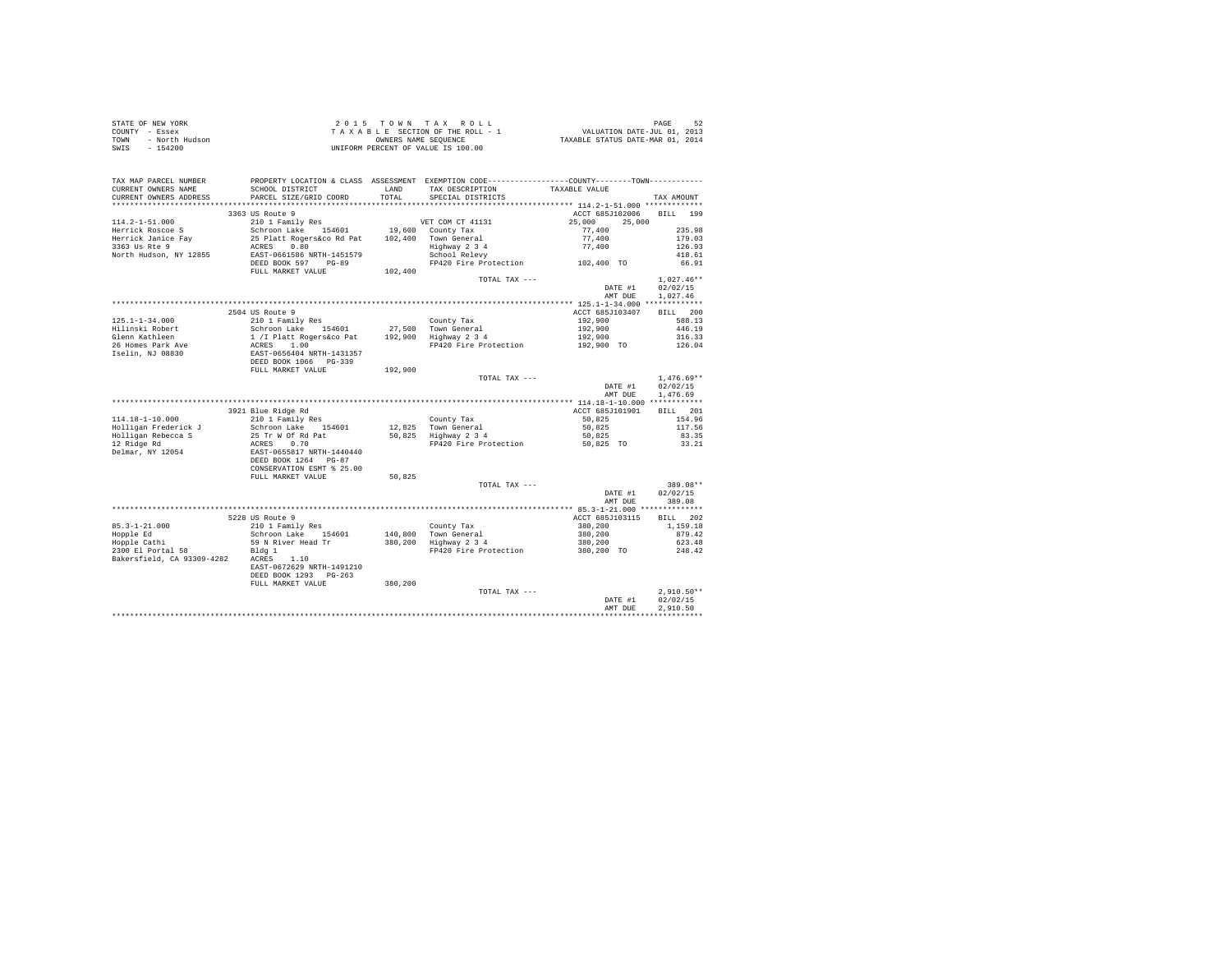| STATE OF NEW YORK<br>COUNTY - Essex<br>- North Hudson<br><b>TOWN</b><br>$-154200$<br>SWIS |                                         | OWNERS NAME SEQUENCE | 2015 TOWN TAX ROLL<br>TAXABLE SECTION OF THE ROLL - 1<br>UNIFORM PERCENT OF VALUE IS 100.00     | VALUATION DATE-JUL 01, 2013<br>TAXABLE STATUS DATE-MAR 01, 2014 | PAGE<br>53       |
|-------------------------------------------------------------------------------------------|-----------------------------------------|----------------------|-------------------------------------------------------------------------------------------------|-----------------------------------------------------------------|------------------|
| TAX MAP PARCEL NUMBER                                                                     |                                         |                      | PROPERTY LOCATION & CLASS ASSESSMENT EXEMPTION CODE----------------COUNTY--------TOWN---------- |                                                                 |                  |
| CURRENT OWNERS NAME                                                                       | SCHOOL DISTRICT                         | LAND                 | TAX DESCRIPTION                                                                                 | TAXABLE VALUE                                                   |                  |
| CURRENT OWNERS ADDRESS                                                                    | PARCEL SIZE/GRID COORD                  | TOTAL.               | SPECIAL DISTRICTS                                                                               |                                                                 | TAX AMOUNT       |
|                                                                                           |                                         |                      |                                                                                                 |                                                                 |                  |
|                                                                                           | 331 Ensign Pond Rd                      |                      |                                                                                                 | ACCT 685J198004                                                 | BTLL 203         |
| $115. - 1 - 1.200$                                                                        | 270 Mfg housing                         |                      | County Tax                                                                                      | 22,100                                                          | 67.38            |
| Houck Linda                                                                               | Schroon Lake 154601                     |                      | 22,000 Town General                                                                             | 22,100                                                          | 51.12            |
| 16116 NE Grantham Rd                                                                      | 206 Paradox Tr                          |                      | 22.100 Highway 2 3 4                                                                            | 22,100                                                          | 36.24            |
| Ambov, WA 98601-3103                                                                      | 5.90<br>ACRES                           |                      | FP420 Fire Protection                                                                           | 22.100 TO                                                       | 14.44            |
|                                                                                           | EAST-0671503 NRTH-1455292               |                      |                                                                                                 |                                                                 |                  |
|                                                                                           | DEED BOOK 1150 PG-271                   |                      |                                                                                                 |                                                                 |                  |
|                                                                                           | FULL MARKET VALUE                       | 22,100               |                                                                                                 |                                                                 |                  |
|                                                                                           |                                         |                      | TOTAL TAX ---                                                                                   |                                                                 | $169.18**$       |
|                                                                                           |                                         |                      |                                                                                                 | DATE #1                                                         | 02/02/15         |
|                                                                                           |                                         |                      |                                                                                                 | AMT DUE                                                         | 169.18           |
|                                                                                           |                                         |                      |                                                                                                 |                                                                 |                  |
|                                                                                           | 2623 Blue Ridge Rd                      |                      |                                                                                                 | ACCT 685J178501                                                 | BILL 204         |
| $113.3 - 2 - 5.000$<br>Howard Steve                                                       | 260 Seasonal res<br>Schroon Lake 154601 |                      | County Tax<br>27.900 Town General                                                               | 62,300<br>62,300                                                | 189.94<br>144.10 |
| Howard Angela                                                                             | Lt 7Totn&crossfield Twp44               |                      |                                                                                                 | 62,300                                                          | 102.16           |
| 137 Feeder Dam Rd                                                                         | 1388/111 Life Use To                    |                      | 62,300 Highway 2 3 4<br>FP420 Fire Protection                                                   | 62,300 TO                                                       | 40.71            |
| South Glens Falls, NY 12803                                                               | John & Norma Howard                     |                      |                                                                                                 |                                                                 |                  |
|                                                                                           | ACRES 1.00                              |                      |                                                                                                 |                                                                 |                  |
|                                                                                           | EAST-0625621 NRTH-1441567               |                      |                                                                                                 |                                                                 |                  |
|                                                                                           | DEED BOOK 1388 PG-111                   |                      |                                                                                                 |                                                                 |                  |
|                                                                                           | FULL MARKET VALUE                       | 62,300               |                                                                                                 |                                                                 |                  |
|                                                                                           |                                         |                      | TOTAL TAX ---                                                                                   |                                                                 | $476.91**$       |
|                                                                                           |                                         |                      |                                                                                                 | DATE #1                                                         | 02/02/15         |
|                                                                                           |                                         |                      |                                                                                                 | AMT DUE                                                         | 476.91           |
|                                                                                           |                                         |                      |                                                                                                 |                                                                 |                  |
|                                                                                           | Blue Ridge Rd                           |                      |                                                                                                 | ACCT 685J193004                                                 | BILL 205         |
| $113.3 - 2 - 6.000$                                                                       | 311 Res vac land                        |                      | County Tax                                                                                      | 700                                                             | 2.13             |
| Howard Steve                                                                              | Schroon Lake 154601                     |                      | 700 Town General                                                                                | 700                                                             | 1.62             |
| Howard Angela                                                                             | 7 T&c Twp 44                            |                      | 700 Highway 2 3 4                                                                               | 700                                                             | 1.15             |
| 137 Feeder Dam Rd                                                                         | 1388/111 Life Use To                    |                      | FP420 Fire Protection                                                                           | 700 TO                                                          | .46              |
| South Glens Falls, NY 12803                                                               | John & Norma Howard                     |                      |                                                                                                 |                                                                 |                  |
|                                                                                           | 0.45<br>ACRES                           |                      |                                                                                                 |                                                                 |                  |
|                                                                                           | EAST-0625776 NRTH-1441570               |                      |                                                                                                 |                                                                 |                  |
|                                                                                           | DEED BOOK 1388 PG-111                   |                      |                                                                                                 |                                                                 |                  |
|                                                                                           | FULL MARKET VALUE                       | 700                  |                                                                                                 |                                                                 |                  |
|                                                                                           |                                         |                      | TOTAL TAX ---                                                                                   |                                                                 | $5.36**$         |
|                                                                                           |                                         |                      |                                                                                                 | DATE #1                                                         | 02/02/15         |
|                                                                                           |                                         |                      |                                                                                                 | AMT DUE                                                         | 5.36             |
|                                                                                           |                                         |                      |                                                                                                 |                                                                 | .                |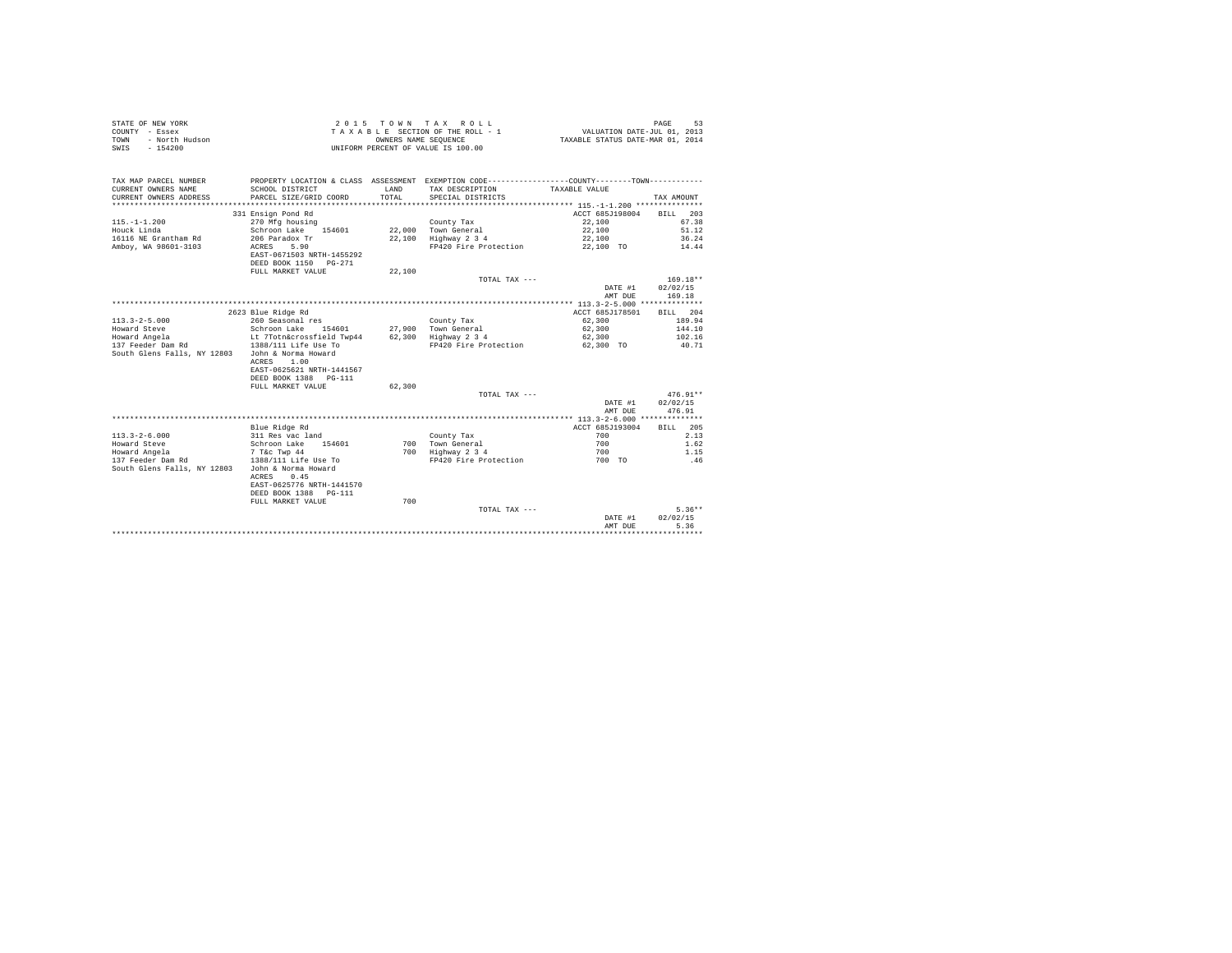| STATE OF NEW YORK<br>COUNTY - Essex<br>- North Hudson<br>TOWN<br>$-154200$<br>SWIS |                                                                                                                                                                                     |               | 2015 TOWN TAX ROLL<br>2015 TOWN TAX ROLL<br>TAXABLE SECTION OF THE ROLL - 1<br>TAXABLE STATURE ON MEURA COMMERCIAL STATURE ON THE POINT COLL PRESSURE OF THE PART OF THE POINT ON THE POINT O<br>UNIFORM PERCENT OF VALUE IS 100.00 |                  | PAGE<br>54     |
|------------------------------------------------------------------------------------|-------------------------------------------------------------------------------------------------------------------------------------------------------------------------------------|---------------|-------------------------------------------------------------------------------------------------------------------------------------------------------------------------------------------------------------------------------------|------------------|----------------|
| TAX MAP PARCEL NUMBER<br>CURRENT OWNERS NAME<br>CURRENT OWNERS ADDRESS             | SCHOOL DISTRICT<br>PARCEL SIZE/GRID COORD                                                                                                                                           | LAND<br>TOTAL | PROPERTY LOCATION & CLASS ASSESSMENT EXEMPTION CODE----------------COUNTY-------TOWN----------<br>TAX DESCRIPTION<br>SPECIAL DISTRICTS                                                                                              | TAXABLE VALUE    | TAX AMOUNT     |
|                                                                                    |                                                                                                                                                                                     |               |                                                                                                                                                                                                                                     |                  |                |
|                                                                                    | 44 Pepper Hollow Rd                                                                                                                                                                 |               |                                                                                                                                                                                                                                     | ACCT 685J100414  | BILL 206       |
| $104.4 - 1 - 31.100$                                                               | 210 1 Family Res                                                                                                                                                                    |               | VET COM CT 41131                                                                                                                                                                                                                    | 25,000<br>25,000 |                |
| Iannaccone Virginia                                                                | Schroon Lake 154601                                                                                                                                                                 |               | 34,600 AGED ALL 41800                                                                                                                                                                                                               | 42,400<br>42,400 |                |
| 44 Pepper Hollow Rd                                                                | 3 Totn&crossfield Twp 49 109,800 County Tax                                                                                                                                         |               |                                                                                                                                                                                                                                     | 42,400           | 129.27         |
| North Hudson, NY 12855                                                             | ACRES 8.30                                                                                                                                                                          |               | Town General<br>Highway 2 3 4                                                                                                                                                                                                       | 42,400<br>42,400 | 98.07          |
|                                                                                    | EAST-0666662 NRTH-1463475<br>DEED BOOK 1696 PG-30                                                                                                                                   |               | FP420 Fire Protection                                                                                                                                                                                                               |                  | 69.53<br>71.74 |
|                                                                                    | FULL MARKET VALUE                                                                                                                                                                   | 109,800       |                                                                                                                                                                                                                                     | 109,800 TO       |                |
|                                                                                    |                                                                                                                                                                                     |               | TOTAL TAX ---                                                                                                                                                                                                                       |                  | 368.61 **      |
|                                                                                    |                                                                                                                                                                                     |               |                                                                                                                                                                                                                                     | DATE #1          | 02/02/15       |
|                                                                                    |                                                                                                                                                                                     |               |                                                                                                                                                                                                                                     | AMT DUE          | 368.61         |
|                                                                                    |                                                                                                                                                                                     |               |                                                                                                                                                                                                                                     |                  |                |
|                                                                                    | 495 Ensign Pond Rd                                                                                                                                                                  |               |                                                                                                                                                                                                                                     | ACCT 685J102807  | BILL 207       |
| $105. - 1 - 44.000$                                                                | 270 Mfg housing                                                                                                                                                                     |               | County Tax                                                                                                                                                                                                                          |                  | 235.68         |
| James Matthew R                                                                    | Schroon Lake 154601                                                                                                                                                                 |               | 65,800 Town General                                                                                                                                                                                                                 | 77,300<br>77,300 | 178.80         |
| Donnellan Donald R                                                                 | 211 Paradox Tract                                                                                                                                                                   |               | ob,suu – rown Generai<br>77,300 – Highway 2 3 4                                                                                                                                                                                     | 77,300           | 126.76         |
| 85 Riverside Ave                                                                   | ACRES 94.04<br>EAST-0676217 NRTH-1456576                                                                                                                                            |               | FP420 Fire Protection 77,300 TO                                                                                                                                                                                                     |                  | 50.51          |
| Massapequa, NY 11758                                                               |                                                                                                                                                                                     |               |                                                                                                                                                                                                                                     |                  |                |
|                                                                                    | DEED BOOK 1223 PG-257                                                                                                                                                               |               |                                                                                                                                                                                                                                     |                  |                |
|                                                                                    | FULL MARKET VALUE                                                                                                                                                                   | 77,300        |                                                                                                                                                                                                                                     |                  | 591.75**       |
|                                                                                    |                                                                                                                                                                                     |               | TOTAL TAX ---                                                                                                                                                                                                                       | DATE #1          | 02/02/15       |
|                                                                                    |                                                                                                                                                                                     |               |                                                                                                                                                                                                                                     | AMT DUE          | 591.75         |
|                                                                                    |                                                                                                                                                                                     |               |                                                                                                                                                                                                                                     |                  |                |
|                                                                                    | US Route 9                                                                                                                                                                          |               |                                                                                                                                                                                                                                     | ACCT 685J178503  | BILL 208       |
| $85.3 - 1 - 12.000$                                                                |                                                                                                                                                                                     |               | County Tax                                                                                                                                                                                                                          | 9.500            | 28.96          |
| Jenkins Mollv                                                                      |                                                                                                                                                                                     |               | 1,200 Town General                                                                                                                                                                                                                  | 9,500            | 21.97          |
| oenwins moily<br>Moylan Clint C                                                    |                                                                                                                                                                                     |               | 1,200 Town General<br>9,500 Highway 2 3 4                                                                                                                                                                                           | 9,500            | 15.58          |
| c/o Edward Moylan Sr                                                               |                                                                                                                                                                                     |               | FP420 Fire Protection 9,500 TO                                                                                                                                                                                                      |                  | 6.21           |
| 1345 Alegriano Ave                                                                 | US Route 9<br>12 Vac w/imprv<br>Schroon Lake<br>59 N River Head Tr<br>50 N River Head Tr<br>ERST -0672859 NRTH-1490258<br>DEED BOOK 1721<br>PCD DEED BOOK 1721<br>PCLL MARKET VALUE |               |                                                                                                                                                                                                                                     |                  |                |
| Miami, FL 33146                                                                    |                                                                                                                                                                                     |               |                                                                                                                                                                                                                                     |                  |                |
|                                                                                    |                                                                                                                                                                                     | 9,500         |                                                                                                                                                                                                                                     |                  |                |
|                                                                                    |                                                                                                                                                                                     |               | TOTAL TAX ---                                                                                                                                                                                                                       |                  | $72.72**$      |
|                                                                                    |                                                                                                                                                                                     |               |                                                                                                                                                                                                                                     | DATE #1          | 02/02/15       |
|                                                                                    |                                                                                                                                                                                     |               |                                                                                                                                                                                                                                     | AMT DUE          | 72.72          |
|                                                                                    | 36 Nokomis Rd                                                                                                                                                                       |               |                                                                                                                                                                                                                                     | ACCT 685J103205  | BILL 209       |
| $85.3 - 1 - 14.000$                                                                | 260 Seasonal res                                                                                                                                                                    |               | County Tax                                                                                                                                                                                                                          | 173,900          | 530.20         |
| Jenkins Molly                                                                      | Schroon Lake 154601                                                                                                                                                                 |               |                                                                                                                                                                                                                                     | 173,900          | 402.24         |
| Moylan Clint C                                                                     |                                                                                                                                                                                     |               | 67,700 Town General<br>173,900 Highway 2 3 4                                                                                                                                                                                        | 173,900          | 285.17         |
| c/o Edward Moylan Sr                                                               |                                                                                                                                                                                     |               | FP420 Fire Protection                                                                                                                                                                                                               | 173,900 TO       | 113.63         |
| 1345 Alegriano Ave                                                                 | 59 N River Head Tr<br>ACRES 0.30<br>EAST-0672893 NRTH-1490459<br>DEED BOOK 1721 PG-176<br>FULL MARKET VALUE                                                                         |               |                                                                                                                                                                                                                                     |                  |                |
| Miami, FL 33146                                                                    |                                                                                                                                                                                     |               |                                                                                                                                                                                                                                     |                  |                |
|                                                                                    |                                                                                                                                                                                     | 173,900       |                                                                                                                                                                                                                                     |                  |                |
|                                                                                    |                                                                                                                                                                                     |               | TOTAL TAX ---                                                                                                                                                                                                                       |                  | $1.331.24**$   |
|                                                                                    |                                                                                                                                                                                     |               |                                                                                                                                                                                                                                     | DATE #1          | 02/02/15       |
|                                                                                    |                                                                                                                                                                                     |               |                                                                                                                                                                                                                                     | AMT DUE          | 1.331.24       |
|                                                                                    |                                                                                                                                                                                     |               |                                                                                                                                                                                                                                     |                  |                |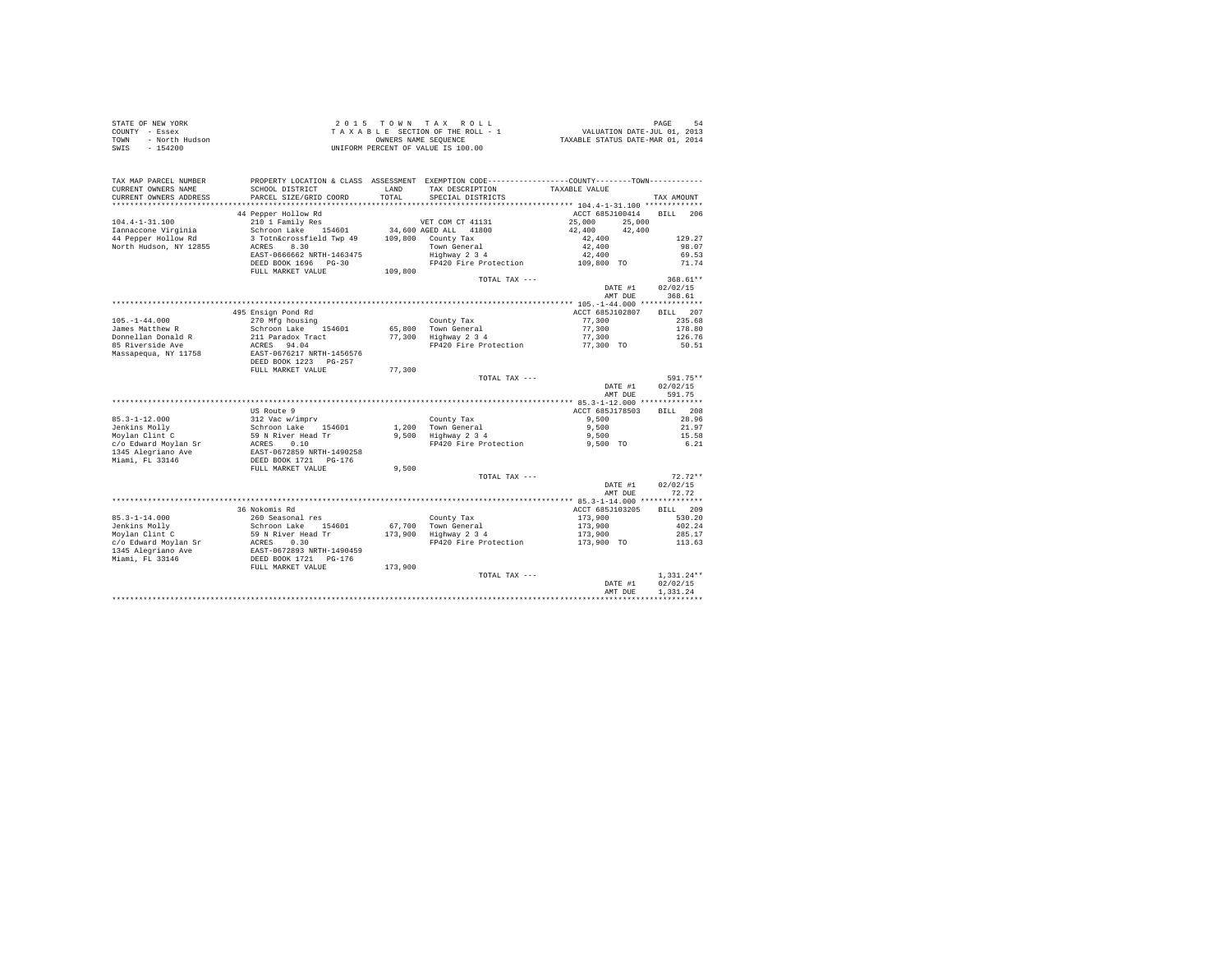| STATE OF NEW YORK                          |                                                                                               |         | 2015 TOWN TAX ROLL                                         |                                  | PAGE<br>55   |
|--------------------------------------------|-----------------------------------------------------------------------------------------------|---------|------------------------------------------------------------|----------------------------------|--------------|
| COUNTY - Essex                             |                                                                                               |         | TAXABLE SECTION OF THE ROLL - 1                            | VALUATION DATE-JUL 01, 2013      |              |
| TOWN - North Hudson                        |                                                                                               |         | OWNERS NAME SEQUENCE<br>UNIFORM PERCENT OF VALUE IS 100.00 | TAXABLE STATUS DATE-MAR 01, 2014 |              |
| $-154200$<br>SWIS                          |                                                                                               |         |                                                            |                                  |              |
|                                            |                                                                                               |         |                                                            |                                  |              |
|                                            |                                                                                               |         |                                                            |                                  |              |
| TAX MAP PARCEL NUMBER                      | PROPERTY LOCATION & CLASS ASSESSMENT EXEMPTION CODE---------------COUNTY-------TOWN---------- |         |                                                            |                                  |              |
| CURRENT OWNERS NAME                        | SCHOOL DISTRICT                                                                               | LAND    | TAX DESCRIPTION                                            | TAXABLE VALUE                    |              |
| CURRENT OWNERS ADDRESS                     | PARCEL SIZE/GRID COORD                                                                        | TOTAL   | SPECIAL DISTRICTS                                          |                                  | TAX AMOUNT   |
|                                            |                                                                                               |         |                                                            |                                  |              |
|                                            | 2318 Blue Ridge Rd                                                                            |         |                                                            | ACCT 685J101712                  | BILL 210     |
| $112.4 - 2 - 14.000$                       |                                                                                               |         |                                                            |                                  | 331.72       |
|                                            | 240 Rural res                                                                                 |         | County Tax                                                 | 108,800                          |              |
| Jepson Donald Jr                           | Schroon Lake 154601                                                                           | 56,300  | Town General<br>108,800 Highway 2 3 4                      | 108,800                          | 251.66       |
| Jepson Leitha                              | 9 T&c Twp 44                                                                                  |         |                                                            | 108,800                          | 178.42       |
| Rd3 Box 195M                               | Db 943 Pg 124                                                                                 |         | FP420 Fire Protection                                      | 108,800 TO                       | 71.09        |
| Stump Church Rd                            | ACRES 41.56                                                                                   |         |                                                            |                                  |              |
| Greenwich, NY 12834                        | EAST-0618624 NRTH-1440782                                                                     |         |                                                            |                                  |              |
|                                            | DEED BOOK 875 PG-238                                                                          |         |                                                            |                                  |              |
|                                            | FULL MARKET VALUE                                                                             | 108,800 |                                                            |                                  |              |
|                                            |                                                                                               |         | TOTAL TAX ---                                              |                                  | 832.89**     |
|                                            |                                                                                               |         |                                                            | DATE #1                          | 02/02/15     |
|                                            |                                                                                               |         |                                                            | AMT DUE                          | 832.89       |
|                                            |                                                                                               |         |                                                            |                                  |              |
|                                            | 82 Nokomis Rd                                                                                 |         |                                                            | ACCT 685J103202                  | BILL 211     |
| $85.3 - 1 - 23.000$                        | 260 Seasonal res                                                                              |         | County Tax                                                 | 221,000                          | 673.80       |
| Johnson Family Camp                        | Schroon Lake 154601                                                                           |         | 139,700 Town General                                       | 221,000                          | 511.18       |
| c/o Helen J Williamson                     | 59 N River Head Tr                                                                            |         | $221,000$ Highway $2\ 3\ 4$                                | 221,000                          | 362.41       |
| 442 Main Ave #A6                           | ACRES 1.00                                                                                    |         | FP420 Fire Protection                                      | 221,000 TO                       | 144.40       |
| Norwalk, CT 06851                          | EAST-0672708 NRTH-1491593                                                                     |         |                                                            |                                  |              |
|                                            | DEED BOOK 1773 PG-54                                                                          |         |                                                            |                                  |              |
| PRIOR OWNER ON 3/01/2014 FULL MARKET VALUE |                                                                                               | 221,000 |                                                            |                                  |              |
| Johnson William L Trust                    |                                                                                               |         |                                                            |                                  |              |
|                                            |                                                                                               |         | TOTAL TAX ---                                              |                                  | $1.691.79**$ |
|                                            |                                                                                               |         |                                                            | DATE #1                          | 02/02/15     |
|                                            |                                                                                               |         |                                                            | AMT DUE                          | 1,691.79     |
|                                            |                                                                                               |         |                                                            |                                  |              |
|                                            | 28 Caza Turn Rd                                                                               |         |                                                            | ACCT 685J100412                  | BILL 212     |
| $114.2 - 1 - 3.000$                        | 210 1 Family Res                                                                              |         | County Tax                                                 | 43,900                           | 133.84       |
| Johnson Helen                              | Schroon Lake 154601                                                                           |         |                                                            | 43,900                           | 101.54       |
| Caza Joseph Jr                             | 26 Platt Rogers&co Rd Pat                                                                     |         | 14,900 Town General<br>43,900 Highway 2 3 4                | 43,900                           | 71.99        |
| 460 Glen Abbey Way                         | 00002.00                                                                                      |         | FP420 Fire Protection                                      | 43,900 TO                        | 28.68        |
| Melbourne, FL 32940                        | ACRES 2.85                                                                                    |         |                                                            |                                  |              |
|                                            | EAST-0663248 NRTH-1453289                                                                     |         |                                                            |                                  |              |
|                                            | DEED BOOK 320 PG-148                                                                          |         |                                                            |                                  |              |
|                                            | FULL MARKET VALUE                                                                             | 43,900  |                                                            |                                  |              |
|                                            |                                                                                               |         | TOTAL TAX ---                                              |                                  | $336.05**$   |
|                                            |                                                                                               |         |                                                            | DATE #1                          | 02/02/15     |
|                                            |                                                                                               |         |                                                            |                                  |              |
|                                            |                                                                                               |         |                                                            | AMT DUE                          | 336.05       |
|                                            |                                                                                               |         |                                                            |                                  |              |
|                                            | Pepper Hollow Rd                                                                              |         |                                                            | ACCT 685J101914                  | BILL 213     |
| $104.4 - 1 - 8.300$                        | 322 Rural vac>10 - WTRFNT                                                                     |         | County Tax                                                 | 6,000                            | 18.29        |
| Johnston Violet M                          | Schroon Lake 154601                                                                           |         | County Tax<br>6,000 Town General<br>6,000 Highway 2 3 4    | 6,000                            | 13.88        |
| 151 Pepper Holw                            | 3 T&c Twp 49                                                                                  |         |                                                            | 6,000                            | 9.84         |
| North Hudson, NY 12855                     | ACRES 11.60                                                                                   |         | FP420 Fire Protection                                      | 6,000 TO                         | 3.92         |
|                                            | EAST-0662632 NRTH-1460589                                                                     |         |                                                            |                                  |              |
|                                            | DEED BOOK 1126 PG-146                                                                         |         |                                                            |                                  |              |
|                                            | FULL MARKET VALUE                                                                             | 6.000   |                                                            |                                  |              |
|                                            |                                                                                               |         | TOTAL TAX ---                                              |                                  | $45.93**$    |
|                                            |                                                                                               |         |                                                            | DATE #1                          | 02/02/15     |
|                                            |                                                                                               |         |                                                            | AMT DUE                          | 45.93        |
|                                            |                                                                                               |         |                                                            |                                  | .            |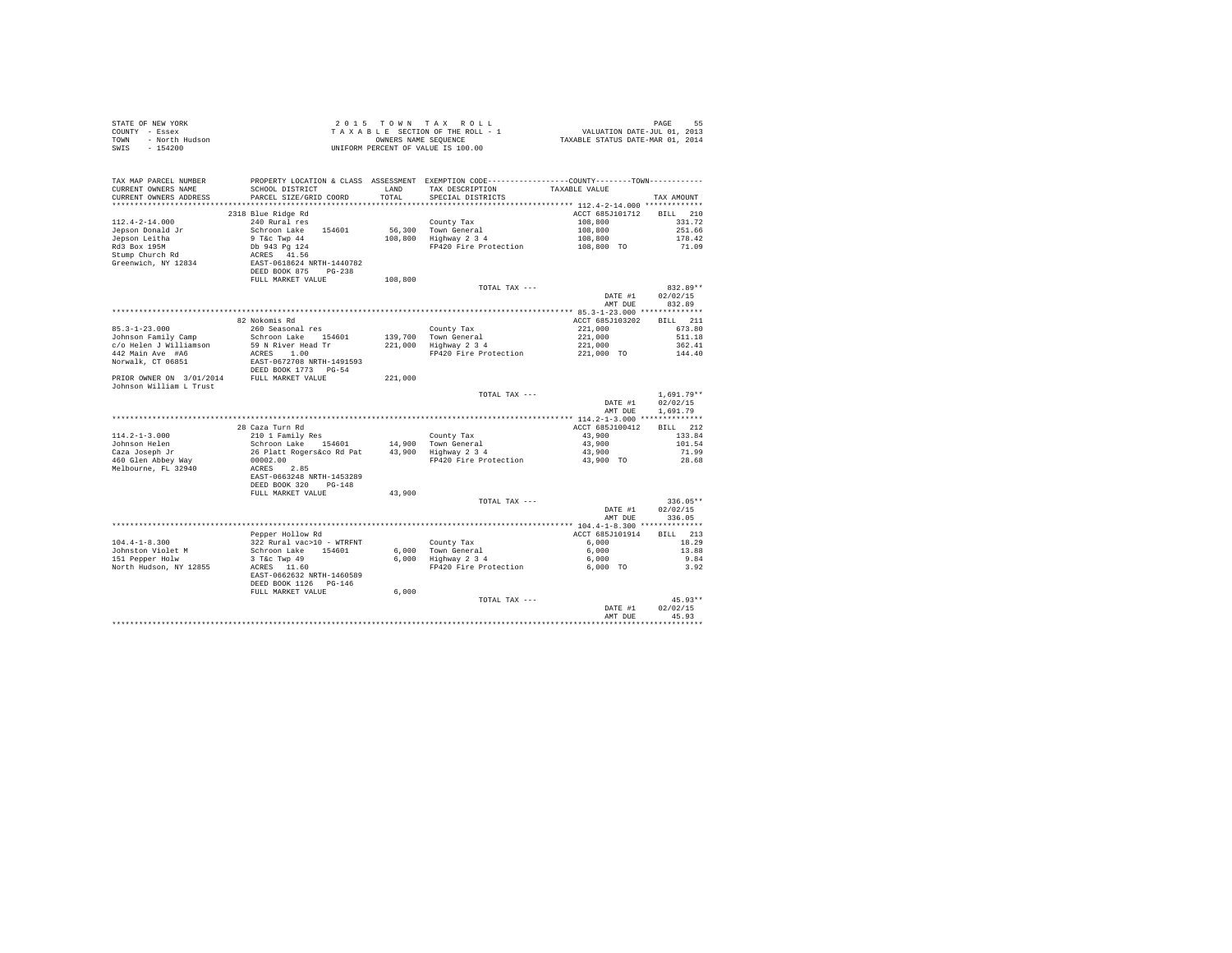| COUNTY - Essex<br>TOWN<br>- North Hudson<br>$-154200$<br>SWIS                                                                                                                                                                                                                                                        | T A X A B L E SECTION OF THE ROLL - 1<br>OWNERS NAME SENGER SECUENCE<br>UNIFORM PERCENT OF VALUE IS 100.00                                                                                                                                                                                      |        |                                                                                                                    |                          |                                  |
|----------------------------------------------------------------------------------------------------------------------------------------------------------------------------------------------------------------------------------------------------------------------------------------------------------------------|-------------------------------------------------------------------------------------------------------------------------------------------------------------------------------------------------------------------------------------------------------------------------------------------------|--------|--------------------------------------------------------------------------------------------------------------------|--------------------------|----------------------------------|
| TAX MAP PARCEL NUMBER<br>CURRENT OWNERS NAME                                                                                                                                                                                                                                                                         | SCHOOL DISTRICT                                                                                                                                                                                                                                                                                 | LAND   | PROPERTY LOCATION & CLASS ASSESSMENT EXEMPTION CODE-----------------COUNTY--------TOWN---------<br>TAX DESCRIPTION | TAXABLE VALUE            |                                  |
| CURRENT OWNERS ADDRESS                                                                                                                                                                                                                                                                                               | PARCEL SIZE/GRID COORD                                                                                                                                                                                                                                                                          | TOTAL  | SPECIAL DISTRICTS                                                                                                  |                          | TAX AMOUNT                       |
|                                                                                                                                                                                                                                                                                                                      |                                                                                                                                                                                                                                                                                                 |        |                                                                                                                    |                          |                                  |
| $104.4 - 2 - 4.000$                                                                                                                                                                                                                                                                                                  | 3647 US Route 9                                                                                                                                                                                                                                                                                 |        |                                                                                                                    | ACCT 685J186001 BILL 214 | 52.75                            |
| Johnston Violet M                                                                                                                                                                                                                                                                                                    |                                                                                                                                                                                                                                                                                                 |        |                                                                                                                    | 17,300                   | 40.02                            |
| 151 Pepper Holw                                                                                                                                                                                                                                                                                                      |                                                                                                                                                                                                                                                                                                 |        |                                                                                                                    |                          | 28.37                            |
| North Hudson, NY 12855                                                                                                                                                                                                                                                                                               | County Tax<br>Schroon Lake 154601 14,400 Town General<br>29 Platt Rogers&co Rd Pat 17,300 Highway 2 3 4<br>ACRES 0.550 PP400 PR400 PR400 PR400 PR400 PR400 PR400 PR400 PR400 PR400 PR400 PR400 PR400 PR400 PR400 PR400 PR<br>PR400 PR400 P<br>EAST-0665063 NRTH-1457880<br>DEED BOOK 1325 PG-53 |        | 14,400 Town General $17,300$<br>17,300 Highway 2 3 4 17,300<br>PP420 Fire Protection $17,300$ TO                   |                          | 11.30                            |
|                                                                                                                                                                                                                                                                                                                      | FULL MARKET VALUE                                                                                                                                                                                                                                                                               | 17,300 |                                                                                                                    |                          |                                  |
|                                                                                                                                                                                                                                                                                                                      |                                                                                                                                                                                                                                                                                                 |        | TOTAL TAX ---                                                                                                      |                          | $132.44**$                       |
|                                                                                                                                                                                                                                                                                                                      |                                                                                                                                                                                                                                                                                                 |        |                                                                                                                    | DATE #1<br>AMT DUE       | 02/02/15<br>132.44               |
|                                                                                                                                                                                                                                                                                                                      |                                                                                                                                                                                                                                                                                                 |        |                                                                                                                    |                          |                                  |
|                                                                                                                                                                                                                                                                                                                      |                                                                                                                                                                                                                                                                                                 |        |                                                                                                                    |                          | BILL 215                         |
|                                                                                                                                                                                                                                                                                                                      |                                                                                                                                                                                                                                                                                                 |        |                                                                                                                    |                          | 33.54                            |
|                                                                                                                                                                                                                                                                                                                      |                                                                                                                                                                                                                                                                                                 |        |                                                                                                                    |                          | 25.44                            |
|                                                                                                                                                                                                                                                                                                                      |                                                                                                                                                                                                                                                                                                 |        |                                                                                                                    |                          | 18.04<br>7.19                    |
|                                                                                                                                                                                                                                                                                                                      |                                                                                                                                                                                                                                                                                                 |        |                                                                                                                    |                          |                                  |
|                                                                                                                                                                                                                                                                                                                      | 12866-2622 EAST-0611618 NRTH-1441034                                                                                                                                                                                                                                                            |        |                                                                                                                    |                          |                                  |
|                                                                                                                                                                                                                                                                                                                      | DEED BOOK 1315 PG-248                                                                                                                                                                                                                                                                           |        |                                                                                                                    |                          |                                  |
|                                                                                                                                                                                                                                                                                                                      | FULL MARKET VALUE                                                                                                                                                                                                                                                                               | 11,000 |                                                                                                                    |                          |                                  |
|                                                                                                                                                                                                                                                                                                                      |                                                                                                                                                                                                                                                                                                 |        |                                                                                                                    |                          |                                  |
|                                                                                                                                                                                                                                                                                                                      |                                                                                                                                                                                                                                                                                                 |        | TOTAL TAX ---                                                                                                      | DATE #1                  | $84.21**$<br>02/02/15            |
|                                                                                                                                                                                                                                                                                                                      |                                                                                                                                                                                                                                                                                                 |        |                                                                                                                    | AMT DUE                  | 84.21                            |
|                                                                                                                                                                                                                                                                                                                      |                                                                                                                                                                                                                                                                                                 |        |                                                                                                                    |                          |                                  |
|                                                                                                                                                                                                                                                                                                                      |                                                                                                                                                                                                                                                                                                 |        |                                                                                                                    |                          | BILL 216                         |
|                                                                                                                                                                                                                                                                                                                      |                                                                                                                                                                                                                                                                                                 |        |                                                                                                                    |                          | 58.54                            |
|                                                                                                                                                                                                                                                                                                                      |                                                                                                                                                                                                                                                                                                 |        |                                                                                                                    |                          | 44.41<br>31.49                   |
|                                                                                                                                                                                                                                                                                                                      |                                                                                                                                                                                                                                                                                                 |        |                                                                                                                    |                          | 12.55                            |
| $[112.4-2-3.000$ $[112.4-2-3.000$ 322 Rural vac>101$ 322 Rural vac>101$ 322 Rural vac>101$ 322 Rural vac>101$ 322 Rural vac>101$ 322 Rural vac>101$ 322 Rural vac>101$ 322 Rural vac>101$ 322 Rural vac>101$ 322 Rural vac>101$ 322 War >1013413$ 322 War >1013413 $ 32035 Pinewood Ave 37 Tochacrossfield Two 44 1$ | 12866-2622 EAST-0612275 NRTH-1440377<br>DEED BOOK 1315 PG-248                                                                                                                                                                                                                                   |        |                                                                                                                    |                          |                                  |
|                                                                                                                                                                                                                                                                                                                      | FULL MARKET VALUE 19,200                                                                                                                                                                                                                                                                        |        |                                                                                                                    |                          |                                  |
|                                                                                                                                                                                                                                                                                                                      |                                                                                                                                                                                                                                                                                                 |        | TOTAL TAX ---                                                                                                      |                          | $146.99**$                       |
|                                                                                                                                                                                                                                                                                                                      |                                                                                                                                                                                                                                                                                                 |        |                                                                                                                    | DATE #1                  | 02/02/15                         |
|                                                                                                                                                                                                                                                                                                                      |                                                                                                                                                                                                                                                                                                 |        |                                                                                                                    | AMT DUE                  | 146.99                           |
|                                                                                                                                                                                                                                                                                                                      |                                                                                                                                                                                                                                                                                                 |        |                                                                                                                    |                          | BILL 217                         |
|                                                                                                                                                                                                                                                                                                                      |                                                                                                                                                                                                                                                                                                 |        |                                                                                                                    |                          | 150.00                           |
|                                                                                                                                                                                                                                                                                                                      |                                                                                                                                                                                                                                                                                                 |        |                                                                                                                    |                          | 113.80                           |
|                                                                                                                                                                                                                                                                                                                      |                                                                                                                                                                                                                                                                                                 |        |                                                                                                                    |                          | 80.68                            |
|                                                                                                                                                                                                                                                                                                                      |                                                                                                                                                                                                                                                                                                 |        |                                                                                                                    |                          | 32.15                            |
| $[112.4-2-5.000$ $111.4-2-5.000$ $111.4-2-5.000$ $111.4-2-5.000$ $111.4-2-5.000$ $111.4-2-5.000$ $111.4-2-5.000$ $111.4-2-5.000$ $111.4-2-5.000$ $111.4-2-5.000$ $111.4-2.00$ $111.4-2.00$ $111.4-2.00$ $111.4-2.00$ $111.4-2$                                                                                       | 12866-2622 EAST-0613785 NRTH-1440156<br>DEED BOOK 1315 PG-248                                                                                                                                                                                                                                   |        |                                                                                                                    |                          |                                  |
|                                                                                                                                                                                                                                                                                                                      | FULL MARKET VALUE                                                                                                                                                                                                                                                                               | 49,200 |                                                                                                                    |                          |                                  |
|                                                                                                                                                                                                                                                                                                                      |                                                                                                                                                                                                                                                                                                 |        | TOTAL TAX ---                                                                                                      | DATE #1<br>AMT DUE       | $376.63**$<br>02/02/15<br>376.63 |

STATE OF NEW YORK STATE OF A SAME TO ME A X ROLL STATE OF NEW YORK SPACE SO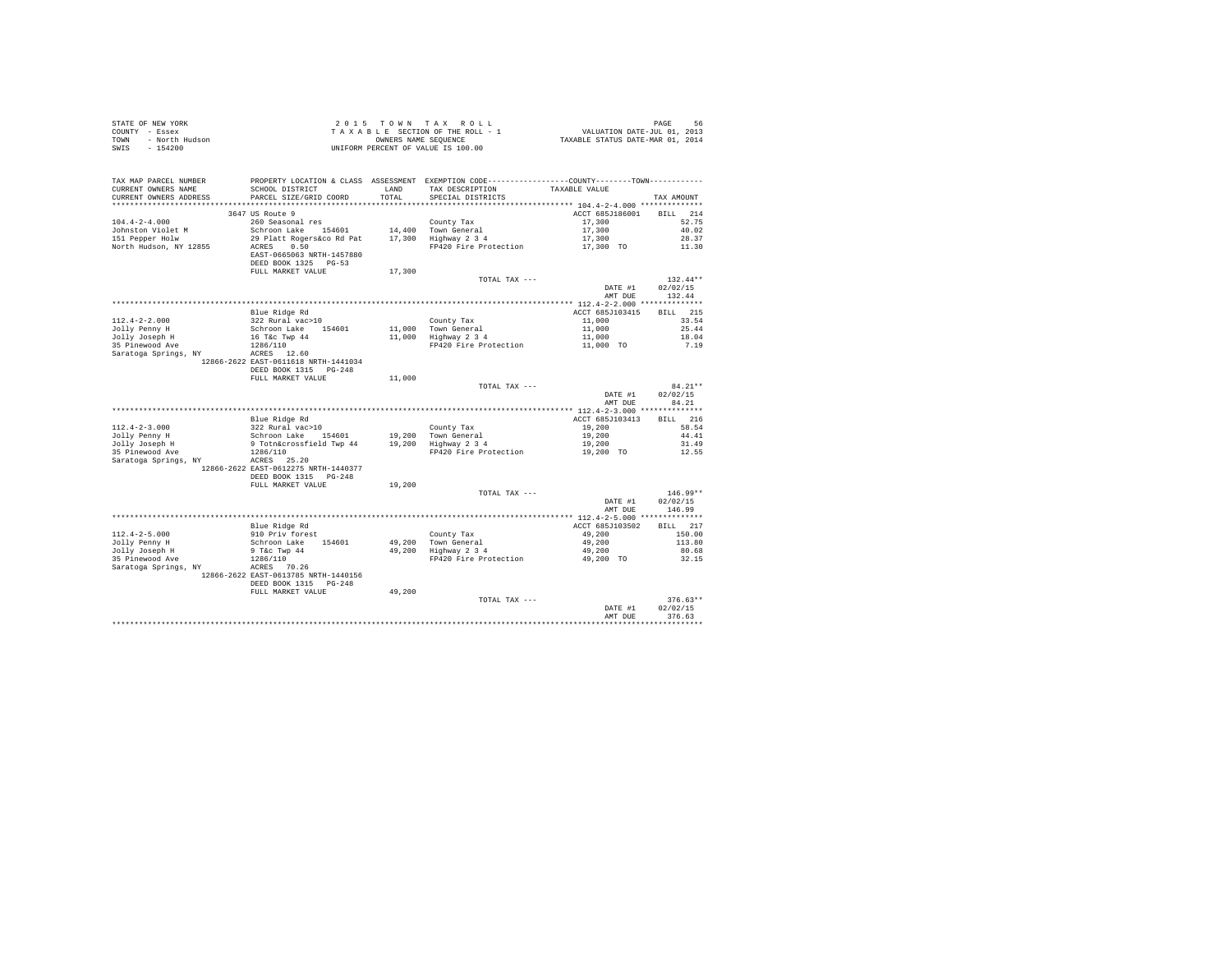| STATE OF NEW YORK      | 2015 TOWN TAX ROLL                 | 57<br>PAGE                       |
|------------------------|------------------------------------|----------------------------------|
| COUNTY - Essex         | TAXABLE SECTION OF THE ROLL - 1    | VALUATION DATE-JUL 01, 2013      |
| TOWN<br>- North Hudson | OWNERS NAME SEOUENCE               | TAXABLE STATUS DATE-MAR 01, 2014 |
| $-154200$<br>SWIS      | UNIFORM PERCENT OF VALUE IS 100.00 |                                  |

| TAX MAP PARCEL NUMBER     | PROPERTY LOCATION & CLASS ASSESSMENT EXEMPTION CODE----------------COUNTY-------TOWN---------- |         |                       |                 |                    |
|---------------------------|------------------------------------------------------------------------------------------------|---------|-----------------------|-----------------|--------------------|
| CURRENT OWNERS NAME       | SCHOOL DISTRICT                                                                                | LAND    | TAX DESCRIPTION       | TAXABLE VALUE   |                    |
| CURRENT OWNERS ADDRESS    | PARCEL SIZE/GRID COORD                                                                         | TOTAL   | SPECIAL DISTRICTS     |                 | TAX AMOUNT         |
| **********************    | ******************************                                                                 |         |                       |                 |                    |
|                           | 2074 Blue Ridge Rd                                                                             |         |                       | ACCT 685J178523 | <b>BILL</b><br>218 |
| $112.4 - 2 - 19.000$      | 240 Rural res                                                                                  |         | County Tax            | 562,100         | 1,713.76           |
| Jolly Penny H             | Schroon Lake<br>154601                                                                         |         | 440.200 Town General  | 562,100         | 1,300.16           |
| Jolly Joseph H            | 9 T&c Twp 44                                                                                   | 562,100 | Highway 2 3 4         | 562,100         | 921.77             |
| 35 Pinewood Ave           | 1286/110                                                                                       |         | FP420 Fire Protection | 562,100 TO      | 367.28             |
| Saratoga Springs, NY      | ACRES 56.85                                                                                    |         |                       |                 |                    |
|                           | 12866-2622 EAST-0612412 NRTH-1439475                                                           |         |                       |                 |                    |
|                           | DEED BOOK 1315 PG-248                                                                          |         |                       |                 |                    |
|                           | FULL MARKET VALUE                                                                              | 562,100 |                       |                 |                    |
|                           |                                                                                                |         | TOTAL TAX ---         |                 | $4.302.97**$       |
|                           |                                                                                                |         |                       | DATE #1         | 02/02/15           |
|                           |                                                                                                |         |                       | AMT DUE         | 4,302.97           |
|                           |                                                                                                |         |                       |                 |                    |
|                           | 2185 Blue Ridge Rd                                                                             |         |                       | ACCT 685J187004 | 219<br><b>BILL</b> |
| $112.4 - 2 - 7.000$       | 240 Rural res                                                                                  |         | County Tax            | 148,100         | 451.54             |
| Jordan James D            | Schroon Lake<br>154601                                                                         |         | 50,000 Town General   | 148,100         | 342.56             |
| 53 Sandy Point Farm Rd #5 | 9 Totn&crossfield Twp 44                                                                       | 148,100 | Highway 2 3 4         | 148,100         | 242.86             |
| Portsmouth, RI 02871      | ACRES 31.60                                                                                    |         | School Relevy         |                 | 1,341.83           |
|                           | EAST-0614530 NRTH-1441664                                                                      |         | FP420 Fire Protection | 148,100 TO      | 96.77              |
|                           | DEED BOOK 873<br>$PG-226$                                                                      |         |                       |                 |                    |
|                           | FULL MARKET VALUE                                                                              | 148,100 |                       |                 |                    |
|                           |                                                                                                |         | TOTAL TAX ---         |                 | $2.475.56**$       |
|                           |                                                                                                |         |                       | DATE #1         | 02/02/15           |
|                           |                                                                                                |         |                       | AMT DUE         | 2,475.56           |
|                           |                                                                                                |         |                       |                 |                    |
|                           | US Route 9                                                                                     |         |                       | ACCT 685Z008007 | BILL 220           |
| $104.2 - 1 - 4.200$       | 910 Priv forest                                                                                |         | County Tax            | 67,200          | 204.88             |
| Jorgensen Todd R          | Schroon Lake 154601                                                                            |         | 67.200 Town General   | 67.200          | 155.44             |
| Jorgensen Laurie L        | 4 T&C TWP 49                                                                                   | 67.200  | Highway 2 3 4         | 67,200          | 110.20             |
| 141 Big Bay Rd            | ACRES 119.95                                                                                   |         | FP420 Fire Protection | 67,200 TO       | 43.91              |
| Queensbury, NY 12804      | EAST-0666682 NRTH-1469479                                                                      |         |                       |                 |                    |
|                           | DEED BOOK 1530 PG-40                                                                           |         |                       |                 |                    |
| MAY BE SUBJECT TO PAYMENT | FULL MARKET VALUE                                                                              | 67.200  |                       |                 |                    |
| UNDER RPTL480A UNTIL 2016 |                                                                                                |         |                       |                 |                    |
|                           |                                                                                                |         | TOTAL TAX ---         |                 | $514.43**$         |
|                           |                                                                                                |         |                       | DATE #1         | 02/02/15           |
|                           |                                                                                                |         |                       | AMT DUE         | 514.43             |
|                           |                                                                                                |         |                       |                 |                    |
|                           | 549 Johnson Pond Rd                                                                            |         |                       | ACCT 685Z000003 | BILL 221           |
| $125.12 - 1 - 8.330$      | 210 1 Family Res                                                                               |         | County Tax            | 112,500         | 343.00             |
| Kadric Mumin              | Schroon Lake 154601                                                                            | 32,800  | Town General          | 112,500         | 260.22             |
| Kadric Doreen R           | 169 Paradox Tract                                                                              | 112,500 | Highway 2 3 4         | 112,500         | 184.49             |
| 59 Meigs Rd               | ACRES<br>6.15                                                                                  |         | FP420 Fire Protection | 112,500 TO      | 73.51              |
| Vergennes, VT 05491       | EAST-0669646 NRTH-1435204                                                                      |         |                       |                 |                    |
|                           | DEED BOOK 1391 PG-129                                                                          |         |                       |                 |                    |
|                           | FULL MARKET VALUE                                                                              | 112,500 |                       |                 |                    |
|                           |                                                                                                |         | TOTAL TAX ---         |                 | 861.22**           |
|                           |                                                                                                |         |                       | DATE #1         | 02/02/15           |
|                           |                                                                                                |         |                       | AMT DUE         | 861.22             |
|                           |                                                                                                |         |                       |                 |                    |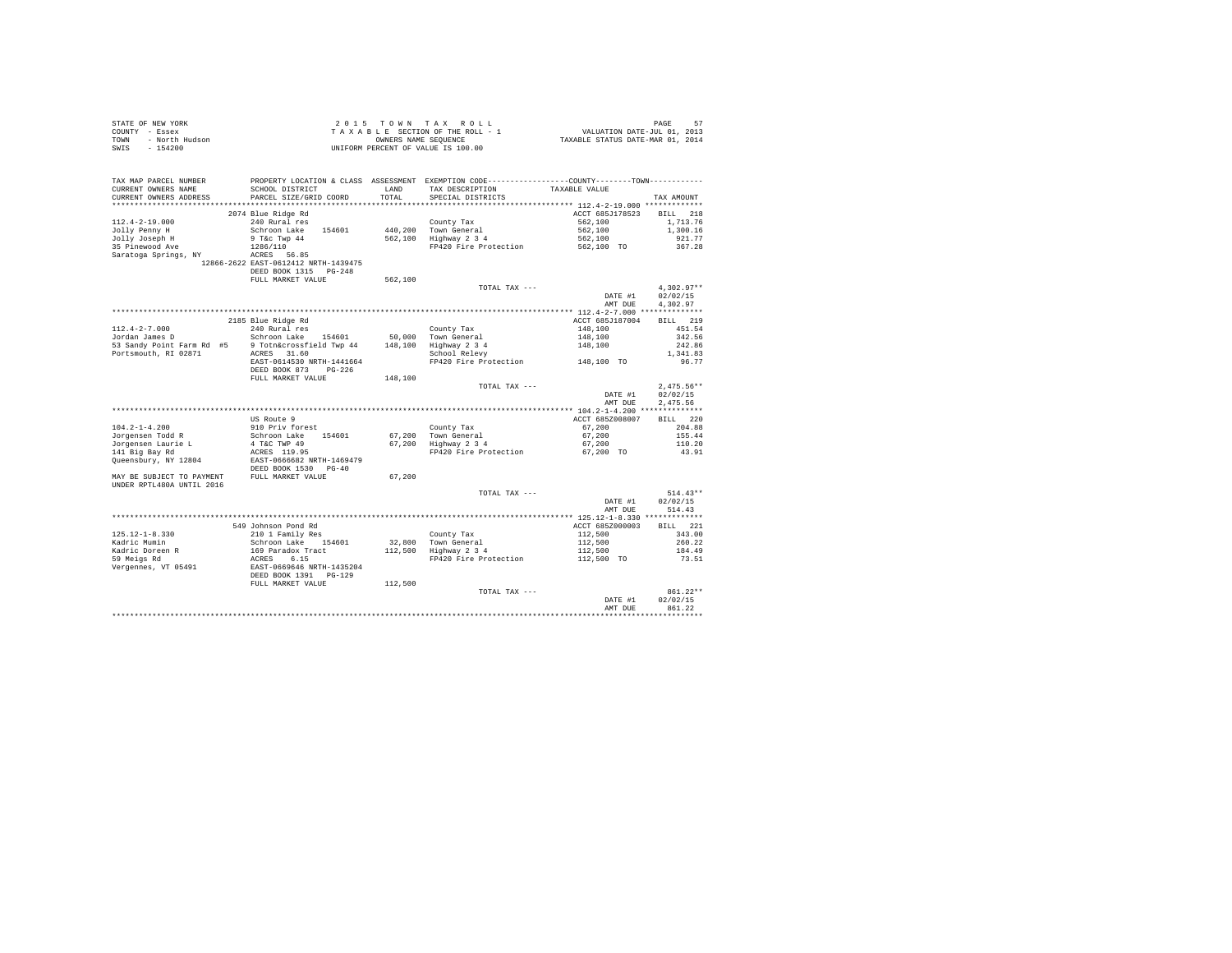| STATE OF NEW YORK      | 2015 TOWN TAX ROLL                 | 58<br>PAGE                       |
|------------------------|------------------------------------|----------------------------------|
| COUNTY - Essex         | TAXABLE SECTION OF THE ROLL - 1    | VALUATION DATE-JUL 01, 2013      |
| TOWN<br>- North Hudson | OWNERS NAME SEOUENCE               | TAXABLE STATUS DATE-MAR 01, 2014 |
| - 154200<br>SWIS       | UNIFORM PERCENT OF VALUE IS 100.00 |                                  |

| TAX MAP PARCEL NUMBER<br>CURRENT OWNERS NAME                                                                                                                                                                                         | PROPERTY LOCATION & CLASS ASSESSMENT EXEMPTION CODE----------------COUNTY-------TOWN----------<br>SCHOOL DISTRICT | LAND   | TAX DESCRIPTION                                                      | TAXABLE VALUE   |                       |
|--------------------------------------------------------------------------------------------------------------------------------------------------------------------------------------------------------------------------------------|-------------------------------------------------------------------------------------------------------------------|--------|----------------------------------------------------------------------|-----------------|-----------------------|
| CURRENT OWNERS ADDRESS                                                                                                                                                                                                               | PARCEL SIZE/GRID COORD                                                                                            | TOTAL  | SPECIAL DISTRICTS                                                    |                 | TAX AMOUNT            |
|                                                                                                                                                                                                                                      |                                                                                                                   |        |                                                                      |                 |                       |
|                                                                                                                                                                                                                                      | Johnson Pond Rd                                                                                                   |        |                                                                      | ACCT 685Z000008 | BILL 222              |
| $125.12 - 1 - 8.350$                                                                                                                                                                                                                 | 314 Rural vac<10                                                                                                  |        | County Tax                                                           | 23,000          | 70.12                 |
| Kadric Mumin                                                                                                                                                                                                                         | Schroon Lake 154601                                                                                               |        | 23,000 Town General<br>23,000 Highway 2 3 4                          | 23,000          | 53.20                 |
| Kadric Doreen B                                                                                                                                                                                                                      | 169 Paradox Tract<br>ACRES 6.14<br>EAST-0670471 NRTH-1435259                                                      |        |                                                                      | 23,000          | 37.72                 |
| 50 Meigs Rd                                                                                                                                                                                                                          |                                                                                                                   |        | FP420 Fire Protection                                                | 23,000 TO       | 15.03                 |
| Vergennes, VT 05491                                                                                                                                                                                                                  | DEED BOOK 1780 PG-318                                                                                             |        |                                                                      |                 |                       |
| PRIOR OWNER ON 3/01/2014 FULL MARKET VALUE<br>Morris John A                                                                                                                                                                          |                                                                                                                   | 23,000 |                                                                      |                 |                       |
|                                                                                                                                                                                                                                      |                                                                                                                   |        | TOTAL TAX ---                                                        |                 | $176.07**$            |
|                                                                                                                                                                                                                                      |                                                                                                                   |        |                                                                      | DATE #1         | 02/02/15              |
|                                                                                                                                                                                                                                      |                                                                                                                   |        |                                                                      | AMT DUE         | 176.07                |
|                                                                                                                                                                                                                                      |                                                                                                                   |        |                                                                      |                 |                       |
|                                                                                                                                                                                                                                      | 3421 Blue Ridge Rd                                                                                                |        |                                                                      | ACCT 685J100115 | BILL 223              |
| $113.20 - 1 - 7.000$                                                                                                                                                                                                                 | 210 1 Family Res<br>Schroon Lake 154601                                                                           |        | County Tax                                                           | 69,500          | 211.90                |
| Kanaly William J Jr                                                                                                                                                                                                                  |                                                                                                                   |        | 10,500 Town General                                                  | 69,500          | 160.76                |
| 3421 Blue Ridge Rd                                                                                                                                                                                                                   |                                                                                                                   |        |                                                                      | 69,500          | 113.97                |
| North Hudson, NY 12855                                                                                                                                                                                                               | 20 Tract West Of Rd Pat 69,500 Highway 2 3 4<br>ACRES 0.20 School Relevy                                          |        |                                                                      |                 | 629.70                |
|                                                                                                                                                                                                                                      | EAST-0644025 NRTH-1442629<br>DEED BOOK 1428   PG-281                                                              |        | FP420 Fire Protection 69,500 TO                                      |                 | 45.41                 |
|                                                                                                                                                                                                                                      | FULL MARKET VALUE                                                                                                 | 69,500 |                                                                      |                 |                       |
|                                                                                                                                                                                                                                      |                                                                                                                   |        | TOTAL TAX ---                                                        |                 | $1,161.74**$          |
|                                                                                                                                                                                                                                      |                                                                                                                   |        |                                                                      | DATE #1         | 02/02/15              |
|                                                                                                                                                                                                                                      |                                                                                                                   |        |                                                                      | AMT DUE         | 1,161.74              |
|                                                                                                                                                                                                                                      |                                                                                                                   |        |                                                                      |                 |                       |
|                                                                                                                                                                                                                                      | Blue Ridge Rd                                                                                                     |        |                                                                      | ACCT 685J100201 | BILL 224              |
| $113.20 - 1 - 8.110$                                                                                                                                                                                                                 | 311 Res vac land<br>Schroon Lake 154601                                                                           |        | County Tax                                                           | 1,000           | 3.05                  |
| Kanaly William J Jr                                                                                                                                                                                                                  |                                                                                                                   |        | 1,000 Town General                                                   | 1,000           | 2.31                  |
| 3421 Blue Ridge Rd                                                                                                                                                                                                                   | 20 Tract West Of Rd Pat<br>ACRES 0.76                                                                             |        | 1,000 Highway 2 3 4                                                  | 1,000           | 1.64                  |
| North Hudson, NY 12855                                                                                                                                                                                                               |                                                                                                                   |        | School Relevy                                                        |                 | 9.06                  |
|                                                                                                                                                                                                                                      | EAST-0644084 NRTH-1442721<br>DEED BOOK 1428    PG-281                                                             |        | FP420 Fire Protection 1.000 TO                                       |                 | .65                   |
|                                                                                                                                                                                                                                      | FULL MARKET VALUE                                                                                                 | 1,000  |                                                                      |                 |                       |
|                                                                                                                                                                                                                                      |                                                                                                                   |        | TOTAL TAX ---                                                        | DATE #1         | $16.71**$<br>02/02/15 |
|                                                                                                                                                                                                                                      |                                                                                                                   |        |                                                                      | AMT DUR         | 16.71                 |
|                                                                                                                                                                                                                                      |                                                                                                                   |        |                                                                      |                 |                       |
|                                                                                                                                                                                                                                      | 3535 US Route 9                                                                                                   |        | 65 PCT OF VALUE USED FOR EXEMPTION PURPOSES ACCT 685J101701 BILL 225 |                 |                       |
| $114.2 - 1 - 8.000$                                                                                                                                                                                                                  |                                                                                                                   |        | VET WAR CT 41121                                                     | 8,375 8,375     |                       |
| Keller Christopher E                                                                                                                                                                                                                 | 210 1 Family Res<br>Schroon Lake 154601                                                                           |        | 29,200 County Tax                                                    | 77,525          | 236.36                |
| communication of the communication of the state of the state of the state of the state of the state of the stat<br>Morth Hudson, NY 12855 2000 RMS 2002 234<br>North Hudson, NY 12855 2002 RAST-0663561 NRTH-1455403 PP420 Fire Prot |                                                                                                                   |        |                                                                      | 77,525          | 179.32                |
|                                                                                                                                                                                                                                      |                                                                                                                   |        |                                                                      | 77,525          | 127.13                |
|                                                                                                                                                                                                                                      |                                                                                                                   |        |                                                                      | 85,900 TO       | 56.13                 |
|                                                                                                                                                                                                                                      | DEED BOOK 1628 PG-171<br>FULL MARKET VALUE                                                                        | 85,900 |                                                                      |                 |                       |
|                                                                                                                                                                                                                                      |                                                                                                                   |        | TOTAL TAX ---                                                        |                 | 598.94**              |
|                                                                                                                                                                                                                                      |                                                                                                                   |        |                                                                      | DATE #1         | 02/02/15              |
|                                                                                                                                                                                                                                      |                                                                                                                   |        |                                                                      | AMT DUE         | 598.94                |
|                                                                                                                                                                                                                                      |                                                                                                                   |        |                                                                      |                 |                       |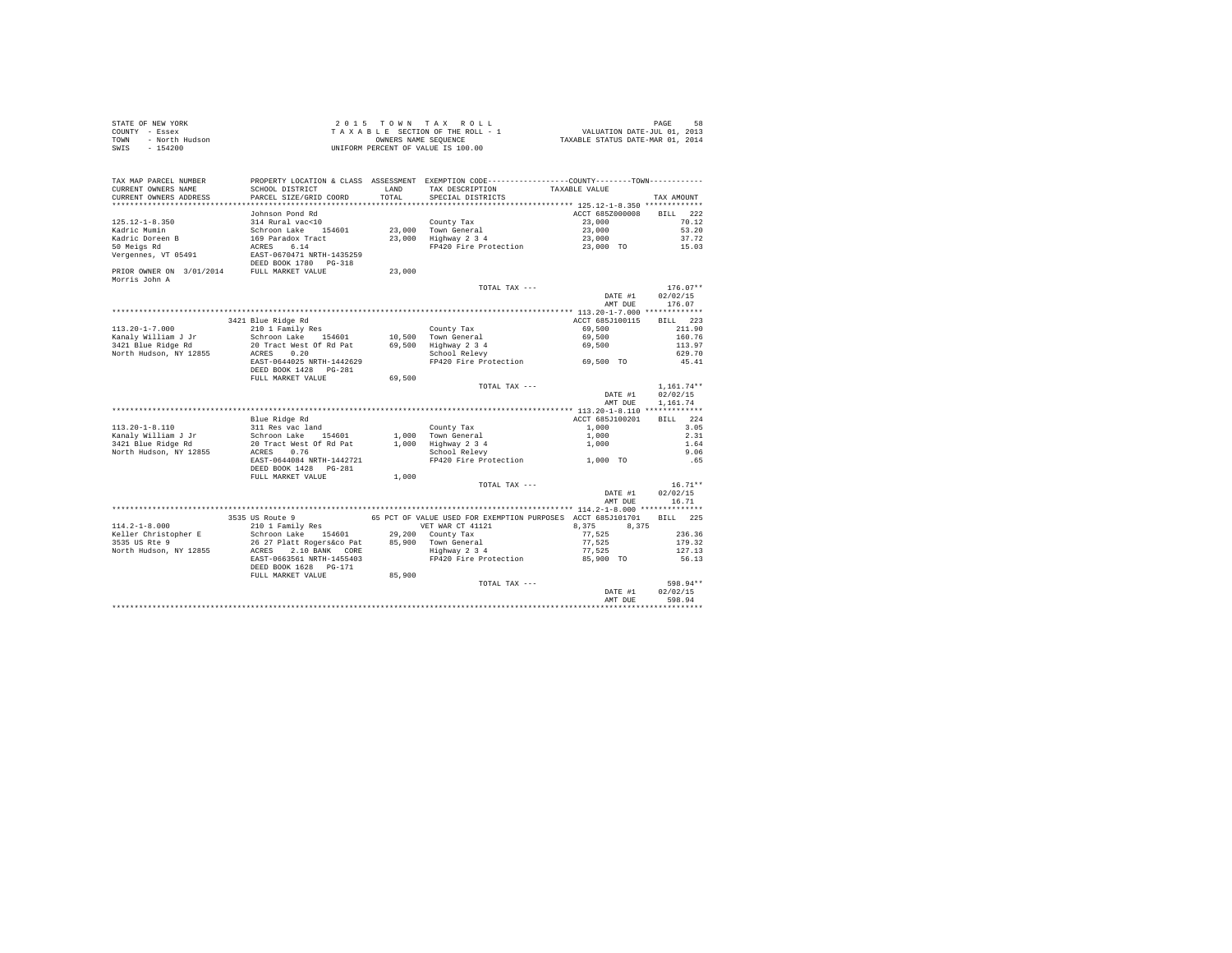| STATE OF NEW YORK<br>COUNTY - Essex<br>- North Hudson<br>TOWN<br>SWIS - 154200                                                                                                                                                                                                                                                                                                                                          |                                                                                                                                                                                                                                                       |               | 2015 TOWN TAX ROLL<br>$\begin{array}{lcl} 2 & 0 & 1 & 5 & \textrm{TO}~\textsc{N}~\textsc{N}~\textsc{N}~\textsc{N}~\textsc{N}~\textsc{N}~\textsc{N}~\textsc{N}~\textsc{N}~\textsc{N}~\textsc{N}~\textsc{N}~\textsc{N}~\textsc{N}~\textsc{N}~\textsc{N}~\textsc{N}~\textsc{N}~\textsc{N}~\textsc{N}~\textsc{N}~\textsc{N}~\textsc{N}~\textsc{N}~\textsc{N}~\textsc{N}~\textsc{N}~\textsc$<br>UNIFORM PERCENT OF VALUE IS 100.00 |                           | PAGE<br>59                       |
|-------------------------------------------------------------------------------------------------------------------------------------------------------------------------------------------------------------------------------------------------------------------------------------------------------------------------------------------------------------------------------------------------------------------------|-------------------------------------------------------------------------------------------------------------------------------------------------------------------------------------------------------------------------------------------------------|---------------|-------------------------------------------------------------------------------------------------------------------------------------------------------------------------------------------------------------------------------------------------------------------------------------------------------------------------------------------------------------------------------------------------------------------------------|---------------------------|----------------------------------|
| TAX MAP PARCEL NUMBER<br>CURRENT OWNERS NAME<br>CURRENT OWNERS ADDRESS                                                                                                                                                                                                                                                                                                                                                  | SCHOOL DISTRICT<br>PARCEL SIZE/GRID COORD                                                                                                                                                                                                             | LAND<br>TOTAL | PROPERTY LOCATION & CLASS ASSESSMENT EXEMPTION CODE----------------COUNTY-------TOWN---------<br>TAX DESCRIPTION<br>SPECIAL DISTRICTS                                                                                                                                                                                                                                                                                         | TAXABLE VALUE             | TAX AMOUNT                       |
|                                                                                                                                                                                                                                                                                                                                                                                                                         |                                                                                                                                                                                                                                                       |               |                                                                                                                                                                                                                                                                                                                                                                                                                               |                           |                                  |
|                                                                                                                                                                                                                                                                                                                                                                                                                         | 3572 US Route 9                                                                                                                                                                                                                                       |               |                                                                                                                                                                                                                                                                                                                                                                                                                               | ACCT 685J180004 BILL 226  |                                  |
| $114.2 - 1 - 14.120$<br>Kelley Amy K<br>301 2nd Ave                                                                                                                                                                                                                                                                                                                                                                     | 210 1 Family Res<br>Schroon Lake 154601                                                                                                                                                                                                               |               | County Tax                                                                                                                                                                                                                                                                                                                                                                                                                    | 83,700<br>83,700          | 255.19<br>193.60                 |
| Watervliet, NY 12189                                                                                                                                                                                                                                                                                                                                                                                                    | Schroon Lake 154601 - 30,500 Town General<br>27 Platt Rogers&co Rd Pat - 83,700 Highway 2 34<br>Life Use To Marguerite<br>Life Use To Marguerite<br>Smith By 1195/171<br>ACRES 3.50 BANK WFARGO<br>EAST-0664474 NRTH-1455933<br>DEED BOOK 1717 PG-245 |               | FP420 Fire Protection 83,700 TO                                                                                                                                                                                                                                                                                                                                                                                               | 83,700                    | 137.26<br>54.69                  |
|                                                                                                                                                                                                                                                                                                                                                                                                                         | FULL MARKET VALUE                                                                                                                                                                                                                                     | 83,700        |                                                                                                                                                                                                                                                                                                                                                                                                                               |                           |                                  |
|                                                                                                                                                                                                                                                                                                                                                                                                                         |                                                                                                                                                                                                                                                       |               | TOTAL TAX ---                                                                                                                                                                                                                                                                                                                                                                                                                 | DATE #1<br>AMT DUE        | 640.74**<br>02/02/15<br>640.74   |
|                                                                                                                                                                                                                                                                                                                                                                                                                         |                                                                                                                                                                                                                                                       |               |                                                                                                                                                                                                                                                                                                                                                                                                                               |                           |                                  |
|                                                                                                                                                                                                                                                                                                                                                                                                                         | Alsatia Dr                                                                                                                                                                                                                                            |               |                                                                                                                                                                                                                                                                                                                                                                                                                               | ACCT 685J100113           | BILL 227                         |
| $104.4 - 3 - 17.000$                                                                                                                                                                                                                                                                                                                                                                                                    | 322 Rural vac>10 - WTRFNT                                                                                                                                                                                                                             |               |                                                                                                                                                                                                                                                                                                                                                                                                                               | 20,800                    | 63.42                            |
| Kenakwar Corp<br>PO Box 63                                                                                                                                                                                                                                                                                                                                                                                              | Schroon Lake 154601                                                                                                                                                                                                                                   |               |                                                                                                                                                                                                                                                                                                                                                                                                                               | 20,800                    | 48.11                            |
|                                                                                                                                                                                                                                                                                                                                                                                                                         | 29 Platt Rogers&co Rd Pat                                                                                                                                                                                                                             |               | County Tax<br>20,800 Town General<br>20,800 Highway 2 3 4                                                                                                                                                                                                                                                                                                                                                                     | 20,800                    | 34.11                            |
| Clifton Park, NY 12065                                                                                                                                                                                                                                                                                                                                                                                                  | ACRES 25.10<br>EAST-0663761 NRTH-1459027<br>DEED BOOK 944 PG-218<br>FULL MARKET VALUE                                                                                                                                                                 | 20,800        | FP420 Fire Protection                                                                                                                                                                                                                                                                                                                                                                                                         | 20,800 TO                 | 13.59                            |
|                                                                                                                                                                                                                                                                                                                                                                                                                         |                                                                                                                                                                                                                                                       |               | TOTAL TAX ---                                                                                                                                                                                                                                                                                                                                                                                                                 |                           | $159.23**$                       |
|                                                                                                                                                                                                                                                                                                                                                                                                                         |                                                                                                                                                                                                                                                       |               |                                                                                                                                                                                                                                                                                                                                                                                                                               | DATE #1<br>AMT DUE        | 02/02/15<br>159.23               |
|                                                                                                                                                                                                                                                                                                                                                                                                                         |                                                                                                                                                                                                                                                       |               |                                                                                                                                                                                                                                                                                                                                                                                                                               |                           |                                  |
| $104.4 - 1 - 7.000$                                                                                                                                                                                                                                                                                                                                                                                                     | 177 Pepper Hollow Rd<br>260 Seasonal res - WTRFNT                                                                                                                                                                                                     |               | County Tax                                                                                                                                                                                                                                                                                                                                                                                                                    | ACCT 685J102009<br>58,500 | BILL 228<br>178.36               |
| Kern Julia                                                                                                                                                                                                                                                                                                                                                                                                              | --- --------- -- -- ------<br>Schroon Lake 154601 50,100 Town General<br>3 Totn&crossfield Twp 49 58,500 Highway 2 3 4<br>Schroon Lake 154601                                                                                                         |               |                                                                                                                                                                                                                                                                                                                                                                                                                               | 58,500                    | 135.31                           |
| Kern Robert<br>144 Ithica Rd                                                                                                                                                                                                                                                                                                                                                                                            |                                                                                                                                                                                                                                                       |               |                                                                                                                                                                                                                                                                                                                                                                                                                               | 58,500                    | 95.93                            |
| Willseyville, NY 13867                                                                                                                                                                                                                                                                                                                                                                                                  | 1.0A<br>ACRES 3.30<br>EAST-0664170 NRTH-1461570<br>DEED BOOK 1453 PG-297                                                                                                                                                                              |               | FP420 Fire Protection 58,500 TO                                                                                                                                                                                                                                                                                                                                                                                               |                           | 38.22                            |
|                                                                                                                                                                                                                                                                                                                                                                                                                         | FULL MARKET VALUE                                                                                                                                                                                                                                     | 58,500        |                                                                                                                                                                                                                                                                                                                                                                                                                               |                           |                                  |
|                                                                                                                                                                                                                                                                                                                                                                                                                         |                                                                                                                                                                                                                                                       |               | TOTAL TAX ---                                                                                                                                                                                                                                                                                                                                                                                                                 | DATE #1<br>AMT DUE        | $447.82**$<br>02/02/15<br>447.82 |
|                                                                                                                                                                                                                                                                                                                                                                                                                         |                                                                                                                                                                                                                                                       |               |                                                                                                                                                                                                                                                                                                                                                                                                                               |                           |                                  |
|                                                                                                                                                                                                                                                                                                                                                                                                                         | US Route 9                                                                                                                                                                                                                                            |               |                                                                                                                                                                                                                                                                                                                                                                                                                               | ACCT 685J181004           | RTT.T. 229                       |
|                                                                                                                                                                                                                                                                                                                                                                                                                         |                                                                                                                                                                                                                                                       |               |                                                                                                                                                                                                                                                                                                                                                                                                                               | 14,400                    | 43.90                            |
|                                                                                                                                                                                                                                                                                                                                                                                                                         |                                                                                                                                                                                                                                                       |               | County Tax<br>14,400 Town General<br>14,400 Highway 2 3<br>School Relevy                                                                                                                                                                                                                                                                                                                                                      | 14,400                    | 33.31                            |
|                                                                                                                                                                                                                                                                                                                                                                                                                         |                                                                                                                                                                                                                                                       |               |                                                                                                                                                                                                                                                                                                                                                                                                                               | 14,400                    | 23.61                            |
|                                                                                                                                                                                                                                                                                                                                                                                                                         |                                                                                                                                                                                                                                                       |               |                                                                                                                                                                                                                                                                                                                                                                                                                               |                           | 130.47                           |
| $\begin{tabular}{lllllllllllll} \texttt{104.2--1-5.300} & \texttt{vs\ source\ y} \\ \texttt{King\ Mohr C Sr} & \texttt{S:1R} & \texttt{Schroon Lake} & \texttt{154601} \\ \texttt{King\ Martha\ M} & \texttt{A Toc\ Purchase\ Twp\ 49} \\ \texttt{128 Greenough\ Rd} & \texttt{ACESS} & \texttt{142} \\ \texttt{North Hudson, NY\ 12855} & \texttt{EAST-0669487\ NRTH-1466618} \\ \texttt{DRED BOK 965} & \texttt{PC-2$ |                                                                                                                                                                                                                                                       |               | FP420 Fire Protection 14,400 TO                                                                                                                                                                                                                                                                                                                                                                                               |                           | 9.41                             |
|                                                                                                                                                                                                                                                                                                                                                                                                                         | FULL MARKET VALUE                                                                                                                                                                                                                                     | 14,400        |                                                                                                                                                                                                                                                                                                                                                                                                                               |                           | $240.70**$                       |
|                                                                                                                                                                                                                                                                                                                                                                                                                         |                                                                                                                                                                                                                                                       |               | TOTAL TAX ---                                                                                                                                                                                                                                                                                                                                                                                                                 | DATE #1                   | 02/02/15                         |
|                                                                                                                                                                                                                                                                                                                                                                                                                         |                                                                                                                                                                                                                                                       |               |                                                                                                                                                                                                                                                                                                                                                                                                                               | AMT DUE                   | 240.70                           |
|                                                                                                                                                                                                                                                                                                                                                                                                                         |                                                                                                                                                                                                                                                       |               |                                                                                                                                                                                                                                                                                                                                                                                                                               |                           |                                  |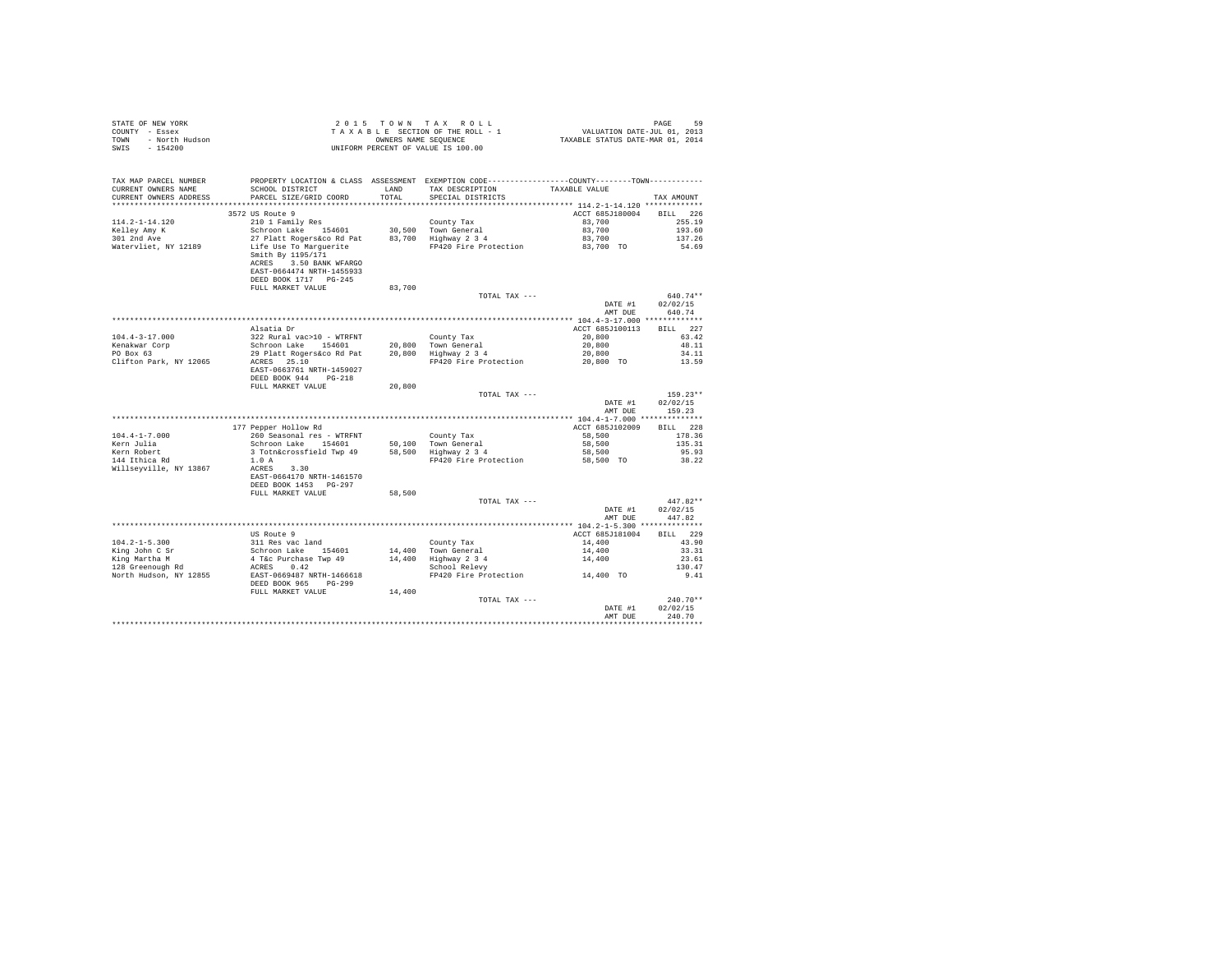| PROPERTY LOCATION & CLASS ASSESSMENT EXEMPTION CODE---------------COUNTY-------TOWN---------<br>TAX MAP PARCEL NUMBER<br>TAX DESCRIPTION TAXABLE VALUE<br>SCHOOL DISTRICT<br>CURRENT OWNERS NAME<br>LAND<br>TOTAL<br>CURRENT OWNERS ADDRESS<br>PARCEL SIZE/GRID COORD<br>SPECIAL DISTRICTS<br>TAX AMOUNT<br>US Route 9<br>ACCT 685J101910<br>BILL 230<br>County Tax<br>400 Town General<br>$104.2 - 1 - 6.000$<br>314 Rural vac<10<br>400<br>1.22<br>Schroon Lake 154601<br>400 Town General<br>400 Highway 234<br>School Relevy<br>FP420 Fire Protection 400 TO<br>King John C Sr<br>128 Greenough Rd<br>0.93<br>$\begin{tabular}{lllllll} 128 Greenough Rd & & & 4 T&c Twp & 49 \\ \textbf{North Hudson, NY} & 12855 & & & \textbf{ACRES} & 0.19 \\ \end{tabular}$<br>0.66<br>3.63<br>EAST-0669541 NRTH-1466702<br>.26<br>DEED BOOK 805 PG-129<br>400<br>FULL MARKET VALUE<br>TOTAL TAX ---<br>$6.70**$<br>DATE #1<br>02/02/15<br>AMT DUE<br>6.70<br>BILL 231<br>124 Greenough Rd<br>ACCT 685J101911<br>240 Rural res<br>$104.2 - 1 - 11.100$<br>1991 - THE MEXIMUM PROPERTY OF THE MARK CT 411211<br>1991 - All County Tax and the MEXIMUM PROPERTY (1991 - 1991)<br>1991,000 Town General 178,000<br>1992 - ACRES 941.73<br>1992 - ACRES 941.73<br>1993,000 Town General 1993,000<br>1993<br>15,000<br>542.70<br>King John C Sr<br>128 Greenough Rd<br>411.72<br>North Hudson, NY 12855 ACRES 94.73<br>291.90<br>1,239.48<br>126.11<br>FULL MARKET VALUE<br>193,000<br>TOTAL TAX ---<br>$2.611.91**$<br>02/02/15<br>DATE #1<br>2.611.91<br>AMT DUE<br>BILL 232<br>US Route 9<br>ACCT 685Z007003<br>65.55<br>49.73<br>35.26<br>194.79<br>14.05<br>DEED BOOK 1531 PG-164<br>FULL MARKET VALUE<br>21,500<br>359.38**<br>TOTAL TAX ---<br>DATE #1<br>02/02/15<br>AMT DUE<br>359.38<br>BILL 233<br>2101 Blue Ridge Rd<br>ACCT 685J102605<br>24,000<br>73.17<br>24,000<br>55.51<br>24,000<br>39.36<br>FP420 Fire Protection 24,000 TO<br>15.68<br>DEED BOOK 1653 PG-24<br>FULL MARKET VALUE<br>24,000<br>$183.72**$<br>TOTAL TAX ---<br>02/02/15<br>DATE #1<br>183.72<br>AMT DUE | STATE OF NEW YORK<br>COUNTY - Essex<br>- North Hudson<br>TOWN<br>$-154200$<br>SWIS |  | UNIFORM PERCENT OF VALUE IS 100.00 |  |
|--------------------------------------------------------------------------------------------------------------------------------------------------------------------------------------------------------------------------------------------------------------------------------------------------------------------------------------------------------------------------------------------------------------------------------------------------------------------------------------------------------------------------------------------------------------------------------------------------------------------------------------------------------------------------------------------------------------------------------------------------------------------------------------------------------------------------------------------------------------------------------------------------------------------------------------------------------------------------------------------------------------------------------------------------------------------------------------------------------------------------------------------------------------------------------------------------------------------------------------------------------------------------------------------------------------------------------------------------------------------------------------------------------------------------------------------------------------------------------------------------------------------------------------------------------------------------------------------------------------------------------------------------------------------------------------------------------------------------------------------------------------------------------------------------------------------------------------------------------------------------------------------------------------------------------------------------------------------------------------------------------------------------------------------------------------------------------|------------------------------------------------------------------------------------|--|------------------------------------|--|
|                                                                                                                                                                                                                                                                                                                                                                                                                                                                                                                                                                                                                                                                                                                                                                                                                                                                                                                                                                                                                                                                                                                                                                                                                                                                                                                                                                                                                                                                                                                                                                                                                                                                                                                                                                                                                                                                                                                                                                                                                                                                                |                                                                                    |  |                                    |  |
|                                                                                                                                                                                                                                                                                                                                                                                                                                                                                                                                                                                                                                                                                                                                                                                                                                                                                                                                                                                                                                                                                                                                                                                                                                                                                                                                                                                                                                                                                                                                                                                                                                                                                                                                                                                                                                                                                                                                                                                                                                                                                |                                                                                    |  |                                    |  |
|                                                                                                                                                                                                                                                                                                                                                                                                                                                                                                                                                                                                                                                                                                                                                                                                                                                                                                                                                                                                                                                                                                                                                                                                                                                                                                                                                                                                                                                                                                                                                                                                                                                                                                                                                                                                                                                                                                                                                                                                                                                                                |                                                                                    |  |                                    |  |
|                                                                                                                                                                                                                                                                                                                                                                                                                                                                                                                                                                                                                                                                                                                                                                                                                                                                                                                                                                                                                                                                                                                                                                                                                                                                                                                                                                                                                                                                                                                                                                                                                                                                                                                                                                                                                                                                                                                                                                                                                                                                                |                                                                                    |  |                                    |  |
|                                                                                                                                                                                                                                                                                                                                                                                                                                                                                                                                                                                                                                                                                                                                                                                                                                                                                                                                                                                                                                                                                                                                                                                                                                                                                                                                                                                                                                                                                                                                                                                                                                                                                                                                                                                                                                                                                                                                                                                                                                                                                |                                                                                    |  |                                    |  |
|                                                                                                                                                                                                                                                                                                                                                                                                                                                                                                                                                                                                                                                                                                                                                                                                                                                                                                                                                                                                                                                                                                                                                                                                                                                                                                                                                                                                                                                                                                                                                                                                                                                                                                                                                                                                                                                                                                                                                                                                                                                                                |                                                                                    |  |                                    |  |
|                                                                                                                                                                                                                                                                                                                                                                                                                                                                                                                                                                                                                                                                                                                                                                                                                                                                                                                                                                                                                                                                                                                                                                                                                                                                                                                                                                                                                                                                                                                                                                                                                                                                                                                                                                                                                                                                                                                                                                                                                                                                                |                                                                                    |  |                                    |  |
|                                                                                                                                                                                                                                                                                                                                                                                                                                                                                                                                                                                                                                                                                                                                                                                                                                                                                                                                                                                                                                                                                                                                                                                                                                                                                                                                                                                                                                                                                                                                                                                                                                                                                                                                                                                                                                                                                                                                                                                                                                                                                |                                                                                    |  |                                    |  |
|                                                                                                                                                                                                                                                                                                                                                                                                                                                                                                                                                                                                                                                                                                                                                                                                                                                                                                                                                                                                                                                                                                                                                                                                                                                                                                                                                                                                                                                                                                                                                                                                                                                                                                                                                                                                                                                                                                                                                                                                                                                                                |                                                                                    |  |                                    |  |
|                                                                                                                                                                                                                                                                                                                                                                                                                                                                                                                                                                                                                                                                                                                                                                                                                                                                                                                                                                                                                                                                                                                                                                                                                                                                                                                                                                                                                                                                                                                                                                                                                                                                                                                                                                                                                                                                                                                                                                                                                                                                                |                                                                                    |  |                                    |  |
|                                                                                                                                                                                                                                                                                                                                                                                                                                                                                                                                                                                                                                                                                                                                                                                                                                                                                                                                                                                                                                                                                                                                                                                                                                                                                                                                                                                                                                                                                                                                                                                                                                                                                                                                                                                                                                                                                                                                                                                                                                                                                |                                                                                    |  |                                    |  |
|                                                                                                                                                                                                                                                                                                                                                                                                                                                                                                                                                                                                                                                                                                                                                                                                                                                                                                                                                                                                                                                                                                                                                                                                                                                                                                                                                                                                                                                                                                                                                                                                                                                                                                                                                                                                                                                                                                                                                                                                                                                                                |                                                                                    |  |                                    |  |
|                                                                                                                                                                                                                                                                                                                                                                                                                                                                                                                                                                                                                                                                                                                                                                                                                                                                                                                                                                                                                                                                                                                                                                                                                                                                                                                                                                                                                                                                                                                                                                                                                                                                                                                                                                                                                                                                                                                                                                                                                                                                                |                                                                                    |  |                                    |  |
|                                                                                                                                                                                                                                                                                                                                                                                                                                                                                                                                                                                                                                                                                                                                                                                                                                                                                                                                                                                                                                                                                                                                                                                                                                                                                                                                                                                                                                                                                                                                                                                                                                                                                                                                                                                                                                                                                                                                                                                                                                                                                |                                                                                    |  |                                    |  |
|                                                                                                                                                                                                                                                                                                                                                                                                                                                                                                                                                                                                                                                                                                                                                                                                                                                                                                                                                                                                                                                                                                                                                                                                                                                                                                                                                                                                                                                                                                                                                                                                                                                                                                                                                                                                                                                                                                                                                                                                                                                                                |                                                                                    |  |                                    |  |
|                                                                                                                                                                                                                                                                                                                                                                                                                                                                                                                                                                                                                                                                                                                                                                                                                                                                                                                                                                                                                                                                                                                                                                                                                                                                                                                                                                                                                                                                                                                                                                                                                                                                                                                                                                                                                                                                                                                                                                                                                                                                                |                                                                                    |  |                                    |  |
|                                                                                                                                                                                                                                                                                                                                                                                                                                                                                                                                                                                                                                                                                                                                                                                                                                                                                                                                                                                                                                                                                                                                                                                                                                                                                                                                                                                                                                                                                                                                                                                                                                                                                                                                                                                                                                                                                                                                                                                                                                                                                |                                                                                    |  |                                    |  |
|                                                                                                                                                                                                                                                                                                                                                                                                                                                                                                                                                                                                                                                                                                                                                                                                                                                                                                                                                                                                                                                                                                                                                                                                                                                                                                                                                                                                                                                                                                                                                                                                                                                                                                                                                                                                                                                                                                                                                                                                                                                                                |                                                                                    |  |                                    |  |
|                                                                                                                                                                                                                                                                                                                                                                                                                                                                                                                                                                                                                                                                                                                                                                                                                                                                                                                                                                                                                                                                                                                                                                                                                                                                                                                                                                                                                                                                                                                                                                                                                                                                                                                                                                                                                                                                                                                                                                                                                                                                                |                                                                                    |  |                                    |  |
|                                                                                                                                                                                                                                                                                                                                                                                                                                                                                                                                                                                                                                                                                                                                                                                                                                                                                                                                                                                                                                                                                                                                                                                                                                                                                                                                                                                                                                                                                                                                                                                                                                                                                                                                                                                                                                                                                                                                                                                                                                                                                |                                                                                    |  |                                    |  |
|                                                                                                                                                                                                                                                                                                                                                                                                                                                                                                                                                                                                                                                                                                                                                                                                                                                                                                                                                                                                                                                                                                                                                                                                                                                                                                                                                                                                                                                                                                                                                                                                                                                                                                                                                                                                                                                                                                                                                                                                                                                                                |                                                                                    |  |                                    |  |
|                                                                                                                                                                                                                                                                                                                                                                                                                                                                                                                                                                                                                                                                                                                                                                                                                                                                                                                                                                                                                                                                                                                                                                                                                                                                                                                                                                                                                                                                                                                                                                                                                                                                                                                                                                                                                                                                                                                                                                                                                                                                                |                                                                                    |  |                                    |  |
|                                                                                                                                                                                                                                                                                                                                                                                                                                                                                                                                                                                                                                                                                                                                                                                                                                                                                                                                                                                                                                                                                                                                                                                                                                                                                                                                                                                                                                                                                                                                                                                                                                                                                                                                                                                                                                                                                                                                                                                                                                                                                |                                                                                    |  |                                    |  |
|                                                                                                                                                                                                                                                                                                                                                                                                                                                                                                                                                                                                                                                                                                                                                                                                                                                                                                                                                                                                                                                                                                                                                                                                                                                                                                                                                                                                                                                                                                                                                                                                                                                                                                                                                                                                                                                                                                                                                                                                                                                                                |                                                                                    |  |                                    |  |
|                                                                                                                                                                                                                                                                                                                                                                                                                                                                                                                                                                                                                                                                                                                                                                                                                                                                                                                                                                                                                                                                                                                                                                                                                                                                                                                                                                                                                                                                                                                                                                                                                                                                                                                                                                                                                                                                                                                                                                                                                                                                                |                                                                                    |  |                                    |  |
|                                                                                                                                                                                                                                                                                                                                                                                                                                                                                                                                                                                                                                                                                                                                                                                                                                                                                                                                                                                                                                                                                                                                                                                                                                                                                                                                                                                                                                                                                                                                                                                                                                                                                                                                                                                                                                                                                                                                                                                                                                                                                |                                                                                    |  |                                    |  |
|                                                                                                                                                                                                                                                                                                                                                                                                                                                                                                                                                                                                                                                                                                                                                                                                                                                                                                                                                                                                                                                                                                                                                                                                                                                                                                                                                                                                                                                                                                                                                                                                                                                                                                                                                                                                                                                                                                                                                                                                                                                                                |                                                                                    |  |                                    |  |
|                                                                                                                                                                                                                                                                                                                                                                                                                                                                                                                                                                                                                                                                                                                                                                                                                                                                                                                                                                                                                                                                                                                                                                                                                                                                                                                                                                                                                                                                                                                                                                                                                                                                                                                                                                                                                                                                                                                                                                                                                                                                                |                                                                                    |  |                                    |  |
|                                                                                                                                                                                                                                                                                                                                                                                                                                                                                                                                                                                                                                                                                                                                                                                                                                                                                                                                                                                                                                                                                                                                                                                                                                                                                                                                                                                                                                                                                                                                                                                                                                                                                                                                                                                                                                                                                                                                                                                                                                                                                |                                                                                    |  |                                    |  |
|                                                                                                                                                                                                                                                                                                                                                                                                                                                                                                                                                                                                                                                                                                                                                                                                                                                                                                                                                                                                                                                                                                                                                                                                                                                                                                                                                                                                                                                                                                                                                                                                                                                                                                                                                                                                                                                                                                                                                                                                                                                                                |                                                                                    |  |                                    |  |
|                                                                                                                                                                                                                                                                                                                                                                                                                                                                                                                                                                                                                                                                                                                                                                                                                                                                                                                                                                                                                                                                                                                                                                                                                                                                                                                                                                                                                                                                                                                                                                                                                                                                                                                                                                                                                                                                                                                                                                                                                                                                                |                                                                                    |  |                                    |  |
|                                                                                                                                                                                                                                                                                                                                                                                                                                                                                                                                                                                                                                                                                                                                                                                                                                                                                                                                                                                                                                                                                                                                                                                                                                                                                                                                                                                                                                                                                                                                                                                                                                                                                                                                                                                                                                                                                                                                                                                                                                                                                |                                                                                    |  |                                    |  |
|                                                                                                                                                                                                                                                                                                                                                                                                                                                                                                                                                                                                                                                                                                                                                                                                                                                                                                                                                                                                                                                                                                                                                                                                                                                                                                                                                                                                                                                                                                                                                                                                                                                                                                                                                                                                                                                                                                                                                                                                                                                                                |                                                                                    |  |                                    |  |
|                                                                                                                                                                                                                                                                                                                                                                                                                                                                                                                                                                                                                                                                                                                                                                                                                                                                                                                                                                                                                                                                                                                                                                                                                                                                                                                                                                                                                                                                                                                                                                                                                                                                                                                                                                                                                                                                                                                                                                                                                                                                                |                                                                                    |  |                                    |  |
|                                                                                                                                                                                                                                                                                                                                                                                                                                                                                                                                                                                                                                                                                                                                                                                                                                                                                                                                                                                                                                                                                                                                                                                                                                                                                                                                                                                                                                                                                                                                                                                                                                                                                                                                                                                                                                                                                                                                                                                                                                                                                |                                                                                    |  |                                    |  |
|                                                                                                                                                                                                                                                                                                                                                                                                                                                                                                                                                                                                                                                                                                                                                                                                                                                                                                                                                                                                                                                                                                                                                                                                                                                                                                                                                                                                                                                                                                                                                                                                                                                                                                                                                                                                                                                                                                                                                                                                                                                                                |                                                                                    |  |                                    |  |
|                                                                                                                                                                                                                                                                                                                                                                                                                                                                                                                                                                                                                                                                                                                                                                                                                                                                                                                                                                                                                                                                                                                                                                                                                                                                                                                                                                                                                                                                                                                                                                                                                                                                                                                                                                                                                                                                                                                                                                                                                                                                                |                                                                                    |  |                                    |  |
|                                                                                                                                                                                                                                                                                                                                                                                                                                                                                                                                                                                                                                                                                                                                                                                                                                                                                                                                                                                                                                                                                                                                                                                                                                                                                                                                                                                                                                                                                                                                                                                                                                                                                                                                                                                                                                                                                                                                                                                                                                                                                |                                                                                    |  |                                    |  |
|                                                                                                                                                                                                                                                                                                                                                                                                                                                                                                                                                                                                                                                                                                                                                                                                                                                                                                                                                                                                                                                                                                                                                                                                                                                                                                                                                                                                                                                                                                                                                                                                                                                                                                                                                                                                                                                                                                                                                                                                                                                                                |                                                                                    |  |                                    |  |
|                                                                                                                                                                                                                                                                                                                                                                                                                                                                                                                                                                                                                                                                                                                                                                                                                                                                                                                                                                                                                                                                                                                                                                                                                                                                                                                                                                                                                                                                                                                                                                                                                                                                                                                                                                                                                                                                                                                                                                                                                                                                                |                                                                                    |  |                                    |  |
|                                                                                                                                                                                                                                                                                                                                                                                                                                                                                                                                                                                                                                                                                                                                                                                                                                                                                                                                                                                                                                                                                                                                                                                                                                                                                                                                                                                                                                                                                                                                                                                                                                                                                                                                                                                                                                                                                                                                                                                                                                                                                |                                                                                    |  |                                    |  |
|                                                                                                                                                                                                                                                                                                                                                                                                                                                                                                                                                                                                                                                                                                                                                                                                                                                                                                                                                                                                                                                                                                                                                                                                                                                                                                                                                                                                                                                                                                                                                                                                                                                                                                                                                                                                                                                                                                                                                                                                                                                                                |                                                                                    |  |                                    |  |
|                                                                                                                                                                                                                                                                                                                                                                                                                                                                                                                                                                                                                                                                                                                                                                                                                                                                                                                                                                                                                                                                                                                                                                                                                                                                                                                                                                                                                                                                                                                                                                                                                                                                                                                                                                                                                                                                                                                                                                                                                                                                                |                                                                                    |  |                                    |  |
|                                                                                                                                                                                                                                                                                                                                                                                                                                                                                                                                                                                                                                                                                                                                                                                                                                                                                                                                                                                                                                                                                                                                                                                                                                                                                                                                                                                                                                                                                                                                                                                                                                                                                                                                                                                                                                                                                                                                                                                                                                                                                |                                                                                    |  |                                    |  |
|                                                                                                                                                                                                                                                                                                                                                                                                                                                                                                                                                                                                                                                                                                                                                                                                                                                                                                                                                                                                                                                                                                                                                                                                                                                                                                                                                                                                                                                                                                                                                                                                                                                                                                                                                                                                                                                                                                                                                                                                                                                                                |                                                                                    |  |                                    |  |
|                                                                                                                                                                                                                                                                                                                                                                                                                                                                                                                                                                                                                                                                                                                                                                                                                                                                                                                                                                                                                                                                                                                                                                                                                                                                                                                                                                                                                                                                                                                                                                                                                                                                                                                                                                                                                                                                                                                                                                                                                                                                                |                                                                                    |  |                                    |  |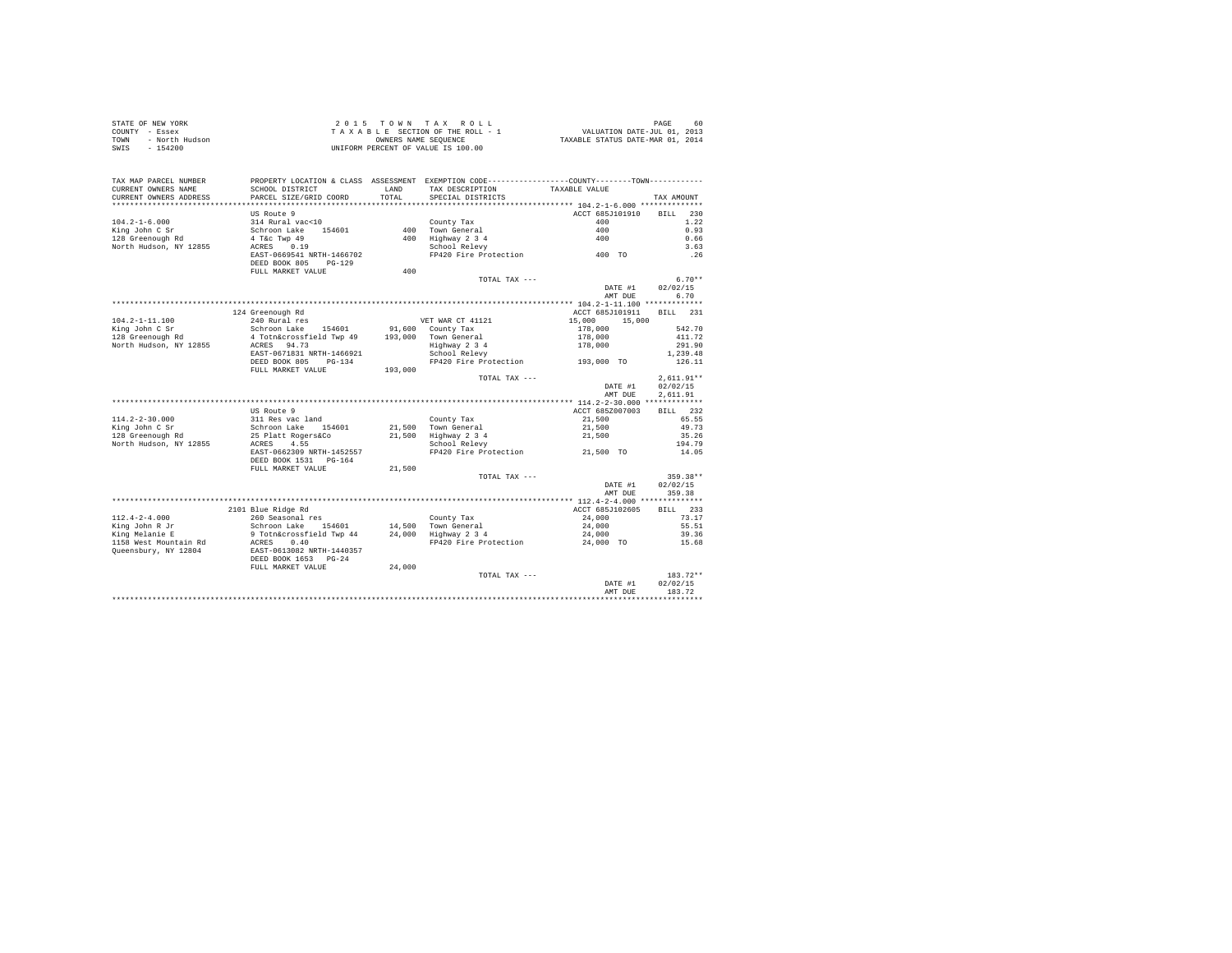| TAX MAP PARCEL NUMBER<br>PROPERTY LOCATION & CLASS ASSESSMENT EXEMPTION CODE---------------COUNTY-------TOWN----------<br>SCHOOL DISTRICT<br>LAND TAX DESCRIPTION<br>CURRENT OWNERS NAME<br>TAXABLE VALUE<br>CURRENT OWNERS ADDRESS<br>SPECIAL DISTRICTS<br>PARCEL SIZE/GRID COORD<br>TOTAL<br>TAX AMOUNT<br>Pepper Hollow Rd<br>ACCT 685J101709 BILL 234<br>Territor Additional Control Schroom Lake<br>Schroon Lake 154601<br>3 T&c Twp 49<br>ACRES 11.50<br>$104.2 - 1 - 2.100$<br>County Tax<br>51,600 Town General<br>51,600 Highway 2 3 4<br>51,600<br>157.32<br>51,600<br>119.35<br>104.∠-⊥-<br>Koller Larry<br>Particular<br>51,600<br>84.62<br>FP420 Fire Protection 51,600 TO<br>North Hudson, NY 12855<br>33.72<br>EAST-0665893 NRTH-1463719<br>DEED BOOK 1524 PG-163<br>FULL MARKET VALUE<br>51,600<br>TOTAL TAX ---<br>$395.01**$<br>DATE #1<br>02/02/15<br>AMT DUE<br>395.01<br>BILL 235<br>Pepper Hollow Rd<br>ACCT 685J101707<br>910 Priv forest<br>$104.2 - 1 - 3.100$<br>County Tax<br>65,200 Town General<br>65,200 Highway 2 3 4<br>65,200<br>198.79<br>Schroon Lake 154601<br>xoller Larry<br>8 Marsden Rd<br>65,200<br>150.81<br>3 T&C Twp 49<br>65,200<br>106.92<br>ACRES 93.20<br>North Hudson, NY 12855<br>FP420 Fire Protection 65,200 TO<br>42.60<br>EAST-0666744 NRTH-1464854<br>DEED BOOK 1524 PG-163<br>65,200<br>FULL MARKET VALUE<br>499.12**<br>TOTAL TAX ---<br>02/02/15<br>DATE #1<br>499.12<br>AMT DUE<br>BILL 236<br>86 Pepper Hollow Rd<br>ACCT 685J176106<br>over the control of the control of the control of the series of the control of the control of the control of the control of the control of the control of the control of the control of the control of the control of the cont<br>$104.4 - 1 - 20.000$<br>27,800<br>84.76<br>27,800<br>Koller Larry<br>8 Marsden Rd<br>64.30<br>27,800<br>45.59<br>North Hudson, NY 12855<br>ACRES 10.40<br>FP420 Fire Protection 27,800 TO<br>18.16<br>EAST-0665668 NRTH-1463293<br>DEED BOOK 1722 PG-76<br>27,800<br>FULL MARKET VALUE<br>$212.81**$<br>TOTAL TAX ---<br>DATE #1<br>02/02/15<br>AMT DUE<br>212.81<br>ACCT 685J102001 BILL 237<br>8 Marsden Rd<br>104.4-1-42.000 210 1 Family Res - WTRFNT<br>Koller Larry W 30 Schroon Lake 154601 50,500 Town General<br>8 Marsden Rd (1998) 31 Platt Rogersáco Rd Pat 116,400 Highway 2 3 4<br>354.89<br>269.24<br>190.88<br>North Hudson, NY 12855-2607 1274/1 Life Use<br>76.06<br>John P Koller 1604/12-Lea<br>ACRES 3.80<br>EAST-0667939 NRTH-1462113<br>DEED BOOK 1274 PG-1<br>FULL MARKET VALUE<br>116,400<br>TOTAL TAX ---<br>02/02/15<br>DATE #1<br>891.07<br>AMT DUE | COUNTY - Essex<br>- North Hudson<br>TOWN<br>SWTS<br>$-154200$ | T A X A B L E SECTION OF THE ROLL - 1<br>OWNEERS NAME SOME SEQUENCE<br>UNIFORM PERCENT OF VALUE IS 100.00 |  |  |
|-----------------------------------------------------------------------------------------------------------------------------------------------------------------------------------------------------------------------------------------------------------------------------------------------------------------------------------------------------------------------------------------------------------------------------------------------------------------------------------------------------------------------------------------------------------------------------------------------------------------------------------------------------------------------------------------------------------------------------------------------------------------------------------------------------------------------------------------------------------------------------------------------------------------------------------------------------------------------------------------------------------------------------------------------------------------------------------------------------------------------------------------------------------------------------------------------------------------------------------------------------------------------------------------------------------------------------------------------------------------------------------------------------------------------------------------------------------------------------------------------------------------------------------------------------------------------------------------------------------------------------------------------------------------------------------------------------------------------------------------------------------------------------------------------------------------------------------------------------------------------------------------------------------------------------------------------------------------------------------------------------------------------------------------------------------------------------------------------------------------------------------------------------------------------------------------------------------------------------------------------------------------------------------------------------------------------------------------------------------------------------------------------------------------------------------------------------------------------------------------------------------------------------------------------------------------------------------------------------------------------|---------------------------------------------------------------|-----------------------------------------------------------------------------------------------------------|--|--|
|                                                                                                                                                                                                                                                                                                                                                                                                                                                                                                                                                                                                                                                                                                                                                                                                                                                                                                                                                                                                                                                                                                                                                                                                                                                                                                                                                                                                                                                                                                                                                                                                                                                                                                                                                                                                                                                                                                                                                                                                                                                                                                                                                                                                                                                                                                                                                                                                                                                                                                                                                                                                                       |                                                               |                                                                                                           |  |  |
| 891.07**                                                                                                                                                                                                                                                                                                                                                                                                                                                                                                                                                                                                                                                                                                                                                                                                                                                                                                                                                                                                                                                                                                                                                                                                                                                                                                                                                                                                                                                                                                                                                                                                                                                                                                                                                                                                                                                                                                                                                                                                                                                                                                                                                                                                                                                                                                                                                                                                                                                                                                                                                                                                              |                                                               |                                                                                                           |  |  |
|                                                                                                                                                                                                                                                                                                                                                                                                                                                                                                                                                                                                                                                                                                                                                                                                                                                                                                                                                                                                                                                                                                                                                                                                                                                                                                                                                                                                                                                                                                                                                                                                                                                                                                                                                                                                                                                                                                                                                                                                                                                                                                                                                                                                                                                                                                                                                                                                                                                                                                                                                                                                                       |                                                               |                                                                                                           |  |  |
|                                                                                                                                                                                                                                                                                                                                                                                                                                                                                                                                                                                                                                                                                                                                                                                                                                                                                                                                                                                                                                                                                                                                                                                                                                                                                                                                                                                                                                                                                                                                                                                                                                                                                                                                                                                                                                                                                                                                                                                                                                                                                                                                                                                                                                                                                                                                                                                                                                                                                                                                                                                                                       |                                                               |                                                                                                           |  |  |
|                                                                                                                                                                                                                                                                                                                                                                                                                                                                                                                                                                                                                                                                                                                                                                                                                                                                                                                                                                                                                                                                                                                                                                                                                                                                                                                                                                                                                                                                                                                                                                                                                                                                                                                                                                                                                                                                                                                                                                                                                                                                                                                                                                                                                                                                                                                                                                                                                                                                                                                                                                                                                       |                                                               |                                                                                                           |  |  |
|                                                                                                                                                                                                                                                                                                                                                                                                                                                                                                                                                                                                                                                                                                                                                                                                                                                                                                                                                                                                                                                                                                                                                                                                                                                                                                                                                                                                                                                                                                                                                                                                                                                                                                                                                                                                                                                                                                                                                                                                                                                                                                                                                                                                                                                                                                                                                                                                                                                                                                                                                                                                                       |                                                               |                                                                                                           |  |  |
|                                                                                                                                                                                                                                                                                                                                                                                                                                                                                                                                                                                                                                                                                                                                                                                                                                                                                                                                                                                                                                                                                                                                                                                                                                                                                                                                                                                                                                                                                                                                                                                                                                                                                                                                                                                                                                                                                                                                                                                                                                                                                                                                                                                                                                                                                                                                                                                                                                                                                                                                                                                                                       |                                                               |                                                                                                           |  |  |
|                                                                                                                                                                                                                                                                                                                                                                                                                                                                                                                                                                                                                                                                                                                                                                                                                                                                                                                                                                                                                                                                                                                                                                                                                                                                                                                                                                                                                                                                                                                                                                                                                                                                                                                                                                                                                                                                                                                                                                                                                                                                                                                                                                                                                                                                                                                                                                                                                                                                                                                                                                                                                       |                                                               |                                                                                                           |  |  |
|                                                                                                                                                                                                                                                                                                                                                                                                                                                                                                                                                                                                                                                                                                                                                                                                                                                                                                                                                                                                                                                                                                                                                                                                                                                                                                                                                                                                                                                                                                                                                                                                                                                                                                                                                                                                                                                                                                                                                                                                                                                                                                                                                                                                                                                                                                                                                                                                                                                                                                                                                                                                                       |                                                               |                                                                                                           |  |  |
|                                                                                                                                                                                                                                                                                                                                                                                                                                                                                                                                                                                                                                                                                                                                                                                                                                                                                                                                                                                                                                                                                                                                                                                                                                                                                                                                                                                                                                                                                                                                                                                                                                                                                                                                                                                                                                                                                                                                                                                                                                                                                                                                                                                                                                                                                                                                                                                                                                                                                                                                                                                                                       |                                                               |                                                                                                           |  |  |
|                                                                                                                                                                                                                                                                                                                                                                                                                                                                                                                                                                                                                                                                                                                                                                                                                                                                                                                                                                                                                                                                                                                                                                                                                                                                                                                                                                                                                                                                                                                                                                                                                                                                                                                                                                                                                                                                                                                                                                                                                                                                                                                                                                                                                                                                                                                                                                                                                                                                                                                                                                                                                       |                                                               |                                                                                                           |  |  |
|                                                                                                                                                                                                                                                                                                                                                                                                                                                                                                                                                                                                                                                                                                                                                                                                                                                                                                                                                                                                                                                                                                                                                                                                                                                                                                                                                                                                                                                                                                                                                                                                                                                                                                                                                                                                                                                                                                                                                                                                                                                                                                                                                                                                                                                                                                                                                                                                                                                                                                                                                                                                                       |                                                               |                                                                                                           |  |  |
|                                                                                                                                                                                                                                                                                                                                                                                                                                                                                                                                                                                                                                                                                                                                                                                                                                                                                                                                                                                                                                                                                                                                                                                                                                                                                                                                                                                                                                                                                                                                                                                                                                                                                                                                                                                                                                                                                                                                                                                                                                                                                                                                                                                                                                                                                                                                                                                                                                                                                                                                                                                                                       |                                                               |                                                                                                           |  |  |
|                                                                                                                                                                                                                                                                                                                                                                                                                                                                                                                                                                                                                                                                                                                                                                                                                                                                                                                                                                                                                                                                                                                                                                                                                                                                                                                                                                                                                                                                                                                                                                                                                                                                                                                                                                                                                                                                                                                                                                                                                                                                                                                                                                                                                                                                                                                                                                                                                                                                                                                                                                                                                       |                                                               |                                                                                                           |  |  |
|                                                                                                                                                                                                                                                                                                                                                                                                                                                                                                                                                                                                                                                                                                                                                                                                                                                                                                                                                                                                                                                                                                                                                                                                                                                                                                                                                                                                                                                                                                                                                                                                                                                                                                                                                                                                                                                                                                                                                                                                                                                                                                                                                                                                                                                                                                                                                                                                                                                                                                                                                                                                                       |                                                               |                                                                                                           |  |  |
|                                                                                                                                                                                                                                                                                                                                                                                                                                                                                                                                                                                                                                                                                                                                                                                                                                                                                                                                                                                                                                                                                                                                                                                                                                                                                                                                                                                                                                                                                                                                                                                                                                                                                                                                                                                                                                                                                                                                                                                                                                                                                                                                                                                                                                                                                                                                                                                                                                                                                                                                                                                                                       |                                                               |                                                                                                           |  |  |
|                                                                                                                                                                                                                                                                                                                                                                                                                                                                                                                                                                                                                                                                                                                                                                                                                                                                                                                                                                                                                                                                                                                                                                                                                                                                                                                                                                                                                                                                                                                                                                                                                                                                                                                                                                                                                                                                                                                                                                                                                                                                                                                                                                                                                                                                                                                                                                                                                                                                                                                                                                                                                       |                                                               |                                                                                                           |  |  |
|                                                                                                                                                                                                                                                                                                                                                                                                                                                                                                                                                                                                                                                                                                                                                                                                                                                                                                                                                                                                                                                                                                                                                                                                                                                                                                                                                                                                                                                                                                                                                                                                                                                                                                                                                                                                                                                                                                                                                                                                                                                                                                                                                                                                                                                                                                                                                                                                                                                                                                                                                                                                                       |                                                               |                                                                                                           |  |  |
|                                                                                                                                                                                                                                                                                                                                                                                                                                                                                                                                                                                                                                                                                                                                                                                                                                                                                                                                                                                                                                                                                                                                                                                                                                                                                                                                                                                                                                                                                                                                                                                                                                                                                                                                                                                                                                                                                                                                                                                                                                                                                                                                                                                                                                                                                                                                                                                                                                                                                                                                                                                                                       |                                                               |                                                                                                           |  |  |
|                                                                                                                                                                                                                                                                                                                                                                                                                                                                                                                                                                                                                                                                                                                                                                                                                                                                                                                                                                                                                                                                                                                                                                                                                                                                                                                                                                                                                                                                                                                                                                                                                                                                                                                                                                                                                                                                                                                                                                                                                                                                                                                                                                                                                                                                                                                                                                                                                                                                                                                                                                                                                       |                                                               |                                                                                                           |  |  |
|                                                                                                                                                                                                                                                                                                                                                                                                                                                                                                                                                                                                                                                                                                                                                                                                                                                                                                                                                                                                                                                                                                                                                                                                                                                                                                                                                                                                                                                                                                                                                                                                                                                                                                                                                                                                                                                                                                                                                                                                                                                                                                                                                                                                                                                                                                                                                                                                                                                                                                                                                                                                                       |                                                               |                                                                                                           |  |  |
|                                                                                                                                                                                                                                                                                                                                                                                                                                                                                                                                                                                                                                                                                                                                                                                                                                                                                                                                                                                                                                                                                                                                                                                                                                                                                                                                                                                                                                                                                                                                                                                                                                                                                                                                                                                                                                                                                                                                                                                                                                                                                                                                                                                                                                                                                                                                                                                                                                                                                                                                                                                                                       |                                                               |                                                                                                           |  |  |
|                                                                                                                                                                                                                                                                                                                                                                                                                                                                                                                                                                                                                                                                                                                                                                                                                                                                                                                                                                                                                                                                                                                                                                                                                                                                                                                                                                                                                                                                                                                                                                                                                                                                                                                                                                                                                                                                                                                                                                                                                                                                                                                                                                                                                                                                                                                                                                                                                                                                                                                                                                                                                       |                                                               |                                                                                                           |  |  |
|                                                                                                                                                                                                                                                                                                                                                                                                                                                                                                                                                                                                                                                                                                                                                                                                                                                                                                                                                                                                                                                                                                                                                                                                                                                                                                                                                                                                                                                                                                                                                                                                                                                                                                                                                                                                                                                                                                                                                                                                                                                                                                                                                                                                                                                                                                                                                                                                                                                                                                                                                                                                                       |                                                               |                                                                                                           |  |  |
|                                                                                                                                                                                                                                                                                                                                                                                                                                                                                                                                                                                                                                                                                                                                                                                                                                                                                                                                                                                                                                                                                                                                                                                                                                                                                                                                                                                                                                                                                                                                                                                                                                                                                                                                                                                                                                                                                                                                                                                                                                                                                                                                                                                                                                                                                                                                                                                                                                                                                                                                                                                                                       |                                                               |                                                                                                           |  |  |
|                                                                                                                                                                                                                                                                                                                                                                                                                                                                                                                                                                                                                                                                                                                                                                                                                                                                                                                                                                                                                                                                                                                                                                                                                                                                                                                                                                                                                                                                                                                                                                                                                                                                                                                                                                                                                                                                                                                                                                                                                                                                                                                                                                                                                                                                                                                                                                                                                                                                                                                                                                                                                       |                                                               |                                                                                                           |  |  |
|                                                                                                                                                                                                                                                                                                                                                                                                                                                                                                                                                                                                                                                                                                                                                                                                                                                                                                                                                                                                                                                                                                                                                                                                                                                                                                                                                                                                                                                                                                                                                                                                                                                                                                                                                                                                                                                                                                                                                                                                                                                                                                                                                                                                                                                                                                                                                                                                                                                                                                                                                                                                                       |                                                               |                                                                                                           |  |  |
|                                                                                                                                                                                                                                                                                                                                                                                                                                                                                                                                                                                                                                                                                                                                                                                                                                                                                                                                                                                                                                                                                                                                                                                                                                                                                                                                                                                                                                                                                                                                                                                                                                                                                                                                                                                                                                                                                                                                                                                                                                                                                                                                                                                                                                                                                                                                                                                                                                                                                                                                                                                                                       |                                                               |                                                                                                           |  |  |
|                                                                                                                                                                                                                                                                                                                                                                                                                                                                                                                                                                                                                                                                                                                                                                                                                                                                                                                                                                                                                                                                                                                                                                                                                                                                                                                                                                                                                                                                                                                                                                                                                                                                                                                                                                                                                                                                                                                                                                                                                                                                                                                                                                                                                                                                                                                                                                                                                                                                                                                                                                                                                       |                                                               |                                                                                                           |  |  |
|                                                                                                                                                                                                                                                                                                                                                                                                                                                                                                                                                                                                                                                                                                                                                                                                                                                                                                                                                                                                                                                                                                                                                                                                                                                                                                                                                                                                                                                                                                                                                                                                                                                                                                                                                                                                                                                                                                                                                                                                                                                                                                                                                                                                                                                                                                                                                                                                                                                                                                                                                                                                                       |                                                               |                                                                                                           |  |  |
|                                                                                                                                                                                                                                                                                                                                                                                                                                                                                                                                                                                                                                                                                                                                                                                                                                                                                                                                                                                                                                                                                                                                                                                                                                                                                                                                                                                                                                                                                                                                                                                                                                                                                                                                                                                                                                                                                                                                                                                                                                                                                                                                                                                                                                                                                                                                                                                                                                                                                                                                                                                                                       |                                                               |                                                                                                           |  |  |
|                                                                                                                                                                                                                                                                                                                                                                                                                                                                                                                                                                                                                                                                                                                                                                                                                                                                                                                                                                                                                                                                                                                                                                                                                                                                                                                                                                                                                                                                                                                                                                                                                                                                                                                                                                                                                                                                                                                                                                                                                                                                                                                                                                                                                                                                                                                                                                                                                                                                                                                                                                                                                       |                                                               |                                                                                                           |  |  |
|                                                                                                                                                                                                                                                                                                                                                                                                                                                                                                                                                                                                                                                                                                                                                                                                                                                                                                                                                                                                                                                                                                                                                                                                                                                                                                                                                                                                                                                                                                                                                                                                                                                                                                                                                                                                                                                                                                                                                                                                                                                                                                                                                                                                                                                                                                                                                                                                                                                                                                                                                                                                                       |                                                               |                                                                                                           |  |  |
|                                                                                                                                                                                                                                                                                                                                                                                                                                                                                                                                                                                                                                                                                                                                                                                                                                                                                                                                                                                                                                                                                                                                                                                                                                                                                                                                                                                                                                                                                                                                                                                                                                                                                                                                                                                                                                                                                                                                                                                                                                                                                                                                                                                                                                                                                                                                                                                                                                                                                                                                                                                                                       |                                                               |                                                                                                           |  |  |
|                                                                                                                                                                                                                                                                                                                                                                                                                                                                                                                                                                                                                                                                                                                                                                                                                                                                                                                                                                                                                                                                                                                                                                                                                                                                                                                                                                                                                                                                                                                                                                                                                                                                                                                                                                                                                                                                                                                                                                                                                                                                                                                                                                                                                                                                                                                                                                                                                                                                                                                                                                                                                       |                                                               |                                                                                                           |  |  |
|                                                                                                                                                                                                                                                                                                                                                                                                                                                                                                                                                                                                                                                                                                                                                                                                                                                                                                                                                                                                                                                                                                                                                                                                                                                                                                                                                                                                                                                                                                                                                                                                                                                                                                                                                                                                                                                                                                                                                                                                                                                                                                                                                                                                                                                                                                                                                                                                                                                                                                                                                                                                                       |                                                               |                                                                                                           |  |  |
|                                                                                                                                                                                                                                                                                                                                                                                                                                                                                                                                                                                                                                                                                                                                                                                                                                                                                                                                                                                                                                                                                                                                                                                                                                                                                                                                                                                                                                                                                                                                                                                                                                                                                                                                                                                                                                                                                                                                                                                                                                                                                                                                                                                                                                                                                                                                                                                                                                                                                                                                                                                                                       |                                                               |                                                                                                           |  |  |
|                                                                                                                                                                                                                                                                                                                                                                                                                                                                                                                                                                                                                                                                                                                                                                                                                                                                                                                                                                                                                                                                                                                                                                                                                                                                                                                                                                                                                                                                                                                                                                                                                                                                                                                                                                                                                                                                                                                                                                                                                                                                                                                                                                                                                                                                                                                                                                                                                                                                                                                                                                                                                       |                                                               |                                                                                                           |  |  |
|                                                                                                                                                                                                                                                                                                                                                                                                                                                                                                                                                                                                                                                                                                                                                                                                                                                                                                                                                                                                                                                                                                                                                                                                                                                                                                                                                                                                                                                                                                                                                                                                                                                                                                                                                                                                                                                                                                                                                                                                                                                                                                                                                                                                                                                                                                                                                                                                                                                                                                                                                                                                                       |                                                               |                                                                                                           |  |  |
|                                                                                                                                                                                                                                                                                                                                                                                                                                                                                                                                                                                                                                                                                                                                                                                                                                                                                                                                                                                                                                                                                                                                                                                                                                                                                                                                                                                                                                                                                                                                                                                                                                                                                                                                                                                                                                                                                                                                                                                                                                                                                                                                                                                                                                                                                                                                                                                                                                                                                                                                                                                                                       |                                                               |                                                                                                           |  |  |
|                                                                                                                                                                                                                                                                                                                                                                                                                                                                                                                                                                                                                                                                                                                                                                                                                                                                                                                                                                                                                                                                                                                                                                                                                                                                                                                                                                                                                                                                                                                                                                                                                                                                                                                                                                                                                                                                                                                                                                                                                                                                                                                                                                                                                                                                                                                                                                                                                                                                                                                                                                                                                       |                                                               |                                                                                                           |  |  |
|                                                                                                                                                                                                                                                                                                                                                                                                                                                                                                                                                                                                                                                                                                                                                                                                                                                                                                                                                                                                                                                                                                                                                                                                                                                                                                                                                                                                                                                                                                                                                                                                                                                                                                                                                                                                                                                                                                                                                                                                                                                                                                                                                                                                                                                                                                                                                                                                                                                                                                                                                                                                                       |                                                               |                                                                                                           |  |  |
|                                                                                                                                                                                                                                                                                                                                                                                                                                                                                                                                                                                                                                                                                                                                                                                                                                                                                                                                                                                                                                                                                                                                                                                                                                                                                                                                                                                                                                                                                                                                                                                                                                                                                                                                                                                                                                                                                                                                                                                                                                                                                                                                                                                                                                                                                                                                                                                                                                                                                                                                                                                                                       |                                                               |                                                                                                           |  |  |
|                                                                                                                                                                                                                                                                                                                                                                                                                                                                                                                                                                                                                                                                                                                                                                                                                                                                                                                                                                                                                                                                                                                                                                                                                                                                                                                                                                                                                                                                                                                                                                                                                                                                                                                                                                                                                                                                                                                                                                                                                                                                                                                                                                                                                                                                                                                                                                                                                                                                                                                                                                                                                       |                                                               |                                                                                                           |  |  |
|                                                                                                                                                                                                                                                                                                                                                                                                                                                                                                                                                                                                                                                                                                                                                                                                                                                                                                                                                                                                                                                                                                                                                                                                                                                                                                                                                                                                                                                                                                                                                                                                                                                                                                                                                                                                                                                                                                                                                                                                                                                                                                                                                                                                                                                                                                                                                                                                                                                                                                                                                                                                                       |                                                               |                                                                                                           |  |  |
|                                                                                                                                                                                                                                                                                                                                                                                                                                                                                                                                                                                                                                                                                                                                                                                                                                                                                                                                                                                                                                                                                                                                                                                                                                                                                                                                                                                                                                                                                                                                                                                                                                                                                                                                                                                                                                                                                                                                                                                                                                                                                                                                                                                                                                                                                                                                                                                                                                                                                                                                                                                                                       |                                                               |                                                                                                           |  |  |
|                                                                                                                                                                                                                                                                                                                                                                                                                                                                                                                                                                                                                                                                                                                                                                                                                                                                                                                                                                                                                                                                                                                                                                                                                                                                                                                                                                                                                                                                                                                                                                                                                                                                                                                                                                                                                                                                                                                                                                                                                                                                                                                                                                                                                                                                                                                                                                                                                                                                                                                                                                                                                       |                                                               |                                                                                                           |  |  |
|                                                                                                                                                                                                                                                                                                                                                                                                                                                                                                                                                                                                                                                                                                                                                                                                                                                                                                                                                                                                                                                                                                                                                                                                                                                                                                                                                                                                                                                                                                                                                                                                                                                                                                                                                                                                                                                                                                                                                                                                                                                                                                                                                                                                                                                                                                                                                                                                                                                                                                                                                                                                                       |                                                               |                                                                                                           |  |  |
|                                                                                                                                                                                                                                                                                                                                                                                                                                                                                                                                                                                                                                                                                                                                                                                                                                                                                                                                                                                                                                                                                                                                                                                                                                                                                                                                                                                                                                                                                                                                                                                                                                                                                                                                                                                                                                                                                                                                                                                                                                                                                                                                                                                                                                                                                                                                                                                                                                                                                                                                                                                                                       |                                                               |                                                                                                           |  |  |
|                                                                                                                                                                                                                                                                                                                                                                                                                                                                                                                                                                                                                                                                                                                                                                                                                                                                                                                                                                                                                                                                                                                                                                                                                                                                                                                                                                                                                                                                                                                                                                                                                                                                                                                                                                                                                                                                                                                                                                                                                                                                                                                                                                                                                                                                                                                                                                                                                                                                                                                                                                                                                       |                                                               |                                                                                                           |  |  |

STATE OF NEW YORK 61 2015 TOWN TAX ROLL STATE OF NEW YORK 61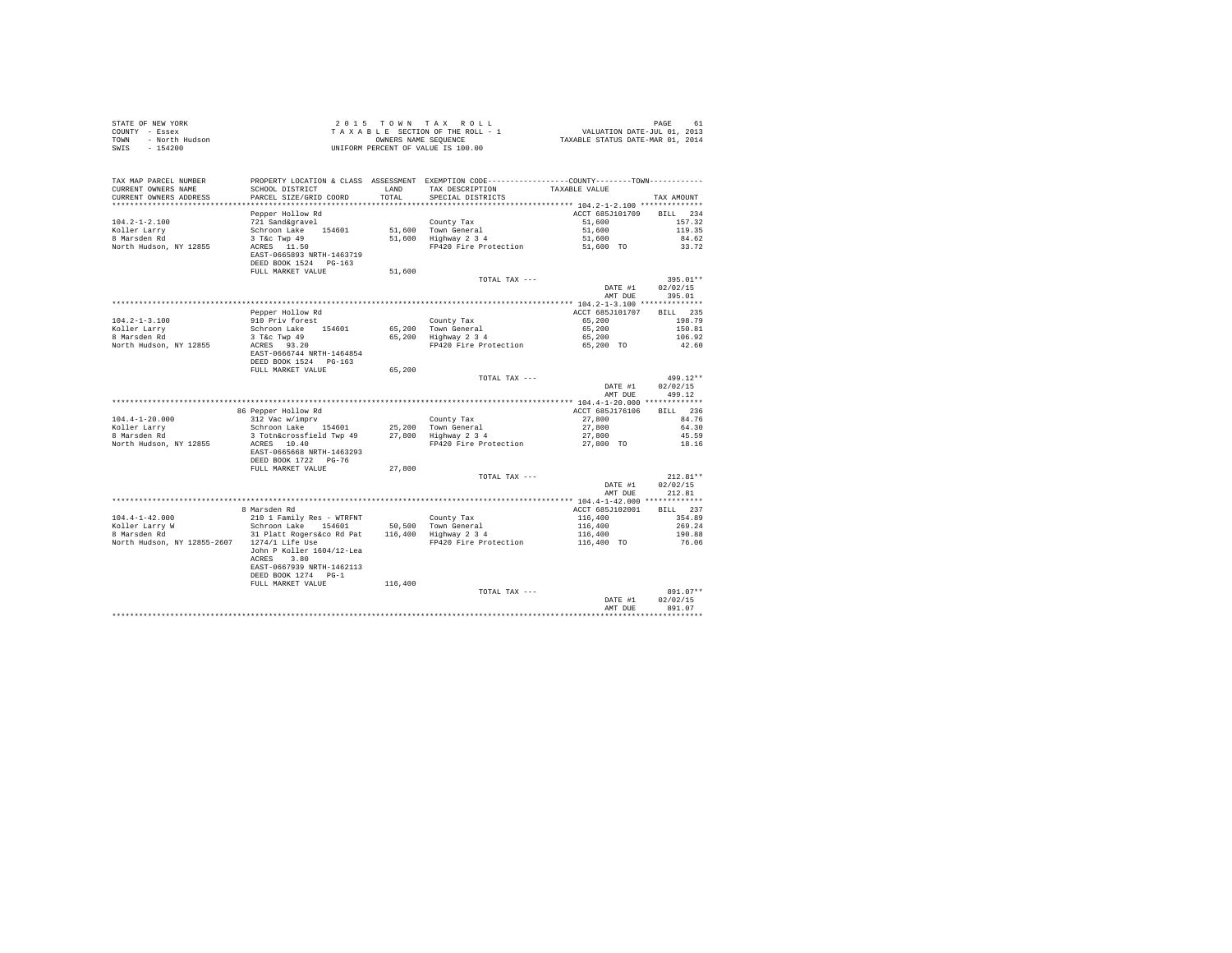| STATE OF NEW YORK<br>COUNTY - Essex<br>- North Hudson<br>TOWN<br>$-154200$<br>SWIS |                                                          |                  | 2015 TOWN TAX ROLL<br>$\begin{array}{ccccccccc} 2&0&1&5&\texttt{T} &0&\texttt{W} &\texttt{N} &\texttt{R} &\texttt{N} &\texttt{R} &\texttt{N} &\texttt{R} &\texttt{N} &\texttt{N} &\texttt{N} &\texttt{N} &\texttt{N} &\texttt{N} &\texttt{N} &\texttt{N} &\texttt{N} &\texttt{N} &\texttt{N} &\texttt{N} &\texttt{N} &\texttt{N} &\texttt{N} &\texttt{N} &\texttt{N} &\texttt{N} &\texttt{N} &\texttt{N} &\texttt{N$<br>UNIFORM PERCENT OF VALUE IS 100.00 |                    |                    |
|------------------------------------------------------------------------------------|----------------------------------------------------------|------------------|------------------------------------------------------------------------------------------------------------------------------------------------------------------------------------------------------------------------------------------------------------------------------------------------------------------------------------------------------------------------------------------------------------------------------------------------------------|--------------------|--------------------|
| TAX MAP PARCEL NUMBER<br>CURRENT OWNERS NAME<br>CURRENT OWNERS ADDRESS             | SCHOOL DISTRICT<br>PARCEL SIZE/GRID COORD                | LAND<br>TOTAL    | PROPERTY LOCATION & CLASS ASSESSMENT EXEMPTION CODE----------------COUNTY--------TOWN----------<br>TAX DESCRIPTION<br>SPECIAL DISTRICTS                                                                                                                                                                                                                                                                                                                    | TAXABLE VALUE      | TAX AMOUNT         |
|                                                                                    |                                                          |                  |                                                                                                                                                                                                                                                                                                                                                                                                                                                            |                    |                    |
|                                                                                    | Pepper Hollow Rd                                         |                  |                                                                                                                                                                                                                                                                                                                                                                                                                                                            | ACCT 685J101810    | BILL 238           |
| $104.4 - 1 - 3.000$                                                                | 260 Seasonal res                                         |                  | County Tax                                                                                                                                                                                                                                                                                                                                                                                                                                                 | 52,800             | 160.98             |
| Kolodzey Charles Jr                                                                | Schroon Lake 154601                                      |                  | 22,300 Town General<br>52,800 Highway 2 3 4                                                                                                                                                                                                                                                                                                                                                                                                                | 52,800             | 122.13             |
| McKown Peter<br>274 Whitney St                                                     | 4 T&c Twp 49                                             |                  |                                                                                                                                                                                                                                                                                                                                                                                                                                                            | 52,800             | 86.59              |
|                                                                                    | ACRES 1.00                                               |                  | FP420 Fire Protection                                                                                                                                                                                                                                                                                                                                                                                                                                      | 52,800 TO          | 34.50              |
| Port Henry, NY 12974                                                               | EAST-0664786 NRTH-1464834<br>DEED BOOK 657 PG-7          |                  |                                                                                                                                                                                                                                                                                                                                                                                                                                                            |                    |                    |
|                                                                                    | FULL MARKET VALUE                                        | 52,800           | TOTAL TAX ---                                                                                                                                                                                                                                                                                                                                                                                                                                              |                    | $404.20**$         |
|                                                                                    |                                                          |                  |                                                                                                                                                                                                                                                                                                                                                                                                                                                            | DATE #1            | 02/02/15           |
|                                                                                    |                                                          |                  |                                                                                                                                                                                                                                                                                                                                                                                                                                                            | AMT DUE            | 404.20             |
|                                                                                    | US Route 9                                               |                  |                                                                                                                                                                                                                                                                                                                                                                                                                                                            | ACCT 685J102110    |                    |
| $104.2 - 1 - 19.000$                                                               | 311 Res vac land                                         |                  | County Tax                                                                                                                                                                                                                                                                                                                                                                                                                                                 | 19,900             | BILL 239<br>60.67  |
|                                                                                    |                                                          | 19,900           |                                                                                                                                                                                                                                                                                                                                                                                                                                                            |                    | 46.03              |
| Koziel Kenneth<br>487 Vreeland Ave                                                 |                                                          | 19,900           |                                                                                                                                                                                                                                                                                                                                                                                                                                                            | 19,900<br>19,900   | 32.63              |
| Boonton, NJ 07005                                                                  | Schroon Lake 154601<br>4 T&c Twp 49<br>ACRES 2.70        |                  | Town General<br>Highway 2 3 4<br>School Relevy                                                                                                                                                                                                                                                                                                                                                                                                             |                    | 180.31             |
|                                                                                    | EAST-0668763 NRTH-1464388                                |                  | FP420 Fire Protection                                                                                                                                                                                                                                                                                                                                                                                                                                      | 19,900 TO          | 13.00              |
|                                                                                    | DEED BOOK 1624 PG-157                                    |                  |                                                                                                                                                                                                                                                                                                                                                                                                                                                            |                    |                    |
|                                                                                    | FULL MARKET VALUE                                        | 19,900           |                                                                                                                                                                                                                                                                                                                                                                                                                                                            |                    |                    |
|                                                                                    |                                                          |                  | TOTAL TAX ---                                                                                                                                                                                                                                                                                                                                                                                                                                              |                    | $332.64**$         |
|                                                                                    |                                                          |                  |                                                                                                                                                                                                                                                                                                                                                                                                                                                            | DATE #1<br>AMT DUE | 02/02/15<br>332.64 |
|                                                                                    |                                                          |                  |                                                                                                                                                                                                                                                                                                                                                                                                                                                            |                    |                    |
|                                                                                    | 3949 US Route 9                                          |                  |                                                                                                                                                                                                                                                                                                                                                                                                                                                            | ACCT 685J102111    | BILL 240           |
| $104.2 - 1 - 22.000$                                                               | 210 1 Family Res                                         |                  | County Tax                                                                                                                                                                                                                                                                                                                                                                                                                                                 | 116,400            | 354.89             |
| Koziel Kenneth                                                                     | Schroon Lake 154601                                      | 31,100           | Town General                                                                                                                                                                                                                                                                                                                                                                                                                                               | 116,400<br>116,400 | 269.24             |
| 487 Vreeland Ave                                                                   | $4$ T&C Twp $49$                                         | 116,400          | Highway 2 3 4                                                                                                                                                                                                                                                                                                                                                                                                                                              |                    | 190.88             |
| Boonton, NJ 07005                                                                  | Bldg <sub>2</sub><br>4.30                                |                  | School Relevy                                                                                                                                                                                                                                                                                                                                                                                                                                              |                    | 1.054.62           |
|                                                                                    | ACRES                                                    |                  | FP420 Fire Protection                                                                                                                                                                                                                                                                                                                                                                                                                                      | 116,400 TO         | 76.06              |
|                                                                                    | EAST-0668420 NRTH-1464489<br>DEED BOOK 1624 PG-157       |                  |                                                                                                                                                                                                                                                                                                                                                                                                                                                            |                    |                    |
|                                                                                    | FULL MARKET VALUE                                        | 116,400          |                                                                                                                                                                                                                                                                                                                                                                                                                                                            |                    |                    |
|                                                                                    |                                                          |                  | TOTAL TAX ---                                                                                                                                                                                                                                                                                                                                                                                                                                              |                    | $1.945.69**$       |
|                                                                                    |                                                          |                  |                                                                                                                                                                                                                                                                                                                                                                                                                                                            | DATE #1            | 02/02/15           |
|                                                                                    |                                                          |                  |                                                                                                                                                                                                                                                                                                                                                                                                                                                            | AMT DUE            | 1,945.69           |
|                                                                                    |                                                          |                  |                                                                                                                                                                                                                                                                                                                                                                                                                                                            |                    |                    |
|                                                                                    | Pepper Hollow Rd                                         |                  |                                                                                                                                                                                                                                                                                                                                                                                                                                                            | ACCT 685J100415    | BILL 241           |
| $104.4 - 1 - 29.000$                                                               | 322 Rural vac>10 - WTRFNT<br>Schroon Lake 154601         |                  |                                                                                                                                                                                                                                                                                                                                                                                                                                                            | 11,000             | 33.54              |
| Kralik Jozef<br>Kralik Donna M                                                     |                                                          | 11,000<br>11,000 | County Tax<br>Town General<br>Highway 2 3 4                                                                                                                                                                                                                                                                                                                                                                                                                | 11,000<br>11,000   | 25.44<br>18.04     |
| 25 Arlington Ave                                                                   |                                                          |                  | School Relevy                                                                                                                                                                                                                                                                                                                                                                                                                                              |                    | 99.66              |
| St James, NY 11788                                                                 | 3 T&C TWP 49<br>ACRES 10.00<br>EAST-0665652 NRTH-1461859 |                  | school Relevy<br>FP420 Fire Protection 11.000 TO                                                                                                                                                                                                                                                                                                                                                                                                           |                    | 7.19               |
|                                                                                    | DEED BOOK 1438    PG-271                                 |                  |                                                                                                                                                                                                                                                                                                                                                                                                                                                            |                    |                    |
|                                                                                    | FULL MARKET VALUE                                        | 11,000           |                                                                                                                                                                                                                                                                                                                                                                                                                                                            |                    |                    |
|                                                                                    |                                                          |                  | TOTAL TAX ---                                                                                                                                                                                                                                                                                                                                                                                                                                              |                    | 183.87**           |
|                                                                                    |                                                          |                  |                                                                                                                                                                                                                                                                                                                                                                                                                                                            | DATE #1            | 02/02/15           |
|                                                                                    |                                                          |                  |                                                                                                                                                                                                                                                                                                                                                                                                                                                            | AMT DUE            | 183.87             |
|                                                                                    |                                                          |                  |                                                                                                                                                                                                                                                                                                                                                                                                                                                            |                    |                    |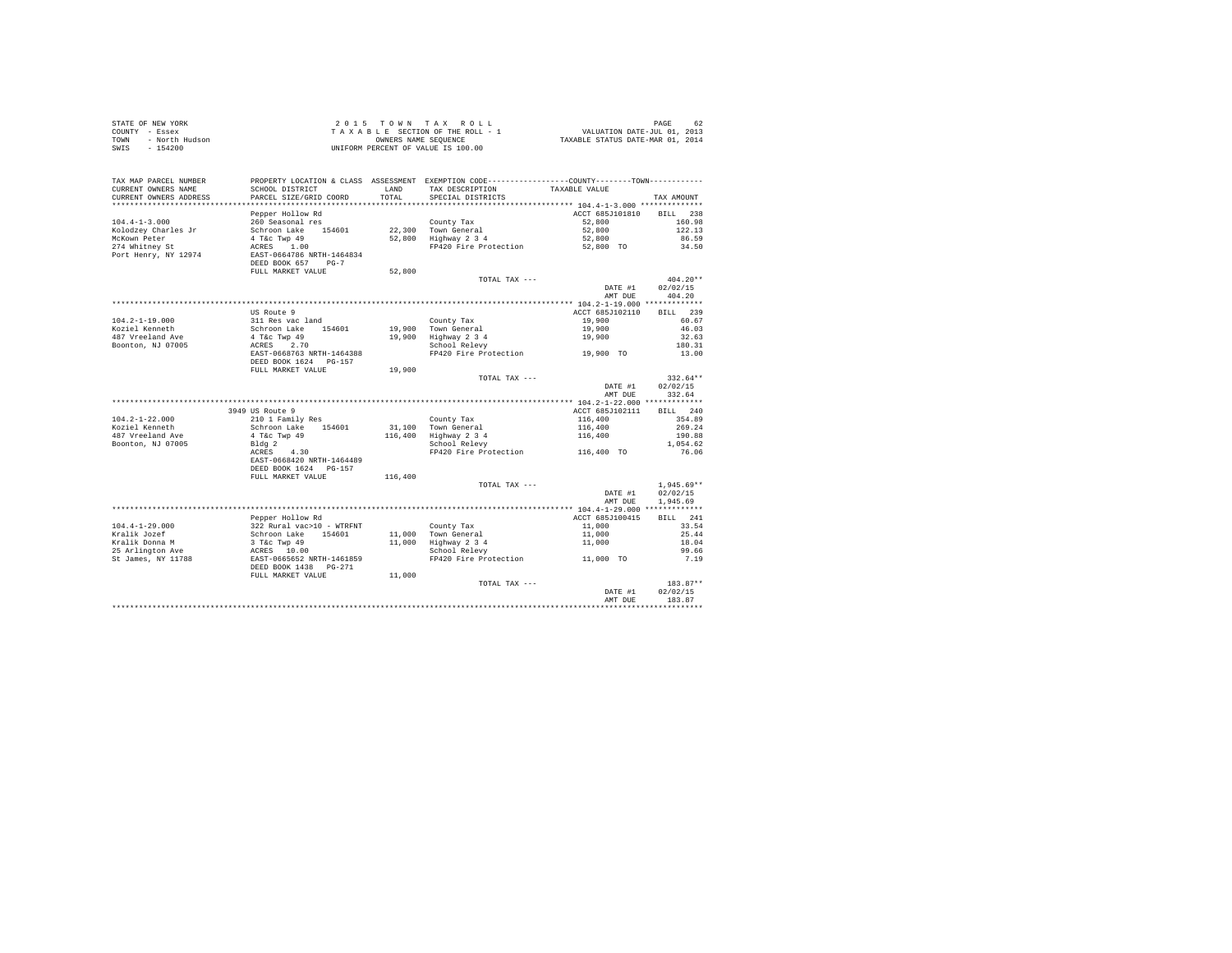| STATE OF NEW YORK      | $2.015$ TOWN TAX ROLL              | 63<br>PAGE                       |
|------------------------|------------------------------------|----------------------------------|
| COUNTY - Essex         | TAXABLE SECTION OF THE ROLL - 1    | VALUATION DATE-JUL 01, 2013      |
| - North Hudson<br>TOWN | OWNERS NAME SEOUENCE               | TAXABLE STATUS DATE-MAR 01, 2014 |
| $-154200$<br>SWIS      | UNIFORM PERCENT OF VALUE IS 100.00 |                                  |

|                            |                                          |         |                                                                                               | AMT DUE                                    | 258.74                 |
|----------------------------|------------------------------------------|---------|-----------------------------------------------------------------------------------------------|--------------------------------------------|------------------------|
|                            |                                          |         | TOTAL TAX ---                                                                                 | DATE #1                                    | $258.74**$<br>02/02/15 |
|                            | FULL MARKET VALUE                        | 33,800  |                                                                                               |                                            |                        |
|                            | DEED BOOK 1613 PG-293                    |         |                                                                                               |                                            |                        |
|                            | EAST-0642249 NRTH-1444463                |         |                                                                                               |                                            |                        |
| South Burlington, VT 05403 | ACRES 48.30                              |         |                                                                                               |                                            |                        |
| 10 Knoll Cir               | 60ac                                     |         | FP420 Fire Protection                                                                         | 33,800 TO                                  | 22.08                  |
| Kristiansen Thomas Kurt    | 4 Totn&crossfield Twp 44                 |         | 33,800 Highway 2 3 4                                                                          | 33,800                                     | 55.43                  |
| Kristiansen Jane E         | Schroon Lake<br>154601                   |         | 33,800 Town General                                                                           | 33,800                                     | 78.18                  |
| $113.4 - 2 - 9.000$        | 322 Rural vac>10                         |         | County Tax                                                                                    | 33,800                                     | 103.05                 |
|                            | Blue Ridge Rd                            |         |                                                                                               | ACCT 685J178526                            | <b>BILL</b><br>245     |
|                            |                                          |         |                                                                                               | *** 113.4-2-9.000 ***************          |                        |
|                            |                                          |         |                                                                                               | AMT DUE                                    | 19.13                  |
|                            |                                          |         |                                                                                               | DATE #1                                    | 02/02/15               |
|                            |                                          |         | TOTAL TAX ---                                                                                 |                                            | $19.13**$              |
|                            | FULL MARKET VALUE                        | 2,500   |                                                                                               |                                            |                        |
|                            | DEED BOOK 1613 PG-293                    |         |                                                                                               |                                            |                        |
| South Burlington, VT 05403 | EAST-0641704 NRTH-1443971                |         |                                                                                               |                                            |                        |
| 10 Knoll Cir               | ACRES<br>3.60                            |         | FP420 Fire Protection                                                                         | 2,500 TO                                   | 1.63                   |
| Kristiansen Thomas Kurt    | 4 T&c Twp 44                             |         | 2,500 Highway 2 3 4                                                                           | 2,500                                      | 4.10                   |
| Kristiansen Jane E         | Schroon Lake 154601                      |         | 2.500 Town General                                                                            | 2,500                                      | 5.78                   |
| $113.4 - 2 - 8.000$        | 314 Rural vac<10                         |         | County Tax                                                                                    | 2,500                                      | 7.62                   |
|                            | Blue Ridge Rd                            |         |                                                                                               | ACCT 685J102313                            | 244<br><b>BILL</b>     |
|                            |                                          |         |                                                                                               |                                            | ***********            |
|                            |                                          |         |                                                                                               | AMT DUE                                    | 883.41                 |
|                            |                                          |         |                                                                                               | DATE #1                                    | 02/02/15               |
|                            |                                          |         | TOTAL TAX ---                                                                                 |                                            | 883.41**               |
|                            | FULL MARKET VALUE                        | 115,400 |                                                                                               |                                            |                        |
|                            | DEED BOOK 1613 PG-293                    |         |                                                                                               |                                            |                        |
| South Burlington, VT 05403 | ACRES 45.90<br>EAST-0640996 NRTH-1443520 |         |                                                                                               |                                            |                        |
| 10 Knoll Cir               | 40aca                                    |         | FP420 Fire Protection                                                                         | 115,400 TO                                 | 75.40                  |
| Kristiansen Thomas Kurt    | 4 Totn&crossfield Twp 44                 | 115,400 | Highway 2 3 4                                                                                 | 115,400                                    | 189.24                 |
| Kristiansen Jane E         | Schroon Lake 154601                      | 59,000  | Town General                                                                                  | 115,400                                    | 266.93                 |
| $113.4 - 2 - 7.000$        | 240 Rural res                            |         | County Tax                                                                                    | 115,400                                    | 351.84                 |
|                            | 3314 Blue Ridge Rd                       |         |                                                                                               | ACCT 685J100404                            | BILL 243               |
|                            |                                          |         |                                                                                               | ************* 113.4-2-7.000 ************** |                        |
|                            |                                          |         |                                                                                               | AMT DUE                                    | 1,253.66               |
|                            |                                          |         |                                                                                               | DATE #1                                    | 02/02/15               |
|                            |                                          |         | TOTAL TAX ---                                                                                 |                                            | $1,253.66**$           |
|                            | FULL MARKET VALUE                        | 75,000  |                                                                                               |                                            |                        |
|                            | DEED BOOK 1438  PG-271                   |         |                                                                                               |                                            |                        |
| St James, NY 11788         | EAST-0666650 NRTH-1461586                |         | FP420 Fire Protection                                                                         | 75,000 TO                                  | 49.01                  |
| 25 Arlington Ave           | ACRES 44.70                              |         | School Relevy                                                                                 |                                            | 679.52                 |
| Kralik Donna M             | 31 Platt Rogers&co Rd Pat                | 75,000  | Highway 2 3 4                                                                                 | 75,000                                     | 122.99                 |
| Kralik Jozef               | Schroon Lake<br>154601                   | 63,000  | Town General                                                                                  | 75,000                                     | 173.48                 |
| $104.4 - 1 - 79.000$       | 270 Mfg housing - WTRFNT                 |         | County Tax                                                                                    | 75,000                                     | 228.66                 |
|                            | 3795 US Route 9                          |         |                                                                                               | ACCT 685J100501                            | <b>BILL</b><br>242     |
|                            |                                          |         |                                                                                               | ************ 104.4-1-79.000 *************  |                        |
| CURRENT OWNERS ADDRESS     | PARCEL SIZE/GRID COORD                   | TOTAL   | SPECIAL DISTRICTS                                                                             |                                            | TAX AMOUNT             |
| CURRENT OWNERS NAME        | SCHOOL DISTRICT                          | LAND    | TAX DESCRIPTION                                                                               | TAXABLE VALUE                              |                        |
| TAX MAP PARCEL NUMBER      |                                          |         | PROPERTY LOCATION & CLASS ASSESSMENT EXEMPTION CODE----------------COUNTY-------TOWN--------- |                                            |                        |
|                            |                                          |         |                                                                                               |                                            |                        |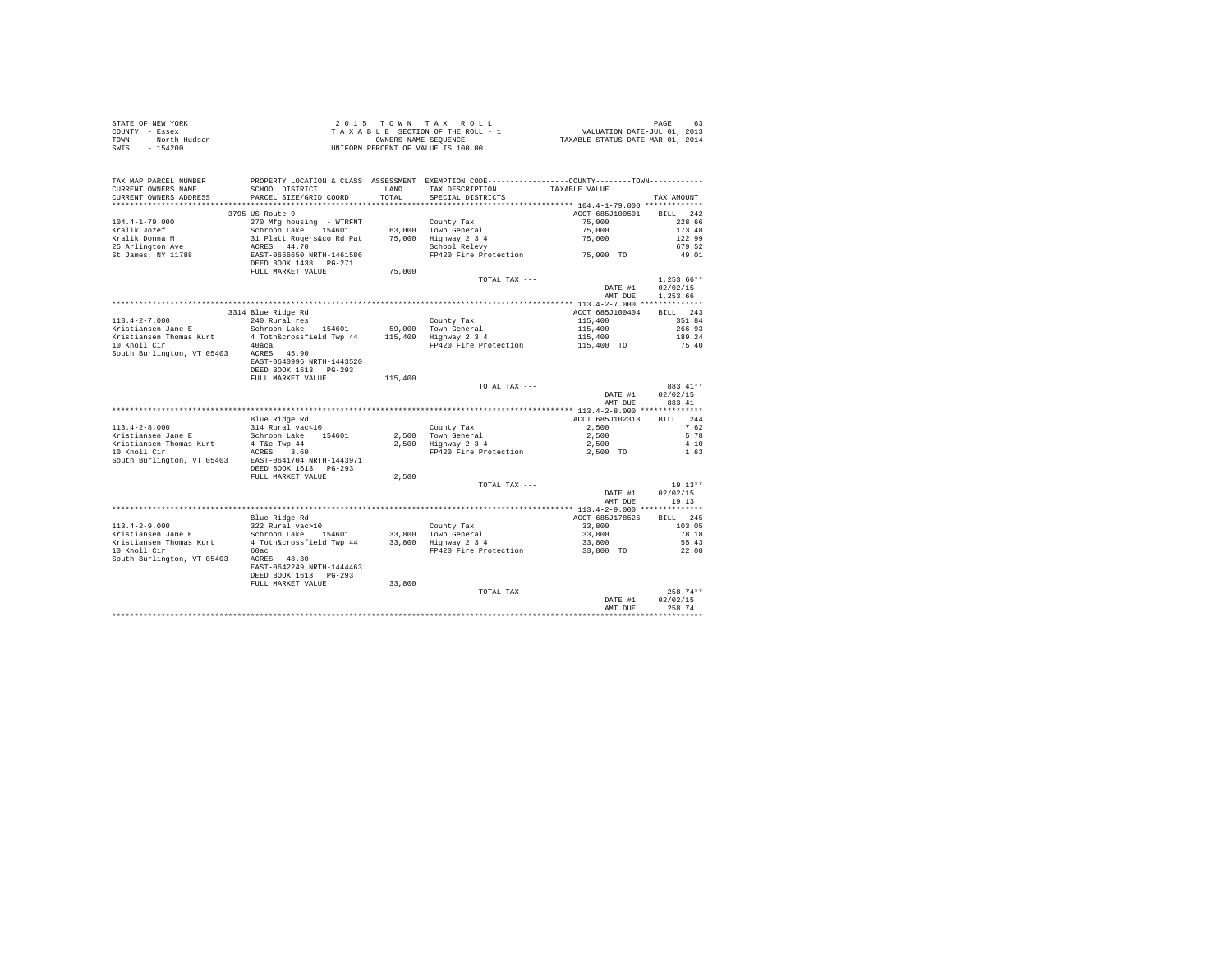| STATE OF NEW YORK      | 2015 TOWN TAX ROLL                 | PAGE<br>64                       |
|------------------------|------------------------------------|----------------------------------|
| COUNTY - Essex         | TAXABLE SECTION OF THE ROLL - 1    | VALUATION DATE-JUL 01, 2013      |
| TOWN<br>- North Hudson | OWNERS NAME SEOUENCE               | TAXABLE STATUS DATE-MAR 01, 2014 |
| $-154200$<br>SWIS      | UNIFORM PERCENT OF VALUE IS 100.00 |                                  |

| TAX MAP PARCEL NUMBER<br>CURRENT OWNERS NAME<br>CURRENT OWNERS ADDRESS | PROPERTY LOCATION & CLASS ASSESSMENT EXEMPTION CODE---------------COUNTY-------TOWN---------<br>SCHOOL DISTRICT<br>PARCEL SIZE/GRID COORD | LAND<br>TOTAL. | TAX DESCRIPTION<br>SPECIAL DISTRICTS | TAXABLE VALUE      | TAX AMOUNT         |
|------------------------------------------------------------------------|-------------------------------------------------------------------------------------------------------------------------------------------|----------------|--------------------------------------|--------------------|--------------------|
| ****************************                                           |                                                                                                                                           |                |                                      |                    |                    |
|                                                                        | 20 Johnson Pond Rd                                                                                                                        |                |                                      | ACCT 685J100612    | 246<br><b>BILL</b> |
| $114.4 - 1 - 37.000$                                                   | 210 1 Family Res                                                                                                                          |                | County Tax                           | 97,300             | 296.65             |
| Kugler Virginia M                                                      | Schroon Lake 154601                                                                                                                       |                | 14,500 Town General                  | 97,300             | 225.06             |
| Johnson Pond Rd                                                        | 1-A Gore E Of Rd Pat                                                                                                                      |                | 97.300 Highway 2 3 4                 | 97,300             | 159.56             |
| PO Box 68                                                              | 0.40<br>ACRES                                                                                                                             |                | FP420 Fire Protection                | 97,300 TO          | 63.58              |
| North Hudson, NY 12855-0068                                            | EAST-0660398 NRTH-1442161<br>DEED BOOK 1238 PG-44<br>FULL MARKET VALUE                                                                    | 97,300         |                                      |                    |                    |
|                                                                        |                                                                                                                                           |                | TOTAL TAX ---                        |                    | 744.85**           |
|                                                                        |                                                                                                                                           |                |                                      |                    |                    |
|                                                                        |                                                                                                                                           |                |                                      | DATE #1            | 02/02/15           |
|                                                                        |                                                                                                                                           |                |                                      | AMT DUE            | 744.85             |
|                                                                        |                                                                                                                                           |                |                                      |                    |                    |
|                                                                        | Johnson Pond Rd                                                                                                                           |                |                                      | ACCT 685J100711    | 247<br><b>BILL</b> |
| $114.4 - 1 - 38.000$                                                   | 322 Rural vac>10                                                                                                                          |                | County Tax                           | 16,200             | 49.39              |
| Kugler Virginia M                                                      | Schroon Lake 154601                                                                                                                       |                | 16,200 Town General                  | 16,200             | 37.47              |
| Johnson Pond Rd                                                        | la Gore E Of Rd Pat                                                                                                                       | 16,200         | Highway 2 3 4                        | 16,200             | 26.57              |
| PO Box 68                                                              | 33.9ac                                                                                                                                    |                | FP420 Fire Protection                | 16,200 TO          | 10.59              |
| North Hudson, NY 12855-0068 ACRES 20.60                                | EAST-0660566 NRTH-1441513                                                                                                                 |                |                                      |                    |                    |
|                                                                        | DEED BOOK 1238 PG-53                                                                                                                      |                |                                      |                    |                    |
|                                                                        | FULL MARKET VALUE                                                                                                                         | 16,200         |                                      |                    |                    |
|                                                                        |                                                                                                                                           |                | TOTAL TAX ---                        |                    | $124.02**$         |
|                                                                        |                                                                                                                                           |                |                                      | DATE #1            | 02/02/15           |
|                                                                        |                                                                                                                                           |                |                                      | AMT DUE            | 124.02             |
|                                                                        |                                                                                                                                           |                |                                      |                    |                    |
|                                                                        | US Route 9                                                                                                                                |                |                                      | ACCT 685J100702    | 248<br>BTLL.       |
| $114.18 - 3 - 1.000$                                                   | 314 Rural vac<10                                                                                                                          |                | County Tax                           | 18,300             | 55.79              |
| Kugler Virginia M                                                      | Schroon Lake 154601                                                                                                                       |                | 18,300 Town General                  | 18,300             | 42.33              |
| Johnson Pond Rd                                                        | 22 Road Patent                                                                                                                            |                | 18,300 Highway 2 3 4                 | 18,300             | 30.01              |
| PO Box 68                                                              | 1.12<br>ACRES                                                                                                                             |                | FP420 Fire Protection                |                    | 11.96              |
| North Hudson, NY 12855-0068                                            | EAST-0659929 NRTH-1441883<br>DEED BOOK 1238<br>$PG - 50$                                                                                  |                |                                      | 18,300 TO          |                    |
|                                                                        | FULL MARKET VALUE                                                                                                                         | 18,300         |                                      |                    |                    |
|                                                                        |                                                                                                                                           |                | TOTAL TAX ---                        |                    | 140.09**           |
|                                                                        |                                                                                                                                           |                |                                      | DATE #1            | 02/02/15           |
|                                                                        |                                                                                                                                           |                |                                      | AMT DUE            | 140.09             |
|                                                                        |                                                                                                                                           |                |                                      |                    |                    |
|                                                                        | US Route 9                                                                                                                                |                |                                      | ACCT 685J185005    | 249<br>RTT.T.      |
| $114.18 - 3 - 2.200$                                                   | 314 Rural vac<10                                                                                                                          |                | County Tax                           | 400                | 1.22               |
| Kuqler Virginia M                                                      | Schroon Lake 154601                                                                                                                       | 400            | Town General                         | 400                | 0.93               |
| Johnson Pond Rd                                                        | 22 Road Patent                                                                                                                            |                | 400 Highway 2 3 4                    | 400                | 0.66               |
| PO Box 68                                                              | 0.18<br>ACRES                                                                                                                             |                | FP420 Fire Protection                | 400 TO             | . 26               |
| North Hudson, NY 12855-0068                                            | EAST-0659930 NRTH-1441782                                                                                                                 |                |                                      |                    |                    |
|                                                                        | DEED BOOK 1238<br>$PG-47$                                                                                                                 |                |                                      |                    |                    |
|                                                                        | FULL MARKET VALUE                                                                                                                         | 400            |                                      |                    |                    |
|                                                                        |                                                                                                                                           |                | TOTAL TAX ---                        |                    | $3.07**$           |
|                                                                        |                                                                                                                                           |                |                                      |                    | 02/02/15           |
|                                                                        |                                                                                                                                           |                |                                      | DATE #1<br>AMT DUE | 3.07               |
|                                                                        |                                                                                                                                           |                |                                      |                    |                    |
|                                                                        |                                                                                                                                           |                |                                      |                    |                    |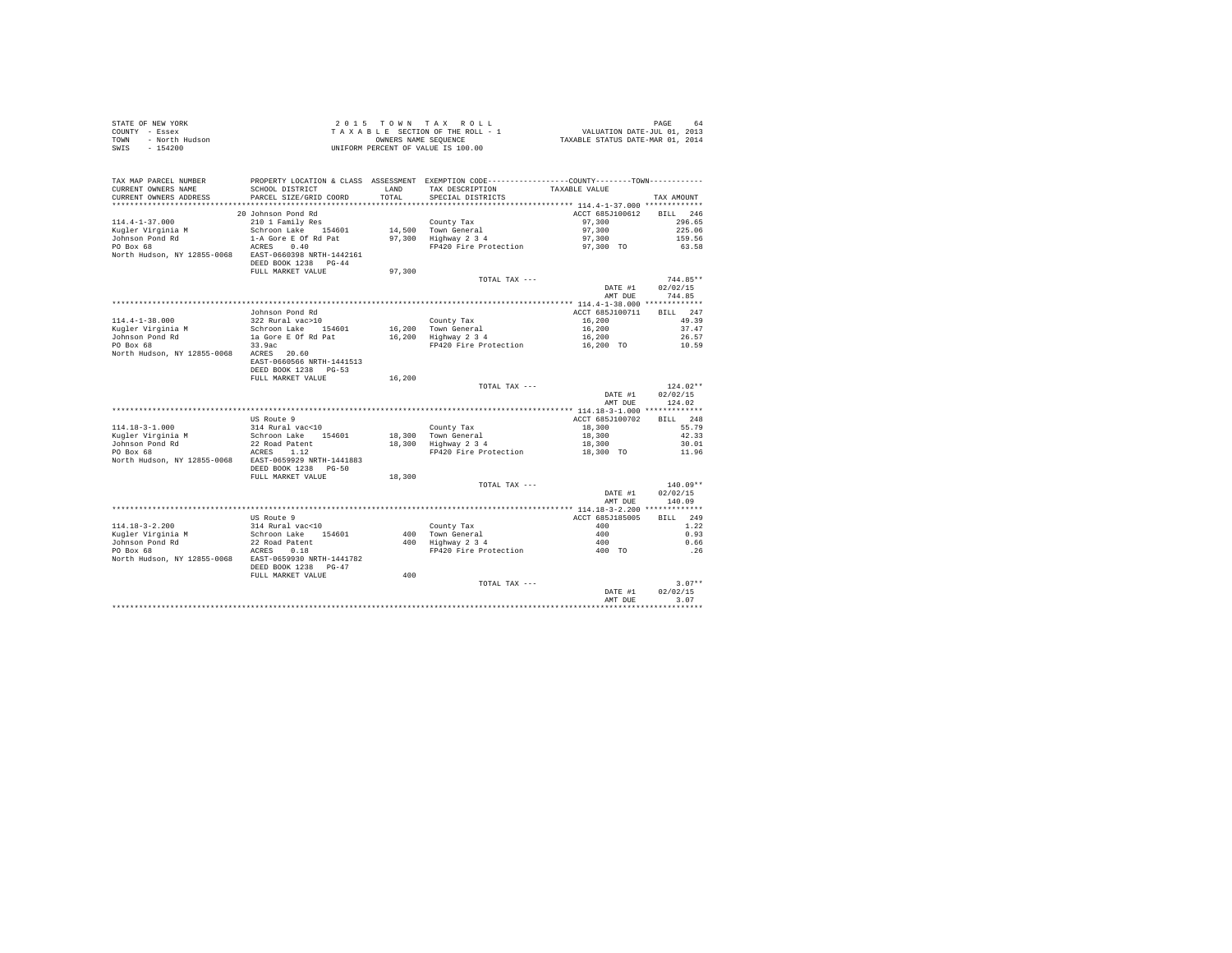| PROPERTY LOCATION & CLASS ASSESSMENT EXEMPTION CODE----------------COUNTY-------TOWN----------<br>TAX MAP PARCEL NUMBER<br>TAX DESCRIPTION<br>CURRENT OWNERS NAME<br>SCHOOL DISTRICT<br>LAND<br>TAXABLE VALUE<br>TOTAL<br>CURRENT OWNERS ADDRESS<br>PARCEL SIZE/GRID COORD<br>SPECIAL DISTRICTS<br>TAX AMOUNT<br>475 Ensign Pond Rd<br>ACCT 685J102004 BILL 250<br>270 Mfg housing<br>County Tax<br>18,700 Town General<br>20,300 Highway 2 3 4<br>20,300<br>$105. - 1 - 49.000$<br>61.89<br>20,300<br>Kurywka Michael<br>Schroon Lake 154601<br>204 Paradox Tract<br>ACRES 0.78<br>EAST-0674583 NRTH-1456098<br>46.95<br>20,300<br>285 Vliet Blvd<br>33.29<br>Cohoes, NY 12047<br>FP420 Fire Protection 20,300 TO<br>13.26<br>DEED BOOK 434 PG-590<br>FULL MARKET VALUE<br>20,300<br>TOTAL TAX ---<br>$155.39**$<br>02/02/15<br>DATE #1<br>AMT DUE<br>155.39<br><b>BILL</b> 251<br>US Route 9<br>ACCT 685Z000006<br>95 Noute 9<br>910 Priv forest<br>Schroom Lake 154601 76,600 Town General<br>Tic 344 76,600 Highway 2 3 4<br>ACRES 136.80 76,600 Highway 2 3 4<br>REST-D663455 NRTH-1465650 FP420 Fire Protection<br>DEED BOOK 1223 PG-154<br>$104.2 - 1 - 2.200$<br>76,600<br>233.54<br>LaFlower Paul<br>76,600<br>177.18<br>LaFlower Danelle<br>PO Box 416<br>Wales, MA 01081<br>76.600<br>125.61<br>FP420 Fire Protection 76,600 TO 50.05<br>FULL MARKET VALUE<br>76,600<br>586.38**<br>TOTAL TAX ---<br>02/02/15<br>DATE #1<br>586.38<br>AMT DUE<br>BILL 252<br>US Route 9<br>ACCT 685Z000007<br>US ROULE 9<br>910 Priv forest<br>Schroon Lake 154601<br>TEC 4<br>RECRES 88.60<br>ERST-0665219 NRTH-1466444<br>DEED BOOK 1223 PG-154<br>County Tax<br>$104.2 - 1 - 3.200$<br>49,600<br>151.22<br>49,600 Town General<br>49,600 Highway 2 3 4<br>49,600<br>114.73<br>LaFlower Paul<br>LaFlower Danelle<br>PO Box 416<br>49,600<br>81.34<br>FP420 Fire Protection 49,600 TO<br>32.41<br>Wales, MA 01081<br>FULL MARKET VALUE<br>49,600<br>TOTAL TAX ---<br>$379.70**$<br>DATE #1<br>02/02/15<br>AMT DUE<br>379.70<br>BTLL 253<br>Pepper Hollow Rd<br>ACCT 685J178557<br>Fept noise<br>1922 Rural vac>10<br>Schronn Lake 154601 16,200 Town General<br>3 Tac Pat Twp 16,200 Tighway 2 3 4<br>2 ACRES 29.00<br>EAST-0664429 RRTH-1463519<br>DEED BOOK 1223 PG-154<br>16,200<br>$104.4 - 1 - 8.130$<br>49.39<br>16,200<br>LaFlower Paul<br>37.47<br>16,200<br>LaFlower Danelle<br>26.57<br>FP420 Fire Protection 16,200 TO<br>PO Box 416<br>10.59<br>Wales, MA 01081<br>FULL MARKET VALUE<br>16,200<br>124.02**<br>TOTAL TAX ---<br>02/02/15<br>DATE #1<br>124.02<br>AMT DUE | STATE OF NEW YORK<br>COUNTY - Essex<br>- North Hudson<br>TOWN<br>$-154200$<br>SWIS |  | 2015 TOWN TAX ROLL<br>$\begin{array}{lcllllllllllllll} & \texttt{Z} & \texttt{U} & \texttt{D} & \texttt{N} & \texttt{N} & \texttt{N} & \texttt{R} & \texttt{N} & \texttt{R} & \texttt{N} & \texttt{N} & \texttt{N} \\ \texttt{T} & \texttt{A} & \texttt{A} & \texttt{B} & \texttt{E} & \texttt{S} & \texttt{D} & \texttt{S} & \texttt{N} & \texttt{D} & \texttt{M} & \texttt{N} & \texttt{N} & \texttt{N} & \texttt{N} & \texttt{N} & \texttt{N} & \text$<br>UNIFORM PERCENT OF VALUE IS 100.00 | PAGE<br>65 |
|---------------------------------------------------------------------------------------------------------------------------------------------------------------------------------------------------------------------------------------------------------------------------------------------------------------------------------------------------------------------------------------------------------------------------------------------------------------------------------------------------------------------------------------------------------------------------------------------------------------------------------------------------------------------------------------------------------------------------------------------------------------------------------------------------------------------------------------------------------------------------------------------------------------------------------------------------------------------------------------------------------------------------------------------------------------------------------------------------------------------------------------------------------------------------------------------------------------------------------------------------------------------------------------------------------------------------------------------------------------------------------------------------------------------------------------------------------------------------------------------------------------------------------------------------------------------------------------------------------------------------------------------------------------------------------------------------------------------------------------------------------------------------------------------------------------------------------------------------------------------------------------------------------------------------------------------------------------------------------------------------------------------------------------------------------------------------------------------------------------------------------------------------------------------------------------------------------------------------------------------------------------------------------------------------------------------------------------------------------------------------------------------------------------------------------------------------------------------------------------------------------------------------------------------------------------------------------|------------------------------------------------------------------------------------|--|-------------------------------------------------------------------------------------------------------------------------------------------------------------------------------------------------------------------------------------------------------------------------------------------------------------------------------------------------------------------------------------------------------------------------------------------------------------------------------------------------|------------|
|                                                                                                                                                                                                                                                                                                                                                                                                                                                                                                                                                                                                                                                                                                                                                                                                                                                                                                                                                                                                                                                                                                                                                                                                                                                                                                                                                                                                                                                                                                                                                                                                                                                                                                                                                                                                                                                                                                                                                                                                                                                                                                                                                                                                                                                                                                                                                                                                                                                                                                                                                                                 |                                                                                    |  |                                                                                                                                                                                                                                                                                                                                                                                                                                                                                                 |            |
|                                                                                                                                                                                                                                                                                                                                                                                                                                                                                                                                                                                                                                                                                                                                                                                                                                                                                                                                                                                                                                                                                                                                                                                                                                                                                                                                                                                                                                                                                                                                                                                                                                                                                                                                                                                                                                                                                                                                                                                                                                                                                                                                                                                                                                                                                                                                                                                                                                                                                                                                                                                 |                                                                                    |  |                                                                                                                                                                                                                                                                                                                                                                                                                                                                                                 |            |
|                                                                                                                                                                                                                                                                                                                                                                                                                                                                                                                                                                                                                                                                                                                                                                                                                                                                                                                                                                                                                                                                                                                                                                                                                                                                                                                                                                                                                                                                                                                                                                                                                                                                                                                                                                                                                                                                                                                                                                                                                                                                                                                                                                                                                                                                                                                                                                                                                                                                                                                                                                                 |                                                                                    |  |                                                                                                                                                                                                                                                                                                                                                                                                                                                                                                 |            |
|                                                                                                                                                                                                                                                                                                                                                                                                                                                                                                                                                                                                                                                                                                                                                                                                                                                                                                                                                                                                                                                                                                                                                                                                                                                                                                                                                                                                                                                                                                                                                                                                                                                                                                                                                                                                                                                                                                                                                                                                                                                                                                                                                                                                                                                                                                                                                                                                                                                                                                                                                                                 |                                                                                    |  |                                                                                                                                                                                                                                                                                                                                                                                                                                                                                                 |            |
|                                                                                                                                                                                                                                                                                                                                                                                                                                                                                                                                                                                                                                                                                                                                                                                                                                                                                                                                                                                                                                                                                                                                                                                                                                                                                                                                                                                                                                                                                                                                                                                                                                                                                                                                                                                                                                                                                                                                                                                                                                                                                                                                                                                                                                                                                                                                                                                                                                                                                                                                                                                 |                                                                                    |  |                                                                                                                                                                                                                                                                                                                                                                                                                                                                                                 |            |
|                                                                                                                                                                                                                                                                                                                                                                                                                                                                                                                                                                                                                                                                                                                                                                                                                                                                                                                                                                                                                                                                                                                                                                                                                                                                                                                                                                                                                                                                                                                                                                                                                                                                                                                                                                                                                                                                                                                                                                                                                                                                                                                                                                                                                                                                                                                                                                                                                                                                                                                                                                                 |                                                                                    |  |                                                                                                                                                                                                                                                                                                                                                                                                                                                                                                 |            |
|                                                                                                                                                                                                                                                                                                                                                                                                                                                                                                                                                                                                                                                                                                                                                                                                                                                                                                                                                                                                                                                                                                                                                                                                                                                                                                                                                                                                                                                                                                                                                                                                                                                                                                                                                                                                                                                                                                                                                                                                                                                                                                                                                                                                                                                                                                                                                                                                                                                                                                                                                                                 |                                                                                    |  |                                                                                                                                                                                                                                                                                                                                                                                                                                                                                                 |            |
|                                                                                                                                                                                                                                                                                                                                                                                                                                                                                                                                                                                                                                                                                                                                                                                                                                                                                                                                                                                                                                                                                                                                                                                                                                                                                                                                                                                                                                                                                                                                                                                                                                                                                                                                                                                                                                                                                                                                                                                                                                                                                                                                                                                                                                                                                                                                                                                                                                                                                                                                                                                 |                                                                                    |  |                                                                                                                                                                                                                                                                                                                                                                                                                                                                                                 |            |
|                                                                                                                                                                                                                                                                                                                                                                                                                                                                                                                                                                                                                                                                                                                                                                                                                                                                                                                                                                                                                                                                                                                                                                                                                                                                                                                                                                                                                                                                                                                                                                                                                                                                                                                                                                                                                                                                                                                                                                                                                                                                                                                                                                                                                                                                                                                                                                                                                                                                                                                                                                                 |                                                                                    |  |                                                                                                                                                                                                                                                                                                                                                                                                                                                                                                 |            |
|                                                                                                                                                                                                                                                                                                                                                                                                                                                                                                                                                                                                                                                                                                                                                                                                                                                                                                                                                                                                                                                                                                                                                                                                                                                                                                                                                                                                                                                                                                                                                                                                                                                                                                                                                                                                                                                                                                                                                                                                                                                                                                                                                                                                                                                                                                                                                                                                                                                                                                                                                                                 |                                                                                    |  |                                                                                                                                                                                                                                                                                                                                                                                                                                                                                                 |            |
|                                                                                                                                                                                                                                                                                                                                                                                                                                                                                                                                                                                                                                                                                                                                                                                                                                                                                                                                                                                                                                                                                                                                                                                                                                                                                                                                                                                                                                                                                                                                                                                                                                                                                                                                                                                                                                                                                                                                                                                                                                                                                                                                                                                                                                                                                                                                                                                                                                                                                                                                                                                 |                                                                                    |  |                                                                                                                                                                                                                                                                                                                                                                                                                                                                                                 |            |
|                                                                                                                                                                                                                                                                                                                                                                                                                                                                                                                                                                                                                                                                                                                                                                                                                                                                                                                                                                                                                                                                                                                                                                                                                                                                                                                                                                                                                                                                                                                                                                                                                                                                                                                                                                                                                                                                                                                                                                                                                                                                                                                                                                                                                                                                                                                                                                                                                                                                                                                                                                                 |                                                                                    |  |                                                                                                                                                                                                                                                                                                                                                                                                                                                                                                 |            |
|                                                                                                                                                                                                                                                                                                                                                                                                                                                                                                                                                                                                                                                                                                                                                                                                                                                                                                                                                                                                                                                                                                                                                                                                                                                                                                                                                                                                                                                                                                                                                                                                                                                                                                                                                                                                                                                                                                                                                                                                                                                                                                                                                                                                                                                                                                                                                                                                                                                                                                                                                                                 |                                                                                    |  |                                                                                                                                                                                                                                                                                                                                                                                                                                                                                                 |            |
|                                                                                                                                                                                                                                                                                                                                                                                                                                                                                                                                                                                                                                                                                                                                                                                                                                                                                                                                                                                                                                                                                                                                                                                                                                                                                                                                                                                                                                                                                                                                                                                                                                                                                                                                                                                                                                                                                                                                                                                                                                                                                                                                                                                                                                                                                                                                                                                                                                                                                                                                                                                 |                                                                                    |  |                                                                                                                                                                                                                                                                                                                                                                                                                                                                                                 |            |
|                                                                                                                                                                                                                                                                                                                                                                                                                                                                                                                                                                                                                                                                                                                                                                                                                                                                                                                                                                                                                                                                                                                                                                                                                                                                                                                                                                                                                                                                                                                                                                                                                                                                                                                                                                                                                                                                                                                                                                                                                                                                                                                                                                                                                                                                                                                                                                                                                                                                                                                                                                                 |                                                                                    |  |                                                                                                                                                                                                                                                                                                                                                                                                                                                                                                 |            |
|                                                                                                                                                                                                                                                                                                                                                                                                                                                                                                                                                                                                                                                                                                                                                                                                                                                                                                                                                                                                                                                                                                                                                                                                                                                                                                                                                                                                                                                                                                                                                                                                                                                                                                                                                                                                                                                                                                                                                                                                                                                                                                                                                                                                                                                                                                                                                                                                                                                                                                                                                                                 |                                                                                    |  |                                                                                                                                                                                                                                                                                                                                                                                                                                                                                                 |            |
|                                                                                                                                                                                                                                                                                                                                                                                                                                                                                                                                                                                                                                                                                                                                                                                                                                                                                                                                                                                                                                                                                                                                                                                                                                                                                                                                                                                                                                                                                                                                                                                                                                                                                                                                                                                                                                                                                                                                                                                                                                                                                                                                                                                                                                                                                                                                                                                                                                                                                                                                                                                 |                                                                                    |  |                                                                                                                                                                                                                                                                                                                                                                                                                                                                                                 |            |
|                                                                                                                                                                                                                                                                                                                                                                                                                                                                                                                                                                                                                                                                                                                                                                                                                                                                                                                                                                                                                                                                                                                                                                                                                                                                                                                                                                                                                                                                                                                                                                                                                                                                                                                                                                                                                                                                                                                                                                                                                                                                                                                                                                                                                                                                                                                                                                                                                                                                                                                                                                                 |                                                                                    |  |                                                                                                                                                                                                                                                                                                                                                                                                                                                                                                 |            |
|                                                                                                                                                                                                                                                                                                                                                                                                                                                                                                                                                                                                                                                                                                                                                                                                                                                                                                                                                                                                                                                                                                                                                                                                                                                                                                                                                                                                                                                                                                                                                                                                                                                                                                                                                                                                                                                                                                                                                                                                                                                                                                                                                                                                                                                                                                                                                                                                                                                                                                                                                                                 |                                                                                    |  |                                                                                                                                                                                                                                                                                                                                                                                                                                                                                                 |            |
|                                                                                                                                                                                                                                                                                                                                                                                                                                                                                                                                                                                                                                                                                                                                                                                                                                                                                                                                                                                                                                                                                                                                                                                                                                                                                                                                                                                                                                                                                                                                                                                                                                                                                                                                                                                                                                                                                                                                                                                                                                                                                                                                                                                                                                                                                                                                                                                                                                                                                                                                                                                 |                                                                                    |  |                                                                                                                                                                                                                                                                                                                                                                                                                                                                                                 |            |
|                                                                                                                                                                                                                                                                                                                                                                                                                                                                                                                                                                                                                                                                                                                                                                                                                                                                                                                                                                                                                                                                                                                                                                                                                                                                                                                                                                                                                                                                                                                                                                                                                                                                                                                                                                                                                                                                                                                                                                                                                                                                                                                                                                                                                                                                                                                                                                                                                                                                                                                                                                                 |                                                                                    |  |                                                                                                                                                                                                                                                                                                                                                                                                                                                                                                 |            |
|                                                                                                                                                                                                                                                                                                                                                                                                                                                                                                                                                                                                                                                                                                                                                                                                                                                                                                                                                                                                                                                                                                                                                                                                                                                                                                                                                                                                                                                                                                                                                                                                                                                                                                                                                                                                                                                                                                                                                                                                                                                                                                                                                                                                                                                                                                                                                                                                                                                                                                                                                                                 |                                                                                    |  |                                                                                                                                                                                                                                                                                                                                                                                                                                                                                                 |            |
|                                                                                                                                                                                                                                                                                                                                                                                                                                                                                                                                                                                                                                                                                                                                                                                                                                                                                                                                                                                                                                                                                                                                                                                                                                                                                                                                                                                                                                                                                                                                                                                                                                                                                                                                                                                                                                                                                                                                                                                                                                                                                                                                                                                                                                                                                                                                                                                                                                                                                                                                                                                 |                                                                                    |  |                                                                                                                                                                                                                                                                                                                                                                                                                                                                                                 |            |
|                                                                                                                                                                                                                                                                                                                                                                                                                                                                                                                                                                                                                                                                                                                                                                                                                                                                                                                                                                                                                                                                                                                                                                                                                                                                                                                                                                                                                                                                                                                                                                                                                                                                                                                                                                                                                                                                                                                                                                                                                                                                                                                                                                                                                                                                                                                                                                                                                                                                                                                                                                                 |                                                                                    |  |                                                                                                                                                                                                                                                                                                                                                                                                                                                                                                 |            |
|                                                                                                                                                                                                                                                                                                                                                                                                                                                                                                                                                                                                                                                                                                                                                                                                                                                                                                                                                                                                                                                                                                                                                                                                                                                                                                                                                                                                                                                                                                                                                                                                                                                                                                                                                                                                                                                                                                                                                                                                                                                                                                                                                                                                                                                                                                                                                                                                                                                                                                                                                                                 |                                                                                    |  |                                                                                                                                                                                                                                                                                                                                                                                                                                                                                                 |            |
|                                                                                                                                                                                                                                                                                                                                                                                                                                                                                                                                                                                                                                                                                                                                                                                                                                                                                                                                                                                                                                                                                                                                                                                                                                                                                                                                                                                                                                                                                                                                                                                                                                                                                                                                                                                                                                                                                                                                                                                                                                                                                                                                                                                                                                                                                                                                                                                                                                                                                                                                                                                 |                                                                                    |  |                                                                                                                                                                                                                                                                                                                                                                                                                                                                                                 |            |
|                                                                                                                                                                                                                                                                                                                                                                                                                                                                                                                                                                                                                                                                                                                                                                                                                                                                                                                                                                                                                                                                                                                                                                                                                                                                                                                                                                                                                                                                                                                                                                                                                                                                                                                                                                                                                                                                                                                                                                                                                                                                                                                                                                                                                                                                                                                                                                                                                                                                                                                                                                                 |                                                                                    |  |                                                                                                                                                                                                                                                                                                                                                                                                                                                                                                 |            |
|                                                                                                                                                                                                                                                                                                                                                                                                                                                                                                                                                                                                                                                                                                                                                                                                                                                                                                                                                                                                                                                                                                                                                                                                                                                                                                                                                                                                                                                                                                                                                                                                                                                                                                                                                                                                                                                                                                                                                                                                                                                                                                                                                                                                                                                                                                                                                                                                                                                                                                                                                                                 |                                                                                    |  |                                                                                                                                                                                                                                                                                                                                                                                                                                                                                                 |            |
|                                                                                                                                                                                                                                                                                                                                                                                                                                                                                                                                                                                                                                                                                                                                                                                                                                                                                                                                                                                                                                                                                                                                                                                                                                                                                                                                                                                                                                                                                                                                                                                                                                                                                                                                                                                                                                                                                                                                                                                                                                                                                                                                                                                                                                                                                                                                                                                                                                                                                                                                                                                 |                                                                                    |  |                                                                                                                                                                                                                                                                                                                                                                                                                                                                                                 |            |
|                                                                                                                                                                                                                                                                                                                                                                                                                                                                                                                                                                                                                                                                                                                                                                                                                                                                                                                                                                                                                                                                                                                                                                                                                                                                                                                                                                                                                                                                                                                                                                                                                                                                                                                                                                                                                                                                                                                                                                                                                                                                                                                                                                                                                                                                                                                                                                                                                                                                                                                                                                                 |                                                                                    |  |                                                                                                                                                                                                                                                                                                                                                                                                                                                                                                 |            |
|                                                                                                                                                                                                                                                                                                                                                                                                                                                                                                                                                                                                                                                                                                                                                                                                                                                                                                                                                                                                                                                                                                                                                                                                                                                                                                                                                                                                                                                                                                                                                                                                                                                                                                                                                                                                                                                                                                                                                                                                                                                                                                                                                                                                                                                                                                                                                                                                                                                                                                                                                                                 |                                                                                    |  |                                                                                                                                                                                                                                                                                                                                                                                                                                                                                                 |            |
|                                                                                                                                                                                                                                                                                                                                                                                                                                                                                                                                                                                                                                                                                                                                                                                                                                                                                                                                                                                                                                                                                                                                                                                                                                                                                                                                                                                                                                                                                                                                                                                                                                                                                                                                                                                                                                                                                                                                                                                                                                                                                                                                                                                                                                                                                                                                                                                                                                                                                                                                                                                 |                                                                                    |  |                                                                                                                                                                                                                                                                                                                                                                                                                                                                                                 |            |
|                                                                                                                                                                                                                                                                                                                                                                                                                                                                                                                                                                                                                                                                                                                                                                                                                                                                                                                                                                                                                                                                                                                                                                                                                                                                                                                                                                                                                                                                                                                                                                                                                                                                                                                                                                                                                                                                                                                                                                                                                                                                                                                                                                                                                                                                                                                                                                                                                                                                                                                                                                                 |                                                                                    |  |                                                                                                                                                                                                                                                                                                                                                                                                                                                                                                 |            |
|                                                                                                                                                                                                                                                                                                                                                                                                                                                                                                                                                                                                                                                                                                                                                                                                                                                                                                                                                                                                                                                                                                                                                                                                                                                                                                                                                                                                                                                                                                                                                                                                                                                                                                                                                                                                                                                                                                                                                                                                                                                                                                                                                                                                                                                                                                                                                                                                                                                                                                                                                                                 |                                                                                    |  |                                                                                                                                                                                                                                                                                                                                                                                                                                                                                                 |            |
|                                                                                                                                                                                                                                                                                                                                                                                                                                                                                                                                                                                                                                                                                                                                                                                                                                                                                                                                                                                                                                                                                                                                                                                                                                                                                                                                                                                                                                                                                                                                                                                                                                                                                                                                                                                                                                                                                                                                                                                                                                                                                                                                                                                                                                                                                                                                                                                                                                                                                                                                                                                 |                                                                                    |  |                                                                                                                                                                                                                                                                                                                                                                                                                                                                                                 |            |
|                                                                                                                                                                                                                                                                                                                                                                                                                                                                                                                                                                                                                                                                                                                                                                                                                                                                                                                                                                                                                                                                                                                                                                                                                                                                                                                                                                                                                                                                                                                                                                                                                                                                                                                                                                                                                                                                                                                                                                                                                                                                                                                                                                                                                                                                                                                                                                                                                                                                                                                                                                                 |                                                                                    |  |                                                                                                                                                                                                                                                                                                                                                                                                                                                                                                 |            |
|                                                                                                                                                                                                                                                                                                                                                                                                                                                                                                                                                                                                                                                                                                                                                                                                                                                                                                                                                                                                                                                                                                                                                                                                                                                                                                                                                                                                                                                                                                                                                                                                                                                                                                                                                                                                                                                                                                                                                                                                                                                                                                                                                                                                                                                                                                                                                                                                                                                                                                                                                                                 |                                                                                    |  |                                                                                                                                                                                                                                                                                                                                                                                                                                                                                                 |            |
|                                                                                                                                                                                                                                                                                                                                                                                                                                                                                                                                                                                                                                                                                                                                                                                                                                                                                                                                                                                                                                                                                                                                                                                                                                                                                                                                                                                                                                                                                                                                                                                                                                                                                                                                                                                                                                                                                                                                                                                                                                                                                                                                                                                                                                                                                                                                                                                                                                                                                                                                                                                 |                                                                                    |  |                                                                                                                                                                                                                                                                                                                                                                                                                                                                                                 |            |
|                                                                                                                                                                                                                                                                                                                                                                                                                                                                                                                                                                                                                                                                                                                                                                                                                                                                                                                                                                                                                                                                                                                                                                                                                                                                                                                                                                                                                                                                                                                                                                                                                                                                                                                                                                                                                                                                                                                                                                                                                                                                                                                                                                                                                                                                                                                                                                                                                                                                                                                                                                                 |                                                                                    |  |                                                                                                                                                                                                                                                                                                                                                                                                                                                                                                 |            |
|                                                                                                                                                                                                                                                                                                                                                                                                                                                                                                                                                                                                                                                                                                                                                                                                                                                                                                                                                                                                                                                                                                                                                                                                                                                                                                                                                                                                                                                                                                                                                                                                                                                                                                                                                                                                                                                                                                                                                                                                                                                                                                                                                                                                                                                                                                                                                                                                                                                                                                                                                                                 |                                                                                    |  |                                                                                                                                                                                                                                                                                                                                                                                                                                                                                                 |            |
|                                                                                                                                                                                                                                                                                                                                                                                                                                                                                                                                                                                                                                                                                                                                                                                                                                                                                                                                                                                                                                                                                                                                                                                                                                                                                                                                                                                                                                                                                                                                                                                                                                                                                                                                                                                                                                                                                                                                                                                                                                                                                                                                                                                                                                                                                                                                                                                                                                                                                                                                                                                 |                                                                                    |  |                                                                                                                                                                                                                                                                                                                                                                                                                                                                                                 |            |
|                                                                                                                                                                                                                                                                                                                                                                                                                                                                                                                                                                                                                                                                                                                                                                                                                                                                                                                                                                                                                                                                                                                                                                                                                                                                                                                                                                                                                                                                                                                                                                                                                                                                                                                                                                                                                                                                                                                                                                                                                                                                                                                                                                                                                                                                                                                                                                                                                                                                                                                                                                                 |                                                                                    |  |                                                                                                                                                                                                                                                                                                                                                                                                                                                                                                 |            |
|                                                                                                                                                                                                                                                                                                                                                                                                                                                                                                                                                                                                                                                                                                                                                                                                                                                                                                                                                                                                                                                                                                                                                                                                                                                                                                                                                                                                                                                                                                                                                                                                                                                                                                                                                                                                                                                                                                                                                                                                                                                                                                                                                                                                                                                                                                                                                                                                                                                                                                                                                                                 |                                                                                    |  |                                                                                                                                                                                                                                                                                                                                                                                                                                                                                                 |            |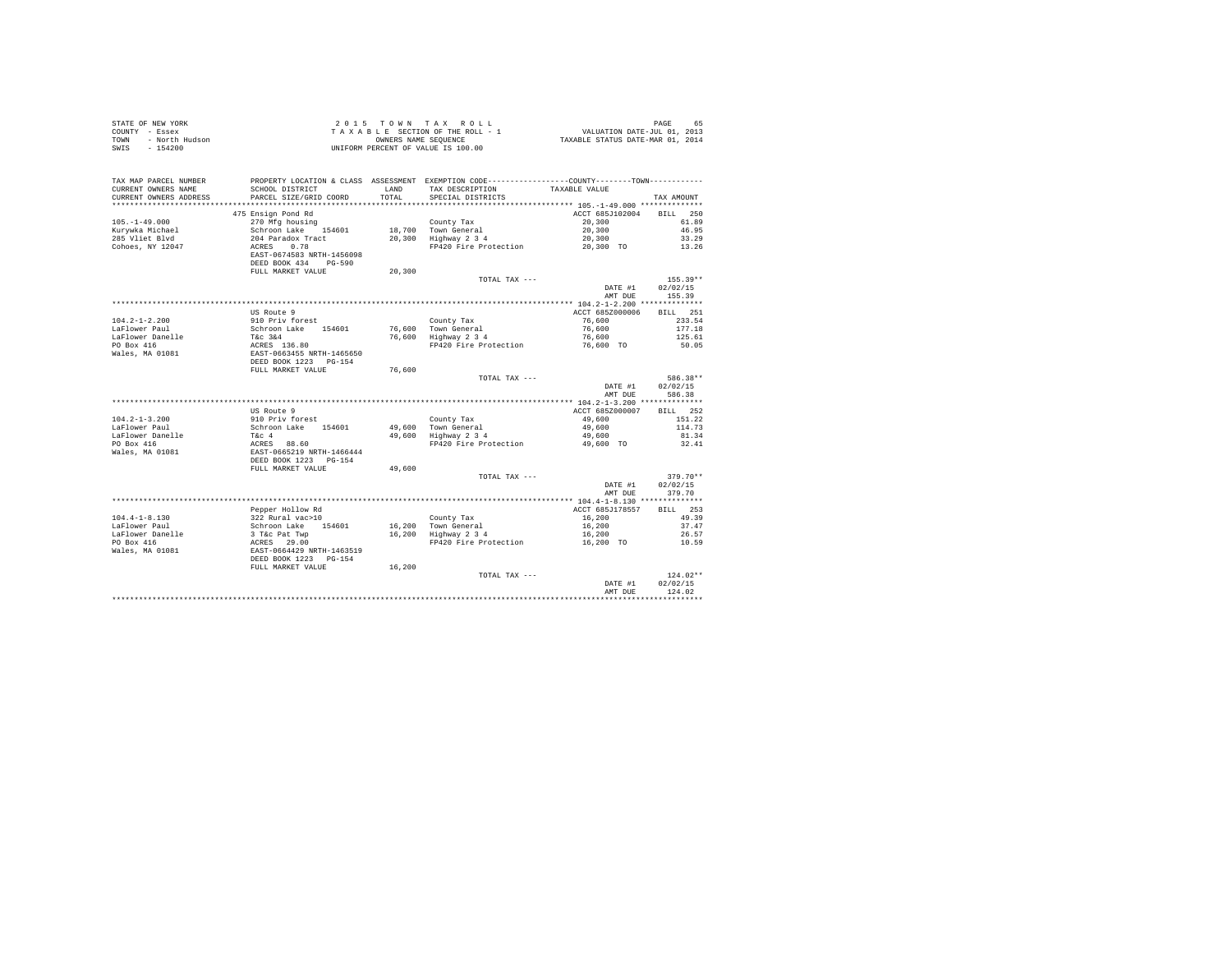| STATE OF NEW YORK<br>COUNTY - Essex<br>TOWN - North Hudson<br>***^^^                                                                                                                                                                                                                                                                                                                                                                                          |                                                                                                                                                                                                                                                                                                        |         | UNIFORM PERCENT OF VALUE IS 100.00 |                                                                  |                                                |
|---------------------------------------------------------------------------------------------------------------------------------------------------------------------------------------------------------------------------------------------------------------------------------------------------------------------------------------------------------------------------------------------------------------------------------------------------------------|--------------------------------------------------------------------------------------------------------------------------------------------------------------------------------------------------------------------------------------------------------------------------------------------------------|---------|------------------------------------|------------------------------------------------------------------|------------------------------------------------|
| TAX MAP PARCEL NUMBER<br>CURRENT OWNERS NAME<br>CURRENT OWNERS ADDRESS                                                                                                                                                                                                                                                                                                                                                                                        | PROPERTY LOCATION & CLASS ASSESSMENT EXEMPTION CODE----------------COUNTY-------TOWN---------<br>SCHOOL DISTRICT TAND TAX DESCRIPTION<br>PARCEL SIZE/GRID COORD                                                                                                                                        | TOTAL   | SPECIAL DISTRICTS                  | TAXABLE VALUE                                                    | TAX AMOUNT                                     |
|                                                                                                                                                                                                                                                                                                                                                                                                                                                               |                                                                                                                                                                                                                                                                                                        |         |                                    |                                                                  |                                                |
|                                                                                                                                                                                                                                                                                                                                                                                                                                                               | 40 Kenakwar Ln                                                                                                                                                                                                                                                                                         |         |                                    | ACCT 685Z009005 BILL 254                                         |                                                |
|                                                                                                                                                                                                                                                                                                                                                                                                                                                               | EAST-0664679 NRTH-1459423<br>DEED BOOK 1598 PG-68                                                                                                                                                                                                                                                      |         |                                    |                                                                  |                                                |
|                                                                                                                                                                                                                                                                                                                                                                                                                                                               | FULL MARKET VALUE                                                                                                                                                                                                                                                                                      | 53,600  |                                    |                                                                  |                                                |
|                                                                                                                                                                                                                                                                                                                                                                                                                                                               |                                                                                                                                                                                                                                                                                                        |         | TOTAL TAX ---                      | DATE #1<br>AMT DUE                                               | $410.32**$<br>02/02/15<br>410.32               |
|                                                                                                                                                                                                                                                                                                                                                                                                                                                               |                                                                                                                                                                                                                                                                                                        |         |                                    |                                                                  |                                                |
|                                                                                                                                                                                                                                                                                                                                                                                                                                                               | Kenakwar Ln                                                                                                                                                                                                                                                                                            |         |                                    | ACCT 685Z009006 BILL 255                                         |                                                |
|                                                                                                                                                                                                                                                                                                                                                                                                                                                               |                                                                                                                                                                                                                                                                                                        |         |                                    | 1,700 5.18                                                       |                                                |
| 104.4-3-7.200<br>LaMontain Michael<br>LaMontain Susan<br>2560 Rt 9 Lot 103                                                                                                                                                                                                                                                                                                                                                                                    |                                                                                                                                                                                                                                                                                                        |         |                                    |                                                                  | 3.93<br>2.79                                   |
|                                                                                                                                                                                                                                                                                                                                                                                                                                                               |                                                                                                                                                                                                                                                                                                        |         |                                    |                                                                  | 1.11                                           |
| Ballston Spa, NY 12020                                                                                                                                                                                                                                                                                                                                                                                                                                        | 314 Rural vac<10<br>Schroon Lake 154601 county Tax $1,700$<br>29 Platt RogerssCo Rd Pat $1,700$<br>Proton Ceneral $1,700$<br>Proton Ceneral $1,700$<br>Proton Ceneral 1,700<br>Proton access<br>20.65<br>ACRES 0.65<br>ACRES 0.65<br>COLET CONSID<br>EAST-0664648 NRTH-1459108<br>DEED BOOK 1598 PG-68 |         |                                    |                                                                  |                                                |
|                                                                                                                                                                                                                                                                                                                                                                                                                                                               | FULL MARKET VALUE                                                                                                                                                                                                                                                                                      | 1,700   |                                    |                                                                  |                                                |
|                                                                                                                                                                                                                                                                                                                                                                                                                                                               |                                                                                                                                                                                                                                                                                                        |         | TOTAL TAX ---                      |                                                                  | $13.01**$<br>DATE #1 02/02/15<br>AMT DUE 13.01 |
|                                                                                                                                                                                                                                                                                                                                                                                                                                                               |                                                                                                                                                                                                                                                                                                        |         |                                    |                                                                  |                                                |
|                                                                                                                                                                                                                                                                                                                                                                                                                                                               |                                                                                                                                                                                                                                                                                                        |         |                                    | ACCT 685Z009007                                                  | BILL 256                                       |
|                                                                                                                                                                                                                                                                                                                                                                                                                                                               |                                                                                                                                                                                                                                                                                                        |         |                                    |                                                                  | 2.44                                           |
|                                                                                                                                                                                                                                                                                                                                                                                                                                                               |                                                                                                                                                                                                                                                                                                        |         |                                    |                                                                  | 1.85                                           |
|                                                                                                                                                                                                                                                                                                                                                                                                                                                               |                                                                                                                                                                                                                                                                                                        |         |                                    |                                                                  | 1.31<br>.52                                    |
|                                                                                                                                                                                                                                                                                                                                                                                                                                                               | EAST-0664648 NRTH-1459108<br>DEED BOOK 1598 PG-68                                                                                                                                                                                                                                                      |         |                                    |                                                                  |                                                |
|                                                                                                                                                                                                                                                                                                                                                                                                                                                               | FULL MARKET VALUE                                                                                                                                                                                                                                                                                      | 800     |                                    |                                                                  |                                                |
|                                                                                                                                                                                                                                                                                                                                                                                                                                                               |                                                                                                                                                                                                                                                                                                        |         | TOTAL TAX ---                      | DATE #1                                                          | $6.12**$<br>02/02/15<br>AMT DUE 6.12           |
|                                                                                                                                                                                                                                                                                                                                                                                                                                                               |                                                                                                                                                                                                                                                                                                        |         |                                    |                                                                  |                                                |
|                                                                                                                                                                                                                                                                                                                                                                                                                                                               | 3623 US Route 9                                                                                                                                                                                                                                                                                        |         |                                    | ACCT 685J186005                                                  | BTLL 257                                       |
|                                                                                                                                                                                                                                                                                                                                                                                                                                                               |                                                                                                                                                                                                                                                                                                        |         |                                    |                                                                  | 382.02                                         |
|                                                                                                                                                                                                                                                                                                                                                                                                                                                               |                                                                                                                                                                                                                                                                                                        |         |                                    |                                                                  | 289.82<br>205.48                               |
| $\begin{tabular}{lllllllllll} \texttt{104.4-2-2.000} & \texttt{so} & \texttt{source} & & \texttt{Country Tax} \\ \texttt{LapAaron T} & & \texttt{SchronLup T} & & \texttt{SchronLup T} & & \texttt{Country Tax} \\ \texttt{Long Aaron T} & & \texttt{SchronLemLup T} & & \texttt{34601} & & \texttt{31,600} & \texttt{Twom General} \\ \texttt{PO Box 234} & & \texttt{29-Platt Rogers} & \texttt{4.84-BANK1STRRSG} & & \texttt{125,300} & \texttt{Highway 2$ | EAST-0664679 NRTH-1457390<br>DEED BOOK 1674 PG-56                                                                                                                                                                                                                                                      |         |                                    | $125,300$<br>$125,300$<br>$125,300$<br>$125,300$<br>$125,300$ TO | 81.87                                          |
|                                                                                                                                                                                                                                                                                                                                                                                                                                                               | FULL MARKET VALUE                                                                                                                                                                                                                                                                                      | 125,300 |                                    |                                                                  |                                                |
|                                                                                                                                                                                                                                                                                                                                                                                                                                                               |                                                                                                                                                                                                                                                                                                        |         | TOTAL TAX ---                      | AMT DUE                                                          | 959.19**<br>DATE #1 02/02/15<br>959.19         |
|                                                                                                                                                                                                                                                                                                                                                                                                                                                               |                                                                                                                                                                                                                                                                                                        |         |                                    |                                                                  |                                                |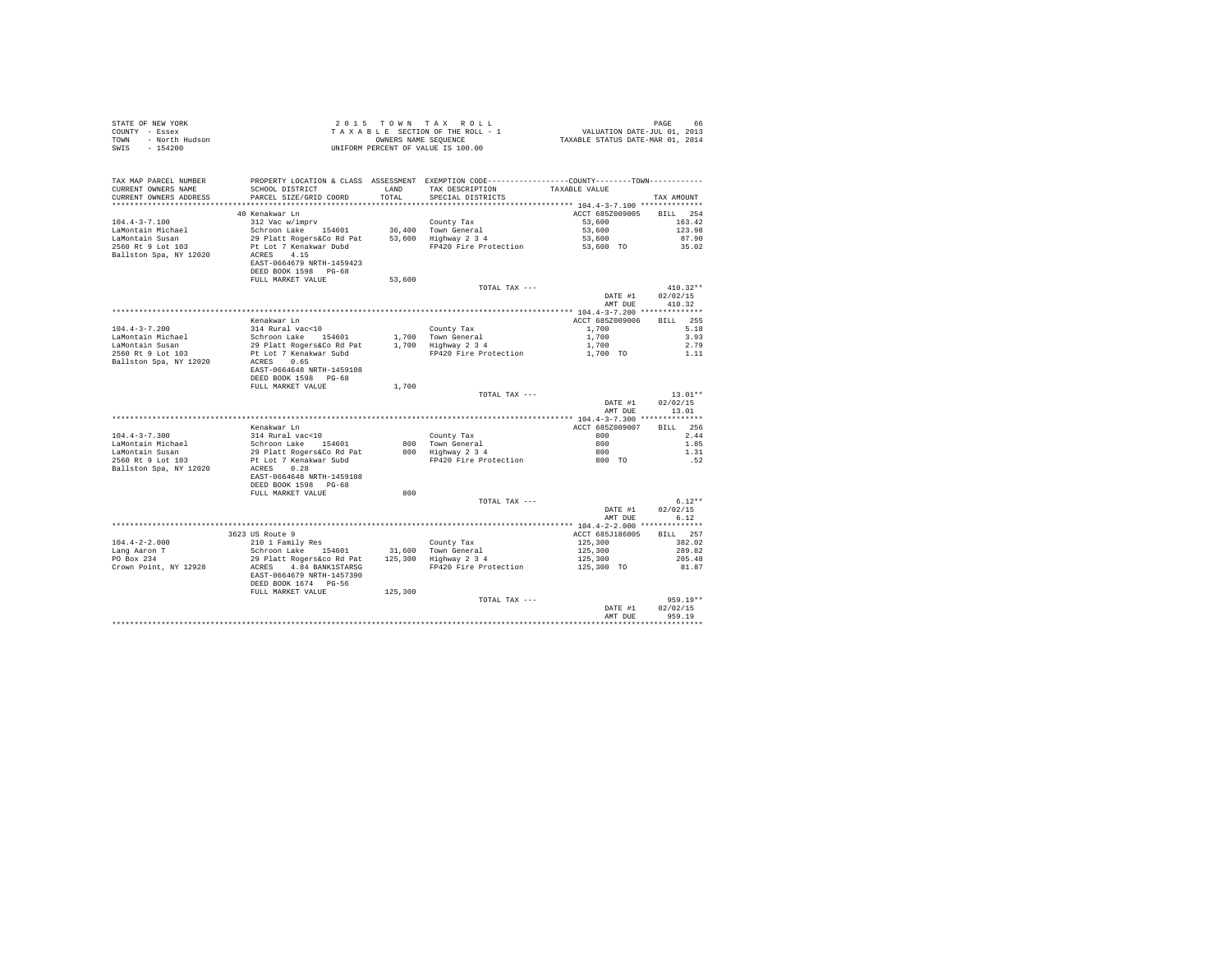| STATE OF NEW YORK      | 2015 TOWN TAX ROLL                 | PAGE                             |
|------------------------|------------------------------------|----------------------------------|
| COUNTY - Essex         | TAXABLE SECTION OF THE ROLL - 1    | VALUATION DATE-JUL 01, 2013      |
| TOWN<br>- North Hudson | OWNERS NAME SEOUENCE               | TAXABLE STATUS DATE-MAR 01, 2014 |
| - 154200<br>SWIS       | UNIFORM PERCENT OF VALUE IS 100.00 |                                  |

| TAX MAP PARCEL NUMBER<br>CURRENT OWNERS NAME | SCHOOL DISTRICT                                                                                                     | LAND    | PROPERTY LOCATION & CLASS ASSESSMENT EXEMPTION CODE----------------COUNTY--------TOWN----------<br>TAX DESCRIPTION | TAXABLE VALUE      |              |
|----------------------------------------------|---------------------------------------------------------------------------------------------------------------------|---------|--------------------------------------------------------------------------------------------------------------------|--------------------|--------------|
| CURRENT OWNERS ADDRESS                       | PARCEL SIZE/GRID COORD                                                                                              | TOTAL   | SPECIAL DISTRICTS                                                                                                  |                    | TAX AMOUNT   |
|                                              | **************************                                                                                          |         |                                                                                                                    |                    |              |
|                                              | 3764 US Route 9                                                                                                     |         |                                                                                                                    | ACCT 685J178518    | BILL 258     |
| $104.4 - 1 - 76.000$                         | 271 Mfg housings                                                                                                    |         | County Tax                                                                                                         | 51,400             | 156.71       |
| Lang Karen S                                 |                                                                                                                     |         | 28,500 Town General                                                                                                | 51,400             | 118.89       |
| Wood Mary E                                  | Schroon Lake 154601<br>31 Platt Rogers&co Rd Pat<br>1279/301 Life Use To                                            |         | 51,400 Highway 2 3 4<br>School Relevy                                                                              | 51,400             | 84.29        |
| PO Box 55                                    |                                                                                                                     |         | School Relevy<br>FP420 Fire Protection 61,400 TO                                                                   |                    | 212.22       |
| North Hudson, NY 12855-0055 Theresa A Wood   | ACRES 1.30<br>EAST-0666593 NRTH-1460298<br>DEED BOOK 1279 PG-301                                                    |         |                                                                                                                    |                    | 33.58        |
|                                              | FULL MARKET VALUE                                                                                                   | 51,400  |                                                                                                                    |                    |              |
|                                              |                                                                                                                     |         | TOTAL TAX ---                                                                                                      |                    | $605.69**$   |
|                                              |                                                                                                                     |         |                                                                                                                    | DATE #1            | 02/02/15     |
|                                              |                                                                                                                     |         |                                                                                                                    | AMT DUE            | 605.69       |
|                                              |                                                                                                                     |         |                                                                                                                    |                    |              |
|                                              | 2767 Blue Ridge Rd                                                                                                  |         |                                                                                                                    | ACCT 685J100508    | BILL 259     |
| $113.3 - 3 - 5.000$                          | 210 1 Family Res                                                                                                    |         | County Tax                                                                                                         |                    | 428.97       |
| Langworthy Donald A Jr                       | Schroon Lake 154601                                                                                                 |         | 29,100 Town General                                                                                                | 140,700<br>140,700 | 325.45       |
| 2767 Blue Ridge Rd                           | 7 Totn&crossfield Twp 44 140,700 Highway 2 3 4                                                                      |         |                                                                                                                    | 140,700            | 230.73       |
| North Hudson, NY 12855                       | ACRES 1.99                                                                                                          |         | FP420 Fire Protection                                                                                              | $140,700$ TO       | 91.93        |
|                                              | EAST-0629533 NRTH-1441569                                                                                           |         |                                                                                                                    |                    |              |
|                                              | DEED BOOK 1114 PG-348                                                                                               |         |                                                                                                                    |                    |              |
|                                              | FULL MARKET VALUE                                                                                                   | 140,700 |                                                                                                                    |                    |              |
|                                              |                                                                                                                     |         | TOTAL TAX ---                                                                                                      |                    | $1,077.08**$ |
|                                              |                                                                                                                     |         |                                                                                                                    | DATE #1            | 02/02/15     |
|                                              |                                                                                                                     |         |                                                                                                                    | AMT DUE            | 1,077.08     |
|                                              |                                                                                                                     |         |                                                                                                                    |                    |              |
|                                              | 2600 Blue Ridge Rd                                                                                                  |         |                                                                                                                    | ACCT 685J100514    | BILL 260     |
| $113.3 - 2 - 2.000$                          | 260 Seasonal res                                                                                                    |         | County Tax                                                                                                         | 18,600             | 56.71        |
| Larsen Larry                                 | Schroon Lake 154601<br>7 Totn&crossfield Twp 44                                                                     |         | 13,100 Town General<br>18,600 Highway 2 3 4                                                                        | 18,600<br>18,600   | 43.02        |
| 356 Scarawan Rd                              |                                                                                                                     |         |                                                                                                                    |                    | 30.50        |
| Stone Ridge, NY 12484                        | ACRES 0.25                                                                                                          |         | FP420 Fire Protection                                                                                              | 18,600 TO          | 12.15        |
|                                              | EAST-0625347 NRTH-1441303                                                                                           |         |                                                                                                                    |                    |              |
|                                              | DEED BOOK 1591   PG-130<br>FULL MARKET VALUE                                                                        | 18,600  |                                                                                                                    |                    |              |
|                                              |                                                                                                                     |         | TOTAL TAX ---                                                                                                      |                    | $142.38**$   |
|                                              |                                                                                                                     |         |                                                                                                                    | DATE #1            | 02/02/15     |
|                                              |                                                                                                                     |         |                                                                                                                    | AMT DUE            | 142.38       |
|                                              |                                                                                                                     |         |                                                                                                                    |                    |              |
|                                              | 2604 Blue Ridge Rd                                                                                                  |         |                                                                                                                    | ACCT 685J100513    | BILL 261     |
| $113.3 - 2 - 3.000$                          | 260 Seasonal res<br>Schroon Lake 154601                                                                             |         | County Tax                                                                                                         | 16,800             | 51.22        |
| Larsen Larry                                 |                                                                                                                     |         | 13,100 Town General                                                                                                | 16,800             | 38.86        |
| 356 Scarawan Rd                              | ר המשפט ביותר ב-15,100 Town General<br>משפט ה-16,800 Highway 2 3 4 ב-16,800 Highway 2 3 4<br>ב-16,800 Highway 2 3 4 |         |                                                                                                                    | 16,800             | 27.55        |
| Stone Ridge, NY 12484                        | ACRES 0.25                                                                                                          |         | FP420 Fire Protection                                                                                              | 16,800 TO          | 10.98        |
|                                              | EAST-0625444 NRTH-1441301                                                                                           |         |                                                                                                                    |                    |              |
|                                              | DEED BOOK 1591 PG-130                                                                                               |         |                                                                                                                    |                    |              |
|                                              | FULL MARKET VALUE                                                                                                   | 16,800  |                                                                                                                    |                    |              |
|                                              |                                                                                                                     |         | TOTAL TAX ---                                                                                                      |                    | $128.61**$   |
|                                              |                                                                                                                     |         |                                                                                                                    | DATE #1            | 02/02/15     |
|                                              |                                                                                                                     |         |                                                                                                                    | AMT DUE            | 128.61       |
|                                              |                                                                                                                     |         |                                                                                                                    |                    |              |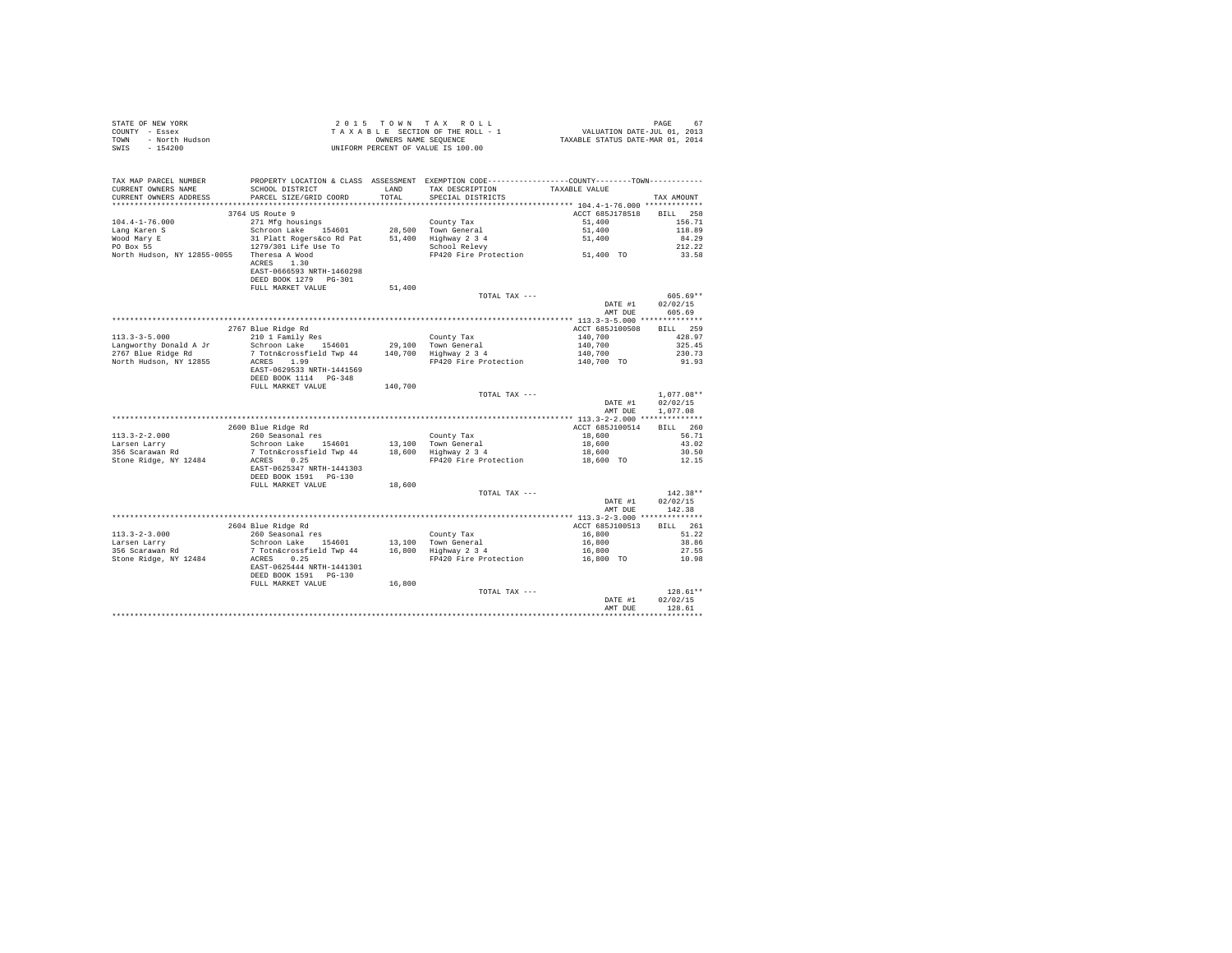| STATE OF NEW YORK      | 2015 TOWN TAX ROLL                 | 68<br>PAGE                       |
|------------------------|------------------------------------|----------------------------------|
| COUNTY - Essex         | TAXABLE SECTION OF THE ROLL - 1    | VALUATION DATE-JUL 01, 2013      |
| TOWN<br>- North Hudson | OWNERS NAME SEOUENCE               | TAXABLE STATUS DATE-MAR 01, 2014 |
| - 154200<br>SWIS       | UNIFORM PERCENT OF VALUE IS 100.00 |                                  |

| TAX MAP PARCEL NUMBER<br>CURRENT OWNERS NAME | PROPERTY LOCATION & CLASS ASSESSMENT EXEMPTION CODE----------------COUNTY-------TOWN---------<br>SCHOOL DISTRICT | LAND     | TAX DESCRIPTION                               | TAXABLE VALUE   |                    |
|----------------------------------------------|------------------------------------------------------------------------------------------------------------------|----------|-----------------------------------------------|-----------------|--------------------|
| CURRENT OWNERS ADDRESS                       | PARCEL SIZE/GRID COORD                                                                                           | TOTAL.   | SPECIAL DISTRICTS                             |                 | TAX AMOUNT         |
| ************************                     |                                                                                                                  |          |                                               |                 |                    |
|                                              | US Route 9                                                                                                       |          |                                               | ACCT 685J102213 | 262<br><b>BILL</b> |
| $114.18 - 2 - 6.000$                         | 311 Res vac land                                                                                                 |          | County Tax                                    | 14,900          | 45.43              |
| Lenhard Michael K                            | Schroon Lake 154601                                                                                              |          | 14,900 Town General                           | 14,900          | 34.46              |
| Lenhard Regina M                             | 22 Road Patent                                                                                                   |          | $14,900$ iver $-$<br>$14,900$ Highway $2,3,4$ | 14,900          | 24.43              |
| PO Box 180                                   | 0.52<br>ACRES                                                                                                    |          | School Relevy                                 |                 | 134.99             |
| North Hudson, NY 12855                       | EAST-0659222 NRTH-1441332<br>DEED BOOK 1117 PG-68                                                                |          |                                               |                 | 9.74               |
|                                              | FULL MARKET VALUE                                                                                                | 14,900   |                                               |                 |                    |
|                                              |                                                                                                                  |          | TOTAL TAX ---                                 |                 | $249.05**$         |
|                                              |                                                                                                                  |          |                                               | DATE #1         | 02/02/15           |
|                                              |                                                                                                                  |          |                                               | AMT DUE         | 249.05             |
|                                              |                                                                                                                  |          |                                               |                 |                    |
|                                              | 4035 Blue Ridge Rd                                                                                               |          |                                               | ACCT 685J199002 | BILL 263           |
| 114.18-2-7.110                               | 582 Camping park - WTRFNT                                                                                        |          | County Tax                                    | 1301,500        | 3,968.09           |
| Lenhard Regina M                             | Schroon Lake 154601                                                                                              |          | 346,200 Town General                          | 1301,500        | 3,010.43           |
| Lenhard Michael K                            | 22 Platt Rogers&co Rd Pat                                                                                        |          | 1301,500 Highway 2 3 4                        | 1301,500        | 2,134.29           |
| PO Box 180                                   | ACRES 20.42                                                                                                      |          | School Relevy                                 |                 | 11,792.02          |
| North Hudson, NY 12855                       | EAST-0658654 NRTH-1441227<br>DEED BOOK 1012 PG-51                                                                |          | FP420 Fire Protection 1301,500 TO             |                 | 850.40             |
|                                              | FULL MARKET VALUE                                                                                                | 1301,500 |                                               |                 |                    |
|                                              |                                                                                                                  |          | TOTAL TAX ---                                 |                 | $21.755.23**$      |
|                                              |                                                                                                                  |          |                                               | DATE #1         | 02/02/15           |
|                                              |                                                                                                                  |          |                                               | AMT DUE         | 21,755.23          |
|                                              |                                                                                                                  |          |                                               |                 |                    |
|                                              | 85 Caza Turn Rd                                                                                                  |          |                                               | ACCT 685J186013 | BILL 264           |
| $114.2 - 1 - 1.200$                          | 240 Rural res                                                                                                    |          | County Tax                                    | 196,000         | 597.58             |
| Levy Mark W                                  | Schroon Lake 154601                                                                                              |          | 40,700 Town General                           | 196,000         | 453.36             |
| Lipsitt Martin                               | 26 Platt Rogers&co Rd Pat 196,000 Highway 2 3 4                                                                  |          |                                               | 196,000         | 321.41             |
| 85 Caza Turn Rd<br>North Hudson, NY 12855    | ACRES 17.00<br>EAST-0662967 NRTH-1453735                                                                         |          | FP420 Fire Protection                         | 196,000 TO      | 128.07             |
|                                              | DEED BOOK 969 PG-233                                                                                             |          |                                               |                 |                    |
|                                              | FULL MARKET VALUE                                                                                                | 196,000  |                                               |                 |                    |
|                                              |                                                                                                                  |          | TOTAL TAX ---                                 |                 | $1,500.42**$       |
|                                              |                                                                                                                  |          |                                               | DATE #1         | 02/02/15           |
|                                              |                                                                                                                  |          |                                               | AMT DUE         | 1,500.42           |
|                                              |                                                                                                                  |          |                                               |                 |                    |
|                                              | Liberty Rd                                                                                                       |          |                                               | ACCT 685J198002 | BILL 265           |
| $114.2 - 2 - 7.000$                          | 311 Res vac land                                                                                                 |          | County Tax                                    | 19,100          | 58.23              |
| Liberty James B                              |                                                                                                                  |          | 19,100 Town General<br>19,100 Highway 2 3 4   | 19,100          | 44.18              |
| Liberty Marilyn M                            |                                                                                                                  |          |                                               | 19,100          | 31.32              |
| PO Box 112                                   |                                                                                                                  |          | FP420 Fire Protection 19,100 TO               |                 | 12.48              |
| North Hudson, NY 12855                       | Schroon Lake 154601<br>25 Platt Rogers & Co<br>ACRES 1.84<br>EAST-0662164 NRTH-1450165<br>DEED BOOK 1141 PG-95   |          |                                               |                 |                    |
|                                              | FULL MARKET VALUE                                                                                                | 19,100   |                                               |                 |                    |
|                                              |                                                                                                                  |          | TOTAL TAX ---                                 |                 | $146.21**$         |
|                                              |                                                                                                                  |          |                                               | DATE #1         | 02/02/15           |
|                                              |                                                                                                                  |          |                                               | AMT DUE         | 146.21             |
|                                              |                                                                                                                  |          |                                               |                 |                    |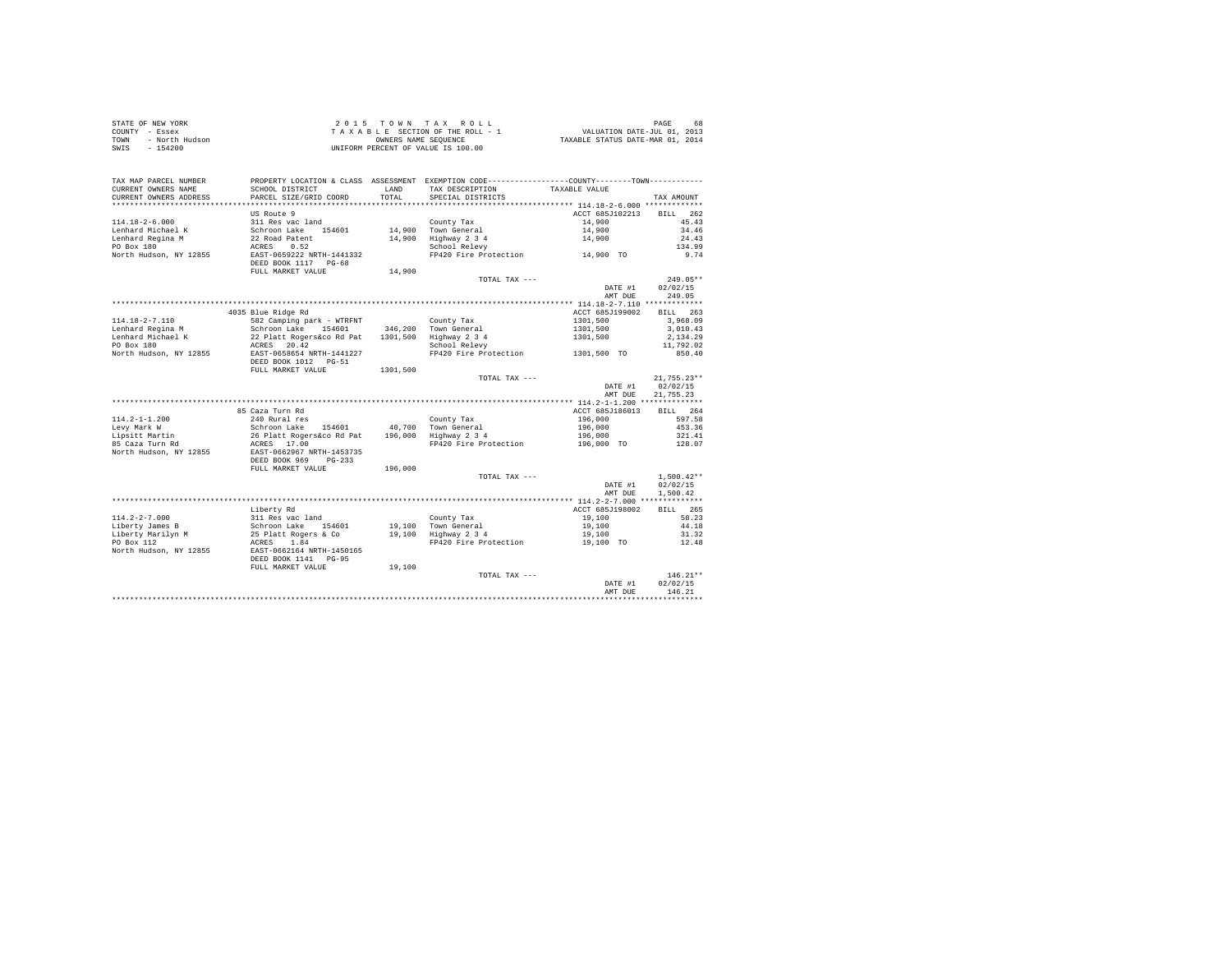| STATE OF NEW YORK<br>COUNTY - Essex<br>- North Hudson<br><b>TOWN</b><br>$-154200$<br>SWIS |                                                | OWNERS NAME SEQUENCE | 2015 TOWN TAX ROLL<br>TAXABLE SECTION OF THE ROLL - 1<br>UNIFORM PERCENT OF VALUE IS 100.00     | VALUATION DATE-JUL 01, 2013<br>TAXABLE STATUS DATE-MAR 01, 2014 | PAGE<br>69 |
|-------------------------------------------------------------------------------------------|------------------------------------------------|----------------------|-------------------------------------------------------------------------------------------------|-----------------------------------------------------------------|------------|
| TAX MAP PARCEL NUMBER                                                                     |                                                |                      | PROPERTY LOCATION & CLASS ASSESSMENT EXEMPTION CODE----------------COUNTY--------TOWN---------- |                                                                 |            |
| CURRENT OWNERS NAME                                                                       | SCHOOL DISTRICT                                | LAND                 | TAX DESCRIPTION                                                                                 | TAXABLE VALUE                                                   |            |
| CURRENT OWNERS ADDRESS                                                                    | PARCEL SIZE/GRID COORD                         | TOTAL.               | SPECIAL DISTRICTS                                                                               |                                                                 | TAX AMOUNT |
|                                                                                           |                                                |                      |                                                                                                 |                                                                 |            |
|                                                                                           | 13 Liberty Rd                                  |                      |                                                                                                 | ACCT 685J102013                                                 | BILL 266   |
| $114.2 - 2 - 8.000$                                                                       | 210 1 Family Res                               |                      | County Tax                                                                                      | 87,500                                                          | 266.78     |
| Liberty James B                                                                           | Schroon Lake 154601 29,000 Town General        |                      |                                                                                                 | 87,500                                                          | 202.39     |
| Liberty Marilyn                                                                           | 24 Platt Rogers&co Rd Pat 87,500 Highway 2 3 4 |                      |                                                                                                 | 87,500                                                          | 143.49     |
| PO Box 112                                                                                | 2.5ac<br>ACRES 1.90                            |                      | FP420 Fire Protection                                                                           | 87,500 TO                                                       | 57.17      |
| North Hudson, NY 12855                                                                    | EAST-0661919 NRTH-1450301                      |                      |                                                                                                 |                                                                 |            |
|                                                                                           | DEED BOOK 913 PG-305                           |                      |                                                                                                 |                                                                 |            |
|                                                                                           | FULL MARKET VALUE                              | 87,500               |                                                                                                 |                                                                 |            |
|                                                                                           |                                                |                      | TOTAL TAX ---                                                                                   |                                                                 | 669.83**   |
|                                                                                           |                                                |                      |                                                                                                 | DATE #1                                                         | 02/02/15   |
|                                                                                           |                                                |                      |                                                                                                 | AMT DUE                                                         | 669.83     |
|                                                                                           |                                                |                      |                                                                                                 |                                                                 |            |
|                                                                                           | 2867 US Route 9                                |                      |                                                                                                 | ACCT 685J102012                                                 | BILL 267   |
| $125.1 - 1 - 26.000$<br>Liberty James B                                                   | 210 1 Family Res<br>Schroon Lake 154601        |                      | VET COM CT 41131<br>14,100 AGED ALL 41800                                                       | 14,075 14,075<br>21, 113 21, 113                                |            |
| c/o Dorothy Liberty                                                                       | 141 Paradox Tr                                 |                      | 56,300 County Tax                                                                               | 21, 112                                                         | 64.37      |
| 2867 Us Rte 9                                                                             | Life Use Dorothy Liberty                       |                      | Town General                                                                                    | 21,112                                                          | 48.83      |
| North Hudson, NY 12855                                                                    | By Db 878 Pg 330                               |                      | Highway 2 3 4                                                                                   | 21,112                                                          | 34.62      |
|                                                                                           | ACRES 0.36                                     |                      | FP420 Fire Protection                                                                           | 56,300 TO                                                       | 36.79      |
|                                                                                           | EAST-0659270 NRTH-1439920                      |                      |                                                                                                 |                                                                 |            |
|                                                                                           | DEED BOOK 878 PG-330                           |                      |                                                                                                 |                                                                 |            |
|                                                                                           | FULL MARKET VALUE                              | 56,300               | TOTAL TAX $---$                                                                                 |                                                                 | $184.61**$ |
|                                                                                           |                                                |                      |                                                                                                 | DATE #1                                                         | 02/02/15   |
|                                                                                           |                                                |                      |                                                                                                 | AMT DUE                                                         | 184.61     |
|                                                                                           |                                                |                      |                                                                                                 |                                                                 |            |
|                                                                                           | 3260 US Route 9                                |                      |                                                                                                 | ACCT 685Z005002                                                 | BILL 268   |
| $114.2 - 2 - 12.000$                                                                      | 312 Vac w/imprv                                |                      | County Tax                                                                                      | 33,400                                                          | 101.83     |
| Linsner Dennis W                                                                          | Schroon Lake 154601                            |                      | 19,700 Town General                                                                             | 33,400                                                          | 77.26      |
| Davis Barbara J                                                                           | 24 Platt Rogers&co Rd Pat 33,400 Highway 2 3 4 |                      |                                                                                                 | 33,400                                                          | 54.77      |
| 6311 Logan Rd                                                                             | Lot A 5755                                     |                      | FP420 Fire Protection                                                                           | 33,400 TO                                                       | 21.82      |
| Mt Morris, NY 14510                                                                       | ACRES 2.49                                     |                      |                                                                                                 |                                                                 |            |
|                                                                                           | EAST-0662115 NRTH-1449014                      |                      |                                                                                                 |                                                                 |            |
| PRIOR OWNER ON 3/01/2014 DEED BOOK 1779 PG-292                                            |                                                |                      |                                                                                                 |                                                                 |            |
| King Michael W                                                                            | FULL MARKET VALUE                              | 33,400               |                                                                                                 |                                                                 |            |
|                                                                                           |                                                |                      | TOTAL TAX ---                                                                                   |                                                                 | $255.68**$ |
|                                                                                           |                                                |                      |                                                                                                 | DATE #1                                                         | 02/02/15   |
|                                                                                           |                                                |                      |                                                                                                 | AMT DUE                                                         | 255.68     |
|                                                                                           |                                                |                      |                                                                                                 |                                                                 |            |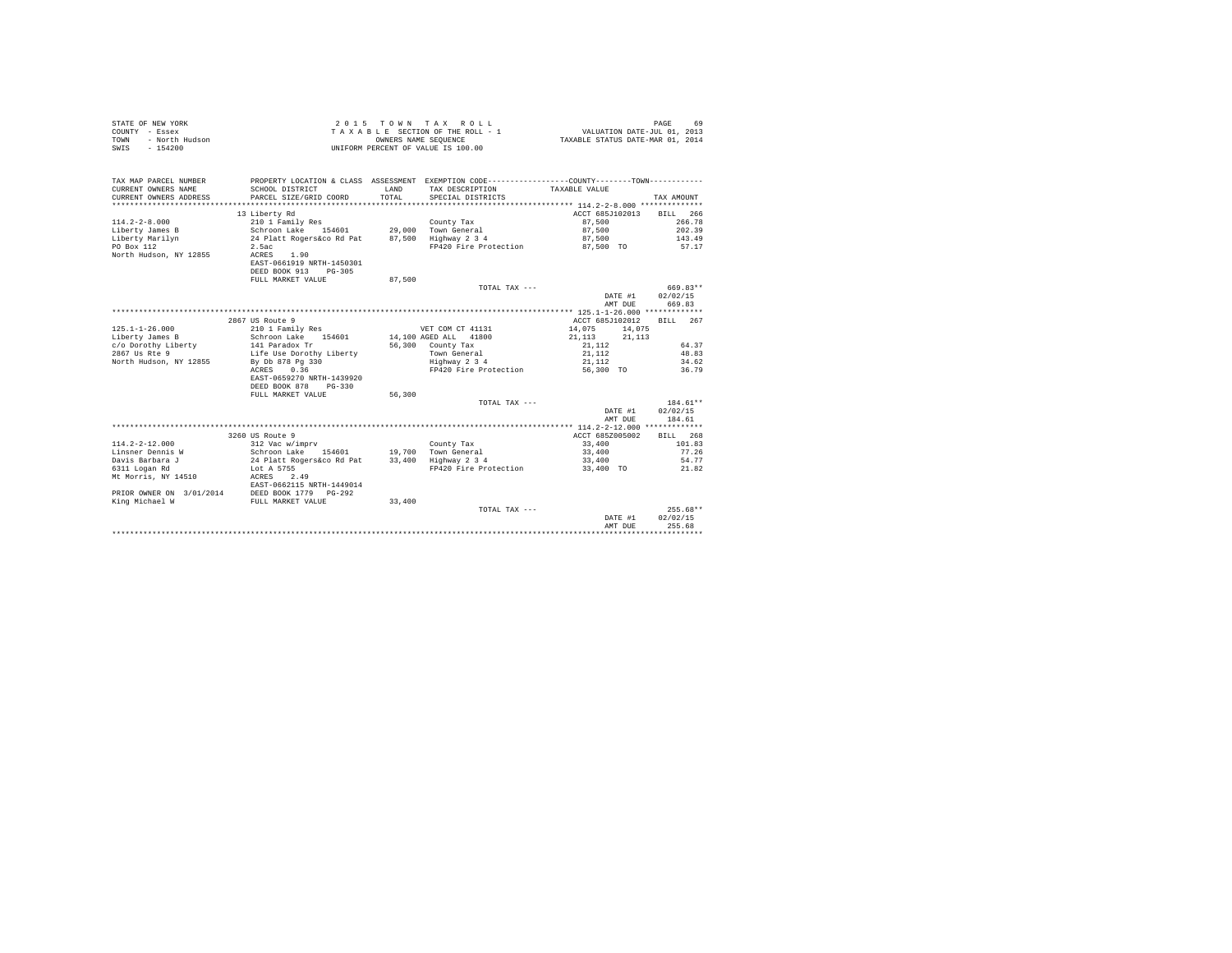| STATE OF NEW YORK<br>COUNTY - Essex<br>TOWN<br>SWIS - 154200 |                                                                  |                        | 2015 TOWN TAX ROLL<br>TAXABLE SECTION OF THE ROLL - 1<br>OWNERS NAME SEQUENCE                | 70 PAGE 70<br>11, VALUATION DATE-JUL 01, 2013<br>2014 TAXABLE STATUS DATE-MAR | 70<br>PAGE                     |
|--------------------------------------------------------------|------------------------------------------------------------------|------------------------|----------------------------------------------------------------------------------------------|-------------------------------------------------------------------------------|--------------------------------|
| TAX MAP PARCEL NUMBER                                        |                                                                  |                        | PROPERTY LOCATION & CLASS ASSESSMENT EXEMPTION CODE---------------COUNTY-------TOWN--------- |                                                                               |                                |
| CURRENT OWNERS NAME<br>CURRENT OWNERS ADDRESS                | SCHOOL DISTRICT<br>PARCEL SIZE/GRID COORD                        | <b>T.AND</b><br>TOTAL. | TAX DESCRIPTION TAXABLE VALUE<br>SPECIAL DISTRICTS                                           |                                                                               | TAX AMOUNT                     |
|                                                              |                                                                  |                        |                                                                                              |                                                                               |                                |
|                                                              | 3399 Blue Ridge Rd                                               |                        |                                                                                              | ACCT 685J101815                                                               | BILL 269                       |
| $113.20 - 1 - 4.000$                                         | 314 Rural vac<10                                                 |                        | County Tax                                                                                   | 400                                                                           | 1.22                           |
| Little Dutchman Club Inc                                     | Schroon Lake 154601                                              |                        | 400 Town General                                                                             | 400                                                                           | 0.93                           |
| 626 Plains Rd                                                | 2 Tract West Of Road Pat                                         |                        | 400 Highway 2 3 4                                                                            | 400                                                                           | 0.66                           |
| Canton, NY 13617-3717                                        | ACRES 0.16<br>EAST-0643722 NRTH-1442698<br>DEED BOOK 1560 PG-133 |                        | FP420 Fire Protection                                                                        | 400 TO                                                                        | .26                            |
|                                                              | FULL MARKET VALUE                                                | 400                    |                                                                                              |                                                                               |                                |
|                                                              |                                                                  |                        | TOTAL TAX ---                                                                                |                                                                               | $3.07**$                       |
|                                                              |                                                                  |                        |                                                                                              | DATE #1<br>AMT DUE                                                            | 02/02/15<br>3.07               |
|                                                              |                                                                  |                        |                                                                                              |                                                                               |                                |
|                                                              | 3411 Blue Ridge Rd                                               |                        |                                                                                              | ACCT 685J102904                                                               | BILL 270                       |
| $113.20 - 1 - 5.000$                                         | 260 Seasonal res                                                 |                        | County Tax                                                                                   | 21,000                                                                        | 64.03                          |
| Little Dutchman Club Inc                                     | Schroon Lake 154601                                              |                        | 12,000 Town General                                                                          | 21,000                                                                        | 48.57                          |
| c/o Scott J Perretta                                         | 20 Tract West Of Road Pat                                        |                        | 21.000 Highway 2 3 4                                                                         | 21,000                                                                        | 34.44                          |
| 626 Plains Rd<br>Canton, NY 13617                            | ACRES 0.23<br>EAST-0643803 NRTH-1442668<br>DEED BOOK 444 PG-150  |                        | FP420 Fire Protection                                                                        | 21,000 TO                                                                     | 13.72                          |
|                                                              | FULL MARKET VALUE                                                | 21,000                 |                                                                                              |                                                                               |                                |
|                                                              |                                                                  |                        | TOTAL TAX ---                                                                                | DATE #1                                                                       | $160.76**$<br>02/02/15         |
|                                                              |                                                                  |                        |                                                                                              | AMT DUE                                                                       | 160.76                         |
|                                                              |                                                                  |                        |                                                                                              |                                                                               |                                |
|                                                              | Blue Ridge Rd                                                    |                        |                                                                                              | ACCT 685J189008                                                               | BILL 271                       |
| $113.20 - 1 - 8.300$                                         | 314 Rural vac<10                                                 |                        | County Tax<br>700 Town General                                                               | 700<br>700                                                                    | 2.13<br>1.62                   |
| Little Dutchman Club Inc<br>626 Plains Rd                    | Schroon Lake 154601<br>20 Tract West Of Road Pat                 |                        | 700 Highway 2 3 4                                                                            | 700                                                                           | 1.15                           |
| Canton, NY 13617-3717                                        | ACRES 0.39                                                       |                        | FP420 Fire Protection                                                                        | 700 TO                                                                        | .46                            |
|                                                              | EAST-0643644 NRTH-1442741<br>DEED BOOK 1560 PG-133               |                        |                                                                                              |                                                                               |                                |
|                                                              | FULL MARKET VALUE                                                | 700                    |                                                                                              |                                                                               |                                |
|                                                              |                                                                  |                        | TOTAL TAX ---                                                                                |                                                                               | $5.36**$                       |
|                                                              |                                                                  |                        |                                                                                              | DATE #1<br>AMT DUE                                                            | 02/02/15<br>5.36               |
|                                                              |                                                                  |                        |                                                                                              |                                                                               |                                |
|                                                              | 3355 US Route 9                                                  |                        |                                                                                              | ACCT 685J199001                                                               | BILL 272                       |
| $114.2 - 2 - 2.000$                                          | 210 1 Family Res - WTRFNT                                        |                        | County Tax                                                                                   | 78,100                                                                        | 238.12                         |
| Loding Thomas J Sr                                           | Schroon Lake 154601                                              |                        | 54,400 Town General<br>$78,100$ Highway $2\ 3\ 4$                                            | 78,100                                                                        | 180.65                         |
| Loding Linda A<br>26 Second St                               | 25 Platt Rogers Rd                                               |                        | FP420 Fire Protection                                                                        | 78,100                                                                        | 128.07                         |
| Glens Falls, NY 12801                                        | ACRES 8.01<br>EAST-0661235 NRTH-1451192<br>DEED BOOK 1178 PG-1   |                        |                                                                                              | 78,100 TO                                                                     | 51.03                          |
|                                                              | FULL MARKET VALUE                                                | 78,100                 |                                                                                              |                                                                               |                                |
|                                                              |                                                                  |                        | TOTAL TAX ---                                                                                | DATE #1<br>AMT DUE                                                            | 597.87**<br>02/02/15<br>597.87 |
|                                                              |                                                                  |                        |                                                                                              |                                                                               |                                |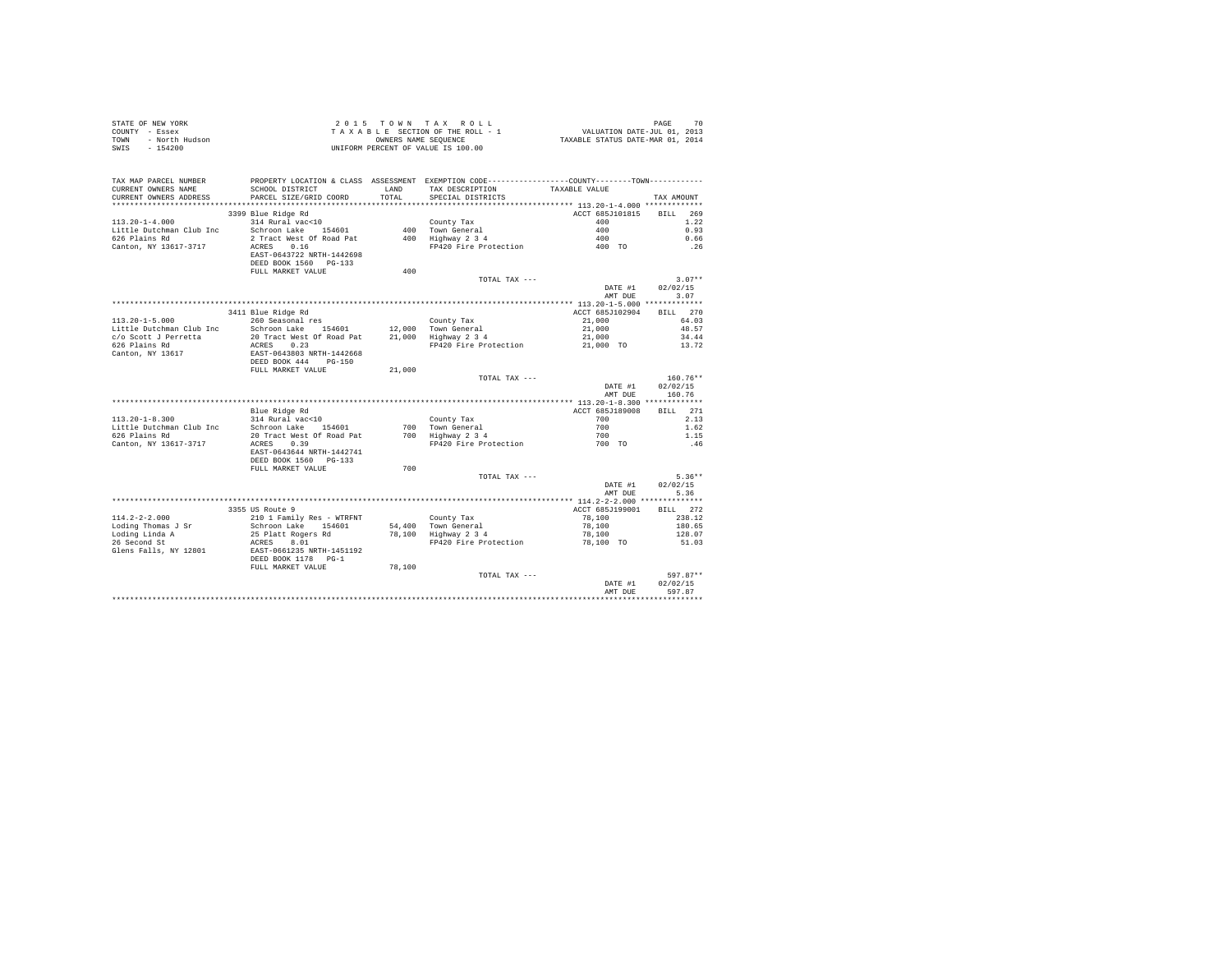| TAX MAP PARCEL NUMBER                                                                                                          |                                                                                            |         | PROPERTY LOCATION & CLASS ASSESSMENT EXEMPTION CODE----------------COUNTY--------TOWN---------- |                    |                                      |
|--------------------------------------------------------------------------------------------------------------------------------|--------------------------------------------------------------------------------------------|---------|-------------------------------------------------------------------------------------------------|--------------------|--------------------------------------|
| CURRENT OWNERS NAME                                                                                                            | SCHOOL DISTRICT                                                                            | LAND    | TAX DESCRIPTION TAXABLE VALUE                                                                   |                    |                                      |
| CURRENT OWNERS ADDRESS                                                                                                         | PARCEL SIZE/GRID COORD                                                                     | TOTAL   | SPECIAL DISTRICTS                                                                               |                    | TAX AMOUNT                           |
|                                                                                                                                |                                                                                            |         |                                                                                                 |                    |                                      |
| $113.20 - 1 - 8.120$                                                                                                           | 3423 Blue Ridge Rd                                                                         |         |                                                                                                 | ACCT 685J190004    | BILL 273                             |
|                                                                                                                                | 314 Rural vac<10<br>Schroon Lake 154601                                                    |         | County Tax                                                                                      | 18,300             | 55.79<br>42.33                       |
| Lohn Henry J<br>Lohn Hollie M                                                                                                  | 20 Tract W Of Road Pat 18,300 Highway 2 3 4<br>20 Tract W Of Road Pat 18,300 Highway 2 3 4 |         | 18,300 Town General                                                                             | 18,300<br>18,300   | 30.01                                |
| Lohn Hollie M<br>67 McCleary Ave                                                                                               | ACRES 1.14                                                                                 |         | FP420 Fire Protection 18,300 TO                                                                 |                    | 11.96                                |
| Amsterdam, NY 12010                                                                                                            | EAST-0644205 NRTH-1442679<br>DEED BOOK 1580 PG-189                                         |         |                                                                                                 |                    |                                      |
|                                                                                                                                | FULL MARKET VALUE                                                                          | 18,300  |                                                                                                 |                    |                                      |
|                                                                                                                                |                                                                                            |         | TOTAL TAX ---                                                                                   |                    | $140.09**$                           |
|                                                                                                                                |                                                                                            |         |                                                                                                 | DATE #1<br>AMT DUE | 02/02/15<br>140.09                   |
|                                                                                                                                |                                                                                            |         |                                                                                                 |                    |                                      |
|                                                                                                                                | 445 Ensign Pond Rd                                                                         |         |                                                                                                 | ACCT 685J196003    | BILL 274                             |
| $105. - 1 - 53.200$                                                                                                            | 240 Rural res                                                                              |         | County Tax                                                                                      | 230,200            | 701.85                               |
| Lowe Arthur A Jr<br>Lowe Linda K                                                                                               | Schroon Lake 154601                                                                        |         | 43,400 Town General<br>230,200 Highway 2 3 4                                                    | 230,200            | 532.46                               |
| 445 Black Brook Rd                                                                                                             | 204 Paradox Tr<br>ACRES 35.00                                                              |         | FP420 Fire Protection 230,200 TO                                                                | 230,200            | 377.50<br>150.41                     |
| North Hudson, NY 12855                                                                                                         | EAST-0673077 NRTH-1456891<br>DEED BOOK 1100 PG-312                                         |         |                                                                                                 |                    |                                      |
|                                                                                                                                | FULL MARKET VALUE                                                                          | 230,200 |                                                                                                 |                    |                                      |
|                                                                                                                                |                                                                                            |         | TOTAL TAX ---                                                                                   |                    | $1.762.22**$                         |
|                                                                                                                                |                                                                                            |         |                                                                                                 | DATE #1            | 02/02/15                             |
|                                                                                                                                |                                                                                            |         |                                                                                                 | AMT DUE            | 1,762.22                             |
|                                                                                                                                |                                                                                            |         |                                                                                                 | ACCT 685J103212    | BILL 275                             |
| $105. - 1 - 52.000$                                                                                                            | 459 Ensign Pond Rd<br>240 Rural res                                                        |         | VET COM CT 41131                                                                                | 25,000 25,000      |                                      |
|                                                                                                                                | Schroon Lake 154601                                                                        |         | 88,700 VET DIS CT 41141                                                                         | 50,000<br>50,000   |                                      |
| Lozito Ronald<br>Lozito Marie                                                                                                  | 204 Paradox Tract                                                                          |         |                                                                                                 | 123,600            | 376.84                               |
| 1921 bozito marie 1921 bozito marie 1931 bozito marie 1940 habe 1940 habe 1940 habe 1940 habe 1940 habe 1940 h<br>ACRES 120.64 |                                                                                            |         | 198,600 County Tax<br>Town General<br>Highway 2 3 4                                             | 123,600            | 285.89                               |
| North Hudson, NY 12855-0034 EAST-0674685 NRTH-1456487                                                                          |                                                                                            |         |                                                                                                 | 123,600            | 202.69                               |
|                                                                                                                                | DEED BOOK 827 PG-149                                                                       |         | FP420 Fire Protection                                                                           | 198,600 TO         | 129.77                               |
|                                                                                                                                | FULL MARKET VALUE                                                                          | 198,600 |                                                                                                 |                    |                                      |
|                                                                                                                                |                                                                                            |         | TOTAL TAX ---                                                                                   |                    | $995.19**$                           |
|                                                                                                                                |                                                                                            |         |                                                                                                 | DATE #1<br>AMT DUE | 02/02/15<br>995.19                   |
|                                                                                                                                |                                                                                            |         |                                                                                                 |                    |                                      |
|                                                                                                                                | 542 Johnson Pond Rd                                                                        |         |                                                                                                 | ACCT 685J190008    | BILL 276                             |
| $125.12 - 1 - 8.500$                                                                                                           | 260 Seasonal res - WTRFNT                                                                  |         | County Tax                                                                                      | 220,900            | 673.49                               |
| Mahoney Edward J                                                                                                               | Schroon Lake 154601<br>169 Paradox Tract                                                   |         | County Tax<br>163,800 Town General<br>220,900 Highway 2 3 4                                     | 220,900            | 510.95                               |
| Mahoney Shirley<br>3 Sherwood Pl                                                                                               |                                                                                            |         |                                                                                                 | 220,900            | 362.25                               |
| Hyde Park, NY 12538                                                                                                            | ACRES 1.48<br>EAST-0669275 NRTH-1434757<br>DEED BOOK 1626 PG-123                           |         | FP420 Fire Protection                                                                           | 220,900 TO         | 144.34                               |
|                                                                                                                                | FULL MARKET VALUE                                                                          | 220,900 |                                                                                                 |                    |                                      |
|                                                                                                                                |                                                                                            |         | TOTAL TAX ---                                                                                   | DATE #1<br>AMT DUE | $1.691.03**$<br>02/02/15<br>1,691.03 |
|                                                                                                                                |                                                                                            |         |                                                                                                 |                    |                                      |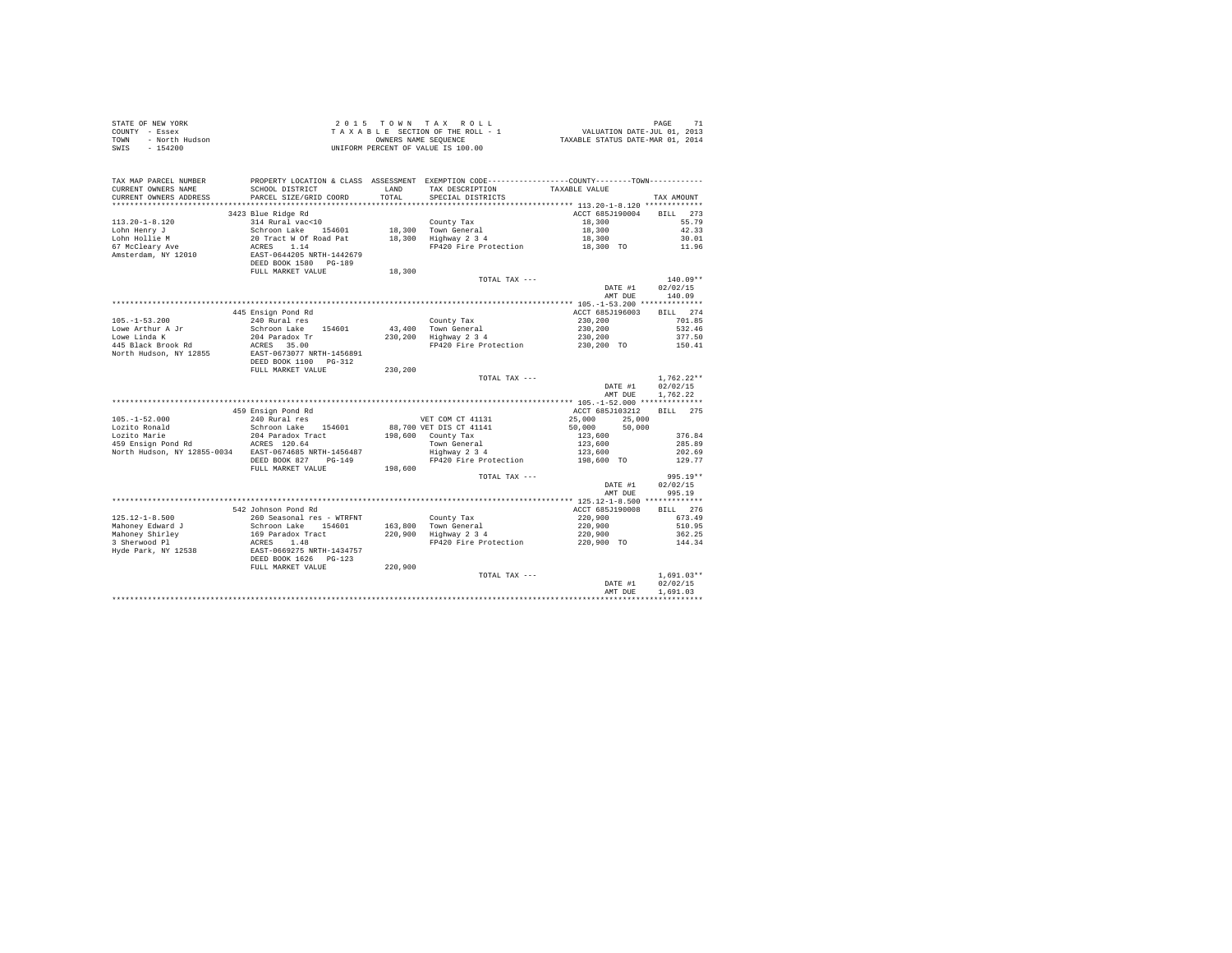| STATE OF NEW YORK<br>COUNTY - Essex<br>- North Hudson<br>TOWN<br>SWIS<br>$-154200$                     |                                           |               | 2015 TOWN TAX ROLL<br>UNIFORM PERCENT OF VALUE IS 100.00                                                                                             |                    | 72<br>PAGE         |
|--------------------------------------------------------------------------------------------------------|-------------------------------------------|---------------|------------------------------------------------------------------------------------------------------------------------------------------------------|--------------------|--------------------|
| TAX MAP PARCEL NUMBER<br>CURRENT OWNERS NAME<br>CURRENT OWNERS ADDRESS                                 | SCHOOL DISTRICT<br>PARCEL SIZE/GRID COORD | LAND<br>TOTAL | PROPERTY LOCATION & CLASS ASSESSMENT EXEMPTION CODE----------------COUNTY-------TOWN----------<br>TAX DESCRIPTION TAXABLE VALUE<br>SPECIAL DISTRICTS |                    | TAX AMOUNT         |
|                                                                                                        |                                           |               |                                                                                                                                                      |                    |                    |
|                                                                                                        | 123 Pepper Hollow Rd                      |               |                                                                                                                                                      | ACCT 685J102015    | BILL 277           |
| $104.4 - 1 - 27.000$                                                                                   | 260 Seasonal res - WTRFNT                 |               | County Tax                                                                                                                                           | 73,000             | 222.57             |
| Manchester Hunt Club Inc                                                                               | Schroon Lake 154601                       |               | 46,900 Town General                                                                                                                                  | 73,000             | 168.85             |
| PO Box 3363                                                                                            | 3 Totn&crossfield Twp 49                  |               | 73,000 Highway 2 3 4                                                                                                                                 | 73,000             | 119.71             |
| Poughkeepsie, NY 12603                                                                                 | ACRES 1.10                                |               | FP420 Fire Protection                                                                                                                                | 73,000 TO          | 47.70              |
|                                                                                                        | EAST-0665295 NRTH-1462201                 |               |                                                                                                                                                      |                    |                    |
|                                                                                                        | DEED BOOK 463 PG-277                      |               |                                                                                                                                                      |                    |                    |
|                                                                                                        | FULL MARKET VALUE                         | 73,000        |                                                                                                                                                      |                    |                    |
|                                                                                                        |                                           |               | TOTAL TAX ---                                                                                                                                        |                    | 558.83**           |
|                                                                                                        |                                           |               |                                                                                                                                                      | DATE #1<br>AMT DUE | 02/02/15<br>558.83 |
|                                                                                                        |                                           |               |                                                                                                                                                      |                    |                    |
|                                                                                                        | 2327 Blue Ridge Rd                        |               |                                                                                                                                                      | ACCT 685J181002    | BILL 278           |
| $112.4 - 2 - 9.100$                                                                                    | 260 Seasonal res                          |               | County Tax                                                                                                                                           | 169,100            | 515.56             |
|                                                                                                        |                                           |               |                                                                                                                                                      | 169,100            | 391.14             |
|                                                                                                        |                                           |               |                                                                                                                                                      | 169,100            | 277.30             |
|                                                                                                        | ACRES 92.90                               |               | FP420 Fire Protection 169,100 TO 110.49                                                                                                              |                    |                    |
| 56 Euclid Ave<br>Troy, NY 12180                                                                        | EAST-0617548 NRTH-1442796                 |               |                                                                                                                                                      |                    |                    |
|                                                                                                        | DEED BOOK 1487 PG-88                      |               |                                                                                                                                                      |                    |                    |
|                                                                                                        | FULL MARKET VALUE                         | 169,100       |                                                                                                                                                      |                    |                    |
|                                                                                                        |                                           |               | TOTAL TAX ---                                                                                                                                        |                    | $1.294.49**$       |
|                                                                                                        |                                           |               |                                                                                                                                                      | DATE #1            | 02/02/15           |
|                                                                                                        |                                           |               |                                                                                                                                                      | AMT DUE            | 1,294.49           |
|                                                                                                        | 174 Duntley Rd                            |               |                                                                                                                                                      | ACCT 685J101813    | BILL 279           |
| $105. - 1 - 19.000$                                                                                    | 210 1 Family Res                          |               | County Tax                                                                                                                                           | 57,800             | 176.22             |
| Marion Lee F                                                                                           | Schroon Lake 154601                       |               | 15,000 Town General                                                                                                                                  | 57,800             | 133.69             |
|                                                                                                        | 260 Paradox Tract                         |               | 15,000 Town General<br>57,800 Highway 2 3 4                                                                                                          | 57,800             | 94.78              |
| Marion Barbara D<br>60 Church St Apt 95<br>260 Paradox Tract<br>260 Paradox Tract<br>260 Paradox Tract |                                           |               | FP420 Fire Protection                                                                                                                                | 57,800 TO          | 37.77              |
| Saranac Lake, NY 12983-1825 EAST-0670437 NRTH-1462329                                                  |                                           |               |                                                                                                                                                      |                    |                    |
|                                                                                                        | DEED BOOK 944 PG-224                      |               |                                                                                                                                                      |                    |                    |
|                                                                                                        | FULL MARKET VALUE                         | 57,800        |                                                                                                                                                      |                    |                    |
|                                                                                                        |                                           |               | TOTAL TAX ---                                                                                                                                        |                    | $442.46**$         |
|                                                                                                        |                                           |               |                                                                                                                                                      | DATE #1            | 02/02/15           |
|                                                                                                        |                                           |               |                                                                                                                                                      | AMT DUE            | 442.46             |
|                                                                                                        |                                           |               |                                                                                                                                                      |                    |                    |
|                                                                                                        | 56 Greenough Rd                           |               |                                                                                                                                                      | ACCT 685J103408    | BILL 280           |
| $105. - 1 - 22.000$                                                                                    | 910 Priv forest                           |               | County Tax<br>98,500 Town General                                                                                                                    | 98,500             | 300.31<br>227.83   |
| Marsden Michael<br>3948 US Rte 9                                                                       | Schroon Lake 154601                       |               |                                                                                                                                                      | 98,500<br>98,500   | 161.53             |
| North Hudson, NY 12855                                                                                 | 208 Paradox Tract<br>ACRES 200.00         |               | 98,500 Highway 2 3 4<br>School Relevy                                                                                                                |                    | 892.44             |
|                                                                                                        | EAST-0674656 NRTH-1464319                 |               | FP420 Fire Protection                                                                                                                                | 98,500 TO          | 64.36              |
|                                                                                                        | DEED BOOK 894 PG-282                      |               |                                                                                                                                                      |                    |                    |
|                                                                                                        | FULL MARKET VALUE                         | 98,500        |                                                                                                                                                      |                    |                    |
|                                                                                                        |                                           |               | TOTAL TAX ---                                                                                                                                        |                    | $1.646.47**$       |
|                                                                                                        |                                           |               |                                                                                                                                                      | DATE #1            | 02/02/15           |
|                                                                                                        |                                           |               |                                                                                                                                                      | AMT DUE            | 1.646.47           |
|                                                                                                        |                                           |               |                                                                                                                                                      |                    |                    |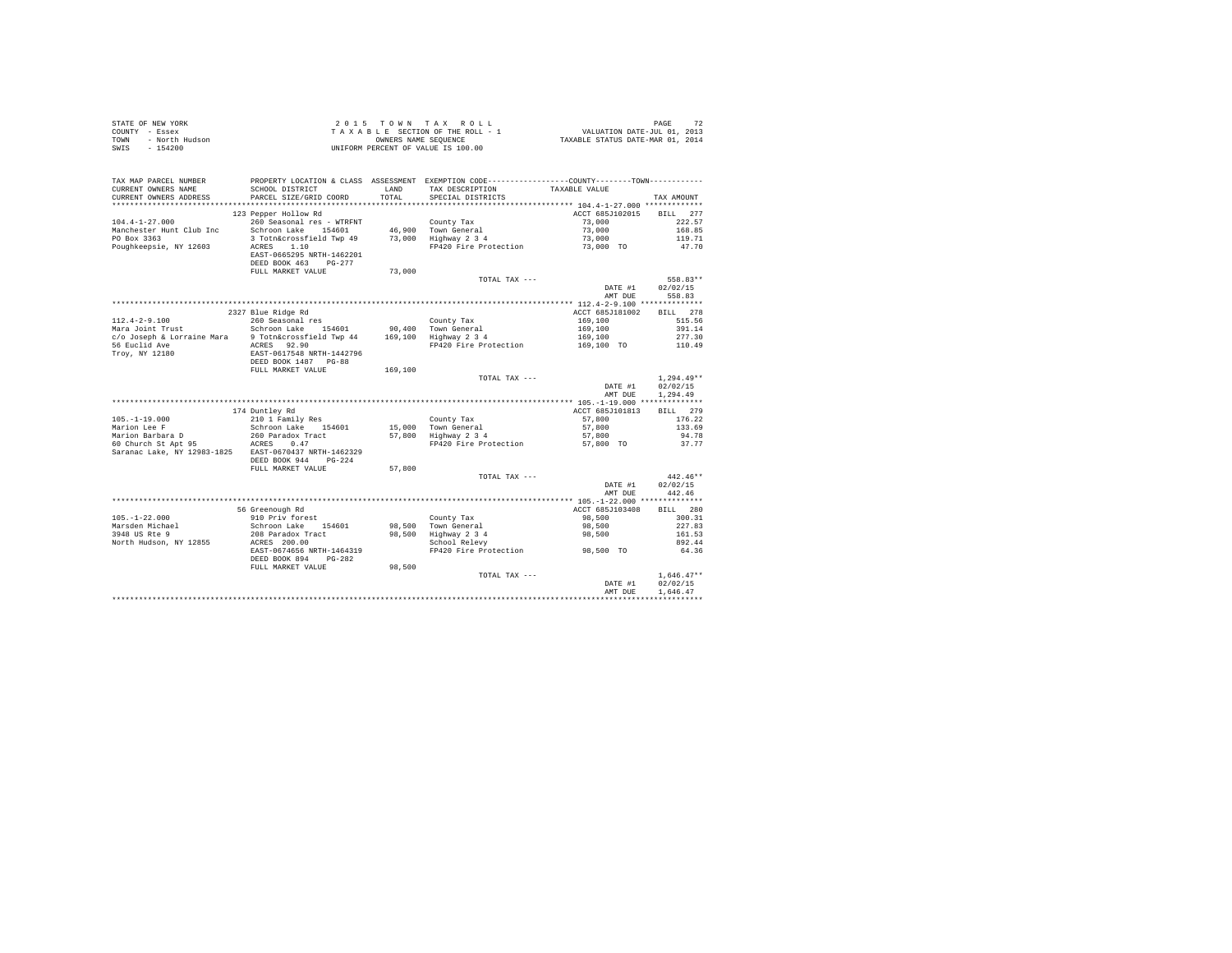| STATE OF NEW YORK |                | 2015 TOWN TAX ROLL                 | PAGE                             |
|-------------------|----------------|------------------------------------|----------------------------------|
| COUNTY - Essex    |                | TAXABLE SECTION OF THE ROLL - 1    | VALUATION DATE-JUL 01, 2013      |
| TOWN              | - North Hudson | OWNERS NAME SEOUENCE               | TAXABLE STATUS DATE-MAR 01, 2014 |
| SWIS - 154200     |                | UNIFORM PERCENT OF VALUE IS 100.00 |                                  |

| TAX MAP PARCEL NUMBER                         | PROPERTY LOCATION & CLASS ASSESSMENT EXEMPTION CODE----------------COUNTY-------TOWN---------- |                |                                      |                 |                      |
|-----------------------------------------------|------------------------------------------------------------------------------------------------|----------------|--------------------------------------|-----------------|----------------------|
| CURRENT OWNERS NAME<br>CURRENT OWNERS ADDRESS | SCHOOL DISTRICT<br>PARCEL SIZE/GRID COORD                                                      | LAND<br>TOTAL. | TAX DESCRIPTION<br>SPECIAL DISTRICTS | TAXABLE VALUE   | TAX AMOUNT           |
|                                               |                                                                                                |                |                                      |                 |                      |
|                                               | 3948 US Route 9                                                                                |                |                                      | ACCT 685J102106 | 281<br><b>BILL</b>   |
| $104.2 - 1 - 16.000$                          | 210 1 Family Res                                                                               |                | County Tax                           | 54,800          | 167.08               |
| Marsden Michael A                             | Schroon Lake 154601                                                                            |                | 22,800 Town General                  | 54,800          | 126.75               |
| Marsden Maureen M                             | 4 T&c Twp                                                                                      | 54,800         | Highway 2 3 4                        | 54,800          | 89.86                |
| Route 9                                       | ACRES<br>2.75                                                                                  |                | FP420 Fire Protection                | 54,800 TO       | 35.81                |
| North Hudson, NY 12855                        | EAST-0669078 NRTH-1464187<br>DEED BOOK 1035 PG-50<br>FULL MARKET VALUE                         | 54,800         |                                      |                 |                      |
|                                               |                                                                                                |                | TOTAL TAX ---                        |                 | 419.50**             |
|                                               |                                                                                                |                |                                      | DATE #1         | 02/02/15             |
|                                               |                                                                                                |                |                                      | AMT DUE         | 419.50               |
|                                               |                                                                                                |                |                                      |                 |                      |
|                                               | 3943 US Route 9                                                                                |                |                                      | ACCT 685J102105 | BILL 282             |
| $104.2 - 1 - 20.000$                          | 260 Seasonal res                                                                               |                | County Tax                           | 52,800          | 160.98               |
| Marsden Michael A                             | Schroon Lake 154601                                                                            |                | 30.700 Town General                  | 52,800          | 122.13               |
| Rte 9                                         | 4 T&c Twp 49                                                                                   | 52,800         | Highway 2 3 4                        | 52,800          | 86.59                |
| North Hudson, NY 12855                        | ACRES 3.85                                                                                     |                | School Relevy                        |                 | 478.39               |
|                                               | EAST-0668793 NRTH-1464078                                                                      |                | FP420 Fire Protection                | 52,800 TO       | 34.50                |
|                                               | DEED BOOK 1057 PG-335                                                                          |                |                                      |                 |                      |
|                                               | FULL MARKET VALUE                                                                              | 52,800         |                                      |                 |                      |
|                                               |                                                                                                |                | TOTAL TAX ---                        | DATE #1         | 882.59**<br>02/02/15 |
|                                               |                                                                                                |                |                                      | AMT DUE         | 882.59               |
|                                               |                                                                                                |                |                                      |                 |                      |
|                                               | US Route 9                                                                                     |                |                                      | ACCT 685J193005 | BTLL.<br>283         |
| $104.4 - 1 - 32.120$                          | 720 Mine/quarry                                                                                |                | County Tax                           | 62,700          | 191.16               |
| Marsden Michael A                             |                                                                                                |                | 62.700 Town General                  | 62,700          | 145.03               |
| Marsden Maureen M                             | Schroon Lake 154601<br>4 T&c Purchase                                                          |                | 62,700 Highway 2 3 4                 | 62,700          | 102.82               |
| 3948 US Rte 9                                 | ACRES 16.20                                                                                    |                | School Relevy                        |                 | 568.07               |
| North Hudson, NY 12855                        | EAST-0668142 NRTH-1463900                                                                      |                | FP420 Fire Protection 62,700 TO      |                 | 40.97                |
|                                               | DEED BOOK 1035 PG-53                                                                           |                |                                      |                 |                      |
|                                               | FULL MARKET VALUE                                                                              | 62,700         |                                      |                 |                      |
|                                               |                                                                                                |                | TOTAL TAX ---                        |                 | $1.048.05**$         |
|                                               |                                                                                                |                |                                      | DATE #1         | 02/02/15             |
|                                               |                                                                                                |                |                                      | AMT DUE         | 1,048.05             |
|                                               |                                                                                                |                |                                      |                 |                      |
|                                               | 3857 US Route 9                                                                                |                |                                      | ACCT 685J102108 | <b>BILL</b><br>284   |
| $104.4 - 1 - 36.100$                          | 210 1 Family Res - WTRFNT                                                                      |                | County Tax                           | 100,500         | 306.41               |
| Marsden Michael A                             | Schroon Lake 154601                                                                            |                | 50,300 Town General                  | 100,500         | 232.46               |
| 3948 US Rte 9                                 | 31 Platt Rogers&co Rd Pat                                                                      |                | 100,500 Highway 2 3 4                | 100,500         | 164.81               |
| North Hudson, NY 12855                        | 3.60<br>ACRES                                                                                  |                | School Relevy                        |                 | 910.57               |
|                                               | EAST-0667465 NRTH-1462334                                                                      |                | FP420 Fire Protection                | 100,500 TO      | 65.67                |
|                                               | DEED BOOK 1033 PG-80                                                                           |                |                                      |                 |                      |
|                                               | FULL MARKET VALUE                                                                              | 100,500        |                                      |                 |                      |
|                                               |                                                                                                |                | TOTAL TAX ---                        |                 | $1,679.92**$         |
|                                               |                                                                                                |                |                                      | DATE #1         | 02/02/15             |
|                                               |                                                                                                |                |                                      | AMT DUE         | 1,679.92             |
|                                               |                                                                                                |                |                                      |                 |                      |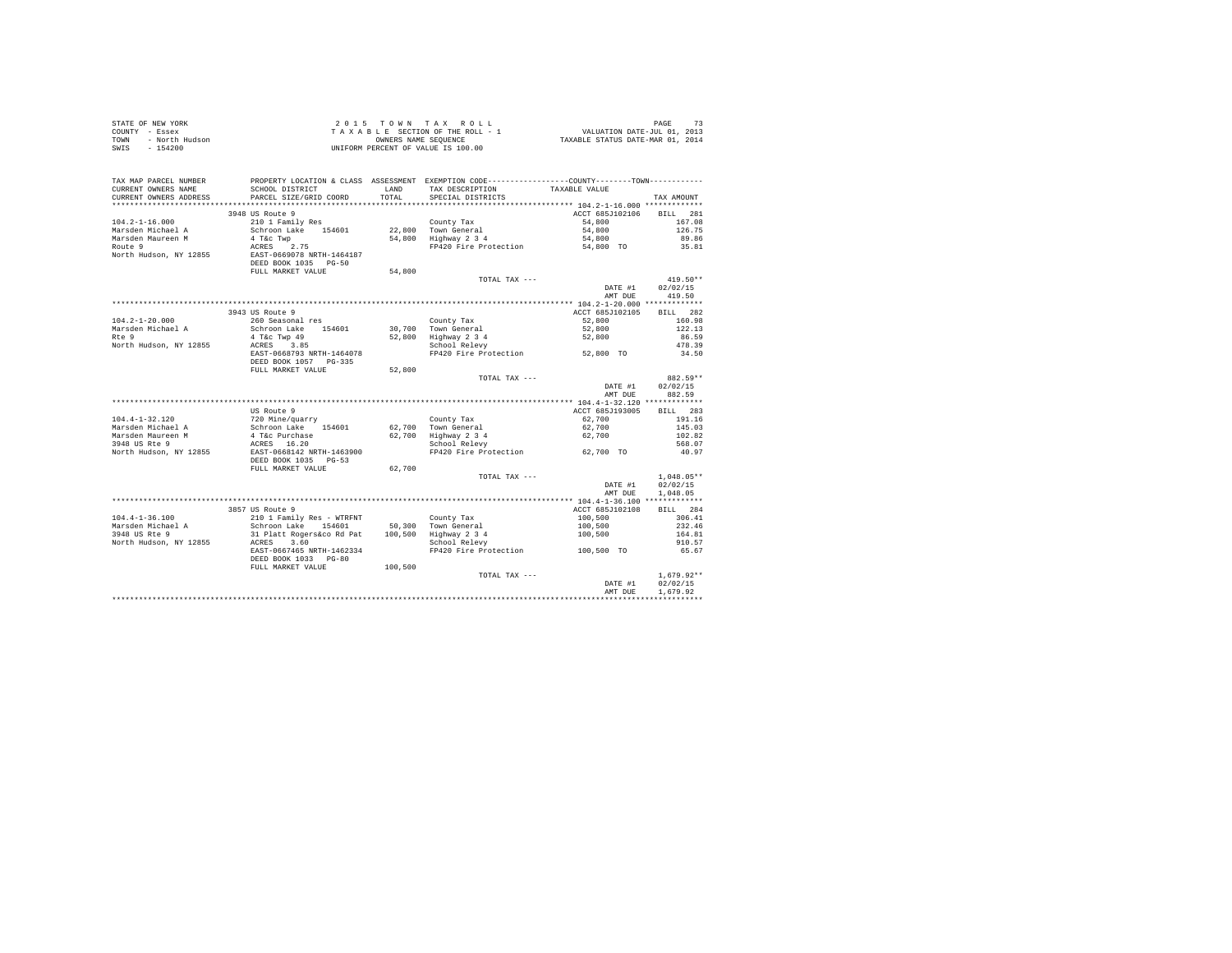| TAX MAP PARCEL NUMBER<br>CURRENT OWNERS NAME      | PROPERTY LOCATION & CLASS ASSESSMENT EXEMPTION CODE----------------COUNTY-------TOWN---------<br>SCHOOL DISTRICT                                                                              |         | LAND TAX DESCRIPTION TAXABLE VALUE |                            |                    |
|---------------------------------------------------|-----------------------------------------------------------------------------------------------------------------------------------------------------------------------------------------------|---------|------------------------------------|----------------------------|--------------------|
| CURRENT OWNERS ADDRESS                            | PARCEL SIZE/GRID COORD                                                                                                                                                                        | TOTAL   | SPECIAL DISTRICTS                  |                            | TAX AMOUNT         |
|                                                   |                                                                                                                                                                                               |         |                                    |                            |                    |
|                                                   | 3376 US Route 9                                                                                                                                                                               |         |                                    | ACCT 685J102802 BILL 285   |                    |
| $114.2 - 1 - 50.000$                              | 210 1 Family Res                                                                                                                                                                              |         | County Tax                         | 39,600                     | 120.73             |
|                                                   | Schroon Lake 154601 10,500 Town General<br>25 Platt Rogers&co Rd Pat 39,600 Highway 2 3 4                                                                                                     |         |                                    | 39,600<br>39,600           | 91.60              |
| Do Box 271<br>Coxsackie Music                     | ACRES 0.20                                                                                                                                                                                    |         | FP420 Fire Protection              | $39,600$ TO                | 64.94<br>25.87     |
|                                                   | EAST-0661862 NRTH-1451803                                                                                                                                                                     |         |                                    |                            |                    |
|                                                   | DEED BOOK 1688 PG-48                                                                                                                                                                          |         |                                    |                            |                    |
|                                                   | FULL MARKET VALUE                                                                                                                                                                             | 39,600  |                                    |                            |                    |
|                                                   |                                                                                                                                                                                               |         | TOTAL TAX ---                      |                            | $303.14**$         |
|                                                   |                                                                                                                                                                                               |         |                                    | DATE #1                    | 02/02/15           |
|                                                   |                                                                                                                                                                                               |         |                                    | AMT DUE                    | 303.14             |
|                                                   |                                                                                                                                                                                               |         |                                    |                            | BILL 286           |
| $115. - 1 - 2.000$                                | 334 Ensign Pond Rd<br>210 1 Family Res                                                                                                                                                        |         | County Tax                         | ACCT 685J100802<br>113,400 | 345.74             |
| Masterson Michael J                               |                                                                                                                                                                                               |         |                                    | 113,400                    | 262.30             |
| Masterson Deborah A                               | sivi ramily xes<br>Schroon Lake 154601 - 30,800 Town General<br>206 Paradox Tract - 113,400 Highway 2 3 4                                                                                     |         |                                    |                            | 185.96             |
| 334 Ensign Pond Rd                                | 4ac and 1990                                                                                                                                                                                  |         | FP420 Fire Protection              | 113,400<br>113,400 TO      | 74.10              |
| North Hudson, NY 12855                            | ACRES 4.00 BANK LERETA<br>EAST-0671581 NRTH-1454617<br>DEED BOOK 1570 PG-317                                                                                                                  |         |                                    |                            |                    |
|                                                   | FULL MARKET VALUE                                                                                                                                                                             | 113,400 |                                    |                            |                    |
|                                                   |                                                                                                                                                                                               |         | TOTAL TAX ---                      |                            | 868.10**           |
|                                                   |                                                                                                                                                                                               |         |                                    | DATE #1<br>AMT DUE         | 02/02/15<br>868.10 |
|                                                   |                                                                                                                                                                                               |         |                                    |                            |                    |
|                                                   | US Route 9                                                                                                                                                                                    |         |                                    | ACCT 685J102007            | BILL 287           |
| $114.2 - 1 - 47.000$                              |                                                                                                                                                                                               |         |                                    |                            | 6.40<br>4.86       |
|                                                   |                                                                                                                                                                                               |         |                                    |                            | 3.44               |
| McCarthy Maryjo<br>McCarthy Tate<br>33 Newfane Rd | 05 Note - 194601<br>2,100 County Tax - 2,100<br>2,100 County Tax - 2,100<br>2,100 25 Platt Rogers - 2,100 2,100 Highway 2 3 4<br>2,100 1330/319 Life Use To<br>PP420 Fire Protection 2,100 TO |         |                                    |                            | 1.37               |
| New Fairfield, CT 06812                           | Pauline Leblanc                                                                                                                                                                               |         |                                    |                            |                    |
|                                                   | ACRES 2.00 BANKBACTAXS<br>EAST-0662053 NRTH-1451657                                                                                                                                           |         |                                    |                            |                    |
|                                                   | DEED BOOK 1480 PG-41<br>FULL MARKET VALUE                                                                                                                                                     | 2,100   |                                    |                            |                    |
|                                                   |                                                                                                                                                                                               |         | TOTAL TAX ---                      |                            | $16.07**$          |
|                                                   |                                                                                                                                                                                               |         |                                    | DATE #1                    | 02/02/15           |
|                                                   |                                                                                                                                                                                               |         |                                    | AMT DUE                    | 16.07              |
|                                                   | 3364 US Route 9                                                                                                                                                                               |         |                                    | ACCT 685L102005            | BILL 288           |
| $114.2 - 1 - 48.000$                              | 3364 US ROUGE 9<br>210 1 Family Res<br>Schoron Lake 154601 23,800 Town General<br>25 Platt Rogers (co. Resp. 89,800 Highway 234<br>1330/319 Life Use To<br>PF420 Fire Protection              |         |                                    | 89,800                     | 273.79             |
|                                                   |                                                                                                                                                                                               |         |                                    |                            | 207.71             |
| McCarthy Maryjo<br>McCarthy Tate<br>33 Newfane Rd |                                                                                                                                                                                               |         |                                    | $89,800$<br>$89,800$       | 147.26             |
|                                                   |                                                                                                                                                                                               |         |                                    | 89,800 TO                  | 58.68              |
| New Fairfield, CT 06812                           | Pauline Leblanc<br>ACRES 0.90 BANKBACTAXS                                                                                                                                                     |         |                                    |                            |                    |
|                                                   | EAST-0661807 NRTH-1451590<br>DEED BOOK 1480 PG-41                                                                                                                                             |         |                                    |                            |                    |
|                                                   | FULL MARKET VALUE                                                                                                                                                                             | 89,800  |                                    |                            |                    |
|                                                   |                                                                                                                                                                                               |         | TOTAL TAX ---                      |                            | 687.44**           |
|                                                   |                                                                                                                                                                                               |         |                                    | DATE #1                    | 02/02/15           |
|                                                   |                                                                                                                                                                                               |         |                                    | AMT DUE                    | 687.44             |
|                                                   |                                                                                                                                                                                               |         |                                    |                            |                    |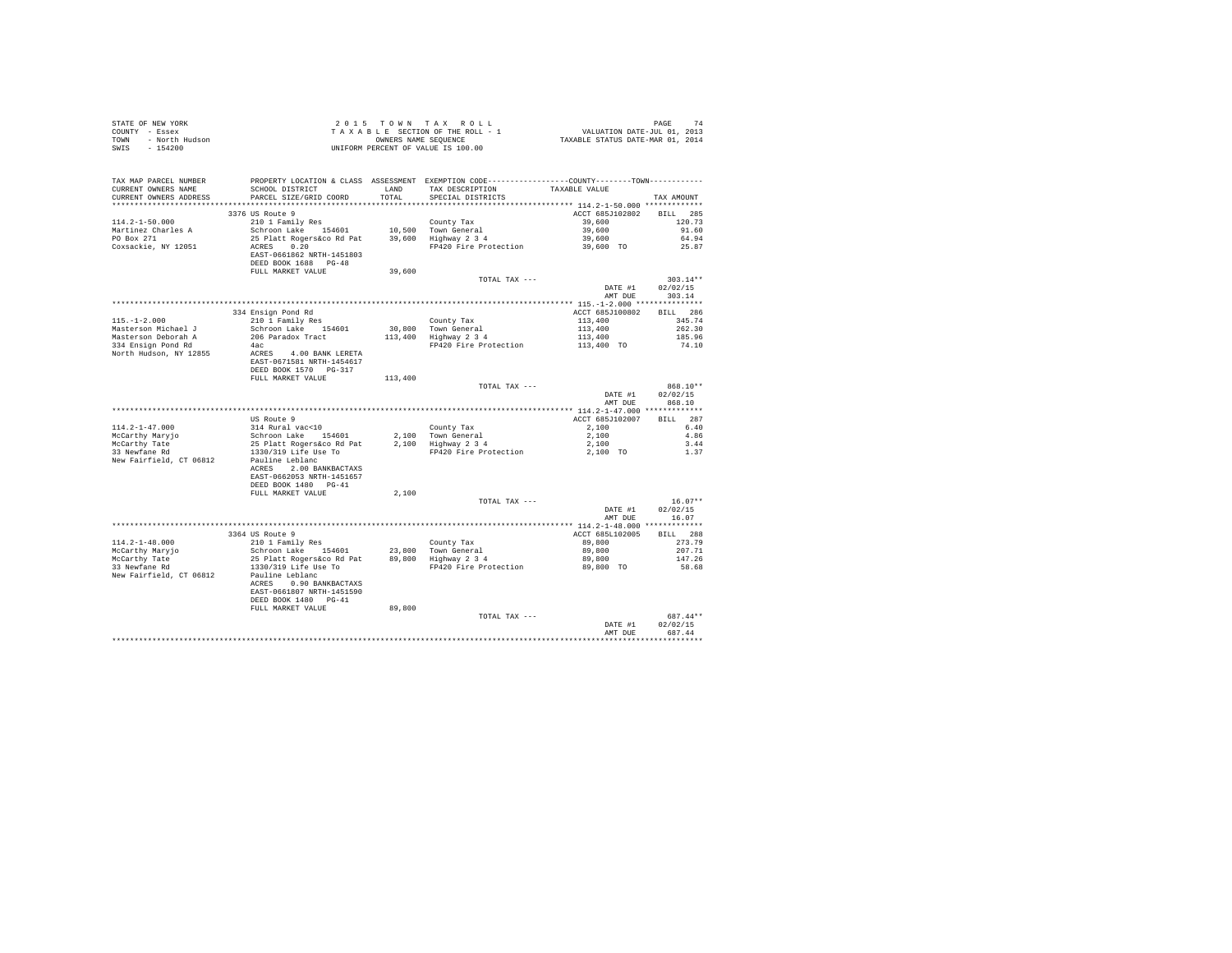| STATE OF NEW YORK      | 2015 TOWN TAX ROLL                 | 75<br>PAGE                       |
|------------------------|------------------------------------|----------------------------------|
| COUNTY - Essex         | TAXABLE SECTION OF THE ROLL - 1    | VALUATION DATE-JUL 01, 2013      |
| TOWN<br>- North Hudson | OWNERS NAME SEOUENCE               | TAXABLE STATUS DATE-MAR 01, 2014 |
| SWIS - 154200          | UNIFORM PERCENT OF VALUE IS 100.00 |                                  |

| TAX MAP PARCEL NUMBER<br>CURRENT OWNERS NAME<br>CURRENT OWNERS ADDRESS | SCHOOL DISTRICT<br>PARCEL SIZE/GRID COORD | LAND<br>TOTAL | PROPERTY LOCATION & CLASS ASSESSMENT EXEMPTION CODE----------------COUNTY-------TOWN----------<br>TAX DESCRIPTION<br>SPECIAL DISTRICTS | TAXABLE VALUE   | TAX AMOUNT         |
|------------------------------------------------------------------------|-------------------------------------------|---------------|----------------------------------------------------------------------------------------------------------------------------------------|-----------------|--------------------|
| ***********************                                                | *****************************             |               |                                                                                                                                        |                 |                    |
|                                                                        | 5216 US Route 9                           |               |                                                                                                                                        | ACCT 685J103203 | <b>BILL</b><br>289 |
| $85.3 - 1 - 20.000$                                                    | 260 Seasonal res                          |               | County Tax                                                                                                                             | 242,300         | 738.74             |
| McCormick David                                                        | Schroon Lake 154601                       |               | 140,800 Town General                                                                                                                   | 242,300         | 560.45             |
| Richardson Amy F                                                       | 59 N River Head Tr                        | 242,300       | Highway 2 3 4                                                                                                                          | 242,300         | 397.34             |
| 62 Clapboard Hill Rd                                                   | Bldq 1                                    |               | School Relevy                                                                                                                          |                 | 2.195.32           |
| Westport, CT 06889                                                     | 1.10<br>ACRES                             |               | FP420 Fire Protection                                                                                                                  | 242,300 TO      | 158.32             |
|                                                                        | EAST-0672640 NRTH-1491032                 |               |                                                                                                                                        |                 |                    |
| PRIOR OWNER ON 3/01/2014                                               | DEED BOOK 1782 PG-1                       |               |                                                                                                                                        |                 |                    |
| Moore James E Jr                                                       | FULL MARKET VALUE                         | 242.300       |                                                                                                                                        |                 |                    |
|                                                                        |                                           |               | TOTAL TAX ---                                                                                                                          |                 | $4,050.17**$       |
|                                                                        |                                           |               |                                                                                                                                        | DATE #1         | 02/02/15           |
|                                                                        |                                           |               |                                                                                                                                        | AMT DUE         | 4.050.17           |
|                                                                        |                                           |               |                                                                                                                                        |                 |                    |
|                                                                        | 43 Underwood Rd                           |               |                                                                                                                                        | ACCT 685J103206 | BILL 290           |
| $85.3 - 1 - 2.000$                                                     | 210 1 Family Res                          |               | County Tax                                                                                                                             | 254,300         | 775.33             |
| McCoy Catherine C                                                      | Schroon Lake 154601                       |               | 112,600 Town General                                                                                                                   | 254,300         | 588.21             |
| 4312 Holly Harbor Rd                                                   | 59 N River Head Tr                        | 254,300       | Highway 2 3 4                                                                                                                          | 254,300         | 417.02             |
| Oxford, MD 21654                                                       | ACRES 1.06                                |               | FP420 Fire Protection                                                                                                                  | 254,300 TO      | 166.16             |
|                                                                        | EAST-0672106 NRTH-1490958                 |               |                                                                                                                                        |                 |                    |
|                                                                        | DEED BOOK 1674 PG-175                     |               |                                                                                                                                        |                 |                    |
|                                                                        | FULL MARKET VALUE                         | 254,300       |                                                                                                                                        |                 |                    |
|                                                                        |                                           |               | TOTAL TAX ---                                                                                                                          |                 | $1.946.72**$       |
|                                                                        |                                           |               |                                                                                                                                        | DATE #1         | 02/02/15           |
|                                                                        |                                           |               |                                                                                                                                        | AMT DUE         | 1,946.72           |
|                                                                        |                                           |               |                                                                                                                                        |                 |                    |
|                                                                        | 1828 Blue Ridge Rd                        |               |                                                                                                                                        | ACCT 685J103403 | BILL 291           |
| $123. -2 - 7.000$                                                      | 240 Rural res                             |               | County Tax                                                                                                                             | 222,500         | 678.37             |
| McDonald Edward J                                                      | Schroon Lake 154601                       |               | 90.500 Town General                                                                                                                    | 222,500         | 514.65             |
| 39 Beechwood Dr                                                        | 14 Totn&crossfield Twp 30                 | 222,500       | Highway 2 3 4                                                                                                                          | 222,500         | 364.87             |
| Clifton Park, NY 12065                                                 | ACRES 93.11                               |               | FP420 Fire Protection                                                                                                                  | 222,500 TO      | 145.38             |
|                                                                        | EAST-0607547 NRTH-1438538                 |               |                                                                                                                                        |                 |                    |
| PRIOR OWNER ON 3/01/2014                                               | DEED BOOK 1764 PG-186                     |               |                                                                                                                                        |                 |                    |
| McDonald Edward J                                                      | FULL MARKET VALUE                         | 222.500       |                                                                                                                                        |                 |                    |
|                                                                        |                                           |               | TOTAL TAX ---                                                                                                                          |                 | $1.703.27**$       |
|                                                                        |                                           |               |                                                                                                                                        | DATE #1         | 02/02/15           |
|                                                                        |                                           |               |                                                                                                                                        | AMT DUE         | 1,703.27           |
|                                                                        |                                           |               |                                                                                                                                        |                 |                    |
|                                                                        | 1828 Blue Ridge Rd                        |               |                                                                                                                                        | ACCT 685J101508 | 292<br><b>BILL</b> |
| $123. - 2 - 6.000$                                                     | 260 Seasonal res                          |               | County Tax                                                                                                                             | 78,100          | 238.12             |
| McDonald Karen J<br>39 Beechwood Dr                                    | Schroon Lake 154601                       | 14,500        | Town General                                                                                                                           | 78,100          | 180.65             |
|                                                                        | 14 Totn&crossfield Twp 30<br>0.40         | 78,100        | Highway 2 3 4                                                                                                                          | 78,100          | 128.07             |
| Clifton Park, NY 12065                                                 | ACRES<br>EAST-0606763 NRTH-1438644        |               | FP420 Fire Protection                                                                                                                  | 78,100 TO       | 51.03              |
|                                                                        | DEED BOOK 1642 PG-270                     |               |                                                                                                                                        |                 |                    |
|                                                                        | FULL MARKET VALUE                         | 78,100        |                                                                                                                                        |                 |                    |
|                                                                        |                                           |               | TOTAL TAX ---                                                                                                                          |                 | $597.87**$         |
|                                                                        |                                           |               |                                                                                                                                        | DATE #1         | 02/02/15           |
|                                                                        |                                           |               |                                                                                                                                        | AMT DUE         | 597.87             |
|                                                                        |                                           |               |                                                                                                                                        |                 | .                  |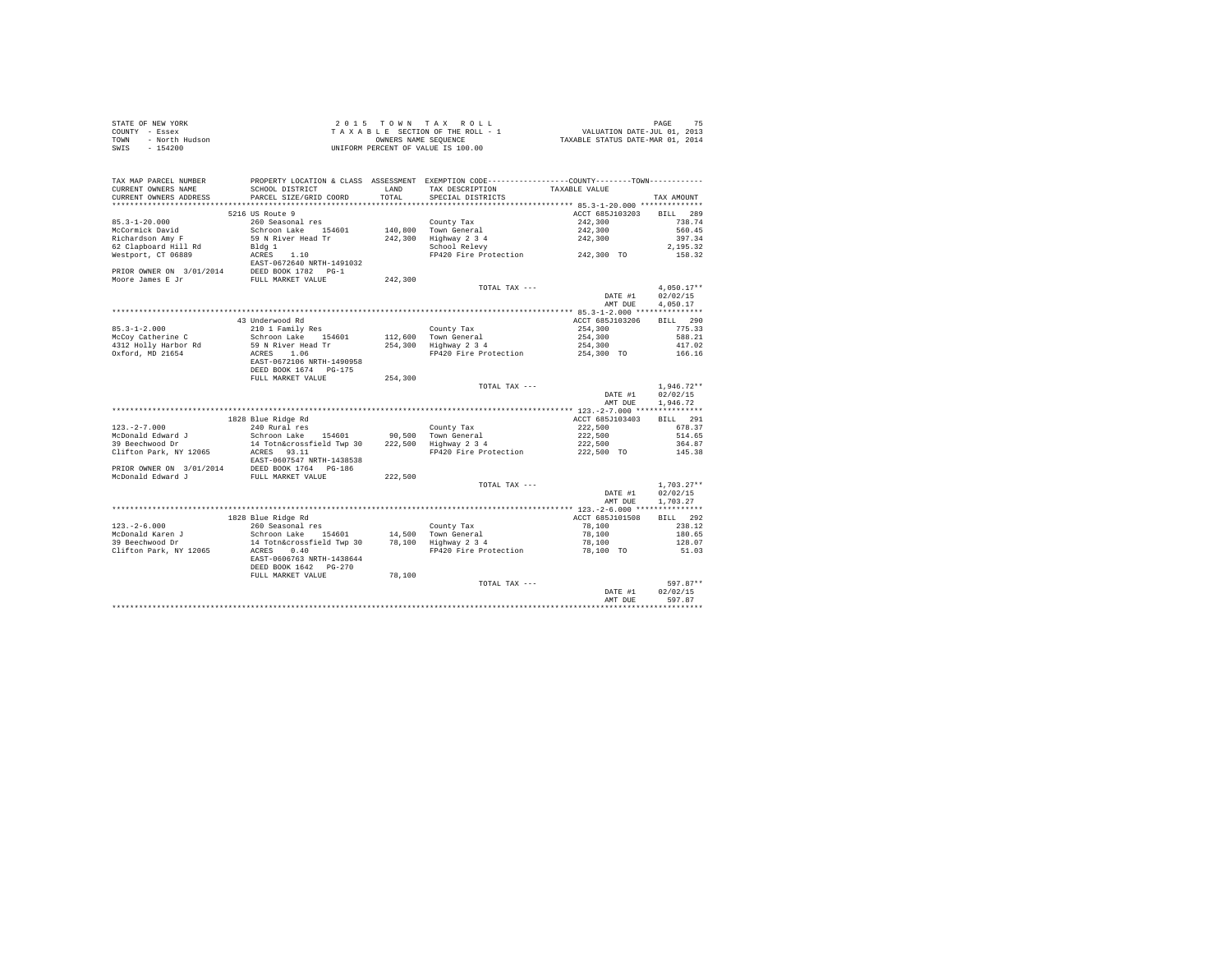| TAX MAP PARCEL NUMBER<br>CURRENT OWNERS NAME<br>CURRENT OWNERS ADDRESS | SCHOOL DISTRICT<br>PARCEL SIZE/GRID COORD                                                                                                                                            |         | PROPERTY LOCATION & CLASS ASSESSMENT EXEMPTION CODE---------------COUNTY-------TOWN---------                                                                                                              |                                                     | TAX AMOUNT                       |
|------------------------------------------------------------------------|--------------------------------------------------------------------------------------------------------------------------------------------------------------------------------------|---------|-----------------------------------------------------------------------------------------------------------------------------------------------------------------------------------------------------------|-----------------------------------------------------|----------------------------------|
|                                                                        |                                                                                                                                                                                      |         |                                                                                                                                                                                                           |                                                     |                                  |
| $113.3 - 3 - 2.000$                                                    | 2733 Blue Ridge Rd                                                                                                                                                                   |         |                                                                                                                                                                                                           | ACCT 685J101905 BILL 293<br>113,800                 | 346.96                           |
| McDonald Thomas                                                        |                                                                                                                                                                                      |         |                                                                                                                                                                                                           |                                                     | 263.22                           |
| McDonald Carol J                                                       |                                                                                                                                                                                      |         |                                                                                                                                                                                                           |                                                     | 186.62                           |
| 3160 Broad St                                                          |                                                                                                                                                                                      |         | 113,800<br>Highway 2 3 4<br>FP420 Fire Protection<br>113,800<br>113,800<br>113,800<br>113,800<br>113,800<br>113,800                                                                                       |                                                     | 74.36                            |
| Port Henry, NY 12974                                                   | EAST-0628738 NRTH-1441627<br>DEED BOOK 1252 PG-9                                                                                                                                     |         |                                                                                                                                                                                                           |                                                     |                                  |
|                                                                        | FULL MARKET VALUE                                                                                                                                                                    | 113,800 | TOTAL TAX ---                                                                                                                                                                                             |                                                     | $871.16**$                       |
|                                                                        |                                                                                                                                                                                      |         |                                                                                                                                                                                                           | DATE #1<br>AMT DUE                                  | 02/02/15<br>871.16               |
|                                                                        |                                                                                                                                                                                      |         |                                                                                                                                                                                                           |                                                     |                                  |
|                                                                        | Pepper Hollow Rd                                                                                                                                                                     |         |                                                                                                                                                                                                           | ACCT 685J102210                                     | BILL 294                         |
| $104.4 - 1 - 25.000$                                                   |                                                                                                                                                                                      |         |                                                                                                                                                                                                           | 36,900<br>36,900                                    | 112.50<br>85.35                  |
| McDonough Dorothy                                                      |                                                                                                                                                                                      |         |                                                                                                                                                                                                           | 36,900                                              | 60.51                            |
| Christner Joanne<br>579 Barry Rd                                       |                                                                                                                                                                                      |         |                                                                                                                                                                                                           | 36,900 TO                                           | 24.11                            |
| Rochester, NY 14617                                                    |                                                                                                                                                                                      |         | epper nouron and - WTRFNT<br>311 Res vac land - WTRFNT<br>50.000 Lake 154601 36,900 Town General<br>3 Tec Twp 49 36,900 Highway 2 3 4<br>ACRES 4.60<br>EAST-0665853 NRTH-1462528<br>DEED BOOK 1537 PG-114 |                                                     |                                  |
|                                                                        | FULL MARKET VALUE                                                                                                                                                                    | 36,900  |                                                                                                                                                                                                           |                                                     |                                  |
|                                                                        |                                                                                                                                                                                      |         | TOTAL TAX ---                                                                                                                                                                                             | DATE #1<br>AMT DUE                                  | $282.47**$<br>02/02/15<br>282.47 |
|                                                                        |                                                                                                                                                                                      |         |                                                                                                                                                                                                           |                                                     |                                  |
|                                                                        | 3800 US Route 9                                                                                                                                                                      |         |                                                                                                                                                                                                           | ACCT 685J102207                                     | BILL 295                         |
| $104.4 - 1 - 37.000$                                                   | 210 1 Family Res - WTRFNT<br>000 01 Australiy Res - WTRFNT VET COM CT 41131<br>Schroon Lake 154601 50,200 County Tax<br>31 Platt Rogers&co Rd Pat 119,900 Town General<br>ACRES 8.50 |         |                                                                                                                                                                                                           | 25,000 25,000                                       |                                  |
| McKee James T<br>McKee Jean A<br>PO Box 46                             |                                                                                                                                                                                      |         |                                                                                                                                                                                                           | 94,900                                              | 289.34                           |
|                                                                        |                                                                                                                                                                                      |         |                                                                                                                                                                                                           | 94,900<br>94,900                                    | 219.51<br>155.62                 |
| North Hudson, NY 12855                                                 | EAST-0667202 NRTH-1461306                                                                                                                                                            |         | FP420 Fire Protection                                                                                                                                                                                     | 119,900 TO                                          | 78.34                            |
|                                                                        | DEED BOOK 1190 PG-31<br>FULL MARKET VALUE                                                                                                                                            | 119,900 |                                                                                                                                                                                                           |                                                     |                                  |
|                                                                        |                                                                                                                                                                                      |         | TOTAL TAX ---                                                                                                                                                                                             |                                                     | $742.81**$                       |
|                                                                        |                                                                                                                                                                                      |         |                                                                                                                                                                                                           | DATE #1<br>AMT DUE                                  | 02/02/15<br>742.81               |
|                                                                        |                                                                                                                                                                                      |         |                                                                                                                                                                                                           |                                                     |                                  |
|                                                                        | 45 Duntley Rd                                                                                                                                                                        |         |                                                                                                                                                                                                           | ACCT 685J194001                                     | BILL 296<br>306.11               |
| $104.4 - 1 - 38.200$                                                   | 210 1 Family Res - WTRFNT<br>Schroon Lake 154601 50,200 Town General<br>31 Platt Rogers&co Rd Pat 100,400 Highway 2 3 4                                                              |         |                                                                                                                                                                                                           |                                                     | 232.23                           |
| McKee Jean<br>PO Box 46                                                |                                                                                                                                                                                      |         |                                                                                                                                                                                                           |                                                     | 164.64                           |
| North Hudson, NY 12855                                                 | ACRES 3.50                                                                                                                                                                           |         | FP420 Fire Protection                                                                                                                                                                                     | $100,400$<br>$100,400$<br>$100,400$<br>$100,400$ TO | 65.60                            |
|                                                                        | EAST-0667714 NRTH-1461475<br>DEED BOOK 1697 PG-224                                                                                                                                   |         |                                                                                                                                                                                                           |                                                     |                                  |
|                                                                        | FULL MARKET VALUE                                                                                                                                                                    | 100,400 |                                                                                                                                                                                                           |                                                     |                                  |
|                                                                        |                                                                                                                                                                                      |         | TOTAL TAX ---                                                                                                                                                                                             | DATE #1                                             | 768.58**<br>02/02/15             |
|                                                                        |                                                                                                                                                                                      |         |                                                                                                                                                                                                           | AMT DHE                                             | 768.58                           |
|                                                                        |                                                                                                                                                                                      |         |                                                                                                                                                                                                           |                                                     | **********                       |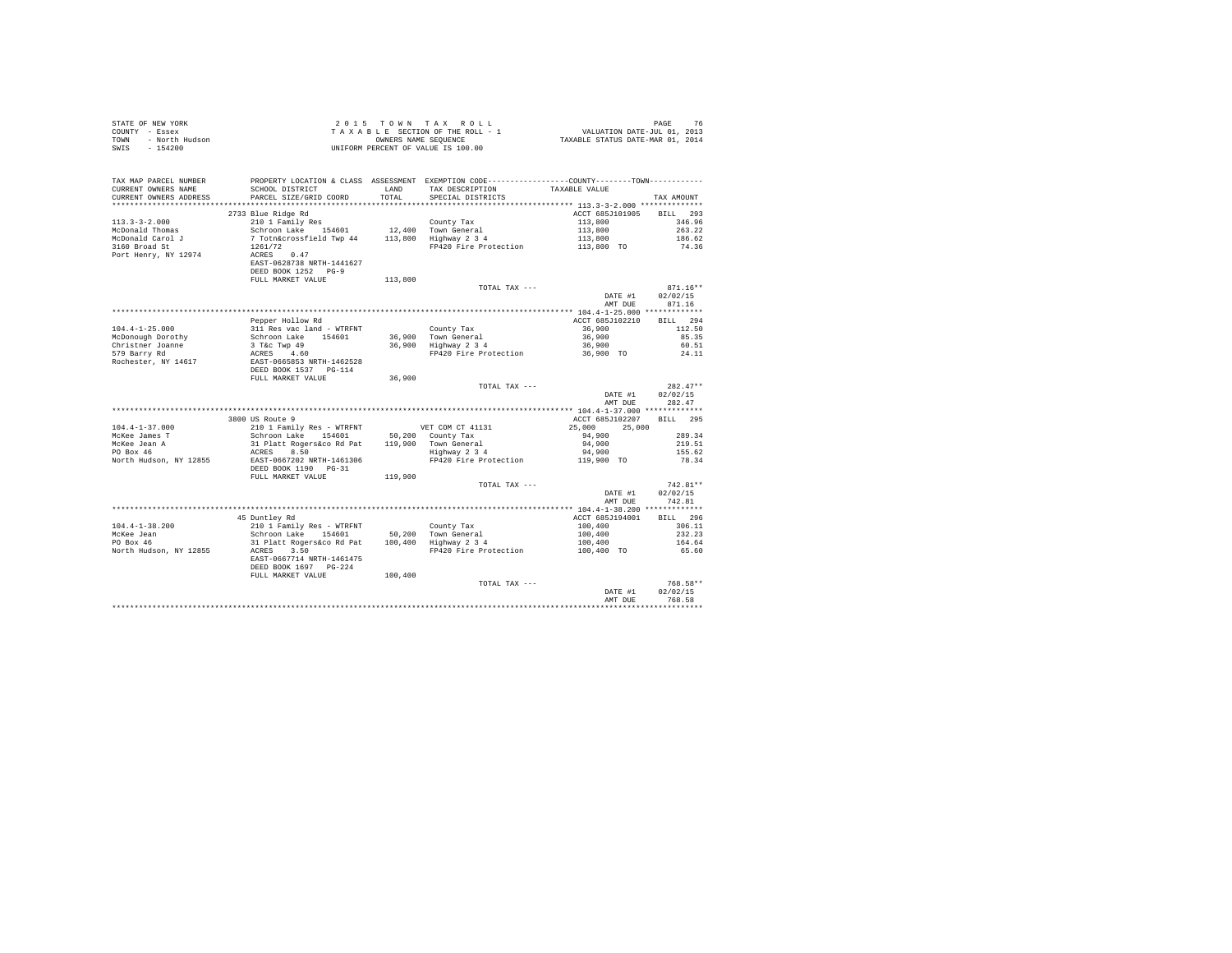| COUNTY - Essex<br>- North Hudson<br>TOWN<br>SWIS<br>$-154200$ |                                                                                                | OWNERS NAME SEQUENCE | TAXABLE SECTION OF THE ROLL - 1<br>UNIFORM PERCENT OF VALUE IS 100.00 | VALUATION DATE-JUL 01, 2013<br>TAXABLE STATUS DATE-MAR 01, 2014 |                 |
|---------------------------------------------------------------|------------------------------------------------------------------------------------------------|----------------------|-----------------------------------------------------------------------|-----------------------------------------------------------------|-----------------|
| TAX MAP PARCEL NUMBER                                         | PROPERTY LOCATION & CLASS ASSESSMENT EXEMPTION CODE----------------COUNTY-------TOWN---------- |                      |                                                                       |                                                                 |                 |
| CURRENT OWNERS NAME                                           | SCHOOL DISTRICT                                                                                | LAND                 | TAX DESCRIPTION                                                       | TAXABLE VALUE                                                   |                 |
| CURRENT OWNERS ADDRESS                                        | PARCEL SIZE/GRID COORD                                                                         | TOTAL                | SPECIAL DISTRICTS                                                     |                                                                 | TAX AMOUNT      |
|                                                               |                                                                                                |                      |                                                                       |                                                                 |                 |
|                                                               | 3047 US Route 9                                                                                |                      |                                                                       | ACCT 685J102810                                                 | BILL 297        |
| $114.4 - 1 - 47.003$<br>McLean Kathleen                       | 240 Rural res - WTRFNT<br>Schroon Lake 154601                                                  |                      | PRO VETS T 41003<br>50,900 VETERANS C 41102                           | $\Omega$<br>55,502<br>5,000                                     | $\Omega$        |
| 12 W Dillenbeck Dr                                            | 23 Platt Rogers&co Rd Pat 108,600 County Tax                                                   |                      |                                                                       | 103,600                                                         | 315.86          |
| Guilderland, NY 12203                                         | 1691/93 Life Use to                                                                            |                      | Town General                                                          | 53,098                                                          | 122.82          |
|                                                               | James J Barber                                                                                 |                      | Highway 2 3 4                                                         | 53,098                                                          | 87.07           |
|                                                               | ACRES 15.90                                                                                    |                      | FP420 Fire Protection                                                 | 108,600 TO                                                      | 70.96           |
|                                                               | EAST-0659788 NRTH-1444263                                                                      |                      |                                                                       |                                                                 |                 |
|                                                               | DEED BOOK 1691 PG-93                                                                           |                      |                                                                       |                                                                 |                 |
|                                                               | FULL MARKET VALUE                                                                              | 108,600              |                                                                       |                                                                 |                 |
|                                                               |                                                                                                |                      | TOTAL TAX ---                                                         |                                                                 | 596.71**        |
|                                                               |                                                                                                |                      |                                                                       | DATE #1                                                         | 02/02/15        |
|                                                               |                                                                                                |                      |                                                                       | AMT DUE                                                         | 596.71          |
|                                                               |                                                                                                |                      |                                                                       |                                                                 |                 |
|                                                               | 3836 US Route 9                                                                                |                      |                                                                       | ACCT 685J102107                                                 | BILL 298        |
| $104.4 - 1 - 39.100$                                          | 312 Vac w/imprv - WTRFNT                                                                       |                      | County Tax                                                            | 39,900                                                          | 121.65          |
| Meehan Thomas J<br>41 Union Ave                               | Schroon Lake 154601<br>31 Platt Rogers&co Rd Pat                                               |                      | 38.500 Town General                                                   | 39,900<br>39,900                                                | 92.29<br>65.43  |
| Ronkonkoma, NY 11779                                          | 1582/114 Life Estate                                                                           |                      | 39,900 Highway 2 3 4<br>FP420 Fire Protection                         | 39,900 TO                                                       | 26.07           |
|                                                               | George & Linda Meehan<br>ACRES 6.30<br>EAST-0667517 NRTH-1461792                               |                      |                                                                       |                                                                 |                 |
|                                                               | DEED BOOK 1582 PG-114                                                                          |                      |                                                                       |                                                                 |                 |
|                                                               | FULL MARKET VALUE                                                                              | 39,900               |                                                                       |                                                                 |                 |
|                                                               |                                                                                                |                      | TOTAL TAX ---                                                         |                                                                 | $305.44**$      |
|                                                               |                                                                                                |                      |                                                                       | DATE #1                                                         | 02/02/15        |
|                                                               |                                                                                                |                      |                                                                       | AMT DUE                                                         | 305.44          |
|                                                               |                                                                                                |                      |                                                                       |                                                                 |                 |
|                                                               | 3765 US Route 9                                                                                |                      |                                                                       | ACCT 685J101606                                                 | RTT.T. 299      |
| $104.4 - 1 - 5.000$                                           | 260 Seasonal res - WTRFNT                                                                      |                      | County Tax                                                            | 43,300                                                          | 132.02          |
| Meinrenken John F<br>Meinrenken Sharon L                      | Schroon Lake 154601                                                                            |                      | 24,800 Town General                                                   | 43,300                                                          | 100.15<br>71.01 |
| 17 Bush St                                                    | 3 T&c Twp 49<br>ACRES 1.00                                                                     |                      | 43,300 Highway 2 3 4<br>FP420 Fire Protection                         | 43,300<br>43,300 TO                                             | 28.29           |
| Glens Falls, NY 12801                                         | EAST-0663208 NRTH-1459871                                                                      |                      |                                                                       |                                                                 |                 |
|                                                               | DEED BOOK 1644 PG-292                                                                          |                      |                                                                       |                                                                 |                 |
|                                                               | FULL MARKET VALUE                                                                              | 43,300               |                                                                       |                                                                 |                 |
|                                                               |                                                                                                |                      | TOTAL TAX ---                                                         |                                                                 | $331.47**$      |
|                                                               |                                                                                                |                      |                                                                       | DATE #1                                                         | 02/02/15        |
|                                                               |                                                                                                |                      |                                                                       | AMT DUE                                                         | 331.47          |
|                                                               |                                                                                                |                      |                                                                       |                                                                 |                 |

STATE OF NEW YORK  $2015$  T O W N T A X R O L L PAGE 77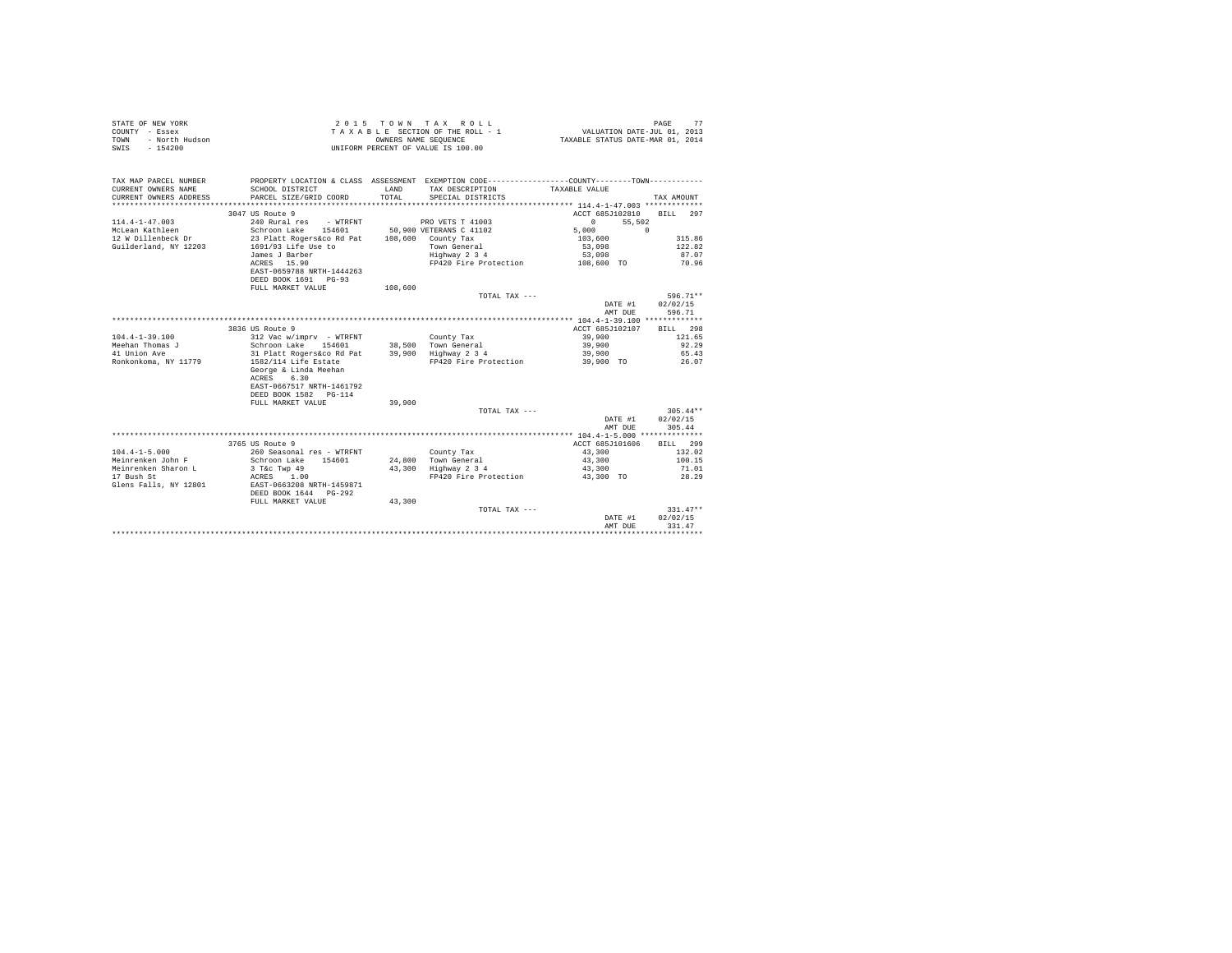| STATE OF NEW YORK      | $2.0.15$ TOWN TAX ROLL             | 78<br>PAGE                       |
|------------------------|------------------------------------|----------------------------------|
| COUNTY - Essex         | TAXABLE SECTION OF THE ROLL - 1    | VALUATION DATE-JUL 01, 2013      |
| TOWN<br>- North Hudson | OWNERS NAME SEOUENCE               | TAXABLE STATUS DATE-MAR 01, 2014 |
| SWIS - 154200          | UNIFORM PERCENT OF VALUE IS 100.00 |                                  |

| TAX MAP PARCEL NUMBER<br>CURRENT OWNERS NAME<br>CURRENT OWNERS ADDRESS | PROPERTY LOCATION & CLASS ASSESSMENT<br>SCHOOL DISTRICT<br>PARCEL SIZE/GRID COORD | LAND<br>TOTAL | EXEMPTION CODE-----------------COUNTY-------TOWN----------<br>TAX DESCRIPTION<br>SPECIAL DISTRICTS | TAXABLE VALUE                           | TAX AMOUNT                   |
|------------------------------------------------------------------------|-----------------------------------------------------------------------------------|---------------|----------------------------------------------------------------------------------------------------|-----------------------------------------|------------------------------|
| *******************                                                    | ************************                                                          | **********    |                                                                                                    |                                         |                              |
| $114.2 - 1 - 13.214$                                                   | 3563 US Route 9<br>240 Rural res                                                  |               | County Tax                                                                                         | ACCT 685J192003<br>162,000              | 300<br><b>BILL</b><br>493.92 |
| Merlino Philip J                                                       | Schroon Lake<br>154601                                                            | 36,900        | Town General                                                                                       | 162,000                                 | 374.71                       |
| Merlino Grace K                                                        | 26.27 Platt Rogers&co Pat                                                         | 162,000       | Highway 2 3 4                                                                                      | 162,000                                 | 265.66                       |
| 3563 US Rt 9                                                           | ACRES 10.90                                                                       |               | FP420 Fire Protection                                                                              | 162,000 TO                              | 105.85                       |
| North Hudson, NY 12855                                                 | EAST-0663695 NRTH-1456024<br>DEED BOOK 1277 PG-204<br>FULL MARKET VALUE           | 162,000       |                                                                                                    |                                         |                              |
|                                                                        |                                                                                   |               | TOTAL TAX ---                                                                                      |                                         | $1,240.14**$                 |
|                                                                        |                                                                                   |               |                                                                                                    | DATE #1                                 | 02/02/15                     |
|                                                                        |                                                                                   |               |                                                                                                    | AMT DUE                                 | 1.240.14                     |
|                                                                        |                                                                                   |               |                                                                                                    | ********** 114.2-2-13.000 ************* |                              |
|                                                                        | US Route 9                                                                        |               |                                                                                                    | ACCT 685J183004                         | <b>BILL</b><br>301           |
| $114.2 - 2 - 13.000$                                                   | 314 Rural vac<10 - WTRFNT                                                         |               | County Tax                                                                                         | 38,100                                  | 116.16                       |
| Mever Joseph A                                                         | Schroon Lake<br>154601                                                            | 38,100        | Town General                                                                                       | 38,100                                  | 88.13                        |
| Meyer Patricia A                                                       | 24 Platt Rogers&co Rd Pat                                                         | 38,100        | Highway 2 3 4                                                                                      | 38,100                                  | 62.48                        |
| 16 Raylinsky Ln                                                        | 5.91<br>ACRES                                                                     |               | FP420 Fire Protection                                                                              | 38,100 TO                               | 24.89                        |
| Mechanicville, NY 12118                                                | EAST-0661551 NRTH-1448535<br>DEED BOOK 1766 PG-4                                  |               |                                                                                                    |                                         |                              |
| PRIOR OWNER ON 3/01/2014<br>Meyer Joseph A                             | FULL MARKET VALUE                                                                 | 38,100        |                                                                                                    |                                         |                              |
|                                                                        |                                                                                   |               | TOTAL TAX ---                                                                                      |                                         | $291.66**$                   |
|                                                                        |                                                                                   |               |                                                                                                    | DATE #1                                 | 02/02/15                     |
|                                                                        |                                                                                   |               |                                                                                                    | AMT DUE                                 | 291.66                       |
|                                                                        |                                                                                   |               |                                                                                                    |                                         |                              |
|                                                                        | US Route 9                                                                        |               |                                                                                                    | ACCT 685J102010                         | 302<br><b>BILL</b>           |
| $114.2 - 2 - 27.000$                                                   | 910 Priv forest - WTRFNT                                                          |               | County Tax                                                                                         | 73,200                                  | 223.18                       |
| Meyer Joseph A                                                         | Schroon Lake<br>154601                                                            | 73,200        | Town General                                                                                       | 73,200                                  | 169.31                       |
| Kruegler Gerald F                                                      | 24 Platt Rogers&co Rd Pat                                                         | 73,200        | Highway 2 3 4                                                                                      | 73,200                                  | 120.04                       |
| 16 Raylinsky Ln<br>Mechanicsville, NY 12118                            | ACRES 104.52<br>EAST-0660656 NRTH-1449281<br>DEED BOOK 1273 PG-347                |               | FP420 Fire Protection                                                                              | 73,200 TO                               | 47.83                        |
|                                                                        | FULL MARKET VALUE                                                                 | 73,200        |                                                                                                    |                                         |                              |
|                                                                        |                                                                                   |               | TOTAL TAX ---                                                                                      |                                         | $560.36**$                   |
|                                                                        |                                                                                   |               |                                                                                                    | DATE #1<br>AMT DUE                      | 02/02/15<br>560.36           |
|                                                                        |                                                                                   |               |                                                                                                    |                                         |                              |
|                                                                        | 34 Wonder View Rd                                                                 |               |                                                                                                    | ACCT 685J178517                         | 303<br><b>BILL</b>           |
| $104.4 - 1 - 75.000$                                                   | 210 1 Family Res                                                                  |               | County Tax                                                                                         | 153,200                                 | 467.09                       |
| Miller Wade A                                                          | Schroon Lake<br>154601                                                            | 28,600        | Town General                                                                                       | 153,200                                 | 354.36                       |
| Miller Patricia A                                                      | 31 Platt Rogers&co Rd Pat                                                         | 153,200       | Highway 2 3 4                                                                                      | 153,200                                 | 251.23                       |
| 34 Wonder View Rd<br>North Hudson, NY 12855                            | 1.40 BANK1STARSG<br>ACRES<br>EAST-0666514 NRTH-1460118<br>DEED BOOK 1492 PG-235   |               | FP420 Fire Protection                                                                              | 153,200 TO                              | 100.10                       |
|                                                                        | FULL MARKET VALUE                                                                 | 153,200       |                                                                                                    |                                         |                              |
|                                                                        |                                                                                   |               | TOTAL TAX ---                                                                                      |                                         | $1,172.78**$                 |
|                                                                        |                                                                                   |               |                                                                                                    | DATE #1                                 | 02/02/15                     |
|                                                                        |                                                                                   |               |                                                                                                    | AMT DUE                                 | 1,172.78                     |
|                                                                        |                                                                                   |               |                                                                                                    |                                         |                              |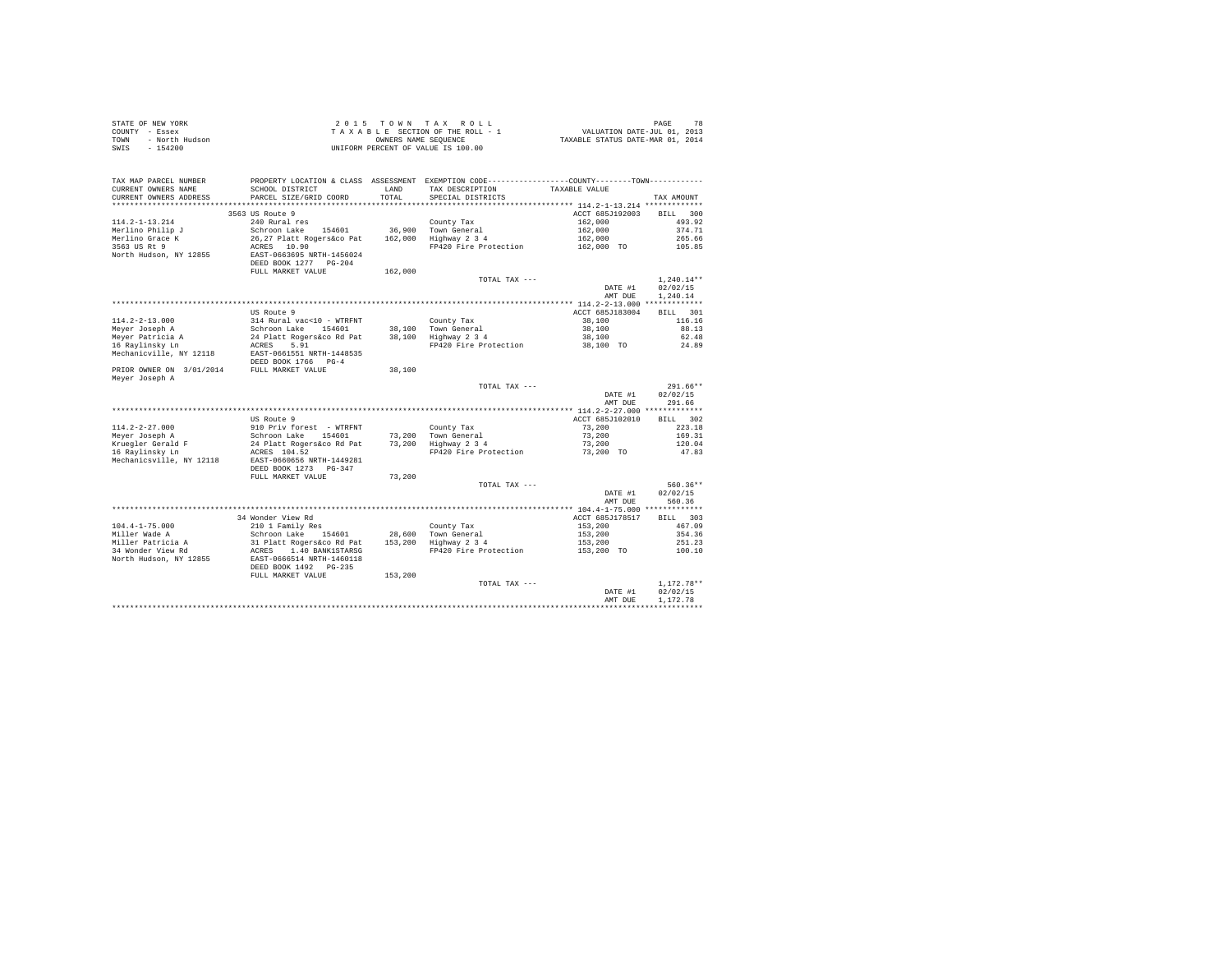| COUNTY - Essex<br>TOWN - North Hudson<br>SWIS<br>$-154200$ |                                                                                                                                                                                                                                                                                                                                                          |         | T A X A B L E SECTION OF THE ROLL - 1 WALUATION DATE-JUL 01, 2013<br>ONNERS NAME SEQUENCE COMPRESS TATUS DATE-MAR 01, 2014<br>INITEORM DEPOTENT OF VALUE IS 100.00<br>UNIFORM PERCENT OF VALUE IS 100.00            |                          |                    |
|------------------------------------------------------------|----------------------------------------------------------------------------------------------------------------------------------------------------------------------------------------------------------------------------------------------------------------------------------------------------------------------------------------------------------|---------|---------------------------------------------------------------------------------------------------------------------------------------------------------------------------------------------------------------------|--------------------------|--------------------|
|                                                            |                                                                                                                                                                                                                                                                                                                                                          |         |                                                                                                                                                                                                                     |                          |                    |
| TAX MAP PARCEL NUMBER                                      | PROPERTY LOCATION & CLASS ASSESSMENT EXEMPTION CODE---------------COUNTY-------TOWN----------                                                                                                                                                                                                                                                            |         |                                                                                                                                                                                                                     |                          |                    |
| CURRENT OWNERS NAME                                        | SCHOOL DISTRICT<br>LAND<br>TAX DESCRIPTION                                                                                                                                                                                                                                                                                                               |         |                                                                                                                                                                                                                     | TAXABLE VALUE            |                    |
| CURRENT OWNERS ADDRESS                                     | PARCEL SIZE/GRID COORD                                                                                                                                                                                                                                                                                                                                   | TOTAL   | SPECIAL DISTRICTS                                                                                                                                                                                                   |                          | TAX AMOUNT         |
|                                                            |                                                                                                                                                                                                                                                                                                                                                          |         |                                                                                                                                                                                                                     |                          |                    |
|                                                            | 13 Pepper Hollow Rd                                                                                                                                                                                                                                                                                                                                      |         |                                                                                                                                                                                                                     | ACCT 685J102902 BILL 304 |                    |
|                                                            |                                                                                                                                                                                                                                                                                                                                                          |         | County Tax                                                                                                                                                                                                          |                          |                    |
|                                                            |                                                                                                                                                                                                                                                                                                                                                          |         |                                                                                                                                                                                                                     |                          |                    |
|                                                            |                                                                                                                                                                                                                                                                                                                                                          |         |                                                                                                                                                                                                                     |                          |                    |
|                                                            |                                                                                                                                                                                                                                                                                                                                                          |         |                                                                                                                                                                                                                     |                          |                    |
|                                                            |                                                                                                                                                                                                                                                                                                                                                          |         |                                                                                                                                                                                                                     |                          |                    |
|                                                            |                                                                                                                                                                                                                                                                                                                                                          |         |                                                                                                                                                                                                                     |                          |                    |
|                                                            | FULL MARKET VALUE                                                                                                                                                                                                                                                                                                                                        | 100,700 |                                                                                                                                                                                                                     |                          |                    |
|                                                            |                                                                                                                                                                                                                                                                                                                                                          |         | TOTAL TAX ---                                                                                                                                                                                                       |                          | 770.88**           |
|                                                            |                                                                                                                                                                                                                                                                                                                                                          |         |                                                                                                                                                                                                                     | DATE #1                  | 02/02/15<br>770.88 |
|                                                            |                                                                                                                                                                                                                                                                                                                                                          |         |                                                                                                                                                                                                                     | AMT DUE                  |                    |
|                                                            | 3616 US Route 9                                                                                                                                                                                                                                                                                                                                          |         |                                                                                                                                                                                                                     | ACCT 685J102201          | BILL 305           |
|                                                            |                                                                                                                                                                                                                                                                                                                                                          |         |                                                                                                                                                                                                                     |                          | 118.91             |
|                                                            |                                                                                                                                                                                                                                                                                                                                                          |         |                                                                                                                                                                                                                     |                          | 90.21              |
|                                                            |                                                                                                                                                                                                                                                                                                                                                          |         |                                                                                                                                                                                                                     |                          | 63.95              |
|                                                            |                                                                                                                                                                                                                                                                                                                                                          |         |                                                                                                                                                                                                                     |                          | 25.48              |
|                                                            |                                                                                                                                                                                                                                                                                                                                                          |         |                                                                                                                                                                                                                     |                          |                    |
|                                                            |                                                                                                                                                                                                                                                                                                                                                          |         |                                                                                                                                                                                                                     |                          |                    |
|                                                            |                                                                                                                                                                                                                                                                                                                                                          |         |                                                                                                                                                                                                                     |                          |                    |
|                                                            |                                                                                                                                                                                                                                                                                                                                                          |         | TOTAL TAX ---                                                                                                                                                                                                       |                          | 298.55**           |
|                                                            |                                                                                                                                                                                                                                                                                                                                                          |         |                                                                                                                                                                                                                     |                          | DATE #1 02/02/15   |
|                                                            |                                                                                                                                                                                                                                                                                                                                                          |         |                                                                                                                                                                                                                     |                          | AMT DUE 298.55     |
|                                                            |                                                                                                                                                                                                                                                                                                                                                          |         |                                                                                                                                                                                                                     |                          |                    |
|                                                            | $[14.18-1-6.000 \qquad \qquad {\rm Blue\ Ridge\ Rd} \\ {\tt Moore\ Claire\ B} \qquad \qquad 314\ {\tt Rural\ vac\ 10} \\ {\tt POP\ Box\ 74} \qquad \qquad 25\ {\tt Tr\ W\ of\ Rd} \\ {\tt North\ Rudson,\ NY\ 12855} \qquad \qquad 25\ {\tt Tr\ W\ of\ Rd} \\ {\tt North\ Hadson,\ NY\ 12855} \qquad \qquad 1267/1\ {\tt Life\ Each\ re} \\ \end{split}$ |         |                                                                                                                                                                                                                     | ACCT 685J100603          | BILL 306           |
|                                                            |                                                                                                                                                                                                                                                                                                                                                          |         |                                                                                                                                                                                                                     |                          | 3.96               |
|                                                            |                                                                                                                                                                                                                                                                                                                                                          |         | $\begin{tabular}{lllllllllll} & & & & & & & & 1,300 \\ 1,300 & \text{Tom General} & & & & 1,300 \\ 1,300 & \text{Highward} & 3 & 4 & & 1,300 \\ \text{Fp420 Frie Protection} & & & 1,300 & \text{TO} \end{tabular}$ |                          | 3.01<br>2.13       |
|                                                            |                                                                                                                                                                                                                                                                                                                                                          |         |                                                                                                                                                                                                                     |                          | .85                |
|                                                            | Helene S Delano                                                                                                                                                                                                                                                                                                                                          |         |                                                                                                                                                                                                                     |                          |                    |
|                                                            | ACRES 1.05                                                                                                                                                                                                                                                                                                                                               |         |                                                                                                                                                                                                                     |                          |                    |
|                                                            | EAST-0655221 NRTH-1441126                                                                                                                                                                                                                                                                                                                                |         |                                                                                                                                                                                                                     |                          |                    |
|                                                            | DEED BOOK 1267 PG-1                                                                                                                                                                                                                                                                                                                                      |         |                                                                                                                                                                                                                     |                          |                    |
|                                                            | FULL MARKET VALUE                                                                                                                                                                                                                                                                                                                                        | 1,300   |                                                                                                                                                                                                                     |                          |                    |
|                                                            |                                                                                                                                                                                                                                                                                                                                                          |         | TOTAL TAX ---                                                                                                                                                                                                       |                          | $9.95**$           |
|                                                            |                                                                                                                                                                                                                                                                                                                                                          |         |                                                                                                                                                                                                                     | DATE #1                  | 02/02/15           |
|                                                            |                                                                                                                                                                                                                                                                                                                                                          |         |                                                                                                                                                                                                                     |                          | AMT DUE 9.95       |
|                                                            |                                                                                                                                                                                                                                                                                                                                                          |         |                                                                                                                                                                                                                     |                          |                    |
|                                                            | 3883 Blue Ridge Rd<br>210 1 Family Res<br>Schroon Lake 154601<br>25 Tr W Of Rd Pat                                                                                                                                                                                                                                                                       |         |                                                                                                                                                                                                                     |                          |                    |
| 114.18-1-15.000                                            |                                                                                                                                                                                                                                                                                                                                                          |         |                                                                                                                                                                                                                     |                          |                    |
| Moore Claire B<br>PO Box 74                                |                                                                                                                                                                                                                                                                                                                                                          |         |                                                                                                                                                                                                                     |                          |                    |
| North Hudson, NY 12855 Life Use Helene                     |                                                                                                                                                                                                                                                                                                                                                          |         |                                                                                                                                                                                                                     |                          |                    |
|                                                            |                                                                                                                                                                                                                                                                                                                                                          |         |                                                                                                                                                                                                                     |                          |                    |
|                                                            | Delano By 1262/198<br>ACRES 0.40                                                                                                                                                                                                                                                                                                                         |         |                                                                                                                                                                                                                     |                          |                    |
|                                                            | EAST-0655085 NRTH-1440964                                                                                                                                                                                                                                                                                                                                |         |                                                                                                                                                                                                                     |                          |                    |
|                                                            |                                                                                                                                                                                                                                                                                                                                                          |         |                                                                                                                                                                                                                     |                          |                    |
|                                                            | FULL MARKET VALUE                                                                                                                                                                                                                                                                                                                                        | 116,200 |                                                                                                                                                                                                                     |                          |                    |
|                                                            |                                                                                                                                                                                                                                                                                                                                                          |         | TOTAL TAX ---                                                                                                                                                                                                       |                          | 889.54**           |
|                                                            |                                                                                                                                                                                                                                                                                                                                                          |         |                                                                                                                                                                                                                     | DATE #1                  | 02/02/15           |
|                                                            |                                                                                                                                                                                                                                                                                                                                                          |         |                                                                                                                                                                                                                     | AMT DUE                  | 889.54             |
|                                                            |                                                                                                                                                                                                                                                                                                                                                          |         |                                                                                                                                                                                                                     |                          |                    |

STATE OF NEW YORK 2 0 15 TOWN TAX ROLL STATE OF NEW YORK 79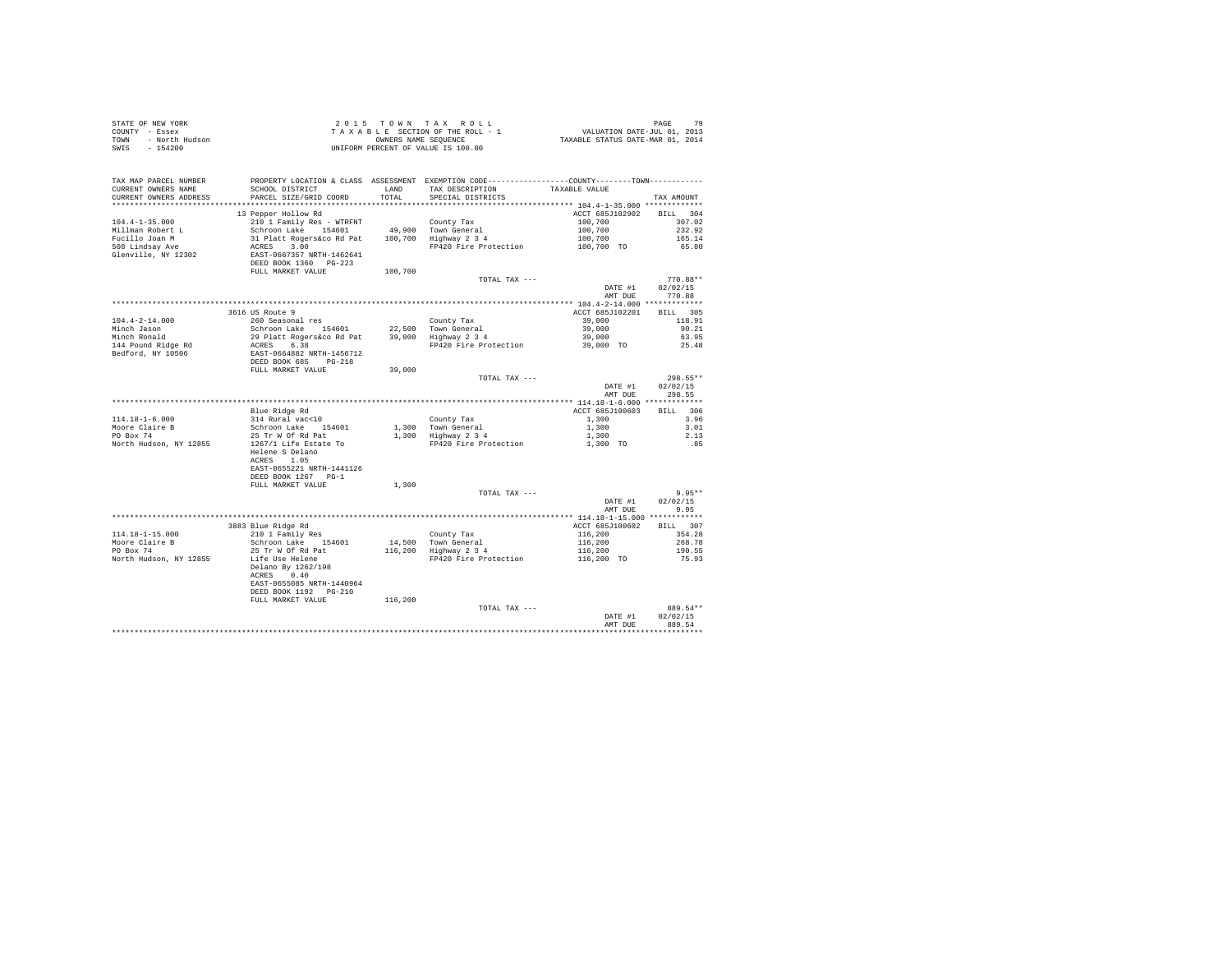| STATE OF NEW YORK      | 2015 TOWN TAX ROLL                 | 80<br>PAGE                       |
|------------------------|------------------------------------|----------------------------------|
| COUNTY - Essex         | TAXABLE SECTION OF THE ROLL - 1    | VALUATION DATE-JUL 01, 2013      |
| TOWN<br>- North Hudson | OWNERS NAME SEOUENCE               | TAXABLE STATUS DATE-MAR 01, 2014 |
| $-154200$<br>SWIS      | UNIFORM PERCENT OF VALUE IS 100.00 |                                  |

| TAX MAP PARCEL NUMBER<br>CURRENT OWNERS NAME<br>CURRENT OWNERS ADDRESS   | PROPERTY LOCATION & CLASS ASSESSMENT EXEMPTION CODE----------------COUNTY-------TOWN----------<br>SCHOOL DISTRICT<br>PARCEL SIZE/GRID COORD | LAND<br>TOTAL | TAX DESCRIPTION<br>SPECIAL DISTRICTS        | TAXABLE VALUE                         | TAX AMOUNT                   |
|--------------------------------------------------------------------------|---------------------------------------------------------------------------------------------------------------------------------------------|---------------|---------------------------------------------|---------------------------------------|------------------------------|
|                                                                          |                                                                                                                                             |               |                                             |                                       |                              |
| $125.1 - 1 - 22.000$<br>Moore Family Real Estate LLC Schroon Lake 154601 | 4010 Blue Ridge Rd<br>421 Restaurant                                                                                                        |               | County Tax<br>275,000 Town General          | ACCT 685J101512<br>275,000<br>275,000 | BILL 308<br>838.44<br>636.09 |
| PO Box 385<br>Keeseville, NY 12944                                       | 21 Platt Rogers&co Rd Pat 275,000 Highway 2 3 4<br>See Subaccts / Remainder PP420 Fire Protection                                           |               | FP420 Fire Protection                       | 275,000<br>275,000 TO                 | 450.96<br>179.69             |
|                                                                          | Of Parcel Amusement Park<br>ACRES 49.60<br>EAST-0657683 NRTH-1439595<br>DEED BOOK 1452 PG-325<br>FULL MARKET VALUE                          | 275,000       |                                             |                                       |                              |
|                                                                          |                                                                                                                                             |               | TOTAL TAX ---                               |                                       | $2.105.18**$                 |
|                                                                          |                                                                                                                                             |               |                                             | DATE #1                               | 02/02/15                     |
|                                                                          |                                                                                                                                             |               |                                             | AMT DUE                               | 2.105.18                     |
|                                                                          |                                                                                                                                             |               |                                             |                                       |                              |
|                                                                          | Blue Ridge Rd                                                                                                                               |               |                                             | ACCT 685J100304                       | BILL 309                     |
|                                                                          |                                                                                                                                             |               | C TAX SALE 33201                            | 1,700 1,700                           |                              |
|                                                                          |                                                                                                                                             |               | 1,700 County Tax                            | 0.00                                  | 0.00                         |
|                                                                          |                                                                                                                                             |               | 1,700 Town General<br>Highway 2 3 4         | $0.00$<br>$0.00$                      | 0.00                         |
|                                                                          |                                                                                                                                             |               |                                             |                                       | 0.00                         |
|                                                                          |                                                                                                                                             |               | FP420 Fire Protection                       | $0$ TO                                |                              |
|                                                                          |                                                                                                                                             |               | 1,700 EX                                    |                                       |                              |
|                                                                          |                                                                                                                                             | 1,700         |                                             |                                       |                              |
|                                                                          |                                                                                                                                             |               | TOTAL TAX ---                               |                                       | $0.00**$                     |
|                                                                          |                                                                                                                                             |               |                                             |                                       |                              |
|                                                                          | 77 Pepper Hollow Rd                                                                                                                         |               |                                             | ACCT 685J102203                       | BILL 310                     |
| $104.4 - 1 - 22.000$                                                     | 260 Seasonal res                                                                                                                            |               | County Tax                                  | 44,800                                | 136.59                       |
| Moore Louise                                                             |                                                                                                                                             |               | 16,200 Town General<br>44,800 Highway 2 3 4 | 44,800                                | 103.62                       |
| c/o John Richard Whyte                                                   | Schroon Lake 154601<br>3 T&c Twp 49<br>ACRES 0.60                                                                                           |               |                                             | 44,800                                | 73.47                        |
| Box 61                                                                   |                                                                                                                                             |               | FP420 Fire Protection                       | 44,800 TO                             | 29.27                        |
| North Hudson, NY 12855                                                   | EAST-0666197 NRTH-1462892<br>DEED BOOK 427 PG-010                                                                                           |               |                                             |                                       |                              |
|                                                                          | FULL MARKET VALUE                                                                                                                           | 44,800        |                                             |                                       | $342.95**$                   |
|                                                                          |                                                                                                                                             |               | TOTAL TAX ---                               |                                       |                              |
|                                                                          |                                                                                                                                             |               |                                             | DATE #1<br>AMT DUE                    | 02/02/15<br>342.95           |
|                                                                          |                                                                                                                                             |               |                                             |                                       |                              |
|                                                                          | 3658 US Route 9                                                                                                                             |               |                                             | ACCT 685J183002                       | BILL 311                     |
| $104.4 - 2 - 7.000$                                                      | 210 1 Family Res                                                                                                                            |               | VET WAR CT 41121                            | 15,000 15,000                         |                              |
| Moore Ronald J                                                           |                                                                                                                                             |               | 27,900 VET DIS CT 41141                     | 36,550 36,550                         |                              |
| Moore Claire B                                                           | Schroon Lake 154601<br>29 Platt Rogers&co Rd Pat<br>ACRES 1.00<br>EAST-0665351 NRTH-1457958                                                 |               | 146,200 County Tax                          | 94,650                                | 288.57                       |
|                                                                          |                                                                                                                                             |               |                                             | 94,650                                | 218.93                       |
| North Hudson, NY 12855                                                   |                                                                                                                                             |               | Town General<br>Highway 2 3 4               | 94,650                                | 155.21                       |
|                                                                          |                                                                                                                                             |               | FP420 Fire Protection 146,200 TO            |                                       | 95.53                        |
|                                                                          |                                                                                                                                             |               |                                             |                                       |                              |
|                                                                          | DEED BOOK 1034 PG-230                                                                                                                       |               |                                             |                                       |                              |
|                                                                          | FULL MARKET VALUE                                                                                                                           | 146,200       |                                             |                                       |                              |
|                                                                          |                                                                                                                                             |               | TOTAL TAX ---                               |                                       | $758.24**$                   |
|                                                                          |                                                                                                                                             |               |                                             | DATE #1<br>AMT DUE                    | 02/02/15<br>758.24           |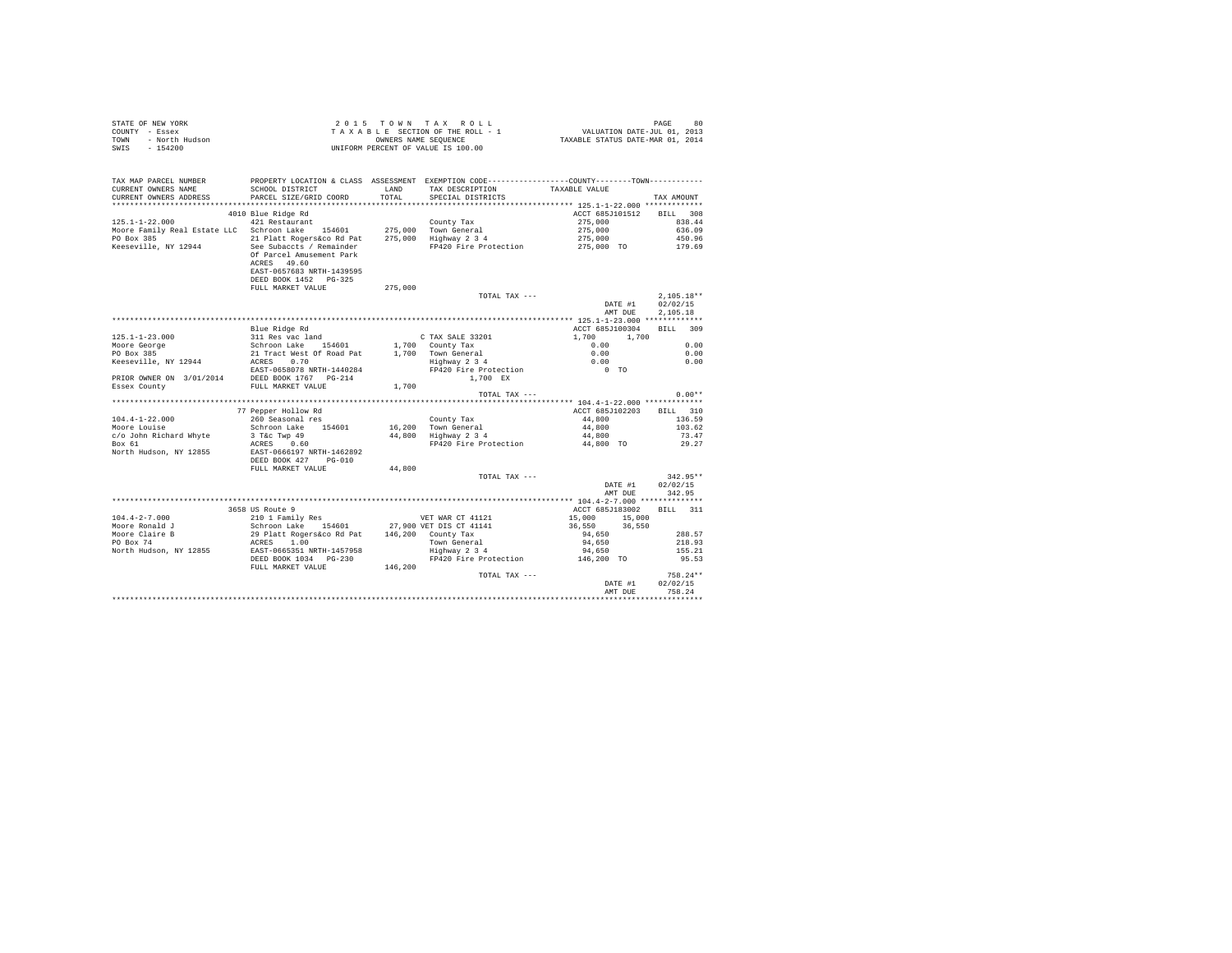| STATE OF NEW YORK<br>COUNTY - Essex<br>TOWN - North Hudson<br>SWIS - 154200 |                                                                                                                                    |               | 2015 TOWN TAX ROLL<br>TAXABLE SECTION OF THE ROLL - 1<br>OWNERS NAME SEQUENCE<br>UNIFORM PERCENT OF VALUE IS 100.00                                | PAGE 81<br>VALUATION DATE-JUL 01, 2013<br>TAXABLE STATUS DATE-MAR 01, 2014 | PAGE<br>81               |
|-----------------------------------------------------------------------------|------------------------------------------------------------------------------------------------------------------------------------|---------------|----------------------------------------------------------------------------------------------------------------------------------------------------|----------------------------------------------------------------------------|--------------------------|
| TAX MAP PARCEL NUMBER<br>CURRENT OWNERS NAME<br>CURRENT OWNERS ADDRESS      | SCHOOL DISTRICT<br>PARCEL SIZE/GRID COORD                                                                                          | LAND<br>TOTAL | PROPERTY LOCATION & CLASS ASSESSMENT EXEMPTION CODE---------------COUNTY-------TOWN---------<br>TAX DESCRIPTION TAXABLE VALUE<br>SPECIAL DISTRICTS |                                                                            | TAX AMOUNT               |
| ************************                                                    |                                                                                                                                    |               |                                                                                                                                                    |                                                                            |                          |
|                                                                             | 30 Nokomis Rd                                                                                                                      |               |                                                                                                                                                    | ACCT 685J103113 BILL 312                                                   |                          |
| $85.3 - 1 - 10.000$                                                         | 260 Seasonal res                                                                                                                   |               | County Tax                                                                                                                                         | 202,000                                                                    | 615.87                   |
| Moose House Mamnt LLC                                                       | Schroon Lake 154601                                                                                                                |               | 71.200 Town General                                                                                                                                | 202,000                                                                    | 467.23                   |
| 296 Ashbourne Pl<br>Columbus, OH 43209                                      | 59 N River Head Tr<br>Bld@2<br>ACRES 0.38<br>EAST-0672987 NRTH-1490129<br>DEED BOOK 1347 PG-49                                     |               | 202,000 Highway 2 3 4<br>FP420 Fire Protection                                                                                                     | 202,000<br>202,000 TO                                                      | 331.25<br>131.99         |
|                                                                             | FULL MARKET VALUE                                                                                                                  | 202,000       |                                                                                                                                                    |                                                                            |                          |
|                                                                             |                                                                                                                                    |               | TOTAL TAX ---                                                                                                                                      | DATE #1                                                                    | $1.546.34**$<br>02/02/15 |
|                                                                             |                                                                                                                                    |               |                                                                                                                                                    | AMT DUE                                                                    | 1.546.34                 |
|                                                                             |                                                                                                                                    |               |                                                                                                                                                    |                                                                            |                          |
|                                                                             | Ensign Pond Rd                                                                                                                     |               |                                                                                                                                                    | ACCT 685J102204                                                            | BTLL 313                 |
| $105. - 1 - 53.100$                                                         | 322 Rural vac>10                                                                                                                   |               | County Tax                                                                                                                                         | 52,700                                                                     | 160.67                   |
| Moreo Thomas                                                                | Schroon Lake 154601                                                                                                                |               | 52,700 Town General                                                                                                                                | 52,700                                                                     | 121.90                   |
| Moreo Louise                                                                | 204 Paradox Tract                                                                                                                  |               | 52,700 Highway 2 3 4<br>School Relevy                                                                                                              | 52,700                                                                     | 86.42                    |
| c/o Philip Pascucci                                                         | ACRES 50.00                                                                                                                        |               |                                                                                                                                                    |                                                                            | 477.48                   |
| 206 Ranchlands                                                              | EAST-0673509 NRTH-1455233                                                                                                          |               | FP420 Fire Protection 52,700 TO                                                                                                                    |                                                                            | 34.43                    |
| Bushkill, PA 18324                                                          | DEED BOOK 490 PG-36                                                                                                                |               |                                                                                                                                                    |                                                                            |                          |
|                                                                             | FULL MARKET VALUE                                                                                                                  | 52,700        | TOTAL TAX ---                                                                                                                                      |                                                                            | 880.90**                 |
|                                                                             |                                                                                                                                    |               |                                                                                                                                                    | DATE #1                                                                    | 02/02/15                 |
|                                                                             |                                                                                                                                    |               |                                                                                                                                                    | AMT DUE                                                                    | 880.90                   |
|                                                                             | 3403 US Route 9                                                                                                                    |               |                                                                                                                                                    | ACCT 685L101613                                                            | BILL 314                 |
| $114.2 - 1 - 36.000$                                                        | 210 1 Family Res - WTRFNT                                                                                                          |               | County Tax                                                                                                                                         | 115,200                                                                    | 351.23                   |
| Morgan Donald                                                               | Schroon Lake - which is a county tax<br>Schroon Lake 154601 49,200 Town General<br>25 Platt Rogers&co Rd Pat 115,200 Highway 2 3 4 |               |                                                                                                                                                    | 115,200                                                                    | 266.46                   |
| Morgan Celanire                                                             |                                                                                                                                    |               |                                                                                                                                                    | 115,200                                                                    | 188.91                   |
| 5 Walnut Pk<br>Rochester, NY 14622                                          | ACRES 2.35<br>EAST-0661832 NRTH-1452572                                                                                            |               | FP420 Fire Protection                                                                                                                              | 115,200 TO                                                                 | 75.27                    |
|                                                                             | DEED BOOK 807 PG-148                                                                                                               |               |                                                                                                                                                    |                                                                            |                          |
|                                                                             | FULL MARKET VALUE                                                                                                                  | 115,200       |                                                                                                                                                    |                                                                            |                          |
|                                                                             |                                                                                                                                    |               | TOTAL TAX ---                                                                                                                                      |                                                                            | 881.87**                 |
|                                                                             |                                                                                                                                    |               |                                                                                                                                                    | DATE #1<br>AMT DUE                                                         | 02/02/15<br>881.87       |
|                                                                             |                                                                                                                                    |               |                                                                                                                                                    |                                                                            |                          |
|                                                                             | US Route 9                                                                                                                         |               |                                                                                                                                                    | ACCT 685J102513                                                            | BILL 315                 |
| $104.4 - 1 - 6.000$                                                         | 910 Priv forest - WTRFNT                                                                                                           |               | County Tax                                                                                                                                         | 44,400                                                                     | 135.37                   |
| Morissey Patrick C                                                          | Schroon Lake 154601                                                                                                                |               | 44,400 Town General<br>44,400 Highway 2 3 4                                                                                                        | 44,400                                                                     | 102.70                   |
| 3763 US Rt 9                                                                | 3 T&C Twp 49<br>ACRES 63.48                                                                                                        |               |                                                                                                                                                    | 44,400<br>44,400 TO                                                        | 72.81                    |
| North Hudson, NY 12855                                                      | EAST-0663851 NRTH-1460668<br>DEED BOOK 1697 PG-217                                                                                 |               | FP420 Fire Protection                                                                                                                              |                                                                            | 29.01                    |
|                                                                             | FULL MARKET VALUE                                                                                                                  | 44,400        |                                                                                                                                                    |                                                                            |                          |
|                                                                             |                                                                                                                                    |               | TOTAL TAX ---                                                                                                                                      |                                                                            | 339.89**                 |
|                                                                             |                                                                                                                                    |               |                                                                                                                                                    | DATE #1                                                                    | 02/02/15                 |
|                                                                             |                                                                                                                                    |               |                                                                                                                                                    | AMT DUR                                                                    | 339.89                   |
|                                                                             |                                                                                                                                    |               |                                                                                                                                                    |                                                                            |                          |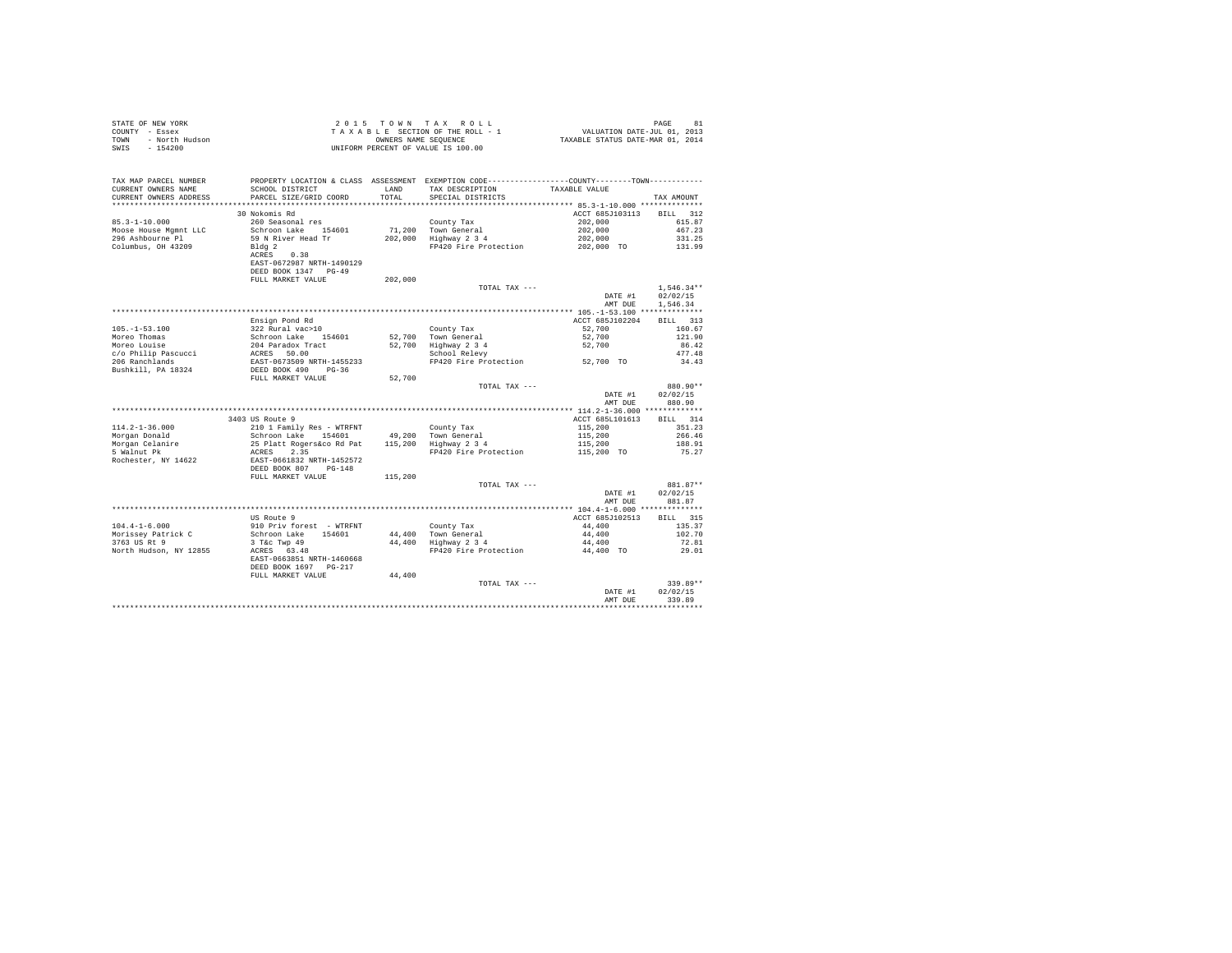| $\begin{array}{cccccccccccc} \texttt{STATE OF NEW VORE} & \texttt{PAGE} & 82 \\ \texttt{COUNT}- & \texttt{Eਸ} & \texttt{SIST} & \texttt{SIST} & \texttt{SIST} & \texttt{PAGE} & 82 \\ \texttt{COUNT}- & \texttt{SEST} & \texttt{SIST} & \texttt{SIST} & \texttt{SIST} & \texttt{SIST} & \texttt{SIST} & \texttt{SIST} & \texttt{SIST} & \texttt{SIST} & \texttt{SIST} & \texttt{DATE-TUL} & 01, 2013 \\ \texttt{TONN} & - & \texttt{NOTA} & \texttt{Indson} & \$ |                                                                                                                                                                                                                                     |         |                                                                                                                                                                                                                                                                                                                                                                                                                                                     |                                             |                 |
|------------------------------------------------------------------------------------------------------------------------------------------------------------------------------------------------------------------------------------------------------------------------------------------------------------------------------------------------------------------------------------------------------------------------------------------------------------------|-------------------------------------------------------------------------------------------------------------------------------------------------------------------------------------------------------------------------------------|---------|-----------------------------------------------------------------------------------------------------------------------------------------------------------------------------------------------------------------------------------------------------------------------------------------------------------------------------------------------------------------------------------------------------------------------------------------------------|---------------------------------------------|-----------------|
|                                                                                                                                                                                                                                                                                                                                                                                                                                                                  |                                                                                                                                                                                                                                     |         |                                                                                                                                                                                                                                                                                                                                                                                                                                                     |                                             |                 |
|                                                                                                                                                                                                                                                                                                                                                                                                                                                                  |                                                                                                                                                                                                                                     |         |                                                                                                                                                                                                                                                                                                                                                                                                                                                     |                                             |                 |
|                                                                                                                                                                                                                                                                                                                                                                                                                                                                  |                                                                                                                                                                                                                                     |         |                                                                                                                                                                                                                                                                                                                                                                                                                                                     |                                             |                 |
|                                                                                                                                                                                                                                                                                                                                                                                                                                                                  |                                                                                                                                                                                                                                     |         |                                                                                                                                                                                                                                                                                                                                                                                                                                                     |                                             |                 |
| TAX MAP PARCEL NUMBER PROPERTY LOCATION & CLASS ASSESSMENT EXEMPTION CODE---------------COUNTY-------TOWN---------                                                                                                                                                                                                                                                                                                                                               |                                                                                                                                                                                                                                     |         |                                                                                                                                                                                                                                                                                                                                                                                                                                                     |                                             |                 |
| CURRENT OWNERS NAME                                                                                                                                                                                                                                                                                                                                                                                                                                              | SCHOOL DISTRICT                                                                                                                                                                                                                     |         | LAND TAX DESCRIPTION TAXABLE VALUE                                                                                                                                                                                                                                                                                                                                                                                                                  |                                             |                 |
| CURRENT OWNERS ADDRESS                                                                                                                                                                                                                                                                                                                                                                                                                                           | PARCEL SIZE/GRID COORD                                                                                                                                                                                                              | TOTAL.  | SPECIAL DISTRICTS                                                                                                                                                                                                                                                                                                                                                                                                                                   |                                             | TAX AMOUNT      |
|                                                                                                                                                                                                                                                                                                                                                                                                                                                                  |                                                                                                                                                                                                                                     |         |                                                                                                                                                                                                                                                                                                                                                                                                                                                     |                                             |                 |
|                                                                                                                                                                                                                                                                                                                                                                                                                                                                  | 3763 US Route 9                                                                                                                                                                                                                     |         |                                                                                                                                                                                                                                                                                                                                                                                                                                                     | ACCT 685J102512 BILL 316                    |                 |
|                                                                                                                                                                                                                                                                                                                                                                                                                                                                  | 240 Rural res                                                                                                                                                                                                                       |         |                                                                                                                                                                                                                                                                                                                                                                                                                                                     |                                             | 383.24          |
|                                                                                                                                                                                                                                                                                                                                                                                                                                                                  |                                                                                                                                                                                                                                     |         |                                                                                                                                                                                                                                                                                                                                                                                                                                                     |                                             | 290.75          |
| 104.4-1-81.002<br>Morissey Patrick C<br>3763 US Rt 9                                                                                                                                                                                                                                                                                                                                                                                                             |                                                                                                                                                                                                                                     |         | $\begin{tabular}{lllllllll} \multicolumn{2}{c}{\tt County Tax} & & & & & & & & & \\ \multicolumn{2}{c}{\tt Town General} & & & & & 125,700 \\ \multicolumn{2}{c}{\tt Highway $2$ 3 4} & & & 125,700 \\ \multicolumn{2}{c}{\tt Highway $2$ 3 4} & & & 125,700 \\ \multicolumn{2}{c}{\tt FP420 Fire Protection} & & & 125,700 \\ \multicolumn{2}{c}{\tt FP420 Fire Protection} & & & 125,700 \\ \multicolumn{2}{c}{\tt FP420} & & & 125,700 \\ \mult$ |                                             | 206.13          |
| North Hudson, NY 12855                                                                                                                                                                                                                                                                                                                                                                                                                                           | ACRES 66.60                                                                                                                                                                                                                         |         |                                                                                                                                                                                                                                                                                                                                                                                                                                                     |                                             | 82.13           |
|                                                                                                                                                                                                                                                                                                                                                                                                                                                                  | EAST-0665340 NRTH-1460357                                                                                                                                                                                                           |         |                                                                                                                                                                                                                                                                                                                                                                                                                                                     |                                             |                 |
|                                                                                                                                                                                                                                                                                                                                                                                                                                                                  | DEED BOOK 1697 PG-217                                                                                                                                                                                                               |         |                                                                                                                                                                                                                                                                                                                                                                                                                                                     |                                             |                 |
|                                                                                                                                                                                                                                                                                                                                                                                                                                                                  |                                                                                                                                                                                                                                     |         |                                                                                                                                                                                                                                                                                                                                                                                                                                                     |                                             |                 |
|                                                                                                                                                                                                                                                                                                                                                                                                                                                                  | FULL MARKET VALUE                                                                                                                                                                                                                   | 125,700 |                                                                                                                                                                                                                                                                                                                                                                                                                                                     |                                             |                 |
|                                                                                                                                                                                                                                                                                                                                                                                                                                                                  |                                                                                                                                                                                                                                     |         | TOTAL TAX ---                                                                                                                                                                                                                                                                                                                                                                                                                                       |                                             | $962.25**$      |
|                                                                                                                                                                                                                                                                                                                                                                                                                                                                  |                                                                                                                                                                                                                                     |         |                                                                                                                                                                                                                                                                                                                                                                                                                                                     | DATE #1                                     | 02/02/15        |
|                                                                                                                                                                                                                                                                                                                                                                                                                                                                  |                                                                                                                                                                                                                                     |         |                                                                                                                                                                                                                                                                                                                                                                                                                                                     |                                             | AMT DUE 962.25  |
|                                                                                                                                                                                                                                                                                                                                                                                                                                                                  |                                                                                                                                                                                                                                     |         |                                                                                                                                                                                                                                                                                                                                                                                                                                                     |                                             |                 |
|                                                                                                                                                                                                                                                                                                                                                                                                                                                                  | 2809 Blue Ridge Rd<br>210 1 Family Res (29,100 m 10 Fax 1<br>Schroon Lake 154601 29,100 Town General<br>2 Totn&crossfield Twp 44 116,100 Highway 2 3 4<br>ACRES 1.98 BANKISTARSG 16,100 FP420 Fire Brotonic<br>FR470 FAC 1000 Table |         |                                                                                                                                                                                                                                                                                                                                                                                                                                                     | ACCT 685J102109                             | BILL 317        |
| $113.3 - 4 - 1.000$                                                                                                                                                                                                                                                                                                                                                                                                                                              |                                                                                                                                                                                                                                     |         |                                                                                                                                                                                                                                                                                                                                                                                                                                                     | 116,100<br>116,100<br>116,100<br>116,100 TO | 353.97          |
| Morris Wallace<br>Jordan Nicole<br>22 Brendon Ct                                                                                                                                                                                                                                                                                                                                                                                                                 |                                                                                                                                                                                                                                     |         |                                                                                                                                                                                                                                                                                                                                                                                                                                                     |                                             | 268.54          |
|                                                                                                                                                                                                                                                                                                                                                                                                                                                                  |                                                                                                                                                                                                                                     |         |                                                                                                                                                                                                                                                                                                                                                                                                                                                     |                                             | 190.39          |
|                                                                                                                                                                                                                                                                                                                                                                                                                                                                  |                                                                                                                                                                                                                                     |         | FP420 Fire Protection                                                                                                                                                                                                                                                                                                                                                                                                                               |                                             | 75.86           |
| Clifton Park, NY 12065                                                                                                                                                                                                                                                                                                                                                                                                                                           | EAST-0630399 NRTH-1441475                                                                                                                                                                                                           |         |                                                                                                                                                                                                                                                                                                                                                                                                                                                     |                                             |                 |
|                                                                                                                                                                                                                                                                                                                                                                                                                                                                  | DEED BOOK 1582 PG-37                                                                                                                                                                                                                |         |                                                                                                                                                                                                                                                                                                                                                                                                                                                     |                                             |                 |
|                                                                                                                                                                                                                                                                                                                                                                                                                                                                  | FULL MARKET VALUE 116,100                                                                                                                                                                                                           |         |                                                                                                                                                                                                                                                                                                                                                                                                                                                     |                                             |                 |
|                                                                                                                                                                                                                                                                                                                                                                                                                                                                  |                                                                                                                                                                                                                                     |         | TOTAL TAX ---                                                                                                                                                                                                                                                                                                                                                                                                                                       |                                             | 888.76**        |
|                                                                                                                                                                                                                                                                                                                                                                                                                                                                  |                                                                                                                                                                                                                                     |         |                                                                                                                                                                                                                                                                                                                                                                                                                                                     | DATE #1                                     | 02/02/15        |
|                                                                                                                                                                                                                                                                                                                                                                                                                                                                  |                                                                                                                                                                                                                                     |         |                                                                                                                                                                                                                                                                                                                                                                                                                                                     | AMT DUE                                     | 888.76          |
|                                                                                                                                                                                                                                                                                                                                                                                                                                                                  |                                                                                                                                                                                                                                     |         |                                                                                                                                                                                                                                                                                                                                                                                                                                                     |                                             |                 |
|                                                                                                                                                                                                                                                                                                                                                                                                                                                                  |                                                                                                                                                                                                                                     |         |                                                                                                                                                                                                                                                                                                                                                                                                                                                     | ACCT 685Z008004                             | BILL 318        |
|                                                                                                                                                                                                                                                                                                                                                                                                                                                                  |                                                                                                                                                                                                                                     |         |                                                                                                                                                                                                                                                                                                                                                                                                                                                     |                                             | 166.16          |
|                                                                                                                                                                                                                                                                                                                                                                                                                                                                  |                                                                                                                                                                                                                                     |         |                                                                                                                                                                                                                                                                                                                                                                                                                                                     |                                             | 126.06          |
|                                                                                                                                                                                                                                                                                                                                                                                                                                                                  |                                                                                                                                                                                                                                     |         |                                                                                                                                                                                                                                                                                                                                                                                                                                                     |                                             |                 |
|                                                                                                                                                                                                                                                                                                                                                                                                                                                                  |                                                                                                                                                                                                                                     |         |                                                                                                                                                                                                                                                                                                                                                                                                                                                     |                                             |                 |
|                                                                                                                                                                                                                                                                                                                                                                                                                                                                  |                                                                                                                                                                                                                                     |         |                                                                                                                                                                                                                                                                                                                                                                                                                                                     |                                             | 89.37           |
|                                                                                                                                                                                                                                                                                                                                                                                                                                                                  |                                                                                                                                                                                                                                     |         |                                                                                                                                                                                                                                                                                                                                                                                                                                                     |                                             | 493.78          |
|                                                                                                                                                                                                                                                                                                                                                                                                                                                                  |                                                                                                                                                                                                                                     |         |                                                                                                                                                                                                                                                                                                                                                                                                                                                     |                                             | 35.61           |
|                                                                                                                                                                                                                                                                                                                                                                                                                                                                  |                                                                                                                                                                                                                                     |         |                                                                                                                                                                                                                                                                                                                                                                                                                                                     |                                             |                 |
|                                                                                                                                                                                                                                                                                                                                                                                                                                                                  | FULL MARKET VALUE                                                                                                                                                                                                                   | 54,500  | $[114.2-2-31.300 \nonumber \\ \begin{tabular}{lcccc} \multicolumn{3}{c}{\textbf{52.31.300}} & \multicolumn{3}{c}{52.31.300} & \multicolumn{3}{c}{\textbf{53.300}} & \multicolumn{3}{c}{\textbf{54.500}} & \multicolumn{3}{c}{\textbf{55.300}} & \multicolumn{3}{c}{\textbf{56.308004}} & \multicolumn{3}{c}{\textbf{57.300}} & \multicolumn{3}{c}{\textbf{58.308004}} & \multicolumn{3}{c}{\textbf{59.$                                             |                                             |                 |
|                                                                                                                                                                                                                                                                                                                                                                                                                                                                  |                                                                                                                                                                                                                                     |         | TOTAL TAX ---                                                                                                                                                                                                                                                                                                                                                                                                                                       |                                             | $910.98**$      |
|                                                                                                                                                                                                                                                                                                                                                                                                                                                                  |                                                                                                                                                                                                                                     |         |                                                                                                                                                                                                                                                                                                                                                                                                                                                     | DATE #1 02/02/15                            |                 |
|                                                                                                                                                                                                                                                                                                                                                                                                                                                                  |                                                                                                                                                                                                                                     |         |                                                                                                                                                                                                                                                                                                                                                                                                                                                     | AMT DUE                                     | 910.98          |
|                                                                                                                                                                                                                                                                                                                                                                                                                                                                  |                                                                                                                                                                                                                                     |         |                                                                                                                                                                                                                                                                                                                                                                                                                                                     |                                             |                 |
|                                                                                                                                                                                                                                                                                                                                                                                                                                                                  | 6 Ensign Pond Rd                                                                                                                                                                                                                    |         |                                                                                                                                                                                                                                                                                                                                                                                                                                                     | ACCT 685J101609                             | BILL 319        |
| $114.2 - 1 - 6.000$                                                                                                                                                                                                                                                                                                                                                                                                                                              |                                                                                                                                                                                                                                     |         |                                                                                                                                                                                                                                                                                                                                                                                                                                                     |                                             |                 |
|                                                                                                                                                                                                                                                                                                                                                                                                                                                                  | 210 1 Family Res                                                                                                                                                                                                                    |         | AGED ALL 41800                                                                                                                                                                                                                                                                                                                                                                                                                                      |                                             |                 |
|                                                                                                                                                                                                                                                                                                                                                                                                                                                                  |                                                                                                                                                                                                                                     |         |                                                                                                                                                                                                                                                                                                                                                                                                                                                     | $39,500$ $39,500$                           | 120.43<br>91.37 |
|                                                                                                                                                                                                                                                                                                                                                                                                                                                                  |                                                                                                                                                                                                                                     |         |                                                                                                                                                                                                                                                                                                                                                                                                                                                     |                                             |                 |
|                                                                                                                                                                                                                                                                                                                                                                                                                                                                  |                                                                                                                                                                                                                                     |         |                                                                                                                                                                                                                                                                                                                                                                                                                                                     |                                             | 64.77           |
|                                                                                                                                                                                                                                                                                                                                                                                                                                                                  |                                                                                                                                                                                                                                     |         |                                                                                                                                                                                                                                                                                                                                                                                                                                                     |                                             | 51.62           |
| North Hudson, NY 12855-0124 ACRES 1.20                                                                                                                                                                                                                                                                                                                                                                                                                           |                                                                                                                                                                                                                                     |         |                                                                                                                                                                                                                                                                                                                                                                                                                                                     |                                             |                 |
|                                                                                                                                                                                                                                                                                                                                                                                                                                                                  | EAST-0663595 NRTH-1453671                                                                                                                                                                                                           |         |                                                                                                                                                                                                                                                                                                                                                                                                                                                     |                                             |                 |
|                                                                                                                                                                                                                                                                                                                                                                                                                                                                  | DEED BOOK 1434 PG-6                                                                                                                                                                                                                 |         |                                                                                                                                                                                                                                                                                                                                                                                                                                                     |                                             |                 |
|                                                                                                                                                                                                                                                                                                                                                                                                                                                                  | FULL MARKET VALUE                                                                                                                                                                                                                   | 79,000  |                                                                                                                                                                                                                                                                                                                                                                                                                                                     |                                             |                 |
|                                                                                                                                                                                                                                                                                                                                                                                                                                                                  |                                                                                                                                                                                                                                     |         | TOTAL TAX ---                                                                                                                                                                                                                                                                                                                                                                                                                                       |                                             | 328.19**        |
|                                                                                                                                                                                                                                                                                                                                                                                                                                                                  |                                                                                                                                                                                                                                     |         |                                                                                                                                                                                                                                                                                                                                                                                                                                                     | DATE #1                                     | 02/02/15        |
|                                                                                                                                                                                                                                                                                                                                                                                                                                                                  |                                                                                                                                                                                                                                     |         |                                                                                                                                                                                                                                                                                                                                                                                                                                                     | AMT DUE                                     | 328.19          |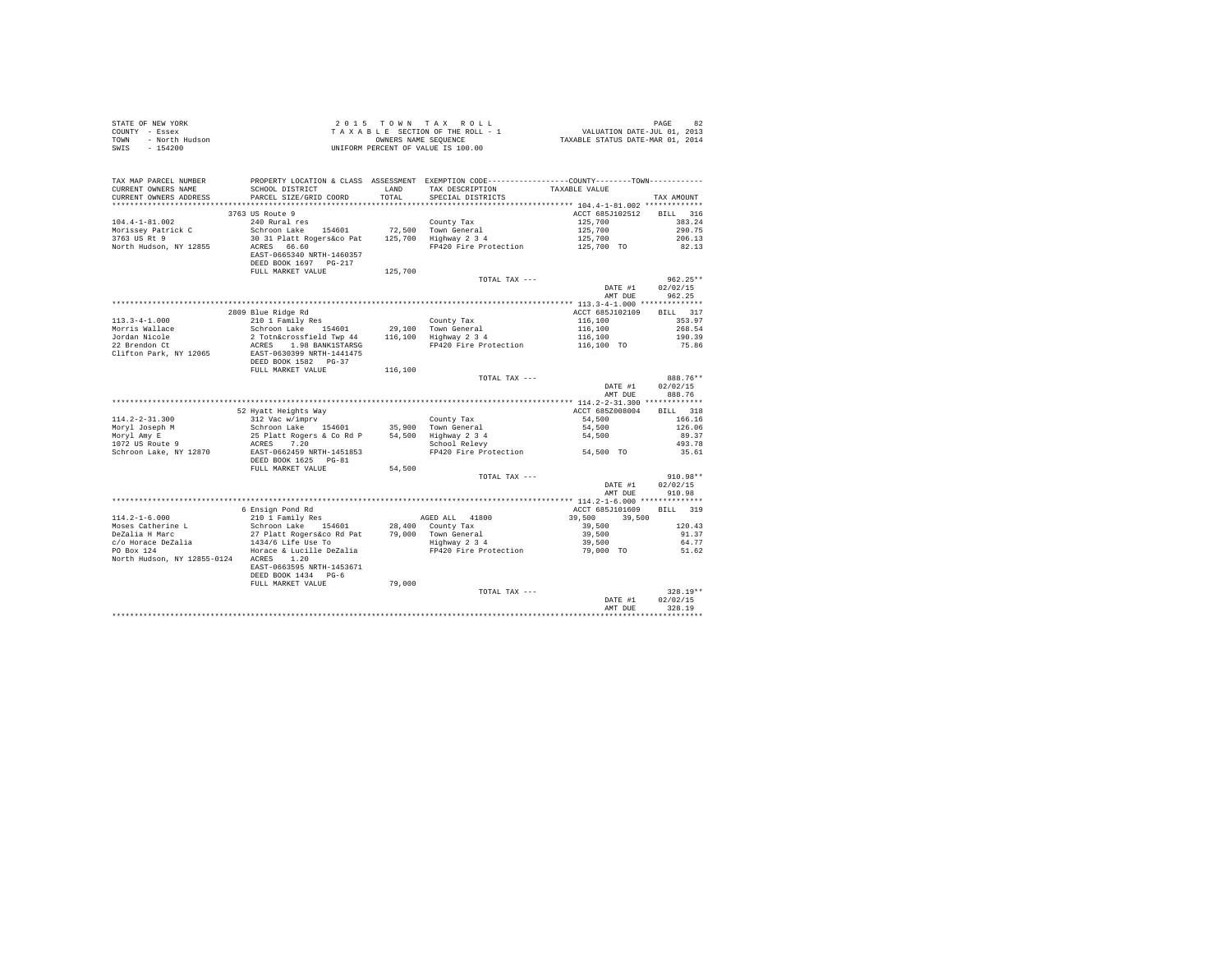| STATE OF NEW YORK      | 2015 TOWN TAX ROLL                 | 83<br>PAGE                       |
|------------------------|------------------------------------|----------------------------------|
| COUNTY - Essex         | TAXABLE SECTION OF THE ROLL - 1    | VALUATION DATE-JUL 01, 2013      |
| TOWN<br>- North Hudson | OWNERS NAME SEOUENCE               | TAXABLE STATUS DATE-MAR 01, 2014 |
| $-154200$<br>SWIS      | UNIFORM PERCENT OF VALUE IS 100.00 |                                  |

| TAX MAP PARCEL NUMBER<br>CURRENT OWNERS NAME<br>CURRENT OWNERS ADDRESS | PROPERTY LOCATION & CLASS ASSESSMENT EXEMPTION CODE----------------COUNTY-------TOWN----------<br>SCHOOL DISTRICT<br>PARCEL SIZE/GRID COORD | <b>T.AND</b><br>TOTAL | TAX DESCRIPTION<br>SPECIAL DISTRICTS | TAXABLE VALUE                              | TAX AMOUNT         |
|------------------------------------------------------------------------|---------------------------------------------------------------------------------------------------------------------------------------------|-----------------------|--------------------------------------|--------------------------------------------|--------------------|
|                                                                        |                                                                                                                                             |                       |                                      | ************ 114.4-1-40.000 ************** |                    |
|                                                                        | 2985 US Route 9                                                                                                                             |                       |                                      | ACCT 685J102208                            | 320<br><b>BILL</b> |
| $114.4 - 1 - 40.000$                                                   | 210 1 Family Res - WTRFNT                                                                                                                   |                       | County Tax                           | 129,900                                    | 396.05             |
| Moses Kevin T                                                          | Schroon Lake<br>154601                                                                                                                      | 50,700                | Town General                         | 129,900                                    | 300.46             |
| Moses Donna M                                                          | 1-A Gore E Of Road Pat                                                                                                                      | 129,900               | Highway 2 3 4                        | 129,900                                    | 213.02             |
| 2985 Us Rte 9                                                          | ACRES<br>4.00                                                                                                                               |                       | School Relevy                        |                                            | 923.45             |
| North Hudson, NY 12855                                                 | EAST-0659852 NRTH-1442697                                                                                                                   |                       | FP420 Fire Protection                | 129,900 TO                                 | 84.88              |
|                                                                        | DEED BOOK 1127 PG-262                                                                                                                       |                       |                                      |                                            |                    |
|                                                                        | FULL MARKET VALUE                                                                                                                           | 129,900               |                                      |                                            |                    |
|                                                                        |                                                                                                                                             |                       | TOTAL TAX ---                        |                                            | $1,917.86**$       |
|                                                                        |                                                                                                                                             |                       |                                      | DATE #1                                    | 02/02/15           |
|                                                                        |                                                                                                                                             |                       |                                      | AMT DUE                                    | 1.917.86           |
|                                                                        |                                                                                                                                             |                       |                                      |                                            |                    |
|                                                                        | US Route 9                                                                                                                                  |                       |                                      | ACCT 685J100313                            | 321<br>BILL        |
| $104.2 - 1 - 4.111$                                                    | 910 Priv forest                                                                                                                             |                       | County Tax                           | 80,400                                     | 245.13             |
| Mountain Forest Products                                               | Schroon Lake<br>154601                                                                                                                      | 80,400                | Town General                         | 80,400                                     | 185.97             |
| c/o Kevin C Mero                                                       | 4 T&c Twp 49                                                                                                                                | 80,400                | Highway 2 3 4                        | 80,400                                     | 131.85             |
| 3281 NYS Route 9                                                       | Also 1381/193                                                                                                                               |                       | School Relevy                        |                                            | 728.46             |
| Crown Point, NY 12928                                                  | ACRES 108.30                                                                                                                                |                       | FP420 Fire Protection                | 80,400 TO                                  | 52.53              |
|                                                                        | EAST-0668205 NRTH-1466076                                                                                                                   |                       |                                      |                                            |                    |
| MAY BE SUBJECT TO PAYMENT                                              | DEED BOOK 1530<br>$PG-34$                                                                                                                   |                       |                                      |                                            |                    |
| UNDER RPTL480A UNTIL 2016                                              | FULL MARKET VALUE                                                                                                                           | 80,400                |                                      |                                            |                    |
|                                                                        |                                                                                                                                             |                       | TOTAL TAX ---                        |                                            | $1,343.94**$       |
|                                                                        |                                                                                                                                             |                       |                                      | DATE #1                                    | 02/02/15           |
|                                                                        |                                                                                                                                             |                       |                                      | AMT DUE                                    | 1.343.94           |
|                                                                        |                                                                                                                                             |                       |                                      |                                            |                    |
|                                                                        | Greenough Rd                                                                                                                                |                       |                                      | ACCT 685J189002                            | 322<br>RTLL.       |
| $104.2 - 1 - 11.220$                                                   | 314 Rural vac<10                                                                                                                            |                       | County Tax                           | 4,200                                      | 12.81              |
| Mower Edwin L                                                          | Schroon Lake<br>154601                                                                                                                      | 4,200                 | Town General                         | 4,200                                      | 9.71               |
| Mower Nancy J                                                          | 4 Twp 49 T&c Pur                                                                                                                            | 4.200                 | Highway 2 3 4                        | 4,200                                      | 6.89               |
| 18 Churchland Rd                                                       | 2.94<br>ACRES                                                                                                                               |                       | FP420 Fire Protection                | 4,200 TO                                   | 2.74               |
| Saugerties, NY 12477-4611                                              | EAST-0670439 NRTH-1466053                                                                                                                   |                       |                                      |                                            |                    |
|                                                                        | DEED BOOK 918<br>$PG-116$                                                                                                                   |                       |                                      |                                            |                    |
|                                                                        | FULL MARKET VALUE                                                                                                                           | 4,200                 |                                      |                                            |                    |
|                                                                        |                                                                                                                                             |                       | TOTAL TAX ---                        |                                            | $32.15**$          |
|                                                                        |                                                                                                                                             |                       |                                      | DATE #1                                    | 02/02/15           |
|                                                                        |                                                                                                                                             |                       |                                      | AMT DUE                                    | 32.15              |
|                                                                        |                                                                                                                                             |                       |                                      |                                            |                    |
|                                                                        | 100 Greenough Rd                                                                                                                            |                       |                                      | ACCT 685J189003                            | 323<br>BILL        |
| $104.2 - 1 - 11.320$                                                   | 210 1 Family Res                                                                                                                            |                       | County Tax                           | 71,500                                     | 217.99             |
| Mower Edwin L                                                          | Schroon Lake 154601                                                                                                                         |                       | 30.200 Town General                  | 71,500                                     | 165.38             |
| Mower Nancy J                                                          | 4 Twp 49 T&c Purchase                                                                                                                       | 71,500                | Highway 2 3 4                        | 71,500                                     | 117.25             |
| 18 Churchland Rd                                                       | 3.20<br>ACRES                                                                                                                               |                       | FP420 Fire Protection                | 71,500 TO                                  | 46.72              |
| Saugerties, NY 12477-4611                                              | EAST-0670704 NRTH-1465694                                                                                                                   |                       |                                      |                                            |                    |
|                                                                        | DEED BOOK 918<br>$PG-116$                                                                                                                   |                       |                                      |                                            |                    |
|                                                                        | FULL MARKET VALUE                                                                                                                           | 71,500                |                                      |                                            |                    |
|                                                                        |                                                                                                                                             |                       | TOTAL TAX ---                        |                                            | $547.34**$         |
|                                                                        |                                                                                                                                             |                       |                                      | DATE #1<br>AMT DUE                         | 02/02/15<br>547.34 |
|                                                                        |                                                                                                                                             |                       |                                      |                                            |                    |
|                                                                        |                                                                                                                                             |                       |                                      |                                            |                    |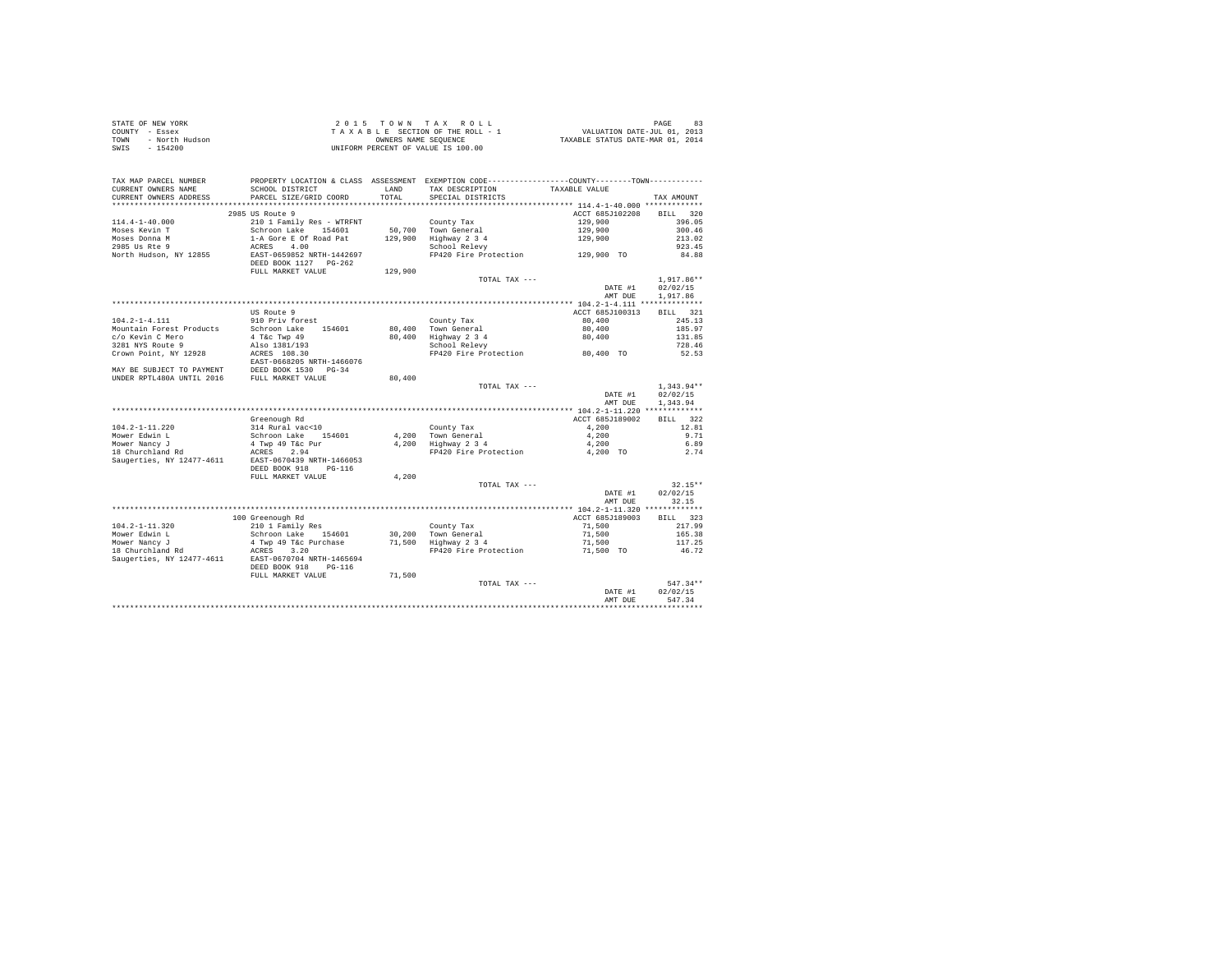| STATE OF NEW YORK      | 2015 TOWN TAX ROLL                 | 84<br>PAGE                       |
|------------------------|------------------------------------|----------------------------------|
| COUNTY - Essex         | TAXABLE SECTION OF THE ROLL - 1    | VALUATION DATE-JUL 01, 2013      |
| TOWN<br>- North Hudson | OWNERS NAME SEOUENCE               | TAXABLE STATUS DATE-MAR 01, 2014 |
| - 154200<br>SWIS       | UNIFORM PERCENT OF VALUE IS 100.00 |                                  |

| ******** 125.1-1-30.200 *************<br>************<br>********<br>2840 US Route 9<br>ACCT 685J196002<br>324<br><b>BILL</b><br>$125.1 - 1 - 30.200$<br>270 Mfg housing<br>County Tax<br>49,500<br>150.92<br>Mullis Maria K<br>Schroon Lake<br>29,400<br>Town General<br>49,500<br>114.50<br>154601<br>141 Paradox Tr<br>49,500<br>Highway 2 3 4<br>49,500<br>81.17<br>c/o Shawn Mullis<br>1740/285 L Estate to<br>School Relevy<br>195.01<br>49,500 TO<br>Jane K Mullis<br>FP420 Fire Protection<br>32.34<br>ACRES 2.27<br>EAST-0659271 NRTH-1439352<br>DEED BOOK 1740 PG-285<br>FULL MARKET VALUE<br>49,500<br>$573.94**$<br>TOTAL TAX ---<br>DATE #1<br>02/02/15<br>573.94<br>AMT DUE<br>***** 114.2-1-54.000 *************<br>3373 US Route 9<br>ACCT 685J102707<br>325<br><b>BILL</b><br>$114.2 - 1 - 54.000$<br>210 1 Family Res - WTRFNT<br>County Tax<br>228,600<br>696.97<br>Myrtle Hugh T<br>Schroon Lake<br>51,300<br>Town General<br>228,600<br>528.76<br>154601<br>Myrtle Carol J<br>25 Platt Rogers&co Rd Pat<br>228,600<br>Highway 2 3 4<br>228,600<br>374.87<br>PO Box 111<br>FP420 Fire Protection<br>228,600 TO<br>4.6ac<br>149.37<br>North Hudson, NY 12855<br>ACRES<br>4.60 BANK WFARGO<br>EAST-0660920 NRTH-1451561<br>DEED BOOK 1303 PG-128<br>FULL MARKET VALUE<br>228,600<br>TOTAL TAX ---<br>$1,749.97**$<br>DATE #1<br>02/02/15<br>1,749.97<br>AMT DUE<br>Blue Ridge Rd<br>ACCT 685J190002<br>326<br>BTLL.<br>882 Elec Trans I<br>3,000<br>9.15<br>County Tax<br>6.94<br>Schroon Lake 154601<br>3.000 Town General<br>3,000<br>3.000 Highway 2 3 4<br>4.92<br>9 T&c Purchase Twp 44<br>3,000<br>1.72<br>FP420 Fire Protection<br>3,000 TO<br>1.96<br>ACRES<br>EAST-0615975 NRTH-1439161<br>DEED BOOK 234<br>$PG-201$<br>3.000<br>FULL MARKET VALUE<br>$22.97**$<br>TOTAL TAX ---<br>02/02/15<br>DATE #1<br>22.97<br>AMT DUE<br>Blue Ridge Rd<br>ACCT 685J102404<br>BILL 327<br>882 Elec Trans I<br>6,500<br>19.82<br>County Tax<br>Schroon Lake 154601<br>6,500<br>Town General<br>6.500<br>15.03<br>5430 LBJ Fwy Ste 1700<br>9 T&c Twp 44<br>6.500<br>Highway 2 3 4<br>10.66<br>6,500<br>FP420 Fire Protection<br>4.25<br>ACRES<br>3.77<br>6.500 TO<br>EAST-0616985 NRTH-1438845<br>DEED BOOK 234<br>$PG-201$<br>FULL MARKET VALUE<br>6,500<br>$49.76**$<br>TOTAL TAX ---<br>DATE #1<br>02/02/15<br>49.76<br>AMT DUE | TAX MAP PARCEL NUMBER<br>CURRENT OWNERS NAME | PROPERTY LOCATION & CLASS ASSESSMENT EXEMPTION CODE----------------COUNTY--------TOWN----------<br>SCHOOL DISTRICT | <b>T.AND</b> | TAX DESCRIPTION   | TAXABLE VALUE |            |
|--------------------------------------------------------------------------------------------------------------------------------------------------------------------------------------------------------------------------------------------------------------------------------------------------------------------------------------------------------------------------------------------------------------------------------------------------------------------------------------------------------------------------------------------------------------------------------------------------------------------------------------------------------------------------------------------------------------------------------------------------------------------------------------------------------------------------------------------------------------------------------------------------------------------------------------------------------------------------------------------------------------------------------------------------------------------------------------------------------------------------------------------------------------------------------------------------------------------------------------------------------------------------------------------------------------------------------------------------------------------------------------------------------------------------------------------------------------------------------------------------------------------------------------------------------------------------------------------------------------------------------------------------------------------------------------------------------------------------------------------------------------------------------------------------------------------------------------------------------------------------------------------------------------------------------------------------------------------------------------------------------------------------------------------------------------------------------------------------------------------------------------------------------------------------------------------------------------------------------------------------------------------------------------------------------------------------------------------------|----------------------------------------------|--------------------------------------------------------------------------------------------------------------------|--------------|-------------------|---------------|------------|
|                                                                                                                                                                                                                                                                                                                                                                                                                                                                                                                                                                                                                                                                                                                                                                                                                                                                                                                                                                                                                                                                                                                                                                                                                                                                                                                                                                                                                                                                                                                                                                                                                                                                                                                                                                                                                                                                                                                                                                                                                                                                                                                                                                                                                                                                                                                                                  | CURRENT OWNERS ADDRESS                       | PARCEL SIZE/GRID COORD                                                                                             | TOTAL        | SPECIAL DISTRICTS |               | TAX AMOUNT |
|                                                                                                                                                                                                                                                                                                                                                                                                                                                                                                                                                                                                                                                                                                                                                                                                                                                                                                                                                                                                                                                                                                                                                                                                                                                                                                                                                                                                                                                                                                                                                                                                                                                                                                                                                                                                                                                                                                                                                                                                                                                                                                                                                                                                                                                                                                                                                  |                                              |                                                                                                                    |              |                   |               |            |
|                                                                                                                                                                                                                                                                                                                                                                                                                                                                                                                                                                                                                                                                                                                                                                                                                                                                                                                                                                                                                                                                                                                                                                                                                                                                                                                                                                                                                                                                                                                                                                                                                                                                                                                                                                                                                                                                                                                                                                                                                                                                                                                                                                                                                                                                                                                                                  |                                              |                                                                                                                    |              |                   |               |            |
|                                                                                                                                                                                                                                                                                                                                                                                                                                                                                                                                                                                                                                                                                                                                                                                                                                                                                                                                                                                                                                                                                                                                                                                                                                                                                                                                                                                                                                                                                                                                                                                                                                                                                                                                                                                                                                                                                                                                                                                                                                                                                                                                                                                                                                                                                                                                                  |                                              |                                                                                                                    |              |                   |               |            |
|                                                                                                                                                                                                                                                                                                                                                                                                                                                                                                                                                                                                                                                                                                                                                                                                                                                                                                                                                                                                                                                                                                                                                                                                                                                                                                                                                                                                                                                                                                                                                                                                                                                                                                                                                                                                                                                                                                                                                                                                                                                                                                                                                                                                                                                                                                                                                  |                                              |                                                                                                                    |              |                   |               |            |
|                                                                                                                                                                                                                                                                                                                                                                                                                                                                                                                                                                                                                                                                                                                                                                                                                                                                                                                                                                                                                                                                                                                                                                                                                                                                                                                                                                                                                                                                                                                                                                                                                                                                                                                                                                                                                                                                                                                                                                                                                                                                                                                                                                                                                                                                                                                                                  | Mullis Shawn                                 |                                                                                                                    |              |                   |               |            |
|                                                                                                                                                                                                                                                                                                                                                                                                                                                                                                                                                                                                                                                                                                                                                                                                                                                                                                                                                                                                                                                                                                                                                                                                                                                                                                                                                                                                                                                                                                                                                                                                                                                                                                                                                                                                                                                                                                                                                                                                                                                                                                                                                                                                                                                                                                                                                  |                                              |                                                                                                                    |              |                   |               |            |
|                                                                                                                                                                                                                                                                                                                                                                                                                                                                                                                                                                                                                                                                                                                                                                                                                                                                                                                                                                                                                                                                                                                                                                                                                                                                                                                                                                                                                                                                                                                                                                                                                                                                                                                                                                                                                                                                                                                                                                                                                                                                                                                                                                                                                                                                                                                                                  | PO Box 872                                   |                                                                                                                    |              |                   |               |            |
|                                                                                                                                                                                                                                                                                                                                                                                                                                                                                                                                                                                                                                                                                                                                                                                                                                                                                                                                                                                                                                                                                                                                                                                                                                                                                                                                                                                                                                                                                                                                                                                                                                                                                                                                                                                                                                                                                                                                                                                                                                                                                                                                                                                                                                                                                                                                                  | Edgewater, FL 32132                          |                                                                                                                    |              |                   |               |            |
|                                                                                                                                                                                                                                                                                                                                                                                                                                                                                                                                                                                                                                                                                                                                                                                                                                                                                                                                                                                                                                                                                                                                                                                                                                                                                                                                                                                                                                                                                                                                                                                                                                                                                                                                                                                                                                                                                                                                                                                                                                                                                                                                                                                                                                                                                                                                                  |                                              |                                                                                                                    |              |                   |               |            |
|                                                                                                                                                                                                                                                                                                                                                                                                                                                                                                                                                                                                                                                                                                                                                                                                                                                                                                                                                                                                                                                                                                                                                                                                                                                                                                                                                                                                                                                                                                                                                                                                                                                                                                                                                                                                                                                                                                                                                                                                                                                                                                                                                                                                                                                                                                                                                  |                                              |                                                                                                                    |              |                   |               |            |
|                                                                                                                                                                                                                                                                                                                                                                                                                                                                                                                                                                                                                                                                                                                                                                                                                                                                                                                                                                                                                                                                                                                                                                                                                                                                                                                                                                                                                                                                                                                                                                                                                                                                                                                                                                                                                                                                                                                                                                                                                                                                                                                                                                                                                                                                                                                                                  |                                              |                                                                                                                    |              |                   |               |            |
|                                                                                                                                                                                                                                                                                                                                                                                                                                                                                                                                                                                                                                                                                                                                                                                                                                                                                                                                                                                                                                                                                                                                                                                                                                                                                                                                                                                                                                                                                                                                                                                                                                                                                                                                                                                                                                                                                                                                                                                                                                                                                                                                                                                                                                                                                                                                                  |                                              |                                                                                                                    |              |                   |               |            |
|                                                                                                                                                                                                                                                                                                                                                                                                                                                                                                                                                                                                                                                                                                                                                                                                                                                                                                                                                                                                                                                                                                                                                                                                                                                                                                                                                                                                                                                                                                                                                                                                                                                                                                                                                                                                                                                                                                                                                                                                                                                                                                                                                                                                                                                                                                                                                  |                                              |                                                                                                                    |              |                   |               |            |
|                                                                                                                                                                                                                                                                                                                                                                                                                                                                                                                                                                                                                                                                                                                                                                                                                                                                                                                                                                                                                                                                                                                                                                                                                                                                                                                                                                                                                                                                                                                                                                                                                                                                                                                                                                                                                                                                                                                                                                                                                                                                                                                                                                                                                                                                                                                                                  |                                              |                                                                                                                    |              |                   |               |            |
|                                                                                                                                                                                                                                                                                                                                                                                                                                                                                                                                                                                                                                                                                                                                                                                                                                                                                                                                                                                                                                                                                                                                                                                                                                                                                                                                                                                                                                                                                                                                                                                                                                                                                                                                                                                                                                                                                                                                                                                                                                                                                                                                                                                                                                                                                                                                                  |                                              |                                                                                                                    |              |                   |               |            |
|                                                                                                                                                                                                                                                                                                                                                                                                                                                                                                                                                                                                                                                                                                                                                                                                                                                                                                                                                                                                                                                                                                                                                                                                                                                                                                                                                                                                                                                                                                                                                                                                                                                                                                                                                                                                                                                                                                                                                                                                                                                                                                                                                                                                                                                                                                                                                  |                                              |                                                                                                                    |              |                   |               |            |
|                                                                                                                                                                                                                                                                                                                                                                                                                                                                                                                                                                                                                                                                                                                                                                                                                                                                                                                                                                                                                                                                                                                                                                                                                                                                                                                                                                                                                                                                                                                                                                                                                                                                                                                                                                                                                                                                                                                                                                                                                                                                                                                                                                                                                                                                                                                                                  |                                              |                                                                                                                    |              |                   |               |            |
|                                                                                                                                                                                                                                                                                                                                                                                                                                                                                                                                                                                                                                                                                                                                                                                                                                                                                                                                                                                                                                                                                                                                                                                                                                                                                                                                                                                                                                                                                                                                                                                                                                                                                                                                                                                                                                                                                                                                                                                                                                                                                                                                                                                                                                                                                                                                                  |                                              |                                                                                                                    |              |                   |               |            |
|                                                                                                                                                                                                                                                                                                                                                                                                                                                                                                                                                                                                                                                                                                                                                                                                                                                                                                                                                                                                                                                                                                                                                                                                                                                                                                                                                                                                                                                                                                                                                                                                                                                                                                                                                                                                                                                                                                                                                                                                                                                                                                                                                                                                                                                                                                                                                  |                                              |                                                                                                                    |              |                   |               |            |
|                                                                                                                                                                                                                                                                                                                                                                                                                                                                                                                                                                                                                                                                                                                                                                                                                                                                                                                                                                                                                                                                                                                                                                                                                                                                                                                                                                                                                                                                                                                                                                                                                                                                                                                                                                                                                                                                                                                                                                                                                                                                                                                                                                                                                                                                                                                                                  |                                              |                                                                                                                    |              |                   |               |            |
|                                                                                                                                                                                                                                                                                                                                                                                                                                                                                                                                                                                                                                                                                                                                                                                                                                                                                                                                                                                                                                                                                                                                                                                                                                                                                                                                                                                                                                                                                                                                                                                                                                                                                                                                                                                                                                                                                                                                                                                                                                                                                                                                                                                                                                                                                                                                                  |                                              |                                                                                                                    |              |                   |               |            |
|                                                                                                                                                                                                                                                                                                                                                                                                                                                                                                                                                                                                                                                                                                                                                                                                                                                                                                                                                                                                                                                                                                                                                                                                                                                                                                                                                                                                                                                                                                                                                                                                                                                                                                                                                                                                                                                                                                                                                                                                                                                                                                                                                                                                                                                                                                                                                  |                                              |                                                                                                                    |              |                   |               |            |
|                                                                                                                                                                                                                                                                                                                                                                                                                                                                                                                                                                                                                                                                                                                                                                                                                                                                                                                                                                                                                                                                                                                                                                                                                                                                                                                                                                                                                                                                                                                                                                                                                                                                                                                                                                                                                                                                                                                                                                                                                                                                                                                                                                                                                                                                                                                                                  |                                              |                                                                                                                    |              |                   |               |            |
|                                                                                                                                                                                                                                                                                                                                                                                                                                                                                                                                                                                                                                                                                                                                                                                                                                                                                                                                                                                                                                                                                                                                                                                                                                                                                                                                                                                                                                                                                                                                                                                                                                                                                                                                                                                                                                                                                                                                                                                                                                                                                                                                                                                                                                                                                                                                                  |                                              |                                                                                                                    |              |                   |               |            |
|                                                                                                                                                                                                                                                                                                                                                                                                                                                                                                                                                                                                                                                                                                                                                                                                                                                                                                                                                                                                                                                                                                                                                                                                                                                                                                                                                                                                                                                                                                                                                                                                                                                                                                                                                                                                                                                                                                                                                                                                                                                                                                                                                                                                                                                                                                                                                  |                                              |                                                                                                                    |              |                   |               |            |
|                                                                                                                                                                                                                                                                                                                                                                                                                                                                                                                                                                                                                                                                                                                                                                                                                                                                                                                                                                                                                                                                                                                                                                                                                                                                                                                                                                                                                                                                                                                                                                                                                                                                                                                                                                                                                                                                                                                                                                                                                                                                                                                                                                                                                                                                                                                                                  |                                              |                                                                                                                    |              |                   |               |            |
|                                                                                                                                                                                                                                                                                                                                                                                                                                                                                                                                                                                                                                                                                                                                                                                                                                                                                                                                                                                                                                                                                                                                                                                                                                                                                                                                                                                                                                                                                                                                                                                                                                                                                                                                                                                                                                                                                                                                                                                                                                                                                                                                                                                                                                                                                                                                                  |                                              |                                                                                                                    |              |                   |               |            |
|                                                                                                                                                                                                                                                                                                                                                                                                                                                                                                                                                                                                                                                                                                                                                                                                                                                                                                                                                                                                                                                                                                                                                                                                                                                                                                                                                                                                                                                                                                                                                                                                                                                                                                                                                                                                                                                                                                                                                                                                                                                                                                                                                                                                                                                                                                                                                  | $112.4 - 2 - 10.001$                         |                                                                                                                    |              |                   |               |            |
|                                                                                                                                                                                                                                                                                                                                                                                                                                                                                                                                                                                                                                                                                                                                                                                                                                                                                                                                                                                                                                                                                                                                                                                                                                                                                                                                                                                                                                                                                                                                                                                                                                                                                                                                                                                                                                                                                                                                                                                                                                                                                                                                                                                                                                                                                                                                                  | NL Industries Inc                            |                                                                                                                    |              |                   |               |            |
|                                                                                                                                                                                                                                                                                                                                                                                                                                                                                                                                                                                                                                                                                                                                                                                                                                                                                                                                                                                                                                                                                                                                                                                                                                                                                                                                                                                                                                                                                                                                                                                                                                                                                                                                                                                                                                                                                                                                                                                                                                                                                                                                                                                                                                                                                                                                                  | 5430 LBJ Fwy Ste 1700                        |                                                                                                                    |              |                   |               |            |
|                                                                                                                                                                                                                                                                                                                                                                                                                                                                                                                                                                                                                                                                                                                                                                                                                                                                                                                                                                                                                                                                                                                                                                                                                                                                                                                                                                                                                                                                                                                                                                                                                                                                                                                                                                                                                                                                                                                                                                                                                                                                                                                                                                                                                                                                                                                                                  | Dallas, TX 75240                             |                                                                                                                    |              |                   |               |            |
|                                                                                                                                                                                                                                                                                                                                                                                                                                                                                                                                                                                                                                                                                                                                                                                                                                                                                                                                                                                                                                                                                                                                                                                                                                                                                                                                                                                                                                                                                                                                                                                                                                                                                                                                                                                                                                                                                                                                                                                                                                                                                                                                                                                                                                                                                                                                                  |                                              |                                                                                                                    |              |                   |               |            |
|                                                                                                                                                                                                                                                                                                                                                                                                                                                                                                                                                                                                                                                                                                                                                                                                                                                                                                                                                                                                                                                                                                                                                                                                                                                                                                                                                                                                                                                                                                                                                                                                                                                                                                                                                                                                                                                                                                                                                                                                                                                                                                                                                                                                                                                                                                                                                  |                                              |                                                                                                                    |              |                   |               |            |
|                                                                                                                                                                                                                                                                                                                                                                                                                                                                                                                                                                                                                                                                                                                                                                                                                                                                                                                                                                                                                                                                                                                                                                                                                                                                                                                                                                                                                                                                                                                                                                                                                                                                                                                                                                                                                                                                                                                                                                                                                                                                                                                                                                                                                                                                                                                                                  |                                              |                                                                                                                    |              |                   |               |            |
|                                                                                                                                                                                                                                                                                                                                                                                                                                                                                                                                                                                                                                                                                                                                                                                                                                                                                                                                                                                                                                                                                                                                                                                                                                                                                                                                                                                                                                                                                                                                                                                                                                                                                                                                                                                                                                                                                                                                                                                                                                                                                                                                                                                                                                                                                                                                                  |                                              |                                                                                                                    |              |                   |               |            |
|                                                                                                                                                                                                                                                                                                                                                                                                                                                                                                                                                                                                                                                                                                                                                                                                                                                                                                                                                                                                                                                                                                                                                                                                                                                                                                                                                                                                                                                                                                                                                                                                                                                                                                                                                                                                                                                                                                                                                                                                                                                                                                                                                                                                                                                                                                                                                  |                                              |                                                                                                                    |              |                   |               |            |
|                                                                                                                                                                                                                                                                                                                                                                                                                                                                                                                                                                                                                                                                                                                                                                                                                                                                                                                                                                                                                                                                                                                                                                                                                                                                                                                                                                                                                                                                                                                                                                                                                                                                                                                                                                                                                                                                                                                                                                                                                                                                                                                                                                                                                                                                                                                                                  |                                              |                                                                                                                    |              |                   |               |            |
|                                                                                                                                                                                                                                                                                                                                                                                                                                                                                                                                                                                                                                                                                                                                                                                                                                                                                                                                                                                                                                                                                                                                                                                                                                                                                                                                                                                                                                                                                                                                                                                                                                                                                                                                                                                                                                                                                                                                                                                                                                                                                                                                                                                                                                                                                                                                                  |                                              |                                                                                                                    |              |                   |               |            |
|                                                                                                                                                                                                                                                                                                                                                                                                                                                                                                                                                                                                                                                                                                                                                                                                                                                                                                                                                                                                                                                                                                                                                                                                                                                                                                                                                                                                                                                                                                                                                                                                                                                                                                                                                                                                                                                                                                                                                                                                                                                                                                                                                                                                                                                                                                                                                  |                                              |                                                                                                                    |              |                   |               |            |
|                                                                                                                                                                                                                                                                                                                                                                                                                                                                                                                                                                                                                                                                                                                                                                                                                                                                                                                                                                                                                                                                                                                                                                                                                                                                                                                                                                                                                                                                                                                                                                                                                                                                                                                                                                                                                                                                                                                                                                                                                                                                                                                                                                                                                                                                                                                                                  | $112.4 - 2 - 11.001$                         |                                                                                                                    |              |                   |               |            |
|                                                                                                                                                                                                                                                                                                                                                                                                                                                                                                                                                                                                                                                                                                                                                                                                                                                                                                                                                                                                                                                                                                                                                                                                                                                                                                                                                                                                                                                                                                                                                                                                                                                                                                                                                                                                                                                                                                                                                                                                                                                                                                                                                                                                                                                                                                                                                  | NL Industries Inc                            |                                                                                                                    |              |                   |               |            |
|                                                                                                                                                                                                                                                                                                                                                                                                                                                                                                                                                                                                                                                                                                                                                                                                                                                                                                                                                                                                                                                                                                                                                                                                                                                                                                                                                                                                                                                                                                                                                                                                                                                                                                                                                                                                                                                                                                                                                                                                                                                                                                                                                                                                                                                                                                                                                  |                                              |                                                                                                                    |              |                   |               |            |
|                                                                                                                                                                                                                                                                                                                                                                                                                                                                                                                                                                                                                                                                                                                                                                                                                                                                                                                                                                                                                                                                                                                                                                                                                                                                                                                                                                                                                                                                                                                                                                                                                                                                                                                                                                                                                                                                                                                                                                                                                                                                                                                                                                                                                                                                                                                                                  | Dallas, TX 75240                             |                                                                                                                    |              |                   |               |            |
|                                                                                                                                                                                                                                                                                                                                                                                                                                                                                                                                                                                                                                                                                                                                                                                                                                                                                                                                                                                                                                                                                                                                                                                                                                                                                                                                                                                                                                                                                                                                                                                                                                                                                                                                                                                                                                                                                                                                                                                                                                                                                                                                                                                                                                                                                                                                                  |                                              |                                                                                                                    |              |                   |               |            |
|                                                                                                                                                                                                                                                                                                                                                                                                                                                                                                                                                                                                                                                                                                                                                                                                                                                                                                                                                                                                                                                                                                                                                                                                                                                                                                                                                                                                                                                                                                                                                                                                                                                                                                                                                                                                                                                                                                                                                                                                                                                                                                                                                                                                                                                                                                                                                  |                                              |                                                                                                                    |              |                   |               |            |
|                                                                                                                                                                                                                                                                                                                                                                                                                                                                                                                                                                                                                                                                                                                                                                                                                                                                                                                                                                                                                                                                                                                                                                                                                                                                                                                                                                                                                                                                                                                                                                                                                                                                                                                                                                                                                                                                                                                                                                                                                                                                                                                                                                                                                                                                                                                                                  |                                              |                                                                                                                    |              |                   |               |            |
|                                                                                                                                                                                                                                                                                                                                                                                                                                                                                                                                                                                                                                                                                                                                                                                                                                                                                                                                                                                                                                                                                                                                                                                                                                                                                                                                                                                                                                                                                                                                                                                                                                                                                                                                                                                                                                                                                                                                                                                                                                                                                                                                                                                                                                                                                                                                                  |                                              |                                                                                                                    |              |                   |               |            |
|                                                                                                                                                                                                                                                                                                                                                                                                                                                                                                                                                                                                                                                                                                                                                                                                                                                                                                                                                                                                                                                                                                                                                                                                                                                                                                                                                                                                                                                                                                                                                                                                                                                                                                                                                                                                                                                                                                                                                                                                                                                                                                                                                                                                                                                                                                                                                  |                                              |                                                                                                                    |              |                   |               |            |
|                                                                                                                                                                                                                                                                                                                                                                                                                                                                                                                                                                                                                                                                                                                                                                                                                                                                                                                                                                                                                                                                                                                                                                                                                                                                                                                                                                                                                                                                                                                                                                                                                                                                                                                                                                                                                                                                                                                                                                                                                                                                                                                                                                                                                                                                                                                                                  |                                              |                                                                                                                    |              |                   |               |            |
|                                                                                                                                                                                                                                                                                                                                                                                                                                                                                                                                                                                                                                                                                                                                                                                                                                                                                                                                                                                                                                                                                                                                                                                                                                                                                                                                                                                                                                                                                                                                                                                                                                                                                                                                                                                                                                                                                                                                                                                                                                                                                                                                                                                                                                                                                                                                                  |                                              |                                                                                                                    |              |                   |               |            |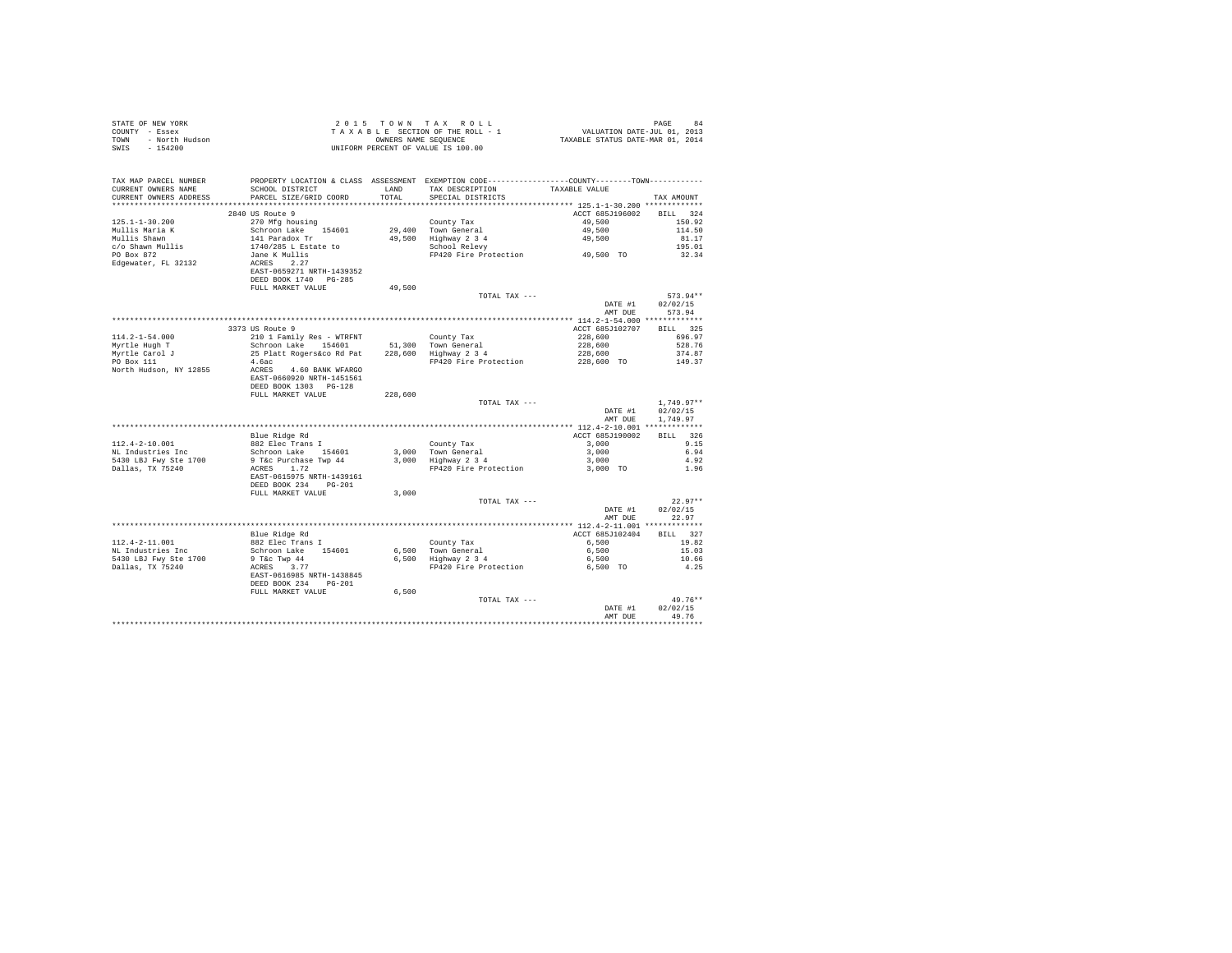| TAX MAP PARCEL NUMBER<br>CURRENT OWNERS NAME<br>CURRENT OWNERS ADDRESS                 | PARCEL SIZE/GRID COORD                                                                                                                      |        | PROPERTY LOCATION & CLASS ASSESSMENT EXEMPTION CODE---------------COUNTY-------TOWN---------                                                | TAXABLE VALUE                                   | TAX AMOUNT                       |
|----------------------------------------------------------------------------------------|---------------------------------------------------------------------------------------------------------------------------------------------|--------|---------------------------------------------------------------------------------------------------------------------------------------------|-------------------------------------------------|----------------------------------|
|                                                                                        |                                                                                                                                             |        |                                                                                                                                             |                                                 |                                  |
| $112.4 - 2 - 26.000$<br>NL Industries Inc<br>5430 LBJ Fwy Ste 1700<br>Dallas, TX 75240 | Blue Ridge Rd<br>882 Elec Trans I<br>Schroon Lake 154601<br>9 T&C Twp 44<br>ACRES 6.10<br>EAST-0617938 NRTH-1439567<br>DEED BOOK 234 PG-201 |        | County Tax<br>10,500 Town General<br>10,500 Highway 2 3 4<br>Town General 10,500<br>Highway 2 3 4 10,500<br>FP420 Fire Protection 10,500 TO | ACCT 685J102403 BILL 328<br>10,500              | 32.01<br>24.29<br>17.22<br>6.86  |
|                                                                                        | FULL MARKET VALUE                                                                                                                           | 10,500 |                                                                                                                                             |                                                 |                                  |
|                                                                                        |                                                                                                                                             |        | TOTAL TAX ---                                                                                                                               | DATE #1<br>AMT DUE                              | 80.38**<br>02/02/15<br>80.38     |
|                                                                                        |                                                                                                                                             |        |                                                                                                                                             |                                                 | BILL 329                         |
| $113.3 - 2 - 14.000$<br>NL Industries Inc                                              | Blue Ridge Rd<br>882 Elec Trans I                                                                                                           |        | County Tax<br>20,800 Town General<br>20,800 Highway 2 3 4                                                                                   | ACCT 685J102401<br>20,800                       | 63.42<br>48.11                   |
| 5430 LBJ Fwy Ste 1700<br>Dallas, TX 75240                                              | Schroon Lake<br>Schroon Lake<br>7 10 T&c Twp 44<br>ACRES 12.10<br>EAST-0623958 NRTH-1442702<br>DEED BOOK 234 PG-201<br>FULL MARKET VALUE    | 20,800 | FP420 Fire Protection                                                                                                                       | $20,800$<br>$20,800$<br>$20,800$ TO             | 34.11<br>13.59                   |
|                                                                                        |                                                                                                                                             |        | TOTAL TAX ---                                                                                                                               | DATE #1<br>AMT DUE                              | $159.23**$<br>02/02/15<br>159.23 |
|                                                                                        |                                                                                                                                             |        |                                                                                                                                             |                                                 |                                  |
|                                                                                        | Blue Ridge Rd                                                                                                                               |        |                                                                                                                                             | ACCT 685J102312                                 | BILL 330                         |
|                                                                                        |                                                                                                                                             |        |                                                                                                                                             |                                                 | 10.06                            |
|                                                                                        |                                                                                                                                             |        |                                                                                                                                             |                                                 | 7.63<br>5.41                     |
|                                                                                        | $2.4ac$<br>ACRES $1.90$<br>EAST-0642589 NRTH-1443194<br>DEED BOOK 234 PG-201                                                                |        |                                                                                                                                             |                                                 | 2.16                             |
|                                                                                        | FULL MARKET VALUE                                                                                                                           | 3,300  |                                                                                                                                             |                                                 |                                  |
|                                                                                        |                                                                                                                                             |        | TOTAL TAX ---                                                                                                                               | DATE #1<br>AMT DUE                              | $25.26**$<br>02/02/15<br>25.26   |
|                                                                                        |                                                                                                                                             |        |                                                                                                                                             |                                                 |                                  |
|                                                                                        |                                                                                                                                             |        |                                                                                                                                             | ACCT 685J102310                                 | BILL 331                         |
|                                                                                        |                                                                                                                                             |        |                                                                                                                                             |                                                 | 32.62<br>24.75                   |
|                                                                                        |                                                                                                                                             |        |                                                                                                                                             |                                                 | 17.55                            |
|                                                                                        | DEED BOOK 234 PG-201                                                                                                                        |        |                                                                                                                                             | $10,700$<br>$10,700$<br>$10,700$<br>$10,700$ TO | 6.99                             |
|                                                                                        | FULL MARKET VALUE                                                                                                                           | 10,700 | TOTAL TAX ---                                                                                                                               |                                                 | $81.91**$                        |
|                                                                                        |                                                                                                                                             |        |                                                                                                                                             | DATE #1<br>AMT DUR                              | 02/02/15<br>81.91                |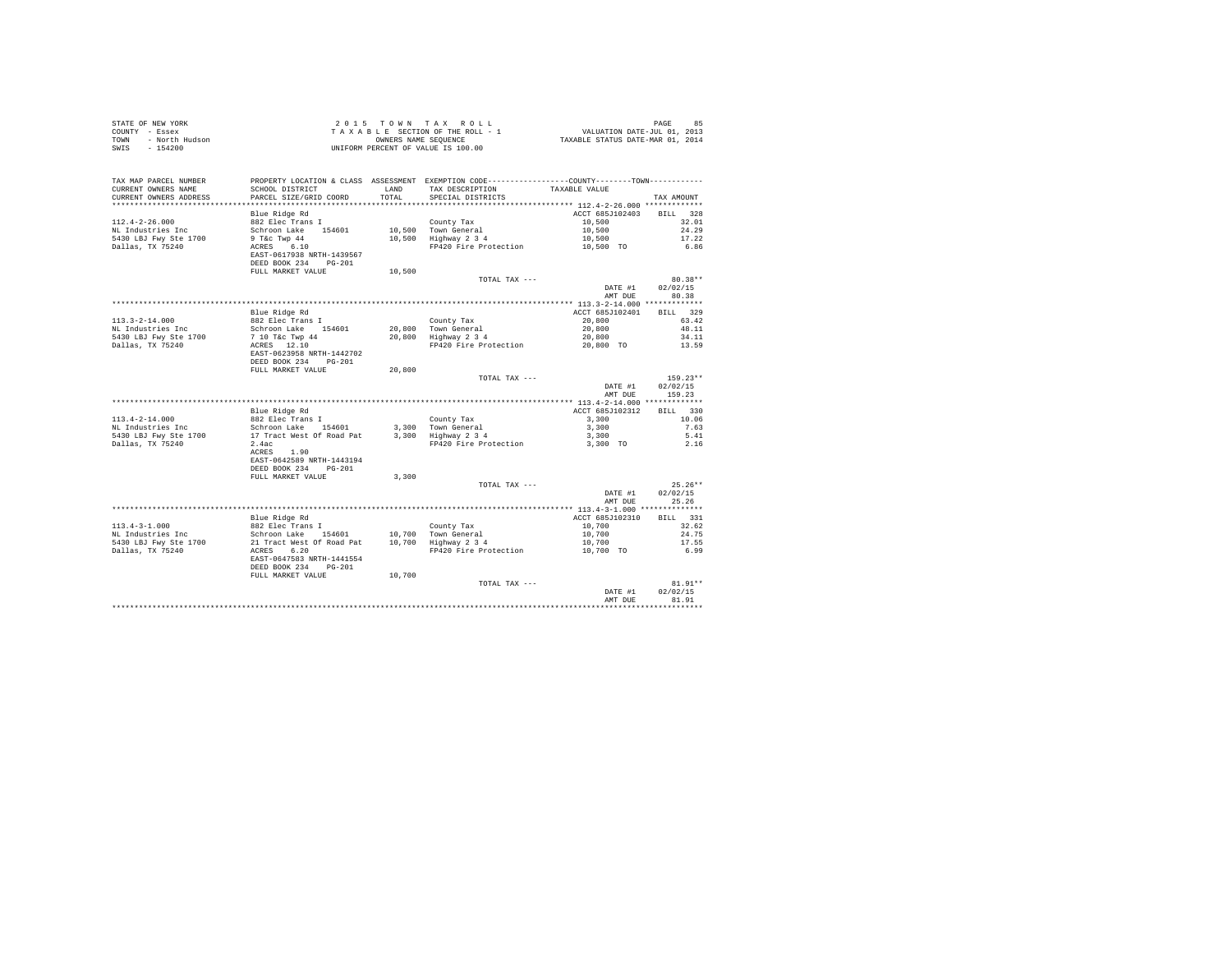| OF NEW YORK<br>Y - Essex<br>- North Hudson<br>- 154200<br>STATE OF NEW YORK<br>COUNTY - Essex |                                         |              | 2015 TOWN TAX ROLL<br>TAXABLE SECTION OF THE ROLL - 1                                           | 96 PAGE 86<br>VALUATION DATE-JUL 01, 2013<br>TAXABLE STATUS DATE-MAR 01, 2014 |                       |
|-----------------------------------------------------------------------------------------------|-----------------------------------------|--------------|-------------------------------------------------------------------------------------------------|-------------------------------------------------------------------------------|-----------------------|
| TOWN                                                                                          |                                         |              | OWNERS NAME SEQUENCE<br>RCENT OF VALUE IS 100 11                                                |                                                                               |                       |
| SWIS                                                                                          |                                         |              | UNIFORM PERCENT OF VALUE IS 100.00                                                              |                                                                               |                       |
|                                                                                               |                                         |              |                                                                                                 |                                                                               |                       |
|                                                                                               |                                         |              |                                                                                                 |                                                                               |                       |
|                                                                                               |                                         |              |                                                                                                 |                                                                               |                       |
| TAX MAP PARCEL NUMBER                                                                         |                                         |              | PROPERTY LOCATION & CLASS ASSESSMENT EXEMPTION CODE----------------COUNTY--------TOWN---------- |                                                                               |                       |
| CURRENT OWNERS NAME                                                                           | SCHOOL DISTRICT                         | <b>T.AND</b> | TAX DESCRIPTION                                                                                 | TAXABLE VALUE                                                                 |                       |
| CURRENT OWNERS ADDRESS                                                                        | PARCEL SIZE/GRID COORD                  | TOTAL        | SPECIAL DISTRICTS                                                                               |                                                                               | TAX AMOUNT            |
|                                                                                               |                                         |              |                                                                                                 |                                                                               |                       |
|                                                                                               | Blue Ridge Rd                           |              |                                                                                                 | ACCT 685J102413                                                               | BILL 332              |
| $113.20 - 1 - 18.000$                                                                         | 882 Elec Trans I                        |              |                                                                                                 | 8,300                                                                         | 25.31                 |
| NL Industries Inc                                                                             | Schroon Lake 154601                     |              | County Tax<br>8,300 Town General<br>8,300 Highway 2 3 4                                         | 8,300                                                                         | 19.20                 |
| 5430 LBJ Fwy Ste 1700                                                                         | 20 Tract West Of Road Pat               |              |                                                                                                 | 8,300                                                                         | 13.61                 |
| Dallas, TX 75240                                                                              | ACRES 4.80<br>EAST-0645518 NRTH-1441519 |              | FP420 Fire Protection                                                                           | 8,300 TO                                                                      | 5.42                  |
|                                                                                               | DEED BOOK 347 PG-302                    |              |                                                                                                 |                                                                               |                       |
|                                                                                               | FULL MARKET VALUE                       | 8,300        |                                                                                                 |                                                                               |                       |
|                                                                                               |                                         |              | TOTAL TAX ---                                                                                   |                                                                               | $63.54**$             |
|                                                                                               |                                         |              |                                                                                                 | DATE #1                                                                       | 02/02/15              |
|                                                                                               |                                         |              |                                                                                                 | AMT DUE                                                                       | 63.54                 |
|                                                                                               |                                         |              |                                                                                                 |                                                                               |                       |
|                                                                                               | Blue Ridge Rd                           |              |                                                                                                 | ACCT 685J102502                                                               | BILL 333              |
| 113.20-1-21.000                                                                               | 882 Elec Trans I                        |              | County Tax                                                                                      | 7,700                                                                         | 23.48                 |
| NL Industries Inc                                                                             | Schroon Lake 154601                     |              | 7,700 Town General<br>7,700 Highway 2 3 4                                                       | 7,700                                                                         | 17.81                 |
| 5430 LBJ Fwy Ste 1700                                                                         | 20 Tract West Of Road Pat               |              |                                                                                                 | 7,700                                                                         | 12.63                 |
| Dallas, TX 75240                                                                              | ACRES 4.50                              |              | FP420 Fire Protection                                                                           | 7,700 TO                                                                      | 5.03                  |
|                                                                                               | EAST-0645236 NRTH-1440402               |              |                                                                                                 |                                                                               |                       |
|                                                                                               | FULL MARKET VALUE                       | 7,700        |                                                                                                 |                                                                               |                       |
|                                                                                               |                                         |              | TOTAL TAX ---                                                                                   |                                                                               | 58.95**               |
|                                                                                               |                                         |              |                                                                                                 | DATE #1                                                                       | 02/02/15              |
|                                                                                               |                                         |              |                                                                                                 | AMT DUE                                                                       | 58.95                 |
|                                                                                               |                                         |              |                                                                                                 |                                                                               |                       |
|                                                                                               | Blue Ridge Rd                           |              |                                                                                                 | ACCT 685J102409                                                               | BILL 334              |
| $113.20 - 1 - 24.000$<br>NL Industries Inc                                                    | 882 Elec Trans I<br>Schroon Lake 154601 |              | County Tax<br>3,300 Town General                                                                | 3,300<br>3,300                                                                | 10.06<br>7.63         |
| 5430 LBJ Fwy Ste 1700                                                                         | 20 Tract West Of Road Pat               |              | 3,300 Town General<br>3,300 Highway 2 3 4                                                       | 3,300                                                                         | 5.41                  |
| Dallas, TX 75240                                                                              | ACRES 1.90                              |              | FP420 Fire Protection                                                                           | 3,300 TO                                                                      | 2.16                  |
|                                                                                               | EAST-0643895 NRTH-1440236               |              |                                                                                                 |                                                                               |                       |
|                                                                                               | DEED BOOK 231 PG-489                    |              |                                                                                                 |                                                                               |                       |
|                                                                                               | FULL MARKET VALUE                       | 3,300        |                                                                                                 |                                                                               |                       |
|                                                                                               |                                         |              | TOTAL TAX ---                                                                                   |                                                                               | $25.26**$             |
|                                                                                               |                                         |              |                                                                                                 | DATE #1                                                                       | 02/02/15              |
|                                                                                               |                                         |              |                                                                                                 | AMT DUE                                                                       | 25.26                 |
|                                                                                               |                                         |              |                                                                                                 |                                                                               |                       |
|                                                                                               | Blue Ridge Rd                           |              |                                                                                                 | ACCT 685J102503                                                               | BILL 335              |
| $113.20 - 1 - 26.000$                                                                         | 882 Elec Trans I                        |              |                                                                                                 | 2,100                                                                         | 6.40                  |
| NL Industries Inc                                                                             | Schroon Lake 154601                     |              | County Tax<br>2,100 Town General<br>2,100 Highway 2 3 4                                         | 2,100                                                                         | 4.86                  |
| 5430 LBJ Fwy Ste 1700                                                                         | 20 Tract West Of Road Pat               |              |                                                                                                 | 2,100                                                                         | 3.44                  |
| Dallas, TX 75240                                                                              | ACRES 1.20                              |              | FP420 Fire Protection                                                                           | 2,100 TO                                                                      | 1.37                  |
|                                                                                               | EAST-0644773 NRTH-1441730               |              |                                                                                                 |                                                                               |                       |
|                                                                                               | FULL MARKET VALUE                       | 2,100        |                                                                                                 |                                                                               |                       |
|                                                                                               |                                         |              | TOTAL TAX ---                                                                                   | DATE #1                                                                       | $16.07**$<br>02/02/15 |
|                                                                                               |                                         |              |                                                                                                 | AMT DUE                                                                       | 16.07                 |
|                                                                                               |                                         |              |                                                                                                 |                                                                               | .                     |
|                                                                                               |                                         |              |                                                                                                 |                                                                               |                       |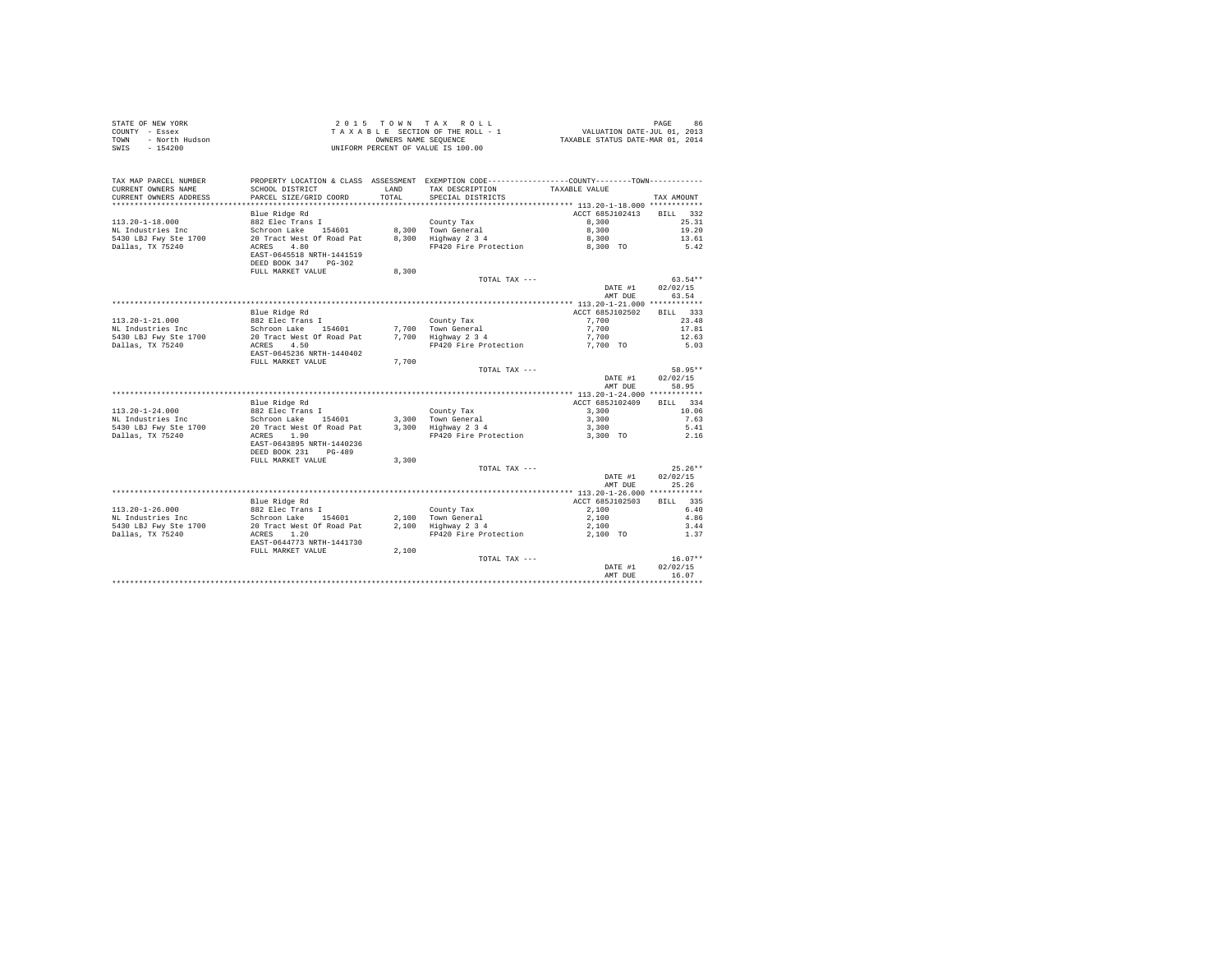| STATE OF NEW YORK<br>COUNTY - Essex<br>TOWN - North Hudson<br>SWIS<br>$-154200$ |                                                                                                                                                                                                                                |               | UNIFORM PERCENT OF VALUE IS 100.00                  |                    |                   |
|---------------------------------------------------------------------------------|--------------------------------------------------------------------------------------------------------------------------------------------------------------------------------------------------------------------------------|---------------|-----------------------------------------------------|--------------------|-------------------|
| TAX MAP PARCEL NUMBER<br>CURRENT OWNERS NAME<br>CURRENT OWNERS ADDRESS          | PROPERTY LOCATION & CLASS ASSESSMENT EXEMPTION CODE----------------COUNTY-------TOWN----------<br>SCHOOL DISTRICT<br>PARCEL SIZE/GRID COORD                                                                                    | LAND<br>TOTAL | TAX DESCRIPTION TAXABLE VALUE<br>SPECIAL DISTRICTS  |                    | TAX AMOUNT        |
|                                                                                 |                                                                                                                                                                                                                                |               |                                                     |                    |                   |
|                                                                                 |                                                                                                                                                                                                                                |               |                                                     | ACCT 685J102307    | BILL 336          |
| 113.20-1-29.000                                                                 |                                                                                                                                                                                                                                |               |                                                     | 2,400              | 7.32              |
| Nl Industries Inc                                                               |                                                                                                                                                                                                                                |               |                                                     | 2,400              | 5.55              |
| 5430 LBJ Fwy Ste 1700<br>Dallas, TX 75240                                       |                                                                                                                                                                                                                                |               | FP420 Fire Protection 2,400 TO                      | 2,400              | 3.94<br>1.57      |
|                                                                                 | %%% Elec Trans I<br>Schroon Lake 154601 2,400 Town General<br>20 Tract West of Road Pat 2,400 Highway 2 3 4<br>ACEES 1,400 Highway 2 3 4<br>FRAT-0644419<br>FRAT-0644419<br>EAST-0644419 NRTH-1441930<br>DEED BOOK 355 PG-509  |               |                                                     |                    |                   |
|                                                                                 | FULL MARKET VALUE                                                                                                                                                                                                              | 2,400         |                                                     |                    |                   |
|                                                                                 |                                                                                                                                                                                                                                |               | TOTAL TAX ---                                       |                    | $18.38**$         |
|                                                                                 |                                                                                                                                                                                                                                |               |                                                     | DATE #1<br>AMT DUE | 02/02/15<br>18.38 |
|                                                                                 |                                                                                                                                                                                                                                |               |                                                     |                    |                   |
|                                                                                 | Blue Ridge Rd                                                                                                                                                                                                                  |               |                                                     | ACCT 685J102415    | BILL 337<br>9.15  |
| $113.20 - 1 - 37.040$<br>NL Industries Inc                                      |                                                                                                                                                                                                                                |               |                                                     |                    | 6.94              |
| 5430 LBJ Fwy Ste 1700                                                           |                                                                                                                                                                                                                                |               |                                                     |                    | 4.92              |
| Dallas, TX 75240                                                                | According the Distribution of the County Tax and According the School of the School of the School of the School of the School of the School of the School of the School of the School of the School of the School of the Schoo |               |                                                     |                    | 1.96              |
|                                                                                 | EAST-0643599 NRTH-1442358<br>DEED BOOK 385 PG-99                                                                                                                                                                               |               |                                                     |                    |                   |
|                                                                                 | FULL MARKET VALUE                                                                                                                                                                                                              | 3,000         |                                                     |                    |                   |
|                                                                                 |                                                                                                                                                                                                                                |               | TOTAL TAX ---                                       |                    | $22.97**$         |
|                                                                                 |                                                                                                                                                                                                                                |               |                                                     | DATE #1<br>AMT DUE | 02/02/15<br>22.97 |
|                                                                                 | Lazy St                                                                                                                                                                                                                        |               |                                                     | ACCT 685J196001    | BILL 338          |
| 113.20-1-38.001                                                                 |                                                                                                                                                                                                                                |               |                                                     | 300                | 0.91              |
| NL Industries Inc                                                               |                                                                                                                                                                                                                                |               |                                                     |                    | 0.69              |
| 5430 LBJ Fwy Ste 1700                                                           |                                                                                                                                                                                                                                |               | County Tax<br>300 Town General<br>300 Highway 2 3 4 | $\frac{300}{300}$  | 0.49              |
| Dallas, TX 75240                                                                | Hazy St<br>882 Elec Trans I<br>Schroon Lake 154601<br>20 Tr W Of Rd Pat<br>ACRES 0.01                                                                                                                                          |               | FRANCE Protection 300 TO                            |                    | .20               |
|                                                                                 | EAST-0643871 NRTH-1442139<br>DEED BOOK 361 PG-520                                                                                                                                                                              |               |                                                     |                    |                   |
|                                                                                 | FULL MARKET VALUE                                                                                                                                                                                                              | 300           |                                                     |                    |                   |
|                                                                                 |                                                                                                                                                                                                                                |               | TOTAL TAX ---                                       |                    | $2.29**$          |
|                                                                                 |                                                                                                                                                                                                                                |               |                                                     | DATE #1<br>AMT DUE | 02/02/15<br>2.29  |
|                                                                                 |                                                                                                                                                                                                                                |               |                                                     |                    |                   |
|                                                                                 | Blue Ridge Rd                                                                                                                                                                                                                  |               |                                                     | ACCT 685J102311    | BTLL 339          |
|                                                                                 |                                                                                                                                                                                                                                |               |                                                     |                    | 4.57              |
|                                                                                 |                                                                                                                                                                                                                                |               |                                                     |                    | 3.47              |
|                                                                                 |                                                                                                                                                                                                                                |               |                                                     |                    | 2.46              |
|                                                                                 | EAST-0651853 NRTH-1441101                                                                                                                                                                                                      |               |                                                     |                    | .98               |
|                                                                                 | DEED BOOK 234 PG-201<br>FULL MARKET VALUE                                                                                                                                                                                      |               |                                                     |                    |                   |
|                                                                                 |                                                                                                                                                                                                                                | 1,500         | TOTAL TAX ---                                       |                    | $11.48**$         |
|                                                                                 |                                                                                                                                                                                                                                |               |                                                     | DATE #1            | 02/02/15          |
|                                                                                 |                                                                                                                                                                                                                                |               |                                                     | AMT DUE            | 11.48             |
|                                                                                 |                                                                                                                                                                                                                                |               |                                                     |                    |                   |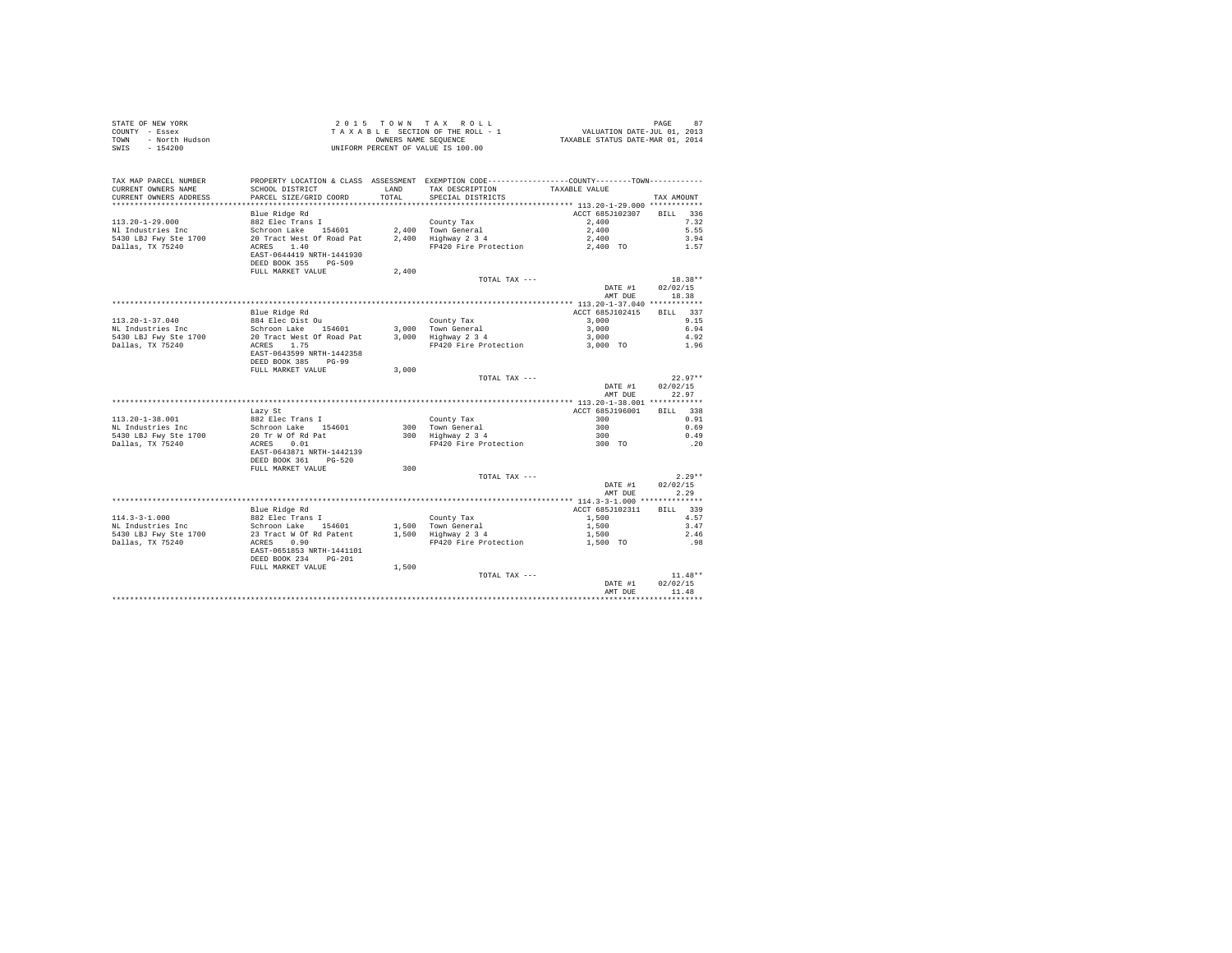| STATE OF NEW YORK<br>COUNTY - Essex<br>TOWN - North Hudson<br>SWIS - 154200 |                                                                                                                                             |               | UNIFORM PERCENT OF VALUE IS 100.00                                                                                                                                                                                                                |                    |                   |
|-----------------------------------------------------------------------------|---------------------------------------------------------------------------------------------------------------------------------------------|---------------|---------------------------------------------------------------------------------------------------------------------------------------------------------------------------------------------------------------------------------------------------|--------------------|-------------------|
| TAX MAP PARCEL NUMBER<br>CURRENT OWNERS NAME<br>CURRENT OWNERS ADDRESS      | PROPERTY LOCATION & CLASS ASSESSMENT EXEMPTION CODE----------------COUNTY-------TOWN----------<br>SCHOOL DISTRICT<br>PARCEL SIZE/GRID COORD | LAND<br>TOTAL | TAX DESCRIPTION TAXABLE VALUE<br>SPECIAL DISTRICTS                                                                                                                                                                                                |                    | TAX AMOUNT        |
|                                                                             |                                                                                                                                             |               |                                                                                                                                                                                                                                                   |                    |                   |
|                                                                             | Blue Ridge Rd                                                                                                                               |               |                                                                                                                                                                                                                                                   | ACCT 685J102305    | BILL 340          |
| $125.1 - 1 - 5.000$                                                         | 882 Elec Trans I                                                                                                                            |               |                                                                                                                                                                                                                                                   | 8,500              | 25.92             |
| NL Industries Inc                                                           | Schroon Lake 154601<br>25 26 Tract West Rd Pat<br>ACRES 9.60<br>25 26 Tract West Rd Pat                                                     |               | County Tax<br>8,500 Town General<br>8,500 Highway 2 3 4                                                                                                                                                                                           | 8,500<br>8,500     | 19.66             |
| 5430 LBJ Fwy Ste 1700<br>Dallas, TX 75240                                   |                                                                                                                                             |               | FP420 Fire Protection 8,500 TO                                                                                                                                                                                                                    |                    | 13.94<br>5.55     |
|                                                                             | EAST-0653872 NRTH-1440261<br>DEED BOOK 234 PG-201                                                                                           |               |                                                                                                                                                                                                                                                   |                    |                   |
|                                                                             | FULL MARKET VALUE                                                                                                                           | 8,500         |                                                                                                                                                                                                                                                   |                    |                   |
|                                                                             |                                                                                                                                             |               | TOTAL TAX ---                                                                                                                                                                                                                                     |                    | $65.07**$         |
|                                                                             |                                                                                                                                             |               |                                                                                                                                                                                                                                                   | DATE #1<br>AMT DUE | 02/02/15<br>65.07 |
|                                                                             |                                                                                                                                             |               |                                                                                                                                                                                                                                                   |                    |                   |
|                                                                             | Blue Ridge Rd                                                                                                                               |               |                                                                                                                                                                                                                                                   | ACCT 685J102303    | BILL 341          |
| $125.1 - 1 - 11.000$<br>NL Industries Inc                                   |                                                                                                                                             |               |                                                                                                                                                                                                                                                   |                    |                   |
| 5430 LBJ Fwy Ste 1700                                                       |                                                                                                                                             |               |                                                                                                                                                                                                                                                   |                    |                   |
| Dallas, TX 75240                                                            | ------ nurge Ru<br>Schroon Lake 154601<br>21 Road Patent<br>ACRES 1.60                                                                      |               | County Tax 200 2,800<br>2,800 Town General 2,800 6.48<br>2,800 45.800 6.489<br>2,800 459<br>PP420 Fire Protection 2,800 TO 4.59                                                                                                                   |                    |                   |
|                                                                             | EAST-0655607 NRTH-1439524<br>DEED BOOK 234 PG-201                                                                                           |               |                                                                                                                                                                                                                                                   |                    |                   |
|                                                                             | FULL MARKET VALUE                                                                                                                           | 2,800         |                                                                                                                                                                                                                                                   |                    |                   |
|                                                                             |                                                                                                                                             |               | TOTAL TAX ---                                                                                                                                                                                                                                     |                    | $21.44**$         |
|                                                                             |                                                                                                                                             |               |                                                                                                                                                                                                                                                   | DATE #1<br>AMT DUE | 02/02/15<br>21.44 |
|                                                                             |                                                                                                                                             |               |                                                                                                                                                                                                                                                   |                    |                   |
|                                                                             | Frontier Town Rd<br>882 Elec Trans I                                                                                                        |               |                                                                                                                                                                                                                                                   | ACCT 685J178536    | BILL 342          |
| $125.1 - 1 - 16.000$<br>NL Industries Inc                                   | Schroon Lake 154601                                                                                                                         |               |                                                                                                                                                                                                                                                   |                    | 0.91<br>0.69      |
| 5430 LBJ Fwy Ste 1700                                                       |                                                                                                                                             |               |                                                                                                                                                                                                                                                   |                    | 0.49              |
| Dallas, TX 75240                                                            | 21 Road Patent<br>ACRES 0.10                                                                                                                |               |                                                                                                                                                                                                                                                   |                    | .20               |
|                                                                             | EAST-0655881 NRTH-1438643<br>DEED BOOK 234 PG-201                                                                                           |               |                                                                                                                                                                                                                                                   |                    |                   |
|                                                                             | FULL MARKET VALUE                                                                                                                           | 300           |                                                                                                                                                                                                                                                   |                    |                   |
|                                                                             |                                                                                                                                             |               | TOTAL TAX ---                                                                                                                                                                                                                                     |                    | $2.29**$          |
|                                                                             |                                                                                                                                             |               |                                                                                                                                                                                                                                                   | DATE #1            | 02/02/15          |
|                                                                             |                                                                                                                                             |               |                                                                                                                                                                                                                                                   | AMT DUE            | 2.29              |
|                                                                             | Frontier Town Rd                                                                                                                            |               |                                                                                                                                                                                                                                                   | ACCT 685J102304    | BILL 343          |
|                                                                             |                                                                                                                                             |               |                                                                                                                                                                                                                                                   |                    | 19.82             |
|                                                                             |                                                                                                                                             |               |                                                                                                                                                                                                                                                   |                    | 15.03             |
|                                                                             |                                                                                                                                             |               | $\begin{array}{llll} \text{Country Tax} & \text{6,500} \\ \text{6,500} & \text{ Town General} & \text{6,500} \\ \text{6,500} & \text{Highwave 2 3 4} & \text{6,500} \\ \text{6,500} & \text{Fp420 Fire Protection} & \text{6,500} \\ \end{array}$ |                    | 10.66             |
|                                                                             |                                                                                                                                             |               |                                                                                                                                                                                                                                                   |                    | 4.25              |
|                                                                             | DEED BOOK 234 PG-201                                                                                                                        |               |                                                                                                                                                                                                                                                   |                    |                   |
|                                                                             | FULL MARKET VALUE                                                                                                                           | 6,500         |                                                                                                                                                                                                                                                   |                    |                   |
|                                                                             |                                                                                                                                             |               | TOTAL TAX ---                                                                                                                                                                                                                                     |                    | $49.76**$         |
|                                                                             |                                                                                                                                             |               |                                                                                                                                                                                                                                                   | DATE #1            | 02/02/15          |
|                                                                             |                                                                                                                                             |               |                                                                                                                                                                                                                                                   | AMT DUE            | 49.76             |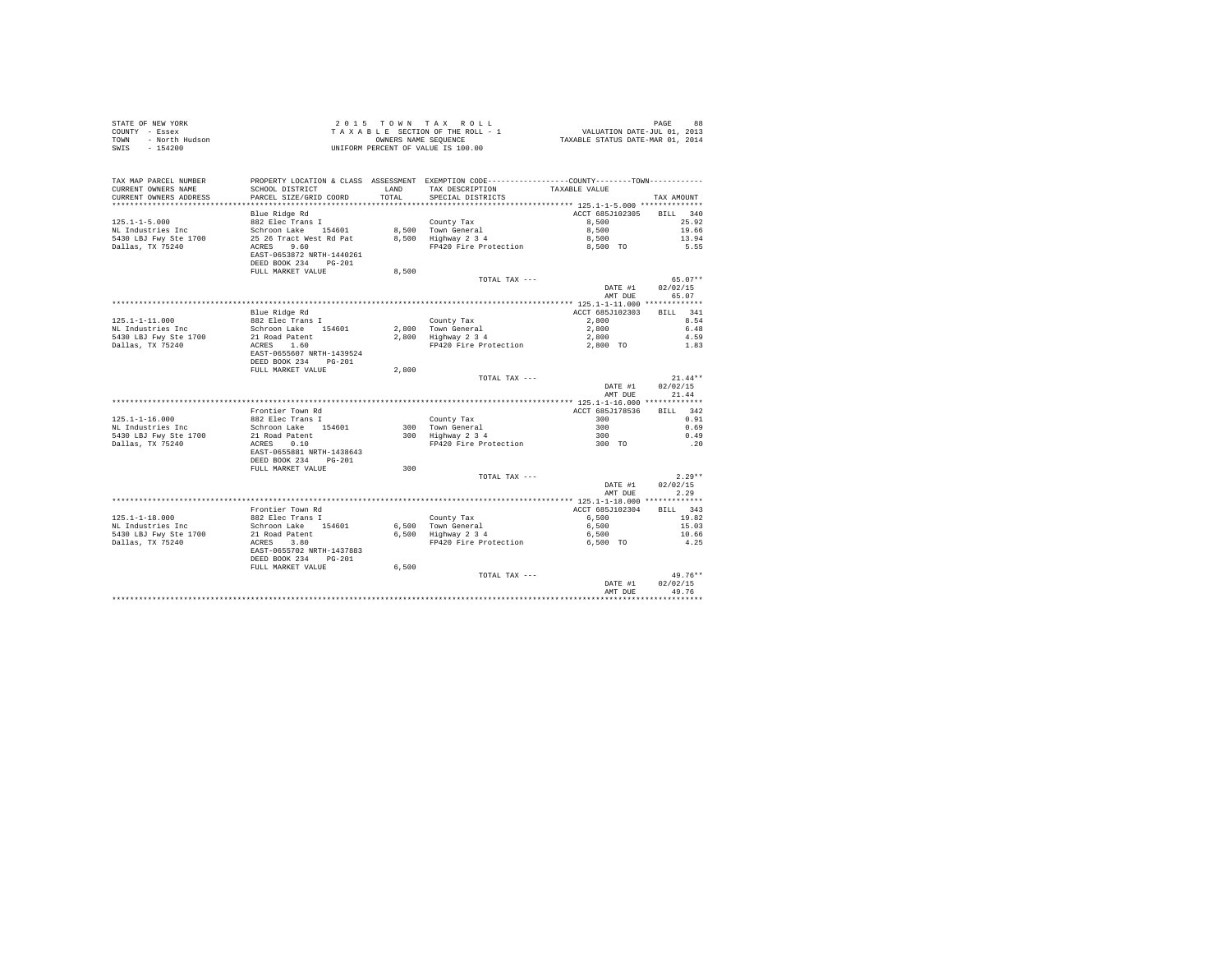|      | STATE OF NEW YORK | 2015 TOWN TAX ROLL                 | PAGE                             | 89 |
|------|-------------------|------------------------------------|----------------------------------|----|
|      | COUNTY - Essex    | TAXABLE SECTION OF THE ROLL - 1    | VALUATION DATE-JUL 01, 2013      |    |
| TOWN | - North Hudson    | OWNERS NAME SEOUENCE               | TAXABLE STATUS DATE-MAR 01, 2014 |    |
| SWIS | - 154200          | UNIFORM PERCENT OF VALUE IS 100.00 |                                  |    |
|      |                   |                                    |                                  |    |
|      |                   |                                    |                                  |    |

| TAX MAP PARCEL NUMBER  | PROPERTY LOCATION & CLASS ASSESSMENT EXEMPTION CODE---------------COUNTY-------TOWN---------- |         |                                              |                                          |              |
|------------------------|-----------------------------------------------------------------------------------------------|---------|----------------------------------------------|------------------------------------------|--------------|
| CURRENT OWNERS NAME    | SCHOOL DISTRICT                                                                               | LAND    | TAX DESCRIPTION                              | TAXABLE VALUE                            |              |
| CURRENT OWNERS ADDRESS | PARCEL SIZE/GRID COORD                                                                        | TOTAL   | SPECIAL DISTRICTS                            |                                          | TAX AMOUNT   |
|                        |                                                                                               |         |                                              | **************** 999.42-1-5.000 ******** |              |
|                        | Agreed Assessments Struct                                                                     |         |                                              | ACCT 685J102411                          | BILL 344     |
| $999.42 - 1 - 5.000$   | 720 Mine/guarry                                                                               |         | County Tax                                   | 140,000                                  | 426.84       |
| NL Industries Inc      | Schroon Lake 154601                                                                           |         |                                              |                                          | 323.83       |
| 5430 LBJ Fwy Ste 1700  | Lease Land For Power                                                                          |         | $0$ Town General<br>140,000 Highway 2 3 4    | 140,000<br>140,000                       | 229.58       |
| Dallas, TX 75240       | Line Crossing Land Of                                                                         |         | FP420 Fire Protection                        | 140,000 TO                               | 91.48        |
|                        |                                                                                               |         |                                              |                                          |              |
|                        | Finch Pruyn Co - 20 Lots                                                                      |         |                                              |                                          |              |
|                        | EAST-0652789 NRTH-1431564                                                                     |         |                                              |                                          |              |
|                        | FULL MARKET VALUE                                                                             | 140,000 |                                              |                                          |              |
|                        |                                                                                               |         | TOTAL TAX ---                                |                                          | $1.071.73**$ |
|                        |                                                                                               |         |                                              | DATE #1                                  | 02/02/15     |
|                        |                                                                                               |         |                                              | AMT DUE                                  | 1,071,73     |
|                        |                                                                                               |         |                                              |                                          |              |
|                        | US Route 9                                                                                    |         |                                              | ACCT 685J179008                          | BILL 345     |
| $114.2 - 1 - 53.000$   | 314 Rural vac<10                                                                              |         | County Tax                                   | 800                                      | 2.44         |
| Nolette Fred           | Schroon Lake 154601                                                                           |         | 800 Town General                             | 800                                      | 1.85         |
| c/o Marvin Nolette     | 25 Platt Rogers&co Rd Pat                                                                     |         | 800 Highway 2 3 4                            | 800                                      | 1.31         |
| PO Box 22              | 0.60<br>ACRES                                                                                 |         | School Relevy                                |                                          | 7.25         |
| North Hudson, NY 12855 | EAST-0661299 NRTH-1451578                                                                     |         | FP420 Fire Protection                        | $800$ TO                                 | .52          |
|                        | DEED BOOK 278<br>$PG-44$                                                                      |         |                                              |                                          |              |
|                        | FULL MARKET VALUE                                                                             | 800     |                                              |                                          |              |
|                        |                                                                                               |         | TOTAL TAX ---                                |                                          | $13.37**$    |
|                        |                                                                                               |         |                                              |                                          |              |
|                        |                                                                                               |         |                                              | DATE #1                                  | 02/02/15     |
|                        |                                                                                               |         |                                              | AMT DUE                                  | 13.37        |
|                        |                                                                                               |         |                                              |                                          |              |
|                        | 3371 US Route 9                                                                               |         |                                              | ACCT 685J102509                          | BILL 346     |
| $114.2 - 1 - 52.000$   | 210 1 Family Res                                                                              |         | County Tax                                   | 41,200                                   | 125.61       |
| Nolette Marvin A       | Schroon Lake 154601                                                                           |         | 28,600 Town General                          | 41,200                                   | 95.30        |
| PO Box 22              | 25 Platt Rogers&co Rd Pat                                                                     |         | 41,200 Highway 2 3 4                         | 41,200                                   | 67.56        |
| North Hudson, NY 12855 | ACRES 1.40                                                                                    |         | School Relevy                                |                                          | 373.28       |
|                        | EAST-0661449 NRTH-1451608                                                                     |         | FP420 Fire Protection 41,200 TO              |                                          | 26.92        |
|                        | DEED BOOK 607 PG-28                                                                           |         |                                              |                                          |              |
|                        | FULL MARKET VALUE                                                                             | 41,200  |                                              |                                          |              |
|                        |                                                                                               |         | TOTAL TAX ---                                |                                          | 688.67**     |
|                        |                                                                                               |         |                                              | DATE #1                                  | 02/02/15     |
|                        |                                                                                               |         |                                              | AMT DUE                                  | 688.67       |
|                        |                                                                                               |         |                                              |                                          |              |
|                        | 3750 US Route 9                                                                               |         |                                              | ACCT 685J178516                          | BILL 347     |
| $104.4 - 1 - 74.000$   | 210 1 Family Res                                                                              |         |                                              | 121,900                                  | 371.66       |
|                        |                                                                                               |         | County Tax                                   | 121,900                                  | 281.96       |
| Ordway Mary            | Schroon Lake 154601<br>30 31 Platt Rogers&co Pat                                              |         | 28,700 Town General<br>121,900 Highway 2 3 4 |                                          |              |
| 18 Beech St            |                                                                                               |         |                                              | 121,900                                  | 199.90       |
| Hudson Falls, NY 12839 | ACRES 1.60                                                                                    |         | FP420 Fire Protection                        | 121,900 TO                               | 79.65        |
|                        | EAST-0666436 NRTH-1459947                                                                     |         |                                              |                                          |              |
|                        | DEED BOOK 1597 PG-139                                                                         |         |                                              |                                          |              |
|                        | FULL MARKET VALUE                                                                             | 121,900 |                                              |                                          |              |
|                        |                                                                                               |         | TOTAL TAX ---                                |                                          | $933.17**$   |
|                        |                                                                                               |         |                                              | DATE #1                                  | 02/02/15     |
|                        |                                                                                               |         |                                              | AMT DUE                                  | 933.17       |
|                        |                                                                                               |         |                                              |                                          |              |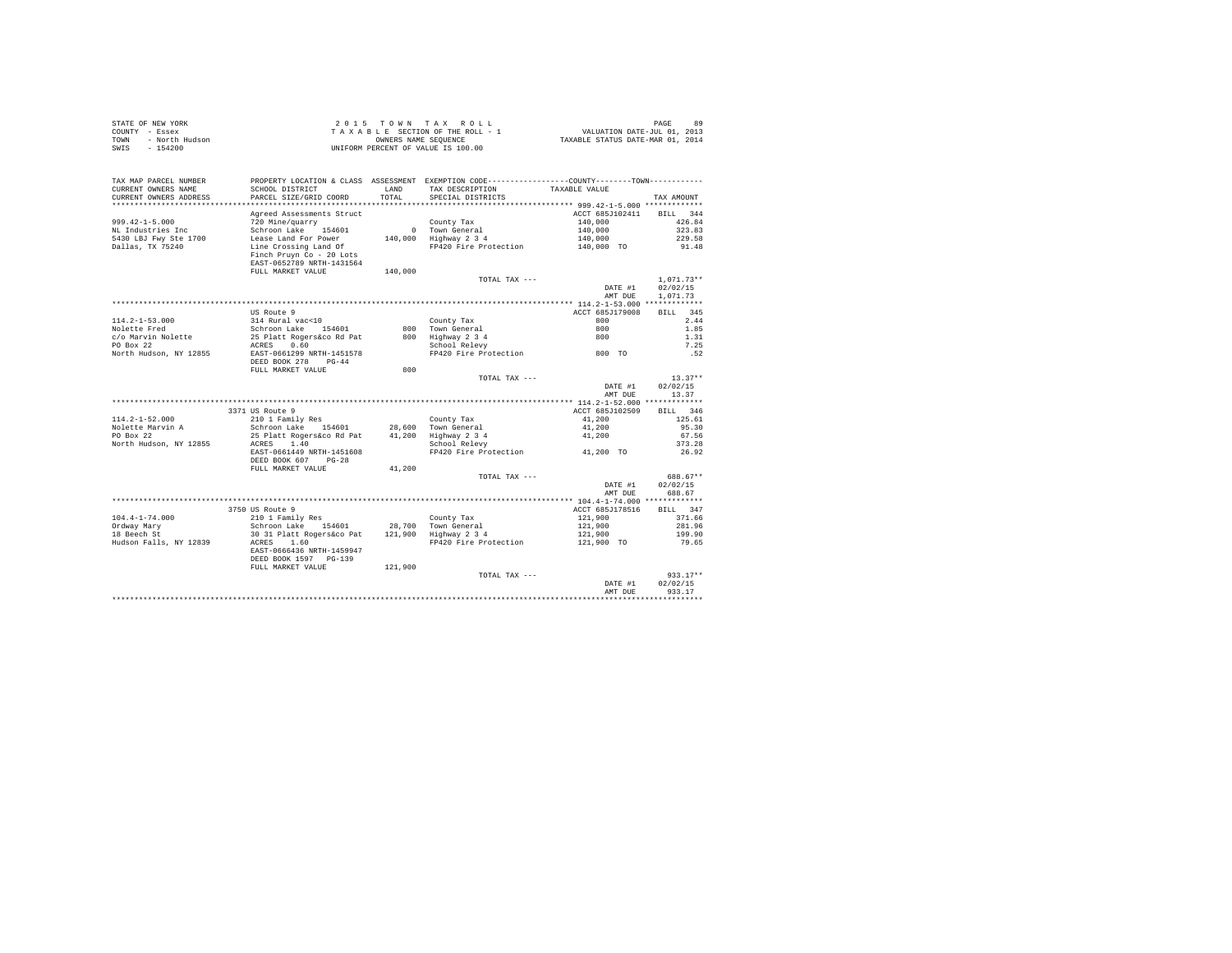| STATE OF NEW YORK<br>COUNTY - Essex<br>- North Hudson<br>TOWN<br>$-154200$<br>SWIS |                                                                  |               | 2015 TOWN TAX ROLL<br>TAXABLE SECTION OF THE ROLL - 1<br>OWNERS NAME SEQUENCE<br>UNIFORM PERCENT OF VALUE IS 100.00                     | 90 PAGE<br>2013 VALUATION DATE-JUL<br>2014 TAXABLE STATUS DATE-MAR | PAGE<br>90             |
|------------------------------------------------------------------------------------|------------------------------------------------------------------|---------------|-----------------------------------------------------------------------------------------------------------------------------------------|--------------------------------------------------------------------|------------------------|
| TAX MAP PARCEL NUMBER<br>CURRENT OWNERS NAME<br>CURRENT OWNERS ADDRESS             | SCHOOL DISTRICT<br>PARCEL SIZE/GRID COORD                        | LAND<br>TOTAL | PROPERTY LOCATION & CLASS ASSESSMENT EXEMPTION CODE----------------COUNTY--------TOWN----------<br>TAX DESCRIPTION<br>SPECIAL DISTRICTS | TAXABLE VALUE                                                      | TAX AMOUNT             |
|                                                                                    | 3253 Blue Ridge Rd                                               |               |                                                                                                                                         | ACCT 685J102412                                                    | RTT.T. 348             |
| $113.4 - 2 - 6.000$                                                                | 312 Vac w/imprv                                                  |               | County Tax                                                                                                                              | 22,200                                                             | 67.68                  |
| Ossenkop Stephen                                                                   | Schroon Lake<br>154601                                           |               |                                                                                                                                         | 22,200                                                             | 51.35                  |
| Ossenkop Dorreen                                                                   | 4 T&c Twp 44                                                     |               | 17,200 Town General<br>22,200 Highway 2 3 4                                                                                             | 22,200                                                             | 36.41                  |
| 3187 Blue Ridge Rd                                                                 | 2.3ac                                                            |               | FP420 Fire Protection                                                                                                                   | 22,200 TO                                                          | 14.51                  |
| North Hudson, NY 12855                                                             | ACRES 1.90<br>EAST-0640638 NRTH-1444762<br>DEED BOOK 1338 PG-180 |               |                                                                                                                                         |                                                                    |                        |
|                                                                                    | FULL MARKET VALUE                                                | 22,200        |                                                                                                                                         |                                                                    |                        |
|                                                                                    |                                                                  |               | TOTAL TAX ---                                                                                                                           |                                                                    | 169.95**               |
|                                                                                    |                                                                  |               |                                                                                                                                         | DATE #1<br>AMT DUE                                                 | 02/02/15<br>169.95     |
|                                                                                    |                                                                  |               |                                                                                                                                         |                                                                    |                        |
|                                                                                    | 3205 Blue Ridge Rd                                               |               |                                                                                                                                         | ACCT 685J186009 BILL 349                                           |                        |
| $113.4 - 2 - 16.000$                                                               | 240 Rural res                                                    |               | VET COM CT 41131                                                                                                                        | 25,000<br>25,000                                                   |                        |
| Ossenkop Stephen                                                                   | Schroon Lake<br>154601                                           |               | 110,200 County Tax                                                                                                                      | 305,500                                                            | 931.43                 |
| Ossenkop Dorreen                                                                   | 3 T&C Twp 44<br>ACRES 126.84                                     | 330,500       | Town General<br>Highway 2 3 4                                                                                                           | 305,500                                                            | 706.63                 |
| RR1 Box 251<br>Schroon Lake, NY 12870                                              | EAST-0638227 NRTH-1445215                                        |               | FP420 Fire Protection                                                                                                                   | 305,500<br>330,500 TO                                              | 500.98<br>215.95       |
|                                                                                    | DEED BOOK 843 PG-59                                              |               |                                                                                                                                         |                                                                    |                        |
|                                                                                    | FULL MARKET VALUE                                                | 330,500       |                                                                                                                                         |                                                                    |                        |
|                                                                                    |                                                                  |               | TOTAL TAX ---                                                                                                                           |                                                                    | $2.354.99**$           |
|                                                                                    |                                                                  |               |                                                                                                                                         | DATE #1                                                            | 02/02/15               |
|                                                                                    |                                                                  |               |                                                                                                                                         | AMT DUE                                                            | 2.354.99               |
|                                                                                    | Wonder View Rd                                                   |               |                                                                                                                                         | ACCT 685J178509                                                    | BILL 350               |
| $104.4 - 1 - 65.000$                                                               | 314 Rural vac<10                                                 |               | County Tax                                                                                                                              | 18,200                                                             | 55.49                  |
| OSullivan John James                                                               | Schroon Lake 154601                                              |               | County Tax<br>18,200 Town General<br>18,200 Highway 2 3 4                                                                               |                                                                    | 42.10                  |
| Fintra Rd                                                                          | 31 Platt Rogers&co Rd Pat                                        |               |                                                                                                                                         | 18,200<br>18,200                                                   | 29.85                  |
| Killybegs County DoneIreland ACRES 1.10                                            |                                                                  |               | School Relevy                                                                                                                           |                                                                    | 164.90                 |
|                                                                                    | EAST-0666605 NRTH-1459609                                        |               | FP420 Fire Protection                                                                                                                   | 18,200 TO                                                          | 11.89                  |
|                                                                                    | DEED BOOK 1721    PG-242<br>FULL MARKET VALUE                    | 18,200        |                                                                                                                                         |                                                                    |                        |
|                                                                                    |                                                                  |               | TOTAL TAX ---                                                                                                                           |                                                                    | $304.23**$             |
|                                                                                    |                                                                  |               |                                                                                                                                         | DATE #1                                                            | 02/02/15               |
|                                                                                    |                                                                  |               |                                                                                                                                         | AMT DUE                                                            | 304.23                 |
|                                                                                    |                                                                  |               |                                                                                                                                         |                                                                    |                        |
|                                                                                    | Wonder View Rd                                                   |               |                                                                                                                                         | ACCT 685J178510                                                    | BILL 351               |
| $104.4 - 1 - 66.000$<br>OSullivan John James                                       | 314 Rural vac<10<br>Schroon Lake 154601                          | 18,200        | County Tax<br>Town General                                                                                                              | 18,200<br>18,200                                                   | 55.49<br>42.10         |
| Fintra Rd                                                                          | 31 Platt Rogers&co Rd Pat                                        | 18,200        | Highway 2 3 4                                                                                                                           | 18,200                                                             | 29.85                  |
| Killybegs County DoneIreland ACRES 1.10                                            |                                                                  |               | School Relevy                                                                                                                           |                                                                    | 164.90                 |
|                                                                                    | EAST-0666477 NRTH-1459261                                        |               | FP420 Fire Protection 18,200 TO                                                                                                         |                                                                    | 11.89                  |
|                                                                                    | DEED BOOK 1721    PG-242                                         |               |                                                                                                                                         |                                                                    |                        |
|                                                                                    | FULL MARKET VALUE                                                | 18,200        |                                                                                                                                         |                                                                    |                        |
|                                                                                    |                                                                  |               | TOTAL TAX ---                                                                                                                           | DATE #1                                                            | $304.23**$<br>02/02/15 |
|                                                                                    |                                                                  |               |                                                                                                                                         | AMT DUE                                                            | 304.23                 |
|                                                                                    |                                                                  |               |                                                                                                                                         |                                                                    |                        |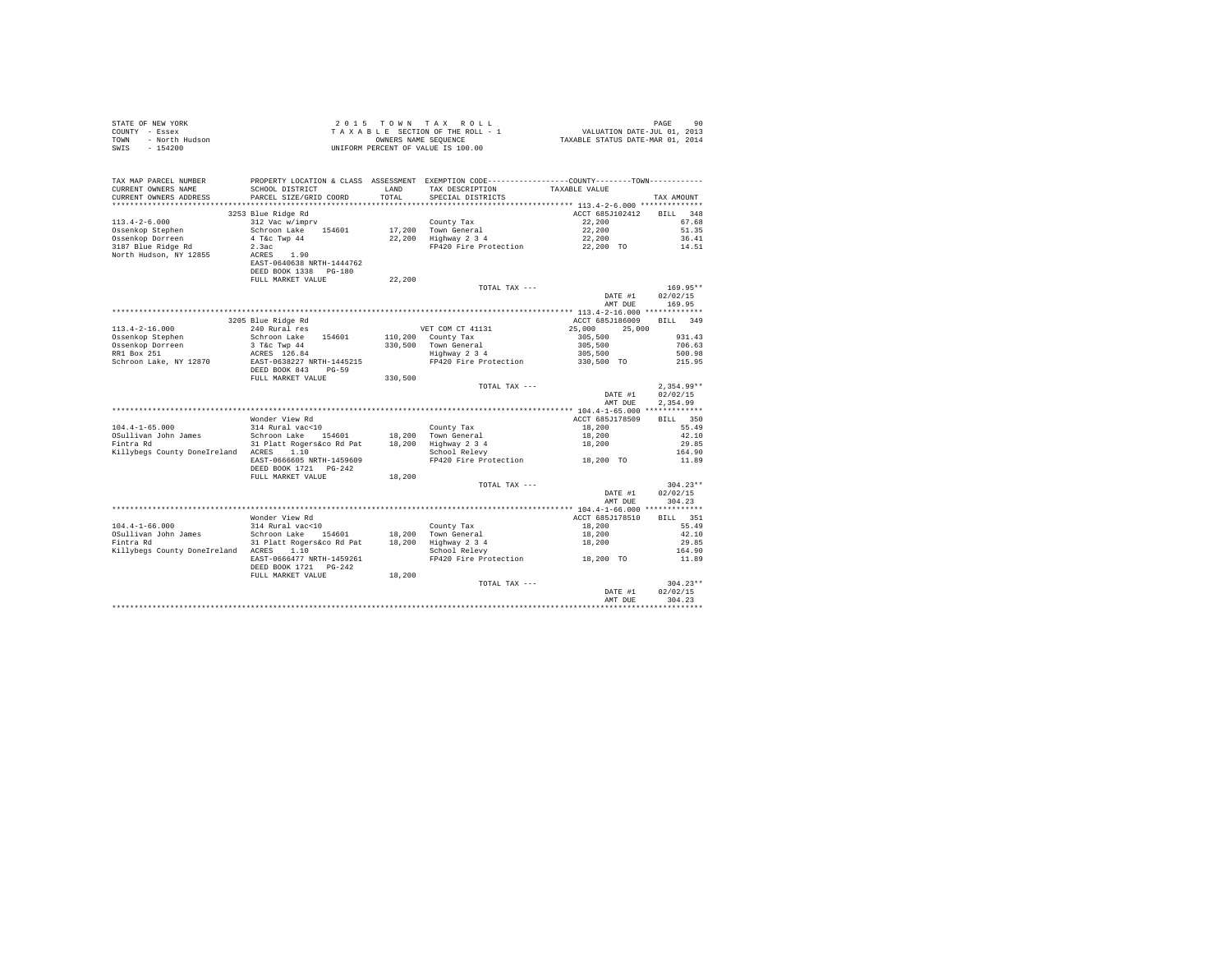|                | STATE OF NEW YORK | 2015 TOWN TAX ROLL                 |                                  | PAGE                        | 91 |
|----------------|-------------------|------------------------------------|----------------------------------|-----------------------------|----|
| COUNTY - Essex |                   | TAXABLE SECTION OF THE ROLL - 1    |                                  | VALUATION DATE-JUL 01, 2013 |    |
| TOWN           | - North Hudson    | OWNERS NAME SEOUENCE               | TAXABLE STATUS DATE-MAR 01, 2014 |                             |    |
| SWIS           | $-154200$         | UNIFORM PERCENT OF VALUE IS 100.00 |                                  |                             |    |
|                |                   |                                    |                                  |                             |    |
|                |                   |                                    |                                  |                             |    |

| TAX MAP PARCEL NUMBER<br>CURRENT OWNERS NAME<br>CURRENT OWNERS ADDRESS<br>************************ | PROPERTY LOCATION & CLASS ASSESSMENT EXEMPTION CODE----------------COUNTY--------TOWN----------<br>SCHOOL DISTRICT<br>PARCEL SIZE/GRID COORD<br>******************************* | <b>T.AND</b><br>TOTAL | TAX DESCRIPTION<br>SPECIAL DISTRICTS | TAXABLE VALUE                    | TAX AMOUNT         |
|----------------------------------------------------------------------------------------------------|---------------------------------------------------------------------------------------------------------------------------------------------------------------------------------|-----------------------|--------------------------------------|----------------------------------|--------------------|
|                                                                                                    |                                                                                                                                                                                 |                       |                                      |                                  |                    |
|                                                                                                    | 3232 US Route 9                                                                                                                                                                 |                       |                                      | ACCT 685J100305                  | 352<br><b>BILL</b> |
| $114.2 - 2 - 14.000$                                                                               | 260 Seasonal res                                                                                                                                                                |                       | County Tax                           | 68,000                           | 207.32             |
| Otto Phillip M                                                                                     | Schroon Lake 154601                                                                                                                                                             |                       | 30,800 Town General                  | 68,000                           | 157.29             |
| Butler-Otto Rachel H                                                                               | 24 Road Patent                                                                                                                                                                  |                       | 68,000 Highway 2 3 4                 | 68,000                           | 111.51             |
| 608 Vance Rd SW<br>Huntsville, AL 35801                                                            | ACRES 4.00<br>EAST-0661912 NRTH-1448472<br>DEED BOOK 1380 PG-31                                                                                                                 |                       | FP420 Fire Protection                | 68,000 TO                        | 44.43              |
|                                                                                                    | FULL MARKET VALUE                                                                                                                                                               | 68,000                |                                      |                                  |                    |
|                                                                                                    |                                                                                                                                                                                 |                       | TOTAL TAX ---                        |                                  | 520.55**           |
|                                                                                                    |                                                                                                                                                                                 |                       |                                      | DATE #1                          | 02/02/15           |
|                                                                                                    |                                                                                                                                                                                 |                       |                                      | AMT DUE                          | 520.55             |
|                                                                                                    |                                                                                                                                                                                 |                       |                                      |                                  |                    |
|                                                                                                    | US Route 9                                                                                                                                                                      |                       |                                      | ACCT 685J100307                  | BILL 353           |
| $114.2 - 2 - 15.000$                                                                               | 314 Rural vac<10                                                                                                                                                                |                       | County Tax                           | 3,900                            | 11.89              |
| Otto Phillip M                                                                                     | Schroon Lake 154601                                                                                                                                                             |                       | 3.900 Town General                   | 3,900                            | 9.02               |
| Butler-Otto Rachel H                                                                               | 24 Platt Rogers&co Rd Pat                                                                                                                                                       |                       | 3,900 Highway 2 3 4                  | 3,900                            | 6.40               |
| 608 Vance Rd SW                                                                                    | 4.00<br>ACRES                                                                                                                                                                   |                       | FP420 Fire Protection                | 3,900 TO                         | 2.55               |
| Huntsville, AL 35801                                                                               | EAST-0662198 NRTH-1448466                                                                                                                                                       |                       |                                      |                                  |                    |
|                                                                                                    | DEED BOOK 1380 PG-31                                                                                                                                                            |                       |                                      |                                  |                    |
|                                                                                                    | FULL MARKET VALUE                                                                                                                                                               | 3,900                 |                                      |                                  |                    |
|                                                                                                    |                                                                                                                                                                                 |                       | TOTAL TAX ---                        |                                  | $29.86**$          |
|                                                                                                    |                                                                                                                                                                                 |                       |                                      | DATE #1                          | 02/02/15           |
|                                                                                                    |                                                                                                                                                                                 |                       |                                      | AMT DUE                          | 29.86              |
|                                                                                                    |                                                                                                                                                                                 |                       |                                      | ** 85.3-1-5.000 **************** |                    |
|                                                                                                    | 22 Underwood Rd                                                                                                                                                                 |                       |                                      | ACCT 685J103207                  | 354<br>RTT.T.      |
| $85.3 - 1 - 5.000$                                                                                 | 260 Seasonal res                                                                                                                                                                |                       | County Tax                           | 271,600                          | 828.07             |
| Owens William B                                                                                    | Schroon Lake 154601                                                                                                                                                             |                       | 112,600 Town General                 | 271,600                          | 628.22             |
| McAlister Sara K                                                                                   | 59 N River Head Tr                                                                                                                                                              | 271,600               | Highway 2 3 4                        | 271,600                          | 445.39             |
| 67 Johnson Rd                                                                                      | ACRES<br>1.10                                                                                                                                                                   |                       | School Relevy                        |                                  | 2.460.78           |
| Carlisle, MA 01741                                                                                 | EAST-0672129 NRTH-1490311<br>DEED BOOK 1417 PG-141                                                                                                                              |                       | FP420 Fire Protection 271,600 TO     |                                  | 177.46             |
|                                                                                                    | FULL MARKET VALUE                                                                                                                                                               | 271,600               |                                      |                                  |                    |
|                                                                                                    |                                                                                                                                                                                 |                       | TOTAL TAX ---                        |                                  | 4,539.92**         |
|                                                                                                    |                                                                                                                                                                                 |                       |                                      | DATE #1                          | 02/02/15           |
|                                                                                                    |                                                                                                                                                                                 |                       |                                      | AMT DUE                          | 4.539.92           |
|                                                                                                    |                                                                                                                                                                                 |                       |                                      |                                  |                    |
|                                                                                                    | 7 Bessey Rd                                                                                                                                                                     |                       |                                      | ACCT 685J102602                  | BILL 355           |
| $114.18 - 1 - 4.000$                                                                               | 260 Seasonal res                                                                                                                                                                |                       | County Tax                           | 43,800                           | 133.54             |
| Palmer Ralph H                                                                                     | Schroon Lake 154601                                                                                                                                                             |                       | 16,200 Town General                  | 43,800                           | 101.31             |
| 26 Mallory Ave                                                                                     | 25 Tr W Of Rd Pat                                                                                                                                                               |                       | 43,800 Highway 2 3 4                 | 43,800                           | 71.83              |
| Queensbury, NY 12804                                                                               | 150 X 198 Xirr<br>0.60<br>ACRES                                                                                                                                                 |                       | FP420 Fire Protection                | 43,800 TO                        | 28.62              |
|                                                                                                    | EAST-0655186 NRTH-1441381<br>DEED BOOK 594<br>$PG-176$                                                                                                                          |                       |                                      |                                  |                    |
|                                                                                                    | FULL MARKET VALUE                                                                                                                                                               | 43,800                |                                      |                                  |                    |
|                                                                                                    |                                                                                                                                                                                 |                       | TOTAL TAX ---                        |                                  | $335.30**$         |
|                                                                                                    |                                                                                                                                                                                 |                       |                                      | DATE #1                          | 02/02/15           |
|                                                                                                    |                                                                                                                                                                                 |                       |                                      | AMT DUE                          | 335.30             |
|                                                                                                    |                                                                                                                                                                                 |                       |                                      |                                  |                    |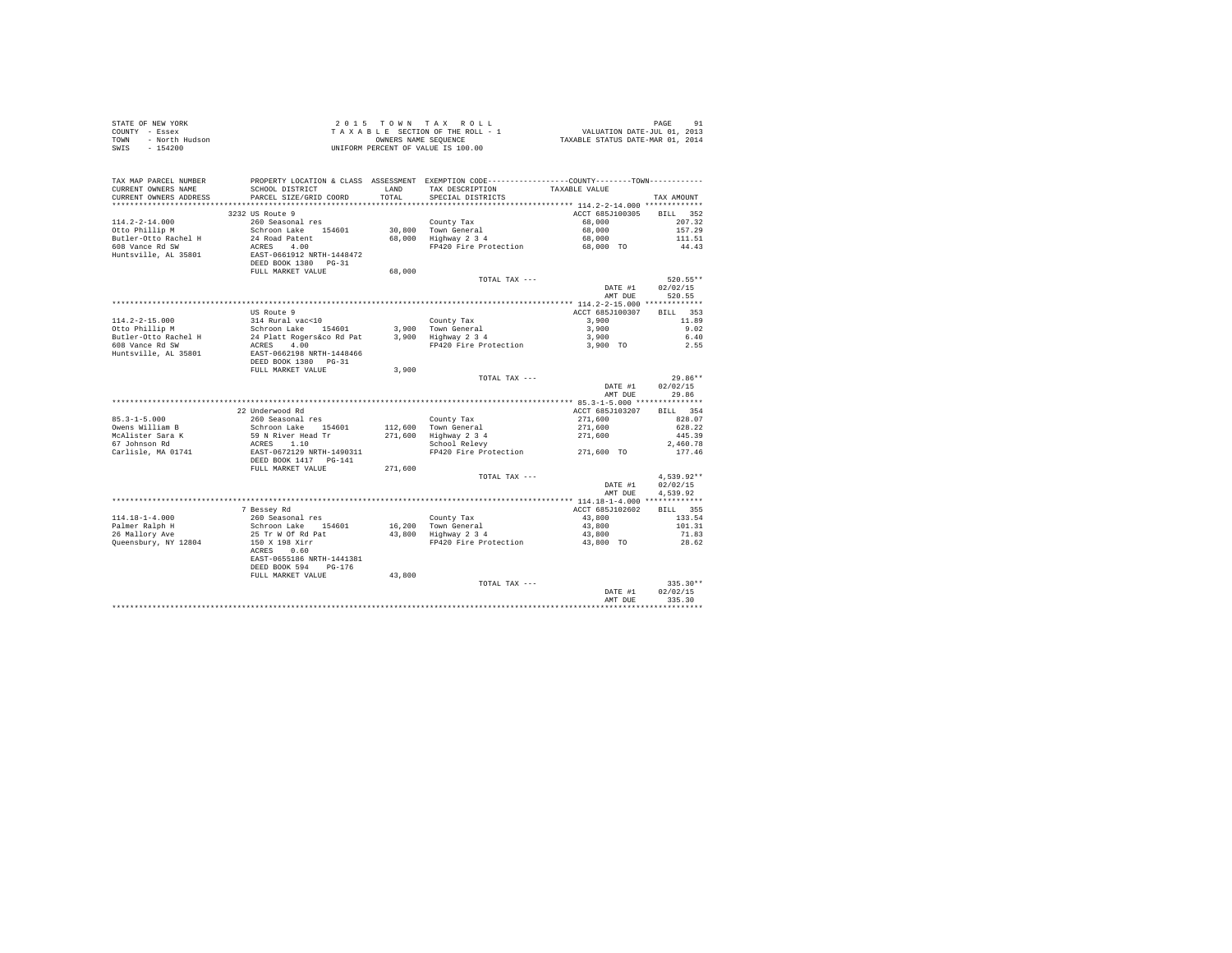| COUNTY - Essex<br>TOWN<br>- North Hudson<br>SWIS<br>$-154200$ |                                                                                                                                                                                                                                                                                           |         | UNIFORM PERCENT OF VALUE IS 100.00                                |                          |                         |
|---------------------------------------------------------------|-------------------------------------------------------------------------------------------------------------------------------------------------------------------------------------------------------------------------------------------------------------------------------------------|---------|-------------------------------------------------------------------|--------------------------|-------------------------|
|                                                               |                                                                                                                                                                                                                                                                                           |         |                                                                   |                          |                         |
| TAX MAP PARCEL NUMBER                                         | PROPERTY LOCATION & CLASS ASSESSMENT EXEMPTION CODE---------------COUNTY-------TOWN----------                                                                                                                                                                                             |         |                                                                   |                          |                         |
| CURRENT OWNERS NAME                                           | SCHOOL DISTRICT                                                                                                                                                                                                                                                                           |         | LAND TAX DESCRIPTION                                              | TAXABLE VALUE            |                         |
| CURRENT OWNERS ADDRESS                                        | PARCEL SIZE/GRID COORD                                                                                                                                                                                                                                                                    | TOTAL   | SPECIAL DISTRICTS                                                 |                          | TAX AMOUNT              |
|                                                               |                                                                                                                                                                                                                                                                                           |         |                                                                   |                          |                         |
|                                                               | 2186 Blue Ridge Rd<br>260 Seasonal res - WTRFNT                                                                                                                                                                                                                                           |         |                                                                   | ACCT 685J102508 BILL 356 | 765.57                  |
| $112.4 - 2 - 17.000$<br>Palmer Roy K                          |                                                                                                                                                                                                                                                                                           |         | County Tax                                                        | 251,100<br>251,100       | 580.81                  |
|                                                               |                                                                                                                                                                                                                                                                                           |         | 208,600 Town General<br>251,100 Highway 2 3 4                     |                          | 411.77                  |
| Palmer Ellen A<br>21 Brainerd Dr                              |                                                                                                                                                                                                                                                                                           |         | 251,100 Highway 2 3 4 251,100<br>PP420 Fire Protection 251,100 TO |                          | 164.07                  |
| 21 Braineiu D.<br>Cranbury, NJ 08512                          | 200 Jean-Oile - Savanne<br>2012 De Jacques - Savanne - Savanne - Savanne - Savanne - Savanne - Savanne - Savanne - Savanne - Savanne - Savanne - Savanne - Savanne - Savanne - Savanne - Savanne - Savanne - Savanne - Savanne -                                                          |         |                                                                   |                          |                         |
|                                                               |                                                                                                                                                                                                                                                                                           |         |                                                                   |                          |                         |
|                                                               |                                                                                                                                                                                                                                                                                           |         |                                                                   |                          |                         |
|                                                               |                                                                                                                                                                                                                                                                                           | 251,100 |                                                                   |                          |                         |
|                                                               |                                                                                                                                                                                                                                                                                           |         | TOTAL TAX ---                                                     |                          | $1.922.22**$            |
|                                                               |                                                                                                                                                                                                                                                                                           |         |                                                                   | DATE $#1$                | 02/02/15                |
|                                                               |                                                                                                                                                                                                                                                                                           |         |                                                                   | AMT DUE                  | 1,922.22                |
|                                                               | 3378 US Route 9                                                                                                                                                                                                                                                                           |         |                                                                   | ACCT 685J102603          | BILL 357                |
| 114.2-1-45.000                                                |                                                                                                                                                                                                                                                                                           |         |                                                                   | 46,400                   | 141.47                  |
| Pannitti Edward W                                             |                                                                                                                                                                                                                                                                                           |         |                                                                   | 46,400                   | 107.33                  |
| Pannitti Viola<br>32 Linden Ave                               |                                                                                                                                                                                                                                                                                           |         |                                                                   |                          | 76.09                   |
|                                                               |                                                                                                                                                                                                                                                                                           |         | FP420 Fire Protection                                             | $46,400$<br>$46,400$ TO  | 30.32                   |
| Rensselaer, NY 12144                                          |                                                                                                                                                                                                                                                                                           |         |                                                                   |                          |                         |
|                                                               |                                                                                                                                                                                                                                                                                           |         |                                                                   |                          |                         |
|                                                               |                                                                                                                                                                                                                                                                                           |         |                                                                   |                          | $355.21**$              |
|                                                               |                                                                                                                                                                                                                                                                                           |         | TOTAL TAX ---                                                     | DATE #1                  | 02/02/15                |
|                                                               |                                                                                                                                                                                                                                                                                           |         |                                                                   | AMT DUE                  | 355.21                  |
|                                                               |                                                                                                                                                                                                                                                                                           |         |                                                                   |                          |                         |
|                                                               | 3017 US Route 9                                                                                                                                                                                                                                                                           |         |                                                                   | ACCT 685L103210          | BILL 358                |
| $114.4 - 1 - 44.002$                                          | 210 1 Family Res                                                                                                                                                                                                                                                                          |         | County Tax                                                        | 50,100                   | 152.75                  |
| Parent William R                                              |                                                                                                                                                                                                                                                                                           |         |                                                                   | 50,100                   | 115.88                  |
| Peters-Parent Tracee A                                        |                                                                                                                                                                                                                                                                                           |         |                                                                   | 50,100                   | 82.16                   |
| 3017 Route 9                                                  | $\begin{tabular}{lllllllll} & & & & & & & & & & & & \\ \hline\text{Schroon Lake} & 154601 & 21,000 & \text{Toemeral} \\ 1-A \text{ Gore} & \text{D} \text{ of } \text{Rd} & \text{Pat} & 50,100 & \text{Higheral} \\ \text{ACRES} & 5.40 & \text{BANK WPARGO} & & & & & \\ \end{tabular}$ |         | FP420 Fire Protection                                             | 50.100 TO                | 32.74                   |
| North Hudson, NY 12855                                        | EAST-0660200 NRTH-1443502<br>DEED BOOK 1647 PG-85                                                                                                                                                                                                                                         |         |                                                                   |                          |                         |
|                                                               | FULL MARKET VALUE                                                                                                                                                                                                                                                                         | 50,100  |                                                                   |                          |                         |
|                                                               |                                                                                                                                                                                                                                                                                           |         | TOTAL TAX ---                                                     |                          | $383.53**$              |
|                                                               |                                                                                                                                                                                                                                                                                           |         |                                                                   | DATE #1                  | 02/02/15                |
|                                                               |                                                                                                                                                                                                                                                                                           |         |                                                                   | AMT DUE                  | 383.53                  |
|                                                               |                                                                                                                                                                                                                                                                                           |         |                                                                   |                          |                         |
|                                                               | 2942 US Route 9                                                                                                                                                                                                                                                                           |         |                                                                   | ACCT 685J103312          | BILL 359                |
|                                                               |                                                                                                                                                                                                                                                                                           |         |                                                                   |                          |                         |
|                                                               |                                                                                                                                                                                                                                                                                           |         |                                                                   |                          |                         |
|                                                               |                                                                                                                                                                                                                                                                                           |         |                                                                   |                          |                         |
|                                                               |                                                                                                                                                                                                                                                                                           |         |                                                                   |                          |                         |
|                                                               |                                                                                                                                                                                                                                                                                           |         |                                                                   |                          |                         |
|                                                               |                                                                                                                                                                                                                                                                                           |         |                                                                   |                          |                         |
|                                                               | LITE USE TO K WATCH<br>By Db 1021 Pg 64<br>ACRES 0.17 BANKBACTAXS<br>EAST-0659638 NRTH-1441586<br>DEED BOOK 1355 PG-309<br>FULL MARKET VALUE                                                                                                                                              |         |                                                                   |                          |                         |
|                                                               |                                                                                                                                                                                                                                                                                           | 70,400  |                                                                   |                          |                         |
|                                                               |                                                                                                                                                                                                                                                                                           |         | TOTAL TAX ---                                                     |                          | 538.93**                |
|                                                               |                                                                                                                                                                                                                                                                                           |         |                                                                   | DATE #1                  | 02/02/15                |
|                                                               |                                                                                                                                                                                                                                                                                           |         |                                                                   | AMT DUE                  | 538.93<br>************* |
|                                                               |                                                                                                                                                                                                                                                                                           |         |                                                                   |                          |                         |

STATE OF NEW YORK 2 0 1 5 T O W N T A X R O L L PAGE 92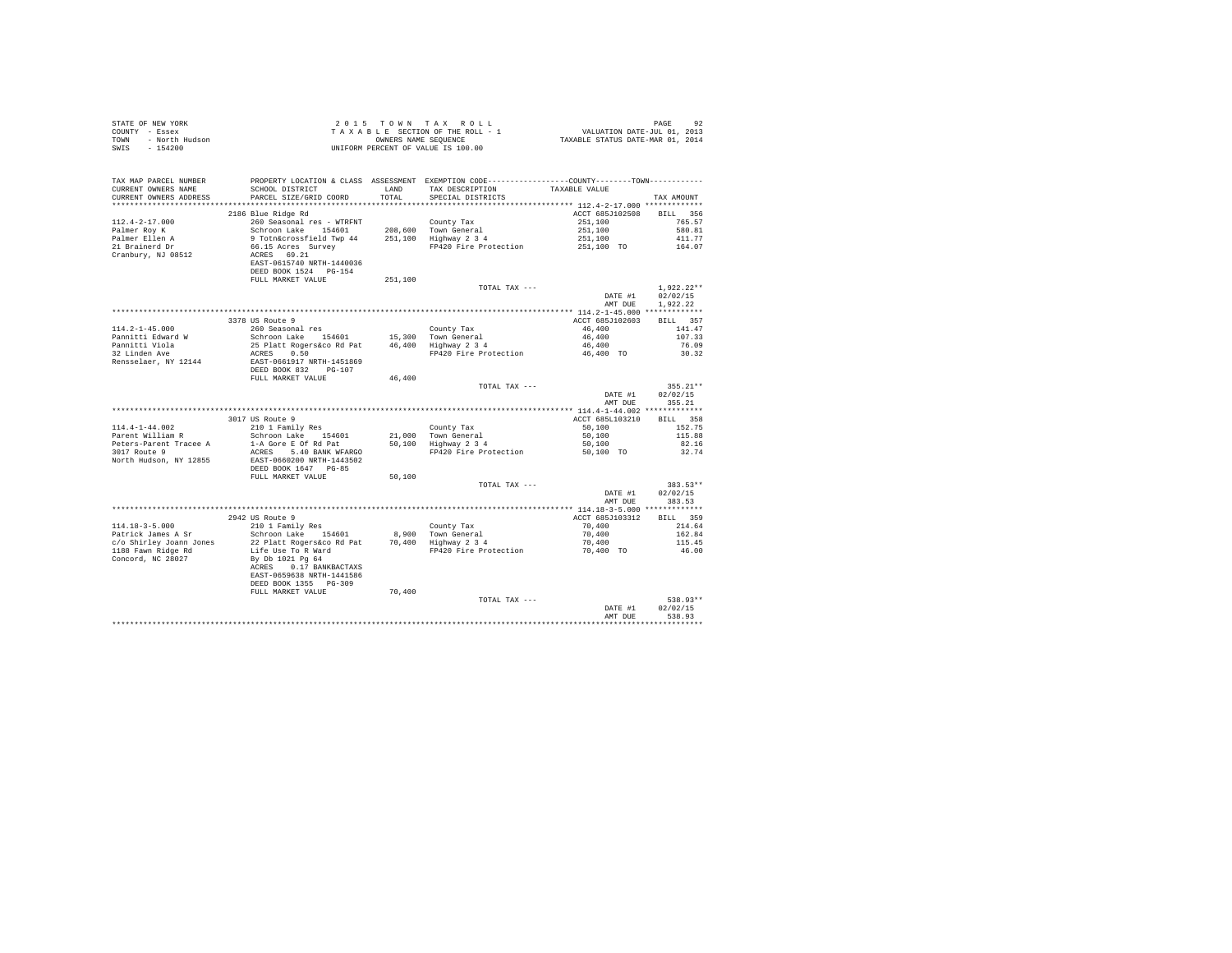|      | STATE OF NEW YORK | 2015 TOWN TAX ROLL                 | 93<br>PAGE                       |  |
|------|-------------------|------------------------------------|----------------------------------|--|
|      | COUNTY - Essex    | TAXABLE SECTION OF THE ROLL - 1    | VALUATION DATE-JUL 01, 2013      |  |
| TOWN | - North Hudson    | OWNERS NAME SEOUENCE               | TAXABLE STATUS DATE-MAR 01, 2014 |  |
| SWIS | $-154200$         | UNIFORM PERCENT OF VALUE IS 100.00 |                                  |  |

| TAX MAP PARCEL NUMBER<br>CURRENT OWNERS NAME     | SCHOOL DISTRICT                               | LAND    | PROPERTY LOCATION & CLASS ASSESSMENT EXEMPTION CODE----------------COUNTY-------TOWN----------<br>TAX DESCRIPTION | TAXABLE VALUE                              |                    |
|--------------------------------------------------|-----------------------------------------------|---------|-------------------------------------------------------------------------------------------------------------------|--------------------------------------------|--------------------|
| CURRENT OWNERS ADDRESS<br>********************** | PARCEL SIZE/GRID COORD                        | TOTAL   | SPECIAL DISTRICTS                                                                                                 |                                            | TAX AMOUNT         |
|                                                  | Pepper Hollow Rd                              |         |                                                                                                                   | ACCT 685J101915                            | <b>BILL</b><br>360 |
| $104.4 - 1 - 8.110$                              | 314 Rural vac<10 - WTRFNT                     |         | County Tax                                                                                                        | 36,400                                     | 110.98             |
| Paustian Walter H                                | Schroon Lake<br>154601                        |         | 36,400 Town General                                                                                               | 36,400                                     | 84.19              |
| Paustian Lucille                                 | 3 T&c Twp 49                                  | 36,400  | Highway 2 3 4                                                                                                     | 36,400                                     | 59.69              |
| 170 Pepper Hollow Rd                             | 5ac                                           |         | School Relevy                                                                                                     |                                            | 329.80             |
| North Hudson, NY 12855-2614                      | ACRES<br>4.11                                 |         | FP420 Fire Protection                                                                                             | 36,400 TO                                  | 23.78              |
|                                                  | EAST-0664415 NRTH-1461601                     |         |                                                                                                                   |                                            |                    |
|                                                  | DEED BOOK 635<br>$PG-93$                      |         |                                                                                                                   |                                            |                    |
|                                                  | FULL MARKET VALUE                             | 36,400  | TOTAL TAX ---                                                                                                     |                                            | $608.44**$         |
|                                                  |                                               |         |                                                                                                                   | DATE #1                                    | 02/02/15           |
|                                                  |                                               |         |                                                                                                                   | AMT DUE                                    | 608.44             |
|                                                  |                                               |         | ************************                                                                                          | ***** 104.4-1-8.120 ********               |                    |
|                                                  | 170 Pepper Hollow Rd                          |         |                                                                                                                   | ACCT 685J178500                            | 361<br><b>BILL</b> |
| $104.4 - 1 - 8.120$                              | 210 1 Family Res                              |         | VET WAR CT 41121                                                                                                  | 15,000<br>15,000                           |                    |
| Paustian Walter H                                | Schroon Lake 154601                           |         | 32,100 County Tax                                                                                                 | 94,100                                     | 286.90             |
| Paustian Lucille                                 | Totn&crossfield Lot 3 Twp                     | 109,100 | Town General                                                                                                      | 94,100                                     | 217.66             |
| 170 Pepper Hollow Rd                             | ACRES<br>5.40                                 |         | Highway 2 3 4                                                                                                     | 94,100                                     | 154.31             |
| North Hudson, NY 12855-2614                      | EAST-0664405 NRTH-1462131                     |         | School Relevy                                                                                                     |                                            | 735.00             |
|                                                  | DEED BOOK 647<br>$PG-181$                     |         | FP420 Fire Protection                                                                                             | 109,100 TO                                 | 71.29              |
|                                                  | FULL MARKET VALUE                             | 109,100 |                                                                                                                   |                                            |                    |
|                                                  |                                               |         | TOTAL TAX ---                                                                                                     |                                            | $1.465.16**$       |
|                                                  |                                               |         |                                                                                                                   | DATE #1                                    | 02/02/15           |
|                                                  |                                               |         |                                                                                                                   | AMT DUE                                    | 1,465.16           |
|                                                  |                                               |         |                                                                                                                   | ************* 104.4-1-8.200 ************** |                    |
| $104.4 - 1 - 8.200$                              | Pepper Hollow Rd<br>314 Rural vac<10 - WTRFNT |         |                                                                                                                   | ACCT 685J178558<br>4.500                   | BILL 362<br>13.72  |
| Paustian Walter H                                | Schroon Lake<br>154601                        |         | County Tax<br>4.500 Town General                                                                                  | 4,500                                      | 10.41              |
| Paustian Lucille                                 | 3 T&c Twp 49                                  | 4.500   | Highway 2 3 4                                                                                                     | 4,500                                      | 7.38               |
| 170 Pepper Hollow Rd                             | ACRES<br>8.00                                 |         | School Relevy                                                                                                     |                                            | 40.77              |
| North Hudson, NY 12855-2614                      | EAST-0663616 NRTH-1461519                     |         | FP420 Fire Protection                                                                                             | 4,500 TO                                   | 2.94               |
|                                                  | DEED BOOK 635<br>$PG-91$                      |         |                                                                                                                   |                                            |                    |
|                                                  | FULL MARKET VALUE                             | 4.500   |                                                                                                                   |                                            |                    |
|                                                  |                                               |         | TOTAL TAX ---                                                                                                     |                                            | $75.22**$          |
|                                                  |                                               |         |                                                                                                                   | DATE #1                                    | 02/02/15           |
|                                                  |                                               |         |                                                                                                                   | AMT DUE                                    | 75.22              |
|                                                  |                                               |         |                                                                                                                   |                                            |                    |
|                                                  | 18 Bogle Rd                                   |         |                                                                                                                   | ACCT 685J100405                            | 363<br><b>BILL</b> |
| $113.3 - 5 - 1.000$                              | 260 Seasonal res                              |         | County Tax                                                                                                        | 46.700                                     | 142.38             |
| Pecor Richard L                                  | Schroon Lake 154601                           | 37,600  | Town General                                                                                                      | 46,700                                     | 108.02             |
| Pecor Joann E                                    | 3 Totn&crossfield Twp 44                      | 46,700  | Highway 2 3 4                                                                                                     | 46,700                                     | 76.58              |
| PO Box 756<br>Elizabethtown, NY 12932            | 12.00<br>ACRES<br>EAST-0631343 NRTH-1441946   |         | FP420 Fire Protection                                                                                             | 46,700 TO                                  | 30.51              |
|                                                  | DEED BOOK 1073 PG-22                          |         |                                                                                                                   |                                            |                    |
|                                                  | FULL MARKET VALUE                             | 46,700  |                                                                                                                   |                                            |                    |
|                                                  |                                               |         | TOTAL TAX ---                                                                                                     |                                            | $357.49**$         |
|                                                  |                                               |         |                                                                                                                   | DATE #1                                    | 02/02/15           |
|                                                  |                                               |         |                                                                                                                   | AMT DUE                                    | 357.49             |
|                                                  |                                               |         |                                                                                                                   |                                            |                    |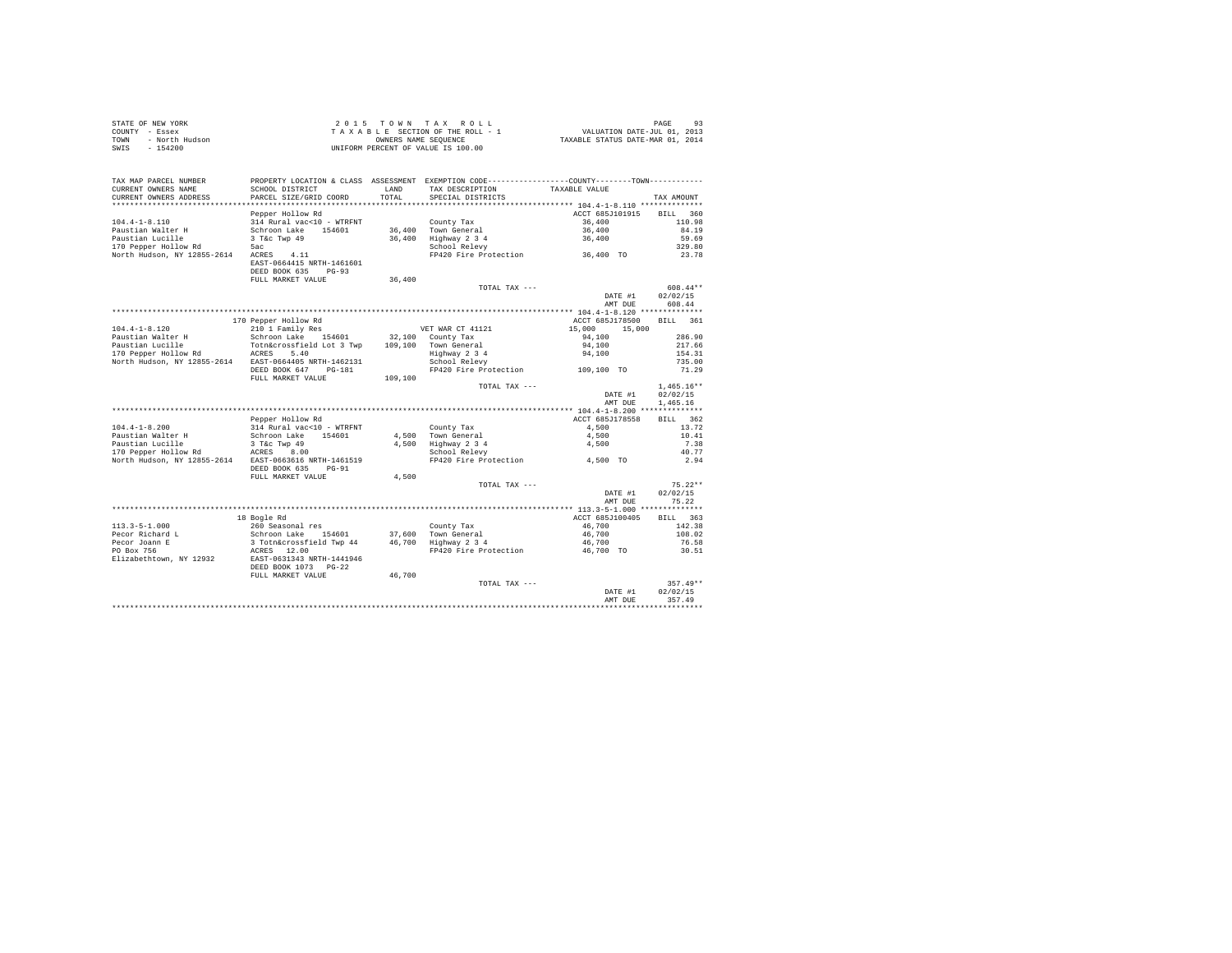|                | STATE OF NEW YORK | 2015 TOWN TAX ROLL                 | 94<br>PAGE                       |  |
|----------------|-------------------|------------------------------------|----------------------------------|--|
| COUNTY - Essex |                   | TAXABLE SECTION OF THE ROLL - 1    | VALUATION DATE-JUL 01, 2013      |  |
| TOWN           | - North Hudson    | OWNERS NAME SEOUENCE               | TAXABLE STATUS DATE-MAR 01, 2014 |  |
| SWIS           | $-154200$         | UNIFORM PERCENT OF VALUE IS 100.00 |                                  |  |

|                                                       |                                                                                               |         |                                             | DATE #1<br>AMT DUE | 02/02/15<br>1.123.77 |
|-------------------------------------------------------|-----------------------------------------------------------------------------------------------|---------|---------------------------------------------|--------------------|----------------------|
|                                                       | ACRES 10.00<br>EAST-0657433 NRTH-1435118<br>DEED BOOK 1696 PG-98<br>FULL MARKET VALUE         | 146,800 | TOTAL TAX ---                               |                    | $1,123.77**$         |
| North Hudson, NY 12855                                | Db 887 Pg 100                                                                                 |         | FP420 Fire Protection                       | 146,800 TO         | 95.92                |
| 2653 US Rt 9                                          | 2/h Platt Rogers&co Rdpat                                                                     | 146,800 | Highway 2 3 4                               | 146,800            | 240.73               |
| Pelton Betty J                                        | Schroon Lake<br>154601                                                                        | 36,100  | Town General                                | 146,800            | 339.55               |
| $125.1 - 1 - 38.000$                                  | 210 1 Family Res                                                                              |         | County Tax                                  | 146,800            | 447.57               |
|                                                       | 2653 US Route 9                                                                               |         |                                             | ACCT 685J101903    | BILL 367             |
|                                                       |                                                                                               |         |                                             |                    |                      |
|                                                       |                                                                                               |         |                                             | AMT DUE            | 1,185.79             |
|                                                       |                                                                                               |         |                                             | DATE #1            | 02/02/15             |
|                                                       | DEED BOOK 1409 PG-147<br>FULL MARKET VALUE                                                    | 154,900 | TOTAL TAX ---                               |                    | $1.185.79**$         |
|                                                       | EAST-0661238 NRTH-1447959                                                                     |         |                                             |                    |                      |
| Spotswood, NJ 08884                                   | ACRES<br>8.95                                                                                 |         | FP420 Fire Protection                       | 154,900 TO         | 101.21               |
| 78 Manalapan Rd                                       | 24 Platt Rogers&co Rd Pat                                                                     |         | 154,900 Highway 2 3 4                       | 154,900            | 254.02               |
| Pekurnev William P                                    | Schroon Lake<br>154601                                                                        |         | 97,800 Town General                         | 154,900            | 358.29               |
| $114.2 - 2 - 19.000$                                  | 415 Motel<br>- WTRFNT                                                                         |         | County Tax                                  | 154,900            | 472.27               |
|                                                       | 3209 US Route 9                                                                               |         |                                             | ACCT 685J183003    | 366<br>BILL          |
|                                                       |                                                                                               |         |                                             |                    |                      |
|                                                       |                                                                                               |         |                                             | AMT DUE            | 19.90                |
|                                                       |                                                                                               |         |                                             | DATE #1            | 02/02/15             |
|                                                       |                                                                                               |         | TOTAL TAX ---                               |                    | $19.90**$            |
|                                                       | FULL MARKET VALUE                                                                             | 2,600   |                                             |                    |                      |
|                                                       | DEED BOOK 876<br>$PG-257$                                                                     |         |                                             |                    |                      |
| North Hudson, NY 12855-0006 EAST-0663787 NRTH-1454242 |                                                                                               |         |                                             |                    |                      |
| PO Box 6                                              | 2.50 BANK TIFCU<br>ACRES                                                                      |         | FP420 Fire Protection                       | 2,600 TO           | 1.70                 |
| Peer Thelma D                                         | 27 Platt Rogers&co Rd Pat                                                                     |         | 2,600 Highway 2 3 4                         | 2,600              | 4.26                 |
| $114.2 - 1 - 14.113$<br>Peer Howard                   | 314 Rural vac<10<br>Schroon Lake<br>154601                                                    | 2,600   | County Tax<br>Town General                  | 2,600<br>2,600     | 7.93<br>6.01         |
|                                                       | Ensign Pond Rd                                                                                |         |                                             | ACCT 685J187005    | BILL 365             |
|                                                       |                                                                                               |         |                                             |                    |                      |
|                                                       |                                                                                               |         |                                             | AMT DUE            | 594.03               |
|                                                       |                                                                                               |         |                                             | DATE #1            | 02/02/15             |
|                                                       |                                                                                               |         | TOTAL TAX $---$                             |                    | $594.03**$           |
|                                                       | DEED BOOK 876<br>$PG - 254$<br>FULL MARKET VALUE                                              | 77,600  |                                             |                    |                      |
| North Hudson, NY 12855-0006                           | EAST-0663710 NRTH-1453964                                                                     |         |                                             |                    |                      |
| PO Box 6                                              | 0.90 BANK TIFCU<br>ACRES                                                                      |         | FP420 Fire Protection                       | 77,600 TO          | 50.70                |
| Peer Thelma D                                         | Schroon Lake 154601<br>27 Platt Rogers&co Rd Pat                                              |         | 23,800 Town General<br>77.600 Highway 2 3 4 | 77,600<br>77.600   | 127.25               |
| $114.2 - 1 - 7.000$<br>Peer Howard                    | 210 1 Family Res                                                                              |         | County Tax                                  | 77,600             | 236.59<br>179.49     |
|                                                       | 9 Ensign Pond Rd                                                                              |         |                                             | ACCT 685J101702    | 364<br><b>BILL</b>   |
|                                                       |                                                                                               |         |                                             |                    |                      |
| CURRENT OWNERS ADDRESS<br>*********************       | PARCEL SIZE/GRID COORD<br>**************************                                          | TOTAL   | SPECIAL DISTRICTS                           |                    | TAX AMOUNT           |
| CURRENT OWNERS NAME                                   | SCHOOL DISTRICT                                                                               | LAND    | TAX DESCRIPTION                             | TAXABLE VALUE      |                      |
| TAX MAP PARCEL NUMBER                                 | PROPERTY LOCATION & CLASS ASSESSMENT EXEMPTION CODE---------------COUNTY-------TOWN---------- |         |                                             |                    |                      |
|                                                       |                                                                                               |         |                                             |                    |                      |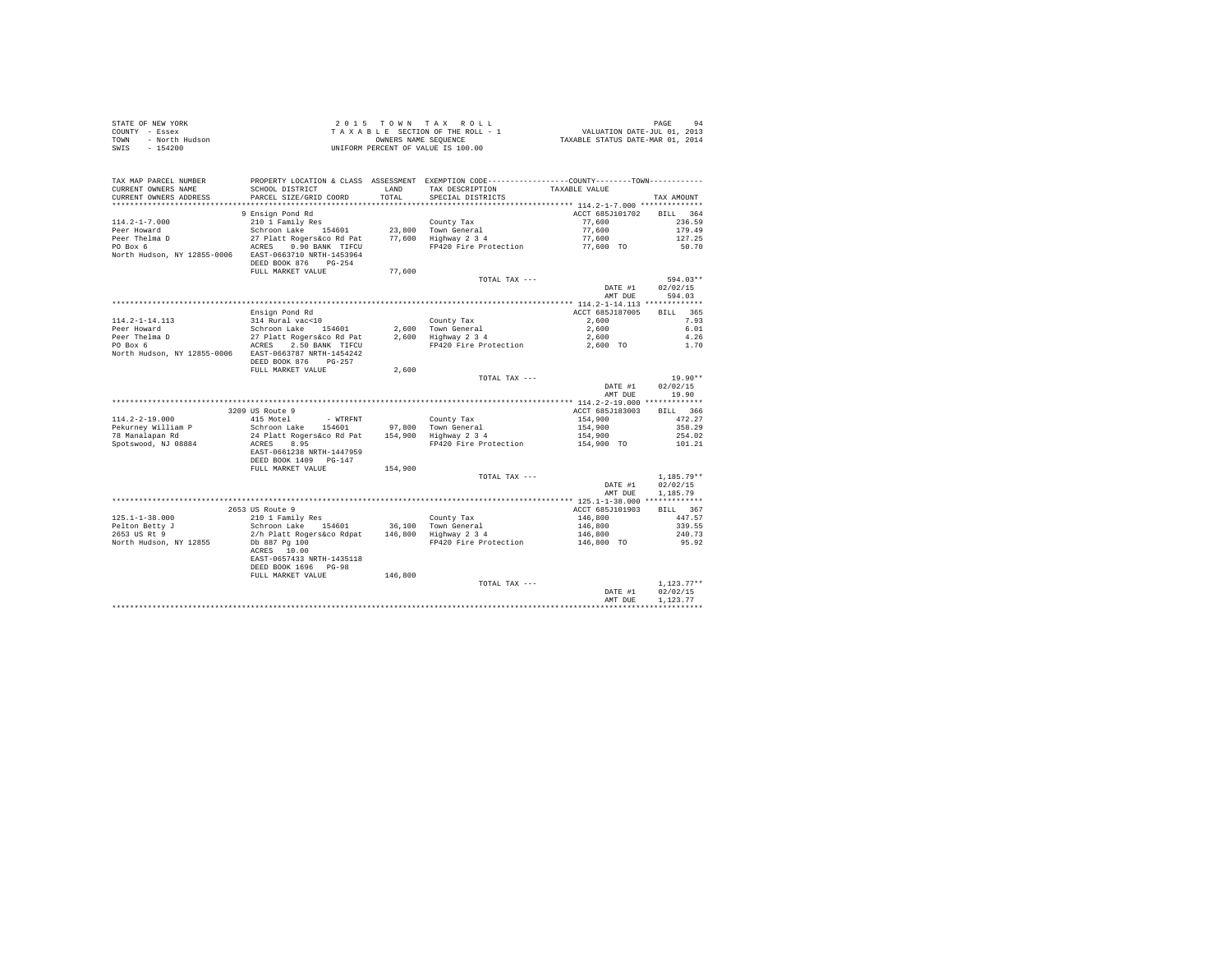| STATE OF NEW YORK<br>OF NEW YORK<br>I - Essex<br>- North Hudson<br>---<br>COUNTY - Essex<br>TOWN<br>$-154200$<br>SWIS |                                                                                                                                                                                            |         | 2015 TOWN TAX ROLL<br>$\begin{array}{ccccccccc} \textit{2 0 1 5 & T O W N & T A X & R O L L & & & & & & & & \textbf{PAGE} & 95 \\ \textit{T A X A B L E & SECTION D A T E R O L L - 1 & & & & & & & & \textbf{VALUATION DATE-JUL O1)} & 01, & 2014 \\ \end{array}$<br>UNIFORM PERCENT OF VALUE IS 100.00 |                                  | PAGE<br>95         |
|-----------------------------------------------------------------------------------------------------------------------|--------------------------------------------------------------------------------------------------------------------------------------------------------------------------------------------|---------|----------------------------------------------------------------------------------------------------------------------------------------------------------------------------------------------------------------------------------------------------------------------------------------------------------|----------------------------------|--------------------|
| TAX MAP PARCEL NUMBER<br>CURRENT OWNERS NAME                                                                          | SCHOOL DISTRICT                                                                                                                                                                            | LAND    | PROPERTY LOCATION & CLASS ASSESSMENT EXEMPTION CODE----------------COUNTY-------TOWN----------<br>TAX DESCRIPTION                                                                                                                                                                                        | TAXABLE VALUE                    |                    |
| CURRENT OWNERS ADDRESS                                                                                                | PARCEL SIZE/GRID COORD                                                                                                                                                                     | TOTAL   | SPECIAL DISTRICTS                                                                                                                                                                                                                                                                                        |                                  | TAX AMOUNT         |
|                                                                                                                       |                                                                                                                                                                                            |         |                                                                                                                                                                                                                                                                                                          |                                  |                    |
|                                                                                                                       | 621 Johnson Pond Rd                                                                                                                                                                        |         |                                                                                                                                                                                                                                                                                                          | ACCT 685Z014002                  | BILL 368           |
| $125.12 - 1 - 8.313$<br>Pilavdzic Jim I                                                                               | 311 Res vac land<br>Schroon Lake 154601                                                                                                                                                    |         | County Tax                                                                                                                                                                                                                                                                                               | 27,800                           | 84.76<br>64.30     |
| 66 Chinook Dr                                                                                                         | 169 Paradox                                                                                                                                                                                |         | 27,800 Town General<br>27,800 Highway 2 3 4                                                                                                                                                                                                                                                              | 27,800<br>27,800                 | 45.59              |
| Nobleton Ontario, Canada Lot 2 #6949                                                                                  |                                                                                                                                                                                            |         | FP420 Fire Protection 27,800 TO                                                                                                                                                                                                                                                                          |                                  | 18.16              |
|                                                                                                                       | $L0G$ $1N0$ $ACRES$ $13.00$<br>EAST-0671038 NRTH-1434798<br>DEED BOOK 1753 PG-112                                                                                                          |         |                                                                                                                                                                                                                                                                                                          |                                  |                    |
|                                                                                                                       | FULL MARKET VALUE                                                                                                                                                                          | 27,800  |                                                                                                                                                                                                                                                                                                          |                                  |                    |
|                                                                                                                       |                                                                                                                                                                                            |         | TOTAL TAX ---                                                                                                                                                                                                                                                                                            |                                  | $212.81**$         |
|                                                                                                                       |                                                                                                                                                                                            |         |                                                                                                                                                                                                                                                                                                          | DATE #1<br>AMT DUE               | 02/02/15<br>212.81 |
|                                                                                                                       |                                                                                                                                                                                            |         |                                                                                                                                                                                                                                                                                                          |                                  | BILL 369           |
| $104.4 - 1 - 19.000$                                                                                                  | 102 Pepper Hollow Rd<br>210 1 Family Res                                                                                                                                                   |         | County Tax                                                                                                                                                                                                                                                                                               | ACCT 685J102606<br>73,600        | 224.40             |
| Piterniak William T                                                                                                   | Schroon Lake 154601                                                                                                                                                                        |         | Councy Tax<br>19,600 Town General<br>73,600 Highway 2 3 4                                                                                                                                                                                                                                                | 73,600                           | 170.24             |
| Piterniak Joanne                                                                                                      | 3 Totn&crossfield Twp 49                                                                                                                                                                   |         |                                                                                                                                                                                                                                                                                                          | 73,600                           | 120.69             |
| 580 Saratoga St                                                                                                       |                                                                                                                                                                                            |         | FP420 Fire Protection                                                                                                                                                                                                                                                                                    | 73,600 TO                        | 48.09              |
| Cohoes, NY 12047                                                                                                      | ACRES 0.80<br>EAST-0665542 NRTH-1462884<br>DEED BOOK 1563 PG-162                                                                                                                           |         |                                                                                                                                                                                                                                                                                                          |                                  |                    |
|                                                                                                                       | FULL MARKET VALUE                                                                                                                                                                          | 73,600  |                                                                                                                                                                                                                                                                                                          |                                  |                    |
|                                                                                                                       |                                                                                                                                                                                            |         | TOTAL TAX ---                                                                                                                                                                                                                                                                                            |                                  | $563.42**$         |
|                                                                                                                       |                                                                                                                                                                                            |         |                                                                                                                                                                                                                                                                                                          | DATE #1                          | 02/02/15           |
|                                                                                                                       |                                                                                                                                                                                            |         |                                                                                                                                                                                                                                                                                                          | AMT DUE                          | 563.42             |
|                                                                                                                       |                                                                                                                                                                                            |         |                                                                                                                                                                                                                                                                                                          |                                  | BILL 370           |
| $104.4 - 1 - 60.000$                                                                                                  | 48 Duntley Rd                                                                                                                                                                              |         |                                                                                                                                                                                                                                                                                                          | ACCT 685J103409                  | 338.12             |
| Pratt Joseph E                                                                                                        |                                                                                                                                                                                            |         |                                                                                                                                                                                                                                                                                                          | 110,900<br>110,900               | 256.52             |
| Pratt Patricia A<br>48 Duntley Rd                                                                                     |                                                                                                                                                                                            |         |                                                                                                                                                                                                                                                                                                          | 110,900<br>110,900 TO            | 181.86             |
|                                                                                                                       | --- + - amily Res (County Tax (County Tax Schroon Lake 154601 29,100 Town General<br>31 Platt Rogers (com Res 110,900 Tighway 2 3 4<br>ACRES 2.00 BANKISTARSG<br>EAST-0667749 NRTH-1461055 |         | FP420 Fire Protection                                                                                                                                                                                                                                                                                    |                                  | 72.46              |
| North Hudson, NY 12855 EAST-0667749 NRTH-1461055                                                                      | DEED BOOK 1687 PG-73                                                                                                                                                                       |         |                                                                                                                                                                                                                                                                                                          |                                  |                    |
|                                                                                                                       | FULL MARKET VALUE                                                                                                                                                                          | 110,900 |                                                                                                                                                                                                                                                                                                          |                                  |                    |
|                                                                                                                       |                                                                                                                                                                                            |         | TOTAL TAX ---                                                                                                                                                                                                                                                                                            |                                  | 848.96**           |
|                                                                                                                       |                                                                                                                                                                                            |         |                                                                                                                                                                                                                                                                                                          | DATE #1                          | 02/02/15           |
|                                                                                                                       |                                                                                                                                                                                            |         |                                                                                                                                                                                                                                                                                                          | AMT DUE                          | 848.96             |
|                                                                                                                       | 3389 US Route 9                                                                                                                                                                            |         |                                                                                                                                                                                                                                                                                                          | ACCT 685J102610                  | BILL 371           |
| $114.2 - 1 - 56.100$                                                                                                  |                                                                                                                                                                                            |         |                                                                                                                                                                                                                                                                                                          | $15,000$ $15,000$                |                    |
|                                                                                                                       |                                                                                                                                                                                            |         |                                                                                                                                                                                                                                                                                                          | $133,300$<br>$133,300$           | 406.41             |
| Provoncha Joseph A<br>Garcia Amy M<br>3369 Rte 9                                                                      |                                                                                                                                                                                            |         |                                                                                                                                                                                                                                                                                                          |                                  | 308.33             |
|                                                                                                                       |                                                                                                                                                                                            |         |                                                                                                                                                                                                                                                                                                          | 133,300<br>133,300<br>148,300 TO | 218.59             |
| North Hudson, NY 12855                                                                                                | Alvin & Shirley Provoncha<br>ACRES 27.40<br>EAST-0661130 NRTH-1452132                                                                                                                      |         | FP420 Fire Protection                                                                                                                                                                                                                                                                                    |                                  | 96.90              |
|                                                                                                                       | DEED BOOK 1743 PG-184                                                                                                                                                                      |         |                                                                                                                                                                                                                                                                                                          |                                  |                    |
|                                                                                                                       | FULL MARKET VALUE                                                                                                                                                                          | 148,300 | TOTAL TAX ---                                                                                                                                                                                                                                                                                            |                                  | $1.030.23**$       |
|                                                                                                                       |                                                                                                                                                                                            |         |                                                                                                                                                                                                                                                                                                          | DATE #1                          | 02/02/15           |
|                                                                                                                       |                                                                                                                                                                                            |         |                                                                                                                                                                                                                                                                                                          | AMT DUR                          | 1,030.23           |
|                                                                                                                       |                                                                                                                                                                                            |         |                                                                                                                                                                                                                                                                                                          |                                  | ************       |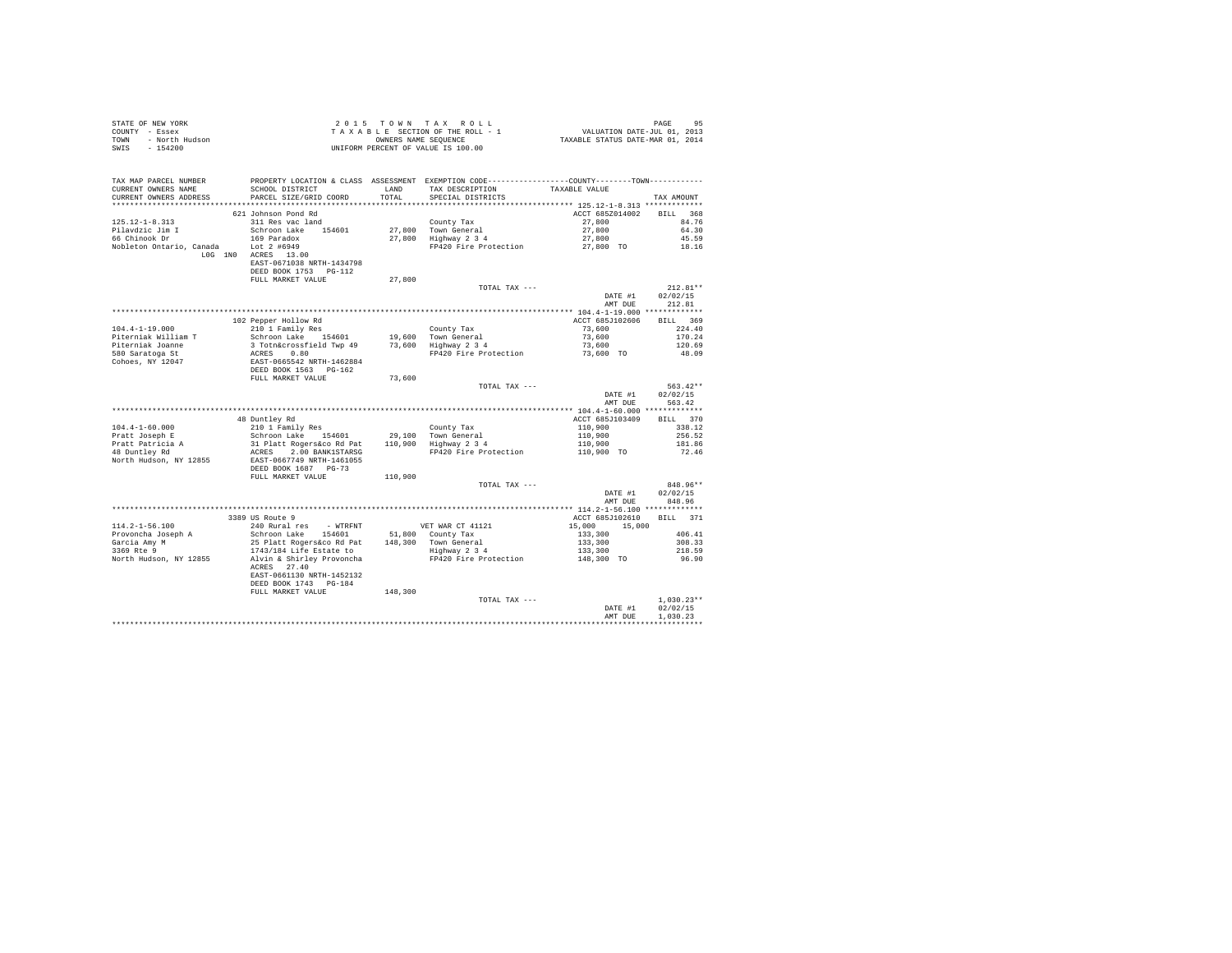| TAX MAP PARCEL NUMBER<br>PROPERTY LOCATION & CLASS ASSESSMENT EXEMPTION CODE----------------COUNTY-------TOWN----------<br>SCHOOL DISTRICT LAND TAX DESCRIPTION<br>TAXABLE VALUE<br>CURRENT OWNERS NAME<br>PARCEL SIZE/GRID COORD<br>SPECIAL DISTRICTS<br>CURRENT OWNERS ADDRESS<br>TOTAL<br>TAX AMOUNT<br>3393 US Route 9<br>ACCT 685J103410<br>BILL 372<br>$114.2 - 1 - 57.002$<br>210 1 Family Res - WTRFNT County Tax<br>Schroon Lake 154601 48,300 Town General<br>96,000<br>292.69<br>Provoncha Joseph A<br>96,000<br>222.05<br>3389 Rte 9<br>25 Platt Rogers&co Rd Pat 96,000 Highway 2 3 4<br>96,000<br>157.43<br>FP420 Fire Protection 96,000 TO<br>North Hudson, NY 12855<br>ACRES 1.71<br>62.73<br>EAST-0661581 NRTH-1452342<br>DEED BOOK 964 PG-38<br>96,000<br>FULL MARKET VALUE<br>TOTAL TAX ---<br>$734.90**$<br>DATE #1<br>02/02/15<br>AMT DUR<br>734.90<br>ACCT 685J184002 BILL 373<br>Greenough Rd<br>County Tax<br>311 Res vac land<br>$104.2 - 1 - 11.210$<br>6,900<br>21.04<br>Schroon Lake 154601<br>6.900 Town General<br>6,900<br>Pulcastro Mariorie<br>15.96<br>6,900 Highway 2 3 4<br>4 Twp 49 T&c<br>6,900<br>11.32<br>3045 Raindance Ln<br>N Fort Myers, FL 33917<br>FP420 Fire Protection<br>6,900 TO<br>ACRES 5.70<br>4.51<br>EAST-0670052 NRTH-1465539<br>DEED BOOK 1256 PG-97<br>FULL MARKET VALUE<br>6,900<br>$52.83**$<br>TOTAL TAX ---<br>02/02/15<br>DATE #1<br>AMT DUE<br>52.83<br>BILL 374<br>ACCT 685J184003<br>64 Greenough Rd<br>210 1 Family Res<br>County Tax<br>120,400<br>$104.2 - 1 - 11.310$<br>367.08<br>Schroon Lake 154601 33,000 Town General<br>120,400<br>Pulcastro Mariorie<br>278.49<br>$120,400$ Highway $2\frac{3}{4}$<br>3045 Raindance Ln<br>4 Twp 49 Totn&crossfield<br>120,400<br>197.44<br>120,400 TO<br>N Fort Myers, FL 33917<br>ACRES 6.45<br>FP420 Fire Protection<br>78.67<br>EAST-0670303 NRTH-1465335<br>DEED BOOK 1256 PG-97<br>FULL MARKET VALUE<br>120,400<br>$921.68**$<br>TOTAL TAX ---<br>DATE #1<br>02/02/15<br>AMT DUE<br>921.68<br>BILL 375<br>64 Walker Way<br>ACCT 685J102611<br>$104.4 - 1 - 40.001$<br>260 Seasonal res<br>27,600<br>84.15<br>County Tax<br>Schroon Lake 154601<br>15,200 Town General<br>Pulling Robert L<br>Pulling Barry R<br>16975 NYS Rte 22<br>27,600<br>63.84<br>27,600 Highway 2 3 4<br>28 Platt Rogers&co Rd Pat<br>27,600<br>45.26<br>FP420 Fire Protection<br>27,600 TO<br>18.03<br>lac<br>Putnam Station, NY 12861 ACRES 2.40<br>EAST-0660531 NRTH-1456811<br>DEED BOOK 539 PG-188<br>FULL MARKET VALUE<br>27,600<br>TOTAL TAX ---<br>$211.28**$<br>02/02/15<br>DATE #1<br>AMT DUE<br>211.28 | STATE OF NEW YORK<br>TRAKBLE SECTION OF THE ROLL - 1 WALUATION DATE-JUL 01, 2013<br>TRAKBLE SECTION OF THE ROLL - 1 VALUATION DATE-JUL 01, 2013<br>TRAKBLE STATUS DATE-MAR 01, 2014<br>NET - 154200<br>SWIS - 154200 | UNIFORM PERCENT OF VALUE IS 100.00 |  |  |
|------------------------------------------------------------------------------------------------------------------------------------------------------------------------------------------------------------------------------------------------------------------------------------------------------------------------------------------------------------------------------------------------------------------------------------------------------------------------------------------------------------------------------------------------------------------------------------------------------------------------------------------------------------------------------------------------------------------------------------------------------------------------------------------------------------------------------------------------------------------------------------------------------------------------------------------------------------------------------------------------------------------------------------------------------------------------------------------------------------------------------------------------------------------------------------------------------------------------------------------------------------------------------------------------------------------------------------------------------------------------------------------------------------------------------------------------------------------------------------------------------------------------------------------------------------------------------------------------------------------------------------------------------------------------------------------------------------------------------------------------------------------------------------------------------------------------------------------------------------------------------------------------------------------------------------------------------------------------------------------------------------------------------------------------------------------------------------------------------------------------------------------------------------------------------------------------------------------------------------------------------------------------------------------------------------------------------------------------------------------------------------------------------------------------------------------------------------------------------------------------------------------------------------------------------------------------------------------------------------|----------------------------------------------------------------------------------------------------------------------------------------------------------------------------------------------------------------------|------------------------------------|--|--|
|                                                                                                                                                                                                                                                                                                                                                                                                                                                                                                                                                                                                                                                                                                                                                                                                                                                                                                                                                                                                                                                                                                                                                                                                                                                                                                                                                                                                                                                                                                                                                                                                                                                                                                                                                                                                                                                                                                                                                                                                                                                                                                                                                                                                                                                                                                                                                                                                                                                                                                                                                                                                            |                                                                                                                                                                                                                      |                                    |  |  |
|                                                                                                                                                                                                                                                                                                                                                                                                                                                                                                                                                                                                                                                                                                                                                                                                                                                                                                                                                                                                                                                                                                                                                                                                                                                                                                                                                                                                                                                                                                                                                                                                                                                                                                                                                                                                                                                                                                                                                                                                                                                                                                                                                                                                                                                                                                                                                                                                                                                                                                                                                                                                            |                                                                                                                                                                                                                      |                                    |  |  |
|                                                                                                                                                                                                                                                                                                                                                                                                                                                                                                                                                                                                                                                                                                                                                                                                                                                                                                                                                                                                                                                                                                                                                                                                                                                                                                                                                                                                                                                                                                                                                                                                                                                                                                                                                                                                                                                                                                                                                                                                                                                                                                                                                                                                                                                                                                                                                                                                                                                                                                                                                                                                            |                                                                                                                                                                                                                      |                                    |  |  |
|                                                                                                                                                                                                                                                                                                                                                                                                                                                                                                                                                                                                                                                                                                                                                                                                                                                                                                                                                                                                                                                                                                                                                                                                                                                                                                                                                                                                                                                                                                                                                                                                                                                                                                                                                                                                                                                                                                                                                                                                                                                                                                                                                                                                                                                                                                                                                                                                                                                                                                                                                                                                            |                                                                                                                                                                                                                      |                                    |  |  |
|                                                                                                                                                                                                                                                                                                                                                                                                                                                                                                                                                                                                                                                                                                                                                                                                                                                                                                                                                                                                                                                                                                                                                                                                                                                                                                                                                                                                                                                                                                                                                                                                                                                                                                                                                                                                                                                                                                                                                                                                                                                                                                                                                                                                                                                                                                                                                                                                                                                                                                                                                                                                            |                                                                                                                                                                                                                      |                                    |  |  |
|                                                                                                                                                                                                                                                                                                                                                                                                                                                                                                                                                                                                                                                                                                                                                                                                                                                                                                                                                                                                                                                                                                                                                                                                                                                                                                                                                                                                                                                                                                                                                                                                                                                                                                                                                                                                                                                                                                                                                                                                                                                                                                                                                                                                                                                                                                                                                                                                                                                                                                                                                                                                            |                                                                                                                                                                                                                      |                                    |  |  |
|                                                                                                                                                                                                                                                                                                                                                                                                                                                                                                                                                                                                                                                                                                                                                                                                                                                                                                                                                                                                                                                                                                                                                                                                                                                                                                                                                                                                                                                                                                                                                                                                                                                                                                                                                                                                                                                                                                                                                                                                                                                                                                                                                                                                                                                                                                                                                                                                                                                                                                                                                                                                            |                                                                                                                                                                                                                      |                                    |  |  |
|                                                                                                                                                                                                                                                                                                                                                                                                                                                                                                                                                                                                                                                                                                                                                                                                                                                                                                                                                                                                                                                                                                                                                                                                                                                                                                                                                                                                                                                                                                                                                                                                                                                                                                                                                                                                                                                                                                                                                                                                                                                                                                                                                                                                                                                                                                                                                                                                                                                                                                                                                                                                            |                                                                                                                                                                                                                      |                                    |  |  |
|                                                                                                                                                                                                                                                                                                                                                                                                                                                                                                                                                                                                                                                                                                                                                                                                                                                                                                                                                                                                                                                                                                                                                                                                                                                                                                                                                                                                                                                                                                                                                                                                                                                                                                                                                                                                                                                                                                                                                                                                                                                                                                                                                                                                                                                                                                                                                                                                                                                                                                                                                                                                            |                                                                                                                                                                                                                      |                                    |  |  |
|                                                                                                                                                                                                                                                                                                                                                                                                                                                                                                                                                                                                                                                                                                                                                                                                                                                                                                                                                                                                                                                                                                                                                                                                                                                                                                                                                                                                                                                                                                                                                                                                                                                                                                                                                                                                                                                                                                                                                                                                                                                                                                                                                                                                                                                                                                                                                                                                                                                                                                                                                                                                            |                                                                                                                                                                                                                      |                                    |  |  |
|                                                                                                                                                                                                                                                                                                                                                                                                                                                                                                                                                                                                                                                                                                                                                                                                                                                                                                                                                                                                                                                                                                                                                                                                                                                                                                                                                                                                                                                                                                                                                                                                                                                                                                                                                                                                                                                                                                                                                                                                                                                                                                                                                                                                                                                                                                                                                                                                                                                                                                                                                                                                            |                                                                                                                                                                                                                      |                                    |  |  |
|                                                                                                                                                                                                                                                                                                                                                                                                                                                                                                                                                                                                                                                                                                                                                                                                                                                                                                                                                                                                                                                                                                                                                                                                                                                                                                                                                                                                                                                                                                                                                                                                                                                                                                                                                                                                                                                                                                                                                                                                                                                                                                                                                                                                                                                                                                                                                                                                                                                                                                                                                                                                            |                                                                                                                                                                                                                      |                                    |  |  |
|                                                                                                                                                                                                                                                                                                                                                                                                                                                                                                                                                                                                                                                                                                                                                                                                                                                                                                                                                                                                                                                                                                                                                                                                                                                                                                                                                                                                                                                                                                                                                                                                                                                                                                                                                                                                                                                                                                                                                                                                                                                                                                                                                                                                                                                                                                                                                                                                                                                                                                                                                                                                            |                                                                                                                                                                                                                      |                                    |  |  |
|                                                                                                                                                                                                                                                                                                                                                                                                                                                                                                                                                                                                                                                                                                                                                                                                                                                                                                                                                                                                                                                                                                                                                                                                                                                                                                                                                                                                                                                                                                                                                                                                                                                                                                                                                                                                                                                                                                                                                                                                                                                                                                                                                                                                                                                                                                                                                                                                                                                                                                                                                                                                            |                                                                                                                                                                                                                      |                                    |  |  |
|                                                                                                                                                                                                                                                                                                                                                                                                                                                                                                                                                                                                                                                                                                                                                                                                                                                                                                                                                                                                                                                                                                                                                                                                                                                                                                                                                                                                                                                                                                                                                                                                                                                                                                                                                                                                                                                                                                                                                                                                                                                                                                                                                                                                                                                                                                                                                                                                                                                                                                                                                                                                            |                                                                                                                                                                                                                      |                                    |  |  |
|                                                                                                                                                                                                                                                                                                                                                                                                                                                                                                                                                                                                                                                                                                                                                                                                                                                                                                                                                                                                                                                                                                                                                                                                                                                                                                                                                                                                                                                                                                                                                                                                                                                                                                                                                                                                                                                                                                                                                                                                                                                                                                                                                                                                                                                                                                                                                                                                                                                                                                                                                                                                            |                                                                                                                                                                                                                      |                                    |  |  |
|                                                                                                                                                                                                                                                                                                                                                                                                                                                                                                                                                                                                                                                                                                                                                                                                                                                                                                                                                                                                                                                                                                                                                                                                                                                                                                                                                                                                                                                                                                                                                                                                                                                                                                                                                                                                                                                                                                                                                                                                                                                                                                                                                                                                                                                                                                                                                                                                                                                                                                                                                                                                            |                                                                                                                                                                                                                      |                                    |  |  |
|                                                                                                                                                                                                                                                                                                                                                                                                                                                                                                                                                                                                                                                                                                                                                                                                                                                                                                                                                                                                                                                                                                                                                                                                                                                                                                                                                                                                                                                                                                                                                                                                                                                                                                                                                                                                                                                                                                                                                                                                                                                                                                                                                                                                                                                                                                                                                                                                                                                                                                                                                                                                            |                                                                                                                                                                                                                      |                                    |  |  |
|                                                                                                                                                                                                                                                                                                                                                                                                                                                                                                                                                                                                                                                                                                                                                                                                                                                                                                                                                                                                                                                                                                                                                                                                                                                                                                                                                                                                                                                                                                                                                                                                                                                                                                                                                                                                                                                                                                                                                                                                                                                                                                                                                                                                                                                                                                                                                                                                                                                                                                                                                                                                            |                                                                                                                                                                                                                      |                                    |  |  |
|                                                                                                                                                                                                                                                                                                                                                                                                                                                                                                                                                                                                                                                                                                                                                                                                                                                                                                                                                                                                                                                                                                                                                                                                                                                                                                                                                                                                                                                                                                                                                                                                                                                                                                                                                                                                                                                                                                                                                                                                                                                                                                                                                                                                                                                                                                                                                                                                                                                                                                                                                                                                            |                                                                                                                                                                                                                      |                                    |  |  |
|                                                                                                                                                                                                                                                                                                                                                                                                                                                                                                                                                                                                                                                                                                                                                                                                                                                                                                                                                                                                                                                                                                                                                                                                                                                                                                                                                                                                                                                                                                                                                                                                                                                                                                                                                                                                                                                                                                                                                                                                                                                                                                                                                                                                                                                                                                                                                                                                                                                                                                                                                                                                            |                                                                                                                                                                                                                      |                                    |  |  |
|                                                                                                                                                                                                                                                                                                                                                                                                                                                                                                                                                                                                                                                                                                                                                                                                                                                                                                                                                                                                                                                                                                                                                                                                                                                                                                                                                                                                                                                                                                                                                                                                                                                                                                                                                                                                                                                                                                                                                                                                                                                                                                                                                                                                                                                                                                                                                                                                                                                                                                                                                                                                            |                                                                                                                                                                                                                      |                                    |  |  |
|                                                                                                                                                                                                                                                                                                                                                                                                                                                                                                                                                                                                                                                                                                                                                                                                                                                                                                                                                                                                                                                                                                                                                                                                                                                                                                                                                                                                                                                                                                                                                                                                                                                                                                                                                                                                                                                                                                                                                                                                                                                                                                                                                                                                                                                                                                                                                                                                                                                                                                                                                                                                            |                                                                                                                                                                                                                      |                                    |  |  |
|                                                                                                                                                                                                                                                                                                                                                                                                                                                                                                                                                                                                                                                                                                                                                                                                                                                                                                                                                                                                                                                                                                                                                                                                                                                                                                                                                                                                                                                                                                                                                                                                                                                                                                                                                                                                                                                                                                                                                                                                                                                                                                                                                                                                                                                                                                                                                                                                                                                                                                                                                                                                            |                                                                                                                                                                                                                      |                                    |  |  |
|                                                                                                                                                                                                                                                                                                                                                                                                                                                                                                                                                                                                                                                                                                                                                                                                                                                                                                                                                                                                                                                                                                                                                                                                                                                                                                                                                                                                                                                                                                                                                                                                                                                                                                                                                                                                                                                                                                                                                                                                                                                                                                                                                                                                                                                                                                                                                                                                                                                                                                                                                                                                            |                                                                                                                                                                                                                      |                                    |  |  |
|                                                                                                                                                                                                                                                                                                                                                                                                                                                                                                                                                                                                                                                                                                                                                                                                                                                                                                                                                                                                                                                                                                                                                                                                                                                                                                                                                                                                                                                                                                                                                                                                                                                                                                                                                                                                                                                                                                                                                                                                                                                                                                                                                                                                                                                                                                                                                                                                                                                                                                                                                                                                            |                                                                                                                                                                                                                      |                                    |  |  |
|                                                                                                                                                                                                                                                                                                                                                                                                                                                                                                                                                                                                                                                                                                                                                                                                                                                                                                                                                                                                                                                                                                                                                                                                                                                                                                                                                                                                                                                                                                                                                                                                                                                                                                                                                                                                                                                                                                                                                                                                                                                                                                                                                                                                                                                                                                                                                                                                                                                                                                                                                                                                            |                                                                                                                                                                                                                      |                                    |  |  |
|                                                                                                                                                                                                                                                                                                                                                                                                                                                                                                                                                                                                                                                                                                                                                                                                                                                                                                                                                                                                                                                                                                                                                                                                                                                                                                                                                                                                                                                                                                                                                                                                                                                                                                                                                                                                                                                                                                                                                                                                                                                                                                                                                                                                                                                                                                                                                                                                                                                                                                                                                                                                            |                                                                                                                                                                                                                      |                                    |  |  |
|                                                                                                                                                                                                                                                                                                                                                                                                                                                                                                                                                                                                                                                                                                                                                                                                                                                                                                                                                                                                                                                                                                                                                                                                                                                                                                                                                                                                                                                                                                                                                                                                                                                                                                                                                                                                                                                                                                                                                                                                                                                                                                                                                                                                                                                                                                                                                                                                                                                                                                                                                                                                            |                                                                                                                                                                                                                      |                                    |  |  |
|                                                                                                                                                                                                                                                                                                                                                                                                                                                                                                                                                                                                                                                                                                                                                                                                                                                                                                                                                                                                                                                                                                                                                                                                                                                                                                                                                                                                                                                                                                                                                                                                                                                                                                                                                                                                                                                                                                                                                                                                                                                                                                                                                                                                                                                                                                                                                                                                                                                                                                                                                                                                            |                                                                                                                                                                                                                      |                                    |  |  |
|                                                                                                                                                                                                                                                                                                                                                                                                                                                                                                                                                                                                                                                                                                                                                                                                                                                                                                                                                                                                                                                                                                                                                                                                                                                                                                                                                                                                                                                                                                                                                                                                                                                                                                                                                                                                                                                                                                                                                                                                                                                                                                                                                                                                                                                                                                                                                                                                                                                                                                                                                                                                            |                                                                                                                                                                                                                      |                                    |  |  |
|                                                                                                                                                                                                                                                                                                                                                                                                                                                                                                                                                                                                                                                                                                                                                                                                                                                                                                                                                                                                                                                                                                                                                                                                                                                                                                                                                                                                                                                                                                                                                                                                                                                                                                                                                                                                                                                                                                                                                                                                                                                                                                                                                                                                                                                                                                                                                                                                                                                                                                                                                                                                            |                                                                                                                                                                                                                      |                                    |  |  |
|                                                                                                                                                                                                                                                                                                                                                                                                                                                                                                                                                                                                                                                                                                                                                                                                                                                                                                                                                                                                                                                                                                                                                                                                                                                                                                                                                                                                                                                                                                                                                                                                                                                                                                                                                                                                                                                                                                                                                                                                                                                                                                                                                                                                                                                                                                                                                                                                                                                                                                                                                                                                            |                                                                                                                                                                                                                      |                                    |  |  |
|                                                                                                                                                                                                                                                                                                                                                                                                                                                                                                                                                                                                                                                                                                                                                                                                                                                                                                                                                                                                                                                                                                                                                                                                                                                                                                                                                                                                                                                                                                                                                                                                                                                                                                                                                                                                                                                                                                                                                                                                                                                                                                                                                                                                                                                                                                                                                                                                                                                                                                                                                                                                            |                                                                                                                                                                                                                      |                                    |  |  |
|                                                                                                                                                                                                                                                                                                                                                                                                                                                                                                                                                                                                                                                                                                                                                                                                                                                                                                                                                                                                                                                                                                                                                                                                                                                                                                                                                                                                                                                                                                                                                                                                                                                                                                                                                                                                                                                                                                                                                                                                                                                                                                                                                                                                                                                                                                                                                                                                                                                                                                                                                                                                            |                                                                                                                                                                                                                      |                                    |  |  |
|                                                                                                                                                                                                                                                                                                                                                                                                                                                                                                                                                                                                                                                                                                                                                                                                                                                                                                                                                                                                                                                                                                                                                                                                                                                                                                                                                                                                                                                                                                                                                                                                                                                                                                                                                                                                                                                                                                                                                                                                                                                                                                                                                                                                                                                                                                                                                                                                                                                                                                                                                                                                            |                                                                                                                                                                                                                      |                                    |  |  |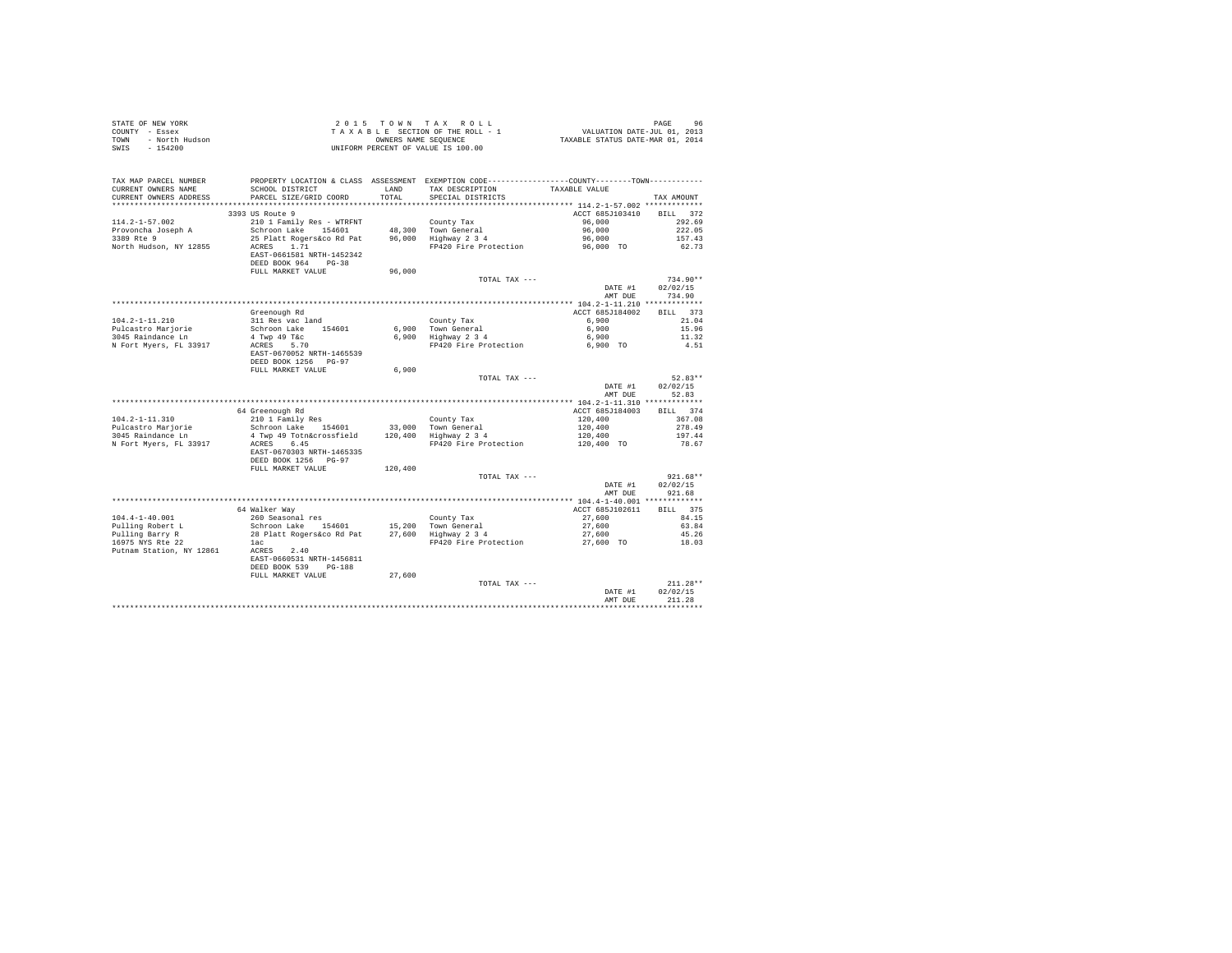|      | STATE OF NEW YORK | 2015 TOWN TAX ROLL                 | PAGE                             |
|------|-------------------|------------------------------------|----------------------------------|
|      | COUNTY - Essex    | TAXABLE SECTION OF THE ROLL - 1    | VALUATION DATE-JUL 01, 2013      |
| TOWN | - North Hudson    | OWNERS NAME SEOUENCE               | TAXABLE STATUS DATE-MAR 01, 2014 |
| SWIS | $-154200$         | UNIFORM PERCENT OF VALUE IS 100.00 |                                  |

|                                                                            | DEED BOOK 874 PG-029<br>FULL MARKET VALUE<br>3643 US Route 9<br>210 1 Family Res<br>Schroon Lake 154601<br>29 Platt Rogers&co Rd Pat<br>ACRES<br>0.86<br>EAST-0664912 NRTH-1457681<br>DEED BOOK 1197 PG-303<br>FULL MARKET VALUE | 127,000<br>78,300 | TOTAL TAX ---<br>County Tax<br>22.100 Town General<br>78,300 Highway 2 3 4<br>School Relevy<br>FP420 Fire Protection 78,300 TO<br>TOTAL TAX --- | DATE #1<br>AMT DUE<br>ACCT 685J101804<br>78,300<br>78,300<br>78,300<br>DATE #1 | $972.21**$<br>02/02/15<br>972.21<br>379<br>RTLL.<br>238.73<br>181.11<br>128.40<br>709.42<br>51.16<br>$1.308.82**$<br>02/02/15 |
|----------------------------------------------------------------------------|----------------------------------------------------------------------------------------------------------------------------------------------------------------------------------------------------------------------------------|-------------------|-------------------------------------------------------------------------------------------------------------------------------------------------|--------------------------------------------------------------------------------|-------------------------------------------------------------------------------------------------------------------------------|
| $104.4 - 2 - 3.000$<br>Reed Sally L<br>PO Box 15<br>North Hudson, NY 12855 |                                                                                                                                                                                                                                  |                   |                                                                                                                                                 |                                                                                |                                                                                                                               |
|                                                                            |                                                                                                                                                                                                                                  |                   |                                                                                                                                                 |                                                                                |                                                                                                                               |
|                                                                            |                                                                                                                                                                                                                                  |                   |                                                                                                                                                 |                                                                                |                                                                                                                               |
|                                                                            |                                                                                                                                                                                                                                  |                   |                                                                                                                                                 |                                                                                |                                                                                                                               |
|                                                                            |                                                                                                                                                                                                                                  |                   |                                                                                                                                                 |                                                                                |                                                                                                                               |
|                                                                            |                                                                                                                                                                                                                                  |                   |                                                                                                                                                 |                                                                                |                                                                                                                               |
|                                                                            |                                                                                                                                                                                                                                  |                   |                                                                                                                                                 |                                                                                |                                                                                                                               |
|                                                                            |                                                                                                                                                                                                                                  |                   |                                                                                                                                                 |                                                                                |                                                                                                                               |
|                                                                            |                                                                                                                                                                                                                                  |                   |                                                                                                                                                 |                                                                                |                                                                                                                               |
|                                                                            |                                                                                                                                                                                                                                  |                   |                                                                                                                                                 |                                                                                |                                                                                                                               |
|                                                                            |                                                                                                                                                                                                                                  |                   |                                                                                                                                                 |                                                                                |                                                                                                                               |
|                                                                            |                                                                                                                                                                                                                                  |                   |                                                                                                                                                 |                                                                                |                                                                                                                               |
| Rutland, MA 01543                                                          | EAST-0643643 NRTH-1442488                                                                                                                                                                                                        |                   |                                                                                                                                                 |                                                                                |                                                                                                                               |
| 86 Central Tree Rd                                                         | ACRES 1.05                                                                                                                                                                                                                       |                   | FP420 Fire Protection                                                                                                                           | 127,000 TO                                                                     | 82.98                                                                                                                         |
| Grenier Paul                                                               |                                                                                                                                                                                                                                  |                   |                                                                                                                                                 | 127,000                                                                        | 208.26                                                                                                                        |
| Ouist Robert                                                               | Schroon Lake 154601 28,000 Town General<br>20 Tract West Of Road Pat 127,000 Highway 2 3 4                                                                                                                                       |                   |                                                                                                                                                 | 127,000                                                                        | 293.76                                                                                                                        |
| $113.20 - 1 - 3.000$                                                       | 210 1 Family Res                                                                                                                                                                                                                 |                   | County Tax                                                                                                                                      | 127,000                                                                        | 387.21                                                                                                                        |
|                                                                            | 3410 Blue Ridge Rd                                                                                                                                                                                                               |                   |                                                                                                                                                 | ACCT 685J178528                                                                | BILL 378                                                                                                                      |
|                                                                            |                                                                                                                                                                                                                                  |                   |                                                                                                                                                 |                                                                                |                                                                                                                               |
|                                                                            |                                                                                                                                                                                                                                  |                   |                                                                                                                                                 | AMT DUE                                                                        | 10.72                                                                                                                         |
|                                                                            |                                                                                                                                                                                                                                  |                   |                                                                                                                                                 | DATE #1                                                                        | 02/02/15                                                                                                                      |
|                                                                            |                                                                                                                                                                                                                                  |                   | TOTAL TAX ---                                                                                                                                   |                                                                                | $10.72**$                                                                                                                     |
|                                                                            | FULL MARKET VALUE                                                                                                                                                                                                                | 1,400             |                                                                                                                                                 |                                                                                |                                                                                                                               |
|                                                                            | DEED BOOK 874<br>$PG-29$                                                                                                                                                                                                         |                   |                                                                                                                                                 |                                                                                |                                                                                                                               |
| Rutland, MA 01543                                                          | EAST-0643603 NRTH-1442185                                                                                                                                                                                                        |                   |                                                                                                                                                 |                                                                                |                                                                                                                               |
| 86 Central Tree Rd                                                         | Schroon Lake<br>Schroon Lake<br>20 Tract West Of Road Pat<br>ACRES 1.16                                                                                                                                                          |                   | FP420 Fire Protection                                                                                                                           | 1,400 TO                                                                       | .91                                                                                                                           |
| Grenier Paul                                                               |                                                                                                                                                                                                                                  |                   | 1.400 Highway 2 3 4                                                                                                                             | 1,400                                                                          | 2.30                                                                                                                          |
| Ouist Robert                                                               |                                                                                                                                                                                                                                  |                   | 1,400 Town General                                                                                                                              | 1,400                                                                          | 3.24                                                                                                                          |
| $113.20 - 1 - 2.041$                                                       | 311 Res vac land                                                                                                                                                                                                                 |                   | County Tax                                                                                                                                      | 1,400                                                                          | 4.27                                                                                                                          |
|                                                                            | Blue Ridge Rd                                                                                                                                                                                                                    |                   |                                                                                                                                                 | ACCT 685J102212                                                                | BILL 377                                                                                                                      |
|                                                                            |                                                                                                                                                                                                                                  |                   |                                                                                                                                                 |                                                                                |                                                                                                                               |
|                                                                            |                                                                                                                                                                                                                                  |                   |                                                                                                                                                 | AMT DUE                                                                        | 9.19                                                                                                                          |
|                                                                            |                                                                                                                                                                                                                                  |                   | TOTAL TAX ---                                                                                                                                   | DATE #1                                                                        | $9.19**$<br>02/02/15                                                                                                          |
|                                                                            | FULL MARKET VALUE                                                                                                                                                                                                                | 1,200             |                                                                                                                                                 |                                                                                |                                                                                                                               |
|                                                                            | DEED BOOK 390<br>$PG-447$                                                                                                                                                                                                        |                   |                                                                                                                                                 |                                                                                |                                                                                                                               |
| New Hope, PA 18938                                                         | EAST-0672882 NRTH-1490235                                                                                                                                                                                                        |                   |                                                                                                                                                 |                                                                                |                                                                                                                               |
| Green Hill Farm Rd1                                                        | 0.10<br>ACRES                                                                                                                                                                                                                    |                   | FP420 Fire Protection                                                                                                                           | 1,200 TO                                                                       | .78                                                                                                                           |
| c/o Mrs John Robertson                                                     | 59 N River Head Tr                                                                                                                                                                                                               |                   | 1.200 Highway 2 3 4                                                                                                                             | 1,200                                                                          | 1.97                                                                                                                          |
| Pyke Marie T                                                               | Schroon Lake 154601                                                                                                                                                                                                              |                   | 1,200 Town General                                                                                                                              | 1,200                                                                          | 2.78                                                                                                                          |
| $85.3 - 1 - 11.000$                                                        | 314 Rural vac<10                                                                                                                                                                                                                 |                   | County Tax                                                                                                                                      | 1,200                                                                          | 3.66                                                                                                                          |
|                                                                            | US Route 9                                                                                                                                                                                                                       |                   |                                                                                                                                                 | ACCT 685J178502                                                                | 376<br><b>BILL</b>                                                                                                            |
| *********************                                                      |                                                                                                                                                                                                                                  |                   |                                                                                                                                                 |                                                                                |                                                                                                                               |
| CURRENT OWNERS ADDRESS                                                     | PARCEL SIZE/GRID COORD                                                                                                                                                                                                           | TOTAL             | SPECIAL DISTRICTS                                                                                                                               |                                                                                | TAX AMOUNT                                                                                                                    |
| CURRENT OWNERS NAME                                                        | SCHOOL DISTRICT                                                                                                                                                                                                                  | LAND              | TAX DESCRIPTION                                                                                                                                 | TAXABLE VALUE                                                                  |                                                                                                                               |
|                                                                            |                                                                                                                                                                                                                                  |                   | PROPERTY LOCATION & CLASS ASSESSMENT EXEMPTION CODE----------------COUNTY-------TOWN----------                                                  |                                                                                |                                                                                                                               |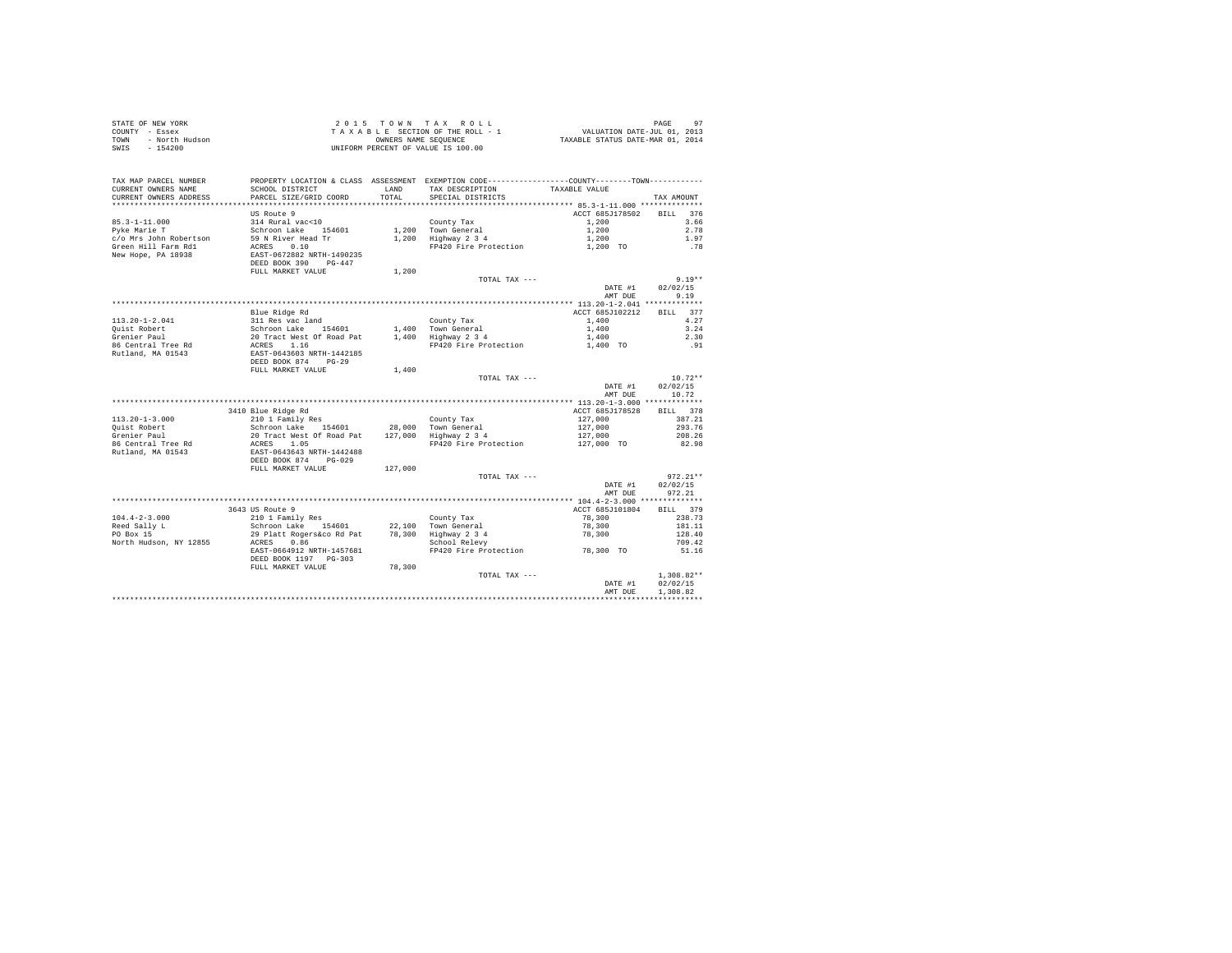| STATE OF NEW YORK      | 2015 TOWN TAX ROLL                 | 98<br>PAGE                       |
|------------------------|------------------------------------|----------------------------------|
| COUNTY - Essex         | TAXABLE SECTION OF THE ROLL - 1    | VALUATION DATE-JUL 01, 2013      |
| TOWN<br>- North Hudson | OWNERS NAME SEOUENCE               | TAXABLE STATUS DATE-MAR 01, 2014 |
| SWIS<br>$-154200$      | UNIFORM PERCENT OF VALUE IS 100.00 |                                  |
|                        |                                    |                                  |

| TAX MAP PARCEL NUMBER                                            | PROPERTY LOCATION & CLASS ASSESSMENT EXEMPTION CODE---------------COUNTY-------TOWN--------- |        |                                             |                                         |                 |
|------------------------------------------------------------------|----------------------------------------------------------------------------------------------|--------|---------------------------------------------|-----------------------------------------|-----------------|
| CURRENT OWNERS NAME                                              | SCHOOL DISTRICT                                                                              | LAND   | TAX DESCRIPTION                             | TAXABLE VALUE                           |                 |
| CURRENT OWNERS ADDRESS                                           | PARCEL SIZE/GRID COORD                                                                       | TOTAL  | SPECIAL DISTRICTS                           |                                         | TAX AMOUNT      |
|                                                                  |                                                                                              |        |                                             | *************** 125.-1-3.000 ********** |                 |
|                                                                  | Johnson Pond Rd                                                                              |        |                                             | ACCT 685J102613 BILL 380                |                 |
| $125. - 1 - 3.000$                                               | 322 Rural vac>10                                                                             |        | County Tax                                  | 21,100                                  | 64.33           |
| Reese Wade                                                       | Schroon Lake 154601                                                                          |        | 21.100 Town General                         | 21,100                                  | 48.81           |
| 3 Dutch Hill Rd                                                  | 152 Paradox Tract                                                                            |        | 21,100 IOWN General<br>21,100 Highway 2 3 4 | 21,100                                  | 34.60           |
| Wellsboro, PA 16901                                              | 1621/315-Life Estate to                                                                      |        | FP420 Fire Protection                       | 21,100 TO                               | 13.79           |
|                                                                  | Gary R Reese                                                                                 |        |                                             |                                         |                 |
|                                                                  | ACRES 10.00                                                                                  |        |                                             |                                         |                 |
|                                                                  | EAST-0664021 NRTH-1439954                                                                    |        |                                             |                                         |                 |
|                                                                  | DEED BOOK 1621   PG-315                                                                      |        |                                             |                                         |                 |
|                                                                  | FULL MARKET VALUE                                                                            | 21,100 |                                             |                                         |                 |
|                                                                  |                                                                                              |        | TOTAL TAX ---                               |                                         | $161.53**$      |
|                                                                  |                                                                                              |        |                                             | DATE #1                                 | 02/02/15        |
|                                                                  |                                                                                              |        |                                             |                                         |                 |
|                                                                  |                                                                                              |        |                                             | AMT DUE                                 | 161.53          |
|                                                                  |                                                                                              |        |                                             |                                         |                 |
|                                                                  | 3500 Blue Ridge Rd                                                                           |        |                                             | ACCT 685J178530 BILL 381                |                 |
| $113.20 - 1 - 17.000$                                            | 260 Seasonal res                                                                             |        | County Tax                                  | 99,900                                  | 304.58          |
| Rensselaer Woodsclub Inc Schroon Lake 154601 35,200 Town General |                                                                                              |        |                                             | 99,900                                  | 231.07          |
| PO Box 581                                                       | 20 Tract West Of Road Pat 99,900 Highway 2 3 4                                               |        |                                             | 99,900                                  | 163.82          |
| Rensselaer, NY 12144                                             | ACRES 9.00                                                                                   |        | FP420 Fire Protection 59,900 TO             |                                         | 65.27           |
|                                                                  | EAST-0645479 NRTH-1441844                                                                    |        |                                             |                                         |                 |
|                                                                  | DEED BOOK 392 PG-428                                                                         |        |                                             |                                         |                 |
|                                                                  | FULL MARKET VALUE                                                                            | 99,900 |                                             |                                         |                 |
|                                                                  |                                                                                              |        | TOTAL TAX ---                               |                                         | $764.74**$      |
|                                                                  |                                                                                              |        |                                             | DATE #1                                 | 02/02/15        |
|                                                                  |                                                                                              |        |                                             | AMT DUE                                 | 764.74          |
|                                                                  |                                                                                              |        |                                             |                                         |                 |
|                                                                  | Blue Ridge Rd                                                                                |        |                                             | ACCT 685J102614                         | BILL 382        |
| $113.20 - 1 - 20.000$                                            | 322 Rural vac>10                                                                             |        | County Tax                                  | 23,600                                  | 71.95           |
| Rensselaer Woodsclub Inc Schroon Lake 154601                     |                                                                                              |        |                                             | 23,600                                  | 54.59           |
| PO Box 581                                                       | Schroon Lake 154601 23,600 Town General<br>20 Tract West Of Road Pat 23,600 Highway 2 3 4    |        |                                             | 23,600                                  | 38.70           |
| Rensselaer, NY 12144                                             | ACRES 42.10                                                                                  |        | FP420 Fire Protection                       | 23,600 TO                               | 15.42           |
|                                                                  | EAST-0645245 NRTH-1440893                                                                    |        |                                             |                                         |                 |
|                                                                  | DEED BOOK 392 PG-428                                                                         |        |                                             |                                         |                 |
|                                                                  | FULL MARKET VALUE                                                                            | 23,600 |                                             |                                         |                 |
|                                                                  |                                                                                              |        | TOTAL TAX ---                               |                                         | $180.66**$      |
|                                                                  |                                                                                              |        |                                             | DATE #1                                 | 02/02/15        |
|                                                                  |                                                                                              |        |                                             | AMT DUE                                 | 180.66          |
|                                                                  |                                                                                              |        |                                             |                                         |                 |
|                                                                  | Blue Ridge Rd                                                                                |        |                                             | ACCT 685J178532                         | <b>BILL</b> 383 |
| 113.20-1-22.000                                                  | 314 Rural vac<10                                                                             |        | County Tax                                  |                                         | 6.40            |
| Rensselaer Woodsclub Inc                                         |                                                                                              |        | 2,100 Town General                          | 2,100                                   | 4.86            |
| PO Box 581                                                       | Schroon Lake 154601<br>$20$ Tract West Of Road Pat $2,100$ Highway $2,3,4$                   |        |                                             | 2,100                                   |                 |
|                                                                  |                                                                                              |        |                                             | 2,100                                   | 3.44            |
| Rensselaer, NY 12144                                             | ACRES 3.80                                                                                   |        | FP420 Fire Protection                       | 2,100 TO                                | 1.37            |
|                                                                  | EAST-0645252 NRTH-1440305                                                                    |        |                                             |                                         |                 |
|                                                                  | DEED BOOK 392 PG-428                                                                         |        |                                             |                                         |                 |
|                                                                  | FULL MARKET VALUE                                                                            | 2,100  |                                             |                                         |                 |
|                                                                  |                                                                                              |        | TOTAL TAX ---                               |                                         | $16.07**$       |
|                                                                  |                                                                                              |        |                                             | DATE #1                                 | 02/02/15        |
|                                                                  |                                                                                              |        |                                             | AMT DUE                                 | 16.07           |
|                                                                  |                                                                                              |        |                                             |                                         |                 |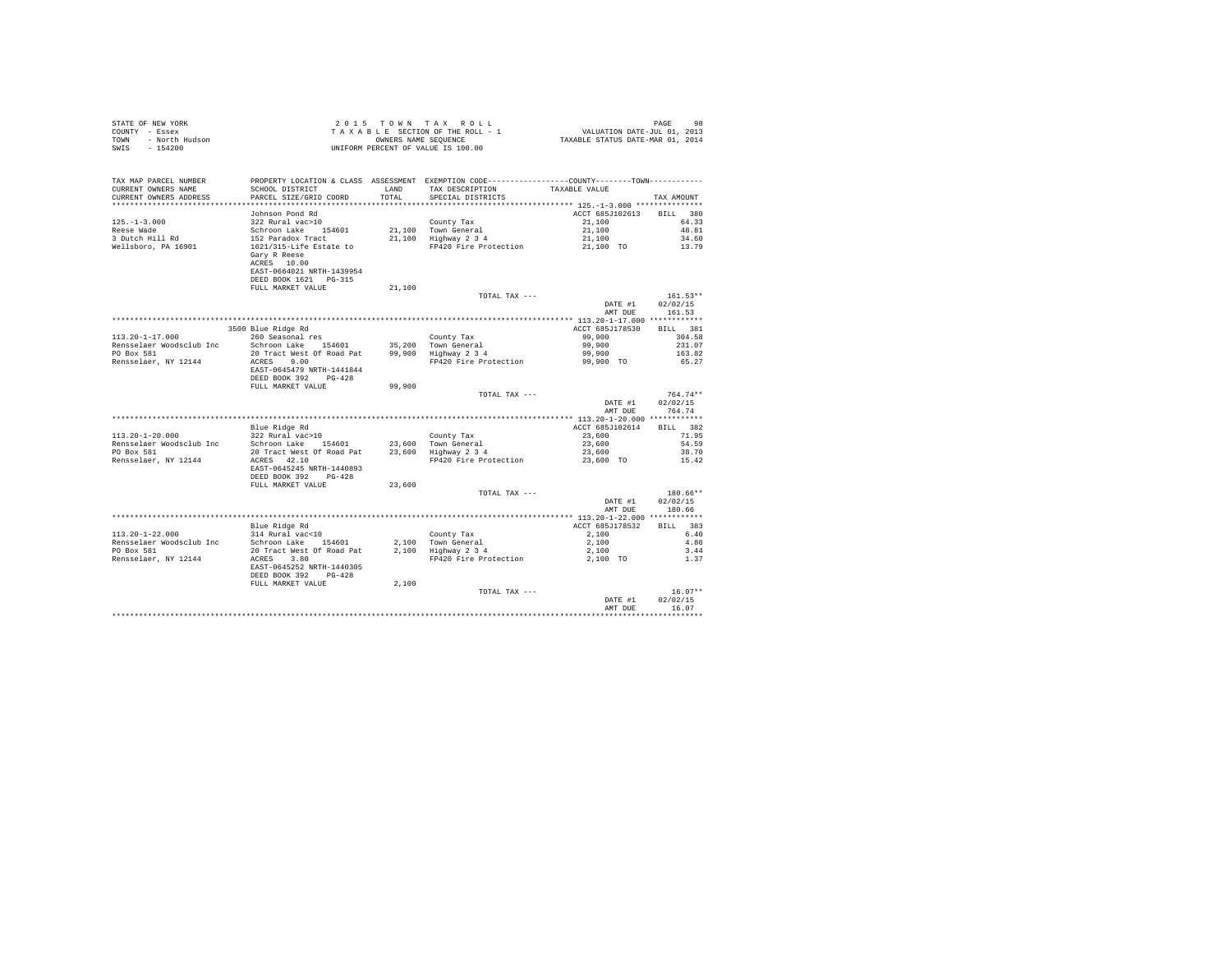| STATE OF NEW YORK<br>COUNTY - Essex<br>TOWN - North Hudson<br>- Figure                                                                                                                                                                                         |                                                                                                                                                                                            |         | UNIFORM PERCENT OF VALUE IS 100.00                                                                                                                                                                                                                                                                             |                                    |                      |
|----------------------------------------------------------------------------------------------------------------------------------------------------------------------------------------------------------------------------------------------------------------|--------------------------------------------------------------------------------------------------------------------------------------------------------------------------------------------|---------|----------------------------------------------------------------------------------------------------------------------------------------------------------------------------------------------------------------------------------------------------------------------------------------------------------------|------------------------------------|----------------------|
| TAX MAP PARCEL NUMBER PROPERTY LOCATION & CLASS ASSESSMENT EXEMPTION CODE--------------COUNTY--------TOWN----------                                                                                                                                            |                                                                                                                                                                                            |         |                                                                                                                                                                                                                                                                                                                |                                    |                      |
| CURRENT OWNERS NAME                                                                                                                                                                                                                                            |                                                                                                                                                                                            |         | SCHOOL DISTRICT LAND TAX DESCRIPTION TAXABLE VALUE                                                                                                                                                                                                                                                             |                                    |                      |
| CURRENT OWNERS ADDRESS                                                                                                                                                                                                                                         | PARCEL SIZE/GRID COORD                                                                                                                                                                     | TOTAL   | SPECIAL DISTRICTS                                                                                                                                                                                                                                                                                              |                                    | TAX AMOUNT           |
|                                                                                                                                                                                                                                                                |                                                                                                                                                                                            |         |                                                                                                                                                                                                                                                                                                                |                                    |                      |
|                                                                                                                                                                                                                                                                | 597 Johnson Pond Rd                                                                                                                                                                        |         |                                                                                                                                                                                                                                                                                                                | ACCT 685J190006 BILL 384           |                      |
| $125.12 - 1 - 8.311$<br>Rezucha Paul                                                                                                                                                                                                                           | 260 Seasonal res                                                                                                                                                                           |         |                                                                                                                                                                                                                                                                                                                |                                    | 127.14               |
| 610 Pacific Ave                                                                                                                                                                                                                                                | Schroon Lake 154601<br>169 Paradox Tract<br>Lot 1 #6949<br>ACRES 5.81                                                                                                                      |         | County Tax<br>22,000 Town General<br>41,700 Highway 2 3 4<br>School Relevy<br>County Tax<br>Town General diplomatic and the matrices of the matrices of the matrices of the matrices of the space of the space of the space of the space of the space of the space of the space of the space of the space of t |                                    | 96.45<br>68.38       |
| Alameda, CA 94501                                                                                                                                                                                                                                              |                                                                                                                                                                                            |         |                                                                                                                                                                                                                                                                                                                |                                    | 377.81               |
|                                                                                                                                                                                                                                                                |                                                                                                                                                                                            |         |                                                                                                                                                                                                                                                                                                                |                                    | 27.25                |
|                                                                                                                                                                                                                                                                | EAST-0670736 NRTH-1435178<br>DEED BOOK 995 PG-121                                                                                                                                          |         |                                                                                                                                                                                                                                                                                                                |                                    |                      |
|                                                                                                                                                                                                                                                                | FULL MARKET VALUE                                                                                                                                                                          | 41,700  |                                                                                                                                                                                                                                                                                                                |                                    |                      |
|                                                                                                                                                                                                                                                                |                                                                                                                                                                                            |         | TOTAL TAX ---                                                                                                                                                                                                                                                                                                  |                                    | 697.03**             |
|                                                                                                                                                                                                                                                                |                                                                                                                                                                                            |         |                                                                                                                                                                                                                                                                                                                | DATE #1 02/02/15<br>AMT DUE 697.03 |                      |
|                                                                                                                                                                                                                                                                |                                                                                                                                                                                            |         |                                                                                                                                                                                                                                                                                                                |                                    |                      |
|                                                                                                                                                                                                                                                                |                                                                                                                                                                                            |         |                                                                                                                                                                                                                                                                                                                | ACCT 685J102713 BILL 385           |                      |
| $114.2 - 2 - 9.000$                                                                                                                                                                                                                                            | 2 Liberty Rd<br>240 Rural res                                                                                                                                                              |         | County Tax                                                                                                                                                                                                                                                                                                     | 202,800                            | 618.31               |
| Rice Marie E<br>PO Box 455                                                                                                                                                                                                                                     |                                                                                                                                                                                            |         |                                                                                                                                                                                                                                                                                                                | $202,800$<br>$202,800$             | 469.09               |
|                                                                                                                                                                                                                                                                |                                                                                                                                                                                            |         |                                                                                                                                                                                                                                                                                                                |                                    | 332.57               |
| PO BOX 455<br>Schroon Lake, NY 12870 Db 795 Pg 153<br>aCRES 18.60                                                                                                                                                                                              |                                                                                                                                                                                            |         | FP420 Fire Protection 202,800 TO 132.51                                                                                                                                                                                                                                                                        |                                    |                      |
|                                                                                                                                                                                                                                                                |                                                                                                                                                                                            |         |                                                                                                                                                                                                                                                                                                                |                                    |                      |
|                                                                                                                                                                                                                                                                | EAST-0662446 NRTH-1449915<br>DEED BOOK 1456 PG-278                                                                                                                                         |         |                                                                                                                                                                                                                                                                                                                |                                    |                      |
|                                                                                                                                                                                                                                                                | FULL MARKET VALUE                                                                                                                                                                          | 202,800 |                                                                                                                                                                                                                                                                                                                |                                    |                      |
|                                                                                                                                                                                                                                                                |                                                                                                                                                                                            |         | TOTAL TAX ---                                                                                                                                                                                                                                                                                                  |                                    | $1.552.48**$         |
|                                                                                                                                                                                                                                                                |                                                                                                                                                                                            |         |                                                                                                                                                                                                                                                                                                                | DATE #1<br>AMT DUE                 | 02/02/15<br>1,552.48 |
|                                                                                                                                                                                                                                                                |                                                                                                                                                                                            |         |                                                                                                                                                                                                                                                                                                                |                                    |                      |
|                                                                                                                                                                                                                                                                | 3417 Blue Ridge Rd                                                                                                                                                                         |         |                                                                                                                                                                                                                                                                                                                | ACCT 685J101812                    | BILL 386             |
| $113.20 - 1 - 6.000$                                                                                                                                                                                                                                           | 210 1 Family Res<br>211 01 Family Res<br>Schroon Lake 154601 15,000 Town General<br>20 Tract West Of Road Pat<br>20 Tract West Of Road Pat<br>20 Tract West Of Road Pat<br>3 School Relevy |         |                                                                                                                                                                                                                                                                                                                | 74,700                             | 227.75               |
| Ring Irene Kazachuk                                                                                                                                                                                                                                            |                                                                                                                                                                                            |         |                                                                                                                                                                                                                                                                                                                |                                    | 172.78               |
| Ring Patrick<br>3417 Blue Ridge Rd                                                                                                                                                                                                                             |                                                                                                                                                                                            |         |                                                                                                                                                                                                                                                                                                                | $74,700$<br>$74,700$               | 122.50               |
|                                                                                                                                                                                                                                                                |                                                                                                                                                                                            |         |                                                                                                                                                                                                                                                                                                                |                                    | 676.81               |
| AINS PALICA MARK ACRES 0.47 LANCED 17 AND 1817 Blue Ridge Rd<br>North Hudson, NY 12855 BAST-0643919 NRTH-1442642<br>DEED BOOK 1759 PG-223                                                                                                                      |                                                                                                                                                                                            |         |                                                                                                                                                                                                                                                                                                                |                                    | 48.81                |
| PRIOR OWNER ON 3/01/2014 FULL MARKET VALUE                                                                                                                                                                                                                     |                                                                                                                                                                                            | 74,700  |                                                                                                                                                                                                                                                                                                                |                                    |                      |
| Ring Irene Kazachuk                                                                                                                                                                                                                                            |                                                                                                                                                                                            |         |                                                                                                                                                                                                                                                                                                                |                                    |                      |
|                                                                                                                                                                                                                                                                |                                                                                                                                                                                            |         | TOTAL TAX ---                                                                                                                                                                                                                                                                                                  |                                    | $1.248.65**$         |
|                                                                                                                                                                                                                                                                |                                                                                                                                                                                            |         |                                                                                                                                                                                                                                                                                                                | DATE #1                            | 02/02/15             |
|                                                                                                                                                                                                                                                                |                                                                                                                                                                                            |         |                                                                                                                                                                                                                                                                                                                | AMT DUE                            | 1,248.65             |
|                                                                                                                                                                                                                                                                |                                                                                                                                                                                            |         |                                                                                                                                                                                                                                                                                                                |                                    |                      |
| $113.20 - 1 - 8.200$                                                                                                                                                                                                                                           | Blue Ridge Rd                                                                                                                                                                              |         |                                                                                                                                                                                                                                                                                                                | ACCT 685J189007<br>600             | BILL 387<br>1.83     |
| Ring Irene Kazachuk                                                                                                                                                                                                                                            | 314 Rural vac<10<br>Schroon Lake 154601                                                                                                                                                    |         |                                                                                                                                                                                                                                                                                                                |                                    | 1.39                 |
|                                                                                                                                                                                                                                                                |                                                                                                                                                                                            |         | County Tax<br>600 Town General<br>600 Highway 2 3 4<br>School Relevy                                                                                                                                                                                                                                           |                                    | 0.98                 |
|                                                                                                                                                                                                                                                                |                                                                                                                                                                                            |         |                                                                                                                                                                                                                                                                                                                |                                    | 5.44                 |
|                                                                                                                                                                                                                                                                |                                                                                                                                                                                            |         |                                                                                                                                                                                                                                                                                                                |                                    | .39                  |
|                                                                                                                                                                                                                                                                |                                                                                                                                                                                            |         |                                                                                                                                                                                                                                                                                                                |                                    |                      |
| Ring Patrick Companion 20 Tract West Of Road Patrick Companion 20 Tract West Of Road Patrick North Hudson, NY 12855<br>North Hudson, NY 12855<br>PRIOR OWNER ON 3/01/2014 PEDL BOOK 1759 PG-223<br>PRIOR OWNER ON 3/01/2014 PEDL MARKET<br>Ring Irene Kazachuk |                                                                                                                                                                                            | 600     |                                                                                                                                                                                                                                                                                                                |                                    |                      |
|                                                                                                                                                                                                                                                                |                                                                                                                                                                                            |         | TOTAL TAX ---                                                                                                                                                                                                                                                                                                  |                                    | $10.03**$            |
|                                                                                                                                                                                                                                                                |                                                                                                                                                                                            |         |                                                                                                                                                                                                                                                                                                                | DATE #1                            | 02/02/15             |
|                                                                                                                                                                                                                                                                |                                                                                                                                                                                            |         |                                                                                                                                                                                                                                                                                                                | AMT DUR                            | 10.03                |
|                                                                                                                                                                                                                                                                |                                                                                                                                                                                            |         |                                                                                                                                                                                                                                                                                                                |                                    | **********           |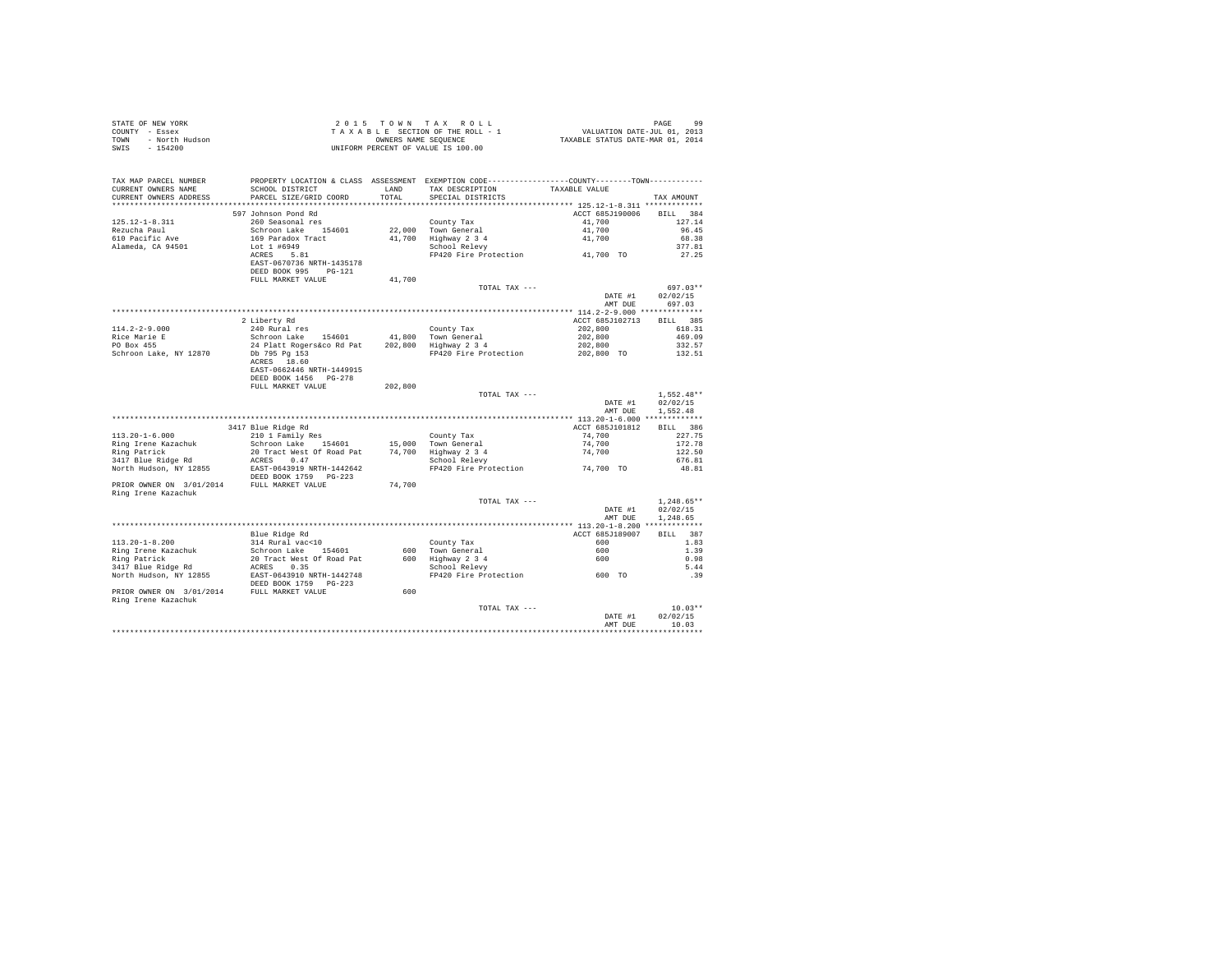|      | STATE OF NEW YORK | $2.0.15$ TOWN TAX ROLL             | 100<br>PAGE                      |
|------|-------------------|------------------------------------|----------------------------------|
|      | COUNTY - Essex    | TAXABLE SECTION OF THE ROLL - 1    | VALUATION DATE-JUL 01, 2013      |
| TOWN | - North Hudson    | OWNERS NAME SEOUENCE               | TAXABLE STATUS DATE-MAR 01, 2014 |
| SWIS | - 154200          | UNIFORM PERCENT OF VALUE IS 100.00 |                                  |

| TAX MAP PARCEL NUMBER    | PROPERTY LOCATION & CLASS ASSESSMENT EXEMPTION CODE----------------COUNTY-------TOWN---------- |         |                       |                 |                    |
|--------------------------|------------------------------------------------------------------------------------------------|---------|-----------------------|-----------------|--------------------|
| CURRENT OWNERS NAME      | SCHOOL DISTRICT                                                                                | T.AND   | TAX DESCRIPTION       | TAXABLE VALUE   |                    |
| CURRENT OWNERS ADDRESS   | PARCEL SIZE/GRID COORD                                                                         | TOTAL   | SPECIAL DISTRICTS     |                 | TAX AMOUNT         |
| ***********************  |                                                                                                |         |                       |                 |                    |
|                          | 532 Johnson Pond Rd                                                                            |         |                       | ACCT 685J102615 | <b>BILL</b><br>388 |
| $125.12 - 1 - 1.000$     | 260 Seasonal res - WTRFNT                                                                      |         | County Tax            | 110,600         | 337.20             |
| Ritacco Dale J Trust     | Schroon Lake 154601                                                                            |         | 61.500 Town General   | 110,600         | 255.82             |
| Ritacco Donna M Trust    | 169 Paradox Tract                                                                              |         | 110,600 Highway 2 3 4 | 110,600         | 181.37             |
| 111 First Pl             | $Bldq$ #1                                                                                      |         | FP420 Fire Protection | 110,600 TO      | 72.27              |
| Bellmore, NY 11710       | 0.60<br>ACRES                                                                                  |         |                       |                 |                    |
|                          | EAST-0668880 NRTH-1434967                                                                      |         |                       |                 |                    |
| PRIOR OWNER ON 3/01/2014 | DEED BOOK 1774 PG-109                                                                          |         |                       |                 |                    |
| Ritacco Dale J           | FULL MARKET VALUE                                                                              | 110,600 |                       |                 |                    |
|                          |                                                                                                |         | TOTAL TAX ---         |                 | 846.66**           |
|                          |                                                                                                |         |                       | DATE #1         | 02/02/15           |
|                          |                                                                                                |         |                       | AMT DUE         | 846.66             |
|                          |                                                                                                |         |                       |                 |                    |
|                          | 169 Duntley Rd                                                                                 |         |                       | ACCT 685J102704 | BILL 389           |
| $105. - 1 - 16.000$      | 210 1 Family Res                                                                               |         | County Tax            | 65,200          | 198.79             |
| Roberts James S          | Schroon Lake 154601                                                                            |         | 28,500 Town General   | 65,200          | 150.81             |
| 10 Brandon Rd            | 179 Paradox Tract                                                                              |         | 65,200 Highway 2 3 4  | 65,200          | 106.92             |
| Brewster, NY 10509       | ACRES<br>1.30                                                                                  |         | FP420 Fire Protection | 65,200 TO       | 42.60              |
|                          | EAST-0670199 NRTH-1462333                                                                      |         |                       |                 |                    |
|                          | DEED BOOK 926<br>$PG-194$                                                                      |         |                       |                 |                    |
|                          | FULL MARKET VALUE                                                                              | 65,200  |                       |                 |                    |
|                          |                                                                                                |         | TOTAL TAX ---         |                 | 499.12**           |
|                          |                                                                                                |         |                       | DATE #1         | 02/02/15           |
|                          |                                                                                                |         |                       | AMT DUE         | 499.12             |
|                          |                                                                                                |         |                       |                 |                    |
|                          | Duntley Rd                                                                                     |         |                       | ACCT 685J102705 | 390<br>BILL        |
| $105. - 1 - 17.000$      | 314 Rural vac<10                                                                               |         | County Tax            | 1,700           | 5.18               |
| Roberts James S          | Schroon Lake 154601                                                                            |         | 1.700 Town General    | 1,700           | 3.93               |
| 10 Brandon Rd            | 179 Paradox Tract                                                                              | 1,700   | Highway 2 3 4         | 1,700           | 2.79               |
| Brewster, NY 10509       | ACRES 1.50                                                                                     |         | FP420 Fire Protection | 1,700 TO        | 1.11               |
|                          | EAST-0669991 NRTH-1462236                                                                      |         |                       |                 |                    |
|                          | DEED BOOK 926<br>$PG-194$                                                                      |         |                       |                 |                    |
|                          | FULL MARKET VALUE                                                                              | 1,700   |                       |                 |                    |
|                          |                                                                                                |         | TOTAL TAX ---         |                 | $13.01**$          |
|                          |                                                                                                |         |                       | DATE #1         | 02/02/15           |
|                          |                                                                                                |         |                       | AMT DUE         | 13.01              |
|                          |                                                                                                |         |                       |                 |                    |
|                          | 30 Nokomis Rd                                                                                  |         |                       | ACCT 685J103208 | BILL 391           |
| $85.3 - 1 - 13.000$      | 210 1 Family Res                                                                               |         | County Tax            | 259,500         | 791.18             |
| Robertson Judith Pyke    | Schroon Lake 154601                                                                            | 67,700  | Town General          | 259,500         | 600.23             |
| 6365 Greenhill Rd        | 59 N River Head Tr                                                                             |         | 259,500 Highway 2 3 4 | 259,500         | 425.55             |
| New Hope, PA 18938       | Bldg 1                                                                                         |         | FP420 Fire Protection | 259,500 TO      | 169.56             |
|                          | 0.30<br>ACRES                                                                                  |         |                       |                 |                    |
|                          | EAST-0672934 NRTH-1490329                                                                      |         |                       |                 |                    |
|                          | DEED BOOK 621<br>$PG-114$                                                                      |         |                       |                 |                    |
|                          | FULL MARKET VALUE                                                                              | 259,500 |                       |                 |                    |
|                          |                                                                                                |         | TOTAL TAX ---         |                 | $1.986.52**$       |
|                          |                                                                                                |         |                       | DATE #1         | 02/02/15           |
|                          |                                                                                                |         |                       | AMT DUE         | 1.986.52           |
|                          |                                                                                                |         |                       |                 |                    |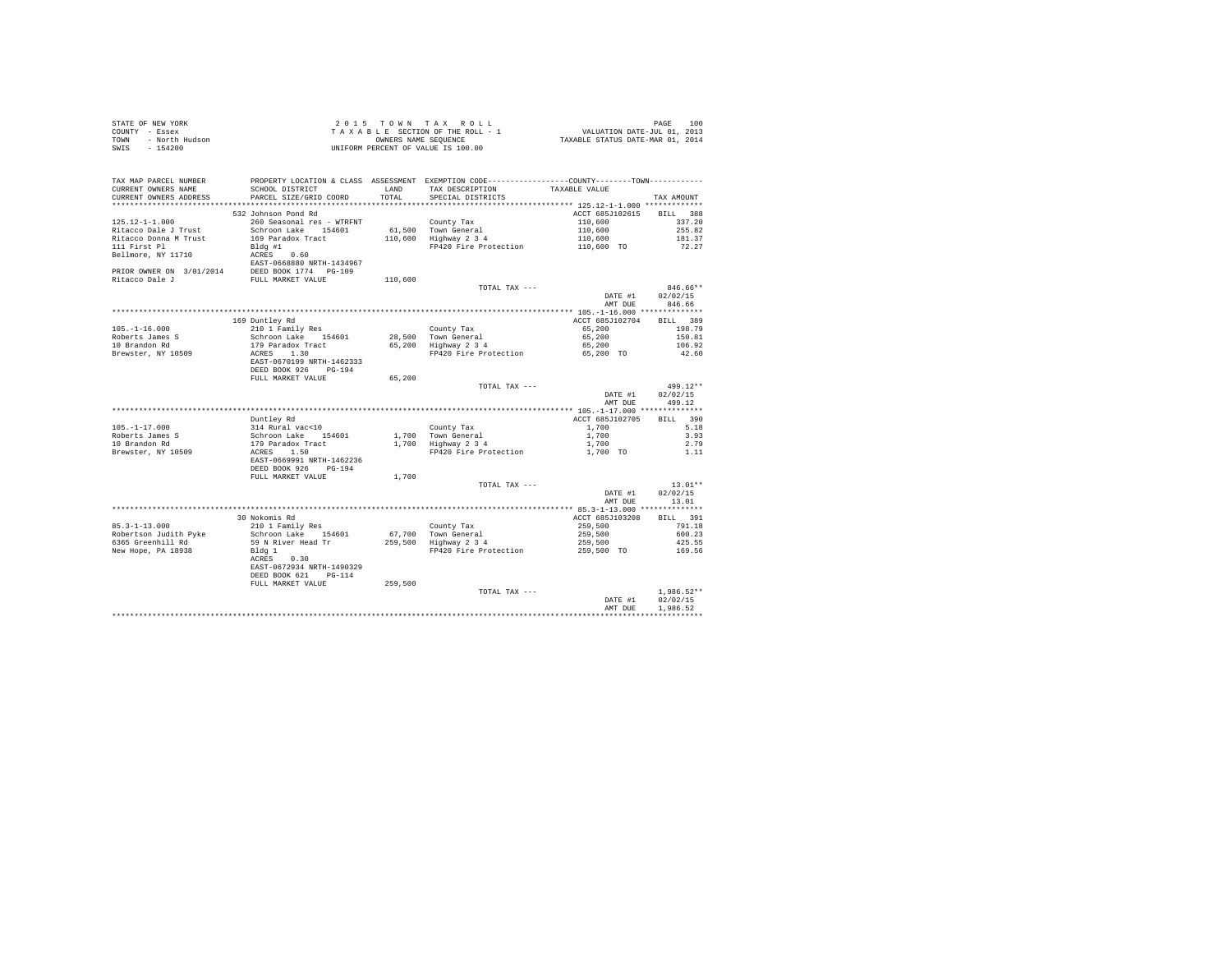| STATE OF NEW YORK<br>COUNTY - Essex<br>TOWN - North Hudson<br>SWIS - 154200 |                                                                                                                                           |         | UNIFORM PERCENT OF VALUE IS 100.00                                                                                              |                    |                    |
|-----------------------------------------------------------------------------|-------------------------------------------------------------------------------------------------------------------------------------------|---------|---------------------------------------------------------------------------------------------------------------------------------|--------------------|--------------------|
| TAX MAP PARCEL NUMBER<br>CURRENT OWNERS NAME                                | SCHOOL DISTRICT                                                                                                                           | LAND    | PROPERTY LOCATION & CLASS ASSESSMENT EXEMPTION CODE----------------COUNTY-------TOWN----------<br>TAX DESCRIPTION TAXABLE VALUE |                    |                    |
| CURRENT OWNERS ADDRESS                                                      | PARCEL SIZE/GRID COORD                                                                                                                    | TOTAL   | SPECIAL DISTRICTS                                                                                                               |                    | TAX AMOUNT         |
|                                                                             |                                                                                                                                           |         |                                                                                                                                 |                    |                    |
|                                                                             | 556 Johnson Pond Rd                                                                                                                       |         |                                                                                                                                 | ACCT 685J190007    | BILL 392           |
| $125.12 - 1 - 8.400$                                                        | 312 Vac w/imprv - WTRFNT County Tax<br>Schroon Lake 154601 106,400 Town General<br>312 Vac w/imprv - WTRFNT                               |         |                                                                                                                                 | 135,600            | 413.43             |
| Ruoff Mark<br>Ruoff Theresa                                                 |                                                                                                                                           |         | 106,400 - Iown General<br>135,600 - Highway 2-3-4                                                                               | 135,600<br>135,600 | 313.65             |
| nuoff fheresa<br>15 Sierra Ct                                               |                                                                                                                                           |         | FP420 Fire Protection                                                                                                           | 135,600 TO         | 222.37<br>88.60    |
| Hillsdale, NJ 07642                                                         | SCHEOD LARE 154601<br>169 Paradox Tract<br>ACRES 0.60<br>EAST-0669653 NRTH-1434772                                                        |         |                                                                                                                                 |                    |                    |
|                                                                             | DEED BOOK 1748 PG-192                                                                                                                     |         |                                                                                                                                 |                    |                    |
|                                                                             | FULL MARKET VALUE                                                                                                                         | 135,600 |                                                                                                                                 |                    |                    |
|                                                                             |                                                                                                                                           |         | TOTAL TAX ---                                                                                                                   |                    | $1.038.05**$       |
|                                                                             |                                                                                                                                           |         |                                                                                                                                 | DATE #1            | 02/02/15           |
|                                                                             |                                                                                                                                           |         |                                                                                                                                 | AMT DUE            | 1,038.05           |
|                                                                             |                                                                                                                                           |         |                                                                                                                                 |                    |                    |
|                                                                             | 2984 US Route 9                                                                                                                           |         |                                                                                                                                 | ACCT 685J102011    | BILL 393           |
| $114.4 - 1 - 35.002$                                                        | 210 1 Family Res                                                                                                                          |         | County Tax                                                                                                                      | 92,700             | 282.63             |
| Russell Carl R                                                              | Schroon Lake 154601 27,900 Town General<br>1a Gore E Of Rd Pat 92,700 Highway 2 3 4                                                       |         |                                                                                                                                 | 92,700             | 214.42             |
| Rusell Mary Jo<br>2988 Us Rte 9                                             |                                                                                                                                           |         |                                                                                                                                 | 92,700             | 152.02             |
|                                                                             | ACRES 1.02                                                                                                                                |         | FP420 Fire Protection 92,700 TO                                                                                                 |                    | 60.57              |
| North Hudson, NY 12855                                                      | EAST-0660292 NRTH-1442559                                                                                                                 |         |                                                                                                                                 |                    |                    |
|                                                                             | DEED BOOK 842 PG-17                                                                                                                       |         |                                                                                                                                 |                    |                    |
|                                                                             | FULL MARKET VALUE                                                                                                                         | 92,700  |                                                                                                                                 |                    |                    |
|                                                                             |                                                                                                                                           |         | TOTAL TAX ---                                                                                                                   |                    | $709.64**$         |
|                                                                             |                                                                                                                                           |         |                                                                                                                                 | DATE #1<br>AMT DUE | 02/02/15<br>709.64 |
|                                                                             |                                                                                                                                           |         |                                                                                                                                 |                    |                    |
|                                                                             |                                                                                                                                           |         |                                                                                                                                 | ACCT 685J101906    | BILL 394           |
| $105. - 1 - 47.000$                                                         | 469 Ensign Pond Rd<br>210 1 Family Res                                                                                                    |         | County Tax                                                                                                                      | 61,500             | 187.50             |
| Russo Andrew J                                                              | $Schroon Lake 154601$                                                                                                                     |         |                                                                                                                                 | 61,500             | 142.25             |
|                                                                             | Schroon Lake 154601 28,100 Town General<br>204 Paradox Tract 61,500 Highway 2 3 4                                                         |         |                                                                                                                                 | 61,500             | 100.85             |
| Russo Lori A<br>Russo Lori A<br>Box 36                                      | ACRES 1.10 BANK1STARSG<br>EAST-0674313 NRTH-1456082                                                                                       |         | FP420 Fire Protection 61,500 TO                                                                                                 |                    | 40.18              |
| North Hudson, NY 12885                                                      |                                                                                                                                           |         |                                                                                                                                 |                    |                    |
|                                                                             | DEED BOOK 1185 PG-270                                                                                                                     |         |                                                                                                                                 |                    |                    |
|                                                                             | FULL MARKET VALUE                                                                                                                         | 61,500  |                                                                                                                                 |                    |                    |
|                                                                             |                                                                                                                                           |         | TOTAL TAX ---                                                                                                                   |                    | $470.78**$         |
|                                                                             |                                                                                                                                           |         |                                                                                                                                 | DATE #1            | 02/02/15           |
|                                                                             |                                                                                                                                           |         |                                                                                                                                 | AMT DUE            | 470.78             |
|                                                                             |                                                                                                                                           |         |                                                                                                                                 |                    |                    |
|                                                                             | 2689 Blue Ridge Rd<br>2005 Bruc Anage Au                                                                                                  |         |                                                                                                                                 | ACCT 685J186010    | BILL 395           |
| $113.3 - 2 - 11.000$                                                        |                                                                                                                                           |         | County Tax                                                                                                                      | 63,000             | 192.08             |
| Ryle Bonnie L                                                               | -volument response and the community rate of the Schroon Lake 154601 22,800 Town General<br>7 Totn&crossfield Twp 44 63,000 Highway 2 3 4 |         |                                                                                                                                 | 63,000             | 145.72             |
| Gilman Robert D<br>291 Dixon Rd                                             | ACRES 12.12                                                                                                                               |         | FP420 Fire Protection 63,000 TO                                                                                                 | 63,000             | 103.31             |
| Queensbury, NY 12804                                                        | EAST-0627062 NRTH-1442029                                                                                                                 |         |                                                                                                                                 |                    | 41.16              |
|                                                                             | DEED BOOK 1637 PG-87                                                                                                                      |         |                                                                                                                                 |                    |                    |
|                                                                             | FULL MARKET VALUE                                                                                                                         | 63,000  |                                                                                                                                 |                    |                    |
|                                                                             |                                                                                                                                           |         | TOTAL TAX ---                                                                                                                   |                    | $482.27**$         |
|                                                                             |                                                                                                                                           |         |                                                                                                                                 | DATE #1            | 02/02/15           |
|                                                                             |                                                                                                                                           |         |                                                                                                                                 | AMT DUE            | 482.27             |
|                                                                             |                                                                                                                                           |         |                                                                                                                                 |                    |                    |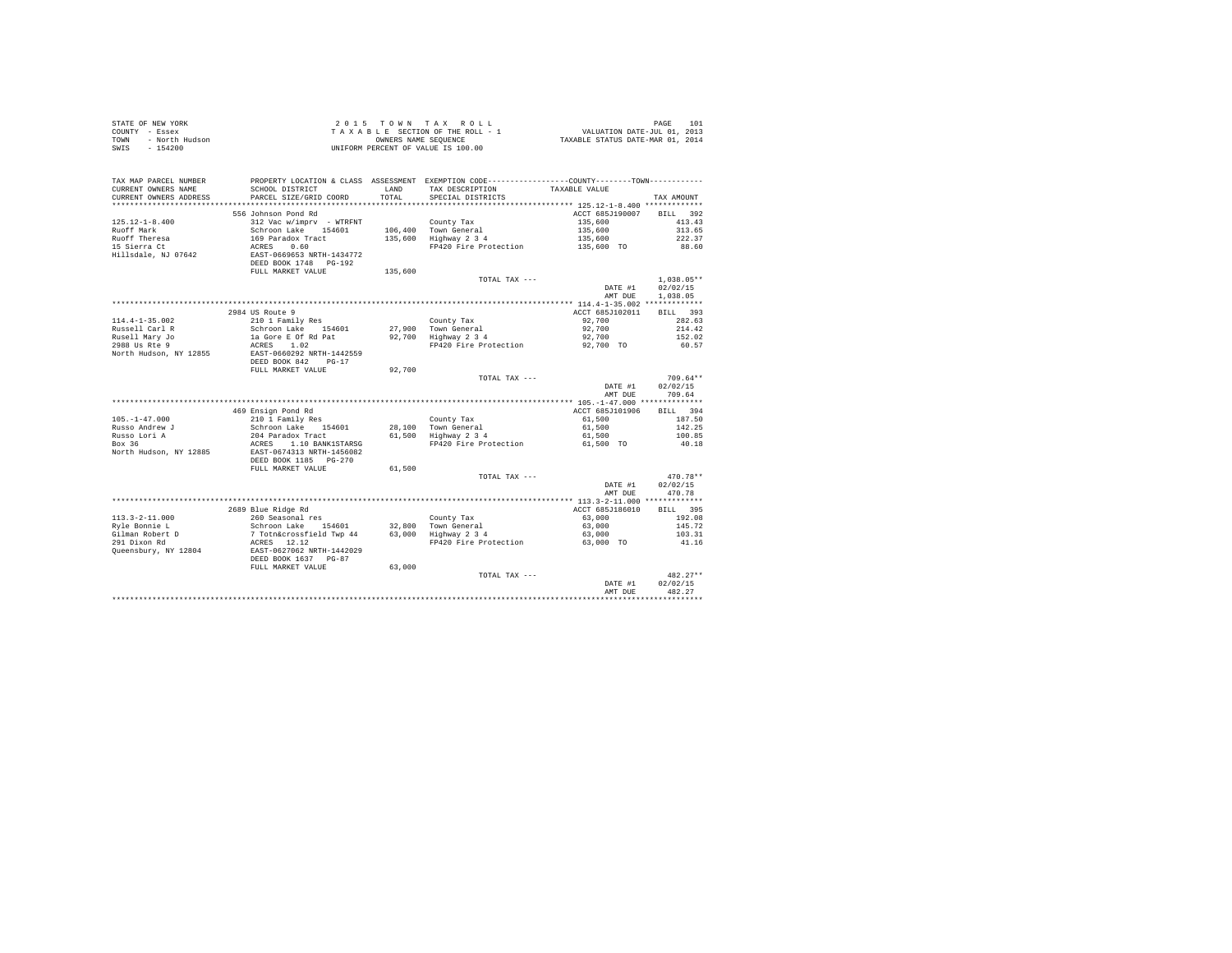|      | STATE OF NEW YORK | $2.0.15$ TOWN TAX ROLL             | 102<br>PAGE                      |
|------|-------------------|------------------------------------|----------------------------------|
|      | COUNTY - Essex    | TAXABLE SECTION OF THE ROLL - 1    | VALUATION DATE-JUL 01, 2013      |
| TOWN | - North Hudson    | OWNERS NAME SEOUENCE               | TAXABLE STATUS DATE-MAR 01, 2014 |
| SWIS | - 154200          | UNIFORM PERCENT OF VALUE IS 100.00 |                                  |

| TAX MAP PARCEL NUMBER<br>CURRENT OWNERS NAME<br>CURRENT OWNERS ADDRESS | PROPERTY LOCATION & CLASS ASSESSMENT EXEMPTION CODE---------------COUNTY-------TOWN---------<br>SCHOOL DISTRICT<br>PARCEL SIZE/GRID COORD             | LAND<br>TOTAL | TAX DESCRIPTION<br>SPECIAL DISTRICTS                                             | TAXABLE VALUE                                    | TAX AMOUNT                               |
|------------------------------------------------------------------------|-------------------------------------------------------------------------------------------------------------------------------------------------------|---------------|----------------------------------------------------------------------------------|--------------------------------------------------|------------------------------------------|
| **************************                                             |                                                                                                                                                       |               |                                                                                  |                                                  |                                          |
| $114.18 - 2 - 2.200$<br>Sabia Anna M<br>2969 US Route 9                | 2969 US Route 9<br>210 1 Family Res<br>Schroon Lake 154601<br>22 Platt Rogers Rd Pat                                                                  | 141,900       | County Tax<br>29.600 Town General<br>Highway 2 3 4                               | ACCT 685Z000001<br>141,900<br>141,900<br>141,900 | BTT.T. 396<br>432.63<br>328.22<br>232.70 |
| North Hudson, NY 12855                                                 | 2.50<br>ACRES<br>EAST-0659865 NRTH-1442284<br>DEED BOOK 1695 PG-296<br>FULL MARKET VALUE                                                              | 141,900       | School Relevy<br>FP420 Fire Protection                                           | 141,900 TO                                       | 1,032.18<br>92.72                        |
|                                                                        |                                                                                                                                                       |               | TOTAL TAX ---                                                                    | DATE #1<br>AMT DUE                               | $2.118.45**$<br>02/02/15<br>2.118.45     |
|                                                                        | 3288 US Route 9                                                                                                                                       |               |                                                                                  | ACCT 685J102714                                  | BILL 397                                 |
| $114.2 - 1 - 30.000$<br>Sansone Cecelia Rose                           | 240 Rural res<br>Schroon Lake 154601                                                                                                                  |               | AGED ALL 41800<br>67.200 County Tax                                              | 97.500<br>97.500<br>97.500                       | 297.26                                   |
| 3288 US Rte 9<br>PO Box 15<br>North Hudson, NY 12855                   | 156 Paradox Tract<br>Db 795 Pg 153<br>ACRES 58.80                                                                                                     | 195,000       | Town General<br>Highway 2 3 4<br>FP420 Fire Protection                           | 97,500<br>97.500<br>195,000 TO                   | 225.52<br>159.89<br>127.41               |
|                                                                        | EAST-0663682 NRTH-1449692<br>DEED BOOK 1700 PG-64<br>FULL MARKET VALUE                                                                                | 195,000       |                                                                                  |                                                  |                                          |
|                                                                        |                                                                                                                                                       |               | TOTAL TAX ---                                                                    |                                                  | $810.08**$                               |
|                                                                        |                                                                                                                                                       |               |                                                                                  | DATE #1<br>AMT DUE                               | 02/02/15<br>810.08                       |
|                                                                        |                                                                                                                                                       |               |                                                                                  |                                                  |                                          |
|                                                                        | 3541 US Route 9                                                                                                                                       |               |                                                                                  | ACCT 685J176000                                  | BILL 398                                 |
| $114.2 - 1 - 9.000$                                                    | 210 1 Family Res                                                                                                                                      |               | County Tax                                                                       | 88,400                                           | 269.52                                   |
| Saulo Ellen                                                            | Schroon Lake 154601                                                                                                                                   |               | 30.200 Town General                                                              | 88,400                                           | 204.47                                   |
| Fougner John                                                           |                                                                                                                                                       |               | 88,400 Highway 2 3 4                                                             | 88,400                                           | 144.96                                   |
| c/o Elizabeth Fougner<br>34 Hawthorne Ave<br>Staten Island, NY 10314   | 26 27 Platt Rogers&co Pat<br>ACRES 3.20<br>EAST-0663514 NRTH-1455602<br>DEED BOOK 1642 PG-289                                                         |               | FP420 Fire Protection                                                            | 88,400 TO                                        | 57.76                                    |
|                                                                        | FULL MARKET VALUE                                                                                                                                     | 88,400        |                                                                                  |                                                  |                                          |
|                                                                        |                                                                                                                                                       |               | TOTAL TAX ---                                                                    | DATE #1<br>AMT DUE                               | $676.71**$<br>02/02/15<br>676.71         |
|                                                                        | US Route 9                                                                                                                                            |               |                                                                                  | ACCT 685J198001                                  | BILL 399                                 |
| $114.2 - 1 - 58.001$                                                   |                                                                                                                                                       |               | County Tax                                                                       | 20,300                                           | 61.89                                    |
| Saulo Ellen                                                            |                                                                                                                                                       |               |                                                                                  | 20,300                                           | 46.95                                    |
| Fougner John                                                           |                                                                                                                                                       |               |                                                                                  | 20,300                                           | 33.29                                    |
| c/o Elizabeth Fougner<br>34 Hawthorne Ave<br>Staten Island, NY 10314   | 311 Res vac land<br>Schroon Lake 154601<br>26 27 Platt Rogers & Co<br>ACRES 3.20<br>TACRES 3.20<br>EAST-0663633 NRTH-1455759<br>DEED BOOK 1642 PG-294 |               | 20,300 Town General<br>20,300 Highway 2 3 4<br>$\lim_{m \to \infty} \frac{1}{2}$ | FP420 Fire Protection 20,300 TO                  | 13.26                                    |
|                                                                        | FULL MARKET VALUE                                                                                                                                     | 20,300        |                                                                                  |                                                  |                                          |
|                                                                        |                                                                                                                                                       |               | TOTAL TAX ---                                                                    | DATE #1<br>AMT DUE                               | $155.39**$<br>02/02/15<br>155.39         |
|                                                                        |                                                                                                                                                       |               |                                                                                  |                                                  |                                          |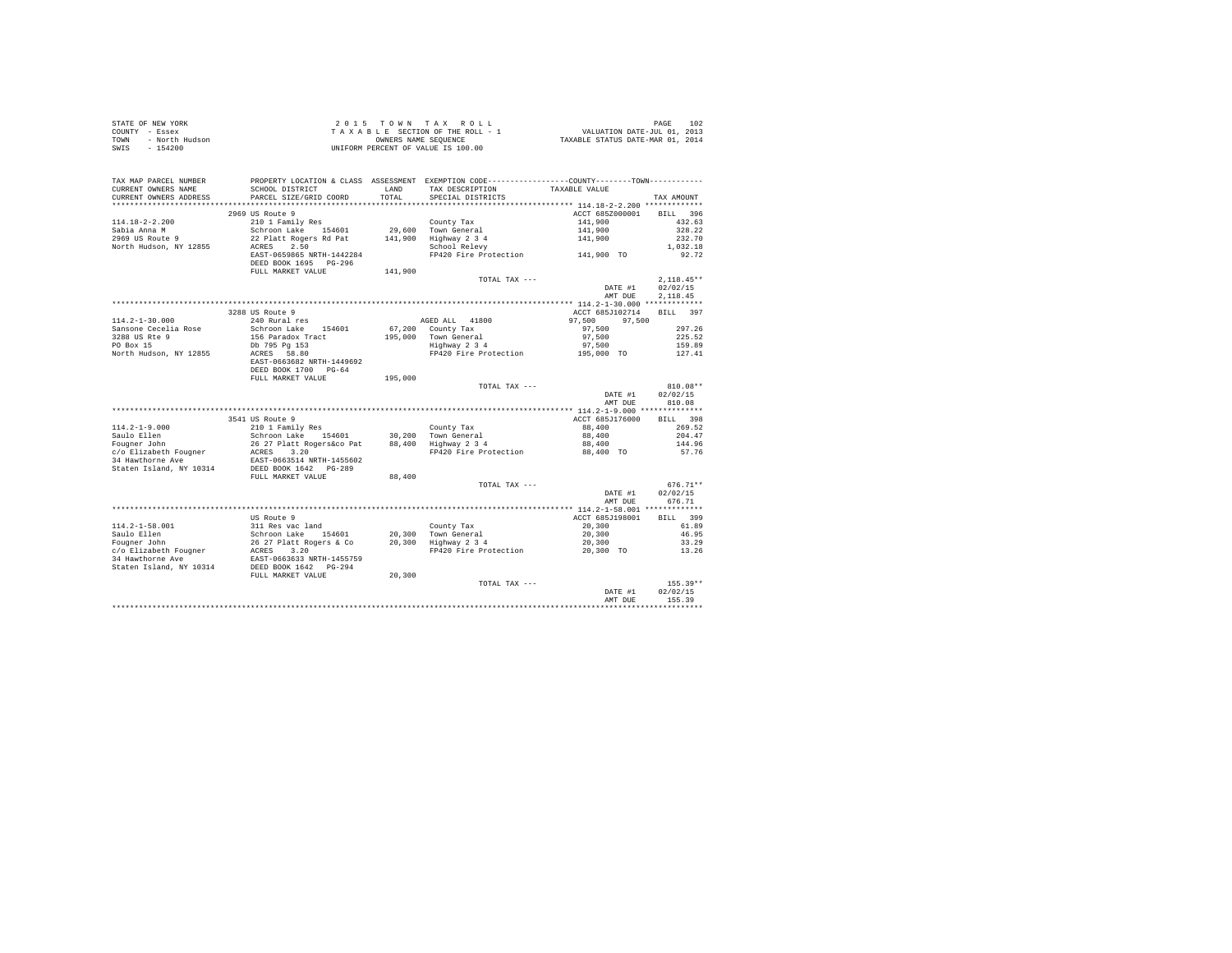|      | STATE OF NEW YORK | $2.0.15$ TOWN TAX ROLL             | 103<br>PAGE                      |
|------|-------------------|------------------------------------|----------------------------------|
|      | COUNTY - Essex    | TAXABLE SECTION OF THE ROLL - 1    | VALUATION DATE-JUL 01, 2013      |
| TOWN | - North Hudson    | OWNERS NAME SEOUENCE               | TAXABLE STATUS DATE-MAR 01, 2014 |
| SWIS | - 154200          | UNIFORM PERCENT OF VALUE IS 100.00 |                                  |

| TAX MAP PARCEL NUMBER<br>CURRENT OWNERS NAME<br>CURRENT OWNERS ADDRESS                                                      | PROPERTY LOCATION & CLASS ASSESSMENT EXEMPTION CODE----------------COUNTY--------TOWN----------<br>SCHOOL DISTRICT<br>PARCEL SIZE/GRID COORD                                                        | <b>T.AND</b><br>TOTAL | TAX DESCRIPTION<br>SPECIAL DISTRICTS                                               | TAXABLE VALUE                                                  | TAX AMOUNT                                                |
|-----------------------------------------------------------------------------------------------------------------------------|-----------------------------------------------------------------------------------------------------------------------------------------------------------------------------------------------------|-----------------------|------------------------------------------------------------------------------------|----------------------------------------------------------------|-----------------------------------------------------------|
| ***********************<br>$114.2 - 1 - 14.200$<br>Saulo George<br>Saulo Ellen M<br>808 Page Ave<br>Staten Island, NY 10307 | *****************************<br>3558 US Route 9<br>314 Rural vac<10<br>Schroon Lake 154601<br>27 Platt Rogers&co Rd Pat<br>ACRES<br>3.51<br>EAST-0664309 NRTH-1455707<br>DEED BOOK 699<br>$PG-165$ | 20,600<br>20,600      | County Tax<br>Town General<br>Highway 2 3 4<br>FP420 Fire Protection               | ACCT 685J179015<br>20,600<br>20,600<br>20,600<br>20,600 TO     | 400<br><b>BILL</b><br>62.81<br>47.65<br>33.78<br>13.46    |
|                                                                                                                             | FULL MARKET VALUE                                                                                                                                                                                   | 20,600                | TOTAL TAX ---                                                                      | DATE #1<br>AMT DUE                                             | $157.70**$<br>02/02/15<br>157.70                          |
|                                                                                                                             |                                                                                                                                                                                                     |                       |                                                                                    |                                                                |                                                           |
| $104.4 - 2 - 5.000$<br>Schroon Lake Ltd<br>PO Box 582<br>Schroon Lake, NY 12870                                             | 3613 US Route 9<br>910 Priv forest<br>Schroon Lake 154601<br>29 Platt Rogers & Co Rd P<br>ACRES 57.65<br>EAST-0664111 NRTH-1457474                                                                  |                       | County Tax<br>40.400 Town General<br>40,400 Highway 2 3 4<br>FP420 Fire Protection | ACCT 685Z004001<br>40,400<br>40,400<br>40,400<br>40,400 TO     | RTT.T.<br>401<br>123.17<br>93.45<br>66.25<br>26.40        |
|                                                                                                                             | DEED BOOK 1357 PG-118<br>FULL MARKET VALUE                                                                                                                                                          | 40,400                | TOTAL TAX ---                                                                      | DATE #1<br>AMT DUE                                             | $309.27**$<br>02/02/15<br>309.27                          |
|                                                                                                                             |                                                                                                                                                                                                     |                       |                                                                                    |                                                                |                                                           |
| $104.4 - 1 - 52.000$<br>Schultz William R<br>PO Box 7<br>North Hudson, NY 12855                                             | 102 Duntley Rd<br>210 1 Family Res<br>Schroon Lake 154601<br>7-G Gore E Of Road Pat<br>ACRES 10.20<br>EAST-0668879 NRTH-1460639<br>DEED BOOK 975<br>$PG-207$                                        | 23,800<br>136,100     | County Tax<br>Town General<br>Highway 2 3 4<br>FP420 Fire Protection               | ACCT 685J103304<br>136,100<br>136,100<br>136,100<br>136,100 TO | 402<br><b>BILL</b><br>414.95<br>314.81<br>223.19<br>88.93 |
|                                                                                                                             | FULL MARKET VALUE                                                                                                                                                                                   | 136,100               | TOTAL TAX ---                                                                      | DATE #1<br>AMT DUE                                             | $1,041.88**$<br>02/02/15<br>1.041.88                      |
| $114.18 - 1 - 5.000$<br>Scuderi Daniel<br>Scuderi Lyle N<br>144 Veterans Rd<br>Ticonderoga, NY 12883                        | 11 Bessey Rd<br>260 Seasonal res<br>Schroon Lake 154601<br>25 Tr W Of Rd Pat<br>0.20<br>ACRES<br>EAST-0655119 NRTH-1441166<br>DEED BOOK 1739<br>$PG-55$<br>FULL MARKET VALUE                        | 27,900                | County Tax<br>10,500 Town General<br>27,900 Highway 2 3 4<br>FP420 Fire Protection | ACCT 685J103412<br>27,900<br>27,900<br>27,900<br>27,900 TO     | RTT.T.<br>403<br>85.06<br>64.53<br>45.75<br>18.23         |
|                                                                                                                             |                                                                                                                                                                                                     |                       | TOTAL TAX ---                                                                      | DATE #1<br>AMT DUE                                             | $213.57**$<br>02/02/15<br>213.57                          |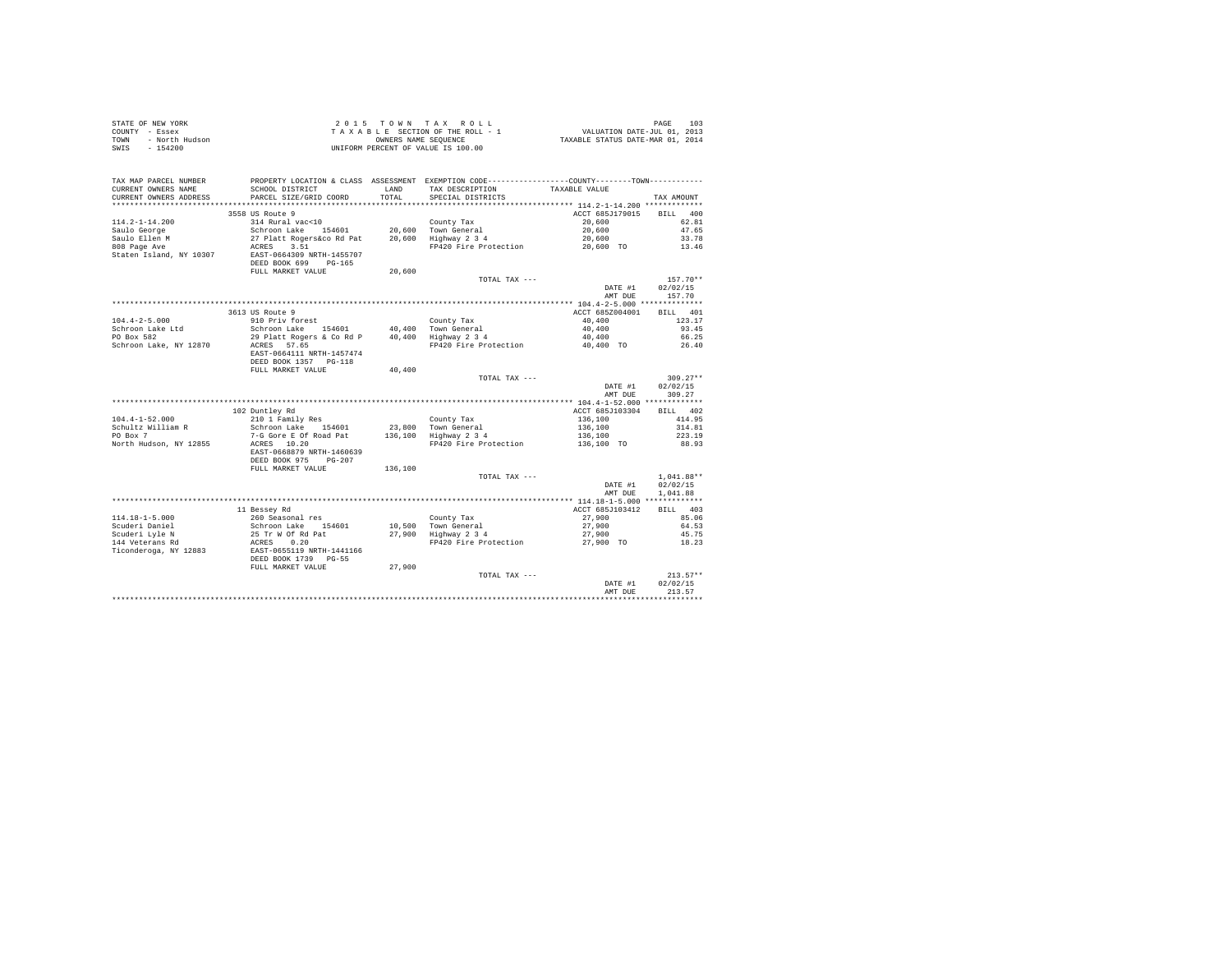|                                                                                                                                                                                                                                           |                                                                                                          |        |                                                                                                                         | PAGE 104<br>VALUATION DATE-JUL 01, 2013<br>TAXABLE STATUS DATE-MAR 01, 2014 |            |
|-------------------------------------------------------------------------------------------------------------------------------------------------------------------------------------------------------------------------------------------|----------------------------------------------------------------------------------------------------------|--------|-------------------------------------------------------------------------------------------------------------------------|-----------------------------------------------------------------------------|------------|
|                                                                                                                                                                                                                                           |                                                                                                          |        |                                                                                                                         |                                                                             |            |
|                                                                                                                                                                                                                                           |                                                                                                          |        |                                                                                                                         |                                                                             |            |
| STATE OF REW YORK AND TRUE SECTION OF THE ROLL - 1<br>TOWN - North Hudson<br>TRAX A B L E SECTION OF THE ROLL - 1<br>TOWN - North Hudson<br>TRAX A B L E SECTION OF THE ROLL - 1<br>OWNERS NAME SEQUENCE<br>TOWN PERCENT OF VALUE IS 100. |                                                                                                          |        |                                                                                                                         |                                                                             |            |
|                                                                                                                                                                                                                                           |                                                                                                          |        |                                                                                                                         |                                                                             |            |
|                                                                                                                                                                                                                                           |                                                                                                          |        |                                                                                                                         |                                                                             |            |
|                                                                                                                                                                                                                                           |                                                                                                          |        |                                                                                                                         |                                                                             |            |
| TAX MAP PARCEL NUMBER<br>CURRENT OWNERS NAME                                                                                                                                                                                              | SCHOOL DISTRICT                                                                                          |        | PROPERTY LOCATION & CLASS ASSESSMENT EXEMPTION CODE----------------COUNTY--------TOWN----------<br>LAND TAX DESCRIPTION | TAXABLE VALUE                                                               |            |
|                                                                                                                                                                                                                                           |                                                                                                          |        |                                                                                                                         |                                                                             |            |
| CURRENT OWNERS ADDRESS                                                                                                                                                                                                                    | PARCEL SIZE/GRID COORD                                                                                   | TOTAL  | SPECIAL DISTRICTS                                                                                                       |                                                                             | TAX AMOUNT |
|                                                                                                                                                                                                                                           |                                                                                                          |        |                                                                                                                         |                                                                             |            |
|                                                                                                                                                                                                                                           | 554 Johnson Pond Rd                                                                                      |        |                                                                                                                         | ACCT 685J100601 BILL 404                                                    |            |
| $125.12 - 1 - 4.000$                                                                                                                                                                                                                      | 260 Seasonal res - WTRFNT                                                                                |        | County Tax                                                                                                              | 94,400                                                                      | 287.81     |
| Sears Robert J                                                                                                                                                                                                                            | Schroon Lake 154601                                                                                      |        | 67,200 Town General                                                                                                     | 94,400                                                                      | 218.35     |
| Sears Deanna M                                                                                                                                                                                                                            | 169 Paradox Tract                                                                                        |        | 94,400 Highway 2 3 4                                                                                                    | 94,400                                                                      | 154.80     |
| 124 Hamilton Rd                                                                                                                                                                                                                           | ACRES 0.40<br>EAST-0669508 NRTH-1434761                                                                  |        | FP420 Fire Protection 94,400 TO                                                                                         |                                                                             | 61.68      |
| Crown Point, NY 12928                                                                                                                                                                                                                     |                                                                                                          |        |                                                                                                                         |                                                                             |            |
|                                                                                                                                                                                                                                           | DEED BOOK 879 PG-3                                                                                       |        |                                                                                                                         |                                                                             |            |
|                                                                                                                                                                                                                                           | FULL MARKET VALUE                                                                                        | 94,400 |                                                                                                                         |                                                                             |            |
|                                                                                                                                                                                                                                           |                                                                                                          |        | TOTAL TAX ---                                                                                                           |                                                                             | $722.64**$ |
|                                                                                                                                                                                                                                           |                                                                                                          |        |                                                                                                                         | DATE #1                                                                     | 02/02/15   |
|                                                                                                                                                                                                                                           |                                                                                                          |        |                                                                                                                         | AMT DUE                                                                     | 722.64     |
|                                                                                                                                                                                                                                           |                                                                                                          |        |                                                                                                                         |                                                                             |            |
|                                                                                                                                                                                                                                           | 158 Duntley Rd                                                                                           |        |                                                                                                                         | ACCT 685J103213                                                             | BILL 405   |
| $105. - 1 - 18.000$                                                                                                                                                                                                                       | 260 Seasonal res                                                                                         |        | County Tax                                                                                                              | 74,000                                                                      | 225.62     |
| Sharrow Harvey M                                                                                                                                                                                                                          |                                                                                                          |        | 31,400 Town General                                                                                                     | 74,000                                                                      | 171.17     |
| Sharrow Patrick J                                                                                                                                                                                                                         | Schroon Lake 154601<br>179 Paradox Tract                                                                 |        | 31,400 TOWN General<br>74,000 Highway 2 3 4                                                                             | 74,000                                                                      | 121.35     |
| 2055 Philo Rd                                                                                                                                                                                                                             | 00004.00<br>ACRES 4.60<br>EAST-0670474 NRTH-1461919                                                      |        | FP420 Fire Protection 74,000 TO                                                                                         |                                                                             | 48.35      |
| Charlotte, VT 05445                                                                                                                                                                                                                       |                                                                                                          |        |                                                                                                                         |                                                                             |            |
|                                                                                                                                                                                                                                           |                                                                                                          |        |                                                                                                                         |                                                                             |            |
|                                                                                                                                                                                                                                           | DEED BOOK 1570 PG-38                                                                                     |        |                                                                                                                         |                                                                             |            |
|                                                                                                                                                                                                                                           | FULL MARKET VALUE                                                                                        | 74,000 |                                                                                                                         |                                                                             |            |
|                                                                                                                                                                                                                                           |                                                                                                          |        | TOTAL TAX ---                                                                                                           |                                                                             | $566.49**$ |
|                                                                                                                                                                                                                                           |                                                                                                          |        |                                                                                                                         | DATE #1                                                                     | 02/02/15   |
|                                                                                                                                                                                                                                           |                                                                                                          |        |                                                                                                                         | AMT DUE                                                                     | 566.49     |
|                                                                                                                                                                                                                                           |                                                                                                          |        |                                                                                                                         |                                                                             |            |
|                                                                                                                                                                                                                                           | Blue Ridge Rd                                                                                            |        |                                                                                                                         | ACCT 685J101614                                                             | BILL 406   |
| $113.3 - 2 - 8.000$                                                                                                                                                                                                                       | 322 Rural vac>10                                                                                         |        | County Tax                                                                                                              | 45,200                                                                      | 137.81     |
| Shaw Bradford D                                                                                                                                                                                                                           |                                                                                                          |        |                                                                                                                         | 45,200                                                                      | 104.55     |
|                                                                                                                                                                                                                                           |                                                                                                          |        | County Tax<br>45,200 Town General<br>45,200 Highway 2 3 4                                                               | 45,200                                                                      | 74.12      |
| Shaw Hollie Y<br>37 Academy St                                                                                                                                                                                                            | Schroon Lake<br>7 T&C Twp 44<br>ACRES 38.50<br>EAST-0626182 NRTH-1441927<br>DEED BOOK 1631 PG-280        |        | FP420 Fire Protection                                                                                                   | 45,200 TO                                                                   | 29.53      |
| Greenwich, NY 12834                                                                                                                                                                                                                       |                                                                                                          |        |                                                                                                                         |                                                                             |            |
|                                                                                                                                                                                                                                           |                                                                                                          |        |                                                                                                                         |                                                                             |            |
|                                                                                                                                                                                                                                           |                                                                                                          |        |                                                                                                                         |                                                                             |            |
|                                                                                                                                                                                                                                           | FULL MARKET VALUE                                                                                        | 45,200 |                                                                                                                         |                                                                             |            |
|                                                                                                                                                                                                                                           |                                                                                                          |        | TOTAL TAX ---                                                                                                           |                                                                             | $346.01**$ |
|                                                                                                                                                                                                                                           |                                                                                                          |        |                                                                                                                         | DATE #1                                                                     | 02/02/15   |
|                                                                                                                                                                                                                                           |                                                                                                          |        |                                                                                                                         | AMT DUE                                                                     | 346.01     |
|                                                                                                                                                                                                                                           |                                                                                                          |        |                                                                                                                         |                                                                             |            |
|                                                                                                                                                                                                                                           | 2543 Blue Ridge Rd                                                                                       |        |                                                                                                                         | ACCT 685J178524                                                             | BILL 407   |
| $113.3 - 2 - 10.000$                                                                                                                                                                                                                      | 312 Vac w/imprv                                                                                          |        | County Tax                                                                                                              | 42,100                                                                      | 128.36     |
| Shaw Bradford D                                                                                                                                                                                                                           |                                                                                                          |        | County Tax<br>15,100 Town General<br>42,100 Highway 2 3 4                                                               | 42,100                                                                      | 97.38      |
| Shaw Hollie Y<br>37 Academy St                                                                                                                                                                                                            |                                                                                                          |        |                                                                                                                         | 42,100                                                                      | 69.04      |
|                                                                                                                                                                                                                                           | Schroon Lake 154601<br>7 T&C Twp 44<br>ACRES 15.30<br>EAST-0626399 NRTH-1442822<br>DEED BOOK 1435 PG-166 |        | FP420 Fire Protection                                                                                                   | 42,100 TO                                                                   | 27.51      |
| Greenwich, NY 12834                                                                                                                                                                                                                       |                                                                                                          |        |                                                                                                                         |                                                                             |            |
|                                                                                                                                                                                                                                           |                                                                                                          |        |                                                                                                                         |                                                                             |            |
|                                                                                                                                                                                                                                           | FULL MARKET VALUE                                                                                        | 42,100 |                                                                                                                         |                                                                             |            |
|                                                                                                                                                                                                                                           |                                                                                                          |        | TOTAL TAX ---                                                                                                           |                                                                             | $322.29**$ |
|                                                                                                                                                                                                                                           |                                                                                                          |        |                                                                                                                         | DATE #1                                                                     | 02/02/15   |
|                                                                                                                                                                                                                                           |                                                                                                          |        |                                                                                                                         | AMT DUE                                                                     | 322.29     |
|                                                                                                                                                                                                                                           |                                                                                                          |        |                                                                                                                         |                                                                             |            |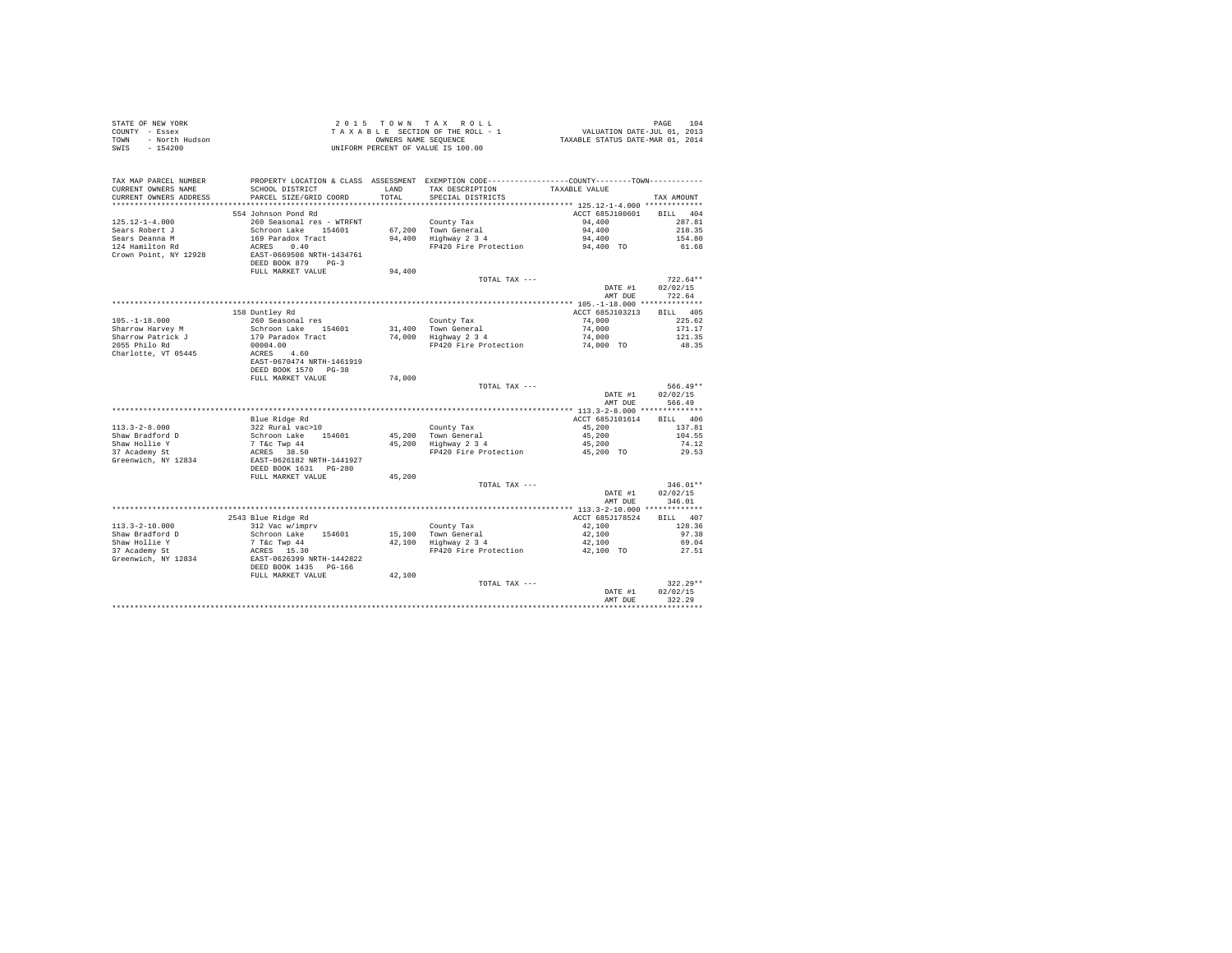| STATE OF NEW YORK      | 2015 TOWN TAX ROLL                 | PAGE                             | 105 |
|------------------------|------------------------------------|----------------------------------|-----|
| COUNTY - Essex         | TAXABLE SECTION OF THE ROLL - 1    | VALUATION DATE-JUL 01, 2013      |     |
| TOWN<br>- North Hudson | OWNERS NAME SEOUENCE               | TAXABLE STATUS DATE-MAR 01, 2014 |     |
| SWIS<br>- 154200       | UNIFORM PERCENT OF VALUE IS 100.00 |                                  |     |
|                        |                                    |                                  |     |

| TAX MAP PARCEL NUMBER  | PROPERTY LOCATION & CLASS ASSESSMENT EXEMPTION CODE---------------COUNTY-------TOWN--------- |         |                                    |                 |              |
|------------------------|----------------------------------------------------------------------------------------------|---------|------------------------------------|-----------------|--------------|
| CURRENT OWNERS NAME    | SCHOOL DISTRICT                                                                              | T.AND   | TAX DESCRIPTION                    | TAXABLE VALUE   |              |
| CURRENT OWNERS ADDRESS | PARCEL SIZE/GRID COORD                                                                       | TOTAL   | SPECIAL DISTRICTS                  |                 | TAX AMOUNT   |
|                        |                                                                                              |         |                                    |                 |              |
|                        | Elk Lake Rd                                                                                  |         |                                    | ACCT 685J100704 | 408<br>BILL  |
| $113. -2 - 8.000$      | 312 Vac w/imprv                                                                              |         | County Tax                         | 26,500          | 80.79        |
| Shaw Daniel B          | Schroon Lake 154601                                                                          |         | 18,000 Town General                | 26,500          | 61.30        |
| Shaw Judy K            | 3 T&C Twp 44                                                                                 |         | 26,500 Highway 2 3 4               | 26,500          | 43.46        |
|                        |                                                                                              |         | FP420 Fire Protection 26,500 TO    |                 | 17.32        |
| Greenwich, NY 12834    | lac                                                                                          |         |                                    |                 |              |
|                        | ACRES<br>1.00                                                                                |         |                                    |                 |              |
|                        | EAST-0635069 NRTH-1445164                                                                    |         |                                    |                 |              |
|                        | DEED BOOK 1578 PG-110                                                                        |         |                                    |                 |              |
|                        | FULL MARKET VALUE                                                                            | 26,500  |                                    |                 |              |
|                        |                                                                                              |         |                                    |                 | $202.87**$   |
|                        |                                                                                              |         | TOTAL TAX ---                      |                 |              |
|                        |                                                                                              |         |                                    | DATE #1         | 02/02/15     |
|                        |                                                                                              |         |                                    | AMT DUE         | 202.87       |
|                        |                                                                                              |         |                                    |                 |              |
|                        | 1811 Blue Ridge Rd                                                                           |         |                                    | ACCT 685J101714 | BILL 409     |
| $123. - 2 - 2.000$     | 240 Rural res                                                                                |         | County Tax                         | 66,500          | 202.75       |
| Shaw Daniel B          | Schroon Lake 154601                                                                          |         | 54.700 Town General                | 66,500          | 153.82       |
| Shaw Judy K            | 14 Totn&crossfield Twp 30                                                                    |         | 66,500 Highway 2 3 4               | 66,500          | 109.05       |
| 167 Windy Hill Rd      | 00046.00                                                                                     |         | FP420 Fire Protection              | 66.500 TO       | 43.45        |
| Greenwich, NY 12834    | ACRES 55.80                                                                                  |         |                                    |                 |              |
|                        | EAST-0605624 NRTH-1439983                                                                    |         |                                    |                 |              |
|                        | DEED BOOK 1731 PG-44                                                                         |         |                                    |                 |              |
|                        | FULL MARKET VALUE                                                                            | 66,500  |                                    |                 |              |
|                        |                                                                                              |         | TOTAL TAX ---                      |                 | $509.07**$   |
|                        |                                                                                              |         |                                    | DATE #1         | 02/02/15     |
|                        |                                                                                              |         |                                    | AMT DUE         | 509.07       |
|                        |                                                                                              |         |                                    |                 |              |
|                        | 2618 Blue Ridge Rd                                                                           |         |                                    | ACCT 685J179013 | BILL 410     |
| $113.3 - 2 - 4.000$    | 312 Vac w/imprv                                                                              |         | County Tax                         | 132,900         | 405.19       |
| Shaw Franklin C        | Schroon Lake 154601                                                                          |         | 51.500 Town General                | 132,900         | 307.40       |
| Shaw Susan C           | $7$ T&c                                                                                      |         | $132,900$ Highway $2\overline{3}4$ | 132,900         | 217.94       |
| 50 Hogback Rd          | 48ac                                                                                         |         | FP420 Fire Protection              | 132,900 TO      | 86.84        |
| Greenwich, NY 12834    | ACRES 34.00                                                                                  |         |                                    |                 |              |
|                        | EAST-0625760 NRTH-1440883                                                                    |         |                                    |                 |              |
|                        | DEED BOOK 1563 PG-5                                                                          |         |                                    |                 |              |
|                        | FULL MARKET VALUE                                                                            | 132,900 |                                    |                 |              |
|                        |                                                                                              |         | TOTAL TAX ---                      |                 | $1,017.37**$ |
|                        |                                                                                              |         |                                    | DATE #1         | 02/02/15     |
|                        |                                                                                              |         |                                    |                 | 1,017.37     |
|                        |                                                                                              |         |                                    | AMT DUE         |              |
|                        |                                                                                              |         |                                    |                 |              |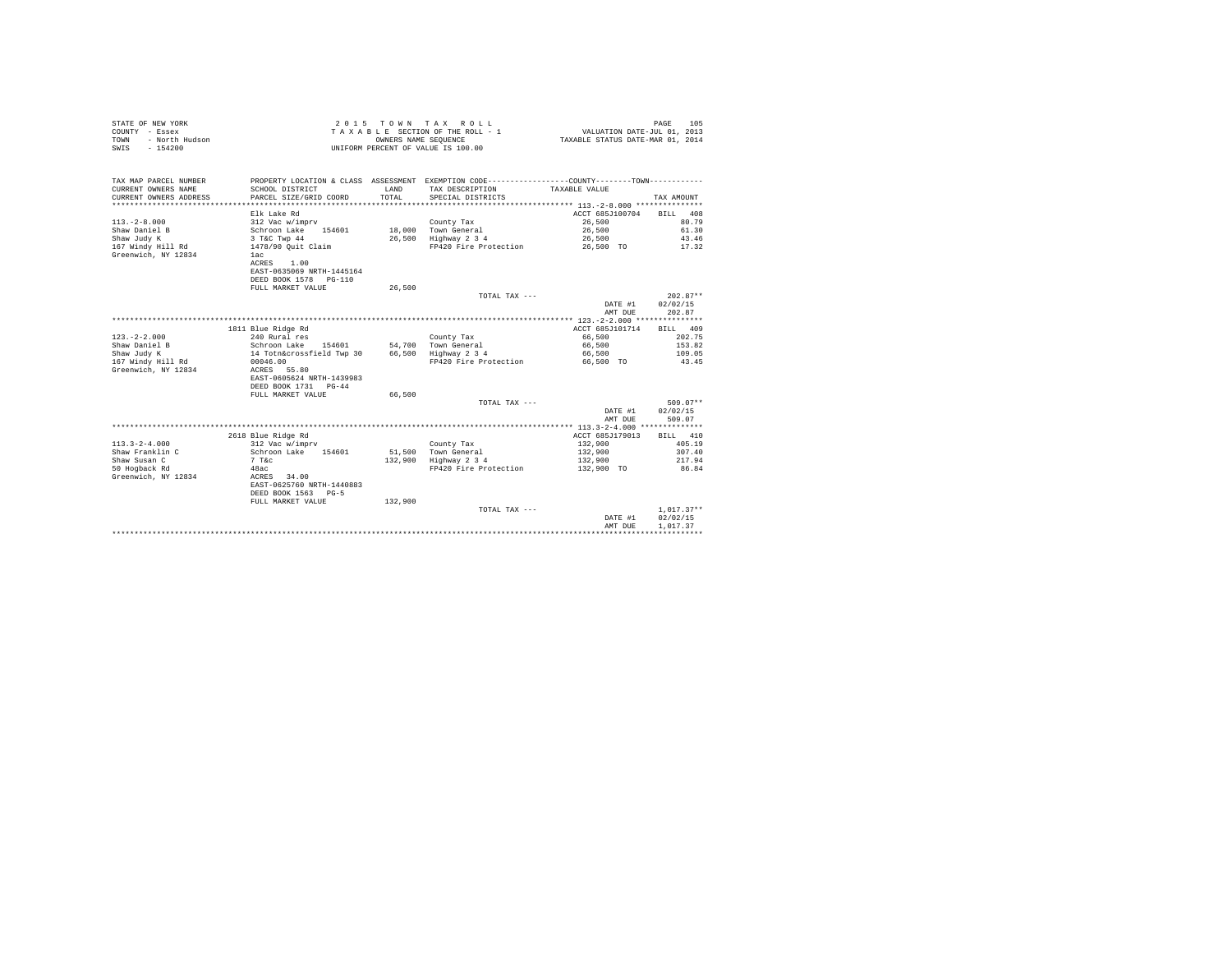| STATE OF NEW YORK |                | 2015 TOWN TAX ROLL<br>PAGE                                     | 106 |
|-------------------|----------------|----------------------------------------------------------------|-----|
| COUNTY - Essex    |                | VALUATION DATE-JUL 01, 2013<br>TAXABLE SECTION OF THE ROLL - 1 |     |
| TOWN              | - North Hudson | TAXABLE STATUS DATE-MAR 01, 2014<br>OWNERS NAME SEOUENCE       |     |
| SWIS<br>$-154200$ |                | UNIFORM PERCENT OF VALUE IS 100.00                             |     |

|                                     |                                        |              |                                                                                                 | DATE #1<br>AMT DUE                                       | 02/02/15<br>1,262.34 |
|-------------------------------------|----------------------------------------|--------------|-------------------------------------------------------------------------------------------------|----------------------------------------------------------|----------------------|
|                                     |                                        |              | TOTAL TAX ---                                                                                   |                                                          | $1,262.34**$         |
|                                     | FULL MARKET VALUE                      | 164,900      |                                                                                                 |                                                          |                      |
|                                     | DEED BOOK 1246 PG-300                  |              |                                                                                                 |                                                          |                      |
|                                     | EAST-0633557 NRTH-1441939              |              |                                                                                                 |                                                          |                      |
|                                     | ACRES 55.10                            |              |                                                                                                 |                                                          |                      |
| PO Box 73<br>North Hudson, NY 12855 | 1241/270 Release Of<br>Estate Tax Lien |              | FP420 Fire Protection                                                                           | 164,900 TO                                               | 107.75               |
| Snyder Kristina L                   | 3 Totn&crossfield Twp 44               |              |                                                                                                 | 164,900                                                  | 270.41               |
| Snyder Daniel D                     | Schroon Lake 154601                    |              | 52,100 Town General<br>164,900 Highway 2 3 4                                                    | 164,900                                                  | 381.42               |
| $113.3 - 6 - 1.000$                 | 240 Rural res                          |              | County Tax                                                                                      | 164,900                                                  | 502.76               |
|                                     | 2925 Blue Ridge Rd                     |              |                                                                                                 | ACCT 685J101706                                          | BILL 414             |
|                                     |                                        |              |                                                                                                 |                                                          |                      |
|                                     |                                        |              |                                                                                                 | AMT DUE                                                  | 254.14               |
|                                     |                                        |              |                                                                                                 | DATE #1                                                  | 02/02/15             |
|                                     |                                        |              | TOTAL TAX ---                                                                                   |                                                          | $254.14**$           |
|                                     | FULL MARKET VALUE                      | 33,200       |                                                                                                 |                                                          |                      |
|                                     | DEED BOOK 1216 PG-145                  |              |                                                                                                 |                                                          |                      |
| Schenectady, NY 12304               | EAST-0669170 NRTH-1435257              |              |                                                                                                 |                                                          |                      |
| 70 Fox Ave                          | ACRES<br>6.17                          |              | FP420 Fire Protection                                                                           | 33,200 TO                                                | 21.69                |
| Smalley Lori A                      | 169 Paradox Tr                         |              | 33,200 Highway 2 3 4                                                                            | 33,200                                                   | 54.44                |
| Smalley John N                      | Schroon Lake 154601                    |              | 23,000 Town General                                                                             | 33,200                                                   | 76.79                |
| $125.12 - 1 - 8.320$                | 312 Vac w/imprv                        |              | County Tax                                                                                      | 33,200                                                   | 101.22               |
|                                     | 533 Johnson Pond Rd                    |              |                                                                                                 | ACCT 685Z000002                                          | BILL 413             |
|                                     |                                        |              |                                                                                                 |                                                          |                      |
|                                     |                                        |              |                                                                                                 | AMT DUE                                                  | 786.95               |
|                                     |                                        |              |                                                                                                 | DATE #1                                                  | 02/02/15             |
|                                     |                                        |              | TOTAL TAX ---                                                                                   |                                                          | 786.95**             |
|                                     | FULL MARKET VALUE                      | 102,800      |                                                                                                 |                                                          |                      |
|                                     | DEED BOOK 713<br>$PG-231$              |              |                                                                                                 |                                                          |                      |
| Queensbury, NY 12804                | EAST-0669807 NRTH-1434761              |              |                                                                                                 |                                                          |                      |
| 138 Hartman Loop                    | ACRES 0.60                             |              | FP420 Fire Protection                                                                           | 102,800 TO                                               | 67.17                |
| Sidusky Judy A                      | 169 Paradox Tract                      | 102,800      | Highway 2 3 4                                                                                   | 102,800                                                  | 168.58               |
| Sidusky James A                     | Schroon Lake 154601                    |              | 102.800 Town General                                                                            | 102,800                                                  | 237.78               |
| $125.12 - 1 - 14.000$               | 314 Rural vac<10 - WTRFNT              |              | County Tax                                                                                      | 102,800                                                  | 313.42               |
|                                     | 560 Johnson Pond Rd                    |              |                                                                                                 | ACCT 685J180002                                          | BILL 412             |
|                                     |                                        |              |                                                                                                 |                                                          |                      |
|                                     |                                        |              |                                                                                                 | AMT DUE                                                  | 167.65               |
|                                     |                                        |              |                                                                                                 | DATE #1                                                  | 02/02/15             |
|                                     |                                        |              | TOTAL TAX ---                                                                                   |                                                          | $167.65**$           |
|                                     | FULL MARKET VALUE                      | 21,900       |                                                                                                 |                                                          |                      |
|                                     | DEED BOOK 1378 PG-36                   |              |                                                                                                 |                                                          |                      |
| Averill Park, NY 12018              | EAST-0626361 NRTH-1441183              |              |                                                                                                 |                                                          |                      |
| PO Box 126                          | 7 Totn&crossfield Twp 44<br>ACRES 0.60 |              | FP420 Fire Protection                                                                           | 21,900 TO                                                | 14.31                |
| Shoemaker Cindy M                   |                                        |              | 21,900 Highway 2 3 4                                                                            | 21,900                                                   | 35.91                |
| Shoemaker Donald                    | Schroon Lake<br>154601                 |              | 14,800 Town General                                                                             | 21,900                                                   | 50.66                |
| $113.3 - 2 - 12.000$                | 260 Seasonal res                       |              | County Tax                                                                                      | 21,900                                                   | 66.77                |
|                                     | 2642 Blue Ridge Rd                     |              |                                                                                                 | ACCT 685J102809                                          | 411<br>RTLL          |
| .                                   |                                        | ***********  |                                                                                                 | *************************** 113.3-2-12.000 ************* |                      |
| CURRENT OWNERS ADDRESS              | PARCEL SIZE/GRID COORD                 | TOTAL        | SPECIAL DISTRICTS                                                                               |                                                          | TAX AMOUNT           |
| CURRENT OWNERS NAME                 | SCHOOL DISTRICT                        | <b>T.AND</b> | TAX DESCRIPTION                                                                                 | TAXABLE VALUE                                            |                      |
| TAX MAP PARCEL NUMBER               |                                        |              | PROPERTY LOCATION & CLASS ASSESSMENT EXEMPTION CODE----------------COUNTY--------TOWN---------- |                                                          |                      |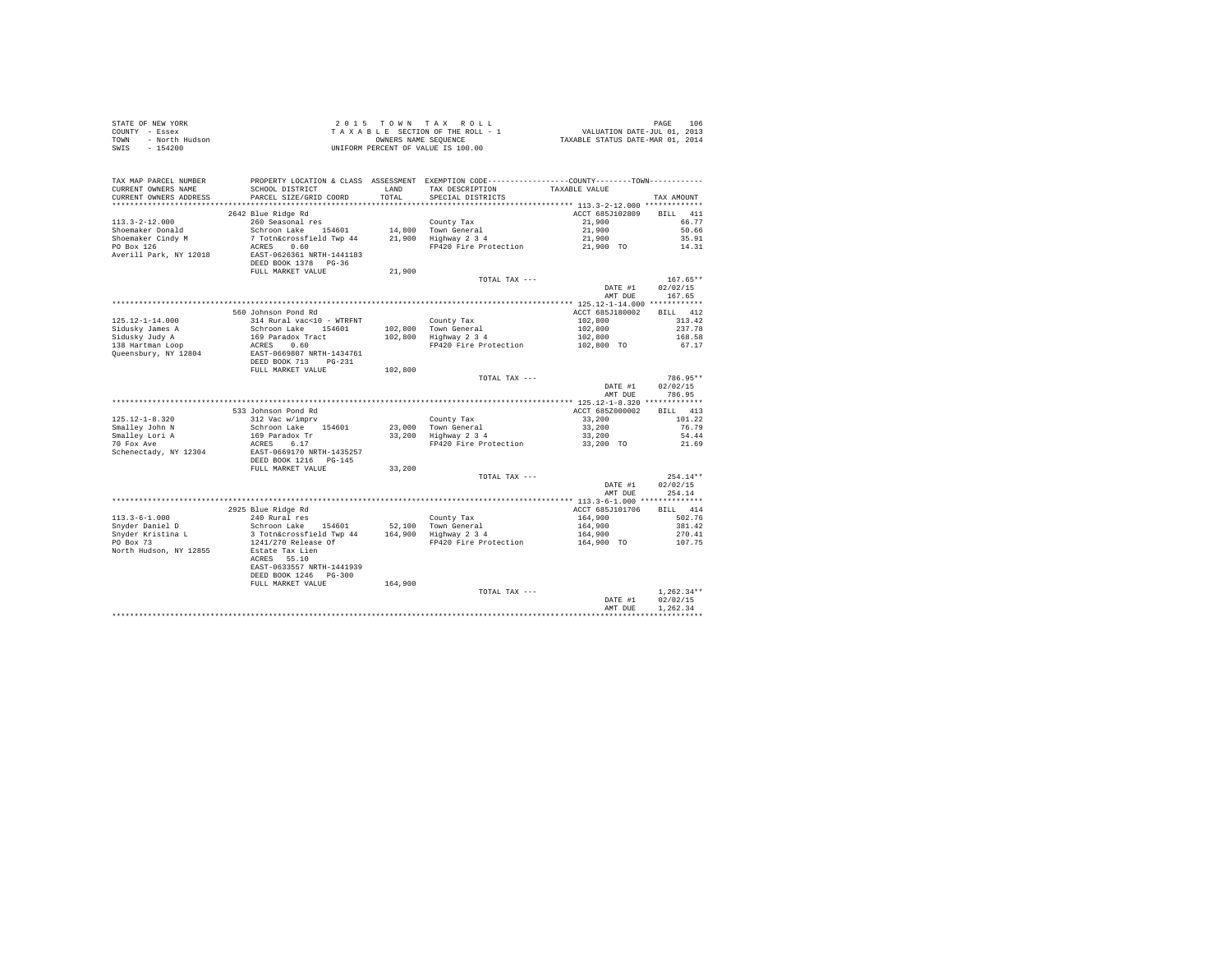| STATE OF NEW YORK      | 2015 TOWN TAX ROLL                 | 107<br>PAGE                      |
|------------------------|------------------------------------|----------------------------------|
| COUNTY - Essex         | TAXABLE SECTION OF THE ROLL - 1    | VALUATION DATE-JUL 01, 2013      |
| TOWN<br>- North Hudson | OWNERS NAME SEOUENCE               | TAXABLE STATUS DATE-MAR 01, 2014 |
| - 154200<br>SWIS       | UNIFORM PERCENT OF VALUE IS 100.00 |                                  |

| TAX MAP PARCEL NUMBER<br>CURRENT OWNERS NAME<br>CURRENT OWNERS ADDRESS | PROPERTY LOCATION & CLASS ASSESSMENT EXEMPTION CODE-----------<br>SCHOOL DISTRICT<br>PARCEL SIZE/GRID COORD | LAND<br>TOTAL | TAX DESCRIPTION<br>SPECIAL DISTRICTS | -------COUNTY--------TOWN-----------<br>TAXABLE VALUE | TAX AMOUNT         |
|------------------------------------------------------------------------|-------------------------------------------------------------------------------------------------------------|---------------|--------------------------------------|-------------------------------------------------------|--------------------|
| ******************                                                     |                                                                                                             | **********    |                                      | ************ 114.4-1-30.000 *************             |                    |
|                                                                        | 3042 US Route 9                                                                                             |               |                                      | ACCT 685J101803                                       | 415<br><b>BILL</b> |
| $114.4 - 1 - 30.000$                                                   | 270 Mfg housing                                                                                             |               | County Tax                           | 33,200                                                | 101.22             |
| Spadaro Rosemary                                                       | Schroon Lake<br>154601                                                                                      | 23,800        | Town General                         | 33,200                                                | 76.79              |
| Spadaro Christine                                                      | 23 Platt Rogers&co Rd Pat                                                                                   | 33,200        | Highway 2 3 4                        | 33,200                                                | 54.44              |
| 64 Brookland Ave                                                       | ACRES<br>0.90                                                                                               |               | School Relevy                        |                                                       | 300.81             |
| Albany, NY 12203                                                       | EAST-0660493 NRTH-1443918<br>DEED BOOK 994<br>$PG-60$                                                       |               | FP420 Fire Protection                | 33,200 TO                                             | 21.69              |
|                                                                        | FULL MARKET VALUE                                                                                           | 33,200        |                                      |                                                       |                    |
|                                                                        |                                                                                                             |               | TOTAL TAX ---                        |                                                       | 554.95**           |
|                                                                        |                                                                                                             |               |                                      | DATE #1                                               | 02/02/15           |
|                                                                        |                                                                                                             |               |                                      | AMT DUE                                               | 554.95             |
|                                                                        |                                                                                                             |               |                                      |                                                       |                    |
|                                                                        | 3459 Blue Ridge Rd                                                                                          |               |                                      | ACCT 685J101807                                       | BILL 416           |
| $113.20 - 1 - 15.000$                                                  | 210 1 Family Res                                                                                            |               | County Tax                           | 78,100                                                | 238.12             |
| Spiro Allen                                                            | Schroon Lake 154601                                                                                         |               | 21,600 Town General                  | 78,100                                                | 180.65             |
| Chesnick Alison                                                        | 20 Tract West Of Road Pat                                                                                   |               | 78,100 Highway 2 3 4                 | 78,100                                                | 128.07             |
| 32 N Cedar St                                                          | 0.85<br>ACRES                                                                                               |               | FP420 Fire Protection                | 78,100 TO                                             | 51.03              |
| Beacon, NY 12508                                                       | EAST-0644960 NRTH-1442424                                                                                   |               |                                      |                                                       |                    |
|                                                                        | DEED BOOK 1583 PG-94                                                                                        |               |                                      |                                                       |                    |
|                                                                        | FULL MARKET VALUE                                                                                           | 78,100        |                                      |                                                       |                    |
|                                                                        |                                                                                                             |               | TOTAL TAX ---                        |                                                       | 597.87**           |
|                                                                        |                                                                                                             |               |                                      | DATE #1                                               | 02/02/15           |
|                                                                        |                                                                                                             |               |                                      |                                                       | 597.87             |
|                                                                        |                                                                                                             |               |                                      | AMT DUE                                               |                    |
|                                                                        | US Route 9                                                                                                  |               |                                      | ACCT 685J100613                                       | BILL 417           |
|                                                                        |                                                                                                             |               |                                      |                                                       |                    |
| $104.4 - 1 - 45.100$                                                   | 314 Rural vac<10 - WTRFNT                                                                                   |               | County Tax                           | 34,800<br>34,800                                      | 106.10             |
| Stearns Gordon K                                                       | Schroon Lake 154601                                                                                         |               | 34,800 Town General                  |                                                       | 80.49              |
| Stearns Sharon L                                                       | 8-H 31 Gore E Of Rd Pat                                                                                     |               | 34,800 Highway 2 3 4                 | 34,800                                                | 57.07              |
| 900 Pearl St                                                           | Db 941 Pg 8 Corr Deed                                                                                       |               | FP420 Fire Protection                | 34,800 TO                                             | 22.74              |
| Brandon, VT 05733                                                      | Lot 4 Dezalia Subd                                                                                          |               |                                      |                                                       |                    |
|                                                                        | ACRES<br>2.37                                                                                               |               |                                      |                                                       |                    |
|                                                                        | EAST-0668604 NRTH-1463252                                                                                   |               |                                      |                                                       |                    |
|                                                                        | DEED BOOK 1652 PG-173                                                                                       |               |                                      |                                                       |                    |
|                                                                        | FULL MARKET VALUE                                                                                           | 34,800        |                                      |                                                       |                    |
|                                                                        |                                                                                                             |               | TOTAL TAX ---                        |                                                       | $266.40**$         |
|                                                                        |                                                                                                             |               |                                      | DATE #1                                               | 02/02/15           |
|                                                                        |                                                                                                             |               |                                      | AMT DUE                                               | 266.40             |
|                                                                        |                                                                                                             |               |                                      | ******** 104.4-1-88.000 *************                 |                    |
|                                                                        | 88 Walker Way                                                                                               |               |                                      | ACCT 685J102901                                       | BILL 418           |
| $104.4 - 1 - 88.000$                                                   | 260 Seasonal res - WTRFNT                                                                                   |               | County Tax                           | 55,500                                                | 169.21             |
| Suerig Karl C                                                          | Schroon Lake 154601                                                                                         |               | 28,900 Town General                  | 55,500                                                | 128.37             |
| Suerig Barbara                                                         | 28 Platt Rogers&co Rd Pat                                                                                   | 55,500        | Highway 2 3 4                        | 55,500                                                | 91.01              |
| c/o Christian J Suerig                                                 | Bldg 1                                                                                                      |               | FP420 Fire Protection                | 55,500 TO                                             | 36.26              |
| 14 Fir Ct                                                              | 7.60<br>ACRES                                                                                               |               |                                      |                                                       |                    |
| Flemington, NJ 08822                                                   | EAST-0662407 NRTH-1457078                                                                                   |               |                                      |                                                       |                    |
|                                                                        | DEED BOOK 693<br>$PG-272$                                                                                   |               |                                      |                                                       |                    |
|                                                                        | FULL MARKET VALUE                                                                                           | 55,500        |                                      |                                                       |                    |
|                                                                        |                                                                                                             |               | TOTAL TAX ---                        |                                                       | $424.85**$         |
|                                                                        |                                                                                                             |               |                                      | DATE #1                                               | 02/02/15           |
|                                                                        |                                                                                                             |               |                                      | AMT DUE                                               | 424.85             |
|                                                                        |                                                                                                             |               |                                      |                                                       |                    |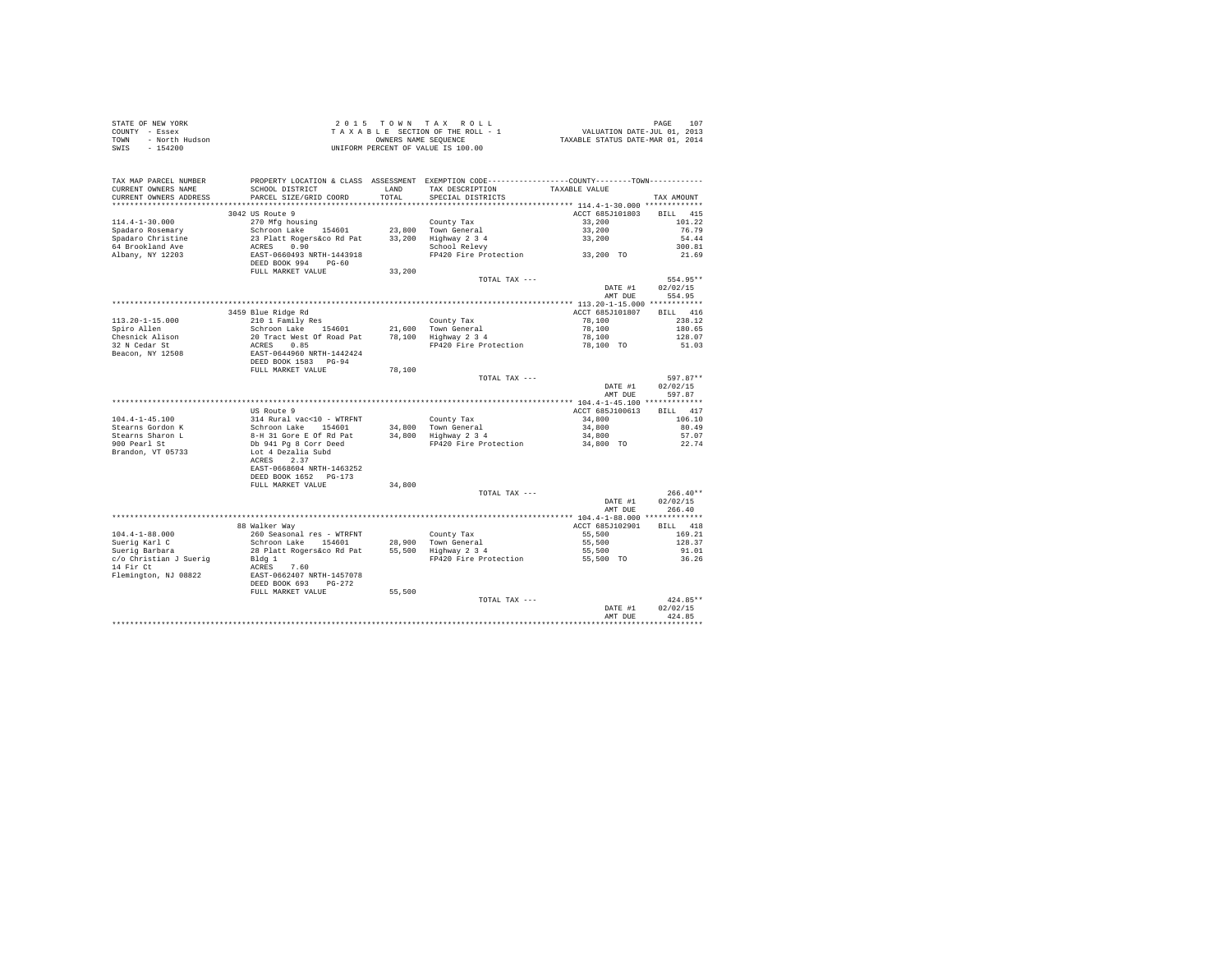| STATE OF NEW YORK      | 2015 TOWN TAX ROLL                 | 108<br>PAGE                      |
|------------------------|------------------------------------|----------------------------------|
| COUNTY - Essex         | TAXABLE SECTION OF THE ROLL - 1    | VALUATION DATE-JUL 01, 2013      |
| TOWN<br>- North Hudson | OWNERS NAME SEOUENCE               | TAXABLE STATUS DATE-MAR 01, 2014 |
| SWIS<br>$-154200$      | UNIFORM PERCENT OF VALUE IS 100.00 |                                  |

| TAX MAP PARCEL NUMBER     | PROPERTY LOCATION & CLASS ASSESSMENT EXEMPTION CODE----------------COUNTY--------TOWN----------                                                                      |        |                                             |                 |             |
|---------------------------|----------------------------------------------------------------------------------------------------------------------------------------------------------------------|--------|---------------------------------------------|-----------------|-------------|
| CURRENT OWNERS NAME       | SCHOOL DISTRICT                                                                                                                                                      | LAND   | TAX DESCRIPTION                             | TAXABLE VALUE   |             |
| CURRENT OWNERS ADDRESS    | PARCEL SIZE/GRID COORD                                                                                                                                               | TOTAL  | SPECIAL DISTRICTS                           |                 | TAX AMOUNT  |
|                           |                                                                                                                                                                      |        |                                             |                 |             |
|                           | 2242 Blue Ridge Rd                                                                                                                                                   |        |                                             | ACCT 685J184005 | 419<br>BILL |
| $112.4 - 2 - 16.000$      | 312 Vac w/imprv                                                                                                                                                      |        | County Tax                                  | 49,200          | 150.00      |
| Swift John J              | Schroon Lake 154601                                                                                                                                                  |        | 40,600 Town General<br>49,200 Highway 2 3 4 | 49,200          | 113.80      |
| 1408 Bluebird Pl          | 9 Twp 44 Totn&crossfield                                                                                                                                             |        |                                             | 49,200          | 80.68       |
| Orlando, FL 32803         | ACRES 31.41                                                                                                                                                          |        | FP420 Fire Protection 49,200 TO             |                 | 32.15       |
|                           | EAST-0617227 NRTH-1439820                                                                                                                                            |        |                                             |                 |             |
|                           | DEED BOOK 1683 PG-155                                                                                                                                                |        |                                             |                 |             |
|                           | FULL MARKET VALUE                                                                                                                                                    | 49,200 |                                             |                 |             |
|                           |                                                                                                                                                                      |        | TOTAL TAX ---                               |                 | $376.63**$  |
|                           |                                                                                                                                                                      |        |                                             | DATE #1         | 02/02/15    |
|                           |                                                                                                                                                                      |        |                                             | AMT DUE         | 376.63      |
|                           |                                                                                                                                                                      |        |                                             |                 |             |
|                           | Blue Ridge Rd                                                                                                                                                        |        |                                             | ACCT 685J178521 | BILL 420    |
| $112.4 - 2 - 25.000$      | 314 Rural vac<10                                                                                                                                                     |        | County Tax                                  | 8,100           | 24.70       |
| Swift John J              | Schroom Lake<br>Schroom Lake 154601<br>9 T&c Twp 44<br>ACRES 8.59                                                                                                    |        | 8.100 Town General                          | 8,100           | 18.74       |
| 1408 Bluebird Pl          |                                                                                                                                                                      |        | 8,100 Highway 2 3 4                         | 8,100           | 13.28       |
| Orlando, FL 32803         |                                                                                                                                                                      |        | FP420 Fire Protection                       | 8,100 TO        | 5.29        |
|                           | EAST-0618144 NRTH-1439383                                                                                                                                            |        |                                             |                 |             |
|                           | DEED BOOK 1683 PG-155                                                                                                                                                |        |                                             |                 |             |
|                           | FULL MARKET VALUE                                                                                                                                                    | 8,100  |                                             |                 |             |
|                           |                                                                                                                                                                      |        | TOTAL TAX ---                               |                 | $62.01**$   |
|                           |                                                                                                                                                                      |        |                                             | DATE #1         | 02/02/15    |
|                           |                                                                                                                                                                      |        |                                             | AMT DUE         | 62.01       |
|                           |                                                                                                                                                                      |        |                                             |                 |             |
|                           | 34 Liberty Rd                                                                                                                                                        |        |                                             | ACCT 685Z006003 | BILL 421    |
| $114.2 - 2 - 5.000$       | 270 Mfg housing                                                                                                                                                      |        | County Tax                                  | 45,400          | 138.42      |
| Talarico Anthony          |                                                                                                                                                                      |        |                                             | 45,400          | 105.01      |
| Talarico Jan              | Form and the 154601 and 10,000 Town General<br>25 Platt Rogers (Co Rd Pat 15,400 Highway 2 3 4<br>ACRES 2.99<br>EXP-0662137 RRTH-1450573<br>EXP-0662137 RRTH-1450573 |        |                                             | 45,400          | 74.45       |
| 34 Liberty Rd<br>- Tay 64 |                                                                                                                                                                      |        | FP420 Fire Protection                       | 45,400 TO       | 29.66       |
|                           |                                                                                                                                                                      |        |                                             |                 |             |
| North Hudson, NY 12855    |                                                                                                                                                                      |        |                                             |                 |             |
|                           | FULL MARKET VALUE                                                                                                                                                    | 45,400 |                                             |                 |             |
|                           |                                                                                                                                                                      |        | TOTAL TAX ---                               |                 | $347.54**$  |
|                           |                                                                                                                                                                      |        |                                             | DATE #1         | 02/02/15    |
|                           |                                                                                                                                                                      |        |                                             | AMT DUE         | 347.54      |
|                           |                                                                                                                                                                      |        |                                             |                 |             |
|                           | 2633 Blue Ridge Rd                                                                                                                                                   |        |                                             | ACCT 685J101612 | BILL 422    |
| $113.3 - 2 - 7.000$       | 210 1 Family Res                                                                                                                                                     |        | County Tax                                  | 46,400          | 141.47      |
| Tart David K              | Schroon Lake 154601                                                                                                                                                  |        | 14,300 Town General<br>46,400 Highway 2 3 4 | 46,400          | 107.33      |
| 2633 Blue Ridge Rd        | 7 T&c Twp 44                                                                                                                                                         |        |                                             | 46,400          | 76.09       |
| North Hudson, NY 12855    | ACRES 0.38                                                                                                                                                           |        | FP420 Fire Protection                       | 46,400 TO       | 30.32       |
|                           | EAST-0625896 NRTH-1441555                                                                                                                                            |        |                                             |                 |             |
|                           | DEED BOOK 1264 PG-213                                                                                                                                                |        |                                             |                 |             |
|                           | FULL MARKET VALUE                                                                                                                                                    | 46,400 |                                             |                 |             |
|                           |                                                                                                                                                                      |        | TOTAL TAX ---                               |                 | $355.21**$  |
|                           |                                                                                                                                                                      |        |                                             | DATE #1         | 02/02/15    |
|                           |                                                                                                                                                                      |        |                                             | AMT DUE         | 355.21      |
|                           |                                                                                                                                                                      |        |                                             |                 |             |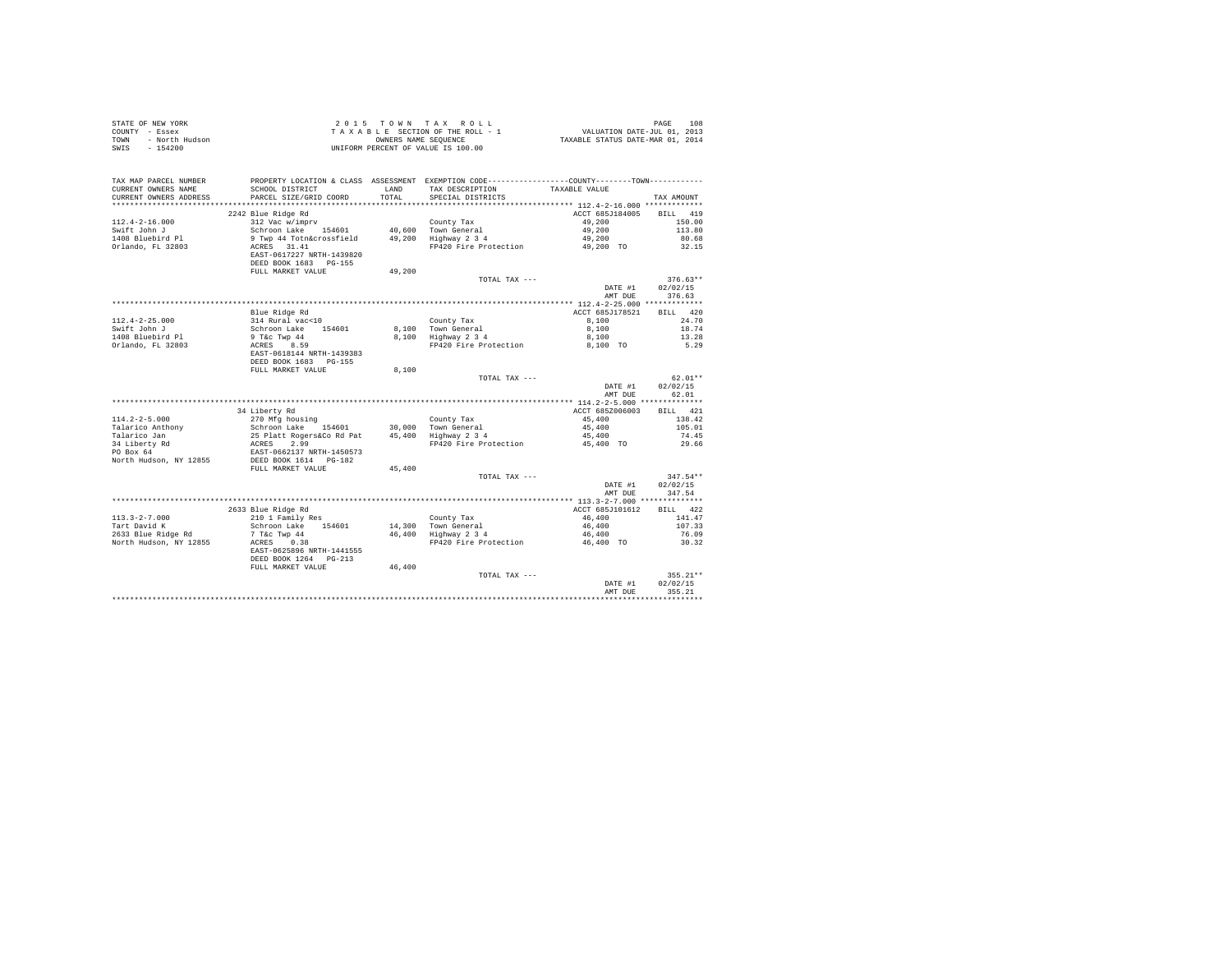| COUNTY - Essex<br>- North Hudson<br>TOWN<br>SWTS<br>$-154200$ |                                                                         | OWNERS NAME SEQUENCE | TAXABLE SECTION OF THE ROLL - 1<br>UNIFORM PERCENT OF VALUE IS 100.00                           | VALUATION DATE-JUL 01, 2013<br>TAXABLE STATUS DATE-MAR 01, 2014 |                        |
|---------------------------------------------------------------|-------------------------------------------------------------------------|----------------------|-------------------------------------------------------------------------------------------------|-----------------------------------------------------------------|------------------------|
| TAX MAP PARCEL NUMBER                                         |                                                                         |                      | PROPERTY LOCATION & CLASS ASSESSMENT EXEMPTION CODE----------------COUNTY--------TOWN---------- |                                                                 |                        |
| CURRENT OWNERS NAME<br>CURRENT OWNERS ADDRESS                 | SCHOOL DISTRICT<br>PARCEL SIZE/GRID COORD                               | LAND<br>TOTAL        | TAX DESCRIPTION<br>SPECIAL DISTRICTS                                                            | TAXABLE VALUE                                                   | TAX AMOUNT             |
|                                                               |                                                                         |                      |                                                                                                 |                                                                 |                        |
|                                                               | 44 Alsatia Dr                                                           |                      |                                                                                                 | ACCT 685Z009004                                                 | 423<br><b>BILL</b>     |
| $104.4 - 3 - 3.000$                                           | 210 1 Family Res - WTRFNT                                               |                      | County Tax                                                                                      | 149,500                                                         | 455.80                 |
| Tartaro Leslie                                                |                                                                         |                      | 53.800 Town General                                                                             | 149,500                                                         | 345.80                 |
| Tartaro Steven                                                |                                                                         |                      | 149,500 Highway 2 3 4                                                                           | 149,500                                                         | 245.16                 |
| 37 Snedecor Ave                                               | Schroon Lake 154601<br>29 Platt Rogers&Co Rd Pat<br>Lot 3 Kenakwar Subd |                      | FP420 Fire Protection                                                                           | 149,500 TO                                                      | 97.68                  |
| Bayport, NY 11705                                             | ACRES 7.40                                                              |                      |                                                                                                 |                                                                 |                        |
|                                                               | EAST-0664412 NRTH-1458421<br>DEED BOOK 1597 PG-204                      |                      |                                                                                                 |                                                                 |                        |
|                                                               | FULL MARKET VALUE                                                       | 149,500              |                                                                                                 |                                                                 |                        |
|                                                               |                                                                         |                      | TOTAL TAX ---                                                                                   |                                                                 | $1, 144.44$ **         |
|                                                               |                                                                         |                      |                                                                                                 | DATE #1                                                         | 02/02/15               |
|                                                               |                                                                         |                      |                                                                                                 | AMT DUE                                                         | 1.144.44               |
|                                                               |                                                                         |                      |                                                                                                 |                                                                 |                        |
|                                                               | 85 Pepper Hollow Rd                                                     |                      |                                                                                                 | ACCT 685J176001                                                 | BILL 424               |
| $104.4 - 1 - 24.000$<br>Thayer Lawrence J III                 | 312 Vac w/imprv<br>Schroon Lake 154601                                  |                      | County Tax<br>18,500 Town General                                                               | 22,500<br>22,500                                                | 68.60<br>52.04         |
| Thayer Debra A                                                | 3 Totn&crossfield Twp 49                                                |                      | 18,900 - Iown General<br>22,500 - Highway 2-3-4                                                 | 22,500                                                          | 36.90                  |
| PO Box 330                                                    |                                                                         |                      | FP420 Fire Protection 22,500 TO                                                                 |                                                                 | 14.70                  |
| Argyle, NY 12809                                              | ACRES 1.20<br>EAST-0665980 NRTH-1462847<br>DEED BOOK 1054 PG-43         |                      |                                                                                                 |                                                                 |                        |
|                                                               |                                                                         |                      |                                                                                                 |                                                                 |                        |
|                                                               | FULL MARKET VALUE                                                       | 22,500               |                                                                                                 |                                                                 |                        |
|                                                               |                                                                         |                      | TOTAL TAX ---                                                                                   | DATE #1                                                         | $172.24**$<br>02/02/15 |
|                                                               |                                                                         |                      |                                                                                                 | AMT DUE                                                         | 172.24                 |
|                                                               |                                                                         |                      |                                                                                                 |                                                                 |                        |
|                                                               | 1826 Blue Ridge Rd                                                      |                      |                                                                                                 | ACCT 685J102905                                                 | BILL 425               |
| $123. -2 - 5.000$                                             | 260 Seasonal res                                                        |                      | County Tax                                                                                      | 41,800                                                          | 127.44                 |
| Thirteen Point Club                                           | Schroon Lake 154601                                                     |                      | 15,300 Town General                                                                             | 41,800                                                          | 96.69                  |
| c/o Dennis Petteys Treas                                      | 14 Totn&crossfield Twp 30                                               |                      | $41,800$ Highway $2\ 3\ 4$                                                                      | 41,800                                                          | 68.55                  |
| PO Box 464<br>Talkeetna, AK 99676                             | 125 X 150<br>ACRES 0.50                                                 |                      | FP420 Fire Protection 41,800 TO                                                                 |                                                                 | 27.31                  |
|                                                               | EAST-0606359 NRTH-1439045                                               |                      |                                                                                                 |                                                                 |                        |
|                                                               | DEED BOOK 446<br>$PG-327$                                               |                      |                                                                                                 |                                                                 |                        |
|                                                               | FULL MARKET VALUE                                                       | 41,800               |                                                                                                 |                                                                 |                        |
|                                                               |                                                                         |                      | TOTAL TAX ---                                                                                   |                                                                 | $319.99**$             |
|                                                               |                                                                         |                      |                                                                                                 | DATE #1                                                         | 02/02/15               |
|                                                               |                                                                         |                      |                                                                                                 | AMT DUE                                                         | 319.99                 |
|                                                               |                                                                         |                      |                                                                                                 |                                                                 | BILL 426               |
| $114.18 - 2 - 5.000$                                          | 2931 US Route 9<br>270 Mfg housing                                      |                      | County Tax                                                                                      | ACCT 685J176004<br>41,600                                       | 126.83                 |
| Thompson Chandler H                                           | Schroon Lake 154601                                                     |                      |                                                                                                 | 41,600                                                          | 96.22                  |
| Thompson Crystal A                                            | 22 Rd Patent                                                            |                      | 15,300 Town General<br>41,600 Highway 2 3 4                                                     | 41,600                                                          | 68.22                  |
| PO Box 82                                                     | ACRES 0.50 BANK21STMTG                                                  |                      | FP420 Fire Protection                                                                           | 41,600 TO                                                       | 27.18                  |
| North Hudson, NY 12855                                        | EAST-0659338 NRTH-1441464                                               |                      |                                                                                                 |                                                                 |                        |
|                                                               | DEED BOOK 1440 PG-97                                                    |                      |                                                                                                 |                                                                 |                        |
|                                                               | FULL MARKET VALUE                                                       | 41,600               | TOTAL TAX ---                                                                                   |                                                                 | $318.45**$             |
|                                                               |                                                                         |                      |                                                                                                 | DATE #1                                                         | 02/02/15               |
|                                                               |                                                                         |                      |                                                                                                 | AMT DUE                                                         | 318.45                 |
|                                                               |                                                                         |                      |                                                                                                 |                                                                 |                        |

STATE OF NEW YORK **2015** TOWN TAX ROLL **DESIGNER 109**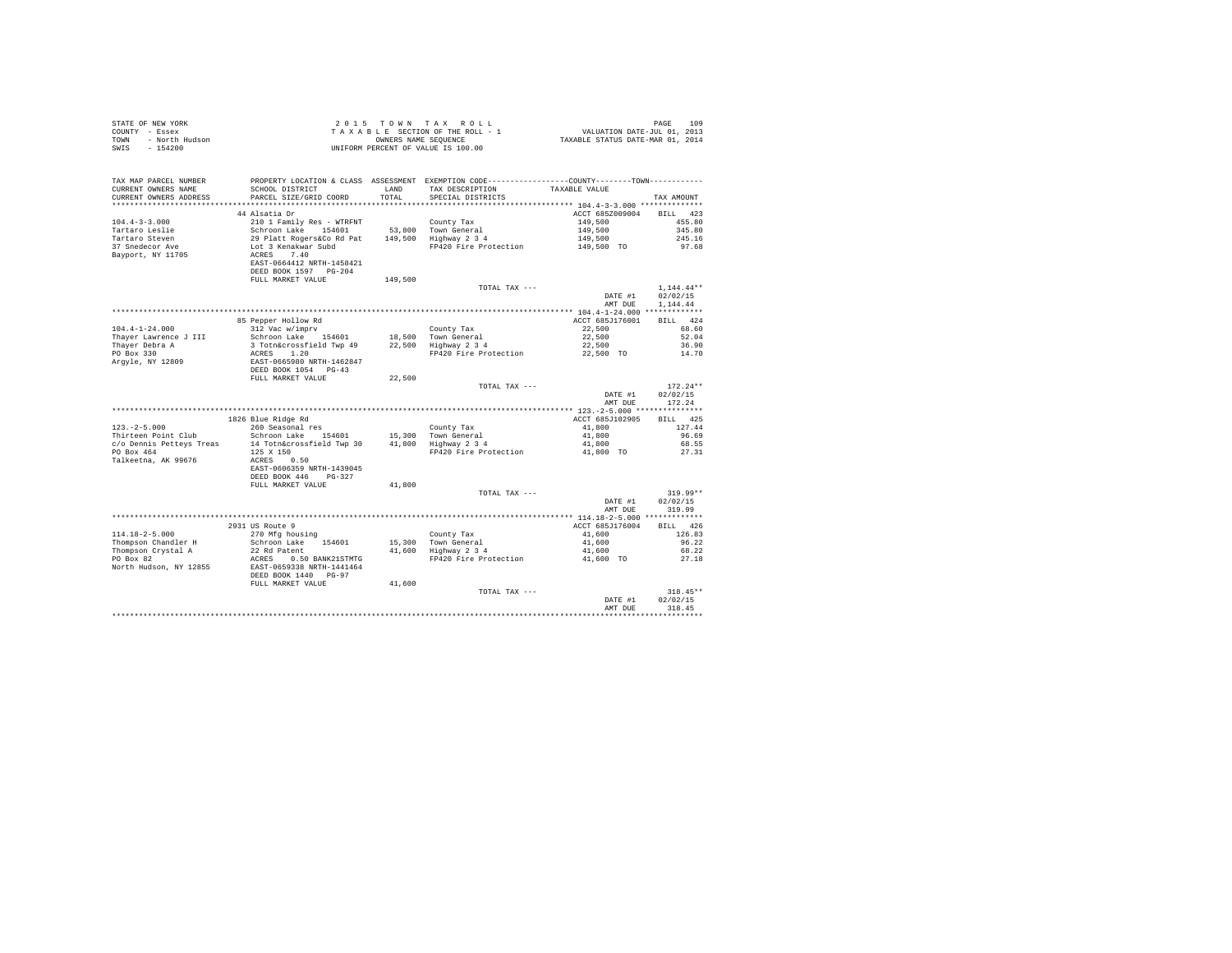| STATE OF NEW YORK<br>COUNTY - Essex<br>- North Hudson<br>TOWN<br>$-154200$<br>SWIS |                                         |        | 2015 TOWN TAX ROLL<br>TAXABLE SECTION OF THE ROLL - 1<br>OWNERS NAME SEQUENCE<br>UNIFORM PERCENT OF VALUE IS 100.00 | VALUATION DATE-JUL 01, 2013<br>TAXABLE STATUS DATE-MAR 01, 2014 | 110<br>PAGE     |
|------------------------------------------------------------------------------------|-----------------------------------------|--------|---------------------------------------------------------------------------------------------------------------------|-----------------------------------------------------------------|-----------------|
| TAX MAP PARCEL NUMBER                                                              |                                         |        | PROPERTY LOCATION & CLASS ASSESSMENT EXEMPTION CODE---------------COUNTY-------TOWN---------                        |                                                                 |                 |
| CURRENT OWNERS NAME                                                                | SCHOOL DISTRICT                         | LAND   | TAX DESCRIPTION                                                                                                     | TAXABLE VALUE                                                   |                 |
| CURRENT OWNERS ADDRESS                                                             | PARCEL SIZE/GRID COORD                  | TOTAL  | SPECIAL DISTRICTS                                                                                                   |                                                                 | TAX AMOUNT      |
|                                                                                    |                                         |        |                                                                                                                     |                                                                 |                 |
|                                                                                    | 3286 US Route 9                         |        |                                                                                                                     | ACCT 685Z005003                                                 | BILL 427        |
| $114.2 - 2 - 11.000$                                                               | 270 Mfg housing<br>Schroon Lake 154601  |        | County Tax<br>Town General                                                                                          | 42,800                                                          | 130.49<br>99.00 |
| Thompson Emmett L<br>Thompson Michelle A                                           | 24 Platt Rogers&Co Rd Pat               | 32,900 | 42,800 Highway 2 3 4                                                                                                | 42,800<br>42,800                                                | 70.19           |
| 3286 Number 1 Rte 9                                                                | Lot B 5755                              |        | School Relevy                                                                                                       |                                                                 | 387.79          |
| North Hudson, NY 12855                                                             | ACRES 6.32                              |        | FP420 Fire Protection                                                                                               | 42,800 TO                                                       | 27.97           |
|                                                                                    | EAST-0662486 NRTH-1449035               |        |                                                                                                                     |                                                                 |                 |
|                                                                                    | DEED BOOK 1420 PG-325                   |        |                                                                                                                     |                                                                 |                 |
|                                                                                    | FULL MARKET VALUE                       | 42,800 |                                                                                                                     |                                                                 |                 |
|                                                                                    |                                         |        | TOTAL TAX ---                                                                                                       |                                                                 | $715.44**$      |
|                                                                                    |                                         |        |                                                                                                                     | DATE #1                                                         | 02/02/15        |
|                                                                                    |                                         |        |                                                                                                                     | AMT DUE                                                         | 715.44          |
|                                                                                    |                                         |        |                                                                                                                     |                                                                 |                 |
|                                                                                    | 118 Walker Way                          |        |                                                                                                                     | ACCT 685J102908                                                 | BILL 428        |
| $104.4 - 1 - 87.000$                                                               | 260 Seasonal res - WTRFNT               |        | County Tax                                                                                                          | 42,700                                                          | 130.19          |
| Thompson Stephen G                                                                 | Schroon Lake 154601                     |        | 40,400 Town General                                                                                                 | 42,700                                                          | 98.77           |
| Thompson Bonnie L                                                                  | 28 Platt Rogers&co Rd Pat               |        | 42,700 Highway 2 3 4                                                                                                | 42,700                                                          | 70.02           |
| PO Box 144<br>North Hudson, NY 12855                                               | Bldq 2<br>20ac                          |        | School Relevy<br>FP420 Fire Protection 42,700 TO                                                                    |                                                                 | 133.40<br>27.90 |
|                                                                                    | ACRES 23.87                             |        |                                                                                                                     |                                                                 |                 |
|                                                                                    | EAST-0662940 NRTH-1456889               |        |                                                                                                                     |                                                                 |                 |
|                                                                                    | DEED BOOK 1687 PG-281                   |        |                                                                                                                     |                                                                 |                 |
|                                                                                    | FULL MARKET VALUE                       | 42,700 |                                                                                                                     |                                                                 |                 |
|                                                                                    |                                         |        | TOTAL TAX ---                                                                                                       |                                                                 | $460.28**$      |
|                                                                                    |                                         |        |                                                                                                                     | DATE #1                                                         | 02/02/15        |
|                                                                                    |                                         |        |                                                                                                                     | AMT DUE                                                         | 460.28          |
|                                                                                    |                                         |        |                                                                                                                     |                                                                 |                 |
|                                                                                    | 2654 Blue Ridge Rd                      |        |                                                                                                                     | ACCT 685J102907                                                 | BILL 429        |
| $113.3 - 2 - 13.000$                                                               | 260 Seasonal res                        |        | County Tax                                                                                                          | 41,800                                                          | 127.44          |
| Tobin Family Trust                                                                 | Schroon Lake 154601                     |        | 14,900 Town General                                                                                                 | 41,800                                                          | 96.69           |
| c/o Ernest Tobin                                                                   | 7 Totn&crossfield Twp 44                |        | 41.800 Highway 2 3 4                                                                                                | 41,800                                                          | 68.55           |
| 117 Lake George Ave                                                                | 118 X 145 X Irr                         |        | FP420 Fire Protection                                                                                               | 41,800 TO                                                       | 27.31           |
| Ticonderoga, NY 12883                                                              | ACRES 0.40<br>EAST-0626627 NRTH-1441307 |        |                                                                                                                     |                                                                 |                 |
|                                                                                    | DEED BOOK 1699 PG-222                   |        |                                                                                                                     |                                                                 |                 |
|                                                                                    | FULL MARKET VALUE                       | 41,800 |                                                                                                                     |                                                                 |                 |
|                                                                                    |                                         |        | TOTAL TAX ---                                                                                                       |                                                                 | $319.99**$      |
|                                                                                    |                                         |        |                                                                                                                     | DATE #1                                                         | 02/02/15        |
|                                                                                    |                                         |        |                                                                                                                     | AMT DUE                                                         | 319.99          |
|                                                                                    |                                         |        |                                                                                                                     |                                                                 | *************   |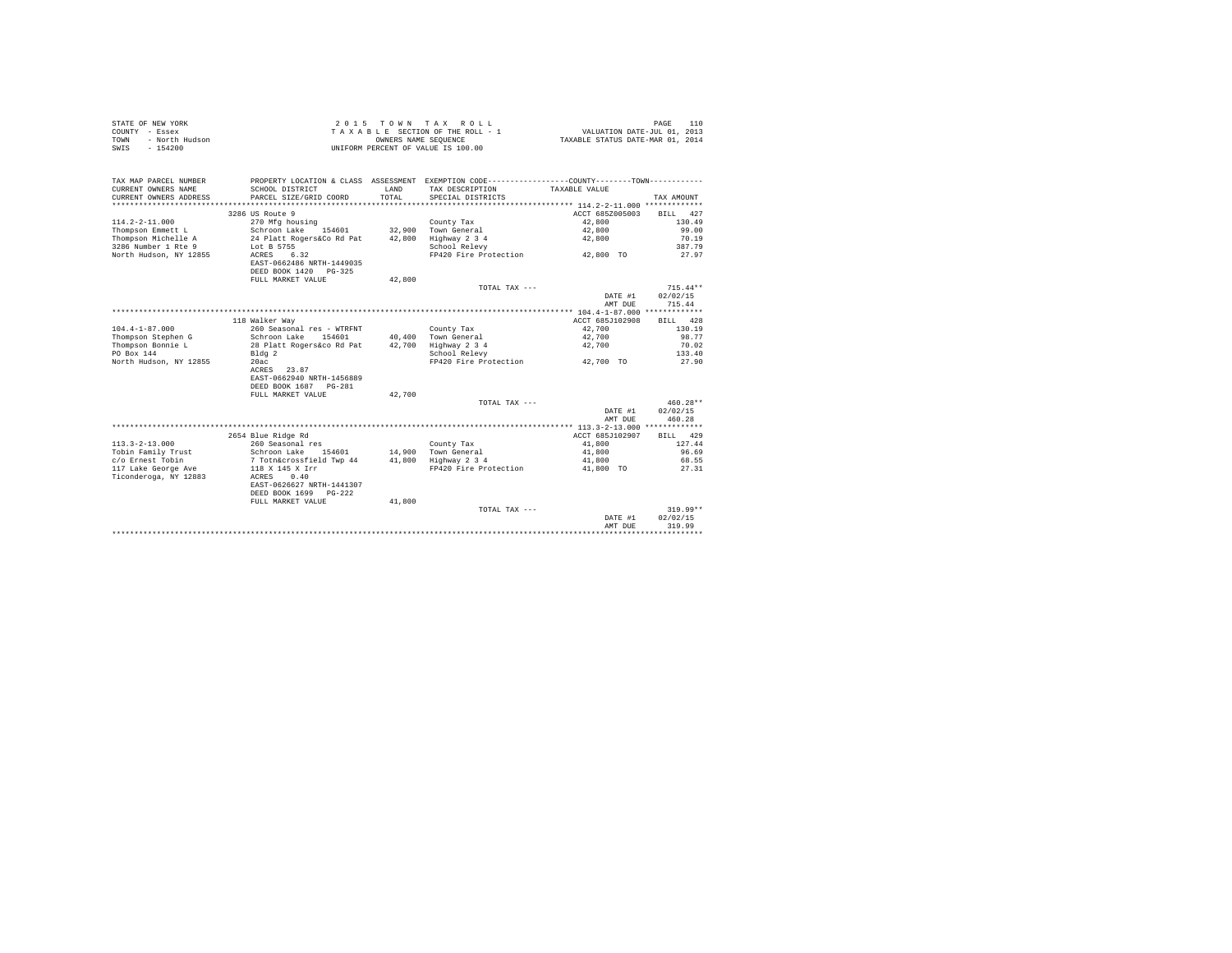| STATE OF NEW YORK      | 2015 TOWN TAX ROLL                 | PAGE                             |
|------------------------|------------------------------------|----------------------------------|
| COUNTY - Essex         | TAXABLE SECTION OF THE ROLL - 1    | VALUATION DATE-JUL 01, 2013      |
| TOWN<br>- North Hudson | OWNERS NAME SEOUENCE               | TAXABLE STATUS DATE-MAR 01, 2014 |
| $-154200$<br>SWIS      | UNIFORM PERCENT OF VALUE IS 100.00 |                                  |

| TOTAL.<br>PARCEL SIZE/GRID COORD<br>SPECIAL DISTRICTS<br>TAX AMOUNT<br>US Route 9<br>ACCT 685J101514<br><b>BILL</b><br>430<br>$125.1 - 1 - 30.100$<br>330 Vacant comm<br>C TAX SALE 33201<br>131,200<br>131,200<br>131,200 County Tax<br>0.00<br>Schroon Lake<br>154601<br>0.00<br>Town General<br>0.00<br>141 Paradox Tr<br>131,200<br>0.00<br>ACRES 132.00<br>0.00<br>0.00<br>Highway 2 3 4<br>EAST-0659565 NRTH-1438917<br>FP420 Fire Protection<br>$0$ TO<br>DEED BOOK 1774 PG-44<br>131,200 EX<br>FULL MARKET VALUE<br>131,200<br>$0.00**$<br>TOTAL TAX $---$<br>************** 125.12-1-7.000 *************<br>431<br>Johnson Pond Rd<br>ACCT 685J179009<br>BILL<br>$125.12 - 1 - 7.000$<br>314 Rural vac<10<br>200<br>0.61<br>County Tax<br>Schroon Lake 154601<br>200<br>0.46<br>Trainor Frederick N<br>200 Town General<br>535 South St<br>Paradox Tract Lot 169<br>200 Highway 2 3 4<br>200<br>0.33<br>0.10<br>Highland, NY 12528<br>ACRES<br>FP420 Fire Protection<br>200 TO<br>.13<br>EAST-0670610 NRTH-1434729<br>DEED BOOK 1669 PG-160<br>200<br>FULL MARKET VALUE<br>$1.53**$<br>TOTAL TAX ---<br>DATE #1<br>02/02/15<br>1.53<br>AMT DUE<br>ACCT 685J102914<br>432<br>7 Lazy St<br><b>BILL</b><br>$113.20 - 1 - 31.000$<br>185.98<br>260 Seasonal res<br>61,000<br>County Tax<br>Twetan Carol Ann<br>Schroon Lake 154601<br>10,500 Town General<br>61,000<br>141.10<br>243 Whipple Hill Rd<br>20 Tract West Of Road Pat<br>61,000<br>Highway 2 3 4<br>100.03<br>61,000<br>Richmond, NH 03470<br>ACRES<br>0.20<br>FP420 Fire Protection<br>39.86<br>61,000 TO<br>EAST-0644192 NRTH-1442197<br>DEED BOOK 1730 PG-283<br>FULL MARKET VALUE<br>61,000<br>$466.97**$<br>TOTAL TAX ---<br>02/02/15<br>DATE #1<br>466.97<br>AMT DUE<br>*******************************<br>***************************<br>************** 113.20-1-32.000 ************<br>ACCT 685J100604<br>BILL 433<br>9 Lazy St<br>$113.20 - 1 - 32.000$<br>314 Rural vac<10<br>500<br>1.52<br>County Tax<br>Twetan Carol Ann<br>Schroon Lake 154601<br>500 Town General<br>500<br>1.16<br>243 Whipple Hill Rd<br>20 Tract West Of Road Pat<br>500 Highway 2 3 4<br>500<br>0.82<br>Richmond, NH 03470<br>ACRES<br>0.20<br>FP420 Fire Protection<br>500 TO<br>.33<br>EAST-0644144 NRTH-1442168<br>DEED BOOK 1730 PG-283<br>FULL MARKET VALUE<br>500<br>$3.83**$<br>TOTAL TAX ---<br>DATE #1<br>02/02/15<br>3.83<br>AMT DUE | TAX MAP PARCEL NUMBER<br>CURRENT OWNERS NAME | PROPERTY LOCATION & CLASS ASSESSMENT EXEMPTION CODE---------------COUNTY-------TOWN----------<br>SCHOOL DISTRICT | LAND | TAX DESCRIPTION | TAXABLE VALUE |  |
|----------------------------------------------------------------------------------------------------------------------------------------------------------------------------------------------------------------------------------------------------------------------------------------------------------------------------------------------------------------------------------------------------------------------------------------------------------------------------------------------------------------------------------------------------------------------------------------------------------------------------------------------------------------------------------------------------------------------------------------------------------------------------------------------------------------------------------------------------------------------------------------------------------------------------------------------------------------------------------------------------------------------------------------------------------------------------------------------------------------------------------------------------------------------------------------------------------------------------------------------------------------------------------------------------------------------------------------------------------------------------------------------------------------------------------------------------------------------------------------------------------------------------------------------------------------------------------------------------------------------------------------------------------------------------------------------------------------------------------------------------------------------------------------------------------------------------------------------------------------------------------------------------------------------------------------------------------------------------------------------------------------------------------------------------------------------------------------------------------------------------------------------------------------------------------------------------------------------------------------------------------------------------------------------------------------------------------------------------------------------------------------------------|----------------------------------------------|------------------------------------------------------------------------------------------------------------------|------|-----------------|---------------|--|
|                                                                                                                                                                                                                                                                                                                                                                                                                                                                                                                                                                                                                                                                                                                                                                                                                                                                                                                                                                                                                                                                                                                                                                                                                                                                                                                                                                                                                                                                                                                                                                                                                                                                                                                                                                                                                                                                                                                                                                                                                                                                                                                                                                                                                                                                                                                                                                                                    | CURRENT OWNERS ADDRESS                       |                                                                                                                  |      |                 |               |  |
|                                                                                                                                                                                                                                                                                                                                                                                                                                                                                                                                                                                                                                                                                                                                                                                                                                                                                                                                                                                                                                                                                                                                                                                                                                                                                                                                                                                                                                                                                                                                                                                                                                                                                                                                                                                                                                                                                                                                                                                                                                                                                                                                                                                                                                                                                                                                                                                                    |                                              |                                                                                                                  |      |                 |               |  |
|                                                                                                                                                                                                                                                                                                                                                                                                                                                                                                                                                                                                                                                                                                                                                                                                                                                                                                                                                                                                                                                                                                                                                                                                                                                                                                                                                                                                                                                                                                                                                                                                                                                                                                                                                                                                                                                                                                                                                                                                                                                                                                                                                                                                                                                                                                                                                                                                    |                                              |                                                                                                                  |      |                 |               |  |
|                                                                                                                                                                                                                                                                                                                                                                                                                                                                                                                                                                                                                                                                                                                                                                                                                                                                                                                                                                                                                                                                                                                                                                                                                                                                                                                                                                                                                                                                                                                                                                                                                                                                                                                                                                                                                                                                                                                                                                                                                                                                                                                                                                                                                                                                                                                                                                                                    | Town of North Hudson                         |                                                                                                                  |      |                 |               |  |
|                                                                                                                                                                                                                                                                                                                                                                                                                                                                                                                                                                                                                                                                                                                                                                                                                                                                                                                                                                                                                                                                                                                                                                                                                                                                                                                                                                                                                                                                                                                                                                                                                                                                                                                                                                                                                                                                                                                                                                                                                                                                                                                                                                                                                                                                                                                                                                                                    | PO Box 60                                    |                                                                                                                  |      |                 |               |  |
|                                                                                                                                                                                                                                                                                                                                                                                                                                                                                                                                                                                                                                                                                                                                                                                                                                                                                                                                                                                                                                                                                                                                                                                                                                                                                                                                                                                                                                                                                                                                                                                                                                                                                                                                                                                                                                                                                                                                                                                                                                                                                                                                                                                                                                                                                                                                                                                                    | North Hudson, NY 12855                       |                                                                                                                  |      |                 |               |  |
|                                                                                                                                                                                                                                                                                                                                                                                                                                                                                                                                                                                                                                                                                                                                                                                                                                                                                                                                                                                                                                                                                                                                                                                                                                                                                                                                                                                                                                                                                                                                                                                                                                                                                                                                                                                                                                                                                                                                                                                                                                                                                                                                                                                                                                                                                                                                                                                                    |                                              |                                                                                                                  |      |                 |               |  |
|                                                                                                                                                                                                                                                                                                                                                                                                                                                                                                                                                                                                                                                                                                                                                                                                                                                                                                                                                                                                                                                                                                                                                                                                                                                                                                                                                                                                                                                                                                                                                                                                                                                                                                                                                                                                                                                                                                                                                                                                                                                                                                                                                                                                                                                                                                                                                                                                    | PRIOR OWNER ON 3/01/2014                     |                                                                                                                  |      |                 |               |  |
|                                                                                                                                                                                                                                                                                                                                                                                                                                                                                                                                                                                                                                                                                                                                                                                                                                                                                                                                                                                                                                                                                                                                                                                                                                                                                                                                                                                                                                                                                                                                                                                                                                                                                                                                                                                                                                                                                                                                                                                                                                                                                                                                                                                                                                                                                                                                                                                                    | Essex County                                 |                                                                                                                  |      |                 |               |  |
|                                                                                                                                                                                                                                                                                                                                                                                                                                                                                                                                                                                                                                                                                                                                                                                                                                                                                                                                                                                                                                                                                                                                                                                                                                                                                                                                                                                                                                                                                                                                                                                                                                                                                                                                                                                                                                                                                                                                                                                                                                                                                                                                                                                                                                                                                                                                                                                                    |                                              |                                                                                                                  |      |                 |               |  |
|                                                                                                                                                                                                                                                                                                                                                                                                                                                                                                                                                                                                                                                                                                                                                                                                                                                                                                                                                                                                                                                                                                                                                                                                                                                                                                                                                                                                                                                                                                                                                                                                                                                                                                                                                                                                                                                                                                                                                                                                                                                                                                                                                                                                                                                                                                                                                                                                    |                                              |                                                                                                                  |      |                 |               |  |
|                                                                                                                                                                                                                                                                                                                                                                                                                                                                                                                                                                                                                                                                                                                                                                                                                                                                                                                                                                                                                                                                                                                                                                                                                                                                                                                                                                                                                                                                                                                                                                                                                                                                                                                                                                                                                                                                                                                                                                                                                                                                                                                                                                                                                                                                                                                                                                                                    |                                              |                                                                                                                  |      |                 |               |  |
|                                                                                                                                                                                                                                                                                                                                                                                                                                                                                                                                                                                                                                                                                                                                                                                                                                                                                                                                                                                                                                                                                                                                                                                                                                                                                                                                                                                                                                                                                                                                                                                                                                                                                                                                                                                                                                                                                                                                                                                                                                                                                                                                                                                                                                                                                                                                                                                                    |                                              |                                                                                                                  |      |                 |               |  |
|                                                                                                                                                                                                                                                                                                                                                                                                                                                                                                                                                                                                                                                                                                                                                                                                                                                                                                                                                                                                                                                                                                                                                                                                                                                                                                                                                                                                                                                                                                                                                                                                                                                                                                                                                                                                                                                                                                                                                                                                                                                                                                                                                                                                                                                                                                                                                                                                    |                                              |                                                                                                                  |      |                 |               |  |
|                                                                                                                                                                                                                                                                                                                                                                                                                                                                                                                                                                                                                                                                                                                                                                                                                                                                                                                                                                                                                                                                                                                                                                                                                                                                                                                                                                                                                                                                                                                                                                                                                                                                                                                                                                                                                                                                                                                                                                                                                                                                                                                                                                                                                                                                                                                                                                                                    |                                              |                                                                                                                  |      |                 |               |  |
|                                                                                                                                                                                                                                                                                                                                                                                                                                                                                                                                                                                                                                                                                                                                                                                                                                                                                                                                                                                                                                                                                                                                                                                                                                                                                                                                                                                                                                                                                                                                                                                                                                                                                                                                                                                                                                                                                                                                                                                                                                                                                                                                                                                                                                                                                                                                                                                                    |                                              |                                                                                                                  |      |                 |               |  |
|                                                                                                                                                                                                                                                                                                                                                                                                                                                                                                                                                                                                                                                                                                                                                                                                                                                                                                                                                                                                                                                                                                                                                                                                                                                                                                                                                                                                                                                                                                                                                                                                                                                                                                                                                                                                                                                                                                                                                                                                                                                                                                                                                                                                                                                                                                                                                                                                    |                                              |                                                                                                                  |      |                 |               |  |
|                                                                                                                                                                                                                                                                                                                                                                                                                                                                                                                                                                                                                                                                                                                                                                                                                                                                                                                                                                                                                                                                                                                                                                                                                                                                                                                                                                                                                                                                                                                                                                                                                                                                                                                                                                                                                                                                                                                                                                                                                                                                                                                                                                                                                                                                                                                                                                                                    |                                              |                                                                                                                  |      |                 |               |  |
|                                                                                                                                                                                                                                                                                                                                                                                                                                                                                                                                                                                                                                                                                                                                                                                                                                                                                                                                                                                                                                                                                                                                                                                                                                                                                                                                                                                                                                                                                                                                                                                                                                                                                                                                                                                                                                                                                                                                                                                                                                                                                                                                                                                                                                                                                                                                                                                                    |                                              |                                                                                                                  |      |                 |               |  |
|                                                                                                                                                                                                                                                                                                                                                                                                                                                                                                                                                                                                                                                                                                                                                                                                                                                                                                                                                                                                                                                                                                                                                                                                                                                                                                                                                                                                                                                                                                                                                                                                                                                                                                                                                                                                                                                                                                                                                                                                                                                                                                                                                                                                                                                                                                                                                                                                    |                                              |                                                                                                                  |      |                 |               |  |
|                                                                                                                                                                                                                                                                                                                                                                                                                                                                                                                                                                                                                                                                                                                                                                                                                                                                                                                                                                                                                                                                                                                                                                                                                                                                                                                                                                                                                                                                                                                                                                                                                                                                                                                                                                                                                                                                                                                                                                                                                                                                                                                                                                                                                                                                                                                                                                                                    |                                              |                                                                                                                  |      |                 |               |  |
|                                                                                                                                                                                                                                                                                                                                                                                                                                                                                                                                                                                                                                                                                                                                                                                                                                                                                                                                                                                                                                                                                                                                                                                                                                                                                                                                                                                                                                                                                                                                                                                                                                                                                                                                                                                                                                                                                                                                                                                                                                                                                                                                                                                                                                                                                                                                                                                                    |                                              |                                                                                                                  |      |                 |               |  |
|                                                                                                                                                                                                                                                                                                                                                                                                                                                                                                                                                                                                                                                                                                                                                                                                                                                                                                                                                                                                                                                                                                                                                                                                                                                                                                                                                                                                                                                                                                                                                                                                                                                                                                                                                                                                                                                                                                                                                                                                                                                                                                                                                                                                                                                                                                                                                                                                    |                                              |                                                                                                                  |      |                 |               |  |
|                                                                                                                                                                                                                                                                                                                                                                                                                                                                                                                                                                                                                                                                                                                                                                                                                                                                                                                                                                                                                                                                                                                                                                                                                                                                                                                                                                                                                                                                                                                                                                                                                                                                                                                                                                                                                                                                                                                                                                                                                                                                                                                                                                                                                                                                                                                                                                                                    |                                              |                                                                                                                  |      |                 |               |  |
|                                                                                                                                                                                                                                                                                                                                                                                                                                                                                                                                                                                                                                                                                                                                                                                                                                                                                                                                                                                                                                                                                                                                                                                                                                                                                                                                                                                                                                                                                                                                                                                                                                                                                                                                                                                                                                                                                                                                                                                                                                                                                                                                                                                                                                                                                                                                                                                                    |                                              |                                                                                                                  |      |                 |               |  |
|                                                                                                                                                                                                                                                                                                                                                                                                                                                                                                                                                                                                                                                                                                                                                                                                                                                                                                                                                                                                                                                                                                                                                                                                                                                                                                                                                                                                                                                                                                                                                                                                                                                                                                                                                                                                                                                                                                                                                                                                                                                                                                                                                                                                                                                                                                                                                                                                    |                                              |                                                                                                                  |      |                 |               |  |
|                                                                                                                                                                                                                                                                                                                                                                                                                                                                                                                                                                                                                                                                                                                                                                                                                                                                                                                                                                                                                                                                                                                                                                                                                                                                                                                                                                                                                                                                                                                                                                                                                                                                                                                                                                                                                                                                                                                                                                                                                                                                                                                                                                                                                                                                                                                                                                                                    |                                              |                                                                                                                  |      |                 |               |  |
|                                                                                                                                                                                                                                                                                                                                                                                                                                                                                                                                                                                                                                                                                                                                                                                                                                                                                                                                                                                                                                                                                                                                                                                                                                                                                                                                                                                                                                                                                                                                                                                                                                                                                                                                                                                                                                                                                                                                                                                                                                                                                                                                                                                                                                                                                                                                                                                                    |                                              |                                                                                                                  |      |                 |               |  |
|                                                                                                                                                                                                                                                                                                                                                                                                                                                                                                                                                                                                                                                                                                                                                                                                                                                                                                                                                                                                                                                                                                                                                                                                                                                                                                                                                                                                                                                                                                                                                                                                                                                                                                                                                                                                                                                                                                                                                                                                                                                                                                                                                                                                                                                                                                                                                                                                    |                                              |                                                                                                                  |      |                 |               |  |
|                                                                                                                                                                                                                                                                                                                                                                                                                                                                                                                                                                                                                                                                                                                                                                                                                                                                                                                                                                                                                                                                                                                                                                                                                                                                                                                                                                                                                                                                                                                                                                                                                                                                                                                                                                                                                                                                                                                                                                                                                                                                                                                                                                                                                                                                                                                                                                                                    |                                              |                                                                                                                  |      |                 |               |  |
|                                                                                                                                                                                                                                                                                                                                                                                                                                                                                                                                                                                                                                                                                                                                                                                                                                                                                                                                                                                                                                                                                                                                                                                                                                                                                                                                                                                                                                                                                                                                                                                                                                                                                                                                                                                                                                                                                                                                                                                                                                                                                                                                                                                                                                                                                                                                                                                                    |                                              |                                                                                                                  |      |                 |               |  |
|                                                                                                                                                                                                                                                                                                                                                                                                                                                                                                                                                                                                                                                                                                                                                                                                                                                                                                                                                                                                                                                                                                                                                                                                                                                                                                                                                                                                                                                                                                                                                                                                                                                                                                                                                                                                                                                                                                                                                                                                                                                                                                                                                                                                                                                                                                                                                                                                    |                                              |                                                                                                                  |      |                 |               |  |
|                                                                                                                                                                                                                                                                                                                                                                                                                                                                                                                                                                                                                                                                                                                                                                                                                                                                                                                                                                                                                                                                                                                                                                                                                                                                                                                                                                                                                                                                                                                                                                                                                                                                                                                                                                                                                                                                                                                                                                                                                                                                                                                                                                                                                                                                                                                                                                                                    |                                              |                                                                                                                  |      |                 |               |  |
|                                                                                                                                                                                                                                                                                                                                                                                                                                                                                                                                                                                                                                                                                                                                                                                                                                                                                                                                                                                                                                                                                                                                                                                                                                                                                                                                                                                                                                                                                                                                                                                                                                                                                                                                                                                                                                                                                                                                                                                                                                                                                                                                                                                                                                                                                                                                                                                                    |                                              |                                                                                                                  |      |                 |               |  |
|                                                                                                                                                                                                                                                                                                                                                                                                                                                                                                                                                                                                                                                                                                                                                                                                                                                                                                                                                                                                                                                                                                                                                                                                                                                                                                                                                                                                                                                                                                                                                                                                                                                                                                                                                                                                                                                                                                                                                                                                                                                                                                                                                                                                                                                                                                                                                                                                    |                                              |                                                                                                                  |      |                 |               |  |
|                                                                                                                                                                                                                                                                                                                                                                                                                                                                                                                                                                                                                                                                                                                                                                                                                                                                                                                                                                                                                                                                                                                                                                                                                                                                                                                                                                                                                                                                                                                                                                                                                                                                                                                                                                                                                                                                                                                                                                                                                                                                                                                                                                                                                                                                                                                                                                                                    |                                              |                                                                                                                  |      |                 |               |  |
|                                                                                                                                                                                                                                                                                                                                                                                                                                                                                                                                                                                                                                                                                                                                                                                                                                                                                                                                                                                                                                                                                                                                                                                                                                                                                                                                                                                                                                                                                                                                                                                                                                                                                                                                                                                                                                                                                                                                                                                                                                                                                                                                                                                                                                                                                                                                                                                                    |                                              |                                                                                                                  |      |                 |               |  |
|                                                                                                                                                                                                                                                                                                                                                                                                                                                                                                                                                                                                                                                                                                                                                                                                                                                                                                                                                                                                                                                                                                                                                                                                                                                                                                                                                                                                                                                                                                                                                                                                                                                                                                                                                                                                                                                                                                                                                                                                                                                                                                                                                                                                                                                                                                                                                                                                    |                                              |                                                                                                                  |      |                 |               |  |
|                                                                                                                                                                                                                                                                                                                                                                                                                                                                                                                                                                                                                                                                                                                                                                                                                                                                                                                                                                                                                                                                                                                                                                                                                                                                                                                                                                                                                                                                                                                                                                                                                                                                                                                                                                                                                                                                                                                                                                                                                                                                                                                                                                                                                                                                                                                                                                                                    |                                              |                                                                                                                  |      |                 |               |  |
|                                                                                                                                                                                                                                                                                                                                                                                                                                                                                                                                                                                                                                                                                                                                                                                                                                                                                                                                                                                                                                                                                                                                                                                                                                                                                                                                                                                                                                                                                                                                                                                                                                                                                                                                                                                                                                                                                                                                                                                                                                                                                                                                                                                                                                                                                                                                                                                                    |                                              |                                                                                                                  |      |                 |               |  |
|                                                                                                                                                                                                                                                                                                                                                                                                                                                                                                                                                                                                                                                                                                                                                                                                                                                                                                                                                                                                                                                                                                                                                                                                                                                                                                                                                                                                                                                                                                                                                                                                                                                                                                                                                                                                                                                                                                                                                                                                                                                                                                                                                                                                                                                                                                                                                                                                    |                                              |                                                                                                                  |      |                 |               |  |
|                                                                                                                                                                                                                                                                                                                                                                                                                                                                                                                                                                                                                                                                                                                                                                                                                                                                                                                                                                                                                                                                                                                                                                                                                                                                                                                                                                                                                                                                                                                                                                                                                                                                                                                                                                                                                                                                                                                                                                                                                                                                                                                                                                                                                                                                                                                                                                                                    |                                              |                                                                                                                  |      |                 |               |  |
|                                                                                                                                                                                                                                                                                                                                                                                                                                                                                                                                                                                                                                                                                                                                                                                                                                                                                                                                                                                                                                                                                                                                                                                                                                                                                                                                                                                                                                                                                                                                                                                                                                                                                                                                                                                                                                                                                                                                                                                                                                                                                                                                                                                                                                                                                                                                                                                                    |                                              |                                                                                                                  |      |                 |               |  |
|                                                                                                                                                                                                                                                                                                                                                                                                                                                                                                                                                                                                                                                                                                                                                                                                                                                                                                                                                                                                                                                                                                                                                                                                                                                                                                                                                                                                                                                                                                                                                                                                                                                                                                                                                                                                                                                                                                                                                                                                                                                                                                                                                                                                                                                                                                                                                                                                    |                                              |                                                                                                                  |      |                 |               |  |
|                                                                                                                                                                                                                                                                                                                                                                                                                                                                                                                                                                                                                                                                                                                                                                                                                                                                                                                                                                                                                                                                                                                                                                                                                                                                                                                                                                                                                                                                                                                                                                                                                                                                                                                                                                                                                                                                                                                                                                                                                                                                                                                                                                                                                                                                                                                                                                                                    |                                              |                                                                                                                  |      |                 |               |  |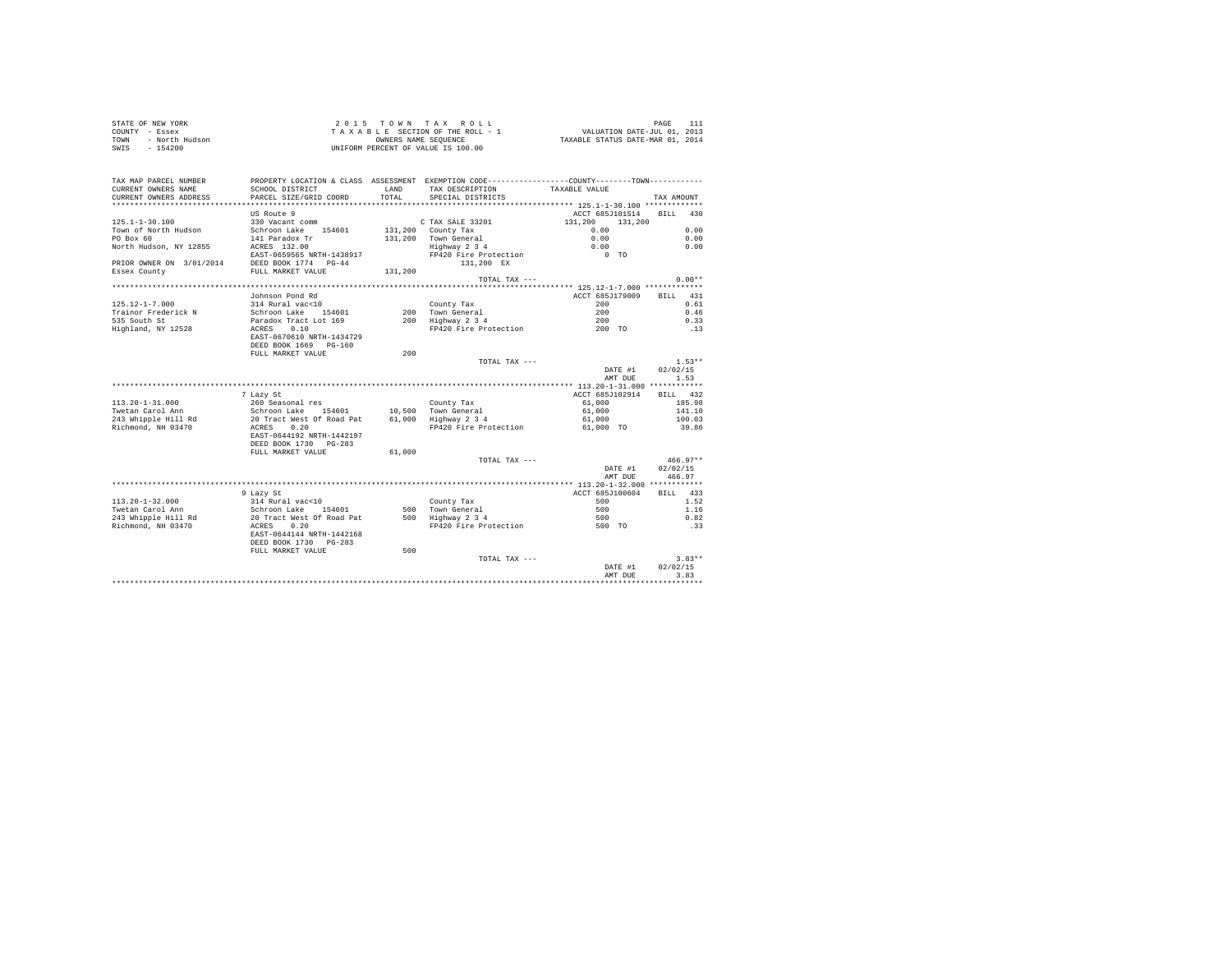|      | STATE OF NEW YORK | $2.0.15$ TOWN TAX ROLL             | PAGE                             |
|------|-------------------|------------------------------------|----------------------------------|
|      | COUNTY - Essex    | TAXABLE SECTION OF THE ROLL - 1    | VALUATION DATE-JUL 01, 2013      |
| TOWN | - North Hudson    | OWNERS NAME SEOUENCE               | TAXABLE STATUS DATE-MAR 01, 2014 |
| SWIS | - 154200          | UNIFORM PERCENT OF VALUE IS 100.00 |                                  |

| TAX MAP PARCEL NUMBER<br>CURRENT OWNERS NAME<br>CURRENT OWNERS ADDRESS                                               | SCHOOL DISTRICT<br>PARCEL SIZE/GRID COORD                                                                                                                                     | LAND<br>TOTAL.                | PROPERTY LOCATION & CLASS ASSESSMENT EXEMPTION CODE---------------COUNTY-------TOWN---------<br>TAX DESCRIPTION<br>SPECIAL DISTRICTS | TAXABLE VALUE                                                                                               | TAX AMOUNT                                                     |
|----------------------------------------------------------------------------------------------------------------------|-------------------------------------------------------------------------------------------------------------------------------------------------------------------------------|-------------------------------|--------------------------------------------------------------------------------------------------------------------------------------|-------------------------------------------------------------------------------------------------------------|----------------------------------------------------------------|
| $84. - 3 - 8.000$<br>Underwood Club Inc<br>c/o Count On It Bus Svc Inc<br>6 Lime Rock Rd<br>So Burlington, VT 05403  | US Route 9<br>910 Priv forest<br>Schroon Lake 154601<br>58 N Riverhead Tract<br>ACRES 55.40<br>EAST-0670862 NRTH-1490349<br>DEED BOOK 139<br>$PG-373$                         | 33,300<br>33,300              | County Tax<br>Town General<br>Highway 2 3 4<br>FP420 Fire Protection                                                                 | ACCT 685J103005<br>33,300<br>33,300<br>33,300<br>33,300 TO                                                  | 434<br><b>BILL</b><br>101.53<br>77.02<br>54.61<br>21.76        |
|                                                                                                                      | FULL MARKET VALUE                                                                                                                                                             | 33,300                        | TOTAL TAX ---                                                                                                                        | DATE #1<br>AMT DUE                                                                                          | $254.92**$<br>02/02/15<br>254.92                               |
| $84. - 3 - 9.000$<br>Underwood Club Inc<br>c/o Count On It Bus Svc Inc<br>6 Lime Rock Rd<br>So Burlington, VT 05403  | US Route 9<br>910 Priv forest<br>Schroon Lake<br>154601<br>48 N Riverhead Tract<br>ACRES 160.00<br>EAST-0670883 NRTH-1488263                                                  | 500,000<br>500,000            | County Tax<br>Town General<br>Highway 2 3 4<br>FP420 Fire Protection                                                                 | ************ 84.-3-9.000 ****************<br>ACCT 685J103002<br>500,000<br>500,000<br>500,000<br>500,000 TO | <b>BILL</b><br>435<br>1,524.43<br>1,156.52<br>819.94<br>326.70 |
|                                                                                                                      | DEED BOOK 139<br>$PG-373$<br>FULL MARKET VALUE                                                                                                                                | 500,000                       | TOTAL TAX ---                                                                                                                        | DATE #1<br>AMT DUE                                                                                          | $3,827.59**$<br>02/02/15<br>3.827.59                           |
| $84. - 3 - 10.000$<br>Underwood Club Inc<br>c/o Count On It Bus Svc Inc<br>6 Lime Rock Rd<br>So Burlington, VT 05403 | US Route 9<br>910 Priv forest<br>Schroon Lake<br>154601<br>49 N Riverhead Tract<br>ACRES 89.60<br>EAST-0668722 NRTH-1487651<br>DEED BOOK 139<br>$PG-373$<br>FULL MARKET VALUE | 231,600<br>231,600<br>231,600 | County Tax<br>Town General<br>Highway 2 3 4<br>FP420 Fire Protection                                                                 | ACCT 685J103003<br>231,600<br>231,600<br>231,600<br>231,600 TO                                              | 436<br>BTLL.<br>706.12<br>535.70<br>379.79<br>151.33           |
|                                                                                                                      |                                                                                                                                                                               |                               | TOTAL TAX ---                                                                                                                        | DATE #1<br>AMT DUE                                                                                          | $1.772.94**$<br>02/02/15<br>1,772.94                           |
| $85.3 - 1 - 1.000$<br>Underwood Club Inc<br>c/o Count On It Bus Svc Inc<br>6 Lime Rock Rd<br>So Burlington, VT 05403 | US Route 9<br>910 Priv forest<br>Schroon Lake<br>154601<br>84 N River Head Tr<br>ACRES 51.90<br>EAST-0673037 NRTH-1493032<br>DEED BOOK 139<br>$PG-373$                        | 29,900<br>29,900              | County Tax<br>Town General<br>Highway 2 3 4<br>FP420 Fire Protection                                                                 | ACCT 685J103015<br>29,900<br>29,900<br>29,900<br>29,900 TO                                                  | 437<br><b>BILL</b><br>91.16<br>69.16<br>49.03<br>19.54         |
|                                                                                                                      | FULL MARKET VALUE                                                                                                                                                             | 29,900                        | TOTAL TAX ---                                                                                                                        | DATE #1<br>AMT DUE                                                                                          | $228.89**$<br>02/02/15<br>228.89                               |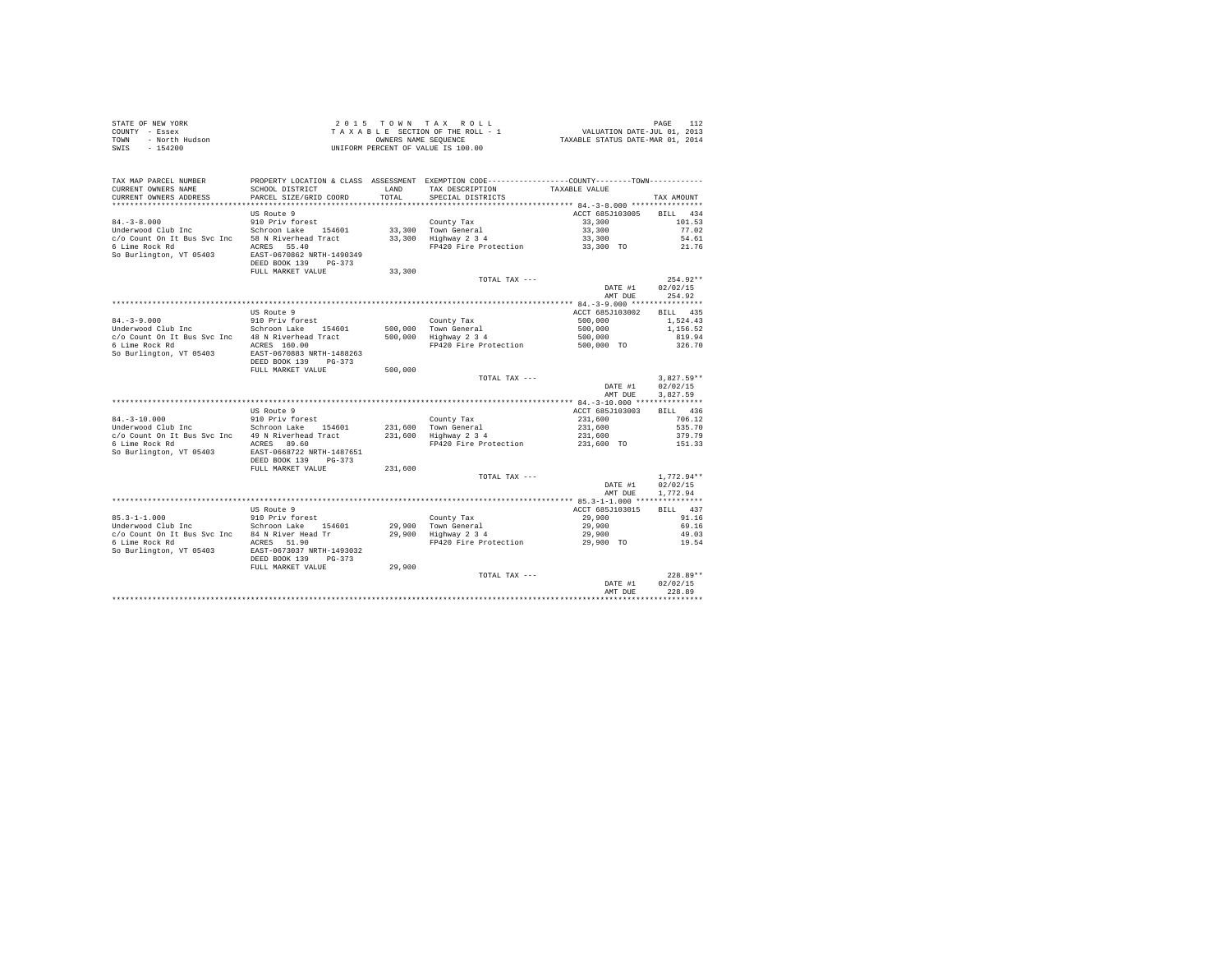| STATE OF NEW YORK      | 2015 TOWN TAX ROLL                 | PAGE                             |
|------------------------|------------------------------------|----------------------------------|
| COUNTY - Essex         | TAXABLE SECTION OF THE ROLL - 1    | VALUATION DATE-JUL 01, 2013      |
| TOWN<br>- North Hudson | OWNERS NAME SEOUENCE               | TAXABLE STATUS DATE-MAR 01, 2014 |
| - 154200<br>SWIS       | UNIFORM PERCENT OF VALUE IS 100.00 |                                  |

| TAX MAP PARCEL NUMBER<br>CURRENT OWNERS NAME                                                | SCHOOL DISTRICT                                                                         | <b>T.AND</b>      | PROPERTY LOCATION & CLASS ASSESSMENT EXEMPTION CODE----------------COUNTY-------TOWN----------<br>TAX DESCRIPTION | TAXABLE VALUE                    |                                      |
|---------------------------------------------------------------------------------------------|-----------------------------------------------------------------------------------------|-------------------|-------------------------------------------------------------------------------------------------------------------|----------------------------------|--------------------------------------|
| CURRENT OWNERS ADDRESS<br>********************                                              | PARCEL SIZE/GRID COORD<br>**************************                                    | TOTAL             | SPECIAL DISTRICTS                                                                                                 |                                  | TAX AMOUNT                           |
| $85.3 - 1 - 6.000$                                                                          | 7 Underwood Rd<br>260 Seasonal res                                                      |                   | County Tax                                                                                                        | ACCT 685J103013<br>187,600       | 438<br><b>BILL</b><br>571.97         |
| Underwood Club Inc<br>c/o Count On It Bus Sycs<br>6 Lime Rock Rd<br>So Burlington, VT 05403 | Schroon Lake 154601<br>59 N River Head Tr<br>ACRES<br>0.50<br>EAST-0672283 NRTH-1490208 | 61,100<br>187,600 | Town General<br>Highway 2 3 4<br>FP420 Fire Protection                                                            | 187,600<br>187,600<br>187,600 TO | 433.93<br>307.64<br>122.58           |
|                                                                                             | DEED BOOK 253<br>$PG-235$<br>FULL MARKET VALUE                                          | 187,600           | TOTAL TAX ---                                                                                                     |                                  | $1.436.12**$                         |
|                                                                                             |                                                                                         |                   |                                                                                                                   | DATE #1<br>AMT DUE               | 02/02/15<br>1,436.12                 |
|                                                                                             | US Route 9                                                                              |                   |                                                                                                                   | ACCT 685J103101                  | BILL 439                             |
| $85.3 - 1 - 7.000$                                                                          | 314 Rural vac<10                                                                        |                   | County Tax                                                                                                        | 15,200                           | 46.34                                |
| Underwood Club Inc                                                                          | Schroon Lake<br>154601                                                                  |                   | 15,200 Town General                                                                                               | 15,200                           | 35.16                                |
| c/o Count On It Bus Svc Inc                                                                 | 47 & 59 N River Head Tr                                                                 | 15,200            | Highway 2 3 4                                                                                                     | 15,200                           | 24.93                                |
| 6 Lime Rock Rd<br>So Burlington, VT 05403                                                   | 1.80<br>ACRES<br>EAST-0672393 NRTH-1489985<br>DEED BOOK 469<br>$PG-127$                 |                   | FP420 Fire Protection                                                                                             | 15,200 TO                        | 9.93                                 |
|                                                                                             | FULL MARKET VALUE                                                                       | 15,200            |                                                                                                                   |                                  |                                      |
|                                                                                             |                                                                                         |                   | TOTAL TAX ---                                                                                                     |                                  | $116.36**$                           |
|                                                                                             |                                                                                         |                   |                                                                                                                   | DATE #1                          | 02/02/15                             |
|                                                                                             |                                                                                         |                   |                                                                                                                   | AMT DUE                          | 116.36                               |
|                                                                                             |                                                                                         |                   |                                                                                                                   |                                  |                                      |
|                                                                                             | 18 Nokomis Rd                                                                           |                   |                                                                                                                   | ACCT 685J103006                  | BILL 440                             |
| $85.3 - 1 - 24.000$                                                                         | 240 Rural res                                                                           |                   | County Tax                                                                                                        | 853,700                          | 2.602.81                             |
| Underwood Club Inc                                                                          | Schroon Lake<br>154601                                                                  | 594,000           | Town General                                                                                                      | 853,700                          | 1,974.65                             |
| c/o Count On It Bus Svcs                                                                    | 59 N River Head Tr                                                                      | 853,700           | Highway 2 3 4                                                                                                     | 853,700                          | 1,399.96                             |
| 6 Lime Rock Rd<br>So Burlington, VT 05403                                                   | ACRES 145.00<br>EAST-0673092 NRTH-1491398<br>DEED BOOK 139<br>$PG-373$                  |                   | FP420 Fire Protection                                                                                             | 853,700 TO                       | 557.81                               |
|                                                                                             | FULL MARKET VALUE                                                                       | 853,700           |                                                                                                                   |                                  |                                      |
|                                                                                             |                                                                                         |                   | TOTAL TAX ---                                                                                                     | DATE #1<br>AMT DUE               | $6,535.23**$<br>02/02/15<br>6.535.23 |
|                                                                                             |                                                                                         |                   |                                                                                                                   |                                  |                                      |
|                                                                                             | US Route 9                                                                              |                   |                                                                                                                   | ACCT 685J103007                  | BTLL.<br>441                         |
| $85.3 - 1 - 25.000$                                                                         | 910 Priv forest                                                                         |                   | County Tax                                                                                                        | 455,900                          | 1,389.98                             |
| Underwood Club Inc                                                                          | Schroon Lake<br>154601                                                                  |                   | 455,900 Town General                                                                                              | 455,900                          | 1,054.52                             |
| c/o Count On It Bus Svc Inc                                                                 | 60 N River Head Tr                                                                      |                   | 455,900 Highway 2 3 4                                                                                             | 455,900                          | 747.62                               |
| 6 Lime Rock Rd<br>So Burlington, VT 05403                                                   | ACRES 160.00<br>EAST-0675582 NRTH-1491661<br>DEED BOOK 139<br>$PG-373$                  |                   | FP420 Fire Protection                                                                                             | 455,900 TO                       | 297.89                               |
|                                                                                             | FULL MARKET VALUE                                                                       | 455,900           |                                                                                                                   |                                  |                                      |
|                                                                                             |                                                                                         |                   | TOTAL TAX ---                                                                                                     | DATE #1<br>AMT DUE               | $3,490.01**$<br>02/02/15<br>3,490.01 |
|                                                                                             |                                                                                         |                   |                                                                                                                   |                                  |                                      |
|                                                                                             |                                                                                         |                   |                                                                                                                   |                                  |                                      |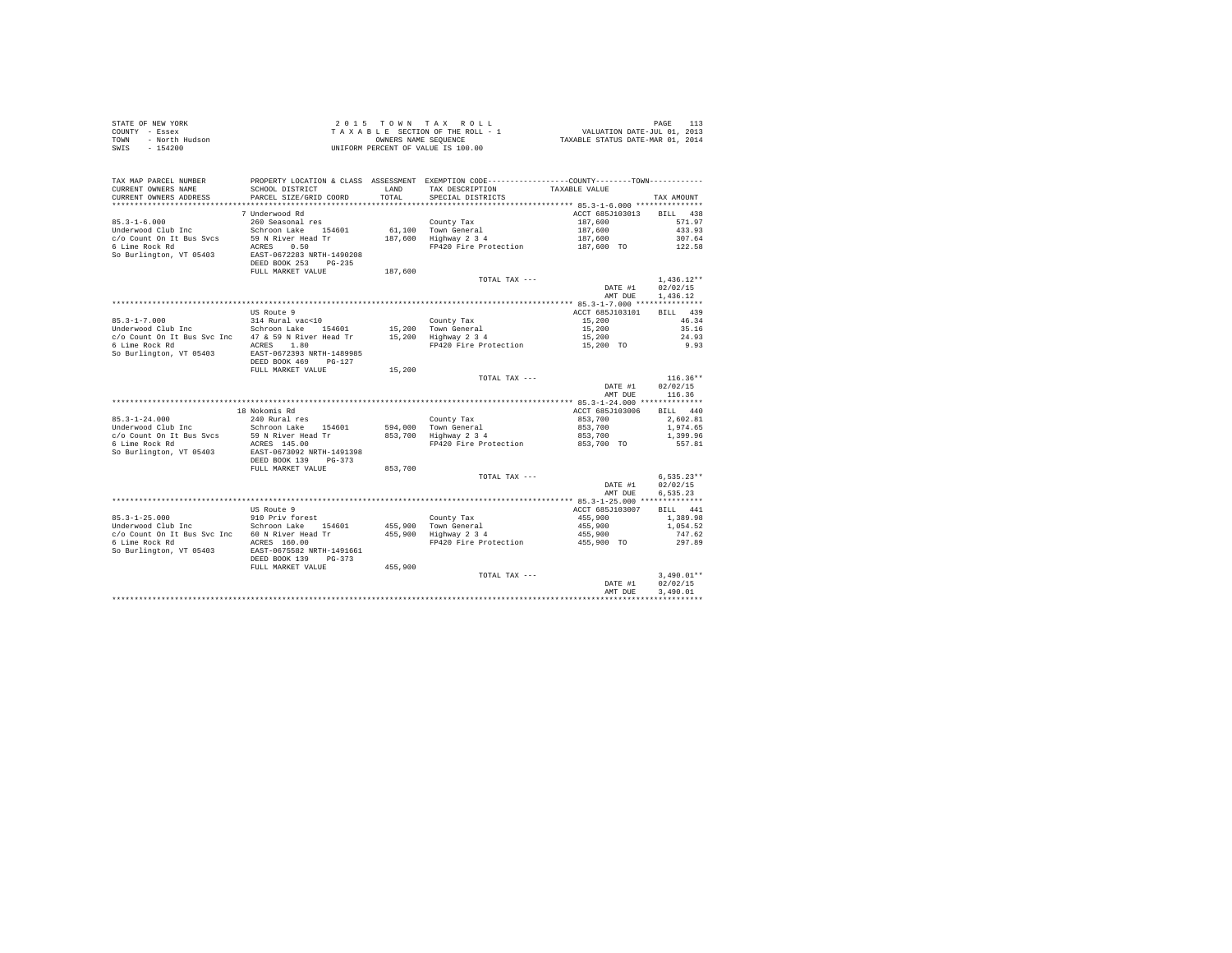| STATE OF NEW YORK      | 2015 TOWN TAX ROLL                 | PAGE                             |
|------------------------|------------------------------------|----------------------------------|
| COUNTY - Essex         | TAXABLE SECTION OF THE ROLL - 1    | VALUATION DATE-JUL 01, 2013      |
| TOWN<br>- North Hudson | OWNERS NAME SEOUENCE               | TAXABLE STATUS DATE-MAR 01, 2014 |
| $-154200$<br>SWIS      | UNIFORM PERCENT OF VALUE IS 100.00 |                                  |

| TAX MAP PARCEL NUMBER<br>CURRENT OWNERS NAME | SCHOOL DISTRICT                                                             | LAND    | PROPERTY LOCATION & CLASS ASSESSMENT EXEMPTION CODE---------------COUNTY-------TOWN---------<br>TAX DESCRIPTION | TAXABLE VALUE                            |                                |
|----------------------------------------------|-----------------------------------------------------------------------------|---------|-----------------------------------------------------------------------------------------------------------------|------------------------------------------|--------------------------------|
| CURRENT OWNERS ADDRESS                       | PARCEL SIZE/GRID COORD                                                      | TOTAL.  | SPECIAL DISTRICTS                                                                                               |                                          | TAX AMOUNT                     |
|                                              |                                                                             |         |                                                                                                                 | ACCT 685J103014                          |                                |
| $85.3 - 1 - 26.000$                          | US Route 9<br>910 Priv forest                                               |         | County Tax                                                                                                      | 331,000                                  | <b>BILL</b><br>442<br>1,009.17 |
| Underwood Club Inc                           | Schroon Lake 154601                                                         | 331,000 | Town General                                                                                                    | 331,000                                  | 765.62                         |
| c/o Count On It Bus Svc Inc                  | 83 N River Head Tr                                                          | 331,000 | Highway 2 3 4                                                                                                   | 331,000                                  | 542.80                         |
| 6 Lime Rock Rd                               | ACRES 54.80                                                                 |         | FP420 Fire Protection                                                                                           | 331,000 TO                               | 216.28                         |
| So Burlington, VT 05403                      | EAST-0675545 NRTH-1493379<br>DEED BOOK 139<br>$PG-373$<br>FULL MARKET VALUE | 331,000 |                                                                                                                 |                                          |                                |
|                                              |                                                                             |         | TOTAL TAX ---                                                                                                   |                                          | $2.533.87**$                   |
|                                              |                                                                             |         |                                                                                                                 | DATE #1                                  | 02/02/15                       |
|                                              |                                                                             |         |                                                                                                                 | AMT DUE                                  | 2,533.87                       |
|                                              |                                                                             |         |                                                                                                                 | *********** 85.3-1-27.000 ************** |                                |
|                                              | US Route 9                                                                  |         |                                                                                                                 | ACCT 685J103011                          | <b>BILL</b><br>443             |
| $85.3 - 1 - 27.000$                          | 910 Priv forest                                                             |         | County Tax                                                                                                      | 296,500                                  | 903.99                         |
| Underwood Club Inc                           | Schroon Lake<br>154601                                                      | 296,500 | Town General                                                                                                    | 296,500                                  | 685.82                         |
| c/o Count On It Bus Svc Inc                  | 82 N River Head Tr                                                          | 296,500 | Highway 2 3 4                                                                                                   | 296,500                                  | 486.22                         |
| 6 Lime Rock Rd                               | ACRES 55.60<br>EAST-0678201 NRTH-1493701                                    |         | FP420 Fire Protection                                                                                           | 296,500 TO                               | 193.73                         |
| So Burlington, VT 05403                      | DEED BOOK 139<br>$PG-373$                                                   |         |                                                                                                                 |                                          |                                |
|                                              | FULL MARKET VALUE                                                           | 296,500 |                                                                                                                 |                                          |                                |
|                                              |                                                                             |         | TOTAL TAX ---                                                                                                   |                                          | $2,269.76**$                   |
|                                              |                                                                             |         |                                                                                                                 | DATE #1                                  | 02/02/15                       |
|                                              |                                                                             |         |                                                                                                                 | AMT DUE                                  | 2.269.76                       |
|                                              |                                                                             |         |                                                                                                                 |                                          |                                |
|                                              | US Route 9                                                                  |         |                                                                                                                 | ACCT 685J103008                          | 444<br>RTLL.                   |
| $85.3 - 1 - 28.000$                          | 910 Priv forest                                                             |         | County Tax                                                                                                      | 69,600                                   | 212.20                         |
| Underwood Club Inc                           | Schroon Lake<br>154601                                                      | 69,600  | Town General                                                                                                    | 69,600                                   | 160.99                         |
| c/o Count On It Bus Svc Inc                  | 61 N River Head Tr                                                          | 69,600  | Highway 2 3 4                                                                                                   | 69,600                                   | 114.14                         |
| 6 Lime Rock Rd                               | ACRES 160.00                                                                |         | FP420 Fire Protection                                                                                           | 69,600 TO                                | 45.48                          |
| So Burlington, VT 05403                      | EAST-0678238 NRTH-1492003<br>DEED BOOK 139<br>$PG-373$<br>FULL MARKET VALUE | 69,600  |                                                                                                                 |                                          |                                |
|                                              |                                                                             |         | TOTAL TAX ---                                                                                                   |                                          | 532.81**                       |
|                                              |                                                                             |         |                                                                                                                 | DATE #1                                  | 02/02/15                       |
|                                              |                                                                             |         |                                                                                                                 | AMT DUE                                  | 532.81                         |
|                                              |                                                                             |         |                                                                                                                 |                                          |                                |
|                                              | Tracy Rd                                                                    |         |                                                                                                                 | ACCT 685J103009                          | 445<br><b>BILL</b>             |
| $85.3 - 1 - 29.000$                          | 910 Priv forest                                                             |         | County Tax                                                                                                      | 59,000                                   | 179.88                         |
| Underwood Club Inc                           | Schroon Lake<br>154601                                                      | 59,000  | Town General                                                                                                    | 59,000                                   | 136.47                         |
| c/o Count On It Bus Svc Inc                  | 62 N River Head Tr                                                          | 59,000  | Highway 2 3 4                                                                                                   | 59,000                                   | 96.75                          |
| 6 Lime Rock Rd                               | ACRES 149.00                                                                |         | FP420 Fire Protection                                                                                           | 59,000 TO                                | 38.55                          |
| So Burlington, VT 05403                      | EAST-0680928 NRTH-1492302<br>DEED BOOK 139<br>$PG-373$<br>FULL MARKET VALUE |         |                                                                                                                 |                                          |                                |
|                                              |                                                                             | 59,000  | TOTAL TAX ---                                                                                                   |                                          | 451.65**                       |
|                                              |                                                                             |         |                                                                                                                 | DATE #1                                  | 02/02/15                       |
|                                              |                                                                             |         |                                                                                                                 | AMT DUE                                  | 451.65                         |
|                                              |                                                                             |         |                                                                                                                 |                                          |                                |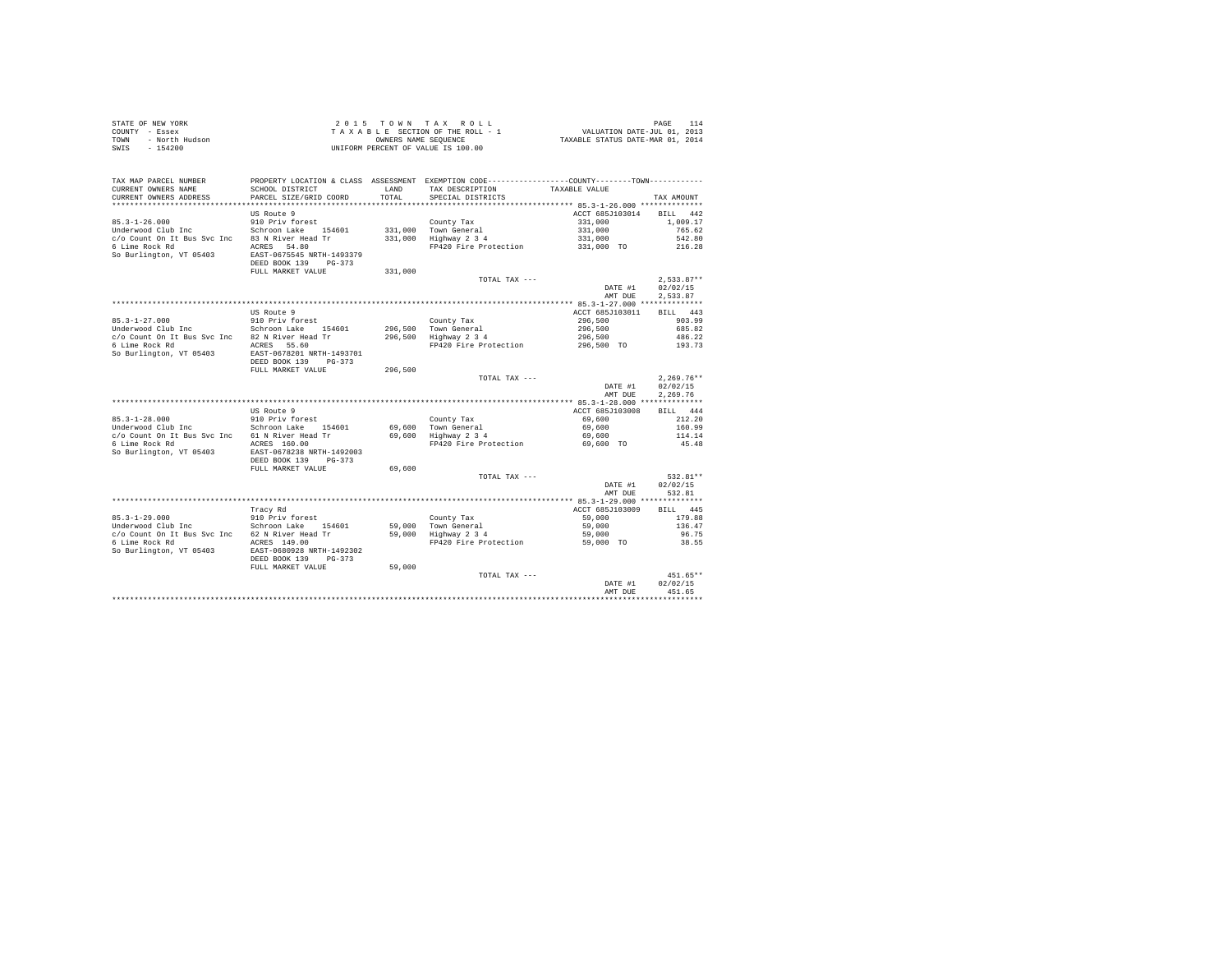| STATE OF NEW YORK      | $2.0.15$ TOWN TAX ROLL             | PAGE                             |
|------------------------|------------------------------------|----------------------------------|
| COUNTY - Essex         | TAXABLE SECTION OF THE ROLL - 1    | VALUATION DATE-JUL 01, 2013      |
| - North Hudson<br>TOWN | OWNERS NAME SEOUENCE               | TAXABLE STATUS DATE-MAR 01, 2014 |
| SWIS<br>$-154200$      | UNIFORM PERCENT OF VALUE IS 100.00 |                                  |

| TAX MAP PARCEL NUMBER<br>CURRENT OWNERS NAME<br>CURRENT OWNERS ADDRESS                                                | SCHOOL DISTRICT<br>PARCEL SIZE/GRID COORD                                                                                                              | LAND<br>TOTAL.     | PROPERTY LOCATION & CLASS ASSESSMENT EXEMPTION CODE----------------COUNTY-------TOWN---------<br>TAX DESCRIPTION<br>SPECIAL DISTRICTS | TAXABLE VALUE                                                  | TAX AMOUNT                                                 |
|-----------------------------------------------------------------------------------------------------------------------|--------------------------------------------------------------------------------------------------------------------------------------------------------|--------------------|---------------------------------------------------------------------------------------------------------------------------------------|----------------------------------------------------------------|------------------------------------------------------------|
| $85.3 - 1 - 30.000$<br>Underwood Club Inc<br>c/o Count On It Bus Syc Inc<br>6 Lime Rock Rd<br>So Burlington, VT 05403 | US Route 9<br>910 Priv forest<br>Schroon Lake<br>154601<br>81 N River Head Tr<br>ACRES 57.60<br>EAST-0680753 NRTH-1493970<br>DEED BOOK 139<br>$PG-373$ | 177,900<br>177,900 | County Tax<br>Town General<br>Highway 2 3 4<br>FP420 Fire Protection                                                                  | ACCT 685J103012<br>177,900<br>177,900<br>177,900<br>177,900 TO | 446<br><b>BILL</b><br>542.39<br>411.49<br>291.73<br>116.24 |
|                                                                                                                       | FULL MARKET VALUE                                                                                                                                      | 177,900            | TOTAL TAX ---                                                                                                                         | DATE #1<br>AMT DUE                                             | $1.361.85**$<br>02/02/15<br>1,361.85                       |
|                                                                                                                       | ******************************                                                                                                                         |                    | **********************                                                                                                                | ******* 85.3-1-31.000 **************                           |                                                            |
|                                                                                                                       | Tracy Rd                                                                                                                                               |                    |                                                                                                                                       | ACCT 685J103010                                                | BILL 447                                                   |
| $85.3 - 1 - 31.000$                                                                                                   | 910 Priv forest                                                                                                                                        |                    | County Tax                                                                                                                            | 153,000                                                        | 466.48                                                     |
| Underwood Club Inc                                                                                                    | Schroon Lake<br>154601                                                                                                                                 | 153,000            | Town General                                                                                                                          | 153,000                                                        | 353.90                                                     |
| c/o Count On It Bus Svc Inc                                                                                           | 80 N River Head Tr                                                                                                                                     | 153,000            | Highway 2 3 4                                                                                                                         | 153,000                                                        | 250.90                                                     |
| 6 Lime Rock Rd                                                                                                        | ACRES 59.40                                                                                                                                            |                    | FP420 Fire Protection                                                                                                                 | 153,000 TO                                                     | 99.97                                                      |
| So Burlington, VT 05403                                                                                               | EAST-0683418 NRTH-1494255                                                                                                                              |                    |                                                                                                                                       |                                                                |                                                            |
|                                                                                                                       | FULL MARKET VALUE                                                                                                                                      | 153,000            | TOTAL TAX ---                                                                                                                         |                                                                |                                                            |
|                                                                                                                       |                                                                                                                                                        |                    |                                                                                                                                       | DATE #1                                                        | $1,171.25**$<br>02/02/15                                   |
|                                                                                                                       |                                                                                                                                                        |                    |                                                                                                                                       | AMT DUE                                                        | 1,171,25                                                   |
|                                                                                                                       |                                                                                                                                                        |                    |                                                                                                                                       | ******* 85.3-1-32.000 *********                                |                                                            |
|                                                                                                                       | Tracy Rd                                                                                                                                               |                    |                                                                                                                                       | ACCT 685J103102                                                | 448<br>RTT.T.                                              |
| $85.3 - 1 - 32.000$                                                                                                   | 910 Priv forest                                                                                                                                        |                    | County Tax                                                                                                                            | 22,600                                                         | 68.90                                                      |
| Underwood Club Inc                                                                                                    | Schroon Lake<br>154601                                                                                                                                 | 22,600             | Town General                                                                                                                          | 22,600                                                         | 52.27                                                      |
| c/o Count On It Bus Svc Inc                                                                                           | 63 N River Head Tr                                                                                                                                     | 22,600             | Highway 2 3 4                                                                                                                         | 22,600                                                         | 37.06                                                      |
| 6 Lime Rock Rd                                                                                                        | ACRES 57.10                                                                                                                                            |                    | FP420 Fire Protection                                                                                                                 | 22,600 TO                                                      | 14.77                                                      |
| So Burlington, VT 05403                                                                                               | EAST-0683004 NRTH-1493235<br>DEED BOOK 139<br>$PG-373$                                                                                                 |                    |                                                                                                                                       |                                                                |                                                            |
|                                                                                                                       | FULL MARKET VALUE                                                                                                                                      | 22,600             |                                                                                                                                       |                                                                |                                                            |
|                                                                                                                       |                                                                                                                                                        |                    | TOTAL TAX ---                                                                                                                         | DATE #1<br>AMT DUE                                             | $173.00**$<br>02/02/15<br>173.00                           |
|                                                                                                                       |                                                                                                                                                        |                    |                                                                                                                                       |                                                                |                                                            |
|                                                                                                                       | US Route 9                                                                                                                                             |                    |                                                                                                                                       | ACCT 685J103001                                                | 449<br>BILL                                                |
| $85.3 - 1 - 38.000$                                                                                                   | 910 Priv forest                                                                                                                                        |                    | County Tax                                                                                                                            | 103,400                                                        | 315.25                                                     |
| Underwood Club Inc                                                                                                    | Schroon Lake<br>154601                                                                                                                                 | 103,400            | Town General                                                                                                                          | 103,400                                                        | 239.17                                                     |
| c/o Count On It Bus Svc Inc                                                                                           | 47 N River Head Tr                                                                                                                                     | 103,400            | Highway 2 3 4                                                                                                                         | 103,400                                                        | 169.56                                                     |
| 6 Lime Rock Rd<br>So Burlington, VT 05403                                                                             | 160ac<br>ACRES 172.50<br>EAST-0673149 NRTH-1488757<br>DEED BOOK 139<br>$PG-373$                                                                        |                    | FP420 Fire Protection                                                                                                                 | 103,400 TO                                                     | 67.56                                                      |
|                                                                                                                       | FULL MARKET VALUE                                                                                                                                      | 103,400            |                                                                                                                                       |                                                                |                                                            |
|                                                                                                                       |                                                                                                                                                        |                    | TOTAL TAX ---                                                                                                                         |                                                                | 791.54**                                                   |
|                                                                                                                       |                                                                                                                                                        |                    |                                                                                                                                       | DATE #1                                                        | 02/02/15                                                   |
|                                                                                                                       |                                                                                                                                                        |                    |                                                                                                                                       | AMT DUE                                                        | 791.54                                                     |
|                                                                                                                       |                                                                                                                                                        |                    |                                                                                                                                       |                                                                |                                                            |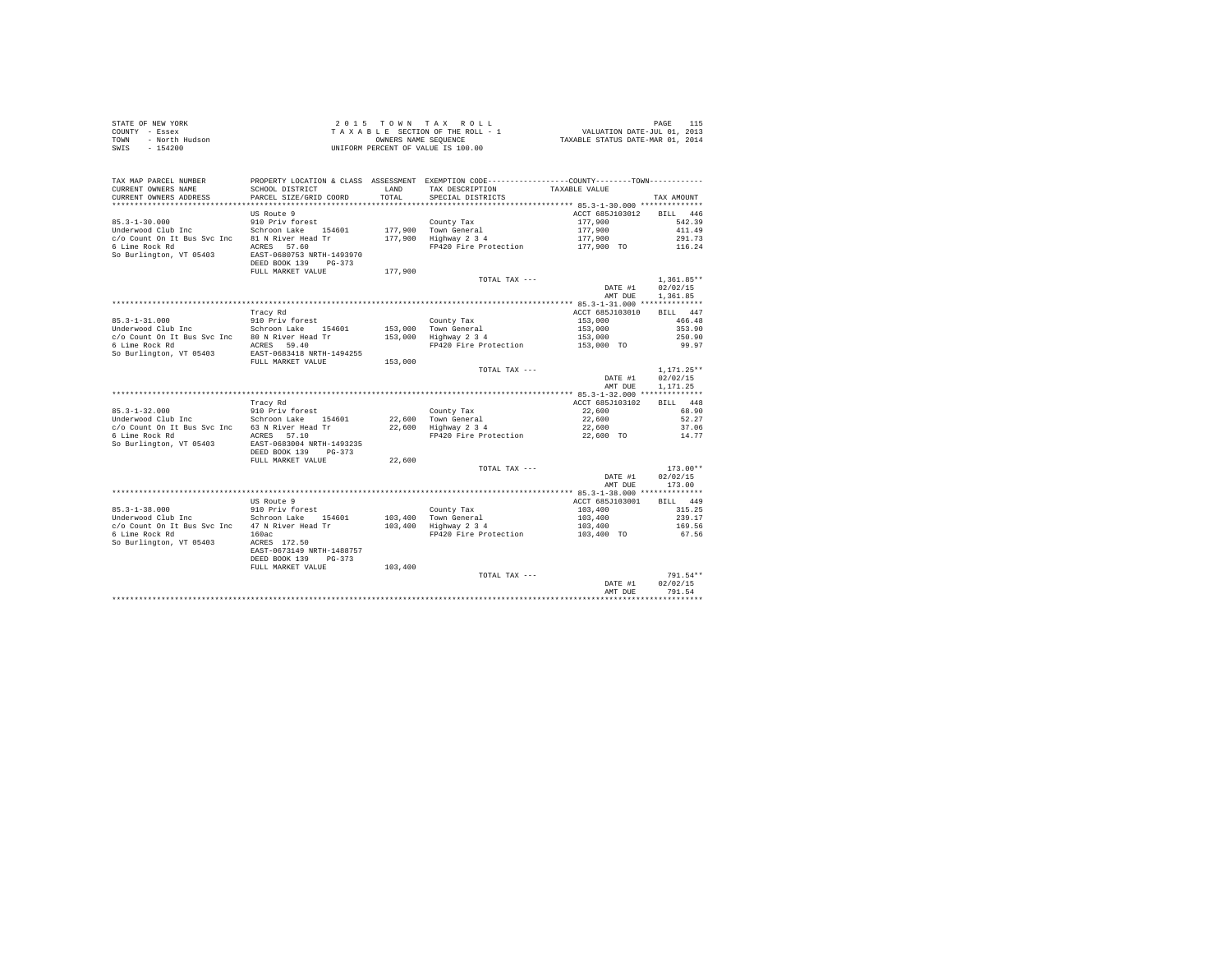| STATE OF NEW YORK      | 2015 TOWN TAX ROLL                 | PAGE                             |
|------------------------|------------------------------------|----------------------------------|
| COUNTY - Essex         | TAXABLE SECTION OF THE ROLL - 1    | VALUATION DATE-JUL 01, 2013      |
| TOWN<br>- North Hudson | OWNERS NAME SEOUENCE               | TAXABLE STATUS DATE-MAR 01, 2014 |
| SWIS - 154200          | UNIFORM PERCENT OF VALUE IS 100.00 |                                  |

| TAX MAP PARCEL NUMBER                                   | PROPERTY LOCATION & CLASS ASSESSMENT EXEMPTION CODE----------------COUNTY--------TOWN---------- |              |                       |                  |             |
|---------------------------------------------------------|-------------------------------------------------------------------------------------------------|--------------|-----------------------|------------------|-------------|
| CURRENT OWNERS NAME                                     | SCHOOL DISTRICT                                                                                 | <b>T.AND</b> | TAX DESCRIPTION       | TAXABLE VALUE    |             |
| CURRENT OWNERS ADDRESS                                  | PARCEL SIZE/GRID COORD                                                                          | TOTAL.       | SPECIAL DISTRICTS     |                  | TAX AMOUNT  |
|                                                         |                                                                                                 |              |                       |                  |             |
|                                                         | US Route 9                                                                                      |              |                       | ACCT 685J102915  | BILL<br>450 |
| $94.2 - 1 - 4.000$                                      | 322 Rural vac>10                                                                                |              | County Tax            | 6,800            | 20.73       |
| Underwood Club Inc                                      | Schroon Lake<br>154601                                                                          |              | 6.800 Town General    | 6,800            | 15.73       |
| c/o Count On It Bus Svc Inc                             | 20 North Riverhead Tract                                                                        | 6,800        | Highway 2 3 4         | 6,800            | 11.15       |
| 6 Lime Rock Rd                                          | ACRES 17.10                                                                                     |              | FP420 Fire Protection | 6,800 TO         | 4.44        |
| So Burlington, VT 05403                                 | EAST-0668851 NRTH-1486251                                                                       |              |                       |                  |             |
|                                                         | DEED BOOK 139<br>$PG-373$                                                                       |              |                       |                  |             |
|                                                         | FULL MARKET VALUE                                                                               | 6,800        |                       |                  |             |
|                                                         |                                                                                                 |              | TOTAL TAX ---         |                  | $52.05**$   |
|                                                         |                                                                                                 |              |                       | DATE #1          | 02/02/15    |
|                                                         |                                                                                                 |              |                       | AMT DUE          | 52.05       |
|                                                         |                                                                                                 |              |                       |                  |             |
|                                                         | Blue Ridge Rd                                                                                   |              |                       | ACCT 685J101004  | 451<br>BILL |
| $125.1 - 1 - 4.000$                                     | 910 Priv forest                                                                                 |              | County Tax            | 18,280           | 55.73       |
| Upper Hudson Woodlands ATP LP Schroon Lake 154601       |                                                                                                 |              | 18,280 Town General   | 18,280           | 42.28       |
| c/o BTG Pactual                                         | 26 Tr W Of Rd Pat                                                                               | 18,280       | Highway 2 3 4         | 18,280           | 29.98       |
| 1180 Peachtree St NE Ste 1810 NYS Cons Ease 7001901     |                                                                                                 |              | FP420 Fire Protection | 18,280 TO        | 11.94       |
| Atlanta, GA 30309                                       | ACRES 134.40                                                                                    |              |                       |                  |             |
|                                                         | EAST-0653023 NRTH-1439602                                                                       |              |                       |                  |             |
| PRIOR OWNER ON 3/01/2014 DEED BOOK 1658                 | $PG-17$                                                                                         |              |                       |                  |             |
| Upper Hudson Woodlands ATP LP CONSERVATION ESMT % 60.00 |                                                                                                 |              |                       |                  |             |
|                                                         | FULL MARKET VALUE                                                                               | 18,280       |                       |                  |             |
|                                                         |                                                                                                 |              | TOTAL TAX ---         |                  | $139.93**$  |
|                                                         |                                                                                                 |              |                       | DATE #1          | 02/02/15    |
|                                                         |                                                                                                 |              |                       | AMT DUE          | 139.93      |
|                                                         |                                                                                                 |              |                       |                  |             |
|                                                         | 3043 US Route 9                                                                                 |              |                       | ACCT 685J100403  | RTT.T. 452  |
| $114.4 - 1 - 46.000$                                    | 210 1 Family Res                                                                                |              | VET WAR CT 41121      | 9,945<br>9,945   |             |
| Villmore Constance M                                    | Schroon Lake 154601                                                                             |              | 25,800 AGED ALL 41800 | 28.178<br>28,178 |             |
| McLean Kathleen                                         | 23 Platt Rogers&co Rd Pat<br>1691/205 Life Use to                                               |              | 66,300 County Tax     | 28.177           | 85.91       |
| c/o Elaine Card                                         |                                                                                                 |              | Town General          | 28,177           | 65.17       |
| 3043 US Route 9                                         | Elaine Card                                                                                     |              | Highway 2 3 4         | 28,177           | 46.21       |
| North Hudson, NY 12855                                  | ACRES<br>0.95                                                                                   |              | FP420 Fire Protection | 66,300 TO        | 43.32       |
|                                                         | EAST-0660233 NRTH-1443927                                                                       |              |                       |                  |             |
|                                                         | DEED BOOK 1691 PG-205                                                                           |              |                       |                  |             |
|                                                         | FULL MARKET VALUE                                                                               | 66,300       |                       |                  |             |
|                                                         |                                                                                                 |              | TOTAL TAX ---         |                  | $240.61**$  |
|                                                         |                                                                                                 |              |                       | DATE #1          | 02/02/15    |
|                                                         |                                                                                                 |              |                       | AMT DUE          | 240.61      |
|                                                         |                                                                                                 |              |                       |                  |             |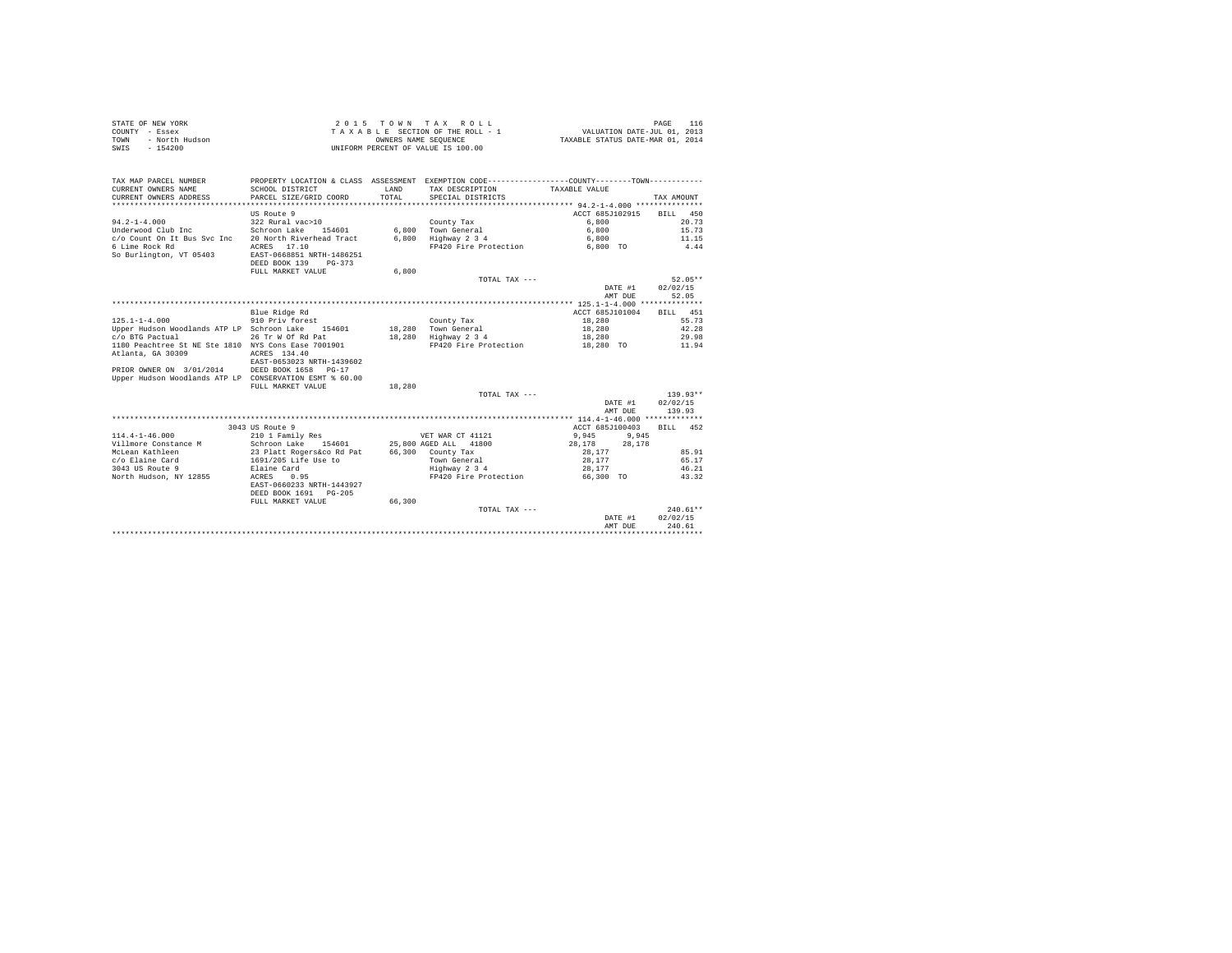| STATE OF NEW YORK<br>COUNTY - Essex<br><b>TOWN</b><br>SWIS - 154200    |                                                                                                                                                                                                                       |         |                                                                                                                                      |                                            |                                  |
|------------------------------------------------------------------------|-----------------------------------------------------------------------------------------------------------------------------------------------------------------------------------------------------------------------|---------|--------------------------------------------------------------------------------------------------------------------------------------|--------------------------------------------|----------------------------------|
| TAX MAP PARCEL NUMBER<br>CURRENT OWNERS NAME<br>CURRENT OWNERS ADDRESS | SCHOOL DISTRICT LAND<br>PARCEL SIZE/GRID COORD                                                                                                                                                                        | TOTAL   | PROPERTY LOCATION & CLASS ASSESSMENT EXEMPTION CODE---------------COUNTY-------TOWN---------<br>TAX DESCRIPTION<br>SPECIAL DISTRICTS | TAXABLE VALUE                              | TAX AMOUNT                       |
|                                                                        |                                                                                                                                                                                                                       |         |                                                                                                                                      |                                            |                                  |
| $104.4 - 1 - 59.200$                                                   | 64 Duntley Rd                                                                                                                                                                                                         |         |                                                                                                                                      | ACCT 685J192001 BILL 453<br>19,200         | 58.54                            |
| Vincent Ronald A Sr                                                    |                                                                                                                                                                                                                       |         |                                                                                                                                      | 19,200                                     | 44.41                            |
| Vincent Jacqueline M                                                   |                                                                                                                                                                                                                       |         |                                                                                                                                      | $19,200$<br>$19,200$ TO                    | 31.49                            |
| 218 13th St                                                            | ACRES 2.00                                                                                                                                                                                                            |         | FP420 Fire Protection                                                                                                                |                                            | 12.55                            |
| Watervliet, NY 12189                                                   | EAST-0668015 NRTH-1461185<br>DEED BOOK 1663 PG-316                                                                                                                                                                    |         |                                                                                                                                      |                                            |                                  |
|                                                                        | FULL MARKET VALUE                                                                                                                                                                                                     | 19,200  |                                                                                                                                      |                                            |                                  |
|                                                                        |                                                                                                                                                                                                                       |         | TOTAL TAX ---                                                                                                                        |                                            | $146.99**$                       |
|                                                                        |                                                                                                                                                                                                                       |         |                                                                                                                                      | DATE #1                                    | 02/02/15                         |
|                                                                        |                                                                                                                                                                                                                       |         |                                                                                                                                      | AMT DUE                                    | 146.99                           |
|                                                                        |                                                                                                                                                                                                                       |         |                                                                                                                                      |                                            | BILL 454                         |
|                                                                        |                                                                                                                                                                                                                       |         |                                                                                                                                      |                                            | 385.38                           |
|                                                                        |                                                                                                                                                                                                                       |         |                                                                                                                                      |                                            | 292.37                           |
|                                                                        |                                                                                                                                                                                                                       |         |                                                                                                                                      |                                            | 207.28                           |
|                                                                        |                                                                                                                                                                                                                       |         |                                                                                                                                      |                                            | 82.59                            |
|                                                                        |                                                                                                                                                                                                                       |         |                                                                                                                                      |                                            |                                  |
|                                                                        | FULL MARKET VALUE                                                                                                                                                                                                     | 126,400 |                                                                                                                                      |                                            |                                  |
|                                                                        |                                                                                                                                                                                                                       |         | TOTAL TAX ---                                                                                                                        | DATE #1<br>AMT DUE                         | $967.62**$<br>02/02/15<br>967.62 |
|                                                                        |                                                                                                                                                                                                                       |         |                                                                                                                                      |                                            |                                  |
|                                                                        | 3392 Blue Ridge Rd                                                                                                                                                                                                    |         |                                                                                                                                      | ACCT 685J103305                            | BILL 455                         |
| $113.20 - 1 - 1.242$                                                   | 260 Seasonal res                                                                                                                                                                                                      |         |                                                                                                                                      | 63,800                                     | 194.52                           |
| Wachmann Eric J<br>315 Third Ave SE                                    |                                                                                                                                                                                                                       |         |                                                                                                                                      | 63,800                                     | 147.57                           |
|                                                                        |                                                                                                                                                                                                                       |         |                                                                                                                                      | 63,800                                     | 104.62                           |
| Waverly, IA 50677                                                      | Now oceasonal resumed that the county of the Schroom Lake 154601<br>20 Tract West Of Road Pat 195/95-Life Use Brenda<br>195/95-Life Use Brenda 195/97<br>Westmann 1626/215-Death C<br>20 Track Press Press Protection |         | FP420 Fire Protection                                                                                                                | 63,800 TO                                  | 41.69                            |
|                                                                        | ACRES 1.38<br>EAST-0643260 NRTH-1442563                                                                                                                                                                               |         |                                                                                                                                      |                                            |                                  |
|                                                                        | DEED BOOK 1195 PG-95<br>FULL MARKET VALUE                                                                                                                                                                             | 63,800  |                                                                                                                                      |                                            |                                  |
|                                                                        |                                                                                                                                                                                                                       |         | TOTAL TAX ---                                                                                                                        |                                            | 488.40**                         |
|                                                                        |                                                                                                                                                                                                                       |         |                                                                                                                                      | DATE #1<br>AMT DUE                         | 02/02/15<br>488.40               |
|                                                                        |                                                                                                                                                                                                                       |         |                                                                                                                                      |                                            |                                  |
|                                                                        | 151 Pepper Hollow Rd                                                                                                                                                                                                  |         |                                                                                                                                      | ACCT 685J176007 BILL 456                   |                                  |
| $104.4 - 1 - 9.000$                                                    | 210 1 Family Res - WTRFNT                                                                                                                                                                                             |         | VET WAR CT 41121                                                                                                                     | 15,000 15,000                              |                                  |
|                                                                        |                                                                                                                                                                                                                       |         |                                                                                                                                      |                                            | 443.61                           |
|                                                                        |                                                                                                                                                                                                                       |         |                                                                                                                                      |                                            | 336.55                           |
|                                                                        |                                                                                                                                                                                                                       |         |                                                                                                                                      | $145,500$ $145,500$ $145,500$ $160,500$ TO | 238.60<br>104.87                 |
|                                                                        | DEED BOOK 1560 PG-88                                                                                                                                                                                                  |         |                                                                                                                                      |                                            |                                  |
|                                                                        | FULL MARKET VALUE                                                                                                                                                                                                     | 160,500 |                                                                                                                                      |                                            |                                  |
|                                                                        |                                                                                                                                                                                                                       |         | TOTAL TAX ---                                                                                                                        |                                            | $1.123.63**$                     |
|                                                                        |                                                                                                                                                                                                                       |         |                                                                                                                                      | DATE #1                                    | 02/02/15                         |
|                                                                        |                                                                                                                                                                                                                       |         |                                                                                                                                      | AMT DUE                                    | 1.123.63                         |
|                                                                        |                                                                                                                                                                                                                       |         |                                                                                                                                      |                                            |                                  |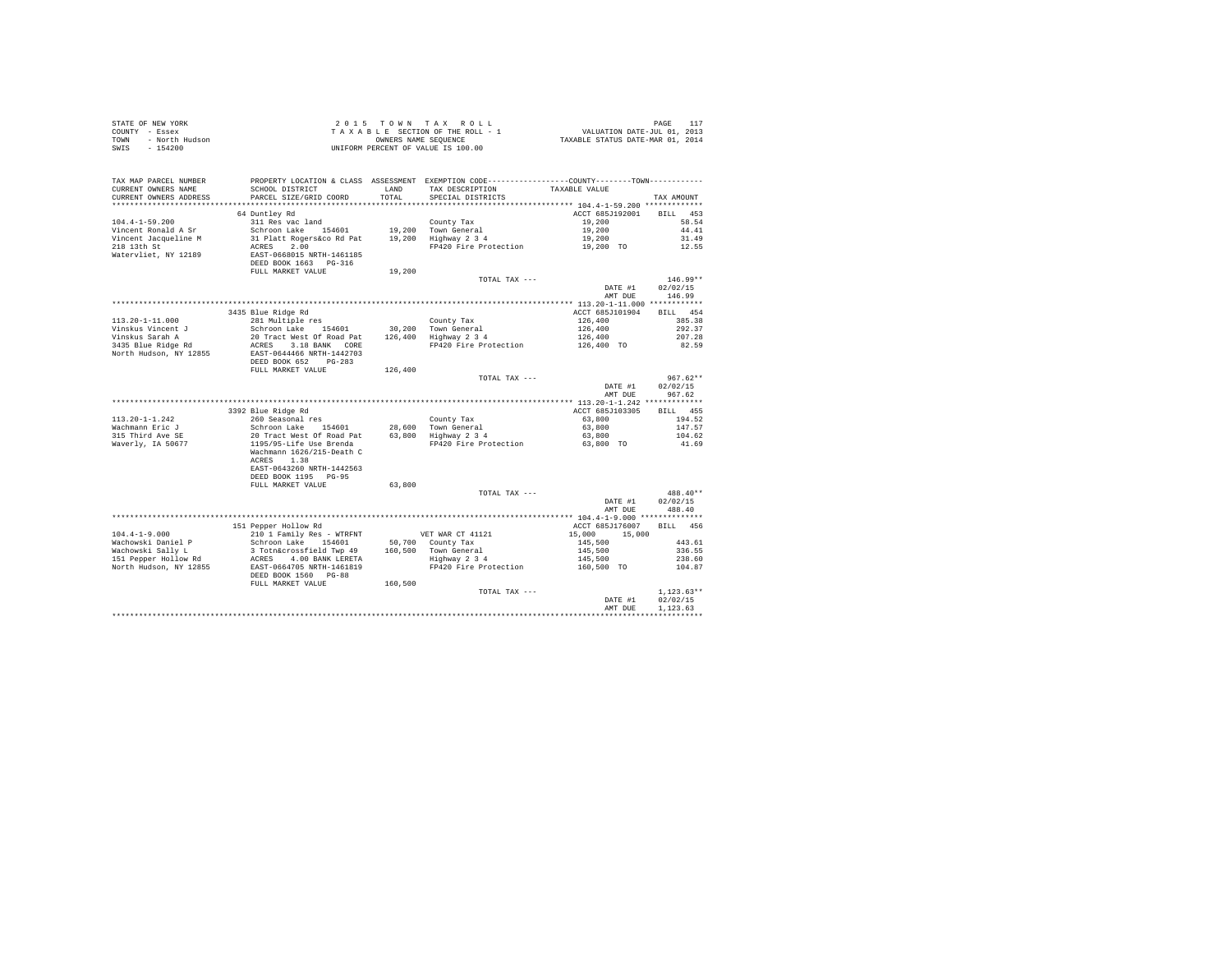|      | STATE OF NEW YORK | 2015 TOWN TAX ROLL                 | 118<br>PAGE                      |
|------|-------------------|------------------------------------|----------------------------------|
|      | COUNTY - Essex    | TAXABLE SECTION OF THE ROLL - 1    | VALUATION DATE-JUL 01, 2013      |
| TOWN | - North Hudson    | OWNERS NAME SEOUENCE               | TAXABLE STATUS DATE-MAR 01, 2014 |
| SWIS | $-154200$         | UNIFORM PERCENT OF VALUE IS 100.00 |                                  |

| TAX MAP PARCEL NUMBER                               | PROPERTY LOCATION & CLASS ASSESSMENT EXEMPTION CODE---------------COUNTY-------TOWN--------- |         |                                              |                          |              |
|-----------------------------------------------------|----------------------------------------------------------------------------------------------|---------|----------------------------------------------|--------------------------|--------------|
| CURRENT OWNERS NAME                                 | SCHOOL DISTRICT                                                                              | LAND    | TAX DESCRIPTION                              | TAXABLE VALUE            |              |
| CURRENT OWNERS ADDRESS                              | PARCEL SIZE/GRID COORD                                                                       | TOTAL   | SPECIAL DISTRICTS                            |                          | TAX AMOUNT   |
|                                                     |                                                                                              |         |                                              |                          |              |
|                                                     | 3653 US Route 9                                                                              |         |                                              | ACCT 685J100503 BILL 457 |              |
| $104.4 - 2 - 1.000$                                 | 270 Mfg housing                                                                              |         | County Tax                                   | 50,200                   | 153.05       |
| Wachowski Daniel P                                  | Schroon Lake 154601 31,700 Town General<br>29 Platt Rogers&co Rd Pat 50,200 Highway 2 3 4    |         |                                              | 50,200                   | 116.11       |
| Wachowski Sally L                                   |                                                                                              |         |                                              | 50,200                   | 82.32        |
| 3643 US Rte 9                                       | Box 10997<br>ACRES 5.01                                                                      |         | School Relevy                                |                          | 454.82       |
| PO Box 15                                           |                                                                                              |         | FP420 Fire Protection 50,200 TO              |                          | 32.80        |
| North Hudson, NY 12855                              | EAST-0664947 NRTH-1458049                                                                    |         |                                              |                          |              |
|                                                     | DEED BOOK 1361    PG-114                                                                     |         |                                              |                          |              |
|                                                     | FULL MARKET VALUE                                                                            | 50,200  |                                              |                          |              |
|                                                     |                                                                                              |         | TOTAL TAX ---                                |                          | $839.10**$   |
|                                                     |                                                                                              |         |                                              | DATE #1                  | 02/02/15     |
|                                                     |                                                                                              |         |                                              | AMT DUE                  | 839.10       |
|                                                     |                                                                                              |         |                                              |                          |              |
|                                                     | 61 Johnson Pond Rd                                                                           |         |                                              | ACCT 685J102812          | BILL 458     |
| $114.4 - 1 - 20.100$                                | 240 Rural res                                                                                |         | County Tax                                   | $116,400$<br>$116,400$   | 354.89       |
| Ward Brian P                                        |                                                                                              |         | 58.300 Town General<br>116,400 Highway 2 3 4 |                          | 269.24       |
| Ward Lissa                                          |                                                                                              |         | FP420 Fire Protection 116,400 TO             | 116,400                  | 190.88       |
| 220 Long Rd                                         | Schroon Lake 154601<br>1a Gore E Of Rd Pat<br>142 Paradox Tract<br>ACRES 44.76               |         |                                              |                          | 76.06        |
| Tully, NY 13159                                     | EAST-0661646 NRTH-1442426                                                                    |         |                                              |                          |              |
|                                                     | DEED BOOK 855 PG-183                                                                         |         |                                              |                          |              |
|                                                     |                                                                                              |         |                                              |                          |              |
|                                                     | FULL MARKET VALUE                                                                            | 116,400 |                                              |                          | 891.07**     |
|                                                     |                                                                                              |         | TOTAL TAX ---                                | DATE #1                  | 02/02/15     |
|                                                     |                                                                                              |         |                                              | AMT DUE                  | 891.07       |
|                                                     |                                                                                              |         |                                              |                          |              |
|                                                     | 1889 Blue Ridge Rd                                                                           |         |                                              | ACCT 6879905914 BILL 459 |              |
| $112. - 2 - 3.000$                                  | 240 Rural res                                                                                |         | County Tax                                   | 203,500                  | 620.44       |
| Warvha Charles V III                                | Schroon Lake 154601 83,700 Town General                                                      |         |                                              | 203,500                  | 470.70       |
| 3244 Tamerac St                                     | 14 Totn&crossfield Twp 30                                                                    |         | 203,500 Highway 2 3 4                        | 203,500                  | 333.71       |
| Mohegan Lake, NY 10547                              | 00075.00                                                                                     |         | FP420 Fire Protection 203,500 TO             |                          | 132.97       |
|                                                     | ACRES 98.60 BANK CORE                                                                        |         |                                              |                          |              |
|                                                     | EAST-0606776 NRTH-1440747                                                                    |         |                                              |                          |              |
|                                                     | DEED BOOK 772 PG-038                                                                         |         |                                              |                          |              |
|                                                     | FULL MARKET VALUE                                                                            | 203,500 |                                              |                          |              |
|                                                     |                                                                                              |         | TOTAL TAX ---                                |                          | $1,557.82**$ |
|                                                     |                                                                                              |         |                                              | DATE #1                  | 02/02/15     |
|                                                     |                                                                                              |         |                                              | AMT DUE                  | 1,557.82     |
|                                                     |                                                                                              |         |                                              |                          |              |
|                                                     |                                                                                              |         |                                              | ACCT 685J101912          | BILL 460     |
| $104.4 - 1 - 21.000$                                | ---- HOLLOW Rd<br>210 1 Family Res<br>Schreen                                                |         | County Tax                                   | 64,800                   | 197.57       |
| Washburn Derwood                                    |                                                                                              |         |                                              | 64,800                   | 149.89       |
| Wilson Sharon                                       | Schroon Lake 154601 15,100 Town General<br>3 Totn&crossfield Twp 49 64,800 Highway 2 3 4     |         |                                              | 64,800                   | 106.26       |
| 12024 Carver Ave                                    | ACRES 0.48                                                                                   |         | FP420 Fire Protection                        | 64,800 TO                | 42.34        |
| New Port Richey, FL 34654 EAST-0666030 NRTH-1463128 |                                                                                              |         |                                              |                          |              |
|                                                     | DEED BOOK 1428 PG-321                                                                        |         |                                              |                          |              |
|                                                     | FULL MARKET VALUE                                                                            | 64,800  |                                              |                          |              |
|                                                     |                                                                                              |         | TOTAL TAX ---                                |                          | $496.06**$   |
|                                                     |                                                                                              |         |                                              | DATE #1                  | 02/02/15     |
|                                                     |                                                                                              |         |                                              | AMT DUE                  | 496.06       |
|                                                     |                                                                                              |         |                                              |                          |              |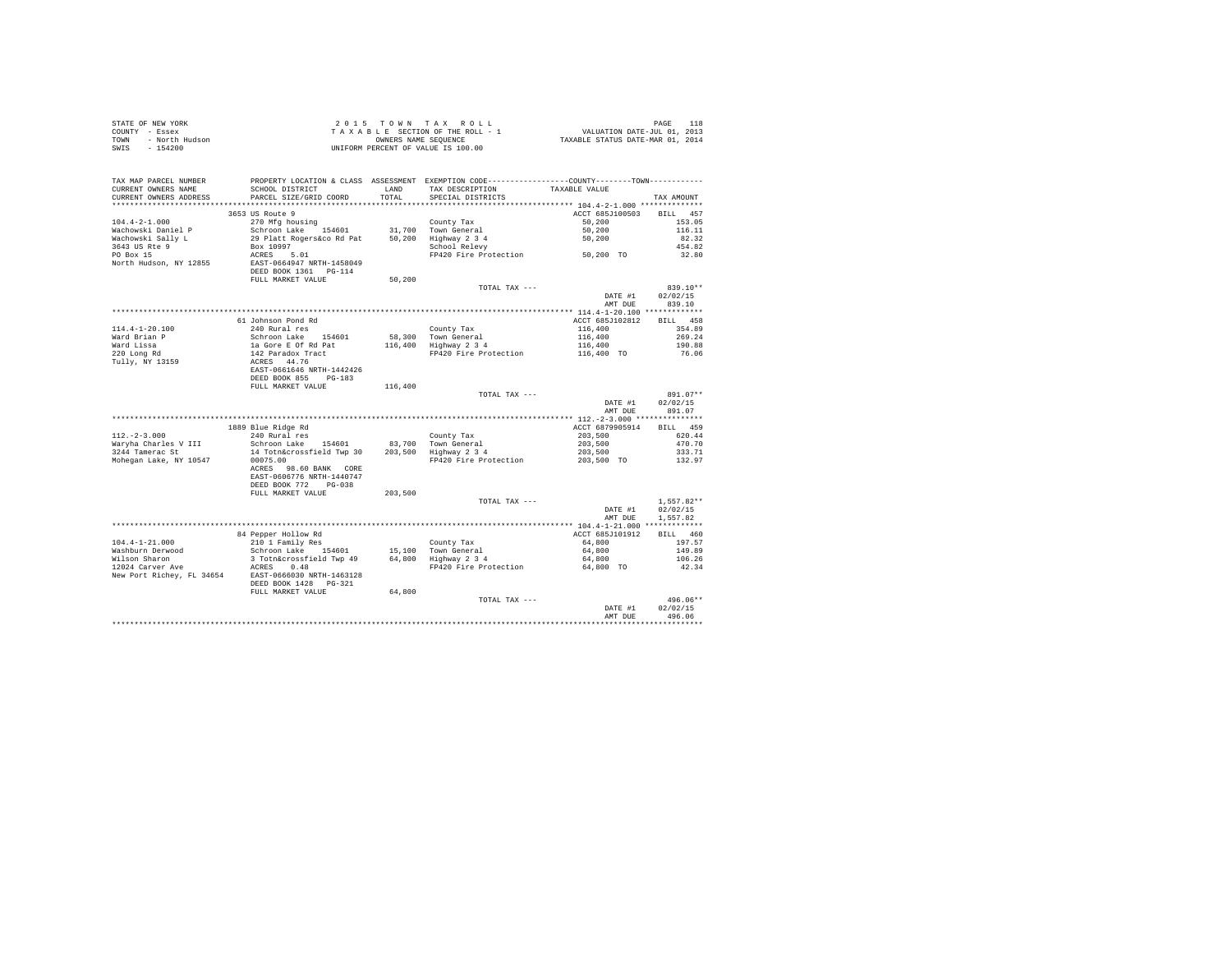| STATE OF NEW YORK      | 2015 TOWN TAX ROLL                 | 119<br>PAGE                      |
|------------------------|------------------------------------|----------------------------------|
| COUNTY - Essex         | TAXABLE SECTION OF THE ROLL - 1    | VALUATION DATE-JUL 01, 2013      |
| - North Hudson<br>TOWN | OWNERS NAME SEOUENCE               | TAXABLE STATUS DATE-MAR 01, 2014 |
| SWIS<br>$-154200$      | UNIFORM PERCENT OF VALUE IS 100.00 |                                  |

| TAX MAP PARCEL NUMBER<br>CURRENT OWNERS NAME<br>CURRENT OWNERS ADDRESS | PROPERTY LOCATION & CLASS ASSESSMENT EXEMPTION CODE---------------COUNTY-------TOWN---------<br>SCHOOL DISTRICT<br>PARCEL SIZE/GRID COORD | LAND<br>TOTAL. | TAX DESCRIPTION<br>SPECIAL DISTRICTS | TAXABLE VALUE                              |                    |
|------------------------------------------------------------------------|-------------------------------------------------------------------------------------------------------------------------------------------|----------------|--------------------------------------|--------------------------------------------|--------------------|
| *********************                                                  |                                                                                                                                           |                |                                      |                                            | TAX AMOUNT         |
|                                                                        | 83 Pepper Hollow Rd                                                                                                                       |                |                                      | ACCT 685J103313                            | <b>BILL</b><br>461 |
| $104.4 - 1 - 23.000$                                                   | 260 Seasonal res                                                                                                                          |                | County Tax                           | 34,200                                     | 104.27             |
| Waters Jeffrey G                                                       | Schroon Lake 154601                                                                                                                       |                | 13,600 Town General                  | 34,200                                     | 79.11              |
| Waters Stephanie K                                                     | 3 Totn&crossfield Twp 49                                                                                                                  |                | 34,200 Highway 2 3 4                 | 34,200                                     | 56.08              |
| PO Box 652                                                             | 0.30<br>ACRES                                                                                                                             |                | School Relevy                        |                                            | 309.86             |
| Putnam Valley, NY 10579                                                | EAST-0666112 NRTH-1462866<br>DEED BOOK 1374 PG-193                                                                                        |                | FP420 Fire Protection                | $34,200$ TO                                | 22.35              |
|                                                                        | FULL MARKET VALUE                                                                                                                         | 34,200         |                                      |                                            | $571.67**$         |
|                                                                        |                                                                                                                                           |                | TOTAL TAX ---                        | DATE #1                                    | 02/02/15           |
|                                                                        |                                                                                                                                           |                |                                      | AMT DUE                                    | 571.67             |
|                                                                        |                                                                                                                                           |                |                                      |                                            |                    |
|                                                                        | 72 Hyatt Heights Way                                                                                                                      |                |                                      | ACCT 685Z008002                            | BILL 462           |
| $114.2 - 2 - 4.200$                                                    | 322 Rural vac>10                                                                                                                          |                | County Tax                           | 69,400                                     | 211.59             |
| Weeks Michael W                                                        | Schroon Lake 154601                                                                                                                       |                | 69,400 Town General                  | 69,400                                     | 160.53             |
| Weeks Nanette C                                                        | 25 Platt Rogers&Co Rd Pat                                                                                                                 |                | 69,400 Highway 2 3 4                 | 69,400                                     | 113.81             |
| 311 High Falls Rd Ext                                                  | ACRES 11.64                                                                                                                               |                | FP420 Fire Protection                | 69,400 TO                                  | 45.35              |
| Catskill, NY 12414                                                     | EAST-0662801 NRTH-1451142<br>DEED BOOK 1539 PG-103                                                                                        |                |                                      |                                            |                    |
|                                                                        | FULL MARKET VALUE                                                                                                                         | 69,400         |                                      |                                            |                    |
|                                                                        |                                                                                                                                           |                | TOTAL TAX ---                        |                                            | 531.28**           |
|                                                                        |                                                                                                                                           |                |                                      | DATE #1                                    | 02/02/15           |
|                                                                        |                                                                                                                                           |                |                                      | AMT DUE                                    | 531.28             |
|                                                                        |                                                                                                                                           |                |                                      | ************* 104.4-1-41.000 ************* |                    |
|                                                                        | 3858 US Route 9                                                                                                                           |                |                                      | ACCT 685J102114                            | BILL 463           |
| $104.4 - 1 - 41.000$                                                   | 210 1 Family Res                                                                                                                          |                | County Tax                           | 124,700                                    | 380.19             |
| Wells Fargo Bank NA Trustee                                            | Schroon Lake 154601                                                                                                                       |                | 17,100 Town General                  | 124,700                                    | 288.44             |
| For Riverview HECM 2007-1                                              | 31 Platt Rogers&co Rd Pat                                                                                                                 |                | 124,700 Highway 2 3 4                | 124,700                                    | 204.49             |
| 3858 US Rte 9                                                          | 0.89<br>ACRES                                                                                                                             |                | School Relevy                        |                                            | 1,129.81           |
| North Hudson, NY 12855                                                 | EAST-0667670 NRTH-1462273<br>DEED BOOK 1731 PG-175                                                                                        |                | FP420 Fire Protection 124,700 TO     |                                            | 81.48              |
|                                                                        | FULL MARKET VALUE                                                                                                                         | 124,700        |                                      |                                            |                    |
|                                                                        |                                                                                                                                           |                | TOTAL TAX ---                        |                                            | $2,084.41**$       |
|                                                                        |                                                                                                                                           |                |                                      | DATE #1                                    | 02/02/15           |
|                                                                        |                                                                                                                                           |                |                                      | AMT DUE                                    | 2,084.41           |
|                                                                        |                                                                                                                                           |                |                                      |                                            |                    |
|                                                                        | Wonder View Rd                                                                                                                            |                |                                      | ACCT 685J178513                            | BILL 464           |
| $104.4 - 1 - 71.000$                                                   | 314 Rural vac<10                                                                                                                          |                | County Tax                           | 18,900                                     | 57.62              |
| Wharton James D                                                        | Schroon Lake 154601<br>29 31 Platt Rogers&co Pat                                                                                          |                | 18,900 Town General                  | 18,900                                     | 43.72              |
| Wharton Carol A                                                        |                                                                                                                                           |                | 18,900 Highway 2 3 4                 | 18,900                                     | 30.99              |
| 3985 Ridgeway Rd                                                       | ACRES<br>1.70                                                                                                                             |                | School Relevy                        |                                            | 171.24             |
| Lakehurst, NJ 08733                                                    | EAST-0666194 NRTH-1459399<br>DEED BOOK 915<br>$PG-46$                                                                                     |                | FP420 Fire Protection 18,900 TO      |                                            | 12.35              |
|                                                                        | FULL MARKET VALUE                                                                                                                         | 18,900         |                                      |                                            |                    |
|                                                                        |                                                                                                                                           |                | TOTAL TAX ---                        |                                            | $315.92**$         |
|                                                                        |                                                                                                                                           |                |                                      | DATE #1                                    | 02/02/15           |
|                                                                        |                                                                                                                                           |                |                                      | AMT DUE                                    | 315.92             |
|                                                                        |                                                                                                                                           |                |                                      |                                            |                    |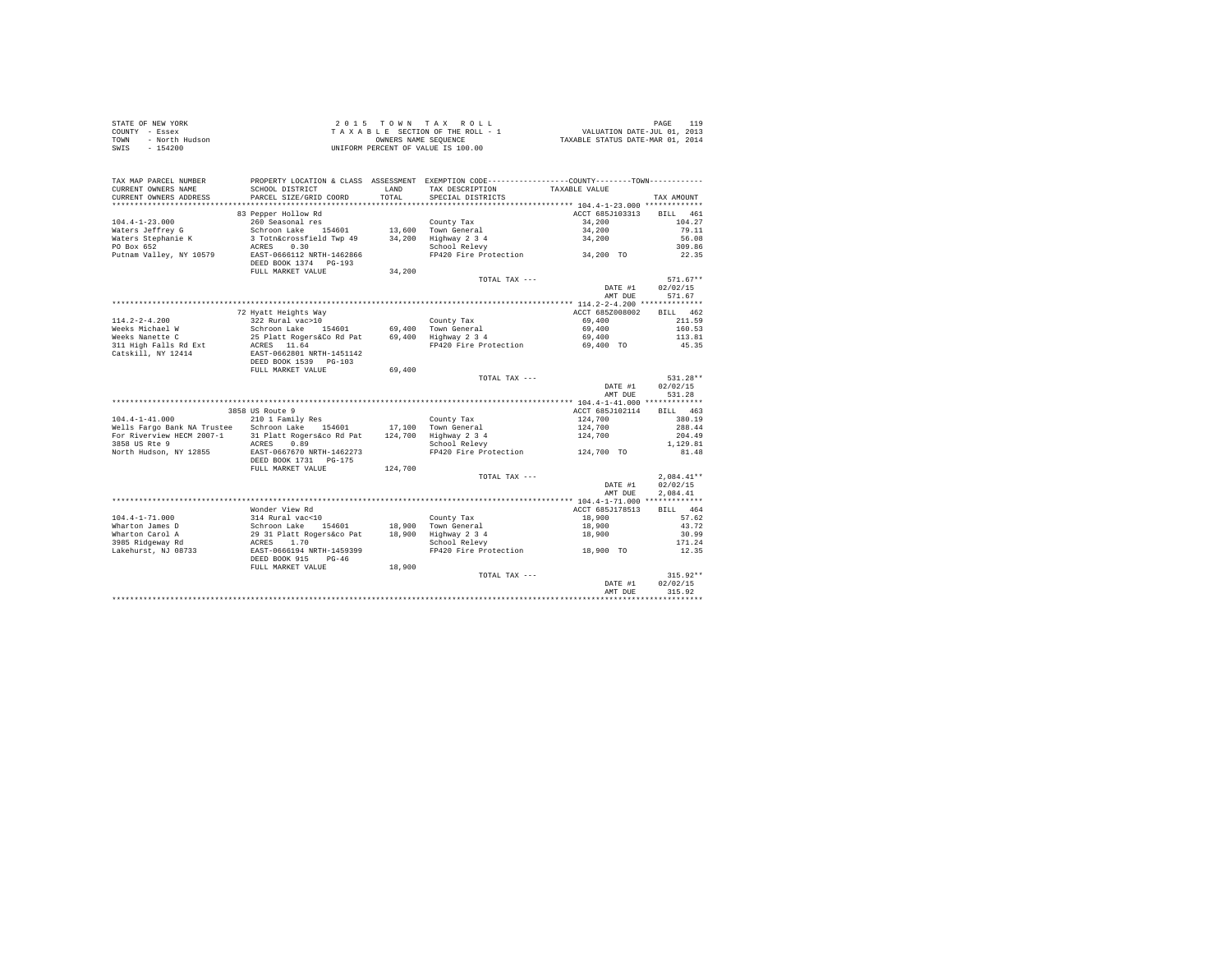| STATE OF NEW YORK      | 2015 TOWN TAX ROLL                 | 120<br>PAGE                      |
|------------------------|------------------------------------|----------------------------------|
| COUNTY - Essex         | TAXABLE SECTION OF THE ROLL - 1    | VALUATION DATE-JUL 01, 2013      |
| TOWN<br>- North Hudson | OWNERS NAME SEOUENCE               | TAXABLE STATUS DATE-MAR 01, 2014 |
| - 154200<br>SWIS       | UNIFORM PERCENT OF VALUE IS 100.00 |                                  |

| TAX MAP PARCEL NUMBER<br>CURRENT OWNERS NAME | PROPERTY LOCATION & CLASS ASSESSMENT EXEMPTION CODE---------------COUNTY-------TOWN---------<br>SCHOOL DISTRICT | LAND   | TAX DESCRIPTION                                                                               | TAXABLE VALUE                           |                    |
|----------------------------------------------|-----------------------------------------------------------------------------------------------------------------|--------|-----------------------------------------------------------------------------------------------|-----------------------------------------|--------------------|
| CURRENT OWNERS ADDRESS                       | PARCEL SIZE/GRID COORD                                                                                          | TOTAL  | SPECIAL DISTRICTS                                                                             |                                         | TAX AMOUNT         |
| **************************                   |                                                                                                                 |        |                                                                                               |                                         |                    |
|                                              | Wonder View Rd                                                                                                  |        |                                                                                               | ACCT 685J178514                         | BILL 465           |
| $104.4 - 1 - 72.000$                         | 314 Rural vac<10                                                                                                |        | County Tax                                                                                    | 19,000                                  | 57.93              |
| Wharton James D                              | Schroon Lake 154601                                                                                             |        | 19,000 Town General                                                                           | 19,000                                  | 43.95              |
| Wharton Carol A                              | 29 30 Platt Rogers&co Pat                                                                                       |        | 19,000 Highway 2 3 4                                                                          | 19,000                                  | 31.16              |
| 3985 Ridgeway Rd                             | 1.80<br>ACRES                                                                                                   |        | School Relevy                                                                                 |                                         | 172.15             |
| Lakehurst, NJ 08733                          | EAST-0666279 NRTH-1459561<br>DEED BOOK 915 PG-46                                                                |        | FP420 Fire Protection 19,000 TO                                                               |                                         | 12.41              |
|                                              | FULL MARKET VALUE                                                                                               | 19,000 |                                                                                               |                                         |                    |
|                                              |                                                                                                                 |        | TOTAL TAX ---                                                                                 |                                         | $317.60**$         |
|                                              |                                                                                                                 |        |                                                                                               | DATE #1                                 | 02/02/15           |
|                                              |                                                                                                                 |        |                                                                                               | AMT DUE                                 | 317.60             |
|                                              |                                                                                                                 |        |                                                                                               | ********** 104.4-1-73.000 ************* |                    |
|                                              | Wonder View Rd                                                                                                  |        |                                                                                               | ACCT 685J178515                         | BILL 466           |
| $104.4 - 1 - 73.000$                         | 314 Rural vac<10                                                                                                |        | County Tax                                                                                    | 18,900                                  | 57.62              |
| Wharton John E Sr                            | Schroon Lake<br>154601                                                                                          |        | 18,900 Town General                                                                           | 18,900                                  | 43.72              |
| Wharton Mary E                               | 30 31 Platt Rogers&co Pat                                                                                       |        | 18,900 Highway 2 3 4                                                                          | 18,900                                  | 30.99              |
| 422 Pine St                                  | ACRES<br>1.70                                                                                                   |        | FP420 Fire Protection                                                                         | 18,900 TO                               | 12.35              |
| Lakehurst, NJ 08733                          | EAST-0666365 NRTH-1459755                                                                                       |        |                                                                                               |                                         |                    |
|                                              | DEED BOOK 917<br>$PG-55$                                                                                        |        |                                                                                               |                                         |                    |
|                                              | FULL MARKET VALUE                                                                                               | 18,900 |                                                                                               |                                         | $144.68**$         |
|                                              |                                                                                                                 |        | TOTAL TAX ---                                                                                 | DATE #1                                 | 02/02/15           |
|                                              |                                                                                                                 |        |                                                                                               | AMT DUE                                 | 144.68             |
|                                              |                                                                                                                 |        |                                                                                               |                                         |                    |
|                                              | Wonder View Rd                                                                                                  |        |                                                                                               | ACCT 685J178519                         | BILL 467           |
| $104.4 - 1 - 77.000$                         | 314 Rural vac<10                                                                                                |        | County Tax                                                                                    | 18,200                                  | 55.49              |
| Wharton John E Sr                            | Schroon Lake 154601                                                                                             |        |                                                                                               | 18,200                                  | 42.10              |
| Wharton Mary E                               | 31 Platt Rogers&co Rd Pat                                                                                       |        | $18,200$ $\begin{array}{ccc} 1 \text{ own General} \\ \text{Highway} & 2 & 3 & 4 \end{array}$ | 18,200                                  | 29.85              |
| 422 Pine St                                  |                                                                                                                 |        | FP420 Fire Protection                                                                         | 18,200 TO                               | 11.89              |
| Lakehurst, NJ 08733                          | ACRES 1.10<br>EAST-0666663 NRTH-1460494<br>DEED BOOK 893<br>$PG-218$                                            |        |                                                                                               |                                         |                    |
|                                              |                                                                                                                 |        |                                                                                               |                                         |                    |
|                                              | FULL MARKET VALUE                                                                                               | 18,200 |                                                                                               |                                         |                    |
|                                              |                                                                                                                 |        | TOTAL TAX ---                                                                                 |                                         | $139.33**$         |
|                                              |                                                                                                                 |        |                                                                                               | DATE #1<br>AMT DUE                      | 02/02/15<br>139.33 |
|                                              |                                                                                                                 |        |                                                                                               |                                         |                    |
|                                              | Wonder View Rd                                                                                                  |        |                                                                                               | ACCT 685J101509                         | BILL 468           |
| $104.4 - 1 - 78.000$                         | 314 Rural vac<10                                                                                                |        | County Tax                                                                                    | 18,200                                  | 55.49              |
| Wharton John E Sr                            | Schroon Lake 154601                                                                                             |        | 18,200 Town General                                                                           | 18,200                                  | 42.10              |
| Wharton Mary E                               | 31 Platt Rogers&co Rd Pat                                                                                       |        | 18,200 Highway 2 3 4                                                                          | 18,200                                  | 29.85              |
| 422 Pine St                                  | 1.3ac                                                                                                           |        | FP420 Fire Protection                                                                         | 18,200 TO                               | 11.89              |
| Lakehurst, NJ 08733                          | 1.10<br>ACRES<br>EAST-0666765 NRTH-1460683<br>DEED BOOK 892<br>$PG-64$                                          |        |                                                                                               |                                         |                    |
|                                              | FULL MARKET VALUE                                                                                               | 18,200 |                                                                                               |                                         |                    |
|                                              |                                                                                                                 |        | TOTAL TAX ---                                                                                 |                                         | $139.33**$         |
|                                              |                                                                                                                 |        |                                                                                               | DATE #1<br>AMT DUE                      | 02/02/15<br>139.33 |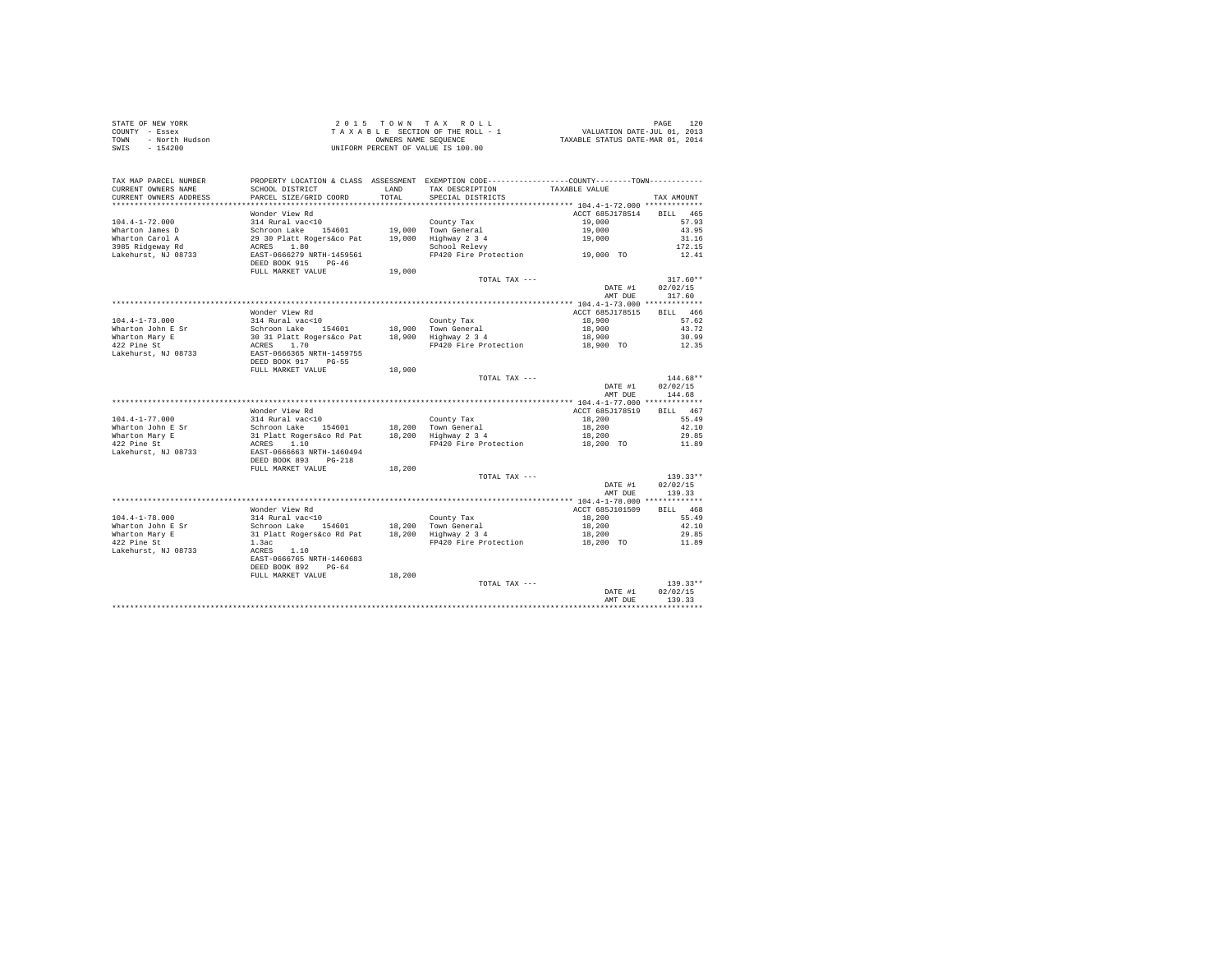|      | STATE OF NEW YORK | 2015 TOWN TAX ROLL                 | PAGE                             |
|------|-------------------|------------------------------------|----------------------------------|
|      | COUNTY - Essex    | TAXABLE SECTION OF THE ROLL - 1    | VALUATION DATE-JUL 01, 2013      |
| TOWN | - North Hudson    | OWNERS NAME SEOUENCE               | TAXABLE STATUS DATE-MAR 01, 2014 |
|      | SWIS - 154200     | UNIFORM PERCENT OF VALUE IS 100.00 |                                  |

| TAX MAP PARCEL NUMBER<br>CURRENT OWNERS NAME<br>CURRENT OWNERS ADDRESS                        | PROPERTY LOCATION & CLASS ASSESSMENT EXEMPTION CODE----------------COUNTY--------TOWN----------<br>SCHOOL DISTRICT<br>PARCEL SIZE/GRID COORD | <b>T.AND</b><br>TOTAL | TAX DESCRIPTION<br>SPECIAL DISTRICTS        | TAXABLE VALUE   | TAX AMOUNT             |
|-----------------------------------------------------------------------------------------------|----------------------------------------------------------------------------------------------------------------------------------------------|-----------------------|---------------------------------------------|-----------------|------------------------|
| **************************                                                                    |                                                                                                                                              |                       |                                             |                 |                        |
|                                                                                               | 2757 Blue Ridge Rd                                                                                                                           |                       |                                             | ACCT 685J100502 | BILL 469               |
| $113.3 - 3 - 4.000$                                                                           | 260 Seasonal res                                                                                                                             |                       | County Tax                                  | 28,800          | 87.81                  |
| Wilcox John A                                                                                 | Schroon Lake 154601                                                                                                                          |                       | 11.500 Town General                         | 28,800          | 66.62                  |
| 5708 E Old State Rd                                                                           | 7 Totn&crossfield Twp 44                                                                                                                     |                       | 28,800 Highway 2 3 4                        | 28,800          | 47.23                  |
| Schenectady, NY 12303                                                                         | ACRES<br>0.22<br>EAST-0629342 NRTH-1441559<br>DEED BOOK 852 PG-065                                                                           |                       | FP420 Fire Protection                       | 28,800 TO       | 18.82                  |
|                                                                                               | FULL MARKET VALUE                                                                                                                            | 28,800                |                                             |                 |                        |
|                                                                                               |                                                                                                                                              |                       | TOTAL TAX ---                               | DATE #1         | $220.48**$<br>02/02/15 |
|                                                                                               |                                                                                                                                              |                       |                                             | AMT DUE         | 220.48                 |
|                                                                                               |                                                                                                                                              |                       |                                             |                 |                        |
|                                                                                               | US Route 9                                                                                                                                   |                       |                                             | ACCT 685Z009001 | BILL 470               |
| $104.2 - 1 - 4.120$                                                                           | 910 Priv forest                                                                                                                              |                       | County Tax                                  | 58,600          | 178.66                 |
| Williford Timothy R                                                                           | Schroon Lake 154601<br>4 T&C Pur Twp 49                                                                                                      |                       |                                             | 58,600          | 135.54                 |
| 3709 Shenango Pl                                                                              |                                                                                                                                              |                       | 58,600 Town General<br>58,600 Highway 2 3 4 | 58,600          | 96.10                  |
| Melburne, FL 32934                                                                            | ACRES 83.74                                                                                                                                  |                       | FP420 Fire Protection                       | 58,600 TO       | 38.29                  |
|                                                                                               | EAST-0667752 NRTH-1468300                                                                                                                    |                       |                                             |                 |                        |
| MAY BE SUBJECT TO PAYMENT DEED BOOK 1599 PG-70                                                |                                                                                                                                              |                       |                                             |                 |                        |
| UNDER RPTL480A UNTIL 2016                                                                     | FULL MARKET VALUE                                                                                                                            | 58,600                |                                             |                 |                        |
|                                                                                               |                                                                                                                                              |                       | TOTAL TAX ---                               |                 | 448.59**               |
|                                                                                               |                                                                                                                                              |                       |                                             | DATE #1         | 02/02/15               |
|                                                                                               |                                                                                                                                              |                       |                                             | AMT DUE         | 448.59                 |
|                                                                                               |                                                                                                                                              |                       |                                             |                 |                        |
|                                                                                               | US Route 9                                                                                                                                   |                       |                                             | ACCT 685Z009003 | BILL 471               |
| $104.2 - 1 - 5.120$                                                                           | 322 Rural vac>10                                                                                                                             |                       | County Tax                                  | 34,500          | 105.19                 |
| Williford Timothy R                                                                           | Schroon Lake 154601<br>4 T&C Pur Twp 49                                                                                                      |                       | 34,500 Town General                         | 34,500          | 79.80                  |
| 3709 Shenango Pl                                                                              |                                                                                                                                              |                       | 34,500 Highway 2 3 4                        | 34,500          | 56.58                  |
| Melburne, FL 32934                                                                            | ACRES 22.10<br>EAST-0669067 NRTH-1466841<br>MAY BE SUBJECT TO PAYMENT DEED BOOK 1599 PG-70<br>UNDER RPTL480A UNTIL 2016 FULL MARKET VALUE    |                       | FP420 Fire Protection                       | 34,500 TO       | 22.54                  |
|                                                                                               |                                                                                                                                              |                       |                                             |                 |                        |
|                                                                                               |                                                                                                                                              | 34,500                |                                             |                 |                        |
|                                                                                               |                                                                                                                                              |                       | TOTAL TAX ---                               |                 | $264.11**$             |
|                                                                                               |                                                                                                                                              |                       |                                             | DATE #1         | 02/02/15               |
|                                                                                               |                                                                                                                                              |                       |                                             | AMT DUE         | 264.11                 |
|                                                                                               |                                                                                                                                              |                       |                                             |                 |                        |
|                                                                                               | 4063 US Route 9                                                                                                                              |                       |                                             | ACCT 685J179002 | BILL 472               |
| $104.2 - 1 - 7.200$                                                                           | 312 Vac w/imprv                                                                                                                              |                       | County Tax                                  | 46,900          | 142.99                 |
| Williford Timothy R                                                                           | Schroon Lake 154601                                                                                                                          |                       | 44,400 Town General<br>46,900 Highway 2 3 4 | 46,900          | 108.48                 |
| 3709 Shenango Pl<br>Melburne, FL 32934                                                        | 4 T&c Twp 49                                                                                                                                 |                       | FP420 Fire Protection 46,900 TO             | 46,900          | 76.91                  |
|                                                                                               | ACRES 37.20                                                                                                                                  |                       |                                             |                 | 30.64                  |
|                                                                                               | EAST-0669628 NRTH-1467819                                                                                                                    |                       |                                             |                 |                        |
| MAY BE SUBJECT TO PAYMENT DEED BOOK 1599 PG-70<br>UNDER RPTL480A UNTIL 2016 FULL MARKET VALUE |                                                                                                                                              | 46,900                |                                             |                 |                        |
|                                                                                               |                                                                                                                                              |                       | TOTAL TAX ---                               |                 | 359.02**               |
|                                                                                               |                                                                                                                                              |                       |                                             | DATE #1         | 02/02/15               |
|                                                                                               |                                                                                                                                              |                       |                                             | AMT DUE         | 359.02                 |
|                                                                                               |                                                                                                                                              |                       |                                             |                 |                        |
|                                                                                               |                                                                                                                                              |                       |                                             |                 |                        |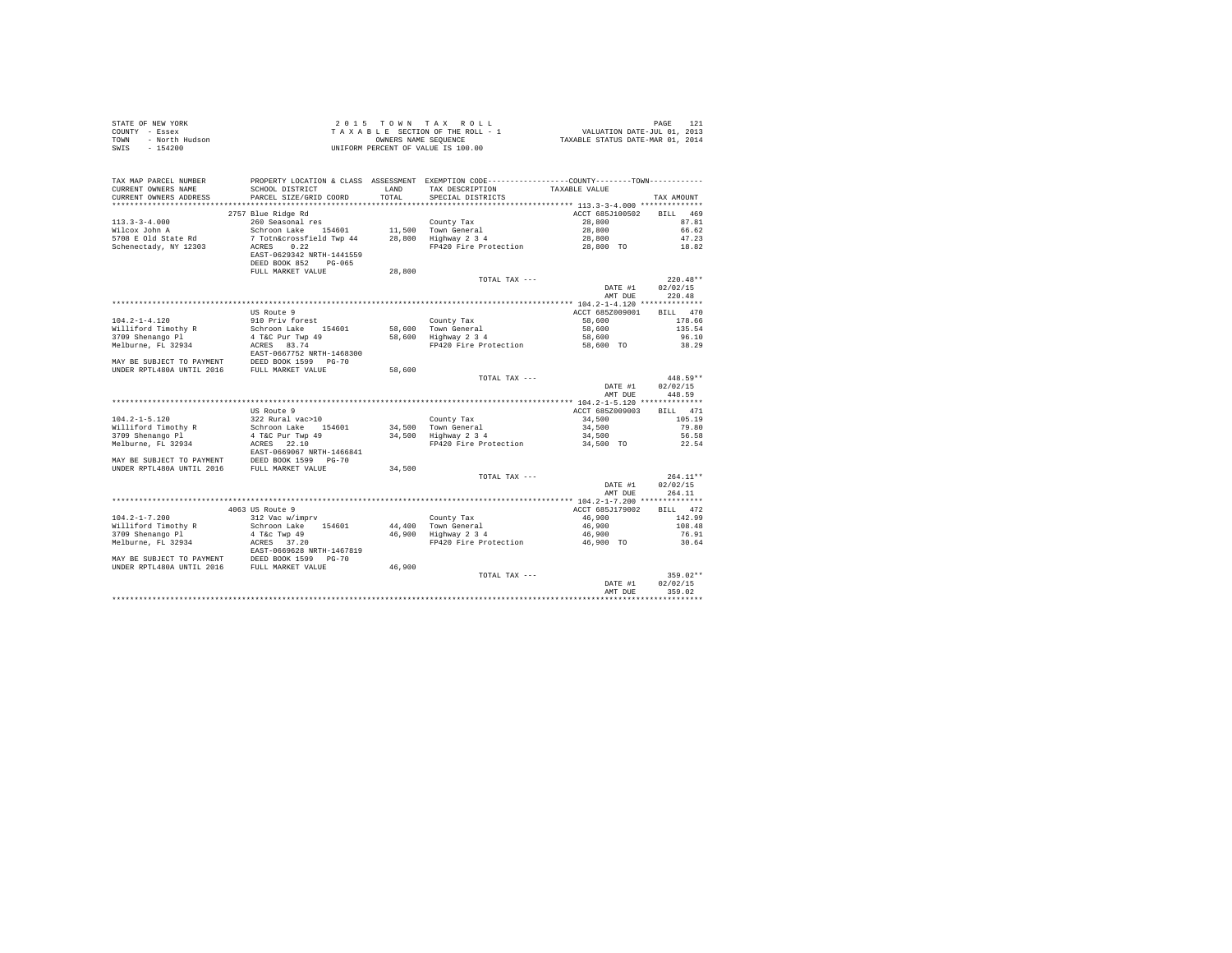| STATE OF NEW YORK      | 2015 TOWN TAX ROLL                 | PAGE                             |
|------------------------|------------------------------------|----------------------------------|
| COUNTY - Essex         | TAXABLE SECTION OF THE ROLL - 1    | VALUATION DATE-JUL 01, 2013      |
| TOWN<br>- North Hudson | OWNERS NAME SEOUENCE               | TAXABLE STATUS DATE-MAR 01, 2014 |
| - 154200<br>SWIS       | UNIFORM PERCENT OF VALUE IS 100.00 |                                  |

| TAX MAP PARCEL NUMBER<br>CURRENT OWNERS NAME<br>CURRENT OWNERS ADDRESS<br>************************* | PROPERTY LOCATION & CLASS ASSESSMENT EXEMPTION CODE---------------COUNTY-------TOWN---------<br>SCHOOL DISTRICT<br>PARCEL SIZE/GRID COORD | T.AND<br>TOTAL. | TAX DESCRIPTION<br>SPECIAL DISTRICTS | TAXABLE VALUE   | TAX AMOUNT   |
|-----------------------------------------------------------------------------------------------------|-------------------------------------------------------------------------------------------------------------------------------------------|-----------------|--------------------------------------|-----------------|--------------|
|                                                                                                     | 3920 US Route 9                                                                                                                           |                 |                                      | ACCT 685J187001 | BILL 473     |
| $104.4 - 1 - 45.200$                                                                                | 210 1 Family Res - WTRFNT                                                                                                                 |                 | County Tax                           | 138,600         | 422.57       |
| Wilson Cynthia J                                                                                    | Schroon Lake 154601                                                                                                                       |                 | 51,800 Town General                  | 138,600         | 320.59       |
| Wilson John K                                                                                       | 8 H Gore E Of Road Patent                                                                                                                 | 138,600         | Highway 2 3 4                        | 138,600         | 227.29       |
| 3920 US Rte 9                                                                                       | Db 941 Pg 19 Corr Deed                                                                                                                    |                 | FP420 Fire Protection                | 138,600 TO      | 90.56        |
| North Hudson, NY 12855                                                                              | Lot 2 & 3 Dezalia Subd<br>5.12<br>ACRES<br>EAST-0668842 NRTH-1463421                                                                      |                 |                                      |                 |              |
|                                                                                                     | DEED BOOK 1647 PG-230                                                                                                                     |                 |                                      |                 |              |
|                                                                                                     | FULL MARKET VALUE                                                                                                                         | 138,600         |                                      |                 |              |
|                                                                                                     |                                                                                                                                           |                 | TOTAL TAX ---                        |                 | $1.061.01**$ |
|                                                                                                     |                                                                                                                                           |                 |                                      | DATE #1         | 02/02/15     |
|                                                                                                     |                                                                                                                                           |                 |                                      | AMT DUE         | 1,061.01     |
|                                                                                                     |                                                                                                                                           |                 |                                      |                 |              |
|                                                                                                     | US Route 9                                                                                                                                |                 |                                      | ACCT 685J187002 | BILL 474     |
| $104.4 - 1 - 45.300$                                                                                | 314 Rural vac<10 - WTRFNT                                                                                                                 |                 | County Tax                           | 34,500          | 105.19       |
| Wilson John K                                                                                       | Schroon Lake<br>154601                                                                                                                    |                 | 34,500 Town General                  | 34,500          | 79.80        |
| Wilson Cynthia J                                                                                    | 8 H Gore E Of Road Patent                                                                                                                 |                 | 34,500 Highway 2 3 4                 | 34,500          | 56.58        |
| 3920 US Route 9                                                                                     | Lt 1 Dezalia Subd 2.85 Ac                                                                                                                 |                 | FP420 Fire Protection                | 34,500 TO       | 22.54        |
| North Hudson, NY 12855                                                                              | Db 941 Pg 16 Corr Deed                                                                                                                    |                 |                                      |                 |              |
|                                                                                                     | 2.10<br>ACRES                                                                                                                             |                 |                                      |                 |              |
| PRIOR OWNER ON 3/01/2014<br>Diacovo Angela M                                                        | EAST-0669008 NRTH-1463689<br>DEED BOOK 1780 PG-84                                                                                         |                 |                                      |                 |              |
|                                                                                                     | FULL MARKET VALUE                                                                                                                         |                 |                                      |                 |              |
|                                                                                                     |                                                                                                                                           | 34,500          | TOTAL TAX ---                        |                 | $264.11**$   |
|                                                                                                     |                                                                                                                                           |                 |                                      | DATE #1         | 02/02/15     |
|                                                                                                     |                                                                                                                                           |                 |                                      | AMT DUE         | 264.11       |
|                                                                                                     |                                                                                                                                           |                 |                                      |                 |              |
|                                                                                                     | US Route 9                                                                                                                                |                 |                                      | ACCT 685J178562 | BILL 475     |
| $114.2 - 2 - 17.000$                                                                                | 314 Rural vac<10                                                                                                                          |                 | County Tax                           | 3,300           | 10.06        |
| Witherbee Angela M                                                                                  | Schroon Lake<br>154601                                                                                                                    |                 | 3,300 Town General                   | 3,300           | 7.63         |
| 3218 Us Rte 9                                                                                       | 24 Platt Rogers&co Rd Pat                                                                                                                 | 3,300           | Highway 2 3 4                        | 3,300           | 5.41         |
| North Hudson, NY 12855                                                                              | ACRES<br>3.25                                                                                                                             |                 | FP420 Fire Protection                | 3,300 TO        | 2.16         |
|                                                                                                     | EAST-0662137 NRTH-1448031                                                                                                                 |                 |                                      |                 |              |
|                                                                                                     | DEED BOOK 1282 PG-96<br>FULL MARKET VALUE                                                                                                 | 3,300           |                                      |                 |              |
|                                                                                                     |                                                                                                                                           |                 | TOTAL TAX ---                        |                 | $25.26**$    |
|                                                                                                     |                                                                                                                                           |                 |                                      | DATE #1         | 02/02/15     |
|                                                                                                     |                                                                                                                                           |                 |                                      | AMT DUE         | 25.26        |
|                                                                                                     |                                                                                                                                           |                 |                                      |                 |              |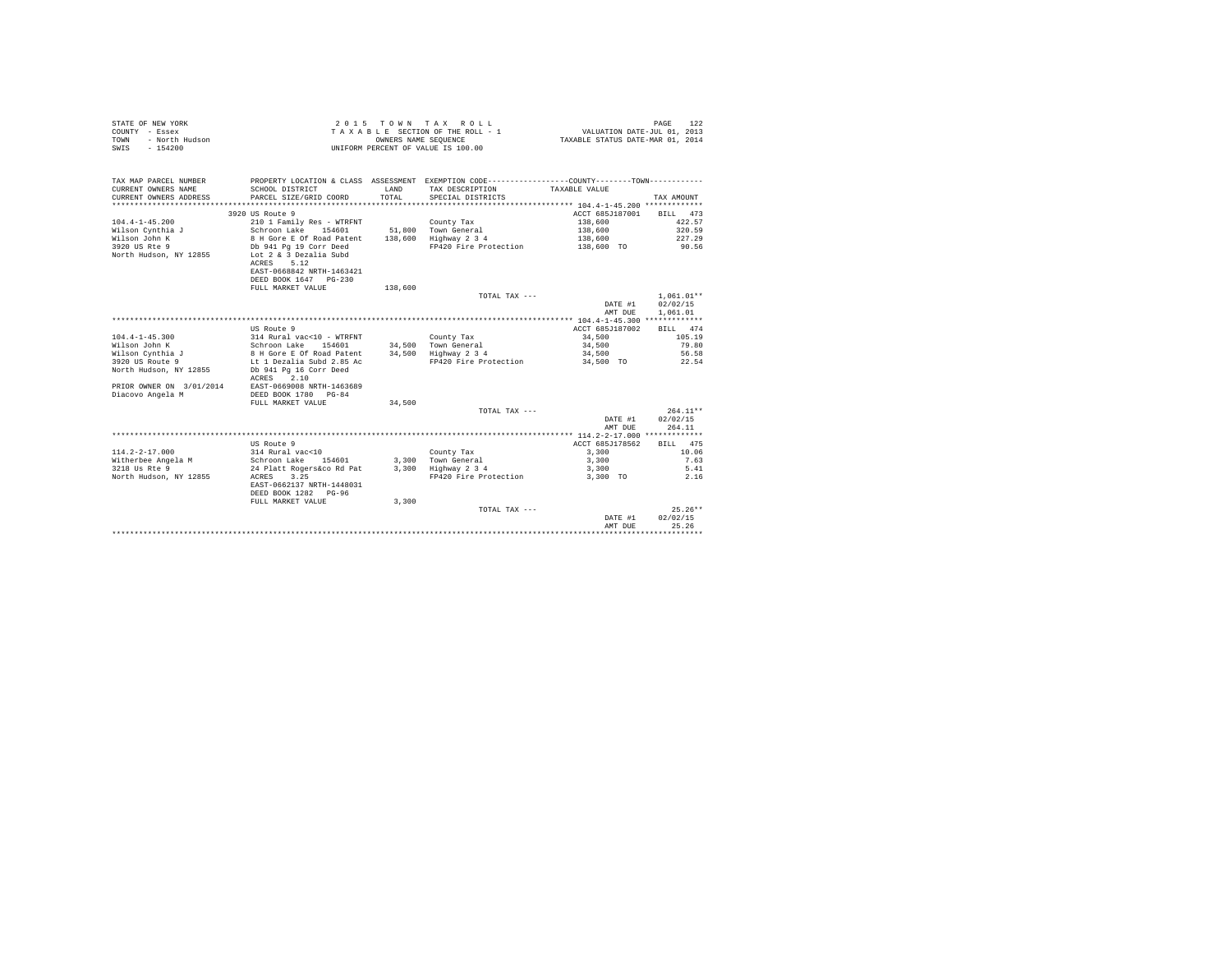| TAX MAP PARCEL NUMBER<br>CURRENT OWNERS NAME<br>CURRENT OWNERS ADDRESS                                                                                                                                                                                                                                                                                                                             | SCHOOL DISTRICT<br>PARCEL SIZE/GRID COORD |         | PROPERTY LOCATION & CLASS ASSESSMENT EXEMPTION CODE----------------COUNTY--------TOWN----------<br>LAND TAX DESCRIPTION TAXABLE VALUE<br>TOTAL SPECIAL DISTRICTS                                                                         |                                         | TAX AMOUNT         |
|----------------------------------------------------------------------------------------------------------------------------------------------------------------------------------------------------------------------------------------------------------------------------------------------------------------------------------------------------------------------------------------------------|-------------------------------------------|---------|------------------------------------------------------------------------------------------------------------------------------------------------------------------------------------------------------------------------------------------|-----------------------------------------|--------------------|
|                                                                                                                                                                                                                                                                                                                                                                                                    |                                           |         |                                                                                                                                                                                                                                          |                                         |                    |
|                                                                                                                                                                                                                                                                                                                                                                                                    | 3218 US Route 9                           |         |                                                                                                                                                                                                                                          | ACCT 685J100306 BILL 476<br>6,405 6,405 |                    |
| $\begin{tabular}{lllllllllllll} \texttt{114.2-2-18.000} & \texttt{52105 Noff} & \texttt{WER} & \texttt{WER} & \texttt{WER} & \texttt{WER} & \texttt{WER} & \texttt{1121} \\ \texttt{114.2-2-18.000} & \texttt{5210 NGF} & \texttt{Schrion Lake} & \texttt{154601} & \texttt{28,500} & \texttt{Count} & \texttt{Tax} & \texttt{1121} \\ \texttt{1218 Use Rte 9} & \texttt{Schron Lake} & \texttt{2$ |                                           |         |                                                                                                                                                                                                                                          |                                         |                    |
|                                                                                                                                                                                                                                                                                                                                                                                                    |                                           |         | Schroon Lake 154601 28,500 County Tax (16,295 10,295 10.66<br>24 Road Patent 442,700 Town General 36,295 83.95<br>25 295 83.95 83.95<br>27.90 EP420 Fire Protection 42,700 TO 27.90<br>EP420 Fire Protection 42,700 TO 27.90<br>27.90 PE |                                         |                    |
|                                                                                                                                                                                                                                                                                                                                                                                                    |                                           |         |                                                                                                                                                                                                                                          |                                         |                    |
|                                                                                                                                                                                                                                                                                                                                                                                                    |                                           |         |                                                                                                                                                                                                                                          |                                         |                    |
|                                                                                                                                                                                                                                                                                                                                                                                                    | DEED BOOK 1282 PG-96                      |         |                                                                                                                                                                                                                                          |                                         |                    |
|                                                                                                                                                                                                                                                                                                                                                                                                    | FULL MARKET VALUE                         | 42,700  |                                                                                                                                                                                                                                          |                                         |                    |
|                                                                                                                                                                                                                                                                                                                                                                                                    |                                           |         | TOTAL TAX ---                                                                                                                                                                                                                            |                                         | $282.03**$         |
|                                                                                                                                                                                                                                                                                                                                                                                                    |                                           |         |                                                                                                                                                                                                                                          | DATE #1<br>AMT DUE                      | 02/02/15<br>282.03 |
|                                                                                                                                                                                                                                                                                                                                                                                                    |                                           |         |                                                                                                                                                                                                                                          |                                         |                    |
|                                                                                                                                                                                                                                                                                                                                                                                                    | 3055 US Route 9                           |         |                                                                                                                                                                                                                                          | ACCT 685J102715 BILL 477                |                    |
|                                                                                                                                                                                                                                                                                                                                                                                                    |                                           |         |                                                                                                                                                                                                                                          |                                         |                    |
|                                                                                                                                                                                                                                                                                                                                                                                                    |                                           |         |                                                                                                                                                                                                                                          |                                         |                    |
|                                                                                                                                                                                                                                                                                                                                                                                                    |                                           |         |                                                                                                                                                                                                                                          |                                         |                    |
|                                                                                                                                                                                                                                                                                                                                                                                                    |                                           |         |                                                                                                                                                                                                                                          |                                         |                    |
|                                                                                                                                                                                                                                                                                                                                                                                                    |                                           |         |                                                                                                                                                                                                                                          |                                         |                    |
|                                                                                                                                                                                                                                                                                                                                                                                                    | DEED BOOK 1615 PG-24<br>FULL MARKET VALUE | 105,900 |                                                                                                                                                                                                                                          |                                         |                    |
|                                                                                                                                                                                                                                                                                                                                                                                                    |                                           |         | TOTAL TAX ---                                                                                                                                                                                                                            |                                         | $810.68**$         |
|                                                                                                                                                                                                                                                                                                                                                                                                    |                                           |         |                                                                                                                                                                                                                                          | DATE #1                                 | 02/02/15           |
|                                                                                                                                                                                                                                                                                                                                                                                                    |                                           |         |                                                                                                                                                                                                                                          | AMT DUE                                 | 810.68             |
|                                                                                                                                                                                                                                                                                                                                                                                                    |                                           |         |                                                                                                                                                                                                                                          |                                         |                    |
|                                                                                                                                                                                                                                                                                                                                                                                                    |                                           |         |                                                                                                                                                                                                                                          | ACCT 685J192004                         | BILL 478           |
|                                                                                                                                                                                                                                                                                                                                                                                                    |                                           |         |                                                                                                                                                                                                                                          |                                         | 64.64              |
|                                                                                                                                                                                                                                                                                                                                                                                                    |                                           |         |                                                                                                                                                                                                                                          |                                         | 49.04              |
|                                                                                                                                                                                                                                                                                                                                                                                                    |                                           |         |                                                                                                                                                                                                                                          |                                         | 34.77<br>192.08    |
|                                                                                                                                                                                                                                                                                                                                                                                                    |                                           |         |                                                                                                                                                                                                                                          |                                         | 13.85              |
|                                                                                                                                                                                                                                                                                                                                                                                                    |                                           |         |                                                                                                                                                                                                                                          |                                         |                    |
|                                                                                                                                                                                                                                                                                                                                                                                                    | FULL MARKET VALUE                         | 21,200  |                                                                                                                                                                                                                                          |                                         |                    |
|                                                                                                                                                                                                                                                                                                                                                                                                    |                                           |         | TOTAL TAX ---                                                                                                                                                                                                                            |                                         | 354.38**           |
|                                                                                                                                                                                                                                                                                                                                                                                                    |                                           |         |                                                                                                                                                                                                                                          | DATE #1                                 | 02/02/15           |
|                                                                                                                                                                                                                                                                                                                                                                                                    |                                           |         |                                                                                                                                                                                                                                          | AMT DUE                                 | 354.38             |
|                                                                                                                                                                                                                                                                                                                                                                                                    | US Route 9                                |         |                                                                                                                                                                                                                                          | ACCT 685J101913                         | RTT.T. 479         |
|                                                                                                                                                                                                                                                                                                                                                                                                    |                                           |         |                                                                                                                                                                                                                                          |                                         | 97.26              |
|                                                                                                                                                                                                                                                                                                                                                                                                    |                                           |         |                                                                                                                                                                                                                                          |                                         | 73.79              |
|                                                                                                                                                                                                                                                                                                                                                                                                    |                                           |         |                                                                                                                                                                                                                                          |                                         | 52.31              |
|                                                                                                                                                                                                                                                                                                                                                                                                    |                                           |         |                                                                                                                                                                                                                                          |                                         | 289.03             |
|                                                                                                                                                                                                                                                                                                                                                                                                    | EAST-0667649 NRTH-1463385                 |         | School Relevy<br>FP420 Fire Protection 31,900 TO                                                                                                                                                                                         |                                         | 20.84              |
|                                                                                                                                                                                                                                                                                                                                                                                                    | DEED BOOK 1067 PG-151                     |         |                                                                                                                                                                                                                                          |                                         |                    |
|                                                                                                                                                                                                                                                                                                                                                                                                    | FULL MARKET VALUE 31,900                  |         | TOTAL TAX ---                                                                                                                                                                                                                            |                                         | 533.23**           |
|                                                                                                                                                                                                                                                                                                                                                                                                    |                                           |         |                                                                                                                                                                                                                                          | DATE #1                                 | 02/02/15           |
|                                                                                                                                                                                                                                                                                                                                                                                                    |                                           |         |                                                                                                                                                                                                                                          | AMT DUE                                 | 533.23             |
|                                                                                                                                                                                                                                                                                                                                                                                                    |                                           |         |                                                                                                                                                                                                                                          |                                         |                    |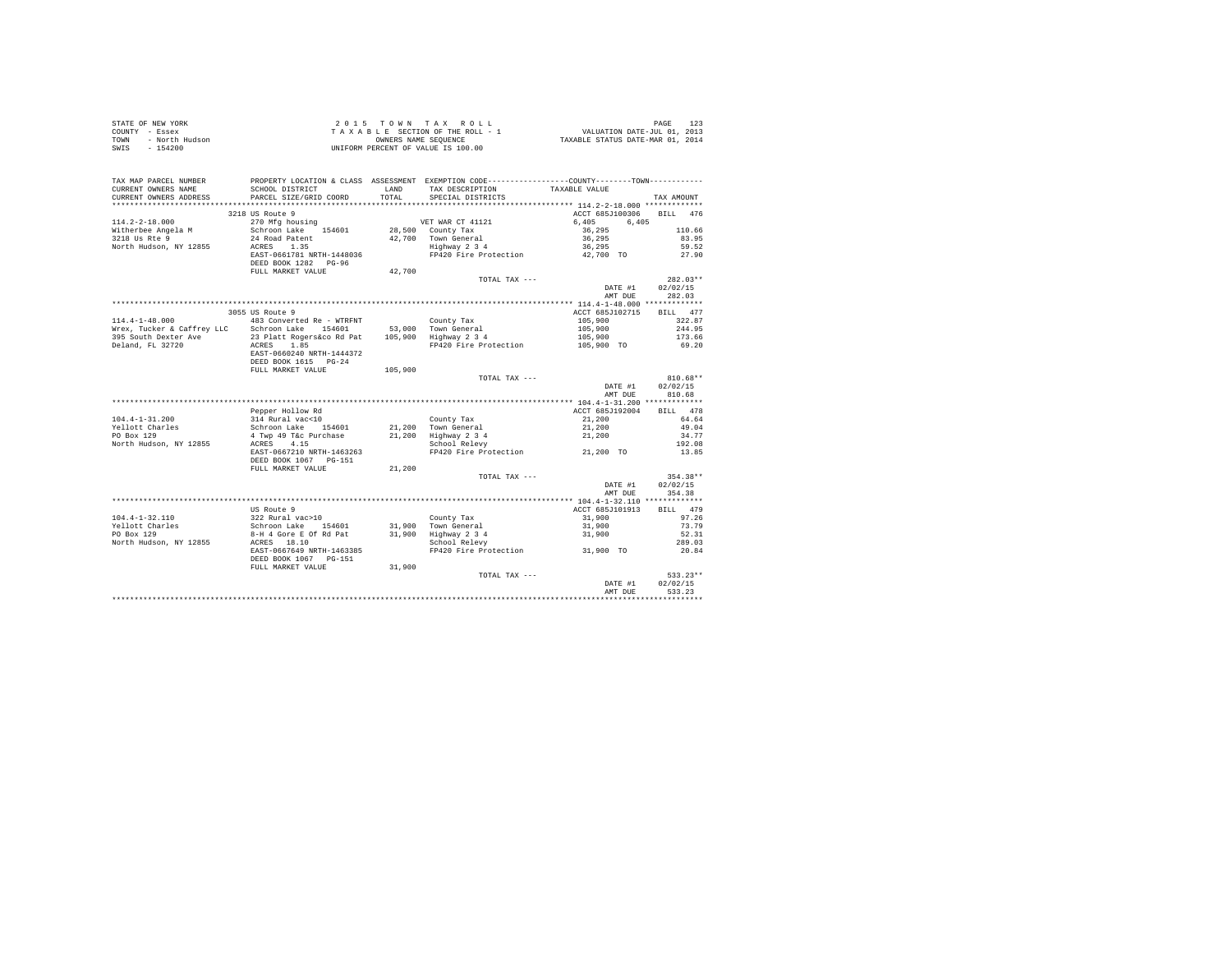| STATE OF NEW YORK<br>COUNTY - Essex<br>TOWN - North Hudson<br>SWIS - 154200 |                                                     |              | 2015 TOWN TAX ROLL<br>TAXABLE SECTION OF THE ROLL - 1<br>OWNERS NAME SEQUENCE<br>UNIFORM PERCENT OF VALUE IS 100.00 | PAGE 124<br>VALUATION DATE-JUL 01, 2013<br>TAXABLE STATUS DATE-MAR 01, 2014 | 124<br>PAGE      |
|-----------------------------------------------------------------------------|-----------------------------------------------------|--------------|---------------------------------------------------------------------------------------------------------------------|-----------------------------------------------------------------------------|------------------|
| TAX MAP PARCEL NUMBER                                                       |                                                     |              | PROPERTY LOCATION & CLASS ASSESSMENT EXEMPTION CODE---------------COUNTY-------TOWN---------                        |                                                                             |                  |
| CURRENT OWNERS NAME                                                         | SCHOOL DISTRICT                                     | <b>T.AND</b> | TAX DESCRIPTION                                                                                                     | TAXABLE VALUE                                                               |                  |
| CURRENT OWNERS ADDRESS                                                      | PARCEL SIZE/GRID COORD                              | TOTAL.       | SPECIAL DISTRICTS                                                                                                   |                                                                             | TAX AMOUNT       |
|                                                                             | Pepper Hollow Rd                                    |              |                                                                                                                     | ACCT 685J178505                                                             | BILL 480         |
| $104.4 - 1 - 17.000$                                                        | 314 Rural vac<10                                    |              | County Tax                                                                                                          | 400                                                                         | 1.22             |
| Yellott Charles D                                                           | Schroon Lake 154601                                 |              | 400 Town General                                                                                                    | 400                                                                         | 0.93             |
| PO Box 129                                                                  | 3 T&c Twp 49                                        |              |                                                                                                                     | 400                                                                         | 0.66             |
| North Hudson, NY 12855                                                      | ACRES 0.16                                          |              | 400 Highway 2 3 4<br>School Relevy                                                                                  |                                                                             | 3.63             |
|                                                                             | EAST-0665428 NRTH-1462743                           |              | FP420 Fire Protection 400 TO                                                                                        |                                                                             | .26              |
|                                                                             | DEED BOOK 1263 PG-132                               |              |                                                                                                                     |                                                                             |                  |
|                                                                             | FULL MARKET VALUE                                   | 400          |                                                                                                                     |                                                                             |                  |
|                                                                             |                                                     |              | TOTAL TAX ---                                                                                                       |                                                                             | $6.70**$         |
|                                                                             |                                                     |              |                                                                                                                     | DATE #1                                                                     | 02/02/15         |
|                                                                             |                                                     |              |                                                                                                                     | AMT DUE                                                                     | 6.70             |
|                                                                             |                                                     |              |                                                                                                                     |                                                                             |                  |
|                                                                             | 106 Pepper Hollow Rd                                |              |                                                                                                                     | ACCT 685J100208                                                             | BILL 481         |
| $104.4 - 1 - 18.000$                                                        | 210 1 Family Res                                    |              | County Tax                                                                                                          | 73,800                                                                      | 225.01           |
| Yellott Charles D<br>PO Box 129                                             | Schroon Lake 154601<br>3 Twp 49 Totn&crossfield     |              | 16,500 Town General<br>73.800 Highway 2 3 4                                                                         | 73,800<br>73,800                                                            | 170.70<br>121.02 |
| North Hudson, NY 12855                                                      | ACRES 0.64                                          |              | School Relevy                                                                                                       |                                                                             | 415.17           |
|                                                                             | EAST-0665477 NRTH-1462779                           |              | FP420 Fire Protection                                                                                               | 73,800 TO                                                                   | 48.22            |
|                                                                             | DEED BOOK 1263 PG-132<br>FULL MARKET VALUE          | 73,800       |                                                                                                                     |                                                                             |                  |
|                                                                             |                                                     |              | TOTAL TAX ---                                                                                                       |                                                                             | $980.12**$       |
|                                                                             |                                                     |              |                                                                                                                     | DATE #1                                                                     | 02/02/15         |
|                                                                             |                                                     |              |                                                                                                                     | AMT DUE                                                                     | 980.12           |
|                                                                             |                                                     |              |                                                                                                                     |                                                                             |                  |
|                                                                             | Pepper Hollow Rd                                    |              |                                                                                                                     | ACCT 685J103504                                                             | BILL 482         |
| $104.4 - 1 - 13.000$                                                        | 314 Rural vac<10                                    |              | County Tax                                                                                                          | 800 - 100                                                                   | 2.44             |
| Yellott Marie                                                               | Schroon Lake 154601                                 |              | 800 Town General                                                                                                    | 800                                                                         | 1.85             |
| Pepper Hollow Rd                                                            | 3 T&C Twp 49                                        |              | 800 Highway 2 3 4                                                                                                   | 800                                                                         | 1.31             |
| PO Box 129<br>North Hudson, NY 12855                                        | ACRES 0.50 BANK1STARSG<br>EAST-0665026 NRTH-1462602 |              | FP420 Fire Protection                                                                                               | 800 TO                                                                      | .52              |
|                                                                             | DEED BOOK 490 PG-525<br>FULL MARKET VALUE           | 800          |                                                                                                                     |                                                                             |                  |
|                                                                             |                                                     |              | TOTAL TAX ---                                                                                                       |                                                                             | $6.12**$         |
|                                                                             |                                                     |              |                                                                                                                     | DATE #1                                                                     | 02/02/15         |
|                                                                             |                                                     |              |                                                                                                                     | AMT DUE                                                                     | 6.12             |
|                                                                             |                                                     |              |                                                                                                                     |                                                                             |                  |
|                                                                             | Pepper Hollow Rd                                    |              |                                                                                                                     | ACCT 685J103505                                                             | RTT.T. 483       |
| $104.4 - 1 - 14.000$                                                        | 314 Rural vac<10                                    |              | County Tax                                                                                                          | 1,000                                                                       | 3.05             |
| Yellott Marie                                                               | Schroon Lake 154601                                 |              | 1,000 Town General                                                                                                  | 1,000                                                                       | 2.31             |
| Pepper Hollow Rd                                                            | $3$ T&C Twp $49$                                    |              | 1,000 Highway 2 3 4                                                                                                 | 1,000                                                                       | 1.64             |
| PO Box 129                                                                  | ACRES 0.80 BANK1STARSG                              |              | FP420 Fire Protection                                                                                               | 1,000 TO                                                                    | .65              |
| North Hudson, NY 12855                                                      | EAST-0665241 NRTH-1462625<br>DEED BOOK 443 PG-27    |              |                                                                                                                     |                                                                             |                  |
|                                                                             | FULL MARKET VALUE                                   | 1,000        |                                                                                                                     |                                                                             |                  |
|                                                                             |                                                     |              | TOTAL TAX ---                                                                                                       |                                                                             | $7.65**$         |
|                                                                             |                                                     |              |                                                                                                                     | DATE #1                                                                     | 02/02/15         |
|                                                                             |                                                     |              |                                                                                                                     | AMT DUE                                                                     | 7.65             |
|                                                                             |                                                     |              |                                                                                                                     |                                                                             |                  |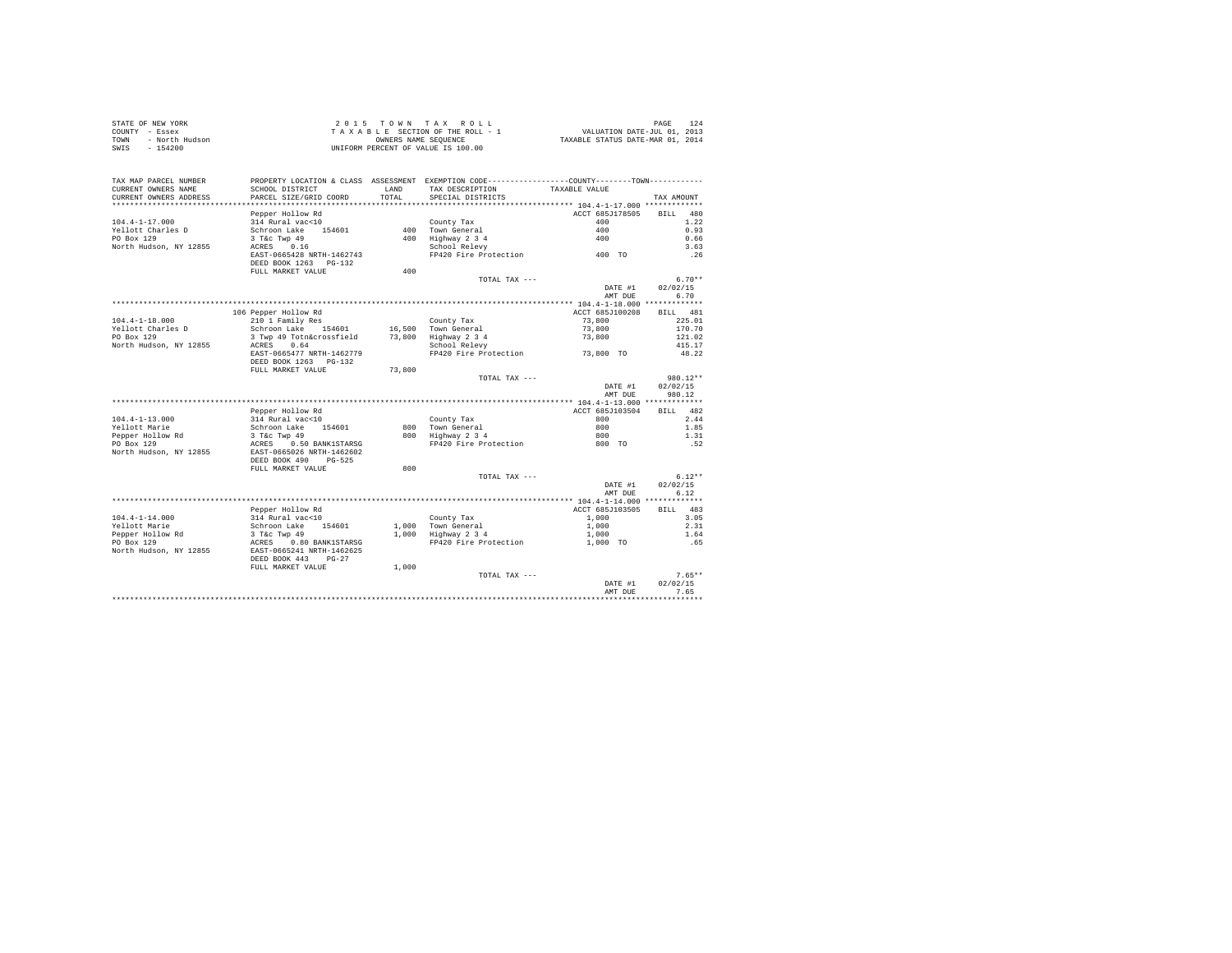| STATE OF NEW YORK<br>COUNTY - Essex<br>- North Hudson<br><b>TOWN</b><br>$-154200$<br>SWIS |                                               | OWNERS NAME SEOUENCE | 2015 TOWN TAX ROLL<br>125<br>PAGE<br>TAXABLE SECTION OF THE ROLL - 1 WALUATION DATE-JUL 01. 2013<br>TAXABLE STATUS DATE-MAR 01, 2014<br>UNIFORM PERCENT OF VALUE IS 100.00 |                 |              |
|-------------------------------------------------------------------------------------------|-----------------------------------------------|----------------------|----------------------------------------------------------------------------------------------------------------------------------------------------------------------------|-----------------|--------------|
| TAX MAP PARCEL NUMBER<br>CURRENT OWNERS NAME<br>CURRENT OWNERS ADDRESS                    | SCHOOL DISTRICT<br>PARCEL SIZE/GRID COORD     | T.AND<br>TOTAL       | PROPERTY LOCATION & CLASS ASSESSMENT EXEMPTION CODE---------------COUNTY-------TOWN---------<br>TAX DESCRIPTION<br>SPECIAL DISTRICTS                                       | TAXARLE VALUE   | TAX AMOUNT   |
|                                                                                           | 112 Pepper Hollow Rd                          |                      |                                                                                                                                                                            | ACCT 685J103503 | BILL 484     |
| $104.4 - 1 - 15.000$                                                                      | 210 1 Family Res                              |                      | County Tax                                                                                                                                                                 | 40,000          | 121.95       |
| Yellott Marie                                                                             | Schroon Lake 154601 13,600 Town General       |                      |                                                                                                                                                                            | 40,000          | 92.52        |
| Pepper Hollow Rd                                                                          | 3 Totn&crossfield Twp 49 40,000 Highway 2 3 4 |                      |                                                                                                                                                                            | 40,000          | 65.59        |
| PO Box 129                                                                                | 0.30 BANK1STARSG<br>ACRES                     |                      | FP420 Fire Protection 40.000 TO                                                                                                                                            |                 | 26.14        |
| North Hudson, NY 12855                                                                    | EAST-0665362 NRTH-1462547                     |                      |                                                                                                                                                                            |                 |              |
|                                                                                           | DEED BOOK 402<br>$PG-446$                     |                      |                                                                                                                                                                            |                 |              |
|                                                                                           | FULL MARKET VALUE                             | 40,000               |                                                                                                                                                                            |                 |              |
|                                                                                           |                                               |                      | TOTAL TAX ---                                                                                                                                                              |                 | $306.20**$   |
|                                                                                           |                                               |                      |                                                                                                                                                                            | DATE #1         | 02/02/15     |
|                                                                                           |                                               |                      |                                                                                                                                                                            | AMT DUE         | 306.20       |
|                                                                                           |                                               |                      |                                                                                                                                                                            |                 |              |
|                                                                                           | 17 Nokomis Rd                                 |                      |                                                                                                                                                                            | ACCT 685J103110 | RTT.T. 485   |
| $85.3 - 1 - 15.000$                                                                       | 210 1 Family Res                              |                      | County Tax                                                                                                                                                                 | 296,700         | 904.60       |
| Zinckgraf Thomas P                                                                        | Schroon Lake 154601 79,900 Town General       |                      |                                                                                                                                                                            | 296.700         | 686.28       |
| 16 Washington St #302                                                                     | 59 N River Head Tr                            | 296,700              | Highway 2 3 4                                                                                                                                                              | 296,700         | 486.55       |
| Morristown, NJ 07960                                                                      | BLA 1418/85                                   |                      | FP420 Fire Protection                                                                                                                                                      | 296,700 TO      | 193.86       |
|                                                                                           | ACRES<br>0.58                                 |                      |                                                                                                                                                                            |                 |              |
|                                                                                           | EAST-0672745 NRTH-1490440                     |                      |                                                                                                                                                                            |                 |              |
|                                                                                           | DEED BOOK 1683 PG-313                         |                      |                                                                                                                                                                            |                 |              |
|                                                                                           | FULL MARKET VALUE                             | 296,700              | TOTAL TAX $---$                                                                                                                                                            |                 | $2.271.29**$ |
|                                                                                           |                                               |                      |                                                                                                                                                                            | DATE #1         | 02/02/15     |
|                                                                                           |                                               |                      |                                                                                                                                                                            | AMT DUE         | 2.271.29     |
|                                                                                           |                                               |                      |                                                                                                                                                                            |                 |              |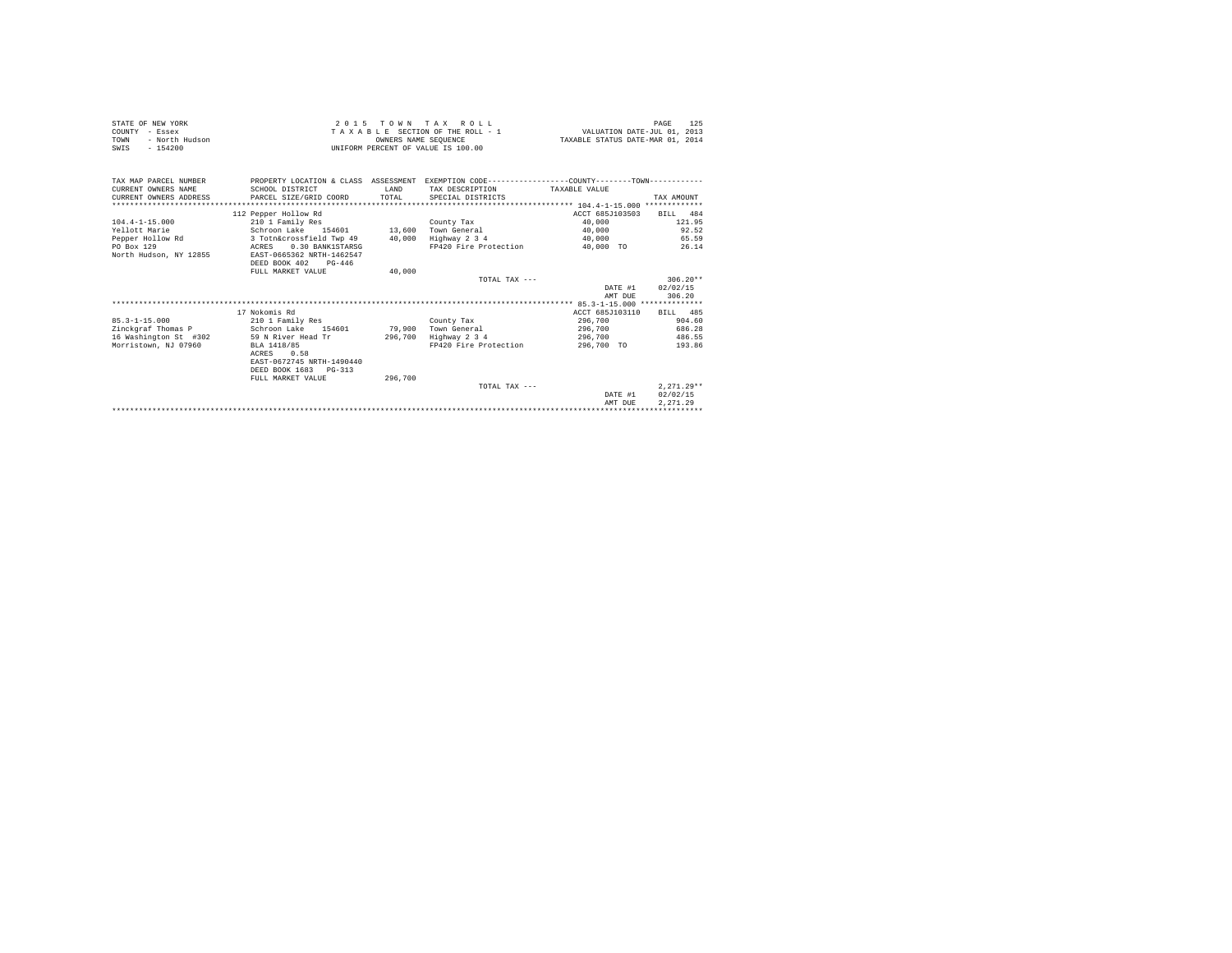|                | STATE OF NEW YORK | 2015 TOWN TAX ROLL                                             | PAGE            | 126 |
|----------------|-------------------|----------------------------------------------------------------|-----------------|-----|
| COUNTY - Essex |                   | VALUATION DATE-JUL 01, 2013<br>TAXABLE SECTION OF THE ROLL - 1 |                 |     |
| TOWN           | - North Hudson    | TAXABLE STATUS DATE-MAR 01, 2014                               |                 |     |
| SWIS           | $-154200$         |                                                                | RPS155/V04/L015 |     |
|                |                   | CURRENT DATE 12/18/2014                                        |                 |     |

#### R O L L S U B S E C T I O N - - T O T A L S

# \*\*\* S P E C I A L D I S T R I C T S U M M A R Y \*\*\*

| CODE DISTRICT NAME   | TOTAL<br>PARCELS | EXTENSION<br>TYPE | <b>EXTENSION</b><br>VALUE | AD VALOREM<br>VALUE | EXEMPT<br>AMOUNT | TAXABLE<br>VALUE | TOTAL<br>TAX |  |
|----------------------|------------------|-------------------|---------------------------|---------------------|------------------|------------------|--------------|--|
| FP420 Fire Protectio |                  | 485 TOTAL         |                           | 43500.341           | 1150,800         | 42349.541        | 27,671.19    |  |

# \*\*\* S C H O O L D I S T R I C T S U M M A R Y \*\*\*

| CODE   | DISTRICT NAME   | TOTAL<br>PARCELS | ASSESSED<br>LAND | ASSESSED<br>TOTAL | EXEMPT<br>AMOUNT | TOTAL<br>TAXABLE          |
|--------|-----------------|------------------|------------------|-------------------|------------------|---------------------------|
|        |                 |                  |                  |                   | STAR AMOUNT      | ---------<br>STAR TAXABLE |
|        | Schroon Lake    | 485              | 22168.936        | 43500.341         | 398,050          | 43.102.291                |
| 154601 |                 |                  |                  |                   | 2999.350         | 40.102.941                |
|        | SUB-TOTAL       | 485              | 22168.936        | 43500.341         | 398,050          | 43.102.291                |
|        | SUB-TOTAL(CONT) |                  |                  |                   | 2999.350         | 40.102.941                |
|        | TOTAL           | 485              | 22168.936        | 43500.341         | 398,050          | 43.102.291                |
|        | TO TAL (CONT)   |                  |                  |                   | 2999.350         | 40.102.941                |

# \*\*\* S Y S T E M C O D E S S U M M A R Y \*\*\*

#### NO SYSTEM EXEMPTIONS AT THIS LEVEL

|       |             | TOTAL          |          |          |
|-------|-------------|----------------|----------|----------|
| CODE  | DESCRIPTION | PARCELS        | COUNTY   | TOWN     |
| 33201 | C TAX SALE  | 10             | 1150,800 | 1150,800 |
| 41003 | PRO VETS T  | 2              |          | 109,995  |
| 41102 | VETERANS C  | $\overline{a}$ | 10,000   |          |
| 41121 | VET WAR CT  | 10             | 124,475  | 124,475  |
| 41131 | VET COM CT  | 9              | 204,100  | 204,100  |
| 41141 | VET DIS CT  | 5              | 216,600  | 216,600  |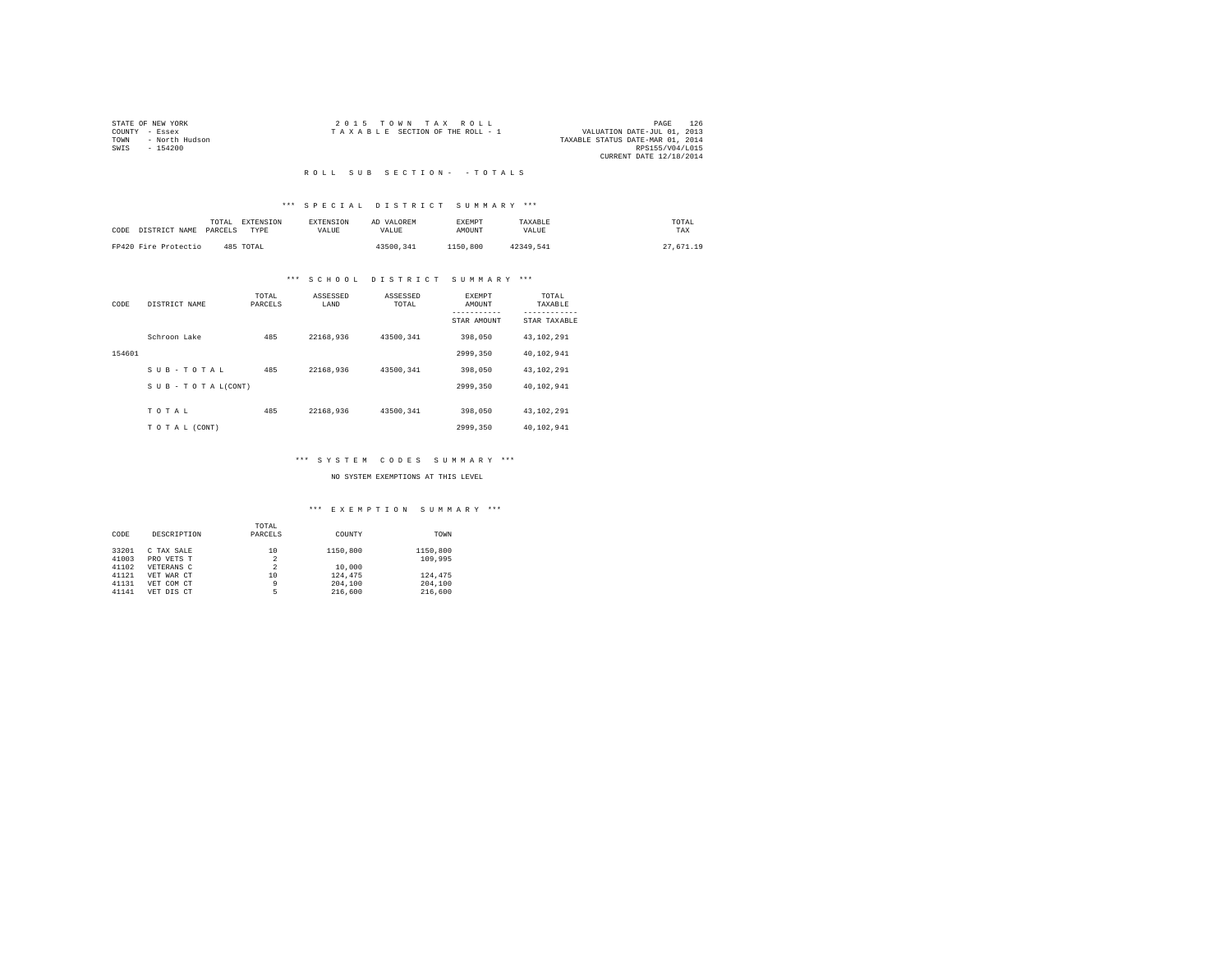| STATE OF NEW YORK      | 2015 TOWN TAX ROLL              |  |  |                                  | PAGE                        |  |
|------------------------|---------------------------------|--|--|----------------------------------|-----------------------------|--|
| COUNTY - Essex         | TAXABLE SECTION OF THE ROLL - 1 |  |  |                                  | VALUATION DATE-JUL 01, 2013 |  |
| - North Hudson<br>TOWN |                                 |  |  | TAXABLE STATUS DATE-MAR 01, 2014 |                             |  |
| SWIS<br>$-154200$      |                                 |  |  |                                  | RPS155/V04/L015             |  |
|                        |                                 |  |  |                                  | CURRENT DATE 12/18/2014     |  |

# R O L L S U B S E C T I O N - - T O T A L S

# \*\*\* E X E M P T I O N S U M M A R Y \*\*\*

| CODE  | DESCRIPTION       | TOTAL<br>PARCELS | COUNTY              | TOWN                |  |
|-------|-------------------|------------------|---------------------|---------------------|--|
| 41800 | AGED ALL<br>TOTAL | 8<br>46          | 336,804<br>2042.779 | 310.557<br>2116.527 |  |

| ROLL<br><b>SEC</b> | DESCRIPTION                                                  | TOTAL<br>PARCELS | ASSESSED<br>LAND                    | ASSESSED<br>TOTAL                   | EXEMPT<br>AMOUNT<br>STAR AMOUNT     | TOTAL<br>TAXABLE<br>STAR TAXABLE       | TOTAL<br>TAX                           |
|--------------------|--------------------------------------------------------------|------------------|-------------------------------------|-------------------------------------|-------------------------------------|----------------------------------------|----------------------------------------|
|                    | County Tax<br>Town General<br>Highway 2 3 4<br>School Relevy |                  | 22168.936<br>22168.936<br>22168.936 | 43500.341<br>43500.341<br>43500.341 | 2.042.779<br>2.116.527<br>2.116.527 | 41.457.562<br>41.383.814<br>41.383.814 | 126,398.34<br>95,722.62<br>67.864.14   |
|                    | SPEC DIST TAXES<br>TAXABLE                                   | 485              |                                     |                                     |                                     |                                        | 51,623.13<br>27.671.19<br>369, 279, 42 |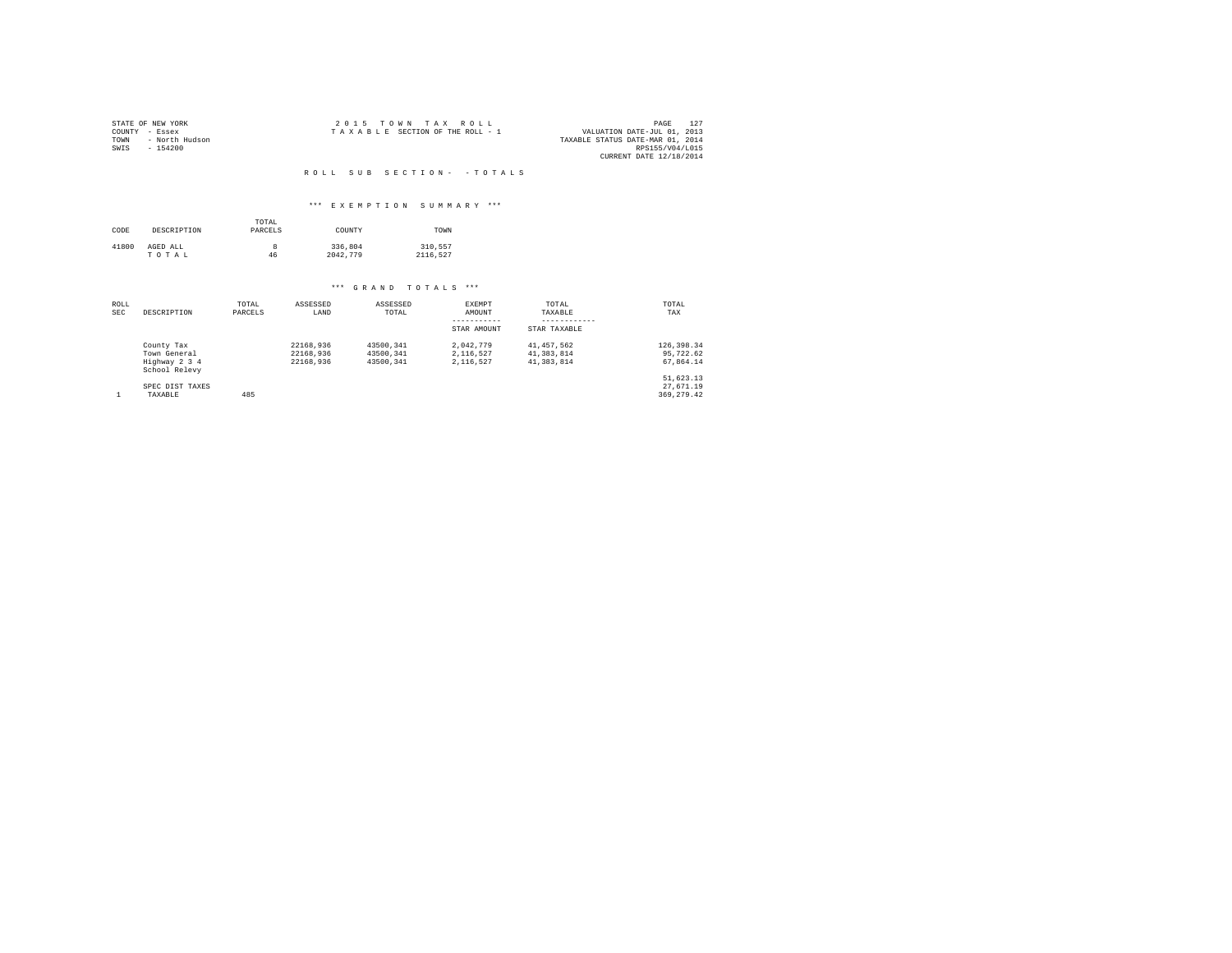| STATE OF NEW YORK<br>COUNTY - Essex<br>- North Hudson<br>TOWN<br>$-154200$<br>SWIS                        |                                                  |         | 2015 TOWN TAX ROLL<br>OWNERS NAME SEQUENCE<br>UNIFORM PERCENT OF VALUE IS 100.00 | TAXABLE SECTION OF THE ROLL - 1 SUB-SECT - A VALUATION DATE-JUL 01, 2013<br>TAXABLE STATUS DATE-MAR 01, 2014    | PAGE<br>128  |
|-----------------------------------------------------------------------------------------------------------|--------------------------------------------------|---------|----------------------------------------------------------------------------------|-----------------------------------------------------------------------------------------------------------------|--------------|
|                                                                                                           |                                                  |         |                                                                                  |                                                                                                                 |              |
| TAX MAP PARCEL NUMBER<br>CURRENT OWNERS NAME                                                              | SCHOOL DISTRICT                                  | LAND    | TAX DESCRIPTION                                                                  | PROPERTY LOCATION & CLASS ASSESSMENT EXEMPTION CODE----------------COUNTY-------TOWN----------<br>TAXABLE VALUE |              |
| CURRENT OWNERS ADDRESS                                                                                    | PARCEL SIZE/GRID COORD                           | TOTAL   | SPECIAL DISTRICTS                                                                |                                                                                                                 | TAX AMOUNT   |
|                                                                                                           | Elk Lake Rd                                      |         |                                                                                  | ACCT 685J100903 BILL 486                                                                                        |              |
| $92 - 3 - 8.100$                                                                                          | 911 Forest s480                                  |         | FISCHER 47450                                                                    | 74,479<br>74.479                                                                                                |              |
| Elk Lake Land Inc                                                                                         | Schroon Lake 154601                              |         | 139,000 County Tax                                                               | 64,521                                                                                                          | 196.72       |
| $c/o$ John L Ernst<br>$c$ /o John L Ernst 6 7 Pt T&c Twp<br>641 Lexington Ave 29thFl 1720/1 SNY Cons Ease |                                                  |         | 139,000 Town General                                                             | 64,521                                                                                                          | 149.24       |
|                                                                                                           |                                                  |         | Highway 2 3 4                                                                    | 64,521                                                                                                          | 105.81       |
| New York, NY 10022-4559                                                                                   | 248.2 AC Under 480 RPTL<br>ACRES 248.20          |         |                                                                                  | FP420 Fire Protection 139,000 TO                                                                                | 90.82        |
|                                                                                                           | EAST-0623063 NRTH-1474950                        |         |                                                                                  |                                                                                                                 |              |
|                                                                                                           | DEED BOOK 1720 PG-1                              |         |                                                                                  |                                                                                                                 |              |
|                                                                                                           | FULL MARKET VALUE                                | 139,000 |                                                                                  |                                                                                                                 |              |
|                                                                                                           |                                                  |         | TOTAL TAX ---                                                                    |                                                                                                                 | 542.59**     |
|                                                                                                           |                                                  |         |                                                                                  | DATE #1 02/02/15                                                                                                |              |
|                                                                                                           |                                                  |         |                                                                                  | AMT DUE                                                                                                         | 542.59       |
|                                                                                                           | Elk Lake Rd                                      |         |                                                                                  | ACCT 685J192010                                                                                                 | RTT.T. 487   |
| $93. - 1 - 3.100$                                                                                         | 911 Forest s480                                  |         | FISCHER<br>47450                                                                 | 50.391<br>50.391                                                                                                |              |
| Elk Lake Land Inc                                                                                         | Schroon Lake 154601                              |         | 88,400 County Tax                                                                | 38,009                                                                                                          | 115.88       |
| c/o John L Ernst                                                                                          | T&c Twp 48                                       |         | 88.400 Town General                                                              | 38,009                                                                                                          | 87.92        |
| 641 Lexington Ave 29thF1 1720/1 SNY Cons Ease                                                             |                                                  |         | Highway 2 3 4                                                                    | 38,009                                                                                                          | 62.33        |
| New York, NY 10022-4559                                                                                   | 157.8AC Under 480 RPTL                           |         | FP420 Fire Protection                                                            | 88,400 TO                                                                                                       | 57.76        |
|                                                                                                           | ACRES 157.80<br>EAST-0627481 NRTH-1475317        |         |                                                                                  |                                                                                                                 |              |
|                                                                                                           | DEED BOOK 1720 PG-1                              |         |                                                                                  |                                                                                                                 |              |
|                                                                                                           | FULL MARKET VALUE                                | 88,400  |                                                                                  |                                                                                                                 |              |
|                                                                                                           |                                                  |         | TOTAL TAX ---                                                                    |                                                                                                                 | $323.89**$   |
|                                                                                                           |                                                  |         |                                                                                  | DATE #1                                                                                                         | 02/02/15     |
|                                                                                                           |                                                  |         |                                                                                  | AMT DUE                                                                                                         | 323.89       |
|                                                                                                           |                                                  |         |                                                                                  |                                                                                                                 |              |
|                                                                                                           | Elk Lake Rd                                      |         |                                                                                  | ACCT 685J100812 BILL 488                                                                                        |              |
| $93. -1 - 7.100$                                                                                          | 911 Forest s480                                  |         | FISCHER<br>47450                                                                 | 176,359 176,359                                                                                                 |              |
| Elk Lake Land Inc                                                                                         | Schroon Lake 154601                              |         | 313,800 County Tax                                                               | 137.441                                                                                                         | 419.04       |
| c/o John L Ernst                                                                                          | 24 T&C Twp 44                                    |         | 313,800 Town General                                                             | 137,441                                                                                                         | 317.91       |
| 641 Lexington Ave 29thFl 1720/1 SNY Cons Ease                                                             |                                                  |         | Highway 2 3 4                                                                    | 137,441                                                                                                         | 225.39       |
| New York, NY 10022-4559                                                                                   | 550AC Under 480 RPTL<br>ACRES 560.30             |         | FP420 Fire Protection                                                            | 313,800 TO                                                                                                      | 205.04       |
|                                                                                                           | EAST-0632859 NRTH-1476085<br>DEED BOOK 1720 PG-1 |         |                                                                                  |                                                                                                                 |              |
|                                                                                                           | FULL MARKET VALUE                                | 313,800 |                                                                                  |                                                                                                                 |              |
|                                                                                                           |                                                  |         | TOTAL TAX ---                                                                    |                                                                                                                 | $1.167.38**$ |
|                                                                                                           |                                                  |         |                                                                                  | DATE #1                                                                                                         | 02/02/15     |
|                                                                                                           |                                                  |         |                                                                                  | AMT DUE                                                                                                         | 1,167.38     |
|                                                                                                           |                                                  |         |                                                                                  |                                                                                                                 |              |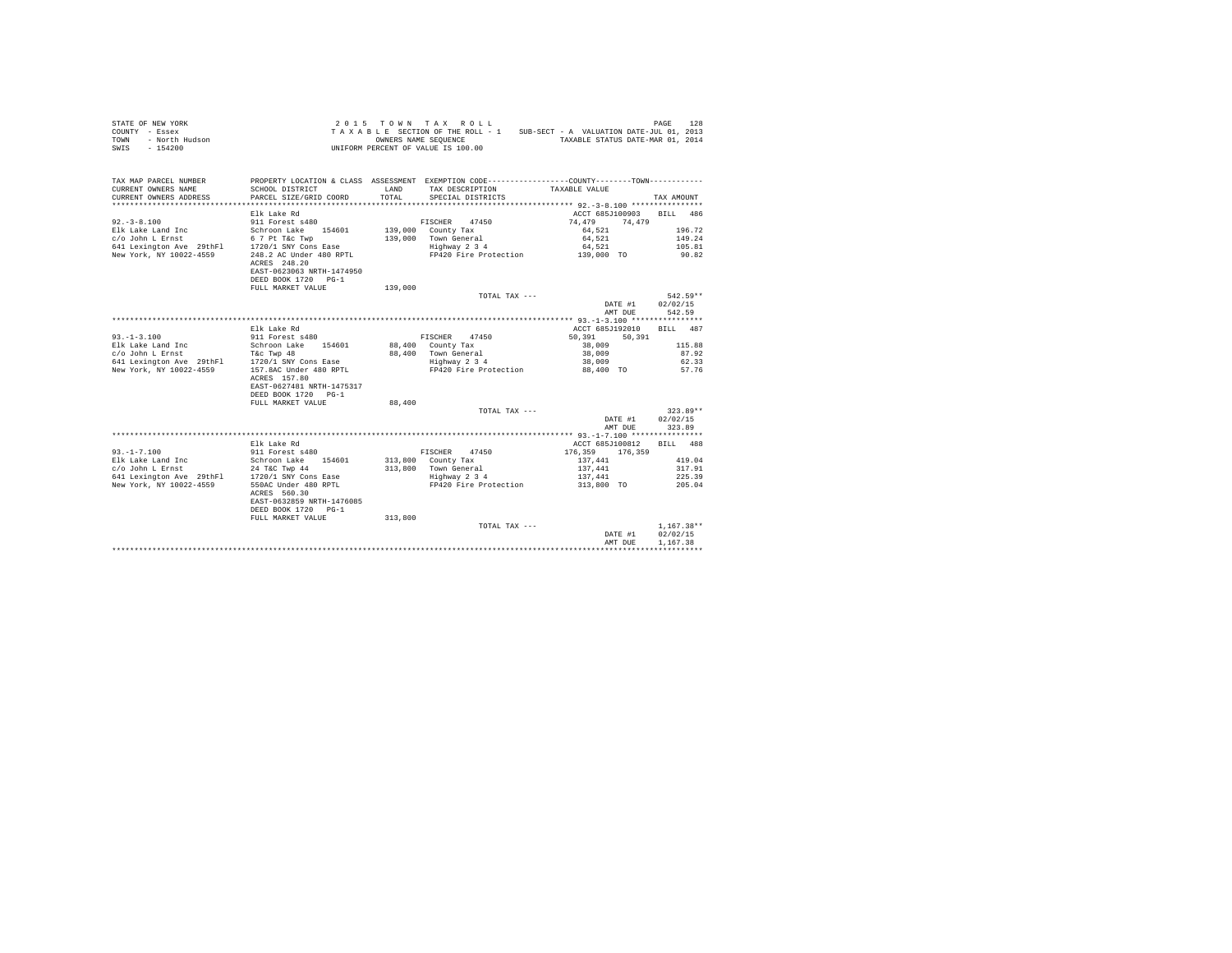| COUNTY - Essex<br>- North Hudson<br>TOWN<br>$-154200$<br>SWIS | T A A A B D B DUCKLES NAME SEQUENCE<br>UNIFORM PERCENT OF VALUE IS 100.00                       |          | TAXABLE SECTION OF THE ROLL - 1<br>OWNERS NAME SEQUENCE | SUB-SECT - A VALUATION DATE-JUL 01, 2013<br>TAXABLE STATUS DATE-MAR 01, 2014 |                      |
|---------------------------------------------------------------|-------------------------------------------------------------------------------------------------|----------|---------------------------------------------------------|------------------------------------------------------------------------------|----------------------|
| TAX MAP PARCEL NUMBER                                         | PROPERTY LOCATION & CLASS ASSESSMENT EXEMPTION CODE----------------COUNTY--------TOWN---------- |          |                                                         |                                                                              |                      |
| CURRENT OWNERS NAME                                           | SCHOOL DISTRICT                                                                                 | LAND     | TAX DESCRIPTION                                         | TAXABLE VALUE                                                                |                      |
| CURRENT OWNERS ADDRESS                                        | PARCEL SIZE/GRID COORD                                                                          | TOTAL    | SPECIAL DISTRICTS                                       |                                                                              | TAX AMOUNT           |
|                                                               |                                                                                                 |          |                                                         |                                                                              |                      |
|                                                               | Elk Lake Rd                                                                                     |          |                                                         | ACCT 685J191011 BILL                                                         | 489                  |
| $93. - 1 - 7.200$                                             |                                                                                                 |          | FISCHER<br>47450                                        | 560,602<br>560.602                                                           |                      |
|                                                               |                                                                                                 |          | 599,709 County Tax                                      | 39,107                                                                       | 119.23               |
|                                                               |                                                                                                 |          | 599.709 Town General<br>Highway 2 3 4                   | 39,107<br>39,107                                                             | 90.46<br>64.13       |
|                                                               |                                                                                                 |          | FP420 Fire Protection                                   | 599,709 TO                                                                   | 391.85               |
|                                                               | ACRES 443.00                                                                                    |          |                                                         |                                                                              |                      |
|                                                               | EAST-0629679 NRTH-1474601                                                                       |          |                                                         |                                                                              |                      |
|                                                               | DEED BOOK 843 PG-119                                                                            |          |                                                         |                                                                              |                      |
|                                                               | CONSERVATION ESMT % 67.00<br>FULL MARKET VALUE                                                  | 599,709  |                                                         |                                                                              |                      |
|                                                               |                                                                                                 |          | TOTAL TAX ---                                           |                                                                              | $665.67**$           |
|                                                               |                                                                                                 |          |                                                         | DATE #1                                                                      | 02/02/15             |
|                                                               |                                                                                                 |          |                                                         | AMT DUE                                                                      | 665.67               |
|                                                               |                                                                                                 |          |                                                         |                                                                              |                      |
|                                                               | Elk Lake Rd                                                                                     |          |                                                         | ACCT 685J100908                                                              | BILL 490             |
| $102. -2 - 3.100$                                             | $911$ Forest $s480$                                                                             |          | FISCHER 47450                                           | 340.716 340.716                                                              |                      |
|                                                               |                                                                                                 |          | 711,000 County Tax                                      | 370.284                                                                      | 1,128.94             |
|                                                               |                                                                                                 |          | 711,000 Town General                                    | 370.284                                                                      | 856.48               |
|                                                               |                                                                                                 |          | Highway 2 3 4                                           | 370.284                                                                      | 607.22               |
| New York, NY 10022-4559                                       | 1200.6AC Under 480 RPTL                                                                         |          | FP420 Fire Protection                                   | 711,000 TO                                                                   | 464.57               |
|                                                               | ACRES 1269.71                                                                                   |          |                                                         |                                                                              |                      |
|                                                               | EAST-0622322 NRTH-1460776                                                                       |          |                                                         |                                                                              |                      |
|                                                               | DEED BOOK 1720 PG-1                                                                             |          |                                                         |                                                                              |                      |
|                                                               | FULL MARKET VALUE                                                                               | 711,000  |                                                         |                                                                              |                      |
|                                                               |                                                                                                 |          | TOTAL TAX ---                                           |                                                                              | $3,057.21**$         |
|                                                               |                                                                                                 |          |                                                         | DATE #1<br>AMT DUE                                                           | 02/02/15<br>3.057.21 |
|                                                               |                                                                                                 |          |                                                         |                                                                              |                      |
|                                                               | Elk Lake Rd                                                                                     |          |                                                         | ACCT 685J191009 BILL 491                                                     |                      |
| $103. -1 - 1.210$                                             | 911 Forest s480                                                                                 |          | FISCHER 47450                                           | 1019.922 1019.922                                                            |                      |
| Elk Lake Land Inc                                             | Schroon Lake 154601                                                                             |          | 1081,212 County Tax                                     | 61,290                                                                       | 186.86               |
|                                                               |                                                                                                 |          | 1081,212 Town General                                   | 61,290                                                                       | 141.77               |
|                                                               |                                                                                                 |          | Highway 2 3 4                                           | 61,290                                                                       | 100.51               |
| New York, NY 10022-4599                                       | 606.24AC Under 480 RPTL                                                                         |          | FP420 Fire Protection                                   | 1081,212 TO                                                                  | 706.46               |
|                                                               | ACRES 1002.90                                                                                   |          |                                                         |                                                                              |                      |
|                                                               | EAST-0632505 NRTH-1469199                                                                       |          |                                                         |                                                                              |                      |
|                                                               | DEED BOOK 843 PG-119                                                                            |          |                                                         |                                                                              |                      |
|                                                               | CONSERVATION ESMT % 67.00                                                                       |          |                                                         |                                                                              |                      |
|                                                               | FULL MARKET VALUE                                                                               | 1081.212 |                                                         |                                                                              |                      |
|                                                               |                                                                                                 |          | TOTAL TAX ---                                           |                                                                              | $1.135.60**$         |
|                                                               |                                                                                                 |          |                                                         | DATE #1                                                                      | 02/02/15             |
|                                                               |                                                                                                 |          |                                                         | AMT DUE                                                                      | 1,135.60             |
|                                                               |                                                                                                 |          |                                                         |                                                                              |                      |

STATE OF NEW YORK **2015** TOWN TAX ROLL **PAGE 129**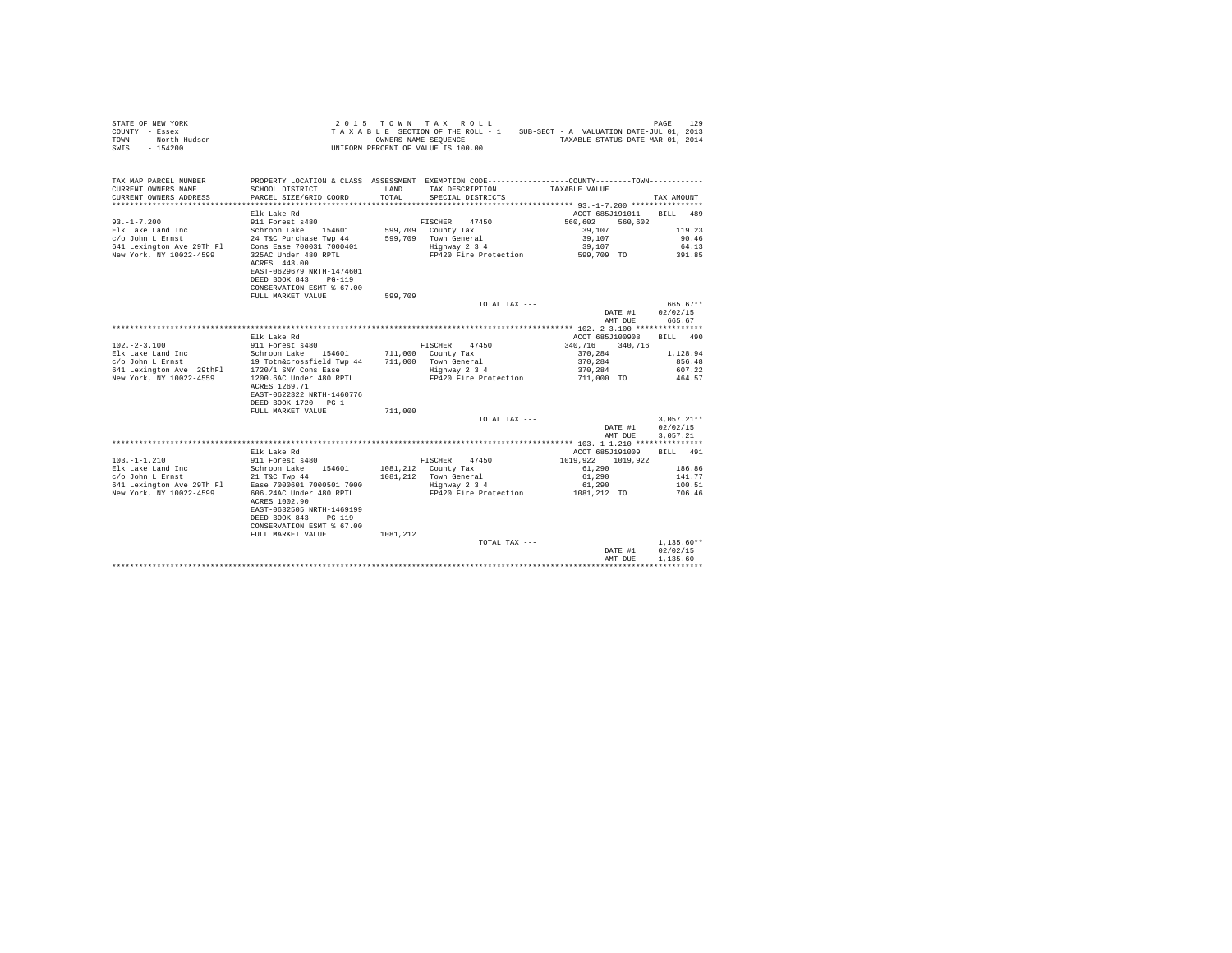| STATE OF NEW YORK<br>COUNTY - Essex<br>TOWN - North Hudson<br>SWIS - 154200 |                                                                                               |          | 2015 TOWN TAX ROLL<br>UNIFORM PERCENT OF VALUE IS 100.00 | TAXABLE SECTION OF THE ROLL - 1 SUB-SECT - A VALUATION DATE-JUL 01, 2013<br>OWNERS NAME SEQUENCE TAXABLE STATUS DATE-MAR 01, 2014 | PAGE<br>130  |
|-----------------------------------------------------------------------------|-----------------------------------------------------------------------------------------------|----------|----------------------------------------------------------|-----------------------------------------------------------------------------------------------------------------------------------|--------------|
| TAX MAP PARCEL NUMBER<br>CURRENT OWNERS NAME                                | SCHOOL DISTRICT                                                                               |          | LAND TAX DESCRIPTION                                     | PROPERTY LOCATION & CLASS ASSESSMENT EXEMPTION CODE-----------------COUNTY--------TOWN----------<br>TAXABLE VALUE                 |              |
| CURRENT OWNERS ADDRESS                                                      | PARCEL SIZE/GRID COORD                                                                        | TOTAL    | SPECIAL DISTRICTS                                        |                                                                                                                                   | TAX AMOUNT   |
|                                                                             | Elk Lake Rd                                                                                   |          |                                                          | ACCT 685Z013003                                                                                                                   | BILL 492     |
| $103. -1 - 1.220$                                                           | 911 Forest s480                                                                               |          | FISCHER 47450                                            | 340.454<br>340.454                                                                                                                |              |
| Elk Lake Land Inc                                                           | Schroon Lake 154601                                                                           |          | 359,700 County Tax                                       | 19,246                                                                                                                            | 58.68        |
| c/o John L Ernst                                                            | T&C Twp 44 & 45                                                                               |          | 359,700 Town General                                     | 19,246                                                                                                                            | 44.52        |
| 641 Lexington Ave 29Th Fl Reserved from Ease 415/47                         |                                                                                               |          | Highway 2 3 4                                            | 19,246                                                                                                                            | 31.56        |
| New York, NY 10022-4599                                                     | 79.9AC Under RPTL 480                                                                         |          |                                                          | FP420 Fire Protection 359,700 TO                                                                                                  | 235.03       |
|                                                                             | ACRES 79.90<br>EAST-0633506 NRTH-1466758                                                      |          |                                                          |                                                                                                                                   |              |
|                                                                             | DEED BOOK 843 PG-119                                                                          |          |                                                          |                                                                                                                                   |              |
|                                                                             | FULL MARKET VALUE                                                                             | 359,700  |                                                          |                                                                                                                                   |              |
|                                                                             |                                                                                               |          | TOTAL TAX ---                                            |                                                                                                                                   | $369.79**$   |
|                                                                             |                                                                                               |          |                                                          | DATE #1                                                                                                                           | 02/02/15     |
|                                                                             |                                                                                               |          |                                                          | AMT DUE                                                                                                                           | 369.79       |
|                                                                             | Elk Lake Rd                                                                                   |          |                                                          | ACCT 685J100808                                                                                                                   | RTT.T. 493   |
| $103. -1 - 7.100$                                                           | 911 Forest s480 - WTRFNT                                                                      |          | FISCHER 47450                                            | 1392.816 1392.816                                                                                                                 |              |
|                                                                             | Schroon Lake 154601                                                                           |          | 1693,700 County Tax                                      | 300,884                                                                                                                           | 917.35       |
| Elk Lake Land Inc<br>c/o John L Ernst                                       | 12 13 T&C Twp 44                                                                              |          | 1693.700 Town General                                    | 300.884                                                                                                                           | 695.96       |
| 641 Lexington Ave 29thF1 1720/1 SNY Cons Ease                               |                                                                                               |          | Highway 2 3 4                                            | 300,884                                                                                                                           | 493.41       |
| New York, NY 10022-4559                                                     | 864.67AC Under 480 RPTL                                                                       |          | FP420 Fire Protection                                    | 1693,700 TO                                                                                                                       | 1,106.66     |
|                                                                             | ACRES 1041.67<br>EAST-0635570 NRTH-1458150<br>DEED BOOK 1720 PG-1                             |          |                                                          |                                                                                                                                   |              |
|                                                                             | FULL MARKET VALUE                                                                             | 1693,700 |                                                          |                                                                                                                                   |              |
|                                                                             |                                                                                               |          | TOTAL TAX ---                                            |                                                                                                                                   | $3.213.38**$ |
|                                                                             |                                                                                               |          |                                                          | DATE #1                                                                                                                           | 02/02/15     |
|                                                                             |                                                                                               |          |                                                          | AMT DUE                                                                                                                           | 3, 213.38    |
|                                                                             |                                                                                               |          |                                                          |                                                                                                                                   |              |
|                                                                             | Elk Lake Rd                                                                                   |          |                                                          | ACCT 685J100905                                                                                                                   | BILL 494     |
| $103. -1 - 8.100$                                                           | 911 Forest s480                                                                               |          | FISCHER<br>47450                                         | 1297.319 1297.319                                                                                                                 |              |
| Elk Lake Land Inc                                                           | Schroon Lake 154601                                                                           |          | 2369,900 County Tax                                      | 1072.581                                                                                                                          | 3,270.15     |
| c/o John L Ernst                                                            | T&c Twp 44 & 45                                                                               |          | 2369.900 Town General                                    | 1072,581                                                                                                                          | 2,480.93     |
| 641 Lexington Ave 29thFl                                                    | 1720/1 SNY Cons Ease                                                                          |          | Highway 2 3 4                                            | 1072.581                                                                                                                          | 1,758.89     |
| New York, NY 10022-4559                                                     | 4124.43AC Under 480 RPTL<br>ACRES 4124.43<br>EAST-0633429 NRTH-1462567<br>DEED BOOK 1720 PG-1 |          | FP420 Fire Protection                                    | 2369,900 TO                                                                                                                       | 1,548.49     |
|                                                                             | FULL MARKET VALUE                                                                             | 2369,900 |                                                          |                                                                                                                                   |              |
|                                                                             |                                                                                               |          | TOTAL TAX ---                                            |                                                                                                                                   | $9.058.46**$ |
|                                                                             |                                                                                               |          |                                                          | DATE #1                                                                                                                           | 02/02/15     |
|                                                                             |                                                                                               |          |                                                          | AMT DUE                                                                                                                           | 9.058.46     |
|                                                                             |                                                                                               |          |                                                          |                                                                                                                                   |              |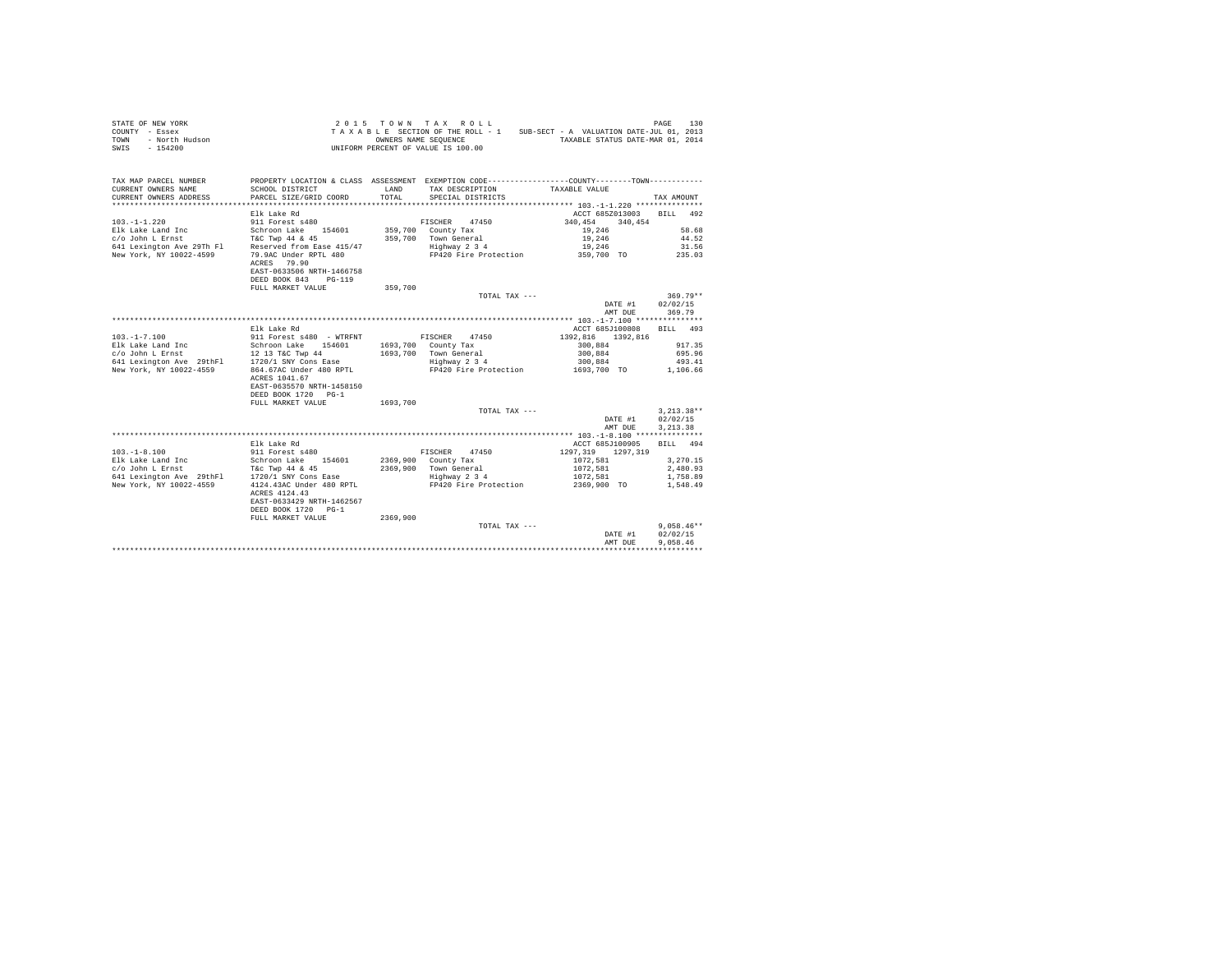| STATE OF NEW YORK<br>COUNTY - Essex<br>- North Hudson<br>TOWN<br>SWIS - 154200 |                                                                     |         | 2015 TOWN TAX ROLL<br>OWNERS NAME SEQUENCE<br>UNIFORM PERCENT OF VALUE IS 100.00 | TAXABLE SECTION OF THE ROLL - 1 SUB-SECT - A VALUATION DATE-JUL 01, 2013<br>TAXABLE STATUS DATE-MAR 01, 2014     | 131<br>PAGE      |
|--------------------------------------------------------------------------------|---------------------------------------------------------------------|---------|----------------------------------------------------------------------------------|------------------------------------------------------------------------------------------------------------------|------------------|
|                                                                                |                                                                     |         |                                                                                  |                                                                                                                  |                  |
| TAX MAP PARCEL NUMBER<br>CURRENT OWNERS NAME                                   | SCHOOL DISTRICT                                                     | LAND    | TAX DESCRIPTION                                                                  | PROPERTY LOCATION & CLASS ASSESSMENT EXEMPTION CODE----------------COUNTY--------TOWN----------<br>TAXABLE VALUE |                  |
| CURRENT OWNERS ADDRESS                                                         | PARCEL SIZE/GRID COORD                                              | TOTAL   | SPECIAL DISTRICTS                                                                |                                                                                                                  | TAX AMOUNT       |
|                                                                                | Elk Lake Rd                                                         |         |                                                                                  | ACCT 685Z013002                                                                                                  | BILL 495         |
| $103. - 1 - 8.300$                                                             | 911 Forest s480                                                     |         | FISCHER<br>47450                                                                 | 36,589<br>36,589                                                                                                 |                  |
| Elk Lake Land Inc                                                              | Schroon Lake 154601                                                 |         | 58,200 County Tax                                                                | 21,611                                                                                                           | 65.89            |
| c/o John L Ernst                                                               | T&C Twp                                                             |         | 58.200 Town General                                                              | 21,611                                                                                                           | 49.99            |
| 641 Lexington Ave Fl 29                                                        | 1720/1 SNY Cons Ease                                                |         | Highway 2 3 4                                                                    | 21,611                                                                                                           | 35.44            |
| New York, NY 10022-4559                                                        | 83.1AC Under 480 RPTL                                               |         | FP420 Fire Protection                                                            | 58,200 TO                                                                                                        | 38.03            |
|                                                                                | ACRES 83.10                                                         |         |                                                                                  |                                                                                                                  |                  |
|                                                                                | EAST-0633954 NRTH-1465577                                           |         |                                                                                  |                                                                                                                  |                  |
|                                                                                | DEED BOOK 1720 PG-1                                                 |         |                                                                                  |                                                                                                                  |                  |
|                                                                                | FULL MARKET VALUE                                                   | 58,200  |                                                                                  |                                                                                                                  |                  |
|                                                                                |                                                                     |         | TOTAL TAX ---                                                                    |                                                                                                                  | 189.35**         |
|                                                                                |                                                                     |         |                                                                                  | DATE #1                                                                                                          | 02/02/15         |
|                                                                                |                                                                     |         |                                                                                  | AMT DUE                                                                                                          | 189.35           |
|                                                                                |                                                                     |         |                                                                                  |                                                                                                                  |                  |
|                                                                                | Elk Lake Rd                                                         |         |                                                                                  | ACCT 685J100907                                                                                                  | RTT.T. 496       |
| $112. - 3 - 2.000$                                                             | 911 Forest s480                                                     |         | FISCHER<br>47450                                                                 | 269.843<br>269,843                                                                                               |                  |
| Elk Lake Land Inc                                                              | Schroon Lake 154601                                                 |         | 473,500 County Tax                                                               | 203,657                                                                                                          | 620.92           |
| 641 Lexington Ave 29thF1 15 T&C Twp 44                                         |                                                                     |         | 473.500 Town General                                                             | 203,657                                                                                                          | 471.07           |
| New York, NY 10022-4559                                                        | 1720/1 SNY Cons Ease                                                |         | Highway 2 3 4                                                                    | 203,657                                                                                                          | 333.97           |
|                                                                                | 845.5AC Under 480 RPTL<br>ACRES 845.50<br>EAST-0620602 NRTH-1451617 |         | FP420 Fire Protection                                                            | 473,500 TO                                                                                                       | 309.38           |
|                                                                                | DEED BOOK 1720 PG-1                                                 |         |                                                                                  |                                                                                                                  |                  |
|                                                                                | FULL MARKET VALUE                                                   | 473,500 |                                                                                  |                                                                                                                  |                  |
|                                                                                |                                                                     |         | TOTAL TAX ---                                                                    |                                                                                                                  | $1.735.34**$     |
|                                                                                |                                                                     |         |                                                                                  | DATE #1                                                                                                          | 02/02/15         |
|                                                                                |                                                                     |         |                                                                                  | AMT DUE                                                                                                          | 1,735.34         |
|                                                                                |                                                                     |         |                                                                                  |                                                                                                                  |                  |
|                                                                                | Elk Lake Rd                                                         |         |                                                                                  | ACCT 685J100811                                                                                                  | BILL 497         |
| $113, -1 - 1,000$                                                              | 911 Forest s480                                                     |         | FISCHER<br>47450                                                                 | 285,504<br>285,504                                                                                               |                  |
| Elk Lake Land Inc                                                              | Schroon Lake 154601                                                 |         | 623,700 County Tax                                                               | 338,196                                                                                                          | 1,031.11         |
| c/o John L Ernst<br>641 Lexington Ave 29thFl                                   | 14 T&c Twp 44<br>1720/1 SNY Cons Ease                               |         | 623,700 Town General<br>Highway 2 3 4                                            | 338,196<br>338,196                                                                                               | 782.26<br>554.60 |
| New York, NY 10022-4559                                                        | 1050AC Under 480 RPTL                                               |         | FP420 Fire Protection                                                            | 623,700 TO                                                                                                       | 407.53           |
|                                                                                | ACRES 1113.80<br>EAST-0625964 NRTH-1453840<br>DEED BOOK 1720 PG-1   |         |                                                                                  |                                                                                                                  |                  |
|                                                                                | FULL MARKET VALUE                                                   | 623,700 |                                                                                  |                                                                                                                  |                  |
|                                                                                |                                                                     |         | TOTAL TAX ---                                                                    |                                                                                                                  | $2.775.50**$     |
|                                                                                |                                                                     |         |                                                                                  | DATE #1                                                                                                          | 02/02/15         |
|                                                                                |                                                                     |         |                                                                                  | AMT DUE                                                                                                          | 2.775.50         |
|                                                                                |                                                                     |         |                                                                                  |                                                                                                                  |                  |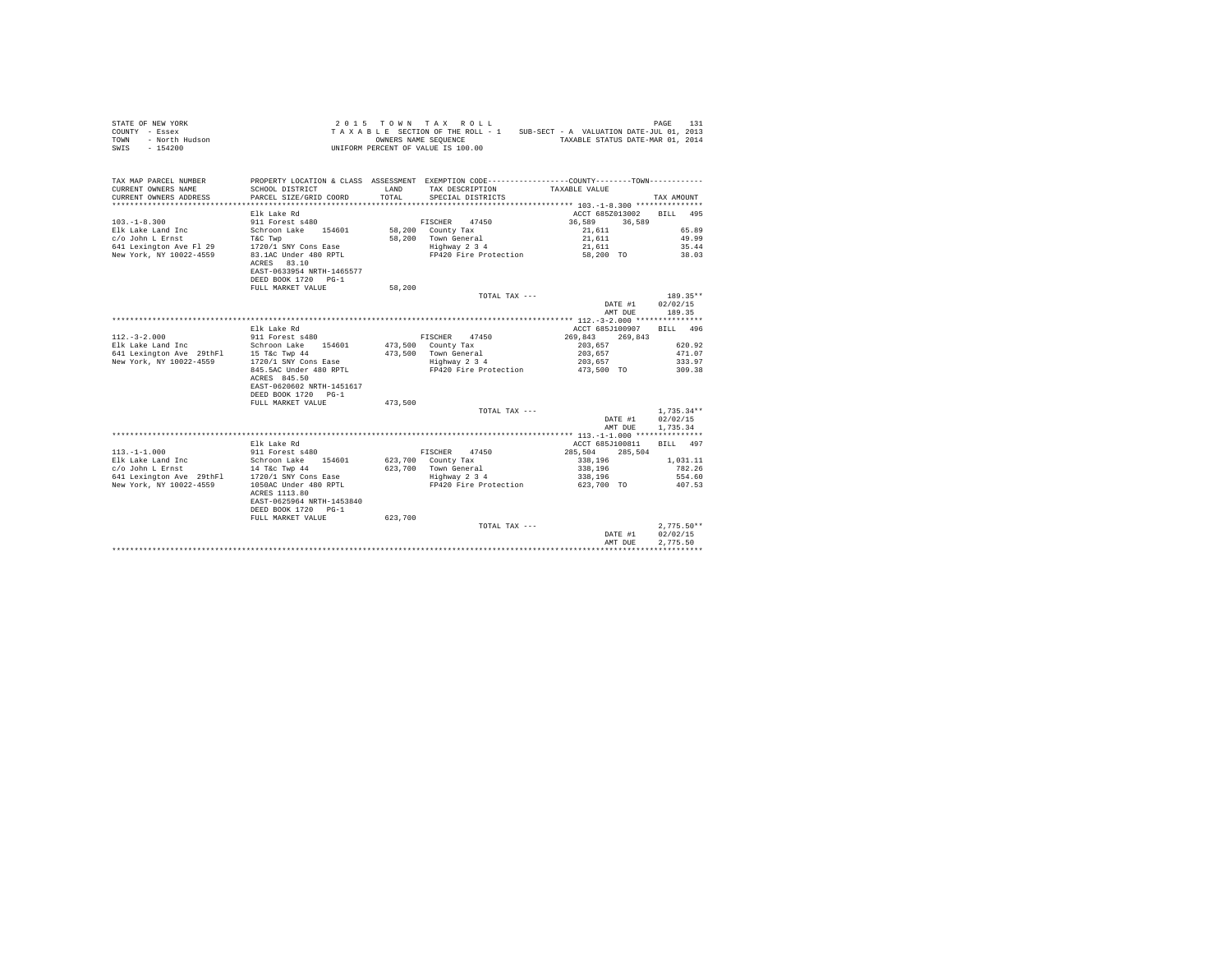| OF NEW YORK<br>Y - Essex<br>- North Hudson<br>- 154200<br>STATE OF NEW YORK<br>COUNTY - Essex<br>TOWN<br>SWIS - 154200                                                               |                                                                                                |          | 2015 TOWN TAX ROLL<br>TAXABLE SECTION OF THE ROLL - 1 SUB-SECT - A VALUATION DATE-JUL 01, 2013<br>OWNERS NAME SEOUENCE TAXABLE STATUS DATE-MAR 01, 2014<br>UNIFORM PERCENT OF VALUE IS 100.00 |                          | 132<br>PAGE  |
|--------------------------------------------------------------------------------------------------------------------------------------------------------------------------------------|------------------------------------------------------------------------------------------------|----------|-----------------------------------------------------------------------------------------------------------------------------------------------------------------------------------------------|--------------------------|--------------|
| TAX MAP PARCEL NUMBER                                                                                                                                                                | PROPERTY LOCATION & CLASS ASSESSMENT EXEMPTION CODE----------------COUNTY--------TOWN--------- |          |                                                                                                                                                                                               |                          |              |
| CURRENT OWNERS NAME<br>CURRENT OWNERS ADDRESS                                                                                                                                        | SCHOOL DISTRICT<br>PARCEL SIZE/GRID COORD                                                      | TOTAL    | LAND TAX DESCRIPTION<br>SPECIAL DISTRICTS                                                                                                                                                     | TAXABLE VALUE            | TAX AMOUNT   |
|                                                                                                                                                                                      |                                                                                                |          |                                                                                                                                                                                               |                          |              |
|                                                                                                                                                                                      | 3010 Blue Ridge Rd                                                                             |          |                                                                                                                                                                                               | ACCT 685J101202 BILL 498 |              |
| $113. -2 - 1.004$                                                                                                                                                                    | 911 Forest s480                                                                                |          | FISCHER 47450                                                                                                                                                                                 | 1002.676 1002.676        |              |
| Elk Lake Land Inc                                                                                                                                                                    | Schroon Lake 154601                                                                            |          | 1027,800 County Tax                                                                                                                                                                           | 46,324                   | 141.24       |
| 641 Lexington Ave                                                                                                                                                                    | 5 T&C Twp 44<br>SNY Cons Ease                                                                  |          | 1049.000 Town General                                                                                                                                                                         | 46.324                   | 107.15       |
| New York, NY 10022                                                                                                                                                                   |                                                                                                |          | Highway 2 3 4                                                                                                                                                                                 | 46,324                   | 75.97        |
|                                                                                                                                                                                      | 1690.5AC Under 480 RPTL                                                                        |          | FP420 Fire Protection                                                                                                                                                                         | 1049,000 TO              | 685.42       |
|                                                                                                                                                                                      | ACRES 1691.50                                                                                  |          |                                                                                                                                                                                               |                          |              |
|                                                                                                                                                                                      | EAST-0639072 NRTH-1451475                                                                      |          |                                                                                                                                                                                               |                          |              |
|                                                                                                                                                                                      | DEED BOOK 1719 PG-1<br>FULL MARKET VALUE                                                       | 1049,000 |                                                                                                                                                                                               |                          |              |
|                                                                                                                                                                                      |                                                                                                |          | TOTAL TAX ---                                                                                                                                                                                 |                          | 1,009.78**   |
|                                                                                                                                                                                      |                                                                                                |          |                                                                                                                                                                                               | DATE #1                  | 02/02/15     |
|                                                                                                                                                                                      |                                                                                                |          |                                                                                                                                                                                               | AMT DUE                  | 1,009.78     |
|                                                                                                                                                                                      |                                                                                                |          |                                                                                                                                                                                               |                          |              |
|                                                                                                                                                                                      | Elk Lake Rd                                                                                    |          |                                                                                                                                                                                               | ACCT 685J100810          | RTT.T. 499   |
| $113. -3 - 1.000$                                                                                                                                                                    | 240 Rural res                                                                                  |          | County Tax                                                                                                                                                                                    | 219,000<br>219,000       | 667.70       |
|                                                                                                                                                                                      |                                                                                                |          | 98,000 Town General<br>219,000 Highway 2 3 4                                                                                                                                                  |                          | 506.56       |
|                                                                                                                                                                                      |                                                                                                |          |                                                                                                                                                                                               | 219,000                  | 359.13       |
|                                                                                                                                                                                      |                                                                                                |          | FP420 Fire Protection 219,000 TO                                                                                                                                                              |                          | 143.09       |
|                                                                                                                                                                                      |                                                                                                |          |                                                                                                                                                                                               |                          |              |
|                                                                                                                                                                                      | EAST-0631498 NRTH-1456494                                                                      |          |                                                                                                                                                                                               |                          |              |
|                                                                                                                                                                                      | DEED BOOK 1720 PG-1<br>FULL MARKET VALUE                                                       |          |                                                                                                                                                                                               |                          |              |
|                                                                                                                                                                                      |                                                                                                | 219,000  | TOTAL TAX ---                                                                                                                                                                                 |                          | $1,676.48**$ |
|                                                                                                                                                                                      |                                                                                                |          |                                                                                                                                                                                               | DATE #1                  | 02/02/15     |
|                                                                                                                                                                                      |                                                                                                |          |                                                                                                                                                                                               | AMT DUE                  | 1,676.48     |
|                                                                                                                                                                                      |                                                                                                |          |                                                                                                                                                                                               |                          |              |
|                                                                                                                                                                                      | Elk Lake Rd                                                                                    |          |                                                                                                                                                                                               | ACCT 685J101410          | BTLL 500     |
| $92 - 3 - 9.000$                                                                                                                                                                     | 911 Forest s480                                                                                |          | FISCHER 47450                                                                                                                                                                                 | 921 921                  |              |
| Nature Conservancy Inc Schroom Lake 154601<br>c/o Lucy B Harlow 31 T&C Twp 45<br>195 New Karner Rd Ste 200 Parcel (F)<br>Panew Karner Rd Ste 200 Parcel (F)<br>28.2AC Under 480 RPTL |                                                                                                |          | 16,000 County Tax                                                                                                                                                                             | 15,079                   | 45.97        |
|                                                                                                                                                                                      |                                                                                                |          | 16,000 Town General                                                                                                                                                                           | 15,079                   | 34.88        |
|                                                                                                                                                                                      |                                                                                                |          | Highway 2 3 4                                                                                                                                                                                 | 15,079                   | 24.73        |
|                                                                                                                                                                                      |                                                                                                |          | FP420 Fire Protection                                                                                                                                                                         | 16,000 TO                | 10.45        |
|                                                                                                                                                                                      | ACRES 28.20                                                                                    |          |                                                                                                                                                                                               |                          |              |
|                                                                                                                                                                                      | EAST-0597838 NRTH-1478803<br>DEED BOOK 1552 PG-206                                             |          |                                                                                                                                                                                               |                          |              |
|                                                                                                                                                                                      | FULL MARKET VALUE                                                                              | 16,000   |                                                                                                                                                                                               |                          |              |
|                                                                                                                                                                                      |                                                                                                |          | TOTAL TAX ---                                                                                                                                                                                 |                          | $116.03**$   |
|                                                                                                                                                                                      |                                                                                                |          |                                                                                                                                                                                               | DATE #1                  | 02/02/15     |
|                                                                                                                                                                                      |                                                                                                |          |                                                                                                                                                                                               | AMT DUE                  | 116.03       |
|                                                                                                                                                                                      |                                                                                                |          |                                                                                                                                                                                               |                          |              |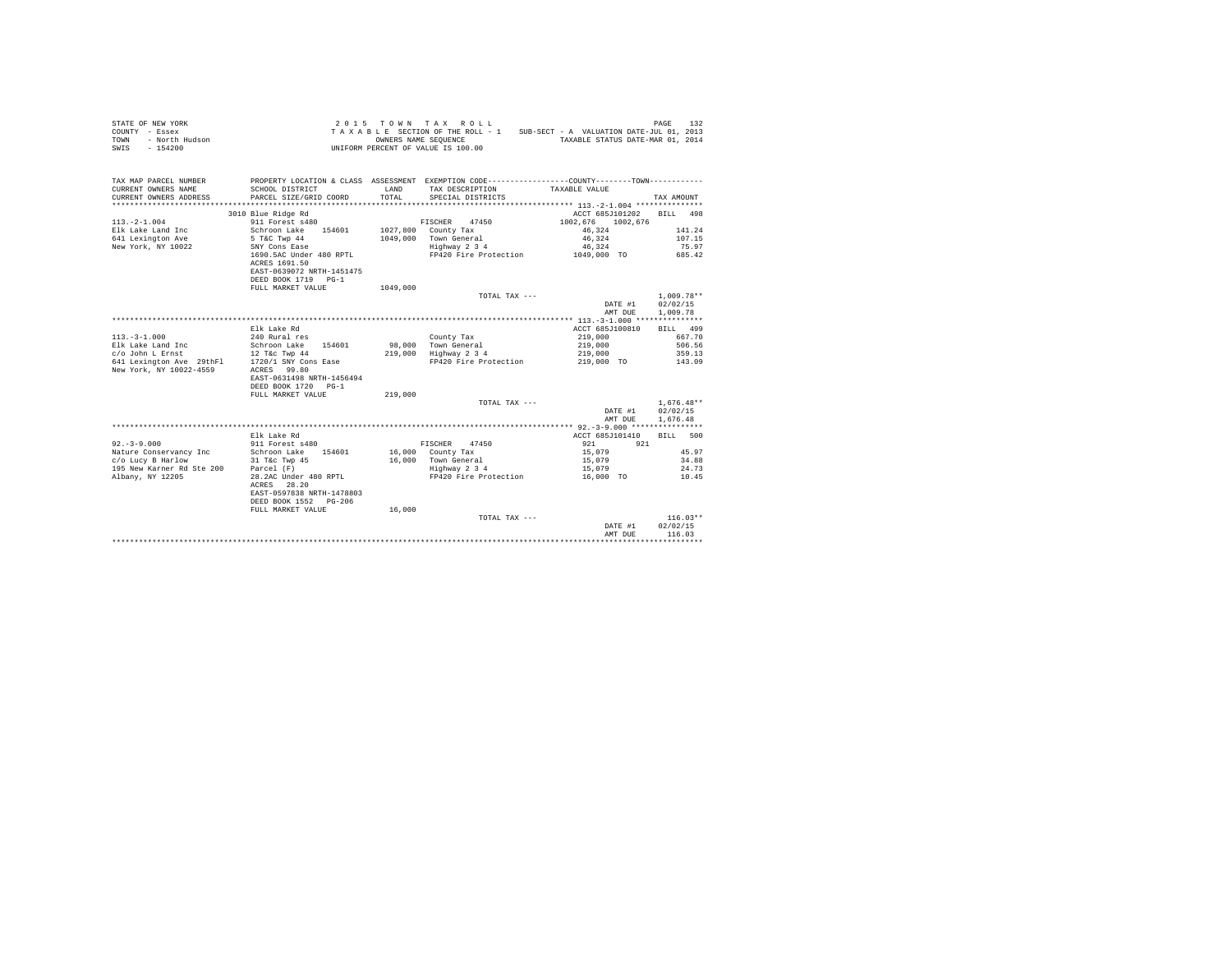| STATE OF NEW YORK      | $2.015$ TOWN TAX ROLL              | 133<br>PAGE                              |
|------------------------|------------------------------------|------------------------------------------|
| COUNTY - Essex         | TAXABLE SECTION OF THE ROLL - 1    | SUB-SECT - A VALUATION DATE-JUL 01, 2013 |
| TOWN<br>- North Hudson | OWNERS NAME SEOUENCE               | TAXABLE STATUS DATE-MAR 01, 2014         |
| - 154200<br>SWIS       | UNIFORM PERCENT OF VALUE IS 100.00 |                                          |

| TAX MAP PARCEL NUMBER<br>CURRENT OWNERS NAME<br>CURRENT OWNERS ADDRESS | SCHOOL DISTRICT<br>PARCEL SIZE/GRID COORD | LAND<br>TOTAL. | PROPERTY LOCATION & CLASS ASSESSMENT EXEMPTION CODE----------------COUNTY-------TOWN----------<br>TAX DESCRIPTION<br>SPECIAL DISTRICTS | TAXABLE VALUE   | TAX AMOUNT    |
|------------------------------------------------------------------------|-------------------------------------------|----------------|----------------------------------------------------------------------------------------------------------------------------------------|-----------------|---------------|
|                                                                        |                                           |                |                                                                                                                                        |                 |               |
|                                                                        | Blue Ridge Rd                             |                |                                                                                                                                        | ACCT 685J101309 | 501<br>BILL   |
| $102. -2 - 1.038$                                                      | 911 Forest s480 - WTRFNT                  |                | County Tax                                                                                                                             | 9501,800        | 28,969.66     |
| Nature Conservancy Inc                                                 | Schroon Lake<br>154601                    |                | 8845,900 Town General                                                                                                                  | 9501,800        | 21,978.08     |
| c/o Lucy B Harlow                                                      | 23 T&c Twp 44                             | 9501,800       | Highway 2 3 4                                                                                                                          | 9501,800        | 15,581.73     |
| 195 New Karner Rd Ste 200                                              | Parcel (A)                                |                | FP420 Fire Protection                                                                                                                  | 9501,800 TO     | 6,208.48      |
| Albany, NY 12205                                                       | 4296.04AC Under 480 RPTL                  |                |                                                                                                                                        |                 |               |
|                                                                        | ACRES16864.32                             |                |                                                                                                                                        |                 |               |
|                                                                        |                                           |                |                                                                                                                                        |                 |               |
|                                                                        | EAST-0611733 NRTH-1460156                 |                |                                                                                                                                        |                 |               |
|                                                                        | DEED BOOK 1552 PG-206                     |                |                                                                                                                                        |                 |               |
|                                                                        | FULL MARKET VALUE                         | 9501,800       |                                                                                                                                        |                 |               |
|                                                                        |                                           |                | TOTAL TAX ---                                                                                                                          |                 | $72.737.95**$ |
|                                                                        |                                           |                |                                                                                                                                        | DATE #1         | 02/02/15      |
|                                                                        |                                           |                |                                                                                                                                        | AMT DUE         | 72.737.95     |
|                                                                        |                                           |                |                                                                                                                                        |                 |               |
|                                                                        | Blue Ridge Rd                             |                |                                                                                                                                        | ACCT 685J101115 | BILL 502      |
| $113.4 - 2 - 5.000$                                                    | 911 Forest s480                           |                | County Tax                                                                                                                             | 53,200          | 162.20        |
| State of New York DEC                                                  | Schroon Lake<br>154601                    | 53,200         | Town General                                                                                                                           | 53,200          | 123.05        |
| 625 Broadway                                                           | 4 T&C Twp 44                              | 53,200         | Highway 2 3 4                                                                                                                          | 53,200          | 87.24         |
| Albany, NY 12233                                                       | Parcel (G)                                |                | School Relevy                                                                                                                          |                 | 482.01        |
|                                                                        | 76AC Under 480 RPTL                       |                | FP420 Fire Protection                                                                                                                  | 53,200 TO       | 34.76         |
| PRIOR OWNER ON 3/01/2014                                               | ACRES<br>76.00                            |                |                                                                                                                                        |                 |               |
| Nature Conservancy Inc                                                 | EAST-0640984 NRTH-1445154                 |                |                                                                                                                                        |                 |               |
|                                                                        | DEED BOOK 1761 PG-101                     |                |                                                                                                                                        |                 |               |
|                                                                        | FULL MARKET VALUE                         | 53,200         |                                                                                                                                        |                 |               |
|                                                                        |                                           |                | TOTAL TAX ---                                                                                                                          |                 | 889.26**      |
|                                                                        |                                           |                |                                                                                                                                        | DATE #1         | 02/02/15      |
|                                                                        |                                           |                |                                                                                                                                        | AMT DUE         | 889.26        |
|                                                                        |                                           |                |                                                                                                                                        |                 |               |
|                                                                        | Blue Ridge Rd                             |                |                                                                                                                                        | ACCT 685J178551 | BILL<br>503   |
| $112.4 - 2 - 20.000$                                                   | 911 Forest s480                           |                | 47450<br>FISCHER                                                                                                                       | 376<br>376      |               |
| Upper Hudson Woodlands ATP LP Schroon Lake 154601                      |                                           |                | 1,680 County Tax                                                                                                                       | 1,304           | 3.98          |
| c/o BTG Pactual                                                        | 9 T&c Twp 44                              |                | 1,680 Town General                                                                                                                     | 1,304           | 3.02          |
| 1180 Peachtree St NE Ste 1810 SNY Cons Ease 7001201                    |                                           |                | Highway 2 3 4                                                                                                                          | 1,304           | 2.14          |
| Atlanta, GA 30309                                                      | 5.8AC Under 480 RPTL                      |                | FP420 Fire Protection                                                                                                                  | 1,680 TO        | 1.10          |
|                                                                        | 5.80<br>ACRES                             |                |                                                                                                                                        |                 |               |
| PRIOR OWNER ON 3/01/2014                                               | EAST-0617034 NRTH-1439141                 |                |                                                                                                                                        |                 |               |
| Upper Hudson Woodlands ATP LP DEED BOOK 1658                           | $PG-17$                                   |                |                                                                                                                                        |                 |               |
|                                                                        | CONSERVATION ESMT % 60.00                 |                |                                                                                                                                        |                 |               |
|                                                                        | FULL MARKET VALUE                         | 1,680          |                                                                                                                                        |                 |               |
|                                                                        |                                           |                | TOTAL TAX ---                                                                                                                          |                 | $10.24**$     |
|                                                                        |                                           |                |                                                                                                                                        | DATE #1         | 02/02/15      |
|                                                                        |                                           |                |                                                                                                                                        | AMT DUE         | 10.24         |
|                                                                        |                                           |                |                                                                                                                                        |                 |               |
|                                                                        |                                           |                |                                                                                                                                        |                 |               |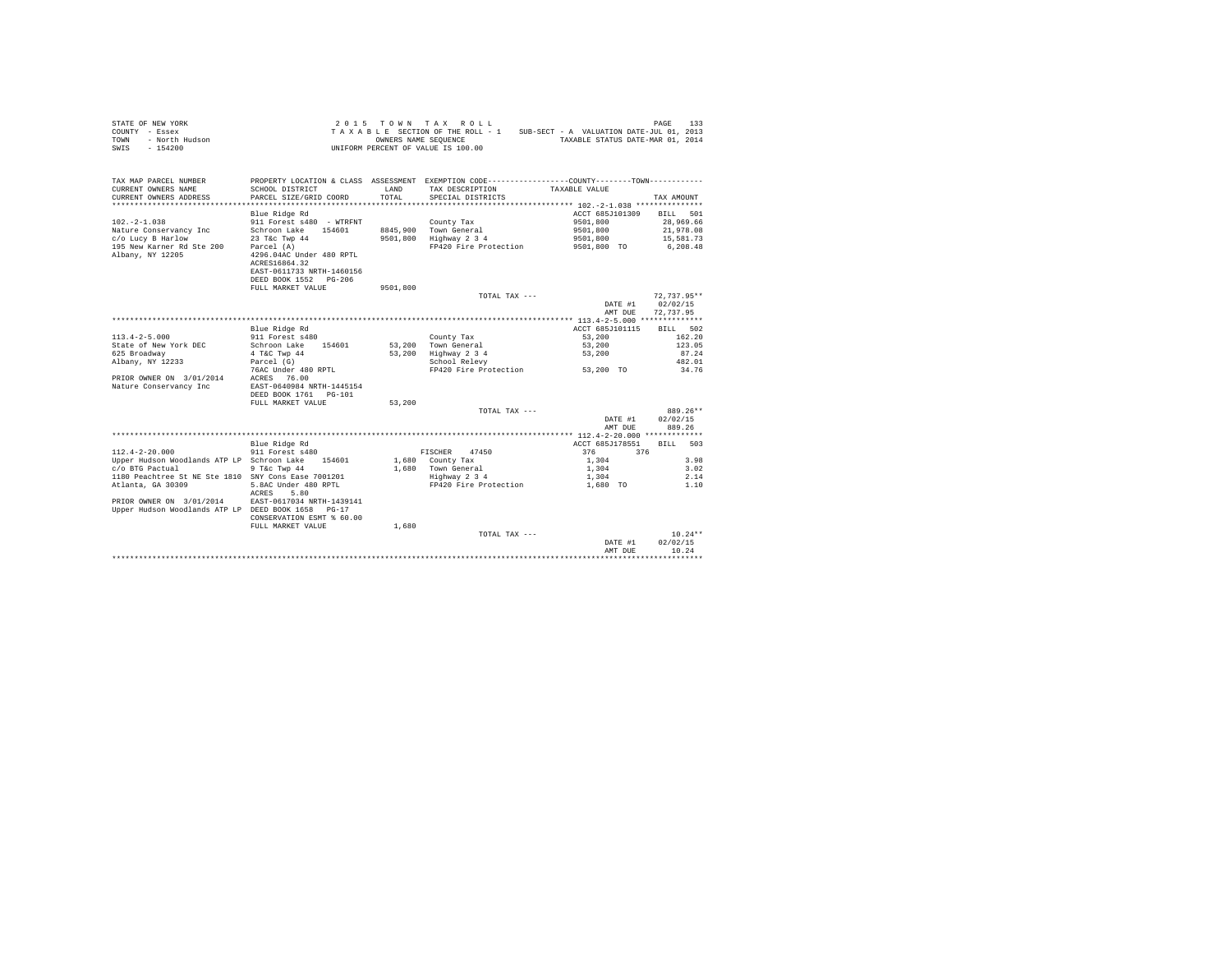|                | STATE OF NEW YORK |  |  |  | 2015 TOWN TAX ROLL                 |  |  |  |                                          |  | PAGE                             | 134 |
|----------------|-------------------|--|--|--|------------------------------------|--|--|--|------------------------------------------|--|----------------------------------|-----|
| COUNTY - Essex |                   |  |  |  | TAXABLE SECTION OF THE ROLL - 1    |  |  |  | SUB-SECT - A VALUATION DATE-JUL 01, 2013 |  |                                  |     |
| TOWN           | - North Hudson    |  |  |  | OWNERS NAME SEOUENCE               |  |  |  |                                          |  | TAXABLE STATUS DATE-MAR 01, 2014 |     |
| SWIS           | - 154200          |  |  |  | UNIFORM PERCENT OF VALUE IS 100.00 |  |  |  |                                          |  |                                  |     |

| TAX MAP PARCEL NUMBER<br>CURRENT OWNERS NAME<br>CURRENT OWNERS ADDRESS | PROPERTY LOCATION & CLASS ASSESSMENT EXEMPTION CODE----------------COUNTY-------TOWN----------<br>SCHOOL DISTRICT<br>PARCEL SIZE/GRID COORD | LAND<br>TOTAL | TAX DESCRIPTION<br>SPECIAL DISTRICTS | TAXABLE VALUE                                | TAX AMOUNT         |
|------------------------------------------------------------------------|---------------------------------------------------------------------------------------------------------------------------------------------|---------------|--------------------------------------|----------------------------------------------|--------------------|
|                                                                        |                                                                                                                                             |               |                                      |                                              |                    |
|                                                                        | Blue Ridge Rd                                                                                                                               |               |                                      | ACCT 685J178552                              | <b>BILL</b><br>504 |
| $112.4 - 2 - 22.000$                                                   | 911 Forest s480                                                                                                                             |               | 47450<br>FISCHER                     | 45<br>45                                     |                    |
| Upper Hudson Woodlands ATP LP Schroon Lake                             | 154601                                                                                                                                      | 160           | County Tax                           | 115                                          | 0.35               |
| c/o BTG Pactual                                                        | 9 T&c Twp 44                                                                                                                                |               | 160 Town General                     | 115                                          | 0.27               |
| 1180 Peachtree St NE Ste 1810 SNY Cons Ease 7001301                    |                                                                                                                                             |               | Highway 2 3 4                        | 115                                          | 0.19               |
| Atlanta, GA 30309                                                      | .51AC Under 480 RPTL                                                                                                                        |               | FP420 Fire Protection                | 160 TO                                       | .10                |
|                                                                        | 0.51<br>ACRES                                                                                                                               |               |                                      |                                              |                    |
| PRIOR OWNER ON 3/01/2014                                               | EAST-0616000 NRTH-1439269                                                                                                                   |               |                                      |                                              |                    |
| Upper Hudson Woodlands ATP LP DEED BOOK 1658                           | $PG-17$                                                                                                                                     |               |                                      |                                              |                    |
|                                                                        | CONSERVATION ESMT % 60.00                                                                                                                   |               |                                      |                                              |                    |
|                                                                        | FULL MARKET VALUE                                                                                                                           | 160           |                                      |                                              |                    |
|                                                                        |                                                                                                                                             |               | TOTAL TAX ---                        |                                              | $0.91**$           |
|                                                                        |                                                                                                                                             |               |                                      | DATE #1                                      | 02/02/15           |
|                                                                        |                                                                                                                                             |               |                                      | AMT DUE                                      | 0.91               |
|                                                                        |                                                                                                                                             |               |                                      | ************** 113.4-2-11.000 ************** |                    |
|                                                                        | 3217 Blue Ridge Rd                                                                                                                          |               |                                      | ACCT 685J100912                              | 505<br><b>BILL</b> |
| $113.4 - 2 - 11.000$                                                   | 911 Forest s480                                                                                                                             |               | FISCHER<br>47450                     | 454<br>454                                   |                    |
| Upper Hudson Woodlands ATP LP Schroon Lake                             | 154601                                                                                                                                      | 35,120        | County Tax                           | 34,666                                       | 105.69             |
| c/o BTG Pactual                                                        | 17 Tract West Road Pat                                                                                                                      | 35,120        | Town General                         | 34,666                                       | 80.18              |
| 1180 Peachtree St NE Ste 1810 SNY Cons Ease 7001501                    |                                                                                                                                             |               | Highway 2 3 4                        | 34,666                                       | 56.85              |
| Atlanta, GA 30309                                                      | 154.2AC Under 480 RPTL                                                                                                                      |               | FP420 Fire Protection                | 35,120 TO                                    | 22.95              |
|                                                                        | ACRES 154.20                                                                                                                                |               |                                      |                                              |                    |
| PRIOR OWNER ON 3/01/2014                                               | EAST-0644452 NRTH-1443995                                                                                                                   |               |                                      |                                              |                    |
| Upper Hudson Woodlands ATP LP DEED BOOK 1658                           | $PG-17$                                                                                                                                     |               |                                      |                                              |                    |
|                                                                        | CONSERVATION ESMT % 60.00                                                                                                                   |               |                                      |                                              |                    |
|                                                                        | FULL MARKET VALUE                                                                                                                           | 35,120        |                                      |                                              |                    |
|                                                                        |                                                                                                                                             |               | TOTAL TAX ---                        |                                              | $265.67**$         |
|                                                                        |                                                                                                                                             |               |                                      | DATE #1                                      | 02/02/15           |
|                                                                        |                                                                                                                                             |               |                                      | AMT DUE                                      | 265.67             |
|                                                                        |                                                                                                                                             |               |                                      |                                              |                    |
|                                                                        | Blue Ridge Rd                                                                                                                               |               |                                      | ACCT 685J100915                              | 506<br>RTLL.       |
| $113.20 - 1 - 27.000$                                                  | 911 Forest s480                                                                                                                             |               | County Tax                           | 1,160                                        | 3.54               |
| Upper Hudson Woodlands ATP LP Schroon Lake 154601                      |                                                                                                                                             |               | 1.160 Town General                   | 1,160                                        | 2.68               |
| c/o BTG Pactual                                                        | 20 Tract West Of Road Pat                                                                                                                   | 1,160         | Highway 2 3 4                        | 1,160                                        | 1.90               |
| 1180 Peachtree St NE Ste 1810 SNY Cons Ease 7001401                    |                                                                                                                                             |               | FP420 Fire Protection                | 1,160 TO                                     | .76                |
| Atlanta, GA 30309                                                      | 4.4AC Under 480 RPTL                                                                                                                        |               |                                      |                                              |                    |
|                                                                        | 4.40<br>ACRES                                                                                                                               |               |                                      |                                              |                    |
| PRIOR OWNER ON 3/01/2014                                               | EAST-0644775 NRTH-1442073                                                                                                                   |               |                                      |                                              |                    |
| Upper Hudson Woodlands ATP LP DEED BOOK 1658                           | $PG-17$                                                                                                                                     |               |                                      |                                              |                    |
|                                                                        | CONSERVATION ESMT % 60.00                                                                                                                   |               |                                      |                                              |                    |
|                                                                        | FULL MARKET VALUE                                                                                                                           | 1,160         |                                      |                                              |                    |
|                                                                        |                                                                                                                                             |               | TOTAL TAX ---                        |                                              | $8.88**$           |
|                                                                        |                                                                                                                                             |               |                                      | DATE #1                                      | 02/02/15           |
|                                                                        |                                                                                                                                             |               |                                      | AMT DHE                                      | 8.88               |
|                                                                        |                                                                                                                                             |               |                                      |                                              | ***********        |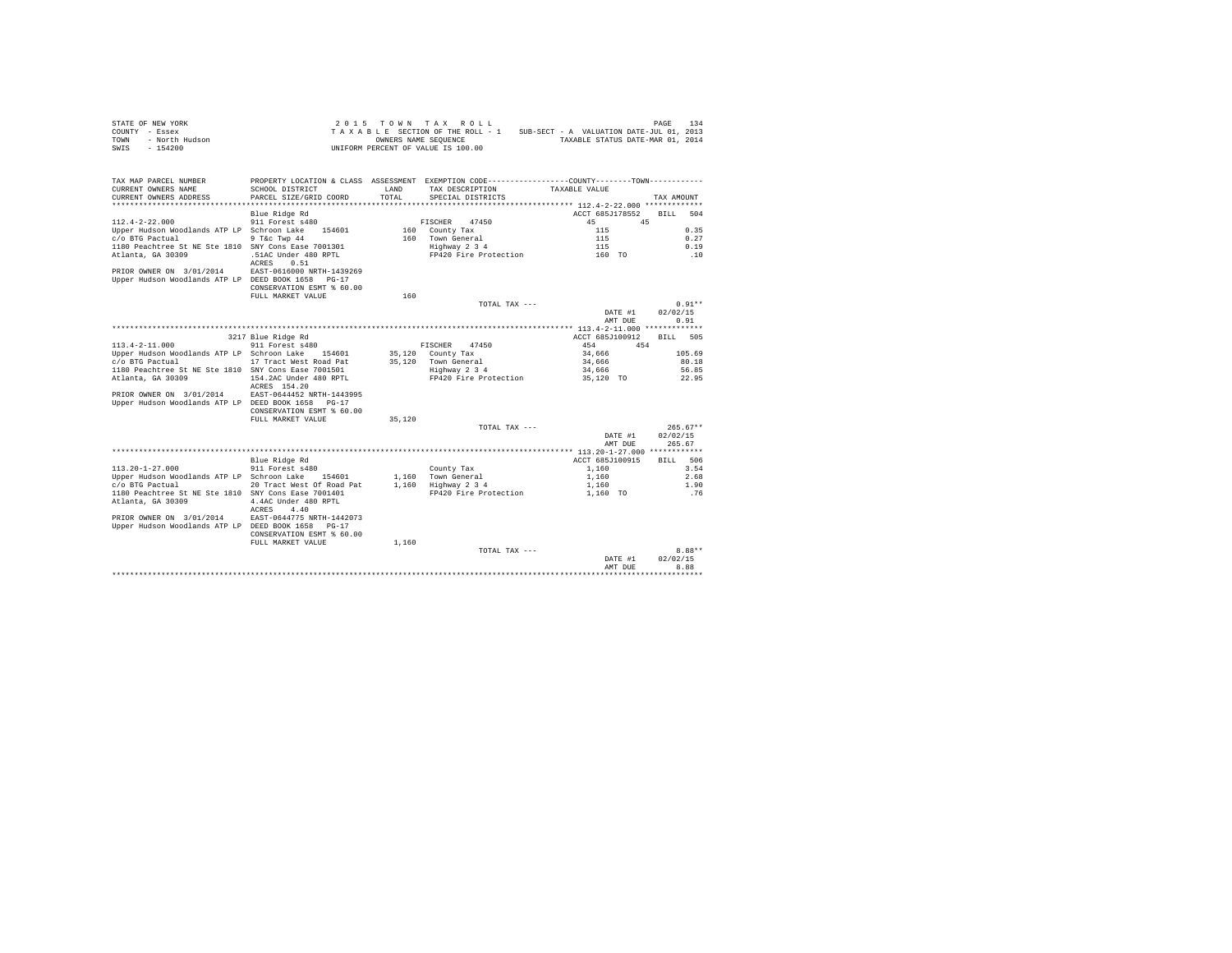| STATE OF NEW YORK      | $2.015$ TOWN TAX ROLL                                                       | 135<br>PAGE                      |
|------------------------|-----------------------------------------------------------------------------|----------------------------------|
| COUNTY - Essex         | SUB-SECT - A VALUATION DATE-JUL 01, 2013<br>TAXABLE SECTION OF THE ROLL - 1 |                                  |
| TOWN<br>- North Hudson | OWNERS NAME SEOUENCE                                                        | TAXABLE STATUS DATE-MAR 01, 2014 |
| SWIS<br>- 154200       | UNIFORM PERCENT OF VALUE IS 100.00                                          |                                  |

| SCHOOL DISTRICT                                                                                                                                                                                                                                                                                                                                  | <b>T.AND</b><br>TOTAL | TAX DESCRIPTION<br>SPECIAL DISTRICTS                                 | TAXABLE VALUE                                                  | TAX AMOUNT                                                                                   |
|--------------------------------------------------------------------------------------------------------------------------------------------------------------------------------------------------------------------------------------------------------------------------------------------------------------------------------------------------|-----------------------|----------------------------------------------------------------------|----------------------------------------------------------------|----------------------------------------------------------------------------------------------|
| Blue Ridge Rd<br>911 Forest s480<br>Upper Hudson Woodlands ATP LP Schroon Lake<br>154601<br>23 Tract W Of Rd Patent<br>1180 Peachtree St NE Ste 1810 SNY C Ease 7001701 & 1601<br>306.7AC Under 480 RPTL<br>ACRES 523.70<br>EAST-0651123 NRTH-1442716<br>Upper Hudson Woodlands ATP LP<br>DEED BOOK 1658<br>$PG-17$<br>CONSERVATION ESMT % 60.00 | 139,960<br>139,960    | County Tax<br>Town General<br>Highway 2 3 4<br>FP420 Fire Protection | ACCT 685J101003<br>139,960<br>139,960<br>139,960<br>139,960 TO | BILL 507<br>426.72<br>323.73<br>229.52<br>91.45                                              |
| FULL MARKET VALUE                                                                                                                                                                                                                                                                                                                                | 139,960               | TOTAL TAX $---$                                                      | DATE #1<br>AMT DUE                                             | $1,071.42**$<br>02/02/15<br>1,071.42                                                         |
| Blue Ridge Rd<br>911 Forest s480<br>Upper Hudson Woodlands ATP LP Schroon Lake<br>154601<br>2 T&c Twp 44<br>1180 Peachtree St NE Ste 1810 SNY Cons Ease 7001801<br>431.11AC Under 480 RPTL<br>ACRES 2582.39<br>EAST-0629127 NRTH-1438814<br>Upper Hudson Woodlands ATP LP DEED BOOK 1658<br>$PG-17$<br>CONSERVATION ESMT % 60.00                 | 556,280               | County Tax<br>Town General<br>Highway 2 3 4<br>FP420 Fire Protection | ACCT 685J101011<br>556,280<br>556,280<br>556,280<br>556,280 TO | 508<br><b>BILL</b><br>1,696.02<br>1,286.70<br>912.23<br>363.47                               |
|                                                                                                                                                                                                                                                                                                                                                  |                       | TOTAL TAX ---                                                        | DATE #1<br>AMT DUE                                             | $4.258.42**$<br>02/02/15<br>4.258.42                                                         |
|                                                                                                                                                                                                                                                                                                                                                  | FULL MARKET VALUE     | PARCEL SIZE/GRID COORD<br>556,280                                    | 508,880                                                        | PROPERTY LOCATION & CLASS ASSESSMENT EXEMPTION CODE---------------COUNTY-------TOWN--------- |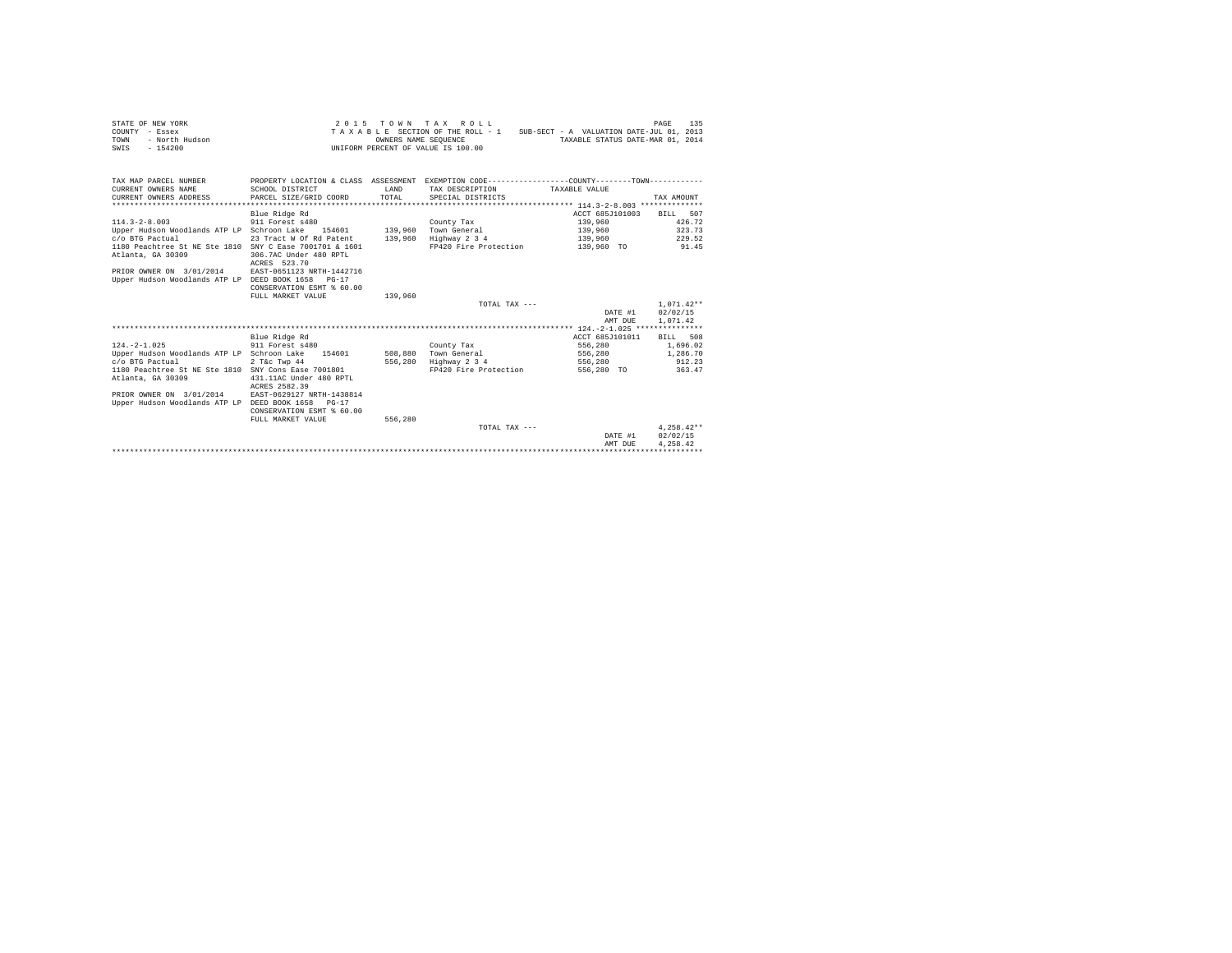|                | STATE OF NEW YORK | 2015 TOWN TAX ROLL                 |                                          | PAGE                    | 136 |
|----------------|-------------------|------------------------------------|------------------------------------------|-------------------------|-----|
| COUNTY - Essex |                   | TAXABLE SECTION OF THE ROLL - 1    | SUB-SECT - A VALUATION DATE-JUL 01, 2013 |                         |     |
| TOWN           | - North Hudson    |                                    | TAXABLE STATUS DATE-MAR 01, 2014         |                         |     |
| SWIS           | - 154200          | UNIFORM PERCENT OF VALUE IS 100.00 |                                          | RPS155/V04/L015         |     |
|                |                   |                                    |                                          | CURRENT DATE 12/18/2014 |     |

#### R O L L S U B S E C T I O N - A - T O T A L S

# \*\*\* S P E C I A L D I S T R I C T S U M M A R Y \*\*\*

| CODE | DISTRICT NAME        | TOTAL<br>PARCELS | EXTENSION<br>TYPE | <b>EXTENSION</b><br>VALUE | AD VALOREM<br>VALUE | <b>EXEMPT</b><br>AMOUNT | TAXABLE<br>VALUE | TOTAL<br>TAX |
|------|----------------------|------------------|-------------------|---------------------------|---------------------|-------------------------|------------------|--------------|
|      | FP420 Fire Protectio |                  | 23 TOTAL          |                           | 20085.181           |                         | 20085.181        | 13, 123, 65  |

# \*\*\* S C H O O L D I S T R I C T S U M M A R Y \*\*\*

| CODE   | DISTRICT NAME             | TOTAL<br>PARCELS | ASSESSED<br>LAND | ASSESSED<br>TOTAL | <b>EXEMPT</b><br>AMOUNT | TOTAL<br>TAXABLE          |
|--------|---------------------------|------------------|------------------|-------------------|-------------------------|---------------------------|
|        |                           |                  |                  |                   | STAR AMOUNT             | ---------<br>STAR TAXABLE |
|        | Schroon Lake              | 23               | 19239,681        | 20085.181         | 6849,466                | 13, 235, 715              |
| 154601 |                           |                  |                  |                   |                         | 13, 235, 715              |
|        | SUB-TOTAL                 | 23               | 19239,681        | 20085.181         | 6849,466                | 13, 235, 715              |
|        | $S$ U B - T O T A L(CONT) |                  |                  |                   |                         | 13, 235, 715              |
|        | TOTAL                     | 23               | 19239,681        | 20085.181         | 6849,466                | 13, 235, 715              |
|        | TO TAL (CONT)             |                  |                  |                   |                         | 13, 235, 715              |

# \*\*\* S Y S T E M C O D E S S U M M A R Y \*\*\*

#### NO SYSTEM EXEMPTIONS AT THIS LEVEL

| CODE  | DESCRIPTION | TOTAL<br>PARCELS | COUNTY   | TOWN     |
|-------|-------------|------------------|----------|----------|
| 47450 | FISCHER     | 17               | 6849,466 | 6849,466 |
|       | TOTAL       | 17               | 6849,466 | 6849,466 |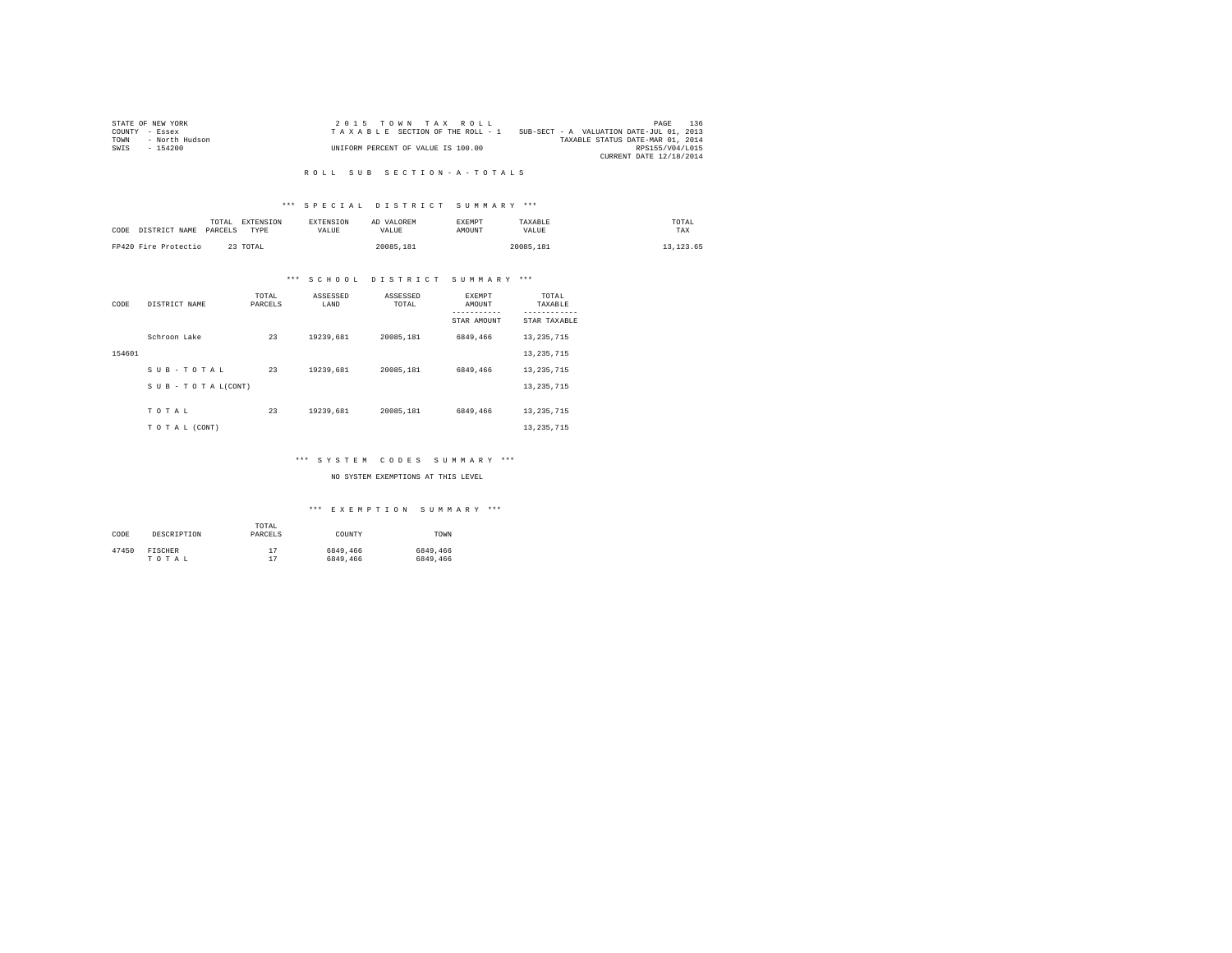|                | STATE OF NEW YORK | 2015 TOWN TAX ROLL                 |                                          | PAGE                    | 137 |
|----------------|-------------------|------------------------------------|------------------------------------------|-------------------------|-----|
| COUNTY - Essex |                   | TAXABLE SECTION OF THE ROLL - 1    | SUB-SECT - A VALUATION DATE-JUL 01, 2013 |                         |     |
| TOWN           | - North Hudson    |                                    | TAXABLE STATUS DATE-MAR 01, 2014         |                         |     |
| SWIS           | - 154200          | UNIFORM PERCENT OF VALUE IS 100.00 |                                          | RPS155/V04/L015         |     |
|                |                   |                                    |                                          | CURRENT DATE 12/18/2014 |     |

R O L L S U B S E C T I O N - A - T O T A L S

| ROLL<br>SEC | DESCRIPTION                                                  | TOTAL<br>PARCELS | ASSESSED<br>LAND                    | ASSESSED<br>TOTAL                   | EXEMPT<br>AMOUNT<br>-----------<br>STAR AMOUNT | TOTAL<br>TAXABLE<br>------------<br>STAR TAXABLE | TOTAL<br>TAX                         |
|-------------|--------------------------------------------------------------|------------------|-------------------------------------|-------------------------------------|------------------------------------------------|--------------------------------------------------|--------------------------------------|
|             | County Tax<br>Town General<br>Highway 2 3 4<br>School Relevy |                  | 19239.681<br>19239.681<br>19239.681 | 20085.181<br>20085.181<br>20085.181 | 6.849.466<br>6.849.466<br>6.849.466            | 13, 235, 715<br>13, 235, 715<br>13, 235, 715     | 40, 353.84<br>30.614.81<br>21,704.89 |
|             | SPEC DIST TAXES<br>TAXABLE                                   | 23               |                                     |                                     |                                                |                                                  | 482.01<br>13, 123.65<br>106,279.20   |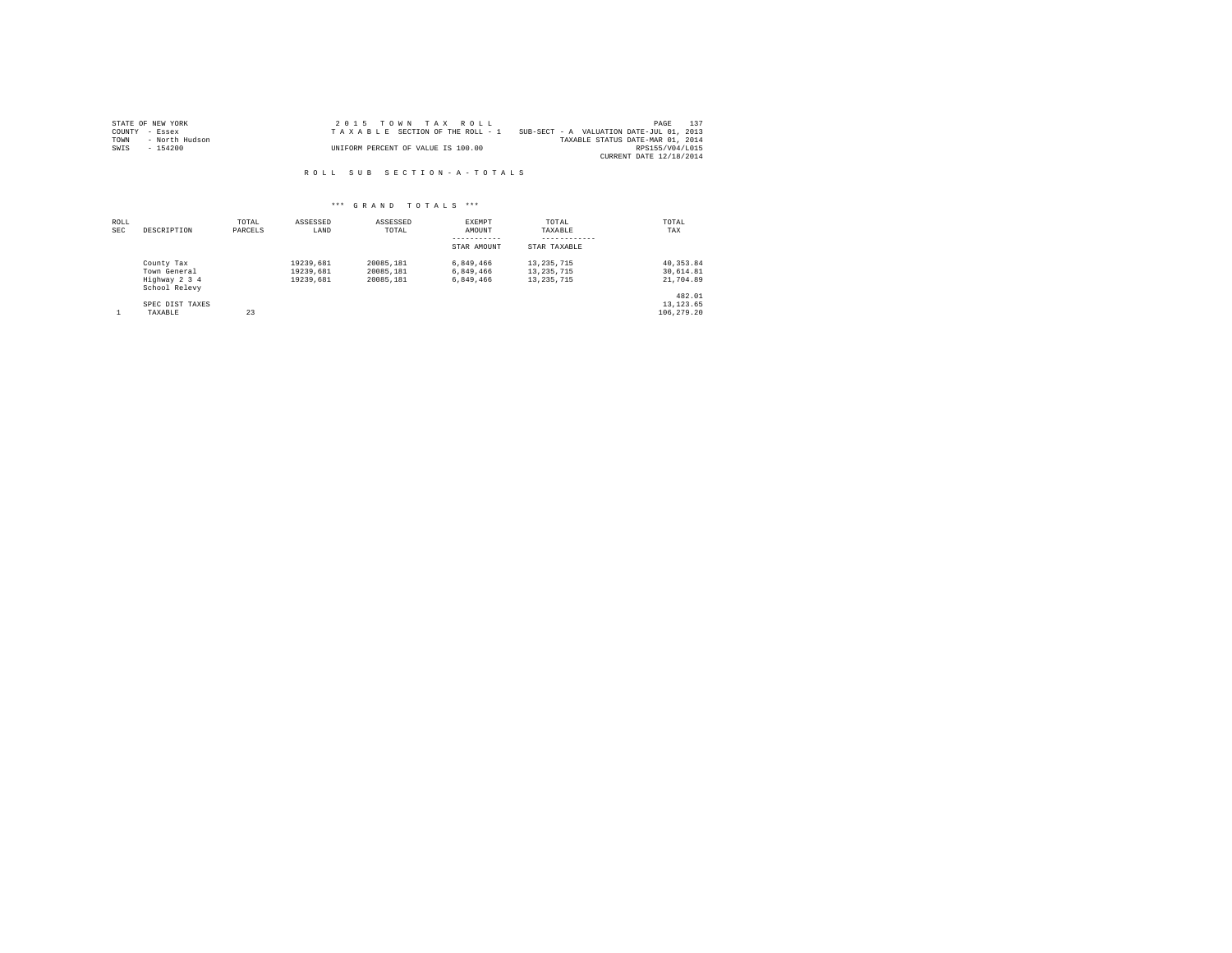|                | STATE OF NEW YORK |  |  |  | 2015 TOWN TAX ROLL                 |  |  |  |  |                                          | PAGE | 138 |
|----------------|-------------------|--|--|--|------------------------------------|--|--|--|--|------------------------------------------|------|-----|
| COUNTY - Essex |                   |  |  |  | TAXABLE SECTION OF THE ROLL - 1    |  |  |  |  | SUB-SECT - B VALUATION DATE-JUL 01, 2013 |      |     |
| TOWN           | - North Hudson    |  |  |  | OWNERS NAME SEOUENCE               |  |  |  |  | TAXABLE STATUS DATE-MAR 01, 2014         |      |     |
| SWIS           | - 154200          |  |  |  | UNIFORM PERCENT OF VALUE IS 100.00 |  |  |  |  |                                          |      |     |

| TAX MAP PARCEL NUMBER<br>CURRENT OWNERS NAME<br>CURRENT OWNERS ADDRESS | PROPERTY LOCATION & CLASS ASSESSMENT EXEMPTION CODE---------------COUNTY-------TOWN----------<br>SCHOOL DISTRICT<br>PARCEL SIZE/GRID COORD | LAND<br>TOTAL. | TAX DESCRIPTION TAXABLE VALUE<br>SPECIAL DISTRICTS   |                          | TAX AMOUNT       |
|------------------------------------------------------------------------|--------------------------------------------------------------------------------------------------------------------------------------------|----------------|------------------------------------------------------|--------------------------|------------------|
|                                                                        |                                                                                                                                            |                |                                                      |                          |                  |
|                                                                        | Duntley Rd                                                                                                                                 |                |                                                      | ACCT 685J191005 BILL 509 |                  |
| 104.4-1-51.120                                                         | 912 Forest s480a                                                                                                                           |                | PRIV FOR 47460<br>PRIV FOR 47460<br>2,200 County Tax | 1,760 1,760              |                  |
| Schultz William R                                                      | Schroon Lake 154601<br>8h Gore E Of Road Pat                                                                                               |                |                                                      | $440$<br>$440$           | 1.34             |
| PO Box 7                                                               |                                                                                                                                            |                | 2,200 Town General                                   |                          | 1.02             |
| North Hudson, NY 12855                                                 | 3.08AC Under 480A RPTL                                                                                                                     |                | Highway 2 3 4                                        | 440                      | 0.72             |
|                                                                        | ACRES 3.08                                                                                                                                 |                | FP420 Fire Protection 2,200 TO 1.44                  |                          |                  |
| MAY BE SUBJECT TO PAYMENT                                              | EAST-0668966 NRTH-1461269                                                                                                                  |                |                                                      |                          |                  |
| UNDER RPTL480A UNTIL 2023                                              | DEED BOOK 975 PG-207                                                                                                                       |                |                                                      |                          |                  |
|                                                                        | FULL MARKET VALUE                                                                                                                          | 2,200          |                                                      |                          |                  |
|                                                                        |                                                                                                                                            |                | TOTAL TAX ---                                        |                          | $4.52**$         |
|                                                                        |                                                                                                                                            |                |                                                      |                          | DATE #1 02/02/15 |
|                                                                        |                                                                                                                                            |                |                                                      | AMT DUE                  | 4.52             |
|                                                                        |                                                                                                                                            |                |                                                      |                          |                  |
|                                                                        | US Route 9                                                                                                                                 |                |                                                      | ACCT 685J103214          | BILL 510         |
| $104.4 - 1 - 53.000$                                                   | 912 Forest s480a extended by PRIV FOR 47460                                                                                                |                |                                                      | 28.314 28.314            |                  |
| Schultz William R Schroon Lake 154601 39,800 County Tax                |                                                                                                                                            |                |                                                      | 11,486 35.02             |                  |
| PO Box 7                                                               |                                                                                                                                            |                | 39,800 Town General                                  | 11,486                   | 26.57<br>18.84   |
| North Hudson, NY 12855                                                 | 181 Paradox Tract<br>63.2AC Under 480A RPTL                                                                                                |                | Highway 2 3 4                                        | 11,486                   |                  |
|                                                                        | ACRES 71.00                                                                                                                                |                | FP420 Fire Protection 39,800 TO 26.01                |                          |                  |
| MAY BE SUBJECT TO PAYMENT                                              | EAST-0670311 NRTH-1458556                                                                                                                  |                |                                                      |                          |                  |
| UNDER RPTL480A UNTIL 2023                                              | DEED BOOK 975<br>$PG-207$                                                                                                                  |                |                                                      |                          |                  |
|                                                                        | FULL MARKET VALUE                                                                                                                          | 39,800         |                                                      |                          |                  |
|                                                                        |                                                                                                                                            |                | TOTAL TAX ---                                        |                          | $106.44**$       |
|                                                                        |                                                                                                                                            |                |                                                      |                          | DATE #1 02/02/15 |
|                                                                        |                                                                                                                                            |                |                                                      | AMT DUE                  | 106.44           |
|                                                                        |                                                                                                                                            |                |                                                      |                          |                  |
|                                                                        | US Route 9                                                                                                                                 |                |                                                      | ACCT 685J103301          | BTT.T. 511       |
| $104.4 - 1 - 54.000$                                                   | 912 Forest s480a<br>Schroon Lake 154601<br>182 Paradox Tract                                                                               |                | PRIV FOR 47460                                       | $44,240$ $44,240$        |                  |
| Schultz William R<br>PO Box 7                                          |                                                                                                                                            |                | 55,300 County Tax                                    | 11,060                   | 33.72            |
| PO Box 7                                                               |                                                                                                                                            |                | 55,300 Town General                                  | 11,060                   | 25.58            |
| North Hudson, NY 12855 98.7AC Under 480A RPTL 5 3 4                    |                                                                                                                                            |                |                                                      | 11,060 18.14             |                  |
|                                                                        | ACRES 98.70                                                                                                                                |                | FP420 Fire Protection                                | 55,300 TO                | 36.13            |
| MAY BE SUBJECT TO PAYMENT EAST-0668759 NRTH-1458116                    |                                                                                                                                            |                |                                                      |                          |                  |
| UNDER RPTL480A UNTIL 2023                                              | DEED BOOK 975<br>$PG-207$                                                                                                                  |                |                                                      |                          |                  |
|                                                                        | FULL MARKET VALUE                                                                                                                          | 55,300         |                                                      |                          |                  |
|                                                                        |                                                                                                                                            |                | TOTAL TAX ---                                        |                          | $113.57**$       |
|                                                                        |                                                                                                                                            |                |                                                      |                          | DATE #1 02/02/15 |
|                                                                        |                                                                                                                                            |                |                                                      | AMT DUE                  | 113.57           |
|                                                                        |                                                                                                                                            |                |                                                      |                          |                  |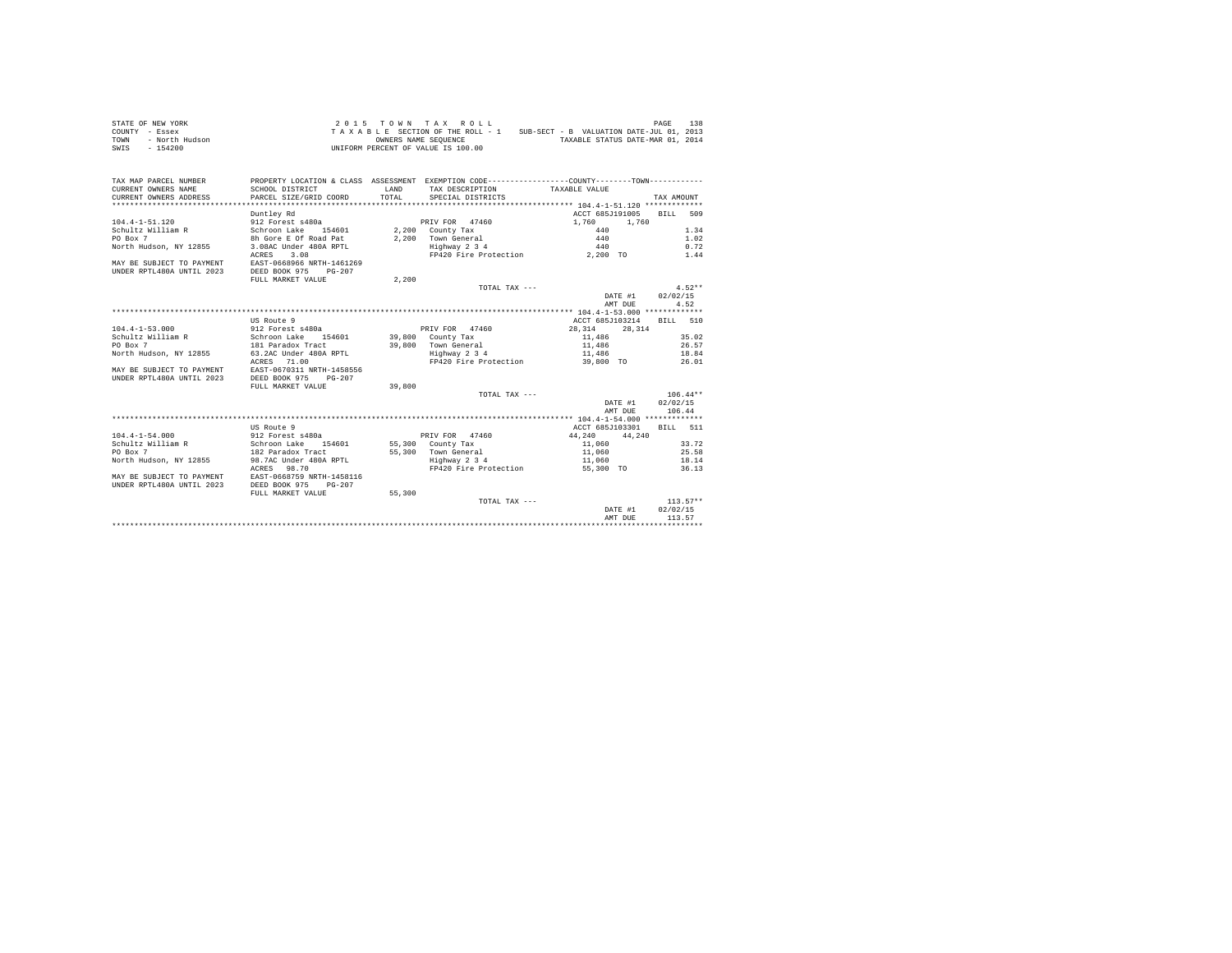|                | STATE OF NEW YORK |  |  |  | 2015 TOWN TAX ROLL                 |  |  |  |  |                                          | PAGE | 139 |
|----------------|-------------------|--|--|--|------------------------------------|--|--|--|--|------------------------------------------|------|-----|
| COUNTY - Essex |                   |  |  |  | TAXABLE SECTION OF THE ROLL - 1    |  |  |  |  | SUB-SECT - B VALUATION DATE-JUL 01, 2013 |      |     |
| TOWN           | - North Hudson    |  |  |  | OWNERS NAME SEOUENCE               |  |  |  |  | TAXABLE STATUS DATE-MAR 01, 2014         |      |     |
| SWIS           | $-154200$         |  |  |  | UNIFORM PERCENT OF VALUE IS 100.00 |  |  |  |  |                                          |      |     |

| TAX MAP PARCEL NUMBER<br>CURRENT OWNERS NAME<br>CURRENT OWNERS ADDRESS | PROPERTY LOCATION & CLASS ASSESSMENT EXEMPTION CODE---------------COUNTY-------TOWN----------<br>SCHOOL DISTRICT<br>PARCEL SIZE/GRID COORD | LAND<br>TOTAL. | TAX DESCRIPTION TAXABLE VALUE<br>SPECIAL DISTRICTS |                                       | TAX AMOUNT |
|------------------------------------------------------------------------|--------------------------------------------------------------------------------------------------------------------------------------------|----------------|----------------------------------------------------|---------------------------------------|------------|
|                                                                        |                                                                                                                                            |                |                                                    |                                       |            |
|                                                                        | US Route 9                                                                                                                                 |                |                                                    | ACCT 685J103215 BILL 512              |            |
| $104.4 - 1 - 58.000$                                                   | 912 Forest s480a                                                                                                                           |                | PRIV FOR 47460 16,160                              | 16,160                                |            |
| Schultz William R                                                      |                                                                                                                                            |                |                                                    |                                       | 12.32      |
| PO Box 7                                                               | Schroon Lake 154601 20,200 County Tax<br>31 Platt Rogers&co Rd Pat 20,200 Town General                                                     |                | 20,200 Town General                                | $4,040$<br>$4,040$                    | 9.34       |
| North Hudson, NY 12855                                                 | 32.8AC Under 480A RPTL                                                                                                                     |                | Highway 2 3 4                                      | 4,040                                 | 6.63       |
|                                                                        | ACRES 32.80                                                                                                                                |                |                                                    | FP420 Fire Protection 20,200 TO 13.20 |            |
| MAY BE SUBJECT TO PAYMENT<br>UNDER RPTL480A UNTIL 2023                 | EAST-0666946 NRTH-1459161<br>DEED BOOK 975 PG-207                                                                                          |                |                                                    |                                       |            |
|                                                                        | FULL MARKET VALUE                                                                                                                          | 20,200         |                                                    |                                       |            |
|                                                                        |                                                                                                                                            |                | TOTAL TAX ---                                      |                                       | $41.49**$  |
|                                                                        |                                                                                                                                            |                |                                                    | DATE #1 02/02/15                      |            |
|                                                                        |                                                                                                                                            |                |                                                    | AMT DUE                               | 41.49      |
|                                                                        |                                                                                                                                            |                |                                                    |                                       |            |
|                                                                        | Duntley Rd                                                                                                                                 |                |                                                    | ACCT 685J103302                       | BILL 513   |
| $104.4 - 1 - 59.100$                                                   | 912 Forest s480a                                                                                                                           |                | PRIV FOR 47460                                     | 57,200 57,200                         |            |
| Schultz William R                                                      | Schroon Lake 154601 71,500 County Tax                                                                                                      |                |                                                    | 14,300                                | 43.60      |
| PO Box 7                                                               | 31 Platt Rogers&co Rd Pat 71,500 Town General<br>104.2AC Under 480A RPTL Highway 2 3 4                                                     |                |                                                    | 14,300                                | 33.08      |
| North Hudson, NY 12855                                                 |                                                                                                                                            |                |                                                    | 14,300                                | 23.45      |
|                                                                        | ACRES 104.20                                                                                                                               |                |                                                    | FP420 Fire Protection 51,500 TO 46.72 |            |
| MAY BE SUBJECT TO PAYMENT                                              | EAST-0668062 NRTH-1459998                                                                                                                  |                |                                                    |                                       |            |
| UNDER RPTL480A UNTIL 2023                                              | DEED BOOK 975 PG-207                                                                                                                       |                |                                                    |                                       |            |
|                                                                        | FULL MARKET VALUE                                                                                                                          | 71,500         |                                                    |                                       |            |
|                                                                        |                                                                                                                                            |                | TOTAL TAX ---                                      |                                       | $146.85**$ |
|                                                                        |                                                                                                                                            |                |                                                    | DATE #1 02/02/15                      |            |
|                                                                        |                                                                                                                                            |                |                                                    | AMT DUE                               | 146.85     |
|                                                                        |                                                                                                                                            |                |                                                    |                                       |            |
|                                                                        | Johnson Pond Rd                                                                                                                            |                |                                                    | ACCT 685J102910                       | RTT.T. 514 |
| $125. - 1 - 10.000$                                                    | 912 Forest s480a<br>Schroon Lake 154601<br>190 Paradox Tract                                                                               |                | PRIV FOR 47460                                     | 46,693 46,693                         |            |
| Trainor Frederick N                                                    |                                                                                                                                            |                | 65,100 County Tax                                  | 18,407                                | 56.12      |
| 535 South St                                                           |                                                                                                                                            |                | 65,100 Town General                                | 18,407                                | 42.58      |
| Highland, NY 12528 151.6AC Under 480A RPTL                             |                                                                                                                                            |                | Highway 2 3 4                                      | 18,407                                | 30.19      |
|                                                                        | ACRES 169.20                                                                                                                               |                | FP420 Fire Protection                              | 65,100 TO                             | 42.54      |
| MAY BE SUBJECT TO PAYMENT EAST-0672666 NRTH-1434597                    |                                                                                                                                            |                |                                                    |                                       |            |
| UNDER RPTL480A UNTIL 2023                                              | DEED BOOK 1669 PG-160                                                                                                                      |                |                                                    |                                       |            |
|                                                                        | FULL MARKET VALUE                                                                                                                          | 65,100         |                                                    |                                       |            |
|                                                                        |                                                                                                                                            |                | TOTAL TAX ---                                      |                                       | $171.43**$ |
|                                                                        |                                                                                                                                            |                |                                                    | DATE #1                               | 02/02/15   |
|                                                                        |                                                                                                                                            |                |                                                    | AMT DUE                               | 171.43     |
|                                                                        |                                                                                                                                            |                |                                                    |                                       |            |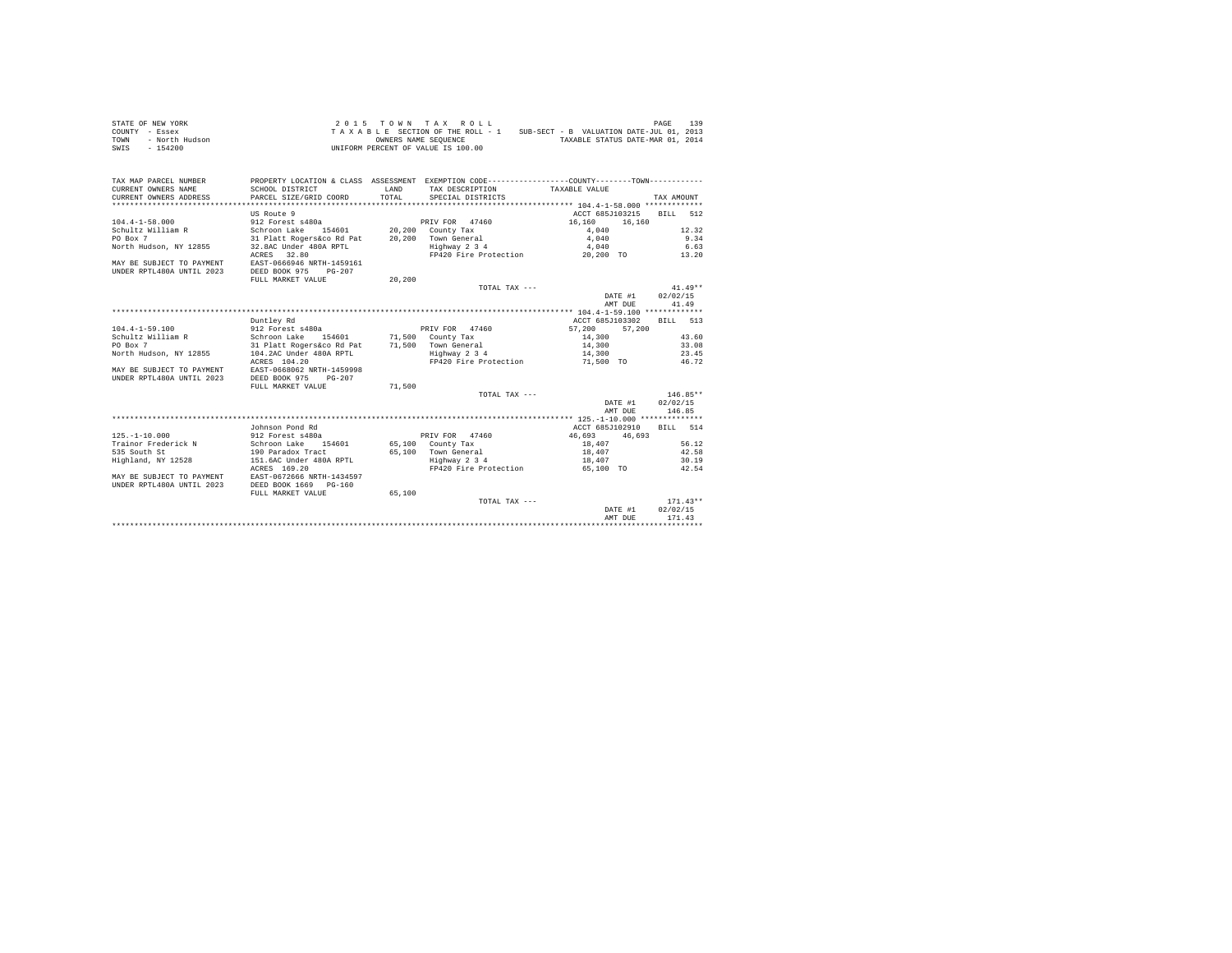| STATE OF NEW YORK                             |                                                                                                 |         | 2015 TOWN TAX ROLL            |                                                                          | 140<br>PAGE  |
|-----------------------------------------------|-------------------------------------------------------------------------------------------------|---------|-------------------------------|--------------------------------------------------------------------------|--------------|
| COUNTY<br>- Essex                             |                                                                                                 |         |                               | TAXABLE SECTION OF THE ROLL - 1 SUB-SECT - B VALUATION DATE-JUL 01, 2013 |              |
| - North Hudson<br>TOWN                        |                                                                                                 |         | OWNERS NAME SEQUENCE          | TAXABLE STATUS DATE-MAR 01, 2014                                         |              |
| $-154200$<br>SWIS                             | UNIFORM PERCENT OF VALUE IS 100.00                                                              |         |                               |                                                                          |              |
|                                               |                                                                                                 |         |                               |                                                                          |              |
|                                               |                                                                                                 |         |                               |                                                                          |              |
| TAX MAP PARCEL NUMBER                         | PROPERTY LOCATION & CLASS ASSESSMENT EXEMPTION CODE-----------------COUNTY-------TOWN---------- |         |                               |                                                                          |              |
| CURRENT OWNERS NAME                           | SCHOOL DISTRICT                                                                                 | LAND    | TAX DESCRIPTION TAXABLE VALUE |                                                                          |              |
| CURRENT OWNERS ADDRESS PARCEL SIZE/GRID COORD |                                                                                                 |         | TOTAL SPECIAL DISTRICTS       |                                                                          | TAX AMOUNT   |
|                                               |                                                                                                 |         |                               |                                                                          |              |
|                                               | Johnson Pond Rd                                                                                 |         |                               | ACCT 685J102912                                                          | BILL 515     |
| $125.12 - 1 - 13.000$                         | 912 Forest s480a - WTRFNT                                                                       |         | PRIV FOR 47460                | 559,540 559,540                                                          |              |
| Trainor Frederick N                           | Schroon Lake 154601                                                                             |         | 705,100 County Tax            | 145,560                                                                  | 443.79       |
| 535 South St                                  | 169 Paradox Tract                                                                               | 705,100 | Town General                  | 145,560                                                                  | 336.69       |
| Highland, NY 12528                            | 275.9AC Under 480A RPTL                                                                         |         | Highway 2 3 4                 | 145,560                                                                  | 238.70       |
|                                               | ACRES 332.65                                                                                    |         | FP420 Fire Protection         | 705,100 TO                                                               | 460.71       |
| MAY BE SUBJECT TO PAYMENT                     | EAST-0667230 NRTH-1433776                                                                       |         |                               |                                                                          |              |
| UNDER RPTL480A UNTIL 2023                     | DEED BOOK 1669 PG-160                                                                           |         |                               |                                                                          |              |
|                                               | FULL MARKET VALUE                                                                               | 705,100 |                               |                                                                          |              |
|                                               |                                                                                                 |         | TOTAL TAX $---$               |                                                                          | $1.479.89**$ |
|                                               |                                                                                                 |         |                               | DATE #1                                                                  | 02/02/15     |
|                                               |                                                                                                 |         |                               | AMT DUE                                                                  | 1,479.89     |
|                                               |                                                                                                 |         |                               |                                                                          |              |
|                                               |                                                                                                 |         |                               |                                                                          |              |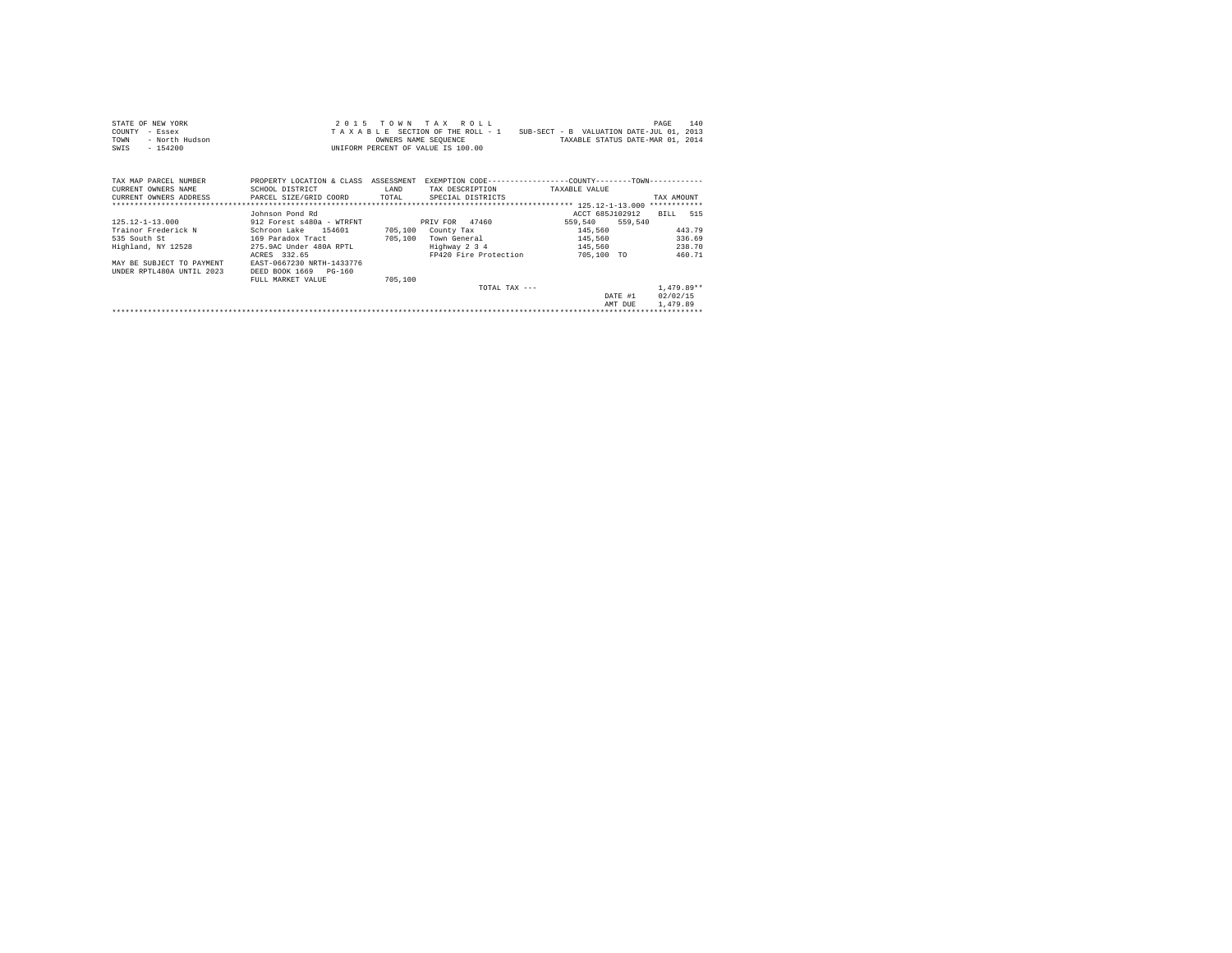|                | STATE OF NEW YORK | 2015 TOWN TAX ROLL                 |                                          | PAGE                    | 141 |
|----------------|-------------------|------------------------------------|------------------------------------------|-------------------------|-----|
| COUNTY - Essex |                   | TAXABLE SECTION OF THE ROLL - 1    | SUB-SECT - B VALUATION DATE-JUL 01, 2013 |                         |     |
| TOWN           | - North Hudson    |                                    | TAXABLE STATUS DATE-MAR 01, 2014         |                         |     |
| SWIS           | - 154200          | UNIFORM PERCENT OF VALUE IS 100.00 |                                          | RPS155/V04/L015         |     |
|                |                   |                                    |                                          | CURRENT DATE 12/18/2014 |     |

#### R O L L S U B S E C T I O N - B - T O T A L S

# \*\*\* S P E C I A L D I S T R I C T S U M M A R Y \*\*\*

| CODE DISTRICT NAME   | TOTAL<br>PARCELS | <b>EXTENSION</b><br>TYPE | <b>EXTENSION</b><br>VALUE | AD VALOREM<br>VALUE | <b>EXEMPT</b><br>AMOUNT | TAXARLE<br>VALUE | TOTAL<br>TAX |
|----------------------|------------------|--------------------------|---------------------------|---------------------|-------------------------|------------------|--------------|
| FP420 Fire Protectio | TOTAL            |                          |                           | 959,200             |                         | 959,200          | 626.75       |

# \*\*\* S C H O O L D I S T R I C T S U M M A R Y \*\*\*

| CODE   | DISTRICT NAME      | TOTAL<br>PARCELS | ASSESSED<br>LAND | ASSESSED<br>TOTAL | <b>EXEMPT</b><br>AMOUNT | TOTAL<br>TAXABLE<br>--------- |
|--------|--------------------|------------------|------------------|-------------------|-------------------------|-------------------------------|
|        |                    |                  |                  |                   | STAR AMOUNT             | STAR TAXABLE                  |
|        | Schroon Lake       | 7                | 959,200          | 959,200           | 753.907                 | 205.293                       |
| 154601 |                    |                  |                  |                   |                         | 205.293                       |
|        | SUB-TOTAL          | 7                | 959,200          | 959,200           | 753.907                 | 205.293                       |
|        | SUB - TO TAL(CONT) |                  |                  |                   |                         | 205.293                       |
|        |                    |                  |                  |                   |                         |                               |
|        | TOTAL              | 7                | 959,200          | 959,200           | 753,907                 | 205,293                       |
|        | TO TAL (CONT)      |                  |                  |                   |                         | 205.293                       |

# \*\*\* S Y S T E M C O D E S S U M M A R Y \*\*\*

#### NO SYSTEM EXEMPTIONS AT THIS LEVEL

| CODE  | DESCRIPTION       | TOTAL<br>PARCELS | COUNTY             | TOWN               |
|-------|-------------------|------------------|--------------------|--------------------|
| 47460 | PRIV FOR<br>TOTAL |                  | 753,907<br>753,907 | 753.907<br>753.907 |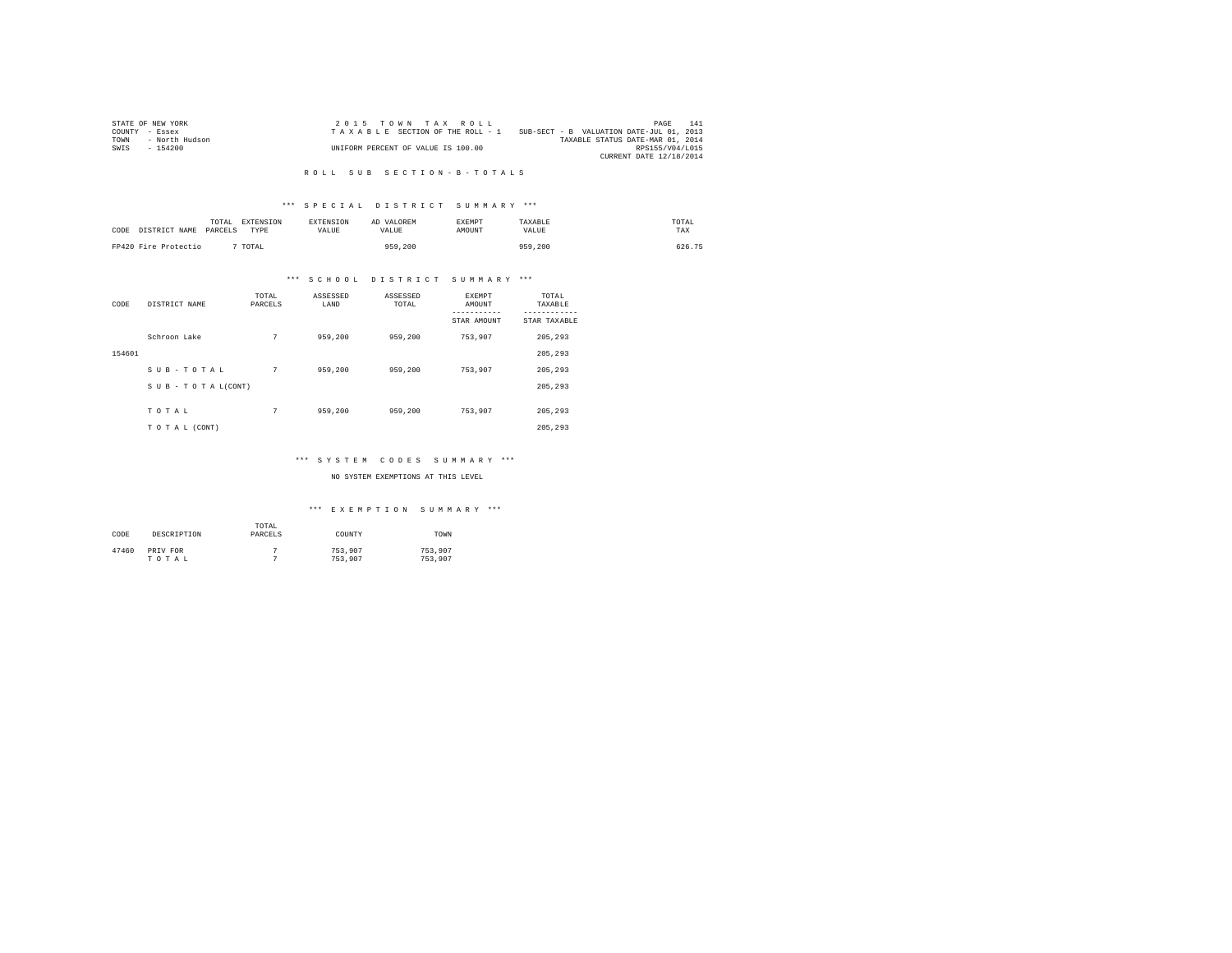|                | STATE OF NEW YORK | $2.0.15$ TOWN TAX ROLL             |                                          | PAGE                    | 142 |
|----------------|-------------------|------------------------------------|------------------------------------------|-------------------------|-----|
| COUNTY - Essex |                   | TAXABLE SECTION OF THE ROLL - 1    | SUB-SECT - B VALUATION DATE-JUL 01, 2013 |                         |     |
| TOWN           | - North Hudson    |                                    | TAXABLE STATUS DATE-MAR 01, 2014         |                         |     |
| SWIS           | - 154200          | UNIFORM PERCENT OF VALUE IS 100.00 |                                          | RPS155/V04/L015         |     |
|                |                   |                                    |                                          | CURRENT DATE 12/18/2014 |     |

R O L L S U B S E C T I O N - B - T O T A L S

| ROLL<br><b>SEC</b> | DESCRIPTION                                                               | TOTAL<br>PARCELS | ASSESSED<br>LAND              | ASSESSED<br>TOTAL             | EXEMPT<br>AMOUNT<br>STAR AMOUNT | TOTAL<br>TAXABLE<br>STAR TAXABLE | TOTAL<br>TAX                                     |
|--------------------|---------------------------------------------------------------------------|------------------|-------------------------------|-------------------------------|---------------------------------|----------------------------------|--------------------------------------------------|
|                    | County Tax<br>Town General<br>Highway 2 3 4<br>SPEC DIST TAXES<br>TAXABLE |                  | 959,200<br>959,200<br>959,200 | 959,200<br>959,200<br>959,200 | 753.907<br>753.907<br>753,907   | 205, 293<br>205, 293<br>205, 293 | 625.91<br>474.86<br>336.67<br>626.75<br>2.064.19 |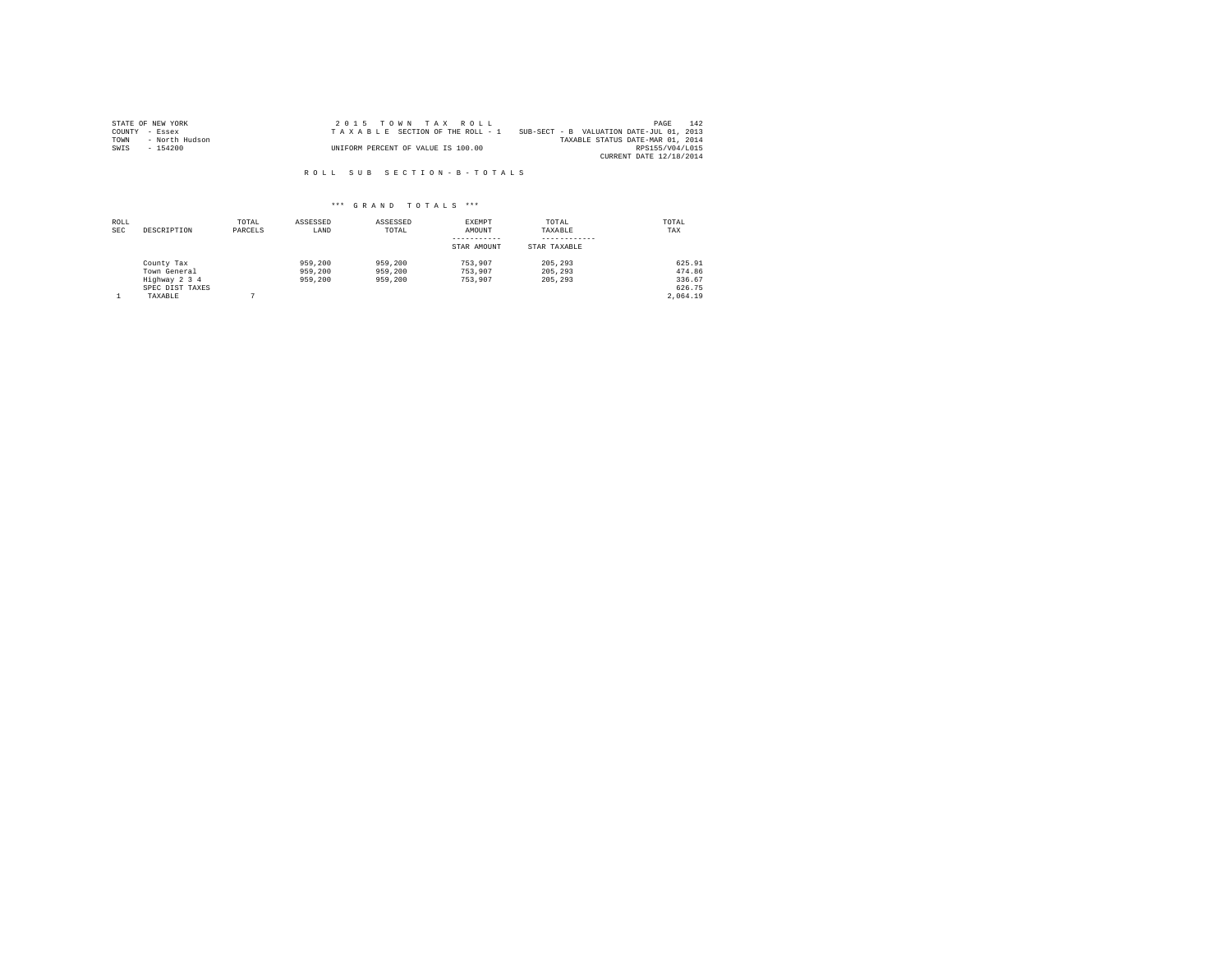| STATE OF NEW YORK      | 2015 TOWN TAX ROLL                 | 143<br>PAGE                      |
|------------------------|------------------------------------|----------------------------------|
| COUNTY - Essex         | TAXABLE SECTION OF THE ROLL - 1    | VALUATION DATE-JUL 01, 2013      |
| - North Hudson<br>TOWN |                                    | TAXABLE STATUS DATE-MAR 01, 2014 |
| SWIS<br>- 154200       | UNIFORM PERCENT OF VALUE IS 100.00 | RPS155/V04/L015                  |
|                        |                                    | CURRENT DATE 12/18/2014          |
|                        |                                    |                                  |

# R O L L S E C T I O N T O T A L S

# \*\*\* S P E C I A L D I S T R I C T S U M M A R Y \*\*\*

| CODE | DISTRICT NAME        | TOTAL<br>PARCELS | EXTENSION<br>TYPE | <b>EXTENSION</b><br>VALUE. | AD VALOREM<br>VALUE. | <b>EXEMPT</b><br>AMOUNT | TAXABLE<br>VALUE | TOTAL<br>TAX |
|------|----------------------|------------------|-------------------|----------------------------|----------------------|-------------------------|------------------|--------------|
|      | FP420 Fire Protectio |                  | 515 TOTAL         |                            | 64544.722            | 1150,800                | 63393.922        | 41, 421.59   |

# \*\*\* S C H O O L D I S T R I C T S U M M A R Y \*\*\*

| CODE   | DISTRICT NAME   | TOTAL<br>PARCELS | ASSESSED<br>LAND | ASSESSED<br>TOTAL | EXEMPT<br>AMOUNT | TOTAL<br>TAXABLE          |
|--------|-----------------|------------------|------------------|-------------------|------------------|---------------------------|
|        |                 |                  |                  |                   | STAR AMOUNT      | ---------<br>STAR TAXABLE |
|        | Schroon Lake    | 515              | 42367.817        | 64544.722         | 8001.423         | 56, 543, 299              |
| 154601 |                 |                  |                  |                   | 2999.350         | 53, 543, 949              |
|        | SUB-TOTAL       | 515              | 42367.817        | 64544.722         | 8001.423         | 56.543.299                |
|        | SUB-TOTAL(CONT) |                  |                  |                   | 2999.350         | 53, 543, 949              |
|        | TOTAL           | 515              | 42367.817        | 64544.722         | 8001.423         | 56.543.299                |
|        | TO TAL (CONT)   |                  |                  |                   | 2999.350         | 53, 543, 949              |

# \*\*\* S Y S T E M C O D E S S U M M A R Y \*\*\*

#### NO SYSTEM EXEMPTIONS AT THIS LEVEL

|       |             | TOTAL          |          |          |
|-------|-------------|----------------|----------|----------|
| CODE  | DESCRIPTION | PARCELS        | COUNTY   | TOWN     |
| 33201 | C TAX SALE  | 10             | 1150,800 | 1150,800 |
| 41003 | PRO VETS T  | $\overline{2}$ |          | 109,995  |
| 41102 | VETERANS C  | $\overline{2}$ | 10,000   |          |
| 41121 | VET WAR CT  | 10             | 124,475  | 124,475  |
| 41131 | VET COM CT  | 9              | 204,100  | 204,100  |
| 41141 | VET DIS CT  | 5              | 216,600  | 216,600  |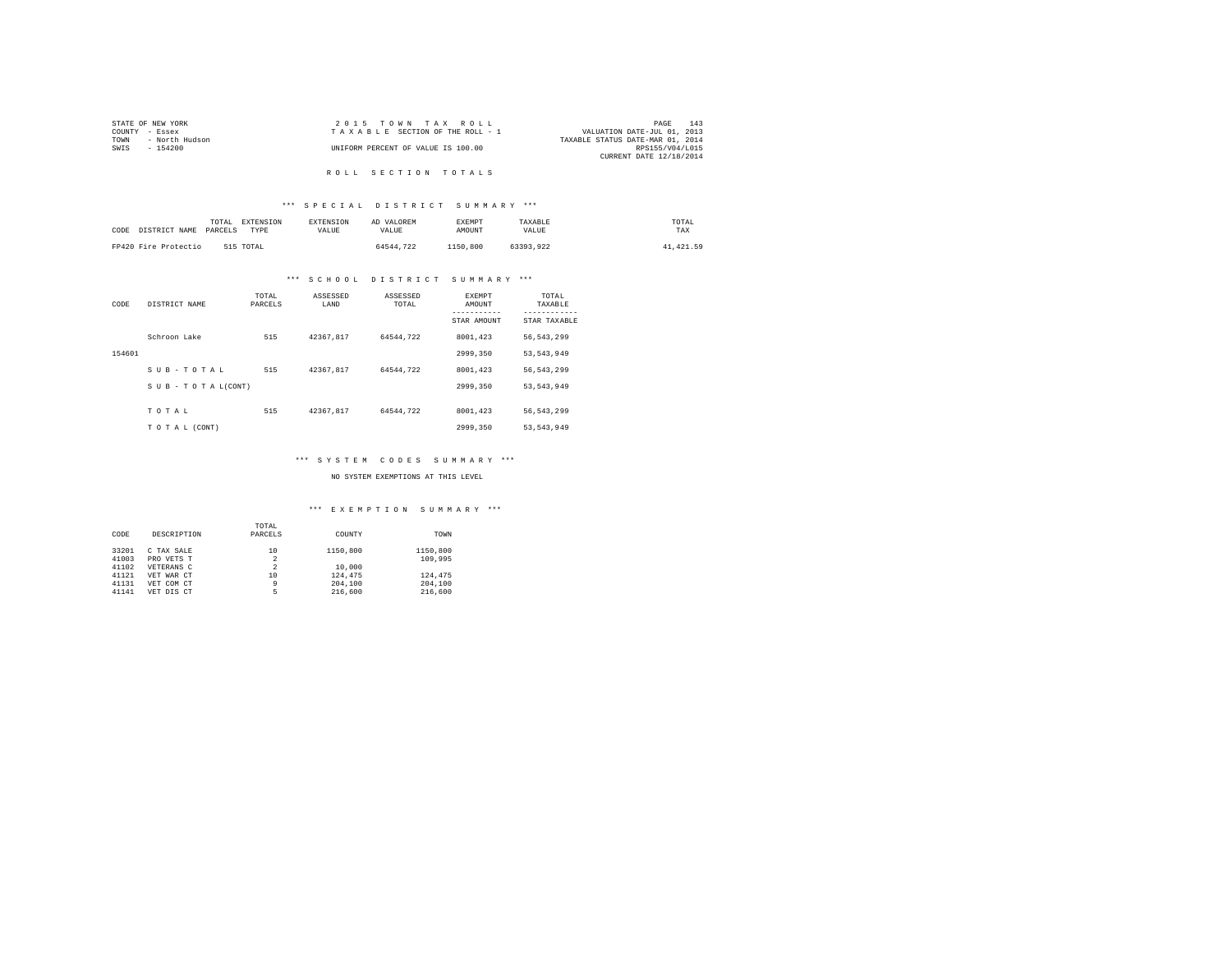| STATE OF NEW YORK      | 2015 TOWN TAX ROLL                 | 144<br>PAGE                      |
|------------------------|------------------------------------|----------------------------------|
| COUNTY - Essex         | TAXABLE SECTION OF THE ROLL - 1    | VALUATION DATE-JUL 01, 2013      |
| TOWN<br>- North Hudson |                                    | TAXABLE STATUS DATE-MAR 01, 2014 |
| SWIS<br>$-154200$      | UNIFORM PERCENT OF VALUE IS 100.00 | RPS155/V04/L015                  |
|                        |                                    | CURRENT DATE 12/18/2014          |
|                        |                                    |                                  |
|                        | ROLL SECTION TOTALS                |                                  |

# \*\*\* E X E M P T I O N S U M M A R Y \*\*\*

|       |             | TOTAL   |          |          |
|-------|-------------|---------|----------|----------|
| CODE  | DESCRIPTION | PARCELS | COUNTY   | TOWN     |
|       |             |         |          |          |
| 41800 | AGED ALL    | 8       | 336,804  | 310.557  |
| 47450 | FISCHER     | 17      | 6849,466 | 6849,466 |
| 47460 | PRIV FOR    |         | 753,907  | 753,907  |
|       | TOTAL       | 70      | 9646.152 | 9719,900 |

| ROLL       |                                | TOTAL   | ASSESSED  | ASSESSED  | EXEMPT      | TOTAL        | TOTAL        |
|------------|--------------------------------|---------|-----------|-----------|-------------|--------------|--------------|
| <b>SEC</b> | DESCRIPTION                    | PARCELS | LAND      | TOTAL     | AMOUNT      | TAXABLE      | TAX          |
|            |                                |         |           |           | STAR AMOUNT | STAR TAXABLE |              |
|            | County Tax                     |         | 42367.817 | 64544.722 | 9.646.152   | 54.898.570   | 167, 378, 09 |
|            | Town General                   |         | 42367.817 | 64544.722 | 9,719,900   | 54.824.822   | 126.812.29   |
|            | Highway 2 3 4<br>School Relevy |         | 42367.817 | 64544.722 | 9,719,900   | 54.824.822   | 89,905.70    |
|            |                                |         |           |           |             |              | 52,105.14    |
|            | SPEC DIST TAXES                |         |           |           |             |              | 41, 421.59   |
|            | TAXABLE                        | 515     |           |           |             |              | 477.622.81   |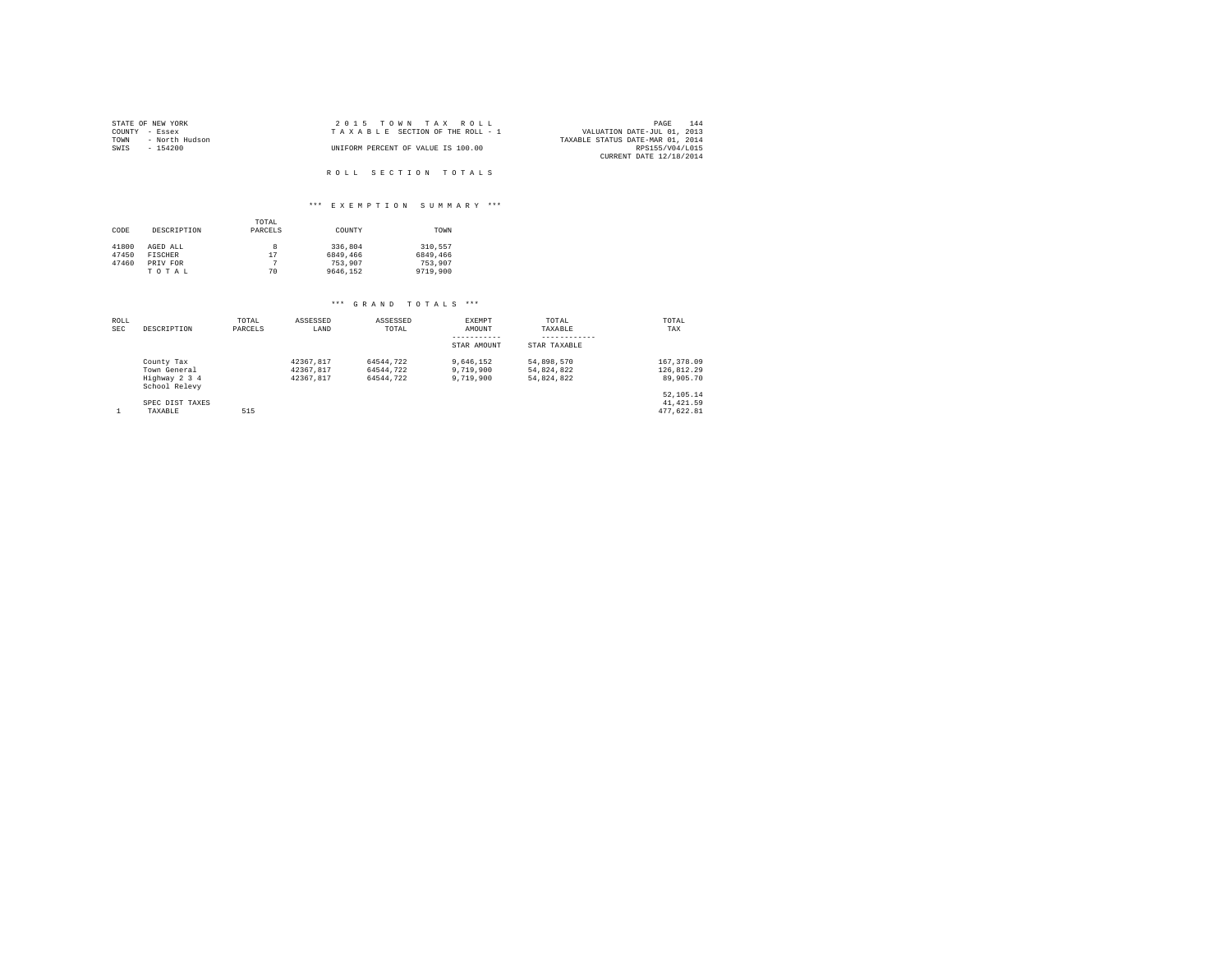|      | STATE OF NEW YORK | 2015 TOWN TAX ROLL                       | 145<br>PAGE                      |
|------|-------------------|------------------------------------------|----------------------------------|
|      | COUNTY - Essex    | STATE OWNED LAND SECTION OF THE ROLL - 3 | VALUATION DATE-JUL 01, 2013      |
| TOWN | - North Hudson    | OWNERS NAME SEOUENCE                     | TAXABLE STATUS DATE-MAR 01, 2014 |
| SWIS | $-154200$         | UNIFORM PERCENT OF VALUE IS 100.00       |                                  |

|                                               |                                               |         |                                                                  | AMT DUE               | 370.50<br>*********    |
|-----------------------------------------------|-----------------------------------------------|---------|------------------------------------------------------------------|-----------------------|------------------------|
|                                               |                                               |         | TOTAL TAX ---                                                    | DATE #1               | $370.50**$<br>02/02/15 |
| 7th Fl Alfred E Smith Bld<br>Albany, NY 12236 | DEED BOOK 982<br>$PG-85$<br>FULL MARKET VALUE | 48,400  |                                                                  |                       |                        |
| Land Claims Unit                              | EAST-0666037 NRTH-1442660                     |         |                                                                  |                       |                        |
| State Comptroller                             | ACRES<br>86.69                                |         | FP420 Fire Protection                                            | 48,400 TO             | 31.62                  |
| State Of New York                             | 161 Paradox Tract                             | 48,400  | Highway 2 3 4                                                    | 48,400                | 79.37                  |
| 0665001                                       | Schroon Lake<br>154601                        | 48,400  | Town General                                                     | 48,400                | 111.95                 |
| $114.4 - 1 - 12.200$                          | 931 Forest s532a                              |         | County Tax                                                       | 48,400                | 147.56                 |
|                                               | Johnson Pond Rd                               |         |                                                                  | ACCT 685M491006       |                        |
|                                               |                                               |         |                                                                  | AMT DUE               |                        |
|                                               |                                               |         |                                                                  | DATE #1               | 02/02/15<br>294.73     |
|                                               |                                               |         | TOTAL TAX ---                                                    |                       | $294.73**$             |
| Albany, NY 12236                              | FULL MARKET VALUE                             | 38,500  |                                                                  |                       |                        |
| 7th Fl Alfred E Smith Bld                     | DEED BOOK 415<br>$PG-142$                     |         |                                                                  |                       |                        |
| Land Claims Unit                              | EAST-0683981 NRTH-1491921                     |         |                                                                  |                       |                        |
| State Comptroller                             | 85.80<br>ACRES                                |         | FP420 Fire Protection                                            | 38,500 TO             | 25.16                  |
| State Of New York                             | 62 63 N River Head Tr                         | 38,500  | Highway 2 3 4                                                    | 38,500                | 63.14                  |
| 0414002 0414001                               | Schroon Lake<br>154601                        | 38,500  | Town General                                                     | 38,500                | 89.05                  |
| $85.3 - 1 - 33.000$                           | 931 Forest s532a                              |         | County Tax                                                       | 38,500                | 117.38                 |
|                                               | US Route 9                                    |         |                                                                  | ACCT 685M403815       |                        |
|                                               |                                               |         |                                                                  |                       |                        |
|                                               |                                               |         |                                                                  | AMT DUE               | 565.72                 |
|                                               |                                               |         |                                                                  | DATE #1               | 02/02/15               |
|                                               |                                               |         | TOTAL TAX ---                                                    |                       | $565.72**$             |
|                                               | FULL MARKET VALUE                             | 73,900  |                                                                  |                       |                        |
| Albany, NY 12236                              | DEED BOOK 445<br>$PG-403$                     |         |                                                                  |                       |                        |
| 7th Fl Alfred E Smith Bld                     | EAST-0676050 NRTH-1486739                     |         |                                                                  |                       |                        |
| Land Claims Unit                              | ACRES 108.93                                  |         |                                                                  |                       |                        |
| State Comptroller                             | 108.3ac S11                                   |         | FP420 Fire Protection                                            | 73,900 TO             | 48.29                  |
| State Of New York                             | 23 N River Head Tract                         | 73,900  | Highway 2 3 4                                                    | 73,900                | 121.19                 |
| 0245005                                       | Schroon Lake<br>154601                        | 73,900  | Town General                                                     | 73,900                | 170.93                 |
| $95.1 - 1 - 2.000$                            | 931 Forest s532a                              |         | County Tax                                                       | 73,900                | 225.31                 |
|                                               | US Route 9                                    |         |                                                                  | ACCT 685M403715       |                        |
|                                               |                                               |         |                                                                  |                       |                        |
|                                               |                                               |         |                                                                  | AMT DUE               | 5.121.31               |
|                                               |                                               |         |                                                                  | DATE #1               | 02/02/15               |
|                                               |                                               |         | TOTAL TAX $---$                                                  |                       | $5,121.31**$           |
| Albany, NY 12236                              | FULL MARKET VALUE                             | 669,000 |                                                                  |                       |                        |
| 7th Fl Alfred E Smith Bld                     | DEED BOOK 1731    PG-218                      |         |                                                                  |                       |                        |
| Land Claims Unit                              | EAST-0619732 NRTH-1474532                     |         |                                                                  |                       |                        |
| State of New York<br>State Comptroller        | 6 T & C Twp 44/45<br>ACRES 1489.00            | 669,000 | Highway 2 3 4<br>FP420 Fire Protection                           | 669,000<br>669,000 TO | 1,097.07<br>437.12     |
| 0214001                                       | Schroon Lake<br>154601                        | 669,000 | Town General                                                     | 669,000               | 1,547.43               |
| $92. - 3 - 8.200$                             | 931 Forest s532a                              |         | County Tax                                                       | 669,000               | 2.039.69               |
|                                               | Elk Lake Trl                                  |         |                                                                  | ACCT 685Z013001       |                        |
| *********************                         | ***********************                       |         | *********************************** 92.-3-8.200 **************** |                       |                        |
| CURRENT OWNERS ADDRESS                        | PARCEL SIZE/GRID COORD                        | TOTAL   | SPECIAL DISTRICTS                                                |                       | TAX AMOUNT             |
| CURRENT OWNERS NAME                           | SCHOOL DISTRICT                               | LAND    | TAX DESCRIPTION                                                  | TAXABLE VALUE         |                        |
| TAX MAP PARCEL NUMBER                         | PROPERTY LOCATION & CLASS ASSESSMENT          |         | EXEMPTION CODE-----------------COUNTY--------TOWN-----------     |                       |                        |
|                                               |                                               |         |                                                                  |                       |                        |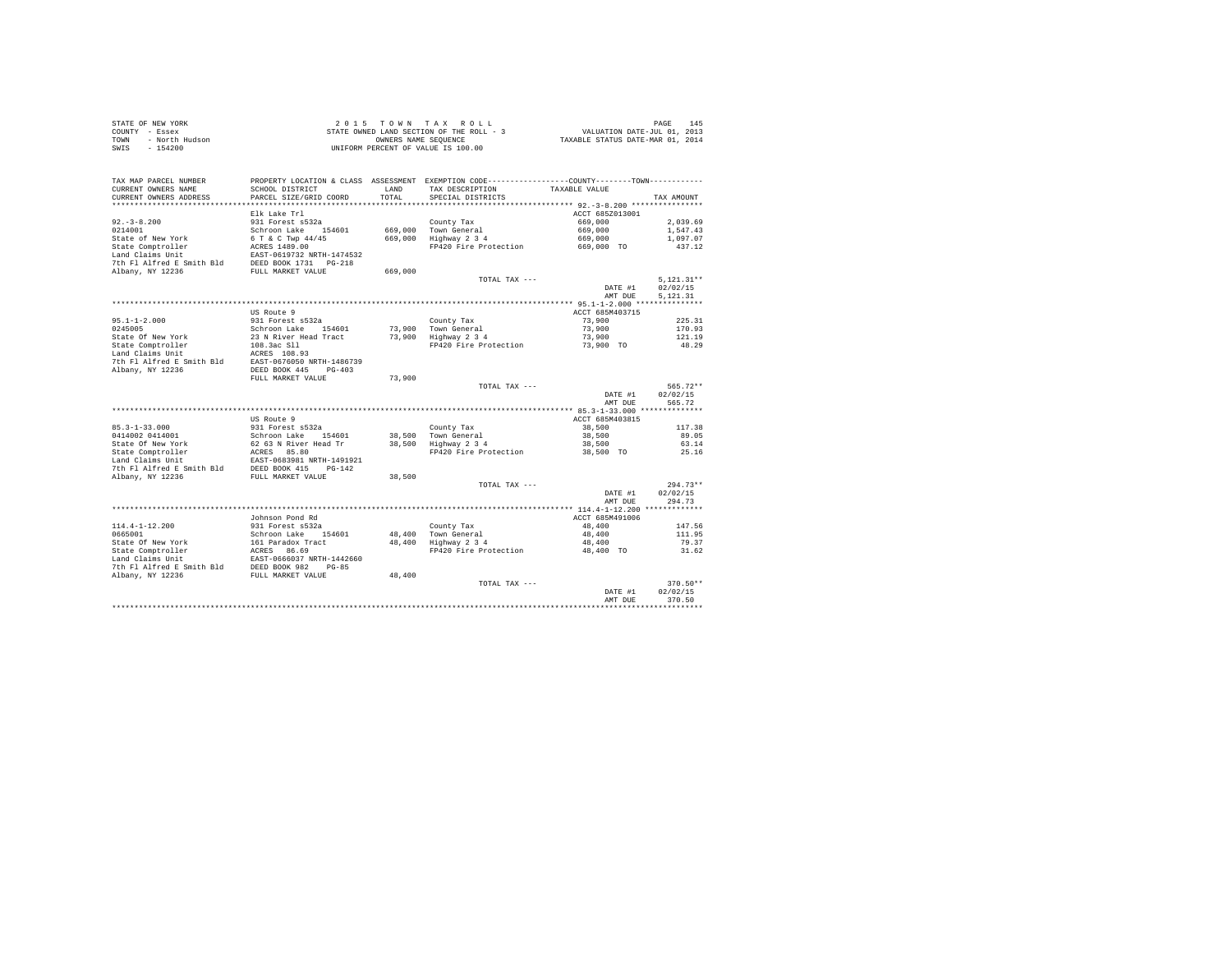|      | STATE OF NEW YORK | 2015 TOWN TAX ROLL                       | 146<br>PAGE                      |
|------|-------------------|------------------------------------------|----------------------------------|
|      | COUNTY - Essex    | STATE OWNED LAND SECTION OF THE ROLL - 3 | VALUATION DATE-JUL 01, 2013      |
| TOWN | - North Hudson    | OWNERS NAME SEOUENCE                     | TAXABLE STATUS DATE-MAR 01, 2014 |
| SWIS | $-154200$         | UNIFORM PERCENT OF VALUE IS 100.00       |                                  |

| TAX MAP PARCEL NUMBER     | PROPERTY LOCATION & CLASS ASSESSMENT EXEMPTION CODE----------------COUNTY-------TOWN---------- |         |                       |                    |               |
|---------------------------|------------------------------------------------------------------------------------------------|---------|-----------------------|--------------------|---------------|
| CURRENT OWNERS NAME       | SCHOOL DISTRICT                                                                                | LAND    | TAX DESCRIPTION       | TAXABLE VALUE      |               |
| CURRENT OWNERS ADDRESS    | PARCEL SIZE/GRID COORD                                                                         | TOTAL   | SPECIAL DISTRICTS     |                    | TAX AMOUNT    |
| ************************  | ****************************                                                                   |         |                       |                    |               |
|                           | Ensign Pond Rd                                                                                 |         |                       | ACCT 685M403103    |               |
| $114.2 - 1 - 22.000$      | 931 Forest s532a                                                                               |         | County Tax            | 122,700            | 374.10        |
| 0790501                   | Schroon Lake 154601                                                                            |         | 122.700 Town General  | 122,700            | 283.81        |
| State Of New York         | 183 Paradox Tract                                                                              | 122,700 | Highway 2 3 4         | 122,700            | 201.21        |
| State Comptroller         | 147.7ac                                                                                        |         | FP420 Fire Protection | 122,700 TO         | 80.17         |
| Land Claims Unit          | ACRES 147.70                                                                                   |         |                       |                    |               |
| 7th Fl Alfred E Smith Bld | EAST-0670245 NRTH-1452859                                                                      |         |                       |                    |               |
| Albany, NY 12236          | DEED BOOK 578<br>$PG-27$                                                                       |         |                       |                    |               |
|                           | FULL MARKET VALUE                                                                              | 122,700 |                       |                    |               |
|                           |                                                                                                |         | TOTAL TAX ---         |                    | $939.29**$    |
|                           |                                                                                                |         |                       | DATE #1            | 02/02/15      |
|                           |                                                                                                |         |                       | AMT DUE            | 939.29        |
|                           |                                                                                                |         |                       |                    |               |
|                           | Johnson Pond Rd                                                                                |         |                       | ACCT 685J100615    |               |
| $125. - 1 - 6.007$        | 931 Forest s532a                                                                               |         | County Tax            | 115,800            | 353.06        |
| 0830501                   | Schroon Lake 154601                                                                            |         | 115,800 Town General  | 115,800            | 267.85        |
| State Of New York         | 188 Paradox Tract                                                                              |         | 115,800 Highway 2 3 4 | 115,800            | 189.90        |
| State Comptroller         | 80ac S11                                                                                       |         | FP420 Fire Protection | 115,800 TO         | 75.66         |
| Land Claims Unit          | ACRES 156.96                                                                                   |         |                       |                    |               |
| 7th Fl Alfred E Smith Bld | EAST-0671899 NRTH-1439804                                                                      |         |                       |                    |               |
| Albany, NY 12236          | DEED BOOK 811<br>$PG-41$                                                                       |         |                       |                    |               |
|                           | FULL MARKET VALUE                                                                              | 115,800 |                       |                    |               |
|                           |                                                                                                |         | TOTAL TAX ---         |                    | 886.47**      |
|                           |                                                                                                |         |                       | DATE #1            | 02/02/15      |
|                           |                                                                                                |         |                       | AMT DUE            | 886.47        |
|                           |                                                                                                |         |                       |                    |               |
|                           | Ensign Pond Rd                                                                                 |         |                       | ACCT 685M404106    |               |
| $105. - 1 - 34.000$       | 931 Forest s532a                                                                               |         | County Tax            | 65,200             | 198.79        |
| 0950001                   | Schroon Lake<br>154601                                                                         |         | 65,200 Town General   | 65,200             | 150.81        |
| State Of New York         | 210 Paradox Tract                                                                              |         | 65,200 Highway 2 3 4  | 65,200             | 106.92        |
| State Comptroller         | ACRES 157.60                                                                                   |         | FP420 Fire Protection | 65,200 TO          | 42.60         |
| Land Claims Unit          | EAST-0675353 NRTH-1459022                                                                      |         |                       |                    |               |
| 7th Fl Alfred E Smith Bld | DEED BOOK 415<br>$PG-334$                                                                      |         |                       |                    |               |
| Albany, NY 12236          | FULL MARKET VALUE                                                                              | 65,200  |                       |                    | 499.12**      |
|                           |                                                                                                |         | TOTAL TAX ---         |                    | 02/02/15      |
|                           |                                                                                                |         |                       | DATE #1<br>AMT DUE | 499.12        |
|                           |                                                                                                |         |                       |                    |               |
|                           | US Route 9                                                                                     |         |                       | ACCT 685M404615    |               |
| $95. - 1 - 7.000$         | 931 Forest s532a                                                                               |         | County Tax            | 109,700            | 334.46        |
| 1610001                   | Schroon Lake 154601                                                                            | 109,700 | Town General          | 109,700            | 253.74        |
| State Of New York         | 415 Paradox Tract                                                                              |         | 109,700 Highway 2 3 4 | 109,700            | 179.89        |
| State Comptroller         | ACRES 134.02                                                                                   |         | FP420 Fire Protection | 109,700 TO         | 71.68         |
| Land Claims Unit          | EAST-0676697 NRTH-1478407                                                                      |         |                       |                    |               |
| 7th Fl Alfred E Smith Bld | DEED BOOK 416<br>$PG-16$                                                                       |         |                       |                    |               |
| Albany, NY 12236          | FULL MARKET VALUE                                                                              | 109,700 |                       |                    |               |
|                           |                                                                                                |         | TOTAL TAX ---         |                    | $839.77**$    |
|                           |                                                                                                |         |                       | DATE #1            | 02/02/15      |
|                           |                                                                                                |         |                       | AMT DUE            | 839.77        |
|                           |                                                                                                |         |                       |                    | ************* |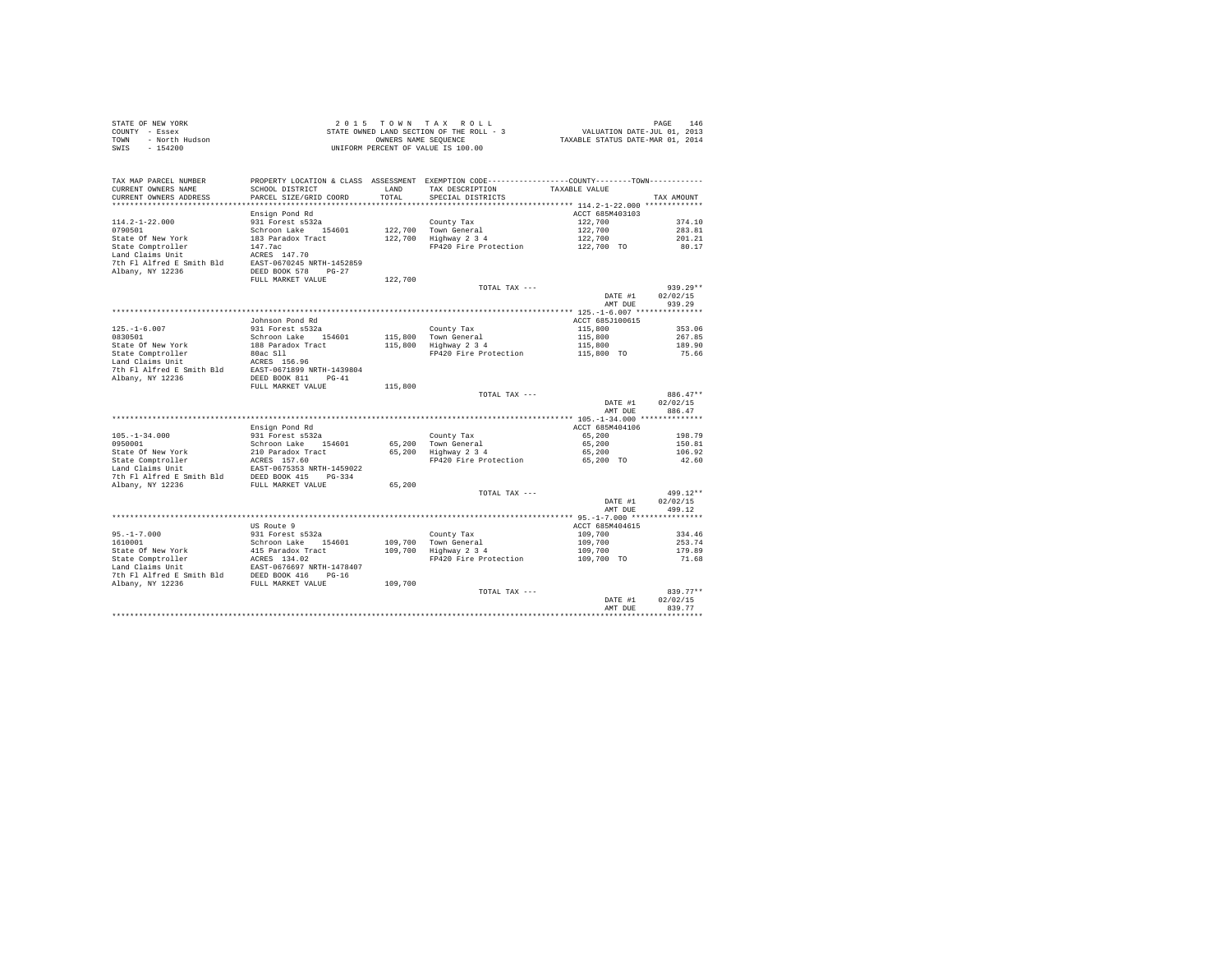|                | STATE OF NEW YORK | 2015 TOWN TAX ROLL                       |                      |  |  |  |                                  | PAGE | 147 |
|----------------|-------------------|------------------------------------------|----------------------|--|--|--|----------------------------------|------|-----|
| COUNTY - Essex |                   | STATE OWNED LAND SECTION OF THE ROLL - 3 |                      |  |  |  | VALUATION DATE-JUL 01, 2013      |      |     |
| TOWN           | - North Hudson    |                                          | OWNERS NAME SEOUENCE |  |  |  | TAXABLE STATUS DATE-MAR 01, 2014 |      |     |
| SWIS           | $-154200$         | UNIFORM PERCENT OF VALUE IS 100.00       |                      |  |  |  |                                  |      |     |

| TAX MAP PARCEL NUMBER     | PROPERTY LOCATION & CLASS ASSESSMENT EXEMPTION CODE---------------COUNTY-------TOWN--------- |       |                                  |                 |                      |
|---------------------------|----------------------------------------------------------------------------------------------|-------|----------------------------------|-----------------|----------------------|
| CURRENT OWNERS NAME       | SCHOOL DISTRICT                                                                              | LAND  | TAX DESCRIPTION                  | TAXABLE VALUE   |                      |
| CURRENT OWNERS ADDRESS    | PARCEL SIZE/GRID COORD                                                                       | TOTAL | SPECIAL DISTRICTS                |                 | TAX AMOUNT           |
| ************************  | *************************                                                                    |       |                                  |                 |                      |
|                           | US Route 9                                                                                   |       |                                  | ACCT 685M404603 |                      |
| $125.1 - 1 - 15.000$      | 931 Forest s532a                                                                             |       | County Tax                       | 6,600           | 20.12                |
| 1715211                   | Schroon Lake 154601                                                                          |       | 6.600 Town General               | 6,600           | 15.27                |
| State Of New York         | 21 Road Patent                                                                               |       | 6,600 Highway 2 3 4              | 6,600           | 10.82                |
| State Comptroller         | E Of Hwy N Of Trans Line                                                                     |       | FP420 Fire Protection            | 6,600 TO        | 4.31                 |
| Land Claims Unit          | ACRES 18.60                                                                                  |       |                                  |                 |                      |
| 7th Fl Alfred E Smith Bld | EAST-0656219 NRTH-1439100                                                                    |       |                                  |                 |                      |
| Albany, NY 12236          | FULL MARKET VALUE                                                                            | 6,600 |                                  |                 |                      |
|                           |                                                                                              |       | TOTAL TAX ---                    |                 | $50.52**$            |
|                           |                                                                                              |       |                                  | DATE #1         | 02/02/15             |
|                           |                                                                                              |       |                                  | AMT DUE         | 50.52                |
|                           |                                                                                              |       |                                  |                 |                      |
|                           | Frontier Town Rd                                                                             |       |                                  | ACCT 685M478533 |                      |
| $125.1 - 1 - 17.000$      | 931 Forest s532a                                                                             |       | County Tax                       | 210             | 0.64                 |
| 1715212                   | Schroon Lake<br>154601                                                                       |       | 210 Town General                 | 210             | 0.49                 |
| State Of New York         | 21 Road Patent                                                                               |       | 210 Highway 2 3 4                | 210             | 0.34                 |
| State Comptroller         | East Of Hwy                                                                                  |       | FP420 Fire Protection            | 210 TO          | .14                  |
| Land Claims Unit          | West Of Trans Line                                                                           |       |                                  |                 |                      |
| 7th Fl Alfred E Smith Bld | ACRES 0.48                                                                                   |       |                                  |                 |                      |
| Albany, NY 12236          | EAST-0655687 NRTH-1438365                                                                    |       |                                  |                 |                      |
|                           | FULL MARKET VALUE                                                                            | 210   |                                  |                 |                      |
|                           |                                                                                              |       | TOTAL TAX ---                    |                 | $1.61**$<br>02/02/15 |
|                           |                                                                                              |       |                                  | DATE #1         |                      |
|                           |                                                                                              |       |                                  | AMT DUE         | 1.61                 |
|                           | US Route 9                                                                                   |       |                                  | ACCT 685M489004 |                      |
| $125.1 - 1 - 46.000$      | 931 Forest s532a                                                                             |       |                                  | 1,400           | 4.27                 |
| 1715213                   | Schroon Lake 154601                                                                          |       | County Tax<br>1,400 Town General | 1,400           | 3.24                 |
| State Of New York         | 21 Platt Rogers&co Rd Pat                                                                    |       | 1,400 Highway 2 3 4              |                 | 2.30                 |
| State Comptroller         | Ely Of Highway                                                                               |       | FP420 Fire Protection            | 1,400           | .91                  |
| Land Claims Unit          | E&w Of Trans Line                                                                            |       |                                  | 1,400 TO        |                      |
| 7th Fl Alfred E Smith Bld | ACRES 2.14                                                                                   |       |                                  |                 |                      |
| Albany, NY 12236          | EAST-0655845 NRTH-1438172                                                                    |       |                                  |                 |                      |
|                           | FULL MARKET VALUE                                                                            | 1,400 |                                  |                 |                      |
|                           |                                                                                              |       | TOTAL TAX ---                    |                 | $10.72**$            |
|                           |                                                                                              |       |                                  | DATE #1         | 02/02/15             |
|                           |                                                                                              |       |                                  | AMT DUE         | 10.72                |
|                           |                                                                                              |       |                                  |                 |                      |
|                           | US Route 9                                                                                   |       |                                  | ACCT 685M489005 |                      |
| $125.1 - 1 - 13.019$      | 931 Forest s532a                                                                             |       | County Tax                       | 900             | 2.74                 |
| 1715214                   | Schroon Lake 154601                                                                          |       | 900 Town General                 | 900             | 2.08                 |
| State Of New York         | 21 Platt Rogers&co Rd Pat                                                                    |       | 900 Highway 2 3 4                | 900             | 1.48                 |
| State Comptroller         | East & West Of Trans Line                                                                    |       | FP420 Fire Protection            | 900 TO          | .59                  |
| Land Claims Unit          | ACRES<br>0.83                                                                                |       |                                  |                 |                      |
| 7th Fl Alfred E Smith Bld | EAST-0655927 NRTH-1437279                                                                    |       |                                  |                 |                      |
| Albany, NY 12236          | FULL MARKET VALUE                                                                            | 900   |                                  |                 |                      |
|                           |                                                                                              |       | TOTAL TAX ---                    |                 | $6.89**$             |
|                           |                                                                                              |       |                                  | DATE #1         | 02/02/15             |
|                           |                                                                                              |       |                                  | AMT DUE         | 6.89                 |
|                           |                                                                                              |       |                                  |                 |                      |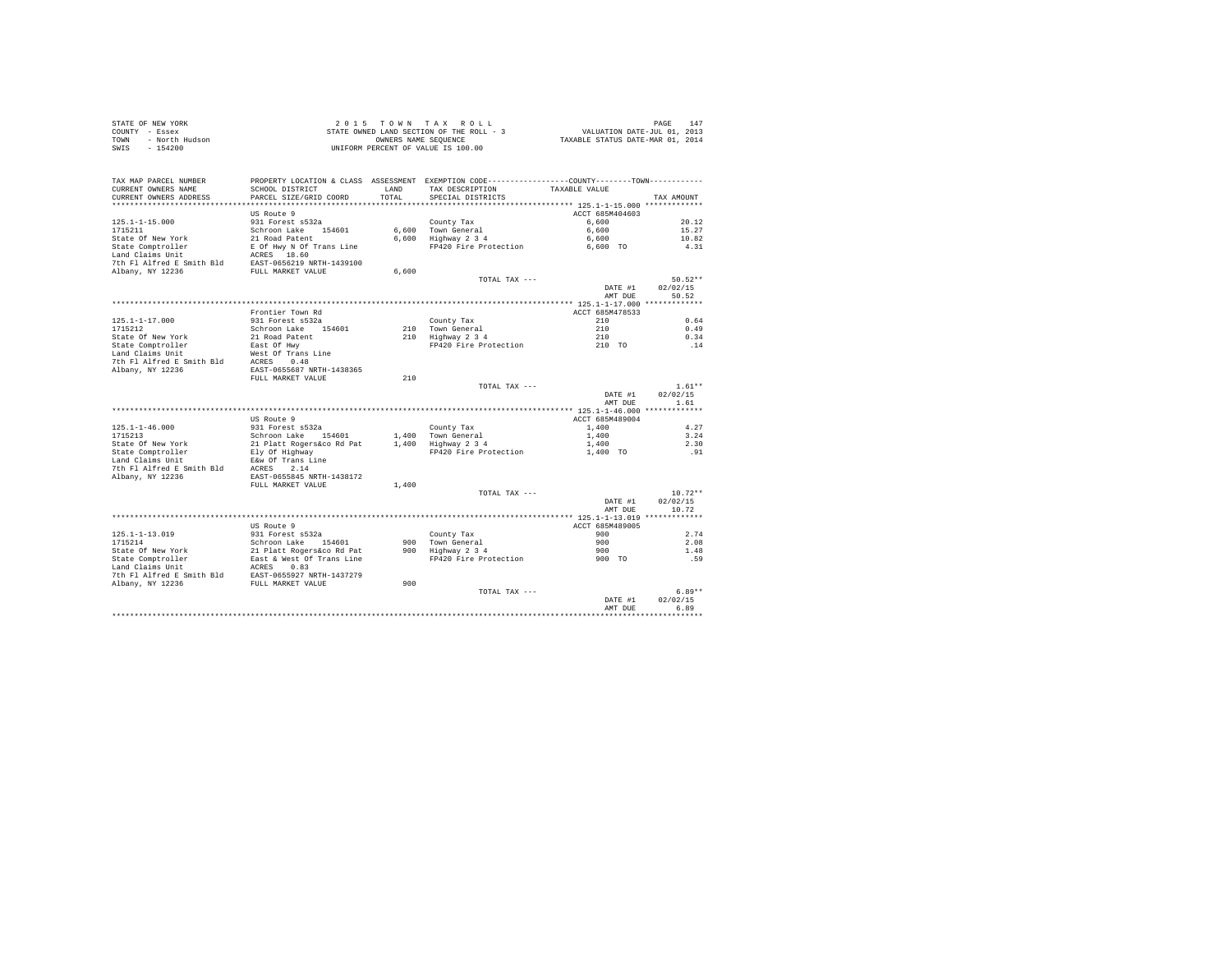| STATE OF NEW YORK      | 2015 TOWN TAX ROLL                       | 148<br>PAGE                      |
|------------------------|------------------------------------------|----------------------------------|
| COUNTY - Essex         | STATE OWNED LAND SECTION OF THE ROLL - 3 | VALUATION DATE-JUL 01, 2013      |
| TOWN<br>- North Hudson | OWNERS NAME SEOUENCE                     | TAXABLE STATUS DATE-MAR 01, 2014 |
| SWIS<br>- 154200       | UNIFORM PERCENT OF VALUE IS 100.00       |                                  |
|                        |                                          |                                  |

| TAX MAP PARCEL NUMBER                               | PROPERTY LOCATION & CLASS ASSESSMENT EXEMPTION CODE----------------COUNTY-------TOWN---------- |        |                                 |                 |            |
|-----------------------------------------------------|------------------------------------------------------------------------------------------------|--------|---------------------------------|-----------------|------------|
| CURRENT OWNERS NAME                                 | SCHOOL DISTRICT                                                                                | LAND   | TAX DESCRIPTION                 | TAXABLE VALUE   |            |
| CURRENT OWNERS ADDRESS                              | PARCEL SIZE/GRID COORD                                                                         | TOTAL  | SPECIAL DISTRICTS               |                 | TAX AMOUNT |
|                                                     |                                                                                                |        |                                 |                 |            |
|                                                     | US Route 9                                                                                     |        |                                 | ACCT 685M489006 |            |
| $125.1 - 1 - 14.019$                                | 931 Forest s532a                                                                               |        | County Tax                      | 430             | 1.31       |
| 1715215                                             | Schroon Lake 154601                                                                            |        | 430 Town General                | 430             | 0.99       |
| State Of New York                                   | 21 Platt Rogers&co Rd Pat                                                                      |        | 430 Highway 2 3 4               | 430             | 0.71       |
| State Comptroller                                   | Ely Of Trans Line                                                                              |        | FP420 Fire Protection           | 430 TO          | .28        |
| Land Claims Unit                                    | ACRES 0.55                                                                                     |        |                                 |                 |            |
| 7th Fl Alfred E Smith Bld EAST-0656117 NRTH-1437179 |                                                                                                |        |                                 |                 |            |
| Albany, NY 12236                                    | FULL MARKET VALUE                                                                              | 430    |                                 |                 |            |
|                                                     |                                                                                                |        | TOTAL TAX ---                   |                 | $3.29**$   |
|                                                     |                                                                                                |        |                                 | DATE #1         | 02/02/15   |
|                                                     |                                                                                                |        |                                 | AMT DUE         | 3.29       |
|                                                     |                                                                                                |        |                                 |                 |            |
|                                                     | Blue Ridge Rd                                                                                  |        |                                 | ACCT 685M478537 |            |
| 125.1-1-12.134                                      | 931 Forest s532a - WTRFNT                                                                      |        | County Tax                      | 78,500          | 239.34     |
| 1715401                                             | Schroon Lake 154601                                                                            |        | 78,500 Town General             | 78,500          | 181.57     |
| State Of New York                                   | 21 Road Patent                                                                                 |        | 78,500 Highway 2 3 4            | 78,500          | 128.73     |
| State Comptroller                                   | West Of Hwyn Trans Line                                                                        |        | FP420 Fire Protection           | 78,500 TO       | 51.29      |
| Land Claims Unit                                    |                                                                                                |        |                                 |                 |            |
|                                                     | 10.54ac Sll                                                                                    |        |                                 |                 |            |
| 7th Fl Alfred E Smith Bld                           | ACRES 10.54                                                                                    |        |                                 |                 |            |
| Albany, NY 12236                                    | EAST-0655752 NRTH-1439690                                                                      |        |                                 |                 |            |
|                                                     | FULL MARKET VALUE                                                                              | 78,500 |                                 |                 |            |
|                                                     |                                                                                                |        | TOTAL TAX ---                   |                 | $600.93**$ |
|                                                     |                                                                                                |        |                                 | DATE #1         | 02/02/15   |
|                                                     |                                                                                                |        |                                 | AMT DUE         | 600.93     |
|                                                     |                                                                                                |        |                                 |                 |            |
|                                                     | Blue Ridge Rd                                                                                  |        |                                 | ACCT 685M478539 |            |
| $125.1 - 1 - 10.000$                                | 931 Forest s532a                                                                               |        | County Tax                      | 1,000           | 3.05       |
| 1715501                                             | Schroon Lake 154601                                                                            |        | 1,000 Town General              | 1,000           | 2.31       |
| State Of New York                                   | 21 Road Patent<br>South Of Trans Line                                                          |        | 1,000 Highway 2 3 4             | 1,000           | 1.64       |
| State Comptroller                                   |                                                                                                |        | FP420 Fire Protection           | 1,000 TO        | .65        |
| Land Claims Unit                                    | ACRES 1.56                                                                                     |        |                                 |                 |            |
| 7th Fl Alfred E Smith Bld EAST-0655559 NRTH-1439276 |                                                                                                |        |                                 |                 |            |
| Albany, NY 12236                                    | FULL MARKET VALUE                                                                              | 1,000  |                                 |                 |            |
|                                                     |                                                                                                |        | TOTAL TAX ---                   |                 | $7.65**$   |
|                                                     |                                                                                                |        |                                 | DATE #1         | 02/02/15   |
|                                                     |                                                                                                |        |                                 | AMT DUE         | 7.65       |
|                                                     |                                                                                                |        |                                 |                 |            |
|                                                     | Blue Ridge Rd                                                                                  |        |                                 | ACCT 685M404602 |            |
| $114.18 - 1 - 8.000$                                | 931 Forest s532a                                                                               |        | County Tax                      | 81,200          | 247.57     |
| 1718001                                             | Schroon Lake 154601                                                                            |        | 81,200 Town General             | 81,200          | 187.82     |
| State Of New York                                   |                                                                                                |        | 81,200 Highway 2 3 4            | 81,200          | 133.16     |
|                                                     | 22 Road Patent<br>ACRES 82.40                                                                  |        | FP420 Fire Protection 81,200 TO |                 | 53.06      |
| State Comptroller                                   |                                                                                                |        |                                 |                 |            |
| Land Claims Unit                                    | EAST-0657656 NRTH-1442440                                                                      |        |                                 |                 |            |
| 7th Fl Alfred E Smith Bld FULL MARKET VALUE         |                                                                                                | 81,200 |                                 |                 |            |
| Albany, NY 12236                                    |                                                                                                |        |                                 |                 |            |
|                                                     |                                                                                                |        | TOTAL TAX ---                   |                 | $621.61**$ |
|                                                     |                                                                                                |        |                                 | DATE #1         | 02/02/15   |
|                                                     |                                                                                                |        |                                 | AMT DUE         | 621.61     |
|                                                     |                                                                                                |        |                                 |                 |            |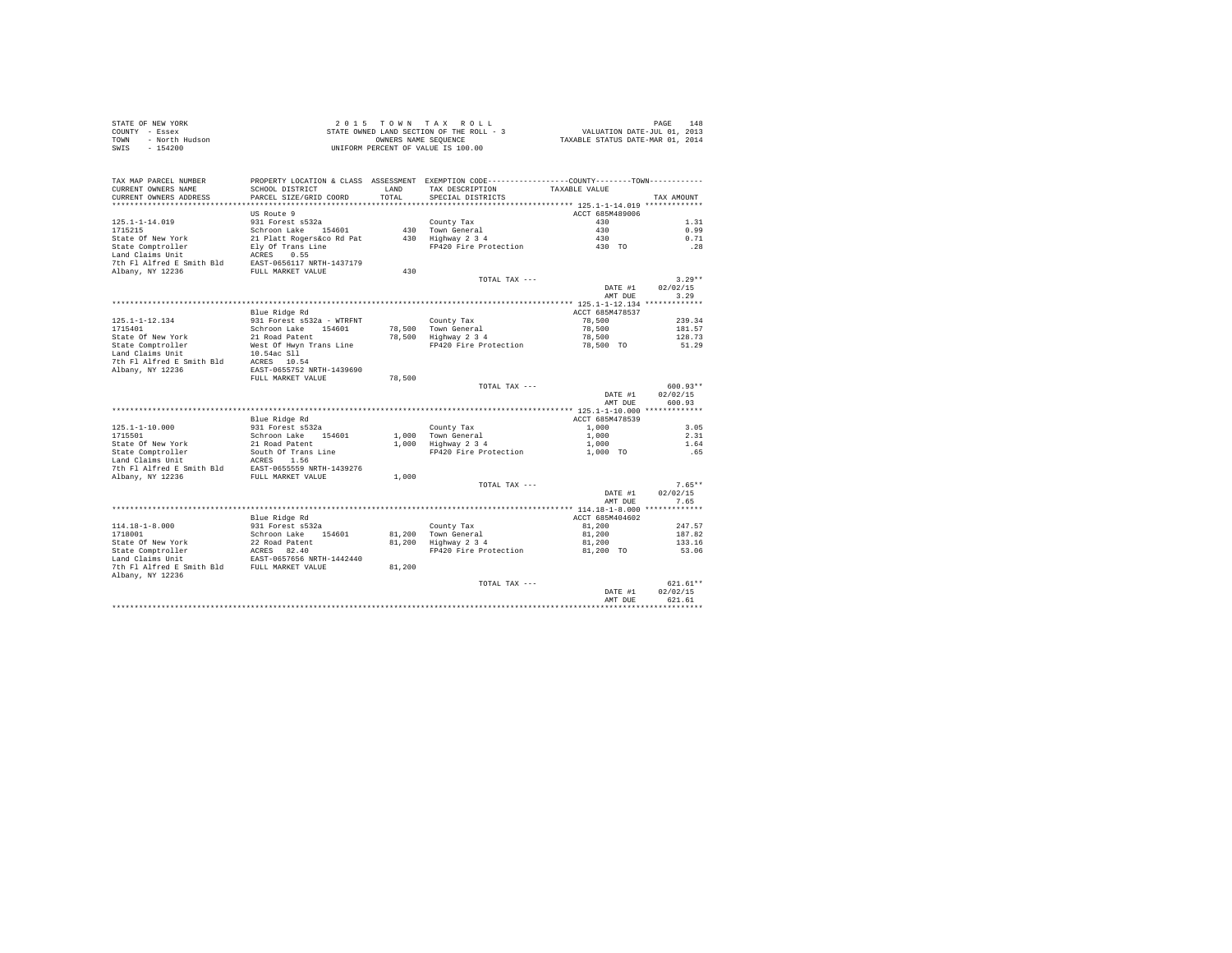|      | STATE OF NEW YORK | 2015 TOWN TAX ROLL                       | 149<br>PAGE                      |
|------|-------------------|------------------------------------------|----------------------------------|
|      | COUNTY - Essex    | STATE OWNED LAND SECTION OF THE ROLL - 3 | VALUATION DATE-JUL 01, 2013      |
| TOWN | - North Hudson    | OWNERS NAME SEOUENCE                     | TAXABLE STATUS DATE-MAR 01, 2014 |
| SWIS | - 154200          | UNIFORM PERCENT OF VALUE IS 100.00       |                                  |

| TAX MAP PARCEL NUMBER<br>CURRENT OWNERS NAME<br>CURRENT OWNERS ADDRESS | SCHOOL DISTRICT<br>PARCEL SIZE/GRID COORD | <b>T.AND</b><br>TOTAL | PROPERTY LOCATION & CLASS ASSESSMENT EXEMPTION CODE----------------COUNTY-------TOWN----------<br>TAX DESCRIPTION<br>SPECIAL DISTRICTS | TAXABLE VALUE   | TAX AMOUNT |
|------------------------------------------------------------------------|-------------------------------------------|-----------------------|----------------------------------------------------------------------------------------------------------------------------------------|-----------------|------------|
| **************************                                             |                                           |                       |                                                                                                                                        |                 |            |
|                                                                        | Blue Ridge Rd                             |                       |                                                                                                                                        | ACCT 685M404601 |            |
| $114.18 - 2 - 1.000$                                                   | 931 Forest s532a                          |                       | County Tax                                                                                                                             | 14,700          | 44.82      |
| 1718201                                                                | Schroon Lake 154601                       |                       | 14,700 Town General                                                                                                                    | 14,700          | 34.00      |
| State Of New York                                                      | 22 Road Patent                            |                       | 14,700 Highway 2 3 4                                                                                                                   | 14,700          | 24.11      |
| State Comptroller                                                      | 24.4ac Sll                                |                       | FP420 Fire Protection                                                                                                                  | 14,700 TO       | 9.60       |
| Land Claims Unit                                                       | ACRES 24.40                               |                       |                                                                                                                                        |                 |            |
| 7th Fl Alfred E Smith Bld                                              | EAST-0658633 NRTH-1442160                 |                       |                                                                                                                                        |                 |            |
| Albany, NY 12236                                                       | FULL MARKET VALUE                         | 14,700                |                                                                                                                                        |                 |            |
|                                                                        |                                           |                       | TOTAL TAX ---                                                                                                                          |                 | $112.53**$ |
|                                                                        |                                           |                       |                                                                                                                                        | DATE #1         | 02/02/15   |
|                                                                        |                                           |                       |                                                                                                                                        | AMT DUE         | 112.53     |
|                                                                        |                                           |                       |                                                                                                                                        |                 |            |
|                                                                        | Interstate 87                             |                       |                                                                                                                                        | ACCT 685J100707 |            |
| $114.3 - 2 - 6.100$                                                    | 931 Forest s532a                          |                       | County Tax                                                                                                                             | 10,300          | 31.40      |
| 1720201                                                                | Schroon Lake 154601                       |                       | 10.300 Town General                                                                                                                    | 10,300          | 23.82      |
| State of New York                                                      | 23 Platt Rogers&co Rd Pat                 |                       | 10,300 Highway 2 3 4                                                                                                                   | 10,300          | 16.89      |
| State Comptroller                                                      | ACRES 15.47                               |                       | FP420 Fire Protection                                                                                                                  | 10,300 TO       | 6.73       |
| Land Claims Unit                                                       | EAST-0658846 NRTH-1444402                 |                       |                                                                                                                                        |                 |            |
| Alfred Smith Bld Fl 7                                                  | DEED BOOK 1571 PG-166                     |                       |                                                                                                                                        |                 |            |
| Albany, NY 12233                                                       | FULL MARKET VALUE                         | 10,300                |                                                                                                                                        |                 |            |
|                                                                        |                                           |                       | TOTAL TAX ---                                                                                                                          |                 | 78.84**    |
|                                                                        |                                           |                       |                                                                                                                                        | DATE #1         | 02/02/15   |
|                                                                        |                                           |                       |                                                                                                                                        | AMT DUE         | 78.84      |
|                                                                        |                                           |                       |                                                                                                                                        |                 |            |
|                                                                        | US Route 9                                |                       |                                                                                                                                        | ACCT 685M485002 |            |
| $114.2 - 2 - 1.000$                                                    | 931 Forest s532a                          |                       | County Tax                                                                                                                             | 210             | 0.64       |
| 1720501                                                                | Schroon Lake 154601                       |                       | 210 Town General                                                                                                                       | 210             | 0.49       |
| State Of New York                                                      | 25 Platt Rogers&co Rd Pat                 |                       | 210 Highway 2 3 4                                                                                                                      | 210             | 0.34       |
| State Comptroller                                                      | ACRES 0.75                                |                       | FP420 Fire Protection                                                                                                                  | 210 TO          | .14        |
| Land Claims Unit                                                       | EAST-0660171 NRTH-1451145                 |                       |                                                                                                                                        |                 |            |
| 7th Fl Alfred E Smith Bld                                              | DEED BOOK 814 PG-267                      |                       |                                                                                                                                        |                 |            |
| Albany, NY 12236                                                       | FULL MARKET VALUE                         | 210                   |                                                                                                                                        |                 |            |
|                                                                        |                                           |                       | TOTAL TAX ---                                                                                                                          |                 | $1.61**$   |
|                                                                        |                                           |                       |                                                                                                                                        | DATE #1         | 02/02/15   |
|                                                                        |                                           |                       |                                                                                                                                        | AMT DUE         | 1.61       |
|                                                                        |                                           |                       |                                                                                                                                        |                 |            |
|                                                                        | US Route 9                                |                       |                                                                                                                                        | ACCT 685M485001 |            |
| $114.2 - 2 - 26.000$                                                   | 931 Forest s532a                          |                       | County Tax                                                                                                                             | 11,300          | 34.45      |
| 1720601                                                                | Schroon Lake<br>154601                    |                       | 11,300 Town General                                                                                                                    | 11,300          | 26.14      |
| State Of New York                                                      | 24 Platt Rogers&co Rd Pat                 |                       | 11,300 Highway 2 3 4                                                                                                                   | 11,300          | 18.53      |
| State Comptroller                                                      | ACRES 19.90                               |                       | FP420 Fire Protection                                                                                                                  | 11,300 TO       | 7.38       |
| Land Claims Unit                                                       | EAST-0659388 NRTH-1449196                 |                       |                                                                                                                                        |                 |            |
| 7th Fl Alfred E Smith Bld                                              | DEED BOOK 814<br>$PG-267$                 |                       |                                                                                                                                        |                 |            |
| Albany, NY 12236                                                       | FULL MARKET VALUE                         | 11,300                |                                                                                                                                        |                 |            |
|                                                                        |                                           |                       | TOTAL TAX ---                                                                                                                          |                 | 86.50**    |
|                                                                        |                                           |                       |                                                                                                                                        | DATE #1         | 02/02/15   |
|                                                                        |                                           |                       |                                                                                                                                        | AMT DUE         | 86.50      |
|                                                                        |                                           |                       |                                                                                                                                        |                 |            |
|                                                                        |                                           |                       |                                                                                                                                        |                 |            |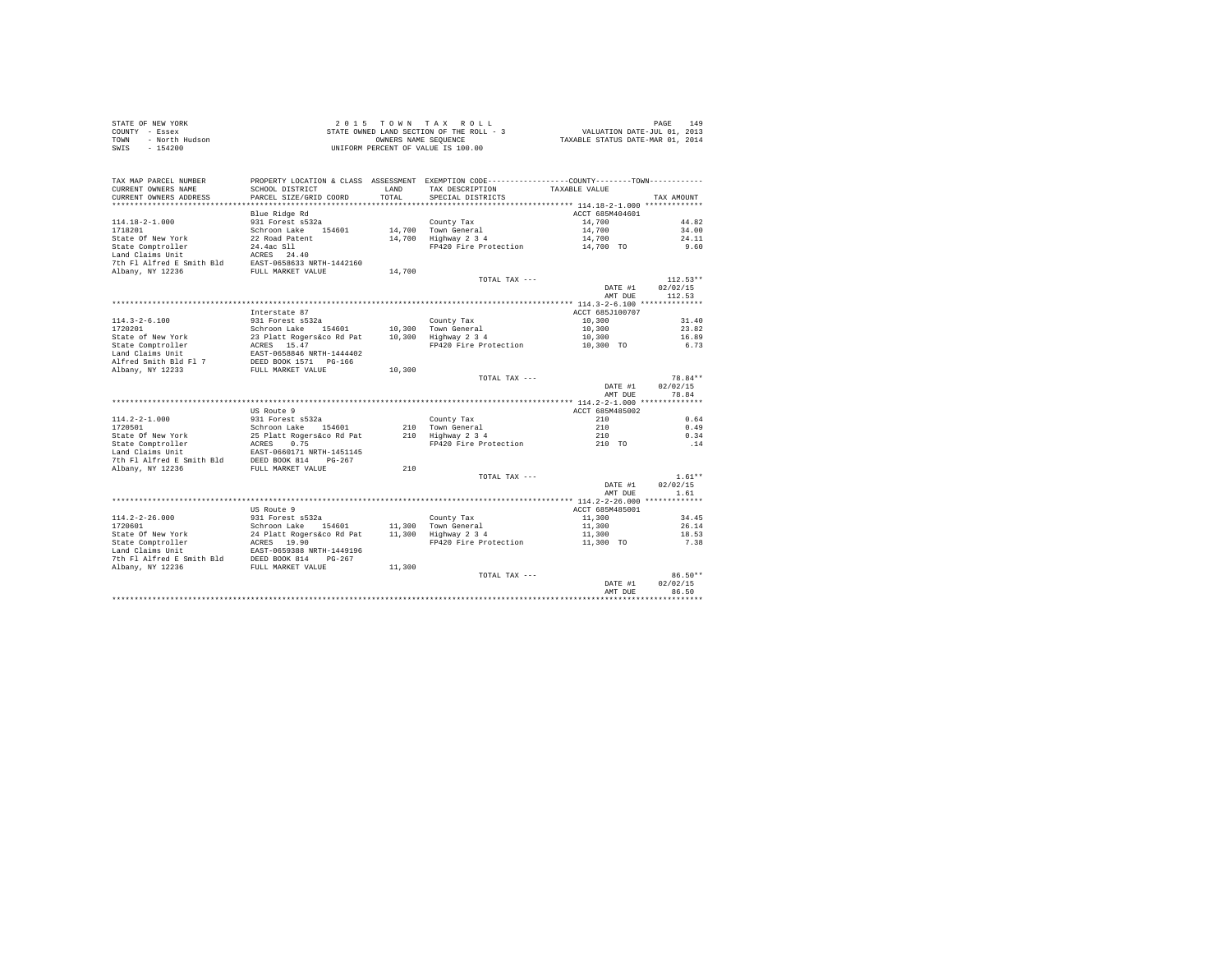|                | STATE OF NEW YORK | 2015 TOWN TAX ROLL                       |                      |  |  | 150<br>PAGE                      |
|----------------|-------------------|------------------------------------------|----------------------|--|--|----------------------------------|
| COUNTY - Essex |                   | STATE OWNED LAND SECTION OF THE ROLL - 3 |                      |  |  | VALUATION DATE-JUL 01, 2013      |
| TOWN           | - North Hudson    |                                          | OWNERS NAME SEOUENCE |  |  | TAXABLE STATUS DATE-MAR 01, 2014 |
| SWIS           | - 154200          | UNIFORM PERCENT OF VALUE IS 100.00       |                      |  |  |                                  |

| TAX MAP PARCEL NUMBER     | PROPERTY LOCATION & CLASS ASSESSMENT EXEMPTION CODE---------------COUNTY-------TOWN---------- |         |                       |                 |                    |
|---------------------------|-----------------------------------------------------------------------------------------------|---------|-----------------------|-----------------|--------------------|
| CURRENT OWNERS NAME       | SCHOOL DISTRICT                                                                               | LAND    | TAX DESCRIPTION       | TAXABLE VALUE   |                    |
| CURRENT OWNERS ADDRESS    | PARCEL SIZE/GRID COORD                                                                        | TOTAL   | SPECIAL DISTRICTS     |                 | TAX AMOUNT         |
| ***********************   |                                                                                               |         |                       |                 |                    |
|                           | US Route 9                                                                                    |         |                       | ACCT 685M486014 |                    |
| $114.2 - 2 - 25.000$      | 931 Forest s532a                                                                              |         | County Tax            | 7,700           | 23.48              |
| 1721001                   | Schroon Lake 154601                                                                           |         | 7,700 Town General    | 7.700           | 17.81              |
| State Of New York         | 24 Platt Rogers&co Rd Pat                                                                     |         | 7,700 Highway 2 3 4   | 7,700           | 12.63              |
| State Comptroller         | ACRES 15.20                                                                                   |         | FP420 Fire Protection | 7,700 TO        | 5.03               |
| Land Claims Unit          | EAST-0659438 NRTH-1447850                                                                     |         |                       |                 |                    |
| 7th Fl Alfred E Smith Bld | DEED BOOK 867 PG-112                                                                          |         |                       |                 |                    |
| Albany, NY 12236          | FULL MARKET VALUE                                                                             | 7.700   |                       |                 |                    |
|                           |                                                                                               |         | TOTAL TAX ---         |                 | 58.95**            |
|                           |                                                                                               |         |                       | DATE #1         | 02/02/15           |
|                           |                                                                                               |         |                       | AMT DUE         | 58.95              |
|                           |                                                                                               |         |                       |                 |                    |
|                           | Elk Lake Rd                                                                                   |         |                       | ACCT 685M479005 |                    |
| $92. - 3 - 7.200$         | 931 Forest s532a                                                                              |         | County Tax            | 247,900         | 755.81             |
| 2060502                   | Schroon Lake 154601                                                                           |         | 247.900 Town General  | 247,900         | 573.40             |
| State Of New York         | Twp 48 T&c                                                                                    | 247,900 | Highway 2 3 4         | 247,900         | 406.52             |
| State Comptroller         | ACRES 684.00                                                                                  |         | FP420 Fire Protection | 247,900 TO      | 161.98             |
| Land Claims Unit          | EAST-0622922 NRTH-1481548                                                                     |         |                       |                 |                    |
| 7th Fl Alfred E Smith Bld | DEED BOOK 660<br>PG-153                                                                       |         |                       |                 |                    |
| Albany, NY 12236          | FULL MARKET VALUE                                                                             | 247,900 |                       |                 |                    |
|                           |                                                                                               |         | TOTAL TAX ---         |                 | $1.897.71**$       |
|                           |                                                                                               |         |                       | DATE #1         | 02/02/15           |
|                           |                                                                                               |         |                       | AMT DUE         | 1,897.71           |
|                           |                                                                                               |         |                       |                 |                    |
|                           | Elk Lake Rd                                                                                   |         |                       | ACCT 685M479004 |                    |
| $92. - 3 - 6.200$         | 931 Forest s532a                                                                              |         | County Tax            | 325,600         | 992.71             |
| 2060603                   | Schroon Lake 154601                                                                           |         | 325,600 Town General  | 325,600         | 753.13             |
| State Of New York         | 9 20 21 T&c Twp 45                                                                            | 325,600 | Highway 2 3 4         | 325,600         | 533.94             |
| State Comptroller         | 496ac                                                                                         |         | FP420 Fire Protection | 325,600 TO      | 212.75             |
| Land Claims Unit          | ACRES 487.00                                                                                  |         |                       |                 |                    |
| 7th Fl Alfred E Smith Bld | EAST-0612010 NRTH-1480001                                                                     |         |                       |                 |                    |
| Albany, NY 12236          | DEED BOOK 660<br>$PG-153$                                                                     |         |                       |                 |                    |
|                           | FULL MARKET VALUE                                                                             | 325,600 |                       |                 |                    |
|                           |                                                                                               |         | TOTAL TAX ---         |                 | $2.492.53**$       |
|                           |                                                                                               |         |                       | DATE #1         | 02/02/15           |
|                           |                                                                                               |         |                       | AMT DUE         | 2.492.53           |
|                           |                                                                                               |         |                       |                 |                    |
|                           | Pepper Hollow Rd                                                                              |         |                       | ACCT 685M405011 |                    |
| $104.4 - 1 - 2.000$       | 931 Forest s532a                                                                              |         | County Tax            | 2,900           | 8.84               |
| 2191001                   | Schroon Lake<br>154601                                                                        |         | 2.900 Town General    | 2,900           | 6.71               |
| State Of New York         | 3 T&c Twp 49                                                                                  |         | 2,900 Highway 2 3 4   | 2,900           | 4.76               |
| State Comptroller         | 7ac Sll                                                                                       |         | FP420 Fire Protection | 2,900 TO        | 1.89               |
| Land Claims Unit          | ACRES 6.96                                                                                    |         |                       |                 |                    |
| 7th Fl Alfred E Smith Bld | EAST-0662145 NRTH-1460861                                                                     |         |                       |                 |                    |
| Albany, NY 12236          | DEED BOOK 501<br>PG-441                                                                       |         |                       |                 |                    |
|                           | FULL MARKET VALUE                                                                             | 2,900   |                       |                 |                    |
|                           |                                                                                               |         | TOTAL TAX ---         |                 | $22.20**$          |
|                           |                                                                                               |         |                       | DATE #1         | 02/02/15           |
|                           |                                                                                               |         |                       | AMT DUE         | 22.20              |
|                           |                                                                                               |         |                       |                 | ****************** |
|                           |                                                                                               |         |                       |                 |                    |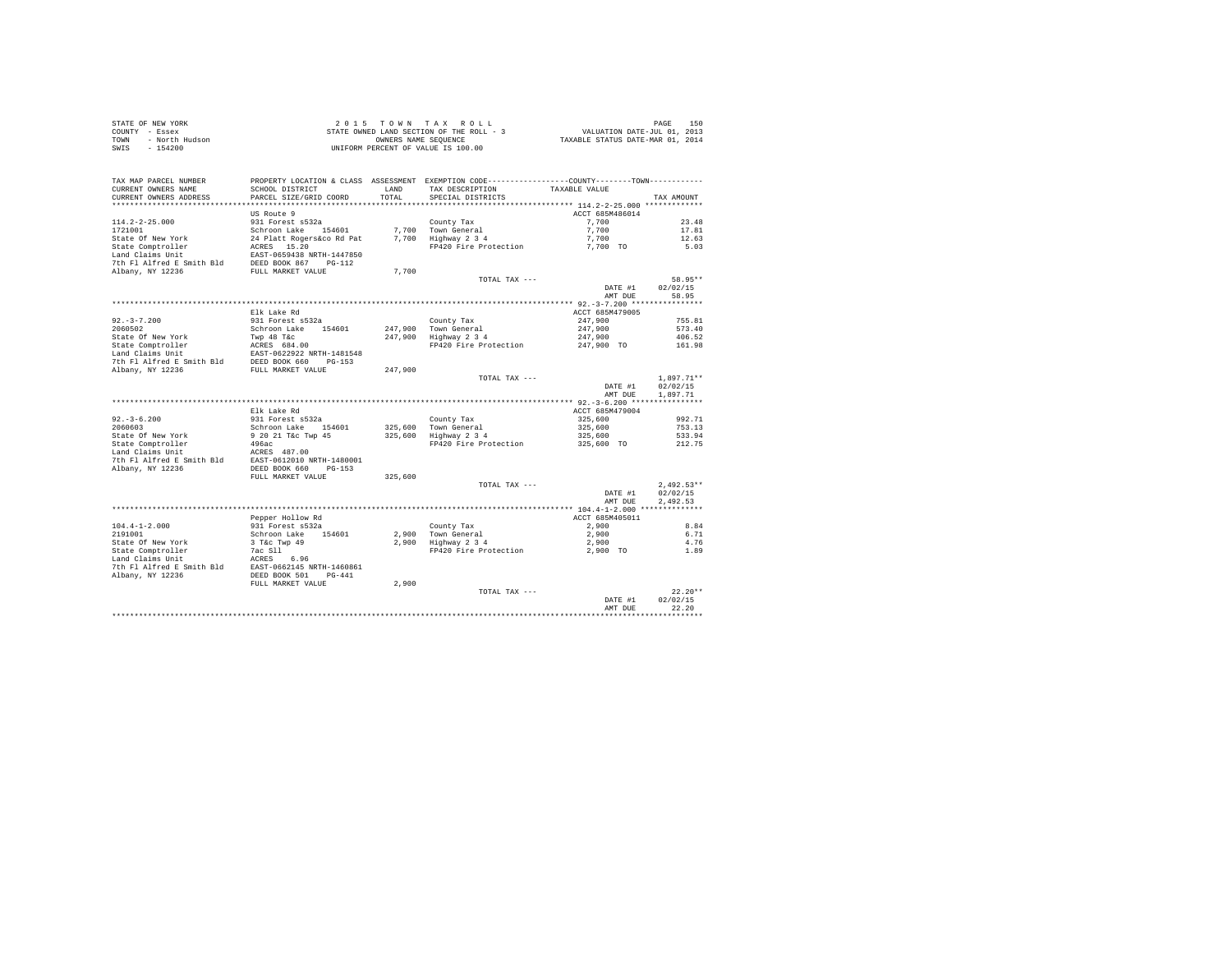|      | STATE OF NEW YORK | 2015 TOWN TAX ROLL                       | 151<br>PAGE                      |
|------|-------------------|------------------------------------------|----------------------------------|
|      | COUNTY - Essex    | STATE OWNED LAND SECTION OF THE ROLL - 3 | VALUATION DATE-JUL 01, 2013      |
| TOWN | - North Hudson    | OWNERS NAME SEOUENCE                     | TAXABLE STATUS DATE-MAR 01, 2014 |
| SWIS | - 154200          | UNIFORM PERCENT OF VALUE IS 100.00       |                                  |

| TAX MAP PARCEL NUMBER<br>CURRENT OWNERS NAME  | PROPERTY LOCATION & CLASS ASSESSMENT EXEMPTION CODE---------------COUNTY-------TOWN----------<br>SCHOOL DISTRICT | LAND    | TAX DESCRIPTION       | TAXABLE VALUE                                    |                      |
|-----------------------------------------------|------------------------------------------------------------------------------------------------------------------|---------|-----------------------|--------------------------------------------------|----------------------|
| CURRENT OWNERS ADDRESS                        | PARCEL SIZE/GRID COORD                                                                                           | TOTAL.  | SPECIAL DISTRICTS     |                                                  | TAX AMOUNT           |
|                                               |                                                                                                                  |         |                       |                                                  |                      |
|                                               | Pepper Hollow Rd                                                                                                 |         |                       | ACCT 685M405010                                  |                      |
| $104.4 - 1 - 1.000$                           | 931 Forest s532a                                                                                                 |         | County Tax            | 12,800                                           | 39.03                |
| 2192001                                       | Schroon Lake 154601                                                                                              |         | 12,800 Town General   | 12,800                                           | 29.61                |
| State Of New York                             | 3 T&c Twp 49                                                                                                     | 12,800  | Highway 2 3 4         | 12,800                                           | 20.99                |
| State Comptroller                             | ACRES 26.91                                                                                                      |         | FP420 Fire Protection | 12,800 TO                                        | 8.36                 |
| Land Claims Unit                              | EAST-0661778 NRTH-1460100<br>$PG-96$                                                                             |         |                       |                                                  |                      |
| 7th Fl Alfred E Smith Bld<br>Albany, NY 12236 | DEED BOOK 519<br>FULL MARKET VALUE                                                                               | 12,800  |                       |                                                  |                      |
|                                               |                                                                                                                  |         | TOTAL TAX ---         |                                                  | 97.99**              |
|                                               |                                                                                                                  |         |                       | DATE #1                                          | 02/02/15             |
|                                               |                                                                                                                  |         |                       | AMT DUE                                          | 97.99                |
|                                               |                                                                                                                  |         |                       |                                                  |                      |
|                                               | US Route 9                                                                                                       |         |                       | ACCT 685M405008                                  |                      |
| 104.2-1-10.000                                | 931 Forest s532a                                                                                                 |         | County Tax            | 152,900                                          | 466.17               |
| 2200201                                       | Schroon Lake<br>154601                                                                                           |         | 152,900 Town General  | 152,900                                          | 353.66               |
| State Of New York                             | 4 T&c Twp 49                                                                                                     | 152,900 | Highway 2 3 4         | 152,900                                          | 250.74               |
| State Comptroller                             | ACRES 181.14                                                                                                     |         | FP420 Fire Protection | 152,900 TO                                       | 99.90                |
| Land Claims Unit                              | EAST-0671066 NRTH-1468352                                                                                        |         |                       |                                                  |                      |
| 7th Fl Alfred E Smith Bld                     | DEED BOOK 424<br>$PG-213$                                                                                        |         |                       |                                                  |                      |
| Albany, NY 12236                              | FULL MARKET VALUE                                                                                                | 152,900 |                       |                                                  |                      |
|                                               |                                                                                                                  |         | TOTAL TAX ---         |                                                  | $1,170.47**$         |
|                                               |                                                                                                                  |         |                       | DATE #1<br>AMT DUE                               | 02/02/15<br>1,170,47 |
|                                               |                                                                                                                  |         |                       |                                                  |                      |
|                                               | US Route 9                                                                                                       |         |                       | ACCT 685J101414                                  |                      |
| $114. - 1 - 6.000$                            | 931 Forest s532a                                                                                                 |         | County Tax            | 56,000                                           | 170.74               |
| 2410501                                       | Schroon Lake<br>154601                                                                                           | 56,000  | Town General          | 56,000                                           | 129.53               |
| State Of New York                             | 3 Tract W Of Rd Patent                                                                                           | 56,000  | Highway 2 3 4         | 56,000                                           | 91.83                |
| State Comptroller                             | ACRES 123.00                                                                                                     |         | FP420 Fire Protection | 56,000 TO                                        | 36.59                |
| Land Claims Unit                              | EAST-0659194 NRTH-1451347                                                                                        |         |                       |                                                  |                      |
| 7th Fl Alfred E Smith Bld                     | DEED BOOK 775<br>$PG-139$                                                                                        |         |                       |                                                  |                      |
| Albany, NY 12236                              | FULL MARKET VALUE                                                                                                | 56,000  |                       |                                                  |                      |
|                                               |                                                                                                                  |         | TOTAL TAX ---         |                                                  | $428.69**$           |
|                                               |                                                                                                                  |         |                       | DATE #1                                          | 02/02/15             |
|                                               |                                                                                                                  |         |                       | AMT DUE                                          | 428.69               |
|                                               | Blue Ridge Rd                                                                                                    |         |                       | ACCT 685M405204                                  |                      |
| $114.18 - 1 - 7.000$                          | 931 Forest s532a - WTRFNT                                                                                        |         | County Tax            | 42,300                                           | 128.97               |
| 2545001                                       | Schroon Lake<br>154601                                                                                           |         | 42.300 Town General   | 42,300                                           | 97.84                |
| State Of New York                             | 25 Tr W Of Rd Pat                                                                                                | 42,300  | Highway 2 3 4         | 42,300                                           | 69.37                |
| State Comptroller                             | ACRES 41.91                                                                                                      |         | FP420 Fire Protection | 42,300 TO                                        | 27.64                |
| Land Claims Unit                              | EAST-0656162 NRTH-1441078                                                                                        |         |                       |                                                  |                      |
| 7th Fl Alfred E Smith Bld                     | FULL MARKET VALUE                                                                                                | 42,300  |                       |                                                  |                      |
| Albany, NY 12236                              |                                                                                                                  |         |                       |                                                  |                      |
|                                               |                                                                                                                  |         | TOTAL TAX ---         |                                                  | $323.82**$           |
|                                               |                                                                                                                  |         |                       | DATE #1                                          | 02/02/15             |
|                                               |                                                                                                                  |         |                       | AMT DUE<br>************************************* | 323.82               |
|                                               |                                                                                                                  |         |                       |                                                  |                      |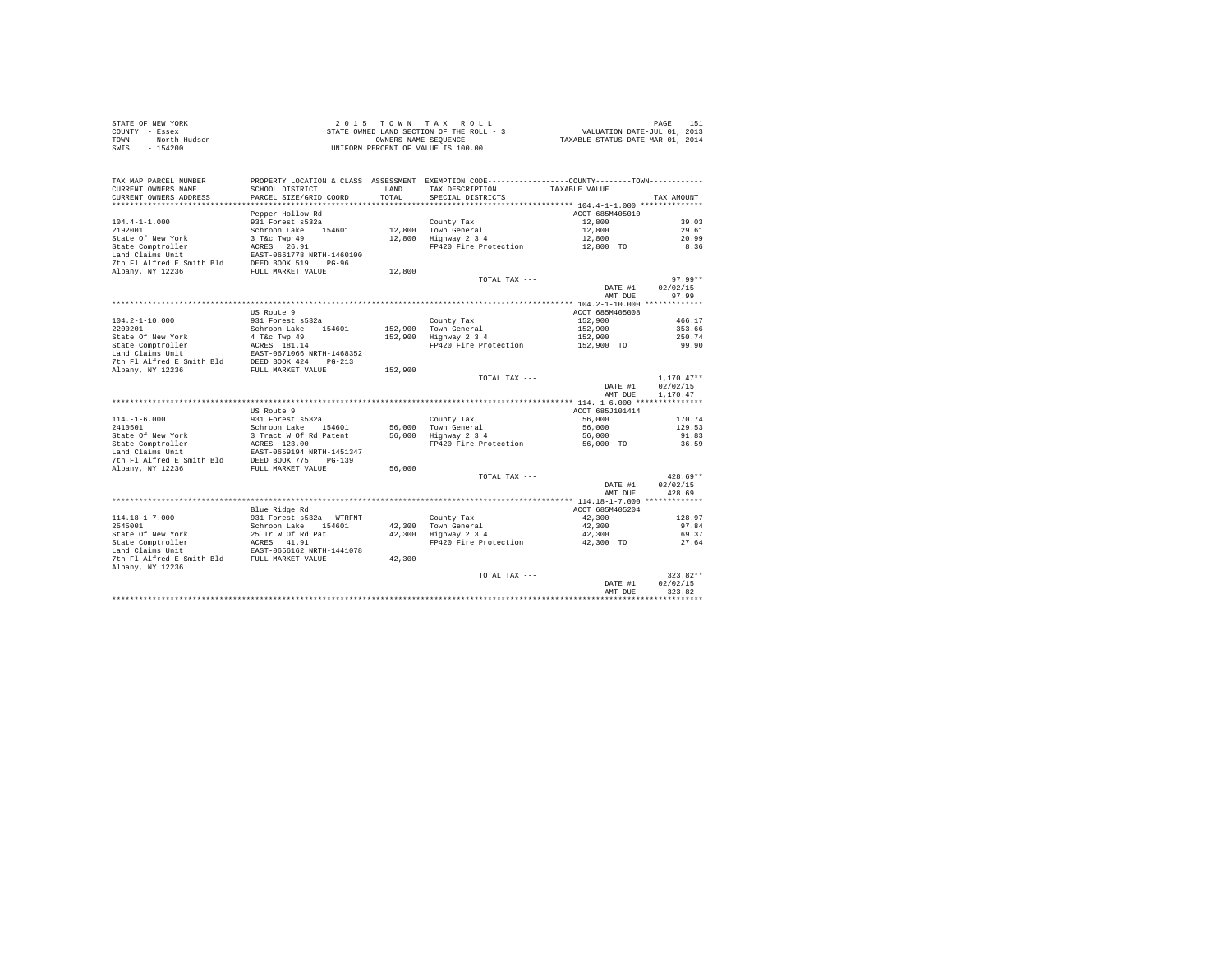| STATE OF NEW YORK      | 2015 TOWN TAX ROLL                       | 152<br>PAGE                      |
|------------------------|------------------------------------------|----------------------------------|
| COUNTY - Essex         | STATE OWNED LAND SECTION OF THE ROLL - 3 | VALUATION DATE-JUL 01, 2013      |
| TOWN<br>- North Hudson | OWNERS NAME SEOUENCE                     | TAXABLE STATUS DATE-MAR 01, 2014 |
| $-154200$<br>SWIS      | UNIFORM PERCENT OF VALUE IS 100.00       |                                  |

|                                               |                                                |        |                                                              | AMT DUE         | 44.40                 |
|-----------------------------------------------|------------------------------------------------|--------|--------------------------------------------------------------|-----------------|-----------------------|
|                                               |                                                |        | TOTAL TAX ---                                                | DATE #1         | $44.40**$<br>02/02/15 |
| 7th Fl Alfred E Smith Bld<br>Albany, NY 12236 | EAST-0654475 NRTH-1441262<br>FULL MARKET VALUE | 5,800  |                                                              |                 |                       |
| Land Claims Unit                              | 0.22<br>ACRES                                  |        |                                                              |                 |                       |
| State Comptroller                             | N Of Palmers Pond                              |        | FP420 Fire Protection                                        | 5,800 TO        | 3.79                  |
| State Of New York                             | 25 Tract West Of Road Pat                      | 5,800  | Highway 2 3 4                                                | 5,800           | 9.51                  |
| 2545241                                       | Schroon Lake<br>154601                         | 5,800  | Town General                                                 | 5,800           | 13.42                 |
| 114.18-1-11.001                               | 931 Forest s532a                               |        | County Tax                                                   | 5,800           | 17.68                 |
|                                               | Blue Ridge Rd                                  |        |                                                              | ACCT 685M401602 |                       |
|                                               |                                                |        |                                                              | AMT DUE         | 35.21                 |
|                                               |                                                |        |                                                              | DATE #1         | 02/02/15              |
|                                               |                                                |        | TOTAL TAX ---                                                |                 | $35.21**$             |
| Albany, NY 12236                              | FULL MARKET VALUE                              | 4,600  |                                                              |                 |                       |
| 7th Fl Alfred E Smith Bld                     | EAST-0655020 NRTH-1438999                      |        |                                                              |                 |                       |
| Land Claims Unit                              | ACRES<br>8.98                                  |        |                                                              |                 |                       |
| State Comptroller                             | South Of Trans Line                            |        | FP420 Fire Protection                                        | 4,600 TO        | 3.01                  |
| State Of New York                             | 25 Tract West Of Rd Pat                        | 4,600  | Highway 2 3 4                                                | 4,600           | 7.54                  |
| 2545231                                       | Schroon Lake 154601                            |        | 4.600 Town General                                           | 4,600           | 10.64                 |
| $125.1 - 1 - 9.000$                           | 931 Forest s532a                               |        | County Tax                                                   | 4,600           | 14.02                 |
|                                               | Blue Ridge Rd                                  |        |                                                              | ACCT 685M478542 |                       |
|                                               |                                                |        |                                                              |                 |                       |
|                                               |                                                |        |                                                              | AMT DUE         | 26.80                 |
|                                               |                                                |        | TOTAL TAX ---                                                | DATE #1         | 02/02/15              |
| Albany, NY 12236                              | FULL MARKET VALUE                              | 3,500  |                                                              |                 | $26.80**$             |
| 7th Fl Alfred E Smith Bld                     | EAST-0655132 NRTH-1439462                      |        |                                                              |                 |                       |
| Land Claims Unit                              | ACRES<br>6.75                                  |        |                                                              |                 |                       |
| State Comptroller                             | North&south Of Trans Line                      |        | FP420 Fire Protection                                        | 3,500 TO        | 2.29                  |
| State Of New York                             | 25 Tr W Of Rd Pat                              | 3,500  | Highway 2 3 4                                                | 3,500           | 5.74                  |
| 2545221                                       | Schroon Lake 154601                            |        | 3.500 Town General                                           | 3,500           | 8.10                  |
| $125.1 - 1 - 7.000$                           | 931 Forest s532a                               |        | County Tax                                                   | 3,500           | 10.67                 |
|                                               | Blue Ridge Rd                                  |        |                                                              | ACCT 685M405203 |                       |
|                                               |                                                |        |                                                              |                 |                       |
|                                               |                                                |        |                                                              | AMT DUE         | 464.67                |
|                                               |                                                |        |                                                              | DATE #1         | 02/02/15              |
|                                               |                                                |        | TOTAL TAX ---                                                |                 | $464.67**$            |
|                                               | FULL MARKET VALUE                              | 60,700 |                                                              |                 |                       |
| 7th Fl Alfred E Smith Bld<br>Albany, NY 12236 | ACRES 21.35<br>EAST-0654828 NRTH-1440552       |        |                                                              |                 |                       |
| Land Claims Unit                              | South Of Lake                                  |        |                                                              |                 |                       |
| State Comptroller                             | North Of Trans Line                            |        | FP420 Fire Protection                                        | 60,700 TO       | 39.66                 |
| State Of New York                             | 25 Tract West Of Rd Pat                        | 60.700 | Highway 2 3 4                                                | 60,700          | 99.54                 |
| 2545211                                       | Schroon Lake<br>154601                         |        | 60,700 Town General                                          | 60,700          | 140.40                |
| $125.1 - 1 - 6.000$                           | 931 Forest s532a - WTRFNT                      |        | County Tax                                                   | 60,700          | 185.07                |
|                                               | Blue Ridge Rd                                  |        |                                                              | ACCT 685M478544 |                       |
| **********************                        |                                                |        |                                                              |                 |                       |
| CURRENT OWNERS ADDRESS                        | PARCEL SIZE/GRID COORD                         | TOTAL  | SPECIAL DISTRICTS                                            |                 | TAX AMOUNT            |
| CURRENT OWNERS NAME                           | SCHOOL DISTRICT                                | LAND   | TAX DESCRIPTION                                              | TAXABLE VALUE   |                       |
| TAX MAP PARCEL NUMBER                         | PROPERTY LOCATION & CLASS ASSESSMENT           |        | EXEMPTION CODE-----------------COUNTY--------TOWN----------- |                 |                       |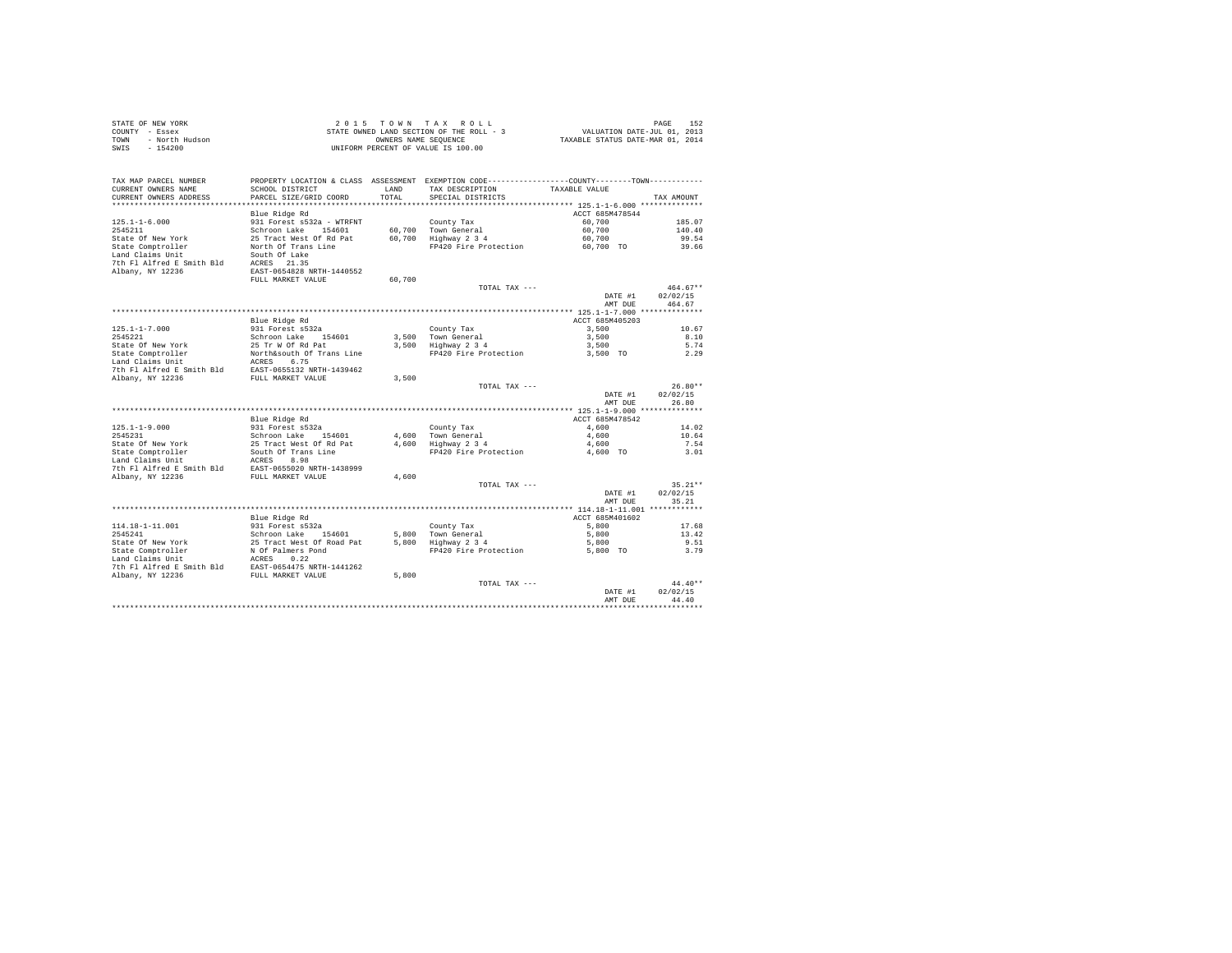|                | STATE OF NEW YORK | 2015 TOWN TAX ROLL                                                      | PAGE            | 153 |
|----------------|-------------------|-------------------------------------------------------------------------|-----------------|-----|
| COUNTY - Essex |                   | VALUATION DATE-JUL 01, 2013<br>STATE OWNED LAND SECTION OF THE ROLL - 3 |                 |     |
| TOWN           | - North Hudson    | TAXABLE STATUS DATE-MAR 01, 2014                                        |                 |     |
| SWIS           | $-154200$         | UNIFORM PERCENT OF VALUE IS 100.00                                      | RPS155/V04/L015 |     |
|                |                   | CURRENT DATE 12/18/2014                                                 |                 |     |

#### R O L L S U B S E C T I O N - - T O T A L S

# \*\*\* S P E C I A L D I S T R I C T S U M M A R Y \*\*\*

| CODE DISTRICT NAME   | TOTAL<br>PARCELS | EXTENSION<br>TYPE | <b>EXTENSION</b><br>VALUE. | AD VALOREM<br>VALUE | EXEMPT<br>AMOUNT | TAXABLE<br>VALUE | TOTAL<br>TAX |
|----------------------|------------------|-------------------|----------------------------|---------------------|------------------|------------------|--------------|
| FP420 Fire Protectio |                  | 32 TOTAL          |                            | 2372,650            |                  | 2372.650         | .,550.27     |

# \*\*\* S C H O O L D I S T R I C T S U M M A R Y \*\*\*

| CODE   | DISTRICT NAME   | TOTAL<br>PARCELS | ASSESSED<br>LAND | ASSESSED<br>TOTAL | EXEMPT<br>AMOUNT | TOTAL<br>TAXABLE |
|--------|-----------------|------------------|------------------|-------------------|------------------|------------------|
|        |                 |                  |                  |                   | STAR AMOUNT      | STAR TAXABLE     |
|        | Schroon Lake    | 32               | 2372.650         | 2372.650          |                  | 2,372,650        |
| 154601 |                 |                  |                  |                   |                  | 2.372.650        |
|        | SUB-TOTAL       | 32               | 2372.650         | 2372.650          |                  | 2,372,650        |
|        | SUB-TOTAL(CONT) |                  |                  |                   |                  | 2,372,650        |
|        |                 |                  |                  |                   |                  |                  |
|        | TOTAL           | 32               | 2372,650         | 2372.650          |                  | 2,372,650        |
|        | TO TAL (CONT)   |                  |                  |                   |                  | 2,372,650        |

# \*\*\* S Y S T E M C O D E S S U M M A R Y \*\*\*

#### NO SYSTEM EXEMPTIONS AT THIS LEVEL

\*\*\* E X E M P T I O N S U M M A R Y \*\*\*

NO EXEMPTIONS AT THIS LEVEL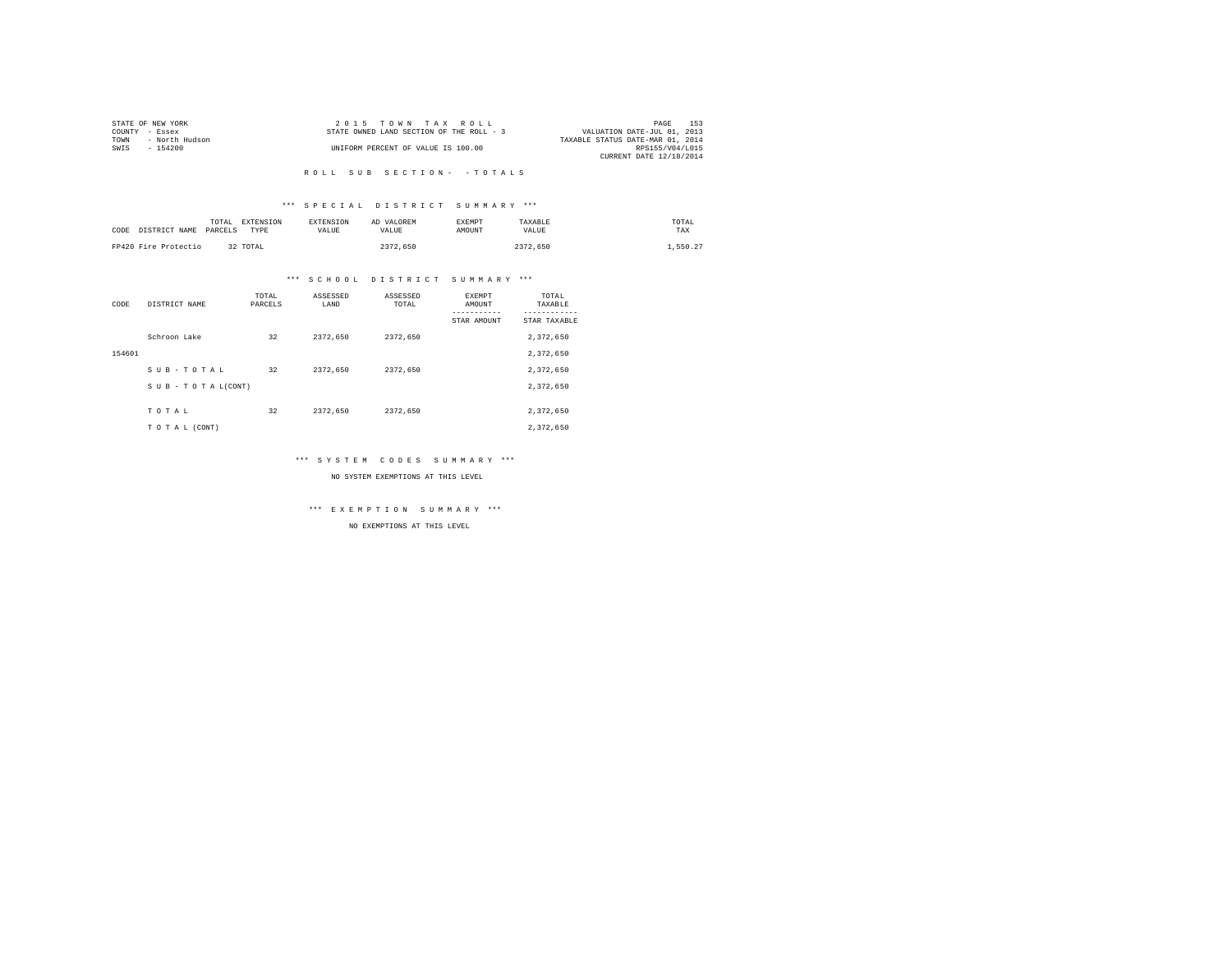| STATE OF NEW YORK |                |  | $2.0.15$ TOWN TAX ROLL                   |  |  | 154<br>PAGE                      |
|-------------------|----------------|--|------------------------------------------|--|--|----------------------------------|
| COUNTY - Essex    |                |  | STATE OWNED LAND SECTION OF THE ROLL - 3 |  |  | VALUATION DATE-JUL 01, 2013      |
| TOWN              | - North Hudson |  |                                          |  |  | TAXABLE STATUS DATE-MAR 01, 2014 |
| SWIS              | $-154200$      |  | UNIFORM PERCENT OF VALUE IS 100.00       |  |  | RPS155/V04/L015                  |
|                   |                |  |                                          |  |  | CURRENT DATE 12/18/2014          |

R O L L S U B S E C T I O N - - T O T A L S

# \*\*\* G R A N D T O T A L S \*\*\*

| ROLL<br><b>SEC</b> | DESCRIPTION                                                                        | TOTAL<br>PARCELS | ASSESSED<br>LAND                 | ASSESSED<br>TOTAL                | EXEMPT<br>AMOUNT<br>STAR AMOUNT | TOTAL<br>TAXABLE<br>STAR TAXABLE    | TOTAL<br>TAX                                              |
|--------------------|------------------------------------------------------------------------------------|------------------|----------------------------------|----------------------------------|---------------------------------|-------------------------------------|-----------------------------------------------------------|
|                    | County Tax<br>Town General<br>Highway 2 3 4<br>SPEC DIST TAXES<br>STATE OWNED LAND | 32               | 2372.650<br>2372.650<br>2372.650 | 2372.650<br>2372.650<br>2372.650 |                                 | 2.372.650<br>2.372.650<br>2.372.650 | 7.233.89<br>5,488.04<br>3,890.85<br>1,550.27<br>18,163.05 |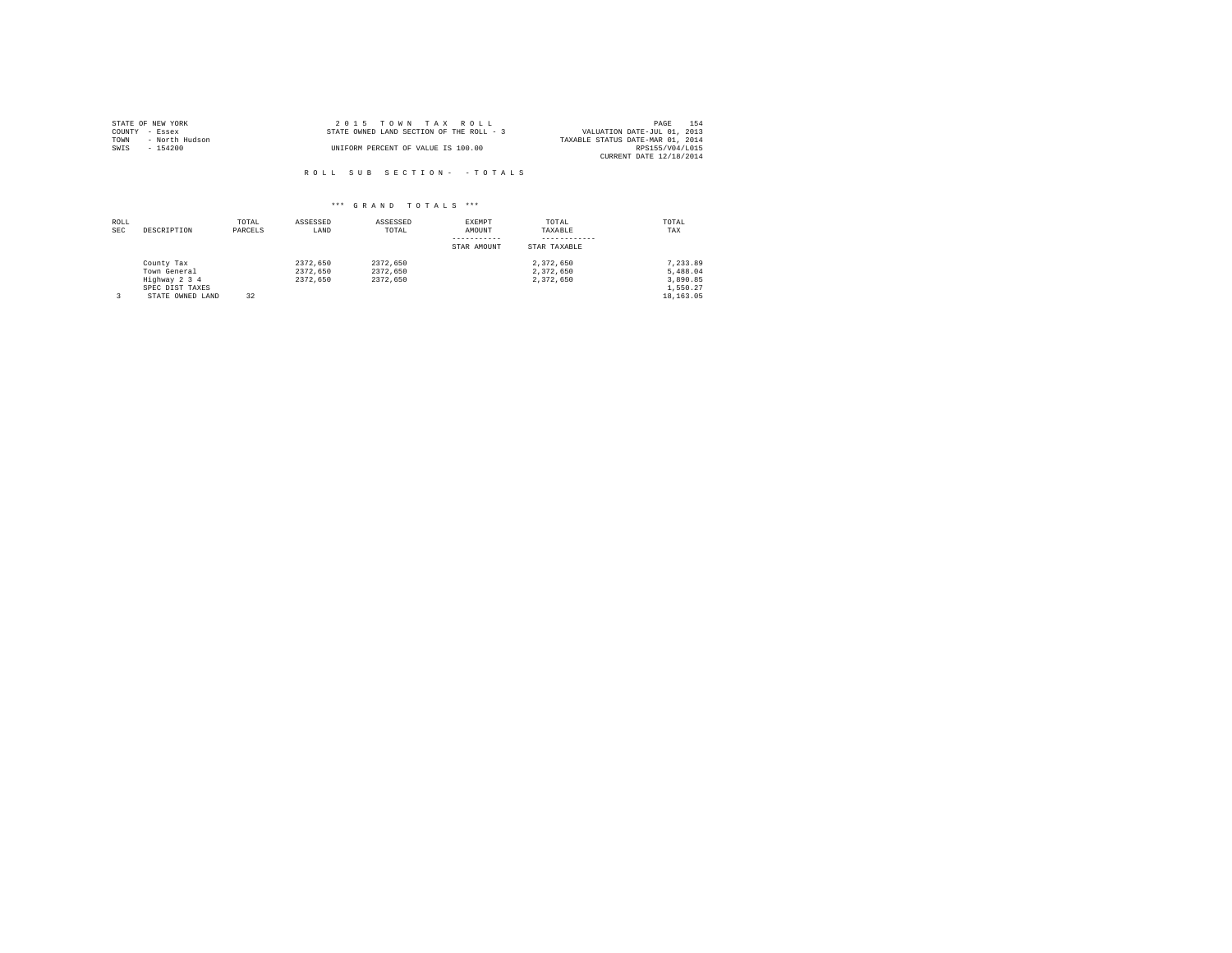| STATE OF NEW YORK<br>COUNTY - Essex<br>TOWN<br>SWIS<br>$-154200$                                                                                                                                                                              |                                           | OWNERS NAME SEOUENCE | 2015 TOWN TAX ROLL<br>DF NEW YORK<br>- Essex ( PAGE 155 – 1992 – 1994) STATE OWNED LAND SECTION OF THE ROLL - 3 SUB-SECT - A VALUATION DATE-JUL 01,<br>- North Hudson       ROLL SUB-SECT - A - SECTION 532-A RPTL WILD OR FOREST LANDS     TAXABLE STATU<br>UNIFORM PERCENT OF VALUE IS 100.00 |                    | PAGE<br>155        |
|-----------------------------------------------------------------------------------------------------------------------------------------------------------------------------------------------------------------------------------------------|-------------------------------------------|----------------------|-------------------------------------------------------------------------------------------------------------------------------------------------------------------------------------------------------------------------------------------------------------------------------------------------|--------------------|--------------------|
| TAX MAP PARCEL NUMBER<br>CURRENT OWNERS NAME<br>CURRENT OWNERS ADDRESS                                                                                                                                                                        | SCHOOL DISTRICT<br>PARCEL SIZE/GRID COORD | LAND<br>TOTAL        | PROPERTY LOCATION & CLASS ASSESSMENT EXEMPTION CODE---------------COUNTY-------TOWN---------<br>TAX DESCRIPTION TAXABLE VALUE<br>SPECIAL DISTRICTS                                                                                                                                              |                    | TAX AMOUNT         |
|                                                                                                                                                                                                                                               |                                           |                      |                                                                                                                                                                                                                                                                                                 |                    |                    |
|                                                                                                                                                                                                                                               | Tracy Rd                                  |                      |                                                                                                                                                                                                                                                                                                 | ACCT 685M403615    |                    |
| $95.1 - 1 - 6.000$                                                                                                                                                                                                                            | 931 Forest s532a                          |                      | County Tax                                                                                                                                                                                                                                                                                      | 120,900            | 368.61             |
|                                                                                                                                                                                                                                               |                                           |                      | 120,900 Town General<br>120,900 Town General<br>120,900 Highway 2 3 4                                                                                                                                                                                                                           | 120,900            | 279.65             |
|                                                                                                                                                                                                                                               |                                           |                      | FP420 Fire Protection 120,900 TO                                                                                                                                                                                                                                                                | 120,900            | 198.26<br>79.00    |
|                                                                                                                                                                                                                                               |                                           |                      |                                                                                                                                                                                                                                                                                                 |                    |                    |
|                                                                                                                                                                                                                                               |                                           |                      |                                                                                                                                                                                                                                                                                                 |                    |                    |
|                                                                                                                                                                                                                                               |                                           | 120,900              |                                                                                                                                                                                                                                                                                                 |                    |                    |
| 95.1-1-0.000<br>SCHIVON SCHIVON - Head Tract<br>State Of New York 9 N River Head Tract<br>Land Claims Unit<br>Land Claims Unit Rack CHOS NRTH-1484485<br>The F1 Alfred E Smith Bld<br>The TH AFRET VALUE<br>THE NEW 12236<br>TULL MARKET VALU |                                           |                      | TOTAL TAX ---                                                                                                                                                                                                                                                                                   |                    | $925.52**$         |
|                                                                                                                                                                                                                                               |                                           |                      |                                                                                                                                                                                                                                                                                                 | DATE #1            | 02/02/15           |
|                                                                                                                                                                                                                                               |                                           |                      |                                                                                                                                                                                                                                                                                                 | AMT DUE            | 925.52             |
|                                                                                                                                                                                                                                               |                                           |                      |                                                                                                                                                                                                                                                                                                 |                    |                    |
|                                                                                                                                                                                                                                               | US Route 9                                |                      |                                                                                                                                                                                                                                                                                                 | ACCT 685M403614    |                    |
| $95.1 - 1 - 7.000$                                                                                                                                                                                                                            | 931 Forest s532a                          |                      | County Tax                                                                                                                                                                                                                                                                                      | 108,600            | 331.11             |
|                                                                                                                                                                                                                                               |                                           |                      | 108,600 Town General<br>108,600 Highway 2 3 4                                                                                                                                                                                                                                                   | 108,600            | 251.20             |
|                                                                                                                                                                                                                                               |                                           |                      | rown deneral<br>Highway 234<br>FP420 Fire Protection 108,600 TO                                                                                                                                                                                                                                 |                    | 178.09             |
|                                                                                                                                                                                                                                               |                                           |                      |                                                                                                                                                                                                                                                                                                 |                    | 70.96              |
|                                                                                                                                                                                                                                               |                                           |                      |                                                                                                                                                                                                                                                                                                 |                    |                    |
| % 1991 FORM Market Schrom Lake 154601<br>State Of New York 10 N River Head Tract<br>State Comptroller 10 N River Head Tract<br>Land Claims Unit<br>Land Claims Unit EAST-0681479 NRTH-1484252<br>7th F1 Alfred E Smith Bld<br>DEED BOOK 13    |                                           | 108,600              |                                                                                                                                                                                                                                                                                                 |                    |                    |
|                                                                                                                                                                                                                                               |                                           |                      | TOTAL TAX ---                                                                                                                                                                                                                                                                                   |                    | 831.36**           |
|                                                                                                                                                                                                                                               |                                           |                      |                                                                                                                                                                                                                                                                                                 | DATE #1<br>AMT DUE | 02/02/15<br>831.36 |
|                                                                                                                                                                                                                                               |                                           |                      |                                                                                                                                                                                                                                                                                                 |                    |                    |
|                                                                                                                                                                                                                                               | US Route 9                                |                      |                                                                                                                                                                                                                                                                                                 | ACCT 685M403613    |                    |
| $95.1 - 1 - 9.000$                                                                                                                                                                                                                            | 931 Forest s532a                          |                      | County Tax                                                                                                                                                                                                                                                                                      | 111,200            | 339.03             |
|                                                                                                                                                                                                                                               |                                           |                      | 111,200 Town General<br>111,200 Highway 2 3 4                                                                                                                                                                                                                                                   | 111,200            | 257.21             |
|                                                                                                                                                                                                                                               |                                           |                      | FP420 Fire Protection 111.200 TO                                                                                                                                                                                                                                                                | 111,200            | 182.35<br>72.66    |
|                                                                                                                                                                                                                                               |                                           |                      |                                                                                                                                                                                                                                                                                                 |                    |                    |
|                                                                                                                                                                                                                                               |                                           |                      |                                                                                                                                                                                                                                                                                                 |                    |                    |
|                                                                                                                                                                                                                                               |                                           | 111,200              |                                                                                                                                                                                                                                                                                                 |                    |                    |
|                                                                                                                                                                                                                                               |                                           |                      | TOTAL TAX ---                                                                                                                                                                                                                                                                                   |                    | 851.25**           |
|                                                                                                                                                                                                                                               |                                           |                      |                                                                                                                                                                                                                                                                                                 | DATE #1            | 02/02/15           |
|                                                                                                                                                                                                                                               |                                           |                      |                                                                                                                                                                                                                                                                                                 | AMT DUE            | 851.25             |
|                                                                                                                                                                                                                                               |                                           |                      |                                                                                                                                                                                                                                                                                                 |                    |                    |
|                                                                                                                                                                                                                                               | 4907 US Route 9                           |                      |                                                                                                                                                                                                                                                                                                 | ACCT 685M403612    |                    |
| 95.1-1-10.000                                                                                                                                                                                                                                 | 931 Forest s532a                          |                      | County Tax                                                                                                                                                                                                                                                                                      | 158,800            | 484.16             |
| 0140101                                                                                                                                                                                                                                       | Schroon Lake 154601                       |                      | County Tax<br>158,800   Town General<br>158,800   Highway 2 3 4                                                                                                                                                                                                                                 | 158,800            | 367.31<br>260.41   |
|                                                                                                                                                                                                                                               |                                           |                      | Highway 2 3 4 158,800<br>FP420 Fire Protection 158,800 TO                                                                                                                                                                                                                                       |                    | 103.76             |
|                                                                                                                                                                                                                                               |                                           |                      |                                                                                                                                                                                                                                                                                                 |                    |                    |
|                                                                                                                                                                                                                                               |                                           |                      |                                                                                                                                                                                                                                                                                                 |                    |                    |
|                                                                                                                                                                                                                                               |                                           |                      |                                                                                                                                                                                                                                                                                                 |                    |                    |
|                                                                                                                                                                                                                                               |                                           |                      | TOTAL TAX ---                                                                                                                                                                                                                                                                                   |                    | $1.215.64**$       |
|                                                                                                                                                                                                                                               |                                           |                      |                                                                                                                                                                                                                                                                                                 | DATE #1            | 02/02/15           |
|                                                                                                                                                                                                                                               |                                           |                      |                                                                                                                                                                                                                                                                                                 | AMT DUE            | 1.215.64           |
|                                                                                                                                                                                                                                               |                                           |                      |                                                                                                                                                                                                                                                                                                 |                    |                    |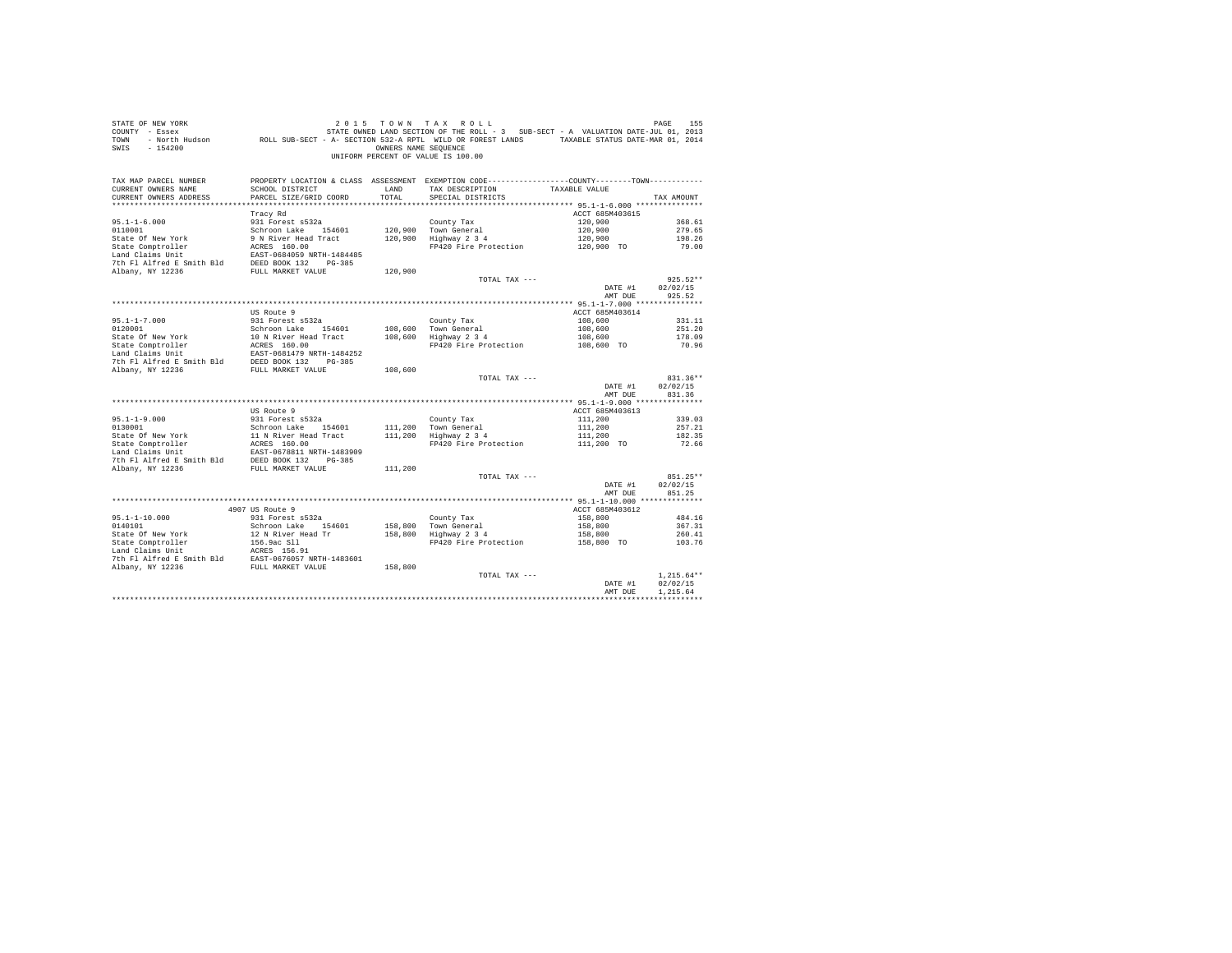| PROPERTY LOCATION & CLASS ASSESSMENT EXEMPTION CODE----------------COUNTY-------TOWN----------<br>TAX MAP PARCEL NUMBER<br>CURRENT OWNERS NAME<br>SCHOOL DISTRICT<br>TAX DESCRIPTION<br>LAND<br>TAXABLE VALUE<br>TOTAL<br>CURRENT OWNERS ADDRESS<br>PARCEL SIZE/GRID COORD<br>SPECIAL DISTRICTS<br>TAX AMOUNT<br>US Route 9<br>ACCT 685M403611<br>$95.1 - 1 - 14.000$<br>931 Forest s532a<br>County Tax<br>61,300<br>186.90<br>61,300<br>0150101<br>Schroon Lake 154601<br>141.79<br>61,300 Town General<br>State Of New York<br>13 N River Head Tr<br>61,300 Highway 2 3 4<br>61,300<br>100.52<br>61,300 TO<br>State Comptroller<br>ACRES 151.55<br>FP420 Fire Protection<br>40.05<br>Land Claims Unit<br>EAST-0673547 NRTH-1483261<br>7th Fl Alfred E Smith Bld<br>DEED BOOK 193 PG-541<br>Albany, NY 12236<br>FULL MARKET VALUE<br>61,300<br>469.26**<br>TOTAL TAX ---<br>02/02/15<br>DATE #1<br>469.26<br>AMT DUE<br>ACCT 685M403610<br>US Route 9<br>$94.2 - 1 - 6.000$<br>931 Forest s532a<br>50,500<br>County Tax<br>153.97<br>0160101<br>Schroon Lake 154601<br>50,500<br>Town General<br>50,500<br>116.81<br>State Of New York<br>50,500<br>14 North Riverhead Tract<br>50,500<br>Highway 2 3 4<br>82.81<br>State Comptroller<br>147.9ac Sll<br>FP420 Fire Protection<br>50.500 TO<br>33.00<br>Land Claims Unit<br>ACRES 147.88<br>7th Fl Alfred E Smith Bld<br>EAST-0671179 NRTH-1482991<br>Albany, NY 12236<br>DEED BOOK 193 PG-541<br>FULL MARKET VALUE<br>50,500<br>386.59**<br>TOTAL TAX ---<br>02/02/15<br>DATE #1<br>AMT DUE<br>386.59<br>ACCT 685M403609<br>US Route 9<br>$94.2 - 1 - 8.000$<br>931 Forest s532a<br>58,300<br>County Tax<br>177.75<br>0170001<br>58,300<br>Schroon Lake 154601<br>58,300<br>Town General<br>134.85<br>State Of New York<br>15 North Riverhead Tract<br>Highway 2 3 4<br>58,300<br>58,300<br>95.60<br>State Comptroller<br>ACRES 160.00<br>FP420 Fire Protection<br>58,300 TO<br>38.09<br>Land Claims Unit<br>EAST-0668965 NRTH-1482531<br>7th Fl Alfred E Smith Bld<br>DEED BOOK 194 PG-101<br>Albany, NY 12236<br>FULL MARKET VALUE<br>58,300<br>446.29**<br>TOTAL TAX ---<br>DATE #1<br>02/02/15<br>446.29<br>AMT DUE<br>US Route 9<br>ACCT 685M403608<br>$94.2 - 1 - 9.000$<br>931 Forest s532a<br>55,100<br>County Tax<br>167.99<br>0180001<br>Schroon Lake 154601<br>Town General<br>55,100<br>127.45<br>55,100<br>55,100 Highway 2 3 4<br>State Of New York<br>16 North Riverhead Tract<br>55,100<br>90.36<br>State Comptroller<br>ACRES 160.00<br>FP420 Fire Protection<br>55,100 TO<br>36.00<br>Land Claims Unit<br>EAST-0666201 NRTH-1482057<br>7th Fl Alfred E Smith Bld FULL MARKET VALUE<br>55,100<br>Albany, NY 12236<br>421.80**<br>TOTAL TAX ---<br>02/02/15<br>DATE #1<br>421.80<br>AMT DUE | STATE OF NEW YORK<br>COUNTY - Essex<br>TOWN<br>SWIS<br>$-154200$ | OWNERS NAME SEQUENCE | 2015 TOWN TAX ROLL<br>STATE OWNED LAND SECTION OF THE ROLL - 3 SUB-SECT - A VALUATION DATE-JUL 01, 2013<br>- North Hudson ROLL SUB-SECT - A- SECTION 532-A RPTL WILD OR FOREST LANDS TAXABLE STATUS DATE-MAR 01, 2014<br>UNIFORM PERCENT OF VALUE IS 100.00 | PAGE<br>156 |
|--------------------------------------------------------------------------------------------------------------------------------------------------------------------------------------------------------------------------------------------------------------------------------------------------------------------------------------------------------------------------------------------------------------------------------------------------------------------------------------------------------------------------------------------------------------------------------------------------------------------------------------------------------------------------------------------------------------------------------------------------------------------------------------------------------------------------------------------------------------------------------------------------------------------------------------------------------------------------------------------------------------------------------------------------------------------------------------------------------------------------------------------------------------------------------------------------------------------------------------------------------------------------------------------------------------------------------------------------------------------------------------------------------------------------------------------------------------------------------------------------------------------------------------------------------------------------------------------------------------------------------------------------------------------------------------------------------------------------------------------------------------------------------------------------------------------------------------------------------------------------------------------------------------------------------------------------------------------------------------------------------------------------------------------------------------------------------------------------------------------------------------------------------------------------------------------------------------------------------------------------------------------------------------------------------------------------------------------------------------------------------------------------------------------------------------------------------------------------------------------------------------------------------------------------------------------------------------------------------------------------------------------------------------------------------------------------------------------------------------------------------------|------------------------------------------------------------------|----------------------|-------------------------------------------------------------------------------------------------------------------------------------------------------------------------------------------------------------------------------------------------------------|-------------|
|                                                                                                                                                                                                                                                                                                                                                                                                                                                                                                                                                                                                                                                                                                                                                                                                                                                                                                                                                                                                                                                                                                                                                                                                                                                                                                                                                                                                                                                                                                                                                                                                                                                                                                                                                                                                                                                                                                                                                                                                                                                                                                                                                                                                                                                                                                                                                                                                                                                                                                                                                                                                                                                                                                                                                              |                                                                  |                      |                                                                                                                                                                                                                                                             |             |
|                                                                                                                                                                                                                                                                                                                                                                                                                                                                                                                                                                                                                                                                                                                                                                                                                                                                                                                                                                                                                                                                                                                                                                                                                                                                                                                                                                                                                                                                                                                                                                                                                                                                                                                                                                                                                                                                                                                                                                                                                                                                                                                                                                                                                                                                                                                                                                                                                                                                                                                                                                                                                                                                                                                                                              |                                                                  |                      |                                                                                                                                                                                                                                                             |             |
|                                                                                                                                                                                                                                                                                                                                                                                                                                                                                                                                                                                                                                                                                                                                                                                                                                                                                                                                                                                                                                                                                                                                                                                                                                                                                                                                                                                                                                                                                                                                                                                                                                                                                                                                                                                                                                                                                                                                                                                                                                                                                                                                                                                                                                                                                                                                                                                                                                                                                                                                                                                                                                                                                                                                                              |                                                                  |                      |                                                                                                                                                                                                                                                             |             |
|                                                                                                                                                                                                                                                                                                                                                                                                                                                                                                                                                                                                                                                                                                                                                                                                                                                                                                                                                                                                                                                                                                                                                                                                                                                                                                                                                                                                                                                                                                                                                                                                                                                                                                                                                                                                                                                                                                                                                                                                                                                                                                                                                                                                                                                                                                                                                                                                                                                                                                                                                                                                                                                                                                                                                              |                                                                  |                      |                                                                                                                                                                                                                                                             |             |
|                                                                                                                                                                                                                                                                                                                                                                                                                                                                                                                                                                                                                                                                                                                                                                                                                                                                                                                                                                                                                                                                                                                                                                                                                                                                                                                                                                                                                                                                                                                                                                                                                                                                                                                                                                                                                                                                                                                                                                                                                                                                                                                                                                                                                                                                                                                                                                                                                                                                                                                                                                                                                                                                                                                                                              |                                                                  |                      |                                                                                                                                                                                                                                                             |             |
|                                                                                                                                                                                                                                                                                                                                                                                                                                                                                                                                                                                                                                                                                                                                                                                                                                                                                                                                                                                                                                                                                                                                                                                                                                                                                                                                                                                                                                                                                                                                                                                                                                                                                                                                                                                                                                                                                                                                                                                                                                                                                                                                                                                                                                                                                                                                                                                                                                                                                                                                                                                                                                                                                                                                                              |                                                                  |                      |                                                                                                                                                                                                                                                             |             |
|                                                                                                                                                                                                                                                                                                                                                                                                                                                                                                                                                                                                                                                                                                                                                                                                                                                                                                                                                                                                                                                                                                                                                                                                                                                                                                                                                                                                                                                                                                                                                                                                                                                                                                                                                                                                                                                                                                                                                                                                                                                                                                                                                                                                                                                                                                                                                                                                                                                                                                                                                                                                                                                                                                                                                              |                                                                  |                      |                                                                                                                                                                                                                                                             |             |
|                                                                                                                                                                                                                                                                                                                                                                                                                                                                                                                                                                                                                                                                                                                                                                                                                                                                                                                                                                                                                                                                                                                                                                                                                                                                                                                                                                                                                                                                                                                                                                                                                                                                                                                                                                                                                                                                                                                                                                                                                                                                                                                                                                                                                                                                                                                                                                                                                                                                                                                                                                                                                                                                                                                                                              |                                                                  |                      |                                                                                                                                                                                                                                                             |             |
|                                                                                                                                                                                                                                                                                                                                                                                                                                                                                                                                                                                                                                                                                                                                                                                                                                                                                                                                                                                                                                                                                                                                                                                                                                                                                                                                                                                                                                                                                                                                                                                                                                                                                                                                                                                                                                                                                                                                                                                                                                                                                                                                                                                                                                                                                                                                                                                                                                                                                                                                                                                                                                                                                                                                                              |                                                                  |                      |                                                                                                                                                                                                                                                             |             |
|                                                                                                                                                                                                                                                                                                                                                                                                                                                                                                                                                                                                                                                                                                                                                                                                                                                                                                                                                                                                                                                                                                                                                                                                                                                                                                                                                                                                                                                                                                                                                                                                                                                                                                                                                                                                                                                                                                                                                                                                                                                                                                                                                                                                                                                                                                                                                                                                                                                                                                                                                                                                                                                                                                                                                              |                                                                  |                      |                                                                                                                                                                                                                                                             |             |
|                                                                                                                                                                                                                                                                                                                                                                                                                                                                                                                                                                                                                                                                                                                                                                                                                                                                                                                                                                                                                                                                                                                                                                                                                                                                                                                                                                                                                                                                                                                                                                                                                                                                                                                                                                                                                                                                                                                                                                                                                                                                                                                                                                                                                                                                                                                                                                                                                                                                                                                                                                                                                                                                                                                                                              |                                                                  |                      |                                                                                                                                                                                                                                                             |             |
|                                                                                                                                                                                                                                                                                                                                                                                                                                                                                                                                                                                                                                                                                                                                                                                                                                                                                                                                                                                                                                                                                                                                                                                                                                                                                                                                                                                                                                                                                                                                                                                                                                                                                                                                                                                                                                                                                                                                                                                                                                                                                                                                                                                                                                                                                                                                                                                                                                                                                                                                                                                                                                                                                                                                                              |                                                                  |                      |                                                                                                                                                                                                                                                             |             |
|                                                                                                                                                                                                                                                                                                                                                                                                                                                                                                                                                                                                                                                                                                                                                                                                                                                                                                                                                                                                                                                                                                                                                                                                                                                                                                                                                                                                                                                                                                                                                                                                                                                                                                                                                                                                                                                                                                                                                                                                                                                                                                                                                                                                                                                                                                                                                                                                                                                                                                                                                                                                                                                                                                                                                              |                                                                  |                      |                                                                                                                                                                                                                                                             |             |
|                                                                                                                                                                                                                                                                                                                                                                                                                                                                                                                                                                                                                                                                                                                                                                                                                                                                                                                                                                                                                                                                                                                                                                                                                                                                                                                                                                                                                                                                                                                                                                                                                                                                                                                                                                                                                                                                                                                                                                                                                                                                                                                                                                                                                                                                                                                                                                                                                                                                                                                                                                                                                                                                                                                                                              |                                                                  |                      |                                                                                                                                                                                                                                                             |             |
|                                                                                                                                                                                                                                                                                                                                                                                                                                                                                                                                                                                                                                                                                                                                                                                                                                                                                                                                                                                                                                                                                                                                                                                                                                                                                                                                                                                                                                                                                                                                                                                                                                                                                                                                                                                                                                                                                                                                                                                                                                                                                                                                                                                                                                                                                                                                                                                                                                                                                                                                                                                                                                                                                                                                                              |                                                                  |                      |                                                                                                                                                                                                                                                             |             |
|                                                                                                                                                                                                                                                                                                                                                                                                                                                                                                                                                                                                                                                                                                                                                                                                                                                                                                                                                                                                                                                                                                                                                                                                                                                                                                                                                                                                                                                                                                                                                                                                                                                                                                                                                                                                                                                                                                                                                                                                                                                                                                                                                                                                                                                                                                                                                                                                                                                                                                                                                                                                                                                                                                                                                              |                                                                  |                      |                                                                                                                                                                                                                                                             |             |
|                                                                                                                                                                                                                                                                                                                                                                                                                                                                                                                                                                                                                                                                                                                                                                                                                                                                                                                                                                                                                                                                                                                                                                                                                                                                                                                                                                                                                                                                                                                                                                                                                                                                                                                                                                                                                                                                                                                                                                                                                                                                                                                                                                                                                                                                                                                                                                                                                                                                                                                                                                                                                                                                                                                                                              |                                                                  |                      |                                                                                                                                                                                                                                                             |             |
|                                                                                                                                                                                                                                                                                                                                                                                                                                                                                                                                                                                                                                                                                                                                                                                                                                                                                                                                                                                                                                                                                                                                                                                                                                                                                                                                                                                                                                                                                                                                                                                                                                                                                                                                                                                                                                                                                                                                                                                                                                                                                                                                                                                                                                                                                                                                                                                                                                                                                                                                                                                                                                                                                                                                                              |                                                                  |                      |                                                                                                                                                                                                                                                             |             |
|                                                                                                                                                                                                                                                                                                                                                                                                                                                                                                                                                                                                                                                                                                                                                                                                                                                                                                                                                                                                                                                                                                                                                                                                                                                                                                                                                                                                                                                                                                                                                                                                                                                                                                                                                                                                                                                                                                                                                                                                                                                                                                                                                                                                                                                                                                                                                                                                                                                                                                                                                                                                                                                                                                                                                              |                                                                  |                      |                                                                                                                                                                                                                                                             |             |
|                                                                                                                                                                                                                                                                                                                                                                                                                                                                                                                                                                                                                                                                                                                                                                                                                                                                                                                                                                                                                                                                                                                                                                                                                                                                                                                                                                                                                                                                                                                                                                                                                                                                                                                                                                                                                                                                                                                                                                                                                                                                                                                                                                                                                                                                                                                                                                                                                                                                                                                                                                                                                                                                                                                                                              |                                                                  |                      |                                                                                                                                                                                                                                                             |             |
|                                                                                                                                                                                                                                                                                                                                                                                                                                                                                                                                                                                                                                                                                                                                                                                                                                                                                                                                                                                                                                                                                                                                                                                                                                                                                                                                                                                                                                                                                                                                                                                                                                                                                                                                                                                                                                                                                                                                                                                                                                                                                                                                                                                                                                                                                                                                                                                                                                                                                                                                                                                                                                                                                                                                                              |                                                                  |                      |                                                                                                                                                                                                                                                             |             |
|                                                                                                                                                                                                                                                                                                                                                                                                                                                                                                                                                                                                                                                                                                                                                                                                                                                                                                                                                                                                                                                                                                                                                                                                                                                                                                                                                                                                                                                                                                                                                                                                                                                                                                                                                                                                                                                                                                                                                                                                                                                                                                                                                                                                                                                                                                                                                                                                                                                                                                                                                                                                                                                                                                                                                              |                                                                  |                      |                                                                                                                                                                                                                                                             |             |
|                                                                                                                                                                                                                                                                                                                                                                                                                                                                                                                                                                                                                                                                                                                                                                                                                                                                                                                                                                                                                                                                                                                                                                                                                                                                                                                                                                                                                                                                                                                                                                                                                                                                                                                                                                                                                                                                                                                                                                                                                                                                                                                                                                                                                                                                                                                                                                                                                                                                                                                                                                                                                                                                                                                                                              |                                                                  |                      |                                                                                                                                                                                                                                                             |             |
|                                                                                                                                                                                                                                                                                                                                                                                                                                                                                                                                                                                                                                                                                                                                                                                                                                                                                                                                                                                                                                                                                                                                                                                                                                                                                                                                                                                                                                                                                                                                                                                                                                                                                                                                                                                                                                                                                                                                                                                                                                                                                                                                                                                                                                                                                                                                                                                                                                                                                                                                                                                                                                                                                                                                                              |                                                                  |                      |                                                                                                                                                                                                                                                             |             |
|                                                                                                                                                                                                                                                                                                                                                                                                                                                                                                                                                                                                                                                                                                                                                                                                                                                                                                                                                                                                                                                                                                                                                                                                                                                                                                                                                                                                                                                                                                                                                                                                                                                                                                                                                                                                                                                                                                                                                                                                                                                                                                                                                                                                                                                                                                                                                                                                                                                                                                                                                                                                                                                                                                                                                              |                                                                  |                      |                                                                                                                                                                                                                                                             |             |
|                                                                                                                                                                                                                                                                                                                                                                                                                                                                                                                                                                                                                                                                                                                                                                                                                                                                                                                                                                                                                                                                                                                                                                                                                                                                                                                                                                                                                                                                                                                                                                                                                                                                                                                                                                                                                                                                                                                                                                                                                                                                                                                                                                                                                                                                                                                                                                                                                                                                                                                                                                                                                                                                                                                                                              |                                                                  |                      |                                                                                                                                                                                                                                                             |             |
|                                                                                                                                                                                                                                                                                                                                                                                                                                                                                                                                                                                                                                                                                                                                                                                                                                                                                                                                                                                                                                                                                                                                                                                                                                                                                                                                                                                                                                                                                                                                                                                                                                                                                                                                                                                                                                                                                                                                                                                                                                                                                                                                                                                                                                                                                                                                                                                                                                                                                                                                                                                                                                                                                                                                                              |                                                                  |                      |                                                                                                                                                                                                                                                             |             |
|                                                                                                                                                                                                                                                                                                                                                                                                                                                                                                                                                                                                                                                                                                                                                                                                                                                                                                                                                                                                                                                                                                                                                                                                                                                                                                                                                                                                                                                                                                                                                                                                                                                                                                                                                                                                                                                                                                                                                                                                                                                                                                                                                                                                                                                                                                                                                                                                                                                                                                                                                                                                                                                                                                                                                              |                                                                  |                      |                                                                                                                                                                                                                                                             |             |
|                                                                                                                                                                                                                                                                                                                                                                                                                                                                                                                                                                                                                                                                                                                                                                                                                                                                                                                                                                                                                                                                                                                                                                                                                                                                                                                                                                                                                                                                                                                                                                                                                                                                                                                                                                                                                                                                                                                                                                                                                                                                                                                                                                                                                                                                                                                                                                                                                                                                                                                                                                                                                                                                                                                                                              |                                                                  |                      |                                                                                                                                                                                                                                                             |             |
|                                                                                                                                                                                                                                                                                                                                                                                                                                                                                                                                                                                                                                                                                                                                                                                                                                                                                                                                                                                                                                                                                                                                                                                                                                                                                                                                                                                                                                                                                                                                                                                                                                                                                                                                                                                                                                                                                                                                                                                                                                                                                                                                                                                                                                                                                                                                                                                                                                                                                                                                                                                                                                                                                                                                                              |                                                                  |                      |                                                                                                                                                                                                                                                             |             |
|                                                                                                                                                                                                                                                                                                                                                                                                                                                                                                                                                                                                                                                                                                                                                                                                                                                                                                                                                                                                                                                                                                                                                                                                                                                                                                                                                                                                                                                                                                                                                                                                                                                                                                                                                                                                                                                                                                                                                                                                                                                                                                                                                                                                                                                                                                                                                                                                                                                                                                                                                                                                                                                                                                                                                              |                                                                  |                      |                                                                                                                                                                                                                                                             |             |
|                                                                                                                                                                                                                                                                                                                                                                                                                                                                                                                                                                                                                                                                                                                                                                                                                                                                                                                                                                                                                                                                                                                                                                                                                                                                                                                                                                                                                                                                                                                                                                                                                                                                                                                                                                                                                                                                                                                                                                                                                                                                                                                                                                                                                                                                                                                                                                                                                                                                                                                                                                                                                                                                                                                                                              |                                                                  |                      |                                                                                                                                                                                                                                                             |             |
|                                                                                                                                                                                                                                                                                                                                                                                                                                                                                                                                                                                                                                                                                                                                                                                                                                                                                                                                                                                                                                                                                                                                                                                                                                                                                                                                                                                                                                                                                                                                                                                                                                                                                                                                                                                                                                                                                                                                                                                                                                                                                                                                                                                                                                                                                                                                                                                                                                                                                                                                                                                                                                                                                                                                                              |                                                                  |                      |                                                                                                                                                                                                                                                             |             |
|                                                                                                                                                                                                                                                                                                                                                                                                                                                                                                                                                                                                                                                                                                                                                                                                                                                                                                                                                                                                                                                                                                                                                                                                                                                                                                                                                                                                                                                                                                                                                                                                                                                                                                                                                                                                                                                                                                                                                                                                                                                                                                                                                                                                                                                                                                                                                                                                                                                                                                                                                                                                                                                                                                                                                              |                                                                  |                      |                                                                                                                                                                                                                                                             |             |
|                                                                                                                                                                                                                                                                                                                                                                                                                                                                                                                                                                                                                                                                                                                                                                                                                                                                                                                                                                                                                                                                                                                                                                                                                                                                                                                                                                                                                                                                                                                                                                                                                                                                                                                                                                                                                                                                                                                                                                                                                                                                                                                                                                                                                                                                                                                                                                                                                                                                                                                                                                                                                                                                                                                                                              |                                                                  |                      |                                                                                                                                                                                                                                                             |             |
|                                                                                                                                                                                                                                                                                                                                                                                                                                                                                                                                                                                                                                                                                                                                                                                                                                                                                                                                                                                                                                                                                                                                                                                                                                                                                                                                                                                                                                                                                                                                                                                                                                                                                                                                                                                                                                                                                                                                                                                                                                                                                                                                                                                                                                                                                                                                                                                                                                                                                                                                                                                                                                                                                                                                                              |                                                                  |                      |                                                                                                                                                                                                                                                             |             |
|                                                                                                                                                                                                                                                                                                                                                                                                                                                                                                                                                                                                                                                                                                                                                                                                                                                                                                                                                                                                                                                                                                                                                                                                                                                                                                                                                                                                                                                                                                                                                                                                                                                                                                                                                                                                                                                                                                                                                                                                                                                                                                                                                                                                                                                                                                                                                                                                                                                                                                                                                                                                                                                                                                                                                              |                                                                  |                      |                                                                                                                                                                                                                                                             |             |
|                                                                                                                                                                                                                                                                                                                                                                                                                                                                                                                                                                                                                                                                                                                                                                                                                                                                                                                                                                                                                                                                                                                                                                                                                                                                                                                                                                                                                                                                                                                                                                                                                                                                                                                                                                                                                                                                                                                                                                                                                                                                                                                                                                                                                                                                                                                                                                                                                                                                                                                                                                                                                                                                                                                                                              |                                                                  |                      |                                                                                                                                                                                                                                                             |             |
|                                                                                                                                                                                                                                                                                                                                                                                                                                                                                                                                                                                                                                                                                                                                                                                                                                                                                                                                                                                                                                                                                                                                                                                                                                                                                                                                                                                                                                                                                                                                                                                                                                                                                                                                                                                                                                                                                                                                                                                                                                                                                                                                                                                                                                                                                                                                                                                                                                                                                                                                                                                                                                                                                                                                                              |                                                                  |                      |                                                                                                                                                                                                                                                             |             |
|                                                                                                                                                                                                                                                                                                                                                                                                                                                                                                                                                                                                                                                                                                                                                                                                                                                                                                                                                                                                                                                                                                                                                                                                                                                                                                                                                                                                                                                                                                                                                                                                                                                                                                                                                                                                                                                                                                                                                                                                                                                                                                                                                                                                                                                                                                                                                                                                                                                                                                                                                                                                                                                                                                                                                              |                                                                  |                      |                                                                                                                                                                                                                                                             |             |
|                                                                                                                                                                                                                                                                                                                                                                                                                                                                                                                                                                                                                                                                                                                                                                                                                                                                                                                                                                                                                                                                                                                                                                                                                                                                                                                                                                                                                                                                                                                                                                                                                                                                                                                                                                                                                                                                                                                                                                                                                                                                                                                                                                                                                                                                                                                                                                                                                                                                                                                                                                                                                                                                                                                                                              |                                                                  |                      |                                                                                                                                                                                                                                                             |             |
|                                                                                                                                                                                                                                                                                                                                                                                                                                                                                                                                                                                                                                                                                                                                                                                                                                                                                                                                                                                                                                                                                                                                                                                                                                                                                                                                                                                                                                                                                                                                                                                                                                                                                                                                                                                                                                                                                                                                                                                                                                                                                                                                                                                                                                                                                                                                                                                                                                                                                                                                                                                                                                                                                                                                                              |                                                                  |                      |                                                                                                                                                                                                                                                             |             |
|                                                                                                                                                                                                                                                                                                                                                                                                                                                                                                                                                                                                                                                                                                                                                                                                                                                                                                                                                                                                                                                                                                                                                                                                                                                                                                                                                                                                                                                                                                                                                                                                                                                                                                                                                                                                                                                                                                                                                                                                                                                                                                                                                                                                                                                                                                                                                                                                                                                                                                                                                                                                                                                                                                                                                              |                                                                  |                      |                                                                                                                                                                                                                                                             |             |
|                                                                                                                                                                                                                                                                                                                                                                                                                                                                                                                                                                                                                                                                                                                                                                                                                                                                                                                                                                                                                                                                                                                                                                                                                                                                                                                                                                                                                                                                                                                                                                                                                                                                                                                                                                                                                                                                                                                                                                                                                                                                                                                                                                                                                                                                                                                                                                                                                                                                                                                                                                                                                                                                                                                                                              |                                                                  |                      |                                                                                                                                                                                                                                                             |             |
|                                                                                                                                                                                                                                                                                                                                                                                                                                                                                                                                                                                                                                                                                                                                                                                                                                                                                                                                                                                                                                                                                                                                                                                                                                                                                                                                                                                                                                                                                                                                                                                                                                                                                                                                                                                                                                                                                                                                                                                                                                                                                                                                                                                                                                                                                                                                                                                                                                                                                                                                                                                                                                                                                                                                                              |                                                                  |                      |                                                                                                                                                                                                                                                             |             |
|                                                                                                                                                                                                                                                                                                                                                                                                                                                                                                                                                                                                                                                                                                                                                                                                                                                                                                                                                                                                                                                                                                                                                                                                                                                                                                                                                                                                                                                                                                                                                                                                                                                                                                                                                                                                                                                                                                                                                                                                                                                                                                                                                                                                                                                                                                                                                                                                                                                                                                                                                                                                                                                                                                                                                              |                                                                  |                      |                                                                                                                                                                                                                                                             |             |
|                                                                                                                                                                                                                                                                                                                                                                                                                                                                                                                                                                                                                                                                                                                                                                                                                                                                                                                                                                                                                                                                                                                                                                                                                                                                                                                                                                                                                                                                                                                                                                                                                                                                                                                                                                                                                                                                                                                                                                                                                                                                                                                                                                                                                                                                                                                                                                                                                                                                                                                                                                                                                                                                                                                                                              |                                                                  |                      |                                                                                                                                                                                                                                                             |             |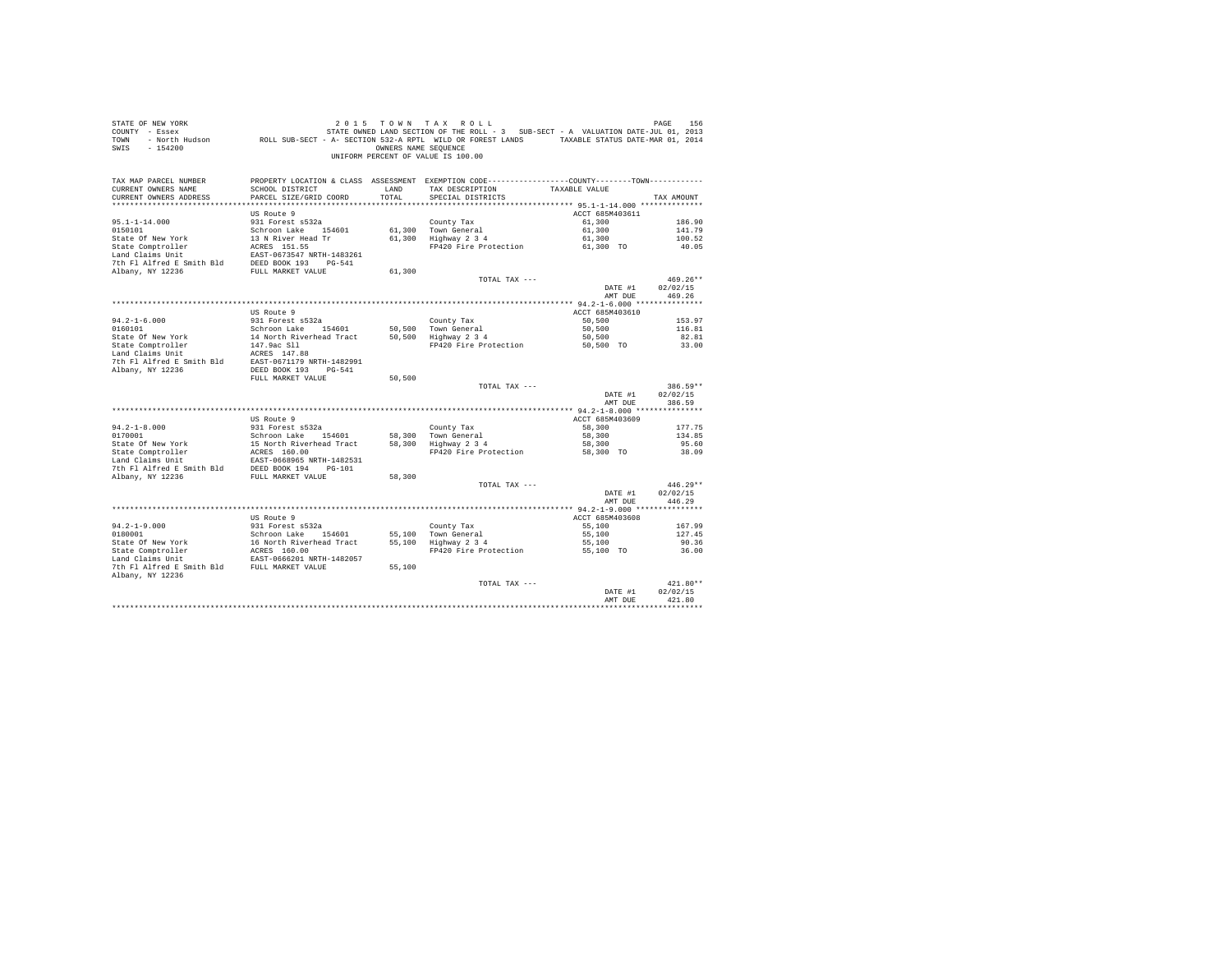| TAX MAP PARCEL NUMBER<br>PROPERTY LOCATION & CLASS ASSESSMENT EXEMPTION CODE----------------COUNTY--------TOWN----------<br>SCHOOL DISTRICT<br>CURRENT OWNERS NAME<br>LAND<br>TAX DESCRIPTION<br>TAXABLE VALUE<br>TOTAL<br>CURRENT OWNERS ADDRESS<br>PARCEL SIZE/GRID COORD<br>SPECIAL DISTRICTS<br>TAX AMOUNT<br>US Route 9<br>ACCT 685M403607<br>931 Forest s532a<br>$94.2 - 1 - 10.000$<br>County Tax<br>30,600<br>93.30<br>Schroon Lake 154601 30,600 Town General<br>17 North Riverhead Tract 30,600 Highway 2 3 4<br>0190001<br>30,600<br>70.78<br>30,600<br>State Of New York<br>50.18<br>State Comptroller<br>30,600 TO<br>83ac S11<br>FP420 Fire Protection<br>19.99<br>Land Claims Unit<br>ACRES 83.00<br>7th Fl Alfred E Smith Bld EAST-0663904 NRTH-1481895<br>Albany, NY 12236<br>DEED BOOK 193 PG-548<br>FULL MARKET VALUE<br>30,600<br>TOTAL TAX ---<br>$234.25**$<br>DATE #1<br>02/02/15<br>AMT DUE<br>234.25<br>US Route 9<br>ACCT 685M403606<br>78,300<br>$94.2 - 1 - 1.000$<br>931 Forest s532a<br>County Tax<br>238.73<br>78,300 Town General<br>0200001<br>Schroon Lake 154601<br>78,300<br>181.11<br>18 North Riverhead Tract 78,300 Highway 2 3 4<br>State Of New York<br>78,300<br>128.40<br>78,300 TO<br>State Comptroller<br>Land Claims Unit<br>179ac Sll<br>FP420 Fire Protection<br>51.16<br>78,300<br>FULL MARKET VALUE<br>TOTAL TAX ---<br>$599.40**$<br>DATE #1<br>02/02/15<br>AMT DUE<br>599.40<br>US Route 9<br>ACCT 685M403605<br>$94.2 - 1 - 2.000$<br>931 Forest s532a<br>58,200<br>County Tax<br>177.44<br>Schroon Lake 154601<br>58,200 Town General<br>58,200<br>0210001<br>134.62<br>58,200 Town General<br>58,200 Highway 2 3 4<br>State Of New York 19 North Riverhead Tract<br>State Comptroller ACRES 160.00<br>Land Claims Unit EAST-0666096 NRTH-1484805<br>58,200<br>95.44<br>FP420 Fire Protection 58,200 TO<br>38.03<br>7th Fl Alfred E Smith Bld FULL MARKET VALUE<br>58,200<br>Albany, NY 12236<br>TOTAL TAX ---<br>$445.53**$<br>DATE #1<br>02/02/15<br>AMT DUE<br>445.53<br>US Route 9<br>ACCT 685M403604<br>$94.2 - 1 - 3.000$<br>931 Forest s532a<br>47.000<br>County Tax<br>47,000 Town General<br>47,000 Highway 2 3 4<br>143.30<br>47,000<br>0220001<br>108.71<br>$\begin{tabular}{lllllllllllll} & & & & & & & & & \\ \hline \multicolumn{3}{l}{\textbf{State Comptroller}} & & & & & 20 & \textbf{North five-related tract} \\ \textbf{State Comptroller} & & & & & & \\ \textbf{Ind C1ains unit} & & & & & & \\ \textbf{Left P1 II alls 0 int} & & & & & & \\ \hline \multicolumn{3}{l}{\textbf{Text P1}} & & & & & \\ \end{tabular}$<br>47,000<br>77.07<br>FP420 Fire Protection<br>47,000 TO<br>30.71<br>7th Fl Alfred E Smith Bld DEED BOOK 204 PG-215<br>Albany, NY 12236<br>FULL MARKET VALUE<br>47,000<br>TOTAL TAX ---<br>$359.79**$<br>DATE #1<br>02/02/15<br>AMT DUE<br>359.79<br>*********** | STATE OF NEW YORK<br>SALL OF THE SALE TO A TAX KULL - 3 SUB-SECT - A VALUATION DATE-JUL 01, 2013<br>COUNTY - Essex Monte-JUL 01, 2013<br>TOWN - North Hudson     ROLL SUB-SECT - A- SECTION 532-A RPTL WILD OR FOREST LANDS     TAXABLE STATUS DATE-MAR<br>SWIS - 154200 | OWNERS NAME SEQUENCE | 2015 TOWN TAX ROLL<br>UNIFORM PERCENT OF VALUE IS 100.00 | PAGE<br>157 |
|----------------------------------------------------------------------------------------------------------------------------------------------------------------------------------------------------------------------------------------------------------------------------------------------------------------------------------------------------------------------------------------------------------------------------------------------------------------------------------------------------------------------------------------------------------------------------------------------------------------------------------------------------------------------------------------------------------------------------------------------------------------------------------------------------------------------------------------------------------------------------------------------------------------------------------------------------------------------------------------------------------------------------------------------------------------------------------------------------------------------------------------------------------------------------------------------------------------------------------------------------------------------------------------------------------------------------------------------------------------------------------------------------------------------------------------------------------------------------------------------------------------------------------------------------------------------------------------------------------------------------------------------------------------------------------------------------------------------------------------------------------------------------------------------------------------------------------------------------------------------------------------------------------------------------------------------------------------------------------------------------------------------------------------------------------------------------------------------------------------------------------------------------------------------------------------------------------------------------------------------------------------------------------------------------------------------------------------------------------------------------------------------------------------------------------------------------------------------------------------------------------------------------------------------------------------------------------------------------------------------------------------------------------------------------------------------------------------------------------------------------------------------------------------------------------------------------------------------------------------------|--------------------------------------------------------------------------------------------------------------------------------------------------------------------------------------------------------------------------------------------------------------------------|----------------------|----------------------------------------------------------|-------------|
|                                                                                                                                                                                                                                                                                                                                                                                                                                                                                                                                                                                                                                                                                                                                                                                                                                                                                                                                                                                                                                                                                                                                                                                                                                                                                                                                                                                                                                                                                                                                                                                                                                                                                                                                                                                                                                                                                                                                                                                                                                                                                                                                                                                                                                                                                                                                                                                                                                                                                                                                                                                                                                                                                                                                                                                                                                                                      |                                                                                                                                                                                                                                                                          |                      |                                                          |             |
|                                                                                                                                                                                                                                                                                                                                                                                                                                                                                                                                                                                                                                                                                                                                                                                                                                                                                                                                                                                                                                                                                                                                                                                                                                                                                                                                                                                                                                                                                                                                                                                                                                                                                                                                                                                                                                                                                                                                                                                                                                                                                                                                                                                                                                                                                                                                                                                                                                                                                                                                                                                                                                                                                                                                                                                                                                                                      |                                                                                                                                                                                                                                                                          |                      |                                                          |             |
|                                                                                                                                                                                                                                                                                                                                                                                                                                                                                                                                                                                                                                                                                                                                                                                                                                                                                                                                                                                                                                                                                                                                                                                                                                                                                                                                                                                                                                                                                                                                                                                                                                                                                                                                                                                                                                                                                                                                                                                                                                                                                                                                                                                                                                                                                                                                                                                                                                                                                                                                                                                                                                                                                                                                                                                                                                                                      |                                                                                                                                                                                                                                                                          |                      |                                                          |             |
|                                                                                                                                                                                                                                                                                                                                                                                                                                                                                                                                                                                                                                                                                                                                                                                                                                                                                                                                                                                                                                                                                                                                                                                                                                                                                                                                                                                                                                                                                                                                                                                                                                                                                                                                                                                                                                                                                                                                                                                                                                                                                                                                                                                                                                                                                                                                                                                                                                                                                                                                                                                                                                                                                                                                                                                                                                                                      |                                                                                                                                                                                                                                                                          |                      |                                                          |             |
|                                                                                                                                                                                                                                                                                                                                                                                                                                                                                                                                                                                                                                                                                                                                                                                                                                                                                                                                                                                                                                                                                                                                                                                                                                                                                                                                                                                                                                                                                                                                                                                                                                                                                                                                                                                                                                                                                                                                                                                                                                                                                                                                                                                                                                                                                                                                                                                                                                                                                                                                                                                                                                                                                                                                                                                                                                                                      |                                                                                                                                                                                                                                                                          |                      |                                                          |             |
|                                                                                                                                                                                                                                                                                                                                                                                                                                                                                                                                                                                                                                                                                                                                                                                                                                                                                                                                                                                                                                                                                                                                                                                                                                                                                                                                                                                                                                                                                                                                                                                                                                                                                                                                                                                                                                                                                                                                                                                                                                                                                                                                                                                                                                                                                                                                                                                                                                                                                                                                                                                                                                                                                                                                                                                                                                                                      |                                                                                                                                                                                                                                                                          |                      |                                                          |             |
|                                                                                                                                                                                                                                                                                                                                                                                                                                                                                                                                                                                                                                                                                                                                                                                                                                                                                                                                                                                                                                                                                                                                                                                                                                                                                                                                                                                                                                                                                                                                                                                                                                                                                                                                                                                                                                                                                                                                                                                                                                                                                                                                                                                                                                                                                                                                                                                                                                                                                                                                                                                                                                                                                                                                                                                                                                                                      |                                                                                                                                                                                                                                                                          |                      |                                                          |             |
|                                                                                                                                                                                                                                                                                                                                                                                                                                                                                                                                                                                                                                                                                                                                                                                                                                                                                                                                                                                                                                                                                                                                                                                                                                                                                                                                                                                                                                                                                                                                                                                                                                                                                                                                                                                                                                                                                                                                                                                                                                                                                                                                                                                                                                                                                                                                                                                                                                                                                                                                                                                                                                                                                                                                                                                                                                                                      |                                                                                                                                                                                                                                                                          |                      |                                                          |             |
|                                                                                                                                                                                                                                                                                                                                                                                                                                                                                                                                                                                                                                                                                                                                                                                                                                                                                                                                                                                                                                                                                                                                                                                                                                                                                                                                                                                                                                                                                                                                                                                                                                                                                                                                                                                                                                                                                                                                                                                                                                                                                                                                                                                                                                                                                                                                                                                                                                                                                                                                                                                                                                                                                                                                                                                                                                                                      |                                                                                                                                                                                                                                                                          |                      |                                                          |             |
|                                                                                                                                                                                                                                                                                                                                                                                                                                                                                                                                                                                                                                                                                                                                                                                                                                                                                                                                                                                                                                                                                                                                                                                                                                                                                                                                                                                                                                                                                                                                                                                                                                                                                                                                                                                                                                                                                                                                                                                                                                                                                                                                                                                                                                                                                                                                                                                                                                                                                                                                                                                                                                                                                                                                                                                                                                                                      |                                                                                                                                                                                                                                                                          |                      |                                                          |             |
|                                                                                                                                                                                                                                                                                                                                                                                                                                                                                                                                                                                                                                                                                                                                                                                                                                                                                                                                                                                                                                                                                                                                                                                                                                                                                                                                                                                                                                                                                                                                                                                                                                                                                                                                                                                                                                                                                                                                                                                                                                                                                                                                                                                                                                                                                                                                                                                                                                                                                                                                                                                                                                                                                                                                                                                                                                                                      |                                                                                                                                                                                                                                                                          |                      |                                                          |             |
|                                                                                                                                                                                                                                                                                                                                                                                                                                                                                                                                                                                                                                                                                                                                                                                                                                                                                                                                                                                                                                                                                                                                                                                                                                                                                                                                                                                                                                                                                                                                                                                                                                                                                                                                                                                                                                                                                                                                                                                                                                                                                                                                                                                                                                                                                                                                                                                                                                                                                                                                                                                                                                                                                                                                                                                                                                                                      |                                                                                                                                                                                                                                                                          |                      |                                                          |             |
|                                                                                                                                                                                                                                                                                                                                                                                                                                                                                                                                                                                                                                                                                                                                                                                                                                                                                                                                                                                                                                                                                                                                                                                                                                                                                                                                                                                                                                                                                                                                                                                                                                                                                                                                                                                                                                                                                                                                                                                                                                                                                                                                                                                                                                                                                                                                                                                                                                                                                                                                                                                                                                                                                                                                                                                                                                                                      |                                                                                                                                                                                                                                                                          |                      |                                                          |             |
|                                                                                                                                                                                                                                                                                                                                                                                                                                                                                                                                                                                                                                                                                                                                                                                                                                                                                                                                                                                                                                                                                                                                                                                                                                                                                                                                                                                                                                                                                                                                                                                                                                                                                                                                                                                                                                                                                                                                                                                                                                                                                                                                                                                                                                                                                                                                                                                                                                                                                                                                                                                                                                                                                                                                                                                                                                                                      |                                                                                                                                                                                                                                                                          |                      |                                                          |             |
|                                                                                                                                                                                                                                                                                                                                                                                                                                                                                                                                                                                                                                                                                                                                                                                                                                                                                                                                                                                                                                                                                                                                                                                                                                                                                                                                                                                                                                                                                                                                                                                                                                                                                                                                                                                                                                                                                                                                                                                                                                                                                                                                                                                                                                                                                                                                                                                                                                                                                                                                                                                                                                                                                                                                                                                                                                                                      |                                                                                                                                                                                                                                                                          |                      |                                                          |             |
|                                                                                                                                                                                                                                                                                                                                                                                                                                                                                                                                                                                                                                                                                                                                                                                                                                                                                                                                                                                                                                                                                                                                                                                                                                                                                                                                                                                                                                                                                                                                                                                                                                                                                                                                                                                                                                                                                                                                                                                                                                                                                                                                                                                                                                                                                                                                                                                                                                                                                                                                                                                                                                                                                                                                                                                                                                                                      |                                                                                                                                                                                                                                                                          |                      |                                                          |             |
|                                                                                                                                                                                                                                                                                                                                                                                                                                                                                                                                                                                                                                                                                                                                                                                                                                                                                                                                                                                                                                                                                                                                                                                                                                                                                                                                                                                                                                                                                                                                                                                                                                                                                                                                                                                                                                                                                                                                                                                                                                                                                                                                                                                                                                                                                                                                                                                                                                                                                                                                                                                                                                                                                                                                                                                                                                                                      |                                                                                                                                                                                                                                                                          |                      |                                                          |             |
|                                                                                                                                                                                                                                                                                                                                                                                                                                                                                                                                                                                                                                                                                                                                                                                                                                                                                                                                                                                                                                                                                                                                                                                                                                                                                                                                                                                                                                                                                                                                                                                                                                                                                                                                                                                                                                                                                                                                                                                                                                                                                                                                                                                                                                                                                                                                                                                                                                                                                                                                                                                                                                                                                                                                                                                                                                                                      |                                                                                                                                                                                                                                                                          |                      |                                                          |             |
|                                                                                                                                                                                                                                                                                                                                                                                                                                                                                                                                                                                                                                                                                                                                                                                                                                                                                                                                                                                                                                                                                                                                                                                                                                                                                                                                                                                                                                                                                                                                                                                                                                                                                                                                                                                                                                                                                                                                                                                                                                                                                                                                                                                                                                                                                                                                                                                                                                                                                                                                                                                                                                                                                                                                                                                                                                                                      |                                                                                                                                                                                                                                                                          |                      |                                                          |             |
|                                                                                                                                                                                                                                                                                                                                                                                                                                                                                                                                                                                                                                                                                                                                                                                                                                                                                                                                                                                                                                                                                                                                                                                                                                                                                                                                                                                                                                                                                                                                                                                                                                                                                                                                                                                                                                                                                                                                                                                                                                                                                                                                                                                                                                                                                                                                                                                                                                                                                                                                                                                                                                                                                                                                                                                                                                                                      |                                                                                                                                                                                                                                                                          |                      |                                                          |             |
|                                                                                                                                                                                                                                                                                                                                                                                                                                                                                                                                                                                                                                                                                                                                                                                                                                                                                                                                                                                                                                                                                                                                                                                                                                                                                                                                                                                                                                                                                                                                                                                                                                                                                                                                                                                                                                                                                                                                                                                                                                                                                                                                                                                                                                                                                                                                                                                                                                                                                                                                                                                                                                                                                                                                                                                                                                                                      |                                                                                                                                                                                                                                                                          |                      |                                                          |             |
|                                                                                                                                                                                                                                                                                                                                                                                                                                                                                                                                                                                                                                                                                                                                                                                                                                                                                                                                                                                                                                                                                                                                                                                                                                                                                                                                                                                                                                                                                                                                                                                                                                                                                                                                                                                                                                                                                                                                                                                                                                                                                                                                                                                                                                                                                                                                                                                                                                                                                                                                                                                                                                                                                                                                                                                                                                                                      |                                                                                                                                                                                                                                                                          |                      |                                                          |             |
|                                                                                                                                                                                                                                                                                                                                                                                                                                                                                                                                                                                                                                                                                                                                                                                                                                                                                                                                                                                                                                                                                                                                                                                                                                                                                                                                                                                                                                                                                                                                                                                                                                                                                                                                                                                                                                                                                                                                                                                                                                                                                                                                                                                                                                                                                                                                                                                                                                                                                                                                                                                                                                                                                                                                                                                                                                                                      |                                                                                                                                                                                                                                                                          |                      |                                                          |             |
|                                                                                                                                                                                                                                                                                                                                                                                                                                                                                                                                                                                                                                                                                                                                                                                                                                                                                                                                                                                                                                                                                                                                                                                                                                                                                                                                                                                                                                                                                                                                                                                                                                                                                                                                                                                                                                                                                                                                                                                                                                                                                                                                                                                                                                                                                                                                                                                                                                                                                                                                                                                                                                                                                                                                                                                                                                                                      |                                                                                                                                                                                                                                                                          |                      |                                                          |             |
|                                                                                                                                                                                                                                                                                                                                                                                                                                                                                                                                                                                                                                                                                                                                                                                                                                                                                                                                                                                                                                                                                                                                                                                                                                                                                                                                                                                                                                                                                                                                                                                                                                                                                                                                                                                                                                                                                                                                                                                                                                                                                                                                                                                                                                                                                                                                                                                                                                                                                                                                                                                                                                                                                                                                                                                                                                                                      |                                                                                                                                                                                                                                                                          |                      |                                                          |             |
|                                                                                                                                                                                                                                                                                                                                                                                                                                                                                                                                                                                                                                                                                                                                                                                                                                                                                                                                                                                                                                                                                                                                                                                                                                                                                                                                                                                                                                                                                                                                                                                                                                                                                                                                                                                                                                                                                                                                                                                                                                                                                                                                                                                                                                                                                                                                                                                                                                                                                                                                                                                                                                                                                                                                                                                                                                                                      |                                                                                                                                                                                                                                                                          |                      |                                                          |             |
|                                                                                                                                                                                                                                                                                                                                                                                                                                                                                                                                                                                                                                                                                                                                                                                                                                                                                                                                                                                                                                                                                                                                                                                                                                                                                                                                                                                                                                                                                                                                                                                                                                                                                                                                                                                                                                                                                                                                                                                                                                                                                                                                                                                                                                                                                                                                                                                                                                                                                                                                                                                                                                                                                                                                                                                                                                                                      |                                                                                                                                                                                                                                                                          |                      |                                                          |             |
|                                                                                                                                                                                                                                                                                                                                                                                                                                                                                                                                                                                                                                                                                                                                                                                                                                                                                                                                                                                                                                                                                                                                                                                                                                                                                                                                                                                                                                                                                                                                                                                                                                                                                                                                                                                                                                                                                                                                                                                                                                                                                                                                                                                                                                                                                                                                                                                                                                                                                                                                                                                                                                                                                                                                                                                                                                                                      |                                                                                                                                                                                                                                                                          |                      |                                                          |             |
|                                                                                                                                                                                                                                                                                                                                                                                                                                                                                                                                                                                                                                                                                                                                                                                                                                                                                                                                                                                                                                                                                                                                                                                                                                                                                                                                                                                                                                                                                                                                                                                                                                                                                                                                                                                                                                                                                                                                                                                                                                                                                                                                                                                                                                                                                                                                                                                                                                                                                                                                                                                                                                                                                                                                                                                                                                                                      |                                                                                                                                                                                                                                                                          |                      |                                                          |             |
|                                                                                                                                                                                                                                                                                                                                                                                                                                                                                                                                                                                                                                                                                                                                                                                                                                                                                                                                                                                                                                                                                                                                                                                                                                                                                                                                                                                                                                                                                                                                                                                                                                                                                                                                                                                                                                                                                                                                                                                                                                                                                                                                                                                                                                                                                                                                                                                                                                                                                                                                                                                                                                                                                                                                                                                                                                                                      |                                                                                                                                                                                                                                                                          |                      |                                                          |             |
|                                                                                                                                                                                                                                                                                                                                                                                                                                                                                                                                                                                                                                                                                                                                                                                                                                                                                                                                                                                                                                                                                                                                                                                                                                                                                                                                                                                                                                                                                                                                                                                                                                                                                                                                                                                                                                                                                                                                                                                                                                                                                                                                                                                                                                                                                                                                                                                                                                                                                                                                                                                                                                                                                                                                                                                                                                                                      |                                                                                                                                                                                                                                                                          |                      |                                                          |             |
|                                                                                                                                                                                                                                                                                                                                                                                                                                                                                                                                                                                                                                                                                                                                                                                                                                                                                                                                                                                                                                                                                                                                                                                                                                                                                                                                                                                                                                                                                                                                                                                                                                                                                                                                                                                                                                                                                                                                                                                                                                                                                                                                                                                                                                                                                                                                                                                                                                                                                                                                                                                                                                                                                                                                                                                                                                                                      |                                                                                                                                                                                                                                                                          |                      |                                                          |             |
|                                                                                                                                                                                                                                                                                                                                                                                                                                                                                                                                                                                                                                                                                                                                                                                                                                                                                                                                                                                                                                                                                                                                                                                                                                                                                                                                                                                                                                                                                                                                                                                                                                                                                                                                                                                                                                                                                                                                                                                                                                                                                                                                                                                                                                                                                                                                                                                                                                                                                                                                                                                                                                                                                                                                                                                                                                                                      |                                                                                                                                                                                                                                                                          |                      |                                                          |             |
|                                                                                                                                                                                                                                                                                                                                                                                                                                                                                                                                                                                                                                                                                                                                                                                                                                                                                                                                                                                                                                                                                                                                                                                                                                                                                                                                                                                                                                                                                                                                                                                                                                                                                                                                                                                                                                                                                                                                                                                                                                                                                                                                                                                                                                                                                                                                                                                                                                                                                                                                                                                                                                                                                                                                                                                                                                                                      |                                                                                                                                                                                                                                                                          |                      |                                                          |             |
|                                                                                                                                                                                                                                                                                                                                                                                                                                                                                                                                                                                                                                                                                                                                                                                                                                                                                                                                                                                                                                                                                                                                                                                                                                                                                                                                                                                                                                                                                                                                                                                                                                                                                                                                                                                                                                                                                                                                                                                                                                                                                                                                                                                                                                                                                                                                                                                                                                                                                                                                                                                                                                                                                                                                                                                                                                                                      |                                                                                                                                                                                                                                                                          |                      |                                                          |             |
|                                                                                                                                                                                                                                                                                                                                                                                                                                                                                                                                                                                                                                                                                                                                                                                                                                                                                                                                                                                                                                                                                                                                                                                                                                                                                                                                                                                                                                                                                                                                                                                                                                                                                                                                                                                                                                                                                                                                                                                                                                                                                                                                                                                                                                                                                                                                                                                                                                                                                                                                                                                                                                                                                                                                                                                                                                                                      |                                                                                                                                                                                                                                                                          |                      |                                                          |             |
|                                                                                                                                                                                                                                                                                                                                                                                                                                                                                                                                                                                                                                                                                                                                                                                                                                                                                                                                                                                                                                                                                                                                                                                                                                                                                                                                                                                                                                                                                                                                                                                                                                                                                                                                                                                                                                                                                                                                                                                                                                                                                                                                                                                                                                                                                                                                                                                                                                                                                                                                                                                                                                                                                                                                                                                                                                                                      |                                                                                                                                                                                                                                                                          |                      |                                                          |             |
|                                                                                                                                                                                                                                                                                                                                                                                                                                                                                                                                                                                                                                                                                                                                                                                                                                                                                                                                                                                                                                                                                                                                                                                                                                                                                                                                                                                                                                                                                                                                                                                                                                                                                                                                                                                                                                                                                                                                                                                                                                                                                                                                                                                                                                                                                                                                                                                                                                                                                                                                                                                                                                                                                                                                                                                                                                                                      |                                                                                                                                                                                                                                                                          |                      |                                                          |             |
|                                                                                                                                                                                                                                                                                                                                                                                                                                                                                                                                                                                                                                                                                                                                                                                                                                                                                                                                                                                                                                                                                                                                                                                                                                                                                                                                                                                                                                                                                                                                                                                                                                                                                                                                                                                                                                                                                                                                                                                                                                                                                                                                                                                                                                                                                                                                                                                                                                                                                                                                                                                                                                                                                                                                                                                                                                                                      |                                                                                                                                                                                                                                                                          |                      |                                                          |             |
|                                                                                                                                                                                                                                                                                                                                                                                                                                                                                                                                                                                                                                                                                                                                                                                                                                                                                                                                                                                                                                                                                                                                                                                                                                                                                                                                                                                                                                                                                                                                                                                                                                                                                                                                                                                                                                                                                                                                                                                                                                                                                                                                                                                                                                                                                                                                                                                                                                                                                                                                                                                                                                                                                                                                                                                                                                                                      |                                                                                                                                                                                                                                                                          |                      |                                                          |             |
|                                                                                                                                                                                                                                                                                                                                                                                                                                                                                                                                                                                                                                                                                                                                                                                                                                                                                                                                                                                                                                                                                                                                                                                                                                                                                                                                                                                                                                                                                                                                                                                                                                                                                                                                                                                                                                                                                                                                                                                                                                                                                                                                                                                                                                                                                                                                                                                                                                                                                                                                                                                                                                                                                                                                                                                                                                                                      |                                                                                                                                                                                                                                                                          |                      |                                                          |             |
|                                                                                                                                                                                                                                                                                                                                                                                                                                                                                                                                                                                                                                                                                                                                                                                                                                                                                                                                                                                                                                                                                                                                                                                                                                                                                                                                                                                                                                                                                                                                                                                                                                                                                                                                                                                                                                                                                                                                                                                                                                                                                                                                                                                                                                                                                                                                                                                                                                                                                                                                                                                                                                                                                                                                                                                                                                                                      |                                                                                                                                                                                                                                                                          |                      |                                                          |             |
|                                                                                                                                                                                                                                                                                                                                                                                                                                                                                                                                                                                                                                                                                                                                                                                                                                                                                                                                                                                                                                                                                                                                                                                                                                                                                                                                                                                                                                                                                                                                                                                                                                                                                                                                                                                                                                                                                                                                                                                                                                                                                                                                                                                                                                                                                                                                                                                                                                                                                                                                                                                                                                                                                                                                                                                                                                                                      |                                                                                                                                                                                                                                                                          |                      |                                                          |             |
|                                                                                                                                                                                                                                                                                                                                                                                                                                                                                                                                                                                                                                                                                                                                                                                                                                                                                                                                                                                                                                                                                                                                                                                                                                                                                                                                                                                                                                                                                                                                                                                                                                                                                                                                                                                                                                                                                                                                                                                                                                                                                                                                                                                                                                                                                                                                                                                                                                                                                                                                                                                                                                                                                                                                                                                                                                                                      |                                                                                                                                                                                                                                                                          |                      |                                                          |             |
|                                                                                                                                                                                                                                                                                                                                                                                                                                                                                                                                                                                                                                                                                                                                                                                                                                                                                                                                                                                                                                                                                                                                                                                                                                                                                                                                                                                                                                                                                                                                                                                                                                                                                                                                                                                                                                                                                                                                                                                                                                                                                                                                                                                                                                                                                                                                                                                                                                                                                                                                                                                                                                                                                                                                                                                                                                                                      |                                                                                                                                                                                                                                                                          |                      |                                                          |             |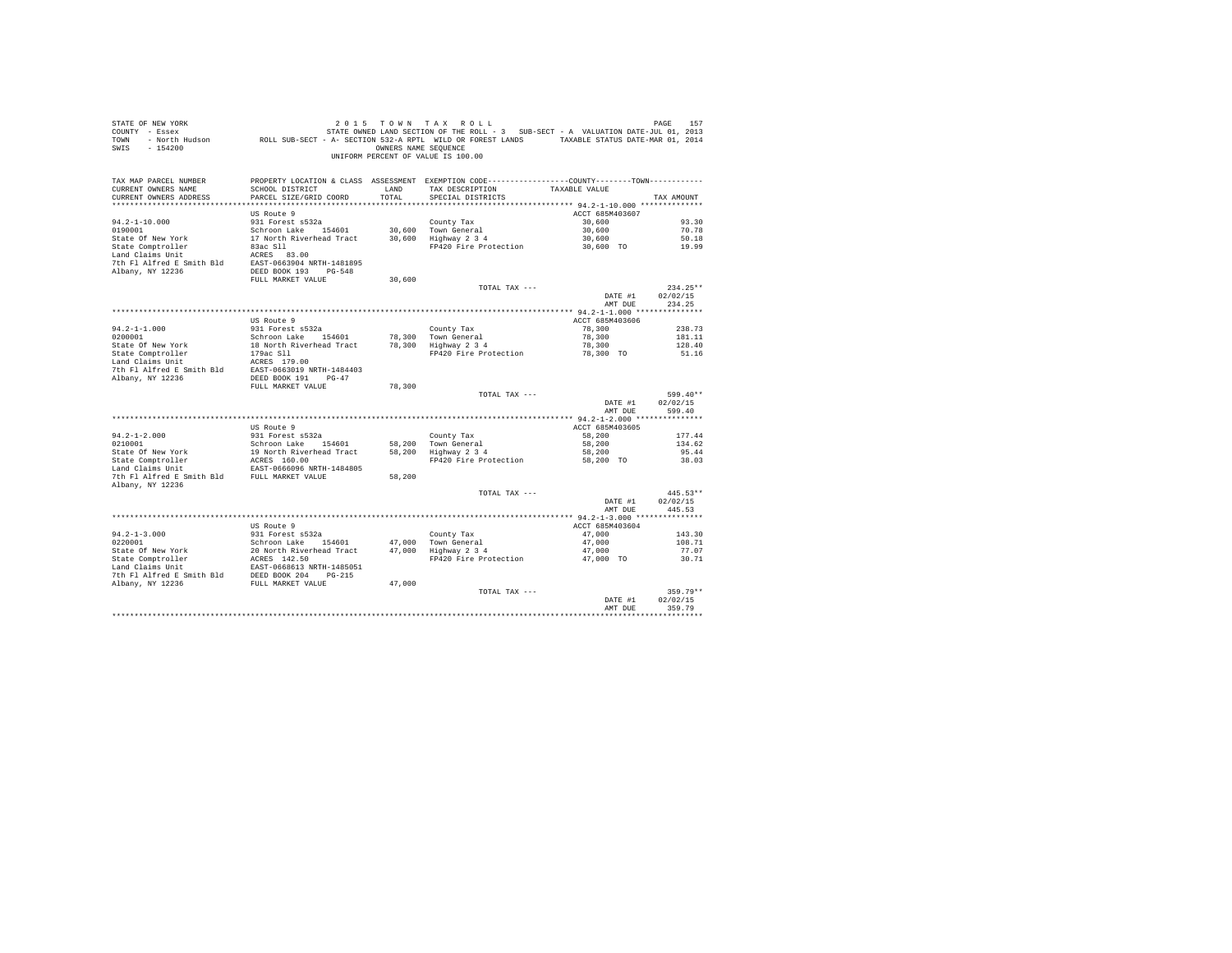| STATE OF NEW YORK<br>SWIS - 154200                                                                       |                                           | OWNERS NAME SEQUENCE | 2015 TOWN TAX ROLL<br>UNIFORM PERCENT OF VALUE IS 100.00                                                                                |                            | PAGE<br>158      |
|----------------------------------------------------------------------------------------------------------|-------------------------------------------|----------------------|-----------------------------------------------------------------------------------------------------------------------------------------|----------------------------|------------------|
| TAX MAP PARCEL NUMBER<br>CURRENT OWNERS NAME<br>CURRENT OWNERS ADDRESS                                   | SCHOOL DISTRICT<br>PARCEL SIZE/GRID COORD | LAND<br>TOTAL        | PROPERTY LOCATION & CLASS ASSESSMENT EXEMPTION CODE----------------COUNTY--------TOWN----------<br>TAX DESCRIPTION<br>SPECIAL DISTRICTS | TAXABLE VALUE              | TAX AMOUNT       |
|                                                                                                          |                                           |                      |                                                                                                                                         |                            |                  |
|                                                                                                          | US Route 9                                |                      |                                                                                                                                         | ACCT 685M403603            |                  |
| $94.2 - 1 - 5.000$<br>0230001                                                                            | 931 Forest s532a<br>Schroon Lake 154601   |                      | County Tax<br>44,000 Town General                                                                                                       | 44,000<br>44,000           | 134.15<br>101.77 |
| State Of New York                                                                                        | 21 North Riverhead Tract                  |                      | 44,000   Town General<br>44,000   Highway 2 3 4                                                                                         | 44,000                     | 72.15            |
| State Comptroller                                                                                        | 160ac Sll                                 |                      | FP420 Fire Protection                                                                                                                   | 44.000 TO                  | 28.75            |
| Land Claims Unit                                                                                         | ACRES 160.00                              |                      |                                                                                                                                         |                            |                  |
| 7th Fl Alfred E Smith Bld EAST-0670971 NRTH-1485380                                                      |                                           |                      |                                                                                                                                         |                            |                  |
| Albany, NY 12236                                                                                         | DEED BOOK 193 PG-546<br>FULL MARKET VALUE |                      |                                                                                                                                         |                            |                  |
|                                                                                                          |                                           | 44,000               | TOTAL TAX ---                                                                                                                           |                            | $336.82**$       |
|                                                                                                          |                                           |                      |                                                                                                                                         | DATE #1                    | 02/02/15         |
|                                                                                                          |                                           |                      |                                                                                                                                         | AMT DUE                    | 336.82           |
|                                                                                                          |                                           |                      |                                                                                                                                         |                            |                  |
|                                                                                                          | US Route 9                                |                      |                                                                                                                                         | ACCT 685M403602            |                  |
| $95.1 - 1 - 1.000$<br>0240101                                                                            | 931 Forest s532a<br>Schroon Lake 154601   |                      | County Tax<br>40,200 Town General                                                                                                       | 40,200<br>40,200           | 122.56<br>92.98  |
| State Of New York                                                                                        | 22 N River Head Tract                     |                      | $40,200$ Highway 2 3 4                                                                                                                  | 40,200                     | 65.92            |
| State Comptroller<br>Land Claims Unit                                                                    | 150.6ac Sll                               |                      | FP420 Fire Protection                                                                                                                   | 40,200 TO                  | 26.27            |
|                                                                                                          | ACRES 150.56                              |                      |                                                                                                                                         |                            |                  |
|                                                                                                          |                                           |                      |                                                                                                                                         |                            |                  |
|                                                                                                          | FULL MARKET VALUE                         | 40.200               |                                                                                                                                         |                            |                  |
|                                                                                                          |                                           |                      | TOTAL TAX ---                                                                                                                           |                            | $307.73**$       |
|                                                                                                          |                                           |                      |                                                                                                                                         | DATE #1                    | 02/02/15         |
|                                                                                                          |                                           |                      |                                                                                                                                         | AMT DUE                    | 307.73           |
|                                                                                                          | Tracy Rd                                  |                      |                                                                                                                                         | ACCT 685M403714            |                  |
| $95.1 - 1 - 3.000$                                                                                       | 931 Forest s532a                          |                      | County Tax                                                                                                                              | 133,100                    | 405.80           |
| 0250101                                                                                                  | Schroon Lake 154601                       |                      |                                                                                                                                         | 133,100                    | 307.87           |
|                                                                                                          | 24 N River Head Tract                     |                      | 133,100 Town General<br>133,100 Highway 2 3 4                                                                                           | 133,100                    | 218.27           |
| State Of New York 24 N River Head<br>State Comptroller 2018 2018 2019<br>Land Claims Unit EAST-0678513 N |                                           |                      | FP420 Fire Protection                                                                                                                   | 133,100 TO                 | 86.97            |
|                                                                                                          | EAST-0678513 NRTH-1486508                 |                      |                                                                                                                                         |                            |                  |
| 7th F1 Alfred E Smith B1d BEED BOOK 190 PG-113<br>Albany, NY 12236 FULL MARKET VALUE                     |                                           | 133,100              |                                                                                                                                         |                            |                  |
|                                                                                                          |                                           |                      | TOTAL TAX ---                                                                                                                           |                            | 1,018.91**       |
|                                                                                                          |                                           |                      |                                                                                                                                         | DATE #1                    | 02/02/15         |
|                                                                                                          |                                           |                      |                                                                                                                                         | AMT DUE                    | 1,018.91         |
|                                                                                                          |                                           |                      |                                                                                                                                         |                            |                  |
| $95.1 - 1 - 4.000$                                                                                       | Tracy Rd<br>931 Forest s532a              |                      | County Tax                                                                                                                              | ACCT 685M403713<br>109,800 | 334.76           |
| 0260001                                                                                                  | Schroon Lake 154601                       |                      |                                                                                                                                         | 109,800                    | 253.97           |
| State Of New York                                                                                        | 25 N River Head Tr                        |                      | 109,800 Town General<br>109,800 Highway 2 3 4                                                                                           | 109,800                    | 180.06           |
| State Comptroller                                                                                        | ACRES 160.00                              |                      | FP420 Fire Protection                                                                                                                   | 109,800 TO                 | 71.74            |
| Land Claims Unit                                                                                         | EAST-0681291 NRTH-1486792                 |                      |                                                                                                                                         |                            |                  |
| 7th Fl Alfred E Smith Bld FULL MARKET VALUE<br>Albany, NY 12236                                          |                                           | 109,800              |                                                                                                                                         |                            |                  |
|                                                                                                          |                                           |                      | TOTAL TAX ---                                                                                                                           |                            | 840.53**         |
|                                                                                                          |                                           |                      |                                                                                                                                         | DATE #1                    | 02/02/15         |
|                                                                                                          |                                           |                      |                                                                                                                                         | AMT DUE                    | 840.53           |
|                                                                                                          |                                           |                      |                                                                                                                                         |                            | ***********      |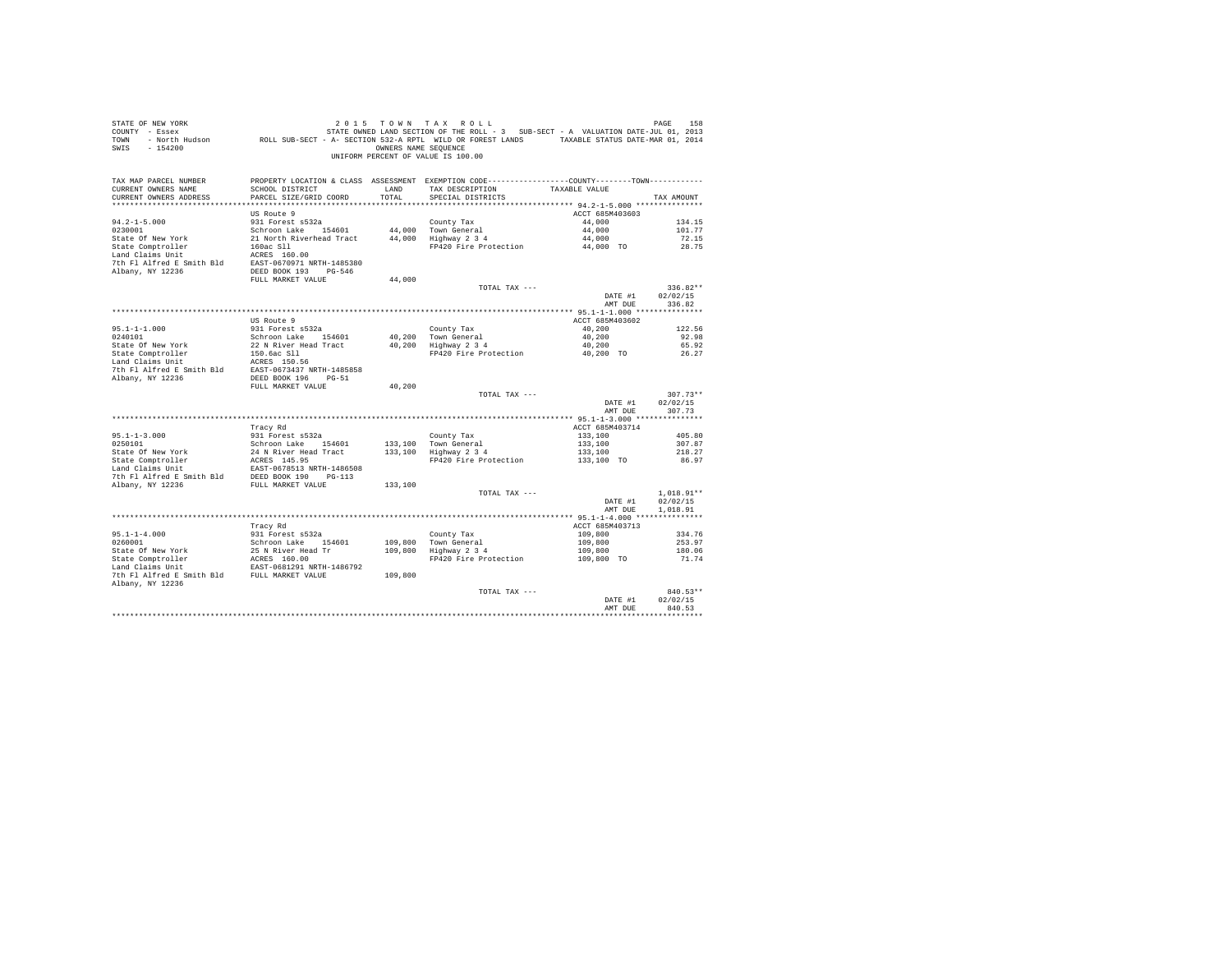| STATE OF NEW YORK<br>COUNTY - Essex<br>TOWN<br>SWIS - 154200                                                                                                         | או איש ב-1984 של עד שיש ב-1 איש ב-1 או איז ב-1984 ב-1997.<br>2013 GENTE OWNED LAND SECTION OF THE ROLL - 3 SUB-SECT - A VALUATION DATE-JUL 01, 2013<br>2014 North Hudson – ROLL SUB-SECT - A- SECTION 532-A RPTL WILD OR FOREST LAN | OWNERS NAME SEQUENCE | 2015 TOWN TAX ROLL<br>UNIFORM PERCENT OF VALUE IS 100.00                                       |                    | PAGE<br>159          |
|----------------------------------------------------------------------------------------------------------------------------------------------------------------------|-------------------------------------------------------------------------------------------------------------------------------------------------------------------------------------------------------------------------------------|----------------------|------------------------------------------------------------------------------------------------|--------------------|----------------------|
| TAX MAP PARCEL NUMBER                                                                                                                                                |                                                                                                                                                                                                                                     |                      | PROPERTY LOCATION & CLASS ASSESSMENT EXEMPTION CODE----------------COUNTY-------TOWN---------- |                    |                      |
| CURRENT OWNERS NAME<br>CURRENT OWNERS ADDRESS                                                                                                                        | SCHOOL DISTRICT<br>PARCEL SIZE/GRID COORD                                                                                                                                                                                           | LAND<br>TOTAL        | TAX DESCRIPTION<br>SPECIAL DISTRICTS                                                           | TAXABLE VALUE      | TAX AMOUNT           |
|                                                                                                                                                                      |                                                                                                                                                                                                                                     |                      |                                                                                                |                    |                      |
|                                                                                                                                                                      | Tracy Rd                                                                                                                                                                                                                            |                      |                                                                                                | ACCT 685M403712    |                      |
| $95.1 - 1 - 5.000$                                                                                                                                                   | 931 Forest s532a                                                                                                                                                                                                                    |                      | County Tax                                                                                     | 68,900             | 210.07               |
| 0270001                                                                                                                                                              | Schroon Lake 154601                                                                                                                                                                                                                 |                      | 68,900 Town General                                                                            | 68,900             | 159.37               |
| State Of New York                                                                                                                                                    | 26 N River Head Tr                                                                                                                                                                                                                  |                      | 00,200 town deneral<br>68,900 Highway 2 3 4                                                    | 68,900             | 112.99               |
| State Comptroller                                                                                                                                                    | ACRES 160.00                                                                                                                                                                                                                        |                      | FP420 Fire Protection                                                                          | 68,900 TO          | 45.02                |
| Land Claims Unit                                                                                                                                                     | EAST-0683890 NRTH-1487191                                                                                                                                                                                                           |                      |                                                                                                |                    |                      |
| 7th Fl Alfred E Smith Bld                                                                                                                                            | DEED BOOK 230 PG-554                                                                                                                                                                                                                |                      |                                                                                                |                    |                      |
| Albany, NY 12236                                                                                                                                                     | FULL MARKET VALUE                                                                                                                                                                                                                   | 68,900               |                                                                                                |                    |                      |
|                                                                                                                                                                      |                                                                                                                                                                                                                                     |                      | TOTAL TAX ---                                                                                  |                    | $527.45**$           |
|                                                                                                                                                                      |                                                                                                                                                                                                                                     |                      |                                                                                                | DATE #1<br>AMT DUE | 02/02/15<br>527.45   |
|                                                                                                                                                                      |                                                                                                                                                                                                                                     |                      |                                                                                                |                    |                      |
|                                                                                                                                                                      | US Route 9                                                                                                                                                                                                                          |                      |                                                                                                | ACCT 685M403711    |                      |
| $85.3 - 1 - 34.000$                                                                                                                                                  | 931 Forest s532a                                                                                                                                                                                                                    |                      | County Tax                                                                                     | 71,000             | 216.47               |
| 0280001                                                                                                                                                              | Schroon Lake 154601                                                                                                                                                                                                                 | 71,000               | Town General                                                                                   | 71,000             | 164.23               |
| State Of New York                                                                                                                                                    | 43 N River Head Tr                                                                                                                                                                                                                  |                      | 71,000 Highway 2 3 4                                                                           | 71,000             | 116.43               |
|                                                                                                                                                                      |                                                                                                                                                                                                                                     |                      | FP420 Fire Protection                                                                          | 71,000 TO          | 46.39                |
|                                                                                                                                                                      |                                                                                                                                                                                                                                     |                      |                                                                                                |                    |                      |
| State Comptroller<br>Land Claims Unit<br>Land Claims Unit<br>EAST-0683736 NRTH-1489894<br>7th Fl Alfred E Smith Bld<br>DEED BOOK 138 PG-362<br>Albany, NY 12236      |                                                                                                                                                                                                                                     |                      |                                                                                                |                    |                      |
| Albany, NY 12236                                                                                                                                                     | FULL MARKET VALUE                                                                                                                                                                                                                   | 71,000               | TOTAL TAX ---                                                                                  |                    | $543.52**$           |
|                                                                                                                                                                      |                                                                                                                                                                                                                                     |                      |                                                                                                | DATE #1            | 02/02/15             |
|                                                                                                                                                                      |                                                                                                                                                                                                                                     |                      |                                                                                                | AMT DUE            | 543.52               |
|                                                                                                                                                                      |                                                                                                                                                                                                                                     |                      |                                                                                                |                    |                      |
|                                                                                                                                                                      | US Route 9                                                                                                                                                                                                                          |                      |                                                                                                | ACCT 685M403710    |                      |
| $85.3 - 1 - 35.000$                                                                                                                                                  | 931 Forest s532a                                                                                                                                                                                                                    |                      | County Tax                                                                                     | 66,500             | 202.75               |
| 0290101                                                                                                                                                              | Schroon Lake 154601                                                                                                                                                                                                                 |                      | 66.500 Town General                                                                            | 66,500             | 153.82               |
| State Of New York                                                                                                                                                    | 44 N River Head Tr                                                                                                                                                                                                                  |                      | $66,500$ Highway $2,3,4$                                                                       | 66,500             | 109.05               |
| State Comptroller                                                                                                                                                    | 141.2ac S11<br>ACRES 141.18                                                                                                                                                                                                         |                      | FP420 Fire Protection                                                                          | 66,500 TO          | 43.45                |
| Land Claims Unit<br>7th Fl Alfred E Smith Bld EAST-0681138 NRTH-1489494                                                                                              |                                                                                                                                                                                                                                     |                      |                                                                                                |                    |                      |
| Albany, NY 12236                                                                                                                                                     | FULL MARKET VALUE                                                                                                                                                                                                                   | 66,500               |                                                                                                |                    |                      |
|                                                                                                                                                                      |                                                                                                                                                                                                                                     |                      | TOTAL TAX ---                                                                                  |                    | $509.07**$           |
|                                                                                                                                                                      |                                                                                                                                                                                                                                     |                      |                                                                                                | DATE #1            | 02/02/15             |
|                                                                                                                                                                      |                                                                                                                                                                                                                                     |                      |                                                                                                | AMT DUE            | 509.07               |
|                                                                                                                                                                      |                                                                                                                                                                                                                                     |                      |                                                                                                |                    |                      |
|                                                                                                                                                                      | US Route 9                                                                                                                                                                                                                          |                      |                                                                                                | ACCT 685M403709    |                      |
| $85.3 - 1 - 36.000$                                                                                                                                                  | 931 Forest s532a                                                                                                                                                                                                                    |                      | County Tax                                                                                     | 81,600             | 248.79               |
| 0300101                                                                                                                                                              | Schroon Lake 154601                                                                                                                                                                                                                 |                      | 81,600 Town General<br>81,600 Highway 2 3 4                                                    | 81,600             | 188.74               |
| State Of New York<br>State Comptroller                                                                                                                               | 45 N River Head Tr<br>151.8ac Sll<br>1777-0-051.01                                                                                                                                                                                  |                      | FP420 Fire Protection 81,600 TO                                                                | 81,600             | 133.81<br>53.32      |
|                                                                                                                                                                      |                                                                                                                                                                                                                                     |                      |                                                                                                |                    |                      |
| $\begin{tabular}{lllll} \texttt{Land Claus Unit} & \texttt{ACRES} & 151.84 \\ \texttt{7th Fl Alfred E Smith Bld} & \texttt{EAST-0678419 NRTH-1489347} \end{tabular}$ |                                                                                                                                                                                                                                     |                      |                                                                                                |                    |                      |
| Albany, NY 12236                                                                                                                                                     | DEED BOOK 230 PG-554                                                                                                                                                                                                                |                      |                                                                                                |                    |                      |
|                                                                                                                                                                      | FULL MARKET VALUE                                                                                                                                                                                                                   | 81,600               |                                                                                                |                    |                      |
|                                                                                                                                                                      |                                                                                                                                                                                                                                     |                      | TOTAL TAX ---                                                                                  |                    | 624.66**             |
|                                                                                                                                                                      |                                                                                                                                                                                                                                     |                      |                                                                                                | DATE #1            | 02/02/15             |
|                                                                                                                                                                      |                                                                                                                                                                                                                                     |                      |                                                                                                | AMT DUE            | 624.66<br>********** |
|                                                                                                                                                                      |                                                                                                                                                                                                                                     |                      |                                                                                                |                    |                      |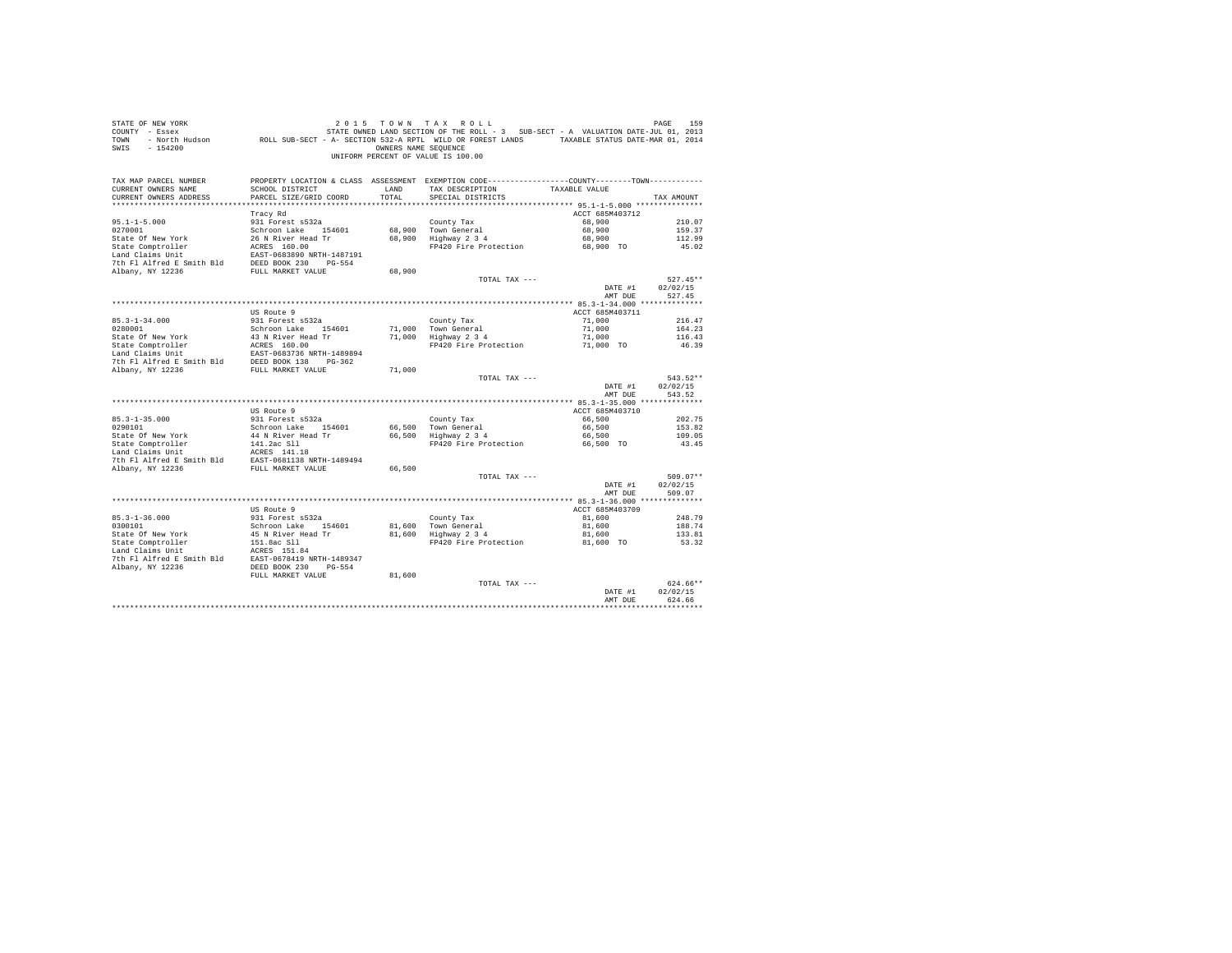| STATE OF NEW YORK<br>COUNTY - Essex<br>TOWN<br>SWIS - 154200                                                                                                                                                        |                                             | OWNERS NAME SEOUENCE | 2015 TOWN TAX ROLL<br>ע או איז א צ'א איט בא איז א איז א איז א איז א איז א אפשר 1608.<br>2013 - Essex Margard STATE OWNED LAND SECTION OF THE ROLL - 3 SUB-SECT - A VALUATION DATE-JUL 01, 2013<br>512- North Hudson - ROLL SUB-SECT - A - SECTION 532-A R<br>UNIFORM PERCENT OF VALUE IS 100.00 |                           | PAGE<br>160            |
|---------------------------------------------------------------------------------------------------------------------------------------------------------------------------------------------------------------------|---------------------------------------------|----------------------|-------------------------------------------------------------------------------------------------------------------------------------------------------------------------------------------------------------------------------------------------------------------------------------------------|---------------------------|------------------------|
| TAX MAP PARCEL NUMBER<br>CURRENT OWNERS NAME<br>CURRENT OWNERS ADDRESS                                                                                                                                              | SCHOOL DISTRICT<br>PARCEL SIZE/GRID COORD   | LAND<br>TOTAL.       | PROPERTY LOCATION & CLASS ASSESSMENT EXEMPTION CODE----------------COUNTY--------TOWN----------<br>TAX DESCRIPTION<br>SPECIAL DISTRICTS                                                                                                                                                         | TAXABLE VALUE             | TAX AMOUNT             |
|                                                                                                                                                                                                                     | US Route 9                                  |                      |                                                                                                                                                                                                                                                                                                 | ACCT 685M403708           |                        |
| $85.3 - 1 - 37.000$                                                                                                                                                                                                 | 931 Forest s532a                            |                      | County Tax                                                                                                                                                                                                                                                                                      | 89,800                    | 273.79                 |
| 0310001                                                                                                                                                                                                             | Schroon Lake 154601                         |                      | 89.800 Town General<br>89,800 Highway 2 3 4                                                                                                                                                                                                                                                     | 89,800                    | 207.71                 |
| State Of New York                                                                                                                                                                                                   | 46 N River Head Tr                          |                      | FP420 Fire Protection                                                                                                                                                                                                                                                                           | 89,800<br>89,800 TO       | 147.26<br>58.68        |
| State Comptroller 160ac S11<br>Land Claims Unit<br>Land Claims Unit 160ac S11<br>2010<br>2010 11 12 1236<br>EAST-0675824 NRTH-1489061<br>2010 1236<br>FULL MARKET VALUE                                             |                                             |                      |                                                                                                                                                                                                                                                                                                 |                           |                        |
|                                                                                                                                                                                                                     |                                             |                      |                                                                                                                                                                                                                                                                                                 |                           |                        |
|                                                                                                                                                                                                                     |                                             | 89,800               |                                                                                                                                                                                                                                                                                                 |                           |                        |
|                                                                                                                                                                                                                     |                                             |                      | TOTAL TAX ---                                                                                                                                                                                                                                                                                   |                           | 687.44**               |
|                                                                                                                                                                                                                     |                                             |                      |                                                                                                                                                                                                                                                                                                 | DATE #1                   | 02/02/15               |
|                                                                                                                                                                                                                     |                                             |                      |                                                                                                                                                                                                                                                                                                 | AMT DUE                   | 687.44                 |
|                                                                                                                                                                                                                     | US Route 9                                  |                      |                                                                                                                                                                                                                                                                                                 | ACCT 685M403707           |                        |
| $84. -3 - 11.000$                                                                                                                                                                                                   | 931 Forest s532a                            |                      | County Tax                                                                                                                                                                                                                                                                                      | 26,100                    | 79.58                  |
| 0320001                                                                                                                                                                                                             | Schroon Lake 154601                         |                      | 26,100 Town General                                                                                                                                                                                                                                                                             | 26,100                    | 60.37                  |
|                                                                                                                                                                                                                     | 49 N Riverhead Tract                        |                      | 26,100 Town General<br>26,100 Highway 2 3 4                                                                                                                                                                                                                                                     | 26,100                    | 42.80                  |
|                                                                                                                                                                                                                     |                                             |                      | FP420 Fire Protection 26,100 TO                                                                                                                                                                                                                                                                 |                           | 17.05                  |
| Fatte Of New York 49 N Riverhead Tract<br>State Comptroller 71.3ac S11<br>Land Claims Unit ACRES 771.31<br>7th Fl Alfred E Smith Bld EAST-0667319 NRTH-1488069                                                      |                                             |                      |                                                                                                                                                                                                                                                                                                 |                           |                        |
| Albany, NY 12236                                                                                                                                                                                                    | DEED BOOK 204 PG-215                        |                      |                                                                                                                                                                                                                                                                                                 |                           |                        |
|                                                                                                                                                                                                                     | FULL MARKET VALUE                           | 26,100               |                                                                                                                                                                                                                                                                                                 |                           |                        |
|                                                                                                                                                                                                                     |                                             |                      | TOTAL TAX ---                                                                                                                                                                                                                                                                                   |                           | 199.80**               |
|                                                                                                                                                                                                                     |                                             |                      |                                                                                                                                                                                                                                                                                                 | DATE #1                   | 02/02/15               |
|                                                                                                                                                                                                                     |                                             |                      |                                                                                                                                                                                                                                                                                                 | AMT DUE                   | 199.80                 |
|                                                                                                                                                                                                                     |                                             |                      |                                                                                                                                                                                                                                                                                                 |                           |                        |
|                                                                                                                                                                                                                     | US Route 9<br>931 Forest s532a              |                      |                                                                                                                                                                                                                                                                                                 | ACCT 685M403706<br>60,900 | 185.68                 |
| $84. - 3 - 14.000$<br>0330001                                                                                                                                                                                       | Schroon Lake 154601                         |                      |                                                                                                                                                                                                                                                                                                 | 60,900                    | 140.86                 |
| State Of New York                                                                                                                                                                                                   | 50 N River Head Tr                          |                      | County Tax<br>60,900 Town General<br>60,900 Highway 2 3 4                                                                                                                                                                                                                                       | 60,900                    | 99.87                  |
|                                                                                                                                                                                                                     |                                             |                      | FP420 Fire Protection                                                                                                                                                                                                                                                                           | 60.900 TO                 | 39.79                  |
|                                                                                                                                                                                                                     |                                             |                      |                                                                                                                                                                                                                                                                                                 |                           |                        |
| State Or New York<br>State Comptroller<br>Land Claims Unit<br>160ac S11<br>The Land Claims Unit<br>7th Fl Alfred E Smith Bld<br>EAST-0665688 NRTH-1487725<br>The Fl Alfred E Smith Bld<br>EAST-0665688 NRTH-1487725 |                                             |                      |                                                                                                                                                                                                                                                                                                 |                           |                        |
| Albany, NY 12236                                                                                                                                                                                                    | FULL MARKET VALUE                           | 60,900               | TOTAL TAX ---                                                                                                                                                                                                                                                                                   |                           | $466.20**$             |
|                                                                                                                                                                                                                     |                                             |                      |                                                                                                                                                                                                                                                                                                 | DATE #1                   | 02/02/15               |
|                                                                                                                                                                                                                     |                                             |                      |                                                                                                                                                                                                                                                                                                 | AMT DUE                   | 466.20                 |
|                                                                                                                                                                                                                     |                                             |                      |                                                                                                                                                                                                                                                                                                 |                           |                        |
|                                                                                                                                                                                                                     | US Route 9                                  |                      |                                                                                                                                                                                                                                                                                                 | ACCT 685M403705           |                        |
| $84. - 3 - 15.000$<br>0340001                                                                                                                                                                                       | 931 Forest s532a                            |                      | County Tax<br>County Tax<br>65,600 Town General<br>65,600 Highway 2 3 4                                                                                                                                                                                                                         | 65,600                    | 200.01<br>151.74       |
| State Of New York                                                                                                                                                                                                   | Schroon Lake 154601<br>51 N Riverhead Tract |                      |                                                                                                                                                                                                                                                                                                 | 65,600<br>65,600          | 107.58                 |
| State Comptroller                                                                                                                                                                                                   | 160ac S11                                   |                      | FP420 Fire Protection                                                                                                                                                                                                                                                                           | 65,600 TO                 | 42.86                  |
|                                                                                                                                                                                                                     |                                             |                      |                                                                                                                                                                                                                                                                                                 |                           |                        |
|                                                                                                                                                                                                                     |                                             |                      |                                                                                                                                                                                                                                                                                                 |                           |                        |
| State Computerior and CLES 160.00<br>The F1 Alfred E Smith B1d<br>The F1 Alfred E Smith B1d<br>RAST-0663016 NRTH-1487370<br>Albany, NY 12236 DEED BOOK 193 PG-545                                                   |                                             |                      |                                                                                                                                                                                                                                                                                                 |                           |                        |
|                                                                                                                                                                                                                     | FULL MARKET VALUE                           | 65,600               |                                                                                                                                                                                                                                                                                                 |                           |                        |
|                                                                                                                                                                                                                     |                                             |                      | TOTAL TAX ---                                                                                                                                                                                                                                                                                   | DATE #1                   | $502.19**$<br>02/02/15 |
|                                                                                                                                                                                                                     |                                             |                      |                                                                                                                                                                                                                                                                                                 | AMT DUE                   | 502.19                 |
|                                                                                                                                                                                                                     |                                             |                      |                                                                                                                                                                                                                                                                                                 |                           |                        |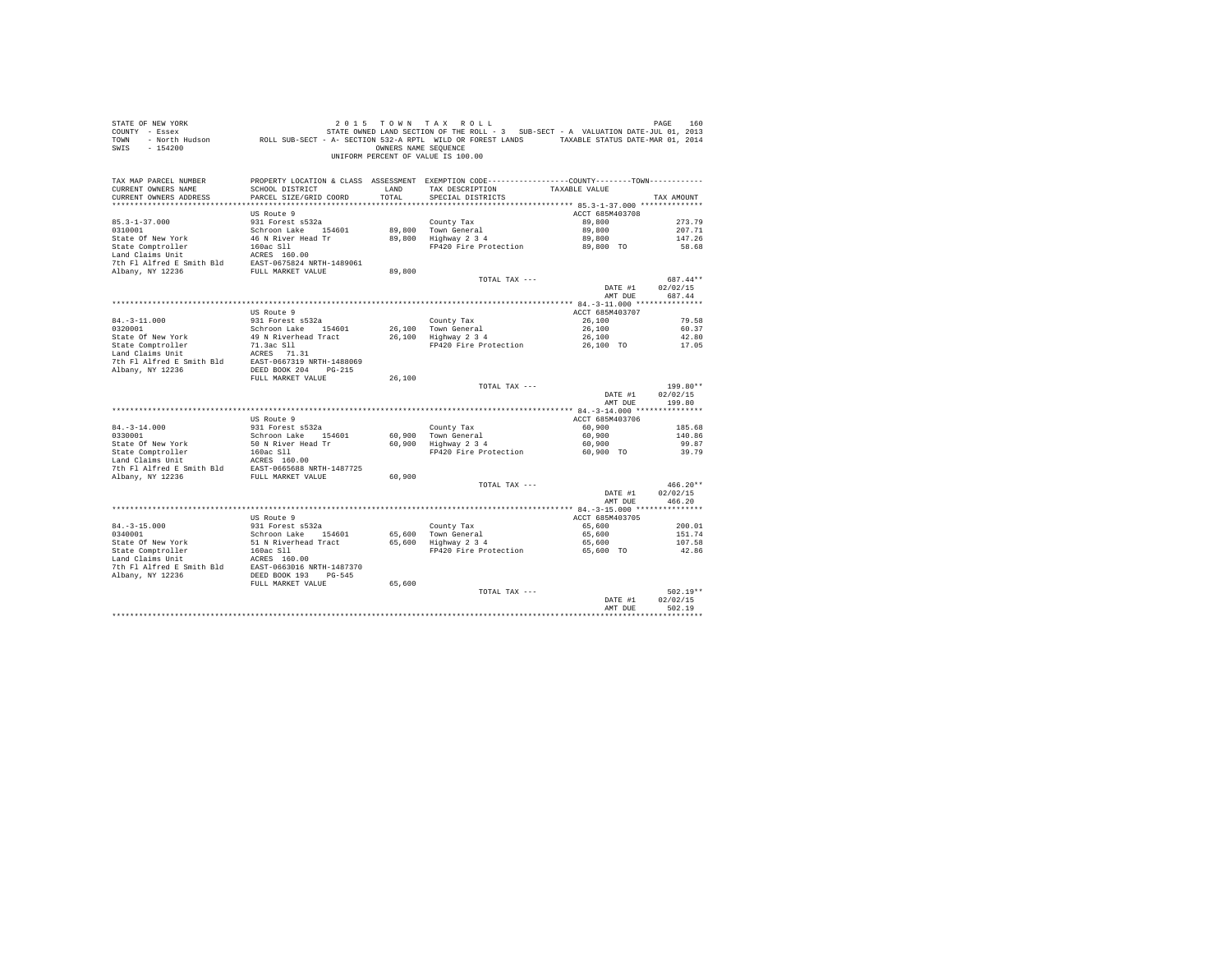| STATE OF NEW YORK                     | URE TO A TAX A UPA TAX A UPA TAX A UPA SUB-SECT - A VALUATION DATE-JUL 01.2013<br>COUNTY - Essex March State STATE OWNED LAND SECTION OF THE ROLL - 3 SUB-SECT - A VALUATION DATE-JUL 01, 2013<br>TOWN - North Hudson |                      | 2015 TOWN TAX ROLL                                                                           |                     | PAGE<br>161     |
|---------------------------------------|-----------------------------------------------------------------------------------------------------------------------------------------------------------------------------------------------------------------------|----------------------|----------------------------------------------------------------------------------------------|---------------------|-----------------|
| SWIS - 154200                         |                                                                                                                                                                                                                       | OWNERS NAME SEQUENCE | UNIFORM PERCENT OF VALUE IS 100.00                                                           |                     |                 |
| TAX MAP PARCEL NUMBER                 |                                                                                                                                                                                                                       |                      | PROPERTY LOCATION & CLASS ASSESSMENT EXEMPTION CODE---------------COUNTY-------TOWN--------- |                     |                 |
| CURRENT OWNERS NAME                   | SCHOOL DISTRICT                                                                                                                                                                                                       | <b>T.AND</b>         | TAX DESCRIPTION                                                                              | TAXABLE VALUE       |                 |
| CURRENT OWNERS ADDRESS                | PARCEL SIZE/GRID COORD                                                                                                                                                                                                | TOTAL                | SPECIAL DISTRICTS                                                                            |                     | TAX AMOUNT      |
| ***************************           |                                                                                                                                                                                                                       |                      |                                                                                              |                     |                 |
|                                       | US Route 9                                                                                                                                                                                                            |                      |                                                                                              | ACCT 685M403704     |                 |
| $84. - 3 - 18.000$                    | 931 Forest s532a                                                                                                                                                                                                      |                      | County Tax                                                                                   | 33,300              | 101.53          |
| 0350001                               | Schroon Lake 154601<br>52 N Riverhead Tract                                                                                                                                                                           |                      | 33,300 Town General                                                                          | 33,300              | 77.02           |
| State Of New York                     |                                                                                                                                                                                                                       |                      | 33,300 Highway 2 3 4<br>FP420 Fire Protection                                                | 33,300<br>33,300 TO | 54.61<br>21.76  |
| State Comptroller<br>Land Claims Unit | 113.9ac S11<br>ACRES 113.90                                                                                                                                                                                           |                      |                                                                                              |                     |                 |
| 7th Fl Alfred E Smith Bld             | EAST-0660243 NRTH-1487054                                                                                                                                                                                             |                      |                                                                                              |                     |                 |
| Albany, NY 12236                      | DEED BOOK 193 PG-544                                                                                                                                                                                                  |                      |                                                                                              |                     |                 |
|                                       | FULL MARKET VALUE                                                                                                                                                                                                     | 33,300               |                                                                                              |                     |                 |
|                                       |                                                                                                                                                                                                                       |                      | TOTAL TAX ---                                                                                |                     | $254.92**$      |
|                                       |                                                                                                                                                                                                                       |                      |                                                                                              | DATE #1             | 02/02/15        |
|                                       |                                                                                                                                                                                                                       |                      |                                                                                              | AMT DUE             | 254.92          |
|                                       |                                                                                                                                                                                                                       |                      |                                                                                              |                     |                 |
|                                       | US Route 9                                                                                                                                                                                                            |                      |                                                                                              | ACCT 685M404903     |                 |
| $84. - 3 - 19.000$                    | 931 Forest s532a                                                                                                                                                                                                      |                      | County Tax                                                                                   | 14,600              | 44.51           |
| 0360001                               | Schroon Lake 154601                                                                                                                                                                                                   |                      | 14,600 Town General                                                                          | 14,600              | 33.77           |
| State Of New York                     | 53 N Riverhead Tract                                                                                                                                                                                                  |                      | 14,600 Highway 2 3 4                                                                         | 14,600              | 23.94           |
| State Comptroller<br>Land Claims Unit | $49ac$ Sll $\sim$<br>ACRES 49.00                                                                                                                                                                                      |                      | FP420 Fire Protection                                                                        | 14,600 TO           | 9.54            |
| 7th Fl Alfred E Smith Bld             | EAST-0657597 NRTH-1489850                                                                                                                                                                                             |                      |                                                                                              |                     |                 |
| Albany, NY 12236                      | DEED BOOK 193 PG-543                                                                                                                                                                                                  |                      |                                                                                              |                     |                 |
|                                       | FULL MARKET VALUE                                                                                                                                                                                                     | 14,600               |                                                                                              |                     |                 |
|                                       |                                                                                                                                                                                                                       |                      | TOTAL TAX ---                                                                                |                     | $111.76**$      |
|                                       |                                                                                                                                                                                                                       |                      |                                                                                              | DATE #1             | 02/02/15        |
|                                       |                                                                                                                                                                                                                       |                      |                                                                                              | AMT DUE             | 111.76          |
|                                       |                                                                                                                                                                                                                       |                      |                                                                                              |                     |                 |
|                                       | US Route 9                                                                                                                                                                                                            |                      |                                                                                              | ACCT 685M404902     |                 |
| $84. - 3 - 17.000$                    | 931 Forest s532a                                                                                                                                                                                                      |                      | County Tax                                                                                   | 75,600              | 230.49          |
| 0370001                               | Schroon Lake 154601                                                                                                                                                                                                   |                      | 75,600 Town General                                                                          | 75,600              | 174.87          |
| State Of New York                     | 54 N River Head Tract                                                                                                                                                                                                 |                      | 75,600 Highway 2 3 4<br>FP420 Fire Protection                                                | 75,600<br>75,600 TO | 123.97<br>49.40 |
| State Comptroller<br>Land Claims Unit | 160ac Sll<br>ACRES 160.00                                                                                                                                                                                             |                      |                                                                                              |                     |                 |
| 7th Fl Alfred E Smith Bld             | EAST-0659891 NRTH-1489960                                                                                                                                                                                             |                      |                                                                                              |                     |                 |
| Albany, NY 12236                      | DEED BOOK 191 PG-47                                                                                                                                                                                                   |                      |                                                                                              |                     |                 |
|                                       | FULL MARKET VALUE                                                                                                                                                                                                     | 75,600               |                                                                                              |                     |                 |
|                                       |                                                                                                                                                                                                                       |                      | TOTAL TAX ---                                                                                |                     | 578.73**        |
|                                       |                                                                                                                                                                                                                       |                      |                                                                                              | DATE #1             | 02/02/15        |
|                                       |                                                                                                                                                                                                                       |                      |                                                                                              | AMT DUE             | 578.73          |
|                                       |                                                                                                                                                                                                                       |                      |                                                                                              |                     |                 |
|                                       | US Route 9                                                                                                                                                                                                            |                      |                                                                                              | ACCT 685M404901     |                 |
| $84. -3 - 16.000$                     | 931 Forest s532a                                                                                                                                                                                                      |                      | County Tax                                                                                   | 78,100              | 238.12          |
| 0380001                               | Schroon Lake 154601                                                                                                                                                                                                   |                      | 78.100 Town General                                                                          | 78,100              | 180.65          |
| State Of New York                     | 55 N River Head Tract<br>ACRES 160.00                                                                                                                                                                                 |                      | 78,100 Highway 2 3 4<br>FP420 Fire Protection                                                | 78,100<br>78,100 TO | 128.07<br>51.03 |
|                                       |                                                                                                                                                                                                                       |                      |                                                                                              |                     |                 |
| 7th Fl Alfred E Smith Bld             | DEED BOOK 191 PG-47                                                                                                                                                                                                   |                      |                                                                                              |                     |                 |
| Albany, NY 12236                      | FULL MARKET VALUE                                                                                                                                                                                                     | 78,100               |                                                                                              |                     |                 |
|                                       |                                                                                                                                                                                                                       |                      | TOTAL TAX ---                                                                                |                     | 597.87**        |
|                                       |                                                                                                                                                                                                                       |                      |                                                                                              | DATE #1             | 02/02/15        |
|                                       |                                                                                                                                                                                                                       |                      |                                                                                              | AMT DUE             | 597.87          |
|                                       |                                                                                                                                                                                                                       |                      |                                                                                              |                     |                 |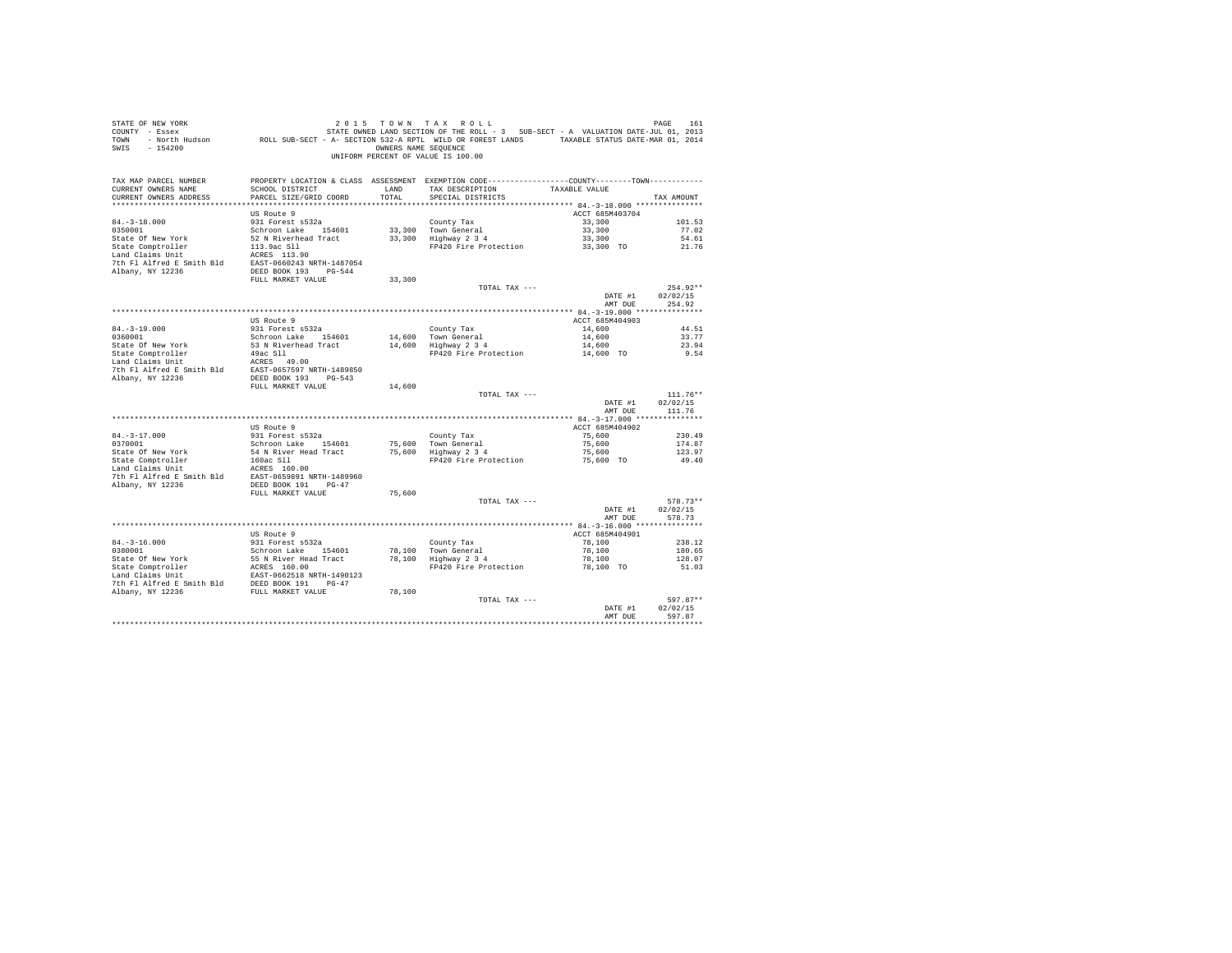| STATE OF NEW YORK<br>COUNTY - Essex<br>TOWN<br>SWIS - 154200                                                                                                               |                                                   | OWNERS NAME SEQUENCE | 2015 TOWN TAX ROLL<br>UNIFORM PERCENT OF VALUE IS 100.00                                       |                     | PAGE<br>162            |
|----------------------------------------------------------------------------------------------------------------------------------------------------------------------------|---------------------------------------------------|----------------------|------------------------------------------------------------------------------------------------|---------------------|------------------------|
| TAX MAP PARCEL NUMBER                                                                                                                                                      |                                                   |                      | PROPERTY LOCATION & CLASS ASSESSMENT EXEMPTION CODE----------------COUNTY-------TOWN---------- |                     |                        |
| CURRENT OWNERS NAME<br>CURRENT OWNERS ADDRESS                                                                                                                              | SCHOOL DISTRICT<br>PARCEL SIZE/GRID COORD         | LAND<br>TOTAL        | TAX DESCRIPTION<br>SPECIAL DISTRICTS                                                           | TAXABLE VALUE       | TAX AMOUNT             |
|                                                                                                                                                                            |                                                   |                      |                                                                                                |                     |                        |
|                                                                                                                                                                            | US Route 9                                        |                      |                                                                                                | ACCT 685M403703     |                        |
| $84. - 3 - 13.000$                                                                                                                                                         | 931 Forest s532a                                  |                      | County Tax                                                                                     | 56,600              | 172.57                 |
| 0390001                                                                                                                                                                    | Schroon Lake 154601                               |                      |                                                                                                | 56,600              | 130.92                 |
| State Of New York                                                                                                                                                          | 56 N Riverhead Tract                              |                      | 56,600 Town General<br>56,600 Highway 2 3 4                                                    | 56,600              | 92.82                  |
| State Comptroller                                                                                                                                                          | ACRES 160.00                                      |                      | FP420 Fire Protection                                                                          | 56,600 TO           | 36.98                  |
| Land Claims Unit<br>7th Fl Alfred E Smith Bld                                                                                                                              | EAST-0665240 NRTH-1490529<br>DEED BOOK 216 PG-221 |                      |                                                                                                |                     |                        |
| Albany, NY 12236                                                                                                                                                           | FULL MARKET VALUE                                 | 56,600               |                                                                                                |                     |                        |
|                                                                                                                                                                            |                                                   |                      | TOTAL TAX ---                                                                                  |                     | $433.29**$             |
|                                                                                                                                                                            |                                                   |                      |                                                                                                | DATE #1             | 02/02/15               |
|                                                                                                                                                                            |                                                   |                      |                                                                                                | AMT DUE             | 433.29                 |
|                                                                                                                                                                            |                                                   |                      |                                                                                                |                     |                        |
|                                                                                                                                                                            | US Route 9                                        |                      |                                                                                                | ACCT 685M403702     |                        |
| $84. - 3 - 12.000$<br>0400001                                                                                                                                              | 931 Forest s532a<br>Schroon Lake 154601           |                      | County Tax                                                                                     | 51,900<br>51,900    | 158.24<br>120.05       |
| State Of New York                                                                                                                                                          | 57 N Riverhead Tract                              |                      | 51,900 Town General<br>51,900 Highway 2 3 4                                                    | 51,900              | 85.11                  |
|                                                                                                                                                                            |                                                   |                      | FP420 Fire Protection                                                                          | 51,900 TO           | 33.91                  |
|                                                                                                                                                                            |                                                   |                      |                                                                                                |                     |                        |
| State Comptroller<br>Land Claims Unit<br>Land Claims Unit<br>EAST-0667927 NRTH-1490923<br>7th F1 Alfred E Smith Bld<br>2DEED BOOK 193<br>PULL MARKET VALUE<br>NDER ON 2015 |                                                   |                      |                                                                                                |                     |                        |
|                                                                                                                                                                            |                                                   | 51,900               |                                                                                                |                     |                        |
|                                                                                                                                                                            |                                                   |                      | TOTAL TAX ---                                                                                  | DATE #1             | $397.31**$<br>02/02/15 |
|                                                                                                                                                                            |                                                   |                      |                                                                                                | AMT DUE             | 397.31                 |
|                                                                                                                                                                            |                                                   |                      |                                                                                                |                     |                        |
|                                                                                                                                                                            | US Route 9                                        |                      |                                                                                                | ACCT 685M403701     |                        |
| $84. - 3 - 7.000$                                                                                                                                                          | 931 Forest s532a                                  |                      | County Tax                                                                                     | 44,000              | 134.15                 |
| 0410001                                                                                                                                                                    | Schroon Lake 154601                               |                      | 44,000 Town General<br>44,000 Highway 2 3 4                                                    | 44,000              | 101.77                 |
| State Of New York<br>State Comptroller                                                                                                                                     | 58 N Riverhead Tract                              |                      | FP420 Fire Protection                                                                          | 44,000<br>44,000 TO | 72.15<br>28.75         |
| Land Claims Unit                                                                                                                                                           | 104.6ac S11<br>ACRES 104.64                       |                      |                                                                                                |                     |                        |
| 7th Fl Alfred E Smith Bld EAST-0670306 NRTH-1491584                                                                                                                        |                                                   |                      |                                                                                                |                     |                        |
| Albany, NY 12236                                                                                                                                                           | DEED BOOK 197 PG-151                              |                      |                                                                                                |                     |                        |
|                                                                                                                                                                            | FULL MARKET VALUE                                 | 44,000               |                                                                                                |                     |                        |
|                                                                                                                                                                            |                                                   |                      | TOTAL TAX ---                                                                                  |                     | $336.82**$             |
|                                                                                                                                                                            |                                                   |                      |                                                                                                | DATE #1<br>AMT DUE  | 02/02/15<br>336.82     |
|                                                                                                                                                                            |                                                   |                      |                                                                                                |                     |                        |
|                                                                                                                                                                            | US Route 9                                        |                      |                                                                                                | ACCT 685M403814     |                        |
| $84. - 3 - 6.000$                                                                                                                                                          | 931 Forest s532a                                  |                      | County Tax                                                                                     | 24,100              | 73.48                  |
| 0420001                                                                                                                                                                    | Schroon Lake 154601                               |                      | County Tax<br>24,100 Town General<br>24,100 Highway 2 3 4                                      | 24,100              | 55.74                  |
| State Of New York                                                                                                                                                          | 85 N River Head Tr                                |                      |                                                                                                | 24,100              | 39.52                  |
| State Comptroller 54ac S11<br>Land Claims Unit<br>2010 Planet Band English Prince Band EAST-0670388 NRTH-1492798<br>2010 PULL MARKET VALUE                                 |                                                   |                      | FP420 Fire Protection                                                                          | 24,100 TO           | 15.75                  |
|                                                                                                                                                                            |                                                   |                      |                                                                                                |                     |                        |
|                                                                                                                                                                            |                                                   | 24,100               |                                                                                                |                     |                        |
|                                                                                                                                                                            |                                                   |                      | TOTAL TAX ---                                                                                  |                     | 184.49**               |
|                                                                                                                                                                            |                                                   |                      |                                                                                                | DATE #1             | 02/02/15               |
|                                                                                                                                                                            |                                                   |                      |                                                                                                | AMT DHE             | 184.49                 |
|                                                                                                                                                                            |                                                   |                      |                                                                                                |                     |                        |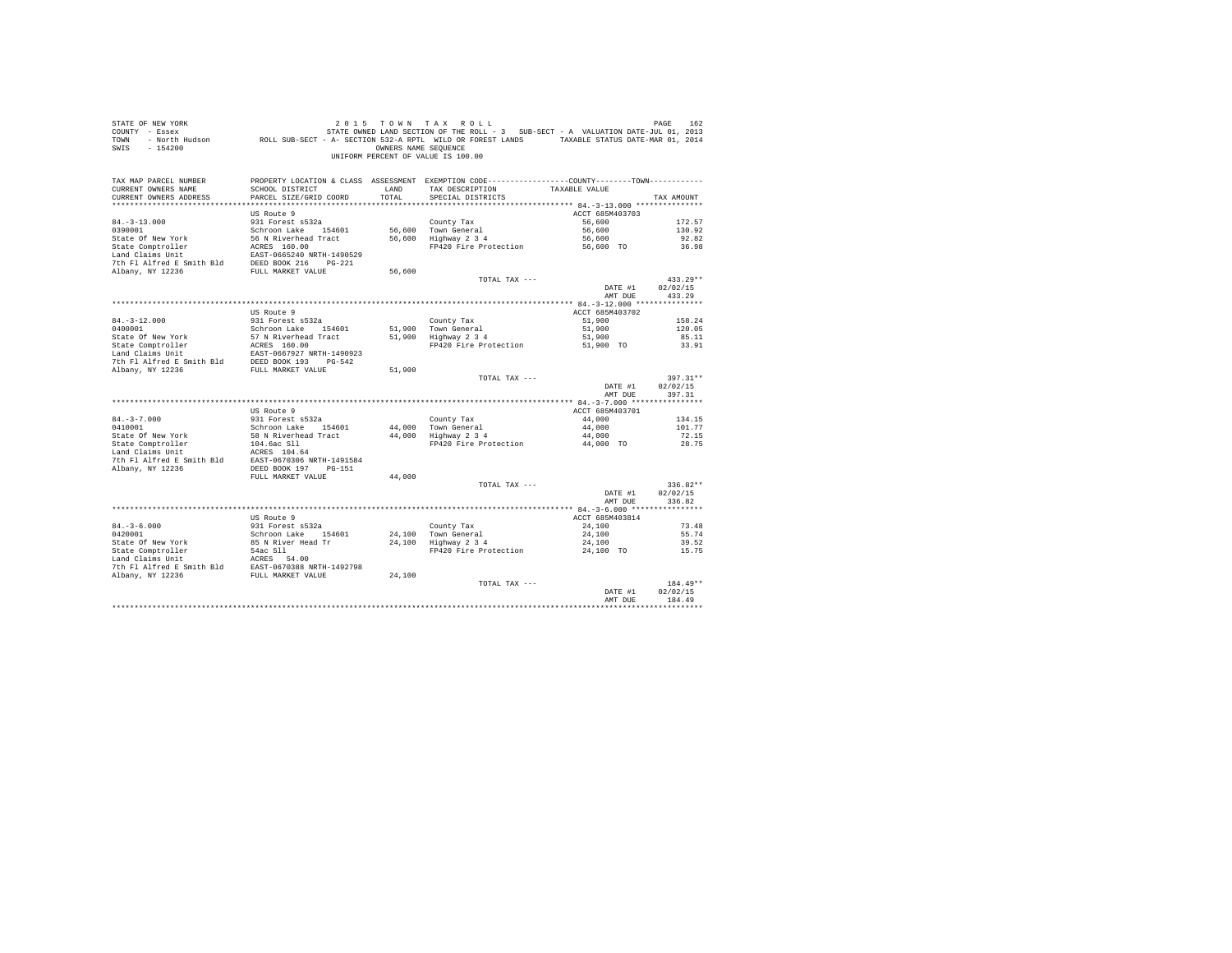| PROPERTY LOCATION & CLASS ASSESSMENT EXEMPTION CODE---------------COUNTY-------TOWN---------<br>TAX MAP PARCEL NUMBER<br>TAX DESCRIPTION<br>TAXABLE VALUE<br>CURRENT OWNERS NAME<br>SCHOOL DISTRICT<br>LAND<br>PARCEL SIZE/GRID COORD<br>TOTAL<br>CURRENT OWNERS ADDRESS<br>SPECIAL DISTRICTS<br>TAX AMOUNT<br>ACCT 685M403813<br>US Route 9<br>$84. -3 - 5.000$<br>931 Forest s532a<br>County Tax<br>18,600<br>56.71<br>84.-3-5.000<br>0430001<br>$18,600$ Town General<br>Schroon Lake 154601<br>18,600<br>43.02<br>18,600 TOWN General<br>18,600 Highway 2 3 4<br>18,600<br>86 N Riverhead Tract<br>30.50<br>State Of New York<br>State Comptroller 54ac S11<br>1 and Claims Unit 1 and 2008<br>7th Fl Alfred E Smith Bld EAST-0667775 NRTH-1492463<br>7th Fl Alfred E Smith Bld EAST-0667775 NRTH-1492463<br>2008 191 PG-47<br>FP420 Fire Protection 18,600 TO<br>12.15<br>FULL MARKET VALUE<br>18,600<br>TOTAL TAX ---<br>$142.38**$<br>DATE #1<br>02/02/15<br>AMT DUE<br>142.38<br>US Route 9<br>ACCT 685M403812<br>$84. -3 - 4.000$<br>931 Forest s532a<br>20,700<br>County Tax<br>63.11<br>0440001<br>Schroon Lake 154601<br>20,700 Town General<br>20,700<br>47.88<br>1978 - 1979 - 1979 - 2010 - 2010 - 2010 - 2010 - 2010 - 2010 - 2010 - 2010 - 2010 - 2010 - 2010 - 2010 - 2010<br>1974 - 2010 - 2010 - 2010 - 2010 - 2010 - 2010 - 2010 - 2010 - 2010 - 2010 - 2010 - 2010 - 2010 - 2010 - 2010<br><br>State Of New York<br>State Comptroller<br>Land Claims Unit<br>20,700<br>33.95<br>FP420 Fire Protection 20,700 TO<br>13.53<br>FULL MARKET VALUE<br>20,700<br>TOTAL TAX ---<br>$158.47**$<br>DATE #1<br>02/02/15<br>AMT DUE<br>158.47<br>US Route 9<br>ACCT 685M403811<br>$84. -3 - 3.000$<br>931 Forest s532a<br>County Tax<br>22,000<br>67.07<br>$22,000$ Town General<br>$22,000$ Highway 2 3 4<br>22,000<br>0450001<br>Schroon Lake 154601<br>50.89<br>88 N Riverhead Tract<br>22,000<br>State Of New York<br>State Comptroller<br>Land Claims Unit<br>36.08<br>FP420 Fire Protection<br>22,000 TO<br>$\begin{tabular}{lllllllllll} \texttt{State Comptroller} & & & \texttt{54ac S11} \\ \texttt{Land Claus Unit} & & & & \texttt{ACRES} & \texttt{54.00} \\ \texttt{The Alfred E Smith B1d} & & & \texttt{EXST-0662470 NRTH-1491873} \\ \texttt{Albany, NY 12236} & & & \texttt{DESD BOK 191} & \texttt{PG-47} \\ \end{tabular}$<br>14.37<br>22,000<br>FULL MARKET VALUE<br>$168.41**$<br>TOTAL TAX ---<br>DATE #1<br>02/02/15<br>AMT DUE<br>168.41<br>ACCT 685M403810<br>US Route 9<br>County Tax<br>27,200 Town General<br>27,200 Highway 2 3 4<br>931 Forest s532a<br>27,200<br>$84.-3-2.000$<br>0460001<br>82.93<br>27,200<br>Schroon Lake 154601<br>62.91<br>State Of New York 89 N Riverhead Tract<br>State Comptroller 54 nc 2011<br>State Comptroller 5 and Claims Unit<br>Land Claims Unit<br>The Pl Alfred E Smith Bld<br>20236 DEED BOOK 191 PO-47<br>7 Albany, NY 12236 DEED BOOK 191 PO-47<br>27,200<br>44.60<br>FP420 Fire Protection<br>27,200 TO<br>17.77<br>FULL MARKET VALUE<br>27,200<br>TOTAL TAX ---<br>$208.21**$<br>DATE #1<br>02/02/15<br>AMT DUE<br>208.21<br>************ | STATE OF NEW YORK<br>COUNTY - Essex<br>TOWN - NOTH Hudson ROLL SUB-SECT - A- SECTION 532-A RPTL WILD OR FOREST LANDS - A VALUONLE PARTICS DATE-MAR 01, 2014<br>SWIS - 154200 | OWNERS NAME SEQUENCE | 2015 TOWN TAX ROLL<br>STATE OWNED LAND SECTION OF THE ROLL - 3 SUB-SECT - A VALUATION DATE-JUL 01, 2013<br>UNIFORM PERCENT OF VALUE IS 100.00 | PAGE<br>163 |
|------------------------------------------------------------------------------------------------------------------------------------------------------------------------------------------------------------------------------------------------------------------------------------------------------------------------------------------------------------------------------------------------------------------------------------------------------------------------------------------------------------------------------------------------------------------------------------------------------------------------------------------------------------------------------------------------------------------------------------------------------------------------------------------------------------------------------------------------------------------------------------------------------------------------------------------------------------------------------------------------------------------------------------------------------------------------------------------------------------------------------------------------------------------------------------------------------------------------------------------------------------------------------------------------------------------------------------------------------------------------------------------------------------------------------------------------------------------------------------------------------------------------------------------------------------------------------------------------------------------------------------------------------------------------------------------------------------------------------------------------------------------------------------------------------------------------------------------------------------------------------------------------------------------------------------------------------------------------------------------------------------------------------------------------------------------------------------------------------------------------------------------------------------------------------------------------------------------------------------------------------------------------------------------------------------------------------------------------------------------------------------------------------------------------------------------------------------------------------------------------------------------------------------------------------------------------------------------------------------------------------------------------------------------------------------------------------------------------------------------------------------------------------------------------------------------------------------------------------------------------------------------------------------------------------------------------------------------------------------------------------------------------------------------------------------------------------------------------------------------------------|------------------------------------------------------------------------------------------------------------------------------------------------------------------------------|----------------------|-----------------------------------------------------------------------------------------------------------------------------------------------|-------------|
|                                                                                                                                                                                                                                                                                                                                                                                                                                                                                                                                                                                                                                                                                                                                                                                                                                                                                                                                                                                                                                                                                                                                                                                                                                                                                                                                                                                                                                                                                                                                                                                                                                                                                                                                                                                                                                                                                                                                                                                                                                                                                                                                                                                                                                                                                                                                                                                                                                                                                                                                                                                                                                                                                                                                                                                                                                                                                                                                                                                                                                                                                                                              |                                                                                                                                                                              |                      |                                                                                                                                               |             |
|                                                                                                                                                                                                                                                                                                                                                                                                                                                                                                                                                                                                                                                                                                                                                                                                                                                                                                                                                                                                                                                                                                                                                                                                                                                                                                                                                                                                                                                                                                                                                                                                                                                                                                                                                                                                                                                                                                                                                                                                                                                                                                                                                                                                                                                                                                                                                                                                                                                                                                                                                                                                                                                                                                                                                                                                                                                                                                                                                                                                                                                                                                                              |                                                                                                                                                                              |                      |                                                                                                                                               |             |
|                                                                                                                                                                                                                                                                                                                                                                                                                                                                                                                                                                                                                                                                                                                                                                                                                                                                                                                                                                                                                                                                                                                                                                                                                                                                                                                                                                                                                                                                                                                                                                                                                                                                                                                                                                                                                                                                                                                                                                                                                                                                                                                                                                                                                                                                                                                                                                                                                                                                                                                                                                                                                                                                                                                                                                                                                                                                                                                                                                                                                                                                                                                              |                                                                                                                                                                              |                      |                                                                                                                                               |             |
|                                                                                                                                                                                                                                                                                                                                                                                                                                                                                                                                                                                                                                                                                                                                                                                                                                                                                                                                                                                                                                                                                                                                                                                                                                                                                                                                                                                                                                                                                                                                                                                                                                                                                                                                                                                                                                                                                                                                                                                                                                                                                                                                                                                                                                                                                                                                                                                                                                                                                                                                                                                                                                                                                                                                                                                                                                                                                                                                                                                                                                                                                                                              |                                                                                                                                                                              |                      |                                                                                                                                               |             |
|                                                                                                                                                                                                                                                                                                                                                                                                                                                                                                                                                                                                                                                                                                                                                                                                                                                                                                                                                                                                                                                                                                                                                                                                                                                                                                                                                                                                                                                                                                                                                                                                                                                                                                                                                                                                                                                                                                                                                                                                                                                                                                                                                                                                                                                                                                                                                                                                                                                                                                                                                                                                                                                                                                                                                                                                                                                                                                                                                                                                                                                                                                                              |                                                                                                                                                                              |                      |                                                                                                                                               |             |
|                                                                                                                                                                                                                                                                                                                                                                                                                                                                                                                                                                                                                                                                                                                                                                                                                                                                                                                                                                                                                                                                                                                                                                                                                                                                                                                                                                                                                                                                                                                                                                                                                                                                                                                                                                                                                                                                                                                                                                                                                                                                                                                                                                                                                                                                                                                                                                                                                                                                                                                                                                                                                                                                                                                                                                                                                                                                                                                                                                                                                                                                                                                              |                                                                                                                                                                              |                      |                                                                                                                                               |             |
|                                                                                                                                                                                                                                                                                                                                                                                                                                                                                                                                                                                                                                                                                                                                                                                                                                                                                                                                                                                                                                                                                                                                                                                                                                                                                                                                                                                                                                                                                                                                                                                                                                                                                                                                                                                                                                                                                                                                                                                                                                                                                                                                                                                                                                                                                                                                                                                                                                                                                                                                                                                                                                                                                                                                                                                                                                                                                                                                                                                                                                                                                                                              |                                                                                                                                                                              |                      |                                                                                                                                               |             |
|                                                                                                                                                                                                                                                                                                                                                                                                                                                                                                                                                                                                                                                                                                                                                                                                                                                                                                                                                                                                                                                                                                                                                                                                                                                                                                                                                                                                                                                                                                                                                                                                                                                                                                                                                                                                                                                                                                                                                                                                                                                                                                                                                                                                                                                                                                                                                                                                                                                                                                                                                                                                                                                                                                                                                                                                                                                                                                                                                                                                                                                                                                                              |                                                                                                                                                                              |                      |                                                                                                                                               |             |
|                                                                                                                                                                                                                                                                                                                                                                                                                                                                                                                                                                                                                                                                                                                                                                                                                                                                                                                                                                                                                                                                                                                                                                                                                                                                                                                                                                                                                                                                                                                                                                                                                                                                                                                                                                                                                                                                                                                                                                                                                                                                                                                                                                                                                                                                                                                                                                                                                                                                                                                                                                                                                                                                                                                                                                                                                                                                                                                                                                                                                                                                                                                              |                                                                                                                                                                              |                      |                                                                                                                                               |             |
|                                                                                                                                                                                                                                                                                                                                                                                                                                                                                                                                                                                                                                                                                                                                                                                                                                                                                                                                                                                                                                                                                                                                                                                                                                                                                                                                                                                                                                                                                                                                                                                                                                                                                                                                                                                                                                                                                                                                                                                                                                                                                                                                                                                                                                                                                                                                                                                                                                                                                                                                                                                                                                                                                                                                                                                                                                                                                                                                                                                                                                                                                                                              |                                                                                                                                                                              |                      |                                                                                                                                               |             |
|                                                                                                                                                                                                                                                                                                                                                                                                                                                                                                                                                                                                                                                                                                                                                                                                                                                                                                                                                                                                                                                                                                                                                                                                                                                                                                                                                                                                                                                                                                                                                                                                                                                                                                                                                                                                                                                                                                                                                                                                                                                                                                                                                                                                                                                                                                                                                                                                                                                                                                                                                                                                                                                                                                                                                                                                                                                                                                                                                                                                                                                                                                                              |                                                                                                                                                                              |                      |                                                                                                                                               |             |
|                                                                                                                                                                                                                                                                                                                                                                                                                                                                                                                                                                                                                                                                                                                                                                                                                                                                                                                                                                                                                                                                                                                                                                                                                                                                                                                                                                                                                                                                                                                                                                                                                                                                                                                                                                                                                                                                                                                                                                                                                                                                                                                                                                                                                                                                                                                                                                                                                                                                                                                                                                                                                                                                                                                                                                                                                                                                                                                                                                                                                                                                                                                              |                                                                                                                                                                              |                      |                                                                                                                                               |             |
|                                                                                                                                                                                                                                                                                                                                                                                                                                                                                                                                                                                                                                                                                                                                                                                                                                                                                                                                                                                                                                                                                                                                                                                                                                                                                                                                                                                                                                                                                                                                                                                                                                                                                                                                                                                                                                                                                                                                                                                                                                                                                                                                                                                                                                                                                                                                                                                                                                                                                                                                                                                                                                                                                                                                                                                                                                                                                                                                                                                                                                                                                                                              |                                                                                                                                                                              |                      |                                                                                                                                               |             |
|                                                                                                                                                                                                                                                                                                                                                                                                                                                                                                                                                                                                                                                                                                                                                                                                                                                                                                                                                                                                                                                                                                                                                                                                                                                                                                                                                                                                                                                                                                                                                                                                                                                                                                                                                                                                                                                                                                                                                                                                                                                                                                                                                                                                                                                                                                                                                                                                                                                                                                                                                                                                                                                                                                                                                                                                                                                                                                                                                                                                                                                                                                                              |                                                                                                                                                                              |                      |                                                                                                                                               |             |
|                                                                                                                                                                                                                                                                                                                                                                                                                                                                                                                                                                                                                                                                                                                                                                                                                                                                                                                                                                                                                                                                                                                                                                                                                                                                                                                                                                                                                                                                                                                                                                                                                                                                                                                                                                                                                                                                                                                                                                                                                                                                                                                                                                                                                                                                                                                                                                                                                                                                                                                                                                                                                                                                                                                                                                                                                                                                                                                                                                                                                                                                                                                              |                                                                                                                                                                              |                      |                                                                                                                                               |             |
|                                                                                                                                                                                                                                                                                                                                                                                                                                                                                                                                                                                                                                                                                                                                                                                                                                                                                                                                                                                                                                                                                                                                                                                                                                                                                                                                                                                                                                                                                                                                                                                                                                                                                                                                                                                                                                                                                                                                                                                                                                                                                                                                                                                                                                                                                                                                                                                                                                                                                                                                                                                                                                                                                                                                                                                                                                                                                                                                                                                                                                                                                                                              |                                                                                                                                                                              |                      |                                                                                                                                               |             |
|                                                                                                                                                                                                                                                                                                                                                                                                                                                                                                                                                                                                                                                                                                                                                                                                                                                                                                                                                                                                                                                                                                                                                                                                                                                                                                                                                                                                                                                                                                                                                                                                                                                                                                                                                                                                                                                                                                                                                                                                                                                                                                                                                                                                                                                                                                                                                                                                                                                                                                                                                                                                                                                                                                                                                                                                                                                                                                                                                                                                                                                                                                                              |                                                                                                                                                                              |                      |                                                                                                                                               |             |
|                                                                                                                                                                                                                                                                                                                                                                                                                                                                                                                                                                                                                                                                                                                                                                                                                                                                                                                                                                                                                                                                                                                                                                                                                                                                                                                                                                                                                                                                                                                                                                                                                                                                                                                                                                                                                                                                                                                                                                                                                                                                                                                                                                                                                                                                                                                                                                                                                                                                                                                                                                                                                                                                                                                                                                                                                                                                                                                                                                                                                                                                                                                              |                                                                                                                                                                              |                      |                                                                                                                                               |             |
|                                                                                                                                                                                                                                                                                                                                                                                                                                                                                                                                                                                                                                                                                                                                                                                                                                                                                                                                                                                                                                                                                                                                                                                                                                                                                                                                                                                                                                                                                                                                                                                                                                                                                                                                                                                                                                                                                                                                                                                                                                                                                                                                                                                                                                                                                                                                                                                                                                                                                                                                                                                                                                                                                                                                                                                                                                                                                                                                                                                                                                                                                                                              |                                                                                                                                                                              |                      |                                                                                                                                               |             |
|                                                                                                                                                                                                                                                                                                                                                                                                                                                                                                                                                                                                                                                                                                                                                                                                                                                                                                                                                                                                                                                                                                                                                                                                                                                                                                                                                                                                                                                                                                                                                                                                                                                                                                                                                                                                                                                                                                                                                                                                                                                                                                                                                                                                                                                                                                                                                                                                                                                                                                                                                                                                                                                                                                                                                                                                                                                                                                                                                                                                                                                                                                                              |                                                                                                                                                                              |                      |                                                                                                                                               |             |
|                                                                                                                                                                                                                                                                                                                                                                                                                                                                                                                                                                                                                                                                                                                                                                                                                                                                                                                                                                                                                                                                                                                                                                                                                                                                                                                                                                                                                                                                                                                                                                                                                                                                                                                                                                                                                                                                                                                                                                                                                                                                                                                                                                                                                                                                                                                                                                                                                                                                                                                                                                                                                                                                                                                                                                                                                                                                                                                                                                                                                                                                                                                              |                                                                                                                                                                              |                      |                                                                                                                                               |             |
|                                                                                                                                                                                                                                                                                                                                                                                                                                                                                                                                                                                                                                                                                                                                                                                                                                                                                                                                                                                                                                                                                                                                                                                                                                                                                                                                                                                                                                                                                                                                                                                                                                                                                                                                                                                                                                                                                                                                                                                                                                                                                                                                                                                                                                                                                                                                                                                                                                                                                                                                                                                                                                                                                                                                                                                                                                                                                                                                                                                                                                                                                                                              |                                                                                                                                                                              |                      |                                                                                                                                               |             |
|                                                                                                                                                                                                                                                                                                                                                                                                                                                                                                                                                                                                                                                                                                                                                                                                                                                                                                                                                                                                                                                                                                                                                                                                                                                                                                                                                                                                                                                                                                                                                                                                                                                                                                                                                                                                                                                                                                                                                                                                                                                                                                                                                                                                                                                                                                                                                                                                                                                                                                                                                                                                                                                                                                                                                                                                                                                                                                                                                                                                                                                                                                                              |                                                                                                                                                                              |                      |                                                                                                                                               |             |
|                                                                                                                                                                                                                                                                                                                                                                                                                                                                                                                                                                                                                                                                                                                                                                                                                                                                                                                                                                                                                                                                                                                                                                                                                                                                                                                                                                                                                                                                                                                                                                                                                                                                                                                                                                                                                                                                                                                                                                                                                                                                                                                                                                                                                                                                                                                                                                                                                                                                                                                                                                                                                                                                                                                                                                                                                                                                                                                                                                                                                                                                                                                              |                                                                                                                                                                              |                      |                                                                                                                                               |             |
|                                                                                                                                                                                                                                                                                                                                                                                                                                                                                                                                                                                                                                                                                                                                                                                                                                                                                                                                                                                                                                                                                                                                                                                                                                                                                                                                                                                                                                                                                                                                                                                                                                                                                                                                                                                                                                                                                                                                                                                                                                                                                                                                                                                                                                                                                                                                                                                                                                                                                                                                                                                                                                                                                                                                                                                                                                                                                                                                                                                                                                                                                                                              |                                                                                                                                                                              |                      |                                                                                                                                               |             |
|                                                                                                                                                                                                                                                                                                                                                                                                                                                                                                                                                                                                                                                                                                                                                                                                                                                                                                                                                                                                                                                                                                                                                                                                                                                                                                                                                                                                                                                                                                                                                                                                                                                                                                                                                                                                                                                                                                                                                                                                                                                                                                                                                                                                                                                                                                                                                                                                                                                                                                                                                                                                                                                                                                                                                                                                                                                                                                                                                                                                                                                                                                                              |                                                                                                                                                                              |                      |                                                                                                                                               |             |
|                                                                                                                                                                                                                                                                                                                                                                                                                                                                                                                                                                                                                                                                                                                                                                                                                                                                                                                                                                                                                                                                                                                                                                                                                                                                                                                                                                                                                                                                                                                                                                                                                                                                                                                                                                                                                                                                                                                                                                                                                                                                                                                                                                                                                                                                                                                                                                                                                                                                                                                                                                                                                                                                                                                                                                                                                                                                                                                                                                                                                                                                                                                              |                                                                                                                                                                              |                      |                                                                                                                                               |             |
|                                                                                                                                                                                                                                                                                                                                                                                                                                                                                                                                                                                                                                                                                                                                                                                                                                                                                                                                                                                                                                                                                                                                                                                                                                                                                                                                                                                                                                                                                                                                                                                                                                                                                                                                                                                                                                                                                                                                                                                                                                                                                                                                                                                                                                                                                                                                                                                                                                                                                                                                                                                                                                                                                                                                                                                                                                                                                                                                                                                                                                                                                                                              |                                                                                                                                                                              |                      |                                                                                                                                               |             |
|                                                                                                                                                                                                                                                                                                                                                                                                                                                                                                                                                                                                                                                                                                                                                                                                                                                                                                                                                                                                                                                                                                                                                                                                                                                                                                                                                                                                                                                                                                                                                                                                                                                                                                                                                                                                                                                                                                                                                                                                                                                                                                                                                                                                                                                                                                                                                                                                                                                                                                                                                                                                                                                                                                                                                                                                                                                                                                                                                                                                                                                                                                                              |                                                                                                                                                                              |                      |                                                                                                                                               |             |
|                                                                                                                                                                                                                                                                                                                                                                                                                                                                                                                                                                                                                                                                                                                                                                                                                                                                                                                                                                                                                                                                                                                                                                                                                                                                                                                                                                                                                                                                                                                                                                                                                                                                                                                                                                                                                                                                                                                                                                                                                                                                                                                                                                                                                                                                                                                                                                                                                                                                                                                                                                                                                                                                                                                                                                                                                                                                                                                                                                                                                                                                                                                              |                                                                                                                                                                              |                      |                                                                                                                                               |             |
|                                                                                                                                                                                                                                                                                                                                                                                                                                                                                                                                                                                                                                                                                                                                                                                                                                                                                                                                                                                                                                                                                                                                                                                                                                                                                                                                                                                                                                                                                                                                                                                                                                                                                                                                                                                                                                                                                                                                                                                                                                                                                                                                                                                                                                                                                                                                                                                                                                                                                                                                                                                                                                                                                                                                                                                                                                                                                                                                                                                                                                                                                                                              |                                                                                                                                                                              |                      |                                                                                                                                               |             |
|                                                                                                                                                                                                                                                                                                                                                                                                                                                                                                                                                                                                                                                                                                                                                                                                                                                                                                                                                                                                                                                                                                                                                                                                                                                                                                                                                                                                                                                                                                                                                                                                                                                                                                                                                                                                                                                                                                                                                                                                                                                                                                                                                                                                                                                                                                                                                                                                                                                                                                                                                                                                                                                                                                                                                                                                                                                                                                                                                                                                                                                                                                                              |                                                                                                                                                                              |                      |                                                                                                                                               |             |
|                                                                                                                                                                                                                                                                                                                                                                                                                                                                                                                                                                                                                                                                                                                                                                                                                                                                                                                                                                                                                                                                                                                                                                                                                                                                                                                                                                                                                                                                                                                                                                                                                                                                                                                                                                                                                                                                                                                                                                                                                                                                                                                                                                                                                                                                                                                                                                                                                                                                                                                                                                                                                                                                                                                                                                                                                                                                                                                                                                                                                                                                                                                              |                                                                                                                                                                              |                      |                                                                                                                                               |             |
|                                                                                                                                                                                                                                                                                                                                                                                                                                                                                                                                                                                                                                                                                                                                                                                                                                                                                                                                                                                                                                                                                                                                                                                                                                                                                                                                                                                                                                                                                                                                                                                                                                                                                                                                                                                                                                                                                                                                                                                                                                                                                                                                                                                                                                                                                                                                                                                                                                                                                                                                                                                                                                                                                                                                                                                                                                                                                                                                                                                                                                                                                                                              |                                                                                                                                                                              |                      |                                                                                                                                               |             |
|                                                                                                                                                                                                                                                                                                                                                                                                                                                                                                                                                                                                                                                                                                                                                                                                                                                                                                                                                                                                                                                                                                                                                                                                                                                                                                                                                                                                                                                                                                                                                                                                                                                                                                                                                                                                                                                                                                                                                                                                                                                                                                                                                                                                                                                                                                                                                                                                                                                                                                                                                                                                                                                                                                                                                                                                                                                                                                                                                                                                                                                                                                                              |                                                                                                                                                                              |                      |                                                                                                                                               |             |
|                                                                                                                                                                                                                                                                                                                                                                                                                                                                                                                                                                                                                                                                                                                                                                                                                                                                                                                                                                                                                                                                                                                                                                                                                                                                                                                                                                                                                                                                                                                                                                                                                                                                                                                                                                                                                                                                                                                                                                                                                                                                                                                                                                                                                                                                                                                                                                                                                                                                                                                                                                                                                                                                                                                                                                                                                                                                                                                                                                                                                                                                                                                              |                                                                                                                                                                              |                      |                                                                                                                                               |             |
|                                                                                                                                                                                                                                                                                                                                                                                                                                                                                                                                                                                                                                                                                                                                                                                                                                                                                                                                                                                                                                                                                                                                                                                                                                                                                                                                                                                                                                                                                                                                                                                                                                                                                                                                                                                                                                                                                                                                                                                                                                                                                                                                                                                                                                                                                                                                                                                                                                                                                                                                                                                                                                                                                                                                                                                                                                                                                                                                                                                                                                                                                                                              |                                                                                                                                                                              |                      |                                                                                                                                               |             |
|                                                                                                                                                                                                                                                                                                                                                                                                                                                                                                                                                                                                                                                                                                                                                                                                                                                                                                                                                                                                                                                                                                                                                                                                                                                                                                                                                                                                                                                                                                                                                                                                                                                                                                                                                                                                                                                                                                                                                                                                                                                                                                                                                                                                                                                                                                                                                                                                                                                                                                                                                                                                                                                                                                                                                                                                                                                                                                                                                                                                                                                                                                                              |                                                                                                                                                                              |                      |                                                                                                                                               |             |
|                                                                                                                                                                                                                                                                                                                                                                                                                                                                                                                                                                                                                                                                                                                                                                                                                                                                                                                                                                                                                                                                                                                                                                                                                                                                                                                                                                                                                                                                                                                                                                                                                                                                                                                                                                                                                                                                                                                                                                                                                                                                                                                                                                                                                                                                                                                                                                                                                                                                                                                                                                                                                                                                                                                                                                                                                                                                                                                                                                                                                                                                                                                              |                                                                                                                                                                              |                      |                                                                                                                                               |             |
|                                                                                                                                                                                                                                                                                                                                                                                                                                                                                                                                                                                                                                                                                                                                                                                                                                                                                                                                                                                                                                                                                                                                                                                                                                                                                                                                                                                                                                                                                                                                                                                                                                                                                                                                                                                                                                                                                                                                                                                                                                                                                                                                                                                                                                                                                                                                                                                                                                                                                                                                                                                                                                                                                                                                                                                                                                                                                                                                                                                                                                                                                                                              |                                                                                                                                                                              |                      |                                                                                                                                               |             |
|                                                                                                                                                                                                                                                                                                                                                                                                                                                                                                                                                                                                                                                                                                                                                                                                                                                                                                                                                                                                                                                                                                                                                                                                                                                                                                                                                                                                                                                                                                                                                                                                                                                                                                                                                                                                                                                                                                                                                                                                                                                                                                                                                                                                                                                                                                                                                                                                                                                                                                                                                                                                                                                                                                                                                                                                                                                                                                                                                                                                                                                                                                                              |                                                                                                                                                                              |                      |                                                                                                                                               |             |
|                                                                                                                                                                                                                                                                                                                                                                                                                                                                                                                                                                                                                                                                                                                                                                                                                                                                                                                                                                                                                                                                                                                                                                                                                                                                                                                                                                                                                                                                                                                                                                                                                                                                                                                                                                                                                                                                                                                                                                                                                                                                                                                                                                                                                                                                                                                                                                                                                                                                                                                                                                                                                                                                                                                                                                                                                                                                                                                                                                                                                                                                                                                              |                                                                                                                                                                              |                      |                                                                                                                                               |             |
|                                                                                                                                                                                                                                                                                                                                                                                                                                                                                                                                                                                                                                                                                                                                                                                                                                                                                                                                                                                                                                                                                                                                                                                                                                                                                                                                                                                                                                                                                                                                                                                                                                                                                                                                                                                                                                                                                                                                                                                                                                                                                                                                                                                                                                                                                                                                                                                                                                                                                                                                                                                                                                                                                                                                                                                                                                                                                                                                                                                                                                                                                                                              |                                                                                                                                                                              |                      |                                                                                                                                               |             |
|                                                                                                                                                                                                                                                                                                                                                                                                                                                                                                                                                                                                                                                                                                                                                                                                                                                                                                                                                                                                                                                                                                                                                                                                                                                                                                                                                                                                                                                                                                                                                                                                                                                                                                                                                                                                                                                                                                                                                                                                                                                                                                                                                                                                                                                                                                                                                                                                                                                                                                                                                                                                                                                                                                                                                                                                                                                                                                                                                                                                                                                                                                                              |                                                                                                                                                                              |                      |                                                                                                                                               |             |
|                                                                                                                                                                                                                                                                                                                                                                                                                                                                                                                                                                                                                                                                                                                                                                                                                                                                                                                                                                                                                                                                                                                                                                                                                                                                                                                                                                                                                                                                                                                                                                                                                                                                                                                                                                                                                                                                                                                                                                                                                                                                                                                                                                                                                                                                                                                                                                                                                                                                                                                                                                                                                                                                                                                                                                                                                                                                                                                                                                                                                                                                                                                              |                                                                                                                                                                              |                      |                                                                                                                                               |             |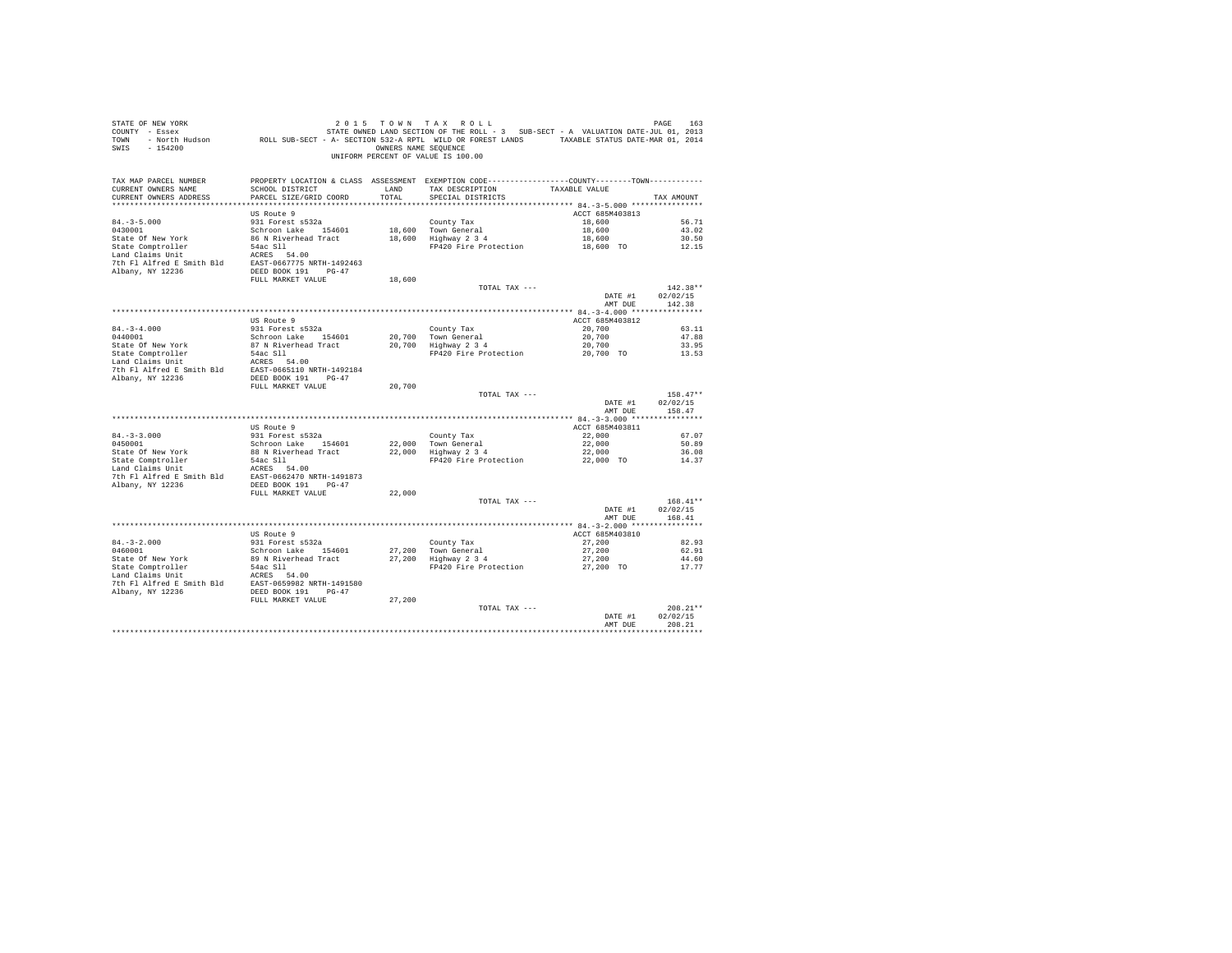| STATE OF NEW YORK<br>SWIS - 154200                                                                                                                                                                                            |                                           | OWNERS NAME SEQUENCE | 2015 TOWN TAX ROLL<br>UNIFORM PERCENT OF VALUE IS 100.00                                                                               |                     | PAGE<br>164              |
|-------------------------------------------------------------------------------------------------------------------------------------------------------------------------------------------------------------------------------|-------------------------------------------|----------------------|----------------------------------------------------------------------------------------------------------------------------------------|---------------------|--------------------------|
| TAX MAP PARCEL NUMBER<br>CURRENT OWNERS NAME<br>CURRENT OWNERS ADDRESS                                                                                                                                                        | SCHOOL DISTRICT<br>PARCEL SIZE/GRID COORD | LAND<br>TOTAL        | PROPERTY LOCATION & CLASS ASSESSMENT EXEMPTION CODE----------------COUNTY-------TOWN----------<br>TAX DESCRIPTION<br>SPECIAL DISTRICTS | TAXABLE VALUE       | TAX AMOUNT               |
|                                                                                                                                                                                                                               |                                           |                      |                                                                                                                                        |                     |                          |
|                                                                                                                                                                                                                               | US Route 9                                |                      |                                                                                                                                        | ACCT 685M403809     |                          |
| $84. - 3 - 1.000$                                                                                                                                                                                                             | 931 Forest s532a                          |                      | County Tax                                                                                                                             | 11,500              | 35.06                    |
| 0470001                                                                                                                                                                                                                       | Schroon Lake 154601                       |                      | 11,500 Town General<br>11,500 Highway 2 3 4                                                                                            | 11,500              | 26.60                    |
| State Of New York                                                                                                                                                                                                             | 90 N Riverhead Tract                      |                      |                                                                                                                                        | 11,500              | 18.86                    |
| State Comptroller                                                                                                                                                                                                             | 29ac S11<br>ACRES 29.00                   |                      | FP420 Fire Protection                                                                                                                  | 11,500 TO           | 7.51                     |
| Land Claims Unit                                                                                                                                                                                                              |                                           |                      |                                                                                                                                        |                     |                          |
| 7th Fl Alfred E Smith Bld EAST-0657829 NRTH-1491131<br>Albany, NY 12236                                                                                                                                                       | DEED BOOK 191 PG-47                       |                      |                                                                                                                                        |                     |                          |
|                                                                                                                                                                                                                               | FULL MARKET VALUE                         | 11,500               |                                                                                                                                        |                     |                          |
|                                                                                                                                                                                                                               |                                           |                      | TOTAL TAX ---                                                                                                                          |                     | 88.03**                  |
|                                                                                                                                                                                                                               |                                           |                      |                                                                                                                                        | DATE #1             | 02/02/15                 |
|                                                                                                                                                                                                                               |                                           |                      |                                                                                                                                        | AMT DUE             | 88.03                    |
|                                                                                                                                                                                                                               |                                           |                      |                                                                                                                                        |                     |                          |
|                                                                                                                                                                                                                               | US Route 9                                |                      |                                                                                                                                        | ACCT 685M403807     |                          |
| $125.1 - 1 - 33.000$                                                                                                                                                                                                          | 931 Forest s532a                          |                      | County Tax                                                                                                                             | 96,800              | 295.13                   |
| 0490001                                                                                                                                                                                                                       | Schroon Lake 154601                       |                      | 96.800 Town General<br>96,800 Hown General<br>96,800 Highway 2 3 4                                                                     | 96,800              | 223.90                   |
| State Of New York                                                                                                                                                                                                             | 138 Paradox Tract<br>85.8ac Sll           |                      | FP420 Fire Protection                                                                                                                  | 96,800<br>96,800 TO | 158.74<br>63.25          |
| State Comptroller<br>Land Claims Unit                                                                                                                                                                                         |                                           |                      |                                                                                                                                        |                     |                          |
|                                                                                                                                                                                                                               |                                           |                      |                                                                                                                                        |                     |                          |
| State Computer and Market Market Market Market Market Market Market Market Market Market Market Market Market Market Market Market Market Market Market Market Market Market Market Market Market Market Market Market Market |                                           |                      |                                                                                                                                        |                     |                          |
|                                                                                                                                                                                                                               | FULL MARKET VALUE                         | 96,800               |                                                                                                                                        |                     |                          |
|                                                                                                                                                                                                                               |                                           |                      | TOTAL TAX ---                                                                                                                          |                     | $741.02**$               |
|                                                                                                                                                                                                                               |                                           |                      |                                                                                                                                        | DATE #1             | 02/02/15                 |
|                                                                                                                                                                                                                               |                                           |                      |                                                                                                                                        | AMT DUE             | 741.02                   |
|                                                                                                                                                                                                                               | US Route 9                                |                      |                                                                                                                                        | ACCT 685M403806     |                          |
| $125.1 - 1 - 32.000$                                                                                                                                                                                                          | 931 Forest s532a                          |                      | County Tax                                                                                                                             | 164,500             | 501.54                   |
| 0500001                                                                                                                                                                                                                       | Schroon Lake 154601                       |                      | 164,500 Town General                                                                                                                   | 164,500             | 380.50                   |
| State Of New York                                                                                                                                                                                                             | 139 Paradox Tr                            |                      | 164,500 Town General<br>164,500 Highway 2 3 4                                                                                          | 164,500             | 269.76                   |
| State Comptroller 114.4ac S11<br>Land Claims Unit 114.4ac S11                                                                                                                                                                 |                                           |                      | FP420 Fire Protection                                                                                                                  | 164,500 TO          | 107.48                   |
|                                                                                                                                                                                                                               | ACRES 114.40                              |                      |                                                                                                                                        |                     |                          |
| 7th Fl Alfred E Smith Bld EAST-0660092 NRTH-1433188<br>Albany, NY 12236 FULL MARKET VALUE                                                                                                                                     |                                           |                      |                                                                                                                                        |                     |                          |
|                                                                                                                                                                                                                               |                                           | 164,500              |                                                                                                                                        |                     |                          |
|                                                                                                                                                                                                                               |                                           |                      | TOTAL TAX ---                                                                                                                          | DATE #1             | $1.259.28**$<br>02/02/15 |
|                                                                                                                                                                                                                               |                                           |                      |                                                                                                                                        | AMT DUE             | 1.259.28                 |
|                                                                                                                                                                                                                               |                                           |                      |                                                                                                                                        |                     |                          |
|                                                                                                                                                                                                                               | US Route 9                                |                      |                                                                                                                                        | ACCT 685M403805     |                          |
| $125.1 - 1 - 31.000$                                                                                                                                                                                                          | 931 Forest s532a                          |                      | County Tax                                                                                                                             | 157,600             | 480.50                   |
| 0510001                                                                                                                                                                                                                       | Schroon Lake 154601                       |                      |                                                                                                                                        | 157,600             | 364.54                   |
| State Of New York and Daradox Travel and Daradox Travel and CRESS 110.80<br>State Comptroller RACRES 110.80<br>The Fl Alfred E Smith Bld EULL MARKET VALUE                                                                    |                                           |                      | 157,600 Town General<br>157,600 Highway 2 3 4                                                                                          | 157,600             | 258.44                   |
|                                                                                                                                                                                                                               |                                           |                      | FP420 Fire Protection                                                                                                                  | 157,600 TO          | 102.98                   |
|                                                                                                                                                                                                                               |                                           |                      |                                                                                                                                        |                     |                          |
| Albany, NY 12236                                                                                                                                                                                                              |                                           | 157,600              |                                                                                                                                        |                     |                          |
|                                                                                                                                                                                                                               |                                           |                      | TOTAL TAX ---                                                                                                                          |                     | $1.206.46**$             |
|                                                                                                                                                                                                                               |                                           |                      |                                                                                                                                        | DATE #1             | 02/02/15                 |
|                                                                                                                                                                                                                               |                                           |                      |                                                                                                                                        | AMT DUE             | 1,206.46                 |
|                                                                                                                                                                                                                               |                                           |                      |                                                                                                                                        |                     | ************             |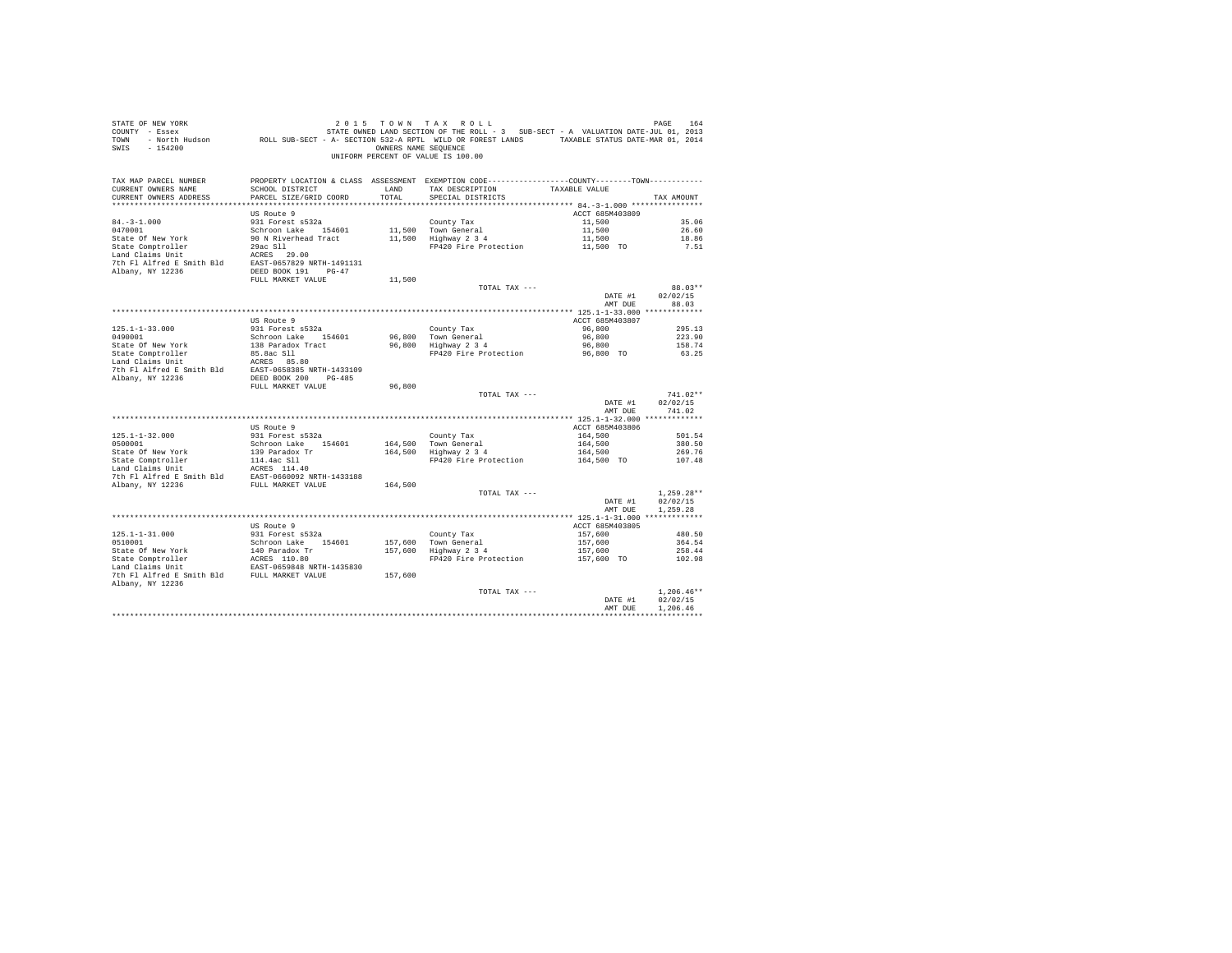| STATE OF NEW YORK<br>COUNTY - Essex<br>TOWN<br>$-154200$<br>SWIS |                                                | OWNERS NAME SEQUENCE | 2015 TOWN TAX ROLL<br>STATE OWNED LAND SECTION OF THE ROLL - 3 SUB-SECT - A VALUATION DATE-JUL 01, 2013<br>- North Hudson ROLL SUB-SECT - A- SECTION 532-A RPTL WILD OR FOREST LANDS TAXABLE STATUS DATE-MAR 01, 2014<br>UNIFORM PERCENT OF VALUE IS 100.00 |                    | PAGE<br>165        |
|------------------------------------------------------------------|------------------------------------------------|----------------------|-------------------------------------------------------------------------------------------------------------------------------------------------------------------------------------------------------------------------------------------------------------|--------------------|--------------------|
| TAX MAP PARCEL NUMBER                                            |                                                |                      | PROPERTY LOCATION & CLASS ASSESSMENT EXEMPTION CODE----------------COUNTY--------TOWN----------                                                                                                                                                             |                    |                    |
| CURRENT OWNERS NAME<br>CURRENT OWNERS ADDRESS                    | SCHOOL DISTRICT<br>PARCEL SIZE/GRID COORD      | LAND<br>TOTAL        | TAX DESCRIPTION<br>SPECIAL DISTRICTS                                                                                                                                                                                                                        | TAXABLE VALUE      | TAX AMOUNT         |
|                                                                  |                                                |                      |                                                                                                                                                                                                                                                             |                    |                    |
|                                                                  | Johnson Pond Rd                                |                      |                                                                                                                                                                                                                                                             | ACCT 685M403804    |                    |
| $114.4 - 1 - 18.000$                                             | 931 Forest s532a                               |                      | County Tax                                                                                                                                                                                                                                                  | 55,100             | 167.99             |
| 0520001                                                          | Schroon Lake 154601                            |                      | 55,100 Town General                                                                                                                                                                                                                                         | 55,100             | 127.45             |
| State Of New York                                                | 142 Paradox Tract                              |                      | 55,100 Highway 2 3 4                                                                                                                                                                                                                                        | 55,100             | 90.36              |
| State Comptroller                                                | ACRES 45.00                                    |                      | FP420 Fire Protection                                                                                                                                                                                                                                       | 55,100 TO          | 36.00              |
| Land Claims Unit                                                 | EAST-0662283 NRTH-1440834                      |                      |                                                                                                                                                                                                                                                             |                    |                    |
| 7th Fl Alfred E Smith Bld                                        | DEED BOOK 148 PG-424                           |                      |                                                                                                                                                                                                                                                             |                    |                    |
| Albany, NY 12236                                                 | FULL MARKET VALUE                              | 55,100               |                                                                                                                                                                                                                                                             |                    |                    |
|                                                                  |                                                |                      | TOTAL TAX ---                                                                                                                                                                                                                                               |                    | 421.80**           |
|                                                                  |                                                |                      |                                                                                                                                                                                                                                                             | DATE #1<br>AMT DUE | 02/02/15<br>421.80 |
|                                                                  |                                                |                      |                                                                                                                                                                                                                                                             |                    |                    |
|                                                                  | Johnson Pond Rd                                |                      |                                                                                                                                                                                                                                                             | ACCT 685M403803    |                    |
| $125. - 1 - 1.000$                                               | 931 Forest s532a                               |                      | County Tax                                                                                                                                                                                                                                                  | 82,900             | 252.75             |
| 0530001                                                          | Schroon Lake 154601                            | 82,900               | Town General                                                                                                                                                                                                                                                | 82,900             | 191.75             |
| State Of New York                                                | 143 Paradox Tract                              |                      | 82,900 Highway 2 3 4                                                                                                                                                                                                                                        | 82,900             | 135.95             |
| State Comptroller                                                | $122ac$ Sll                                    |                      | FP420 Fire Protection                                                                                                                                                                                                                                       | 82,900 TO          | 54.17              |
| Land Claims Unit                                                 | ACRES 122.00                                   |                      |                                                                                                                                                                                                                                                             |                    |                    |
| 7th Fl Alfred E Smith Bld                                        | EAST-0661424 NRTH-1438705                      |                      |                                                                                                                                                                                                                                                             |                    |                    |
| Albany, NY 12236                                                 | DEED BOOK 169 PG-93                            |                      |                                                                                                                                                                                                                                                             |                    |                    |
|                                                                  | FULL MARKET VALUE                              | 82,900               |                                                                                                                                                                                                                                                             |                    | 634.62**           |
|                                                                  |                                                |                      | TOTAL TAX ---                                                                                                                                                                                                                                               | DATE #1            | 02/02/15           |
|                                                                  |                                                |                      |                                                                                                                                                                                                                                                             | AMT DUE            | 634.62             |
|                                                                  |                                                |                      |                                                                                                                                                                                                                                                             |                    |                    |
|                                                                  | Johnson Pond Rd                                |                      |                                                                                                                                                                                                                                                             | ACCT 685M403802    |                    |
| $125. - 1 - 7.017$                                               | 931 Forest s532a                               |                      | County Tax                                                                                                                                                                                                                                                  | 115,000            | 350.62             |
| 0540001                                                          | Schroon Lake 154601                            | 115,000              | Town General                                                                                                                                                                                                                                                | 115,000            | 266.00             |
| State Of New York                                                | 144 Paradox Tract                              | 115,000              | Highway 2 3 4                                                                                                                                                                                                                                               | 115,000            | 188.59             |
| State Comptroller                                                | 122ac Sll                                      |                      | FP420 Fire Protection                                                                                                                                                                                                                                       | 115,000 TO         | 75.14              |
| Land Claims Unit                                                 | ACRES 122.00                                   |                      |                                                                                                                                                                                                                                                             |                    |                    |
| 7th Fl Alfred E Smith Bld<br>Albany, NY 12236                    | EAST-0661786 NRTH-1436035<br>FULL MARKET VALUE | 115,000              |                                                                                                                                                                                                                                                             |                    |                    |
|                                                                  |                                                |                      | TOTAL TAX ---                                                                                                                                                                                                                                               |                    | 880.35**           |
|                                                                  |                                                |                      |                                                                                                                                                                                                                                                             | DATE #1            | 02/02/15           |
|                                                                  |                                                |                      |                                                                                                                                                                                                                                                             | AMT DUE            | 880.35             |
|                                                                  |                                                |                      |                                                                                                                                                                                                                                                             |                    |                    |
|                                                                  | Johnson Pond Rd                                |                      |                                                                                                                                                                                                                                                             | ACCT 685M403801    |                    |
| $125. - 1 - 16.000$                                              | 931 Forest s532a                               |                      | County Tax                                                                                                                                                                                                                                                  | 106,400            | 324.40             |
| 0550001                                                          | Schroon Lake 154601                            | 106,400              | Town General<br>Highway 2 3 4                                                                                                                                                                                                                               | 106,400            | 246.11             |
| State Of New York                                                | 145 Paradox Tract                              | 106,400              |                                                                                                                                                                                                                                                             | 106,400            | 174.48             |
| State Comptroller<br>Land Claims Unit                            | $122ac$ Sll<br>ACRES 122.00                    |                      | FP420 Fire Protection                                                                                                                                                                                                                                       | 106,400 TO         | 69.52              |
| 7th Fl Alfred E Smith Bld                                        | EAST-0662126 NRTH-1433473                      |                      |                                                                                                                                                                                                                                                             |                    |                    |
| Albany, NY 12236                                                 | FULL MARKET VALUE                              | 106,400              |                                                                                                                                                                                                                                                             |                    |                    |
|                                                                  |                                                |                      | TOTAL TAX ---                                                                                                                                                                                                                                               |                    | 814.51**           |
|                                                                  |                                                |                      |                                                                                                                                                                                                                                                             | DATE #1            | 02/02/15           |
|                                                                  |                                                |                      |                                                                                                                                                                                                                                                             | AMT DUE            | 814.51             |
|                                                                  |                                                |                      |                                                                                                                                                                                                                                                             |                    |                    |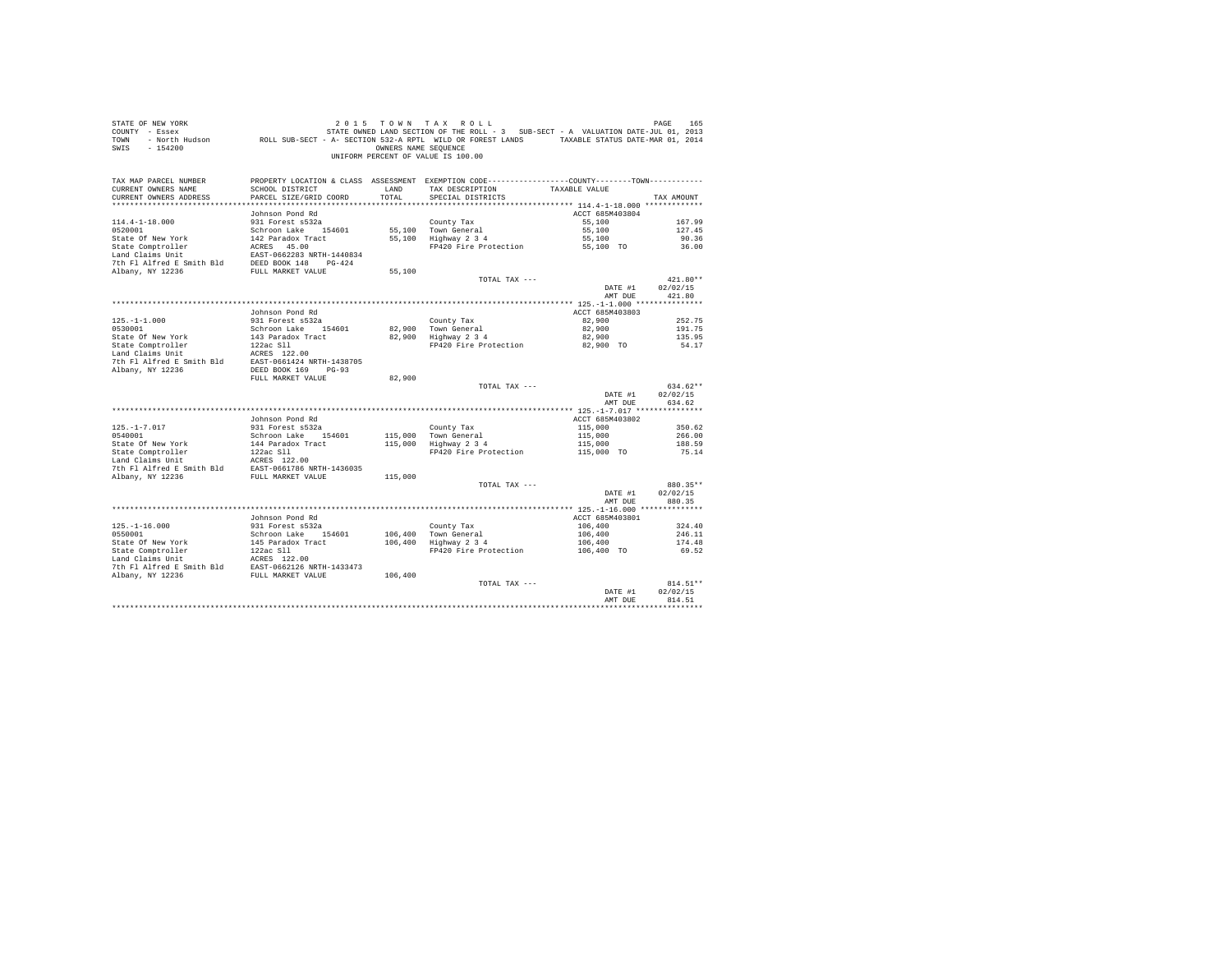| STATE OF NEW YORK<br>COUNTY - Essex<br>TOWN<br>SWIS<br>$-154200$       | 201 PAGE 166 באפר 166 בער 19 של 10 של 10 של 10 באפר 166 באפר 166 ביט 11 של 166 באפר 166<br>FIRE ROLL SUPE-JULO 10, 2013 STATE SONNED LAND SECTION OF THE ROLL THE ROLL AND STE-JULO 10, 2014<br>FIRE AND SUPE-NAR 01, 2014 – SECTIO | OWNERS NAME SEQUENCE | 2015 TOWN TAX ROLL<br>UNIFORM PERCENT OF VALUE IS 100.00 |                       | PAGE<br>166      |
|------------------------------------------------------------------------|-------------------------------------------------------------------------------------------------------------------------------------------------------------------------------------------------------------------------------------|----------------------|----------------------------------------------------------|-----------------------|------------------|
| TAX MAP PARCEL NUMBER<br>CURRENT OWNERS NAME<br>CURRENT OWNERS ADDRESS | PROPERTY LOCATION & CLASS ASSESSMENT EXEMPTION CODE----------------COUNTY--------TOWN----------<br>SCHOOL DISTRICT<br>PARCEL SIZE/GRID COORD                                                                                        | LAND<br>TOTAL        | TAX DESCRIPTION<br>SPECIAL DISTRICTS                     | TAXABLE VALUE         | TAX AMOUNT       |
|                                                                        |                                                                                                                                                                                                                                     |                      |                                                          |                       |                  |
|                                                                        | Johnson Pond Rd                                                                                                                                                                                                                     |                      |                                                          | ACCT 685M403915       |                  |
| $125. - 1 - 15.000$                                                    | 931 Forest s532a                                                                                                                                                                                                                    |                      | County Tax                                               | 106,700               | 325.31           |
| 0560001                                                                | Schroon Lake 154601                                                                                                                                                                                                                 |                      | 106,700 Town General                                     | 106,700               | 246.80           |
| State Of New York                                                      | 150 Paradox Tract                                                                                                                                                                                                                   |                      | 106,700 Highway 2 3 4                                    | 106,700               | 174.97           |
| State Comptroller                                                      | 160ac S11                                                                                                                                                                                                                           |                      | FP420 Fire Protection                                    | 106,700 TO            | 69.72            |
| Land Claims Unit                                                       | ACRES 160.00                                                                                                                                                                                                                        |                      |                                                          |                       |                  |
| 7th Fl Alfred E Smith Bld<br>Albany, NY 12236                          | EAST-0664395 NRTH-1433741<br>DEED BOOK 169 PG-93                                                                                                                                                                                    |                      |                                                          |                       |                  |
|                                                                        | FULL MARKET VALUE                                                                                                                                                                                                                   | 106,700              |                                                          |                       |                  |
|                                                                        |                                                                                                                                                                                                                                     |                      | TOTAL TAX ---                                            |                       | $816.80**$       |
|                                                                        |                                                                                                                                                                                                                                     |                      |                                                          | DATE #1               | 02/02/15         |
|                                                                        |                                                                                                                                                                                                                                     |                      |                                                          | AMT DUE               | 816.80           |
|                                                                        |                                                                                                                                                                                                                                     |                      |                                                          |                       |                  |
|                                                                        | Johnson Pond Rd                                                                                                                                                                                                                     |                      |                                                          | ACCT 685M403914       |                  |
| $125. - 1 - 14.000$                                                    | 931 Forest s532a                                                                                                                                                                                                                    |                      | County Tax                                               | 86,500                | 263.73           |
| 0570001                                                                | Schroon Lake 154601                                                                                                                                                                                                                 |                      | 86.500 Town General                                      | 86,500                | 200.08           |
| State Of New York                                                      | 151 Paradox Tract<br>ACRES 160.00                                                                                                                                                                                                   |                      | 86,500 Highway 2 3 4<br>FP420 Fire Protection            | 86,500<br>86,500 TO   | 141.85<br>56.52  |
| State Comptroller<br>Land Claims Unit                                  | EAST-0664056 NRTH-1436335                                                                                                                                                                                                           |                      |                                                          |                       |                  |
| 7th Fl Alfred E Smith Bld                                              | DEED BOOK 167 PG-501                                                                                                                                                                                                                |                      |                                                          |                       |                  |
| Albany, NY 12236                                                       | FULL MARKET VALUE                                                                                                                                                                                                                   | 86,500               |                                                          |                       |                  |
|                                                                        |                                                                                                                                                                                                                                     |                      | TOTAL TAX ---                                            |                       | 662.18**         |
|                                                                        |                                                                                                                                                                                                                                     |                      |                                                          | DATE #1               | 02/02/15         |
|                                                                        |                                                                                                                                                                                                                                     |                      |                                                          | AMT DUE               | 662.18           |
|                                                                        |                                                                                                                                                                                                                                     |                      |                                                          |                       |                  |
|                                                                        | Johnson Pond Rd                                                                                                                                                                                                                     |                      |                                                          | ACCT 685M403913       |                  |
| $125. - 1 - 2.000$                                                     | 931 Forest s532a                                                                                                                                                                                                                    |                      | County Tax                                               | 129,500               | 394.83           |
| 0580001                                                                | Schroon Lake 154601                                                                                                                                                                                                                 |                      | 129,500 Town General                                     | 129,500               | 299.54           |
| State Of New York<br>State Comptroller                                 | 152 Paradox Tract<br>ACRES 150.00                                                                                                                                                                                                   |                      | 129,500 Highway 2 3 4<br>FP420 Fire Protection           | 129,500<br>129,500 TO | 212.36<br>84.62  |
| Land Claims Unit                                                       | EAST-0663731 NRTH-1438781                                                                                                                                                                                                           |                      |                                                          |                       |                  |
| 7th Fl Alfred E Smith Bld                                              | DEED BOOK 195 PG-297                                                                                                                                                                                                                |                      |                                                          |                       |                  |
| Albany, NY 12236                                                       | FULL MARKET VALUE                                                                                                                                                                                                                   | 129,500              |                                                          |                       |                  |
|                                                                        |                                                                                                                                                                                                                                     |                      | TOTAL TAX ---                                            |                       | 991.35**         |
|                                                                        |                                                                                                                                                                                                                                     |                      |                                                          | DATE #1               | 02/02/15         |
|                                                                        |                                                                                                                                                                                                                                     |                      |                                                          | AMT DUE               | 991.35           |
|                                                                        |                                                                                                                                                                                                                                     |                      |                                                          |                       |                  |
|                                                                        | Johnson Pond Rd                                                                                                                                                                                                                     |                      |                                                          | ACCT 685M403912       |                  |
| $114.4 - 1 - 14.000$<br>0590001                                        | 931 Forest s532a<br>Schroon Lake 154601                                                                                                                                                                                             | 102,300              | County Tax<br>Town General                               | 102,300<br>102,300    | 311.90<br>236.62 |
| State Of New York                                                      | 153 Paradox Tract                                                                                                                                                                                                                   | 102,300              | Highway 2 3 4                                            | 102,300               | 167.76           |
| State Comptroller                                                      | 126.5ac Sll                                                                                                                                                                                                                         |                      | FP420 Fire Protection                                    | 102,300 TO            | 66.84            |
| Land Claims Unit                                                       | ACRES 126.50                                                                                                                                                                                                                        |                      |                                                          |                       |                  |
| 7th Fl Alfred E Smith Bld                                              | EAST-0663891 NRTH-1441833                                                                                                                                                                                                           |                      |                                                          |                       |                  |
| Albany, NY 12236                                                       | DEED BOOK 191 PG-490                                                                                                                                                                                                                |                      |                                                          |                       |                  |
|                                                                        | FULL MARKET VALUE                                                                                                                                                                                                                   | 102,300              |                                                          |                       |                  |
|                                                                        |                                                                                                                                                                                                                                     |                      | TOTAL TAX ---                                            |                       | 783.12**         |
|                                                                        |                                                                                                                                                                                                                                     |                      |                                                          | DATE #1               | 02/02/15         |
|                                                                        |                                                                                                                                                                                                                                     |                      |                                                          | AMT DUE               | 783.12           |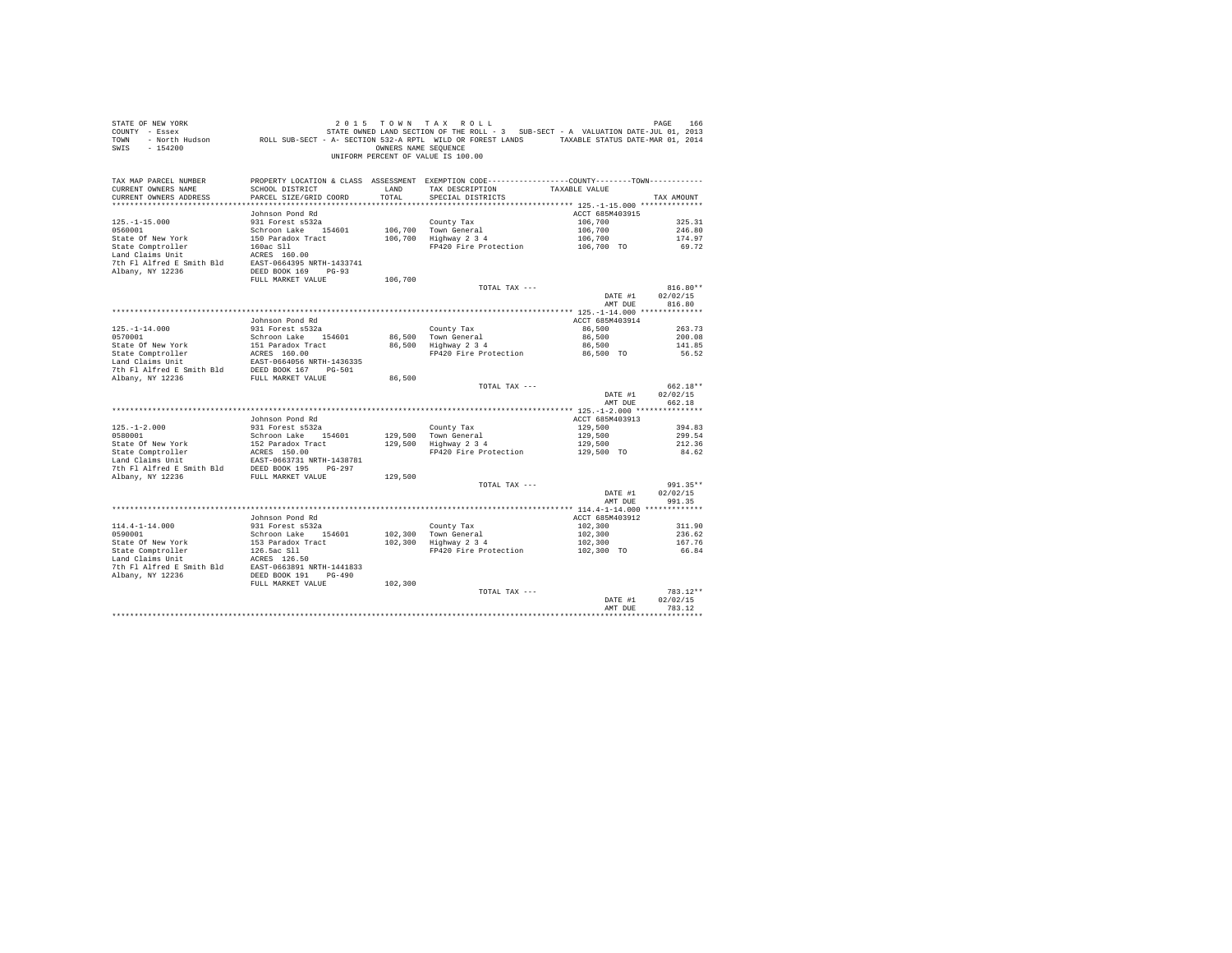| STATE OF NEW YORK<br>COUNTY - Essex<br>TOWN<br>SWIS - 154200                                                                                                                                                                                   |                                           | OWNERS NAME SEQUENCE | 2015 TOWN TAX ROLL<br>167 DE REM 107 DREE 167 DREE 167 DREE 167 DE REM 167 DREE 167 DREE 167 DREE 167 STATE-JULO 168 DREE 167 STATE<br>- Essex STATE STATE ON STATE ON STATE ON STATE ON THE ROLL SOLUTION ON THE SECT LARING AND SOLUTION ON THE STA<br><br>UNIFORM PERCENT OF VALUE IS 100.00 |                 |                        |
|------------------------------------------------------------------------------------------------------------------------------------------------------------------------------------------------------------------------------------------------|-------------------------------------------|----------------------|-------------------------------------------------------------------------------------------------------------------------------------------------------------------------------------------------------------------------------------------------------------------------------------------------|-----------------|------------------------|
| TAX MAP PARCEL NUMBER                                                                                                                                                                                                                          |                                           |                      | PROPERTY LOCATION & CLASS ASSESSMENT EXEMPTION CODE----------------COUNTY-------TOWN----------                                                                                                                                                                                                  |                 |                        |
| CURRENT OWNERS NAME<br>CURRENT OWNERS ADDRESS                                                                                                                                                                                                  | SCHOOL DISTRICT<br>PARCEL SIZE/GRID COORD | LAND<br>TOTAL        | TAX DESCRIPTION<br>SPECIAL DISTRICTS                                                                                                                                                                                                                                                            | TAXABLE VALUE   | TAX AMOUNT             |
|                                                                                                                                                                                                                                                |                                           |                      |                                                                                                                                                                                                                                                                                                 |                 |                        |
|                                                                                                                                                                                                                                                | US Route 9                                |                      |                                                                                                                                                                                                                                                                                                 | ACCT 685M403911 |                        |
| $114.4 - 1 - 15.000$                                                                                                                                                                                                                           | 931 Forest s532a                          |                      | County Tax                                                                                                                                                                                                                                                                                      | 118,800         | 362.20                 |
| 0600001                                                                                                                                                                                                                                        | Schroon Lake 154601                       |                      |                                                                                                                                                                                                                                                                                                 | 118,800         | 274.79                 |
| State Of New York                                                                                                                                                                                                                              | 154 Paradox Tract                         |                      | 118,800 Town General<br>118,800 Highway 2 3 4                                                                                                                                                                                                                                                   | 118,800         | 194.82                 |
| State Comptroller                                                                                                                                                                                                                              | ACRES 116.50                              |                      | FP420 Fire Protection                                                                                                                                                                                                                                                                           | 118,800 TO      | 77.62                  |
| Land Claims Unit                                                                                                                                                                                                                               | EAST-0663547 NRTH-1444239                 |                      |                                                                                                                                                                                                                                                                                                 |                 |                        |
| 7th Fl Alfred E Smith Bld                                                                                                                                                                                                                      | DEED BOOK 198 PG-541                      |                      |                                                                                                                                                                                                                                                                                                 |                 |                        |
| Albany, NY 12236                                                                                                                                                                                                                               | FULL MARKET VALUE                         | 118,800              |                                                                                                                                                                                                                                                                                                 |                 |                        |
|                                                                                                                                                                                                                                                |                                           |                      | TOTAL TAX ---                                                                                                                                                                                                                                                                                   |                 | $909.43**$             |
|                                                                                                                                                                                                                                                |                                           |                      |                                                                                                                                                                                                                                                                                                 | DATE #1         | 02/02/15               |
|                                                                                                                                                                                                                                                |                                           |                      |                                                                                                                                                                                                                                                                                                 | AMT DUE         | 909.43                 |
|                                                                                                                                                                                                                                                | US Route 9                                |                      |                                                                                                                                                                                                                                                                                                 | ACCT 685M403910 |                        |
| $114.4 - 1 - 3.000$                                                                                                                                                                                                                            | 931 Forest s532a                          |                      | County Tax                                                                                                                                                                                                                                                                                      | 138,900         | 423.49                 |
| 0610001                                                                                                                                                                                                                                        | Schroon Lake 154601                       | 138,900              |                                                                                                                                                                                                                                                                                                 | 138,900         | 321.28                 |
|                                                                                                                                                                                                                                                |                                           | 138,900              | Town General<br>Highway 2 3 4                                                                                                                                                                                                                                                                   | 138,900         | 227.78                 |
|                                                                                                                                                                                                                                                |                                           |                      | FP420 Fire Protection                                                                                                                                                                                                                                                                           | 138,900 TO      | 90.76                  |
|                                                                                                                                                                                                                                                |                                           |                      |                                                                                                                                                                                                                                                                                                 |                 |                        |
| State of New York 155 Paradox Tract<br>State Comptroller RCRES 96.71<br>In ACRES 96.71<br>Land Claims Unit<br>The Platfred E Smith Bld DEED BOOK 198<br>PLATFR PLATFR 2018<br>2018 PLATFR PLATFR 2018<br>2018 PLATFR PLATFR 2018<br>2018 PLATF |                                           |                      |                                                                                                                                                                                                                                                                                                 |                 |                        |
| Albany, NY 12236                                                                                                                                                                                                                               | FULL MARKET VALUE                         | 138,900              |                                                                                                                                                                                                                                                                                                 |                 |                        |
|                                                                                                                                                                                                                                                |                                           |                      | TOTAL TAX ---                                                                                                                                                                                                                                                                                   |                 | $1,063.31**$           |
|                                                                                                                                                                                                                                                |                                           |                      |                                                                                                                                                                                                                                                                                                 | DATE #1         | 02/02/15               |
|                                                                                                                                                                                                                                                |                                           |                      |                                                                                                                                                                                                                                                                                                 | AMT DUE         | 1,063.31               |
|                                                                                                                                                                                                                                                | US Route 9                                |                      |                                                                                                                                                                                                                                                                                                 | ACCT 685M403909 |                        |
| $114.2 - 1 - 29.000$                                                                                                                                                                                                                           | 931 Forest s532a                          |                      | County Tax                                                                                                                                                                                                                                                                                      | 31,000          | 94.51                  |
| 0620001                                                                                                                                                                                                                                        | Schroon Lake 154601                       |                      |                                                                                                                                                                                                                                                                                                 | 31,000          | 71.70                  |
| State Of New York                                                                                                                                                                                                                              | 156 Paradox Tract                         |                      | 31,000 Town General<br>31,000 Highway 2 3 4                                                                                                                                                                                                                                                     | 31,000          | 50.84                  |
| State Comptroller                                                                                                                                                                                                                              | 35.5ac                                    |                      | FP420 Fire Protection                                                                                                                                                                                                                                                                           | 31,000 TO       | 20.26                  |
| Land Claims Unit<br>The RESS 35.51<br>The F1 Alfred E Smith Bld EAST-0663806 NRTH-1448731                                                                                                                                                      |                                           |                      |                                                                                                                                                                                                                                                                                                 |                 |                        |
|                                                                                                                                                                                                                                                |                                           |                      |                                                                                                                                                                                                                                                                                                 |                 |                        |
| Albany, NY 12236                                                                                                                                                                                                                               | DEED BOOK 198 PG-541                      |                      |                                                                                                                                                                                                                                                                                                 |                 |                        |
|                                                                                                                                                                                                                                                | FULL MARKET VALUE                         | 31,000               |                                                                                                                                                                                                                                                                                                 |                 |                        |
|                                                                                                                                                                                                                                                |                                           |                      | TOTAL TAX ---                                                                                                                                                                                                                                                                                   | DATE #1         | $237.31**$<br>02/02/15 |
|                                                                                                                                                                                                                                                |                                           |                      |                                                                                                                                                                                                                                                                                                 | AMT DUR         | 237.31                 |
|                                                                                                                                                                                                                                                |                                           |                      |                                                                                                                                                                                                                                                                                                 |                 |                        |
|                                                                                                                                                                                                                                                | Ensign Pond Rd                            |                      |                                                                                                                                                                                                                                                                                                 | ACCT 685M403908 |                        |
| $114.2 - 1 - 26.000$                                                                                                                                                                                                                           | 931 Forest s532a                          |                      | County Tax                                                                                                                                                                                                                                                                                      | 220,800         | 673.19                 |
| 0630001                                                                                                                                                                                                                                        | Schroon Lake 154601                       | 220,800              |                                                                                                                                                                                                                                                                                                 | 220,800         | 510.72                 |
| State Of New York 157 Paradox Tract<br>State Comptroller ACRES 201.40<br>Land Claims Unit EAST-0665205 NRTH-1452325                                                                                                                            |                                           | 220,800              | Town General<br>Highway 2 3 4                                                                                                                                                                                                                                                                   | 220,800         | 362.08                 |
|                                                                                                                                                                                                                                                |                                           |                      | FP420 Fire Protection                                                                                                                                                                                                                                                                           | 220,800 TO      | 144.27                 |
|                                                                                                                                                                                                                                                |                                           |                      |                                                                                                                                                                                                                                                                                                 |                 |                        |
| The Platfred E Smith Bld BEED BOOK 201 PG-262<br>Albany, NY 12236 FULL MARKET VALUE                                                                                                                                                            |                                           |                      |                                                                                                                                                                                                                                                                                                 |                 |                        |
|                                                                                                                                                                                                                                                |                                           | 220,800              |                                                                                                                                                                                                                                                                                                 |                 | $1.690.26**$           |
|                                                                                                                                                                                                                                                |                                           |                      | TOTAL TAX ---                                                                                                                                                                                                                                                                                   | DATE #1         | 02/02/15               |
|                                                                                                                                                                                                                                                |                                           |                      |                                                                                                                                                                                                                                                                                                 | AMT DUE         | 1,690.26               |
|                                                                                                                                                                                                                                                |                                           |                      |                                                                                                                                                                                                                                                                                                 |                 |                        |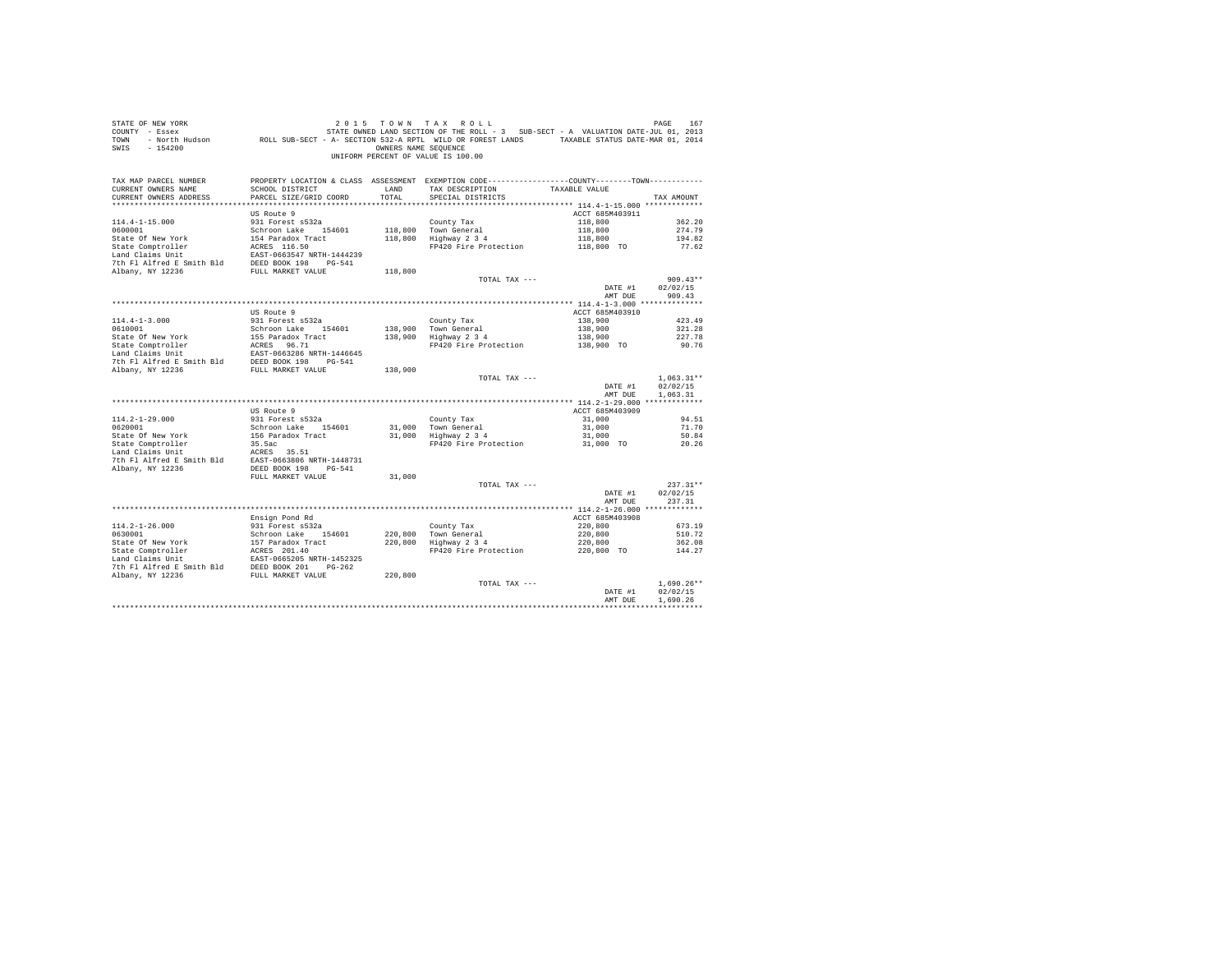| STATE OF NEW YORK WORK WORK AND A STATE OF A STATE OF A MAIN SECTION THE SECTION OF THE SOLL TO A VALUATION DATE-JUL 01.2013<br>COUNTY - Besch Hudson (SUB-SECT - A - SECTION 532-A RPTL WILL OR FOREST LANDS (TAXABLE STATUS DA<br>SWIS - 154200 |                                |         | OWNERS NAME SEQUENCE<br>UNIFORM PERCENT OF VALUE IS 100.00                                                                    |                                  |                  |
|---------------------------------------------------------------------------------------------------------------------------------------------------------------------------------------------------------------------------------------------------|--------------------------------|---------|-------------------------------------------------------------------------------------------------------------------------------|----------------------------------|------------------|
| TAX MAP PARCEL NUMBER<br>CURRENT OWNERS NAME                                                                                                                                                                                                      | SCHOOL DISTRICT                | LAND    | PROPERTY LOCATION & CLASS ASSESSMENT EXEMPTION CODE---------------COUNTY-------TOWN---------<br>TAX DESCRIPTION TAXABLE VALUE |                                  |                  |
| CURRENT OWNERS ADDRESS                                                                                                                                                                                                                            | PARCEL SIZE/GRID COORD         | TOTAL   | SPECIAL DISTRICTS                                                                                                             |                                  | TAX AMOUNT       |
|                                                                                                                                                                                                                                                   |                                |         |                                                                                                                               |                                  |                  |
|                                                                                                                                                                                                                                                   | US Route 9                     |         |                                                                                                                               | ACCT 685M403907                  |                  |
| $114.2 - 1 - 27.000$<br>0640001                                                                                                                                                                                                                   | 931 Forest s532a               |         | County Tax<br>69,900 Town General<br>69,900 Highway 2 3 4                                                                     | 69,900                           | 213.12           |
|                                                                                                                                                                                                                                                   | Schroon Lake 154601            |         |                                                                                                                               | 69,900                           | 161.68           |
|                                                                                                                                                                                                                                                   |                                |         |                                                                                                                               | 69,900                           | 114.63           |
| 0010011<br>State Of New York<br>State Comptroller (158 Paradox Tract<br>158 Paradox Tract<br>160ac S11<br>Land Claims Unit (160 PC)<br>7th F1 Alfred E Smith Bld<br>2687-0665481 NRTH-1450424                                                     |                                |         | FP420 Fire Protection 69,900 TO                                                                                               |                                  | 45.67            |
|                                                                                                                                                                                                                                                   |                                |         |                                                                                                                               |                                  |                  |
| Albany, NY 12236                                                                                                                                                                                                                                  |                                |         |                                                                                                                               |                                  |                  |
|                                                                                                                                                                                                                                                   | FULL MARKET VALUE              | 69,900  |                                                                                                                               |                                  |                  |
|                                                                                                                                                                                                                                                   |                                |         | TOTAL TAX ---                                                                                                                 |                                  | 535.10**         |
|                                                                                                                                                                                                                                                   |                                |         |                                                                                                                               | DATE #1                          | 02/02/15         |
|                                                                                                                                                                                                                                                   |                                |         |                                                                                                                               | AMT DUE                          | 535.10           |
|                                                                                                                                                                                                                                                   |                                |         |                                                                                                                               |                                  |                  |
|                                                                                                                                                                                                                                                   | US Route 9<br>931 Forest s532a |         |                                                                                                                               | ACCT 685M403906                  |                  |
| $114.4 - 1 - 4.000$<br>0650001                                                                                                                                                                                                                    | Schroon Lake 154601            |         | County Tax<br>163,800 Town General<br>163,800 Highway 2 3 4                                                                   | 163,800                          | 499.40<br>378.88 |
|                                                                                                                                                                                                                                                   |                                |         |                                                                                                                               | 163,800<br>163,800               | 268.61           |
|                                                                                                                                                                                                                                                   |                                |         | FP420 Fire Protection 163,800 TO                                                                                              |                                  | 107.03           |
|                                                                                                                                                                                                                                                   |                                |         |                                                                                                                               |                                  |                  |
| 0000011<br>State Of New York 5159 Paradox Tract<br>State Comptroller 1980021<br>Land Claims Unit 1 EXRS 149.40<br>Land Claims Unit 198002105544 NRTH-1447117<br>7th Fl Alfred E Smith Bld 198ED BOOK 185 190-270                                  |                                |         |                                                                                                                               |                                  |                  |
| Albany, NY 12236                                                                                                                                                                                                                                  | FULL MARKET VALUE              | 163,800 |                                                                                                                               |                                  |                  |
|                                                                                                                                                                                                                                                   |                                |         | TOTAL TAX ---                                                                                                                 |                                  | $1.253.92**$     |
|                                                                                                                                                                                                                                                   |                                |         |                                                                                                                               | DATE #1                          | 02/02/15         |
|                                                                                                                                                                                                                                                   |                                |         |                                                                                                                               | AMT DUE                          | 1.253.92         |
|                                                                                                                                                                                                                                                   | US Route 9                     |         |                                                                                                                               | ACCT 685M403905                  |                  |
|                                                                                                                                                                                                                                                   |                                |         |                                                                                                                               |                                  | 514.04           |
|                                                                                                                                                                                                                                                   |                                |         |                                                                                                                               | $168,600$<br>$168,600$           | 389.98           |
|                                                                                                                                                                                                                                                   |                                |         | County Tax<br>168,600 Town General<br>168,600 Highway 2 3 4                                                                   | 168,600                          | 276.48           |
|                                                                                                                                                                                                                                                   |                                |         | FP420 Fire Protection                                                                                                         | 168,600 TO                       | 110.16           |
|                                                                                                                                                                                                                                                   |                                |         |                                                                                                                               |                                  |                  |
|                                                                                                                                                                                                                                                   |                                |         |                                                                                                                               |                                  |                  |
| Albany, NY 12236                                                                                                                                                                                                                                  |                                | 168,600 | TOTAL TAX ---                                                                                                                 |                                  | $1.290.66**$     |
|                                                                                                                                                                                                                                                   |                                |         |                                                                                                                               | DATE #1                          | 02/02/15         |
|                                                                                                                                                                                                                                                   |                                |         |                                                                                                                               | AMT DUE                          | 1,290.66         |
|                                                                                                                                                                                                                                                   |                                |         |                                                                                                                               |                                  |                  |
|                                                                                                                                                                                                                                                   | Johnson Pond Rd                |         |                                                                                                                               | ACCT 685M403904                  |                  |
| $125 - 1 - 4.000$                                                                                                                                                                                                                                 | 931 Forest s532a               |         |                                                                                                                               | 167, 100                         | 509.46           |
| 0670001                                                                                                                                                                                                                                           | Schroon Lake 154601            |         | County Tax<br>167,100 Town General<br>167,100 Highway 2 3 4                                                                   | 167,100<br>167,100<br>167,100 TO | 386.51           |
|                                                                                                                                                                                                                                                   |                                |         | FP420 Fire Protection                                                                                                         |                                  | 274.02<br>109.18 |
|                                                                                                                                                                                                                                                   |                                |         |                                                                                                                               |                                  |                  |
|                                                                                                                                                                                                                                                   |                                |         |                                                                                                                               |                                  |                  |
| State Of New York 162 Paradox Tract 167,100<br>State Comptroller ACRS 160.00<br>Land Claims Unit<br>Land Claims Unit RERS 160.00<br>The Fl Alfred E Smith Bld DEED BOOK 200 PG-485<br>TULL MARKET VALUE 167,100<br>267,100<br>267,100<br>27,10    |                                |         |                                                                                                                               |                                  |                  |
|                                                                                                                                                                                                                                                   |                                |         | TOTAL TAX ---                                                                                                                 |                                  | $1.279.17**$     |
|                                                                                                                                                                                                                                                   |                                |         |                                                                                                                               | DATE #1                          | 02/02/15         |
|                                                                                                                                                                                                                                                   |                                |         |                                                                                                                               | AMT DUE                          | 1,279.17         |
|                                                                                                                                                                                                                                                   |                                |         |                                                                                                                               | ******************************** |                  |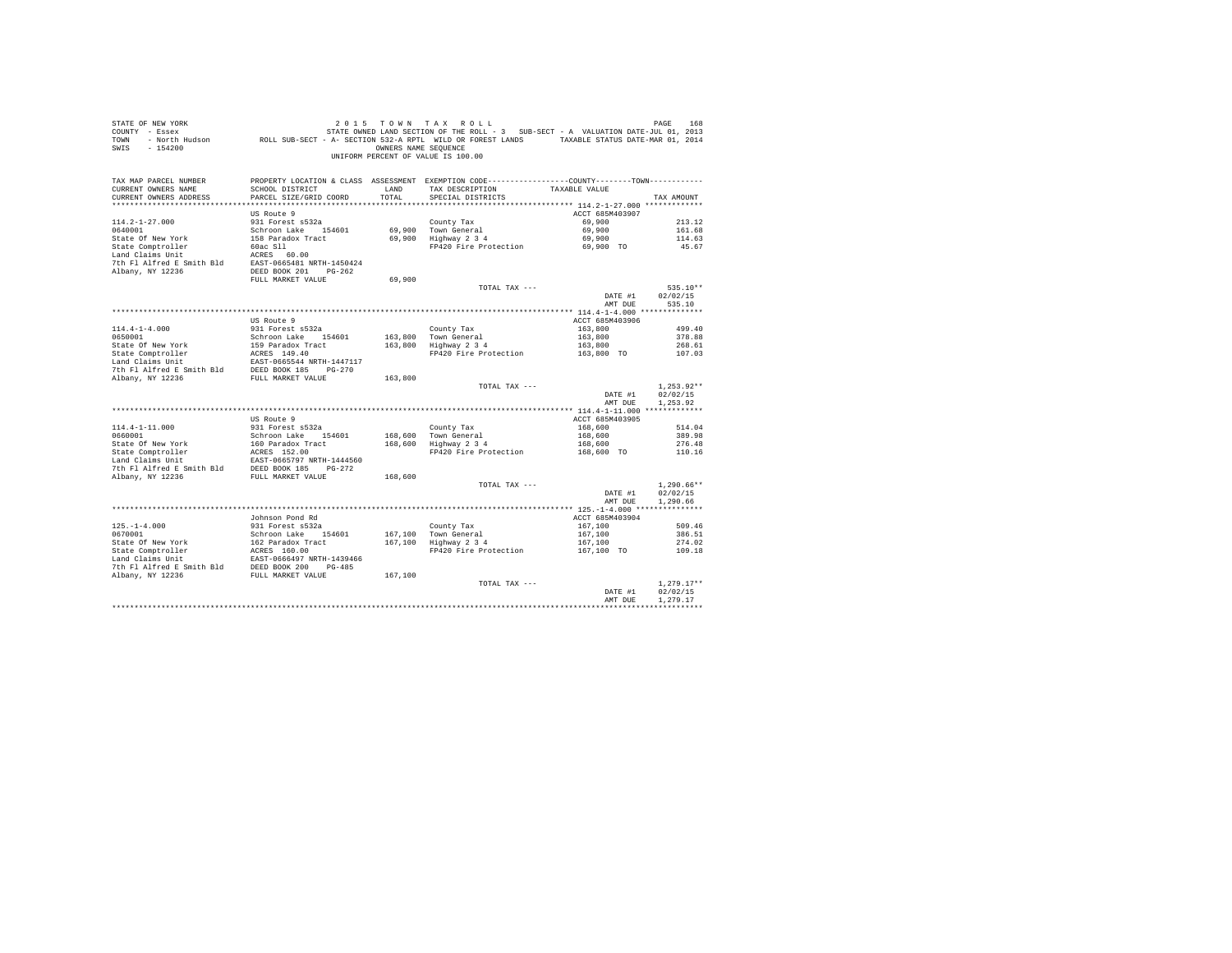| STATE OF NEW YORK<br>COUNTY - Essex<br>TOWN<br>SWIS - 154200                                                                                  |                                                                  | OWNERS NAME SEQUENCE | 2015 TOWN TAX ROLL<br>7 - Essex (101, 2013) STATE OWNED LAND SECTION OF THE ROLL - 3 SUB-SECT - A VALUATION DATE-JUL 01, 2013<br>2014 - North Hudson (1, 2014) ROLL SUB-SECT - A- SECTION 532-A RPTL WILD OR FOREST LANDS<br>UNIFORM PERCENT OF VALUE IS 100.00 |                       | PAGE<br>169        |
|-----------------------------------------------------------------------------------------------------------------------------------------------|------------------------------------------------------------------|----------------------|-----------------------------------------------------------------------------------------------------------------------------------------------------------------------------------------------------------------------------------------------------------------|-----------------------|--------------------|
| TAX MAP PARCEL NUMBER<br>CURRENT OWNERS NAME                                                                                                  | SCHOOL DISTRICT                                                  | LAND                 | PROPERTY LOCATION & CLASS ASSESSMENT EXEMPTION CODE----------------COUNTY--------TOWN----------<br>TAX DESCRIPTION                                                                                                                                              | TAXABLE VALUE         |                    |
| CURRENT OWNERS ADDRESS                                                                                                                        | PARCEL SIZE/GRID COORD                                           | TOTAL                | SPECIAL DISTRICTS                                                                                                                                                                                                                                               |                       | TAX AMOUNT         |
|                                                                                                                                               | Johnson Pond Rd                                                  |                      |                                                                                                                                                                                                                                                                 | ACCT 685M403903       |                    |
| $125. - 1 - 13.000$                                                                                                                           | 931 Forest s532a                                                 |                      | County Tax                                                                                                                                                                                                                                                      | 85,300                | 260.07             |
| 0680001                                                                                                                                       | Schroon Lake 154601                                              |                      |                                                                                                                                                                                                                                                                 | 85,300                | 197.30             |
| State Of New York                                                                                                                             | 163 Paradox Tract                                                |                      | 85,300 Town General<br>85,300 Highway 2 3 4                                                                                                                                                                                                                     | 85,300                | 139.88             |
| State Comptroller                                                                                                                             |                                                                  |                      | FP420 Fire Protection                                                                                                                                                                                                                                           | 85,300 TO             | 55.74              |
| Land Claims Unit                                                                                                                              | ACRES 80.00<br>EAST-0666793 NRTH-1437296<br>DEED BOOK 200 PG-485 |                      |                                                                                                                                                                                                                                                                 |                       |                    |
| 7th Fl Alfred E Smith Bld                                                                                                                     |                                                                  |                      |                                                                                                                                                                                                                                                                 |                       |                    |
| Albany, NY 12236                                                                                                                              | FULL MARKET VALUE                                                | 85,300               |                                                                                                                                                                                                                                                                 |                       |                    |
|                                                                                                                                               |                                                                  |                      | TOTAL TAX ---                                                                                                                                                                                                                                                   |                       | 652.99**           |
|                                                                                                                                               |                                                                  |                      |                                                                                                                                                                                                                                                                 | DATE #1<br>AMT DUE    | 02/02/15<br>652.99 |
|                                                                                                                                               |                                                                  |                      |                                                                                                                                                                                                                                                                 |                       |                    |
|                                                                                                                                               | Johnson Pond Rd                                                  |                      |                                                                                                                                                                                                                                                                 | ACCT 685M403902       |                    |
| $125.12 - 1 - 5.000$                                                                                                                          | 931 Forest s532a                                                 |                      | County Tax                                                                                                                                                                                                                                                      | 900                   | 2.74               |
| 0690001                                                                                                                                       | Schroon Lake 154601                                              |                      |                                                                                                                                                                                                                                                                 | 900                   | 2.08               |
|                                                                                                                                               |                                                                  |                      | 900 Town General<br>900 Highway 2 3 4                                                                                                                                                                                                                           | 900                   | 1.48               |
|                                                                                                                                               |                                                                  |                      | FP420 Fire Protection                                                                                                                                                                                                                                           | $900$ TO              | .59                |
|                                                                                                                                               |                                                                  |                      |                                                                                                                                                                                                                                                                 |                       |                    |
| Albany, NY 12236                                                                                                                              | FULL MARKET VALUE                                                | 900                  |                                                                                                                                                                                                                                                                 |                       |                    |
|                                                                                                                                               |                                                                  |                      | TOTAL TAX ---                                                                                                                                                                                                                                                   |                       | $6.89**$           |
|                                                                                                                                               |                                                                  |                      |                                                                                                                                                                                                                                                                 | DATE #1               | 02/02/15           |
|                                                                                                                                               |                                                                  |                      |                                                                                                                                                                                                                                                                 | AMT DUE               | 6.89               |
|                                                                                                                                               |                                                                  |                      |                                                                                                                                                                                                                                                                 |                       |                    |
|                                                                                                                                               | Johnson Pond Rd                                                  |                      |                                                                                                                                                                                                                                                                 | ACCT 685M403901       |                    |
| $125. - 1 - 9.000$                                                                                                                            | 931 Forest s532a                                                 |                      | County Tax                                                                                                                                                                                                                                                      | 108,300               | 330.19             |
| 0700001                                                                                                                                       | Schroon Lake 154601                                              |                      | 108,300 Town General<br>108,300 Highway 2 3 4                                                                                                                                                                                                                   | 108,300               | 250.50             |
| State Of New York                                                                                                                             | 170 Paradox Tract                                                |                      | FP420 Fire Protection                                                                                                                                                                                                                                           | 108,300<br>108,300 TO | 177.60<br>70.76    |
|                                                                                                                                               |                                                                  |                      |                                                                                                                                                                                                                                                                 |                       |                    |
|                                                                                                                                               |                                                                  |                      |                                                                                                                                                                                                                                                                 |                       |                    |
| Albany, NY 12236                                                                                                                              | DEED BOOK 198 PG-598                                             |                      |                                                                                                                                                                                                                                                                 |                       |                    |
|                                                                                                                                               | FULL MARKET VALUE                                                | 108,300              |                                                                                                                                                                                                                                                                 |                       |                    |
|                                                                                                                                               |                                                                  |                      | TOTAL TAX ---                                                                                                                                                                                                                                                   |                       | 829.05**           |
|                                                                                                                                               |                                                                  |                      |                                                                                                                                                                                                                                                                 | DATE #1<br>AMT DUE    | 02/02/15<br>829.05 |
|                                                                                                                                               |                                                                  |                      |                                                                                                                                                                                                                                                                 |                       |                    |
|                                                                                                                                               | Johnson Pond Rd                                                  |                      |                                                                                                                                                                                                                                                                 | ACCT 685M404015       |                    |
| $125. -1 - 5.000$                                                                                                                             | 931 Forest s532a                                                 |                      | County Tax                                                                                                                                                                                                                                                      | 122,400               | 373.18             |
| 0710001                                                                                                                                       | Schroon Lake 154601                                              |                      |                                                                                                                                                                                                                                                                 | 122,400               | 283.12             |
| State Of New York                                                                                                                             | 171 Paradox Tr                                                   |                      | County Tax<br>122,400 Town General<br>122,400 Highway 2 3 4                                                                                                                                                                                                     | 122,400               | 200.72             |
|                                                                                                                                               |                                                                  |                      | FP420 Fire Protection                                                                                                                                                                                                                                           | 122,400 TO            | 79.98              |
|                                                                                                                                               |                                                                  |                      |                                                                                                                                                                                                                                                                 |                       |                    |
| State Comptroller 160ac S11<br>Land Claims Unit 160ac S11<br>160ac S11<br>20208 NRTH-1439588<br>21 Albany, NY 12236<br>2236 FULL MARKET VALUE |                                                                  |                      |                                                                                                                                                                                                                                                                 |                       |                    |
|                                                                                                                                               |                                                                  | 122,400              |                                                                                                                                                                                                                                                                 |                       | $937.00**$         |
|                                                                                                                                               |                                                                  |                      | TOTAL TAX ---                                                                                                                                                                                                                                                   | DATE #1               | 02/02/15           |
|                                                                                                                                               |                                                                  |                      |                                                                                                                                                                                                                                                                 | AMT DUE               | 937.00             |
|                                                                                                                                               |                                                                  |                      |                                                                                                                                                                                                                                                                 |                       |                    |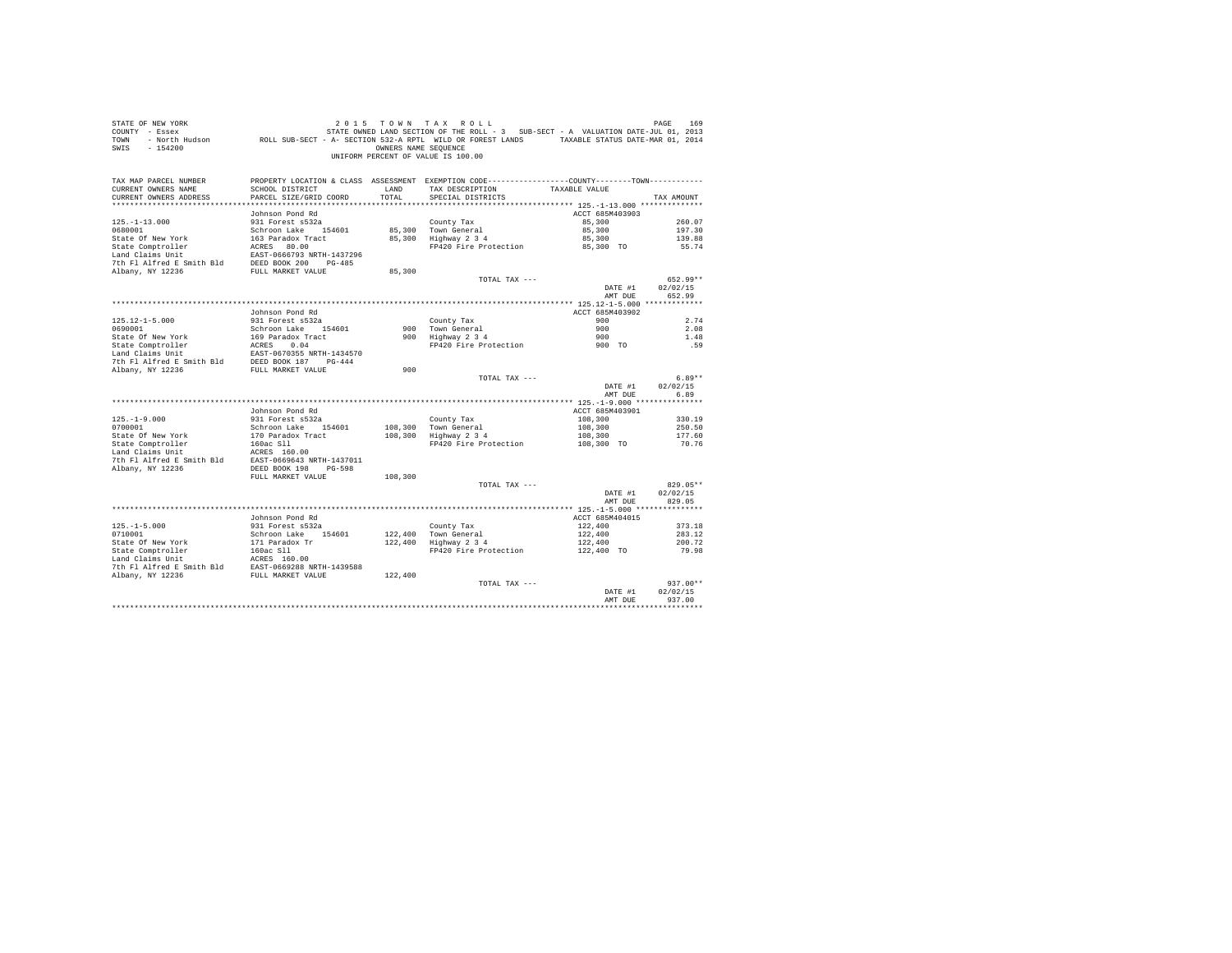| STATE OF NEW YORK<br>COUNTY - Essex<br>TOWN<br>$-154200$<br>SWIS                                                                                                                                                                                                                                      |                                                      | OWNERS NAME SEOUENCE | 2015 TOWN TAX ROLL<br>יר אחת ועת האות בית אחת את בית אחת המבנים של המשלב בית האות בית האות האות ב-1988.<br>2013 - Essex Mars-JUL 01, 2013 - STATE OWNED LAND SECTION OF THE ROLL - 3 SUB-SECT - A VALUATION DATE<br>- North Hudson - ROLL SUB-SECT - A- S<br>UNIFORM PERCENT OF VALUE IS 100.00 |                       | PAGE<br>170          |
|-------------------------------------------------------------------------------------------------------------------------------------------------------------------------------------------------------------------------------------------------------------------------------------------------------|------------------------------------------------------|----------------------|-------------------------------------------------------------------------------------------------------------------------------------------------------------------------------------------------------------------------------------------------------------------------------------------------|-----------------------|----------------------|
| TAX MAP PARCEL NUMBER<br>CURRENT OWNERS NAME<br>CURRENT OWNERS ADDRESS                                                                                                                                                                                                                                | SCHOOL DISTRICT<br>PARCEL SIZE/GRID COORD            | LAND<br>TOTAL        | PROPERTY LOCATION & CLASS ASSESSMENT EXEMPTION CODE----------------COUNTY-------TOWN----------<br>TAX DESCRIPTION TAXABLE VALUE<br>SPECIAL DISTRICTS                                                                                                                                            |                       | TAX AMOUNT           |
|                                                                                                                                                                                                                                                                                                       |                                                      |                      |                                                                                                                                                                                                                                                                                                 |                       |                      |
|                                                                                                                                                                                                                                                                                                       | Johnson Pond Rd                                      |                      |                                                                                                                                                                                                                                                                                                 | ACCT 685M404014       |                      |
| $114.4 - 1 - 9.000$                                                                                                                                                                                                                                                                                   | 931 Forest s532a                                     |                      | County Tax                                                                                                                                                                                                                                                                                      | 136,800               | 417.08               |
| 0720001<br>State Of New York                                                                                                                                                                                                                                                                          | Schroon Lake 154601                                  |                      | 136,800 Town General<br>136,800 Highway 2 3 4                                                                                                                                                                                                                                                   | 136,800               | 316.42               |
| State Comptroller                                                                                                                                                                                                                                                                                     | 172 Paradox Tract                                    |                      | FP420 Fire Protection                                                                                                                                                                                                                                                                           | 136,800<br>136,800 TO | 224.33<br>89.39      |
| Land Claims Unit                                                                                                                                                                                                                                                                                      | ACRES 168.65<br>EAST-0668887 NRTH-1442384            |                      |                                                                                                                                                                                                                                                                                                 |                       |                      |
| 7th Fl Alfred E Smith Bld DEED BOOK 198 PG-598                                                                                                                                                                                                                                                        |                                                      |                      |                                                                                                                                                                                                                                                                                                 |                       |                      |
| Albany, NY 12236                                                                                                                                                                                                                                                                                      | FULL MARKET VALUE                                    | 136,800              |                                                                                                                                                                                                                                                                                                 |                       |                      |
|                                                                                                                                                                                                                                                                                                       |                                                      |                      | TOTAL TAX ---                                                                                                                                                                                                                                                                                   |                       | $1,047.22**$         |
|                                                                                                                                                                                                                                                                                                       |                                                      |                      |                                                                                                                                                                                                                                                                                                 | DATE #1               | 02/02/15             |
|                                                                                                                                                                                                                                                                                                       |                                                      |                      |                                                                                                                                                                                                                                                                                                 | AMT DUE               | 1,047.22             |
|                                                                                                                                                                                                                                                                                                       |                                                      |                      |                                                                                                                                                                                                                                                                                                 |                       |                      |
|                                                                                                                                                                                                                                                                                                       | US Route 9                                           |                      |                                                                                                                                                                                                                                                                                                 | ACCT 685M404013       |                      |
| $114.4 - 1 - 10.000$                                                                                                                                                                                                                                                                                  | 931 Forest s532a                                     |                      | County Tax                                                                                                                                                                                                                                                                                      | 151,600               | 462.21               |
| 0730001                                                                                                                                                                                                                                                                                               | Schroon Lake 154601                                  |                      | 151,600 Town General<br>151,600 Highway 2 3 4                                                                                                                                                                                                                                                   | 151,600               | 350.66               |
| State Of New York                                                                                                                                                                                                                                                                                     | 173 Paradox Tract<br>173 Paradox Tr.<br>ACRES 152.00 |                      | FP420 Fire Protection 151,600 TO                                                                                                                                                                                                                                                                | 151,600               | 248.60<br>99.06      |
| State Comptroller<br>Land Claims Unit                                                                                                                                                                                                                                                                 |                                                      |                      |                                                                                                                                                                                                                                                                                                 |                       |                      |
|                                                                                                                                                                                                                                                                                                       |                                                      |                      |                                                                                                                                                                                                                                                                                                 |                       |                      |
| Land Claims Unit FAST-0668497 NRTH-1444910<br>7th Fl Alfred E Smith Bld DEED BOOK 166 PG-201<br>Albany, NY 12236                                                                                                                                                                                      |                                                      | 151,600              |                                                                                                                                                                                                                                                                                                 |                       |                      |
|                                                                                                                                                                                                                                                                                                       |                                                      |                      | TOTAL TAX ---                                                                                                                                                                                                                                                                                   |                       | $1,160.53**$         |
|                                                                                                                                                                                                                                                                                                       |                                                      |                      |                                                                                                                                                                                                                                                                                                 | DATE #1<br>AMT DUE    | 02/02/15<br>1,160.53 |
|                                                                                                                                                                                                                                                                                                       |                                                      |                      |                                                                                                                                                                                                                                                                                                 |                       |                      |
|                                                                                                                                                                                                                                                                                                       | US Route 9                                           |                      |                                                                                                                                                                                                                                                                                                 | ACCT 685M404012       |                      |
| $114.4 - 1 - 5.000$                                                                                                                                                                                                                                                                                   | 931 Forest s532a                                     |                      | County Tax                                                                                                                                                                                                                                                                                      | 89,700                | 273.48               |
| 0740001                                                                                                                                                                                                                                                                                               | Schroon Lake 154601                                  |                      | 89.700 Town General<br>89,700 Highway 2 3 4                                                                                                                                                                                                                                                     | 89,700                | 207.48               |
|                                                                                                                                                                                                                                                                                                       |                                                      |                      | FP420 Fire Protection                                                                                                                                                                                                                                                                           | 89,700<br>89,700 TO   | 147.10<br>58.61      |
| 0740001<br>State Of New York<br>State Comptroller<br>State Of New York<br>174 Paradox Tract<br>150ac Sil Paradox Tract<br>150ac Sil Paradox Tract<br>174 Paradox Tract<br>174 Paradox Tract<br>174 Paradox New AREES 150.00<br>2017<br>2017 Paradox New AREES 150.00<br>2017 Paradox New AREES 150.00 |                                                      |                      |                                                                                                                                                                                                                                                                                                 |                       |                      |
|                                                                                                                                                                                                                                                                                                       |                                                      |                      |                                                                                                                                                                                                                                                                                                 |                       |                      |
| Albany, NY 12236                                                                                                                                                                                                                                                                                      | FULL MARKET VALUE                                    | 89,700               |                                                                                                                                                                                                                                                                                                 |                       |                      |
|                                                                                                                                                                                                                                                                                                       |                                                      |                      | TOTAL TAX ---                                                                                                                                                                                                                                                                                   |                       | 686.67**             |
|                                                                                                                                                                                                                                                                                                       |                                                      |                      |                                                                                                                                                                                                                                                                                                 | DATE #1               | 02/02/15             |
|                                                                                                                                                                                                                                                                                                       |                                                      |                      |                                                                                                                                                                                                                                                                                                 | AMT DUE               | 686.67               |
|                                                                                                                                                                                                                                                                                                       |                                                      |                      |                                                                                                                                                                                                                                                                                                 |                       |                      |
|                                                                                                                                                                                                                                                                                                       | US Route 9                                           |                      |                                                                                                                                                                                                                                                                                                 | ACCT 685M404011       |                      |
| 114.2-1-24.000                                                                                                                                                                                                                                                                                        | 931 Forest s532a<br>Schroon Lake 154601              |                      | County Tax                                                                                                                                                                                                                                                                                      | 114,200               | 348.18               |
| 0750001                                                                                                                                                                                                                                                                                               |                                                      |                      | 114,200 Town General<br>114,200 Highway 2 3 4                                                                                                                                                                                                                                                   | 114,200<br>114,200    | 264.15               |
|                                                                                                                                                                                                                                                                                                       |                                                      |                      | FP420 Fire Protection                                                                                                                                                                                                                                                                           | $114,200$ TO          | 187.27<br>74.62      |
|                                                                                                                                                                                                                                                                                                       |                                                      |                      |                                                                                                                                                                                                                                                                                                 |                       |                      |
|                                                                                                                                                                                                                                                                                                       |                                                      |                      |                                                                                                                                                                                                                                                                                                 |                       |                      |
|                                                                                                                                                                                                                                                                                                       |                                                      | 114,200              |                                                                                                                                                                                                                                                                                                 |                       |                      |
|                                                                                                                                                                                                                                                                                                       |                                                      |                      | TOTAL TAX ---                                                                                                                                                                                                                                                                                   |                       | $874.22**$           |
|                                                                                                                                                                                                                                                                                                       |                                                      |                      |                                                                                                                                                                                                                                                                                                 | DATE #1               | 02/02/15             |
|                                                                                                                                                                                                                                                                                                       |                                                      |                      |                                                                                                                                                                                                                                                                                                 | AMT DUE               | 874.22               |
|                                                                                                                                                                                                                                                                                                       |                                                      |                      |                                                                                                                                                                                                                                                                                                 |                       |                      |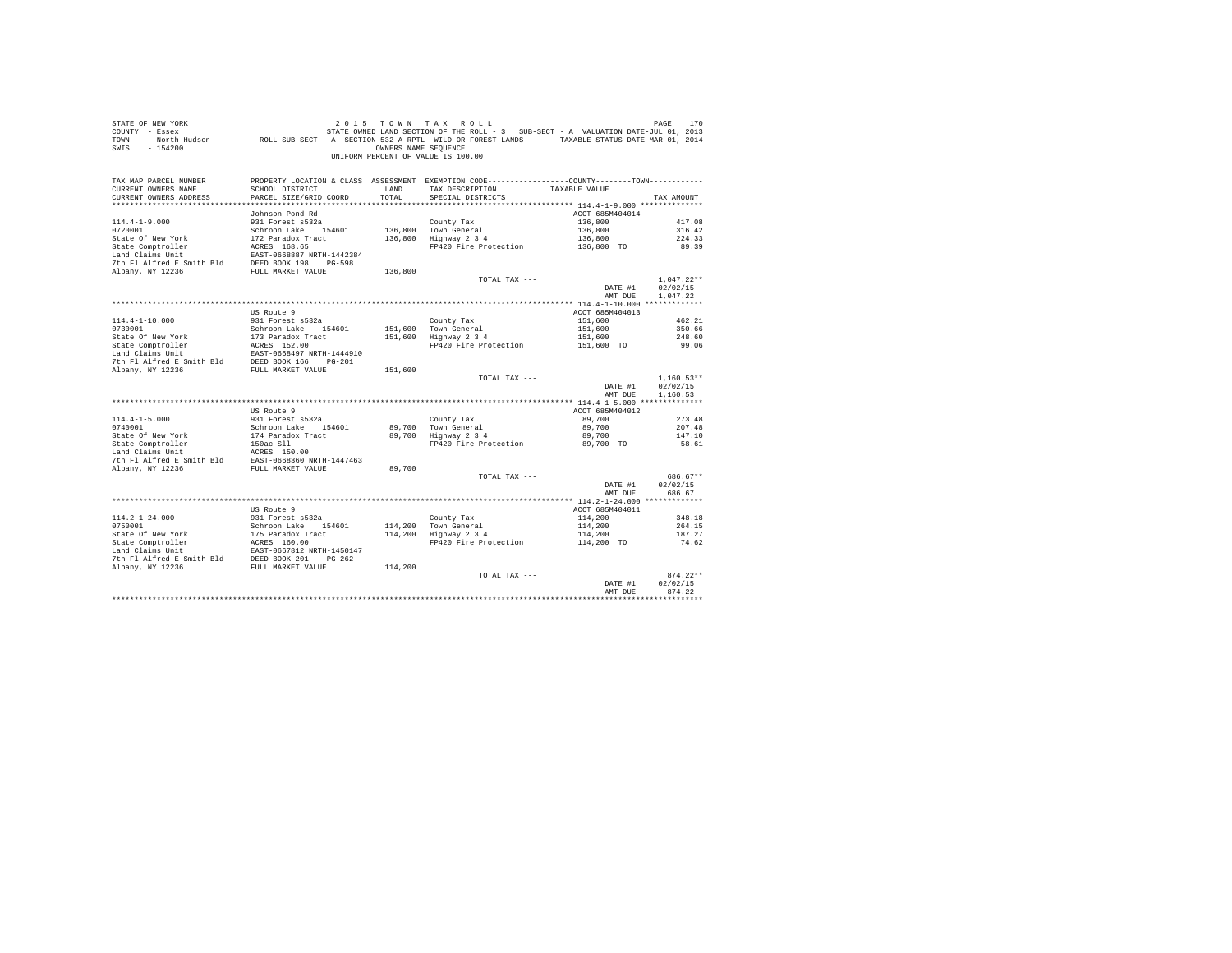| STATE OF NEW YORK<br>2015 70 N TAX ROLL PAGE 171<br>COUNTY - Essex - STATE ONNED LAND SECTION OF THE ROLL - 3 SUB-SECT - A VALUATION DATE-JUL 01, 2013<br>TOWN - North Hudson - ROLL SUB-SECT - A-SECTION 532-A RPTL WILD OR FOREST LANDS - TAXABLE STATU<br>SWIS - 154200 |                                           | OWNERS NAME SEQUENCE | 2015 TOWN TAX ROLL<br>UNIFORM PERCENT OF VALUE IS 100.00                                       |                            | PAGE<br>171              |
|----------------------------------------------------------------------------------------------------------------------------------------------------------------------------------------------------------------------------------------------------------------------------|-------------------------------------------|----------------------|------------------------------------------------------------------------------------------------|----------------------------|--------------------------|
| TAX MAP PARCEL NUMBER                                                                                                                                                                                                                                                      |                                           |                      | PROPERTY LOCATION & CLASS ASSESSMENT EXEMPTION CODE----------------COUNTY-------TOWN---------- |                            |                          |
| CURRENT OWNERS NAME<br>CURRENT OWNERS ADDRESS                                                                                                                                                                                                                              | SCHOOL DISTRICT<br>PARCEL SIZE/GRID COORD | LAND<br>TOTAL        | TAX DESCRIPTION<br>SPECIAL DISTRICTS                                                           | TAXABLE VALUE              | TAX AMOUNT               |
|                                                                                                                                                                                                                                                                            |                                           |                      |                                                                                                |                            |                          |
|                                                                                                                                                                                                                                                                            | Ensign Pond Rd                            |                      |                                                                                                | ACCT 685M404010            |                          |
| $114.2 - 1 - 25.000$                                                                                                                                                                                                                                                       | 931 Forest s532a                          |                      | County Tax                                                                                     | 90,700                     | 276.53                   |
| 0760001                                                                                                                                                                                                                                                                    | Schroon Lake 154601                       |                      | County Tax<br>90,700 Town General<br>90,700 Highway 2 3 4                                      | 90,700                     | 209.79                   |
| State Of New York                                                                                                                                                                                                                                                          | 176 Paradox Tract                         |                      |                                                                                                | 90,700                     | 148.74                   |
| State Comptroller                                                                                                                                                                                                                                                          | ACRES 100.80                              |                      | FP420 Fire Protection                                                                          | 90,700 TO                  | 59.26                    |
| Land Claims Unit                                                                                                                                                                                                                                                           | EAST-0667958 NRTH-1452619                 |                      |                                                                                                |                            |                          |
| 7th Fl Alfred E Smith Bld                                                                                                                                                                                                                                                  | DEED BOOK 201 PG-262                      |                      |                                                                                                |                            |                          |
| Albany, NY 12236                                                                                                                                                                                                                                                           | FULL MARKET VALUE                         | 90,700               | TOTAL TAX ---                                                                                  |                            | 694.32**                 |
|                                                                                                                                                                                                                                                                            |                                           |                      |                                                                                                | DATE #1                    | 02/02/15                 |
|                                                                                                                                                                                                                                                                            |                                           |                      |                                                                                                | AMT DUE                    | 694.32                   |
|                                                                                                                                                                                                                                                                            |                                           |                      |                                                                                                |                            |                          |
|                                                                                                                                                                                                                                                                            | Ensign Pond Rd                            |                      |                                                                                                | ACCT 685M404009            |                          |
| $114.2 - 1 - 18.000$                                                                                                                                                                                                                                                       | 931 Forest s532a                          |                      | County Tax                                                                                     | 105,400                    | 321.35                   |
| 0770001                                                                                                                                                                                                                                                                    | Schroon Lake 154601                       | 105,400              | Town General<br>Highway 2 3 4                                                                  | 105,400                    | 243.79                   |
|                                                                                                                                                                                                                                                                            |                                           | 105,400              |                                                                                                | 105,400                    | 172.84                   |
|                                                                                                                                                                                                                                                                            |                                           |                      | FP420 Fire Protection                                                                          | 105,400 TO                 | 68.87                    |
|                                                                                                                                                                                                                                                                            |                                           |                      |                                                                                                |                            |                          |
|                                                                                                                                                                                                                                                                            |                                           | 105,400              |                                                                                                |                            |                          |
|                                                                                                                                                                                                                                                                            |                                           |                      | TOTAL TAX ---                                                                                  |                            | 806.85**                 |
|                                                                                                                                                                                                                                                                            |                                           |                      |                                                                                                | DATE #1                    | 02/02/15                 |
|                                                                                                                                                                                                                                                                            |                                           |                      |                                                                                                | AMT DUE                    | 806.85                   |
|                                                                                                                                                                                                                                                                            |                                           |                      |                                                                                                |                            |                          |
| $105. - 1 - 32.000$                                                                                                                                                                                                                                                        | Duntley Rd<br>931 Forest s532a            |                      |                                                                                                | ACCT 685M404008<br>193,300 | 589.34                   |
| 0780001                                                                                                                                                                                                                                                                    | Schroon Lake 154601                       |                      | County Tax                                                                                     | 193,300                    | 447.11                   |
|                                                                                                                                                                                                                                                                            |                                           |                      | County Tax<br>193,300   Town General<br>193,300   Highway 2 3 4                                |                            | 316.99                   |
|                                                                                                                                                                                                                                                                            |                                           |                      | FP420 Fire Protection                                                                          | 193,300<br>193,300 TO      | 126.30                   |
|                                                                                                                                                                                                                                                                            |                                           |                      |                                                                                                |                            |                          |
| State Of New York 180 Paradox Tract<br>190 Paradox Tract<br>1986 S11 1986 S11<br>1986 S11 1986 S11<br>1986 S21 1980 MRTH-1460976<br>7th F1 Alfred E Smith Bld<br>EAST-0671744 NRTH-1460976                                                                                 |                                           |                      |                                                                                                |                            |                          |
| Albany, NY 12236                                                                                                                                                                                                                                                           | DEED BOOK 189 PG-312                      |                      |                                                                                                |                            |                          |
|                                                                                                                                                                                                                                                                            | FULL MARKET VALUE                         | 193,300              |                                                                                                |                            |                          |
|                                                                                                                                                                                                                                                                            |                                           |                      | TOTAL TAX ---                                                                                  | DATE #1                    | $1.479.74**$<br>02/02/15 |
|                                                                                                                                                                                                                                                                            |                                           |                      |                                                                                                | AMT DUE                    | 1,479.74                 |
|                                                                                                                                                                                                                                                                            |                                           |                      |                                                                                                |                            |                          |
|                                                                                                                                                                                                                                                                            | Ensign Pond Rd                            |                      |                                                                                                | ACCT 685M404007            |                          |
| $114.2 - 1 - 20.000$                                                                                                                                                                                                                                                       | 931 Forest s532a                          |                      |                                                                                                | 118,800                    | 362.20                   |
| 0790001                                                                                                                                                                                                                                                                    | Schroon Lake 154601                       | 118,800              | County Tax<br>118,800 Town General<br>118,800 Highway 2 3 4                                    | 118,800                    | 274.79                   |
|                                                                                                                                                                                                                                                                            |                                           |                      |                                                                                                | $118,800$<br>$118,800$ TO  | 194.82                   |
|                                                                                                                                                                                                                                                                            |                                           |                      | FP420 Fire Protection                                                                          |                            | 77.62                    |
|                                                                                                                                                                                                                                                                            |                                           |                      |                                                                                                |                            |                          |
|                                                                                                                                                                                                                                                                            |                                           | 118,800              |                                                                                                |                            |                          |
|                                                                                                                                                                                                                                                                            |                                           |                      | TOTAL TAX ---                                                                                  |                            | 909.43**                 |
|                                                                                                                                                                                                                                                                            |                                           |                      |                                                                                                | DATE #1                    | 02/02/15                 |
|                                                                                                                                                                                                                                                                            |                                           |                      |                                                                                                | AMT DUE                    | 909.43                   |
|                                                                                                                                                                                                                                                                            |                                           |                      |                                                                                                |                            |                          |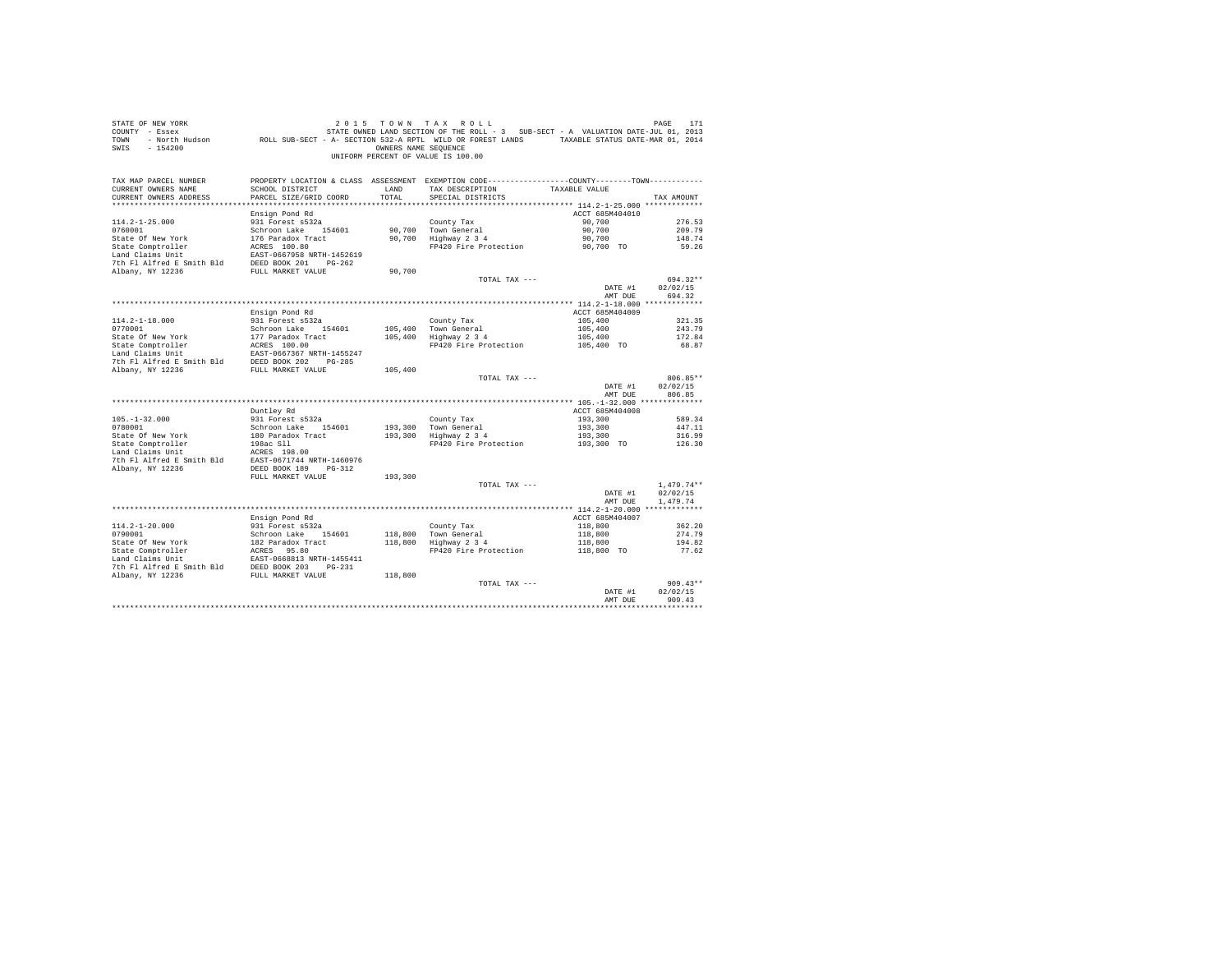| STATE OF NEW YORK<br>COUNTY - Essex<br>TOWN<br>$-154200$<br>SWIS                                                                                                                                                                                       |                                                                | OWNERS NAME SEOUENCE | 2015 TOWN TAX ROLL<br>STATE OWNED LAND SECTION OF THE ROLL - 3 SUB-SECT - A VALUATION DATE-JUL 01, 2013<br>- North Hudson ROLL SUB-SECT - A- SECTION 532-A RPTL WILD OR FOREST LANDS TAXABLE STATUS DATE-MAR 01, 2014<br>UNIFORM PERCENT OF VALUE IS 100.00 |                       | PAGE<br>172      |
|--------------------------------------------------------------------------------------------------------------------------------------------------------------------------------------------------------------------------------------------------------|----------------------------------------------------------------|----------------------|-------------------------------------------------------------------------------------------------------------------------------------------------------------------------------------------------------------------------------------------------------------|-----------------------|------------------|
| TAX MAP PARCEL NUMBER<br>CURRENT OWNERS NAME                                                                                                                                                                                                           | SCHOOL DISTRICT                                                | LAND                 | PROPERTY LOCATION & CLASS ASSESSMENT EXEMPTION CODE----------------COUNTY-------TOWN----------<br>TAX DESCRIPTION TAXABLE VALUE                                                                                                                             |                       |                  |
| CURRENT OWNERS ADDRESS                                                                                                                                                                                                                                 | PARCEL SIZE/GRID COORD                                         | TOTAL                | SPECIAL DISTRICTS                                                                                                                                                                                                                                           |                       | TAX AMOUNT       |
|                                                                                                                                                                                                                                                        |                                                                |                      |                                                                                                                                                                                                                                                             |                       |                  |
|                                                                                                                                                                                                                                                        | Ensign Pond Rd                                                 |                      |                                                                                                                                                                                                                                                             | ACCT 685M404006       |                  |
| $114.2 - 1 - 23.000$                                                                                                                                                                                                                                   | 931 Forest s532a - WTRFNT                                      |                      | County Tax                                                                                                                                                                                                                                                  | 154,000               | 469.52           |
| 0800001                                                                                                                                                                                                                                                | Schroon Lake 154601                                            |                      | 154,000 Town General                                                                                                                                                                                                                                        | 154,000               | 356.21           |
| State Of New York                                                                                                                                                                                                                                      | 184 Paradox Tr                                                 |                      | 154,000 Highway 2 3 4                                                                                                                                                                                                                                       | 154,000               | 252.54           |
| State Comptroller                                                                                                                                                                                                                                      | ACRES 160.00                                                   |                      | FP420 Fire Protection                                                                                                                                                                                                                                       | 154,000 TO            | 100.62           |
| Land Claims Unit                                                                                                                                                                                                                                       | EAST-0670455 NRTH-1450429                                      |                      |                                                                                                                                                                                                                                                             |                       |                  |
| 7th Fl Alfred E Smith Bld FULL MARKET VALUE<br>Albany, NY 12336                                                                                                                                                                                        |                                                                | 154,000              |                                                                                                                                                                                                                                                             |                       |                  |
|                                                                                                                                                                                                                                                        |                                                                |                      | TOTAL TAX ---                                                                                                                                                                                                                                               |                       | $1.178.89**$     |
|                                                                                                                                                                                                                                                        |                                                                |                      |                                                                                                                                                                                                                                                             | DATE #1               | 02/02/15         |
|                                                                                                                                                                                                                                                        |                                                                |                      |                                                                                                                                                                                                                                                             | AMT DUE               | 1,178.89         |
|                                                                                                                                                                                                                                                        |                                                                |                      |                                                                                                                                                                                                                                                             |                       |                  |
|                                                                                                                                                                                                                                                        | US Route 9                                                     |                      |                                                                                                                                                                                                                                                             | ACCT 685M404005       |                  |
| $114.4 - 1 - 6.000$                                                                                                                                                                                                                                    | 931 Forest s532a                                               |                      | County Tax                                                                                                                                                                                                                                                  | 131,600               | 401.23           |
| 0810001<br>State Of New York                                                                                                                                                                                                                           | Schroon Lake 154601                                            |                      | 131,600 Town General<br>131,600 Town General<br>131,600 Highway 2 3 4                                                                                                                                                                                       | 131,600               | 304.40<br>215.81 |
|                                                                                                                                                                                                                                                        |                                                                |                      | FP420 Fire Protection                                                                                                                                                                                                                                       | 131,600<br>131,600 TO | 85.99            |
| State Comptroller<br>Land Claims Unit                                                                                                                                                                                                                  | 185 Paradox Tract<br>ACRES 149.30<br>EAST-0670918 NRTH-1447814 |                      |                                                                                                                                                                                                                                                             |                       |                  |
| 7th Fl Alfred E Smith Bld FULL MARKET VALUE                                                                                                                                                                                                            |                                                                | 131,600              |                                                                                                                                                                                                                                                             |                       |                  |
| Albany, NY 12236                                                                                                                                                                                                                                       |                                                                |                      |                                                                                                                                                                                                                                                             |                       |                  |
|                                                                                                                                                                                                                                                        |                                                                |                      | TOTAL TAX ---                                                                                                                                                                                                                                               |                       | $1,007.43**$     |
|                                                                                                                                                                                                                                                        |                                                                |                      |                                                                                                                                                                                                                                                             | DATE #1               | 02/02/15         |
|                                                                                                                                                                                                                                                        |                                                                |                      |                                                                                                                                                                                                                                                             | AMT DUE               | 1,007.43         |
|                                                                                                                                                                                                                                                        | US Route 9                                                     |                      |                                                                                                                                                                                                                                                             | ACCT 685M404004       |                  |
| $114.4 - 1 - 7.000$                                                                                                                                                                                                                                    | 931 Forest s532a                                               |                      | County Tax                                                                                                                                                                                                                                                  | 147,100               | 448.49           |
| 0820001                                                                                                                                                                                                                                                | Schroon Lake 154601                                            |                      | 147.100 Town General                                                                                                                                                                                                                                        | 147,100               | 340.25           |
|                                                                                                                                                                                                                                                        |                                                                |                      | 147,100 Highway 2 3 4                                                                                                                                                                                                                                       | 147,100               | 241.23           |
| 0820001<br>State Of New York<br>State Comptroller                                                                                                                                                                                                      |                                                                |                      | FP420 Fire Protection                                                                                                                                                                                                                                       | 147,100 TO            | 96.12            |
|                                                                                                                                                                                                                                                        |                                                                |                      |                                                                                                                                                                                                                                                             |                       |                  |
| State of New York<br>166 Paradox Tract<br>State Comptroller<br>166 Paradox Tract<br>167 Paradox Tract<br>167 Paradox Tract<br>17 Paradox 198<br>17 Paradox 199<br>2015 Paradox 199<br>2015 Paradox 199<br>2015 Paradox 199<br>2016 Paradox 199<br>2016 |                                                                |                      |                                                                                                                                                                                                                                                             |                       |                  |
| Albany, NY 12236                                                                                                                                                                                                                                       | FULL MARKET VALUE                                              | 147,100              | TOTAL TAX ---                                                                                                                                                                                                                                               |                       | $1.126.09**$     |
|                                                                                                                                                                                                                                                        |                                                                |                      |                                                                                                                                                                                                                                                             | DATE #1               | 02/02/15         |
|                                                                                                                                                                                                                                                        |                                                                |                      |                                                                                                                                                                                                                                                             | AMT DUE               | 1,126.09         |
|                                                                                                                                                                                                                                                        |                                                                |                      |                                                                                                                                                                                                                                                             |                       |                  |
|                                                                                                                                                                                                                                                        | Johnson Pond Rd                                                |                      |                                                                                                                                                                                                                                                             | ACCT 685M404003       |                  |
| $114.4 - 1 - 8.000$                                                                                                                                                                                                                                    | 931 Forest s532a                                               |                      | County Tax                                                                                                                                                                                                                                                  | 152,700               | 465.56           |
| 0830001                                                                                                                                                                                                                                                | Schroon Lake 154601                                            |                      | 152,700 Town General<br>152,700 Highway 2 3 4                                                                                                                                                                                                               | 152,700               | 353.20           |
|                                                                                                                                                                                                                                                        | 187 Paradox Tract<br>ACRES 168.70                              |                      |                                                                                                                                                                                                                                                             | 152,700               | 250.41           |
| State Of New York<br>State Comptroller<br>The Unit                                                                                                                                                                                                     |                                                                |                      | FP420 Fire Protection                                                                                                                                                                                                                                       | $152,700$ TO          | 99.77            |
|                                                                                                                                                                                                                                                        | EAST-0671619 NRTH-1442647                                      |                      |                                                                                                                                                                                                                                                             |                       |                  |
| 7th F1 Alfred E Smith Bld<br>1980 DEED BOOK 1980 PG-598<br>Albany, NY 12236 FULL MARKET VALUE                                                                                                                                                          |                                                                | 152,700              |                                                                                                                                                                                                                                                             |                       |                  |
|                                                                                                                                                                                                                                                        |                                                                |                      | TOTAL TAX ---                                                                                                                                                                                                                                               |                       | $1.168.94**$     |
|                                                                                                                                                                                                                                                        |                                                                |                      |                                                                                                                                                                                                                                                             | DATE #1               | 02/02/15         |
|                                                                                                                                                                                                                                                        |                                                                |                      |                                                                                                                                                                                                                                                             | AMT DUE               | 1.168.94         |
|                                                                                                                                                                                                                                                        |                                                                |                      |                                                                                                                                                                                                                                                             |                       |                  |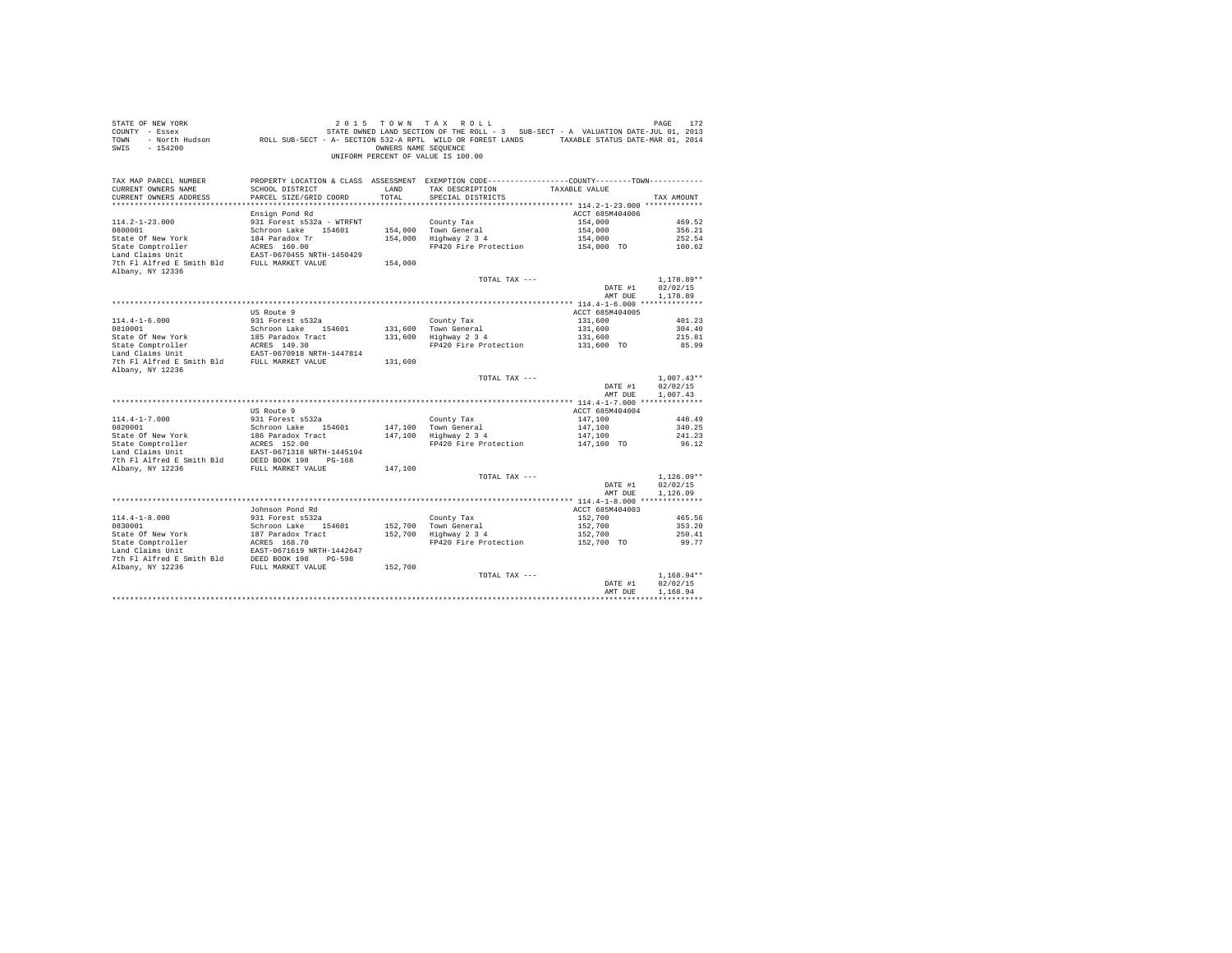| COUNTY - Essex                                                     |                                                                                                             |                      | STATE OWNED LAND SECTION OF THE ROLL - 3 SUB-SECT - A VALUATION DATE-JUL 01, 2013               |                    |                  |
|--------------------------------------------------------------------|-------------------------------------------------------------------------------------------------------------|----------------------|-------------------------------------------------------------------------------------------------|--------------------|------------------|
| TOWN                                                               | - North Hudson CROLL SUB-SECT - A- SECTION 532-A RPTL WILD OR FOREST LANDS TAXABLE STATUS DATE-MAR 01, 2014 |                      |                                                                                                 |                    |                  |
| $-154200$<br>SWTS                                                  |                                                                                                             | OWNERS NAME SEQUENCE |                                                                                                 |                    |                  |
|                                                                    |                                                                                                             |                      | UNIFORM PERCENT OF VALUE IS 100.00                                                              |                    |                  |
|                                                                    |                                                                                                             |                      |                                                                                                 |                    |                  |
|                                                                    |                                                                                                             |                      |                                                                                                 |                    |                  |
| TAX MAP PARCEL NUMBER                                              |                                                                                                             |                      | PROPERTY LOCATION & CLASS ASSESSMENT EXEMPTION CODE----------------COUNTY--------TOWN---------- |                    |                  |
| CURRENT OWNERS NAME                                                | SCHOOL DISTRICT                                                                                             | LAND                 | TAX DESCRIPTION                                                                                 | TAXABLE VALUE      |                  |
| CURRENT OWNERS ADDRESS                                             | PARCEL SIZE/GRID COORD                                                                                      | TOTAL                | SPECIAL DISTRICTS                                                                               |                    | TAX AMOUNT       |
|                                                                    |                                                                                                             |                      |                                                                                                 |                    |                  |
|                                                                    | Johnson Pond Rd                                                                                             |                      |                                                                                                 | ACCT 685M404002    |                  |
| $126. - 1 - 6.000$<br>0840001                                      | 931 Forest s532a                                                                                            |                      | County Tax                                                                                      | 123,600            | 376.84<br>285.89 |
|                                                                    | Schroon Lake 154601                                                                                         |                      | 123,600 Town General<br>123,600 Highway 2 3 4                                                   | 123,600            |                  |
| State Of New York                                                  | 195 Paradox Tract                                                                                           |                      |                                                                                                 | 123,600            | 202.69           |
| State Comptroller                                                  | ACRES 165.20                                                                                                |                      | FP420 Fire Protection                                                                           | 123,600 TO         | 80.76            |
| Land Claims Unit<br>7th F1 Alfred E Smith Bld DEED BOOK 209 PG-183 | EAST-0675378 NRTH-1434831                                                                                   |                      |                                                                                                 |                    |                  |
|                                                                    |                                                                                                             |                      |                                                                                                 |                    |                  |
| Albany, NY 12236                                                   | FULL MARKET VALUE                                                                                           | 123,600              | TOTAL TAX ---                                                                                   |                    | $946.18**$       |
|                                                                    |                                                                                                             |                      |                                                                                                 | DATE #1            | 02/02/15         |
|                                                                    |                                                                                                             |                      |                                                                                                 | AMT DUE            | 946.18           |
|                                                                    |                                                                                                             |                      |                                                                                                 |                    |                  |
|                                                                    |                                                                                                             |                      |                                                                                                 |                    |                  |
| $126. - 1 - 1.000$                                                 | Johnson Pond Rd                                                                                             |                      |                                                                                                 | ACCT 685M404001    | 310.07           |
| 0850001                                                            | 931 Forest s532a<br>Schroon Lake 154601                                                                     |                      | County Tax<br>101.700 Town General                                                              | 101,700<br>101,700 | 235.24           |
| State Of New York                                                  | 196 Paradox Tr                                                                                              |                      | 101,700 Highway 2 3 4                                                                           |                    | 166.77           |
|                                                                    |                                                                                                             |                      |                                                                                                 | 101,700            |                  |
|                                                                    |                                                                                                             |                      | FP420 Fire Protection                                                                           | 101,700 TO         | 66.45            |
|                                                                    |                                                                                                             |                      |                                                                                                 |                    |                  |
|                                                                    |                                                                                                             | 101,700              |                                                                                                 |                    |                  |
|                                                                    |                                                                                                             |                      | TOTAL TAX ---                                                                                   |                    | $778.53**$       |
|                                                                    |                                                                                                             |                      |                                                                                                 | DATE #1            | 02/02/15         |
|                                                                    |                                                                                                             |                      |                                                                                                 | AMT DUE            | 778.53           |
|                                                                    |                                                                                                             |                      |                                                                                                 |                    |                  |
|                                                                    | Ensign Pond Rd                                                                                              |                      |                                                                                                 | ACCT 685M404115    |                  |
| $115. - 1 - 23.000$                                                | 931 Forest s532a                                                                                            |                      | County Tax                                                                                      | 82,700             | 252.14           |
| 0860001                                                            | Schroon Lake 154601                                                                                         | 82,700               | Town General                                                                                    | 82,700             | 191.29           |
| State Of New York                                                  | 197 Paradox Tract                                                                                           | 82,700               | Highway 2 3 4                                                                                   | 82,700             | 135.62           |
| State Comptroller                                                  | 160ac Sll                                                                                                   |                      | FP420 Fire Protection                                                                           | 82,700 TO          | 54.04            |
| Land Claims Unit                                                   | ACRES 160.00                                                                                                |                      |                                                                                                 |                    |                  |
| 7th Fl Alfred E Smith Bld                                          | EAST-0674843 NRTH-1440218                                                                                   |                      |                                                                                                 |                    |                  |
| Albany, NY 12236                                                   | FULL MARKET VALUE                                                                                           | 82,700               |                                                                                                 |                    |                  |
|                                                                    |                                                                                                             |                      | TOTAL TAX ---                                                                                   |                    | $633.09**$       |
|                                                                    |                                                                                                             |                      |                                                                                                 | DATE #1            | 02/02/15         |
|                                                                    |                                                                                                             |                      |                                                                                                 | AMT DUE            | 633.09           |
|                                                                    |                                                                                                             |                      |                                                                                                 |                    |                  |
|                                                                    | Ensign Pond Rd                                                                                              |                      |                                                                                                 | ACCT 685M404114    |                  |
| $115. - 1 - 18.000$                                                | 931 Forest s532a                                                                                            |                      |                                                                                                 | 153,800            | 468.91           |
| 0870001                                                            | Schroon Lake 154601                                                                                         |                      | County Tax<br>153,800 Town General<br>153,800 Highway 2 3 4                                     | 153,800            | 355.75           |
| State Of New York                                                  | 198 Paradox Tract                                                                                           |                      |                                                                                                 | 153,800            | 252.21           |
| State Comptroller                                                  |                                                                                                             |                      | FP420 Fire Protection                                                                           | 153,800 TO         | 100.49           |
| Land Claims Unit                                                   | 168.7ac S11<br>ACRES 168.70                                                                                 |                      |                                                                                                 |                    |                  |
| 7th Fl Alfred E Smith Bld                                          | EAST-0674514 NRTH-1442908                                                                                   |                      |                                                                                                 |                    |                  |
| Albany, NY 12236                                                   | DEED BOOK 199<br>$PG-82$                                                                                    |                      |                                                                                                 |                    |                  |
|                                                                    | FULL MARKET VALUE                                                                                           | 153,800              |                                                                                                 |                    |                  |
|                                                                    |                                                                                                             |                      | TOTAL TAX ---                                                                                   |                    | $1.177.36**$     |
|                                                                    |                                                                                                             |                      |                                                                                                 | DATE #1            | 02/02/15         |
|                                                                    |                                                                                                             |                      |                                                                                                 | AMT DUE            | 1,177.36         |
|                                                                    |                                                                                                             |                      |                                                                                                 |                    |                  |
|                                                                    |                                                                                                             |                      |                                                                                                 |                    |                  |

STATE OF NEW YORK 2015 TOWN TAX ROLL PAGE 173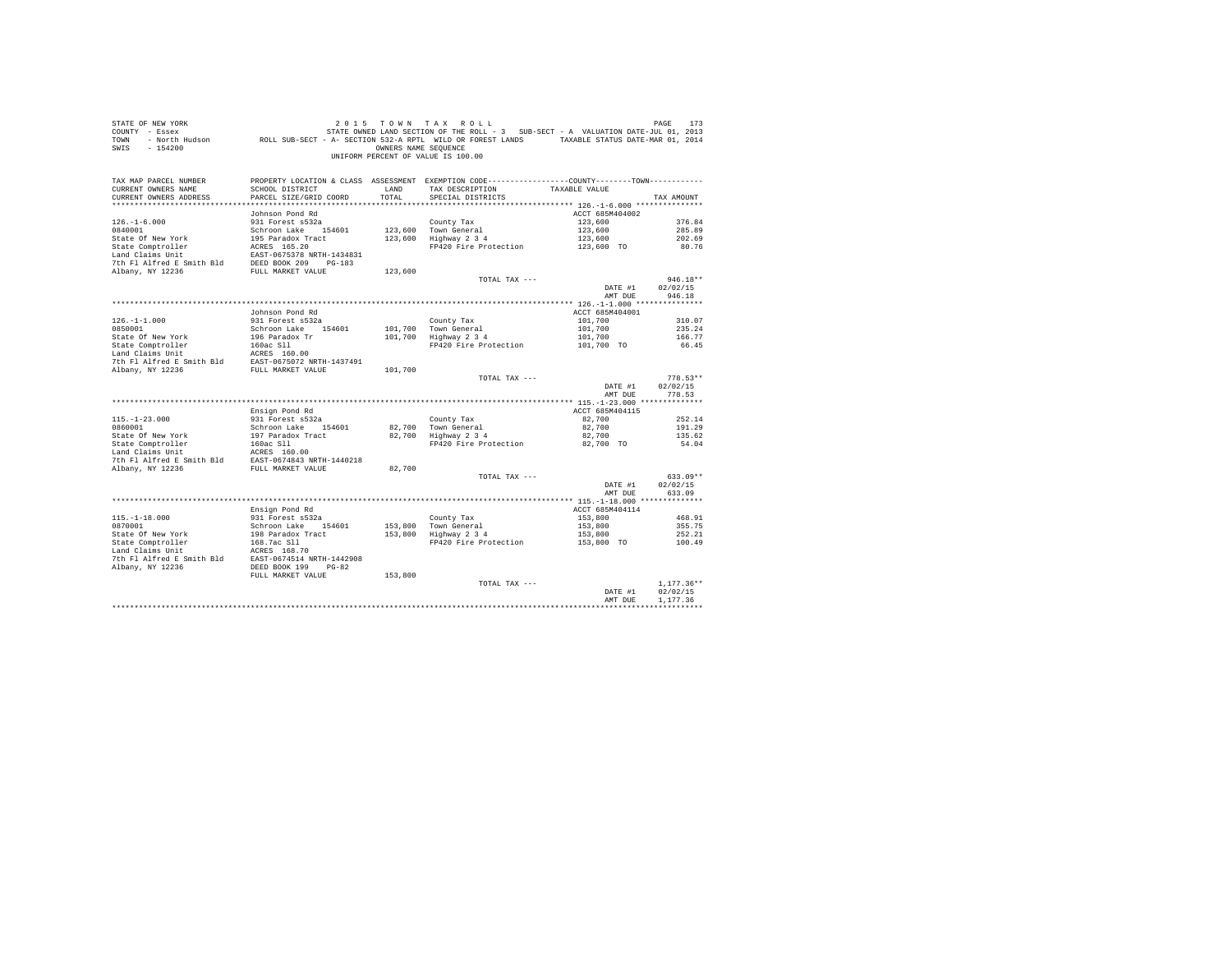| STATE OF NEW YORK<br>COUNTY - Essex<br>TOWN<br>$-154200$<br>SWIS |                                           | OWNERS NAME SEQUENCE | 2015 TOWN TAX ROLL<br>STATE OWNED LAND SECTION OF THE ROLL - 3 SUB-SECT - A VALUATION DATE-JUL 01, 2013<br>- North Hudson ROLL SUB-SECT - A- SECTION 532-A RPTL WILD OR FOREST LANDS TAXABLE STATUS DATE-MAR 01, 2014<br>UNIFORM PERCENT OF VALUE IS 100.00 |                    | PAGE<br>174              |
|------------------------------------------------------------------|-------------------------------------------|----------------------|-------------------------------------------------------------------------------------------------------------------------------------------------------------------------------------------------------------------------------------------------------------|--------------------|--------------------------|
| TAX MAP PARCEL NUMBER                                            |                                           |                      | PROPERTY LOCATION & CLASS ASSESSMENT EXEMPTION CODE----------------COUNTY--------TOWN----------                                                                                                                                                             |                    |                          |
| CURRENT OWNERS NAME<br>CURRENT OWNERS ADDRESS                    | SCHOOL DISTRICT<br>PARCEL SIZE/GRID COORD | LAND<br>TOTAL        | TAX DESCRIPTION<br>SPECIAL DISTRICTS                                                                                                                                                                                                                        | TAXABLE VALUE      | TAX AMOUNT               |
|                                                                  |                                           |                      |                                                                                                                                                                                                                                                             |                    |                          |
|                                                                  | Ensign Pond Rd                            |                      |                                                                                                                                                                                                                                                             | ACCT 685M404113    |                          |
| $115. - 1 - 17.000$                                              | 931 Forest s532a                          |                      | County Tax                                                                                                                                                                                                                                                  | 143,600            | 437.82                   |
| 0880001                                                          | Schroon Lake 154601                       |                      | 143,600 Town General                                                                                                                                                                                                                                        | 143,600            | 332.15                   |
| State Of New York                                                | 199 Paradox Tract                         |                      | 143,600 Highway 2 3 4                                                                                                                                                                                                                                       | 143,600            | 235.49                   |
| State Comptroller                                                | 152ac Sll                                 |                      | FP420 Fire Protection                                                                                                                                                                                                                                       | 143,600 TO         | 93.83                    |
| Land Claims Unit                                                 | ACRES 152.00                              |                      |                                                                                                                                                                                                                                                             |                    |                          |
| 7th Fl Alfred E Smith Bld                                        | EAST-0674118 NRTH-1445611                 |                      |                                                                                                                                                                                                                                                             |                    |                          |
| Albany, NY 12236                                                 | FULL MARKET VALUE                         | 143,600              |                                                                                                                                                                                                                                                             |                    |                          |
|                                                                  |                                           |                      | TOTAL TAX ---                                                                                                                                                                                                                                               |                    | $1.099.29**$             |
|                                                                  |                                           |                      |                                                                                                                                                                                                                                                             | DATE #1<br>AMT DUE | 02/02/15<br>1,099.29     |
|                                                                  |                                           |                      |                                                                                                                                                                                                                                                             |                    |                          |
|                                                                  | Ensign Pond Rd                            |                      |                                                                                                                                                                                                                                                             | ACCT 685M404112    |                          |
| $115. - 1 - 12.000$                                              | 931 Forest s532a - WTRFNT                 |                      | County Tax                                                                                                                                                                                                                                                  | 145,100            | 442.39                   |
| 0890001                                                          | Schroon Lake 154601                       |                      | 145,100 Town General                                                                                                                                                                                                                                        | 145,100            | 335.62                   |
| State Of New York                                                | 200 Paradox Tract                         |                      | 145,100 Highway 2 3 4                                                                                                                                                                                                                                       | 145,100            | 237.95                   |
| State Comptroller                                                | 149.4ac Sll                               |                      | FP420 Fire Protection                                                                                                                                                                                                                                       | 145,100 TO         | 94.81                    |
| Land Claims Unit                                                 | ACRES 149.40                              |                      |                                                                                                                                                                                                                                                             |                    |                          |
| 7th Fl Alfred E Smith Bld                                        | EAST-0673760 NRTH-1448035                 |                      |                                                                                                                                                                                                                                                             |                    |                          |
| Albany, NY 12236                                                 | DEED BOOK 198 PG-114                      |                      |                                                                                                                                                                                                                                                             |                    |                          |
|                                                                  | FULL MARKET VALUE                         | 145,100              |                                                                                                                                                                                                                                                             |                    |                          |
|                                                                  |                                           |                      | TOTAL TAX ---                                                                                                                                                                                                                                               | DATE #1            | $1.110.77**$<br>02/02/15 |
|                                                                  |                                           |                      |                                                                                                                                                                                                                                                             | AMT DUE            | 1,110.77                 |
|                                                                  |                                           |                      |                                                                                                                                                                                                                                                             |                    |                          |
|                                                                  | Ensign Pond Rd                            |                      |                                                                                                                                                                                                                                                             | ACCT 685M404111    |                          |
| $115. - 1 - 11.000$                                              | 931 Forest s532a - WTRFNT                 |                      | County Tax                                                                                                                                                                                                                                                  | 168,200            | 512.82                   |
| 0900001                                                          | Schroon Lake 154601                       | 168,200              | Town General                                                                                                                                                                                                                                                | 168,200            | 389.05                   |
| State Of New York                                                | 201 Paradox Tract                         | 168,200              | Highway 2 3 4                                                                                                                                                                                                                                               | 168,200            | 275.83                   |
| State Comptroller                                                | ACRES 160.00                              |                      | FP420 Fire Protection                                                                                                                                                                                                                                       | 168,200 TO         | 109.90                   |
| Land Claims Unit                                                 | EAST-0673474 NRTH-1450581                 |                      |                                                                                                                                                                                                                                                             |                    |                          |
| 7th Fl Alfred E Smith Bld<br>Albany, NY 12236                    | DEED BOOK 135 PG-327<br>FULL MARKET VALUE | 168,200              |                                                                                                                                                                                                                                                             |                    |                          |
|                                                                  |                                           |                      | TOTAL TAX ---                                                                                                                                                                                                                                               |                    | $1.287.60**$             |
|                                                                  |                                           |                      |                                                                                                                                                                                                                                                             | DATE #1            | 02/02/15                 |
|                                                                  |                                           |                      |                                                                                                                                                                                                                                                             | AMT DUE            | 1,287.60                 |
|                                                                  |                                           |                      |                                                                                                                                                                                                                                                             |                    |                          |
|                                                                  | Ensign Pond Rd                            |                      |                                                                                                                                                                                                                                                             | ACCT 685M404110    |                          |
| $115. - 1 - 3.000$                                               | 931 Forest s532a - WTRFNT                 |                      | County Tax                                                                                                                                                                                                                                                  | 199,200            | 607.33                   |
| 0910001                                                          | Schroon Lake 154601                       | 199,200              | Town General<br>Highway 2 3 4                                                                                                                                                                                                                               | 199,200            | 460.76                   |
| State Of New York                                                | 203 Paradox Tract                         | 199,200              |                                                                                                                                                                                                                                                             | 199,200            | 326.66                   |
| State Comptroller<br>Land Claims Unit                            | ACRES 152.70<br>EAST-0673155 NRTH-1453100 |                      | FP420 Fire Protection                                                                                                                                                                                                                                       | 199,200 TO         | 130.16                   |
| 7th Fl Alfred E Smith Bld                                        | DEED BOOK 135 PG-327                      |                      |                                                                                                                                                                                                                                                             |                    |                          |
| Albany, NY 12236                                                 | FULL MARKET VALUE                         | 199,200              |                                                                                                                                                                                                                                                             |                    |                          |
|                                                                  |                                           |                      | TOTAL TAX ---                                                                                                                                                                                                                                               |                    | $1.524.91**$             |
|                                                                  |                                           |                      |                                                                                                                                                                                                                                                             | DATE #1            | 02/02/15                 |
|                                                                  |                                           |                      |                                                                                                                                                                                                                                                             | AMT DUE            | 1.524.91                 |
|                                                                  |                                           |                      |                                                                                                                                                                                                                                                             |                    | ************             |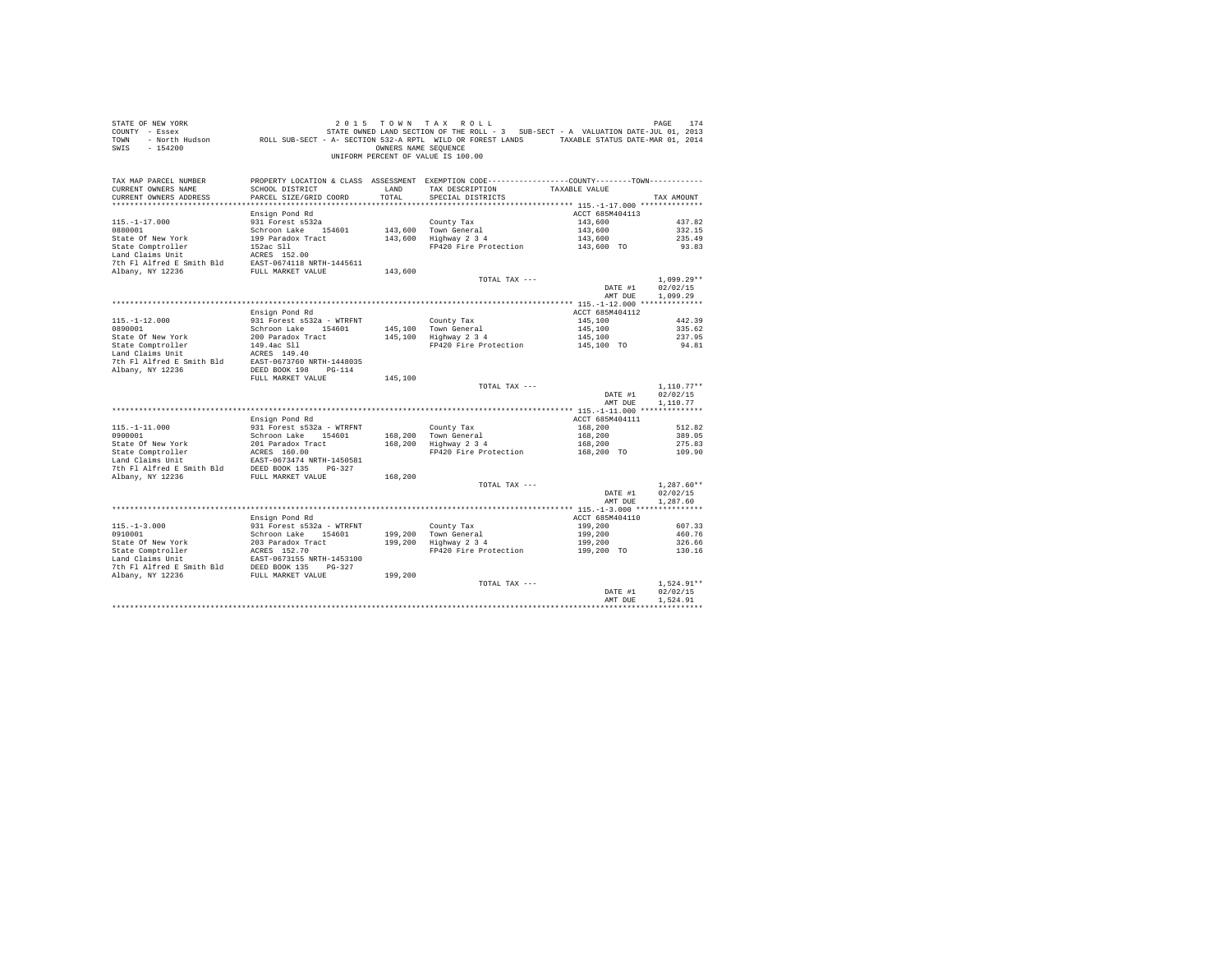| STATE OF NEW YORK<br>COUNTY - Essex<br>TOWN<br>$-154200$<br>SWIS       | - North Hudson ROLL SUB-SECT - A- SECTION 532-A RPTL WILD OR FOREST LANDS TAXABLE STATUS DATE-MAR 01, 2014 | OWNERS NAME SEOUENCE | 2015 TOWN TAX ROLL<br>STATE OWNED LAND SECTION OF THE ROLL - 3 SUB-SECT - A VALUATION DATE-JUL 01, 2013<br>UNIFORM PERCENT OF VALUE IS 100.00 |                       | PAGE<br>175          |
|------------------------------------------------------------------------|------------------------------------------------------------------------------------------------------------|----------------------|-----------------------------------------------------------------------------------------------------------------------------------------------|-----------------------|----------------------|
| TAX MAP PARCEL NUMBER<br>CURRENT OWNERS NAME<br>CURRENT OWNERS ADDRESS | SCHOOL DISTRICT<br>PARCEL SIZE/GRID COORD                                                                  | LAND<br>TOTAL        | PROPERTY LOCATION & CLASS ASSESSMENT EXEMPTION CODE---------------COUNTY-------TOWN---------<br>TAX DESCRIPTION<br>SPECIAL DISTRICTS          | TAXABLE VALUE         | TAX AMOUNT           |
|                                                                        |                                                                                                            |                      |                                                                                                                                               |                       |                      |
|                                                                        | Ensign Pond Rd                                                                                             |                      |                                                                                                                                               | ACCT 685M404109       |                      |
| $105. - 1 - 33.000$                                                    | 931 Forest s532a                                                                                           |                      | County Tax                                                                                                                                    | 103,900               | 316.78               |
| 0920001                                                                | Schroon Lake 154601                                                                                        |                      | 103,900 Town General                                                                                                                          | 103,900               | 240.33               |
| State Of New York<br>State Comptroller                                 | 205 Paradox Tract<br>120ac S11                                                                             |                      | 103,900 Highway 2 3 4<br>FP420 Fire Protection                                                                                                | 103,900<br>103,900 TO | 170.38<br>67.89      |
| Land Claims Unit                                                       | ACRES 120.00                                                                                               |                      |                                                                                                                                               |                       |                      |
| 7th Fl Alfred E Smith Bld                                              | EAST-0672410 NRTH-1458858                                                                                  |                      |                                                                                                                                               |                       |                      |
| Albany, NY 12236                                                       | DEED BOOK 203 PG-333                                                                                       |                      |                                                                                                                                               |                       |                      |
|                                                                        | FULL MARKET VALUE                                                                                          | 103,900              |                                                                                                                                               |                       |                      |
|                                                                        |                                                                                                            |                      | TOTAL TAX ---                                                                                                                                 | DATE #1               | 795.38**<br>02/02/15 |
|                                                                        |                                                                                                            |                      |                                                                                                                                               | AMT DUE               | 795.38               |
|                                                                        |                                                                                                            |                      |                                                                                                                                               |                       |                      |
|                                                                        | Ensign Pond Rd                                                                                             |                      |                                                                                                                                               | ACCT 685M404108       |                      |
| $114.2 - 1 - 21.000$                                                   | 931 Forest s532a                                                                                           |                      | County Tax                                                                                                                                    | 124,300               | 378.97               |
| 0930001<br>State Of New York                                           | Schroon Lake 154601<br>207 Paradox Tract                                                                   |                      | 124,300 Town General<br>124,300 Highway 2 3 4                                                                                                 | 124,300<br>124,300    | 287.51<br>203.84     |
| State Comptroller                                                      | ACRES 119.80                                                                                               |                      | FP420 Fire Protection                                                                                                                         | 124,300 TO            | 81.22                |
| Land Claims Unit                                                       | EAST-0670285 NRTH-1455107                                                                                  |                      |                                                                                                                                               |                       |                      |
| 7th Fl Alfred E Smith Bld                                              | DEED BOOK 202 PG-285                                                                                       |                      |                                                                                                                                               |                       |                      |
| Albany, NY 12236                                                       | FULL MARKET VALUE                                                                                          | 124,300              |                                                                                                                                               |                       |                      |
|                                                                        |                                                                                                            |                      | TOTAL TAX ---                                                                                                                                 |                       | $951.54**$           |
|                                                                        |                                                                                                            |                      |                                                                                                                                               | DATE #1<br>AMT DUE    | 02/02/15<br>951.54   |
|                                                                        |                                                                                                            |                      |                                                                                                                                               |                       |                      |
|                                                                        | Ensign Pond Rd                                                                                             |                      |                                                                                                                                               | ACCT 685M404107       |                      |
| $105. - 1 - 31.000$                                                    | 931 Forest s532a                                                                                           |                      | County Tax                                                                                                                                    | 87,900                | 267.99               |
| 0940001                                                                | Schroon Lake 154601                                                                                        |                      | 87,900 Town General                                                                                                                           | 87,900                | 203.32               |
| State Of New York<br>State Comptroller                                 | 209 Paradox Tract<br>152ac Sll                                                                             |                      | 87,900 Highway 2 3 4<br>FP420 Fire Protection                                                                                                 | 87,900<br>87,900 TO   | 144.14<br>57.43      |
| Land Claims Unit                                                       | ACRES 152.00                                                                                               |                      |                                                                                                                                               |                       |                      |
| 7th Fl Alfred E Smith Bld                                              | EAST-0675116 NRTH-1461383                                                                                  |                      |                                                                                                                                               |                       |                      |
| Albany, NY 12236                                                       | DEED BOOK 186 PG-424                                                                                       |                      |                                                                                                                                               |                       |                      |
|                                                                        | FULL MARKET VALUE                                                                                          | 87,900               |                                                                                                                                               |                       |                      |
|                                                                        |                                                                                                            |                      | TOTAL TAX ---                                                                                                                                 | DATE #1               | 672.88**<br>02/02/15 |
|                                                                        |                                                                                                            |                      |                                                                                                                                               | AMT DUE               | 672.88               |
|                                                                        |                                                                                                            |                      |                                                                                                                                               |                       |                      |
|                                                                        | Ensign Pond Rd                                                                                             |                      |                                                                                                                                               | ACCT 685M404105       |                      |
| $105. - 1 - 45.000$                                                    | 931 Forest s532a                                                                                           |                      | County Tax                                                                                                                                    | 28,800                | 87.81                |
| 0960001<br>State Of New York                                           | Schroon Lake 154601<br>211 Paradox Tract                                                                   |                      | 28,800 Town General<br>28,800 Highway 2 3 4                                                                                                   | 28,800<br>28,800      | 66.62<br>47.23       |
| State Comptroller                                                      | 20ac S11                                                                                                   |                      | FP420 Fire Protection                                                                                                                         | 28,800 TO             | 18.82                |
| Land Claims Unit                                                       | ACRES 20.00                                                                                                |                      |                                                                                                                                               |                       |                      |
| 7th Fl Alfred E Smith Bld                                              | EAST-0676328 NRTH-1455207                                                                                  |                      |                                                                                                                                               |                       |                      |
| Albany, NY 12236                                                       | DEED BOOK 202 PG-285                                                                                       |                      |                                                                                                                                               |                       |                      |
|                                                                        | FULL MARKET VALUE                                                                                          | 28,800               |                                                                                                                                               |                       | $220.48**$           |
|                                                                        |                                                                                                            |                      | TOTAL TAX ---                                                                                                                                 | DATE #1               | 02/02/15             |
|                                                                        |                                                                                                            |                      |                                                                                                                                               | AMT DUE               | 220.48               |
|                                                                        |                                                                                                            |                      |                                                                                                                                               |                       |                      |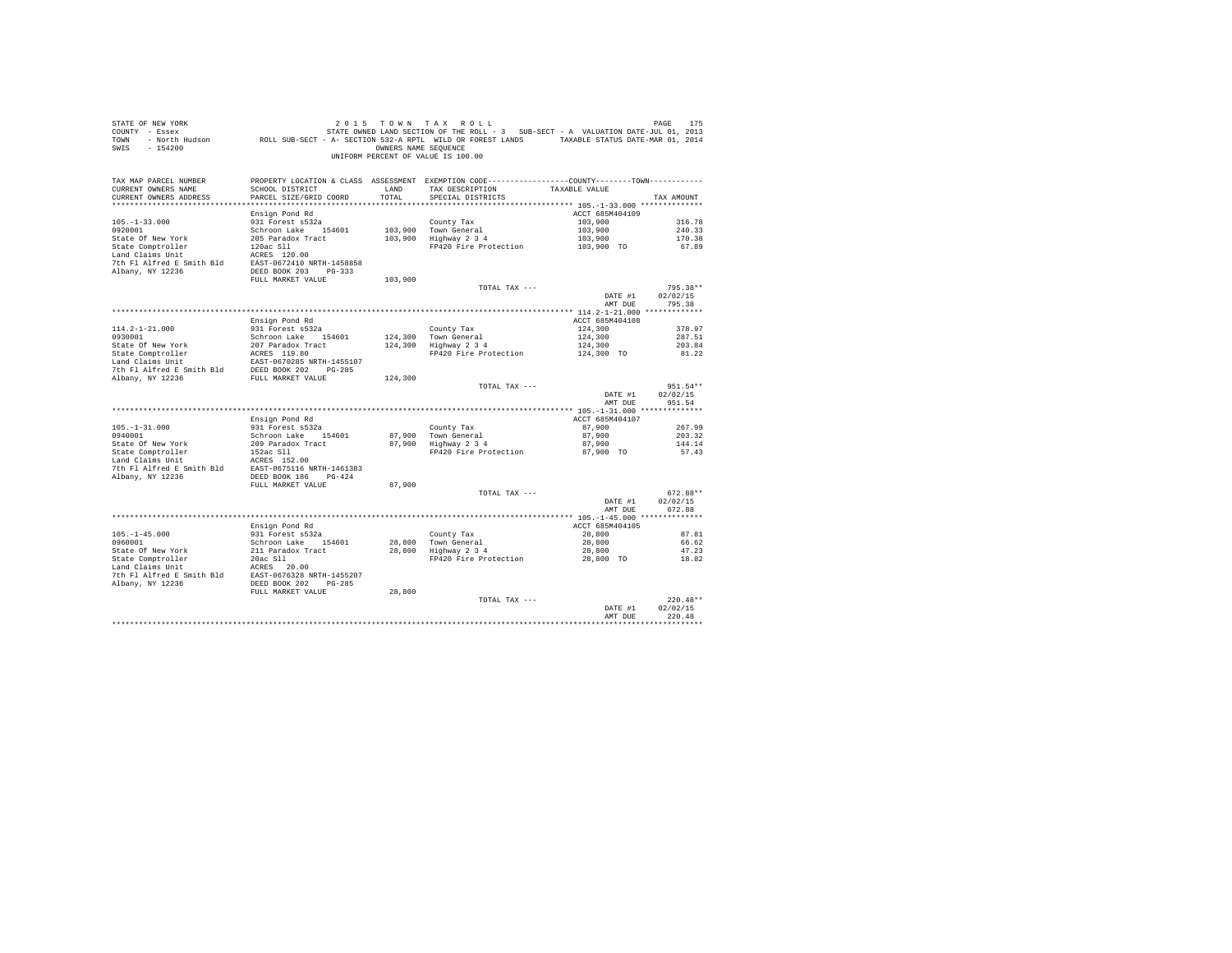| STATE OF NEW YORK<br>SWIS - 154200                                                                                                                                                                                                                         |                                           |               | 2015 TOWN TAX ROLL<br>OWNERS NAME SEQUENCE<br>UNIFORM PERCENT OF VALUE IS 100.00                                                        |                                  | PAGE<br>176                          |
|------------------------------------------------------------------------------------------------------------------------------------------------------------------------------------------------------------------------------------------------------------|-------------------------------------------|---------------|-----------------------------------------------------------------------------------------------------------------------------------------|----------------------------------|--------------------------------------|
| TAX MAP PARCEL NUMBER<br>CURRENT OWNERS NAME<br>CURRENT OWNERS ADDRESS<br>*************************                                                                                                                                                        | SCHOOL DISTRICT<br>PARCEL SIZE/GRID COORD | LAND<br>TOTAL | PROPERTY LOCATION & CLASS ASSESSMENT EXEMPTION CODE----------------COUNTY--------TOWN----------<br>TAX DESCRIPTION<br>SPECIAL DISTRICTS | TAXABLE VALUE                    | TAX AMOUNT                           |
|                                                                                                                                                                                                                                                            | Ensign Pond Rd                            |               |                                                                                                                                         | ACCT 685M404104                  |                                      |
| $115. - 1 - 4.000$                                                                                                                                                                                                                                         | 931 Forest s532a - WTRFNT                 |               | County Tax                                                                                                                              | 186,400                          | 568.31                               |
| 0970001                                                                                                                                                                                                                                                    | Schroon Lake 154601                       |               | 186.400 Town General<br>186,400   Town General<br>186,400   Highway 2 3 4                                                               | 186,400                          | 431.15                               |
| State Of New York                                                                                                                                                                                                                                          | 212 Paradox Tract                         |               |                                                                                                                                         | 186,400<br>$186,400$ TO          | 305.67                               |
| State Comptroller<br>Land Claims Unit                                                                                                                                                                                                                      | 150ac Sll<br>ACRES 160.00                 |               | FP420 Fire Protection                                                                                                                   |                                  | 121.79                               |
|                                                                                                                                                                                                                                                            |                                           |               |                                                                                                                                         |                                  |                                      |
| 7th F1 Alfred E Smith Bld<br>RBST-0676042 NRTH-1453484<br>RIbany, NY 12236<br>DEED BOOK 202 PG-285                                                                                                                                                         |                                           |               |                                                                                                                                         |                                  |                                      |
|                                                                                                                                                                                                                                                            | FULL MARKET VALUE                         | 186,400       |                                                                                                                                         |                                  |                                      |
|                                                                                                                                                                                                                                                            |                                           |               | TOTAL TAX ---                                                                                                                           | DATE #1<br>AMT DUE               | $1.426.92**$<br>02/02/15<br>1.426.92 |
|                                                                                                                                                                                                                                                            |                                           |               |                                                                                                                                         |                                  |                                      |
|                                                                                                                                                                                                                                                            | Ensign Pond Rd                            |               |                                                                                                                                         | ACCT 685M404103                  |                                      |
| $115. -1 - 10.000$<br>0980001                                                                                                                                                                                                                              | 931 Forest s532a                          |               | County Tax                                                                                                                              | 199,000                          | 606.72                               |
|                                                                                                                                                                                                                                                            | Schroon Lake 154601                       |               | County Tax<br>199,000 Town General<br>199,000 Highway 2 3 4                                                                             | 199,000                          | 460.30                               |
| State Of New York                                                                                                                                                                                                                                          | 213 Paradox Tract                         |               | FP420 Fire Protection                                                                                                                   | 199,000                          | 326.33                               |
|                                                                                                                                                                                                                                                            | EAST-0676310 NRTH-1450920                 |               |                                                                                                                                         | 199,000 TO                       | 130.03                               |
|                                                                                                                                                                                                                                                            |                                           |               |                                                                                                                                         |                                  |                                      |
| State Comptroller<br>1992<br>Land Claims Unit<br>1992<br>The Fl Alfred E Smith Bld<br>2000 1993<br>2000 1992<br>2000 1992<br>2000 1992<br>2000 1992<br>2000 1992<br>2000 1992<br>2000 1992<br>2000 1992<br>2000 1992<br>2000 1992<br>20114<br>2011<br>2013 |                                           | 199,000       |                                                                                                                                         |                                  |                                      |
|                                                                                                                                                                                                                                                            |                                           |               | TOTAL TAX ---                                                                                                                           |                                  | $1.523.38**$                         |
|                                                                                                                                                                                                                                                            |                                           |               |                                                                                                                                         | DATE #1<br>AMT DUE               | 02/02/15<br>1.523.38                 |
|                                                                                                                                                                                                                                                            |                                           |               |                                                                                                                                         |                                  |                                      |
|                                                                                                                                                                                                                                                            | Ensign Pond Rd                            |               |                                                                                                                                         | ACCT 685M404102                  |                                      |
| $115. -1 - 13.000$                                                                                                                                                                                                                                         | 931 Forest s532a                          |               | County Tax                                                                                                                              | 198,500                          | 605.20                               |
| 0990001                                                                                                                                                                                                                                                    | Schroon Lake 154601                       |               | 198,500 Town General<br>198,500 Highway 2 3 4                                                                                           | 198,500                          | 459.14                               |
|                                                                                                                                                                                                                                                            |                                           |               |                                                                                                                                         | 198,500                          | 325.51                               |
| 9790001<br>State Of New York<br>214 Paradox Tract<br>214 Paradox Tract<br>214 Paradox Tract<br>214 Paradox Tract<br>214 Paradox Tract<br>214 Paradox Tract<br>214 Paradox Paradox Paradox<br>214 Paradox Paradox<br>214 Paradox Paradox<br>214 Parad       |                                           |               | FP420 Fire Protection                                                                                                                   | 198,500 TO                       | 129.70                               |
|                                                                                                                                                                                                                                                            |                                           |               |                                                                                                                                         |                                  |                                      |
| Albany, NY 12236                                                                                                                                                                                                                                           | DEED BOOK 198 PG-114                      |               |                                                                                                                                         |                                  |                                      |
|                                                                                                                                                                                                                                                            | FULL MARKET VALUE                         | 198,500       |                                                                                                                                         |                                  |                                      |
|                                                                                                                                                                                                                                                            |                                           |               | TOTAL TAX ---                                                                                                                           |                                  | $1.519.55**$                         |
|                                                                                                                                                                                                                                                            |                                           |               |                                                                                                                                         | DATE #1<br>AMT DUR               | 02/02/15<br>1,519.55                 |
|                                                                                                                                                                                                                                                            |                                           |               |                                                                                                                                         |                                  |                                      |
|                                                                                                                                                                                                                                                            | Ensign Pond Rd                            |               |                                                                                                                                         | ACCT 685M404101                  |                                      |
| $115. - 1 - 16.000$                                                                                                                                                                                                                                        | 931 Forest s532a                          |               | County Tax                                                                                                                              | 167,600                          | 510.99                               |
| 1000001                                                                                                                                                                                                                                                    | Schroon Lake 154601                       | 167,600       | County Tax<br>167,600 Town General<br>167,600 Highway 2 3 4                                                                             | 167,600                          | 387.67                               |
| State Of New York                                                                                                                                                                                                                                          | 215 Paradox Tract<br>152ac Sll            |               | FP420 Fire Protection                                                                                                                   | 167,600<br>167,600 TO            | 274.84<br>109.51                     |
| State Comptroller<br>Land Claims Unit                                                                                                                                                                                                                      | ACRES 152.00                              |               |                                                                                                                                         |                                  |                                      |
|                                                                                                                                                                                                                                                            |                                           |               |                                                                                                                                         |                                  |                                      |
|                                                                                                                                                                                                                                                            |                                           |               |                                                                                                                                         |                                  |                                      |
|                                                                                                                                                                                                                                                            | FULL MARKET VALUE                         | 167,600       |                                                                                                                                         |                                  |                                      |
|                                                                                                                                                                                                                                                            |                                           |               | TOTAL TAX ---                                                                                                                           | DATE #1                          | $1.283.01**$<br>02/02/15             |
|                                                                                                                                                                                                                                                            |                                           |               |                                                                                                                                         | AMT DUR                          | 1,283.01                             |
|                                                                                                                                                                                                                                                            |                                           |               |                                                                                                                                         | ******************************** |                                      |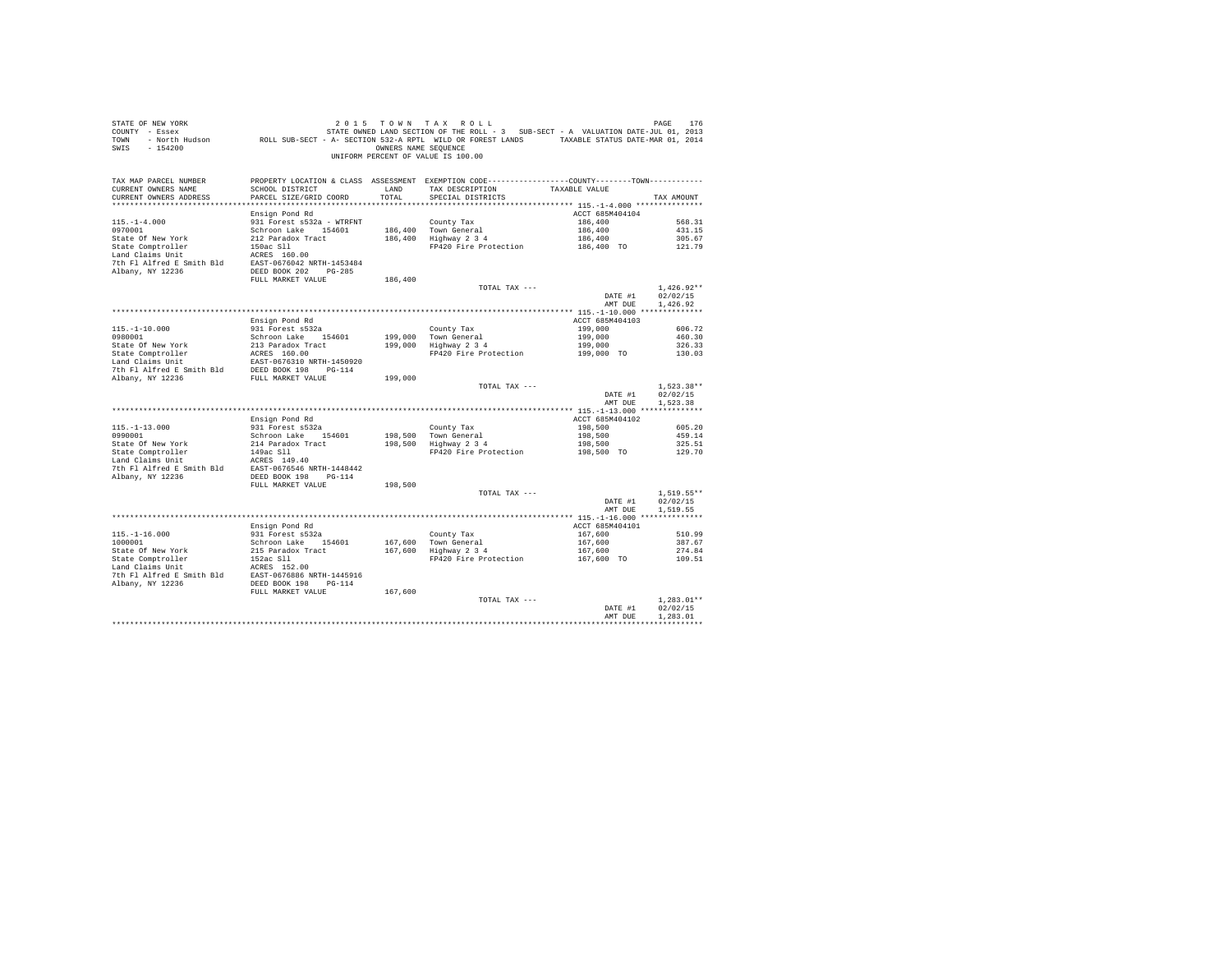| STATE OF NEW YORK<br>SWIS - 154200                                                                                                                                  |                                           |               | 2015 TOWN TAX ROLL<br>OWNERS NAME SEQUENCE<br>UNIFORM PERCENT OF VALUE IS 100.00                                                        |                    | PAGE<br>177          |
|---------------------------------------------------------------------------------------------------------------------------------------------------------------------|-------------------------------------------|---------------|-----------------------------------------------------------------------------------------------------------------------------------------|--------------------|----------------------|
| TAX MAP PARCEL NUMBER<br>CURRENT OWNERS NAME<br>CURRENT OWNERS ADDRESS<br>************************                                                                  | SCHOOL DISTRICT<br>PARCEL SIZE/GRID COORD | LAND<br>TOTAL | PROPERTY LOCATION & CLASS ASSESSMENT EXEMPTION CODE----------------COUNTY--------TOWN----------<br>TAX DESCRIPTION<br>SPECIAL DISTRICTS | TAXABLE VALUE      | TAX AMOUNT           |
|                                                                                                                                                                     | Ensign Pond Rd                            |               |                                                                                                                                         | ACCT 685M404214    |                      |
| $115. - 1 - 19.000$                                                                                                                                                 | 931 Forest s532a                          |               | County Tax                                                                                                                              | 139,800            | 426.23               |
| 1010001                                                                                                                                                             | Schroon Lake 154601                       |               | 139,800 Town General                                                                                                                    | 139,800            | 323.36               |
| State Of New York                                                                                                                                                   | 216 Paradox Tract                         |               | 139,800 Highway 2 3 4                                                                                                                   | 139,800            | 229.25               |
| State Comptroller<br>Land Claims Unit                                                                                                                               | 168.7ac Sll<br>ACRES 168.70               |               | FP420 Fire Protection                                                                                                                   | 139,800 TO         | 91.35                |
|                                                                                                                                                                     |                                           |               |                                                                                                                                         |                    |                      |
| 7th F1 Alfred E Smith B1d<br>BAST-0677221 NRTH-1443017<br>Albany, NY 12236<br>BEED BOOK 199 PG-82                                                                   |                                           |               |                                                                                                                                         |                    |                      |
|                                                                                                                                                                     | FULL MARKET VALUE                         | 139,800       |                                                                                                                                         |                    |                      |
|                                                                                                                                                                     |                                           |               | TOTAL TAX ---                                                                                                                           |                    | $1.070.19**$         |
|                                                                                                                                                                     |                                           |               |                                                                                                                                         | DATE #1            | 02/02/15             |
|                                                                                                                                                                     |                                           |               |                                                                                                                                         | AMT DUE            | 1,070.19             |
|                                                                                                                                                                     | Ensign Pond Rd                            |               |                                                                                                                                         | ACCT 685M404213    |                      |
| $115. - 1 - 22.000$                                                                                                                                                 | 931 Forest s532a                          |               | County Tax                                                                                                                              | 99,300             | 302.75               |
| 1020001                                                                                                                                                             | Schroon Lake 154601                       |               | County Tax<br>99,300 Town General<br>99,300 Highway 2 3 4                                                                               | 99,300             | 229.69               |
| State Of New York                                                                                                                                                   | 217 Paradox Tract                         |               |                                                                                                                                         | 99,300             | 162.84               |
| State Comptroller<br>Land Claims Unit                                                                                                                               | 160ac S11<br>ACRES 160.00                 |               | FP420 Fire Protection                                                                                                                   | 99,300 TO          | 64.88                |
| 7th Fl Alfred E Smith Bld EAST-0677642 NRTH-1440494                                                                                                                 |                                           |               |                                                                                                                                         |                    |                      |
| Albany, NY 12236                                                                                                                                                    | FULL MARKET VALUE                         | 99,300        |                                                                                                                                         |                    |                      |
|                                                                                                                                                                     |                                           |               | TOTAL TAX ---                                                                                                                           |                    | $760.16**$           |
|                                                                                                                                                                     |                                           |               |                                                                                                                                         | DATE #1            | 02/02/15             |
|                                                                                                                                                                     |                                           |               |                                                                                                                                         | AMT DUE            | 760.16               |
|                                                                                                                                                                     | Johnson Pond Rd                           |               |                                                                                                                                         | ACCT 685M404215    |                      |
| $126. - 1 - 2.000$                                                                                                                                                  | 931 Forest s532a                          |               | County Tax                                                                                                                              | 96,100             | 293.00               |
| 1030001                                                                                                                                                             | Schroon Lake 154601                       |               | 96,100 Town General<br>96,100 Highway 2 3 4                                                                                             | 96,100             | 222.28               |
| State Of New York                                                                                                                                                   | 218 Paradox Tr                            |               |                                                                                                                                         | 96,100             | 157.59               |
| State Comptroller<br>Land Claims Unit                                                                                                                               | 160ac S11                                 |               | FP420 Fire Protection                                                                                                                   | 96,100 TO          | 62.79                |
| $\begin{tabular}{llll} \texttt{Land Claus Unit} & \texttt{ACRES} & 160.00 \\ \texttt{7th Fl Alfred E Smith Bld} & \texttt{EAST-0677865 NRTH-1437683} \end{tabular}$ |                                           |               |                                                                                                                                         |                    |                      |
| Albany, NY 12236                                                                                                                                                    | DEED BOOK 148 PG-424                      |               |                                                                                                                                         |                    |                      |
|                                                                                                                                                                     | FULL MARKET VALUE                         | 96,100        |                                                                                                                                         |                    |                      |
|                                                                                                                                                                     |                                           |               | TOTAL TAX ---                                                                                                                           |                    | $735.66**$           |
|                                                                                                                                                                     |                                           |               |                                                                                                                                         | DATE #1            | 02/02/15             |
|                                                                                                                                                                     |                                           |               |                                                                                                                                         | AMT DUR            | 735.66               |
|                                                                                                                                                                     | Johnson Pond Rd                           |               |                                                                                                                                         | ACCT 685M404211    |                      |
| $126. - 1 - 5.000$<br>1040001                                                                                                                                       | 931 Forest s532a                          |               | County Tax                                                                                                                              | 144,000            | 439.04               |
| 1040001                                                                                                                                                             | Schroon Lake 154601                       | 144,000       | County iax<br>Town General<br>Highway 2 3 4                                                                                             | 144,000            | 333.08               |
| State Of New York                                                                                                                                                   | 219 Paradox Tract                         | 144,000       |                                                                                                                                         | 144,000            | 236.14               |
| State Comptroller<br>Land Claims Unit                                                                                                                               | 165.2ac<br>ACRES 165.20                   |               | FP420 Fire Protection                                                                                                                   | 144,000 TO         | 94.09                |
| 7th Fl Alfred E Smith Bld EAST-0678124 NRTH-1434837                                                                                                                 |                                           |               |                                                                                                                                         |                    |                      |
| Albany, NY 12236                                                                                                                                                    | DEED BOOK 198 PG-598                      |               |                                                                                                                                         |                    |                      |
|                                                                                                                                                                     | FULL MARKET VALUE                         | 144,000       |                                                                                                                                         |                    |                      |
|                                                                                                                                                                     |                                           |               | TOTAL TAX ---                                                                                                                           |                    | $1.102.35**$         |
|                                                                                                                                                                     |                                           |               |                                                                                                                                         | DATE #1<br>AMT DUR | 02/02/15<br>1,102.35 |
|                                                                                                                                                                     |                                           |               |                                                                                                                                         |                    | *************        |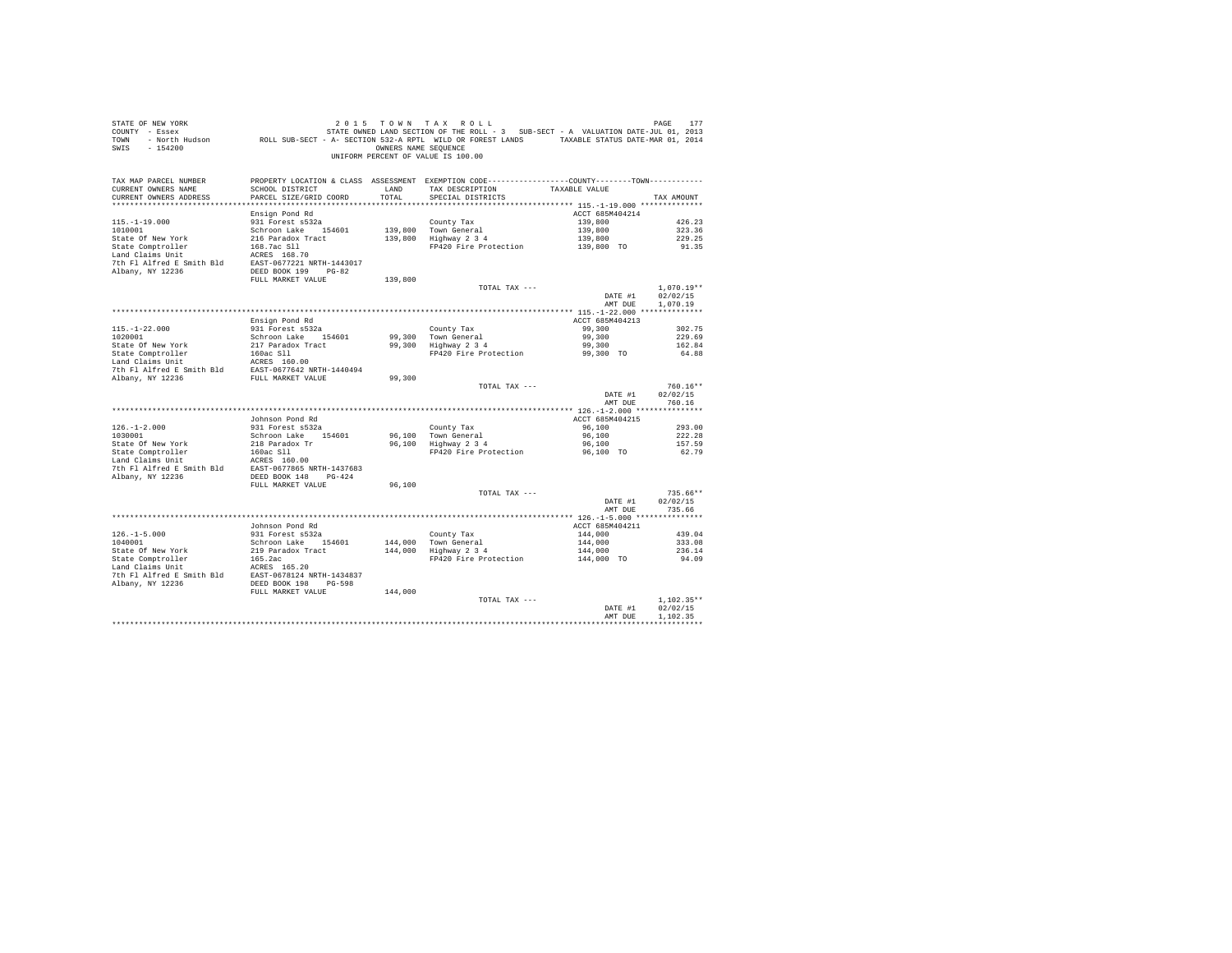| SWIS - 154200                                                                                                                                                   |                                           | OWNERS NAME SEQUENCE | 2015 TOWN TAX ROLL<br>UNIFORM PERCENT OF VALUE IS 100.00                                                                                             |                       |                      |
|-----------------------------------------------------------------------------------------------------------------------------------------------------------------|-------------------------------------------|----------------------|------------------------------------------------------------------------------------------------------------------------------------------------------|-----------------------|----------------------|
| TAX MAP PARCEL NUMBER<br>CURRENT OWNERS NAME                                                                                                                    | SCHOOL DISTRICT<br>PARCEL SIZE/GRID COORD | LAND<br>TOTAL        | PROPERTY LOCATION & CLASS ASSESSMENT EXEMPTION CODE----------------COUNTY-------TOWN----------<br>TAX DESCRIPTION TAXABLE VALUE<br>SPECIAL DISTRICTS |                       | TAX AMOUNT           |
| CURRENT OWNERS ADDRESS                                                                                                                                          |                                           |                      |                                                                                                                                                      |                       |                      |
|                                                                                                                                                                 | Johnson Pond Rd                           |                      |                                                                                                                                                      | ACCT 685M404212       |                      |
| $126. - 1 - 4.000$                                                                                                                                              | 931 Forest s532a                          |                      |                                                                                                                                                      | 115,300               | 351.53               |
| 1050001                                                                                                                                                         | Schroon Lake 154601                       |                      |                                                                                                                                                      | 115,300               | 266.69               |
| State Of New York                                                                                                                                               | 224 Paradox Tr                            |                      | County Tax<br>115,300 Town General<br>115,300 Highway 2 3 4                                                                                          | 115,300               | 189.08               |
|                                                                                                                                                                 |                                           |                      | FP420 Fire Protection                                                                                                                                | 115,300 TO            | 75.34                |
|                                                                                                                                                                 |                                           |                      |                                                                                                                                                      |                       |                      |
| State Comptroller<br>Land Claims Unit<br>$\text{ACRES}$ 165.20<br>7th F1 AIfred E Smith Bld<br>EXET-0680749 NRTH-1435053<br>albany NY 12036<br>Albany, NY 12236 | FULL MARKET VALUE                         | 115,300              |                                                                                                                                                      |                       |                      |
|                                                                                                                                                                 |                                           |                      | TOTAL TAX ---                                                                                                                                        |                       | 882.64**             |
|                                                                                                                                                                 |                                           |                      |                                                                                                                                                      | DATE #1 02/02/15      |                      |
|                                                                                                                                                                 |                                           |                      |                                                                                                                                                      | AMT DUE               | 882.64               |
|                                                                                                                                                                 |                                           |                      |                                                                                                                                                      |                       |                      |
|                                                                                                                                                                 | Johnson Pond Rd                           |                      |                                                                                                                                                      | ACCT 685M404210       |                      |
| $126. - 1 - 3.000$                                                                                                                                              | 931 Forest s532a                          |                      |                                                                                                                                                      | 101,100               | 308.24               |
| 1060001                                                                                                                                                         | Schroon Lake 154601                       |                      | County Tax<br>101,100 Town General<br>101,100 Highway 2 3 4                                                                                          | 101,100<br>101,100    | 233.85               |
| State Of New York                                                                                                                                               | 225 Paradox Tract                         |                      | FP420 Fire Protection                                                                                                                                | 101,100 TO            | 165.79<br>66.06      |
|                                                                                                                                                                 |                                           |                      |                                                                                                                                                      |                       |                      |
|                                                                                                                                                                 |                                           |                      |                                                                                                                                                      |                       |                      |
|                                                                                                                                                                 |                                           | 101,100              |                                                                                                                                                      |                       |                      |
|                                                                                                                                                                 |                                           |                      | TOTAL TAX ---                                                                                                                                        |                       | $773.94**$           |
|                                                                                                                                                                 |                                           |                      |                                                                                                                                                      | DATE #1               | 02/02/15             |
|                                                                                                                                                                 |                                           |                      |                                                                                                                                                      | AMT DUE               | 773.94               |
|                                                                                                                                                                 | Ensign Pond Rd                            |                      |                                                                                                                                                      | ACCT 685M404209       |                      |
| $115. - 1 - 21.000$                                                                                                                                             | 931 Forest s532a                          |                      |                                                                                                                                                      | 219,400               | 668.92               |
| 1070001                                                                                                                                                         | Schroon Lake 154601                       |                      |                                                                                                                                                      | 219,400               | 507.48               |
|                                                                                                                                                                 |                                           |                      | County Tax<br>219,400 Town General<br>219,400 Highway 2 3 4                                                                                          | 219,400<br>219,400 TO | 359.79               |
|                                                                                                                                                                 |                                           |                      | FP420 Fire Protection                                                                                                                                |                       | 143.36               |
|                                                                                                                                                                 |                                           |                      |                                                                                                                                                      |                       |                      |
|                                                                                                                                                                 |                                           |                      |                                                                                                                                                      |                       |                      |
|                                                                                                                                                                 |                                           |                      | TOTAL TAX ---                                                                                                                                        |                       | $1.679.55**$         |
|                                                                                                                                                                 |                                           |                      |                                                                                                                                                      | DATE #1               | 02/02/15             |
|                                                                                                                                                                 |                                           |                      |                                                                                                                                                      | AMT DUE               | 1,679.55             |
|                                                                                                                                                                 |                                           |                      |                                                                                                                                                      |                       |                      |
|                                                                                                                                                                 | Ensign Pond Rd                            |                      |                                                                                                                                                      | ACCT 685M404208       |                      |
| $115. - 1 - 20.000$                                                                                                                                             | 931 Forest s532a - WTRFNT                 |                      | County Tax                                                                                                                                           | 249,000               | 759.17               |
| 1080001                                                                                                                                                         | Schroon Lake 154601                       |                      | Councy rax<br>249,000 Town General<br>249,000 Highway 2 3 4                                                                                          | 249,000               | 575.95               |
| State Of New York<br>State Comptroller                                                                                                                          | 227 Paradox Tract<br>168.7ac Sll          |                      | FP420 Fire Protection 249,000 TO                                                                                                                     | 249,000               | 408.33<br>162.70     |
|                                                                                                                                                                 |                                           |                      |                                                                                                                                                      |                       |                      |
| Land Claims Unit MCRES 168.70<br>7th Fl Alfred E Smith Bld EAST-0680007 NRTH-1443548<br>Albany, NY 12236 DEED BOOK 199 PG-82                                    |                                           |                      |                                                                                                                                                      |                       |                      |
|                                                                                                                                                                 |                                           |                      |                                                                                                                                                      |                       |                      |
|                                                                                                                                                                 | FULL MARKET VALUE                         | 249,000              |                                                                                                                                                      |                       |                      |
|                                                                                                                                                                 |                                           |                      | TOTAL TAX ---                                                                                                                                        |                       | $1.906.15**$         |
|                                                                                                                                                                 |                                           |                      |                                                                                                                                                      | DATE #1<br>AMT DUE    | 02/02/15<br>1,906.15 |
|                                                                                                                                                                 |                                           |                      |                                                                                                                                                      |                       |                      |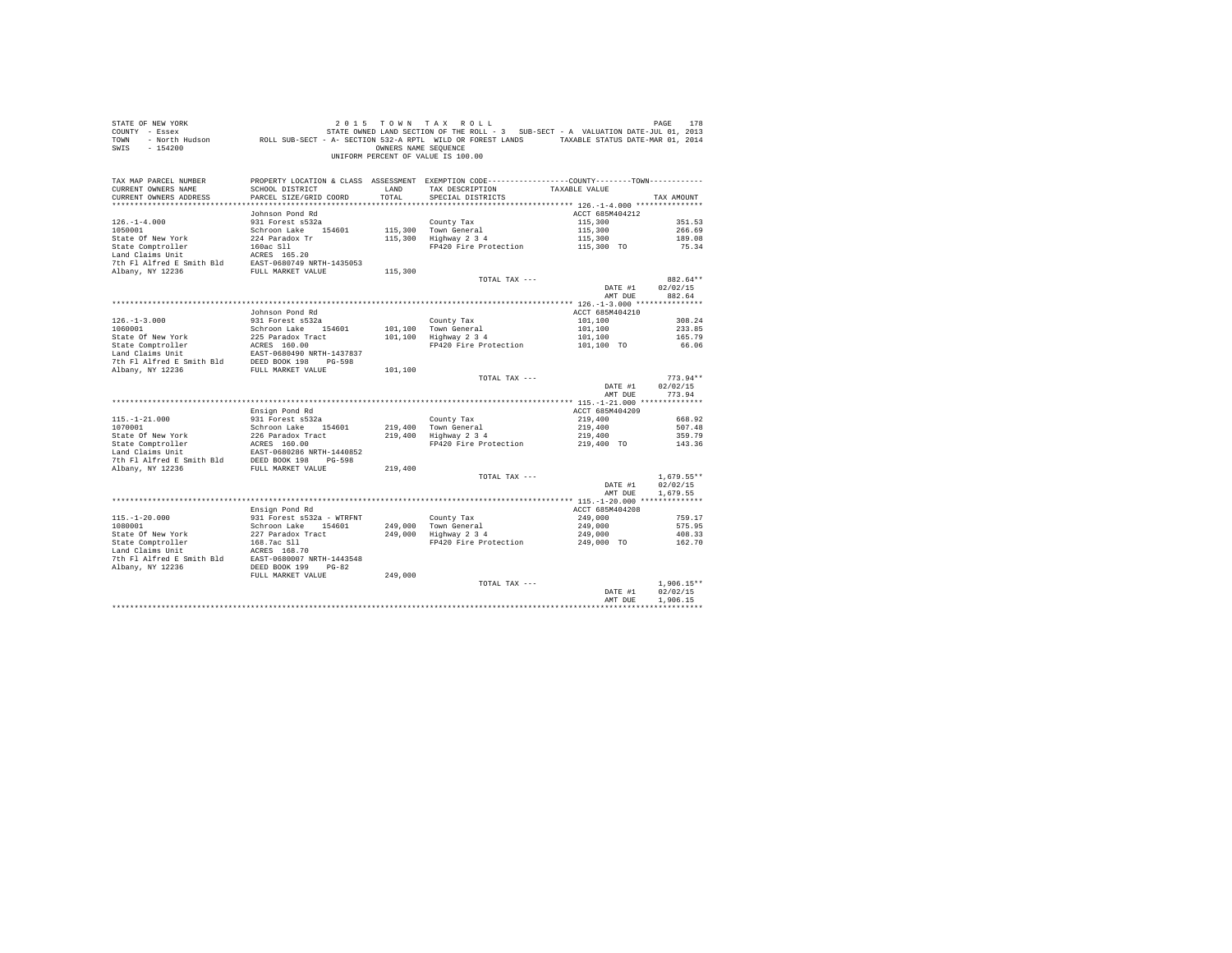| STATE OF NEW YORK<br>COUNTY - Essex<br>TOWN<br>$-154200$<br>SWIS                 |                                                           | OWNERS NAME SEOUENCE | 2015 TOWN TAX ROLL<br>- 2013 - 2014 - 2015 - 2014 - 2014 - 2014 - 2014 - 2015 - 2014 - 2015 - 2016 - 2016 - 2017 - 2017 - 2017 - 201<br>2013 - 2017 - 2017 - 2017 - 2017 - 2017 - 2018 - 2017 - 2018 - 2017 - 2017 - 2017 - 2017 - 2017 - 2017 - 2017<br>-<br>UNIFORM PERCENT OF VALUE IS 100.00 |                     | PAGE<br>179                          |
|----------------------------------------------------------------------------------|-----------------------------------------------------------|----------------------|--------------------------------------------------------------------------------------------------------------------------------------------------------------------------------------------------------------------------------------------------------------------------------------------------|---------------------|--------------------------------------|
| TAX MAP PARCEL NUMBER<br>CURRENT OWNERS NAME<br>CURRENT OWNERS ADDRESS           | SCHOOL DISTRICT<br>PARCEL SIZE/GRID COORD                 | LAND<br>TOTAL        | PROPERTY LOCATION & CLASS ASSESSMENT EXEMPTION CODE---------------COUNTY-------TOWN---------<br>TAX DESCRIPTION TAXABLE VALUE<br>SPECIAL DISTRICTS                                                                                                                                               |                     | TAX AMOUNT                           |
|                                                                                  | Ensign Pond Rd                                            |                      |                                                                                                                                                                                                                                                                                                  | ACCT 685M404207     |                                      |
| $115. - 1 - 15.000$                                                              | 931 Forest s532a - WTRFNT                                 |                      | County Tax                                                                                                                                                                                                                                                                                       | 161,700             | 493.00                               |
| 1090001                                                                          | Schroon Lake 154601                                       |                      | 161,700 Town General                                                                                                                                                                                                                                                                             | 161,700             | 374.02                               |
| State Of New York                                                                | 228 Paradox Tract                                         |                      | 161,700 Highway 2 3 4                                                                                                                                                                                                                                                                            | 161,700             | 265.17                               |
| State Comptroller                                                                | ACRES 152.00<br>ACRES 152.00<br>EAST-0679598 NRTH-1446252 |                      | FP420 Fire Protection                                                                                                                                                                                                                                                                            | 161,700 TO          | 105.65                               |
| Land Claims Unit                                                                 |                                                           |                      |                                                                                                                                                                                                                                                                                                  |                     |                                      |
| Deep Notation of The Smith Bld<br>The Fl Alfred E Smith Bld<br>PULL MARKET VALUE |                                                           | 161,700              |                                                                                                                                                                                                                                                                                                  |                     |                                      |
|                                                                                  |                                                           |                      | TOTAL TAX ---                                                                                                                                                                                                                                                                                    |                     | $1,237.84**$                         |
|                                                                                  |                                                           |                      |                                                                                                                                                                                                                                                                                                  | DATE #1             | 02/02/15                             |
|                                                                                  |                                                           |                      |                                                                                                                                                                                                                                                                                                  | AMT DUE             | 1,237.84                             |
|                                                                                  |                                                           |                      |                                                                                                                                                                                                                                                                                                  |                     |                                      |
|                                                                                  | Ensign Pond Rd                                            |                      |                                                                                                                                                                                                                                                                                                  | ACCT 685M404206     |                                      |
| $115. - 1 - 14.000$                                                              | 931 Forest s532a                                          |                      | County Tax                                                                                                                                                                                                                                                                                       | 133,900             | 408.24                               |
| 1100001<br>State Of New York                                                     | Schroon Lake 154601                                       |                      | 133,900 Town General<br>133,900 Highway 2 3 4                                                                                                                                                                                                                                                    | 133,900             | 309.72                               |
|                                                                                  | 229 Paradox Tract                                         |                      | Highway 2 3 4 133,900<br>FP420 Fire Protection 133,900 TO                                                                                                                                                                                                                                        |                     | 219.58<br>87.49                      |
|                                                                                  |                                                           |                      |                                                                                                                                                                                                                                                                                                  |                     |                                      |
|                                                                                  |                                                           |                      |                                                                                                                                                                                                                                                                                                  |                     |                                      |
|                                                                                  |                                                           | 133,900              |                                                                                                                                                                                                                                                                                                  |                     |                                      |
|                                                                                  |                                                           |                      | TOTAL TAX ---                                                                                                                                                                                                                                                                                    | DATE #1<br>AMT DUE  | $1,025.03**$<br>02/02/15<br>1.025.03 |
|                                                                                  |                                                           |                      |                                                                                                                                                                                                                                                                                                  |                     |                                      |
|                                                                                  | Ensign Pond Rd                                            |                      |                                                                                                                                                                                                                                                                                                  | ACCT 685M404205     |                                      |
| $115. - 1 - 9.000$                                                               | 931 Forest s532a                                          |                      | County Tax                                                                                                                                                                                                                                                                                       | 86,800              | 264.64                               |
| 1110001                                                                          | Schroon Lake 154601                                       |                      | 86,800 Town General<br>86,800 Highway 2 3 4                                                                                                                                                                                                                                                      | 86,800              | 200.77                               |
| 1110001<br>State Of New York<br>State Comptroller                                | 230 Paradox Tract<br>ACRES 160.00                         |                      | FP420 Fire Protection                                                                                                                                                                                                                                                                            | 86,800<br>86,800 TO | 142.34<br>56.72                      |
|                                                                                  | EAST-0678898 NRTH-1451391                                 |                      |                                                                                                                                                                                                                                                                                                  |                     |                                      |
| 7th Fl Alfred E Smith Bld FULL MARKET VALUE                                      |                                                           | 86,800               |                                                                                                                                                                                                                                                                                                  |                     |                                      |
| Albany, NY 12236                                                                 |                                                           |                      |                                                                                                                                                                                                                                                                                                  |                     |                                      |
|                                                                                  |                                                           |                      | TOTAL TAX ---                                                                                                                                                                                                                                                                                    |                     | 664.47**                             |
|                                                                                  |                                                           |                      |                                                                                                                                                                                                                                                                                                  | DATE #1             | 02/02/15                             |
|                                                                                  |                                                           |                      |                                                                                                                                                                                                                                                                                                  | AMT DUE             | 664.47                               |
|                                                                                  | Ensign Pond Rd                                            |                      |                                                                                                                                                                                                                                                                                                  | ACCT 685M404204     |                                      |
| $115. - 1 - 5.000$                                                               | 931 Forest s532a                                          |                      | County Tax                                                                                                                                                                                                                                                                                       | 154,500             | 471.05                               |
| 1120001                                                                          | Schroon Lake 154601                                       |                      |                                                                                                                                                                                                                                                                                                  | 154,500             | 357.37                               |
|                                                                                  |                                                           |                      | 154,500 Town General<br>154,500 Highway 2 3 4                                                                                                                                                                                                                                                    | 154,500             | 253.36                               |
|                                                                                  |                                                           |                      | FP420 Fire Protection                                                                                                                                                                                                                                                                            | 154,500 TO          | 100.95                               |
|                                                                                  |                                                           |                      |                                                                                                                                                                                                                                                                                                  |                     |                                      |
|                                                                                  |                                                           |                      |                                                                                                                                                                                                                                                                                                  |                     |                                      |
|                                                                                  |                                                           |                      | TOTAL TAX ---                                                                                                                                                                                                                                                                                    |                     | $1.182.73**$                         |
|                                                                                  |                                                           |                      |                                                                                                                                                                                                                                                                                                  | DATE #1             | 02/02/15                             |
|                                                                                  |                                                           |                      |                                                                                                                                                                                                                                                                                                  | AMT DUE             | 1,182.73                             |
|                                                                                  |                                                           |                      |                                                                                                                                                                                                                                                                                                  |                     |                                      |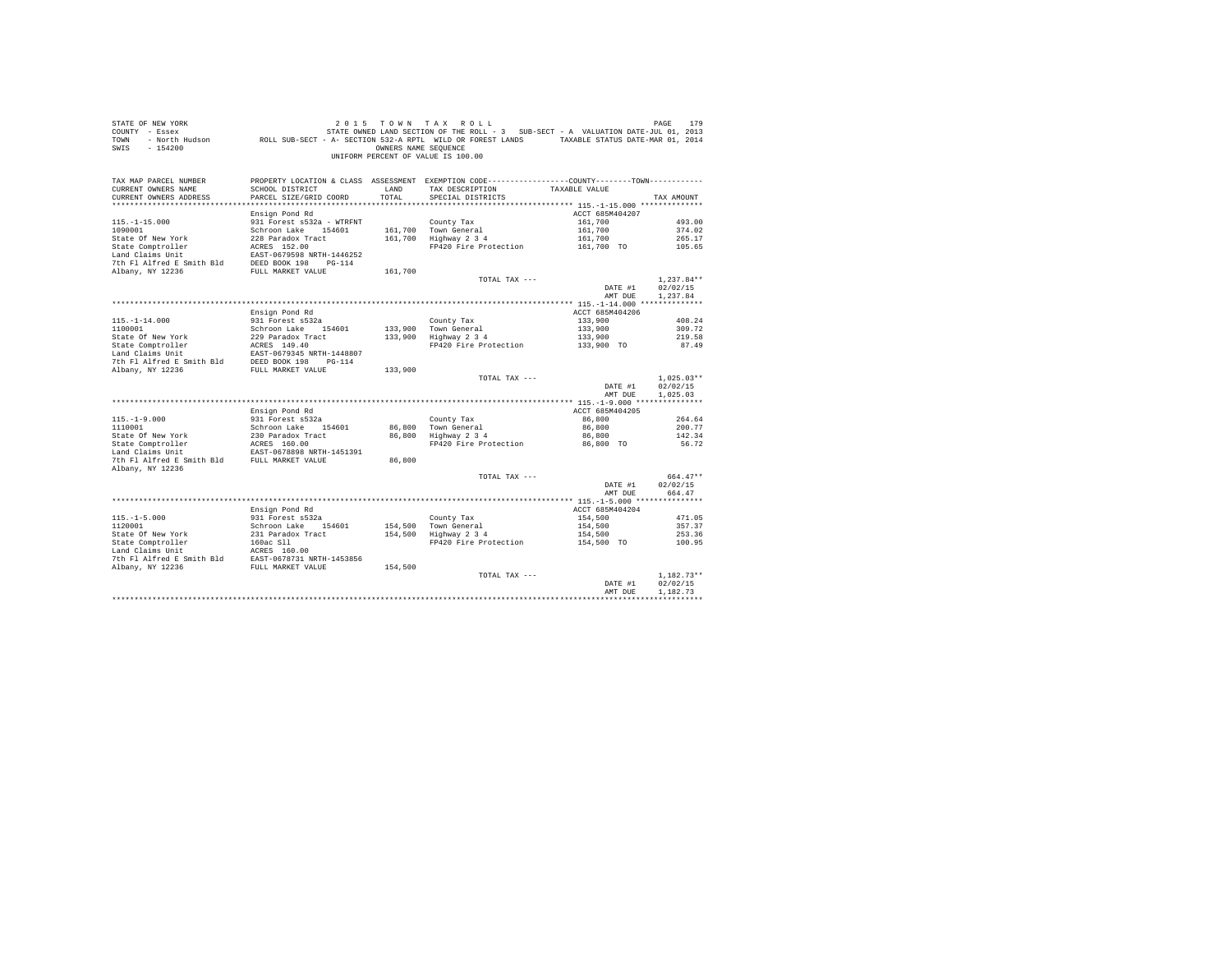| STATE OF NEW YORK<br>SWIS - 154200                                                                                      |                                           | OWNERS NAME SEQUENCE | 2015 TOWN TAX ROLL<br>UNIFORM PERCENT OF VALUE IS 100.00                                                                                              |                       | PAGE<br>180        |
|-------------------------------------------------------------------------------------------------------------------------|-------------------------------------------|----------------------|-------------------------------------------------------------------------------------------------------------------------------------------------------|-----------------------|--------------------|
| TAX MAP PARCEL NUMBER<br>CURRENT OWNERS NAME<br>CURRENT OWNERS ADDRESS                                                  | SCHOOL DISTRICT<br>PARCEL SIZE/GRID COORD | LAND<br>TOTAL        | PROPERTY LOCATION & CLASS ASSESSMENT EXEMPTION CODE----------------COUNTY--------TOWN----------<br>TAX DESCRIPTION TAXABLE VALUE<br>SPECIAL DISTRICTS |                       | TAX AMOUNT         |
|                                                                                                                         |                                           |                      |                                                                                                                                                       |                       |                    |
|                                                                                                                         | Ensign Pond Rd                            |                      |                                                                                                                                                       | ACCT 685M404203       |                    |
| $105. - 1 - 42.000$                                                                                                     | 931 Forest s532a                          |                      | County Tax                                                                                                                                            | 101,100               | 308.24             |
| 1130001                                                                                                                 | Schroon Lake 154601                       |                      | 101,100 Town General                                                                                                                                  | 101,100               | 233.85             |
| State Of New York                                                                                                       | 232 Paradox Tract                         |                      | 101,100 Town General<br>101,100 Highway 2 3 4                                                                                                         | 101,100               | 165.79             |
| State Comptroller                                                                                                       | 232 Paradox Tract<br>ACRES 131.00         |                      | FP420 Fire Protection 101,100 TO                                                                                                                      |                       | 66.06              |
| Land Claims Unit                                                                                                        | EAST-0678424 NRTH-1456530                 |                      |                                                                                                                                                       |                       |                    |
| 7th Fl Alfred E Smith Bld DEED BOOK 187 PG-443                                                                          |                                           |                      |                                                                                                                                                       |                       |                    |
| Albany, NY 12236                                                                                                        | FULL MARKET VALUE                         | 101,100              |                                                                                                                                                       |                       |                    |
|                                                                                                                         |                                           |                      | TOTAL TAX ---                                                                                                                                         |                       | $773.94**$         |
|                                                                                                                         |                                           |                      |                                                                                                                                                       | DATE #1               | 02/02/15           |
|                                                                                                                         |                                           |                      |                                                                                                                                                       | AMT DUE               | 773.94             |
|                                                                                                                         |                                           |                      |                                                                                                                                                       |                       |                    |
|                                                                                                                         | Ensign Pond Rd                            |                      |                                                                                                                                                       | ACCT 685M404202       |                    |
| $105. - 1 - 35.000$                                                                                                     | 931 Forest s532a                          |                      |                                                                                                                                                       | 135,700               | 413.73             |
| 1140001                                                                                                                 | Schroon Lake 154601                       |                      | County Tax<br>135,700 Town General<br>135,700 Highway 2 3 4                                                                                           | 135,700               | 313.88             |
|                                                                                                                         |                                           |                      | FP420 Fire Protection 135,700 TO                                                                                                                      | 135,700               | 222.53             |
| State Of New York 233 Paradox Tract Camptroller 233 Paradox Tract Camptroller 2010 101 ACRES 160.00 EM Land Claims Unit |                                           |                      |                                                                                                                                                       |                       | 88.67              |
|                                                                                                                         |                                           |                      |                                                                                                                                                       |                       |                    |
|                                                                                                                         |                                           | 135,700              |                                                                                                                                                       |                       |                    |
|                                                                                                                         |                                           |                      | TOTAL TAX ---                                                                                                                                         |                       | $1.038.81**$       |
|                                                                                                                         |                                           |                      |                                                                                                                                                       | DATE #1               | 02/02/15           |
|                                                                                                                         |                                           |                      |                                                                                                                                                       | AMT DUE               | 1,038.81           |
|                                                                                                                         |                                           |                      |                                                                                                                                                       |                       |                    |
|                                                                                                                         | Ensign Pond Rd                            |                      |                                                                                                                                                       | ACCT 685M404201       |                    |
| $105. - 1 - 30.000$                                                                                                     | 931 Forest s532a - WTRFNT                 |                      | County Tax                                                                                                                                            | 112,900               | 344.22             |
|                                                                                                                         | Schroon Lake 154601                       |                      | 112,900 Town General<br>112,900 Highway 2 3 4                                                                                                         | 112,900               | 261.14             |
| 1150001<br>State Of New York<br>State Comptroller<br>The Thir                                                           | 234 Paradox Tract<br>ACRES 160.00         |                      |                                                                                                                                                       | 112,900               | 185.14             |
|                                                                                                                         |                                           |                      | FP420 Fire Protection                                                                                                                                 | 112,900 TO            | 73.77              |
|                                                                                                                         | EAST-0677696 NRTH-1461845                 |                      |                                                                                                                                                       |                       |                    |
| 7th Fl Alfred E Smith Bld FULL MARKET VALUE                                                                             |                                           | 112,900              |                                                                                                                                                       |                       |                    |
| Albany, NY 12236                                                                                                        |                                           |                      | TOTAL TAX ---                                                                                                                                         |                       | $864.27**$         |
|                                                                                                                         |                                           |                      |                                                                                                                                                       | DATE #1               | 02/02/15           |
|                                                                                                                         |                                           |                      |                                                                                                                                                       | AMT DUE               | 864.27             |
|                                                                                                                         |                                           |                      |                                                                                                                                                       |                       |                    |
|                                                                                                                         | Ensign Pond Rd                            |                      |                                                                                                                                                       | ACCT 685M404315       |                    |
| $105. - 1 - 23.000$                                                                                                     | 931 Forest s532a - WTRFNT                 |                      | County Tax                                                                                                                                            | 129,500               | 394.83             |
| 1160001                                                                                                                 | Schroon Lake 154601                       |                      |                                                                                                                                                       | 129,500               | 299.54             |
| State Of New York<br>State Comptroller<br>Land Claims Unit                                                              | 235 Paradox Tract<br>160ac Sll            |                      | County Tax<br>129,500   Town General<br>129,500   Highway 2 3 4                                                                                       | 129,500<br>129,500 TO | 212.36             |
|                                                                                                                         | $ACRES$ 160.00                            |                      | FP420 Fire Protection                                                                                                                                 |                       | 84.62              |
|                                                                                                                         |                                           |                      |                                                                                                                                                       |                       |                    |
|                                                                                                                         |                                           |                      |                                                                                                                                                       |                       |                    |
|                                                                                                                         |                                           |                      |                                                                                                                                                       |                       |                    |
|                                                                                                                         |                                           |                      | TOTAL TAX ---                                                                                                                                         |                       | $991.35**$         |
|                                                                                                                         |                                           |                      |                                                                                                                                                       | DATE #1               | 02/02/15<br>991.35 |
|                                                                                                                         |                                           |                      |                                                                                                                                                       | AMT DUE               |                    |
|                                                                                                                         |                                           |                      |                                                                                                                                                       |                       |                    |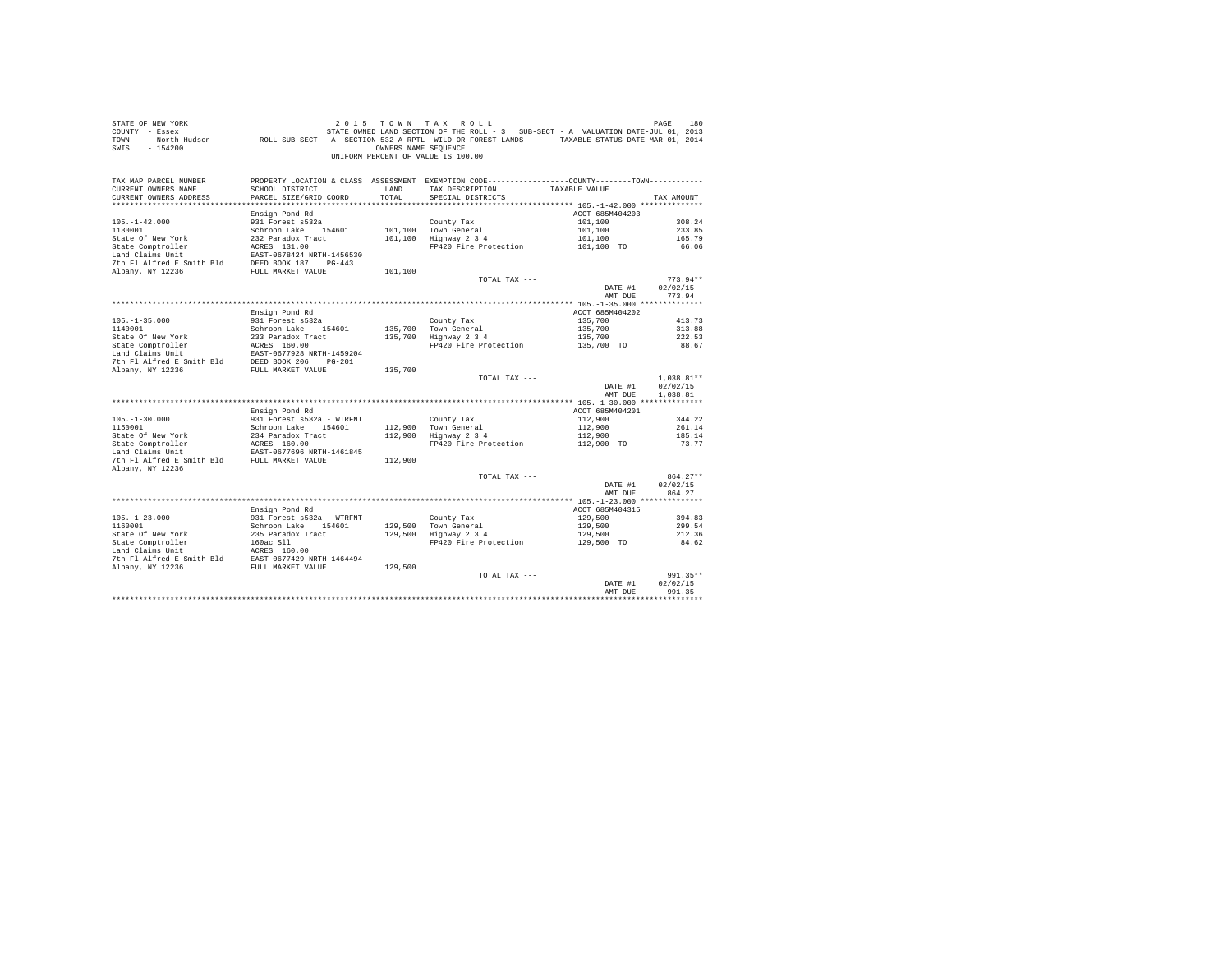| STATE OF NEW YORK<br>COUNTY - Essex<br>TOWN<br>SWIS - 154200                                                                                                                |                                           | OWNERS NAME SEOUENCE | DE NEW YORK TOWN TRAIN OF MEN ON THE PAGE 181<br>- Essex STATE ON STATE OWNED LAND SECTION OF THE ROLL - 3 SUB-SECT - A VALUATION DATE-JUL 01, 2013<br>- North Hudson     ROLL SUB-SECT - A SECTION 532-A RPTL WILD OR FOREST LANDS<br>UNIFORM PERCENT OF VALUE IS 100.00 |                       |              |
|-----------------------------------------------------------------------------------------------------------------------------------------------------------------------------|-------------------------------------------|----------------------|---------------------------------------------------------------------------------------------------------------------------------------------------------------------------------------------------------------------------------------------------------------------------|-----------------------|--------------|
| TAX MAP PARCEL NUMBER<br>CURRENT OWNERS NAME<br>CURRENT OWNERS ADDRESS                                                                                                      | SCHOOL DISTRICT<br>PARCEL SIZE/GRID COORD | LAND<br>TOTAL.       | PROPERTY LOCATION & CLASS ASSESSMENT EXEMPTION CODE----------------COUNTY--------TOWN----------<br>TAX DESCRIPTION<br>SPECIAL DISTRICTS                                                                                                                                   | TAXABLE VALUE         | TAX AMOUNT   |
|                                                                                                                                                                             | Ensign Pond Rd                            |                      |                                                                                                                                                                                                                                                                           | ACCT 685M404314       |              |
| $105. - 1 - 24.000$                                                                                                                                                         | 931 Forest s532a                          |                      | County Tax                                                                                                                                                                                                                                                                | 185,000               | 564.04       |
| 1170001                                                                                                                                                                     | Schroon Lake 154601                       |                      | 185,000 Town General                                                                                                                                                                                                                                                      | 185,000               | 427.91       |
| State Of New York                                                                                                                                                           | 236 Paradox Tract                         |                      | 185,000 Highway 2 3 4                                                                                                                                                                                                                                                     | 185,000<br>185,000 TO | 303.38       |
| State Comptroller<br>Land Claims Unit                                                                                                                                       | 160ac S11                                 |                      | FP420 Fire Protection                                                                                                                                                                                                                                                     |                       | 120.88       |
|                                                                                                                                                                             |                                           |                      |                                                                                                                                                                                                                                                                           |                       |              |
|                                                                                                                                                                             |                                           |                      |                                                                                                                                                                                                                                                                           |                       |              |
|                                                                                                                                                                             |                                           | 185,000              | TOTAL TAX ---                                                                                                                                                                                                                                                             |                       | $1.416.21**$ |
|                                                                                                                                                                             |                                           |                      |                                                                                                                                                                                                                                                                           | DATE #1               | 02/02/15     |
|                                                                                                                                                                             |                                           |                      |                                                                                                                                                                                                                                                                           | AMT DUE               | 1,416.21     |
|                                                                                                                                                                             |                                           |                      |                                                                                                                                                                                                                                                                           |                       |              |
|                                                                                                                                                                             | Ensign Pond Rd                            |                      |                                                                                                                                                                                                                                                                           | ACCT 685M404313       |              |
| $105. - 1 - 29.000$                                                                                                                                                         | 931 Forest s532a                          |                      | County Tax<br>118,900 Town General<br>118,900 Highway 2 3 4                                                                                                                                                                                                               | 118,900               | 362.51       |
| 1180001                                                                                                                                                                     | Schroon Lake 154601                       |                      |                                                                                                                                                                                                                                                                           | 118,900               | 275.02       |
|                                                                                                                                                                             |                                           |                      |                                                                                                                                                                                                                                                                           | 118,900               | 194.98       |
|                                                                                                                                                                             |                                           |                      | FP420 Fire Protection 118,900 TO                                                                                                                                                                                                                                          |                       | 77.69        |
| State Of New York 237 Paradox Tract<br>State Comptroller 160ac S11<br>Land Claims Unit 160ac S160.00                                                                        |                                           |                      |                                                                                                                                                                                                                                                                           |                       |              |
| 7th F1 Alfred E Smith Bld EAST-0680367 NRTH-1462169                                                                                                                         |                                           |                      |                                                                                                                                                                                                                                                                           |                       |              |
| Albany, NY 12236                                                                                                                                                            | DEED BOOK 230 PG-554                      |                      |                                                                                                                                                                                                                                                                           |                       |              |
|                                                                                                                                                                             | FULL MARKET VALUE                         | 118,900              | TOTAL TAX ---                                                                                                                                                                                                                                                             |                       | $910.20**$   |
|                                                                                                                                                                             |                                           |                      |                                                                                                                                                                                                                                                                           | DATE #1               | 02/02/15     |
|                                                                                                                                                                             |                                           |                      |                                                                                                                                                                                                                                                                           | AMT DUE               | 910.20       |
|                                                                                                                                                                             |                                           |                      |                                                                                                                                                                                                                                                                           |                       |              |
|                                                                                                                                                                             | Ensign Pond Rd                            |                      |                                                                                                                                                                                                                                                                           | ACCT 685M404312       |              |
| $105. - 1 - 36.000$                                                                                                                                                         | 931 Forest s532a                          |                      | County Tax<br>164,500 Town General<br>164,500 Highway 2 3 4                                                                                                                                                                                                               | 164,500               | 501.54       |
| 1190001                                                                                                                                                                     | Schroon Lake 154601                       |                      |                                                                                                                                                                                                                                                                           | 164,500               | 380.50       |
|                                                                                                                                                                             |                                           |                      |                                                                                                                                                                                                                                                                           | 164,500               | 269.76       |
|                                                                                                                                                                             |                                           |                      | FP420 Fire Protection                                                                                                                                                                                                                                                     | 164,500 TO            | 107.48       |
| State Of New York 238 Paradox Tract<br>State Comptroller 160ac S11<br>Land Claims Unit<br>Land Claims Unit 160ac S11<br>7th F1 Alfred E Smith B1d EAST-0680419 NRTH-1459489 |                                           |                      |                                                                                                                                                                                                                                                                           |                       |              |
| Albany, NY 12236                                                                                                                                                            | DEED BOOK 230 PG-554                      |                      |                                                                                                                                                                                                                                                                           |                       |              |
|                                                                                                                                                                             | FULL MARKET VALUE                         | 164,500              |                                                                                                                                                                                                                                                                           |                       |              |
|                                                                                                                                                                             |                                           |                      | TOTAL TAX ---                                                                                                                                                                                                                                                             |                       | $1.259.28**$ |
|                                                                                                                                                                             |                                           |                      |                                                                                                                                                                                                                                                                           | DATE #1               | 02/02/15     |
|                                                                                                                                                                             |                                           |                      |                                                                                                                                                                                                                                                                           | AMT DUE               | 1,259.28     |
|                                                                                                                                                                             |                                           |                      |                                                                                                                                                                                                                                                                           |                       |              |
|                                                                                                                                                                             | Ensign Pond Rd                            |                      |                                                                                                                                                                                                                                                                           | ACCT 685M404310       |              |
| $105. - 1 - 41.000$                                                                                                                                                         | 931 Forest s532a - WTRFNT                 |                      | County Tax<br>106,600 Town General<br>106,600 Highway 2 3 4                                                                                                                                                                                                               | 106,600               | 325.01       |
| 1200001                                                                                                                                                                     | Schroon Lake 154601                       |                      |                                                                                                                                                                                                                                                                           | 106,600<br>106,600    | 246.57       |
|                                                                                                                                                                             |                                           |                      |                                                                                                                                                                                                                                                                           |                       | 174.81       |
|                                                                                                                                                                             |                                           |                      | FP420 Fire Protection                                                                                                                                                                                                                                                     | 106,600 TO            | 69.65        |
|                                                                                                                                                                             |                                           |                      |                                                                                                                                                                                                                                                                           |                       |              |
|                                                                                                                                                                             |                                           | 106,600              |                                                                                                                                                                                                                                                                           |                       |              |
|                                                                                                                                                                             |                                           |                      | TOTAL TAX ---                                                                                                                                                                                                                                                             |                       | $816.04**$   |
|                                                                                                                                                                             |                                           |                      |                                                                                                                                                                                                                                                                           | DATE #1               | 02/02/15     |
|                                                                                                                                                                             |                                           |                      |                                                                                                                                                                                                                                                                           | AMT DUE               | 816.04       |
|                                                                                                                                                                             |                                           |                      |                                                                                                                                                                                                                                                                           |                       | **********   |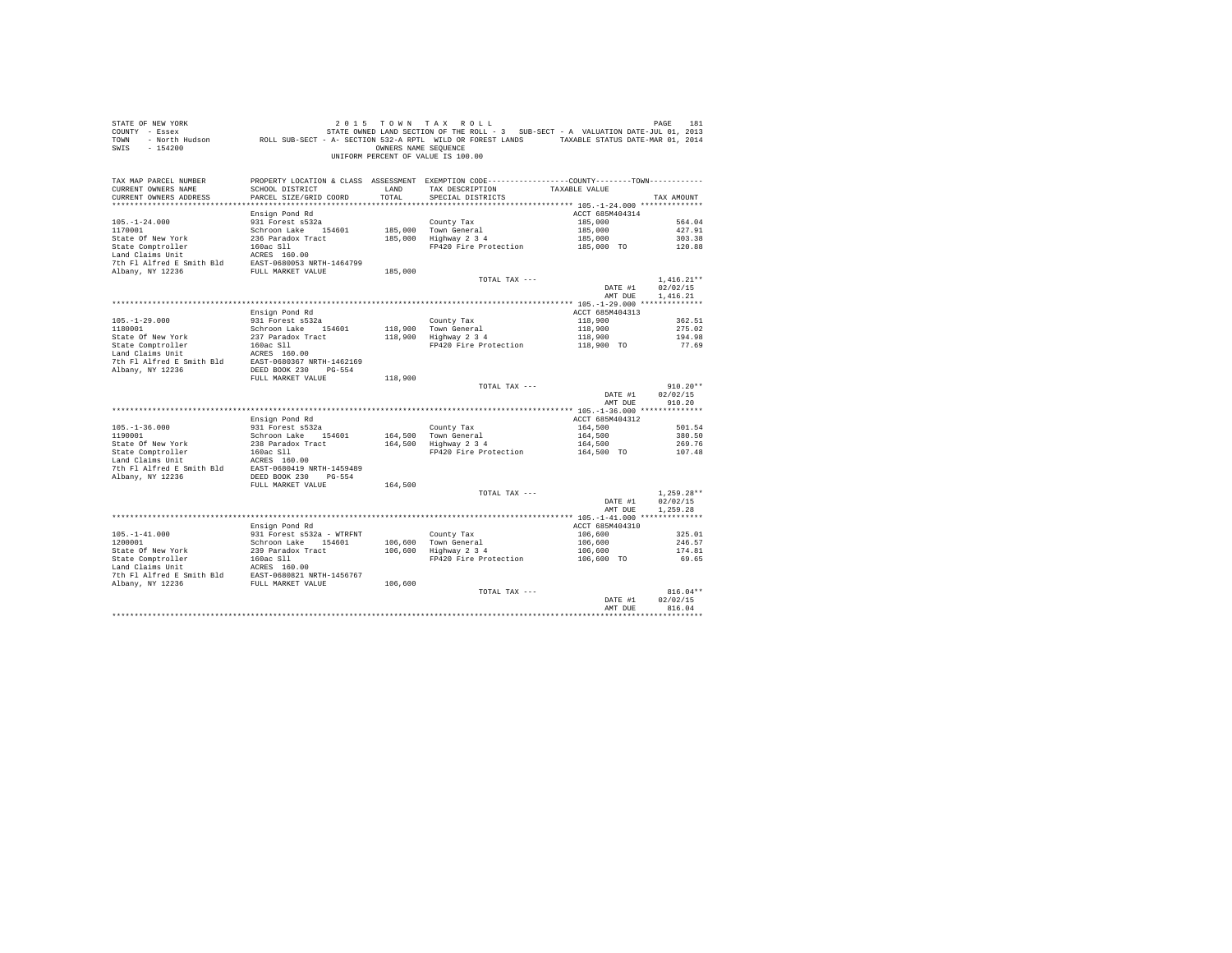| STATE OF NEW YORK                                                                                                                                                                                                              |                                                                                              |                      | 2015 TOWN TAX ROLL                                                     |                                                                                   | PAGE<br>182  |
|--------------------------------------------------------------------------------------------------------------------------------------------------------------------------------------------------------------------------------|----------------------------------------------------------------------------------------------|----------------------|------------------------------------------------------------------------|-----------------------------------------------------------------------------------|--------------|
| COUNTY - Essex                                                                                                                                                                                                                 |                                                                                              |                      |                                                                        | STATE OWNED LAND SECTION OF THE ROLL - 3 SUB-SECT - A VALUATION DATE-JUL 01, 2013 |              |
| TOWN - North Hudson ROLL SUB-SECT - A- SECTION 532-A RPTL WILD OR FOREST LANDS TAXABLE STATUS DATE-MAR 01, 2014                                                                                                                |                                                                                              |                      |                                                                        |                                                                                   |              |
| $-154200$<br>SWIS                                                                                                                                                                                                              |                                                                                              | OWNERS NAME SEOUENCE |                                                                        |                                                                                   |              |
|                                                                                                                                                                                                                                |                                                                                              |                      | UNIFORM PERCENT OF VALUE IS 100.00                                     |                                                                                   |              |
|                                                                                                                                                                                                                                |                                                                                              |                      |                                                                        |                                                                                   |              |
|                                                                                                                                                                                                                                |                                                                                              |                      |                                                                        |                                                                                   |              |
| TAX MAP PARCEL NUMBER                                                                                                                                                                                                          | PROPERTY LOCATION & CLASS ASSESSMENT EXEMPTION CODE---------------COUNTY-------TOWN--------- |                      |                                                                        |                                                                                   |              |
| CURRENT OWNERS NAME                                                                                                                                                                                                            | SCHOOL DISTRICT                                                                              | LAND                 | TAX DESCRIPTION                                                        | TAXABLE VALUE                                                                     |              |
| CURRENT OWNERS ADDRESS                                                                                                                                                                                                         | PARCEL SIZE/GRID COORD                                                                       | TOTAL.               | SPECIAL DISTRICTS                                                      |                                                                                   | TAX AMOUNT   |
|                                                                                                                                                                                                                                |                                                                                              |                      |                                                                        |                                                                                   |              |
|                                                                                                                                                                                                                                | Ensign Pond Rd                                                                               |                      |                                                                        | ACCT 685M478547                                                                   |              |
| $115. - 1 - 6.000$                                                                                                                                                                                                             | 931 Forest s532a - WTRFNT                                                                    |                      | County Tax                                                             | 163,000                                                                           | 496.96       |
| 1201001                                                                                                                                                                                                                        | Schroon Lake 154601                                                                          |                      |                                                                        | 163,000                                                                           | 377.03       |
| State Of New York                                                                                                                                                                                                              | 240 Paradox Tract                                                                            |                      | 163,000 Town General<br>163,000 Highway 2 3 4                          | 163,000                                                                           | 267.30       |
| State Comptroller                                                                                                                                                                                                              |                                                                                              |                      | FP420 Fire Protection                                                  | 163,000 TO                                                                        | 106.50       |
| Land Claims Unit                                                                                                                                                                                                               | ACRES 129.26<br>EAST-0681093 NRTH-1454816<br>FULL MARKET VALUE                               |                      |                                                                        |                                                                                   |              |
| 7th Fl Alfred E Smith Bld                                                                                                                                                                                                      |                                                                                              | 163,000              |                                                                        |                                                                                   |              |
| Albany, NY 12236                                                                                                                                                                                                               |                                                                                              |                      |                                                                        |                                                                                   |              |
|                                                                                                                                                                                                                                |                                                                                              |                      | TOTAL TAX ---                                                          |                                                                                   | $1.247.79**$ |
|                                                                                                                                                                                                                                |                                                                                              |                      |                                                                        | DATE #1                                                                           | 02/02/15     |
|                                                                                                                                                                                                                                |                                                                                              |                      |                                                                        |                                                                                   |              |
|                                                                                                                                                                                                                                |                                                                                              |                      |                                                                        | AMT DUE                                                                           | 1.247.79     |
|                                                                                                                                                                                                                                |                                                                                              |                      |                                                                        |                                                                                   |              |
|                                                                                                                                                                                                                                | Ensign Pond Rd                                                                               |                      |                                                                        | ACCT 685M478548                                                                   |              |
| $115. - 1 - 7.000$                                                                                                                                                                                                             | 931 Forest s532a - WTRFNT                                                                    |                      | County Tax                                                             | 61,700                                                                            | 188.11       |
| 1202001                                                                                                                                                                                                                        | Schroon Lake 154601                                                                          |                      | 61,700 Town General                                                    | 61,700                                                                            | 142.71       |
| Figure 10 Mey York 259 Paradox Tract<br>State Of New York 259 Paradox Tract<br>259 Paradox Tract<br>259 Paradox Tract<br>259 Paradox Tract<br>268 Mey 200 NRTH-1454954<br>27 The Fi Alfred E Smith Bld<br>27 PULL MARKET VALUE |                                                                                              |                      | 61,700 Town General<br>61,700 Highway 2 3 4                            | 61,700                                                                            | 101.18       |
|                                                                                                                                                                                                                                |                                                                                              |                      | FP420 Fire Protection                                                  | 61,700 TO                                                                         | 40.31        |
|                                                                                                                                                                                                                                |                                                                                              |                      |                                                                        |                                                                                   |              |
|                                                                                                                                                                                                                                |                                                                                              | 61,700               |                                                                        |                                                                                   |              |
| Albany, NY 12236                                                                                                                                                                                                               |                                                                                              |                      |                                                                        |                                                                                   |              |
|                                                                                                                                                                                                                                |                                                                                              |                      | TOTAL TAX ---                                                          |                                                                                   | $472.31**$   |
|                                                                                                                                                                                                                                |                                                                                              |                      |                                                                        | DATE #1                                                                           | 02/02/15     |
|                                                                                                                                                                                                                                |                                                                                              |                      |                                                                        | AMT DUE                                                                           | 472.31       |
|                                                                                                                                                                                                                                |                                                                                              |                      |                                                                        |                                                                                   |              |
|                                                                                                                                                                                                                                | Ensign Pond Rd                                                                               |                      |                                                                        | ACCT 685M404311                                                                   |              |
| $105. - 1 - 40.000$                                                                                                                                                                                                            | 931 Forest s532a - WTRFNT                                                                    |                      | County Tax                                                             | 148,700                                                                           | 453.37       |
| 1210001                                                                                                                                                                                                                        | Schroon Lake 154601                                                                          |                      | 148,700 Town General<br>148,700 Highway 2 3 4                          | 148,700                                                                           | 343.95       |
| State Of New York                                                                                                                                                                                                              |                                                                                              |                      |                                                                        | 148,700                                                                           | 243.85       |
| State Comptroller                                                                                                                                                                                                              | 260 Paradox Tract<br>160ac Sll                                                               |                      | FP420 Fire Protection                                                  | 148,700 TO                                                                        | 97.16        |
| Land Claims Unit                                                                                                                                                                                                               |                                                                                              |                      |                                                                        |                                                                                   |              |
| 7th Fl Alfred E Smith Bld EAST-0683661 NRTH-1457115                                                                                                                                                                            | ACRES 160.00                                                                                 |                      |                                                                        |                                                                                   |              |
|                                                                                                                                                                                                                                | DEED BOOK 132 PG-385                                                                         |                      |                                                                        |                                                                                   |              |
| Albany, NY 12236                                                                                                                                                                                                               |                                                                                              |                      |                                                                        |                                                                                   |              |
|                                                                                                                                                                                                                                | FULL MARKET VALUE                                                                            | 148,700              |                                                                        |                                                                                   |              |
|                                                                                                                                                                                                                                |                                                                                              |                      | TOTAL TAX ---                                                          |                                                                                   | $1.138.33**$ |
|                                                                                                                                                                                                                                |                                                                                              |                      |                                                                        | DATE #1                                                                           | 02/02/15     |
|                                                                                                                                                                                                                                |                                                                                              |                      |                                                                        | AMT DUE                                                                           | 1.138.33     |
|                                                                                                                                                                                                                                |                                                                                              |                      |                                                                        |                                                                                   |              |
|                                                                                                                                                                                                                                | Ensign Pond Rd                                                                               |                      |                                                                        | ACCT 685M404302                                                                   |              |
| $105. - 1 - 37.000$                                                                                                                                                                                                            | 931 Forest s532a                                                                             |                      | County Tax                                                             | 83,900                                                                            | 255.80       |
| 1220001                                                                                                                                                                                                                        | Schroon Lake 154601                                                                          |                      |                                                                        | 83,900                                                                            | 194.06       |
| State Of New York                                                                                                                                                                                                              |                                                                                              |                      | $83,900$ Town General<br>$83,900$ Highway 2 3 4<br>$119$ Highway 2 3 4 | 83,900                                                                            | 137.59       |
| State Comptroller                                                                                                                                                                                                              | 261 Paradox Tract<br>160ac Sll                                                               |                      | FP420 Fire Protection                                                  | 83,900 TO                                                                         | 54.82        |
| Land Claims Unit                                                                                                                                                                                                               | ACRES 160.00                                                                                 |                      |                                                                        |                                                                                   |              |
| 7th Fl Alfred E Smith Bld                                                                                                                                                                                                      | EAST-0683316 NRTH-1459966                                                                    |                      |                                                                        |                                                                                   |              |
| Albany, NY 12236                                                                                                                                                                                                               | DEED BOOK 230 PG-554                                                                         |                      |                                                                        |                                                                                   |              |
|                                                                                                                                                                                                                                | FULL MARKET VALUE                                                                            | 83,900               |                                                                        |                                                                                   |              |
|                                                                                                                                                                                                                                |                                                                                              |                      | TOTAL TAX ---                                                          |                                                                                   | $642.27**$   |
|                                                                                                                                                                                                                                |                                                                                              |                      |                                                                        | DATE #1                                                                           | 02/02/15     |
|                                                                                                                                                                                                                                |                                                                                              |                      |                                                                        | AMT DUE                                                                           | 642.27       |
|                                                                                                                                                                                                                                |                                                                                              |                      |                                                                        |                                                                                   |              |
|                                                                                                                                                                                                                                |                                                                                              |                      |                                                                        |                                                                                   | **********   |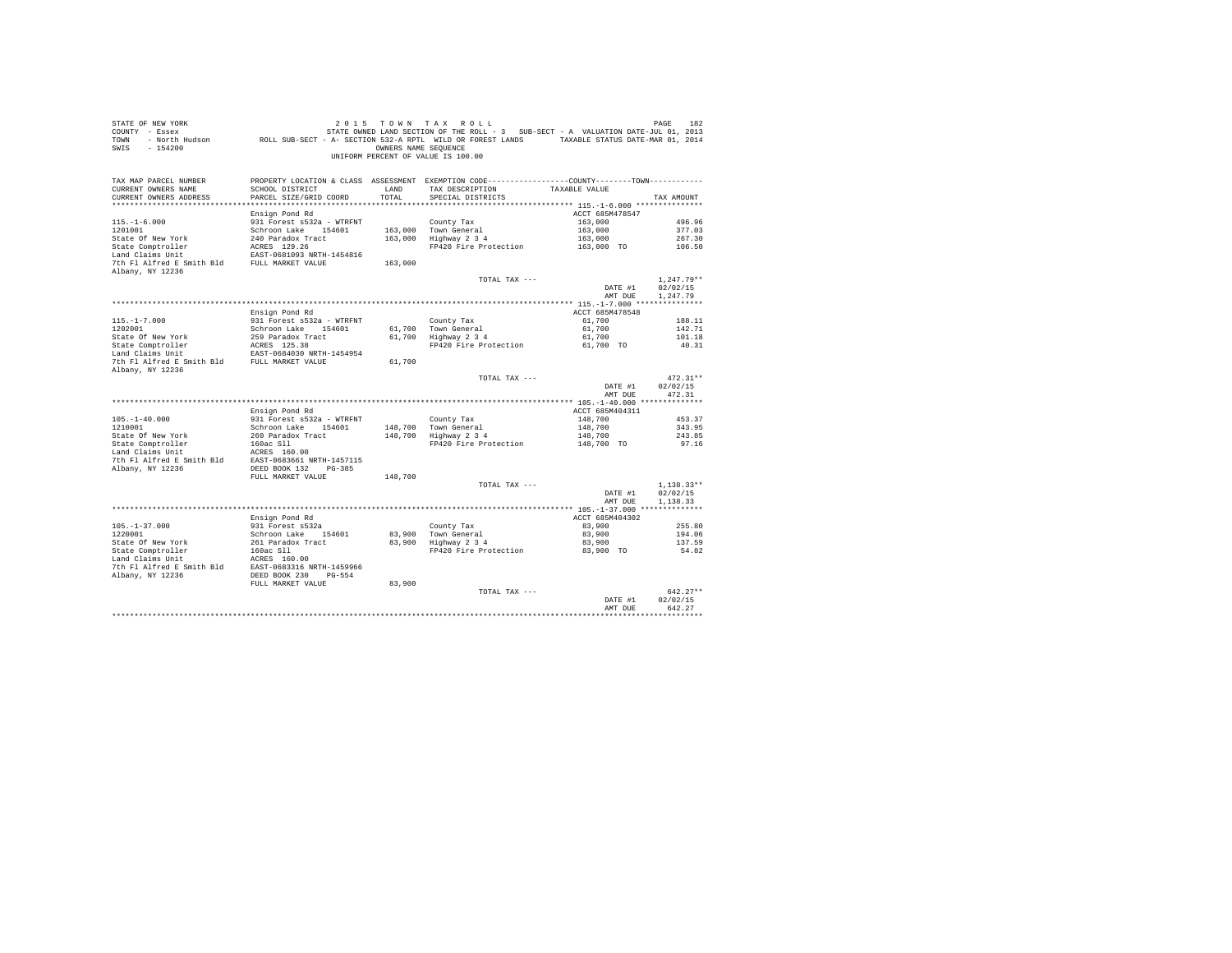| STATE OF NEW YORK<br>COUNTY - Essex<br>TOWN<br>SWIS<br>$-154200$ |                                          | OWNERS NAME SEQUENCE | 2015 TOWN TAX ROLL<br>STATE OWNED LAND SECTION OF THE ROLL - 3 SUB-SECT - A VALUATION DATE-JUL 01, 2013<br>- North Hudson ROLL SUB-SECT - A- SECTION 532-A RPTL WILD OR FOREST LANDS TAXABLE STATUS DATE-MAR 01, 2014<br>UNIFORM PERCENT OF VALUE IS 100.00 |                            | PAGE<br>183        |
|------------------------------------------------------------------|------------------------------------------|----------------------|-------------------------------------------------------------------------------------------------------------------------------------------------------------------------------------------------------------------------------------------------------------|----------------------------|--------------------|
| TAX MAP PARCEL NUMBER<br>CURRENT OWNERS NAME                     | SCHOOL DISTRICT                          | LAND                 | PROPERTY LOCATION & CLASS ASSESSMENT EXEMPTION CODE----------------COUNTY--------TOWN----------<br>TAX DESCRIPTION                                                                                                                                          | TAXABLE VALUE              |                    |
| CURRENT OWNERS ADDRESS                                           | PARCEL SIZE/GRID COORD                   | TOTAL                | SPECIAL DISTRICTS                                                                                                                                                                                                                                           |                            | TAX AMOUNT         |
|                                                                  |                                          |                      |                                                                                                                                                                                                                                                             |                            |                    |
|                                                                  | Ensign Pond Rd                           |                      |                                                                                                                                                                                                                                                             | ACCT 685M404309            |                    |
| $105. - 1 - 28.000$                                              | 931 Forest s532a                         |                      | County Tax                                                                                                                                                                                                                                                  | 215,700                    | 657.64             |
| 1230001<br>State Of New York                                     | Schroon Lake 154601<br>262 Paradox Tract | 215,700              | Town General                                                                                                                                                                                                                                                | 215,700                    | 498.92<br>353.72   |
| State Comptroller                                                | ACRES 160.00                             | 215,700              | Highway 2 3 4<br>FP420 Fire Protection                                                                                                                                                                                                                      | 215,700<br>215,700 TO      | 140.94             |
| Land Claims Unit                                                 | EAST-0683006 NRTH-1462613                |                      |                                                                                                                                                                                                                                                             |                            |                    |
| 7th Fl Alfred E Smith Bld                                        | DEED BOOK 230 PG-554                     |                      |                                                                                                                                                                                                                                                             |                            |                    |
| Albany, NY 12236                                                 | FULL MARKET VALUE                        | 215,700              |                                                                                                                                                                                                                                                             |                            |                    |
|                                                                  |                                          |                      | TOTAL TAX ---                                                                                                                                                                                                                                               |                            | $1.651.22**$       |
|                                                                  |                                          |                      |                                                                                                                                                                                                                                                             | DATE #1                    | 02/02/15           |
|                                                                  |                                          |                      |                                                                                                                                                                                                                                                             | AMT DUE                    | 1.651.22           |
|                                                                  |                                          |                      |                                                                                                                                                                                                                                                             |                            |                    |
|                                                                  | Ensign Pond Rd                           |                      |                                                                                                                                                                                                                                                             | ACCT 685M404306            |                    |
| $105. - 1 - 25.000$                                              | 931 Forest s532a - WTRFNT                |                      | County Tax                                                                                                                                                                                                                                                  | 223,700                    | 682.03             |
| 1240001                                                          | Schroon Lake 154601                      | 223,700              | Town General                                                                                                                                                                                                                                                | 223,700                    | 517.43             |
| State Of New York<br>State Comptroller                           | 263 Paradox Tract<br>160ac Sll           | 223,700              | Highway 2 3 4<br>FP420 Fire Protection                                                                                                                                                                                                                      | 223,700<br>223,700 TO      | 366.84<br>146.17   |
| Land Claims Unit                                                 | ACRES 160.00                             |                      |                                                                                                                                                                                                                                                             |                            |                    |
| 7th Fl Alfred E Smith Bld                                        | EAST-0682744 NRTH-1465276                |                      |                                                                                                                                                                                                                                                             |                            |                    |
| Albany, NY 12236                                                 | DEED BOOK 135 PG-327                     |                      |                                                                                                                                                                                                                                                             |                            |                    |
|                                                                  | FULL MARKET VALUE                        | 223,700              |                                                                                                                                                                                                                                                             |                            |                    |
|                                                                  |                                          |                      | TOTAL TAX ---                                                                                                                                                                                                                                               |                            | $1.712.47**$       |
|                                                                  |                                          |                      |                                                                                                                                                                                                                                                             | DATE #1                    | 02/02/15           |
|                                                                  |                                          |                      |                                                                                                                                                                                                                                                             | AMT DUE                    | 1,712.47           |
|                                                                  |                                          |                      |                                                                                                                                                                                                                                                             |                            |                    |
| $105. - 1 - 26.000$                                              | Ensign Pond Rd<br>931 Forest s532a       |                      |                                                                                                                                                                                                                                                             | ACCT 685M404307<br>206,700 | 630.20             |
| 1250001                                                          | Schroon Lake 154601                      | 206,700              | County Tax<br>Town General                                                                                                                                                                                                                                  | 206,700                    | 478.11             |
| State Of New York                                                | 264 Paradox Tract                        | 206,700              | Highway 2 3 4                                                                                                                                                                                                                                               | 206,700                    | 338.96             |
| State Comptroller                                                | ACRES 160.00                             |                      | FP420 Fire Protection                                                                                                                                                                                                                                       | 206,700 TO                 | 135.06             |
| Land Claims Unit                                                 | EAST-0685485 NRTH-1465701                |                      |                                                                                                                                                                                                                                                             |                            |                    |
| 7th Fl Alfred E Smith Bld                                        | DEED BOOK 183 PG-34                      |                      |                                                                                                                                                                                                                                                             |                            |                    |
| Albany, NY 12236                                                 | FULL MARKET VALUE                        | 206,700              |                                                                                                                                                                                                                                                             |                            |                    |
|                                                                  |                                          |                      | TOTAL TAX ---                                                                                                                                                                                                                                               |                            | $1.582.33**$       |
|                                                                  |                                          |                      |                                                                                                                                                                                                                                                             | DATE #1                    | 02/02/15           |
|                                                                  |                                          |                      |                                                                                                                                                                                                                                                             | AMT DUE                    | 1,582.33           |
|                                                                  | Ensign Pond Rd                           |                      |                                                                                                                                                                                                                                                             | ACCT 685M404301            |                    |
| $105. - 1 - 27.000$                                              | 931 Forest s532a                         |                      | County Tax                                                                                                                                                                                                                                                  | 110,100                    | 335.68             |
| 1260001                                                          | Schroon Lake 154601                      | 110,100              | Town General                                                                                                                                                                                                                                                | 110,100                    | 254.67             |
| State Of New York                                                | 265 Paradox Tract                        | 110,100              | Highway 2 3 4                                                                                                                                                                                                                                               | 110,100                    | 180.55             |
| State Comptroller                                                | ACRES 160.00                             |                      | FP420 Fire Protection                                                                                                                                                                                                                                       | 110,100 TO                 | 71.94              |
| Land Claims Unit                                                 | EAST-0685858 NRTH-1462919                |                      |                                                                                                                                                                                                                                                             |                            |                    |
| 7th Fl Alfred E Smith Bld                                        | DEED BOOK 183 PG-33                      |                      |                                                                                                                                                                                                                                                             |                            |                    |
| Albany, NY 12236                                                 | FULL MARKET VALUE                        | 110,100              |                                                                                                                                                                                                                                                             |                            |                    |
|                                                                  |                                          |                      | TOTAL TAX ---                                                                                                                                                                                                                                               |                            | 842.84**           |
|                                                                  |                                          |                      |                                                                                                                                                                                                                                                             | DATE #1                    | 02/02/15<br>842.84 |
|                                                                  |                                          |                      |                                                                                                                                                                                                                                                             | AMT DUE                    |                    |
|                                                                  |                                          |                      |                                                                                                                                                                                                                                                             |                            |                    |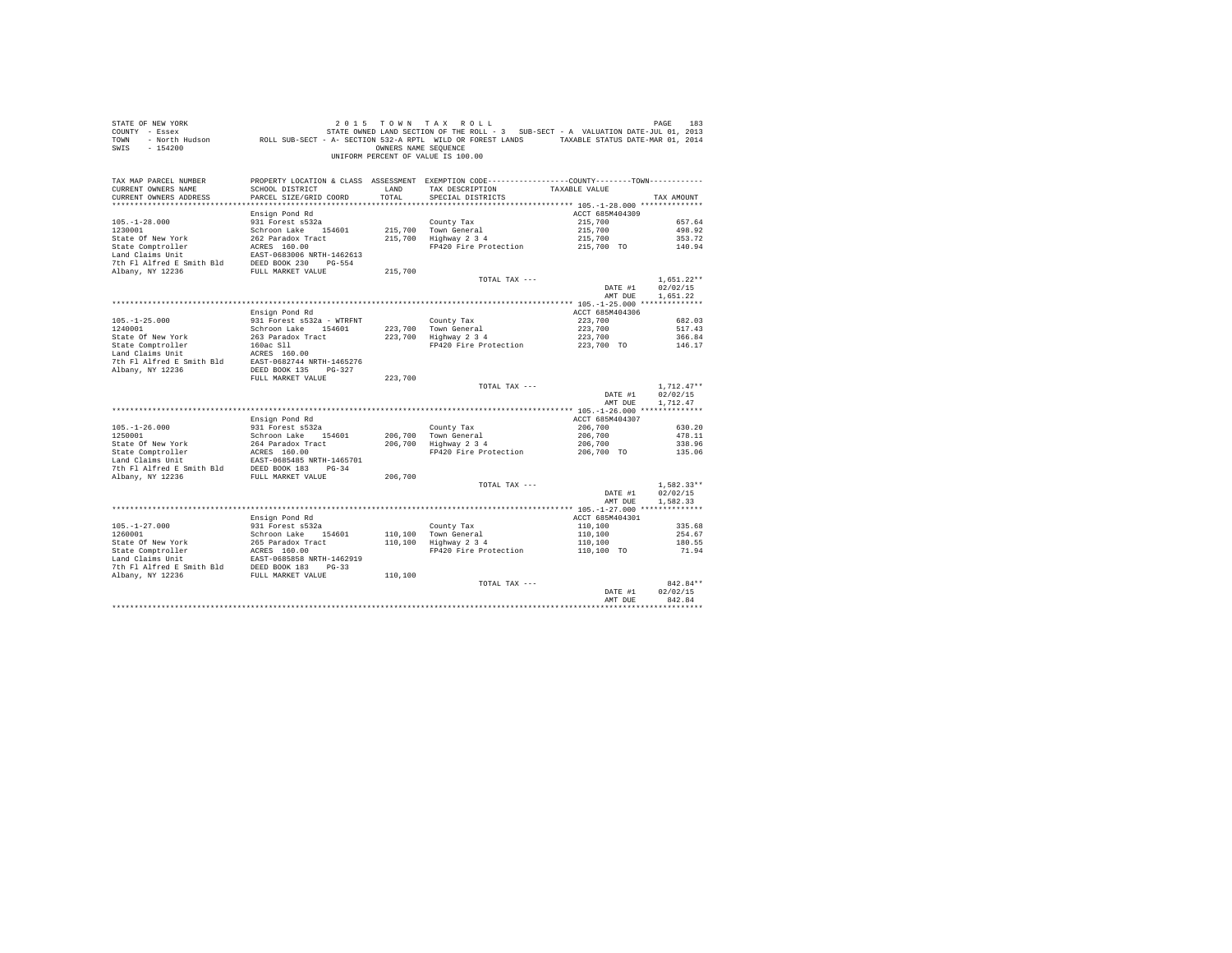| SWIS - 154200                                                                                                                                                       |                                                |         | OWNERS NAME SEQUENCE<br>UNIFORM PERCENT OF VALUE IS 100.00  |                    |                            |
|---------------------------------------------------------------------------------------------------------------------------------------------------------------------|------------------------------------------------|---------|-------------------------------------------------------------|--------------------|----------------------------|
| TAX MAP PARCEL NUMBER FROPERTY LOCATION & CLASS ASSESSMENT EXEMPTION CODE---------------COUNTY-------TOWN---------<br>CURRENT OWNERS NAME<br>CURRENT OWNERS ADDRESS | SCHOOL DISTRICT LAND<br>PARCEL SIZE/GRID COORD | TOTAL   | TAX DESCRIPTION<br>SPECIAL DISTRICTS                        | TAXABLE VALUE      | TAX AMOUNT                 |
|                                                                                                                                                                     |                                                |         |                                                             |                    |                            |
|                                                                                                                                                                     | Ensign Pond Rd                                 |         |                                                             | ACCT 685M404304    |                            |
| $105. - 1 - 38.000$                                                                                                                                                 | 931 Forest s532a - WTRFNT                      |         | County Tax                                                  | 109,600            | 334.16                     |
| 1270001                                                                                                                                                             | Schroon Lake 154601                            |         | 109,600 Town General<br>109,600 Highway 2 3 4               | 109,600<br>109,600 | 253.51<br>179.73           |
|                                                                                                                                                                     |                                                |         | FP420 Fire Protection 109,600 TO                            |                    | 71.61                      |
|                                                                                                                                                                     |                                                |         |                                                             |                    |                            |
|                                                                                                                                                                     |                                                |         |                                                             |                    |                            |
|                                                                                                                                                                     |                                                |         |                                                             |                    |                            |
|                                                                                                                                                                     | FULL MARKET VALUE                              | 109,600 |                                                             |                    |                            |
|                                                                                                                                                                     |                                                |         | TOTAL TAX ---                                               |                    | 839.01**                   |
|                                                                                                                                                                     |                                                |         |                                                             | DATE #1            | 02/02/15<br>AMT DUE 839.01 |
|                                                                                                                                                                     |                                                |         |                                                             |                    |                            |
|                                                                                                                                                                     | Ensign Pond Rd                                 |         |                                                             | ACCT 685M404308    |                            |
| $105. - 1 - 39.000$                                                                                                                                                 | 931 Forest s532a - WTRFNT                      |         | County Tax                                                  | 79.500             | 242.38                     |
| 1280001                                                                                                                                                             | Schroon Lake 154601                            |         | 79,500 Town General<br>79,500 Highway 2 3 4                 | 79,500             | 183.89                     |
|                                                                                                                                                                     |                                                |         |                                                             | 79,500             | 130.37                     |
|                                                                                                                                                                     |                                                |         | FP420 Fire Protection 79,500 TO                             |                    | 51.95                      |
|                                                                                                                                                                     |                                                |         |                                                             |                    |                            |
| Albany, NY 12236                                                                                                                                                    | DEED BOOK 337 PG-463                           |         |                                                             |                    |                            |
|                                                                                                                                                                     | FULL MARKET VALUE                              | 79,500  |                                                             |                    |                            |
|                                                                                                                                                                     |                                                |         | TOTAL TAX ---                                               |                    | 608.59**                   |
|                                                                                                                                                                     |                                                |         |                                                             | DATE #1<br>AMT DUE | 02/02/15<br>608.59         |
|                                                                                                                                                                     |                                                |         |                                                             |                    |                            |
|                                                                                                                                                                     | Ensign Pond Rd                                 |         |                                                             | ACCT 685M404305    |                            |
| $115.-1-8.000$<br>1290001                                                                                                                                           | 931 Forest s532a                               |         |                                                             | 28,900             | 88.11<br>66.85             |
|                                                                                                                                                                     | Schroon Lake 154601                            |         | County Tax<br>28,900 Town General<br>28,900 Highway 2 3 4   | 28,900<br>28,900   | 47.39                      |
|                                                                                                                                                                     |                                                |         | FP420 Fire Protection                                       | 28,900 TO          | 18.88                      |
|                                                                                                                                                                     |                                                |         |                                                             |                    |                            |
|                                                                                                                                                                     |                                                |         |                                                             |                    |                            |
|                                                                                                                                                                     |                                                |         |                                                             |                    |                            |
|                                                                                                                                                                     | FULL MARKET VALUE                              | 28,900  |                                                             |                    |                            |
|                                                                                                                                                                     |                                                |         | TOTAL TAX ---                                               | DATE #1            | $221.23**$<br>02/02/15     |
|                                                                                                                                                                     |                                                |         |                                                             | AMT DUE            | 221.23                     |
|                                                                                                                                                                     |                                                |         |                                                             |                    |                            |
|                                                                                                                                                                     | Ensign Pond Rd                                 |         |                                                             | ACCT 685M404303    |                            |
| $105. - 1 - 7.000$                                                                                                                                                  | 931 Forest s532a                               |         | County Tax<br>133,600 Town General<br>133,600 Highway 2 3 4 | 133,600            | 407.33                     |
| 1300001                                                                                                                                                             | Schroon Lake 154601                            |         |                                                             | 133,600            | 309.02                     |
|                                                                                                                                                                     |                                                |         |                                                             | 133,600            | 219.09                     |
|                                                                                                                                                                     |                                                |         | FP420 Fire Protection                                       | 133,600 TO         | 87.29                      |
|                                                                                                                                                                     |                                                |         |                                                             |                    |                            |
|                                                                                                                                                                     |                                                |         |                                                             |                    |                            |
|                                                                                                                                                                     | FULL MARKET VALUE                              | 133,600 |                                                             |                    |                            |
|                                                                                                                                                                     |                                                |         | TOTAL TAX ---                                               |                    | $1,022.73**$               |
|                                                                                                                                                                     |                                                |         |                                                             | DATE #1            | 02/02/15                   |
|                                                                                                                                                                     |                                                |         |                                                             | AMT DUR            | 1.022.73<br>************   |
|                                                                                                                                                                     |                                                |         |                                                             |                    |                            |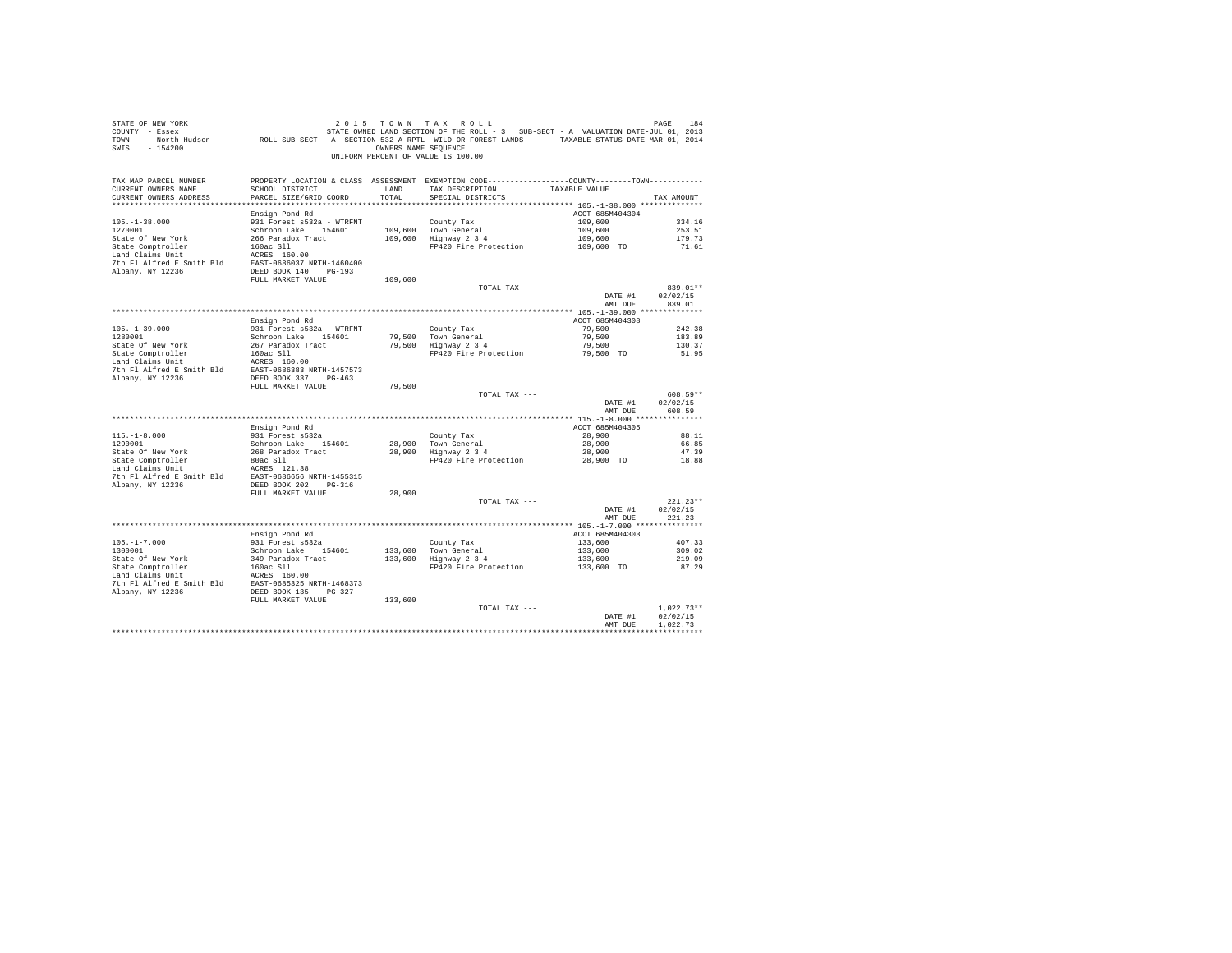| STATE OF NEW YORK<br>COUNTY - Essex<br>TOWN<br>$-154200$<br>SWIS                                                                                                                                                           |                                                            | OWNERS NAME SEOUENCE | 2015 TOWN TAX ROLL<br>UNIFORM PERCENT OF VALUE IS 100.00                                                                                           |                            | PAGE<br>185                          |
|----------------------------------------------------------------------------------------------------------------------------------------------------------------------------------------------------------------------------|------------------------------------------------------------|----------------------|----------------------------------------------------------------------------------------------------------------------------------------------------|----------------------------|--------------------------------------|
| TAX MAP PARCEL NUMBER<br>CURRENT OWNERS NAME<br>CURRENT OWNERS ADDRESS                                                                                                                                                     | SCHOOL DISTRICT<br>PARCEL SIZE/GRID COORD                  | LAND<br>TOTAL        | PROPERTY LOCATION & CLASS ASSESSMENT EXEMPTION CODE---------------COUNTY-------TOWN---------<br>TAX DESCRIPTION TAXABLE VALUE<br>SPECIAL DISTRICTS |                            | TAX AMOUNT                           |
|                                                                                                                                                                                                                            |                                                            |                      |                                                                                                                                                    |                            |                                      |
| $105. - 1 - 8.000$                                                                                                                                                                                                         | Ensign Pond Rd<br>931 Forest s532a - WTRFNT                |                      | County Tax                                                                                                                                         | ACCT 685M404415<br>119,500 | 364.34                               |
| 1310001                                                                                                                                                                                                                    | Schroon Lake 154601                                        |                      | 119,500 Town General                                                                                                                               | 119,500                    | 276.41                               |
| State Of New York                                                                                                                                                                                                          | 350 Paradox Tract                                          |                      | 119,500 Highway 2 3 4                                                                                                                              | 119,500                    | 195.96                               |
| State Comptroller                                                                                                                                                                                                          |                                                            |                      | FP420 Fire Protection                                                                                                                              | 119,500 TO                 | 78.08                                |
| Land Claims Unit                                                                                                                                                                                                           | 160ac S11<br>ACRES 160.00                                  |                      |                                                                                                                                                    |                            |                                      |
|                                                                                                                                                                                                                            |                                                            |                      |                                                                                                                                                    |                            |                                      |
| EXECUTION FOR SMITH SAST-0682482 NRTH-1467933<br>The F1 Alfred E Smith Bld EAST-0682482 NRTH-1467933<br>PULL MARKET VALUE                                                                                                  |                                                            | 119,500              |                                                                                                                                                    |                            |                                      |
|                                                                                                                                                                                                                            |                                                            |                      | TOTAL TAX ---                                                                                                                                      |                            | $914.79**$                           |
|                                                                                                                                                                                                                            |                                                            |                      |                                                                                                                                                    | DATE #1                    | 02/02/15                             |
|                                                                                                                                                                                                                            |                                                            |                      |                                                                                                                                                    | AMT DUE                    | 914.79                               |
|                                                                                                                                                                                                                            |                                                            |                      |                                                                                                                                                    | ACCT 685M404414            |                                      |
| $105. - 1 - 9.000$                                                                                                                                                                                                         | Ensign Pond Rd<br>931 Forest s532a - WTRFNT                |                      | County Tax                                                                                                                                         | 177,200                    | 540.26                               |
| 1320001                                                                                                                                                                                                                    | Schroon Lake 154601                                        |                      |                                                                                                                                                    | 177,200                    | 409.87                               |
| State Of New York                                                                                                                                                                                                          | 351 Paradox Tract                                          |                      | 177,200 Town General<br>177,200 Highway 2 3 4                                                                                                      | 177,200                    | 290.59                               |
|                                                                                                                                                                                                                            |                                                            |                      | FP420 Fire Protection 177,200 TO                                                                                                                   |                            | 115.78                               |
|                                                                                                                                                                                                                            |                                                            |                      |                                                                                                                                                    |                            |                                      |
| State Comptroller and the Sixteen of the State Comptroller and Claims Unit<br>Land Claims Unit access 160.00<br>The Fl Alfred E Smith Bld EAST-0679561 NRTH-1467555<br>7th Fl Alfred E Smith Bld EAST-0679561 NRTH-1467555 |                                                            |                      |                                                                                                                                                    |                            |                                      |
|                                                                                                                                                                                                                            |                                                            | 177,200              |                                                                                                                                                    |                            |                                      |
|                                                                                                                                                                                                                            |                                                            |                      | TOTAL TAX ---                                                                                                                                      | DATE #1<br>AMT DUE         | $1,356.50**$<br>02/02/15<br>1,356.50 |
|                                                                                                                                                                                                                            |                                                            |                      |                                                                                                                                                    |                            |                                      |
|                                                                                                                                                                                                                            | Ensign Pond Rd                                             |                      |                                                                                                                                                    | ACCT 685M404413            |                                      |
| $105. - 1 - 10.000$                                                                                                                                                                                                        | 931 Forest s532a                                           |                      | County Tax                                                                                                                                         | 164,900                    | 502.76                               |
| 1330001                                                                                                                                                                                                                    | Schroon Lake 154601                                        |                      | 164.900 Town General                                                                                                                               | 164,900                    | 381.42                               |
| 1330001<br>State Of New York<br>State Comptroller                                                                                                                                                                          | $352$ Paradox Tract<br>$252$ Paradox Tract<br>$252$ 160.00 |                      | 164,900 Highway 2 3 4                                                                                                                              | 164,900                    | 270.41                               |
|                                                                                                                                                                                                                            |                                                            |                      | FP420 Fire Protection                                                                                                                              | 164,900 TO                 | 107.75                               |
| 7th Fl Alfred E Smith Bld FULL MARKET VALUE                                                                                                                                                                                | EAST-0677101 NRTH-1467234                                  | 164,900              |                                                                                                                                                    |                            |                                      |
| Albany, NY 12236                                                                                                                                                                                                           |                                                            |                      |                                                                                                                                                    |                            |                                      |
|                                                                                                                                                                                                                            |                                                            |                      | TOTAL TAX ---                                                                                                                                      |                            | $1.262.34**$                         |
|                                                                                                                                                                                                                            |                                                            |                      |                                                                                                                                                    | DATE #1                    | 02/02/15                             |
|                                                                                                                                                                                                                            |                                                            |                      |                                                                                                                                                    | AMT DUE                    | 1.262.34                             |
|                                                                                                                                                                                                                            |                                                            |                      |                                                                                                                                                    |                            |                                      |
|                                                                                                                                                                                                                            | Ensign Pond Rd                                             |                      |                                                                                                                                                    | ACCT 685M404412            |                                      |
| $105. - 1 - 11.000$                                                                                                                                                                                                        | 931 Forest s532a                                           |                      | County Tax                                                                                                                                         | 105,200                    | 320.74                               |
| 1340001                                                                                                                                                                                                                    | Schroon Lake 154601                                        |                      | 105,200 Town General<br>105,200 Highway 2 3 4                                                                                                      | 105,200                    | 243.33                               |
|                                                                                                                                                                                                                            |                                                            |                      |                                                                                                                                                    | 105,200<br>$105,200$ TO    | 172.51                               |
|                                                                                                                                                                                                                            |                                                            |                      | FP420 Fire Protection                                                                                                                              |                            | 68.74                                |
|                                                                                                                                                                                                                            |                                                            |                      |                                                                                                                                                    |                            |                                      |
|                                                                                                                                                                                                                            |                                                            | 105,200              |                                                                                                                                                    |                            |                                      |
|                                                                                                                                                                                                                            |                                                            |                      | TOTAL TAX ---                                                                                                                                      |                            | $805.32**$                           |
|                                                                                                                                                                                                                            |                                                            |                      |                                                                                                                                                    | DATE #1                    | 02/02/15                             |
|                                                                                                                                                                                                                            |                                                            |                      |                                                                                                                                                    | AMT DUE                    | 805.32                               |
|                                                                                                                                                                                                                            |                                                            |                      |                                                                                                                                                    |                            |                                      |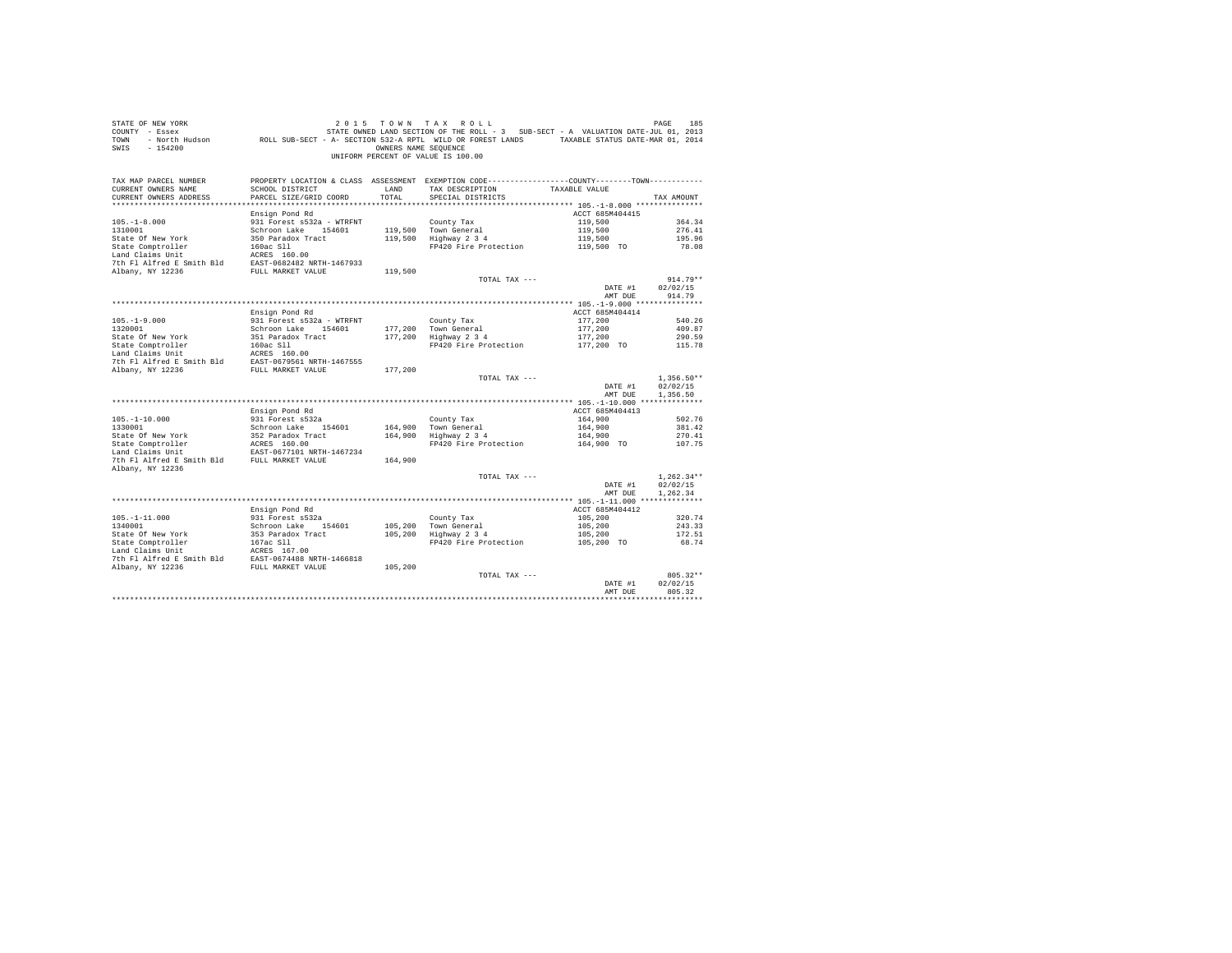| STATE OF NEW YORK<br>COUNTY - Essex<br>TOWN<br>$-154200$<br>SWIS                                                            |                                    | OWNERS NAME SEOUENCE | 2015 TOWN TAX ROLL<br>UNIFORM PERCENT OF VALUE IS 100.00                                                                        |                       | PAGE<br>186          |
|-----------------------------------------------------------------------------------------------------------------------------|------------------------------------|----------------------|---------------------------------------------------------------------------------------------------------------------------------|-----------------------|----------------------|
| TAX MAP PARCEL NUMBER<br>CURRENT OWNERS NAME                                                                                | SCHOOL DISTRICT                    | LAND                 | PROPERTY LOCATION & CLASS ASSESSMENT EXEMPTION CODE----------------COUNTY-------TOWN----------<br>TAX DESCRIPTION TAXABLE VALUE |                       |                      |
| CURRENT OWNERS ADDRESS                                                                                                      | PARCEL SIZE/GRID COORD             | TOTAL                | SPECIAL DISTRICTS                                                                                                               |                       | TAX AMOUNT           |
|                                                                                                                             |                                    |                      |                                                                                                                                 |                       |                      |
|                                                                                                                             | Ensign Pond Rd                     |                      |                                                                                                                                 | ACCT 685M404411       |                      |
| $105. - 1 - 1.000$                                                                                                          | 931 Forest s532a                   |                      | County Tax                                                                                                                      | 35,900                | 109.45               |
| 1350001                                                                                                                     | Schroon Lake 154601                |                      | 35,900 Town General<br>35,900 Highway 2 3 4                                                                                     | 35,900                | 83.04                |
| State Of New York                                                                                                           | 354 Paradox Tract                  |                      |                                                                                                                                 | 35,900                | 58.87                |
| State Comptroller 37.5ac S11<br>Land Claims Unit ACRES 37.50                                                                |                                    |                      | FP420 Fire Protection 35,900 TO                                                                                                 |                       | 23.46                |
|                                                                                                                             |                                    |                      |                                                                                                                                 |                       |                      |
| 7th Fl Alfred E Smith Bld EAST-0672537 NRTH-1469747<br>Albany, NY 12236                                                     | FULL MARKET VALUE                  | 35,900               |                                                                                                                                 |                       |                      |
|                                                                                                                             |                                    |                      | TOTAL TAX ---                                                                                                                   |                       | $274.82**$           |
|                                                                                                                             |                                    |                      |                                                                                                                                 | DATE #1               | 02/02/15             |
|                                                                                                                             |                                    |                      |                                                                                                                                 | AMT DUE               | 274.82               |
|                                                                                                                             |                                    |                      |                                                                                                                                 |                       |                      |
|                                                                                                                             | Ensign Pond Rd                     |                      |                                                                                                                                 | ACCT 685M404410       |                      |
| $105. - 1 - 2.000$                                                                                                          | 931 Forest s532a                   |                      | County Tax                                                                                                                      | 84,600                | 257.93               |
| 1360001                                                                                                                     | Schroon Lake 154601                |                      | 84,600 Town General<br>84,600 Highway 2 3 4                                                                                     | 84,600                | 195.68               |
|                                                                                                                             |                                    |                      |                                                                                                                                 | 84,600                | 138.73               |
|                                                                                                                             |                                    |                      | FP420 Fire Protection 84,600 TO                                                                                                 |                       | 55.28                |
|                                                                                                                             |                                    |                      |                                                                                                                                 |                       |                      |
|                                                                                                                             |                                    |                      |                                                                                                                                 |                       |                      |
|                                                                                                                             |                                    | 84,600               |                                                                                                                                 |                       |                      |
|                                                                                                                             |                                    |                      | TOTAL TAX ---                                                                                                                   | DATE #1               | 647.62**<br>02/02/15 |
|                                                                                                                             |                                    |                      |                                                                                                                                 | AMT DUE               | 647.62               |
|                                                                                                                             |                                    |                      |                                                                                                                                 |                       |                      |
|                                                                                                                             | Ensign Pond Rd<br>931 Forest s532a |                      |                                                                                                                                 | ACCT 685M404409       |                      |
| $105. - 1 - 3.000$<br>1370001                                                                                               | Schroon Lake 154601                |                      | County Tax<br>103.700 Town General                                                                                              | 103,700<br>103,700    | 316.17<br>239.86     |
|                                                                                                                             |                                    |                      | $103,700$ Iown General<br>$103,700$ Highway 2 3 4                                                                               | 103,700               | 170.05               |
|                                                                                                                             |                                    |                      | FP420 Fire Protection 103,700 TO                                                                                                |                       | 67.76                |
| Land Claims Unit<br>$EAST-0676601 \text{ NRTH}-1469665$<br>The Halfred E Smith Bld<br>DEED BOOK 132 PG-385<br>Nhen wy 10006 |                                    |                      |                                                                                                                                 |                       |                      |
|                                                                                                                             |                                    |                      |                                                                                                                                 |                       |                      |
| Albany, NY 12236                                                                                                            | FULL MARKET VALUE                  | 103,700              |                                                                                                                                 |                       |                      |
|                                                                                                                             |                                    |                      | TOTAL TAX ---                                                                                                                   |                       | 793.84**             |
|                                                                                                                             |                                    |                      |                                                                                                                                 | DATE #1               | 02/02/15             |
|                                                                                                                             |                                    |                      |                                                                                                                                 | AMT DUE               | 793.84               |
|                                                                                                                             |                                    |                      |                                                                                                                                 |                       |                      |
|                                                                                                                             | Ensign Pond Rd                     |                      |                                                                                                                                 | ACCT 685M404408       |                      |
| $105. - 1 - 4.000$                                                                                                          | 931 Forest s532a                   |                      | County Tax                                                                                                                      | 196,200               | 598.19               |
| 1380001                                                                                                                     | Schroon Lake 154601                |                      | 196,200 Town General<br>196,200 Highway 2 3 4                                                                                   | 196,200               | 453.82<br>321.74     |
|                                                                                                                             |                                    |                      | FP420 Fire Protection                                                                                                           | 196,200<br>196,200 TO | 128.20               |
|                                                                                                                             |                                    |                      |                                                                                                                                 |                       |                      |
|                                                                                                                             |                                    |                      |                                                                                                                                 |                       |                      |
|                                                                                                                             |                                    | 196,200              |                                                                                                                                 |                       |                      |
|                                                                                                                             |                                    |                      | TOTAL TAX ---                                                                                                                   |                       | $1.501.95**$         |
|                                                                                                                             |                                    |                      |                                                                                                                                 | DATE #1               | 02/02/15             |
|                                                                                                                             |                                    |                      |                                                                                                                                 | AMT DUE               | 1,501.95             |
|                                                                                                                             |                                    |                      |                                                                                                                                 |                       |                      |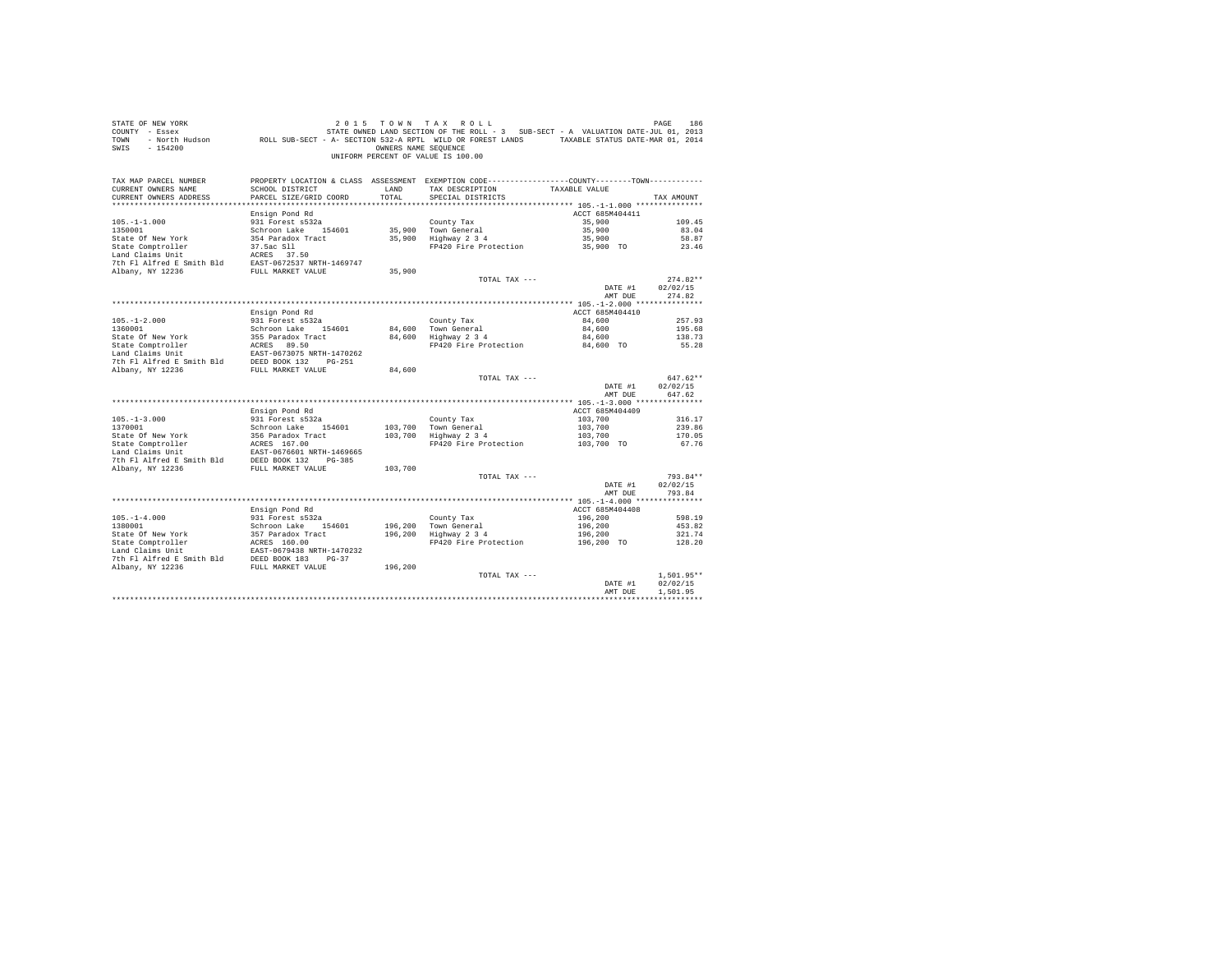| STATE OF NEW YORK<br>COUNTY - Essex<br>TOWN<br>$-154200$<br>SWIS                                                                                                          |                                    | OWNERS NAME SEQUENCE | 2015 TOWN TAX ROLL<br>187 ב-1974 ה-197 ב-1974 ב-1974 ה-1974 ב-1974 ה-1974 ב-2014 ה-1974 ה-1974 ב-2014 ה-1987 ב-1984 ה-1987 ה-1987 ב-<br>Translater of the Strate owner LAND SECTION OF THE ROLL SOLD ASSESS (2013) - SOLD AND STRING AND SOLD AND STR<br><br>UNIFORM PERCENT OF VALUE IS 100.00 |                            | PAGE<br>187              |
|---------------------------------------------------------------------------------------------------------------------------------------------------------------------------|------------------------------------|----------------------|-------------------------------------------------------------------------------------------------------------------------------------------------------------------------------------------------------------------------------------------------------------------------------------------------|----------------------------|--------------------------|
| TAX MAP PARCEL NUMBER<br>CURRENT OWNERS NAME                                                                                                                              | SCHOOL DISTRICT                    | LAND                 | PROPERTY LOCATION & CLASS ASSESSMENT EXEMPTION CODE----------------COUNTY--------TOWN----------<br>TAX DESCRIPTION                                                                                                                                                                              | TAXABLE VALUE              |                          |
| CURRENT OWNERS ADDRESS                                                                                                                                                    | PARCEL SIZE/GRID COORD             | TOTAL                | SPECIAL DISTRICTS                                                                                                                                                                                                                                                                               |                            | TAX AMOUNT               |
|                                                                                                                                                                           |                                    |                      |                                                                                                                                                                                                                                                                                                 |                            |                          |
| $105. - 1 - 5.000$                                                                                                                                                        | Ensign Pond Rd<br>931 Forest s532a |                      |                                                                                                                                                                                                                                                                                                 | ACCT 685M404407            | 543.00                   |
| 1390001                                                                                                                                                                   | Schroon Lake 154601                |                      | County Tax<br>178,100 Town General                                                                                                                                                                                                                                                              | 178,100<br>178,100         | 411.95                   |
| State Of New York                                                                                                                                                         | 358 Paradox Tract                  |                      | 178,100 Highway 2 3 4                                                                                                                                                                                                                                                                           | 178,100                    | 292.06                   |
| State Comptroller                                                                                                                                                         | $160ac$ Sll                        |                      | FP420 Fire Protection                                                                                                                                                                                                                                                                           | 178,100 TO                 | 116.37                   |
| Land Claims Unit                                                                                                                                                          |                                    |                      |                                                                                                                                                                                                                                                                                                 |                            |                          |
| Land Claims Unit<br>7th Fl Alfred E Smith Bld<br>8AST-0682242 NRTH-1470488<br>RIbany, NY 12236<br>FULL MARKET VALUE                                                       |                                    |                      |                                                                                                                                                                                                                                                                                                 |                            |                          |
|                                                                                                                                                                           |                                    | 178,100              | TOTAL TAX ---                                                                                                                                                                                                                                                                                   |                            | $1.363.38**$             |
|                                                                                                                                                                           |                                    |                      |                                                                                                                                                                                                                                                                                                 | DATE #1                    | 02/02/15                 |
|                                                                                                                                                                           |                                    |                      |                                                                                                                                                                                                                                                                                                 | AMT DUE                    | 1,363,38                 |
|                                                                                                                                                                           |                                    |                      |                                                                                                                                                                                                                                                                                                 |                            |                          |
|                                                                                                                                                                           | Ensign Pond Rd<br>931 Forest s532a |                      | County Tax                                                                                                                                                                                                                                                                                      | ACCT 685M404406<br>122,100 | 372.27                   |
| $105.-1-6.000$<br>$1400001$                                                                                                                                               | Schroon Lake 154601                |                      | County Tax<br>122,100 Town General<br>122,100 Highway 2 3 4                                                                                                                                                                                                                                     | 122,100                    | 282.42                   |
| State Of New York                                                                                                                                                         | 359 Paradox Tract                  |                      |                                                                                                                                                                                                                                                                                                 | 122,100<br>122,100 TO      | 200.23                   |
|                                                                                                                                                                           |                                    |                      | FP420 Fire Protection                                                                                                                                                                                                                                                                           |                            | 79.78                    |
|                                                                                                                                                                           |                                    |                      |                                                                                                                                                                                                                                                                                                 |                            |                          |
| State Comptroller 160ac S11<br>Land Claims Unit 160ac S11<br>Land Claims Unit 160ac S160.00<br>7th F1 Alfred E Smith B1d<br>EAST-0685003 NRTH-1470901<br>Albany, NY 12236 |                                    |                      |                                                                                                                                                                                                                                                                                                 |                            |                          |
|                                                                                                                                                                           | FULL MARKET VALUE                  | 122,100              |                                                                                                                                                                                                                                                                                                 |                            |                          |
|                                                                                                                                                                           |                                    |                      | TOTAL TAX ---                                                                                                                                                                                                                                                                                   |                            | $934.70**$               |
|                                                                                                                                                                           |                                    |                      |                                                                                                                                                                                                                                                                                                 | DATE #1<br>AMT DUE         | 02/02/15<br>934.70       |
|                                                                                                                                                                           |                                    |                      |                                                                                                                                                                                                                                                                                                 |                            |                          |
|                                                                                                                                                                           | US Route 9                         |                      |                                                                                                                                                                                                                                                                                                 | ACCT 685M404405            |                          |
| $95. -1 - 12.000$                                                                                                                                                         | 931 Forest s532a                   |                      | County Tax                                                                                                                                                                                                                                                                                      | 106,000                    | 323.18                   |
| 1410001                                                                                                                                                                   | Schroon Lake 154601                |                      | 106,000 Town General<br>$106,000$ Highway $2\,3\,4$                                                                                                                                                                                                                                             | 106,000                    | 245.18                   |
| State Of New York<br>State Comptroller                                                                                                                                    | 377 Paradox Tract<br>160ac S11     |                      | FP420 Fire Protection                                                                                                                                                                                                                                                                           | 106,000<br>106,000 TO      | 173.83<br>69.26          |
| state Comptroiler<br>Land Claims Unit                                                                                                                                     | ACRES 160.00                       |                      |                                                                                                                                                                                                                                                                                                 |                            |                          |
| 7th Fl Alfred E Smith Bld                                                                                                                                                 | EAST-0682860 NRTH-1473655          |                      |                                                                                                                                                                                                                                                                                                 |                            |                          |
| Albany, NY 12236                                                                                                                                                          | DEED BOOK 132 PG-385               |                      |                                                                                                                                                                                                                                                                                                 |                            |                          |
|                                                                                                                                                                           | FULL MARKET VALUE                  | 106,000              | TOTAL TAX ---                                                                                                                                                                                                                                                                                   |                            | $811.45**$               |
|                                                                                                                                                                           |                                    |                      |                                                                                                                                                                                                                                                                                                 | DATE #1                    | 02/02/15                 |
|                                                                                                                                                                           |                                    |                      |                                                                                                                                                                                                                                                                                                 | AMT DUE                    | 811.45                   |
|                                                                                                                                                                           |                                    |                      |                                                                                                                                                                                                                                                                                                 |                            |                          |
|                                                                                                                                                                           | US Route 9<br>931 Forest s532a     |                      | County Tax                                                                                                                                                                                                                                                                                      | ACCT 685M404404<br>145,000 | 442.08                   |
| 95.-1-11.000<br>1420001<br>1420001                                                                                                                                        | Schroon Lake 154601                | 145,000              |                                                                                                                                                                                                                                                                                                 | 145,000                    | 335.39                   |
| State Of New York                                                                                                                                                         | 378 Paradox Tract                  | 145,000              | Councy iax<br>Town General<br>Highway 2 3 4                                                                                                                                                                                                                                                     | 145,000                    | 237.78                   |
| State Comptroller                                                                                                                                                         | 160ac Sll                          |                      | FP420 Fire Protection                                                                                                                                                                                                                                                                           | 145,000 TO                 | 94.74                    |
|                                                                                                                                                                           |                                    |                      |                                                                                                                                                                                                                                                                                                 |                            |                          |
| State Computerior and CLES 160.00<br>The F1 Alfred E Smith B1d<br>2009 101 EAST-0680161 NRTH-1473322<br>Albany, NY 12236 DEED BOOK 132 PG-385                             |                                    |                      |                                                                                                                                                                                                                                                                                                 |                            |                          |
|                                                                                                                                                                           | FULL MARKET VALUE                  | 145,000              |                                                                                                                                                                                                                                                                                                 |                            |                          |
|                                                                                                                                                                           |                                    |                      | TOTAL TAX ---                                                                                                                                                                                                                                                                                   |                            | $1.109.99**$             |
|                                                                                                                                                                           |                                    |                      |                                                                                                                                                                                                                                                                                                 | DATE #1                    | 02/02/15                 |
|                                                                                                                                                                           |                                    |                      |                                                                                                                                                                                                                                                                                                 | AMT DUE                    | 1,109.99<br>************ |
|                                                                                                                                                                           |                                    |                      |                                                                                                                                                                                                                                                                                                 |                            |                          |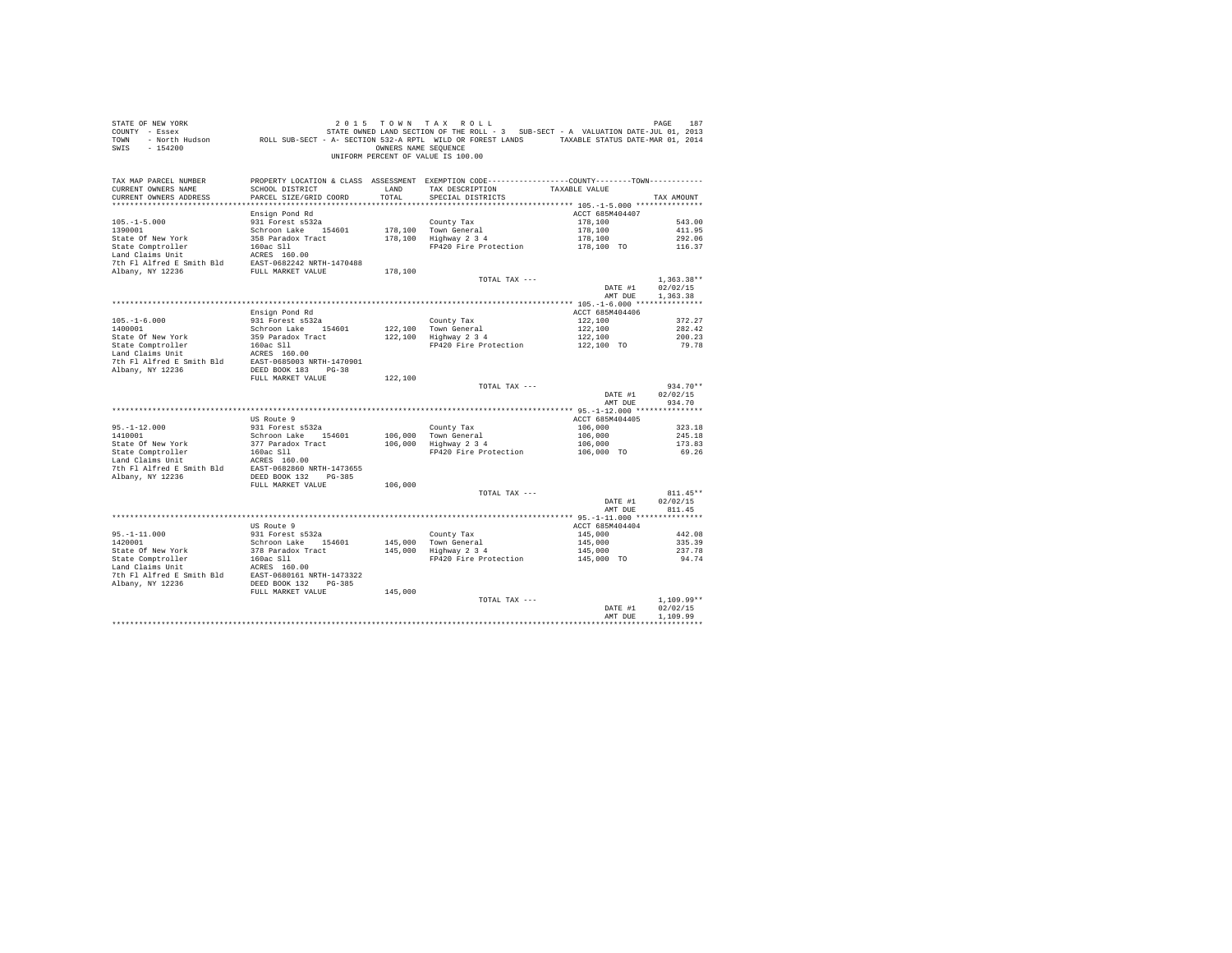| $\begin{array}{ccccccccc} \texttt{STATE OF NEW YORK} & \texttt{ORW} & \texttt{TAX} & \texttt{ROL} & \texttt{D}\texttt{A}\texttt{X} & \texttt{ROL} & \texttt{D}\texttt{A}\texttt{B} & \texttt{P}\texttt{A}\texttt{B} & \texttt{ROL} & \texttt{D}\texttt{A}\texttt{B} & \texttt{ROL} & \texttt{D}\texttt{A}\texttt{B} & \texttt{ROL} & \texttt{D}\texttt{A}\texttt{B} & \texttt{ROL} & \texttt{D}\texttt{A}\texttt{B} & \texttt{SOL} & \texttt{SUL} & \text$<br>SWIS - 154200 |                                                                                                                                                                       |         | OWNERS NAME SEQUENCE<br>UNIFORM PERCENT OF VALUE IS 100.00  |                                             |                                              |
|-----------------------------------------------------------------------------------------------------------------------------------------------------------------------------------------------------------------------------------------------------------------------------------------------------------------------------------------------------------------------------------------------------------------------------------------------------------------------------|-----------------------------------------------------------------------------------------------------------------------------------------------------------------------|---------|-------------------------------------------------------------|---------------------------------------------|----------------------------------------------|
| TAX MAP PARCEL NUMBER<br>CURRENT OWNERS NAME<br>CURRENT OWNERS ADDRESS                                                                                                                                                                                                                                                                                                                                                                                                      | PROPERTY LOCATION & CLASS ASSESSMENT EXEMPTION CODE----------------COUNTY-------TOWN---------<br>SCHOOL DISTRICT TAND TAX DESCRIPTION<br>PARCEL SIZE/GRID COORD TOTAL |         | SPECIAL DISTRICTS                                           | TAXABLE VALUE                               | TAX AMOUNT                                   |
|                                                                                                                                                                                                                                                                                                                                                                                                                                                                             | US Route 9                                                                                                                                                            |         |                                                             | ACCT 685M404403                             |                                              |
| $95. - 1 - 5.000$                                                                                                                                                                                                                                                                                                                                                                                                                                                           | 931 Forest s532a                                                                                                                                                      |         | County Tax                                                  | 129,500                                     | 394.83                                       |
|                                                                                                                                                                                                                                                                                                                                                                                                                                                                             |                                                                                                                                                                       |         |                                                             |                                             |                                              |
|                                                                                                                                                                                                                                                                                                                                                                                                                                                                             |                                                                                                                                                                       |         |                                                             |                                             |                                              |
|                                                                                                                                                                                                                                                                                                                                                                                                                                                                             |                                                                                                                                                                       |         |                                                             |                                             |                                              |
|                                                                                                                                                                                                                                                                                                                                                                                                                                                                             |                                                                                                                                                                       |         |                                                             |                                             |                                              |
|                                                                                                                                                                                                                                                                                                                                                                                                                                                                             |                                                                                                                                                                       |         |                                                             |                                             |                                              |
|                                                                                                                                                                                                                                                                                                                                                                                                                                                                             |                                                                                                                                                                       |         |                                                             |                                             |                                              |
|                                                                                                                                                                                                                                                                                                                                                                                                                                                                             |                                                                                                                                                                       |         | TOTAL TAX ---                                               |                                             | 991.35**                                     |
|                                                                                                                                                                                                                                                                                                                                                                                                                                                                             |                                                                                                                                                                       |         |                                                             | DATE #1<br>AMT DUE                          | 02/02/15<br>991.35                           |
|                                                                                                                                                                                                                                                                                                                                                                                                                                                                             |                                                                                                                                                                       |         |                                                             |                                             |                                              |
|                                                                                                                                                                                                                                                                                                                                                                                                                                                                             | US Route 9                                                                                                                                                            |         |                                                             | ACCT 685M404402                             |                                              |
| $95. -1 - 4.000$<br>$1440001$                                                                                                                                                                                                                                                                                                                                                                                                                                               | 931 Forest s532a                                                                                                                                                      |         |                                                             | 198,600<br>198,600                          | 605.50                                       |
|                                                                                                                                                                                                                                                                                                                                                                                                                                                                             |                                                                                                                                                                       |         | County Tax<br>198,600 Town General<br>198,600 Highway 2 3 4 |                                             | 459.37                                       |
|                                                                                                                                                                                                                                                                                                                                                                                                                                                                             |                                                                                                                                                                       |         | FP420 Fire Protection 198,600 TO                            | 198,600                                     | 325.68<br>129.77                             |
| 1440001<br>1440001 - 120001 - 12000 - 12000 - 12000 - 12000<br>Schroon Lake Comptroller<br>1842 - 1842 - 1842 - 1842 - 1842 - 1842 - 1842 - 1842 - 1842 - 1842 - 1842 - 1842 - 1842 - 1842 - 1842 - 1842 - 1842 - 1842 - 1842 - 1842                                                                                                                                                                                                                                        |                                                                                                                                                                       |         |                                                             |                                             |                                              |
|                                                                                                                                                                                                                                                                                                                                                                                                                                                                             |                                                                                                                                                                       |         |                                                             |                                             |                                              |
|                                                                                                                                                                                                                                                                                                                                                                                                                                                                             |                                                                                                                                                                       |         |                                                             |                                             |                                              |
|                                                                                                                                                                                                                                                                                                                                                                                                                                                                             | FULL MARKET VALUE                                                                                                                                                     | 198,600 |                                                             |                                             |                                              |
|                                                                                                                                                                                                                                                                                                                                                                                                                                                                             |                                                                                                                                                                       |         | TOTAL TAX $---$                                             | AMT DUE                                     | $1.520.32**$<br>DATE #1 02/02/15<br>1,520.32 |
|                                                                                                                                                                                                                                                                                                                                                                                                                                                                             |                                                                                                                                                                       |         |                                                             |                                             |                                              |
|                                                                                                                                                                                                                                                                                                                                                                                                                                                                             | US Route 9                                                                                                                                                            |         |                                                             | ACCT 685M404401                             |                                              |
| $95. -1 - 3.000$<br>1450001                                                                                                                                                                                                                                                                                                                                                                                                                                                 | 931 Forest s532a                                                                                                                                                      |         | County Tax                                                  |                                             | 335.68                                       |
|                                                                                                                                                                                                                                                                                                                                                                                                                                                                             |                                                                                                                                                                       |         |                                                             |                                             | 254.67<br>180.55                             |
|                                                                                                                                                                                                                                                                                                                                                                                                                                                                             |                                                                                                                                                                       |         |                                                             |                                             | 71.94                                        |
|                                                                                                                                                                                                                                                                                                                                                                                                                                                                             |                                                                                                                                                                       |         |                                                             |                                             |                                              |
|                                                                                                                                                                                                                                                                                                                                                                                                                                                                             |                                                                                                                                                                       |         |                                                             |                                             |                                              |
|                                                                                                                                                                                                                                                                                                                                                                                                                                                                             |                                                                                                                                                                       |         |                                                             |                                             |                                              |
|                                                                                                                                                                                                                                                                                                                                                                                                                                                                             |                                                                                                                                                                       |         | TOTAL TAX ---                                               | DATE #1                                     | 842.84**<br>02/02/15                         |
|                                                                                                                                                                                                                                                                                                                                                                                                                                                                             |                                                                                                                                                                       |         |                                                             | AMT DUE                                     | 842.84                                       |
|                                                                                                                                                                                                                                                                                                                                                                                                                                                                             |                                                                                                                                                                       |         |                                                             |                                             |                                              |
|                                                                                                                                                                                                                                                                                                                                                                                                                                                                             | US Route 9                                                                                                                                                            |         |                                                             | ACCT 685M404515                             |                                              |
| $94.4 - 1 - 5.000$<br>1460101                                                                                                                                                                                                                                                                                                                                                                                                                                               | 931 Forest s532a - WTRFNT                                                                                                                                             |         |                                                             |                                             | 381.72                                       |
|                                                                                                                                                                                                                                                                                                                                                                                                                                                                             |                                                                                                                                                                       |         | County Tax<br>125,200 Town General<br>125,200 Highway 2 3 4 | 125,200<br>125,200<br>125,200<br>125,200 TO | 289.59<br>205.31                             |
|                                                                                                                                                                                                                                                                                                                                                                                                                                                                             |                                                                                                                                                                       |         | FP420 Fire Protection                                       |                                             | 81.81                                        |
| 911-1471-15000<br>1460101 931 otoma Schroon Lake 154601<br>1460101 932 Paradox Tract<br>Schroon Lake 154601<br>532 Paradox Tract<br>542 Paradox Tract<br>16011 2012<br>17 Albany, NY 12236<br>2236 DEED BOOK 132 PG-251                                                                                                                                                                                                                                                     |                                                                                                                                                                       |         |                                                             |                                             |                                              |
|                                                                                                                                                                                                                                                                                                                                                                                                                                                                             |                                                                                                                                                                       |         |                                                             |                                             |                                              |
|                                                                                                                                                                                                                                                                                                                                                                                                                                                                             |                                                                                                                                                                       |         |                                                             |                                             |                                              |
|                                                                                                                                                                                                                                                                                                                                                                                                                                                                             | FULL MARKET VALUE                                                                                                                                                     | 125,200 | TOTAL TAX ---                                               |                                             | $958.43**$                                   |
|                                                                                                                                                                                                                                                                                                                                                                                                                                                                             |                                                                                                                                                                       |         |                                                             | DATE #1                                     | 02/02/15                                     |
|                                                                                                                                                                                                                                                                                                                                                                                                                                                                             |                                                                                                                                                                       |         |                                                             | AMT DUE                                     | 958.43                                       |
|                                                                                                                                                                                                                                                                                                                                                                                                                                                                             |                                                                                                                                                                       |         |                                                             |                                             |                                              |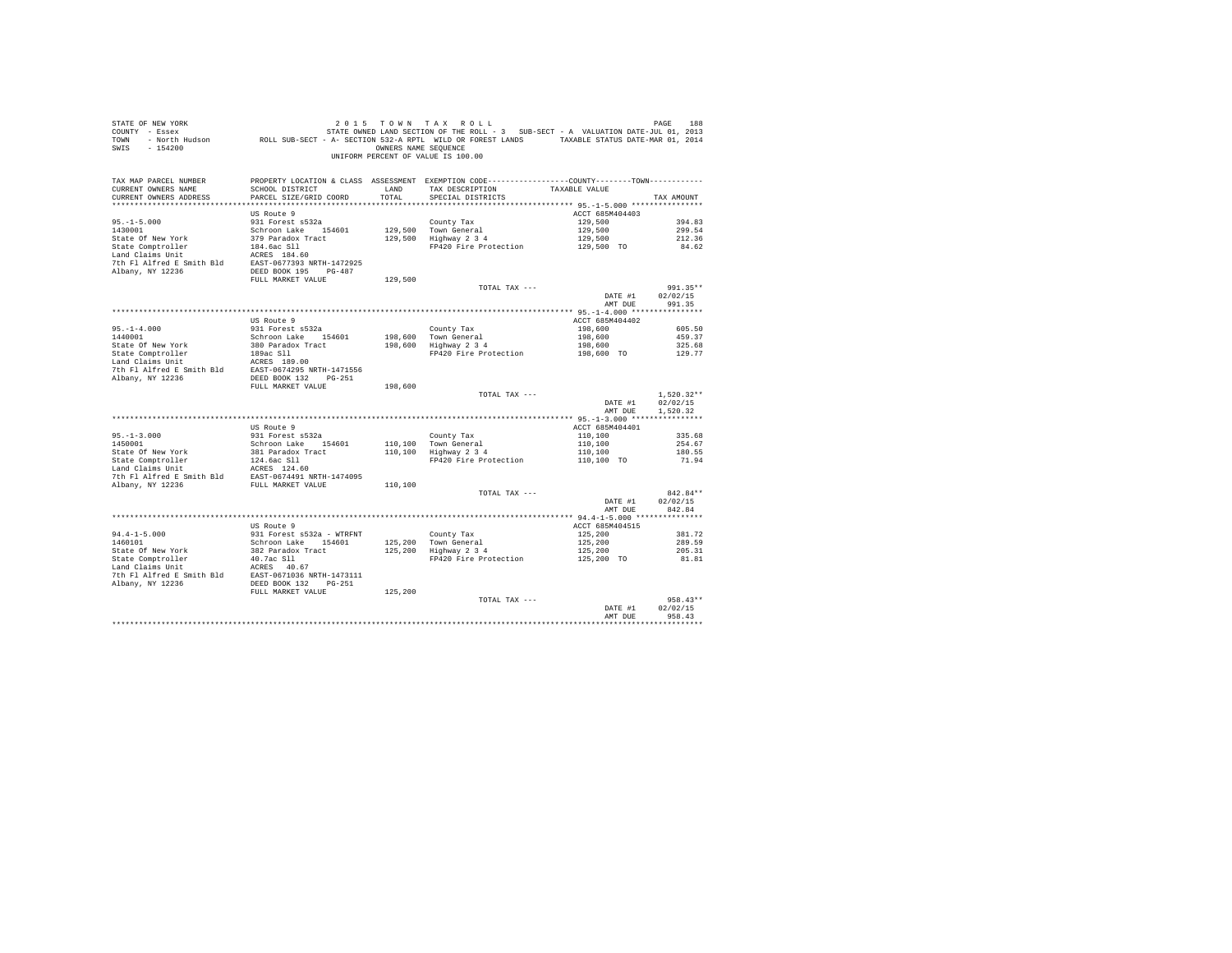| STATE OF NEW YORK<br>COUNTY - Essex<br>TOWN - North Hudson ROLL SUB-SECT - A- SECTION 532-A RPTL WILD OR FOREST LANDS TAXABLE STATUS DATE-WAR 01, 2014<br>$-154200$<br>SWIS |                                                   | OWNERS NAME SEQUENCE | 2015 TOWN TAX ROLL<br>STATE OWNED LAND SECTION OF THE ROLL - 3 SUB-SECT - A VALUATION DATE-JUL 01, 2013<br>UNIFORM PERCENT OF VALUE IS 100.00 |                       | PAGE<br>189          |
|-----------------------------------------------------------------------------------------------------------------------------------------------------------------------------|---------------------------------------------------|----------------------|-----------------------------------------------------------------------------------------------------------------------------------------------|-----------------------|----------------------|
| TAX MAP PARCEL NUMBER<br>CURRENT OWNERS NAME                                                                                                                                | SCHOOL DISTRICT                                   | LAND                 | PROPERTY LOCATION & CLASS ASSESSMENT EXEMPTION CODE----------------COUNTY--------TOWN----------<br>TAX DESCRIPTION                            | TAXABLE VALUE         |                      |
| CURRENT OWNERS ADDRESS                                                                                                                                                      | PARCEL SIZE/GRID COORD                            | TOTAL                | SPECIAL DISTRICTS                                                                                                                             |                       | TAX AMOUNT           |
|                                                                                                                                                                             |                                                   |                      |                                                                                                                                               |                       |                      |
|                                                                                                                                                                             | US Route 9                                        |                      |                                                                                                                                               | ACCT 685M404514       |                      |
| $94.4 - 1 - 6.000$                                                                                                                                                          | 931 Forest s532a - WTRFNT                         |                      | County Tax                                                                                                                                    | 123,900               | 377.75               |
| 1470101<br>State Of New York                                                                                                                                                | Schroon Lake 154601                               |                      | 123,900 Town General<br>Highway 2 3 4                                                                                                         | 123,900               | 286.59               |
| State Comptroller                                                                                                                                                           | 383 Paradox Tract<br>41.7ac Sll                   | 123,900              | FP420 Fire Protection                                                                                                                         | 123,900<br>123,900 TO | 203.18<br>80.96      |
| Land Claims Unit                                                                                                                                                            | ACRES 41.70                                       |                      |                                                                                                                                               |                       |                      |
| 7th Fl Alfred E Smith Bld                                                                                                                                                   | EAST-0670482 NRTH-1472722                         |                      |                                                                                                                                               |                       |                      |
| Albany, NY 12236                                                                                                                                                            | DEED BOOK 189 PG-18                               |                      |                                                                                                                                               |                       |                      |
|                                                                                                                                                                             | FULL MARKET VALUE                                 | 123,900              |                                                                                                                                               |                       |                      |
|                                                                                                                                                                             |                                                   |                      | TOTAL TAX ---                                                                                                                                 |                       | $948.48**$           |
|                                                                                                                                                                             |                                                   |                      |                                                                                                                                               | DATE #1               | 02/02/15             |
|                                                                                                                                                                             |                                                   |                      |                                                                                                                                               | AMT DUE               | 948.48               |
|                                                                                                                                                                             |                                                   |                      |                                                                                                                                               |                       |                      |
|                                                                                                                                                                             | US Route 9                                        |                      |                                                                                                                                               | ACCT 685M404513       |                      |
| $94.4 - 1 - 7.000$<br>1480001                                                                                                                                               | 931 Forest s532a<br>Schroon Lake 154601           |                      | County Tax<br>27,100 Town General                                                                                                             | 27,100<br>27,100      | 82.62<br>62.68       |
| State Of New York                                                                                                                                                           | 384 Paradox Tract                                 |                      | 27,100 Highway 2 3 4                                                                                                                          | 27,100                | 44.44                |
|                                                                                                                                                                             | ACRES 73.00                                       |                      | FP420 Fire Protection                                                                                                                         | 27,100 TO             | 17.71                |
| State Comptroller<br>Land Claims Unit                                                                                                                                       | EAST-0669173 NRTH-1474846                         |                      |                                                                                                                                               |                       |                      |
| 7th F1 Alfred E Smith Bld DEED BOOK 189 PG-33<br>Albany, NY 12236 FULL MARKET VALUE                                                                                         |                                                   |                      |                                                                                                                                               |                       |                      |
|                                                                                                                                                                             |                                                   | 27,100               |                                                                                                                                               |                       |                      |
|                                                                                                                                                                             |                                                   |                      | TOTAL TAX ---                                                                                                                                 |                       | $207.45**$           |
|                                                                                                                                                                             |                                                   |                      |                                                                                                                                               | DATE #1               | 02/02/15             |
|                                                                                                                                                                             |                                                   |                      |                                                                                                                                               | AMT DUE               | 207.45               |
|                                                                                                                                                                             | US Route 9                                        |                      |                                                                                                                                               | ACCT 685M404512       |                      |
| $95. - 1 - 6.000$                                                                                                                                                           | 931 Forest s532a                                  |                      | County Tax                                                                                                                                    | 79,000                | 240.86               |
| 1490001                                                                                                                                                                     | Schroon Lake 154601                               |                      | 79,000 Town General                                                                                                                           | 79,000                | 182.73               |
| State Of New York                                                                                                                                                           | 385 Paradox Tract                                 |                      | 79,000 Highway 2 3 4                                                                                                                          | 79,000                | 129.55               |
| State Comptroller<br>Tend Claims Unit                                                                                                                                       | 160ac Sll                                         |                      | FP420 Fire Protection                                                                                                                         | 79,000 TO             | 51.62                |
| Land Claims Unit                                                                                                                                                            | ACRES 160.00                                      |                      |                                                                                                                                               |                       |                      |
| 7th Fl Alfred E Smith Bld                                                                                                                                                   | EAST-0677023 NRTH-1475803                         |                      |                                                                                                                                               |                       |                      |
| Albany, NY 12236                                                                                                                                                            | FULL MARKET VALUE                                 | 79,000               |                                                                                                                                               |                       |                      |
|                                                                                                                                                                             |                                                   |                      | TOTAL TAX ---                                                                                                                                 | DATE #1               | 604.76**<br>02/02/15 |
|                                                                                                                                                                             |                                                   |                      |                                                                                                                                               | AMT DUE               | 604.76               |
|                                                                                                                                                                             |                                                   |                      |                                                                                                                                               |                       |                      |
|                                                                                                                                                                             | US Route 9                                        |                      |                                                                                                                                               | ACCT 685M404511       |                      |
| $95. - 1 - 10.000$                                                                                                                                                          | 931 Forest s532a                                  |                      | County Tax                                                                                                                                    | 115,200               | 351.23               |
| 1500001                                                                                                                                                                     | Schroon Lake 154601                               | 115,200              | Town General<br>Highway 2 3 4                                                                                                                 | 115,200               | 266.46               |
| State Of New York                                                                                                                                                           | 386 Paradox Tract                                 | 115,200              |                                                                                                                                               | 115,200               | 188.91               |
| State Comptroller                                                                                                                                                           | 160ac Sll                                         |                      | FP420 Fire Protection                                                                                                                         | 115,200 TO            | 75.27                |
| Land Claims Unit                                                                                                                                                            | ACRES 160.00                                      |                      |                                                                                                                                               |                       |                      |
| 7th Fl Alfred E Smith Bld<br>Albany, NY 12236                                                                                                                               | EAST-0679785 NRTH-1476191<br>DEED BOOK 209 PG-332 |                      |                                                                                                                                               |                       |                      |
|                                                                                                                                                                             | FULL MARKET VALUE                                 | 115,200              |                                                                                                                                               |                       |                      |
|                                                                                                                                                                             |                                                   |                      | TOTAL TAX ---                                                                                                                                 |                       | 881.87**             |
|                                                                                                                                                                             |                                                   |                      |                                                                                                                                               | DATE #1               | 02/02/15             |
|                                                                                                                                                                             |                                                   |                      |                                                                                                                                               | AMT DUE               | 881.87               |
|                                                                                                                                                                             |                                                   |                      |                                                                                                                                               |                       | **********           |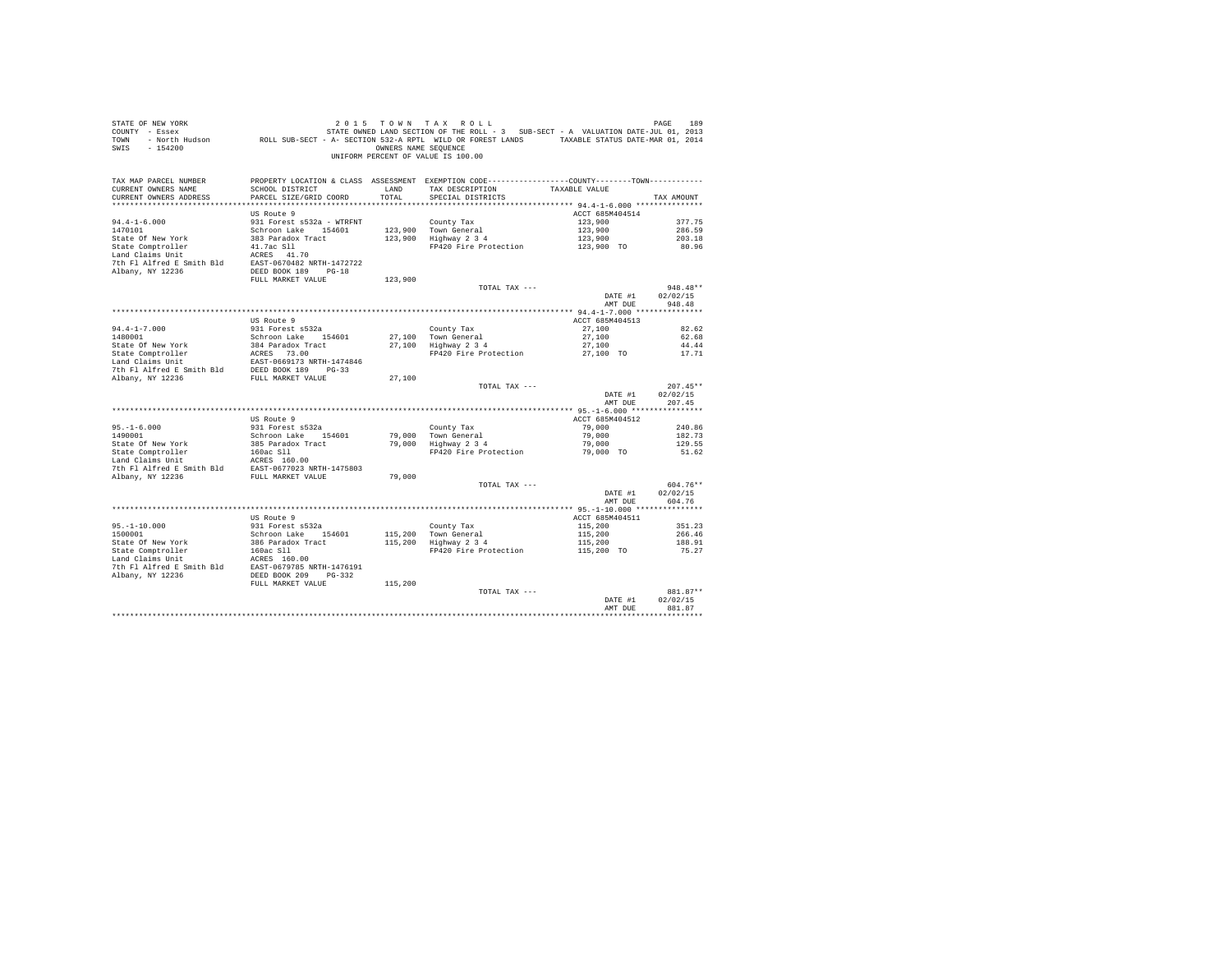| STATE OF NEW YORK<br>USE INSURIES AN TAX KULL ? IS TO THE SECTED ON THE ROLL PAGE IS A SUB-SECT - A VALUATION DATE-JUL 01, 2013<br>2013 COUNTY - Essex Month Hudson (SUB-SECT - A- SECTION 532-A RPTL WILD OR FOREST LANDS (TAXABLE STATUS DATE-MAR 01<br>SWIS - 154200 |                                                                                   |               | 2015 TOWN TAX ROLL<br>OWNERS NAME SEQUENCE<br>UNIFORM PERCENT OF VALUE IS 100.00                                                      |                    | PAGE<br>190                      |
|-------------------------------------------------------------------------------------------------------------------------------------------------------------------------------------------------------------------------------------------------------------------------|-----------------------------------------------------------------------------------|---------------|---------------------------------------------------------------------------------------------------------------------------------------|--------------------|----------------------------------|
| TAX MAP PARCEL NUMBER<br>CURRENT OWNERS NAME<br>CURRENT OWNERS ADDRESS<br>*************************                                                                                                                                                                     | SCHOOL DISTRICT<br>PARCEL SIZE/GRID COORD                                         | LAND<br>TOTAL | PROPERTY LOCATION & CLASS ASSESSMENT EXEMPTION CODE----------------COUNTY-------TOWN---------<br>TAX DESCRIPTION<br>SPECIAL DISTRICTS | TAXABLE VALUE      | TAX AMOUNT                       |
|                                                                                                                                                                                                                                                                         | US Route 9                                                                        |               |                                                                                                                                       | ACCT 685M404510    |                                  |
| $95. - 1 - 13.000$                                                                                                                                                                                                                                                      | 931 Forest s532a                                                                  |               | County Tax                                                                                                                            | 77,300             | 235.68                           |
| 1510001                                                                                                                                                                                                                                                                 | Schroon Lake 154601 77,300 Town General<br>387 Paradox Tract 77,300 Highway 2 3 4 |               |                                                                                                                                       | 77,300             | 178.80                           |
|                                                                                                                                                                                                                                                                         |                                                                                   |               |                                                                                                                                       | 77,300             | 126.76                           |
|                                                                                                                                                                                                                                                                         |                                                                                   |               | FP420 Fire Protection $77,300$ TO                                                                                                     |                    | 50.51                            |
|                                                                                                                                                                                                                                                                         |                                                                                   |               |                                                                                                                                       |                    |                                  |
|                                                                                                                                                                                                                                                                         |                                                                                   |               |                                                                                                                                       |                    |                                  |
|                                                                                                                                                                                                                                                                         | FULL MARKET VALUE                                                                 | 77,300        |                                                                                                                                       |                    |                                  |
|                                                                                                                                                                                                                                                                         |                                                                                   |               | TOTAL TAX ---                                                                                                                         |                    | 591.75**                         |
|                                                                                                                                                                                                                                                                         |                                                                                   |               |                                                                                                                                       | DATE #1            | 02/02/15                         |
|                                                                                                                                                                                                                                                                         |                                                                                   |               |                                                                                                                                       | AMT DUE            | 591.75                           |
|                                                                                                                                                                                                                                                                         |                                                                                   |               |                                                                                                                                       |                    |                                  |
|                                                                                                                                                                                                                                                                         | US Route 9                                                                        |               |                                                                                                                                       | ACCT 685M404509    |                                  |
| $94.4 - 1 - 1.000$<br>1520001                                                                                                                                                                                                                                           | 931 Forest s532a                                                                  |               |                                                                                                                                       | 47,700             | 145.43                           |
| State Of New York                                                                                                                                                                                                                                                       | Schroon Lake 154601<br>397 Paradox Tract                                          |               | County Tax<br>47,700 Town General<br>47,700 Highway 2 3 4                                                                             | 47,700<br>47,700   | 110.33<br>78.22                  |
|                                                                                                                                                                                                                                                                         |                                                                                   |               | FP420 Fire Protection                                                                                                                 | 47,700 TO          | 31.17                            |
|                                                                                                                                                                                                                                                                         |                                                                                   |               |                                                                                                                                       |                    |                                  |
|                                                                                                                                                                                                                                                                         |                                                                                   |               |                                                                                                                                       |                    |                                  |
| State Comptroller<br>148.4ac S11<br>Land Claims Unit<br>148.4ac S11<br>149.4ac S11<br>2016 Pl Alfred E Smith Bld<br>2021<br>20236 DEED BOOK 132<br>2038                                                                                                                 |                                                                                   |               |                                                                                                                                       |                    |                                  |
|                                                                                                                                                                                                                                                                         | FULL MARKET VALUE                                                                 | 47,700        |                                                                                                                                       |                    |                                  |
|                                                                                                                                                                                                                                                                         |                                                                                   |               | TOTAL TAX ---                                                                                                                         | DATE #1<br>AMT DUE | $365.15**$<br>02/02/15<br>365.15 |
|                                                                                                                                                                                                                                                                         |                                                                                   |               |                                                                                                                                       |                    |                                  |
|                                                                                                                                                                                                                                                                         | US Route 9                                                                        |               |                                                                                                                                       | ACCT 685M404508    |                                  |
| $94.4 - 1 - 8.000$                                                                                                                                                                                                                                                      | 931 Forest s532a                                                                  |               | County Tax                                                                                                                            | 13,500             | 41.16                            |
| 1530001                                                                                                                                                                                                                                                                 | Schroon Lake 154601                                                               |               | 13,500 Town General<br>13,500 Highway 2 3 4                                                                                           | 13,500             | 31.23                            |
| State Of New York<br>State Comptroller<br>Land Claims Unit                                                                                                                                                                                                              | 398 Paradox Tract<br>55.4ac Sll<br>ACRES 55.40                                    |               | FP420 Fire Protection 13,500 TO                                                                                                       | 13,500             | 22.14<br>8.82                    |
|                                                                                                                                                                                                                                                                         | ACRES 55.40                                                                       |               |                                                                                                                                       |                    |                                  |
| 7th Fl Alfred E Smith Bld EAST-0667059 NRTH-1477140                                                                                                                                                                                                                     |                                                                                   |               |                                                                                                                                       |                    |                                  |
| Albany, NY 12236                                                                                                                                                                                                                                                        | DEED BOOK 132 PG-385                                                              |               |                                                                                                                                       |                    |                                  |
|                                                                                                                                                                                                                                                                         | FULL MARKET VALUE                                                                 | 13,500        |                                                                                                                                       |                    |                                  |
|                                                                                                                                                                                                                                                                         |                                                                                   |               | TOTAL TAX ---                                                                                                                         |                    | $103.35**$                       |
|                                                                                                                                                                                                                                                                         |                                                                                   |               |                                                                                                                                       | DATE #1            | 02/02/15                         |
|                                                                                                                                                                                                                                                                         |                                                                                   |               |                                                                                                                                       | AMT DUE            | 103.35                           |
|                                                                                                                                                                                                                                                                         | US Route 9                                                                        |               |                                                                                                                                       | ACCT 685M404507    |                                  |
| $104.2 - 1 - 13.000$                                                                                                                                                                                                                                                    | 931 Forest s532a                                                                  |               |                                                                                                                                       | 17,500             | 53.36                            |
| 1540001                                                                                                                                                                                                                                                                 | Schroon Lake 154601                                                               |               |                                                                                                                                       | 17,500             | 40.48                            |
|                                                                                                                                                                                                                                                                         |                                                                                   |               | County Tax<br>17,500 Town General<br>17,500 Highway 2 3 4                                                                             | 17,500             | 28.70                            |
| State Of New York 399 Paradox Tract<br>State Comptroller 12ac 511<br>Land Claims Unit 12ac 12.00                                                                                                                                                                        |                                                                                   |               | FP420 Fire Protection                                                                                                                 | 17,500 TO          | 11.43                            |
|                                                                                                                                                                                                                                                                         |                                                                                   |               |                                                                                                                                       |                    |                                  |
|                                                                                                                                                                                                                                                                         |                                                                                   |               |                                                                                                                                       |                    |                                  |
|                                                                                                                                                                                                                                                                         |                                                                                   |               | TOTAL TAX ---                                                                                                                         |                    | $133.97**$                       |
|                                                                                                                                                                                                                                                                         |                                                                                   |               |                                                                                                                                       | DATE #1            | 02/02/15                         |
|                                                                                                                                                                                                                                                                         |                                                                                   |               |                                                                                                                                       | AMT DUE            | 133.97                           |
|                                                                                                                                                                                                                                                                         |                                                                                   |               |                                                                                                                                       |                    |                                  |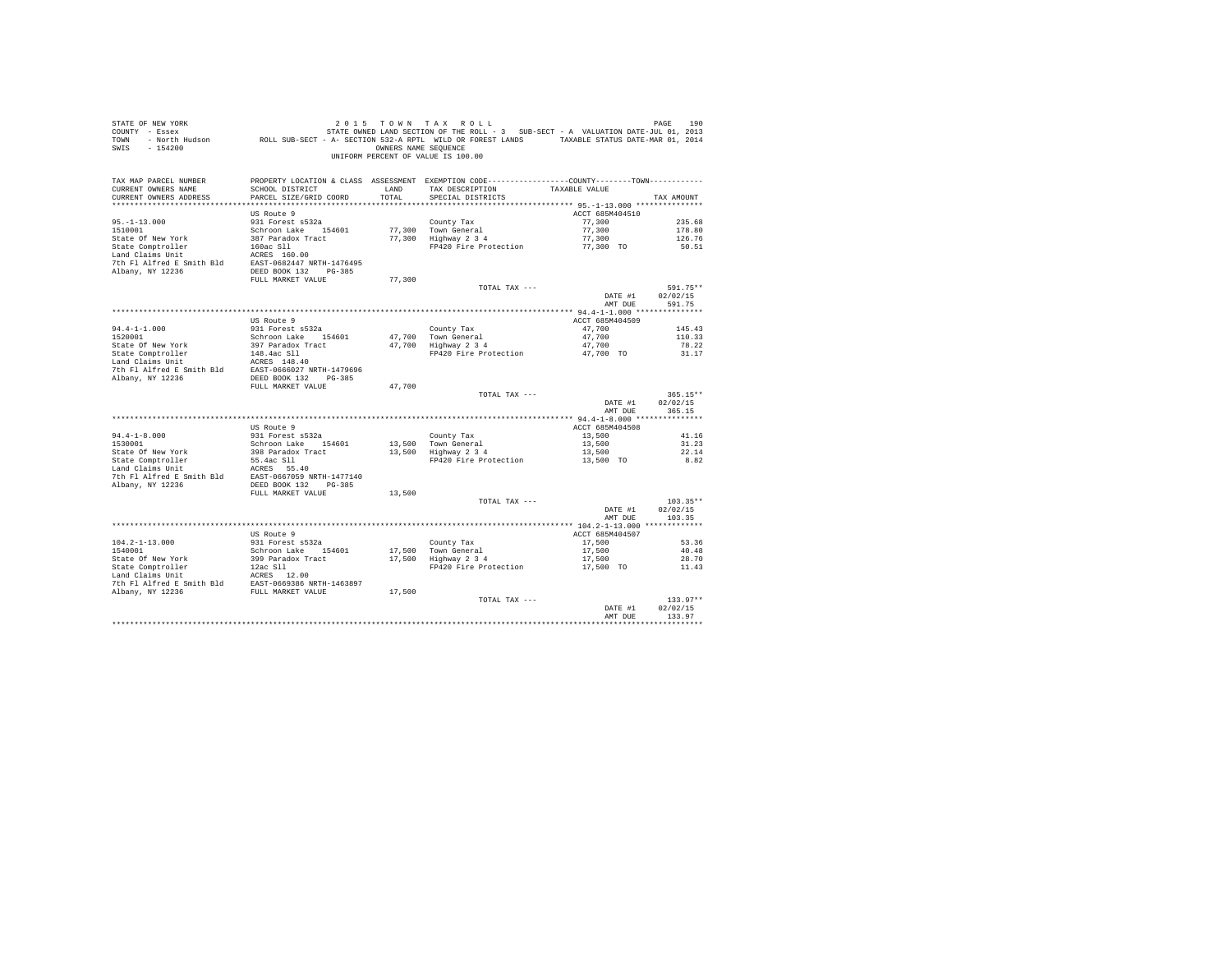| COUNTY - Essex<br>TOWN<br>$-154200$<br>SWIS                                             | - North Hudson ROLL SUB-SECT - A- SECTION 532-A RPTL WILD OR FOREST LANDS TAXABLE STATUS DATE-MAR 01, 2014 | OWNERS NAME SEQUENCE | STATE OWNED LAND SECTION OF THE ROLL - 3 SUB-SECT - A VALUATION DATE-JUL 01, 2013               |                            |                        |
|-----------------------------------------------------------------------------------------|------------------------------------------------------------------------------------------------------------|----------------------|-------------------------------------------------------------------------------------------------|----------------------------|------------------------|
|                                                                                         |                                                                                                            |                      | UNIFORM PERCENT OF VALUE IS 100.00                                                              |                            |                        |
| TAX MAP PARCEL NUMBER                                                                   |                                                                                                            |                      | PROPERTY LOCATION & CLASS ASSESSMENT EXEMPTION CODE----------------COUNTY--------TOWN---------- |                            |                        |
| CURRENT OWNERS NAME                                                                     | SCHOOL DISTRICT                                                                                            | LAND                 | TAX DESCRIPTION                                                                                 | TAXABLE VALUE              |                        |
| CURRENT OWNERS ADDRESS                                                                  | PARCEL SIZE/GRID COORD                                                                                     | TOTAL                | SPECIAL DISTRICTS                                                                               |                            | TAX AMOUNT             |
|                                                                                         |                                                                                                            |                      |                                                                                                 |                            |                        |
|                                                                                         | US Route 9                                                                                                 |                      |                                                                                                 | ACCT 685M404506            |                        |
| $95. - 1 - 2.000$                                                                       | 931 Forest s532a                                                                                           |                      | County Tax                                                                                      | 218,500                    | 666.18                 |
| 1550101                                                                                 | Schroon Lake 154601                                                                                        |                      | 218,500 Town General<br>218,500 Highway 2 3 4                                                   | 218,500                    | 505.40                 |
| State Of New York                                                                       | 400 Paradox Tract                                                                                          |                      | FP420 Fire Protection                                                                           | 218,500<br>218,500 TO      | 358.31<br>142.77       |
| State Comptroller<br>Land Claims Unit                                                   | ACRES 208.56<br>EAST-0673464 NRTH-1476520                                                                  |                      |                                                                                                 |                            |                        |
| 7th Fl Alfred E Smith Bld FULL MARKET VALUE<br>Albany, NY 12236                         |                                                                                                            | 218,500              |                                                                                                 |                            |                        |
|                                                                                         |                                                                                                            |                      | TOTAL TAX ---                                                                                   |                            | $1.672.66**$           |
|                                                                                         |                                                                                                            |                      |                                                                                                 | DATE #1                    | 02/02/15               |
|                                                                                         |                                                                                                            |                      |                                                                                                 | AMT DUE                    | 1.672.66               |
|                                                                                         |                                                                                                            |                      |                                                                                                 |                            |                        |
| $95. -1 - 1.000$                                                                        | US Route 9<br>931 Forest s532a                                                                             |                      | County Tax                                                                                      | ACCT 685M404505<br>159,200 |                        |
| 1560101                                                                                 | Schroon Lake 154601                                                                                        |                      | 159,200 Town General                                                                            | 159,200                    | 485.38<br>368.24       |
| State Of New York                                                                       | 401 Paradox Tract                                                                                          |                      | 159,200 Highway 2 3 4                                                                           | 159,200                    | 261.07                 |
| State Comptroller                                                                       | 203.2ac Sll                                                                                                |                      | FP420 Fire Protection                                                                           | 159,200 TO                 | 104.02                 |
| Land Claims Unit                                                                        | ACRES 203.24                                                                                               |                      |                                                                                                 |                            |                        |
|                                                                                         |                                                                                                            |                      |                                                                                                 |                            |                        |
| For the smith Bld<br>The Fl Alfred E Smith Bld<br>RIBANY. NY 12236<br>FULL MARKET VALUE |                                                                                                            | 159,200              |                                                                                                 |                            |                        |
|                                                                                         |                                                                                                            |                      | TOTAL TAX ---                                                                                   |                            | $1,218.71**$           |
|                                                                                         |                                                                                                            |                      |                                                                                                 | DATE #1                    | 02/02/15               |
|                                                                                         |                                                                                                            |                      |                                                                                                 | AMT DUE                    | 1,218.71               |
|                                                                                         |                                                                                                            |                      |                                                                                                 |                            |                        |
|                                                                                         | US Route 9                                                                                                 |                      |                                                                                                 | ACCT 685M404504            |                        |
| $95.1 - 1 - 13.000$                                                                     | 931 Forest s532a                                                                                           |                      | County Tax                                                                                      | 62,800                     | 191.47                 |
| 1570001                                                                                 | Schroon Lake 154601                                                                                        | 62,800               | Town General                                                                                    | 62,800                     | 145.26                 |
| State Of New York                                                                       | 402 Paradox Tr                                                                                             | 62.800               | Highway 2 3 4                                                                                   | 62,800                     | 102.98                 |
| State Comptroller<br>Land Claims Unit                                                   | 156.6ac Sll<br>ACRES 156.60                                                                                |                      | FP420 Fire Protection                                                                           | 62.800 TO                  | 41.03                  |
| 7th Fl Alfred E Smith Bld                                                               | EAST-0673587 NRTH-1480579                                                                                  |                      |                                                                                                 |                            |                        |
| Albany, NY 12236                                                                        | FULL MARKET VALUE                                                                                          | 62,800               |                                                                                                 |                            |                        |
|                                                                                         |                                                                                                            |                      | TOTAL TAX ---                                                                                   |                            | 480.74**               |
|                                                                                         |                                                                                                            |                      |                                                                                                 | DATE #1                    | 02/02/15               |
|                                                                                         |                                                                                                            |                      |                                                                                                 | AMT DUE                    | 480.74                 |
|                                                                                         |                                                                                                            |                      |                                                                                                 |                            |                        |
|                                                                                         | US Route 9                                                                                                 |                      |                                                                                                 | ACCT 685M404503            |                        |
| $94.2 - 1 - 7.000$                                                                      | 931 Forest s532a                                                                                           |                      |                                                                                                 | 110,000                    | 335.37                 |
| 1580101                                                                                 | Schroon Lake 154601                                                                                        |                      | County Tax<br>110,000 Town General<br>110,000 Highway 2 3 4                                     | 110,000                    | 254.43                 |
| State Of New York                                                                       | 403 Paradox Tract                                                                                          |                      |                                                                                                 | 110,000                    | 180.39                 |
| State Comptroller                                                                       | 156.4ac S11<br>ACRES 156.43                                                                                |                      | FP420 Fire Protection                                                                           | 110,000 TO                 | 71.87                  |
| Land Claims Unit                                                                        |                                                                                                            |                      |                                                                                                 |                            |                        |
| 7th Fl Alfred E Smith Bld EAST-0670257 NRTH-1480156                                     |                                                                                                            |                      |                                                                                                 |                            |                        |
| Albany, NY 12236                                                                        | DEED BOOK 132<br>PG-385                                                                                    |                      |                                                                                                 |                            |                        |
|                                                                                         | FULL MARKET VALUE                                                                                          | 110,000              |                                                                                                 |                            |                        |
|                                                                                         |                                                                                                            |                      | TOTAL TAX ---                                                                                   |                            | $842.06**$<br>02/02/15 |
|                                                                                         |                                                                                                            |                      |                                                                                                 | DATE #1<br>AMT DUE         | 842.06                 |
|                                                                                         |                                                                                                            |                      |                                                                                                 |                            | **********             |
|                                                                                         |                                                                                                            |                      |                                                                                                 |                            |                        |

STATE OF NEW YORK 2 0 1 5 T O W N T A X R O L L PAGE 191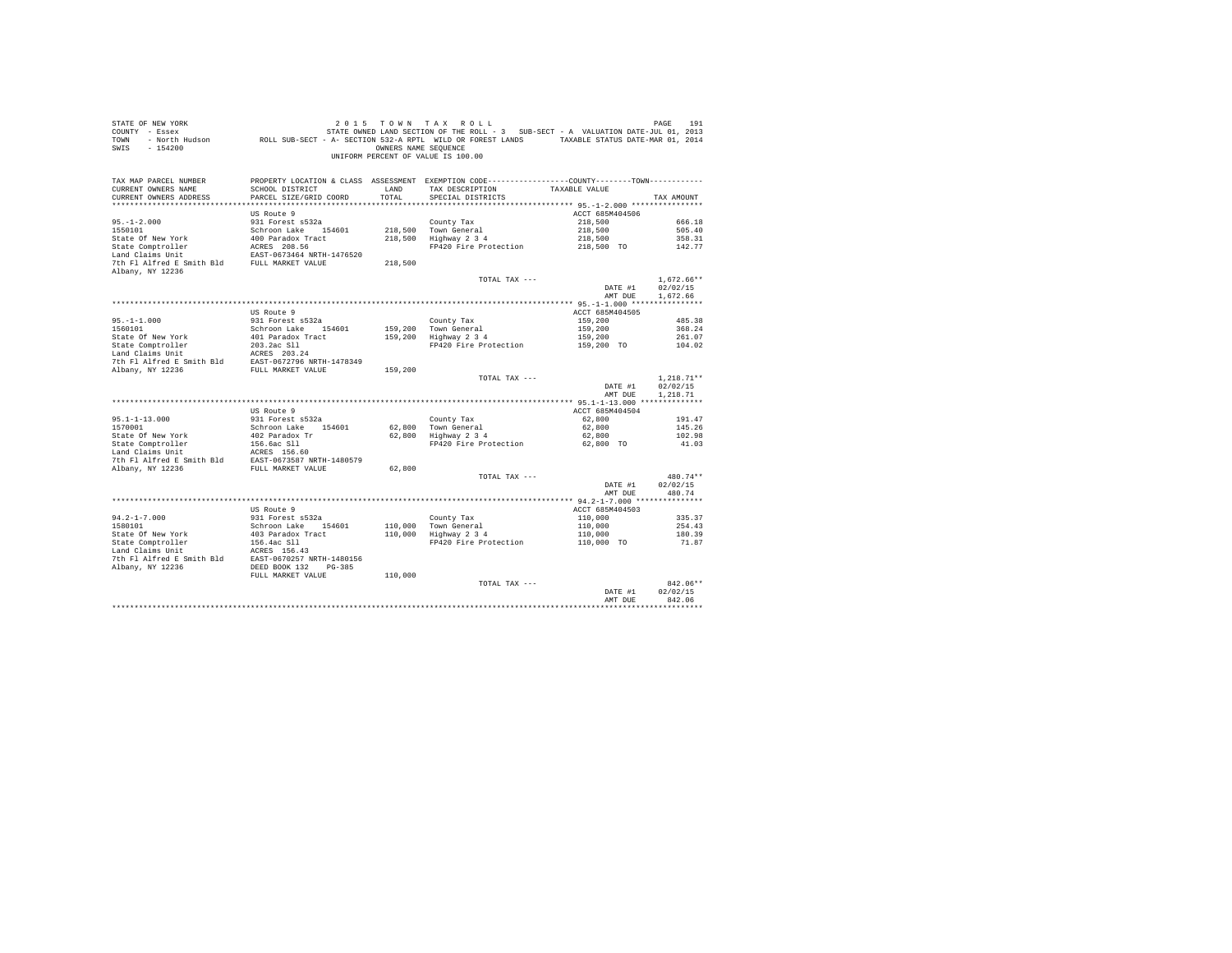| STATE OF NEW YORK<br>COUNTY - Essex<br>TOWN<br>SWIS - 154200                                                                                                                                                                | DE MESS DE PAGE 192 (2015 TO WINT A X ROLL)<br>The Essex STATE STATE ON STATE STATE ONE DESCRIPT ON STATE SECT - A VALUATION DATE JULO 1, 2013<br>ROLL SUB-SECT - A SECTION 532-A RPTL WILD OR FOREST LANDS TAXABLE STATUS DATE-MAR | OWNERS NAME SEQUENCE | 2015 TOWN TAX ROLL<br>UNIFORM PERCENT OF VALUE IS 100.00                                       |                     | PAGE<br>192            |
|-----------------------------------------------------------------------------------------------------------------------------------------------------------------------------------------------------------------------------|-------------------------------------------------------------------------------------------------------------------------------------------------------------------------------------------------------------------------------------|----------------------|------------------------------------------------------------------------------------------------|---------------------|------------------------|
| TAX MAP PARCEL NUMBER                                                                                                                                                                                                       |                                                                                                                                                                                                                                     |                      | PROPERTY LOCATION & CLASS ASSESSMENT EXEMPTION CODE----------------COUNTY-------TOWN---------- |                     |                        |
| CURRENT OWNERS NAME<br>CURRENT OWNERS ADDRESS                                                                                                                                                                               | SCHOOL DISTRICT<br>PARCEL SIZE/GRID COORD                                                                                                                                                                                           | LAND<br>TOTAL        | TAX DESCRIPTION<br>SPECIAL DISTRICTS                                                           | TAXABLE VALUE       | TAX AMOUNT             |
|                                                                                                                                                                                                                             |                                                                                                                                                                                                                                     |                      |                                                                                                |                     |                        |
|                                                                                                                                                                                                                             | US Route 9                                                                                                                                                                                                                          |                      |                                                                                                | ACCT 685M404502     |                        |
| $95. - 1 - 14.000$                                                                                                                                                                                                          | 931 Forest s532a                                                                                                                                                                                                                    |                      | County Tax                                                                                     | 93,000              | 283.54                 |
| 1590001                                                                                                                                                                                                                     | Schroon Lake 154601                                                                                                                                                                                                                 |                      |                                                                                                | 93,000              | 215.11                 |
| State Of New York                                                                                                                                                                                                           | 413 Paradox Tract                                                                                                                                                                                                                   |                      | 93,000 Town General<br>93,000 Highway 2 3 4                                                    | 93,000              | 152.51                 |
| State Comptroller                                                                                                                                                                                                           |                                                                                                                                                                                                                                     |                      | FP420 Fire Protection                                                                          | 93,000 TO           | 60.77                  |
| Land Claims Unit                                                                                                                                                                                                            | 160ac S11<br>ACRES 160.00<br>EAST-0682127 NRTH-1479161                                                                                                                                                                              |                      |                                                                                                |                     |                        |
| 7th Fl Alfred E Smith Bld                                                                                                                                                                                                   |                                                                                                                                                                                                                                     |                      |                                                                                                |                     |                        |
| Albany, NY 12236                                                                                                                                                                                                            | FULL MARKET VALUE                                                                                                                                                                                                                   | 93,000               |                                                                                                |                     |                        |
|                                                                                                                                                                                                                             |                                                                                                                                                                                                                                     |                      | TOTAL TAX ---                                                                                  |                     | $711.93**$<br>02/02/15 |
|                                                                                                                                                                                                                             |                                                                                                                                                                                                                                     |                      |                                                                                                | DATE #1<br>AMT DUE  | 711.93                 |
|                                                                                                                                                                                                                             |                                                                                                                                                                                                                                     |                      |                                                                                                |                     |                        |
|                                                                                                                                                                                                                             | US Route 9                                                                                                                                                                                                                          |                      |                                                                                                | ACCT 685M404501     |                        |
|                                                                                                                                                                                                                             | 931 Forest s532a                                                                                                                                                                                                                    |                      | County Tax                                                                                     | 96,600              | 294.52                 |
| $95. -1 - 9.000$<br>1600001                                                                                                                                                                                                 | Schroon Lake 154601                                                                                                                                                                                                                 | 96,600               |                                                                                                | 96,600              | 223.44                 |
|                                                                                                                                                                                                                             |                                                                                                                                                                                                                                     |                      | 96,600 Town General<br>96,600 Highway 2 3 4                                                    | 96,600              | 158.41                 |
|                                                                                                                                                                                                                             |                                                                                                                                                                                                                                     |                      | FP420 Fire Protection                                                                          | 96.600 TO           | 63.12                  |
|                                                                                                                                                                                                                             |                                                                                                                                                                                                                                     |                      |                                                                                                |                     |                        |
| 1000011<br>State Of New York and Taradox Tract<br>State Comptroller and Taradox Tract<br>Land Claims Unit<br>17 Alfred E Smith Bld DEED BOOK 230<br>2010 PLD ARKET VALUE<br>2010 PLD ARKET VALUE<br>20236 FULL MARKET VALUE |                                                                                                                                                                                                                                     |                      |                                                                                                |                     |                        |
|                                                                                                                                                                                                                             |                                                                                                                                                                                                                                     | 96,600               | TOTAL TAX ---                                                                                  |                     | $739.49**$             |
|                                                                                                                                                                                                                             |                                                                                                                                                                                                                                     |                      |                                                                                                | DATE #1             | 02/02/15               |
|                                                                                                                                                                                                                             |                                                                                                                                                                                                                                     |                      |                                                                                                | AMT DUE             | 739.49                 |
|                                                                                                                                                                                                                             |                                                                                                                                                                                                                                     |                      |                                                                                                |                     |                        |
|                                                                                                                                                                                                                             | US Route 9                                                                                                                                                                                                                          |                      |                                                                                                | ACCT 685M404614     |                        |
| $95. - 1 - 8.000$                                                                                                                                                                                                           | 931 Forest s532a                                                                                                                                                                                                                    |                      | County Tax                                                                                     | 16,000              | 48.78                  |
| 1620001                                                                                                                                                                                                                     | Schroon Lake 154601                                                                                                                                                                                                                 |                      | 16,000 Town General<br>16,000 Highway 2 3 4                                                    | 16,000              | 37.01                  |
| State Of New York                                                                                                                                                                                                           | 415 Paradox Tract                                                                                                                                                                                                                   |                      |                                                                                                | 16,000              | 26.24                  |
|                                                                                                                                                                                                                             |                                                                                                                                                                                                                                     |                      | FP420 Fire Protection                                                                          | 16,000 TO           | 10.45                  |
|                                                                                                                                                                                                                             |                                                                                                                                                                                                                                     |                      |                                                                                                |                     |                        |
| State Comptroller<br>1992 - And Claims Unit<br>1992 - Land Claims Unit<br>1992 - The Flatfred Example DEED BOOK<br>1993 - The Platfred Example DEED BOOK<br>1993 - PULL MARKET VALUE                                        |                                                                                                                                                                                                                                     | 16,000               |                                                                                                |                     |                        |
|                                                                                                                                                                                                                             |                                                                                                                                                                                                                                     |                      | TOTAL TAX ---                                                                                  |                     | $122.48**$             |
|                                                                                                                                                                                                                             |                                                                                                                                                                                                                                     |                      |                                                                                                | DATE #1             | 02/02/15               |
|                                                                                                                                                                                                                             |                                                                                                                                                                                                                                     |                      |                                                                                                | AMT DUE             | 122.48                 |
|                                                                                                                                                                                                                             |                                                                                                                                                                                                                                     |                      |                                                                                                |                     |                        |
|                                                                                                                                                                                                                             | US Route 9                                                                                                                                                                                                                          |                      |                                                                                                | ACCT 685M404613     |                        |
| $95.1 - 1 - 11.000$                                                                                                                                                                                                         | 931 Forest s532a                                                                                                                                                                                                                    |                      | County Tax                                                                                     | 60,200              | 183.54                 |
| 1630001                                                                                                                                                                                                                     | Schroon Lake 154601                                                                                                                                                                                                                 |                      | 60,200 Town General<br>60,200 Highway 2 3 4                                                    | 60,200              | 139.25                 |
| State Of New York<br>State Comptroller                                                                                                                                                                                      | 416 Paradox Tr<br>57ac Sll<br>2000 - 57.00                                                                                                                                                                                          |                      | FP420 Fire Protection                                                                          | 60,200<br>60.200 TO | 98.72<br>39.33         |
|                                                                                                                                                                                                                             |                                                                                                                                                                                                                                     |                      |                                                                                                |                     |                        |
| Land Claims Unit MERES 57.00<br>7th Pl Alfred E Smith Bld BAST-0676325 NRTH-1481655<br>Albany, NY 12236                                                                                                                     |                                                                                                                                                                                                                                     |                      |                                                                                                |                     |                        |
|                                                                                                                                                                                                                             |                                                                                                                                                                                                                                     |                      |                                                                                                |                     |                        |
|                                                                                                                                                                                                                             | FULL MARKET VALUE                                                                                                                                                                                                                   | 60,200               |                                                                                                |                     |                        |
|                                                                                                                                                                                                                             |                                                                                                                                                                                                                                     |                      | TOTAL TAX ---                                                                                  |                     | 460.84**               |
|                                                                                                                                                                                                                             |                                                                                                                                                                                                                                     |                      |                                                                                                | DATE #1             | 02/02/15               |
|                                                                                                                                                                                                                             |                                                                                                                                                                                                                                     |                      |                                                                                                | AMT DHE             | 460.84                 |
|                                                                                                                                                                                                                             |                                                                                                                                                                                                                                     |                      |                                                                                                |                     |                        |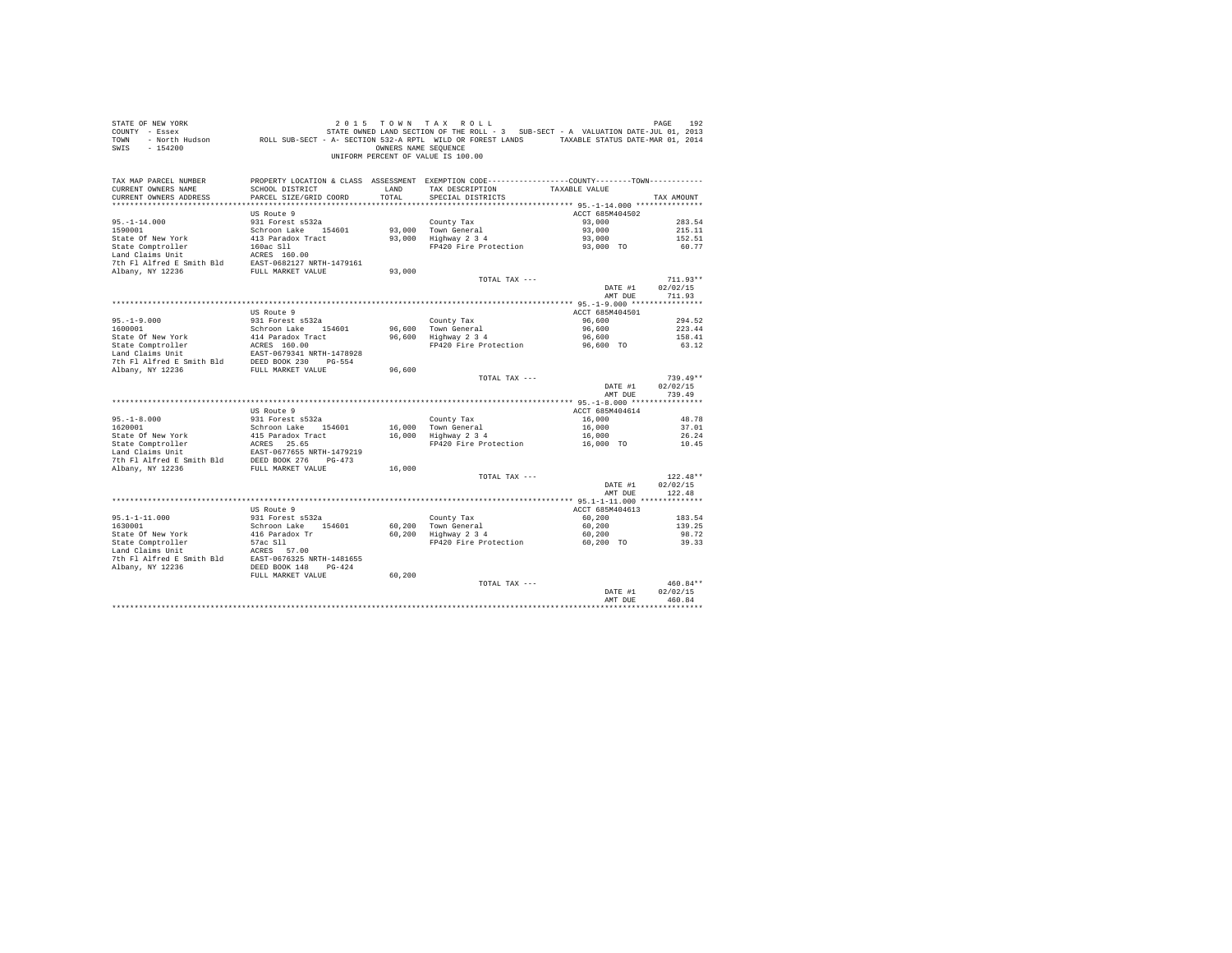| STATE OF NEW YORK<br>SIRE OF THE SERIES AND THE SERIES OF THE SERIES OF THE SERIES OF THE SERIES AND THE STATE-JUL 01, 2013<br>2013 COUNTY - Essex STATE OWNED LAND SECTION OF THE ROLL - 3 SUB-SECT - A VALUATION DATE-JUL 01, 2013<br>2014 - North Huds<br>SWIS - 154200 |                                           |               | 2015 TOWN TAX ROLL<br>OWNERS NAME SEQUENCE<br>UNIFORM PERCENT OF VALUE IS 100.00                                                        |                       | PAGE<br>193           |
|----------------------------------------------------------------------------------------------------------------------------------------------------------------------------------------------------------------------------------------------------------------------------|-------------------------------------------|---------------|-----------------------------------------------------------------------------------------------------------------------------------------|-----------------------|-----------------------|
| TAX MAP PARCEL NUMBER<br>CURRENT OWNERS NAME<br>CURRENT OWNERS ADDRESS                                                                                                                                                                                                     | SCHOOL DISTRICT<br>PARCEL SIZE/GRID COORD | LAND<br>TOTAL | PROPERTY LOCATION & CLASS ASSESSMENT EXEMPTION CODE----------------COUNTY--------TOWN----------<br>TAX DESCRIPTION<br>SPECIAL DISTRICTS | TAXABLE VALUE         | TAX AMOUNT            |
|                                                                                                                                                                                                                                                                            |                                           |               |                                                                                                                                         |                       |                       |
|                                                                                                                                                                                                                                                                            | US Route 9                                |               |                                                                                                                                         | ACCT 685M404612       |                       |
| $95.1 - 1 - 12.000$<br>1640001                                                                                                                                                                                                                                             | 931 Forest s532a                          |               | County Tax                                                                                                                              | 143,500               | 437.51                |
| State Of New York                                                                                                                                                                                                                                                          | Schroon Lake 154601<br>417 Paradox Tract  |               | 143,500 Town General<br>143,500 Highway 2 3 4                                                                                           | 143,500               | 331.92<br>235.32      |
|                                                                                                                                                                                                                                                                            |                                           |               | FP420 Fire Protection                                                                                                                   | 143,500<br>143,500 TO | 93.76                 |
| State Comptroller<br>Land Claims Unit                                                                                                                                                                                                                                      | 161ac S11<br>ACRES 161.00                 |               |                                                                                                                                         |                       |                       |
| 7th Fl Alfred E Smith Bld EAST-0677379 NRTH-1480684                                                                                                                                                                                                                        |                                           |               |                                                                                                                                         |                       |                       |
| Albany, NY 12236                                                                                                                                                                                                                                                           | DEED BOOK 132 PG-385                      |               |                                                                                                                                         |                       |                       |
|                                                                                                                                                                                                                                                                            | FULL MARKET VALUE                         | 143,500       |                                                                                                                                         |                       |                       |
|                                                                                                                                                                                                                                                                            |                                           |               | TOTAL TAX ---                                                                                                                           |                       | $1,098.51**$          |
|                                                                                                                                                                                                                                                                            |                                           |               |                                                                                                                                         | DATE #1<br>AMT DUE    | 02/02/15<br>1,098.51  |
|                                                                                                                                                                                                                                                                            |                                           |               |                                                                                                                                         |                       |                       |
|                                                                                                                                                                                                                                                                            | US Route 9                                |               |                                                                                                                                         | ACCT 685M404611       |                       |
|                                                                                                                                                                                                                                                                            | 931 Forest s532a                          |               | County Tax                                                                                                                              | 106,000               | 323.18                |
| $95.1 - 1 - 8.000$<br>1650001                                                                                                                                                                                                                                              | Schroon Lake 154601                       |               | County is<br>106,000 Town General<br>106,000 Highway 2 3 4                                                                              | 106,000               | 245.18                |
| State Of New York                                                                                                                                                                                                                                                          | 418 Paradox Tract                         |               |                                                                                                                                         | 106,000<br>106,000 TO | 173.83                |
| State Comptroller<br>Land Claims Unit                                                                                                                                                                                                                                      |                                           |               | FP420 Fire Protection                                                                                                                   |                       | 69.26                 |
|                                                                                                                                                                                                                                                                            |                                           |               |                                                                                                                                         |                       |                       |
| State Comptroller<br>138.4ac S11<br>Land Claims Unit<br>138.4ac S11<br>2010 120236<br>2010 120236<br>2020845 NRTH-1481519<br>2021 12236<br>2022 124.45<br>2022 124.45<br>2022 124.45<br>2022 124.45<br>2023 124.45<br>2023 124.45<br>2023 124.45<br>2023 124               |                                           |               |                                                                                                                                         |                       |                       |
|                                                                                                                                                                                                                                                                            | FULL MARKET VALUE                         | 106,000       |                                                                                                                                         |                       |                       |
|                                                                                                                                                                                                                                                                            |                                           |               | TOTAL TAX ---                                                                                                                           |                       | $811.45**$            |
|                                                                                                                                                                                                                                                                            |                                           |               |                                                                                                                                         | DATE #1               | 02/02/15              |
|                                                                                                                                                                                                                                                                            |                                           |               |                                                                                                                                         | AMT DUE               | 811.45                |
|                                                                                                                                                                                                                                                                            | US Route 9                                |               |                                                                                                                                         | ACCT 685M404610       |                       |
| $95. - 1 - 15.000$                                                                                                                                                                                                                                                         | 931 Forest s532a                          |               | County Tax                                                                                                                              | 77,700                | 236.90                |
| 1660001                                                                                                                                                                                                                                                                    | Schroon Lake 154601                       |               | 77,700 Town General                                                                                                                     | 77,700                | 179.72                |
| State Of New York                                                                                                                                                                                                                                                          | 419 Paradox Tract                         |               | 77,700   Town General<br>77,700   Highway 2 3 4                                                                                         | 77.700                | 127.42                |
|                                                                                                                                                                                                                                                                            |                                           |               | FP420 Fire Protection 77,700 TO                                                                                                         |                       | 50.77                 |
|                                                                                                                                                                                                                                                                            |                                           |               |                                                                                                                                         |                       |                       |
| 7th F1 Alfred E Smith Bld<br>EAST-0683599 NRTH-1481928<br>RIbany, NY 12236<br>FULL MARKET VALUE                                                                                                                                                                            |                                           |               |                                                                                                                                         |                       |                       |
|                                                                                                                                                                                                                                                                            | FULL MARKET VALUE                         | 77,700        | TOTAL TAX ---                                                                                                                           |                       | 594.81**              |
|                                                                                                                                                                                                                                                                            |                                           |               |                                                                                                                                         | DATE #1               | 02/02/15              |
|                                                                                                                                                                                                                                                                            |                                           |               |                                                                                                                                         | AMT DUE               | 594.81                |
|                                                                                                                                                                                                                                                                            |                                           |               |                                                                                                                                         |                       |                       |
|                                                                                                                                                                                                                                                                            | US Route 9                                |               |                                                                                                                                         | ACCT 685M404609       |                       |
| $95. -1 - 16.000$                                                                                                                                                                                                                                                          | 931 Forest s532a                          |               | County Tax<br>90,100 Town General<br>90,100 Highway 2 3 4                                                                               | 90.100                | 274.70                |
| 1670001                                                                                                                                                                                                                                                                    | Schroon Lake 154601                       |               |                                                                                                                                         | 90,100                | 208.41                |
|                                                                                                                                                                                                                                                                            |                                           |               | FP420 Fire Protection                                                                                                                   | 90,100                | 147.75                |
|                                                                                                                                                                                                                                                                            |                                           |               |                                                                                                                                         | 90,100 TO             | 58.87                 |
|                                                                                                                                                                                                                                                                            |                                           |               |                                                                                                                                         |                       |                       |
| Albany, NY 12236                                                                                                                                                                                                                                                           | FULL MARKET VALUE                         | 90,100        |                                                                                                                                         |                       |                       |
|                                                                                                                                                                                                                                                                            |                                           |               | TOTAL TAX ---                                                                                                                           |                       | 689.73**              |
|                                                                                                                                                                                                                                                                            |                                           |               |                                                                                                                                         | DATE #1               | 02/02/15              |
|                                                                                                                                                                                                                                                                            |                                           |               |                                                                                                                                         | AMT DUE               | 689.73<br>*********** |
|                                                                                                                                                                                                                                                                            |                                           |               |                                                                                                                                         |                       |                       |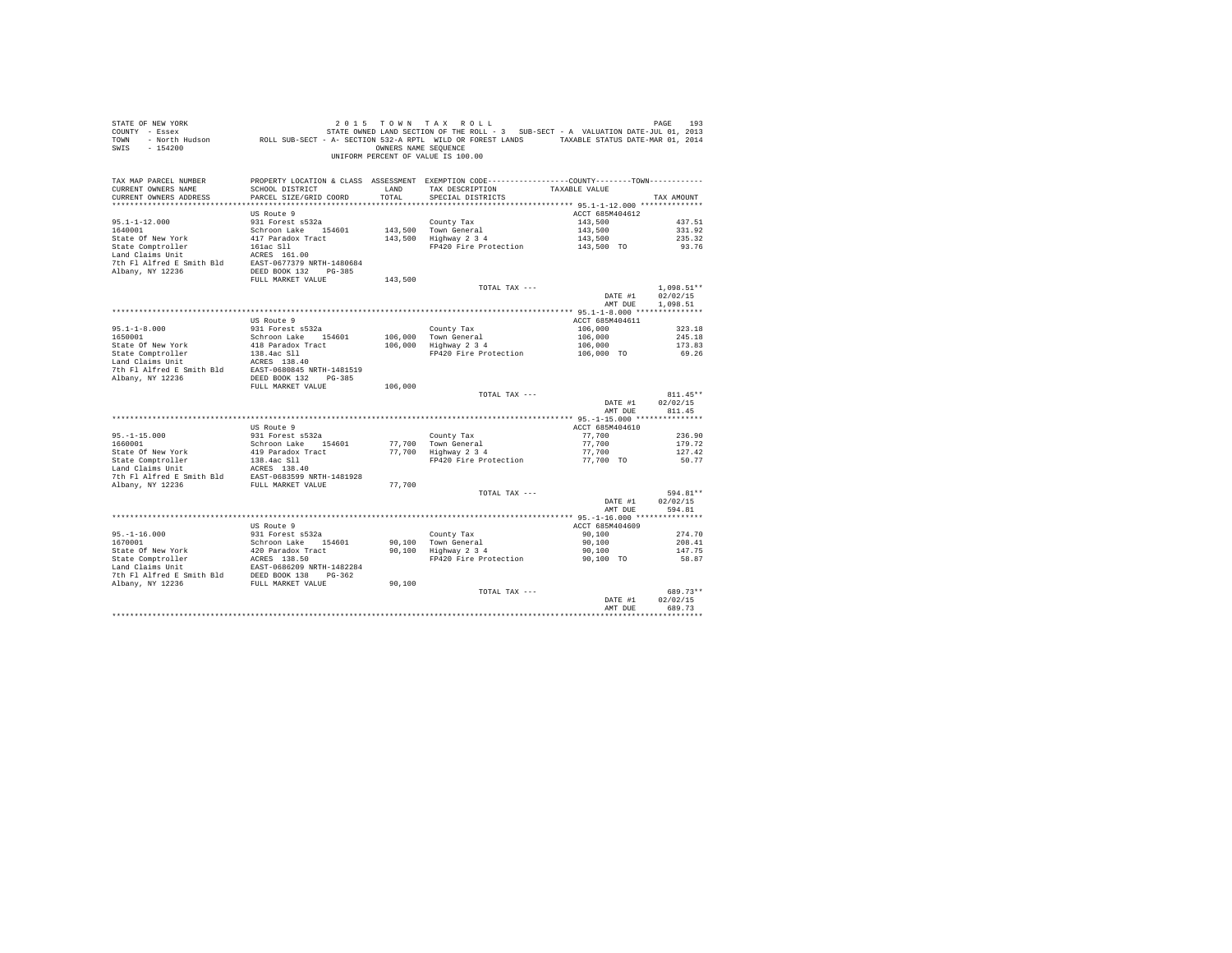| STATE OF NEW YORK                              |                           |                      | 2015 TOWN TAX ROLL                                                                           |                 | PAGE<br>194  |
|------------------------------------------------|---------------------------|----------------------|----------------------------------------------------------------------------------------------|-----------------|--------------|
| COUNTY - Essex                                 |                           |                      | STATE OWNED LAND SECTION OF THE ROLL - 3 SUB-SECT - A VALUATION DATE-JUL 01, 2013            |                 |              |
| - North Hudson<br>TOWN                         |                           |                      | ROLL SUB-SECT - A- SECTION 532-A RPTL WILD OR FOREST LANDS TAXABLE STATUS DATE-MAR 01, 2014  |                 |              |
|                                                |                           |                      |                                                                                              |                 |              |
| SWIS<br>$-154200$                              |                           | OWNERS NAME SEQUENCE |                                                                                              |                 |              |
|                                                |                           |                      | UNIFORM PERCENT OF VALUE IS 100.00                                                           |                 |              |
|                                                |                           |                      |                                                                                              |                 |              |
|                                                |                           |                      |                                                                                              |                 |              |
| TAX MAP PARCEL NUMBER                          |                           |                      | PROPERTY LOCATION & CLASS ASSESSMENT EXEMPTION CODE---------------COUNTY-------TOWN--------- |                 |              |
|                                                |                           |                      |                                                                                              |                 |              |
| CURRENT OWNERS NAME                            | SCHOOL DISTRICT           | LAND                 | TAX DESCRIPTION                                                                              | TAXABLE VALUE   |              |
| CURRENT OWNERS ADDRESS                         | PARCEL SIZE/GRID COORD    | TOTAL                | SPECIAL DISTRICTS                                                                            |                 | TAX AMOUNT   |
|                                                |                           |                      |                                                                                              |                 |              |
|                                                | 4390 US Route 9           |                      |                                                                                              | ACCT 685M404608 |              |
| $94.4 - 1 - 4.000$                             | 931 Forest s532a          |                      | County Tax                                                                                   | 164,000         | 500.01       |
| 1680101                                        |                           |                      |                                                                                              |                 | 379.34       |
|                                                | Schroon Lake 154601       |                      | 164,000 Town General                                                                         | 164,000         |              |
| State Of New York                              | 426 Paradox Tract         |                      | 164,000 Highway 2 3 4                                                                        | 164,000         | 268.94       |
| State Comptroller                              | 123.4ac Sll               |                      | FP420 Fire Protection                                                                        | 164,000 TO      | 107.16       |
| Land Claims Unit                               | ACRES 123.36              |                      |                                                                                              |                 |              |
| 7th Fl Alfred E Smith Bld                      | EAST-0671508 NRTH-1474814 |                      |                                                                                              |                 |              |
| Albany, NY 12236                               | FULL MARKET VALUE         | 164,000              |                                                                                              |                 |              |
|                                                |                           |                      |                                                                                              |                 |              |
|                                                |                           |                      | TOTAL TAX ---                                                                                |                 | $1.255.45**$ |
|                                                |                           |                      |                                                                                              | DATE #1         | 02/02/15     |
|                                                |                           |                      |                                                                                              | AMT DUE         | 1,255.45     |
|                                                |                           |                      |                                                                                              |                 |              |
|                                                | US Route 9                |                      |                                                                                              | ACCT 685M404607 |              |
|                                                |                           |                      |                                                                                              |                 |              |
| $94.4 - 1 - 3.000$                             | 931 Forest s532a          |                      | County Tax                                                                                   | 59,600          | 181.71       |
| 1690001                                        | Schroon Lake 154601       | 59,600               | Town General                                                                                 | 59,600          | 137.86       |
| State Of New York                              | 427 Paradox Tract         | 59,600               | Highway 2 3 4                                                                                | 59,600          | 97.74        |
| State Comptroller                              | 174ac Sll                 |                      | FP420 Fire Protection                                                                        | 59,600 TO       | 38.94        |
| Land Claims Unit                               | ACRES 174.00              |                      |                                                                                              |                 |              |
| 7th Fl Alfred E Smith Bld                      | EAST-0669004 NRTH-1476823 |                      |                                                                                              |                 |              |
|                                                |                           |                      |                                                                                              |                 |              |
| Albany, NY 12236                               | FULL MARKET VALUE         | 59,600               |                                                                                              |                 |              |
|                                                |                           |                      | TOTAL TAX ---                                                                                |                 | $456.25**$   |
|                                                |                           |                      |                                                                                              | DATE #1         | 02/02/15     |
|                                                |                           |                      |                                                                                              | AMT DUE         | 456.25       |
|                                                |                           |                      |                                                                                              |                 |              |
|                                                | US Route 9                |                      |                                                                                              | ACCT 685M404606 |              |
|                                                |                           |                      |                                                                                              |                 |              |
| $94.4 - 1 - 2.000$                             | 931 Forest s532a          |                      | County Tax                                                                                   | 52,100          | 158.85       |
| 1700001                                        | Schroon Lake 154601       |                      | 52.100 Town General                                                                          | 52,100          | 120.51       |
| State Of New York                              | 428 Paradox Tract         |                      | 52.100 Highway 2 3 4                                                                         | 52,100          | 85.44        |
| State Comptroller                              | ACRES 155.40              |                      | FP420 Fire Protection                                                                        | 52,100 TO       | 34.04        |
| Land Claims Unit                               | EAST-0668656 NRTH-1479314 |                      |                                                                                              |                 |              |
|                                                |                           |                      |                                                                                              |                 |              |
| 7th Fl Alfred E Smith Bld FULL MARKET VALUE    |                           | 52,100               |                                                                                              |                 |              |
| Albany, NY 12236                               |                           |                      |                                                                                              |                 |              |
|                                                |                           |                      | TOTAL TAX ---                                                                                |                 | $398.84**$   |
|                                                |                           |                      |                                                                                              | DATE #1         | 02/02/15     |
|                                                |                           |                      |                                                                                              | AMT DUE         | 398.84       |
|                                                |                           |                      |                                                                                              |                 |              |
|                                                |                           |                      |                                                                                              |                 |              |
|                                                | US Route 9                |                      |                                                                                              | ACCT 685M404715 |              |
| $114.4 - 1 - 1.000$                            | 931 Forest s532a          |                      | County Tax                                                                                   | 172,200         | 525.01       |
| 1720101                                        | Schroon Lake 154601       | 172,200              | Town General                                                                                 | 172,200         | 398.31       |
| State Of New York                              | 23 Platt Rogers&co Rd Pat | 172,200              | Highway 2 3 4                                                                                | 172,200         | 282.39       |
|                                                | ACRES 123.89              |                      |                                                                                              |                 |              |
| State Of Now<br>State Comptroller              |                           |                      | FP420 Fire Protection                                                                        | 172,200 TO      | 112.52       |
| Land Claims Unit                               | EAST-0661289 NRTH-1445972 |                      |                                                                                              |                 |              |
| 7th Fl Alfred E Smith Bld DEED BOOK 198 PG-541 |                           |                      |                                                                                              |                 |              |
| Albany, NY 12236                               | FULL MARKET VALUE         | 172,200              |                                                                                              |                 |              |
|                                                |                           |                      | TOTAL TAX ---                                                                                |                 | $1.318.23**$ |
|                                                |                           |                      |                                                                                              | DATE #1         | 02/02/15     |
|                                                |                           |                      |                                                                                              |                 | 1,318.23     |
|                                                |                           |                      |                                                                                              | AMT DUE         |              |
|                                                |                           |                      |                                                                                              |                 |              |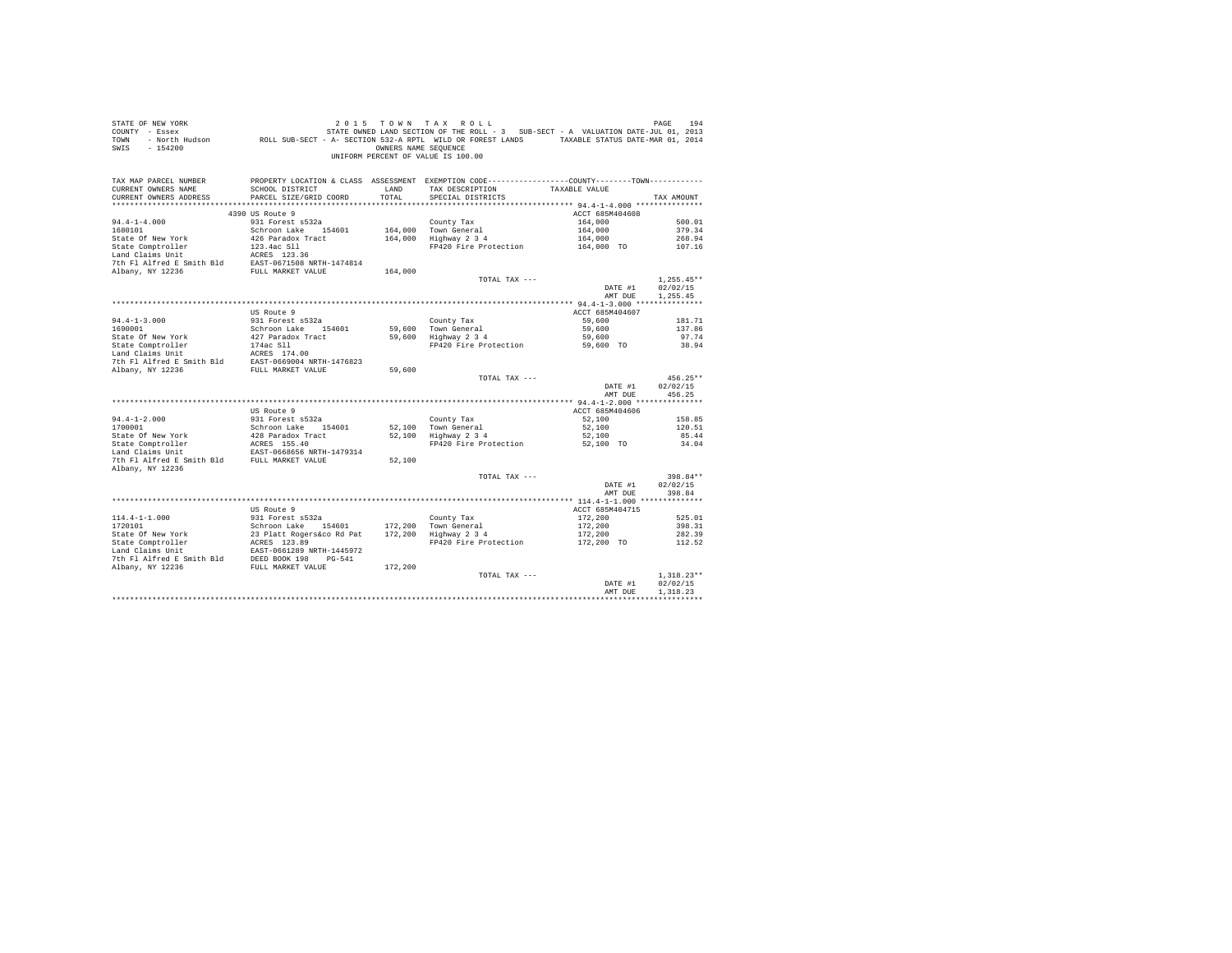| STATE OF NEW YORK<br>COUNTY - Essex<br>TOWN<br>$-154200$<br>SWIS                                                                                                                                     |                                                                       | OWNERS NAME SEOUENCE | 2015 TOWN TAX ROLL<br>STATE OWNED LAND SECTION OF THE ROLL - 3 SUB-SECT - A VALUATION DATE-JUL 01, 2013<br>- North Hudson ROLL SUB-SECT - A- SECTION 532-A RPTL WILD OR FOREST LANDS TAXABLE STATUS DATE-MAR 01, 2014<br>UNIFORM PERCENT OF VALUE IS 100.00 |                    | PAGE<br>195          |
|------------------------------------------------------------------------------------------------------------------------------------------------------------------------------------------------------|-----------------------------------------------------------------------|----------------------|-------------------------------------------------------------------------------------------------------------------------------------------------------------------------------------------------------------------------------------------------------------|--------------------|----------------------|
| TAX MAP PARCEL NUMBER<br>CURRENT OWNERS NAME                                                                                                                                                         | SCHOOL DISTRICT                                                       | LAND                 | PROPERTY LOCATION & CLASS ASSESSMENT EXEMPTION CODE----------------COUNTY-------TOWN----------<br>TAX DESCRIPTION                                                                                                                                           | TAXABLE VALUE      |                      |
| CURRENT OWNERS ADDRESS                                                                                                                                                                               | PARCEL SIZE/GRID COORD                                                | TOTAL                | SPECIAL DISTRICTS                                                                                                                                                                                                                                           |                    | TAX AMOUNT           |
|                                                                                                                                                                                                      |                                                                       |                      |                                                                                                                                                                                                                                                             |                    |                      |
|                                                                                                                                                                                                      | Ensign Pond Rd                                                        |                      |                                                                                                                                                                                                                                                             | ACCT 685M404714    |                      |
| $114.2 - 1 - 15.000$                                                                                                                                                                                 | 931 Forest s532a                                                      |                      | County Tax                                                                                                                                                                                                                                                  | 69,800             | 212.81               |
| 1730001                                                                                                                                                                                              | Schroon Lake 154601<br>27 Platt Rogers&co Rd Pat 69,800 Highway 2 3 4 |                      | 69,800 Town General                                                                                                                                                                                                                                         | 69,800             | 161.45               |
| State Of New York<br>State Comptroller                                                                                                                                                               | 27 Platt Rogers&co Rd Pa<br>ACRES 48.67<br>EACE 0664975 NPTH 145274   |                      | FP420 Fire Protection 69,800 TO                                                                                                                                                                                                                             | 69,800             | 114.46<br>45.61      |
| Land Claims Unit                                                                                                                                                                                     | EAST-0664875 NRTH-1453744                                             |                      |                                                                                                                                                                                                                                                             |                    |                      |
|                                                                                                                                                                                                      |                                                                       |                      |                                                                                                                                                                                                                                                             |                    |                      |
| 7th F1 Alfred E Smith B1d<br>RUBED BOOK 201 PG-305<br>RUBER VALUE<br>PULL MARKET VALUE                                                                                                               |                                                                       | 69,800               |                                                                                                                                                                                                                                                             |                    |                      |
|                                                                                                                                                                                                      |                                                                       |                      | TOTAL TAX ---                                                                                                                                                                                                                                               |                    | $534.33**$           |
|                                                                                                                                                                                                      |                                                                       |                      |                                                                                                                                                                                                                                                             | DATE #1            | 02/02/15             |
|                                                                                                                                                                                                      |                                                                       |                      |                                                                                                                                                                                                                                                             | AMT DUE            | 534.33               |
|                                                                                                                                                                                                      |                                                                       |                      |                                                                                                                                                                                                                                                             |                    |                      |
|                                                                                                                                                                                                      | US Route 9                                                            |                      |                                                                                                                                                                                                                                                             | ACCT 685M404712    |                      |
|                                                                                                                                                                                                      |                                                                       |                      |                                                                                                                                                                                                                                                             | 305,400            | 931.12<br>706.40     |
|                                                                                                                                                                                                      |                                                                       |                      |                                                                                                                                                                                                                                                             | 305,400<br>305,400 | 500.82               |
|                                                                                                                                                                                                      |                                                                       |                      | FP420 Fire Protection 305,400 TO                                                                                                                                                                                                                            |                    | 199.55               |
|                                                                                                                                                                                                      |                                                                       |                      |                                                                                                                                                                                                                                                             |                    |                      |
|                                                                                                                                                                                                      |                                                                       |                      |                                                                                                                                                                                                                                                             |                    |                      |
|                                                                                                                                                                                                      |                                                                       |                      |                                                                                                                                                                                                                                                             |                    |                      |
|                                                                                                                                                                                                      |                                                                       |                      | TOTAL TAX ---                                                                                                                                                                                                                                               |                    | $2.337.89**$         |
|                                                                                                                                                                                                      |                                                                       |                      |                                                                                                                                                                                                                                                             | DATE #1<br>AMT DUE | 02/02/15<br>2.337.89 |
|                                                                                                                                                                                                      |                                                                       |                      |                                                                                                                                                                                                                                                             |                    |                      |
|                                                                                                                                                                                                      | US Route 9                                                            |                      |                                                                                                                                                                                                                                                             | ACCT 685M478527    |                      |
| $125.1 - 1 - 43.000$                                                                                                                                                                                 | 931 Forest s532a                                                      |                      | County Tax                                                                                                                                                                                                                                                  | 4,900              | 14.94                |
| 1750121                                                                                                                                                                                              | Schroon Lake 154601                                                   |                      | 4,900 Town General<br>4,900 Highway 2 3 4                                                                                                                                                                                                                   | 4,900<br>4,900     | 11.33<br>8.04        |
|                                                                                                                                                                                                      |                                                                       |                      | FP420 Fire Protection 4,900 TO                                                                                                                                                                                                                              |                    | 3.20                 |
|                                                                                                                                                                                                      |                                                                       |                      |                                                                                                                                                                                                                                                             |                    |                      |
|                                                                                                                                                                                                      |                                                                       |                      |                                                                                                                                                                                                                                                             |                    |                      |
| State Of New York<br>1 Road Patent<br>State Comptroller<br>1 Road Patent<br>1 And Calins United E Smith B1d<br>7th F1 Alfred E Smith B1d<br>2000 X 211<br>21236<br>2000 X 21236<br>FULL MARKET VALUE |                                                                       | 4,900                |                                                                                                                                                                                                                                                             |                    |                      |
|                                                                                                                                                                                                      |                                                                       |                      | TOTAL TAX ---                                                                                                                                                                                                                                               |                    | $37.51**$            |
|                                                                                                                                                                                                      |                                                                       |                      |                                                                                                                                                                                                                                                             | DATE #1            | 02/02/15             |
|                                                                                                                                                                                                      |                                                                       |                      |                                                                                                                                                                                                                                                             | AMT DUE            | 37.51                |
|                                                                                                                                                                                                      | US Route 9                                                            |                      |                                                                                                                                                                                                                                                             | ACCT 685M404711    |                      |
|                                                                                                                                                                                                      |                                                                       |                      |                                                                                                                                                                                                                                                             |                    | 126.22               |
|                                                                                                                                                                                                      |                                                                       |                      |                                                                                                                                                                                                                                                             | 41,400<br>41,400   | 95.76                |
|                                                                                                                                                                                                      |                                                                       |                      |                                                                                                                                                                                                                                                             | 41,400             | 67.89                |
|                                                                                                                                                                                                      |                                                                       |                      | FP420 Fire Protection                                                                                                                                                                                                                                       | 41,400 TO          | 27.05                |
|                                                                                                                                                                                                      |                                                                       |                      |                                                                                                                                                                                                                                                             |                    |                      |
|                                                                                                                                                                                                      |                                                                       |                      |                                                                                                                                                                                                                                                             |                    |                      |
|                                                                                                                                                                                                      |                                                                       |                      |                                                                                                                                                                                                                                                             |                    |                      |
|                                                                                                                                                                                                      |                                                                       |                      | TOTAL TAX ---                                                                                                                                                                                                                                               |                    | $316.92**$           |
|                                                                                                                                                                                                      |                                                                       |                      |                                                                                                                                                                                                                                                             | DATE #1            | 02/02/15             |
|                                                                                                                                                                                                      |                                                                       |                      |                                                                                                                                                                                                                                                             | AMT DUE            | 316.92               |
|                                                                                                                                                                                                      |                                                                       |                      |                                                                                                                                                                                                                                                             |                    |                      |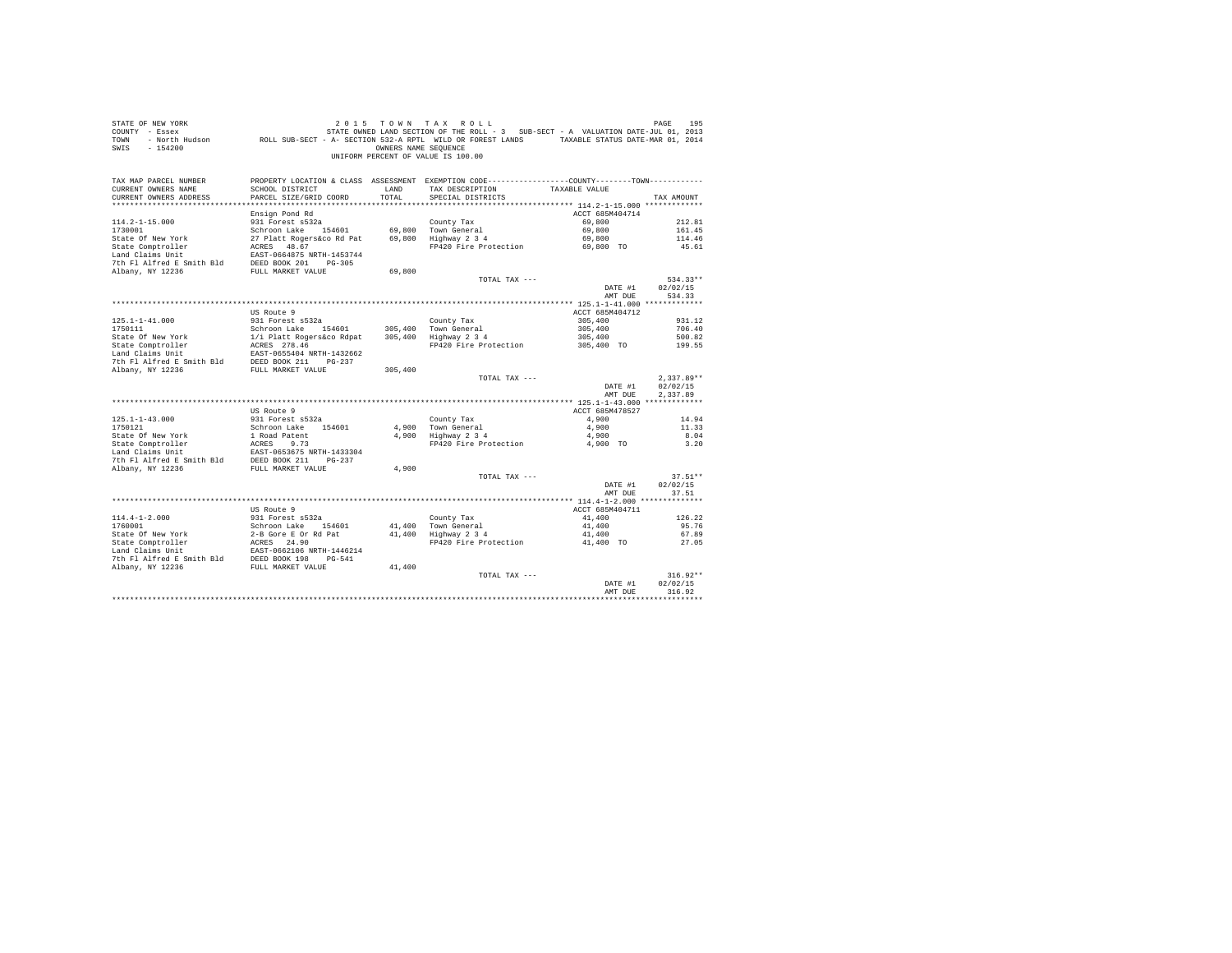| PROPERTY LOCATION & CLASS ASSESSMENT EXEMPTION CODE---------------COUNTY-------TOWN---------<br>TAX MAP PARCEL NUMBER<br>SCHOOL DISTRICT<br>TAX DESCRIPTION<br>CURRENT OWNERS NAME<br>TAXABLE VALUE<br>LAND<br>PARCEL SIZE/GRID COORD<br>TOTAL<br>CURRENT OWNERS ADDRESS<br>SPECIAL DISTRICTS<br>TAX AMOUNT<br>ACCT 685M404710<br>US Route 9<br>931 Forest s532a<br>$125.1 - 1 - 40.000$<br>County Tax<br>14,300<br>43.60<br>14,300 Town General<br>1770101<br>Schroon Lake 154601<br>14,300<br>33.08<br>14,300 Highway 2 3 4<br>State Of New York<br>2/h Platt Rogers&co Rdpat<br>14,300<br>23.45<br>13.89ac<br>9.34<br>State Comptroller<br>FP420 Fire Protection<br>14,300 TO<br>13.89ac<br>ACRES 13.89<br>Land Claims Unit<br>7th Fl Alfred E Smith Bld EAST-0656098 NRTH-1434113<br>Albany, NY 12236<br>DEED BOOK 203 PG-294<br>FULL MARKET VALUE<br>14,300<br>$109.47**$<br>TOTAL TAX ---<br>DATE #1<br>02/02/15<br>AMT DUE<br>109.47<br>ACCT 685M478529<br>US Route 9<br>$125.1 - 1 - 35.000$<br>931 Forest s532a<br>County Tax<br>10,600<br>32.32<br>24.52<br>1770201<br>Schroon Lake 154601<br>10,600 Town General<br>10,600<br>10,600 Highway 2 3 4<br>State Of New York<br>2/h Platt Roger&co Rd Pat<br>10,600<br>17.38<br>6.93<br>State Comptroller<br>6.04ac<br>FP420 Fire Protection<br>10,600 TO<br>Land Claims Unit<br>ACRES 6.04<br>EAST-0658463 NRTH-1434366<br>7th Fl Alfred E Smith Bld<br>Albany, NY 12236<br>DEED BOOK 203 PG-294<br>FULL MARKET VALUE<br>10,600<br>$81.15**$<br>TOTAL TAX ---<br>DATE #1<br>02/02/15<br>AMT DUE<br>81.15<br>US Route 9<br>ACCT 685M404709<br>$114.2 - 2 - 16.000$<br>931 Forest s532a<br>County Tax<br>34,100<br>103.97<br>1780001<br>Schroon Lake 154601<br>34.100 Town General<br>34,100<br>78.87<br>3-C Gore E Of Rd Pat<br>34,100 Highway 2 3 4<br>34,100<br>55.92<br>State Of New York<br>36.7ac S11<br>State Comptroller<br>FP420 Fire Protection<br>34,100 TO<br>22.28<br>Land Claims Unit<br>ACRES 36.69<br>7th Fl Alfred E Smith Bld<br>EAST-0662653 NRTH-1448074<br>DEED BOOK 198 PG-541<br>Albany, NY 12236<br>FULL MARKET VALUE<br>34,100<br>$261.04**$<br>TOTAL TAX ---<br>02/02/15<br>DATE #1<br>261.04<br>AMT DUE<br>ACCT 685M404708<br>Ensign Pond Rd | STATE OF NEW YORK<br>COUNTY - Essex<br>SWIS<br>$-154200$ | TOWN - North Hudson ROLL SUB-SECT - A- SECTION 532-A RPTL WILD OR FOREST LANDS TAXABLE STATUS DATE-MAR 01, 2014 | OWNERS NAME SEQUENCE | 2015 TOWN TAX ROLL<br>STATE OWNED LAND SECTION OF THE ROLL - 3 SUB-SECT - A VALUATION DATE-JUL 01, 2013<br>UNIFORM PERCENT OF VALUE IS 100.00 | PAGE<br>196 |  |
|------------------------------------------------------------------------------------------------------------------------------------------------------------------------------------------------------------------------------------------------------------------------------------------------------------------------------------------------------------------------------------------------------------------------------------------------------------------------------------------------------------------------------------------------------------------------------------------------------------------------------------------------------------------------------------------------------------------------------------------------------------------------------------------------------------------------------------------------------------------------------------------------------------------------------------------------------------------------------------------------------------------------------------------------------------------------------------------------------------------------------------------------------------------------------------------------------------------------------------------------------------------------------------------------------------------------------------------------------------------------------------------------------------------------------------------------------------------------------------------------------------------------------------------------------------------------------------------------------------------------------------------------------------------------------------------------------------------------------------------------------------------------------------------------------------------------------------------------------------------------------------------------------------------------------------------------------------------------------------------------------------------------------------------------------------------------------------------------------------------------------------------------------------------------------------------------------------------------------|----------------------------------------------------------|-----------------------------------------------------------------------------------------------------------------|----------------------|-----------------------------------------------------------------------------------------------------------------------------------------------|-------------|--|
|                                                                                                                                                                                                                                                                                                                                                                                                                                                                                                                                                                                                                                                                                                                                                                                                                                                                                                                                                                                                                                                                                                                                                                                                                                                                                                                                                                                                                                                                                                                                                                                                                                                                                                                                                                                                                                                                                                                                                                                                                                                                                                                                                                                                                              |                                                          |                                                                                                                 |                      |                                                                                                                                               |             |  |
|                                                                                                                                                                                                                                                                                                                                                                                                                                                                                                                                                                                                                                                                                                                                                                                                                                                                                                                                                                                                                                                                                                                                                                                                                                                                                                                                                                                                                                                                                                                                                                                                                                                                                                                                                                                                                                                                                                                                                                                                                                                                                                                                                                                                                              |                                                          |                                                                                                                 |                      |                                                                                                                                               |             |  |
|                                                                                                                                                                                                                                                                                                                                                                                                                                                                                                                                                                                                                                                                                                                                                                                                                                                                                                                                                                                                                                                                                                                                                                                                                                                                                                                                                                                                                                                                                                                                                                                                                                                                                                                                                                                                                                                                                                                                                                                                                                                                                                                                                                                                                              |                                                          |                                                                                                                 |                      |                                                                                                                                               |             |  |
|                                                                                                                                                                                                                                                                                                                                                                                                                                                                                                                                                                                                                                                                                                                                                                                                                                                                                                                                                                                                                                                                                                                                                                                                                                                                                                                                                                                                                                                                                                                                                                                                                                                                                                                                                                                                                                                                                                                                                                                                                                                                                                                                                                                                                              |                                                          |                                                                                                                 |                      |                                                                                                                                               |             |  |
|                                                                                                                                                                                                                                                                                                                                                                                                                                                                                                                                                                                                                                                                                                                                                                                                                                                                                                                                                                                                                                                                                                                                                                                                                                                                                                                                                                                                                                                                                                                                                                                                                                                                                                                                                                                                                                                                                                                                                                                                                                                                                                                                                                                                                              |                                                          |                                                                                                                 |                      |                                                                                                                                               |             |  |
|                                                                                                                                                                                                                                                                                                                                                                                                                                                                                                                                                                                                                                                                                                                                                                                                                                                                                                                                                                                                                                                                                                                                                                                                                                                                                                                                                                                                                                                                                                                                                                                                                                                                                                                                                                                                                                                                                                                                                                                                                                                                                                                                                                                                                              |                                                          |                                                                                                                 |                      |                                                                                                                                               |             |  |
|                                                                                                                                                                                                                                                                                                                                                                                                                                                                                                                                                                                                                                                                                                                                                                                                                                                                                                                                                                                                                                                                                                                                                                                                                                                                                                                                                                                                                                                                                                                                                                                                                                                                                                                                                                                                                                                                                                                                                                                                                                                                                                                                                                                                                              |                                                          |                                                                                                                 |                      |                                                                                                                                               |             |  |
|                                                                                                                                                                                                                                                                                                                                                                                                                                                                                                                                                                                                                                                                                                                                                                                                                                                                                                                                                                                                                                                                                                                                                                                                                                                                                                                                                                                                                                                                                                                                                                                                                                                                                                                                                                                                                                                                                                                                                                                                                                                                                                                                                                                                                              |                                                          |                                                                                                                 |                      |                                                                                                                                               |             |  |
|                                                                                                                                                                                                                                                                                                                                                                                                                                                                                                                                                                                                                                                                                                                                                                                                                                                                                                                                                                                                                                                                                                                                                                                                                                                                                                                                                                                                                                                                                                                                                                                                                                                                                                                                                                                                                                                                                                                                                                                                                                                                                                                                                                                                                              |                                                          |                                                                                                                 |                      |                                                                                                                                               |             |  |
|                                                                                                                                                                                                                                                                                                                                                                                                                                                                                                                                                                                                                                                                                                                                                                                                                                                                                                                                                                                                                                                                                                                                                                                                                                                                                                                                                                                                                                                                                                                                                                                                                                                                                                                                                                                                                                                                                                                                                                                                                                                                                                                                                                                                                              |                                                          |                                                                                                                 |                      |                                                                                                                                               |             |  |
|                                                                                                                                                                                                                                                                                                                                                                                                                                                                                                                                                                                                                                                                                                                                                                                                                                                                                                                                                                                                                                                                                                                                                                                                                                                                                                                                                                                                                                                                                                                                                                                                                                                                                                                                                                                                                                                                                                                                                                                                                                                                                                                                                                                                                              |                                                          |                                                                                                                 |                      |                                                                                                                                               |             |  |
|                                                                                                                                                                                                                                                                                                                                                                                                                                                                                                                                                                                                                                                                                                                                                                                                                                                                                                                                                                                                                                                                                                                                                                                                                                                                                                                                                                                                                                                                                                                                                                                                                                                                                                                                                                                                                                                                                                                                                                                                                                                                                                                                                                                                                              |                                                          |                                                                                                                 |                      |                                                                                                                                               |             |  |
|                                                                                                                                                                                                                                                                                                                                                                                                                                                                                                                                                                                                                                                                                                                                                                                                                                                                                                                                                                                                                                                                                                                                                                                                                                                                                                                                                                                                                                                                                                                                                                                                                                                                                                                                                                                                                                                                                                                                                                                                                                                                                                                                                                                                                              |                                                          |                                                                                                                 |                      |                                                                                                                                               |             |  |
|                                                                                                                                                                                                                                                                                                                                                                                                                                                                                                                                                                                                                                                                                                                                                                                                                                                                                                                                                                                                                                                                                                                                                                                                                                                                                                                                                                                                                                                                                                                                                                                                                                                                                                                                                                                                                                                                                                                                                                                                                                                                                                                                                                                                                              |                                                          |                                                                                                                 |                      |                                                                                                                                               |             |  |
|                                                                                                                                                                                                                                                                                                                                                                                                                                                                                                                                                                                                                                                                                                                                                                                                                                                                                                                                                                                                                                                                                                                                                                                                                                                                                                                                                                                                                                                                                                                                                                                                                                                                                                                                                                                                                                                                                                                                                                                                                                                                                                                                                                                                                              |                                                          |                                                                                                                 |                      |                                                                                                                                               |             |  |
|                                                                                                                                                                                                                                                                                                                                                                                                                                                                                                                                                                                                                                                                                                                                                                                                                                                                                                                                                                                                                                                                                                                                                                                                                                                                                                                                                                                                                                                                                                                                                                                                                                                                                                                                                                                                                                                                                                                                                                                                                                                                                                                                                                                                                              |                                                          |                                                                                                                 |                      |                                                                                                                                               |             |  |
|                                                                                                                                                                                                                                                                                                                                                                                                                                                                                                                                                                                                                                                                                                                                                                                                                                                                                                                                                                                                                                                                                                                                                                                                                                                                                                                                                                                                                                                                                                                                                                                                                                                                                                                                                                                                                                                                                                                                                                                                                                                                                                                                                                                                                              |                                                          |                                                                                                                 |                      |                                                                                                                                               |             |  |
|                                                                                                                                                                                                                                                                                                                                                                                                                                                                                                                                                                                                                                                                                                                                                                                                                                                                                                                                                                                                                                                                                                                                                                                                                                                                                                                                                                                                                                                                                                                                                                                                                                                                                                                                                                                                                                                                                                                                                                                                                                                                                                                                                                                                                              |                                                          |                                                                                                                 |                      |                                                                                                                                               |             |  |
|                                                                                                                                                                                                                                                                                                                                                                                                                                                                                                                                                                                                                                                                                                                                                                                                                                                                                                                                                                                                                                                                                                                                                                                                                                                                                                                                                                                                                                                                                                                                                                                                                                                                                                                                                                                                                                                                                                                                                                                                                                                                                                                                                                                                                              |                                                          |                                                                                                                 |                      |                                                                                                                                               |             |  |
|                                                                                                                                                                                                                                                                                                                                                                                                                                                                                                                                                                                                                                                                                                                                                                                                                                                                                                                                                                                                                                                                                                                                                                                                                                                                                                                                                                                                                                                                                                                                                                                                                                                                                                                                                                                                                                                                                                                                                                                                                                                                                                                                                                                                                              |                                                          |                                                                                                                 |                      |                                                                                                                                               |             |  |
|                                                                                                                                                                                                                                                                                                                                                                                                                                                                                                                                                                                                                                                                                                                                                                                                                                                                                                                                                                                                                                                                                                                                                                                                                                                                                                                                                                                                                                                                                                                                                                                                                                                                                                                                                                                                                                                                                                                                                                                                                                                                                                                                                                                                                              |                                                          |                                                                                                                 |                      |                                                                                                                                               |             |  |
|                                                                                                                                                                                                                                                                                                                                                                                                                                                                                                                                                                                                                                                                                                                                                                                                                                                                                                                                                                                                                                                                                                                                                                                                                                                                                                                                                                                                                                                                                                                                                                                                                                                                                                                                                                                                                                                                                                                                                                                                                                                                                                                                                                                                                              |                                                          |                                                                                                                 |                      |                                                                                                                                               |             |  |
|                                                                                                                                                                                                                                                                                                                                                                                                                                                                                                                                                                                                                                                                                                                                                                                                                                                                                                                                                                                                                                                                                                                                                                                                                                                                                                                                                                                                                                                                                                                                                                                                                                                                                                                                                                                                                                                                                                                                                                                                                                                                                                                                                                                                                              |                                                          |                                                                                                                 |                      |                                                                                                                                               |             |  |
|                                                                                                                                                                                                                                                                                                                                                                                                                                                                                                                                                                                                                                                                                                                                                                                                                                                                                                                                                                                                                                                                                                                                                                                                                                                                                                                                                                                                                                                                                                                                                                                                                                                                                                                                                                                                                                                                                                                                                                                                                                                                                                                                                                                                                              |                                                          |                                                                                                                 |                      |                                                                                                                                               |             |  |
|                                                                                                                                                                                                                                                                                                                                                                                                                                                                                                                                                                                                                                                                                                                                                                                                                                                                                                                                                                                                                                                                                                                                                                                                                                                                                                                                                                                                                                                                                                                                                                                                                                                                                                                                                                                                                                                                                                                                                                                                                                                                                                                                                                                                                              |                                                          |                                                                                                                 |                      |                                                                                                                                               |             |  |
|                                                                                                                                                                                                                                                                                                                                                                                                                                                                                                                                                                                                                                                                                                                                                                                                                                                                                                                                                                                                                                                                                                                                                                                                                                                                                                                                                                                                                                                                                                                                                                                                                                                                                                                                                                                                                                                                                                                                                                                                                                                                                                                                                                                                                              |                                                          |                                                                                                                 |                      |                                                                                                                                               |             |  |
|                                                                                                                                                                                                                                                                                                                                                                                                                                                                                                                                                                                                                                                                                                                                                                                                                                                                                                                                                                                                                                                                                                                                                                                                                                                                                                                                                                                                                                                                                                                                                                                                                                                                                                                                                                                                                                                                                                                                                                                                                                                                                                                                                                                                                              |                                                          |                                                                                                                 |                      |                                                                                                                                               |             |  |
|                                                                                                                                                                                                                                                                                                                                                                                                                                                                                                                                                                                                                                                                                                                                                                                                                                                                                                                                                                                                                                                                                                                                                                                                                                                                                                                                                                                                                                                                                                                                                                                                                                                                                                                                                                                                                                                                                                                                                                                                                                                                                                                                                                                                                              |                                                          |                                                                                                                 |                      |                                                                                                                                               |             |  |
|                                                                                                                                                                                                                                                                                                                                                                                                                                                                                                                                                                                                                                                                                                                                                                                                                                                                                                                                                                                                                                                                                                                                                                                                                                                                                                                                                                                                                                                                                                                                                                                                                                                                                                                                                                                                                                                                                                                                                                                                                                                                                                                                                                                                                              |                                                          |                                                                                                                 |                      |                                                                                                                                               |             |  |
|                                                                                                                                                                                                                                                                                                                                                                                                                                                                                                                                                                                                                                                                                                                                                                                                                                                                                                                                                                                                                                                                                                                                                                                                                                                                                                                                                                                                                                                                                                                                                                                                                                                                                                                                                                                                                                                                                                                                                                                                                                                                                                                                                                                                                              |                                                          |                                                                                                                 |                      |                                                                                                                                               |             |  |
|                                                                                                                                                                                                                                                                                                                                                                                                                                                                                                                                                                                                                                                                                                                                                                                                                                                                                                                                                                                                                                                                                                                                                                                                                                                                                                                                                                                                                                                                                                                                                                                                                                                                                                                                                                                                                                                                                                                                                                                                                                                                                                                                                                                                                              |                                                          |                                                                                                                 |                      |                                                                                                                                               |             |  |
|                                                                                                                                                                                                                                                                                                                                                                                                                                                                                                                                                                                                                                                                                                                                                                                                                                                                                                                                                                                                                                                                                                                                                                                                                                                                                                                                                                                                                                                                                                                                                                                                                                                                                                                                                                                                                                                                                                                                                                                                                                                                                                                                                                                                                              |                                                          |                                                                                                                 |                      |                                                                                                                                               |             |  |
|                                                                                                                                                                                                                                                                                                                                                                                                                                                                                                                                                                                                                                                                                                                                                                                                                                                                                                                                                                                                                                                                                                                                                                                                                                                                                                                                                                                                                                                                                                                                                                                                                                                                                                                                                                                                                                                                                                                                                                                                                                                                                                                                                                                                                              |                                                          |                                                                                                                 |                      |                                                                                                                                               |             |  |
|                                                                                                                                                                                                                                                                                                                                                                                                                                                                                                                                                                                                                                                                                                                                                                                                                                                                                                                                                                                                                                                                                                                                                                                                                                                                                                                                                                                                                                                                                                                                                                                                                                                                                                                                                                                                                                                                                                                                                                                                                                                                                                                                                                                                                              |                                                          |                                                                                                                 |                      |                                                                                                                                               |             |  |
|                                                                                                                                                                                                                                                                                                                                                                                                                                                                                                                                                                                                                                                                                                                                                                                                                                                                                                                                                                                                                                                                                                                                                                                                                                                                                                                                                                                                                                                                                                                                                                                                                                                                                                                                                                                                                                                                                                                                                                                                                                                                                                                                                                                                                              |                                                          |                                                                                                                 |                      |                                                                                                                                               |             |  |
|                                                                                                                                                                                                                                                                                                                                                                                                                                                                                                                                                                                                                                                                                                                                                                                                                                                                                                                                                                                                                                                                                                                                                                                                                                                                                                                                                                                                                                                                                                                                                                                                                                                                                                                                                                                                                                                                                                                                                                                                                                                                                                                                                                                                                              |                                                          |                                                                                                                 |                      |                                                                                                                                               |             |  |
| 931 Forest s532a<br>114.2-1-17.000<br>28,500<br>86.89<br>County Tax                                                                                                                                                                                                                                                                                                                                                                                                                                                                                                                                                                                                                                                                                                                                                                                                                                                                                                                                                                                                                                                                                                                                                                                                                                                                                                                                                                                                                                                                                                                                                                                                                                                                                                                                                                                                                                                                                                                                                                                                                                                                                                                                                          |                                                          |                                                                                                                 |                      |                                                                                                                                               |             |  |
| 1790001<br>Schroon Lake 154601<br>28,500 Town General<br>28,500<br>65.92                                                                                                                                                                                                                                                                                                                                                                                                                                                                                                                                                                                                                                                                                                                                                                                                                                                                                                                                                                                                                                                                                                                                                                                                                                                                                                                                                                                                                                                                                                                                                                                                                                                                                                                                                                                                                                                                                                                                                                                                                                                                                                                                                     |                                                          |                                                                                                                 |                      |                                                                                                                                               |             |  |
| 28,500 Highway 2 3 4<br>State Of New York<br>5-E Gore East Of Rd Pat<br>46.74<br>28,500                                                                                                                                                                                                                                                                                                                                                                                                                                                                                                                                                                                                                                                                                                                                                                                                                                                                                                                                                                                                                                                                                                                                                                                                                                                                                                                                                                                                                                                                                                                                                                                                                                                                                                                                                                                                                                                                                                                                                                                                                                                                                                                                      |                                                          |                                                                                                                 |                      |                                                                                                                                               |             |  |
| State Comptroller<br>ACRES 30.00<br>FP420 Fire Protection<br>28,500 TO<br>18.62                                                                                                                                                                                                                                                                                                                                                                                                                                                                                                                                                                                                                                                                                                                                                                                                                                                                                                                                                                                                                                                                                                                                                                                                                                                                                                                                                                                                                                                                                                                                                                                                                                                                                                                                                                                                                                                                                                                                                                                                                                                                                                                                              |                                                          |                                                                                                                 |                      |                                                                                                                                               |             |  |
| Land Claims Unit<br>EAST-0666353 NRTH-1455006                                                                                                                                                                                                                                                                                                                                                                                                                                                                                                                                                                                                                                                                                                                                                                                                                                                                                                                                                                                                                                                                                                                                                                                                                                                                                                                                                                                                                                                                                                                                                                                                                                                                                                                                                                                                                                                                                                                                                                                                                                                                                                                                                                                |                                                          |                                                                                                                 |                      |                                                                                                                                               |             |  |
| DEED BOOK 201 PG-305<br>7th Fl Alfred E Smith Bld                                                                                                                                                                                                                                                                                                                                                                                                                                                                                                                                                                                                                                                                                                                                                                                                                                                                                                                                                                                                                                                                                                                                                                                                                                                                                                                                                                                                                                                                                                                                                                                                                                                                                                                                                                                                                                                                                                                                                                                                                                                                                                                                                                            |                                                          |                                                                                                                 |                      |                                                                                                                                               |             |  |
| 28,500<br>Albany, NY 12236 FULL MARKET VALUE                                                                                                                                                                                                                                                                                                                                                                                                                                                                                                                                                                                                                                                                                                                                                                                                                                                                                                                                                                                                                                                                                                                                                                                                                                                                                                                                                                                                                                                                                                                                                                                                                                                                                                                                                                                                                                                                                                                                                                                                                                                                                                                                                                                 |                                                          |                                                                                                                 |                      |                                                                                                                                               |             |  |
| $218.17**$<br>TOTAL TAX ---                                                                                                                                                                                                                                                                                                                                                                                                                                                                                                                                                                                                                                                                                                                                                                                                                                                                                                                                                                                                                                                                                                                                                                                                                                                                                                                                                                                                                                                                                                                                                                                                                                                                                                                                                                                                                                                                                                                                                                                                                                                                                                                                                                                                  |                                                          |                                                                                                                 |                      |                                                                                                                                               |             |  |
| DATE #1<br>02/02/15                                                                                                                                                                                                                                                                                                                                                                                                                                                                                                                                                                                                                                                                                                                                                                                                                                                                                                                                                                                                                                                                                                                                                                                                                                                                                                                                                                                                                                                                                                                                                                                                                                                                                                                                                                                                                                                                                                                                                                                                                                                                                                                                                                                                          |                                                          |                                                                                                                 |                      |                                                                                                                                               |             |  |
| 218.17<br>AMT DUE<br>.                                                                                                                                                                                                                                                                                                                                                                                                                                                                                                                                                                                                                                                                                                                                                                                                                                                                                                                                                                                                                                                                                                                                                                                                                                                                                                                                                                                                                                                                                                                                                                                                                                                                                                                                                                                                                                                                                                                                                                                                                                                                                                                                                                                                       |                                                          |                                                                                                                 |                      |                                                                                                                                               |             |  |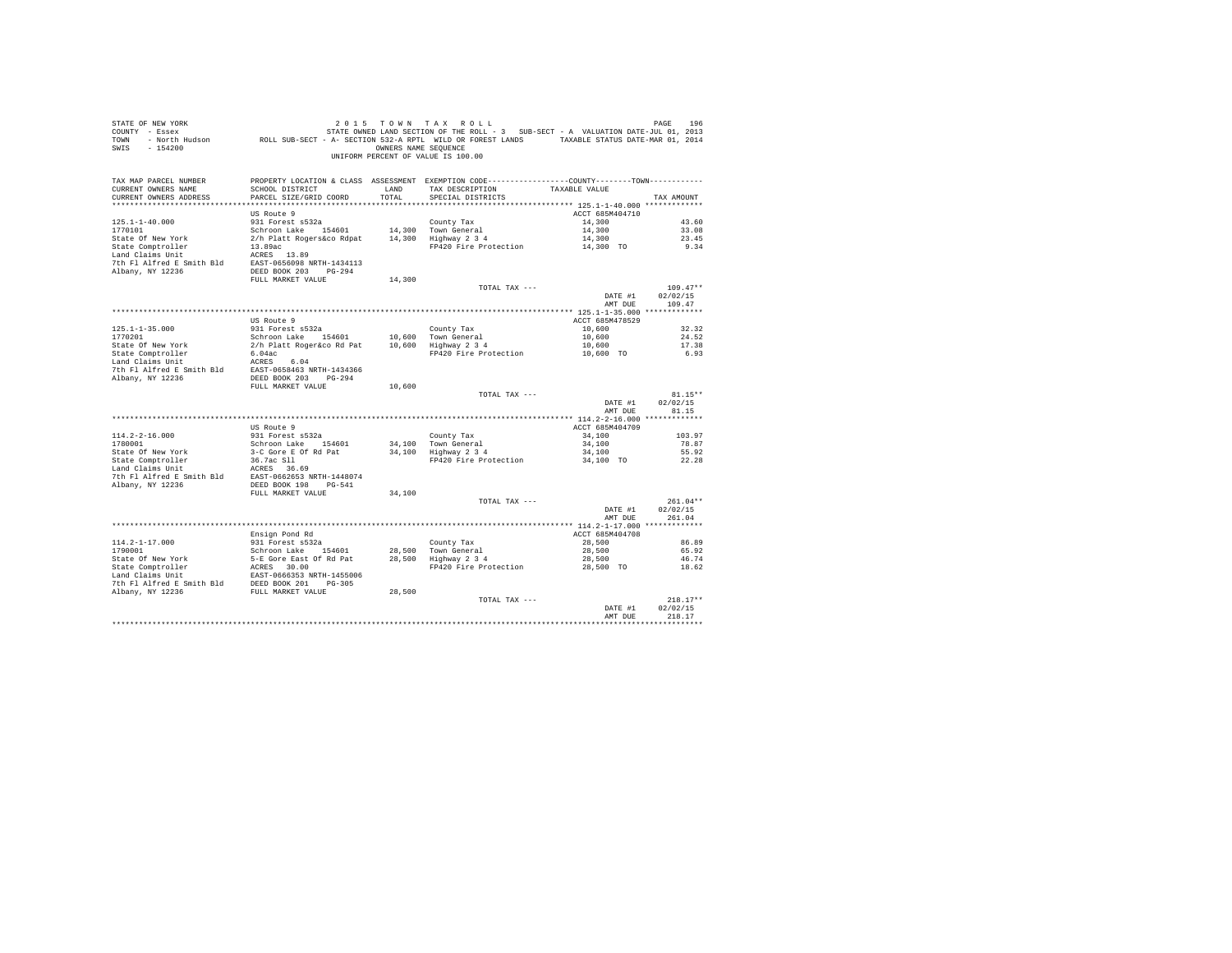| STATE OF NEW YORK<br>COUNTY - Essex<br>TOWN<br>$-154200$<br>SWIS       |                                                           | OWNERS NAME SEOUENCE | 2015 TOWN TAX ROLL<br>STATE OWNED LAND SECTION OF THE ROLL - 3 SUB-SECT - A VALUATION DATE-JUL 01, 2013<br>- North Hudson ROLL SUB-SECT - A- SECTION 532-A RPTL WILD OR FOREST LANDS TAXABLE STATUS DATE-MAR 01, 2014<br>UNIFORM PERCENT OF VALUE IS 100.00 |                       | 197<br>PAGE          |
|------------------------------------------------------------------------|-----------------------------------------------------------|----------------------|-------------------------------------------------------------------------------------------------------------------------------------------------------------------------------------------------------------------------------------------------------------|-----------------------|----------------------|
| TAX MAP PARCEL NUMBER<br>CURRENT OWNERS NAME<br>CURRENT OWNERS ADDRESS | SCHOOL DISTRICT<br>PARCEL SIZE/GRID COORD                 | LAND<br>TOTAL        | PROPERTY LOCATION & CLASS ASSESSMENT EXEMPTION CODE----------------COUNTY-------TOWN----------<br>TAX DESCRIPTION<br>SPECIAL DISTRICTS                                                                                                                      | TAXABLE VALUE         | TAX AMOUNT           |
|                                                                        | Blue Ridge Rd                                             |                      |                                                                                                                                                                                                                                                             | ACCT 685J180005       |                      |
| $134. -1 - 4.000$                                                      | 931 Forest s532a                                          |                      | County Tax                                                                                                                                                                                                                                                  | 11,400                | 34.76                |
| 1800001                                                                | Schroon Lake 154601                                       |                      | 11,400 Town General                                                                                                                                                                                                                                         | 11,400                | 26.37                |
| State Of New York                                                      | $5$ T&C Pur Twp 30<br>$2CPRS$ 10.60                       |                      | 11,400 Highway 2 3 4                                                                                                                                                                                                                                        | 11,400                | 18.69                |
| State Comptroller                                                      | ACRES 10.60                                               |                      | FP420 Fire Protection                                                                                                                                                                                                                                       | 11,400 TO             | 7.45                 |
| Land Claims Unit                                                       | EAST-0606367 NRTH-1415553                                 |                      |                                                                                                                                                                                                                                                             |                       |                      |
| 7th Fl Alfred E Smith Bld FULL MARKET VALUE                            |                                                           | 11,400               |                                                                                                                                                                                                                                                             |                       |                      |
| Albany, NY 12236                                                       |                                                           |                      | TOTAL TAX ---                                                                                                                                                                                                                                               |                       | $87.27**$            |
|                                                                        |                                                           |                      |                                                                                                                                                                                                                                                             | DATE #1               | 02/02/15             |
|                                                                        |                                                           |                      |                                                                                                                                                                                                                                                             | AMT DUE               | 87.27                |
|                                                                        |                                                           |                      |                                                                                                                                                                                                                                                             |                       |                      |
|                                                                        | Blue Ridge Rd                                             |                      |                                                                                                                                                                                                                                                             | ACCT 685M404706       |                      |
| $134. - 1 - 1.000$                                                     | 931 Forest s532a                                          |                      | County Tax                                                                                                                                                                                                                                                  | 188,200               | 573.80               |
| 1810001                                                                | Schroon Lake 154601                                       |                      | 188,200 Town General                                                                                                                                                                                                                                        | 188,200               | 435.31               |
| State Of New York                                                      | 6 T&c Twp 30                                              | 188,200              | nown Generai<br>Highway 2 3 4                                                                                                                                                                                                                               | 188,200               | 308.62               |
| State Comptroller<br>Land Claims Unit                                  | ACRES 221.23                                              |                      | FP420 Fire Protection                                                                                                                                                                                                                                       | 188,200 TO            | 122.97               |
|                                                                        | EAST-0607006 NRTH-1417696                                 |                      |                                                                                                                                                                                                                                                             |                       |                      |
| 7th Fl Alfred E Smith Bld FULL MARKET VALUE<br>Albany, NY 12236        |                                                           | 188,200              |                                                                                                                                                                                                                                                             |                       |                      |
|                                                                        |                                                           |                      | TOTAL TAX ---                                                                                                                                                                                                                                               |                       | $1,440.70**$         |
|                                                                        |                                                           |                      |                                                                                                                                                                                                                                                             | DATE #1<br>AMT DUE    | 02/02/15<br>1,440.70 |
|                                                                        |                                                           |                      |                                                                                                                                                                                                                                                             |                       |                      |
|                                                                        | Blue Ridge Rd                                             |                      |                                                                                                                                                                                                                                                             | ACCT 685M404705       |                      |
| $134. - 1 - 2.000$                                                     | 931 Forest s532a                                          |                      | County Tax                                                                                                                                                                                                                                                  | 363,000               | 1,106.74             |
| 1820001                                                                | Schroon Lake 154601                                       | 363,000              | Town General                                                                                                                                                                                                                                                | 363,000               | 839.63               |
| State Of New York                                                      | 7 T&C Twp 30<br>ACRES 509.46                              |                      | 363,000 Highway 2 3 4                                                                                                                                                                                                                                       | 363,000<br>363,000 TO | 595.27               |
| State Comptroller<br>Land Claims Unit                                  | EAST-0607691 NRTH-1421114                                 |                      | FP420 Fire Protection                                                                                                                                                                                                                                       |                       | 237.18               |
| 7th Fl Alfred E Smith Bld FULL MARKET VALUE                            |                                                           | 363,000              |                                                                                                                                                                                                                                                             |                       |                      |
| Albany, NY 12236                                                       |                                                           |                      |                                                                                                                                                                                                                                                             |                       |                      |
|                                                                        |                                                           |                      | TOTAL TAX ---                                                                                                                                                                                                                                               |                       | $2.778.82**$         |
|                                                                        |                                                           |                      |                                                                                                                                                                                                                                                             | DATE #1               | 02/02/15             |
|                                                                        |                                                           |                      |                                                                                                                                                                                                                                                             | AMT DUE               | 2.778.82             |
|                                                                        |                                                           |                      |                                                                                                                                                                                                                                                             |                       |                      |
|                                                                        | Blue Ridge Rd                                             |                      |                                                                                                                                                                                                                                                             | ACCT 685M404704       |                      |
| $134. -1 - 3.000$                                                      | 931 Forest s532a                                          |                      | County Tax                                                                                                                                                                                                                                                  | 518,000               | 1,579.31             |
| 1830001<br>State Of New York                                           | Schroon Lake 154601                                       |                      | 518,000 Town General<br>518,000 Highway 2 3 4                                                                                                                                                                                                               | 518,000<br>518,000    | 1,198.16<br>849.45   |
| State Comptroller                                                      |                                                           |                      | FP420 Fire Protection                                                                                                                                                                                                                                       | 518,000 TO            | 338.46               |
| Land Claims Unit                                                       | 8 T&c Twp 30<br>ACRES 789.07<br>EAST-0610307 NRTH-1422244 |                      |                                                                                                                                                                                                                                                             |                       |                      |
| 7th Fl Alfred E Smith Bld FULL MARKET VALUE                            |                                                           | 518,000              |                                                                                                                                                                                                                                                             |                       |                      |
| Albany, NY 12236                                                       |                                                           |                      |                                                                                                                                                                                                                                                             |                       |                      |
|                                                                        |                                                           |                      | TOTAL TAX ---                                                                                                                                                                                                                                               |                       | $3.965.38**$         |
|                                                                        |                                                           |                      |                                                                                                                                                                                                                                                             | DATE #1               | 02/02/15             |
|                                                                        |                                                           |                      |                                                                                                                                                                                                                                                             | AMT DUE               | 3.965.38             |
|                                                                        |                                                           |                      |                                                                                                                                                                                                                                                             |                       |                      |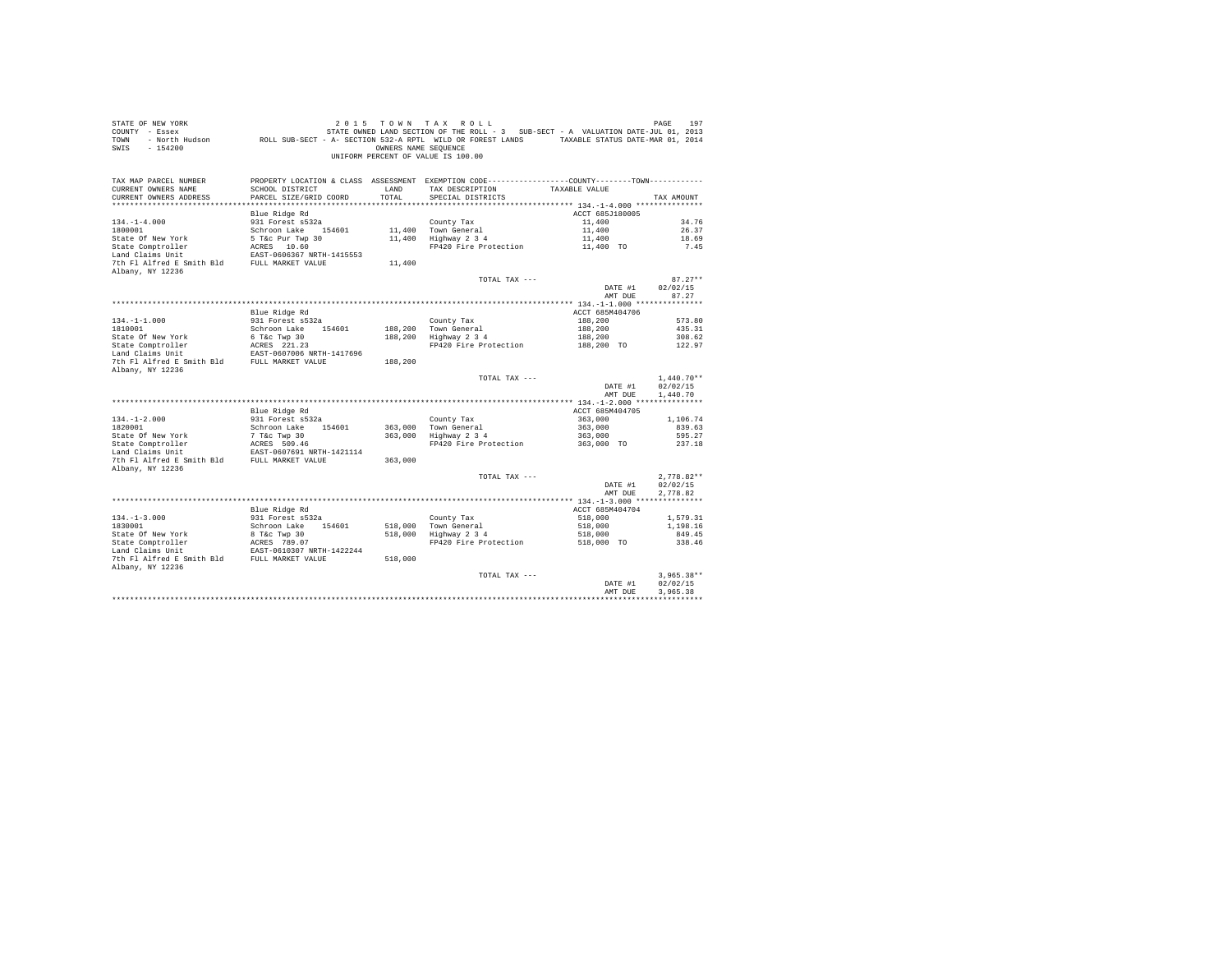| STATE OF NEW YORK<br>COUNTY - Essex<br>TOWN<br>SWIS<br>$-154200$       | Figures 101, 2013 STATE OWNED LAND SECTION OF THE ROLL - 3 SUB-SECT - A VALUATION DATE-JUL 01, 2013 - "<br>North Hudson           ROLL SUB-SECT - A- SECTION 532-A RPTL WILD OR FOREST LANDS     TAXABLE STATUS DATE-MAR | OWNERS NAME SEOUENCE | 2015 TOWN TAX ROLL<br>UNIFORM PERCENT OF VALUE IS 100.00                                                                               |                            | PAGE<br>198              |
|------------------------------------------------------------------------|--------------------------------------------------------------------------------------------------------------------------------------------------------------------------------------------------------------------------|----------------------|----------------------------------------------------------------------------------------------------------------------------------------|----------------------------|--------------------------|
| TAX MAP PARCEL NUMBER<br>CURRENT OWNERS NAME<br>CURRENT OWNERS ADDRESS | SCHOOL DISTRICT<br>PARCEL SIZE/GRID COORD                                                                                                                                                                                | LAND<br>TOTAL        | PROPERTY LOCATION & CLASS ASSESSMENT EXEMPTION CODE----------------COUNTY-------TOWN----------<br>TAX DESCRIPTION<br>SPECIAL DISTRICTS | TAXABLE VALUE              | TAX AMOUNT               |
|                                                                        |                                                                                                                                                                                                                          |                      |                                                                                                                                        |                            |                          |
| $123. - 2 - 9.000$                                                     | Blue Ridge Rd<br>931 Forest s532a                                                                                                                                                                                        |                      | County Tax                                                                                                                             | ACCT 685M404703<br>934,100 | 2.847.94                 |
| 1840001                                                                | Schroon Lake 154601                                                                                                                                                                                                      |                      | 934,100 Town General                                                                                                                   | 934,100                    | 2,160.61                 |
| State Of New York                                                      | 9 T&C Twp30                                                                                                                                                                                                              |                      | 934,100 Highway 2 3 4                                                                                                                  | 934,100                    | 1,531.80                 |
| State Comptroller                                                      | 975ac Sll                                                                                                                                                                                                                |                      | FP420 Fire Protection                                                                                                                  | 934,100 TO                 | 610.34                   |
| Land Claims Unit                                                       | ACRES 1025.01                                                                                                                                                                                                            |                      |                                                                                                                                        |                            |                          |
| 7th Fl Alfred E Smith Bld EAST-0608931 NRTH-1428258                    |                                                                                                                                                                                                                          |                      |                                                                                                                                        |                            |                          |
| Albany, NY 12236                                                       | FULL MARKET VALUE                                                                                                                                                                                                        | 934,100              |                                                                                                                                        |                            |                          |
|                                                                        |                                                                                                                                                                                                                          |                      | TOTAL TAX ---                                                                                                                          |                            | $7.150.69**$             |
|                                                                        |                                                                                                                                                                                                                          |                      |                                                                                                                                        | DATE #1                    | 02/02/15                 |
|                                                                        |                                                                                                                                                                                                                          |                      |                                                                                                                                        | AMT DUE                    | 7,150.69                 |
|                                                                        | Blue Ridge Rd                                                                                                                                                                                                            |                      |                                                                                                                                        | ACCT 685M404702            |                          |
| $123. -2 - 15.000$                                                     | 931 Forest s532a                                                                                                                                                                                                         |                      | County Tax                                                                                                                             | 892,300                    | 2,720.50                 |
| 1850001                                                                | Schroon Lake 154601                                                                                                                                                                                                      |                      | 892,300 Town General                                                                                                                   | 892,300                    | 2,063.93                 |
| State Of New York                                                      | $10$ T&c                                                                                                                                                                                                                 | 892,300              | Highway 2 3 4                                                                                                                          | 892,300                    | 1,463.26                 |
| State Comptroller                                                      | 1000ac S11                                                                                                                                                                                                               |                      | FP420 Fire Protection 892,300 TO                                                                                                       |                            | 583.03                   |
| Land Claims Unit                                                       | ACRES 1050.00                                                                                                                                                                                                            |                      |                                                                                                                                        |                            |                          |
| 7th Fl Alfred E Smith Bld EAST-0610912 NRTH-1430056                    |                                                                                                                                                                                                                          |                      |                                                                                                                                        |                            |                          |
| Albany, NY 12236                                                       | FULL MARKET VALUE                                                                                                                                                                                                        | 892,300              |                                                                                                                                        |                            |                          |
|                                                                        |                                                                                                                                                                                                                          |                      | TOTAL TAX ---                                                                                                                          |                            | $6,830.72**$<br>02/02/15 |
|                                                                        |                                                                                                                                                                                                                          |                      |                                                                                                                                        | DATE #1<br>AMT DUE         | 6.830.72                 |
|                                                                        |                                                                                                                                                                                                                          |                      |                                                                                                                                        |                            |                          |
|                                                                        | Blue Ridge Rd                                                                                                                                                                                                            |                      |                                                                                                                                        | ACCT 685M404701            |                          |
| $123. - 2 - 14.000$                                                    | 931 Forest s532a                                                                                                                                                                                                         |                      | County Tax                                                                                                                             | 1038,000                   | 3,164.72                 |
| 1860001                                                                | Schroon Lake 154601                                                                                                                                                                                                      |                      | 1038,000 Town General                                                                                                                  | 1038,000                   | 2,400.94                 |
| State Of New York                                                      | 11 T&c Twp 30<br>1000ac Sll                                                                                                                                                                                              |                      | 1038,000 Highway 2 3 4                                                                                                                 | 1038,000                   | 1,702.19                 |
| State Comptroller                                                      |                                                                                                                                                                                                                          |                      | FP420 Fire Protection                                                                                                                  | 1038,000 TO                | 678.23                   |
| Land Claims Unit<br>7th Fl Alfred E Smith Bld                          | ACRES 1050.00                                                                                                                                                                                                            |                      |                                                                                                                                        |                            |                          |
| Albany, NY 12236                                                       | EAST-0613171 NRTH-1431416<br>FULL MARKET VALUE                                                                                                                                                                           | 1038,000             |                                                                                                                                        |                            |                          |
|                                                                        |                                                                                                                                                                                                                          |                      | TOTAL TAX ---                                                                                                                          |                            | $7.946.08**$             |
|                                                                        |                                                                                                                                                                                                                          |                      |                                                                                                                                        | DATE #1                    | 02/02/15                 |
|                                                                        |                                                                                                                                                                                                                          |                      |                                                                                                                                        | AMT DUE                    | 7.946.08                 |
|                                                                        |                                                                                                                                                                                                                          |                      |                                                                                                                                        |                            |                          |
|                                                                        | Blue Ridge Rd                                                                                                                                                                                                            |                      |                                                                                                                                        | ACCT 685M404815            |                          |
| $123. -2 - 13.000$                                                     | 931 Forest s532a - WTRFNT                                                                                                                                                                                                |                      | County Tax                                                                                                                             | 1171,400                   | 3,571.43                 |
| 1870001                                                                | Schroon Lake 154601                                                                                                                                                                                                      |                      | 1171,400 Town General<br>1171,400 Highway 2 3 4                                                                                        | 1171,400                   | 2,709.50                 |
| State Of New York<br>State Comptroller                                 | 12 T&c Twp 30<br>ACRES 1050.00                                                                                                                                                                                           |                      | FP420 Fire Protection                                                                                                                  | 1171,400<br>1171,400 TO    | 1,920.94<br>765.39       |
| Land Claims Unit                                                       | EAST-0615370 NRTH-1433067                                                                                                                                                                                                |                      |                                                                                                                                        |                            |                          |
| 7th Fl Alfred E Smith Bld FULL MARKET VALUE                            |                                                                                                                                                                                                                          | 1171,400             |                                                                                                                                        |                            |                          |
| Albany, NY 12236                                                       |                                                                                                                                                                                                                          |                      |                                                                                                                                        |                            |                          |
|                                                                        |                                                                                                                                                                                                                          |                      | TOTAL TAX ---                                                                                                                          |                            | $8.967.26**$             |
|                                                                        |                                                                                                                                                                                                                          |                      |                                                                                                                                        | DATE #1                    | 02/02/15                 |
|                                                                        |                                                                                                                                                                                                                          |                      |                                                                                                                                        | AMT DUE                    | 8.967.26                 |
|                                                                        |                                                                                                                                                                                                                          |                      |                                                                                                                                        |                            |                          |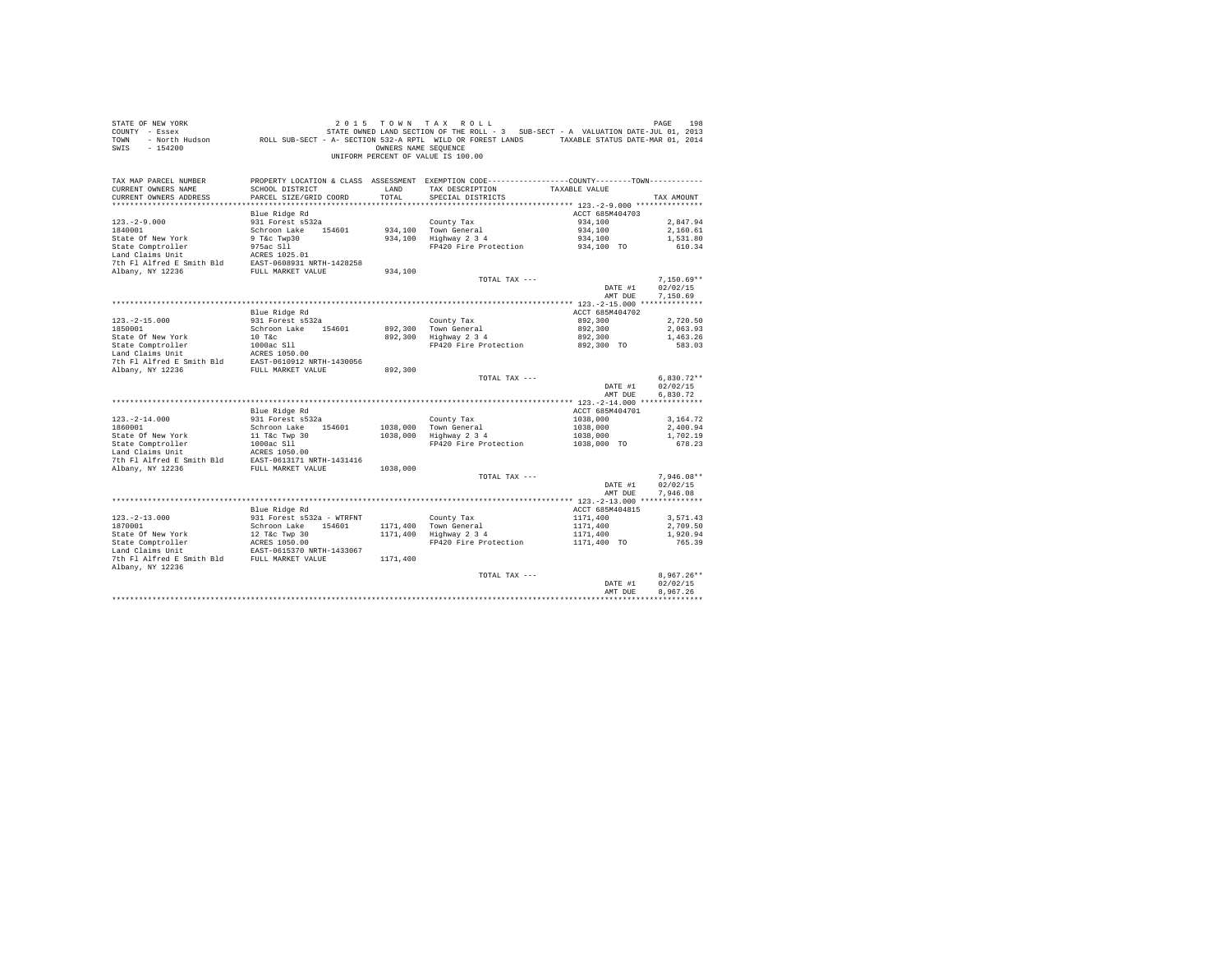| STATE OF NEW YORK<br>COUNTY - Essex<br>TOWN<br>$-154200$<br>SWIS       |                                           | OWNERS NAME SEOUENCE | 2015 TOWN TAX ROLL<br>UNIFORM PERCENT OF VALUE IS 100.00                                                                               |                    | PAGE<br>199      |
|------------------------------------------------------------------------|-------------------------------------------|----------------------|----------------------------------------------------------------------------------------------------------------------------------------|--------------------|------------------|
| TAX MAP PARCEL NUMBER<br>CURRENT OWNERS NAME<br>CURRENT OWNERS ADDRESS | SCHOOL DISTRICT<br>PARCEL SIZE/GRID COORD | LAND<br>TOTAL        | PROPERTY LOCATION & CLASS ASSESSMENT EXEMPTION CODE----------------COUNTY-------TOWN----------<br>TAX DESCRIPTION<br>SPECIAL DISTRICTS | TAXABLE VALUE      | TAX AMOUNT       |
|                                                                        |                                           |                      |                                                                                                                                        |                    |                  |
|                                                                        | Blue Ridge Rd                             |                      |                                                                                                                                        | ACCT 685M404814    |                  |
| $112. - 2 - 2.000$                                                     | 931 Forest s532a - WTRFNT                 |                      | County Tax                                                                                                                             | 647,700            | 1,974.75         |
| 1880001                                                                | Schroon Lake 154601                       |                      | 647,700 Town General                                                                                                                   | 647,700            | 1,498.16         |
| State Of New York                                                      | 13 T&C Twp 30                             |                      | 647,700 Highway 2 3 4                                                                                                                  | 647,700            | 1,062.14         |
| State Comptroller                                                      | $1000ac$ $S11$                            |                      | FP420 Fire Protection 647,700 TO                                                                                                       |                    | 423.21           |
| Land Claims Unit                                                       | $ACRES$ 1050.00                           |                      |                                                                                                                                        |                    |                  |
| 7th Fl Alfred E Smith Bld EAST-0605011 NRTH-1446248                    |                                           |                      |                                                                                                                                        |                    |                  |
| Albany, NY 12236                                                       | FULL MARKET VALUE                         | 647,700              |                                                                                                                                        |                    |                  |
|                                                                        |                                           |                      | TOTAL TAX ---                                                                                                                          |                    | $4.958.26**$     |
|                                                                        |                                           |                      |                                                                                                                                        | DATE #1            | 02/02/15         |
|                                                                        |                                           |                      |                                                                                                                                        | AMT DUE            | 4,958.26         |
|                                                                        | Blue Ridge Rd                             |                      |                                                                                                                                        | ACCT 685M404813    |                  |
| $112. - 2 - 1.000$                                                     | 931 Forest s532a - WTRFNT                 |                      | County Tax                                                                                                                             | 668,000            | 2,036.64         |
| 1890001                                                                | Schroon Lake 154601                       |                      |                                                                                                                                        | 668,000            | 1,545.11         |
| State Of New York                                                      | 14 T&C Twp 30                             |                      | 668,000 Town General<br>668,000 Highway 2 3 4                                                                                          | 668,000            | 1,095.43         |
|                                                                        | ACRES 850.00                              |                      | FP420 Fire Protection 668,000 TO                                                                                                       |                    | 436.47           |
| State Comptroller<br>Land Claims Unit                                  | EAST-0601401 NRTH-1446422                 |                      |                                                                                                                                        |                    |                  |
| 7th Fl Alfred E Smith Bld DEED BOOK 138 PG-362                         |                                           |                      |                                                                                                                                        |                    |                  |
| Albany, NY 12236                                                       | FULL MARKET VALUE                         | 668,000              |                                                                                                                                        |                    |                  |
|                                                                        |                                           |                      | TOTAL TAX ---                                                                                                                          |                    | $5,113.65**$     |
|                                                                        |                                           |                      |                                                                                                                                        | DATE #1            | 02/02/15         |
|                                                                        |                                           |                      |                                                                                                                                        | AMT DUE            | 5.113.65         |
|                                                                        |                                           |                      |                                                                                                                                        |                    |                  |
|                                                                        | Blue Ridge Rd                             |                      |                                                                                                                                        | ACCT 685M404812    |                  |
| $111. - 1 - 7.000$                                                     | 931 Forest s532a                          |                      | County Tax                                                                                                                             | 426,700            | 1,300.95         |
| 1900101                                                                | Schroon Lake 154601                       |                      | 426,700 Town General<br>426,700 Highway 2 3 4                                                                                          | 426,700<br>426,700 | 986.98<br>699.73 |
| State Of New York<br>State Comptroller                                 | 15 T&c Twp 30<br>996.08ac S11             |                      | FP420 Fire Protection 426,700 TO                                                                                                       |                    | 278.81           |
| Land Claims Unit                                                       | ACRES 609.31                              |                      |                                                                                                                                        |                    |                  |
| 7th Fl Alfred E Smith Bld EAST-0598087 NRTH-1446698                    |                                           |                      |                                                                                                                                        |                    |                  |
| Albany, NY 12236                                                       | FULL MARKET VALUE                         | 426,700              |                                                                                                                                        |                    |                  |
|                                                                        |                                           |                      | TOTAL TAX ---                                                                                                                          |                    | $3.266.47**$     |
|                                                                        |                                           |                      |                                                                                                                                        | DATE #1            | 02/02/15         |
|                                                                        |                                           |                      |                                                                                                                                        | AMT DUE            | 3.266.47         |
|                                                                        |                                           |                      |                                                                                                                                        |                    |                  |
|                                                                        | Blue Ridge Rd                             |                      |                                                                                                                                        | ACCT 685M478550    |                  |
| $123. - 2 - 1.000$                                                     | 931 Forest s532a                          |                      | County Tax                                                                                                                             | 193,800            | 590.87           |
| 1900201                                                                | Schroon Lake 154601                       |                      | 193,800 Town General<br>193,800 Highway 2 3 4                                                                                          | 193,800            | 448.27           |
| State Of New York<br>State Comptroller                                 | 15 Twp 30 T&C<br>ACRES 300.30             |                      |                                                                                                                                        | 193,800            | 317.81           |
|                                                                        |                                           |                      | FP420 Fire Protection                                                                                                                  | 193,800 TO         | 126.63           |
| 7th Fl Alfred E Smith Bld FULL MARKET VALUE                            | EAST-0605092 NRTH-1438041                 | 193,800              |                                                                                                                                        |                    |                  |
| Albany, NY 12236                                                       |                                           |                      |                                                                                                                                        |                    |                  |
|                                                                        |                                           |                      | TOTAL TAX ---                                                                                                                          |                    | $1.483.58**$     |
|                                                                        |                                           |                      |                                                                                                                                        | DATE #1            | 02/02/15         |
|                                                                        |                                           |                      |                                                                                                                                        | AMT DUE            | 1,483.58         |
|                                                                        |                                           |                      |                                                                                                                                        |                    |                  |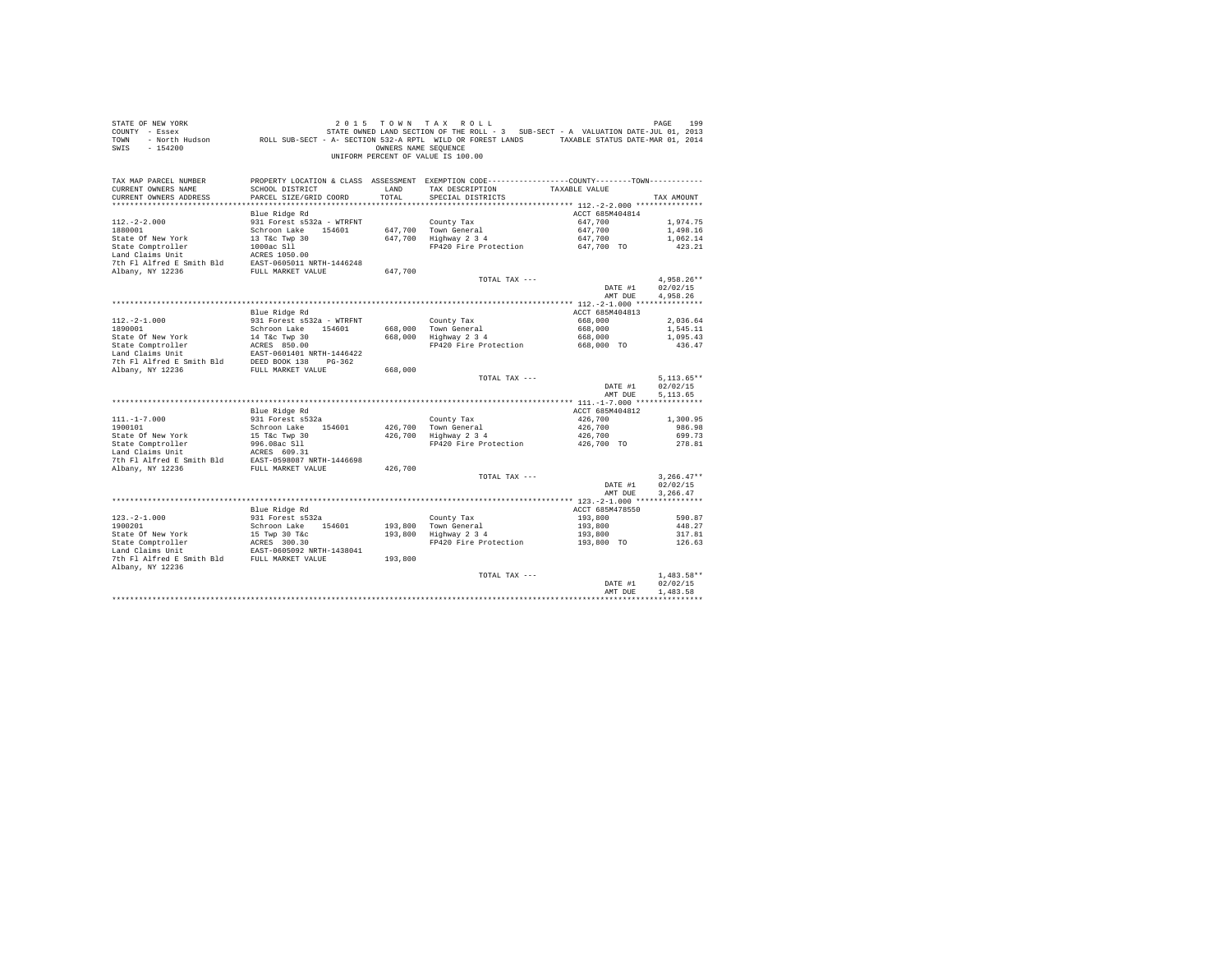| STATE OF NEW YORK<br>COUNTY - Essex<br>TOWN<br>$-154200$<br>SWIS                                                                                                                                                                                  | UF NEW YORK I AU LA TAX KULL SURE TRING THE RESERVE TO A MATTE-JUL DE PAGE TO 2013<br>2013 - Essex STATE-JUL DI 2013 STATE OWNED LAND SECTION OF THE ROLL - 3 SUB-SECT - A VALUATION DATE-JUL 01, 20<br>- North Hudson - ROLL SUB-SE | OWNERS NAME SEOUENCE | 2015 TOWN TAX ROLL<br>UNIFORM PERCENT OF VALUE IS 100.00                                                                               |                    | PAGE<br>200          |
|---------------------------------------------------------------------------------------------------------------------------------------------------------------------------------------------------------------------------------------------------|--------------------------------------------------------------------------------------------------------------------------------------------------------------------------------------------------------------------------------------|----------------------|----------------------------------------------------------------------------------------------------------------------------------------|--------------------|----------------------|
| TAX MAP PARCEL NUMBER<br>CURRENT OWNERS NAME<br>CURRENT OWNERS ADDRESS                                                                                                                                                                            | SCHOOL DISTRICT<br>PARCEL SIZE/GRID COORD                                                                                                                                                                                            | LAND<br>TOTAL        | PROPERTY LOCATION & CLASS ASSESSMENT EXEMPTION CODE----------------COUNTY-------TOWN----------<br>TAX DESCRIPTION<br>SPECIAL DISTRICTS | TAXABLE VALUE      | TAX AMOUNT           |
|                                                                                                                                                                                                                                                   | Blue Ridge Rd                                                                                                                                                                                                                        |                      |                                                                                                                                        | ACCT 685M404811    |                      |
| $111. - 1 - 6.000$                                                                                                                                                                                                                                | 931 Forest s532a                                                                                                                                                                                                                     |                      | County Tax                                                                                                                             | 285,200            | 869.53               |
| 1910101                                                                                                                                                                                                                                           | Schroon Lake 154601                                                                                                                                                                                                                  |                      | 285,200 Town General                                                                                                                   | 285,200            | 659.68               |
| State Of New York                                                                                                                                                                                                                                 |                                                                                                                                                                                                                                      |                      | 285,200 Highway 2 3 4                                                                                                                  | 285,200            | 467.69               |
| State Comptroller                                                                                                                                                                                                                                 | - --- - - n make<br>16 T&c Twp 30<br>425ac S11<br>2020 -                                                                                                                                                                             |                      | FP420 Fire Protection 285,200 TO                                                                                                       |                    | 186.35               |
| Land Claims Unit                                                                                                                                                                                                                                  | ACRES 531.82                                                                                                                                                                                                                         |                      |                                                                                                                                        |                    |                      |
| 7th Fl Alfred E Smith Bld EAST-0595581 NRTH-1445292                                                                                                                                                                                               |                                                                                                                                                                                                                                      |                      |                                                                                                                                        |                    |                      |
| Albany, NY 12236                                                                                                                                                                                                                                  | FULL MARKET VALUE                                                                                                                                                                                                                    | 285,200              |                                                                                                                                        |                    |                      |
|                                                                                                                                                                                                                                                   |                                                                                                                                                                                                                                      |                      | TOTAL TAX ---                                                                                                                          |                    | $2.183.25**$         |
|                                                                                                                                                                                                                                                   |                                                                                                                                                                                                                                      |                      |                                                                                                                                        | DATE #1<br>AMT DUE | 02/02/15<br>2,183.25 |
|                                                                                                                                                                                                                                                   |                                                                                                                                                                                                                                      |                      |                                                                                                                                        |                    |                      |
|                                                                                                                                                                                                                                                   | Blue Ridge Rd                                                                                                                                                                                                                        |                      |                                                                                                                                        | ACCT 685M478549    |                      |
| $123. - 2 - 10.000$                                                                                                                                                                                                                               | 931 Forest s532a                                                                                                                                                                                                                     |                      | County Tax                                                                                                                             | 17,800             | 54.27                |
| 1910201                                                                                                                                                                                                                                           | Schroon Lake 154601                                                                                                                                                                                                                  |                      |                                                                                                                                        | 17,800             | 41.17                |
|                                                                                                                                                                                                                                                   |                                                                                                                                                                                                                                      |                      | 17,800 Town General<br>17,800 Highway 2 3 4                                                                                            | 17,800             | 29.19                |
| $\begin{tabular}{lcccc} State & Of & New York & & 16 & \texttt{Two} & 30 \texttt{The} \\ State \texttt{Comptroller} & & & & \texttt{ACRES} & 43.05 \\ Land \texttt{Land } University \texttt{Unit} & & & \texttt{ACRES} & 43.05 \\ \end{tabular}$ |                                                                                                                                                                                                                                      |                      | FP420 Fire Protection 17,800 TO 11.63                                                                                                  |                    |                      |
|                                                                                                                                                                                                                                                   |                                                                                                                                                                                                                                      |                      |                                                                                                                                        |                    |                      |
| 7th Fl Alfred E Smith Bld FULL MARKET VALUE                                                                                                                                                                                                       |                                                                                                                                                                                                                                      | 17,800               |                                                                                                                                        |                    |                      |
| Albany, NY 12236                                                                                                                                                                                                                                  |                                                                                                                                                                                                                                      |                      |                                                                                                                                        |                    | $136.26**$           |
|                                                                                                                                                                                                                                                   |                                                                                                                                                                                                                                      |                      | TOTAL TAX ---                                                                                                                          | DATE #1            | 02/02/15             |
|                                                                                                                                                                                                                                                   |                                                                                                                                                                                                                                      |                      |                                                                                                                                        | AMT DUE            | 136.26               |
|                                                                                                                                                                                                                                                   | US Route 9                                                                                                                                                                                                                           |                      |                                                                                                                                        | ACCT 685M404810    |                      |
| $111. - 1 - 5.000$                                                                                                                                                                                                                                | 931 Forest s532a                                                                                                                                                                                                                     |                      | County Tax                                                                                                                             | 306,600            | 934.78               |
| 1920001                                                                                                                                                                                                                                           | Schroon Lake 154601                                                                                                                                                                                                                  |                      |                                                                                                                                        | 306,600            | 709.18               |
|                                                                                                                                                                                                                                                   |                                                                                                                                                                                                                                      |                      | 306,600 Town General<br>306,600 Highway 2 3 4                                                                                          | 306,600            | 502.78               |
| State Of New York<br>State Comptroller<br>Land Claims Unit                                                                                                                                                                                        | 17 T&C Twp 30<br>300ac S11                                                                                                                                                                                                           |                      | FP420 Fire Protection 306,600 TO                                                                                                       |                    | 200.33               |
| $\begin{tabular}{llll} \texttt{Land Claus Unit} & \texttt{ACRES} & 430.89 \\ \texttt{7th Fl Alfred E Smith Bld} & \texttt{EAST-0592957 NRTH-1444519} \end{tabular}$                                                                               |                                                                                                                                                                                                                                      |                      |                                                                                                                                        |                    |                      |
|                                                                                                                                                                                                                                                   |                                                                                                                                                                                                                                      |                      |                                                                                                                                        |                    |                      |
| Albany, NY 12236                                                                                                                                                                                                                                  | FULL MARKET VALUE                                                                                                                                                                                                                    | 306,600              | TOTAL TAX ---                                                                                                                          |                    | $2.347.07**$         |
|                                                                                                                                                                                                                                                   |                                                                                                                                                                                                                                      |                      |                                                                                                                                        | DATE #1            | 02/02/15             |
|                                                                                                                                                                                                                                                   |                                                                                                                                                                                                                                      |                      |                                                                                                                                        | AMT DUE            | 2.347.07             |
|                                                                                                                                                                                                                                                   |                                                                                                                                                                                                                                      |                      |                                                                                                                                        |                    |                      |
|                                                                                                                                                                                                                                                   | Blue Ridge Rd                                                                                                                                                                                                                        |                      |                                                                                                                                        | ACCT 685M404809    |                      |
| $111. - 1 - 4.000$                                                                                                                                                                                                                                | 931 Forest s532a                                                                                                                                                                                                                     |                      | County Tax                                                                                                                             | 268,000            | 817.09               |
| 1930001                                                                                                                                                                                                                                           | Schroon Lake 154601                                                                                                                                                                                                                  |                      | 268,000 Town General<br>268,000 Highway 2 3 4                                                                                          | 268,000            | 619.90               |
|                                                                                                                                                                                                                                                   |                                                                                                                                                                                                                                      |                      |                                                                                                                                        | 268,000            | 439.49               |
|                                                                                                                                                                                                                                                   |                                                                                                                                                                                                                                      |                      | FP420 Fire Protection                                                                                                                  | 268,000 TO         | 175.11               |
|                                                                                                                                                                                                                                                   |                                                                                                                                                                                                                                      |                      |                                                                                                                                        |                    |                      |
|                                                                                                                                                                                                                                                   |                                                                                                                                                                                                                                      |                      |                                                                                                                                        |                    |                      |
|                                                                                                                                                                                                                                                   |                                                                                                                                                                                                                                      |                      | TOTAL TAX ---                                                                                                                          |                    | $2.051.59**$         |
|                                                                                                                                                                                                                                                   |                                                                                                                                                                                                                                      |                      |                                                                                                                                        | DATE #1            | 02/02/15             |
|                                                                                                                                                                                                                                                   |                                                                                                                                                                                                                                      |                      |                                                                                                                                        | AMT DUE            | 2.051.59             |
|                                                                                                                                                                                                                                                   |                                                                                                                                                                                                                                      |                      |                                                                                                                                        |                    |                      |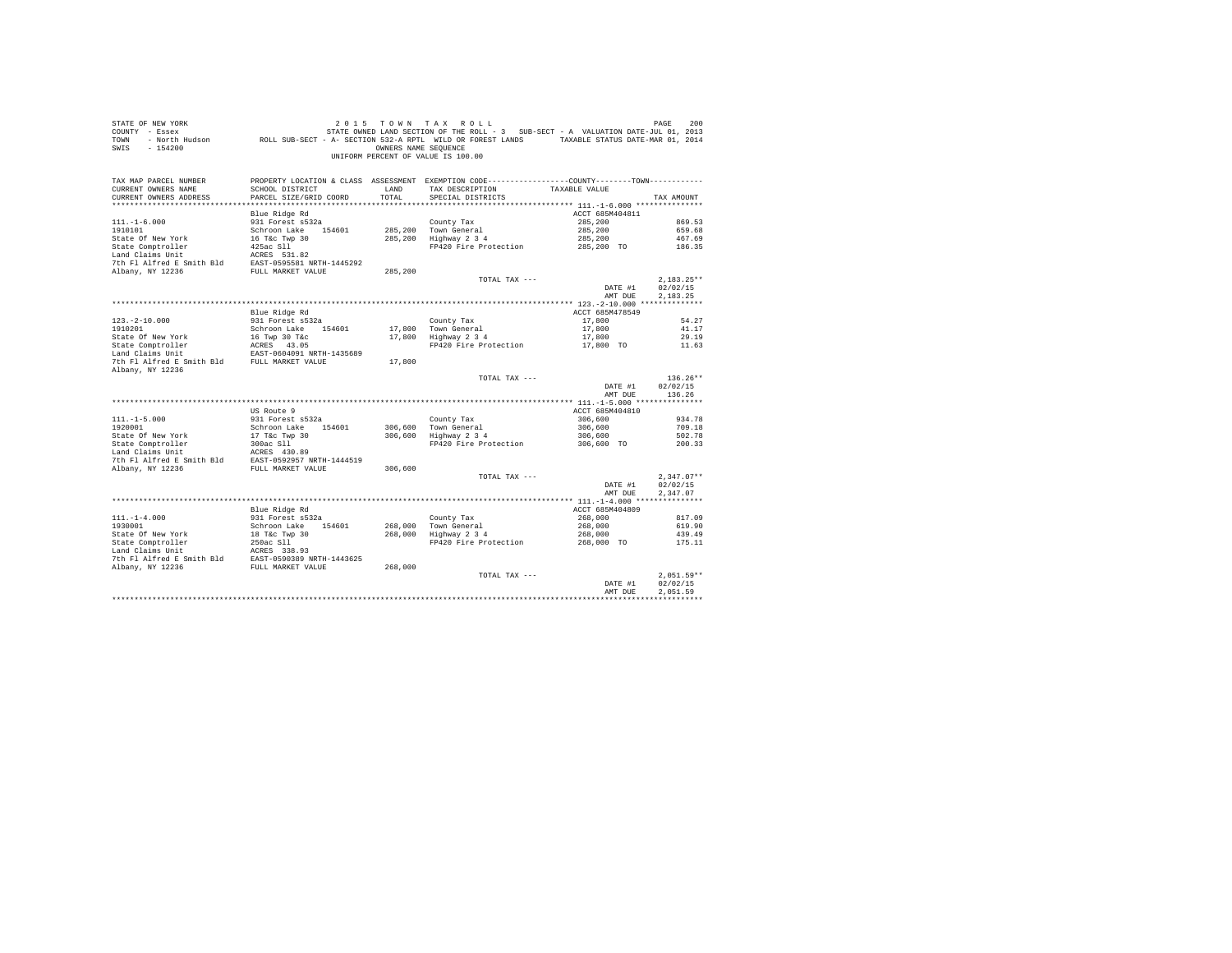| COUNTY - Essex<br>TOWN<br>SWIS<br>$-154200$                                                                  | - North Hudson ROLL SUB-SECT - A- SECTION 532-A RPTL WILD OR FOREST LANDS TAXABLE STATUS DATE-MAR 01, 2014 | OWNERS NAME SEQUENCE | STATE OWNED LAND SECTION OF THE ROLL - 3 SUB-SECT - A VALUATION DATE-JUL 01, 2013<br>UNIFORM PERCENT OF VALUE IS 100.00 |                    |                    |
|--------------------------------------------------------------------------------------------------------------|------------------------------------------------------------------------------------------------------------|----------------------|-------------------------------------------------------------------------------------------------------------------------|--------------------|--------------------|
| TAX MAP PARCEL NUMBER                                                                                        |                                                                                                            |                      | PROPERTY LOCATION & CLASS ASSESSMENT EXEMPTION CODE---------------COUNTY-------TOWN---------                            |                    |                    |
| CURRENT OWNERS NAME                                                                                          | SCHOOL DISTRICT                                                                                            | LAND                 | TAX DESCRIPTION TAXABLE VALUE                                                                                           |                    |                    |
| CURRENT OWNERS ADDRESS                                                                                       | PARCEL SIZE/GRID COORD                                                                                     | TOTAL                | SPECIAL DISTRICTS                                                                                                       |                    | TAX AMOUNT         |
|                                                                                                              |                                                                                                            |                      |                                                                                                                         |                    |                    |
|                                                                                                              | Blue Ridge Rd                                                                                              |                      |                                                                                                                         | ACCT 685M404808    |                    |
| $111. - 1 - 3.000$<br>1940001                                                                                | 931 Forest s532a - WTRFNT<br>Schroon Lake 154601                                                           |                      | County Tax                                                                                                              | 395,000<br>395,000 | 1,204.30<br>913.65 |
|                                                                                                              |                                                                                                            |                      | 395,000 Town General<br>395,000 Highway 2 3 4                                                                           | 395,000            | 647.75             |
|                                                                                                              |                                                                                                            |                      | FP420 Fire Protection                                                                                                   | 395,000 TO         | 258.09             |
|                                                                                                              |                                                                                                            |                      |                                                                                                                         |                    |                    |
|                                                                                                              |                                                                                                            |                      |                                                                                                                         |                    |                    |
|                                                                                                              |                                                                                                            | 395,000              |                                                                                                                         |                    |                    |
|                                                                                                              |                                                                                                            |                      | TOTAL TAX ---                                                                                                           |                    | $3,023.79**$       |
|                                                                                                              |                                                                                                            |                      |                                                                                                                         | DATE #1            | 02/02/15           |
|                                                                                                              |                                                                                                            |                      |                                                                                                                         | AMT DUE            | 3,023.79           |
|                                                                                                              |                                                                                                            |                      |                                                                                                                         |                    |                    |
|                                                                                                              | Blue Ridge Rd                                                                                              |                      |                                                                                                                         | ACCT 685M404807    |                    |
| $111. - 1 - 2.000$                                                                                           | 931 Forest s532a - WTRFNT                                                                                  |                      | County Tax<br>245,300 Town General<br>245,300 Highway 2 3 4                                                             | 245,300            | 747.89             |
| 1950001<br>State Of New York                                                                                 | Schroon Lake 154601                                                                                        |                      |                                                                                                                         | 245,300<br>245,300 | 567.39<br>402.26   |
|                                                                                                              | 20 T&c Twp 30                                                                                              |                      | FP420 Fire Protection                                                                                                   | 245,300 TO         | 160.28             |
|                                                                                                              |                                                                                                            |                      |                                                                                                                         |                    |                    |
| State Comptroller<br>100ac S11<br>Land Claims Unit<br>7th F1 Alfred E Smith Bld<br>EAST-0585213 NRTH-1441624 |                                                                                                            |                      |                                                                                                                         |                    |                    |
| Albany, NY 12236                                                                                             | FULL MARKET VALUE                                                                                          | 245,300              |                                                                                                                         |                    |                    |
|                                                                                                              |                                                                                                            |                      | TOTAL TAX ---                                                                                                           |                    | $1.877.82**$       |
|                                                                                                              |                                                                                                            |                      |                                                                                                                         | DATE #1            | 02/02/15           |
|                                                                                                              |                                                                                                            |                      |                                                                                                                         | AMT DUE            | 1.877.82           |
|                                                                                                              |                                                                                                            |                      |                                                                                                                         |                    |                    |
|                                                                                                              | Blue Ridge Rd                                                                                              |                      |                                                                                                                         | ACCT 685M404806    |                    |
| $111. - 1 - 1.000$                                                                                           | 931 Forest s532a                                                                                           |                      | County Tax                                                                                                              | 42,200             | 128.66             |
| 1960001<br>State Of New York                                                                                 | Schroon Lake 154601<br>21 T&C Twp 30                                                                       |                      | 42,200 Town General<br>42,200 Highway 2 3 4                                                                             | 42,200<br>42,200   | 97.61<br>69.20     |
|                                                                                                              |                                                                                                            |                      | FP420 Fire Protection                                                                                                   | 42,200 TO          | 27.57              |
| State of new State Comptroller                                                                               | ACRES 48.82<br>EAST-0582812 NRTH-1440753                                                                   |                      |                                                                                                                         |                    |                    |
| 7th F1 Alfred E Smith Bld FULL MARKET VALUE                                                                  |                                                                                                            | 42,200               |                                                                                                                         |                    |                    |
| Albany, NY 12236                                                                                             |                                                                                                            |                      |                                                                                                                         |                    |                    |
|                                                                                                              |                                                                                                            |                      | TOTAL TAX ---                                                                                                           |                    | $323.04**$         |
|                                                                                                              |                                                                                                            |                      |                                                                                                                         | DATE #1            | 02/02/15           |
|                                                                                                              |                                                                                                            |                      |                                                                                                                         | AMT DUE            | 323.04             |
|                                                                                                              |                                                                                                            |                      |                                                                                                                         |                    |                    |
|                                                                                                              | Blue Ridge Rd                                                                                              |                      |                                                                                                                         | ACCT 685M404804    |                    |
| $113.4 - 2 - 2.000$                                                                                          | 931 Forest s532a                                                                                           |                      | County Tax                                                                                                              | 148,200            | 451.84             |
| 1980001                                                                                                      | Schroon Lake 154601                                                                                        |                      | 148,200 Town General<br>148,200 Highway 2 3 4                                                                           | 148,200<br>148,200 | 342.79<br>243.03   |
| State Of New York<br>State Comptroller<br>State Comptroller<br>Land Claims Unit<br>EAST-0639098 NRTH-1447182 |                                                                                                            |                      | FP420 Fire Protection 148,200 TO                                                                                        |                    | 96.83              |
|                                                                                                              |                                                                                                            |                      |                                                                                                                         |                    |                    |
| 7th Fl Alfred E Smith Bld FULL MARKET VALUE                                                                  |                                                                                                            | 148,200              |                                                                                                                         |                    |                    |
| Albany, NY 12236                                                                                             |                                                                                                            |                      |                                                                                                                         |                    |                    |
|                                                                                                              |                                                                                                            |                      | TOTAL TAX ---                                                                                                           |                    | $1.134.49**$       |
|                                                                                                              |                                                                                                            |                      |                                                                                                                         | DATE #1            | 02/02/15           |
|                                                                                                              |                                                                                                            |                      |                                                                                                                         | AMT DUE            | 1,134.49           |
|                                                                                                              |                                                                                                            |                      |                                                                                                                         |                    |                    |

STATE OF NEW YORK 2 0 1 5 T O W N T A X R O L L PAGE 201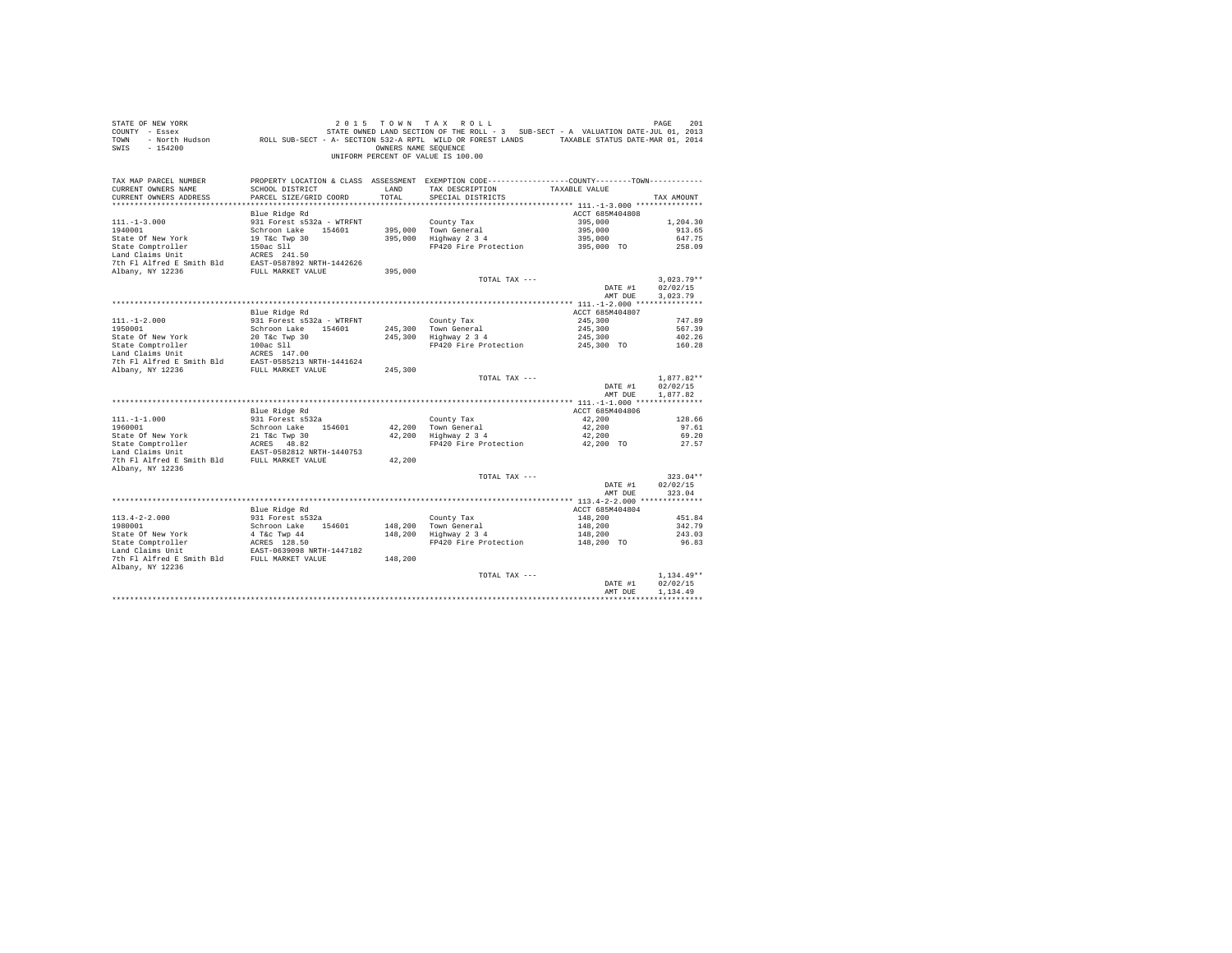| STATE OF NEW YORK<br>COUNTY - Essex<br>TOWN<br>$-154200$<br>SWIS |                                                | OWNERS NAME SEQUENCE | 2015 TOWN TAX ROLL<br>STATE OWNED LAND SECTION OF THE ROLL - 3 SUB-SECT - A VALUATION DATE-JUL 01, 2013<br>- North Hudson ROLL SUB-SECT - A- SECTION 532-A RPTL WILD OR FOREST LANDS TAXABLE STATUS DATE-MAR 01, 2014<br>UNIFORM PERCENT OF VALUE IS 100.00 |                    | PAGE<br>202        |
|------------------------------------------------------------------|------------------------------------------------|----------------------|-------------------------------------------------------------------------------------------------------------------------------------------------------------------------------------------------------------------------------------------------------------|--------------------|--------------------|
| TAX MAP PARCEL NUMBER                                            |                                                |                      | PROPERTY LOCATION & CLASS ASSESSMENT EXEMPTION CODE----------------COUNTY-------TOWN----------                                                                                                                                                              |                    |                    |
| CURRENT OWNERS NAME<br>CURRENT OWNERS ADDRESS                    | SCHOOL DISTRICT<br>PARCEL SIZE/GRID COORD      | LAND<br>TOTAL        | TAX DESCRIPTION<br>SPECIAL DISTRICTS                                                                                                                                                                                                                        | TAXABLE VALUE      | TAX AMOUNT         |
|                                                                  |                                                |                      |                                                                                                                                                                                                                                                             |                    |                    |
|                                                                  | Blue Ridge Rd                                  |                      |                                                                                                                                                                                                                                                             | ACCT 685M404803    |                    |
| $113. -2 - 6.000$                                                | 931 Forest s532a                               |                      | County Tax                                                                                                                                                                                                                                                  | 84,600             | 257.93             |
| 1990001                                                          | Schroon Lake 154601                            |                      | 84,600 Town General                                                                                                                                                                                                                                         | 84,600             | 195.68             |
| State Of New York                                                | 4 T&c Twp 44                                   |                      | 84,600 Highway 2 3 4                                                                                                                                                                                                                                        | 84,600             | 138.73             |
| State Comptroller                                                | ACRES 120.00                                   |                      | FP420 Fire Protection                                                                                                                                                                                                                                       | 84,600 TO          | 55.28              |
| Land Claims Unit                                                 | EAST-0641430 NRTH-1448903                      |                      |                                                                                                                                                                                                                                                             |                    |                    |
| 7th Fl Alfred E Smith Bld                                        | DEED BOOK 140 PG-192                           |                      |                                                                                                                                                                                                                                                             |                    |                    |
| Albany, NY 12236                                                 | FULL MARKET VALUE                              | 84,600               |                                                                                                                                                                                                                                                             |                    |                    |
|                                                                  |                                                |                      | TOTAL TAX ---                                                                                                                                                                                                                                               |                    | $647.62**$         |
|                                                                  |                                                |                      |                                                                                                                                                                                                                                                             | DATE #1<br>AMT DUE | 02/02/15<br>647.62 |
|                                                                  |                                                |                      |                                                                                                                                                                                                                                                             |                    |                    |
|                                                                  | Blue Ridge Rd                                  |                      |                                                                                                                                                                                                                                                             | ACCT 685M404802    |                    |
| $113. -2 - 2.000$                                                | 931 Forest s532a                               |                      | County Tax                                                                                                                                                                                                                                                  | 59,800             | 182.32             |
| 2000001                                                          | Schroon Lake 154601                            | 59,800               | Town General                                                                                                                                                                                                                                                | 59,800             | 138.32             |
| State Of New York                                                | 4 T&c Twp 44                                   | 59,800               | Highway 2 3 4                                                                                                                                                                                                                                               | 59,800             | 98.06              |
| State Comptroller                                                | 120ac Sll                                      |                      | FP420 Fire Protection                                                                                                                                                                                                                                       | 59,800 TO          | 39.07              |
| Land Claims Unit                                                 | ACRES 120.00                                   |                      |                                                                                                                                                                                                                                                             |                    |                    |
| 7th Fl Alfred E Smith Bld                                        | EAST-0643478 NRTH-1450443                      |                      |                                                                                                                                                                                                                                                             |                    |                    |
| Albany, NY 12236                                                 | DEED BOOK 140 PG-192                           |                      |                                                                                                                                                                                                                                                             |                    |                    |
|                                                                  | FULL MARKET VALUE                              | 59,800               |                                                                                                                                                                                                                                                             |                    | $457.77**$         |
|                                                                  |                                                |                      | TOTAL TAX ---                                                                                                                                                                                                                                               | DATE #1            | 02/02/15           |
|                                                                  |                                                |                      |                                                                                                                                                                                                                                                             | AMT DUE            | 457.77             |
|                                                                  |                                                |                      |                                                                                                                                                                                                                                                             |                    |                    |
|                                                                  | Blue Ridge Rd                                  |                      |                                                                                                                                                                                                                                                             | ACCT 685M404801    |                    |
| $113.4 - 2 - 3.000$                                              | 931 Forest s532a                               |                      | County Tax                                                                                                                                                                                                                                                  | 95,900             | 292.39             |
| 2010001                                                          | Schroon Lake 154601                            | 95,900               | Town General                                                                                                                                                                                                                                                | 95,900             | 221.82             |
| State Of New York                                                | 4 Totn&crossfield Twp 44                       | 95,900               | Highway 2 3 4                                                                                                                                                                                                                                               | 95,900             | 157.26             |
| State Comptroller                                                | 68.5ac S11                                     |                      | FP420 Fire Protection                                                                                                                                                                                                                                       | 95,900 TO          | 62.66              |
| Land Claims Unit                                                 | ACRES 68.50                                    |                      |                                                                                                                                                                                                                                                             |                    |                    |
| 7th Fl Alfred E Smith Bld<br>Albany, NY 12236                    | EAST-0640105 NRTH-1445983<br>FULL MARKET VALUE | 95,900               |                                                                                                                                                                                                                                                             |                    |                    |
|                                                                  |                                                |                      | TOTAL TAX ---                                                                                                                                                                                                                                               |                    | $734.13**$         |
|                                                                  |                                                |                      |                                                                                                                                                                                                                                                             | DATE #1            | 02/02/15           |
|                                                                  |                                                |                      |                                                                                                                                                                                                                                                             | AMT DUE            | 734.13             |
|                                                                  |                                                |                      |                                                                                                                                                                                                                                                             |                    |                    |
|                                                                  | Blue Ridge Rd                                  |                      |                                                                                                                                                                                                                                                             | ACCT 685M404915    |                    |
| $113, -2-5, 000$                                                 | 931 Forest s532a                               |                      | County Tax                                                                                                                                                                                                                                                  | 61,400             | 187.20             |
| 2020001                                                          | Schroon Lake 154601                            | 61,400               | Town General                                                                                                                                                                                                                                                | 61,400             | 142.02             |
| State Of New York                                                | 4 T&C Twp 44                                   | 61,400               | $Highway$ 2 3 4                                                                                                                                                                                                                                             | 61,400             | 100.69             |
| State Comptroller<br>Land Claims Unit                            | ACRES 120.00<br>EAST-0642469 NRTH-1447345      |                      | FP420 Fire Protection                                                                                                                                                                                                                                       | 61,400 TO          | 40.12              |
| 7th Fl Alfred E Smith Bld                                        | DEED BOOK 140 PG-192                           |                      |                                                                                                                                                                                                                                                             |                    |                    |
| Albany, NY 12236                                                 | FULL MARKET VALUE                              | 61,400               |                                                                                                                                                                                                                                                             |                    |                    |
|                                                                  |                                                |                      | TOTAL TAX ---                                                                                                                                                                                                                                               |                    | $470.03**$         |
|                                                                  |                                                |                      |                                                                                                                                                                                                                                                             | DATE #1            | 02/02/15           |
|                                                                  |                                                |                      |                                                                                                                                                                                                                                                             | AMT DUE            | 470.03             |
|                                                                  |                                                |                      |                                                                                                                                                                                                                                                             |                    |                    |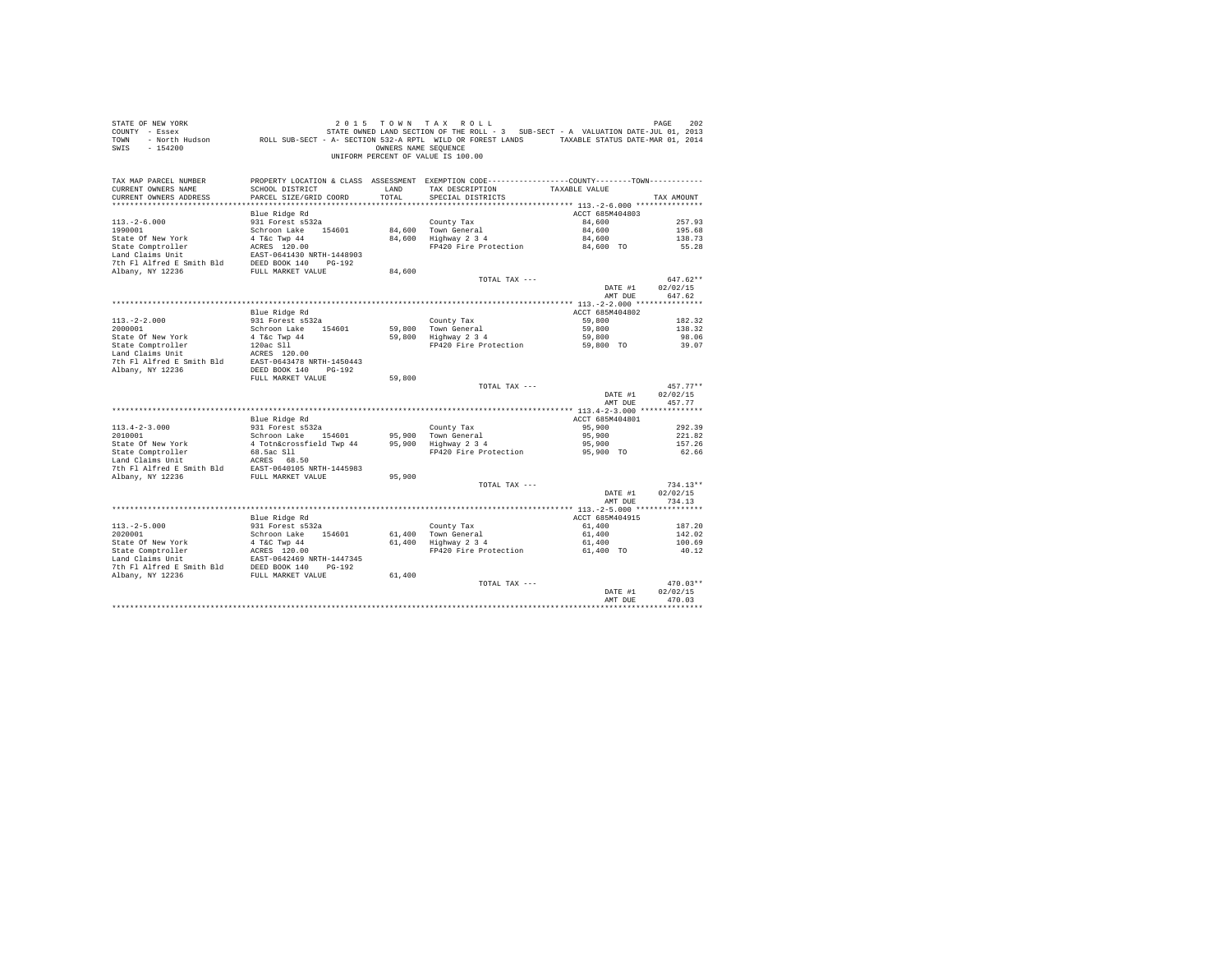| STATE OF NEW YORK<br>COUNTY - Essex<br>TOWN<br>SWIS - 154200                                                                                                                    |                                                                          | OWNERS NAME SEQUENCE | 2015 TOWN TAX ROLL<br>UNIFORM PERCENT OF VALUE IS 100.00                                     |                    | PAGE<br>203        |
|---------------------------------------------------------------------------------------------------------------------------------------------------------------------------------|--------------------------------------------------------------------------|----------------------|----------------------------------------------------------------------------------------------|--------------------|--------------------|
| TAX MAP PARCEL NUMBER                                                                                                                                                           |                                                                          |                      | PROPERTY LOCATION & CLASS ASSESSMENT EXEMPTION CODE---------------COUNTY-------TOWN--------- |                    |                    |
| CURRENT OWNERS NAME<br>CURRENT OWNERS ADDRESS                                                                                                                                   | SCHOOL DISTRICT<br>PARCEL SIZE/GRID COORD                                | LAND<br>TOTAL        | TAX DESCRIPTION<br>SPECIAL DISTRICTS                                                         | TAXABLE VALUE      | TAX AMOUNT         |
|                                                                                                                                                                                 |                                                                          |                      |                                                                                              |                    |                    |
|                                                                                                                                                                                 | Blue Ridge Rd                                                            |                      |                                                                                              | ACCT 685M404914    |                    |
| $113. - 2 - 3.000$                                                                                                                                                              | 931 Forest s532a                                                         |                      | County Tax                                                                                   | 63,900             | 194.82             |
| 2030001                                                                                                                                                                         | Schroon Lake 154601                                                      |                      | $63,900$ Town General<br>$63,900$ Highway 2 3 4                                              | 63,900             | 147.80             |
| State Of New York                                                                                                                                                               | 4 T&C Twp 44                                                             |                      |                                                                                              | 63,900             | 104.79             |
|                                                                                                                                                                                 |                                                                          |                      | FP420 Fire Protection                                                                        | 63,900 TO          | 41.75              |
| State Comptroller<br>Land Claims Unit<br>Land Claims Unit<br>2000 140 1628 2001 1448953<br>7th Fl Alfred E Smith Bld<br>DEED BOOK 140 162-192<br>The Market Company 110 162-192 |                                                                          |                      |                                                                                              |                    |                    |
| Albany, NY 12236                                                                                                                                                                | FULL MARKET VALUE                                                        | 63,900               |                                                                                              |                    |                    |
|                                                                                                                                                                                 |                                                                          |                      | TOTAL TAX ---                                                                                |                    | 489.16**           |
|                                                                                                                                                                                 |                                                                          |                      |                                                                                              | DATE #1            | 02/02/15           |
|                                                                                                                                                                                 |                                                                          |                      |                                                                                              | AMT DUE            | 489.16             |
|                                                                                                                                                                                 |                                                                          |                      |                                                                                              |                    |                    |
|                                                                                                                                                                                 | Blue Ridge Rd                                                            |                      |                                                                                              | ACCT 685M404913    |                    |
| $113.4 - 2 - 10.000$                                                                                                                                                            | 931 Forest s532a                                                         |                      | County Tax                                                                                   | 90,800             | 276.84             |
| 2040001                                                                                                                                                                         | Schroon Lake 154601                                                      | 90,800<br>90,800     | Town General<br>Highway 2 3 4                                                                | 90,800<br>90,800   | 210.02<br>148.90   |
|                                                                                                                                                                                 |                                                                          |                      | FP420 Fire Protection                                                                        | 90,800 TO          | 59.33              |
|                                                                                                                                                                                 |                                                                          |                      |                                                                                              |                    |                    |
|                                                                                                                                                                                 |                                                                          |                      |                                                                                              |                    |                    |
|                                                                                                                                                                                 |                                                                          | 90,800               |                                                                                              |                    |                    |
|                                                                                                                                                                                 |                                                                          |                      | TOTAL TAX ---                                                                                |                    | 695.09**           |
|                                                                                                                                                                                 |                                                                          |                      |                                                                                              | DATE #1            | 02/02/15           |
|                                                                                                                                                                                 |                                                                          |                      |                                                                                              | AMT DUE            | 695.09             |
|                                                                                                                                                                                 | Blue Ridge Rd                                                            |                      |                                                                                              | ACCT 685M404912    |                    |
| $113. - 2 - 4.000$                                                                                                                                                              | 931 Forest s532a                                                         |                      | County Tax                                                                                   | 78,800             | 240.25             |
| 2050001                                                                                                                                                                         | Schroon Lake 154601                                                      |                      | 78,800 Town General<br>78,800 Town General                                                   | 78,800             | 182.27             |
| State Of New York                                                                                                                                                               | 4 T&c Twp 44                                                             |                      |                                                                                              | 78,800             | 129.22             |
| State Comptroller                                                                                                                                                               | ACRES 120.00<br>EAST-0645737 NRTH-1447574                                |                      | FP420 Fire Protection                                                                        | 78,800 TO          | 51.49              |
| Land Claims Unit                                                                                                                                                                |                                                                          |                      |                                                                                              |                    |                    |
| The Palitical Estate of the BED BOOK 140 PG-192<br>Albany, NY 12236 FULL MARKET VALUE                                                                                           |                                                                          | 78,800               |                                                                                              |                    |                    |
|                                                                                                                                                                                 |                                                                          |                      | TOTAL TAX ---                                                                                |                    | $603.23**$         |
|                                                                                                                                                                                 |                                                                          |                      |                                                                                              | DATE #1            | 02/02/15           |
|                                                                                                                                                                                 |                                                                          |                      |                                                                                              | AMT DUE            | 603.23             |
|                                                                                                                                                                                 |                                                                          |                      |                                                                                              |                    |                    |
|                                                                                                                                                                                 | Elk Lake Rd                                                              |                      |                                                                                              | ACCT 685M404910    |                    |
| $92 - 3 - 5.000$                                                                                                                                                                | 931 Forest s532a                                                         |                      | County Tax                                                                                   | 23,100             | 70.43              |
| 2070001                                                                                                                                                                         |                                                                          |                      |                                                                                              | 23,100<br>23,100   | 53.43<br>37.88     |
| State Of New York<br>State Comptroller                                                                                                                                          | county 1 axes<br>22 Toth&crossfield Twp 45<br>45.3 ac S11<br>45.3 ac S11 |                      | FP420 Fire Protection 23,100 TO                                                              |                    | 15.09              |
|                                                                                                                                                                                 |                                                                          |                      |                                                                                              |                    |                    |
|                                                                                                                                                                                 |                                                                          |                      |                                                                                              |                    |                    |
| Land Claims Unit MCRES 45.31<br>7th F1 Alfred E Smith Bld BAST-0612392 NRTH-1484010<br>Albany, NY 12236 Albang DEED BOOK 172 PG-271                                             |                                                                          |                      |                                                                                              |                    |                    |
|                                                                                                                                                                                 | FULL MARKET VALUE                                                        | 23,100               |                                                                                              |                    |                    |
|                                                                                                                                                                                 |                                                                          |                      | TOTAL TAX ---                                                                                |                    | $176.83**$         |
|                                                                                                                                                                                 |                                                                          |                      |                                                                                              | DATE #1<br>AMT DHE | 02/02/15<br>176.83 |
|                                                                                                                                                                                 |                                                                          |                      |                                                                                              |                    |                    |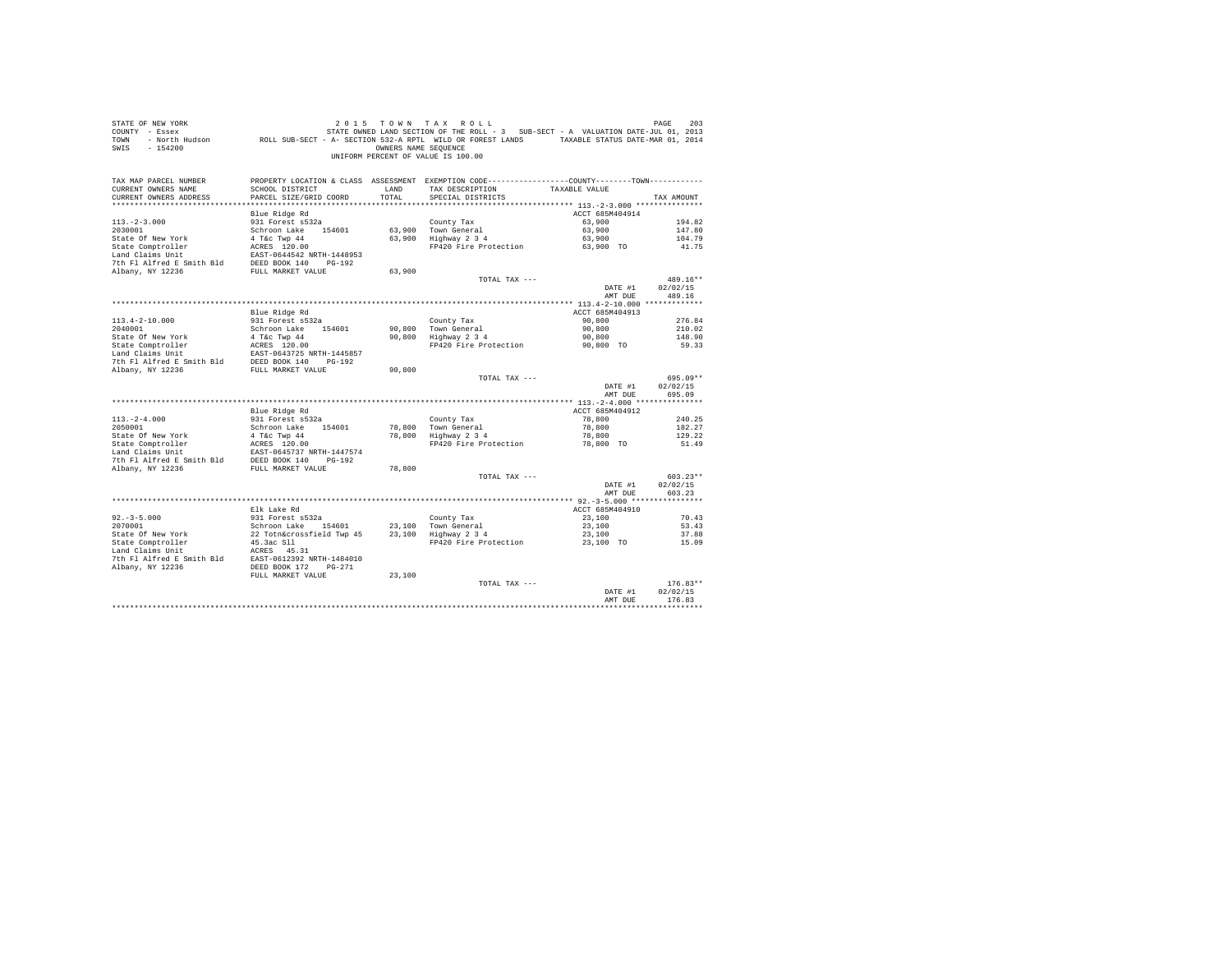| STATE OF NEW YORK<br>2011 - AN ATA E AU LI TAX KULL 7 AU DE TREAT AN AUSE DES 2014 PAGE 2014<br>COUNTY - Essex Mars - STATE OWNED LAND SECTION OF THE ROLL - 3 SUB-SECT - A VALUATION DATE-JUL 01, 2013<br>TOWN - North Hudson<br>SWIS - 154200 |                                                   | OWNERS NAME SEQUENCE | 2015 TOWN TAX ROLL<br>UNIFORM PERCENT OF VALUE IS 100.00                                                                                |                                  | PAGE<br>204  |
|-------------------------------------------------------------------------------------------------------------------------------------------------------------------------------------------------------------------------------------------------|---------------------------------------------------|----------------------|-----------------------------------------------------------------------------------------------------------------------------------------|----------------------------------|--------------|
| TAX MAP PARCEL NUMBER<br>CURRENT OWNERS NAME<br>CURRENT OWNERS ADDRESS                                                                                                                                                                          | SCHOOL DISTRICT<br>PARCEL SIZE/GRID COORD         | LAND<br>TOTAL        | PROPERTY LOCATION & CLASS ASSESSMENT EXEMPTION CODE----------------COUNTY--------TOWN----------<br>TAX DESCRIPTION<br>SPECIAL DISTRICTS | TAXABLE VALUE                    | TAX AMOUNT   |
|                                                                                                                                                                                                                                                 | US Route 9                                        |                      |                                                                                                                                         | ACCT 685M404909                  |              |
| $92. - 3 - 4.000$                                                                                                                                                                                                                               | 931 Forest s532a                                  |                      | County Tax                                                                                                                              | 153,400                          | 467.70       |
| 2080001                                                                                                                                                                                                                                         | Schroon Lake 154601                               |                      | 153.400 Town General                                                                                                                    | 153,400                          | 354.82       |
| State Of New York                                                                                                                                                                                                                               | 23 T&c Twp 45                                     |                      | 153,400 Town General<br>153,400 Highway 2 3 4                                                                                           | 153,400                          | 251.56       |
| State Comptroller<br>Land Claims Unit                                                                                                                                                                                                           | 291.4ac Sll                                       |                      | FP420 Fire Protection                                                                                                                   | 153,400 TO                       | 100.23       |
|                                                                                                                                                                                                                                                 | ACRES 291.40                                      |                      |                                                                                                                                         |                                  |              |
| 7th Fl Alfred E Smith Bld EAST-0609403 NRTH-1482542<br>Albany, NY 12236                                                                                                                                                                         |                                                   |                      |                                                                                                                                         |                                  |              |
|                                                                                                                                                                                                                                                 | FULL MARKET VALUE                                 | 153,400              |                                                                                                                                         |                                  |              |
|                                                                                                                                                                                                                                                 |                                                   |                      | TOTAL TAX ---                                                                                                                           |                                  | $1.174.31**$ |
|                                                                                                                                                                                                                                                 |                                                   |                      |                                                                                                                                         | DATE #1                          | 02/02/15     |
|                                                                                                                                                                                                                                                 |                                                   |                      |                                                                                                                                         | AMT DUE                          | 1,174.31     |
|                                                                                                                                                                                                                                                 | Elk Lake Rd                                       |                      |                                                                                                                                         | ACCT 685M404908                  |              |
|                                                                                                                                                                                                                                                 | 931 Forest s532a                                  |                      | County Tax                                                                                                                              | 181,900                          | 554.59       |
| $92.-3-3.000$<br>2090001                                                                                                                                                                                                                        | Schroon Lake 154601                               |                      |                                                                                                                                         | 181,900                          | 420.74       |
| State Of New York                                                                                                                                                                                                                               | $24$ T&c Twp $45$                                 |                      | County Tax<br>181,900 Town General<br>181,900 Highway 2 3 4                                                                             | 181,900                          | 298.29       |
| State Comptroller<br>Land Claims Unit                                                                                                                                                                                                           | 502.8ac Sll                                       |                      | FP420 Fire Protection                                                                                                                   | 181,900 TO                       | 118.85       |
|                                                                                                                                                                                                                                                 | ACRES 502.82                                      |                      |                                                                                                                                         |                                  |              |
| For the same of the smith Bld<br>The F1 Alfred E Smith Bld<br>BEED BOOK 191 PG-405                                                                                                                                                              |                                                   |                      |                                                                                                                                         |                                  |              |
|                                                                                                                                                                                                                                                 | FULL MARKET VALUE                                 | 181,900              |                                                                                                                                         |                                  |              |
|                                                                                                                                                                                                                                                 |                                                   |                      | TOTAL TAX ---                                                                                                                           |                                  | $1.392.47**$ |
|                                                                                                                                                                                                                                                 |                                                   |                      |                                                                                                                                         | DATE #1                          | 02/02/15     |
|                                                                                                                                                                                                                                                 |                                                   |                      |                                                                                                                                         | AMT DUE                          | 1,392.47     |
|                                                                                                                                                                                                                                                 | Elk Lake Rd                                       |                      |                                                                                                                                         | ACCT 685M404907                  |              |
| $92. -3 - 11.000$                                                                                                                                                                                                                               | 931 Forest s532a                                  |                      | County Tax                                                                                                                              | 239,700                          | 730.81       |
| 2100001                                                                                                                                                                                                                                         | Schroon Lake 154601                               |                      | 239.700 Town General                                                                                                                    | 239,700                          | 554.44       |
|                                                                                                                                                                                                                                                 | 25 T&C Twp 45                                     |                      | 239,700 Town General<br>239,700 Highway 2 3 4                                                                                           | 239,700                          | 393.08       |
| State Of New York<br>State Comptroller<br>Land Claims Unit                                                                                                                                                                                      | 516.2ac Sll                                       |                      | FP420 Fire Protection                                                                                                                   | 239,700 TO                       | 156.62       |
|                                                                                                                                                                                                                                                 | ACRES 516.15                                      |                      |                                                                                                                                         |                                  |              |
| 7th Fl Alfred E Smith Bld<br>Albany, NY 12236                                                                                                                                                                                                   | EAST-0601974 NRTH-1477937<br>DEED BOOK 191 PG-405 |                      |                                                                                                                                         |                                  |              |
|                                                                                                                                                                                                                                                 | FULL MARKET VALUE                                 | 239,700              |                                                                                                                                         |                                  |              |
|                                                                                                                                                                                                                                                 |                                                   |                      | TOTAL TAX ---                                                                                                                           |                                  | $1.834.95**$ |
|                                                                                                                                                                                                                                                 |                                                   |                      |                                                                                                                                         | DATE #1                          | 02/02/15     |
|                                                                                                                                                                                                                                                 |                                                   |                      |                                                                                                                                         | AMT DUE                          | 1.834.95     |
|                                                                                                                                                                                                                                                 |                                                   |                      |                                                                                                                                         | ACCT 685M404906                  |              |
|                                                                                                                                                                                                                                                 | Elk Lake Rd<br>931 Forest s532a                   |                      |                                                                                                                                         | 162,600                          | 495.74       |
| $92 - 3 - 10.000$<br>2110001                                                                                                                                                                                                                    | Schroon Lake 154601                               |                      |                                                                                                                                         | 162,600                          | 376.10       |
|                                                                                                                                                                                                                                                 |                                                   |                      | County Tax<br>162,600 Town General<br>162,600 Highway 2 3 4                                                                             | 162,600                          | 266.64       |
| State Of New Torm<br>State Comptroller                                                                                                                                                                                                          | 26 T&c Twp 45<br>261.7ac Sll<br>20DES 261.70      |                      | FP420 Fire Protection                                                                                                                   | 162,600 TO                       | 106.24       |
|                                                                                                                                                                                                                                                 | ACRES 261.70                                      |                      |                                                                                                                                         |                                  |              |
| 7th Fl Alfred E Smith Bld EAST-0599025 NRTH-1475148                                                                                                                                                                                             |                                                   |                      |                                                                                                                                         |                                  |              |
| Albany, NY 12236                                                                                                                                                                                                                                | FULL MARKET VALUE                                 | 162,600              | TOTAL TAX ---                                                                                                                           |                                  | $1.244.72**$ |
|                                                                                                                                                                                                                                                 |                                                   |                      |                                                                                                                                         | DATE #1                          | 02/02/15     |
|                                                                                                                                                                                                                                                 |                                                   |                      |                                                                                                                                         | AMT DUR                          | 1.244.72     |
|                                                                                                                                                                                                                                                 |                                                   |                      |                                                                                                                                         | ******************************** |              |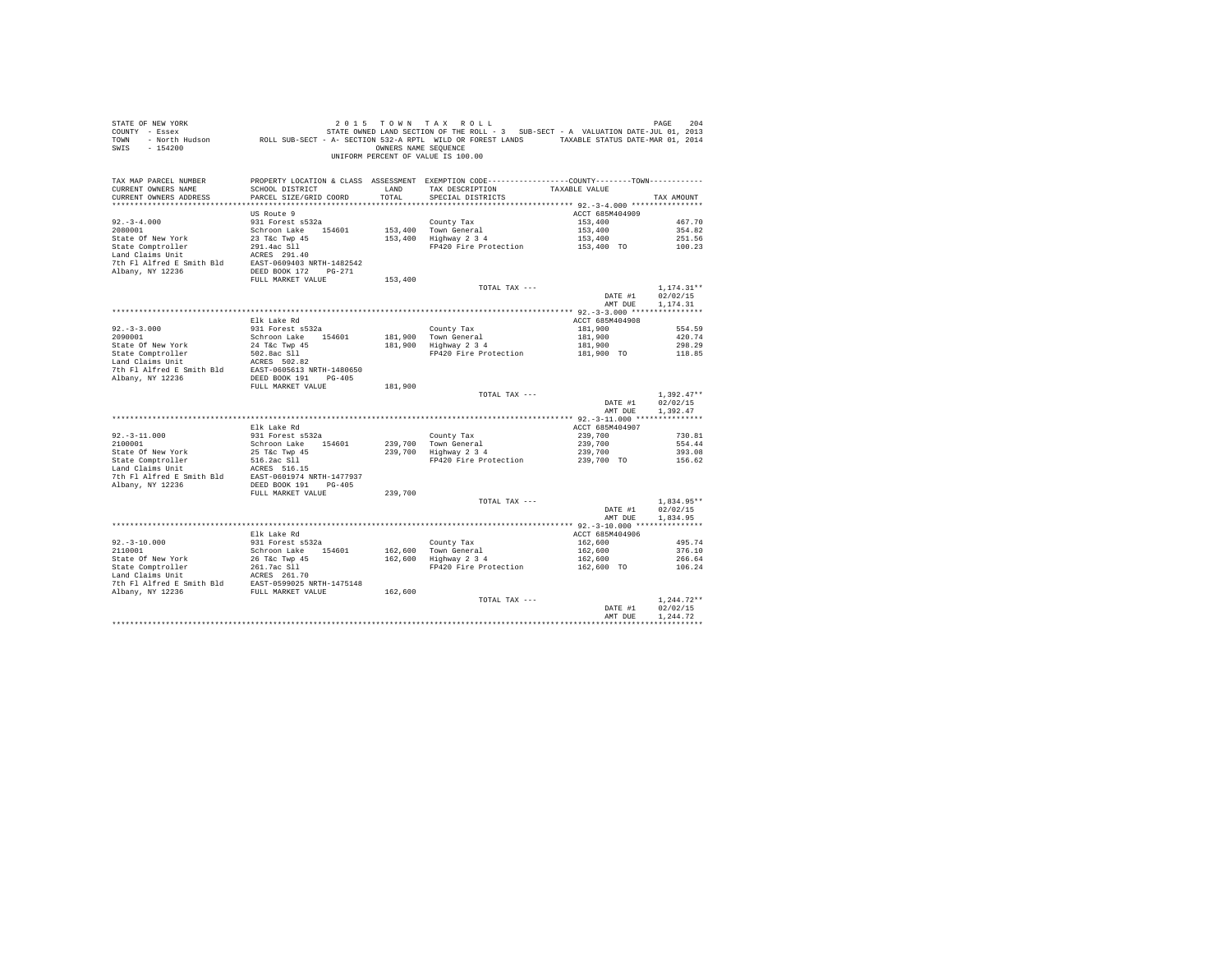| STATE OF NEW YORK<br>PAGE 2015 7 10 W TAX ROLL וואס און און א א א A TAX ROLL PAGE 2015 7 2015<br>COUNTY - Essex STATE OWNED LAND SECTION OF THE ROLL - 3 SUB-SECT - A VALUATION DATE-JUL 01, 2013<br>TOWN - North Hudson     ROLL SUB-SECT - A- SECTION<br>SWIS - 154200 |                                           |               | 2015 TOWN TAX ROLL<br>OWNERS NAME SEQUENCE<br>UNIFORM PERCENT OF VALUE IS 100.00                                                                                                                                                   |                            | PAGE<br>205              |
|--------------------------------------------------------------------------------------------------------------------------------------------------------------------------------------------------------------------------------------------------------------------------|-------------------------------------------|---------------|------------------------------------------------------------------------------------------------------------------------------------------------------------------------------------------------------------------------------------|----------------------------|--------------------------|
| TAX MAP PARCEL NUMBER<br>CURRENT OWNERS NAME<br>CURRENT OWNERS ADDRESS                                                                                                                                                                                                   | SCHOOL DISTRICT<br>PARCEL SIZE/GRID COORD | LAND<br>TOTAL | PROPERTY LOCATION & CLASS ASSESSMENT EXEMPTION CODE----------------COUNTY-------TOWN----------<br>TAX DESCRIPTION TAXABLE VALUE<br>SPECIAL DISTRICTS                                                                               |                            | TAX AMOUNT               |
|                                                                                                                                                                                                                                                                          |                                           |               |                                                                                                                                                                                                                                    |                            |                          |
| $92. -3 - 1.000$                                                                                                                                                                                                                                                         | Elk Lake Rd<br>931 Forest s532a           |               | County Tax                                                                                                                                                                                                                         | ACCT 685M404905<br>119,000 | 362.81                   |
| 2120001                                                                                                                                                                                                                                                                  | Schroon Lake 154601                       |               |                                                                                                                                                                                                                                    | 119,000                    | 275.25                   |
| State Of New York                                                                                                                                                                                                                                                        | 32 T&C Twp 45                             |               | 119,000 Town General<br>119,000 Highway 2 3 4                                                                                                                                                                                      |                            | 195.14                   |
| State Comptroller                                                                                                                                                                                                                                                        |                                           |               | FP420 Fire Protection                                                                                                                                                                                                              | 119,000<br>119,000 TO      | 77.75                    |
| Land Claims Unit                                                                                                                                                                                                                                                         | 276.1ac S11<br>ACRES 276.10               |               |                                                                                                                                                                                                                                    |                            |                          |
| 7th Fl Alfred E Smith Bld EAST-0599214 NRTH-1481194                                                                                                                                                                                                                      |                                           |               |                                                                                                                                                                                                                                    |                            |                          |
| Albany, NY 12236                                                                                                                                                                                                                                                         | DEED BOOK 191    PG-405                   |               |                                                                                                                                                                                                                                    |                            |                          |
|                                                                                                                                                                                                                                                                          | FULL MARKET VALUE                         | 119,000       |                                                                                                                                                                                                                                    |                            |                          |
|                                                                                                                                                                                                                                                                          |                                           |               | TOTAL TAX ---                                                                                                                                                                                                                      |                            | $910.95**$               |
|                                                                                                                                                                                                                                                                          |                                           |               |                                                                                                                                                                                                                                    | DATE #1<br>AMT DUE         | 02/02/15<br>910.95       |
|                                                                                                                                                                                                                                                                          |                                           |               |                                                                                                                                                                                                                                    |                            |                          |
|                                                                                                                                                                                                                                                                          | Elk Lake Rd                               |               |                                                                                                                                                                                                                                    | ACCT 685M404904            |                          |
|                                                                                                                                                                                                                                                                          | 931 Forest s532a                          |               |                                                                                                                                                                                                                                    | 18,500                     | 56.40                    |
| $92.-3-2.000$<br>2130001                                                                                                                                                                                                                                                 | Schroon Lake 154601                       |               |                                                                                                                                                                                                                                    | 18,500                     | 42.79                    |
|                                                                                                                                                                                                                                                                          |                                           |               | County Tax<br>18,500 Town General<br>18,500 Highway 2 3 4                                                                                                                                                                          | 18,500                     | 30.34                    |
|                                                                                                                                                                                                                                                                          |                                           |               | FP420 Fire Protection 18,500 TO                                                                                                                                                                                                    |                            | 12.09                    |
|                                                                                                                                                                                                                                                                          |                                           |               |                                                                                                                                                                                                                                    |                            |                          |
|                                                                                                                                                                                                                                                                          |                                           |               |                                                                                                                                                                                                                                    |                            |                          |
|                                                                                                                                                                                                                                                                          | FULL MARKET VALUE                         |               |                                                                                                                                                                                                                                    |                            |                          |
|                                                                                                                                                                                                                                                                          |                                           | 18,500        | TOTAL TAX ---                                                                                                                                                                                                                      |                            | $141.62**$               |
|                                                                                                                                                                                                                                                                          |                                           |               |                                                                                                                                                                                                                                    | DATE #1                    | 02/02/15                 |
|                                                                                                                                                                                                                                                                          |                                           |               |                                                                                                                                                                                                                                    | AMT DUE                    | 141.62                   |
|                                                                                                                                                                                                                                                                          |                                           |               |                                                                                                                                                                                                                                    |                            |                          |
|                                                                                                                                                                                                                                                                          | Elk Lake Rd                               |               |                                                                                                                                                                                                                                    | ACCT 685M405101            |                          |
| $93. -1 - 1.000$                                                                                                                                                                                                                                                         | 931 Forest s532a                          |               |                                                                                                                                                                                                                                    |                            | 3.777.54                 |
| 2150001                                                                                                                                                                                                                                                                  | Schroon Lake 154601                       |               | 1239,000 Town General<br>1239,000 Highway 2 3 4                                                                                                                                                                                    |                            | 2,865.86                 |
|                                                                                                                                                                                                                                                                          |                                           |               | $\begin{tabular}{lllllll} \multicolumn{2}{c}{\textbf{Country Tax}} & & & & 1239,000 \\ \textbf{Tom General} & & & 1239,000 \\ \textbf{Highway 2 3 4} & & 1239,000 \\ \textbf{FP420 Fire Protection} & & 1239,000 \\ \end{tabular}$ |                            | 2,031.80                 |
|                                                                                                                                                                                                                                                                          |                                           |               |                                                                                                                                                                                                                                    |                            | 809.56                   |
|                                                                                                                                                                                                                                                                          |                                           |               |                                                                                                                                                                                                                                    |                            |                          |
| 7th F1 Alfred E Smith Bld<br>2021 172 1842-289<br>2021 172 1842-289<br>2021 172 1842-289<br>2021 172 1842-289<br>2021 172 1842-289                                                                                                                                       |                                           | 1239,000      |                                                                                                                                                                                                                                    |                            |                          |
|                                                                                                                                                                                                                                                                          |                                           |               | TOTAL TAX ---                                                                                                                                                                                                                      |                            | $9,484.76**$             |
|                                                                                                                                                                                                                                                                          |                                           |               |                                                                                                                                                                                                                                    | DATE #1                    | 02/02/15                 |
|                                                                                                                                                                                                                                                                          |                                           |               |                                                                                                                                                                                                                                    | AMT DUE                    | 9,484.76                 |
|                                                                                                                                                                                                                                                                          |                                           |               |                                                                                                                                                                                                                                    |                            |                          |
|                                                                                                                                                                                                                                                                          | US Route 9                                |               |                                                                                                                                                                                                                                    | ACCT 685M405014            |                          |
| $114. -1 - 1.000$                                                                                                                                                                                                                                                        | 931 Forest s532a                          |               |                                                                                                                                                                                                                                    | 586,400                    | 1,787.85                 |
| 2170001                                                                                                                                                                                                                                                                  | Schroon Lake 154601                       |               | County Tax<br>586,400 Town General<br>586,400 Highway 2 3 4                                                                                                                                                                        | 586,400<br>586,400         | 1,356.37<br>961.62       |
|                                                                                                                                                                                                                                                                          |                                           |               | FP420 Fire Protection                                                                                                                                                                                                              | 586,400 TO                 | 383.15                   |
|                                                                                                                                                                                                                                                                          |                                           |               |                                                                                                                                                                                                                                    |                            |                          |
| 7th F1 Alfred E Smith B1d FULL MARKET VALUE                                                                                                                                                                                                                              |                                           | 586,400       |                                                                                                                                                                                                                                    |                            |                          |
| Albany, NY 12236                                                                                                                                                                                                                                                         |                                           |               |                                                                                                                                                                                                                                    |                            |                          |
|                                                                                                                                                                                                                                                                          |                                           |               | TOTAL TAX ---                                                                                                                                                                                                                      |                            | 4.488.99**               |
|                                                                                                                                                                                                                                                                          |                                           |               |                                                                                                                                                                                                                                    | DATE #1                    | 02/02/15                 |
|                                                                                                                                                                                                                                                                          |                                           |               |                                                                                                                                                                                                                                    | AMT DUE                    | 4.488.99<br>************ |
|                                                                                                                                                                                                                                                                          |                                           |               |                                                                                                                                                                                                                                    |                            |                          |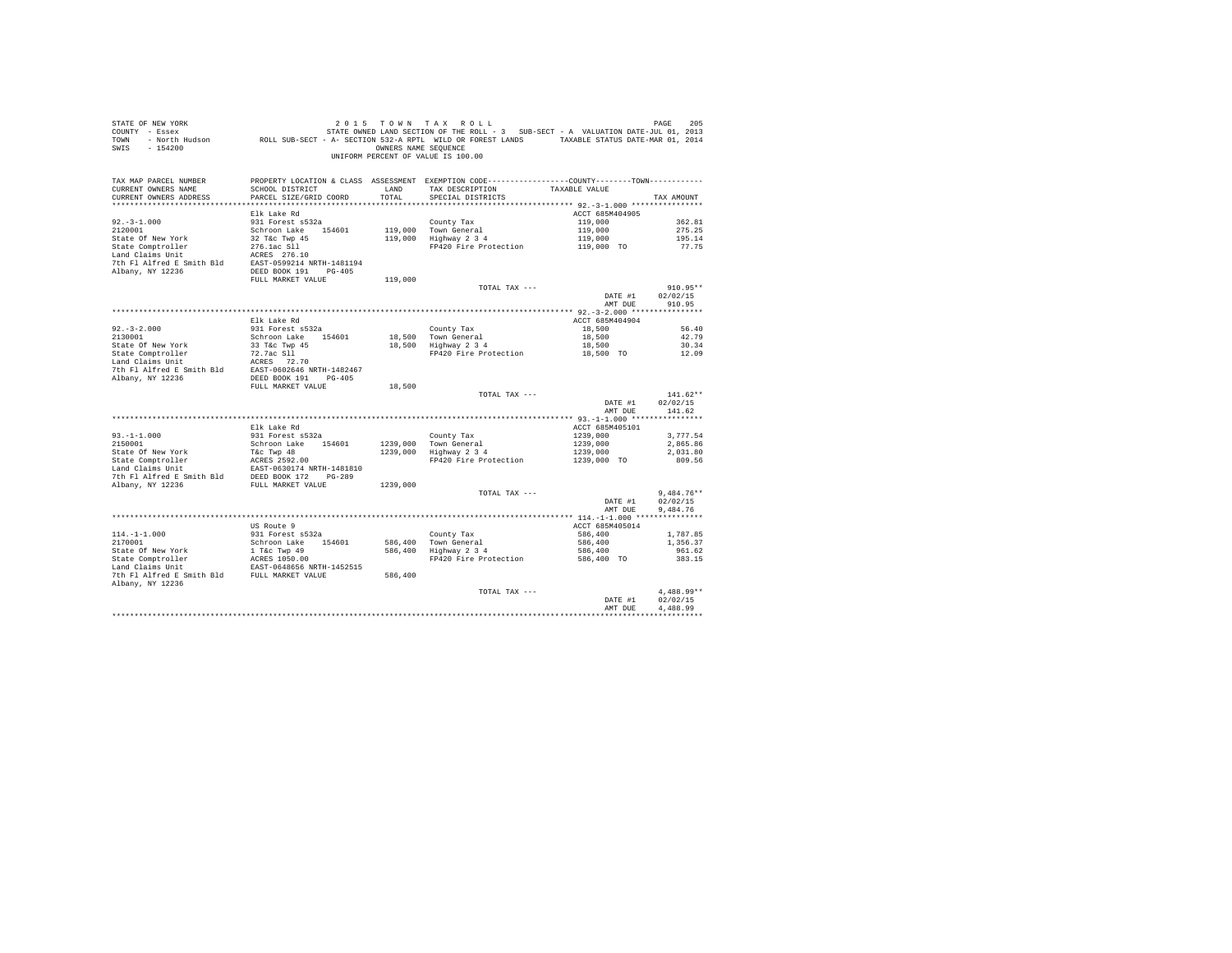| SWIS - 154200                                                                                                                                                |                                           |                  | OWNERS NAME SEOUENCE<br>UNIFORM PERCENT OF VALUE IS 100.00                                                                           |                        |                              |
|--------------------------------------------------------------------------------------------------------------------------------------------------------------|-------------------------------------------|------------------|--------------------------------------------------------------------------------------------------------------------------------------|------------------------|------------------------------|
| TAX MAP PARCEL NUMBER<br>CURRENT OWNERS NAME<br>CURRENT OWNERS ADDRESS                                                                                       | SCHOOL DISTRICT<br>PARCEL SIZE/GRID COORD | LAND<br>TOTAL TO | PROPERTY LOCATION & CLASS ASSESSMENT EXEMPTION CODE---------------COUNTY-------TOWN---------<br>TAX DESCRIPTION<br>SPECIAL DISTRICTS | TAXABLE VALUE          | TAX AMOUNT                   |
|                                                                                                                                                              | Pepper Hollow Rd                          |                  |                                                                                                                                      | ACCT 685M405013        |                              |
| $104. - 1 - 5.000$                                                                                                                                           | 931 Forest s532a                          |                  | County Tax                                                                                                                           | 509,300                | 1,552.78                     |
| 2180001                                                                                                                                                      | Schroon Lake 154601                       |                  | 509,300 Town General<br>509,300 Highway 2 3 4                                                                                        | 509,300                | 1,178.03                     |
|                                                                                                                                                              |                                           |                  |                                                                                                                                      | 509,300<br>509,300 TO  | 835.19                       |
|                                                                                                                                                              |                                           |                  | FP420 Fire Protection                                                                                                                |                        | 332.78                       |
|                                                                                                                                                              |                                           |                  |                                                                                                                                      |                        |                              |
|                                                                                                                                                              |                                           |                  |                                                                                                                                      |                        |                              |
|                                                                                                                                                              | FULL MARKET VALUE                         | 509,300          |                                                                                                                                      |                        |                              |
|                                                                                                                                                              |                                           |                  | TOTAL TAX ---                                                                                                                        |                        | $3,898.78**$                 |
|                                                                                                                                                              |                                           |                  |                                                                                                                                      | DATE #1                | 02/02/15                     |
|                                                                                                                                                              |                                           |                  |                                                                                                                                      | AMT DUE                | 3.898.78                     |
|                                                                                                                                                              |                                           |                  |                                                                                                                                      |                        |                              |
|                                                                                                                                                              | US Route 9                                |                  |                                                                                                                                      | ACCT 685M405012        |                              |
| $104. - 1 - 4.000$<br>2190101                                                                                                                                | 931 Forest s532a<br>Schroon Lake 154601   |                  |                                                                                                                                      |                        |                              |
|                                                                                                                                                              |                                           |                  | County Tax<br>333,800 Town General<br>333,800 Highway 2 3 4                                                                          |                        |                              |
|                                                                                                                                                              |                                           |                  |                                                                                                                                      |                        |                              |
|                                                                                                                                                              |                                           |                  |                                                                                                                                      |                        |                              |
|                                                                                                                                                              |                                           |                  |                                                                                                                                      |                        |                              |
|                                                                                                                                                              |                                           |                  |                                                                                                                                      |                        |                              |
|                                                                                                                                                              | FULL MARKET VALUE                         | 333,800          |                                                                                                                                      |                        |                              |
|                                                                                                                                                              |                                           |                  | TOTAL TAX ---                                                                                                                        |                        | $2.555.29**$                 |
|                                                                                                                                                              |                                           |                  |                                                                                                                                      | AMT DUE                | DATE #1 02/02/15<br>2.555.29 |
|                                                                                                                                                              |                                           |                  |                                                                                                                                      |                        |                              |
|                                                                                                                                                              | US Route 9                                |                  |                                                                                                                                      | ACCT 685M405009        |                              |
| $104.2 - 1 - 9.000$                                                                                                                                          | 931 Forest s532a                          |                  | County Tax                                                                                                                           | 13,900                 | 42.38                        |
| 2200101                                                                                                                                                      | Schroon Lake 154601                       |                  | 13,900 Town General<br>13,900 Highway 2 3 4                                                                                          | 13,900                 | 32.15                        |
|                                                                                                                                                              |                                           |                  |                                                                                                                                      | 13,900                 | 22.79                        |
|                                                                                                                                                              |                                           |                  | FP420 Fire Protection 13,900 TO                                                                                                      |                        | 9.08                         |
| State Of New York 4 Tac Twp 49<br>State Comptroller ACRES 14.26<br>Land Claims Unit REST-0669812 NRTH-1471669<br>7th Fl Alfred E Smith Bld FULL MARKET VALUE |                                           | 13,900           |                                                                                                                                      |                        |                              |
| Albany, NY 12236                                                                                                                                             |                                           |                  |                                                                                                                                      |                        |                              |
|                                                                                                                                                              |                                           |                  | TOTAL TAX ---                                                                                                                        |                        | $106.40**$                   |
|                                                                                                                                                              |                                           |                  |                                                                                                                                      | DATE #1                | 02/02/15                     |
|                                                                                                                                                              |                                           |                  |                                                                                                                                      | AMT DUE                | 106.40                       |
|                                                                                                                                                              |                                           |                  |                                                                                                                                      |                        |                              |
|                                                                                                                                                              | US Route 9                                |                  |                                                                                                                                      | ACCT 685M405007        |                              |
| $94. -1 - 5.000$<br>2210101                                                                                                                                  | 931 Forest s532a<br>Schroon Lake 154601   |                  |                                                                                                                                      | 453,800                | 1,383.57<br>1,049.66         |
|                                                                                                                                                              |                                           |                  | County Tax<br>453,800 Town General<br>453,800 Highway 2 3 4                                                                          | $453,800$<br>$453,800$ | 744.17                       |
|                                                                                                                                                              |                                           |                  | FP420 Fire Protection                                                                                                                | 453,800 TO             | 296.51                       |
|                                                                                                                                                              |                                           |                  |                                                                                                                                      |                        |                              |
|                                                                                                                                                              |                                           |                  |                                                                                                                                      |                        |                              |
|                                                                                                                                                              |                                           |                  |                                                                                                                                      |                        |                              |
|                                                                                                                                                              |                                           |                  | TOTAL TAX ---                                                                                                                        |                        | $3.473.91**$                 |
|                                                                                                                                                              |                                           |                  |                                                                                                                                      | DATE #1                | 02/02/15                     |
|                                                                                                                                                              |                                           |                  |                                                                                                                                      | AMT DUE                | 3.473.91                     |
|                                                                                                                                                              |                                           |                  |                                                                                                                                      |                        |                              |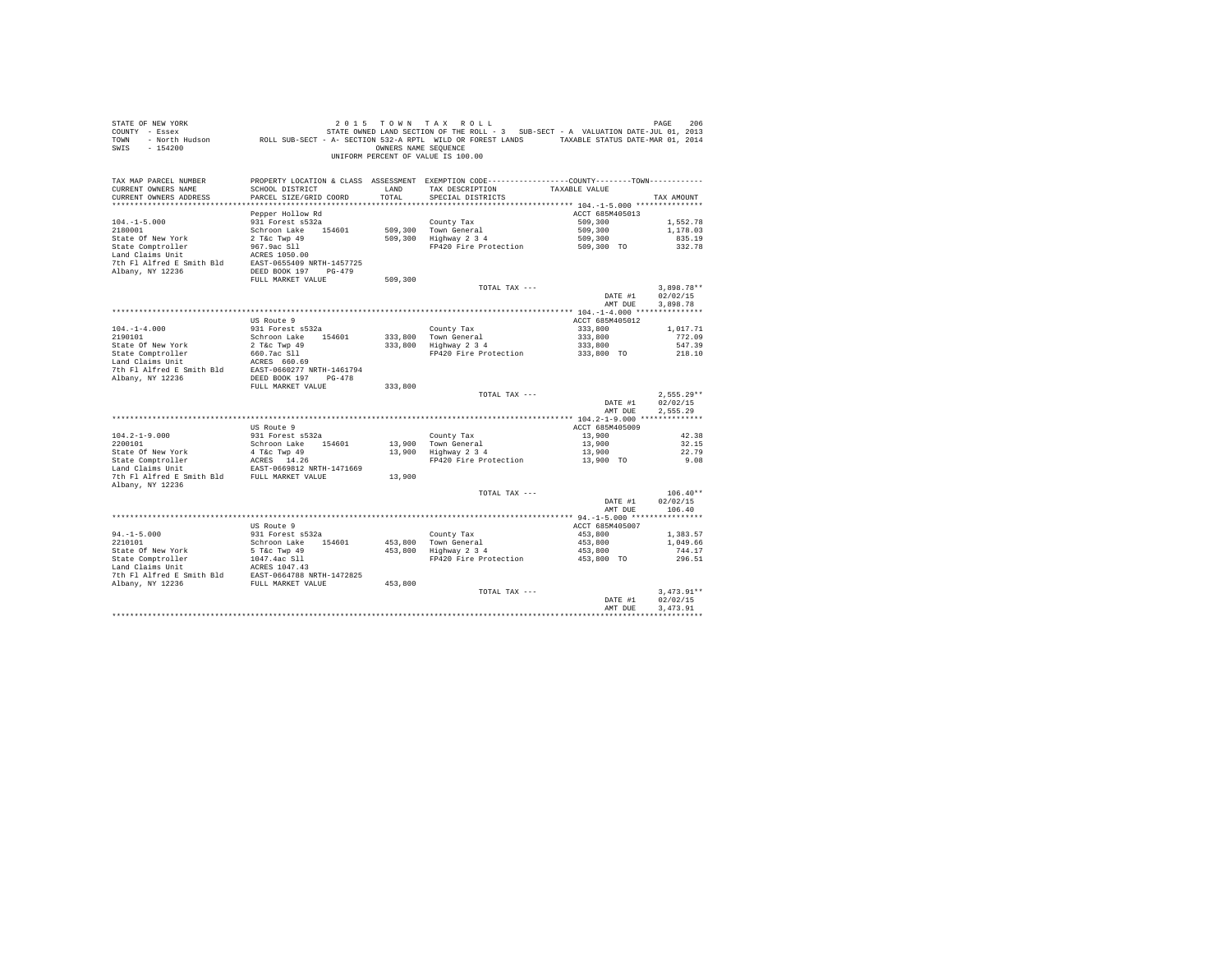| STATE OF NEW YORK<br>PAGE 7 2 U 1 5 T U W N T A X R U L L<br>COUNTY - Essex - STATE OWNED LAND SECTION OF THE ROLL - 3 SUB-SECT - A VALUATION DATE-JUL 01, 2013<br>TOWN - North Hudson - ROLL SUB-SECT - A-SECTION 532-A RPTL WILD OR FOREST LANDS - TAX<br>SWIS - 154200 |                                              | OWNERS NAME SEOUENCE | 2015 TOWN TAX ROLL<br>UNIFORM PERCENT OF VALUE IS 100.00                                                                                           |                            | PAGE<br>207              |
|---------------------------------------------------------------------------------------------------------------------------------------------------------------------------------------------------------------------------------------------------------------------------|----------------------------------------------|----------------------|----------------------------------------------------------------------------------------------------------------------------------------------------|----------------------------|--------------------------|
| TAX MAP PARCEL NUMBER<br>CURRENT OWNERS NAME<br>CURRENT OWNERS ADDRESS                                                                                                                                                                                                    | SCHOOL DISTRICT<br>PARCEL SIZE/GRID COORD    | LAND<br>TOTAL        | PROPERTY LOCATION & CLASS ASSESSMENT EXEMPTION CODE---------------COUNTY-------TOWN---------<br>TAX DESCRIPTION TAXABLE VALUE<br>SPECIAL DISTRICTS |                            | TAX AMOUNT               |
|                                                                                                                                                                                                                                                                           | US Route 9                                   |                      |                                                                                                                                                    | ACCT 685M405006            |                          |
| $104. -1 - 3.000$                                                                                                                                                                                                                                                         | 931 Forest s532a                             |                      |                                                                                                                                                    | 568,200                    | 1,732.36                 |
| 2220001                                                                                                                                                                                                                                                                   | Schroon Lake 154601                          |                      | County Tax<br>568,200 Town General<br>568,200 Highway 2 3 4                                                                                        | 568,200                    | 1,314,27                 |
| State Of New York                                                                                                                                                                                                                                                         |                                              |                      |                                                                                                                                                    | 568,200                    | 931.77                   |
| State Comptroller                                                                                                                                                                                                                                                         | 6 T&C Twp 49<br>1055.2ac S11<br>2055.2ac S11 |                      | FP420 Fire Protection                                                                                                                              | 568,200 TO                 | 371.26                   |
| Land Claims Unit<br>7th F1 Alfred E Smith Bld EAST-0658284 NRTH-1466937                                                                                                                                                                                                   |                                              |                      |                                                                                                                                                    |                            |                          |
| Albany, NY 12236                                                                                                                                                                                                                                                          | DEED BOOK 178 PG-183                         |                      |                                                                                                                                                    |                            |                          |
|                                                                                                                                                                                                                                                                           | FULL MARKET VALUE                            | 568,200              |                                                                                                                                                    |                            |                          |
|                                                                                                                                                                                                                                                                           |                                              |                      | TOTAL TAX ---                                                                                                                                      |                            | $4.349.66**$             |
|                                                                                                                                                                                                                                                                           |                                              |                      |                                                                                                                                                    | $\mathtt{DATE}~\#1$        | 02/02/15                 |
|                                                                                                                                                                                                                                                                           |                                              |                      |                                                                                                                                                    | AMT DUE                    | 4,349.66                 |
|                                                                                                                                                                                                                                                                           |                                              |                      |                                                                                                                                                    |                            |                          |
|                                                                                                                                                                                                                                                                           | Pepper Hollow Rd                             |                      |                                                                                                                                                    | ACCT 685M405005<br>369,300 |                          |
| $104. -1 - 6.000$<br>2230001                                                                                                                                                                                                                                              | 931 Forest s532a<br>Schroon Lake 154601      |                      | County Tax<br>369,300 Town General<br>369,300 Highway 2 3 4                                                                                        | 369,300                    | 1,125.94<br>854.21       |
| State Of New York                                                                                                                                                                                                                                                         |                                              |                      |                                                                                                                                                    | 369,300                    | 605.60                   |
|                                                                                                                                                                                                                                                                           |                                              |                      | FP420 Fire Protection                                                                                                                              | 369,300 TO                 | 241.30                   |
|                                                                                                                                                                                                                                                                           |                                              |                      |                                                                                                                                                    |                            |                          |
| 7th Fl Alfred E Smith Bld DEED BOOK 178 PG-183                                                                                                                                                                                                                            |                                              |                      |                                                                                                                                                    |                            |                          |
| Albany, NY 12236                                                                                                                                                                                                                                                          | FULL MARKET VALUE                            | 369,300              |                                                                                                                                                    |                            |                          |
|                                                                                                                                                                                                                                                                           |                                              |                      | TOTAL TAX ---                                                                                                                                      | DATE #1                    | $2.827.05**$<br>02/02/15 |
|                                                                                                                                                                                                                                                                           |                                              |                      |                                                                                                                                                    | AMT DUE                    | 2.827.05                 |
|                                                                                                                                                                                                                                                                           |                                              |                      |                                                                                                                                                    |                            |                          |
|                                                                                                                                                                                                                                                                           | Elk Lake Rd                                  |                      |                                                                                                                                                    | ACCT 685M405004            |                          |
| $103.-1-6.000$<br>$2240001$                                                                                                                                                                                                                                               | 931 Forest s532a                             |                      | County Tax<br>689,500 Town General<br>689,500 Highway 2 3 4                                                                                        | 689,500                    | 2,102.19                 |
|                                                                                                                                                                                                                                                                           | Schroon Lake 154601                          |                      |                                                                                                                                                    | 689,500                    | 1,594.84                 |
| State Of New York                                                                                                                                                                                                                                                         | 8 T&C Twp 44                                 |                      | FP420 Fire Protection                                                                                                                              | 689,500                    | 1,130.69                 |
|                                                                                                                                                                                                                                                                           |                                              |                      |                                                                                                                                                    | 689,500 TO                 | 450.52                   |
|                                                                                                                                                                                                                                                                           |                                              |                      |                                                                                                                                                    |                            |                          |
| Albany, NY 12236                                                                                                                                                                                                                                                          |                                              |                      |                                                                                                                                                    |                            |                          |
|                                                                                                                                                                                                                                                                           |                                              |                      | TOTAL TAX ---                                                                                                                                      |                            | $5.278.24**$             |
|                                                                                                                                                                                                                                                                           |                                              |                      |                                                                                                                                                    | DATE #1                    | 02/02/15                 |
|                                                                                                                                                                                                                                                                           |                                              |                      |                                                                                                                                                    | AMT DUE                    | 5.278.24                 |
|                                                                                                                                                                                                                                                                           | Elk Lake Rd                                  |                      |                                                                                                                                                    | ACCT 685M405003            |                          |
| $103. -1 - 5.000$                                                                                                                                                                                                                                                         | 931 Forest s532a                             |                      |                                                                                                                                                    | 522,900                    | 1,594.25                 |
| 2250001                                                                                                                                                                                                                                                                   | Schroon Lake 154601                          |                      |                                                                                                                                                    |                            | 1,209.49                 |
|                                                                                                                                                                                                                                                                           |                                              |                      | County Tax<br>522,900 Town General<br>522,900 Highway 2 3 4                                                                                        | 522,900<br>522,900         | 857.49                   |
|                                                                                                                                                                                                                                                                           |                                              |                      | FP420 Fire Protection                                                                                                                              | 522,900 TO                 | 341.66                   |
|                                                                                                                                                                                                                                                                           |                                              |                      |                                                                                                                                                    |                            |                          |
| 7th Fl Alfred E Smith Bld FULL MARKET VALUE<br>Albany, NY 12236                                                                                                                                                                                                           |                                              | 522,900              |                                                                                                                                                    |                            |                          |
|                                                                                                                                                                                                                                                                           |                                              |                      | TOTAL TAX ---                                                                                                                                      |                            | $4.002.89**$             |
|                                                                                                                                                                                                                                                                           |                                              |                      |                                                                                                                                                    | DATE #1                    | 02/02/15                 |
|                                                                                                                                                                                                                                                                           |                                              |                      |                                                                                                                                                    | AMT DUE                    | 4.002.89                 |
|                                                                                                                                                                                                                                                                           |                                              |                      |                                                                                                                                                    |                            | *************            |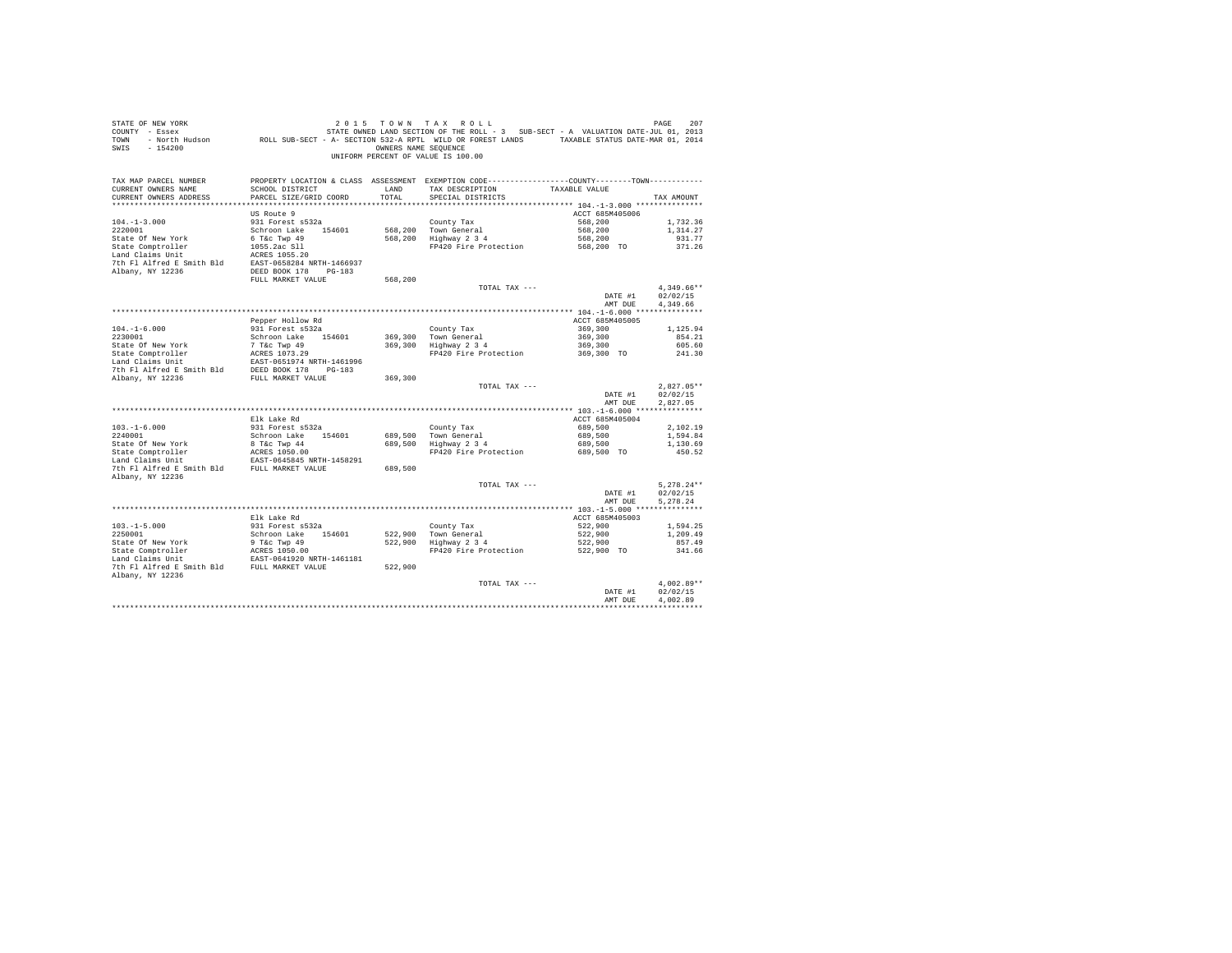| STATE OF NEW YORK<br>COUNTY - Essex<br>TOWN<br>$-154200$<br>SWIS                                                                                                                                                                                                                                                                                                                                                                                                | DE RAGE 200 בDAGE 200 בDAGE 200 בDAGE 201 1 1 10 AM TAX ROLL<br>- Essex STATE OWNED LAND SECTION OF THE ROLL 1 3 SUB-SECT - A VALUATION DATE-JUL 01, 2013<br>- North Hudson     ROLL SUB-SECT - A - SECTION 532-A RPTL WILD OR FORE | OWNERS NAME SEOUENCE | 2015 TOWN TAX ROLL<br>UNIFORM PERCENT OF VALUE IS 100.00                                                                                             |                       | PAGE<br>208      |
|-----------------------------------------------------------------------------------------------------------------------------------------------------------------------------------------------------------------------------------------------------------------------------------------------------------------------------------------------------------------------------------------------------------------------------------------------------------------|-------------------------------------------------------------------------------------------------------------------------------------------------------------------------------------------------------------------------------------|----------------------|------------------------------------------------------------------------------------------------------------------------------------------------------|-----------------------|------------------|
| TAX MAP PARCEL NUMBER<br>CURRENT OWNERS NAME<br>CURRENT OWNERS ADDRESS                                                                                                                                                                                                                                                                                                                                                                                          | SCHOOL DISTRICT<br>PARCEL SIZE/GRID COORD                                                                                                                                                                                           | LAND<br>TOTAL        | PROPERTY LOCATION & CLASS ASSESSMENT EXEMPTION CODE----------------COUNTY-------TOWN----------<br>TAX DESCRIPTION TAXABLE VALUE<br>SPECIAL DISTRICTS |                       | TAX AMOUNT       |
|                                                                                                                                                                                                                                                                                                                                                                                                                                                                 |                                                                                                                                                                                                                                     |                      |                                                                                                                                                      |                       |                  |
|                                                                                                                                                                                                                                                                                                                                                                                                                                                                 | Pepper Hollow Rd                                                                                                                                                                                                                    |                      |                                                                                                                                                      | ACCT 685M405002       |                  |
| $104. -1 - 1.000$                                                                                                                                                                                                                                                                                                                                                                                                                                               | 931 Forest s532a                                                                                                                                                                                                                    |                      | County Tax                                                                                                                                           | 386,300               | 1,177.77         |
|                                                                                                                                                                                                                                                                                                                                                                                                                                                                 | Schroon Lake 154601                                                                                                                                                                                                                 |                      | 386,300 Town General<br>$386,300$ Highway $2\,3\,4$                                                                                                  | 386,300<br>386,300    | 893.53<br>633.48 |
| $\begin{tabular}{lllllllllll} \multicolumn{2}{c}{\textbf{State} & \textbf{comptroller} & \textbf{194601} & \textbf{184601} \\ \multicolumn{2}{c}{\textbf{State} & \textbf{Comptroller} & \textbf{1052} & \textbf{Type 49} \\ \textbf{Land Clains Unit} & \textbf{1050ac S11} & & & \\ \multicolumn{2}{c}{\textbf{Total Cialms} & \textbf{Time} & \textbf{1050ac S11} & \textbf{1050} \\ \multicolumn{2}{c}{\textbf{The PL Alfræd in} & \textbf{1050} & \textbf$ |                                                                                                                                                                                                                                     |                      | FP420 Fire Protection 386,300 TO                                                                                                                     |                       | 252.41           |
|                                                                                                                                                                                                                                                                                                                                                                                                                                                                 |                                                                                                                                                                                                                                     |                      |                                                                                                                                                      |                       |                  |
| 7th Fl Alfred E Smith Bld EAST-0650091 NRTH-1466964                                                                                                                                                                                                                                                                                                                                                                                                             |                                                                                                                                                                                                                                     |                      |                                                                                                                                                      |                       |                  |
| Albany, NY 12236                                                                                                                                                                                                                                                                                                                                                                                                                                                | FULL MARKET VALUE                                                                                                                                                                                                                   | 386,300              |                                                                                                                                                      |                       |                  |
|                                                                                                                                                                                                                                                                                                                                                                                                                                                                 |                                                                                                                                                                                                                                     |                      | TOTAL TAX ---                                                                                                                                        |                       | $2.957.19**$     |
|                                                                                                                                                                                                                                                                                                                                                                                                                                                                 |                                                                                                                                                                                                                                     |                      |                                                                                                                                                      | DATE #1               | 02/02/15         |
|                                                                                                                                                                                                                                                                                                                                                                                                                                                                 |                                                                                                                                                                                                                                     |                      |                                                                                                                                                      | AMT DUE               | 2,957.19         |
|                                                                                                                                                                                                                                                                                                                                                                                                                                                                 | US Route 9                                                                                                                                                                                                                          |                      |                                                                                                                                                      | ACCT 685M405001       |                  |
| $104. - 1 - 2.000$                                                                                                                                                                                                                                                                                                                                                                                                                                              | 931 Forest s532a                                                                                                                                                                                                                    |                      | County Tax                                                                                                                                           | 547,400               | 1,668.95         |
| 2270001                                                                                                                                                                                                                                                                                                                                                                                                                                                         | Schroon Lake 154601                                                                                                                                                                                                                 |                      |                                                                                                                                                      | 547,400               | 1,266.16         |
|                                                                                                                                                                                                                                                                                                                                                                                                                                                                 |                                                                                                                                                                                                                                     |                      | 547,400 Town General<br>547,400 Highway 2 3 4                                                                                                        | 547,400               | 897.67           |
|                                                                                                                                                                                                                                                                                                                                                                                                                                                                 |                                                                                                                                                                                                                                     |                      | FP420 Fire Protection 547,400 TO                                                                                                                     |                       | 357.67           |
|                                                                                                                                                                                                                                                                                                                                                                                                                                                                 |                                                                                                                                                                                                                                     |                      |                                                                                                                                                      |                       |                  |
|                                                                                                                                                                                                                                                                                                                                                                                                                                                                 |                                                                                                                                                                                                                                     |                      |                                                                                                                                                      |                       |                  |
|                                                                                                                                                                                                                                                                                                                                                                                                                                                                 |                                                                                                                                                                                                                                     | 547,400              |                                                                                                                                                      |                       | $4,190.45**$     |
|                                                                                                                                                                                                                                                                                                                                                                                                                                                                 |                                                                                                                                                                                                                                     |                      | TOTAL TAX ---                                                                                                                                        | DATE #1               | 02/02/15         |
|                                                                                                                                                                                                                                                                                                                                                                                                                                                                 |                                                                                                                                                                                                                                     |                      |                                                                                                                                                      | AMT DUE               | 4,190.45         |
|                                                                                                                                                                                                                                                                                                                                                                                                                                                                 | US Route 9                                                                                                                                                                                                                          |                      |                                                                                                                                                      | ACCT 685M405201       |                  |
| $94. -1 - 4.000$                                                                                                                                                                                                                                                                                                                                                                                                                                                | 931 Forest s532a                                                                                                                                                                                                                    |                      | County Tax                                                                                                                                           | 377,300               | 1,150.33         |
| 2280001                                                                                                                                                                                                                                                                                                                                                                                                                                                         | Schroon Lake 154601                                                                                                                                                                                                                 |                      | 377.300 Town General                                                                                                                                 | 377,300               | 872.71           |
|                                                                                                                                                                                                                                                                                                                                                                                                                                                                 |                                                                                                                                                                                                                                     |                      | $377,300$ iown General<br>$377,300$ Highway 2 3 4                                                                                                    | 377,300               | 618.72           |
| 2280001<br>State Of New York<br>State Comptroller                                                                                                                                                                                                                                                                                                                                                                                                               | 12 T&C Twp 49<br>1050ac S11                                                                                                                                                                                                         |                      | FP420 Fire Protection 377,300 TO                                                                                                                     |                       | 246.53           |
| $\begin{tabular}{llll} \texttt{Land Claus Unit} & \texttt{ACRES 1050.00} \\ \texttt{7th Fl Alfred E Smith Bd} & \texttt{EAST-0661656 NRTH-1476618} \end{tabular}$                                                                                                                                                                                                                                                                                               |                                                                                                                                                                                                                                     |                      |                                                                                                                                                      |                       |                  |
|                                                                                                                                                                                                                                                                                                                                                                                                                                                                 |                                                                                                                                                                                                                                     |                      |                                                                                                                                                      |                       |                  |
| Albany, NY 12236                                                                                                                                                                                                                                                                                                                                                                                                                                                | FULL MARKET VALUE                                                                                                                                                                                                                   | 377,300              | TOTAL TAX ---                                                                                                                                        |                       | $2.888.29**$     |
|                                                                                                                                                                                                                                                                                                                                                                                                                                                                 |                                                                                                                                                                                                                                     |                      |                                                                                                                                                      | DATE #1               | 02/02/15         |
|                                                                                                                                                                                                                                                                                                                                                                                                                                                                 |                                                                                                                                                                                                                                     |                      |                                                                                                                                                      | AMT DUE               | 2.888.29         |
|                                                                                                                                                                                                                                                                                                                                                                                                                                                                 |                                                                                                                                                                                                                                     |                      |                                                                                                                                                      |                       |                  |
|                                                                                                                                                                                                                                                                                                                                                                                                                                                                 | US Route 9                                                                                                                                                                                                                          |                      |                                                                                                                                                      | ACCT 685M405115       |                  |
| $94. -1 - 3.000$                                                                                                                                                                                                                                                                                                                                                                                                                                                | 931 Forest s532a                                                                                                                                                                                                                    |                      | County Tax                                                                                                                                           | 344,700               | 1,050.94         |
| 2290001                                                                                                                                                                                                                                                                                                                                                                                                                                                         | Schroon Lake 154601                                                                                                                                                                                                                 |                      | 344,700 Town General<br>344,700 Highway 2 3 4                                                                                                        | 344,700               | 797.31           |
|                                                                                                                                                                                                                                                                                                                                                                                                                                                                 |                                                                                                                                                                                                                                     |                      |                                                                                                                                                      | 344,700<br>344,700 TO | 565.26           |
|                                                                                                                                                                                                                                                                                                                                                                                                                                                                 |                                                                                                                                                                                                                                     |                      | FP420 Fire Protection                                                                                                                                |                       | 225.23           |
|                                                                                                                                                                                                                                                                                                                                                                                                                                                                 |                                                                                                                                                                                                                                     |                      |                                                                                                                                                      |                       |                  |
|                                                                                                                                                                                                                                                                                                                                                                                                                                                                 |                                                                                                                                                                                                                                     |                      |                                                                                                                                                      |                       |                  |
|                                                                                                                                                                                                                                                                                                                                                                                                                                                                 |                                                                                                                                                                                                                                     |                      | TOTAL TAX ---                                                                                                                                        |                       | $2.638.74**$     |
|                                                                                                                                                                                                                                                                                                                                                                                                                                                                 |                                                                                                                                                                                                                                     |                      |                                                                                                                                                      | DATE #1               | 02/02/15         |
|                                                                                                                                                                                                                                                                                                                                                                                                                                                                 |                                                                                                                                                                                                                                     |                      |                                                                                                                                                      | AMT DUE               | 2.638.74         |
|                                                                                                                                                                                                                                                                                                                                                                                                                                                                 |                                                                                                                                                                                                                                     |                      |                                                                                                                                                      |                       |                  |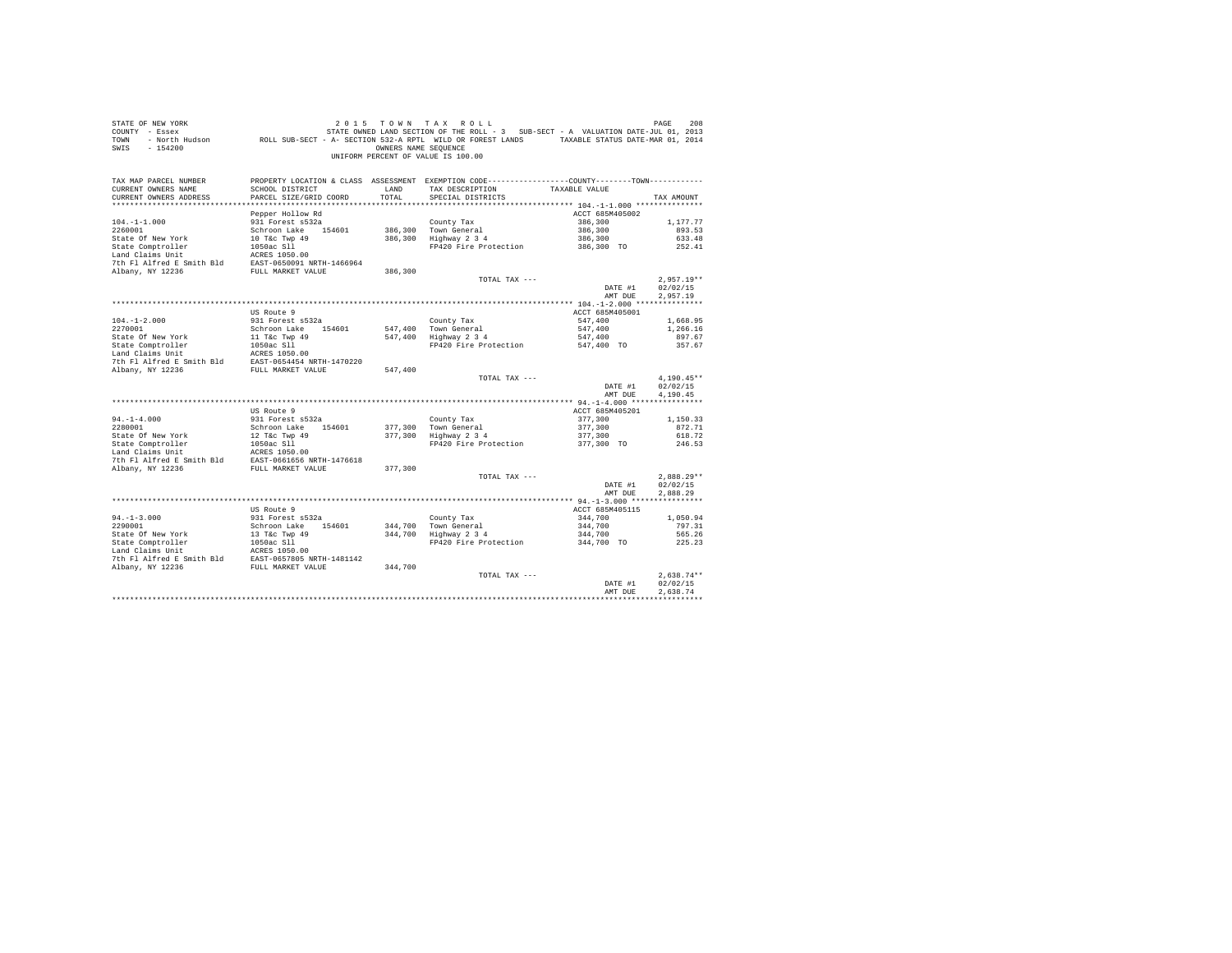| STATE OF NEW YORK<br>SWIS - 154200                                                                                                                                                                |                                           |               | 2015 TOWN TAX ROLL<br>OWNERS NAME SEQUENCE<br>UNIFORM PERCENT OF VALUE IS 100.00                                                                   |                                  | PAGE<br>209          |
|---------------------------------------------------------------------------------------------------------------------------------------------------------------------------------------------------|-------------------------------------------|---------------|----------------------------------------------------------------------------------------------------------------------------------------------------|----------------------------------|----------------------|
| TAX MAP PARCEL NUMBER<br>CURRENT OWNERS NAME<br>CURRENT OWNERS ADDRESS                                                                                                                            | SCHOOL DISTRICT<br>PARCEL SIZE/GRID COORD | LAND<br>TOTAL | PROPERTY LOCATION & CLASS ASSESSMENT EXEMPTION CODE---------------COUNTY-------TOWN---------<br>TAX DESCRIPTION TAXABLE VALUE<br>SPECIAL DISTRICTS |                                  | TAX AMOUNT           |
|                                                                                                                                                                                                   |                                           |               |                                                                                                                                                    |                                  |                      |
|                                                                                                                                                                                                   | Elk Lake Rd                               |               |                                                                                                                                                    | ACCT 685M405114                  |                      |
| $94. -1 - 6.000$<br>2300001                                                                                                                                                                       | 931 Forest s532a                          |               | County Tax<br>344,600 Town General<br>344,600 Highway 2 3 4                                                                                        | 344,600                          | 1,050.64             |
|                                                                                                                                                                                                   | Schroon Lake 154601                       |               |                                                                                                                                                    | 344,600<br>344,600               | 797.07<br>565.10     |
|                                                                                                                                                                                                   |                                           |               | FP420 Fire Protection 344,600 TO                                                                                                                   |                                  | 225.16               |
| State Of New York<br>14 T&c Twp 49<br>State Comptroller<br>1050ac S11<br>Land Claims Unit<br>2CRES 1050.00                                                                                        |                                           |               |                                                                                                                                                    |                                  |                      |
| 7th F1 Alfred E Smith Bld EAST-0650744 NRTH-1475609                                                                                                                                               |                                           |               |                                                                                                                                                    |                                  |                      |
| Albany, NY 12236                                                                                                                                                                                  | DEED BOOK 167 PG-512                      |               |                                                                                                                                                    |                                  |                      |
|                                                                                                                                                                                                   | FULL MARKET VALUE                         | 344,600       |                                                                                                                                                    |                                  |                      |
|                                                                                                                                                                                                   |                                           |               | TOTAL TAX ---                                                                                                                                      |                                  | $2.637.97**$         |
|                                                                                                                                                                                                   |                                           |               |                                                                                                                                                    | DATE #1                          | 02/02/15             |
|                                                                                                                                                                                                   |                                           |               |                                                                                                                                                    | AMT DUE                          | 2,637.97             |
|                                                                                                                                                                                                   |                                           |               |                                                                                                                                                    |                                  |                      |
|                                                                                                                                                                                                   | Elk Lake Rd<br>931 Forest s532a           |               |                                                                                                                                                    | ACCT 685M405113                  |                      |
| $103.-1-3.000$<br>$2310001$                                                                                                                                                                       | Schroon Lake 154601                       |               | County Tax<br>365,900 Town General<br>365,900 Highway 2 3 4                                                                                        | 365,900                          | 1,115.58<br>846.34   |
|                                                                                                                                                                                                   |                                           |               | Town General 265,900<br>Highway 2 3 4 265,900<br>FP420 Fire Protection 265,900 TO                                                                  |                                  | 600.03               |
|                                                                                                                                                                                                   |                                           |               |                                                                                                                                                    |                                  | 239.08               |
|                                                                                                                                                                                                   |                                           |               |                                                                                                                                                    |                                  |                      |
| State of New York 15 Tac Twp 49<br>State Comptroller 15 Tac Twp 49<br>14 Land Claims Unit 16 ERST 1050.00<br>16 Tac Twp 49<br>The The Right Smith Bld DEED BOOK 167 PG-512                        |                                           |               |                                                                                                                                                    |                                  |                      |
| Albany, NY 12236                                                                                                                                                                                  | FULL MARKET VALUE                         | 365,900       |                                                                                                                                                    |                                  |                      |
|                                                                                                                                                                                                   |                                           |               | TOTAL TAX ---                                                                                                                                      |                                  | $2.801.03**$         |
|                                                                                                                                                                                                   |                                           |               |                                                                                                                                                    | DATE #1                          | 02/02/15             |
|                                                                                                                                                                                                   |                                           |               |                                                                                                                                                    | AMT DUE                          | 2.801.03             |
|                                                                                                                                                                                                   |                                           |               |                                                                                                                                                    |                                  |                      |
|                                                                                                                                                                                                   | Elk Lake Rd                               |               |                                                                                                                                                    | ACCT 685M405112                  |                      |
| $93. -1 - 6.000$<br>$2320001$                                                                                                                                                                     | 931 Forest s532a                          |               | County Tax<br>489,100 Town General<br>489,100 Highway 2 3 4                                                                                        | 489,100<br>489,100<br>489,100    | 1,491.20<br>1,131.31 |
|                                                                                                                                                                                                   |                                           |               |                                                                                                                                                    |                                  | 802.06               |
|                                                                                                                                                                                                   |                                           |               | FP420 Fire Protection                                                                                                                              | 489,100 TO                       | 319.58               |
| 2320001<br>Schroom Lake 154601<br>State Of New York<br>18 Tac Tay 49<br>Schroom Lake 154601<br>2018<br>2020101<br>2020101<br>2020101<br>2020101<br>2020101<br>2020101<br>202011309<br>20211475967 |                                           |               |                                                                                                                                                    |                                  |                      |
| Land Claims Unit<br>The Fl Alfred E Smith Bld DEED BOOK 191 PG-167                                                                                                                                |                                           |               |                                                                                                                                                    |                                  |                      |
| Albany, NY 12236                                                                                                                                                                                  | FULL MARKET VALUE                         | 489,100       |                                                                                                                                                    |                                  |                      |
|                                                                                                                                                                                                   |                                           |               | TOTAL TAX ---                                                                                                                                      |                                  | $3.744.15**$         |
|                                                                                                                                                                                                   |                                           |               |                                                                                                                                                    | DATE #1                          | 02/02/15             |
|                                                                                                                                                                                                   |                                           |               |                                                                                                                                                    | AMT DUE                          | 3.744.15             |
|                                                                                                                                                                                                   |                                           |               |                                                                                                                                                    |                                  |                      |
|                                                                                                                                                                                                   | Elk Lake Rd<br>931 Forest s532a           |               |                                                                                                                                                    | ACCT 685M405111<br>321,900       | 981.43               |
| $93. -1 - 5.000$<br>2330001                                                                                                                                                                       | Schroon Lake 154601                       |               |                                                                                                                                                    |                                  | 744.57               |
| State Of New York<br>State Comptroller<br>19 T&C Twp 49<br>Land Claims Unit<br>EAST-0645997 NRTH-1480092                                                                                          |                                           |               | County Tax<br>321,900 Town General<br>321,900 Highway 2 3 4                                                                                        | 321,900<br>321,900<br>321,900 TO | 527.87               |
|                                                                                                                                                                                                   |                                           |               | FP420 Fire Protection                                                                                                                              |                                  | 210.33               |
|                                                                                                                                                                                                   |                                           |               |                                                                                                                                                    |                                  |                      |
| 7th F1 Alfred E Smith Bld FULL MARKET VALUE                                                                                                                                                       |                                           | 321,900       |                                                                                                                                                    |                                  |                      |
| Albany, NY 12236                                                                                                                                                                                  |                                           |               |                                                                                                                                                    |                                  |                      |
|                                                                                                                                                                                                   |                                           |               | TOTAL TAX ---                                                                                                                                      |                                  | $2.464.20**$         |
|                                                                                                                                                                                                   |                                           |               |                                                                                                                                                    | DATE #1                          | 02/02/15             |
|                                                                                                                                                                                                   |                                           |               |                                                                                                                                                    | AMT DUE                          | 2.464.20             |
|                                                                                                                                                                                                   |                                           |               |                                                                                                                                                    |                                  |                      |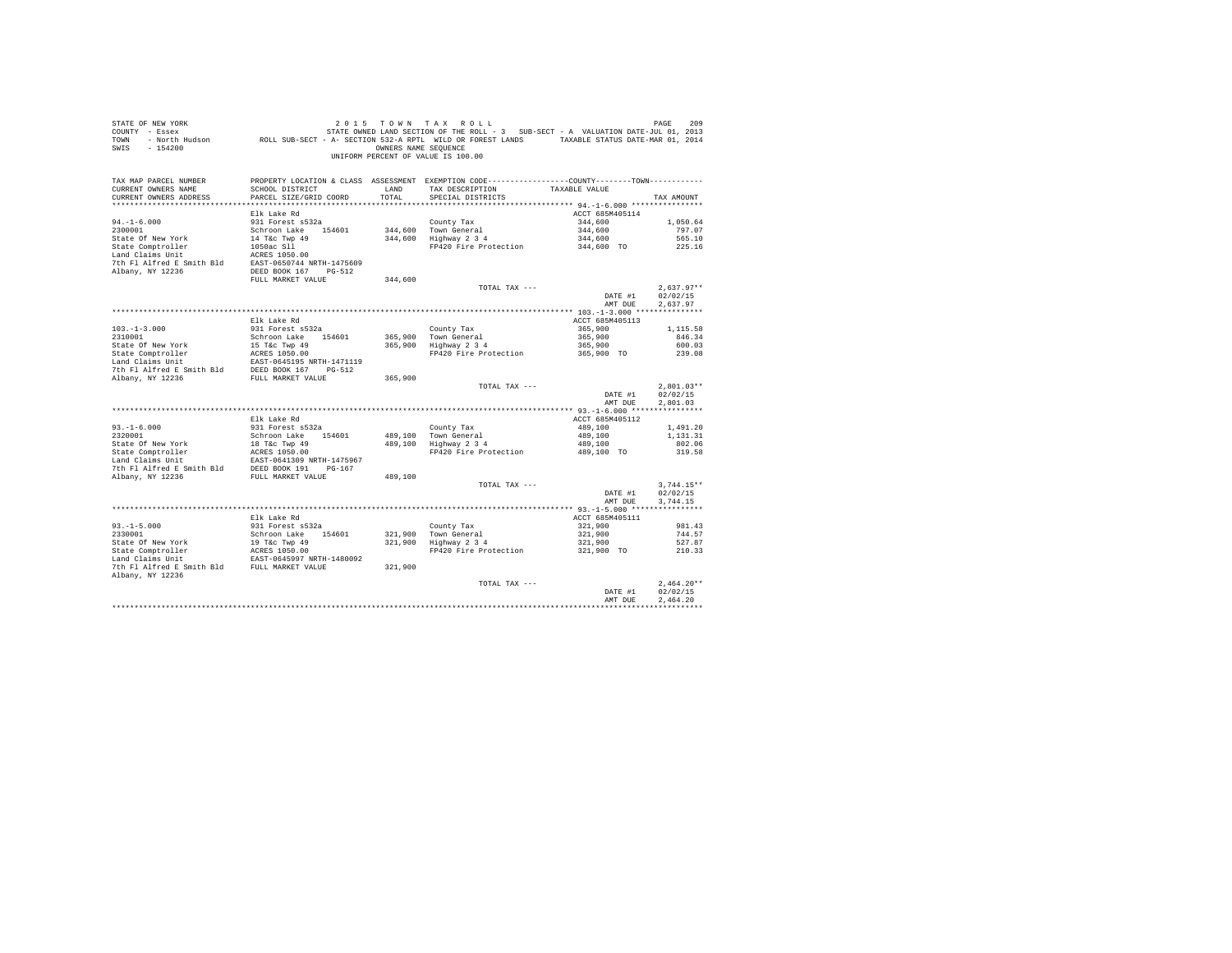| STATE OF NEW YORK<br>2015 7 OWN TAX ROLL PAGE PAGE 210<br>COUNTY - Essex - STATE OWNED LAND SECTION OF THE ROLL - 3 SUB-SECT - A VALUATION DATE-JUL 01, 2013<br>TOWN - North Hudson - ROLL SUB-SECT - A- SECTION 532-A RPTL WILD OR FOREST LANDS - TAXABL<br>SWIS - 154200 |                                                                                              |         | 2015 TOWN TAX ROLL<br>OWNERS NAME SEQUENCE<br>UNIFORM PERCENT OF VALUE IS 100.00 |                       | 210<br>PAGE  |  |
|----------------------------------------------------------------------------------------------------------------------------------------------------------------------------------------------------------------------------------------------------------------------------|----------------------------------------------------------------------------------------------|---------|----------------------------------------------------------------------------------|-----------------------|--------------|--|
| TAX MAP PARCEL NUMBER                                                                                                                                                                                                                                                      | PROPERTY LOCATION & CLASS ASSESSMENT EXEMPTION CODE---------------COUNTY-------TOWN--------- |         |                                                                                  |                       |              |  |
| CURRENT OWNERS NAME                                                                                                                                                                                                                                                        | SCHOOL DISTRICT $\hfill$ LAND $\hfill$ TAX DESCRIPTION $\hfill$ TAXABLE VALUE                |         |                                                                                  |                       |              |  |
| CURRENT OWNERS ADDRESS                                                                                                                                                                                                                                                     | PARCEL SIZE/GRID COORD                                                                       | TOTAL   | SPECIAL DISTRICTS                                                                |                       | TAX AMOUNT   |  |
|                                                                                                                                                                                                                                                                            |                                                                                              |         |                                                                                  | ACCT 685M405110       |              |  |
| $94. - 1 - 2.000$                                                                                                                                                                                                                                                          | US Route 9<br>931 Forest s532a                                                               |         | County Tax                                                                       | 308,600               | 940.88       |  |
|                                                                                                                                                                                                                                                                            |                                                                                              |         | 308,600 Town General                                                             | 308,600               | 713.81       |  |
|                                                                                                                                                                                                                                                                            |                                                                                              |         | 308,600 Highway 2 3 4                                                            | 308,600               | 506.06       |  |
| 2340001<br>Schroon Lake 154601<br>State Of New York 20 T&C Twp 49<br>State Comptroller 1050ac S11<br>Land Claims Unit 1050ac S11<br>ACRES 1050.00                                                                                                                          |                                                                                              |         | FP420 Fire Protection                                                            | 308,600 TO            | 201.64       |  |
|                                                                                                                                                                                                                                                                            |                                                                                              |         |                                                                                  |                       |              |  |
|                                                                                                                                                                                                                                                                            |                                                                                              |         |                                                                                  |                       |              |  |
| 7th F1 Alfred E Smith Bld<br>BAST-0653993 NRTH-1485633<br>Albany, NY 12236<br>DEED BOOK 167 PG-512                                                                                                                                                                         |                                                                                              |         |                                                                                  |                       |              |  |
|                                                                                                                                                                                                                                                                            | FULL MARKET VALUE                                                                            | 308,600 |                                                                                  |                       |              |  |
|                                                                                                                                                                                                                                                                            |                                                                                              |         | TOTAL TAX ---                                                                    |                       | $2.362.39**$ |  |
|                                                                                                                                                                                                                                                                            |                                                                                              |         |                                                                                  | DATE #1               | 02/02/15     |  |
|                                                                                                                                                                                                                                                                            |                                                                                              |         |                                                                                  | AMT DUE               | 2.362.39     |  |
|                                                                                                                                                                                                                                                                            |                                                                                              |         |                                                                                  |                       |              |  |
|                                                                                                                                                                                                                                                                            | US Route 9                                                                                   |         |                                                                                  | ACCT 685M405109       |              |  |
| $94. -1 - 1.000$                                                                                                                                                                                                                                                           | 931 Forest s532a                                                                             |         | County Tax                                                                       | 164,800               | 502.45       |  |
| 2350001                                                                                                                                                                                                                                                                    | Schroon Lake 154601                                                                          |         | 164,800 Town General                                                             | 164,800               | 381.19       |  |
|                                                                                                                                                                                                                                                                            |                                                                                              |         | 164,800 Highway 2 3 4                                                            | 164,800               | 270.25       |  |
|                                                                                                                                                                                                                                                                            |                                                                                              |         | FP420 Fire Protection                                                            | 164,800 TO            | 107.68       |  |
| State Of New York<br>State Comptroller<br>Manusum Claims Unit<br>Land Claims Unit<br>EAST-0649937 NRTH-1488140<br>7th Fl Alfred E Smith Bld FULL MARKET VALUE<br>Albany, NY 12236                                                                                          |                                                                                              | 164,800 |                                                                                  |                       |              |  |
|                                                                                                                                                                                                                                                                            |                                                                                              |         | TOTAL TAX ---                                                                    |                       | $1.261.57**$ |  |
|                                                                                                                                                                                                                                                                            |                                                                                              |         |                                                                                  | DATE #1               | 02/02/15     |  |
|                                                                                                                                                                                                                                                                            |                                                                                              |         |                                                                                  | AMT DUE               | 1,261.57     |  |
|                                                                                                                                                                                                                                                                            |                                                                                              |         |                                                                                  |                       |              |  |
|                                                                                                                                                                                                                                                                            | Elk Lake Rd                                                                                  |         |                                                                                  | ACCT 685M405108       |              |  |
| $93. -1 - 4.000$                                                                                                                                                                                                                                                           | 931 Forest s532a                                                                             |         | County Tax                                                                       | 247,900               | 755.81       |  |
| 2360001                                                                                                                                                                                                                                                                    | Schroon Lake 154601                                                                          |         | 247.900 Town General                                                             | 247,900               | 573.40       |  |
|                                                                                                                                                                                                                                                                            |                                                                                              |         | 247,900 Highway 2 3 4                                                            | 247,900               | 406.52       |  |
|                                                                                                                                                                                                                                                                            |                                                                                              |         | FP420 Fire Protection                                                            | 247,900 TO            | 161.98       |  |
|                                                                                                                                                                                                                                                                            |                                                                                              |         |                                                                                  |                       |              |  |
|                                                                                                                                                                                                                                                                            |                                                                                              |         |                                                                                  |                       |              |  |
| Albany, NY 12236 FULL MARKET VALUE                                                                                                                                                                                                                                         |                                                                                              | 247,900 |                                                                                  |                       |              |  |
|                                                                                                                                                                                                                                                                            |                                                                                              |         | TOTAL TAX ---                                                                    |                       | $1.897.71**$ |  |
|                                                                                                                                                                                                                                                                            |                                                                                              |         |                                                                                  | DATE #1               | 02/02/15     |  |
|                                                                                                                                                                                                                                                                            |                                                                                              |         |                                                                                  | AMT DUE               | 1,897.71     |  |
|                                                                                                                                                                                                                                                                            |                                                                                              |         |                                                                                  |                       |              |  |
|                                                                                                                                                                                                                                                                            | Elk Lake Rd                                                                                  |         |                                                                                  | ACCT 685M405107       |              |  |
| $93. - 1 - 2.000$                                                                                                                                                                                                                                                          | 931 Forest s532a                                                                             |         | County Tax                                                                       | 570,900               | 1,740.59     |  |
| 2370001                                                                                                                                                                                                                                                                    | Schroon Lake 154601                                                                          |         | 570,900 Town General<br>570,900 Highway 2 3 4                                    | 570,900               | 1.320.52     |  |
| State Of New York<br>State Comptroller<br>23 T&c Twp 49<br>Land Claims Unit<br>EAST-0637600 NRTH-1479954                                                                                                                                                                   |                                                                                              |         | FP420 Fire Protection                                                            | 570,900<br>570.900 TO | 936.20       |  |
|                                                                                                                                                                                                                                                                            |                                                                                              |         |                                                                                  |                       | 373.03       |  |
|                                                                                                                                                                                                                                                                            |                                                                                              |         |                                                                                  |                       |              |  |
| 7th F1 A1fred E Smith B1d<br>BEED BOOK 191 PG-167<br>Albany, NY 12236 FULL MARKET VALUE                                                                                                                                                                                    |                                                                                              | 570,900 |                                                                                  |                       |              |  |
|                                                                                                                                                                                                                                                                            |                                                                                              |         | TOTAL TAX ---                                                                    |                       | $4.370.34**$ |  |
|                                                                                                                                                                                                                                                                            |                                                                                              |         |                                                                                  | DATE #1               | 02/02/15     |  |
|                                                                                                                                                                                                                                                                            |                                                                                              |         |                                                                                  | AMT DUE               | 4.370.34     |  |
|                                                                                                                                                                                                                                                                            |                                                                                              |         |                                                                                  |                       |              |  |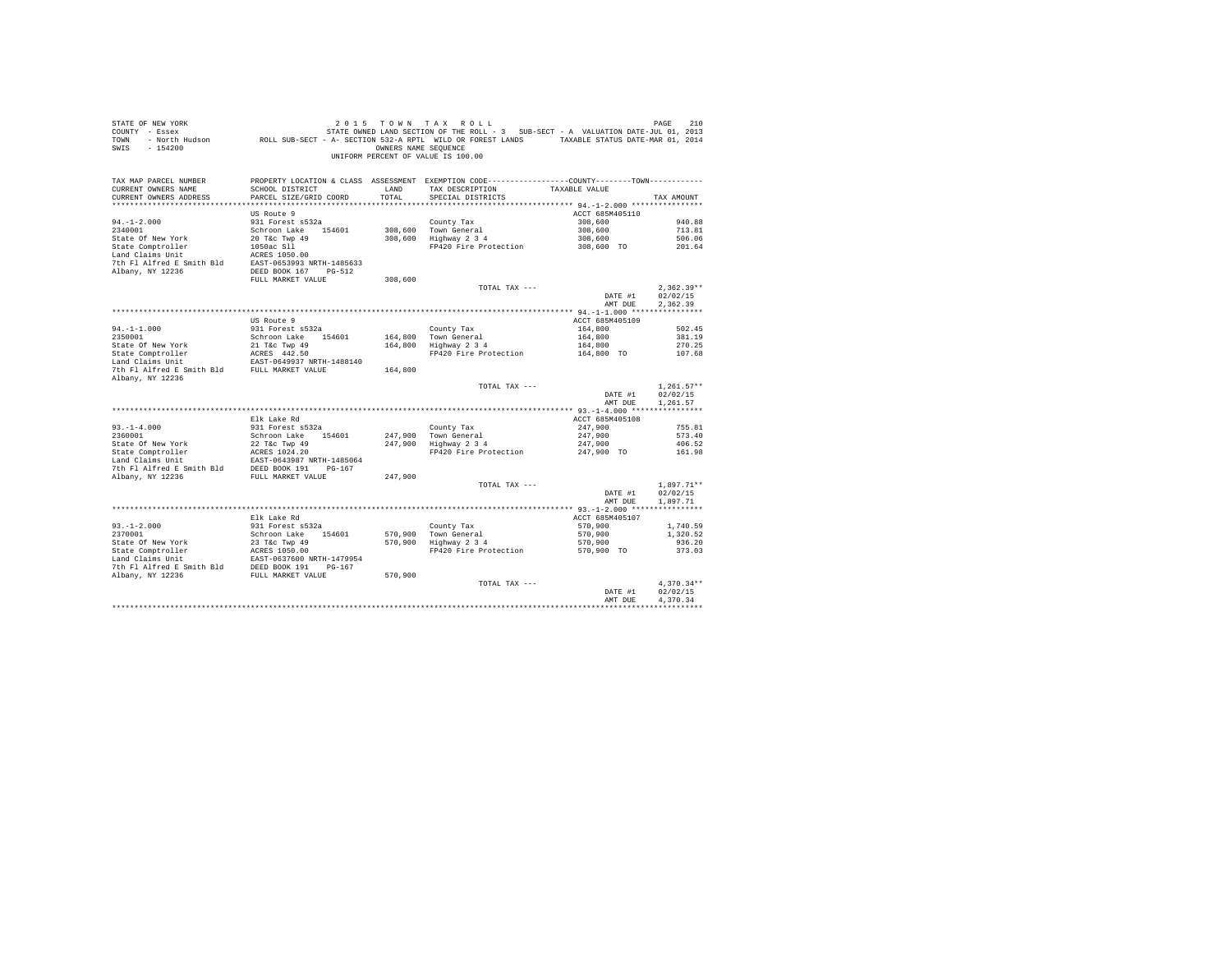| STATE OF NEW YORK<br>COUNTY - Essex<br>TOWN<br>$-154200$<br>SWIS                                                           |                                           | OWNERS NAME SEOUENCE | 2015 TOWN TAX ROLL<br>STATE OWNED LAND SECTION OF THE ROLL - 3 SUB-SECT - A VALUATION DATE-JUL 01, 2013<br>- North Hudson ROLL SUB-SECT - A- SECTION 532-A RPTL WILD OR FOREST LANDS TAXABLE STATUS DATE-MAR 01, 2014<br>UNIFORM PERCENT OF VALUE IS 100.00 |                     | PAGE<br>211        |
|----------------------------------------------------------------------------------------------------------------------------|-------------------------------------------|----------------------|-------------------------------------------------------------------------------------------------------------------------------------------------------------------------------------------------------------------------------------------------------------|---------------------|--------------------|
| TAX MAP PARCEL NUMBER<br>CURRENT OWNERS NAME<br>CURRENT OWNERS ADDRESS                                                     | SCHOOL DISTRICT<br>PARCEL SIZE/GRID COORD | LAND<br>TOTAL        | PROPERTY LOCATION & CLASS ASSESSMENT EXEMPTION CODE----------------COUNTY-------TOWN----------<br>TAX DESCRIPTION<br>SPECIAL DISTRICTS                                                                                                                      | TAXABLE VALUE       | TAX AMOUNT         |
|                                                                                                                            | US Route 9                                |                      |                                                                                                                                                                                                                                                             | ACCT 685M405105     |                    |
| $114. -1 - 5.000$                                                                                                          | 931 Forest s532a                          |                      | County Tax                                                                                                                                                                                                                                                  | 68,000              | 207.32             |
| 2390101                                                                                                                    | Schroon Lake 154601                       |                      | 68,000 Town General                                                                                                                                                                                                                                         | 68,000              | 157.29             |
| State Of New York                                                                                                          | 1 Tract W Of Rd Patent                    |                      | 68,000 Highway 2 3 4                                                                                                                                                                                                                                        | 68,000              | 111.51             |
| State Comptroller                                                                                                          | ACRES 147.58                              |                      | FP420 Fire Protection                                                                                                                                                                                                                                       | 68,000 TO           | 44.43              |
| Land Claims Unit                                                                                                           | EAST-0659283 NRTH-1454703                 |                      |                                                                                                                                                                                                                                                             |                     |                    |
| 7th Fl Alfred E Smith Bld FULL MARKET VALUE                                                                                |                                           | 68,000               |                                                                                                                                                                                                                                                             |                     |                    |
| Albany, NY 12236                                                                                                           |                                           |                      | TOTAL TAX ---                                                                                                                                                                                                                                               |                     | $520.55**$         |
|                                                                                                                            |                                           |                      |                                                                                                                                                                                                                                                             | DATE #1             | 02/02/15           |
|                                                                                                                            |                                           |                      |                                                                                                                                                                                                                                                             | AMT DUE             | 520.55             |
|                                                                                                                            |                                           |                      |                                                                                                                                                                                                                                                             |                     |                    |
|                                                                                                                            | US Route 9                                |                      |                                                                                                                                                                                                                                                             | ACCT 685M405104     |                    |
| $114. - 1 - 4.000$                                                                                                         | 931 Forest s532a                          |                      | County Tax                                                                                                                                                                                                                                                  | 80,300              | 244.82             |
| 2400001                                                                                                                    | Schroon Lake 154601                       |                      | 80,300 Town General                                                                                                                                                                                                                                         | 80,300              | 185.74             |
| State Of New York                                                                                                          | 2 Tract Of W Rd Patent                    |                      | 80,300 Highway 2 3 4                                                                                                                                                                                                                                        | 80,300              | 131.68             |
| State Comptroller<br>Land Claims Unit                                                                                      | 176ac Sll                                 |                      | FP420 Fire Protection                                                                                                                                                                                                                                       | 80,300 TO           | 52.47              |
|                                                                                                                            |                                           |                      |                                                                                                                                                                                                                                                             |                     |                    |
| Land Claims Unit MERES 176.00<br>7th F1 Alfred E Smith Bld BAST-0656855 NRTH-1453644<br>Albany, NY 12236 RULL MARKET VALUE |                                           | 80,300               |                                                                                                                                                                                                                                                             |                     |                    |
|                                                                                                                            |                                           |                      | TOTAL TAX ---                                                                                                                                                                                                                                               |                     | $614.71**$         |
|                                                                                                                            |                                           |                      |                                                                                                                                                                                                                                                             | DATE #1<br>AMT DUE  | 02/02/15<br>614.71 |
|                                                                                                                            |                                           |                      |                                                                                                                                                                                                                                                             |                     |                    |
|                                                                                                                            | US Route 9                                |                      |                                                                                                                                                                                                                                                             | ACCT 685M405103     |                    |
| $114. - 1 - 7.000$                                                                                                         | 931 Forest s532a                          |                      | County Tax                                                                                                                                                                                                                                                  | 64,700              | 197.26             |
| 2410001                                                                                                                    | Schroon Lake 154601                       |                      | 64.700 Town General                                                                                                                                                                                                                                         | 64,700              | 149.65             |
| State Of New York<br>State Of New York<br>State Comptroller                                                                | 4 Tract W Of Rd Patent<br>ACRES 160.00    |                      | 64,700 Highway 2 3 4<br>FP420 Fire Protection                                                                                                                                                                                                               | 64,700<br>64,700 TO | 106.10<br>42.27    |
| Land Claims Unit                                                                                                           | EAST-0657011 NRTH-1451240                 |                      |                                                                                                                                                                                                                                                             |                     |                    |
| 7th Fl Alfred E Smith Bld FULL MARKET VALUE                                                                                |                                           | 64,700               |                                                                                                                                                                                                                                                             |                     |                    |
| Albany, NY 12236                                                                                                           |                                           |                      |                                                                                                                                                                                                                                                             |                     |                    |
|                                                                                                                            |                                           |                      | TOTAL TAX ---                                                                                                                                                                                                                                               |                     | 495.28**           |
|                                                                                                                            |                                           |                      |                                                                                                                                                                                                                                                             | DATE #1             | 02/02/15           |
|                                                                                                                            |                                           |                      |                                                                                                                                                                                                                                                             | AMT DUE             | 495.28             |
|                                                                                                                            | US Route 9                                |                      |                                                                                                                                                                                                                                                             | ACCT 685M405102     |                    |
| $114. -1 - 3.000$                                                                                                          | 931 Forest s532a                          |                      | County Tax                                                                                                                                                                                                                                                  | 64,500              | 196.65             |
|                                                                                                                            | Schroon Lake 154601                       |                      | 64,500 Town General                                                                                                                                                                                                                                         | 64,500              | 149.19             |
|                                                                                                                            |                                           |                      |                                                                                                                                                                                                                                                             | 64,500              | 105.77             |
|                                                                                                                            |                                           |                      | FP420 Fire Protection                                                                                                                                                                                                                                       | 64,500 TO           | 42.14              |
| 2420001<br>State Of New York<br>State Comptroller<br>And Init                                                              |                                           |                      |                                                                                                                                                                                                                                                             |                     |                    |
| 7th Fl Alfred E Smith Bld FULL MARKET VALUE                                                                                |                                           | 64,500               |                                                                                                                                                                                                                                                             |                     |                    |
| Albany, NY 12236                                                                                                           |                                           |                      |                                                                                                                                                                                                                                                             |                     |                    |
|                                                                                                                            |                                           |                      | TOTAL TAX ---                                                                                                                                                                                                                                               |                     | 493.75**           |
|                                                                                                                            |                                           |                      |                                                                                                                                                                                                                                                             | DATE #1<br>AMT DUE  | 02/02/15<br>493.75 |
|                                                                                                                            |                                           |                      |                                                                                                                                                                                                                                                             |                     |                    |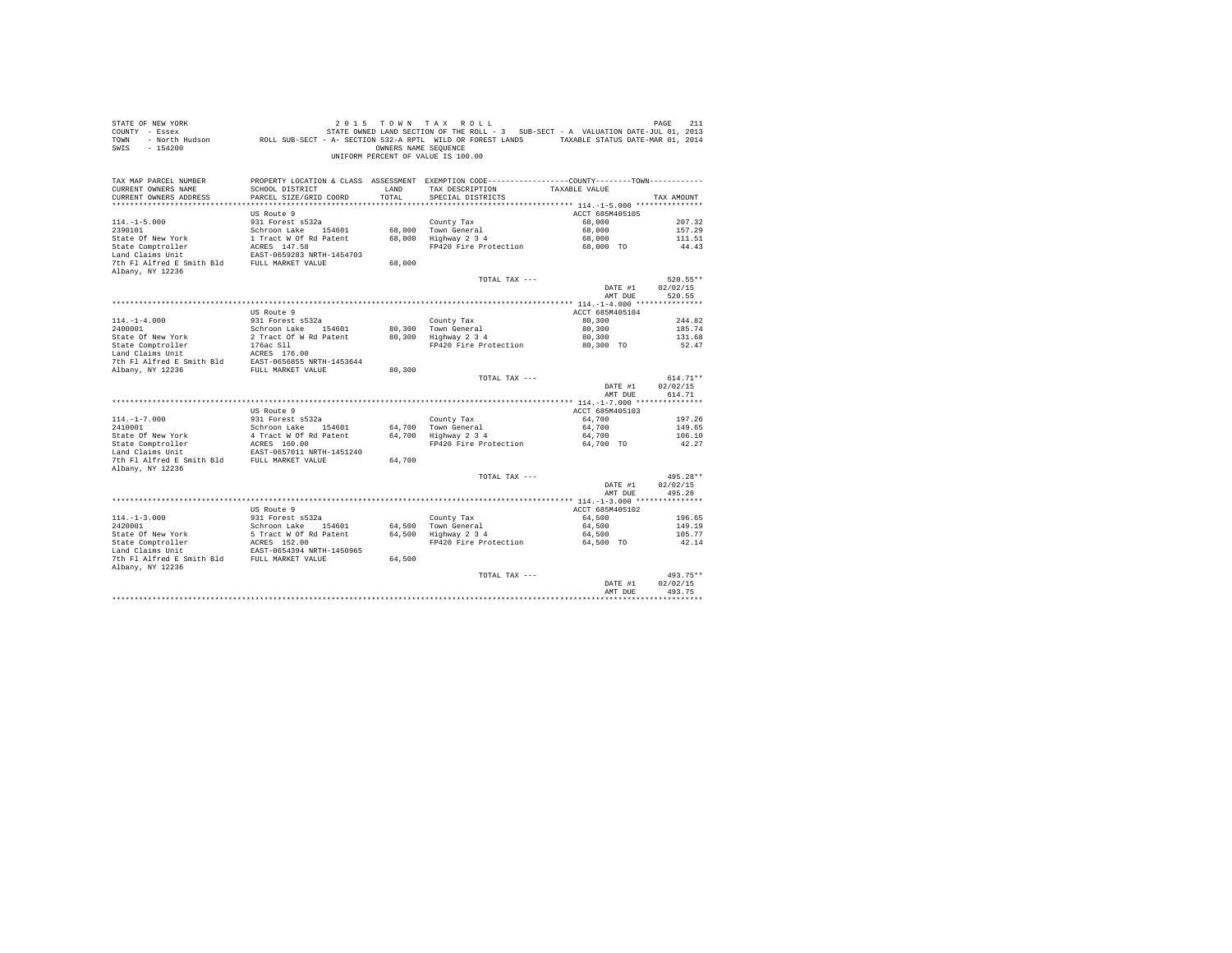| STATE OF NEW YORK<br>COUNTY - Essex<br>- North Hudson ROLL SUB-SECT - A- SECTION 532-A RPTL WILD OR FOREST LANDS TAXABLE STATUS DATE-MAR 01, 2014<br>TOWN<br>$-154200$<br>SWIS                                                                             |                                         | OWNERS NAME SEOUENCE | 2015 TOWN TAX ROLL<br>STATE OWNED LAND SECTION OF THE ROLL - 3 SUB-SECT - A VALUATION DATE-JUL 01, 2013<br>UNIFORM PERCENT OF VALUE IS 100.00 |                    | PAGE<br>212        |
|------------------------------------------------------------------------------------------------------------------------------------------------------------------------------------------------------------------------------------------------------------|-----------------------------------------|----------------------|-----------------------------------------------------------------------------------------------------------------------------------------------|--------------------|--------------------|
| TAX MAP PARCEL NUMBER<br>CURRENT OWNERS NAME                                                                                                                                                                                                               | SCHOOL DISTRICT                         | LAND                 | PROPERTY LOCATION & CLASS ASSESSMENT EXEMPTION CODE----------------COUNTY-------TOWN----------<br>TAX DESCRIPTION                             | TAXABLE VALUE      |                    |
| CURRENT OWNERS ADDRESS                                                                                                                                                                                                                                     | PARCEL SIZE/GRID COORD                  | TOTAL                | SPECIAL DISTRICTS                                                                                                                             |                    | TAX AMOUNT         |
|                                                                                                                                                                                                                                                            |                                         |                      |                                                                                                                                               |                    |                    |
|                                                                                                                                                                                                                                                            | US Route 9                              |                      |                                                                                                                                               | ACCT 685M405301    |                    |
| $114. -1 - 2.000$                                                                                                                                                                                                                                          | 931 Forest s532a                        |                      | County Tax                                                                                                                                    | 42,700             | 130.19             |
| 2430001                                                                                                                                                                                                                                                    | Schroon Lake 154601                     |                      | 42,700 Town General                                                                                                                           | 42,700             | 98.77              |
| State Of New York                                                                                                                                                                                                                                          | 6 Tract W Of Rd Patent                  |                      | 42,700 Highway 2 3 4                                                                                                                          | 42,700             | 70.02              |
|                                                                                                                                                                                                                                                            |                                         |                      | FP420 Fire Protection                                                                                                                         | 42,700 TO          | 27.90              |
|                                                                                                                                                                                                                                                            |                                         |                      |                                                                                                                                               |                    |                    |
| State Comptroller<br>1986 - The Mac Sil<br>1986 - The Halfred E Smith Bld<br>2003 - The Flatfred E Smith Bld<br>2003 - The Halfred E Smith Bld<br>2003 - FULL MARKET VALUE                                                                                 |                                         | 42,700               |                                                                                                                                               |                    |                    |
|                                                                                                                                                                                                                                                            |                                         |                      | TOTAL TAX ---                                                                                                                                 |                    | 326.88**           |
|                                                                                                                                                                                                                                                            |                                         |                      |                                                                                                                                               | DATE #1            | 02/02/15           |
|                                                                                                                                                                                                                                                            |                                         |                      |                                                                                                                                               | AMT DUE            | 326.88             |
|                                                                                                                                                                                                                                                            |                                         |                      |                                                                                                                                               |                    |                    |
|                                                                                                                                                                                                                                                            | Blue Ridge Rd                           |                      |                                                                                                                                               | ACCT 685M405215    |                    |
| $113.4 - 2 - 12.000$                                                                                                                                                                                                                                       | 931 Forest s532a                        |                      | County Tax                                                                                                                                    | 42,300             | 128.97             |
|                                                                                                                                                                                                                                                            |                                         |                      | 42,300 Town General<br>42,300   Town General<br>42,300   Highway 2 3 4                                                                        | 42,300             | 97.84              |
|                                                                                                                                                                                                                                                            |                                         |                      |                                                                                                                                               | 42,300             | 69.37              |
|                                                                                                                                                                                                                                                            |                                         |                      | FP420 Fire Protection 42,300 TO                                                                                                               |                    | 27.64              |
|                                                                                                                                                                                                                                                            |                                         |                      |                                                                                                                                               |                    |                    |
| 2440001<br>2440001<br>2440001 7 Track Work<br>Schroon Lake Of Road Pat<br>34601 7 Track Work<br>36.5ac S11<br>2461 Claus Unit 1 ACRES 68.50<br>26.5ac S11<br>26.5ac S11<br>26.5ac S11<br>26.5ac S11<br>26.5ac S11<br>26.5ac S11<br>26.5ac S11<br>26.5ac S1 |                                         | 42,300               |                                                                                                                                               |                    |                    |
|                                                                                                                                                                                                                                                            |                                         |                      | TOTAL TAX ---                                                                                                                                 |                    | $323.82**$         |
|                                                                                                                                                                                                                                                            |                                         |                      |                                                                                                                                               | DATE #1<br>AMT DUE | 02/02/15<br>323.82 |
|                                                                                                                                                                                                                                                            |                                         |                      |                                                                                                                                               |                    |                    |
|                                                                                                                                                                                                                                                            | Blue Ridge Rd                           |                      |                                                                                                                                               | ACCT 685M405214    |                    |
| $114.3 - 2 - 1.000$                                                                                                                                                                                                                                        | 931 Forest s532a                        |                      | County Tax                                                                                                                                    | 135,800            | 414.04             |
| 2450001                                                                                                                                                                                                                                                    | Schroon Lake 154601                     | 135,800              | Town General                                                                                                                                  | 135,800            | 314.11             |
|                                                                                                                                                                                                                                                            |                                         | 135,800              | Highway 2 3 4                                                                                                                                 | 135,800            | 222.69             |
|                                                                                                                                                                                                                                                            |                                         |                      | FP420 Fire Protection                                                                                                                         | 135,800 TO         | 88.73              |
| State Of New York<br>State Comptroller<br>State Compton and California Research 1400 FM and Claims Unit<br>Land Claims Unit Bld<br>The FI Alfred E Smith Bld<br>DEED BOOK 144<br>PD-440<br>The PI Alfred E Smith Bld<br>DEED BOOK 144<br>PUT ALF           |                                         |                      |                                                                                                                                               |                    |                    |
| Albany, NY 12236                                                                                                                                                                                                                                           | FULL MARKET VALUE                       | 135,800              |                                                                                                                                               |                    |                    |
|                                                                                                                                                                                                                                                            |                                         |                      | TOTAL TAX ---                                                                                                                                 |                    | $1.039.57**$       |
|                                                                                                                                                                                                                                                            |                                         |                      |                                                                                                                                               | DATE #1            | 02/02/15           |
|                                                                                                                                                                                                                                                            |                                         |                      |                                                                                                                                               | AMT DUE            | 1,039.57           |
|                                                                                                                                                                                                                                                            |                                         |                      |                                                                                                                                               |                    |                    |
|                                                                                                                                                                                                                                                            | Blue Ridge Rd                           |                      |                                                                                                                                               | ACCT 685M405213    |                    |
| $114.3 - 2 - 2.000$<br>2460001                                                                                                                                                                                                                             | 931 Forest s532a<br>Schroon Lake 154601 |                      | County Tax                                                                                                                                    | 124,000<br>124,000 | 378.06<br>286.82   |
|                                                                                                                                                                                                                                                            |                                         |                      | $124,000$ Town General<br>$124,000$ Highway 2 3 4                                                                                             | 124,000            | 203.34             |
|                                                                                                                                                                                                                                                            |                                         |                      | FP420 Fire Protection                                                                                                                         | $124,000$ TO       | 81.02              |
|                                                                                                                                                                                                                                                            |                                         |                      |                                                                                                                                               |                    |                    |
| 20001 Mey York Strate of New York Strate Competence of New York Strate Competer<br>State Competence Mark (2001)<br>20001 Mey 12001 Mey 12001 Mark (2001)<br>20001 Mey 12001 Mey 121236 DEB NOOK 210<br>20001 Mey 12236 DEB NOOK 2000 D                     |                                         |                      |                                                                                                                                               |                    |                    |
|                                                                                                                                                                                                                                                            |                                         | 124,000              |                                                                                                                                               |                    |                    |
|                                                                                                                                                                                                                                                            |                                         |                      | TOTAL TAX ---                                                                                                                                 |                    | $949.24**$         |
|                                                                                                                                                                                                                                                            |                                         |                      |                                                                                                                                               | DATE #1<br>AMT DUE | 02/02/15<br>949.24 |
|                                                                                                                                                                                                                                                            |                                         |                      |                                                                                                                                               |                    |                    |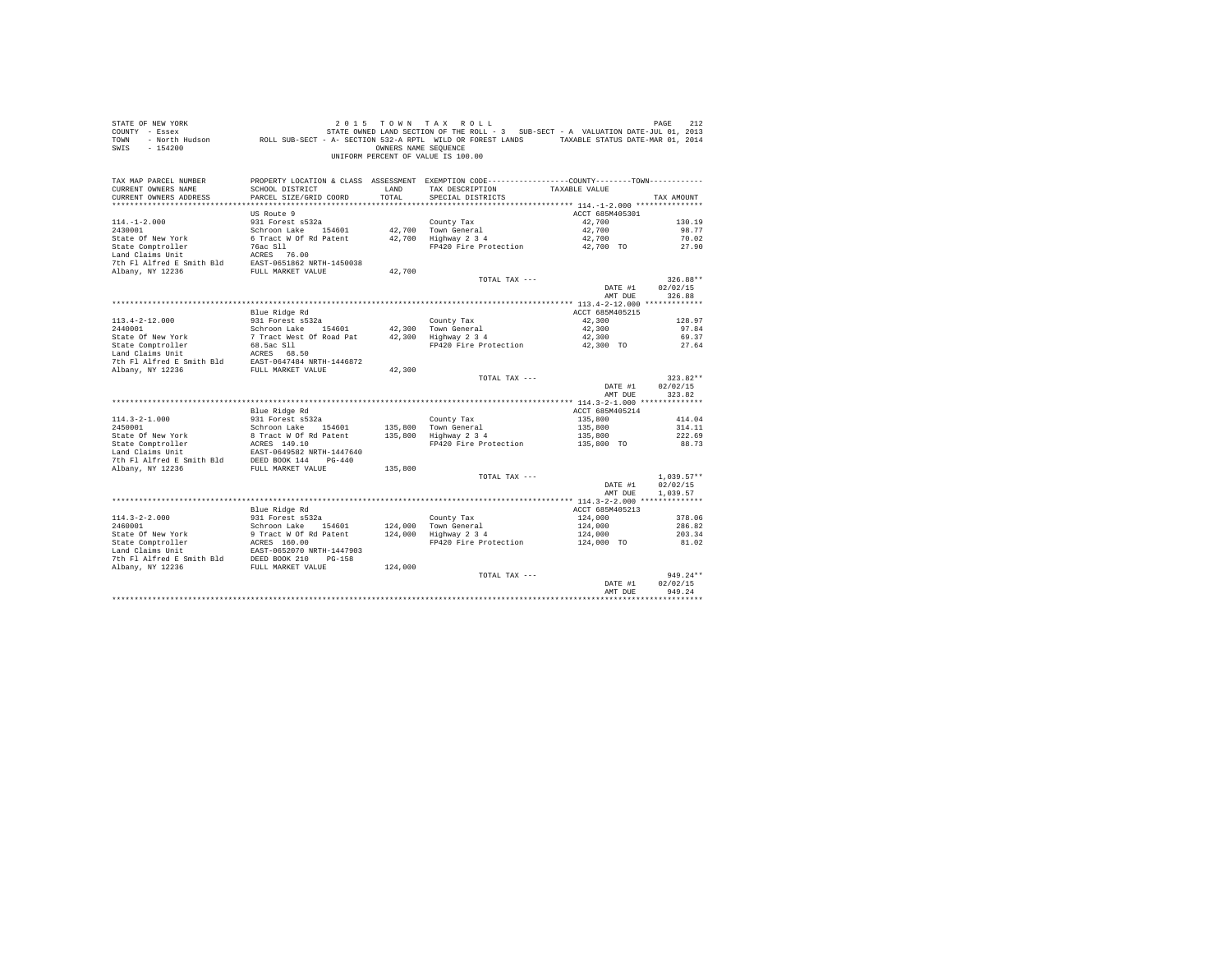| STATE OF NEW YORK<br>COUNTY - Essex<br>TOWN<br>$-154200$<br>SWIS                                                                                                                                                                                                               |                                                                                             | OWNERS NAME SEOUENCE | 2015 TOWN TAX ROLL<br>DE RAGE 213 בDAR 2011 - 2011 או בא ROLL בDE RAGE 213 בDAR 11 ב-1978.<br>- Essex STATE OWNED LAND SECTION OF THE ROLL STATE ON STATE AN VALUATION DATE-JUL 01, 2013<br>- North Hudson     ROLL SUB-SECT - A SECTION 532-A RPTL WILD<br>UNIFORM PERCENT OF VALUE IS 100.00 |                                  | PAGE<br>213        |
|--------------------------------------------------------------------------------------------------------------------------------------------------------------------------------------------------------------------------------------------------------------------------------|---------------------------------------------------------------------------------------------|----------------------|------------------------------------------------------------------------------------------------------------------------------------------------------------------------------------------------------------------------------------------------------------------------------------------------|----------------------------------|--------------------|
| TAX MAP PARCEL NUMBER<br>CURRENT OWNERS NAME                                                                                                                                                                                                                                   | SCHOOL DISTRICT                                                                             | LAND                 | PROPERTY LOCATION & CLASS ASSESSMENT EXEMPTION CODE----------------COUNTY-------TOWN----------<br>TAX DESCRIPTION TAXABLE VALUE                                                                                                                                                                |                                  |                    |
| CURRENT OWNERS ADDRESS                                                                                                                                                                                                                                                         | PARCEL SIZE/GRID COORD                                                                      | TOTAL                | SPECIAL DISTRICTS                                                                                                                                                                                                                                                                              |                                  | TAX AMOUNT         |
|                                                                                                                                                                                                                                                                                |                                                                                             |                      |                                                                                                                                                                                                                                                                                                |                                  |                    |
|                                                                                                                                                                                                                                                                                | US Route 9<br>931 Forest s532a                                                              |                      |                                                                                                                                                                                                                                                                                                | ACCT 685M405212<br>128,100       | 390.56             |
| $114. -1 - 9.000$<br>2470001                                                                                                                                                                                                                                                   |                                                                                             |                      | County Tax<br>128,100 Town General                                                                                                                                                                                                                                                             | 128,100                          | 296.30             |
| State Of New York                                                                                                                                                                                                                                                              |                                                                                             |                      | 128,100 Highway 2 3 4                                                                                                                                                                                                                                                                          | 128,100                          | 210.07             |
| State Comptroller                                                                                                                                                                                                                                                              |                                                                                             |                      | FP420 Fire Protection                                                                                                                                                                                                                                                                          | 128,100 TO                       | 83.70              |
| Land Claims Unit                                                                                                                                                                                                                                                               | Schroon Lake 154601<br>10 Tract W Of Rd Patent<br>ACRES 160.00<br>EAST-0654894 NRTH-1448339 |                      |                                                                                                                                                                                                                                                                                                |                                  |                    |
| 7th Fl Alfred E Smith Bld FULL MARKET VALUE<br>Albany, NY 12236                                                                                                                                                                                                                |                                                                                             | 128,100              |                                                                                                                                                                                                                                                                                                |                                  |                    |
|                                                                                                                                                                                                                                                                                |                                                                                             |                      | TOTAL TAX ---                                                                                                                                                                                                                                                                                  |                                  | 980.63**           |
|                                                                                                                                                                                                                                                                                |                                                                                             |                      |                                                                                                                                                                                                                                                                                                | DATE #1                          | 02/02/15           |
|                                                                                                                                                                                                                                                                                |                                                                                             |                      |                                                                                                                                                                                                                                                                                                | AMT DUE                          | 980.63             |
|                                                                                                                                                                                                                                                                                |                                                                                             |                      |                                                                                                                                                                                                                                                                                                |                                  |                    |
|                                                                                                                                                                                                                                                                                | US Route 9                                                                                  |                      |                                                                                                                                                                                                                                                                                                | ACCT 685M405211                  |                    |
| $114. -1 - 8.000$                                                                                                                                                                                                                                                              | 931 Forest s532a                                                                            |                      | County Tax                                                                                                                                                                                                                                                                                     | 85,700                           | 261.29             |
|                                                                                                                                                                                                                                                                                |                                                                                             |                      | 85,700 Town General<br>85,700 Highway 2 3 4                                                                                                                                                                                                                                                    | 85,700                           | 198.23             |
|                                                                                                                                                                                                                                                                                |                                                                                             |                      | FP420 Fire Protection 85,700 TO                                                                                                                                                                                                                                                                | 85,700                           | 140.54<br>56.00    |
|                                                                                                                                                                                                                                                                                |                                                                                             |                      |                                                                                                                                                                                                                                                                                                |                                  |                    |
|                                                                                                                                                                                                                                                                                |                                                                                             |                      |                                                                                                                                                                                                                                                                                                |                                  |                    |
|                                                                                                                                                                                                                                                                                |                                                                                             | 85,700               |                                                                                                                                                                                                                                                                                                |                                  |                    |
|                                                                                                                                                                                                                                                                                |                                                                                             |                      | TOTAL TAX ---                                                                                                                                                                                                                                                                                  |                                  | 656.06**           |
|                                                                                                                                                                                                                                                                                |                                                                                             |                      |                                                                                                                                                                                                                                                                                                | DATE #1<br>AMT DUE               | 02/02/15<br>656.06 |
|                                                                                                                                                                                                                                                                                |                                                                                             |                      |                                                                                                                                                                                                                                                                                                |                                  |                    |
|                                                                                                                                                                                                                                                                                | US Route 9                                                                                  |                      |                                                                                                                                                                                                                                                                                                | ACCT 685M405210                  |                    |
| $114.3 - 2 - 5.000$                                                                                                                                                                                                                                                            | 931 Forest s532a                                                                            |                      | County Tax                                                                                                                                                                                                                                                                                     | 102,800                          | 313.42             |
|                                                                                                                                                                                                                                                                                |                                                                                             |                      |                                                                                                                                                                                                                                                                                                | 102,800                          | 237.78             |
|                                                                                                                                                                                                                                                                                |                                                                                             |                      | FP420 Fire Protection                                                                                                                                                                                                                                                                          | 102,800<br>102,800 TO            | 168.58<br>67.17    |
| 114.3-2-3.0001<br>2490001<br>2490001<br>2490001<br>2490001<br>2490001<br>2490001<br>2490001<br>2490001<br>2490001<br>2490001<br>2490001<br>2490001<br>2490001<br>2490001<br>2490001<br>2490001<br>2490001<br>2490001<br>2490001<br>2490001<br>2490001<br>249001<br>249001<br>2 |                                                                                             |                      |                                                                                                                                                                                                                                                                                                |                                  |                    |
|                                                                                                                                                                                                                                                                                |                                                                                             |                      |                                                                                                                                                                                                                                                                                                |                                  |                    |
|                                                                                                                                                                                                                                                                                |                                                                                             |                      |                                                                                                                                                                                                                                                                                                |                                  |                    |
|                                                                                                                                                                                                                                                                                |                                                                                             |                      | TOTAL TAX ---                                                                                                                                                                                                                                                                                  |                                  | 786.95**           |
|                                                                                                                                                                                                                                                                                |                                                                                             |                      |                                                                                                                                                                                                                                                                                                | DATE #1                          | 02/02/15           |
|                                                                                                                                                                                                                                                                                |                                                                                             |                      |                                                                                                                                                                                                                                                                                                | AMT DUE                          | 786.95             |
|                                                                                                                                                                                                                                                                                |                                                                                             |                      |                                                                                                                                                                                                                                                                                                |                                  |                    |
|                                                                                                                                                                                                                                                                                | Blue Ridge Rd                                                                               |                      |                                                                                                                                                                                                                                                                                                | ACCT 685M405209                  |                    |
|                                                                                                                                                                                                                                                                                |                                                                                             |                      |                                                                                                                                                                                                                                                                                                | 163,700                          | 499.10             |
|                                                                                                                                                                                                                                                                                |                                                                                             |                      |                                                                                                                                                                                                                                                                                                |                                  | 378.65<br>268.45   |
|                                                                                                                                                                                                                                                                                |                                                                                             |                      | FP420 Fire Protection                                                                                                                                                                                                                                                                          | 163,700<br>163,700<br>163,700 TO | 106.96             |
|                                                                                                                                                                                                                                                                                |                                                                                             |                      |                                                                                                                                                                                                                                                                                                |                                  |                    |
|                                                                                                                                                                                                                                                                                |                                                                                             |                      |                                                                                                                                                                                                                                                                                                |                                  |                    |
|                                                                                                                                                                                                                                                                                |                                                                                             |                      |                                                                                                                                                                                                                                                                                                |                                  |                    |
|                                                                                                                                                                                                                                                                                |                                                                                             |                      | TOTAL TAX ---                                                                                                                                                                                                                                                                                  |                                  | $1.253.16**$       |
|                                                                                                                                                                                                                                                                                |                                                                                             |                      |                                                                                                                                                                                                                                                                                                | DATE #1                          | 02/02/15           |
|                                                                                                                                                                                                                                                                                |                                                                                             |                      |                                                                                                                                                                                                                                                                                                | AMT DUE                          | 1.253.16           |
|                                                                                                                                                                                                                                                                                |                                                                                             |                      |                                                                                                                                                                                                                                                                                                |                                  |                    |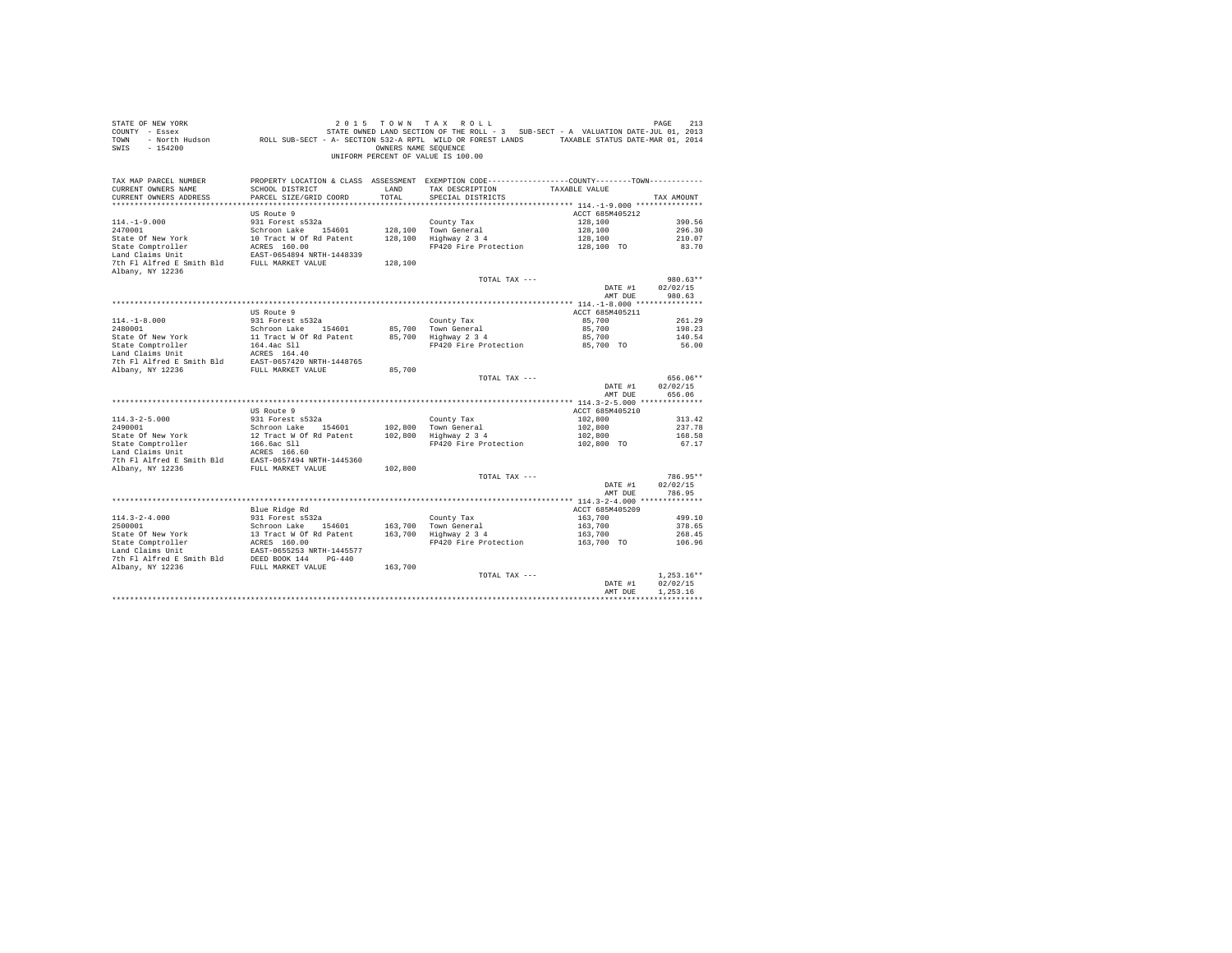| STATE OF NEW YORK<br>COUNTY - Essex<br>TOWN<br>SWIS<br>$-154200$                    | - North Hudson ROLL SUB-SECT - A- SECTION 532-A RPTL WILD OR FOREST LANDS TAXABLE STATUS DATE-MAR 01, 2014 | OWNERS NAME SEQUENCE | 2015 TOWN TAX ROLL<br>STATE OWNED LAND SECTION OF THE ROLL - 3 SUB-SECT - A VALUATION DATE-JUL 01, 2013<br>UNIFORM PERCENT OF VALUE IS 100.00 |                 | 214<br>PAGE  |
|-------------------------------------------------------------------------------------|------------------------------------------------------------------------------------------------------------|----------------------|-----------------------------------------------------------------------------------------------------------------------------------------------|-----------------|--------------|
| TAX MAP PARCEL NUMBER                                                               | PROPERTY LOCATION & CLASS ASSESSMENT EXEMPTION CODE---------------COUNTY-------TOWN---------               |                      | TAX DESCRIPTION TAXABLE VALUE                                                                                                                 |                 |              |
| CURRENT OWNERS NAME<br>CURRENT OWNERS ADDRESS                                       | SCHOOL DISTRICT<br>PARCEL SIZE/GRID COORD                                                                  | LAND<br>TOTAL        | SPECIAL DISTRICTS                                                                                                                             |                 | TAX AMOUNT   |
|                                                                                     |                                                                                                            |                      |                                                                                                                                               |                 |              |
|                                                                                     | Blue Ridge Rd                                                                                              |                      |                                                                                                                                               | ACCT 685M405208 |              |
| $114.3 - 2 - 3.000$                                                                 | 931 Forest s532a                                                                                           |                      | County Tax                                                                                                                                    | 143,000         | 435.99       |
| 2510001                                                                             | Schroon Lake 154601                                                                                        |                      | 143,000 Town General                                                                                                                          | 143,000         | 330.77       |
| State Of New York                                                                   | 14 Tract W Of Rd Patent                                                                                    |                      | 143,000 Highway 2 3 4                                                                                                                         | 143,000         | 234.50       |
| State Comptroller                                                                   | 160ac S11                                                                                                  |                      | FP420 Fire Protection                                                                                                                         | 143,000 TO      | 93.44        |
| Land Claims Unit                                                                    | ACRES 160.00                                                                                               |                      |                                                                                                                                               |                 |              |
| 7th Fl Alfred E Smith Bld EAST-0652592 NRTH-1445349                                 |                                                                                                            |                      |                                                                                                                                               |                 |              |
| Albany, NY 12236                                                                    | DEED BOOK 144 PG-440                                                                                       |                      |                                                                                                                                               |                 |              |
|                                                                                     | FULL MARKET VALUE                                                                                          | 143,000              |                                                                                                                                               |                 |              |
|                                                                                     |                                                                                                            |                      | TOTAL TAX ---                                                                                                                                 |                 | $1.094.70**$ |
|                                                                                     |                                                                                                            |                      |                                                                                                                                               | DATE #1         | 02/02/15     |
|                                                                                     |                                                                                                            |                      |                                                                                                                                               | AMT DUE         | 1,094.70     |
|                                                                                     |                                                                                                            |                      |                                                                                                                                               |                 |              |
|                                                                                     | Blue Ridge Rd                                                                                              |                      |                                                                                                                                               | ACCT 685M405207 |              |
| $114.3 - 2 - 9.000$                                                                 | 931 Forest s532a                                                                                           |                      | County Tax                                                                                                                                    | 141,400         | 431.11       |
| 2520001                                                                             | Schroon Lake 154601                                                                                        |                      | 141.400 Town General                                                                                                                          | 141,400         | 327.06       |
| State Of New York                                                                   | 15 Tract W Of Rd Patent                                                                                    |                      | 141,400 Highway 2 3 4                                                                                                                         | 141,400         | 231.88       |
| State Comptroller                                                                   | ACRES 160.00                                                                                               |                      | FP420 Fire Protection                                                                                                                         | 141,400 TO      | 92.39        |
| Land Claims Unit<br>7th Fl Alfred E Smith Bld FULL MARKET VALUE<br>Albany, NY 12236 | EAST-0649985 NRTH-1445114                                                                                  | 141,400              |                                                                                                                                               |                 |              |
|                                                                                     |                                                                                                            |                      | TOTAL TAX ---                                                                                                                                 |                 | $1.082.44**$ |
|                                                                                     |                                                                                                            |                      |                                                                                                                                               | DATE #1         | 02/02/15     |
|                                                                                     |                                                                                                            |                      |                                                                                                                                               | AMT DUE         | 1.082.44     |
|                                                                                     |                                                                                                            |                      |                                                                                                                                               |                 |              |
|                                                                                     | Blue Ridge Rd                                                                                              |                      |                                                                                                                                               | ACCT 685M405206 |              |
| $113.4 - 2 - 13.000$                                                                | 931 Forest s532a                                                                                           |                      | County Tax                                                                                                                                    | 117,700         | 358.85       |
| 2530001                                                                             | Schroon Lake 154601                                                                                        |                      | 117.700 Town General                                                                                                                          | 117,700         | 272.25       |
| State Of New York                                                                   | 16 Tract West Of Road Pat                                                                                  |                      | 117,700 Highway 2 3 4                                                                                                                         | 117,700         | 193.01       |
| State Comptroller                                                                   | 160ac Sll                                                                                                  |                      | FP420 Fire Protection                                                                                                                         | 117,700 TO      | 76.91        |
| Land Claims Unit The ACRES 160.00                                                   |                                                                                                            |                      |                                                                                                                                               |                 |              |
| 7th F1 Alfred E Smith Bld EAST-0647227 NRTH-1444681                                 |                                                                                                            |                      |                                                                                                                                               |                 |              |
| Albany, NY 12236 FULL MARKET VALUE                                                  |                                                                                                            | 117,700              |                                                                                                                                               |                 | $901.02**$   |
|                                                                                     |                                                                                                            |                      | TOTAL TAX ---                                                                                                                                 | DATE #1         | 02/02/15     |
|                                                                                     |                                                                                                            |                      |                                                                                                                                               | AMT DUE         | 901.02       |
|                                                                                     |                                                                                                            |                      |                                                                                                                                               |                 |              |
|                                                                                     | Blue Ridge Rd                                                                                              |                      |                                                                                                                                               | ACCT 685M405205 |              |
| $114.3 - 2 - 7.000$                                                                 | 931 Forest s532a                                                                                           |                      | County Tax                                                                                                                                    | 175,800         | 535.99       |
| 2540001                                                                             | Schroon Lake 154601                                                                                        |                      | 175.800 Town General                                                                                                                          | 175,800         | 406.63       |
| State Of New York                                                                   | 24 Tract W Of Rd Patent                                                                                    |                      | 175,800 Highway 2 3 4                                                                                                                         | 175,800         | 288.29       |
| State Comptroller                                                                   | 156.3ac S11                                                                                                |                      | FP420 Fire Protection                                                                                                                         | 175,800 TO      | 114.87       |
| Land Claims Unit                                                                    | ACRES 156.30                                                                                               |                      |                                                                                                                                               |                 |              |
| 7th Fl Alfred E Smith Bld EAST-0655418 NRTH-1442979                                 |                                                                                                            |                      |                                                                                                                                               |                 |              |
| Albany, NY 12236                                                                    | FULL MARKET VALUE                                                                                          | 175,800              |                                                                                                                                               |                 |              |
|                                                                                     |                                                                                                            |                      | TOTAL TAX ---                                                                                                                                 |                 | $1.345.78**$ |
|                                                                                     |                                                                                                            |                      |                                                                                                                                               | DATE #1         | 02/02/15     |
|                                                                                     |                                                                                                            |                      |                                                                                                                                               | AMT DUE         | 1,345.78     |
|                                                                                     |                                                                                                            |                      |                                                                                                                                               |                 |              |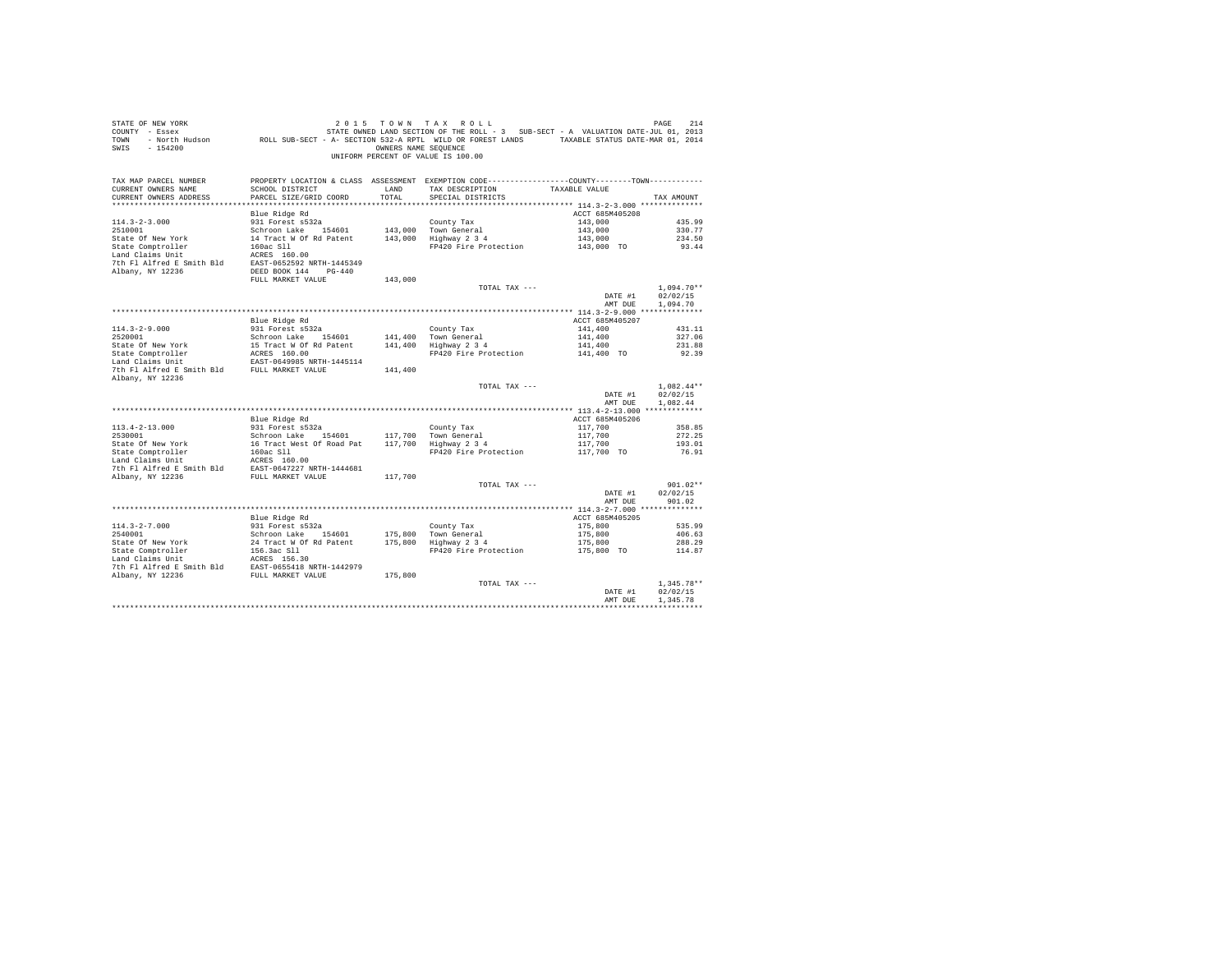| STATE OF NEW YORK<br>$COUNTY - Essex$<br>TOWN<br>$-154200$<br>SWIS                                                                                                                                                                               |                                                                                                                                                                                                                                   |                                                          | OF NEW YORK TOWN TAX ROLL (2015 TOWN TAX ROLL)<br>T - Essex STATE ON STATE ONNED LAND SECTION OF THE ROLL - 3 SUB-SECT - A VALUATION DATE-JUL 01, 2013<br>- North Hudson (ROLL SUB-SECT - A-SECTION 532-A RPTL WILD OR FOREST LANDS<br>OWNERS NAME SEQUENCE<br>UNIFORM PERCENT OF VALUE IS 100.00 |                                                     |                          |
|--------------------------------------------------------------------------------------------------------------------------------------------------------------------------------------------------------------------------------------------------|-----------------------------------------------------------------------------------------------------------------------------------------------------------------------------------------------------------------------------------|----------------------------------------------------------|---------------------------------------------------------------------------------------------------------------------------------------------------------------------------------------------------------------------------------------------------------------------------------------------------|-----------------------------------------------------|--------------------------|
| TAX MAP PARCEL NUMBER<br>CURRENT OWNERS NAME<br>CURRENT OWNERS ADDRESS                                                                                                                                                                           | SCHOOL DISTRICT<br>PARCEL SIZE/GRID COORD                                                                                                                                                                                         | <b>EXAMPLE AND STATE OF A STATE OF A STATE</b><br>TOTAL. | PROPERTY LOCATION & CLASS ASSESSMENT EXEMPTION CODE---------------COUNTY-------TOWN---------<br>TAX DESCRIPTION TAXABLE VALUE<br>SPECIAL DISTRICTS                                                                                                                                                |                                                     | TAX AMOUNT               |
|                                                                                                                                                                                                                                                  | Blue Ridge Rd                                                                                                                                                                                                                     |                                                          |                                                                                                                                                                                                                                                                                                   | ACCT 685M405202                                     |                          |
| $125.1 - 1 - 1.000$                                                                                                                                                                                                                              | 931 Forest s532a                                                                                                                                                                                                                  |                                                          | County Tax<br>136,800 Town General<br>136,800 Highway 2 3 4                                                                                                                                                                                                                                       | $136,800$<br>$136,800$<br>$136,800$<br>$136,800$ TO | 417.08                   |
| 2550001                                                                                                                                                                                                                                          | Schroon Lake 154601                                                                                                                                                                                                               |                                                          |                                                                                                                                                                                                                                                                                                   |                                                     | 316.42                   |
|                                                                                                                                                                                                                                                  |                                                                                                                                                                                                                                   |                                                          |                                                                                                                                                                                                                                                                                                   |                                                     | 224.33                   |
| State Of New York<br>State Comptroller<br>State Comptonler<br>Land Claims Unit<br>Land Claims Unit<br>Land Claims Unit<br>The PLAT ACTS SECT-0650549<br>NRTH PLAT AFT ANDER DESTANDENT VALUE<br>The PLAT AFT ANDER STATE NEW YORKET VALUE<br>NDB |                                                                                                                                                                                                                                   |                                                          | FP420 Fire Protection                                                                                                                                                                                                                                                                             |                                                     | 89.39                    |
|                                                                                                                                                                                                                                                  |                                                                                                                                                                                                                                   |                                                          |                                                                                                                                                                                                                                                                                                   |                                                     |                          |
|                                                                                                                                                                                                                                                  |                                                                                                                                                                                                                                   | 136,800                                                  |                                                                                                                                                                                                                                                                                                   |                                                     |                          |
|                                                                                                                                                                                                                                                  |                                                                                                                                                                                                                                   |                                                          | TOTAL TAX ---                                                                                                                                                                                                                                                                                     | DATE #1                                             | $1.047.22**$<br>02/02/15 |
|                                                                                                                                                                                                                                                  |                                                                                                                                                                                                                                   |                                                          |                                                                                                                                                                                                                                                                                                   | AMT DUE                                             | 1.047.22                 |
|                                                                                                                                                                                                                                                  |                                                                                                                                                                                                                                   |                                                          |                                                                                                                                                                                                                                                                                                   |                                                     |                          |
|                                                                                                                                                                                                                                                  | Blue Ridge Rd                                                                                                                                                                                                                     |                                                          |                                                                                                                                                                                                                                                                                                   | ACCT 685M405401                                     |                          |
| $124. -2 - 15.000$                                                                                                                                                                                                                               | and where the same of the same of the same of the same of the same of the same of the same of the same of the s<br>Same of the same of the same of the same of the same of the same of the same of the same of the same of the sa |                                                          | County Tax<br>164,500 Town General<br>164,500 Highway 2 3 4                                                                                                                                                                                                                                       | 164,500                                             | 501.54                   |
|                                                                                                                                                                                                                                                  |                                                                                                                                                                                                                                   |                                                          |                                                                                                                                                                                                                                                                                                   | 164,500                                             | 380.50                   |
|                                                                                                                                                                                                                                                  |                                                                                                                                                                                                                                   |                                                          |                                                                                                                                                                                                                                                                                                   | 164,500                                             | 269.76                   |
|                                                                                                                                                                                                                                                  |                                                                                                                                                                                                                                   |                                                          | FP420 Fire Protection 164,500 TO                                                                                                                                                                                                                                                                  |                                                     | 107.48                   |
|                                                                                                                                                                                                                                                  |                                                                                                                                                                                                                                   |                                                          |                                                                                                                                                                                                                                                                                                   |                                                     |                          |
|                                                                                                                                                                                                                                                  |                                                                                                                                                                                                                                   |                                                          |                                                                                                                                                                                                                                                                                                   |                                                     |                          |
|                                                                                                                                                                                                                                                  | FULL MARKET VALUE                                                                                                                                                                                                                 | 164,500                                                  |                                                                                                                                                                                                                                                                                                   |                                                     |                          |
|                                                                                                                                                                                                                                                  |                                                                                                                                                                                                                                   |                                                          | TOTAL TAX ---                                                                                                                                                                                                                                                                                     |                                                     | $1,259.28**$             |
|                                                                                                                                                                                                                                                  |                                                                                                                                                                                                                                   |                                                          |                                                                                                                                                                                                                                                                                                   | DATE #1<br>AMT DUE 1.259.28                         | 02/02/15                 |
|                                                                                                                                                                                                                                                  |                                                                                                                                                                                                                                   |                                                          |                                                                                                                                                                                                                                                                                                   |                                                     |                          |
|                                                                                                                                                                                                                                                  | Blue Ridge Rd                                                                                                                                                                                                                     |                                                          |                                                                                                                                                                                                                                                                                                   | ACCT 685M405315                                     |                          |
| $124. -2 - 14.000$<br>2570001                                                                                                                                                                                                                    | ---- ------ ---<br>931 Forest s532a                                                                                                                                                                                               |                                                          |                                                                                                                                                                                                                                                                                                   | 158,100                                             | 482.02                   |
|                                                                                                                                                                                                                                                  |                                                                                                                                                                                                                                   |                                                          | County Tax<br>158,100 Town General<br>158,100 Highway 2 3 4                                                                                                                                                                                                                                       | 158,100<br>158,100                                  | 365.69                   |
|                                                                                                                                                                                                                                                  |                                                                                                                                                                                                                                   |                                                          | FP420 Fire Protection                                                                                                                                                                                                                                                                             | 158,100 TO                                          | 259.26<br>103.30         |
|                                                                                                                                                                                                                                                  |                                                                                                                                                                                                                                   |                                                          |                                                                                                                                                                                                                                                                                                   |                                                     |                          |
|                                                                                                                                                                                                                                                  |                                                                                                                                                                                                                                   |                                                          |                                                                                                                                                                                                                                                                                                   |                                                     |                          |
| Albany, NY 12236                                                                                                                                                                                                                                 | DEED BOOK 140 PG-192                                                                                                                                                                                                              |                                                          |                                                                                                                                                                                                                                                                                                   |                                                     |                          |
|                                                                                                                                                                                                                                                  | FULL MARKET VALUE                                                                                                                                                                                                                 | 158,100                                                  |                                                                                                                                                                                                                                                                                                   |                                                     |                          |
|                                                                                                                                                                                                                                                  |                                                                                                                                                                                                                                   |                                                          | TOTAL TAX ---                                                                                                                                                                                                                                                                                     |                                                     | $1.210.27**$             |
|                                                                                                                                                                                                                                                  |                                                                                                                                                                                                                                   |                                                          |                                                                                                                                                                                                                                                                                                   | DATE #1                                             | 02/02/15                 |
|                                                                                                                                                                                                                                                  |                                                                                                                                                                                                                                   |                                                          |                                                                                                                                                                                                                                                                                                   | AMT DUE                                             | 1,210.27                 |
|                                                                                                                                                                                                                                                  | Blue Ridge Rd                                                                                                                                                                                                                     |                                                          |                                                                                                                                                                                                                                                                                                   | ACCT 685M405314                                     |                          |
| $124. - 2 - 13.000$                                                                                                                                                                                                                              | 931 Forest s532a                                                                                                                                                                                                                  |                                                          |                                                                                                                                                                                                                                                                                                   | 171,500                                             | 522.88                   |
|                                                                                                                                                                                                                                                  |                                                                                                                                                                                                                                   |                                                          |                                                                                                                                                                                                                                                                                                   |                                                     | 396.69                   |
|                                                                                                                                                                                                                                                  |                                                                                                                                                                                                                                   |                                                          | County Tax<br>171,500 Town General<br>171,500 Highway 2 3 4                                                                                                                                                                                                                                       | 171,500<br>171,500<br>171,500 TO                    | 281.24                   |
|                                                                                                                                                                                                                                                  |                                                                                                                                                                                                                                   |                                                          | FP420 Fire Protection                                                                                                                                                                                                                                                                             |                                                     | 112.06                   |
|                                                                                                                                                                                                                                                  |                                                                                                                                                                                                                                   |                                                          |                                                                                                                                                                                                                                                                                                   |                                                     |                          |
|                                                                                                                                                                                                                                                  |                                                                                                                                                                                                                                   |                                                          |                                                                                                                                                                                                                                                                                                   |                                                     |                          |
|                                                                                                                                                                                                                                                  |                                                                                                                                                                                                                                   |                                                          |                                                                                                                                                                                                                                                                                                   |                                                     |                          |
|                                                                                                                                                                                                                                                  |                                                                                                                                                                                                                                   |                                                          | TOTAL TAX ---                                                                                                                                                                                                                                                                                     | DATE #1                                             | $1.312.87**$<br>02/02/15 |
|                                                                                                                                                                                                                                                  |                                                                                                                                                                                                                                   |                                                          |                                                                                                                                                                                                                                                                                                   | AMT DUE                                             | 1,312.87                 |
|                                                                                                                                                                                                                                                  |                                                                                                                                                                                                                                   |                                                          |                                                                                                                                                                                                                                                                                                   |                                                     | ************             |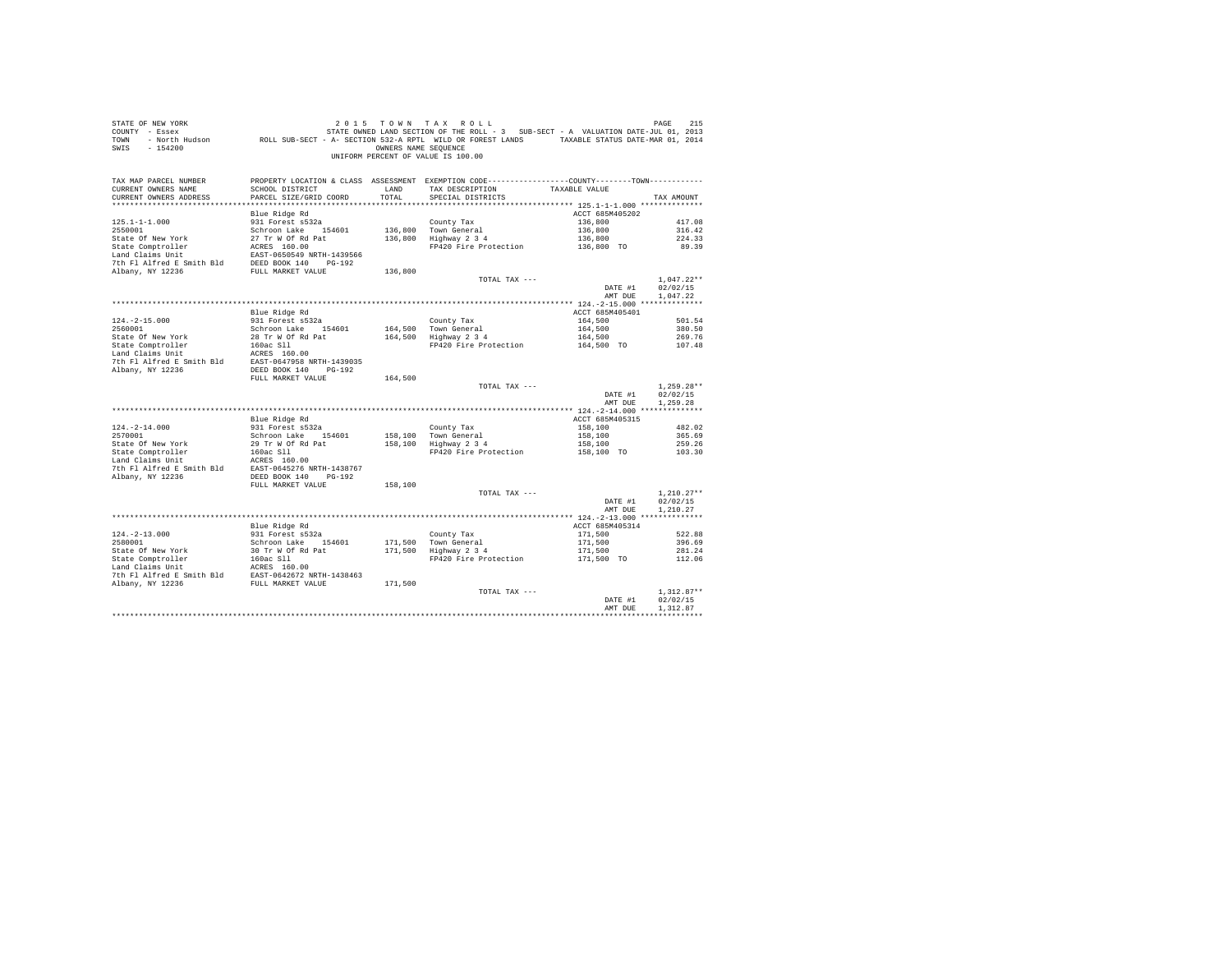| COUNTY - Essex<br>TOWN<br>SWIS<br>$-154200$                                                                                                                                                                                   |                                         | OWNERS NAME SEQUENCE | UNIFORM PERCENT OF VALUE IS 100.00                                                                                                                                                                                                                                                                                             |                           |                          |
|-------------------------------------------------------------------------------------------------------------------------------------------------------------------------------------------------------------------------------|-----------------------------------------|----------------------|--------------------------------------------------------------------------------------------------------------------------------------------------------------------------------------------------------------------------------------------------------------------------------------------------------------------------------|---------------------------|--------------------------|
| TAX MAP PARCEL NUMBER                                                                                                                                                                                                         |                                         |                      | PROPERTY LOCATION & CLASS ASSESSMENT EXEMPTION CODE-----------------COUNTY--------TOWN----------                                                                                                                                                                                                                               |                           |                          |
| CURRENT OWNERS NAME                                                                                                                                                                                                           | SCHOOL DISTRICT                         | LAND                 | TAX DESCRIPTION TAXABLE VALUE                                                                                                                                                                                                                                                                                                  |                           |                          |
| CURRENT OWNERS ADDRESS                                                                                                                                                                                                        | PARCEL SIZE/GRID COORD                  | TOTAL                | SPECIAL DISTRICTS                                                                                                                                                                                                                                                                                                              |                           | TAX AMOUNT               |
|                                                                                                                                                                                                                               |                                         |                      |                                                                                                                                                                                                                                                                                                                                |                           |                          |
|                                                                                                                                                                                                                               | Blue Ridge Rd<br>931 Forest s532a       |                      |                                                                                                                                                                                                                                                                                                                                | ACCT 685M405313           |                          |
| $124. - 2 - 12.000$<br>2590001                                                                                                                                                                                                | Schroon Lake 154601                     |                      | County Tax<br>276,100 Town General                                                                                                                                                                                                                                                                                             | 276,100                   | 841.79<br>638.63         |
|                                                                                                                                                                                                                               |                                         |                      | 276,100 Highway 2 3 4                                                                                                                                                                                                                                                                                                          | 276,100<br>276,100        | 452.77                   |
| 2590001 SCROM SCROM SCROW STATE AND STATE OF NEW STATE CHARGE CONSISTING THE RESULT OF THE PRESS THAT THE PRESS THAT THE PRESS THAT THE PRESS THAT THE PRESS THAT THE PRESS THAT THE PRESS THAT THE PRESS THAT THE PRESS THAT |                                         |                      | FP420 Fire Protection                                                                                                                                                                                                                                                                                                          | $276,100$ TO              | 180.40                   |
|                                                                                                                                                                                                                               |                                         |                      |                                                                                                                                                                                                                                                                                                                                |                           |                          |
|                                                                                                                                                                                                                               |                                         |                      |                                                                                                                                                                                                                                                                                                                                |                           |                          |
|                                                                                                                                                                                                                               |                                         | 276,100              |                                                                                                                                                                                                                                                                                                                                |                           |                          |
|                                                                                                                                                                                                                               |                                         |                      | TOTAL TAX ---                                                                                                                                                                                                                                                                                                                  |                           | $2,113.59**$             |
|                                                                                                                                                                                                                               |                                         |                      |                                                                                                                                                                                                                                                                                                                                | DATE #1                   | 02/02/15                 |
|                                                                                                                                                                                                                               |                                         |                      |                                                                                                                                                                                                                                                                                                                                | AMT DUE                   | 2,113.59                 |
|                                                                                                                                                                                                                               |                                         |                      |                                                                                                                                                                                                                                                                                                                                |                           |                          |
|                                                                                                                                                                                                                               | Blue Ridge Rd                           |                      |                                                                                                                                                                                                                                                                                                                                | ACCT 685M405312           |                          |
| $124. -2 - 22.000$                                                                                                                                                                                                            | 931 Forest s532a                        |                      | County Tax<br>198,200 Town General<br>198,200 Highway 2 3 4                                                                                                                                                                                                                                                                    | 198,200                   | 604.28                   |
|                                                                                                                                                                                                                               |                                         |                      |                                                                                                                                                                                                                                                                                                                                | 198,200                   | 458.45                   |
|                                                                                                                                                                                                                               |                                         |                      |                                                                                                                                                                                                                                                                                                                                | 198,200                   | 325.02                   |
|                                                                                                                                                                                                                               |                                         |                      | FP420 Fire Protection 198.200 TO                                                                                                                                                                                                                                                                                               |                           | 129.50                   |
|                                                                                                                                                                                                                               |                                         |                      |                                                                                                                                                                                                                                                                                                                                |                           |                          |
|                                                                                                                                                                                                                               |                                         | 198,200              |                                                                                                                                                                                                                                                                                                                                |                           |                          |
|                                                                                                                                                                                                                               |                                         |                      | TOTAL TAX ---                                                                                                                                                                                                                                                                                                                  |                           | $1.517.25**$             |
|                                                                                                                                                                                                                               |                                         |                      |                                                                                                                                                                                                                                                                                                                                | DATE #1                   | 02/02/15                 |
|                                                                                                                                                                                                                               |                                         |                      |                                                                                                                                                                                                                                                                                                                                | AMT DUE                   | 1,517.25                 |
|                                                                                                                                                                                                                               |                                         |                      |                                                                                                                                                                                                                                                                                                                                |                           |                          |
|                                                                                                                                                                                                                               | Blue Ridge Rd                           |                      |                                                                                                                                                                                                                                                                                                                                | ACCT 685M405311           |                          |
| $124. - 2 - 21.000$                                                                                                                                                                                                           | 931 Forest s532a<br>Schroon Lake 154601 |                      | County Tax<br>146,500 Town General<br>146,500 Highway 2 3 4                                                                                                                                                                                                                                                                    | 146,500                   | 446.66                   |
| 2610001                                                                                                                                                                                                                       |                                         |                      |                                                                                                                                                                                                                                                                                                                                | 146,500                   | 338.86                   |
|                                                                                                                                                                                                                               |                                         |                      |                                                                                                                                                                                                                                                                                                                                | $146,500$<br>$146,500$ TO | 240.24                   |
|                                                                                                                                                                                                                               |                                         |                      | FP420 Fire Protection                                                                                                                                                                                                                                                                                                          |                           | 95.72                    |
|                                                                                                                                                                                                                               |                                         |                      |                                                                                                                                                                                                                                                                                                                                |                           |                          |
|                                                                                                                                                                                                                               |                                         |                      |                                                                                                                                                                                                                                                                                                                                |                           |                          |
|                                                                                                                                                                                                                               |                                         |                      | TOTAL TAX ---                                                                                                                                                                                                                                                                                                                  |                           | $1.121.48**$             |
|                                                                                                                                                                                                                               |                                         |                      |                                                                                                                                                                                                                                                                                                                                | DATE #1                   | 02/02/15                 |
|                                                                                                                                                                                                                               |                                         |                      |                                                                                                                                                                                                                                                                                                                                | AMT DUE                   | 1.121.48                 |
|                                                                                                                                                                                                                               |                                         |                      |                                                                                                                                                                                                                                                                                                                                |                           |                          |
|                                                                                                                                                                                                                               | Blue Ridge Rd                           |                      |                                                                                                                                                                                                                                                                                                                                | ACCT 685M405310           |                          |
|                                                                                                                                                                                                                               |                                         |                      |                                                                                                                                                                                                                                                                                                                                | 142,900                   | 435.68                   |
|                                                                                                                                                                                                                               |                                         |                      |                                                                                                                                                                                                                                                                                                                                |                           |                          |
|                                                                                                                                                                                                                               |                                         |                      | County Tax<br>142,900 Town General<br>142,900 Highway 2 3 4<br>$\begin{array}{llll} \texttt{Tom} & \texttt{General} & \texttt{142,900} & \texttt{330.53} \\ \texttt{Highday 2 3 4} & \texttt{142,900} & \texttt{234.34} \\ \texttt{FP420} & \texttt{Pre201} & \texttt{142,900} & \texttt{70} & \texttt{234.37} \\ \end{array}$ |                           |                          |
|                                                                                                                                                                                                                               |                                         |                      |                                                                                                                                                                                                                                                                                                                                |                           |                          |
|                                                                                                                                                                                                                               |                                         |                      |                                                                                                                                                                                                                                                                                                                                |                           |                          |
|                                                                                                                                                                                                                               |                                         |                      |                                                                                                                                                                                                                                                                                                                                |                           |                          |
|                                                                                                                                                                                                                               |                                         | 142,900              |                                                                                                                                                                                                                                                                                                                                |                           |                          |
|                                                                                                                                                                                                                               |                                         |                      | TOTAL TAX ---                                                                                                                                                                                                                                                                                                                  | DATE #1                   | $1.093.92**$<br>02/02/15 |
|                                                                                                                                                                                                                               |                                         |                      |                                                                                                                                                                                                                                                                                                                                | AMT DUE                   | 1,093.92                 |
|                                                                                                                                                                                                                               |                                         |                      |                                                                                                                                                                                                                                                                                                                                |                           |                          |
|                                                                                                                                                                                                                               |                                         |                      |                                                                                                                                                                                                                                                                                                                                |                           |                          |

STATE OF NEW YORK **2015** TOWN TAX ROLL **DATE OF NEW YORK** 216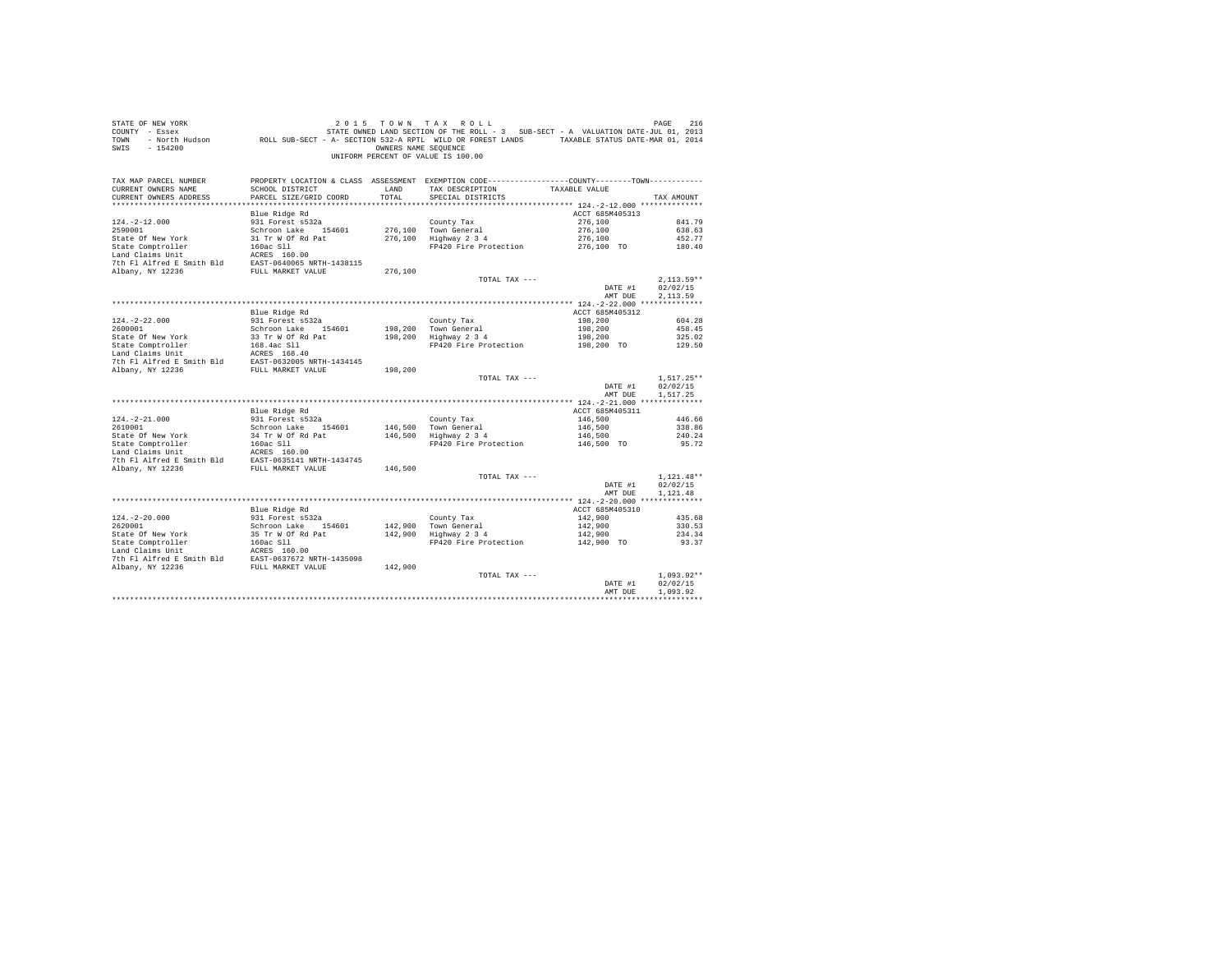| STATE OF NEW YORK<br>COUNTY - Essex<br>TOWN<br>$-154200$<br>SWIS                                                                                                                              |                                         | OWNERS NAME SEOUENCE | 2015 TOWN TAX ROLL<br>UF NEW YORK I AU I TAX KULL SUIT (UP ALL AU DE PASE INT)<br>2013 - Essex STATE OWNED LAND SECTION OF THE ROLL - 3 SUB-SECT - A VALUATION DATE-JUL 01, 2013<br>- North Hudson     ROLL SUB-SECT - A-SECTION 532-A RPTL WILD OR FOREST<br>UNIFORM PERCENT OF VALUE IS 100.00 |                            | 217<br>PAGE          |
|-----------------------------------------------------------------------------------------------------------------------------------------------------------------------------------------------|-----------------------------------------|----------------------|--------------------------------------------------------------------------------------------------------------------------------------------------------------------------------------------------------------------------------------------------------------------------------------------------|----------------------------|----------------------|
| TAX MAP PARCEL NUMBER<br>CURRENT OWNERS NAME                                                                                                                                                  | SCHOOL DISTRICT                         | LAND                 | PROPERTY LOCATION & CLASS ASSESSMENT EXEMPTION CODE----------------COUNTY-------TOWN----------<br>TAX DESCRIPTION TAXABLE VALUE                                                                                                                                                                  |                            |                      |
| CURRENT OWNERS ADDRESS                                                                                                                                                                        | PARCEL SIZE/GRID COORD                  | TOTAL                | SPECIAL DISTRICTS                                                                                                                                                                                                                                                                                |                            | TAX AMOUNT           |
|                                                                                                                                                                                               |                                         |                      |                                                                                                                                                                                                                                                                                                  |                            |                      |
|                                                                                                                                                                                               | Blue Ridge Rd<br>931 Forest s532a       |                      |                                                                                                                                                                                                                                                                                                  | ACCT 685M405309<br>234,900 | 716.18               |
| $124. -2 - 19.000$<br>2630001                                                                                                                                                                 | Schroon Lake 154601                     |                      | County Tax<br>234,900 Town General                                                                                                                                                                                                                                                               | 234,900                    | 543.33               |
|                                                                                                                                                                                               |                                         |                      | 234,900 - Iown General<br>234,900 - Highway 2 3 4                                                                                                                                                                                                                                                | 234,900                    | 385.21               |
|                                                                                                                                                                                               |                                         |                      | FP420 Fire Protection                                                                                                                                                                                                                                                                            | 234,900 TO                 | 153.48               |
|                                                                                                                                                                                               |                                         |                      |                                                                                                                                                                                                                                                                                                  |                            |                      |
|                                                                                                                                                                                               |                                         |                      |                                                                                                                                                                                                                                                                                                  |                            |                      |
|                                                                                                                                                                                               |                                         | 234,900              |                                                                                                                                                                                                                                                                                                  |                            |                      |
|                                                                                                                                                                                               |                                         |                      | TOTAL TAX ---                                                                                                                                                                                                                                                                                    |                            | $1.798.20**$         |
|                                                                                                                                                                                               |                                         |                      |                                                                                                                                                                                                                                                                                                  | DATE #1                    | 02/02/15             |
|                                                                                                                                                                                               |                                         |                      |                                                                                                                                                                                                                                                                                                  | AMT DUE                    | 1,798.20             |
|                                                                                                                                                                                               |                                         |                      |                                                                                                                                                                                                                                                                                                  |                            |                      |
|                                                                                                                                                                                               | Blue Ridge Rd                           |                      |                                                                                                                                                                                                                                                                                                  | ACCT 685M405308            |                      |
| $124. - 2 - 18.000$<br>2640001                                                                                                                                                                | 931 Forest s532a<br>Schroon Lake 154601 |                      | County Tax<br>264,100 Town General                                                                                                                                                                                                                                                               | 264,100<br>264,100         | 805.20<br>610.87     |
|                                                                                                                                                                                               |                                         |                      | 264,100   Town General<br>264,100   Highway 2 3 4                                                                                                                                                                                                                                                |                            |                      |
|                                                                                                                                                                                               |                                         |                      |                                                                                                                                                                                                                                                                                                  |                            |                      |
|                                                                                                                                                                                               |                                         |                      |                                                                                                                                                                                                                                                                                                  |                            |                      |
|                                                                                                                                                                                               |                                         |                      |                                                                                                                                                                                                                                                                                                  |                            |                      |
|                                                                                                                                                                                               |                                         | 264,100              |                                                                                                                                                                                                                                                                                                  |                            |                      |
|                                                                                                                                                                                               |                                         |                      | TOTAL TAX ---                                                                                                                                                                                                                                                                                    |                            | $2.021.72**$         |
|                                                                                                                                                                                               |                                         |                      |                                                                                                                                                                                                                                                                                                  | DATE #1<br>AMT DUE         | 02/02/15<br>2.021.72 |
|                                                                                                                                                                                               |                                         |                      |                                                                                                                                                                                                                                                                                                  |                            |                      |
|                                                                                                                                                                                               | Blue Ridge Rd                           |                      |                                                                                                                                                                                                                                                                                                  | ACCT 685M405307            |                      |
| $124. - 2 - 17.000$                                                                                                                                                                           | 931 Forest s532a                        |                      | County Tax                                                                                                                                                                                                                                                                                       | 151,800                    | 462.82               |
| 2650001                                                                                                                                                                                       | Schroon Lake 154601                     |                      | 151,800 Town General                                                                                                                                                                                                                                                                             | 151,800                    | 351.12               |
| State of New York 38 Tr W of Rd Pat<br>Land Claims Unit<br>Land Claims Unit<br>Land Claims Unit<br>The Fl Alfred E Smith Bld<br>Rows 2004 State of Pat<br>Albany, NY 12236<br>NDany, NY 12236 |                                         |                      | $151,800$ Highway 2 3 4                                                                                                                                                                                                                                                                          | 151,800                    | 248.93               |
|                                                                                                                                                                                               |                                         |                      | FP420 Fire Protection                                                                                                                                                                                                                                                                            | 151,800 TO                 | 99.19                |
|                                                                                                                                                                                               |                                         |                      |                                                                                                                                                                                                                                                                                                  |                            |                      |
|                                                                                                                                                                                               |                                         | 151,800              |                                                                                                                                                                                                                                                                                                  |                            |                      |
|                                                                                                                                                                                               |                                         |                      | TOTAL TAX ---                                                                                                                                                                                                                                                                                    |                            | $1.162.06**$         |
|                                                                                                                                                                                               |                                         |                      |                                                                                                                                                                                                                                                                                                  | DATE #1                    | 02/02/15             |
|                                                                                                                                                                                               |                                         |                      |                                                                                                                                                                                                                                                                                                  | AMT DUE                    | 1.162.06             |
|                                                                                                                                                                                               |                                         |                      |                                                                                                                                                                                                                                                                                                  |                            |                      |
|                                                                                                                                                                                               | Blue Ridge Rd                           |                      |                                                                                                                                                                                                                                                                                                  | ACCT 685M405306            |                      |
| $124. - 2 - 16.000$                                                                                                                                                                           | 931 Forest s532a<br>Schroon Lake 154601 |                      | County Tax                                                                                                                                                                                                                                                                                       | 99,900                     | 304.58               |
|                                                                                                                                                                                               |                                         |                      |                                                                                                                                                                                                                                                                                                  | 99,900                     | 231.07               |
|                                                                                                                                                                                               |                                         |                      | FP420 Fire Protection                                                                                                                                                                                                                                                                            | 99,900<br>99,900 TO        | 163.82<br>65.27      |
|                                                                                                                                                                                               |                                         |                      |                                                                                                                                                                                                                                                                                                  |                            |                      |
|                                                                                                                                                                                               |                                         |                      |                                                                                                                                                                                                                                                                                                  |                            |                      |
|                                                                                                                                                                                               |                                         |                      |                                                                                                                                                                                                                                                                                                  |                            |                      |
|                                                                                                                                                                                               |                                         |                      | TOTAL TAX ---                                                                                                                                                                                                                                                                                    |                            | $764.74**$           |
|                                                                                                                                                                                               |                                         |                      |                                                                                                                                                                                                                                                                                                  | DATE #1                    | 02/02/15             |
|                                                                                                                                                                                               |                                         |                      |                                                                                                                                                                                                                                                                                                  | AMT DUE                    | 764.74               |
|                                                                                                                                                                                               |                                         |                      |                                                                                                                                                                                                                                                                                                  |                            | ******************   |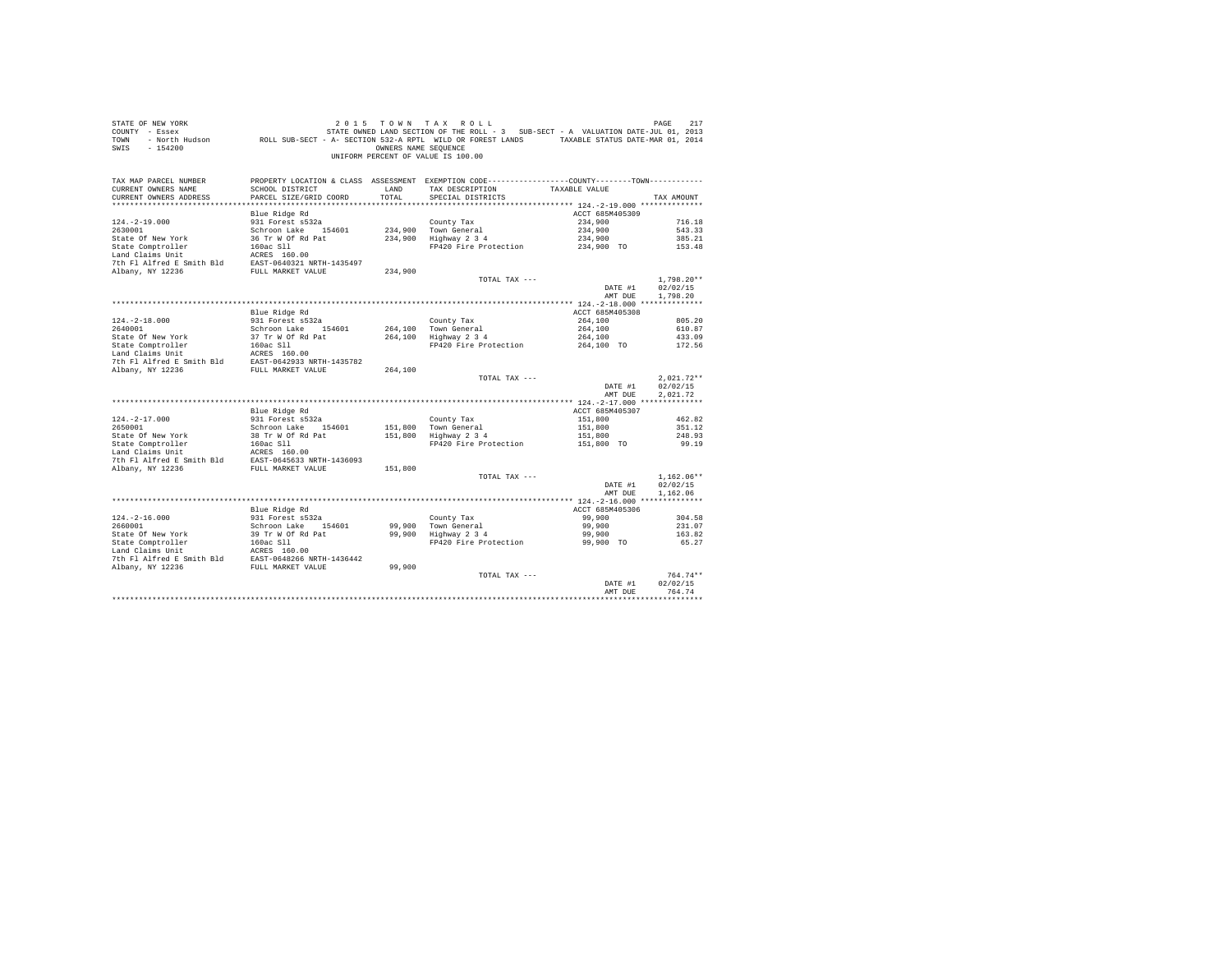| STATE OF NEW YORK<br>COUNTY - Essex<br>TOWN<br>$-154200$<br>SWIS                                                                                                                                                                       | יר אחת ועתה אינו בינו או אינו בא בינו או אינו באמצע בינו או אינו באמצע בינו או אינו בינו או באמצע בינו בינו או<br>2013 STATE OWNED LAND SECTION OF THE ROLL - 3 SUB-SECT - A VALUATION DATE-JUL 01, 2013<br>DATE-MAR 01, 2014 - ROL | OWNERS NAME SEOUENCE | 2015 TOWN TAX ROLL<br>UNIFORM PERCENT OF VALUE IS 100.00                                                                               |                    | PAGE<br>218        |
|----------------------------------------------------------------------------------------------------------------------------------------------------------------------------------------------------------------------------------------|-------------------------------------------------------------------------------------------------------------------------------------------------------------------------------------------------------------------------------------|----------------------|----------------------------------------------------------------------------------------------------------------------------------------|--------------------|--------------------|
| TAX MAP PARCEL NUMBER<br>CURRENT OWNERS NAME<br>CURRENT OWNERS ADDRESS                                                                                                                                                                 | SCHOOL DISTRICT<br>PARCEL SIZE/GRID COORD                                                                                                                                                                                           | LAND<br>TOTAL        | PROPERTY LOCATION & CLASS ASSESSMENT EXEMPTION CODE----------------COUNTY-------TOWN----------<br>TAX DESCRIPTION<br>SPECIAL DISTRICTS | TAXABLE VALUE      | TAX AMOUNT         |
|                                                                                                                                                                                                                                        | Blue Ridge Rd                                                                                                                                                                                                                       |                      |                                                                                                                                        | ACCT 685M405305    |                    |
| $125.1 - 1 - 2.000$                                                                                                                                                                                                                    | 931 Forest s532a                                                                                                                                                                                                                    |                      | County Tax                                                                                                                             | 105,400            | 321.35             |
| 2670001                                                                                                                                                                                                                                | Schroon Lake 154601                                                                                                                                                                                                                 |                      | 105,400 Town General                                                                                                                   | 105,400            | 243.79             |
| State Of New York                                                                                                                                                                                                                      | 40 Tr W Of Rd Pat                                                                                                                                                                                                                   |                      | 105,400 Highway 2 3 4                                                                                                                  | 105,400            | 172.84             |
| State Comptroller 160ac Sll<br>Land Claims Unit 160ac Sll<br>160.00                                                                                                                                                                    |                                                                                                                                                                                                                                     |                      | FP420 Fire Protection 105,400 TO                                                                                                       |                    | 68.87              |
|                                                                                                                                                                                                                                        |                                                                                                                                                                                                                                     |                      |                                                                                                                                        |                    |                    |
| 7th Fl Alfred E Smith Bld EAST-0650885 NRTH-1436963<br>Albany, NY 12236                                                                                                                                                                | FULL MARKET VALUE                                                                                                                                                                                                                   | 105,400              |                                                                                                                                        |                    |                    |
|                                                                                                                                                                                                                                        |                                                                                                                                                                                                                                     |                      | TOTAL TAX ---                                                                                                                          |                    | 806.85**           |
|                                                                                                                                                                                                                                        |                                                                                                                                                                                                                                     |                      |                                                                                                                                        | DATE #1            | 02/02/15           |
|                                                                                                                                                                                                                                        |                                                                                                                                                                                                                                     |                      |                                                                                                                                        | AMT DUE            | 806.85             |
|                                                                                                                                                                                                                                        |                                                                                                                                                                                                                                     |                      |                                                                                                                                        |                    |                    |
|                                                                                                                                                                                                                                        | US Route 9                                                                                                                                                                                                                          |                      |                                                                                                                                        | ACCT 685M405304    |                    |
| $125.1 - 1 - 3.000$<br>2680101                                                                                                                                                                                                         | 931 Forest s532a<br>Schroon Lake 154601                                                                                                                                                                                             |                      | County Tax                                                                                                                             | 68,000<br>68,000   | 207.32<br>157.29   |
| State Of New York                                                                                                                                                                                                                      | 41 Tr W Of Rd Pat                                                                                                                                                                                                                   |                      | 68,000 Town General<br>68,000 Highway 2 3 4                                                                                            | 68,000             | 111.51             |
|                                                                                                                                                                                                                                        |                                                                                                                                                                                                                                     |                      | FP420 Fire Protection 68,000 TO                                                                                                        |                    | 44.43              |
|                                                                                                                                                                                                                                        |                                                                                                                                                                                                                                     |                      |                                                                                                                                        |                    |                    |
| State Comptroller 150ac S11<br>1914 - 11 no Roll Land Claims Unit<br>1914 - 1916 - 1916 - 1920<br>2017 - 1917 - 19236 - 1924 - 1924 - 1924 - 1924 - 1924<br>20236 - 1924 - 19236 - 1924 - 1925 - 1925 - 1925 - 1925 - 1925 - 1925 - 19 |                                                                                                                                                                                                                                     |                      |                                                                                                                                        |                    |                    |
|                                                                                                                                                                                                                                        |                                                                                                                                                                                                                                     | 68,000               | TOTAL TAX ---                                                                                                                          |                    | 520.55**           |
|                                                                                                                                                                                                                                        |                                                                                                                                                                                                                                     |                      |                                                                                                                                        | DATE #1<br>AMT DUE | 02/02/15<br>520.55 |
|                                                                                                                                                                                                                                        |                                                                                                                                                                                                                                     |                      |                                                                                                                                        |                    |                    |
|                                                                                                                                                                                                                                        | US Route 9                                                                                                                                                                                                                          |                      |                                                                                                                                        | ACCT 685M405303    |                    |
| $125.1 - 1 - 44.000$                                                                                                                                                                                                                   | 931 Forest s532a                                                                                                                                                                                                                    |                      | County Tax                                                                                                                             | 40,100             | 122.26             |
| 2690101                                                                                                                                                                                                                                | Schroon Lake 154601                                                                                                                                                                                                                 |                      | 40.100 Town General<br>40,100 Highway 2 3 4                                                                                            | 40,100<br>40,100   | 92.75<br>65.76     |
| State Of New York 50 and 42 Tr W Of Rd Pat 1981<br>State Comptroller 1982 ACRES 76.80<br>Land Claims Unit 1982 RAST-0653494 NRTH-1434707                                                                                               |                                                                                                                                                                                                                                     |                      | FP420 Fire Protection                                                                                                                  | 40,100 TO          | 26.20              |
|                                                                                                                                                                                                                                        |                                                                                                                                                                                                                                     |                      |                                                                                                                                        |                    |                    |
| $\begin{tabular}{lllllllllllll} \texttt{Land Clains Unit} & \texttt{EAST-0653494 NETH-1434707} \\ \texttt{7th Fl Alfred E Smith Bld} & \texttt{DEED BOK 203} & \texttt{PG-294} \end{tabular}$                                          |                                                                                                                                                                                                                                     |                      |                                                                                                                                        |                    |                    |
| Albany, NY 12236                                                                                                                                                                                                                       | FULL MARKET VALUE                                                                                                                                                                                                                   | 40,100               |                                                                                                                                        |                    |                    |
|                                                                                                                                                                                                                                        |                                                                                                                                                                                                                                     |                      | TOTAL TAX ---                                                                                                                          |                    | $306.97**$         |
|                                                                                                                                                                                                                                        |                                                                                                                                                                                                                                     |                      |                                                                                                                                        | DATE #1<br>AMT DUE | 02/02/15<br>306.97 |
|                                                                                                                                                                                                                                        |                                                                                                                                                                                                                                     |                      |                                                                                                                                        |                    |                    |
|                                                                                                                                                                                                                                        | Blue Ridge Rd                                                                                                                                                                                                                       |                      |                                                                                                                                        | ACCT 685M405302    |                    |
| $125.1 - 1 - 45.000$                                                                                                                                                                                                                   |                                                                                                                                                                                                                                     |                      | County Tax                                                                                                                             | 88,900             | 271.04             |
| 2700001                                                                                                                                                                                                                                | 931 Forest s532a<br>Schroon Lake 154601                                                                                                                                                                                             |                      | 88,900 Town General<br>88,900 Highway 2 3 4                                                                                            | 88,900             | 205.63             |
| State Of New York And Tr W Of Rd Pat Comptroller AGRES 160.00<br>State Comptroller AGRES 160.00<br>Land Claims Unit EAST-0651289 NRTH-1434289                                                                                          |                                                                                                                                                                                                                                     |                      |                                                                                                                                        | 88,900             | 145.78             |
|                                                                                                                                                                                                                                        |                                                                                                                                                                                                                                     |                      | FP420 Fire Protection                                                                                                                  | 88,900 TO          | 58.09              |
| 7th Fl Alfred E Smith Bld FULL MARKET VALUE                                                                                                                                                                                            |                                                                                                                                                                                                                                     | 88,900               |                                                                                                                                        |                    |                    |
| Albany, NY 12236                                                                                                                                                                                                                       |                                                                                                                                                                                                                                     |                      |                                                                                                                                        |                    |                    |
|                                                                                                                                                                                                                                        |                                                                                                                                                                                                                                     |                      | TOTAL TAX ---                                                                                                                          |                    | 680.54**           |
|                                                                                                                                                                                                                                        |                                                                                                                                                                                                                                     |                      |                                                                                                                                        | DATE #1            | 02/02/15           |
|                                                                                                                                                                                                                                        |                                                                                                                                                                                                                                     |                      |                                                                                                                                        | AMT DUE            | 680.54             |
|                                                                                                                                                                                                                                        |                                                                                                                                                                                                                                     |                      |                                                                                                                                        |                    |                    |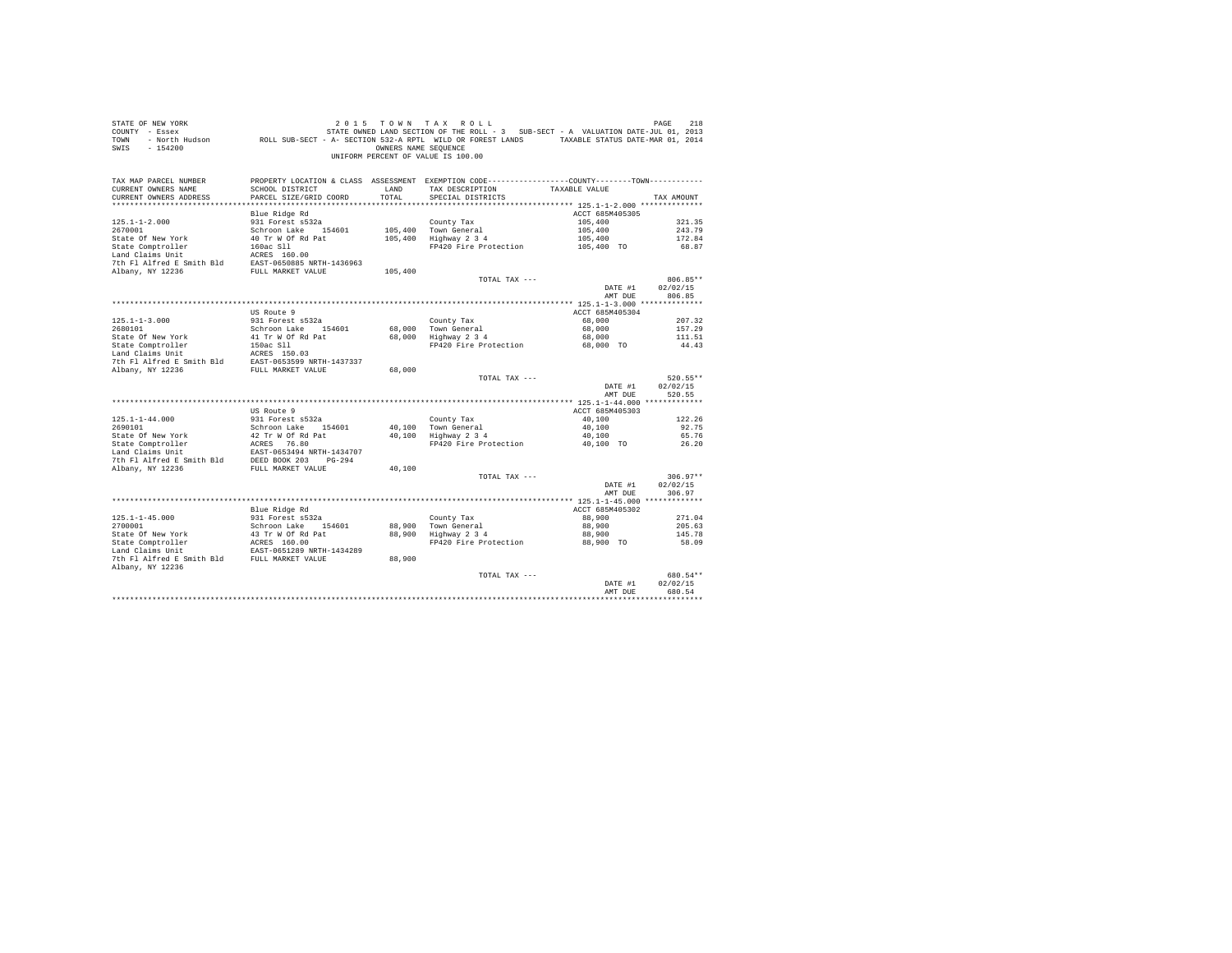| STATE OF NEW YORK<br>COUNTY - Essex<br>TOWN<br>$-154200$<br>SWIS       |                                                                | OWNERS NAME SEOUENCE | 2015 TOWN TAX ROLL<br>STATE OWNED LAND SECTION OF THE ROLL - 3 SUB-SECT - A VALUATION DATE-JUL 01, 2013<br>- North Hudson ROLL SUB-SECT - A- SECTION 532-A RPTL WILD OR FOREST LANDS TAXABLE STATUS DATE-MAR 01, 2014<br>UNIFORM PERCENT OF VALUE IS 100.00 |                    | PAGE<br>219          |
|------------------------------------------------------------------------|----------------------------------------------------------------|----------------------|-------------------------------------------------------------------------------------------------------------------------------------------------------------------------------------------------------------------------------------------------------------|--------------------|----------------------|
| TAX MAP PARCEL NUMBER<br>CURRENT OWNERS NAME<br>CURRENT OWNERS ADDRESS | SCHOOL DISTRICT<br>PARCEL SIZE/GRID COORD                      | LAND<br>TOTAL        | PROPERTY LOCATION & CLASS ASSESSMENT EXEMPTION CODE---------------COUNTY-------TOWN---------<br>TAX DESCRIPTION<br>SPECIAL DISTRICTS                                                                                                                        | TAXABLE VALUE      | TAX AMOUNT           |
|                                                                        | Blue Ridge Rd                                                  |                      |                                                                                                                                                                                                                                                             | ACCT 685M405501    |                      |
| $124. -2 - 31.000$                                                     | 931 Forest s532a                                               |                      | County Tax                                                                                                                                                                                                                                                  | 121,400            | 370.13               |
| 2710001                                                                | Schroon Lake 154601                                            |                      | 121,400 Town General                                                                                                                                                                                                                                        | 121,400            | 280.80               |
| State Of New York                                                      | 44 Tr W Of Rd Pat                                              |                      | 121,400 Highway 2 3 4                                                                                                                                                                                                                                       | 121,400            | 199.08               |
| State Comptroller                                                      | ACRES 160.00                                                   |                      | FP420 Fire Protection                                                                                                                                                                                                                                       | 121,400 TO         | 79.32                |
| Land Claims Unit                                                       | EAST-0648497 NRTH-1433644                                      |                      |                                                                                                                                                                                                                                                             |                    |                      |
| 7th Fl Alfred E Smith Bld FULL MARKET VALUE                            |                                                                | 121,400              |                                                                                                                                                                                                                                                             |                    |                      |
| Albany, NY 12236                                                       |                                                                |                      | TOTAL TAX ---                                                                                                                                                                                                                                               |                    | $929.33**$           |
|                                                                        |                                                                |                      |                                                                                                                                                                                                                                                             | DATE #1            | 02/02/15             |
|                                                                        |                                                                |                      |                                                                                                                                                                                                                                                             | AMT DUE            | 929.33               |
|                                                                        |                                                                |                      |                                                                                                                                                                                                                                                             |                    |                      |
|                                                                        | Blue Ridge Rd                                                  |                      |                                                                                                                                                                                                                                                             | ACCT 685M405415    |                      |
| $124. - 2 - 30.000$                                                    | 931 Forest s532a                                               |                      | County Tax                                                                                                                                                                                                                                                  | 170,600            | 520.14               |
| 2720001                                                                | Schroon Lake 154601                                            |                      | 170,600 Town General                                                                                                                                                                                                                                        | 170,600            | 394.61               |
| State Of New York                                                      | 45 Tr W Of Rd Pat                                              |                      | 170,600 Highway 2 3 4                                                                                                                                                                                                                                       | 170,600            | 279.76               |
| State Comptroller<br>Land Claims Unit                                  | ACRES 160.00<br>EAST-0645891 NRTH-1433308                      |                      | FP420 Fire Protection                                                                                                                                                                                                                                       | 170,600 TO         | 111.47               |
|                                                                        |                                                                |                      |                                                                                                                                                                                                                                                             |                    |                      |
| 7th Fl Alfred E Smith Bld FULL MARKET VALUE                            |                                                                | 170,600              |                                                                                                                                                                                                                                                             |                    |                      |
| Albany, NY 12236                                                       |                                                                |                      | TOTAL TAX ---                                                                                                                                                                                                                                               |                    | $1,305.98**$         |
|                                                                        |                                                                |                      |                                                                                                                                                                                                                                                             | DATE #1<br>AMT DUE | 02/02/15<br>1,305.98 |
|                                                                        |                                                                |                      |                                                                                                                                                                                                                                                             |                    |                      |
|                                                                        | Blue Ridge Rd                                                  |                      |                                                                                                                                                                                                                                                             | ACCT 685M405414    |                      |
| $124. -2 - 29.000$                                                     | 931 Forest s532a                                               |                      | County Tax                                                                                                                                                                                                                                                  | 290,900            | 886.91               |
| 2730001                                                                | Schroon Lake 154601                                            |                      | 290.900 Town General                                                                                                                                                                                                                                        | 290,900            | 672.86               |
| 2730001<br>State Of New York<br>State Comptroller                      | 46 Tr W Of Rd Pat<br>ACRES 160.00                              |                      | 290,900 Highway 2 3 4                                                                                                                                                                                                                                       | 290,900            | 477.04               |
|                                                                        |                                                                |                      | FP420 Fire Protection                                                                                                                                                                                                                                       | 290,900 TO         | 190.07               |
| 7th Fl Alfred E Smith Bld FULL MARKET VALUE                            | EAST-0643351 NRTH-1432968                                      | 290.900              |                                                                                                                                                                                                                                                             |                    |                      |
| Albany, NY 12236                                                       |                                                                |                      |                                                                                                                                                                                                                                                             |                    |                      |
|                                                                        |                                                                |                      | TOTAL TAX ---                                                                                                                                                                                                                                               |                    | $2.226.88**$         |
|                                                                        |                                                                |                      |                                                                                                                                                                                                                                                             | DATE #1            | 02/02/15             |
|                                                                        |                                                                |                      |                                                                                                                                                                                                                                                             | AMT DUE            | 2.226.88             |
|                                                                        |                                                                |                      |                                                                                                                                                                                                                                                             |                    |                      |
|                                                                        | Blue Ridge Rd                                                  |                      |                                                                                                                                                                                                                                                             | ACCT 685M405413    |                      |
| $124. -2 - 28.000$                                                     | 931 Forest s532a                                               |                      | County Tax                                                                                                                                                                                                                                                  | 145,500            | 443.61               |
|                                                                        | Schroon Lake 154601                                            |                      | 145,500 Town General<br>145,500 Highway 2 3 4                                                                                                                                                                                                               | 145,500            | 336.55               |
| 2740001<br>State Of New York<br>State Comptroller<br>Trains Unit       | 47 Tr W Of Rd Pat<br>ACRES 160.00<br>EAST-0640655 NRTH-1432598 |                      |                                                                                                                                                                                                                                                             | 145,500            | 238.60               |
|                                                                        |                                                                |                      | FP420 Fire Protection                                                                                                                                                                                                                                       | 145,500 TO         | 95.07                |
|                                                                        |                                                                |                      |                                                                                                                                                                                                                                                             |                    |                      |
| 7th Fl Alfred E Smith Bld FULL MARKET VALUE<br>Albany, NY 12236        |                                                                | 145,500              |                                                                                                                                                                                                                                                             |                    |                      |
|                                                                        |                                                                |                      | TOTAL TAX ---                                                                                                                                                                                                                                               |                    | $1.113.83**$         |
|                                                                        |                                                                |                      |                                                                                                                                                                                                                                                             | DATE #1            | 02/02/15             |
|                                                                        |                                                                |                      |                                                                                                                                                                                                                                                             | AMT DUE            | 1,113.83             |
|                                                                        |                                                                |                      |                                                                                                                                                                                                                                                             |                    |                      |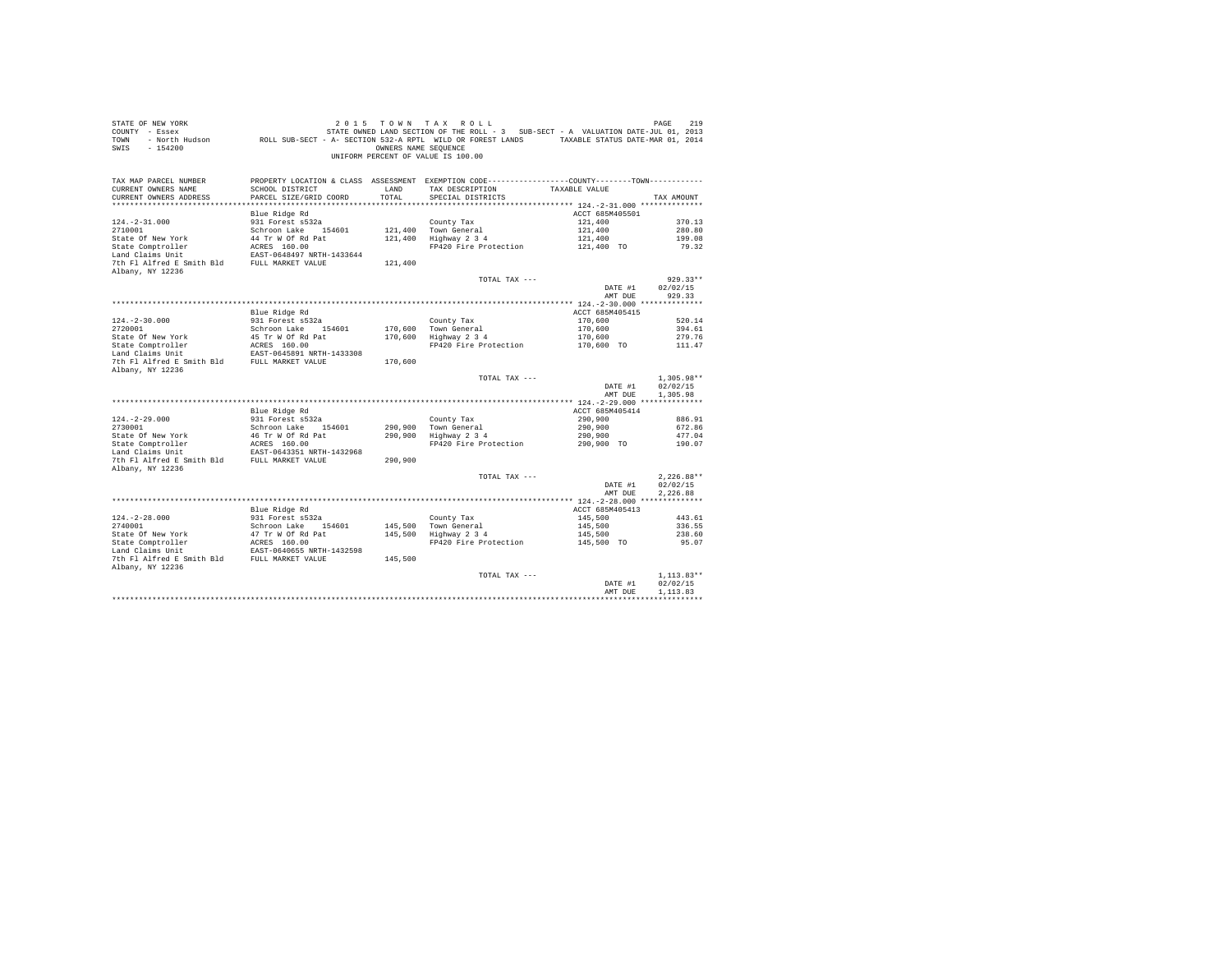| STATE OF NEW YORK<br>COUNTY - Essex<br>TOWN<br>SWIS<br>$-154200$                                                                                                                                                                      |                                           | OWNERS NAME SEOUENCE | 2015 TOWN TAX ROLL<br>UF NEW YORK TO A TAX HOULD TO WELL AND TREE ROLL AND TREE ROLL TO A TANK TO PAGE THE ROLL TO A VALUATION DATE<br>2013 STATE OWNED LAND SECTION OF THE ROLL - 3 SUB-SECT - A VALUATION DATE-JUL 01, 2013<br>- North Hudson         RO<br>UNIFORM PERCENT OF VALUE IS 100.00 |                    | PAGE<br>220                    |
|---------------------------------------------------------------------------------------------------------------------------------------------------------------------------------------------------------------------------------------|-------------------------------------------|----------------------|--------------------------------------------------------------------------------------------------------------------------------------------------------------------------------------------------------------------------------------------------------------------------------------------------|--------------------|--------------------------------|
| TAX MAP PARCEL NUMBER<br>CURRENT OWNERS NAME<br>CURRENT OWNERS ADDRESS                                                                                                                                                                | SCHOOL DISTRICT<br>PARCEL SIZE/GRID COORD | LAND<br>TOTAL        | PROPERTY LOCATION & CLASS ASSESSMENT EXEMPTION CODE---------------COUNTY-------TOWN---------<br>TAX DESCRIPTION TAXABLE VALUE<br>SPECIAL DISTRICTS                                                                                                                                               |                    | TAX AMOUNT                     |
|                                                                                                                                                                                                                                       | Blue Ridge Rd                             |                      |                                                                                                                                                                                                                                                                                                  | ACCT 685M405412    |                                |
| $124. -2 - 27.000$                                                                                                                                                                                                                    | 931 Forest s532a                          |                      | County Tax                                                                                                                                                                                                                                                                                       | 88,600             | 270.13                         |
| 2750001                                                                                                                                                                                                                               | Schroon Lake 154601                       |                      | 88,600 Town General                                                                                                                                                                                                                                                                              | 88,600             | 204.94                         |
|                                                                                                                                                                                                                                       |                                           |                      | 88,600 Hown General<br>88,600 Highway 2 3 4                                                                                                                                                                                                                                                      | 88,600             | 145.29                         |
|                                                                                                                                                                                                                                       |                                           |                      | FP420 Fire Protection 88,600 TO                                                                                                                                                                                                                                                                  |                    | 57.89                          |
|                                                                                                                                                                                                                                       |                                           |                      |                                                                                                                                                                                                                                                                                                  |                    |                                |
|                                                                                                                                                                                                                                       |                                           |                      |                                                                                                                                                                                                                                                                                                  |                    |                                |
|                                                                                                                                                                                                                                       |                                           | 88,600               | TOTAL TAX ---                                                                                                                                                                                                                                                                                    |                    | $678.25**$                     |
|                                                                                                                                                                                                                                       |                                           |                      |                                                                                                                                                                                                                                                                                                  | DATE #1            | 02/02/15                       |
|                                                                                                                                                                                                                                       |                                           |                      |                                                                                                                                                                                                                                                                                                  | AMT DUE            | 678.25                         |
|                                                                                                                                                                                                                                       |                                           |                      |                                                                                                                                                                                                                                                                                                  |                    |                                |
|                                                                                                                                                                                                                                       | Blue Ridge Rd                             |                      |                                                                                                                                                                                                                                                                                                  | ACCT 685M405411    |                                |
| $124. - 2 - 26.000$                                                                                                                                                                                                                   | 931 Forest s532a                          |                      | County Tax                                                                                                                                                                                                                                                                                       | 77,800             | 237.20                         |
| 2760001                                                                                                                                                                                                                               | Schroon Lake 154601                       |                      | 77,800 Town General<br>77,800 Highway 2 3 4                                                                                                                                                                                                                                                      | 77,800<br>77,800   | 179.95<br>127.58               |
|                                                                                                                                                                                                                                       |                                           |                      | FP420 Fire Protection 77,800 TO                                                                                                                                                                                                                                                                  |                    | 50.83                          |
|                                                                                                                                                                                                                                       |                                           |                      |                                                                                                                                                                                                                                                                                                  |                    |                                |
|                                                                                                                                                                                                                                       |                                           |                      |                                                                                                                                                                                                                                                                                                  |                    |                                |
|                                                                                                                                                                                                                                       |                                           | 77,800               |                                                                                                                                                                                                                                                                                                  |                    |                                |
|                                                                                                                                                                                                                                       |                                           |                      | TOTAL TAX ---                                                                                                                                                                                                                                                                                    | DATE #1<br>AMT DUE | 595.56**<br>02/02/15<br>595.56 |
|                                                                                                                                                                                                                                       |                                           |                      |                                                                                                                                                                                                                                                                                                  |                    |                                |
|                                                                                                                                                                                                                                       | Blue Ridge Rd                             |                      |                                                                                                                                                                                                                                                                                                  | ACCT 685M405410    |                                |
| $124. -2 - 25.000$                                                                                                                                                                                                                    | 931 Forest s532a                          |                      | County Tax                                                                                                                                                                                                                                                                                       | 105,900            | 322.87                         |
| 2770001                                                                                                                                                                                                                               | Schroon Lake 154601                       |                      | 105,900 Town General<br>105,900 Highway 2 3 4                                                                                                                                                                                                                                                    | 105,900            | 244.95                         |
|                                                                                                                                                                                                                                       |                                           |                      | FP420 Fire Protection 105,900 TO                                                                                                                                                                                                                                                                 | 105,900            | 173.66                         |
| State Of New York 50 Tr W GC Rd Pat<br>State Comptroller ACRSS 160.00<br>Land Claims Unit<br>Land Claims Unit Patch 20217-032834 NRTH-1431741<br>7th F1 Airfred E Smith Bld<br>DEED BOOK 372<br>FULL MARKET VALUE<br>Albany, NY 12236 |                                           |                      |                                                                                                                                                                                                                                                                                                  |                    | 69.20                          |
|                                                                                                                                                                                                                                       |                                           |                      |                                                                                                                                                                                                                                                                                                  |                    |                                |
|                                                                                                                                                                                                                                       |                                           | 105,900              |                                                                                                                                                                                                                                                                                                  |                    |                                |
|                                                                                                                                                                                                                                       |                                           |                      | TOTAL TAX ---                                                                                                                                                                                                                                                                                    |                    | $810.68**$                     |
|                                                                                                                                                                                                                                       |                                           |                      |                                                                                                                                                                                                                                                                                                  | DATE #1            | 02/02/15                       |
|                                                                                                                                                                                                                                       |                                           |                      |                                                                                                                                                                                                                                                                                                  | AMT DUE            | 810.68                         |
|                                                                                                                                                                                                                                       | Blue Ridge Rd                             |                      |                                                                                                                                                                                                                                                                                                  | ACCT 685M405409    |                                |
| $124. - 2 - 24.000$                                                                                                                                                                                                                   |                                           |                      | County Tax                                                                                                                                                                                                                                                                                       | 218,100            | 664.96                         |
| 2780001                                                                                                                                                                                                                               | 931 Forest s532a<br>Schroon Lake 154601   |                      | County Tax<br>218,100   Town General<br>218,100   Highway 2 3 4                                                                                                                                                                                                                                  | 218,100            | 504.47                         |
|                                                                                                                                                                                                                                       |                                           |                      |                                                                                                                                                                                                                                                                                                  | 218,100            | 357.66                         |
|                                                                                                                                                                                                                                       |                                           |                      | FP420 Fire Protection 218,100 TO                                                                                                                                                                                                                                                                 |                    | 142.51                         |
|                                                                                                                                                                                                                                       |                                           |                      |                                                                                                                                                                                                                                                                                                  |                    |                                |
|                                                                                                                                                                                                                                       |                                           |                      |                                                                                                                                                                                                                                                                                                  |                    |                                |
|                                                                                                                                                                                                                                       |                                           |                      | TOTAL TAX ---                                                                                                                                                                                                                                                                                    |                    | $1.669.60**$                   |
|                                                                                                                                                                                                                                       |                                           |                      |                                                                                                                                                                                                                                                                                                  | DATE #1            | 02/02/15                       |
|                                                                                                                                                                                                                                       |                                           |                      |                                                                                                                                                                                                                                                                                                  | AMT DUE            | 1,669.60                       |
|                                                                                                                                                                                                                                       |                                           |                      |                                                                                                                                                                                                                                                                                                  |                    |                                |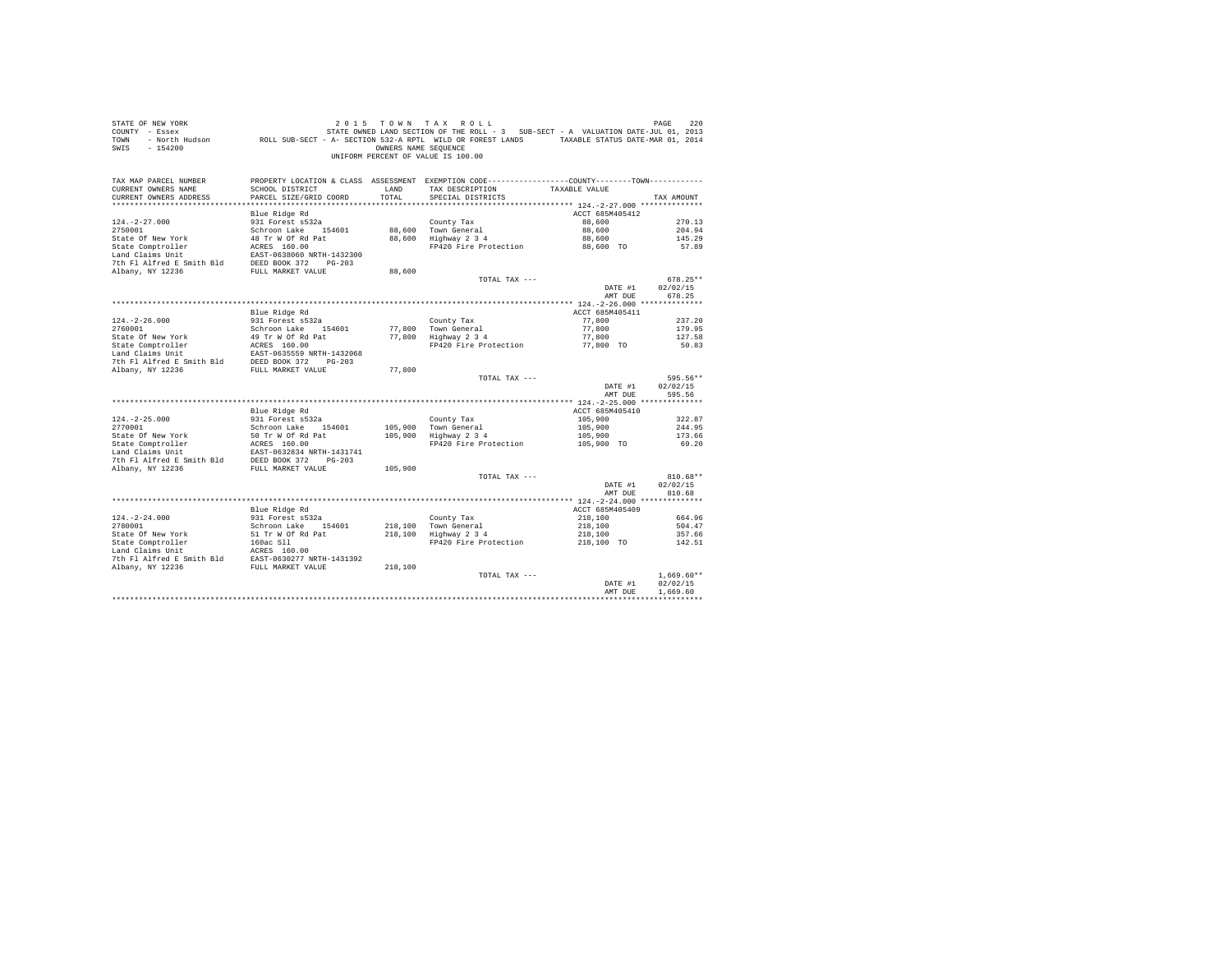| SWIS - 154200                                                                                                                                                                                                                                          |                           | OWNERS NAME SEQUENCE | UNIFORM PERCENT OF VALUE IS 100.00                                                                                                   |                         |                          |
|--------------------------------------------------------------------------------------------------------------------------------------------------------------------------------------------------------------------------------------------------------|---------------------------|----------------------|--------------------------------------------------------------------------------------------------------------------------------------|-------------------------|--------------------------|
| TAX MAP PARCEL NUMBER<br>CURRENT OWNERS NAME                                                                                                                                                                                                           | SCHOOL DISTRICT           |                      | PROPERTY LOCATION & CLASS ASSESSMENT EXEMPTION CODE----------------COUNTY-------TOWN----------<br>LAND TAX DESCRIPTION TAXABLE VALUE |                         |                          |
| CURRENT OWNERS ADDRESS                                                                                                                                                                                                                                 | PARCEL SIZE/GRID COORD    | TOTAL                | SPECIAL DISTRICTS                                                                                                                    |                         | TAX AMOUNT               |
|                                                                                                                                                                                                                                                        | Blue Ridge Rd             |                      |                                                                                                                                      | ACCT 685M405408         |                          |
| $124. -2 - 23.000$                                                                                                                                                                                                                                     | 931 Forest s532a          |                      |                                                                                                                                      | 100,700                 | 307.02                   |
| 2790001                                                                                                                                                                                                                                                | Schroon Lake 154601       |                      |                                                                                                                                      | 100,700                 | 232.92                   |
| State Of New York                                                                                                                                                                                                                                      | 52 Tr W Of Rd Pat         |                      | County Tax<br>100,700 Town General<br>100,700 Highway 2 3 4                                                                          | 100,700                 | 165.14                   |
| State Comptroller 19.3ac Sll<br>Land Claims Unit 19.3ac Sll<br>7th Fl Alfred E Smith Bld<br>EAST-0627518 NRTH-1430741                                                                                                                                  |                           |                      | FP420 Fire Protection                                                                                                                | 100,700 TO              | 65.80                    |
|                                                                                                                                                                                                                                                        |                           |                      |                                                                                                                                      |                         |                          |
|                                                                                                                                                                                                                                                        |                           |                      |                                                                                                                                      |                         |                          |
| Albany, NY 12236                                                                                                                                                                                                                                       | FULL MARKET VALUE 100,700 |                      |                                                                                                                                      |                         |                          |
|                                                                                                                                                                                                                                                        |                           |                      | TOTAL TAX ---                                                                                                                        |                         | 770.88**                 |
|                                                                                                                                                                                                                                                        |                           |                      |                                                                                                                                      | DATE #1 02/02/15        |                          |
|                                                                                                                                                                                                                                                        |                           |                      |                                                                                                                                      | AMT DUE                 | 770.88                   |
|                                                                                                                                                                                                                                                        | Blue Ridge Rd             |                      |                                                                                                                                      | ACCT 685M405407         |                          |
| $124. - 2 - 3.000$                                                                                                                                                                                                                                     | 931 Forest s532a          |                      |                                                                                                                                      | 332,300                 | 1,013.14                 |
| 2800001                                                                                                                                                                                                                                                | Schroon Lake 154601       |                      |                                                                                                                                      | 332,300                 | 768.62                   |
| State Of New York                                                                                                                                                                                                                                      | 53 Tr W Of Rd Pat         |                      | County Tax<br>332,300 Town General<br>332,300 Highway 2 3 4                                                                          | 332,300                 | 544.93                   |
|                                                                                                                                                                                                                                                        |                           |                      | FP420 Fire Protection                                                                                                                | 332,300 TO              | 217.12                   |
|                                                                                                                                                                                                                                                        |                           |                      |                                                                                                                                      |                         |                          |
| State Comptroller 228.3ac S11<br>Land Claims Unit 228.3ac S11<br>Land Claims Unit 228.30<br>7th F1 Alfred E Smith B1d<br>228.3ac S11<br>228.3ac S11<br>228.3ac S11<br>228.3ac S11<br>228.3ac S11<br>228.3ac S11<br>228.3ac S11<br>228.3ac S11<br>228.4 |                           |                      |                                                                                                                                      |                         |                          |
|                                                                                                                                                                                                                                                        |                           | 332,300              |                                                                                                                                      |                         |                          |
|                                                                                                                                                                                                                                                        |                           |                      | TOTAL TAX ---                                                                                                                        | DATE #1                 | $2,543.81**$<br>02/02/15 |
|                                                                                                                                                                                                                                                        |                           |                      |                                                                                                                                      | AMT DUE                 | 2.543.81                 |
|                                                                                                                                                                                                                                                        |                           |                      |                                                                                                                                      |                         |                          |
|                                                                                                                                                                                                                                                        | Blue Ridge Rd             |                      |                                                                                                                                      | ACCT 685M405406         |                          |
| $124. - 2 - 5.000$                                                                                                                                                                                                                                     | 931 Forest s532a          |                      | County Tax<br>150,300 Town General<br>150,300 Highway 2 3 4                                                                          | 150,300                 | 458.24                   |
| 2810001                                                                                                                                                                                                                                                | Schroon Lake 154601       |                      |                                                                                                                                      | 150,300                 | 347.65                   |
|                                                                                                                                                                                                                                                        |                           |                      |                                                                                                                                      | $150,300$<br>150,300 TO | 246.47                   |
|                                                                                                                                                                                                                                                        |                           |                      | FP420 Fire Protection                                                                                                                |                         | 98.21                    |
|                                                                                                                                                                                                                                                        |                           |                      |                                                                                                                                      |                         |                          |
|                                                                                                                                                                                                                                                        |                           |                      |                                                                                                                                      |                         |                          |
|                                                                                                                                                                                                                                                        |                           |                      | TOTAL TAX ---                                                                                                                        |                         | $1.150.57**$             |
|                                                                                                                                                                                                                                                        |                           |                      |                                                                                                                                      | DATE #1                 | 02/02/15                 |
|                                                                                                                                                                                                                                                        |                           |                      |                                                                                                                                      | AMT DUE                 | 1,150.57                 |
|                                                                                                                                                                                                                                                        |                           |                      |                                                                                                                                      |                         |                          |
|                                                                                                                                                                                                                                                        | Blue Ridge Rd             |                      |                                                                                                                                      | ACCT 685M405405         |                          |
|                                                                                                                                                                                                                                                        |                           |                      |                                                                                                                                      | 143,000                 | 435.99                   |
|                                                                                                                                                                                                                                                        |                           |                      |                                                                                                                                      | 143,000                 | 330.77                   |
|                                                                                                                                                                                                                                                        |                           |                      | FP420 Fire Protection 143,000 TO                                                                                                     | 143,000                 | 234.50<br>93.44          |
|                                                                                                                                                                                                                                                        |                           |                      |                                                                                                                                      |                         |                          |
|                                                                                                                                                                                                                                                        |                           |                      |                                                                                                                                      |                         |                          |
|                                                                                                                                                                                                                                                        |                           |                      |                                                                                                                                      |                         |                          |
|                                                                                                                                                                                                                                                        |                           |                      |                                                                                                                                      |                         |                          |
|                                                                                                                                                                                                                                                        |                           |                      |                                                                                                                                      |                         | $1.094.70**$             |
|                                                                                                                                                                                                                                                        |                           |                      |                                                                                                                                      | DATE #1                 | 02/02/15                 |
|                                                                                                                                                                                                                                                        |                           |                      |                                                                                                                                      | AMT DUE                 | 1,094.70                 |
|                                                                                                                                                                                                                                                        |                           |                      |                                                                                                                                      |                         |                          |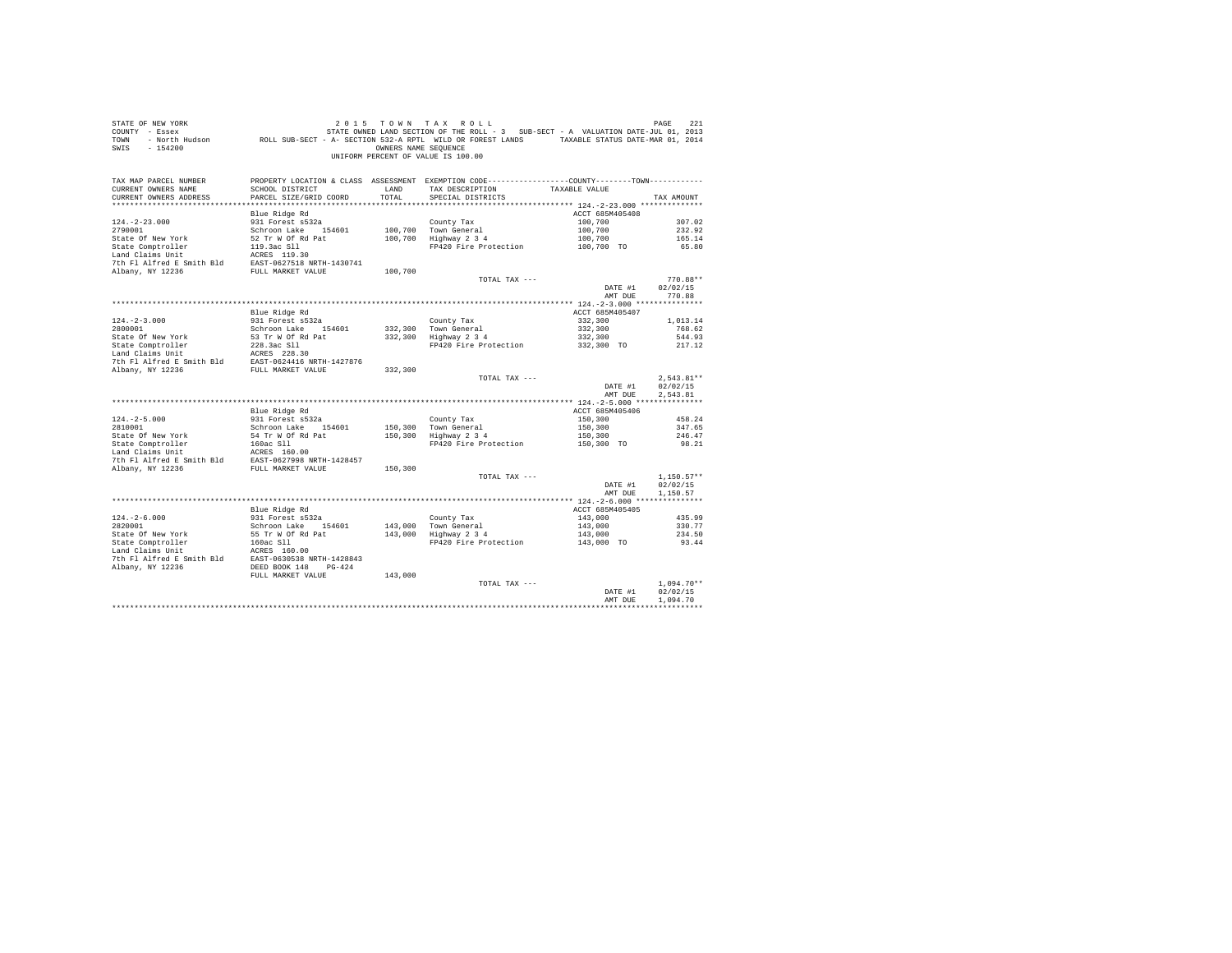| STATE OF NEW YORK<br>SWIS - 154200                                                                                                                                                                                                           |                                           |               | 2015 TOWN TAX ROLL<br>OWNERS NAME SEQUENCE<br>UNIFORM PERCENT OF VALUE IS 100.00                                                        |                                  | PAGE<br>222        |
|----------------------------------------------------------------------------------------------------------------------------------------------------------------------------------------------------------------------------------------------|-------------------------------------------|---------------|-----------------------------------------------------------------------------------------------------------------------------------------|----------------------------------|--------------------|
| TAX MAP PARCEL NUMBER<br>CURRENT OWNERS NAME<br>CURRENT OWNERS ADDRESS                                                                                                                                                                       | SCHOOL DISTRICT<br>PARCEL SIZE/GRID COORD | LAND<br>TOTAL | PROPERTY LOCATION & CLASS ASSESSMENT EXEMPTION CODE----------------COUNTY--------TOWN----------<br>TAX DESCRIPTION<br>SPECIAL DISTRICTS | TAXABLE VALUE                    | TAX AMOUNT         |
|                                                                                                                                                                                                                                              | Blue Ridge Rd                             |               |                                                                                                                                         | ACCT 685M405404                  |                    |
| $124. - 2 - 7.000$                                                                                                                                                                                                                           | 931 Forest s532a                          |               | County Tax                                                                                                                              | 102,200                          | 311.59             |
| 2830001                                                                                                                                                                                                                                      | Schroon Lake 154601                       |               | 102,200 Town General<br>102,200 Highway 2 3 4                                                                                           | 102,200                          | 236.39             |
| State Of New York                                                                                                                                                                                                                            | 56 Tr W Of Rd Pat                         |               | $\frac{3}{2}$ Highway 2 3 4 $\frac{102,200}{20}$<br>FP420 Fire Protection $\frac{102,200}{200}$ TO                                      |                                  | 167.59             |
| State Comptroller<br>Land Claims Unit                                                                                                                                                                                                        | 160ac Sll<br>ACRES 160.00                 |               |                                                                                                                                         |                                  | 66.78              |
|                                                                                                                                                                                                                                              |                                           |               |                                                                                                                                         |                                  |                    |
| 7th F1 Alfred E Smith Bld<br>BAST-0633116 NRTH-1429149<br>Albany, NY 12236<br>DEED BOOK 372 PG-203                                                                                                                                           |                                           |               |                                                                                                                                         |                                  |                    |
|                                                                                                                                                                                                                                              | FULL MARKET VALUE                         | 102,200       |                                                                                                                                         |                                  |                    |
|                                                                                                                                                                                                                                              |                                           |               | TOTAL TAX ---                                                                                                                           |                                  | 782.35**           |
|                                                                                                                                                                                                                                              |                                           |               |                                                                                                                                         | DATE #1<br>AMT DUE               | 02/02/15<br>782.35 |
|                                                                                                                                                                                                                                              |                                           |               |                                                                                                                                         |                                  |                    |
|                                                                                                                                                                                                                                              | Blue Ridge Rd                             |               |                                                                                                                                         | ACCT 685M405403                  |                    |
| 124.-2-8.000<br>2840001                                                                                                                                                                                                                      | 931 Forest s532a                          |               |                                                                                                                                         | 90,100                           | 274.70             |
|                                                                                                                                                                                                                                              | Schroon Lake 154601                       |               | County Tax<br>90,100 Town General<br>90,100 Highway 2 3 4                                                                               | 90,100                           | 208.41             |
| State Of New York                                                                                                                                                                                                                            | 57 Tr W Of Rd Pat                         |               | FP420 Fire Protection                                                                                                                   | 90,100<br>90,100 TO              | 147.75<br>58.87    |
|                                                                                                                                                                                                                                              |                                           |               |                                                                                                                                         |                                  |                    |
|                                                                                                                                                                                                                                              |                                           |               |                                                                                                                                         |                                  |                    |
| State Othew Turk<br>State Comptroller 160ac S11<br>Land Claims Unit RCRES 160.00<br>7th Fl Alm I and CRES BOR 372<br>2002 122 PG35843 NRTH-1429436<br>DEED BOR 372 PG203<br>2008 322 PG31<br>2008 322 PG31<br>2008 322 PG31<br>2008 322 PG31 |                                           |               |                                                                                                                                         |                                  |                    |
|                                                                                                                                                                                                                                              | FULL MARKET VALUE                         | 90,100        | TOTAL TAX ---                                                                                                                           |                                  | 689.73**           |
|                                                                                                                                                                                                                                              |                                           |               |                                                                                                                                         | DATE #1<br>AMT DUE               | 02/02/15<br>689.73 |
|                                                                                                                                                                                                                                              |                                           |               |                                                                                                                                         |                                  |                    |
|                                                                                                                                                                                                                                              | Blue Ridge Rd<br>931 Forest s532a         |               |                                                                                                                                         | ACCT 685M405402                  |                    |
| $124. - 2 - 9.000$                                                                                                                                                                                                                           |                                           |               | County Tax                                                                                                                              | 92,700                           | 282.63             |
| 2850001                                                                                                                                                                                                                                      | Schroon Lake 154601<br>58 Tr W Of Rd Pat  |               | 92,700 Town General<br>92,700 Highway 2 3 4                                                                                             | 92,700<br>92,700                 | 214.42<br>152.02   |
|                                                                                                                                                                                                                                              | 160ac Sll                                 |               | FP420 Fire Protection                                                                                                                   | 92,700 TO                        | 60.57              |
| State Of New York<br>State Comptroller<br>Land Claims Unit                                                                                                                                                                                   | ACRES 160.00                              |               |                                                                                                                                         |                                  |                    |
| 7th Fl Alfred E Smith Bld EAST-0638495 NRTH-1429763                                                                                                                                                                                          |                                           |               |                                                                                                                                         |                                  |                    |
| Albany, NY 12236                                                                                                                                                                                                                             | DEED BOOK 372 PG-203<br>FULL MARKET VALUE | 92,700        |                                                                                                                                         |                                  |                    |
|                                                                                                                                                                                                                                              |                                           |               | TOTAL TAX ---                                                                                                                           |                                  | $709.64**$         |
|                                                                                                                                                                                                                                              |                                           |               |                                                                                                                                         | DATE #1                          | 02/02/15           |
|                                                                                                                                                                                                                                              |                                           |               |                                                                                                                                         | AMT DUE                          | 709.64             |
|                                                                                                                                                                                                                                              |                                           |               |                                                                                                                                         |                                  |                    |
|                                                                                                                                                                                                                                              | Blue Ridge Rd<br>931 Forest s532a         |               |                                                                                                                                         | ACCT 685M405506<br>195,300       | 595.44             |
| 124.-2-10.000<br>2860001                                                                                                                                                                                                                     | Schroon Lake 154601                       |               |                                                                                                                                         | 195,300                          | 451.74             |
|                                                                                                                                                                                                                                              | 59 Tr W Of Rd Pat                         |               | County Tax<br>195,300 Town General<br>195,300 Highway 2 3 4                                                                             | 195,300                          | 320.27             |
| State Of New York 59 Tr W Of Rd Pat<br>State Comptroller 160ac Sll<br>Land Claims Unit ACRES 160.00                                                                                                                                          |                                           |               | FP420 Fire Protection                                                                                                                   | 195,300 TO                       | 127.61             |
|                                                                                                                                                                                                                                              |                                           |               |                                                                                                                                         |                                  |                    |
|                                                                                                                                                                                                                                              |                                           | 195,300       |                                                                                                                                         |                                  |                    |
|                                                                                                                                                                                                                                              |                                           |               | TOTAL TAX ---                                                                                                                           |                                  | $1.495.06**$       |
|                                                                                                                                                                                                                                              |                                           |               |                                                                                                                                         | DATE #1                          | 02/02/15           |
|                                                                                                                                                                                                                                              |                                           |               |                                                                                                                                         | AMT DUE                          | 1.495.06           |
|                                                                                                                                                                                                                                              |                                           |               |                                                                                                                                         | ******************************** |                    |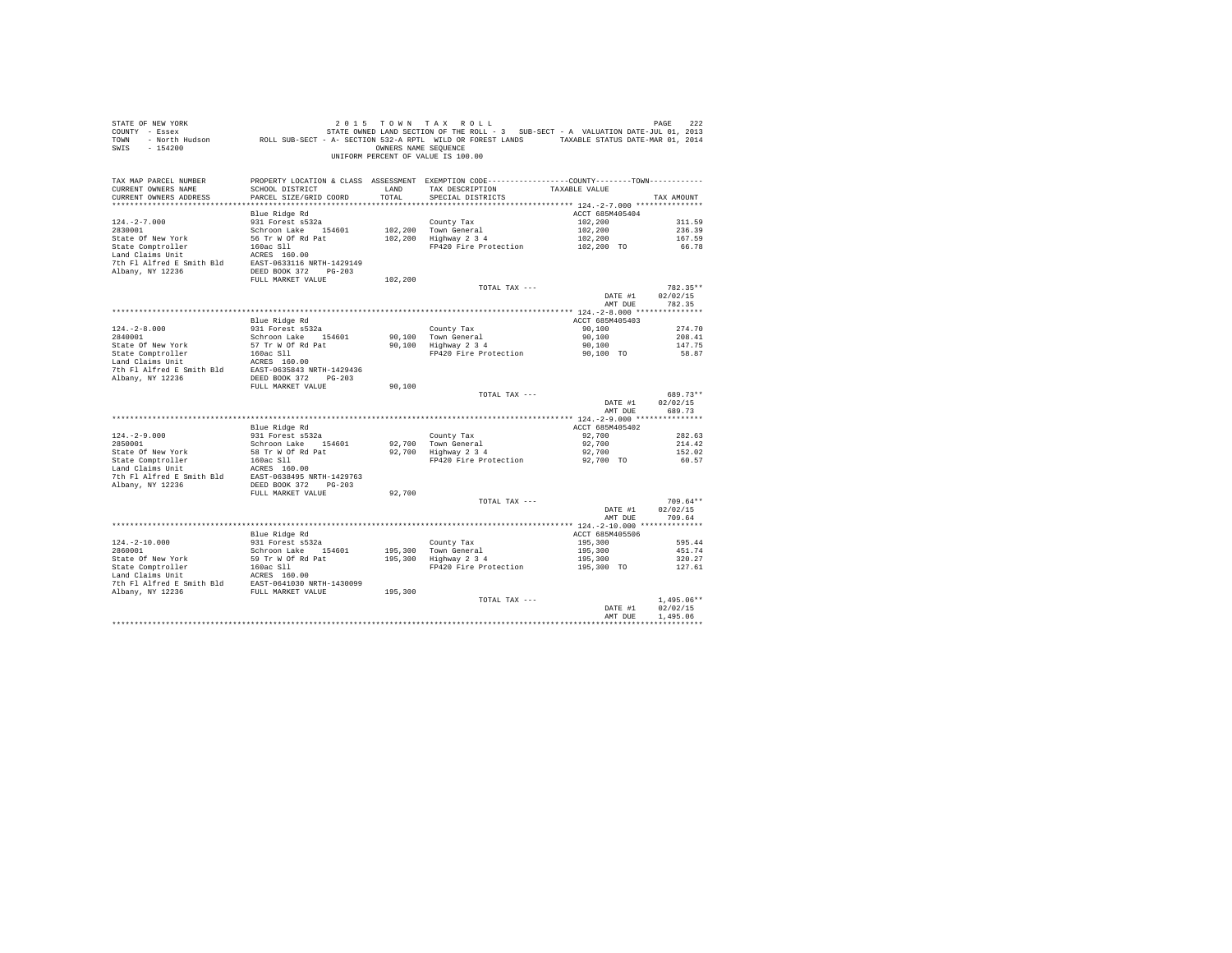| STATE OF NEW YORK                           |                                                                                                 |                      | 2015 TOWN TAX ROLL                                                                |                    | PAGE<br>223  |
|---------------------------------------------|-------------------------------------------------------------------------------------------------|----------------------|-----------------------------------------------------------------------------------|--------------------|--------------|
| COUNTY - Essex                              |                                                                                                 |                      | STATE OWNED LAND SECTION OF THE ROLL - 3 SUB-SECT - A VALUATION DATE-JUL 01, 2013 |                    |              |
| TOWN - North Hudson                         | ROLL SUB-SECT - A- SECTION 532-A RPTL WILD OR FOREST LANDS TAXABLE STATUS DATE-MAR 01, 2014     |                      |                                                                                   |                    |              |
| SWIS<br>$-154200$                           |                                                                                                 | OWNERS NAME SEQUENCE |                                                                                   |                    |              |
|                                             |                                                                                                 |                      | UNIFORM PERCENT OF VALUE IS 100.00                                                |                    |              |
|                                             |                                                                                                 |                      |                                                                                   |                    |              |
|                                             |                                                                                                 |                      |                                                                                   |                    |              |
| TAX MAP PARCEL NUMBER                       | PROPERTY LOCATION & CLASS ASSESSMENT EXEMPTION CODE----------------COUNTY--------TOWN---------- |                      |                                                                                   |                    |              |
| CURRENT OWNERS NAME                         | SCHOOL DISTRICT                                                                                 | LAND                 | TAX DESCRIPTION                                                                   | TAXABLE VALUE      |              |
| CURRENT OWNERS ADDRESS                      | PARCEL SIZE/GRID COORD                                                                          | TOTAL                | SPECIAL DISTRICTS                                                                 |                    | TAX AMOUNT   |
| *************************                   |                                                                                                 |                      |                                                                                   |                    |              |
|                                             | Blue Ridge Rd                                                                                   |                      |                                                                                   | ACCT 685M405505    |              |
| $124. - 2 - 11.000$                         | 931 Forest s532a                                                                                |                      | County Tax                                                                        | 262,300            | 799.72       |
| 2870001                                     | Schroon Lake 154601                                                                             | 262,300              | Town General                                                                      | 262,300            | 606.71       |
| State Of New York                           | 60 Tr W Of Rd Pat                                                                               |                      | 262,300 Highway 2 3 4                                                             | 262,300            | 430.14       |
| State Comptroller                           | 160ac Sll                                                                                       |                      | FP420 Fire Protection                                                             | 262,300 TO         | 171.39       |
|                                             |                                                                                                 |                      |                                                                                   |                    |              |
| Land Claims Unit                            | ACRES 160.00                                                                                    |                      |                                                                                   |                    |              |
|                                             | 7th Fl Alfred E Smith Bld EAST-0643570 NRTH-1430380                                             |                      |                                                                                   |                    |              |
| Albany, NY 12236                            | DEED BOOK 137 PG-390                                                                            |                      |                                                                                   |                    |              |
|                                             | FULL MARKET VALUE                                                                               | 262,300              |                                                                                   |                    |              |
|                                             |                                                                                                 |                      | TOTAL TAX ---                                                                     |                    | $2.007.96**$ |
|                                             |                                                                                                 |                      |                                                                                   | DATE #1            | 02/02/15     |
|                                             |                                                                                                 |                      |                                                                                   | AMT DUE            | 2.007.96     |
|                                             |                                                                                                 |                      |                                                                                   |                    |              |
|                                             | Blue Ridge Rd                                                                                   |                      |                                                                                   | ACCT 685M405504    |              |
| $124. - 2 - 33.000$                         | 931 Forest s532a                                                                                |                      | County Tax                                                                        | 140,000            | 426.84       |
| 2880001                                     | Schroon Lake 154601                                                                             |                      | 140,000 Town General                                                              | 140,000<br>140,000 | 323.83       |
| State Of New York                           |                                                                                                 |                      | $140,000$ Highway $2\frac{3}{4}$                                                  |                    | 229.58       |
| State Comptroller                           | 61 Tr W Of Rd Pat<br>ACRES 160.00<br>EAST-0646342 NRTH-1430765                                  |                      | FP420 Fire Protection 140,000 TO                                                  |                    | 91.48        |
| Land Claims Unit                            |                                                                                                 |                      |                                                                                   |                    |              |
| 7th Fl Alfred E Smith Bld FULL MARKET VALUE |                                                                                                 | 140,000              |                                                                                   |                    |              |
| Albany, NY 12236                            |                                                                                                 |                      |                                                                                   |                    |              |
|                                             |                                                                                                 |                      | TOTAL TAX ---                                                                     |                    | $1.071.73**$ |
|                                             |                                                                                                 |                      |                                                                                   | DATE #1            | 02/02/15     |
|                                             |                                                                                                 |                      |                                                                                   | AMT DUE            | 1,071.73     |
|                                             |                                                                                                 |                      |                                                                                   |                    |              |
|                                             | Blue Ridge Rd                                                                                   |                      |                                                                                   | ACCT 685M405503    |              |
| $124. - 2 - 32.000$                         | 931 Forest s532a                                                                                |                      |                                                                                   | 121,900            | 371.66       |
| 2890001                                     |                                                                                                 |                      | County Tax                                                                        | 121,900            | 281.96       |
| State Of New York                           | Schroon Lake 154601<br>62 Tr W Of Rd Pat                                                        |                      | 121,900 Town General<br>121,900 Highway 2 3 4                                     | 121,900            | 199.90       |
|                                             |                                                                                                 |                      | FP420 Fire Protection                                                             | 121,900 TO         |              |
| State Comptroller<br>Land Claims Unit       | ACRES 160.00<br>EAST-0648910 NRTH-1431146                                                       |                      |                                                                                   |                    | 79.65        |
|                                             | 7th Fl Alfred E Smith Bld FULL MARKET VALUE                                                     |                      |                                                                                   |                    |              |
|                                             |                                                                                                 | 121,900              |                                                                                   |                    |              |
| Albany, NY 12236                            |                                                                                                 |                      |                                                                                   |                    |              |
|                                             |                                                                                                 |                      | TOTAL TAX ---                                                                     |                    | $933.17**$   |
|                                             |                                                                                                 |                      |                                                                                   | DATE #1            | 02/02/15     |
|                                             |                                                                                                 |                      |                                                                                   | AMT DUE            | 933.17       |
|                                             |                                                                                                 |                      |                                                                                   |                    |              |
|                                             | US Route 9                                                                                      |                      |                                                                                   | ACCT 685M405502    |              |
| $125.3 - 1 - 1.000$                         | 931 Forest s532a                                                                                |                      | County Tax                                                                        | 97,400             | 296.96       |
| 2900111                                     | Schroon Lake 154601                                                                             |                      | 97,400 Town General                                                               | 97,400             | 225.29       |
| State Of New York                           | 63 Tr W Of Rd Pat                                                                               |                      | 97,400   Town General<br>97,400   Highway 2 3 4                                   | 97,400             | 159.72       |
| State Comptroller<br>Land Claims Unit       | Wly Of Trans Line                                                                               |                      | FP420 Fire Protection 97,400 TO                                                   |                    | 63.64        |
|                                             | 128.7ac Sll                                                                                     |                      |                                                                                   |                    |              |
|                                             | 7th F1 Alfred E Smith Bld<br>Albany, NY 12236<br>EAST-0651462 NRTH-1431560                      |                      |                                                                                   |                    |              |
|                                             |                                                                                                 |                      |                                                                                   |                    |              |
|                                             | DEED BOOK 203 PG-294                                                                            |                      |                                                                                   |                    |              |
|                                             | FULL MARKET VALUE                                                                               | 97,400               |                                                                                   |                    |              |
|                                             |                                                                                                 |                      | TOTAL TAX ---                                                                     |                    | $745.61**$   |
|                                             |                                                                                                 |                      |                                                                                   | DATE #1            | 02/02/15     |
|                                             |                                                                                                 |                      |                                                                                   | AMT DUE            | 745.61       |
|                                             |                                                                                                 |                      |                                                                                   |                    | .            |
|                                             |                                                                                                 |                      |                                                                                   |                    |              |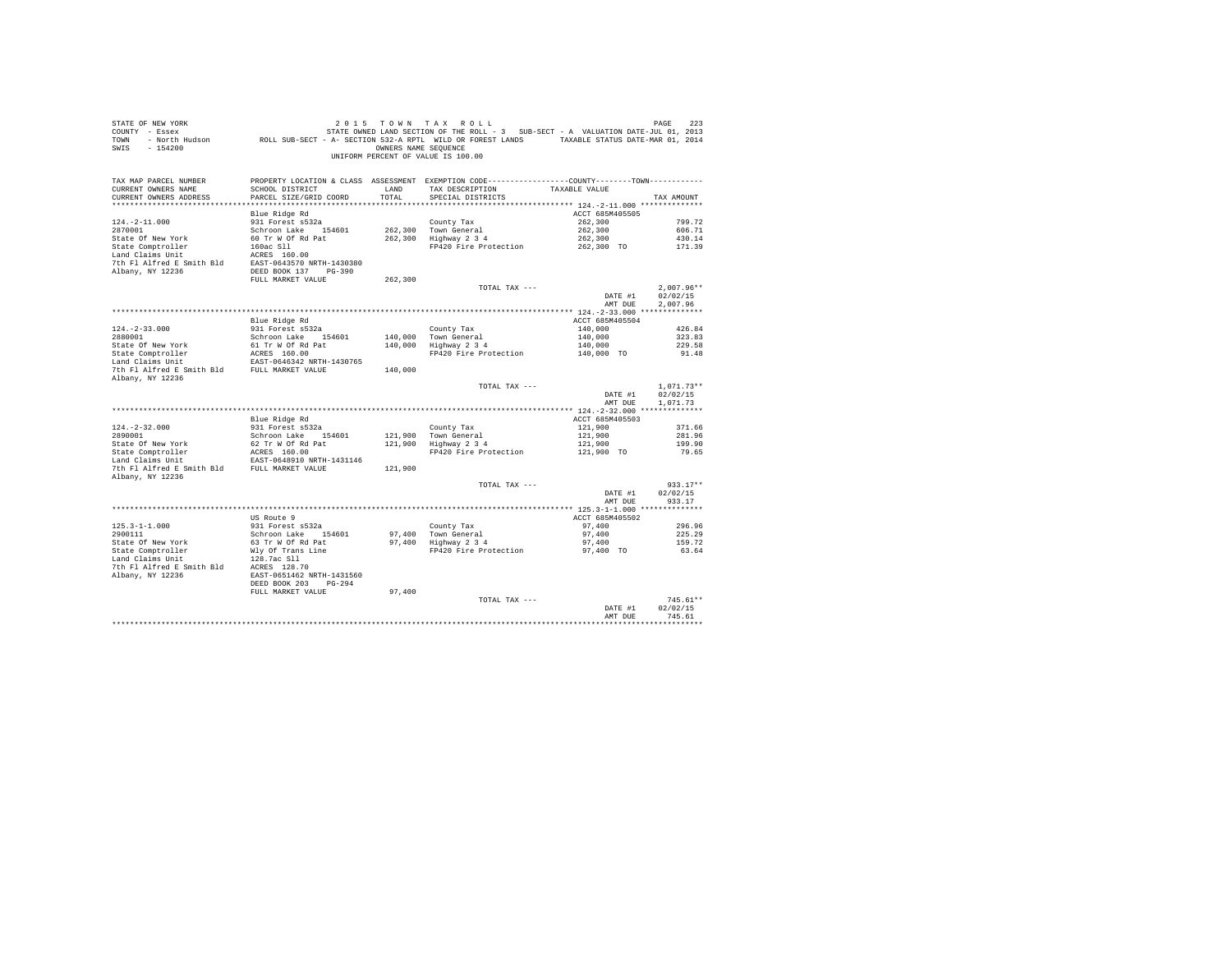| STATE OF NEW YORK<br>SIAIL OF NEW IORR<br>COUNTY - Essex<br>- North Hudson<br><b>TOWN</b><br>$-154200$<br>SWIS | ROLL SUB-SECT - A- SECTION 532-A RPTL WILD OR FOREST LANDS                                |           | 2015 TOWN TAX ROLL<br>STATE OWNED LAND SECTION OF THE ROLL - 3 SUB-SECT - A VALUATION DATE-JUL 01, 2013<br>OWNERS NAME SEQUENCE<br>UNIFORM PERCENT OF VALUE IS 100.00 | TAXABLE STATUS DATE-MAR 01, 2014 | 224<br>PAGE      |  |
|----------------------------------------------------------------------------------------------------------------|-------------------------------------------------------------------------------------------|-----------|-----------------------------------------------------------------------------------------------------------------------------------------------------------------------|----------------------------------|------------------|--|
| TAX MAP PARCEL NUMBER                                                                                          |                                                                                           |           | PROPERTY LOCATION & CLASS ASSESSMENT EXEMPTION CODE----------------COUNTY-------TOWN----------                                                                        |                                  |                  |  |
| CURRENT OWNERS NAME                                                                                            | SCHOOL DISTRICT                                                                           | LAND      | TAX DESCRIPTION                                                                                                                                                       | TAXABLE VALUE                    |                  |  |
| CURRENT OWNERS ADDRESS                                                                                         | PARCEL SIZE/GRID COORD                                                                    | TOTAL.    | SPECIAL DISTRICTS                                                                                                                                                     |                                  | TAX AMOUNT       |  |
|                                                                                                                |                                                                                           |           |                                                                                                                                                                       |                                  |                  |  |
|                                                                                                                | US Route 9                                                                                |           |                                                                                                                                                                       | ACCT 685M479011                  |                  |  |
| $125.3 - 1 - 3.000$                                                                                            | 931 Forest s532a                                                                          |           | County Tax                                                                                                                                                            | 11,600                           | 35.37            |  |
| 2900121                                                                                                        | Schroon Lake 154601                                                                       |           | 11,600 Town General                                                                                                                                                   | 11,600                           | 26.83            |  |
| State Of New York                                                                                              | 63 Tract West Of Road Pat                                                                 |           | 11,600 Highway 2 3 4                                                                                                                                                  | 11,600                           | 19.02            |  |
| State Comptroller                                                                                              | Ely Of Trans Line                                                                         |           | FP420 Fire Protection                                                                                                                                                 | 11,600 TO                        | 7.58             |  |
| Land Claims Unit                                                                                               | ACRES 17.15                                                                               |           |                                                                                                                                                                       |                                  |                  |  |
| 7th Fl Alfred E Smith Bld                                                                                      | EAST-0653083 NRTH-1431165                                                                 |           |                                                                                                                                                                       |                                  |                  |  |
| Albany, NY 12236                                                                                               | DEED BOOK 203 PG-294<br>FULL MARKET VALUE                                                 | 11,600    |                                                                                                                                                                       |                                  |                  |  |
|                                                                                                                |                                                                                           |           | TOTAL TAX ---                                                                                                                                                         |                                  | 88.80**          |  |
|                                                                                                                |                                                                                           |           |                                                                                                                                                                       | DATE #1                          | 02/02/15         |  |
|                                                                                                                |                                                                                           |           |                                                                                                                                                                       | AMT DUE                          | 88.80            |  |
|                                                                                                                | Errata                                                                                    |           |                                                                                                                                                                       | ACCT 685Z012004                  |                  |  |
| $999.99 - 1 - 15.000$                                                                                          | 993 Transition t                                                                          |           | CNTY TAXBL 50006                                                                                                                                                      | $0$ 19279,440                    |                  |  |
| 7777777                                                                                                        | Schroon Lake 154601                                                                       |           | 0 County Tax                                                                                                                                                          | 19279.440                        | 58,780.31        |  |
| State of New York                                                                                              | 2014 Transition Assessmen 19279.440 Town General                                          |           |                                                                                                                                                                       | 0.00                             | 0.00             |  |
| Land Claims Unit                                                                                               | for County Purpose Only                                                                   |           | Highway 2 3 4                                                                                                                                                         | 0.00                             | 0.00             |  |
| Alfred E Smith Bldg Fl 7 FULL MARKET VALUE                                                                     |                                                                                           | 19279.440 |                                                                                                                                                                       |                                  |                  |  |
| Albany, NY 12205                                                                                               |                                                                                           |           |                                                                                                                                                                       |                                  |                  |  |
|                                                                                                                |                                                                                           |           | TOTAL TAX ---                                                                                                                                                         |                                  | 58,780.31**      |  |
|                                                                                                                |                                                                                           |           |                                                                                                                                                                       |                                  | DATE #1 02/02/15 |  |
|                                                                                                                |                                                                                           |           |                                                                                                                                                                       | AMT DUE                          | 58,780.31        |  |
|                                                                                                                | Errata                                                                                    |           |                                                                                                                                                                       | ACCT 685Z012005                  |                  |  |
| $999.99 - 1 - 16.000$                                                                                          | 993 Transition t                                                                          |           | TOWN TAXBL 50005                                                                                                                                                      | 19348,470                        | $\Omega$         |  |
| 777777                                                                                                         | Schroon Lake 154601                                                                       |           | 0 County Tax                                                                                                                                                          | 0.00                             | 0.00             |  |
| State of New York                                                                                              | 2014 Transition Assessmen 19348, 470 Town General                                         |           |                                                                                                                                                                       | 19348,470                        | 44,753.86        |  |
|                                                                                                                |                                                                                           |           | Highway 2 3 4                                                                                                                                                         | 19348,470                        | 31,728.99        |  |
| Land Claims Unit for Town Purpose Only<br>Alfred E Smith Bldg Fl 7 FULL MARKET VALUE                           |                                                                                           |           | 19348.470 FP420 Fire Protection                                                                                                                                       | 16126,090 TO                     | 10,536.79        |  |
| Albany, NY 12205                                                                                               |                                                                                           |           |                                                                                                                                                                       |                                  |                  |  |
|                                                                                                                |                                                                                           |           | TOTAL TAX $---$                                                                                                                                                       |                                  | $87.019.64**$    |  |
|                                                                                                                |                                                                                           |           |                                                                                                                                                                       | DATE #1                          | 02/02/15         |  |
|                                                                                                                |                                                                                           |           |                                                                                                                                                                       | AMT DUE                          | 87.019.64        |  |
|                                                                                                                |                                                                                           |           |                                                                                                                                                                       |                                  |                  |  |
|                                                                                                                | Errata                                                                                    |           |                                                                                                                                                                       | ACCT 685Z012006                  |                  |  |
| 999.99-1-17.000                                                                                                | 993 Transition t                                                                          |           | SCHL TAXBL 50001                                                                                                                                                      | 19012.130 19012.130              |                  |  |
| 777777                                                                                                         | Schroon Lake 154601                                                                       |           | 0 County Tax                                                                                                                                                          | 0.00                             | 0.00             |  |
| State of New York<br>Land Claims Unit                                                                          | 2014 Transition Assessmen 19012,130 Town General<br>for School Purpose Only Highway 2 3 4 |           |                                                                                                                                                                       | 0.00<br>0.00                     | 0.00<br>0.00     |  |
| Alfred E Smith Bldg Fl 7 FULL MARKET VALUE                                                                     |                                                                                           | 19012.130 | Highway 2 3 4                                                                                                                                                         |                                  |                  |  |
| Albany, NY 12205                                                                                               |                                                                                           |           |                                                                                                                                                                       |                                  |                  |  |
|                                                                                                                |                                                                                           |           | TOTAL TAX $---$                                                                                                                                                       |                                  | $0.00**$         |  |
|                                                                                                                |                                                                                           |           |                                                                                                                                                                       |                                  |                  |  |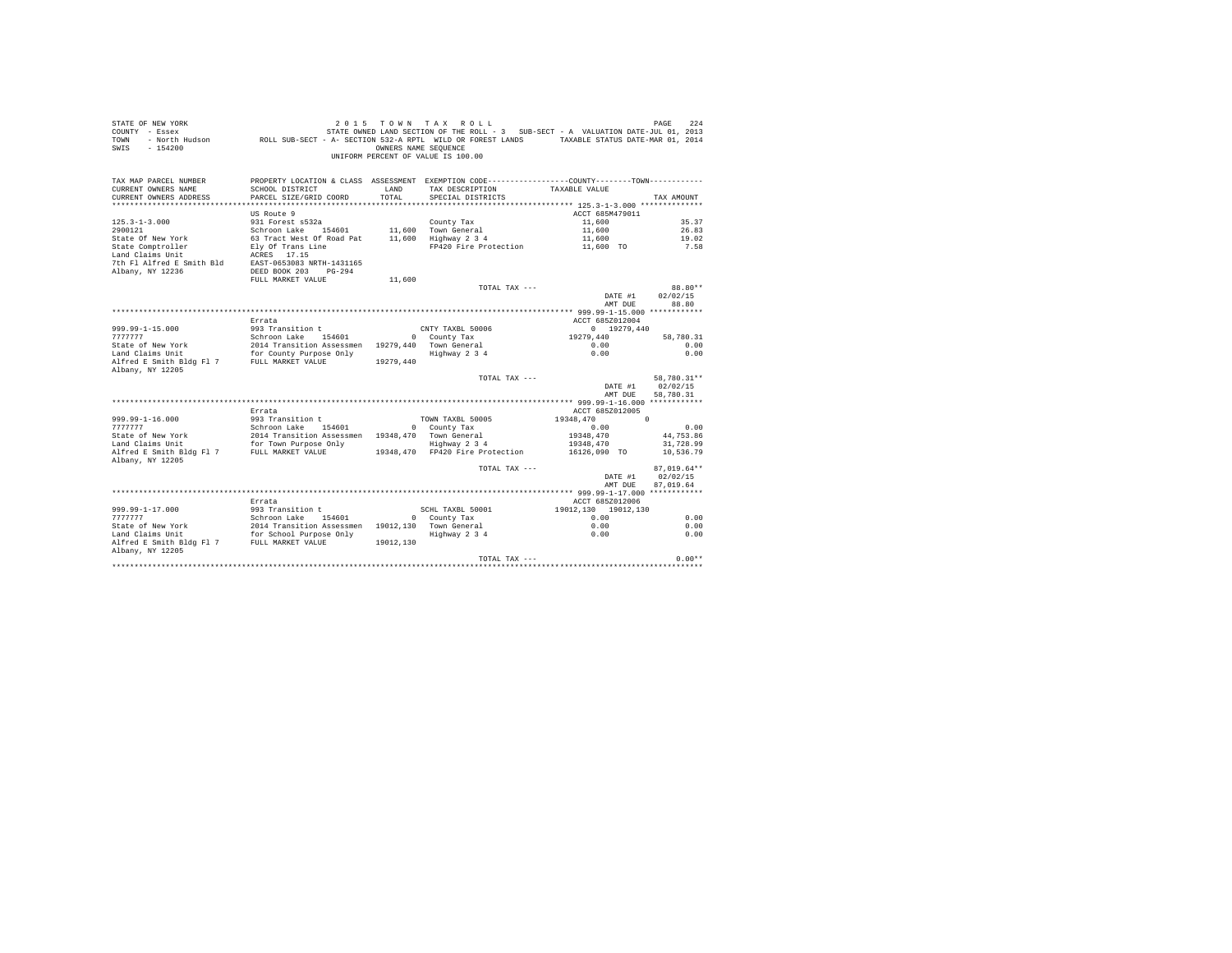|      | STATE OF NEW YORK |                                                            | $2.0.15$ TOWN TAX ROLL |  |  |                                                                                   |                                  | PAGE                    | 225 |
|------|-------------------|------------------------------------------------------------|------------------------|--|--|-----------------------------------------------------------------------------------|----------------------------------|-------------------------|-----|
|      | COUNTY - Essex    |                                                            |                        |  |  | STATE OWNED LAND SECTION OF THE ROLL - 3 SUB-SECT - A VALUATION DATE-JUL 01, 2013 |                                  |                         |     |
| TOWN | - North Hudson    | ROLL SUB-SECT - A- SECTION 532-A RPTL WILD OR FOREST LANDS |                        |  |  |                                                                                   | TAXABLE STATUS DATE-MAR 01, 2014 |                         |     |
| SWIS | $-154200$         |                                                            |                        |  |  |                                                                                   |                                  | RPS155/V04/L015         |     |
|      |                   |                                                            |                        |  |  |                                                                                   |                                  | CURRENT DATE 12/18/2014 |     |

## \*\*\* S P E C I A L D I S T R I C T S U M M A R Y \*\*\*

| CODE DISTRICT NAME   | TOTAL<br>PARCELS | EXTENSION<br>TYPE | <b>EXTENSION</b><br>VALUE | AD VALOREM<br>VALUE | EXEMPT<br>AMOUNT | TAXARLE<br>VALUE | TOTAL<br>TAX |
|----------------------|------------------|-------------------|---------------------------|---------------------|------------------|------------------|--------------|
| FP420 Fire Protectio |                  | 278 TOTAL         |                           | 61050.190           |                  | 61050.190        | 39,890.20    |

# \*\*\* S C H O O L D I S T R I C T S U M M A R Y \*\*\*

| CODE   | DISTRICT NAME      | TOTAL<br>PARCELS | ASSESSED<br>LAND | ASSESSED<br>TOTAL | <b>EXEMPT</b><br>AMOUNT | TOTAL<br>TAXABLE          |
|--------|--------------------|------------------|------------------|-------------------|-------------------------|---------------------------|
|        |                    |                  |                  |                   | STAR AMOUNT             | ---------<br>STAR TAXABLE |
|        | Schroon Lake       | 280              | 44924,100        | 102564.140        | 38627.910               | 63,936,230                |
| 154601 |                    |                  |                  |                   |                         | 63,936,230                |
|        | SUB-TOTAL          | 280              | 44924,100        | 102564.140        | 38627,910               | 63.936.230                |
|        | SUB - TO TAL(CONT) |                  |                  |                   |                         | 63,936,230                |
|        | TOTAL              | 280              | 44924,100        | 102564.140        | 38627.910               | 63,936,230                |
|        | TO TAL (CONT)      |                  |                  |                   |                         | 63,936,230                |

## \*\*\* S Y S T E M C O D E S S U M M A R Y \*\*\*

|       |             | TOTAL   |           |           |
|-------|-------------|---------|-----------|-----------|
| CODE  | DESCRIPTION | PARCELS | COUNTY    | TOWN      |
|       |             |         |           |           |
| 50001 | SCHL TAXBL  |         | 19012,130 | 19012.130 |
| 50005 | TOWN TAXBL  |         | 19348,470 |           |
| 50006 | CNTY TAXBL  |         |           | 19279,440 |
|       | TOTAL       |         | 38360,600 | 38291.570 |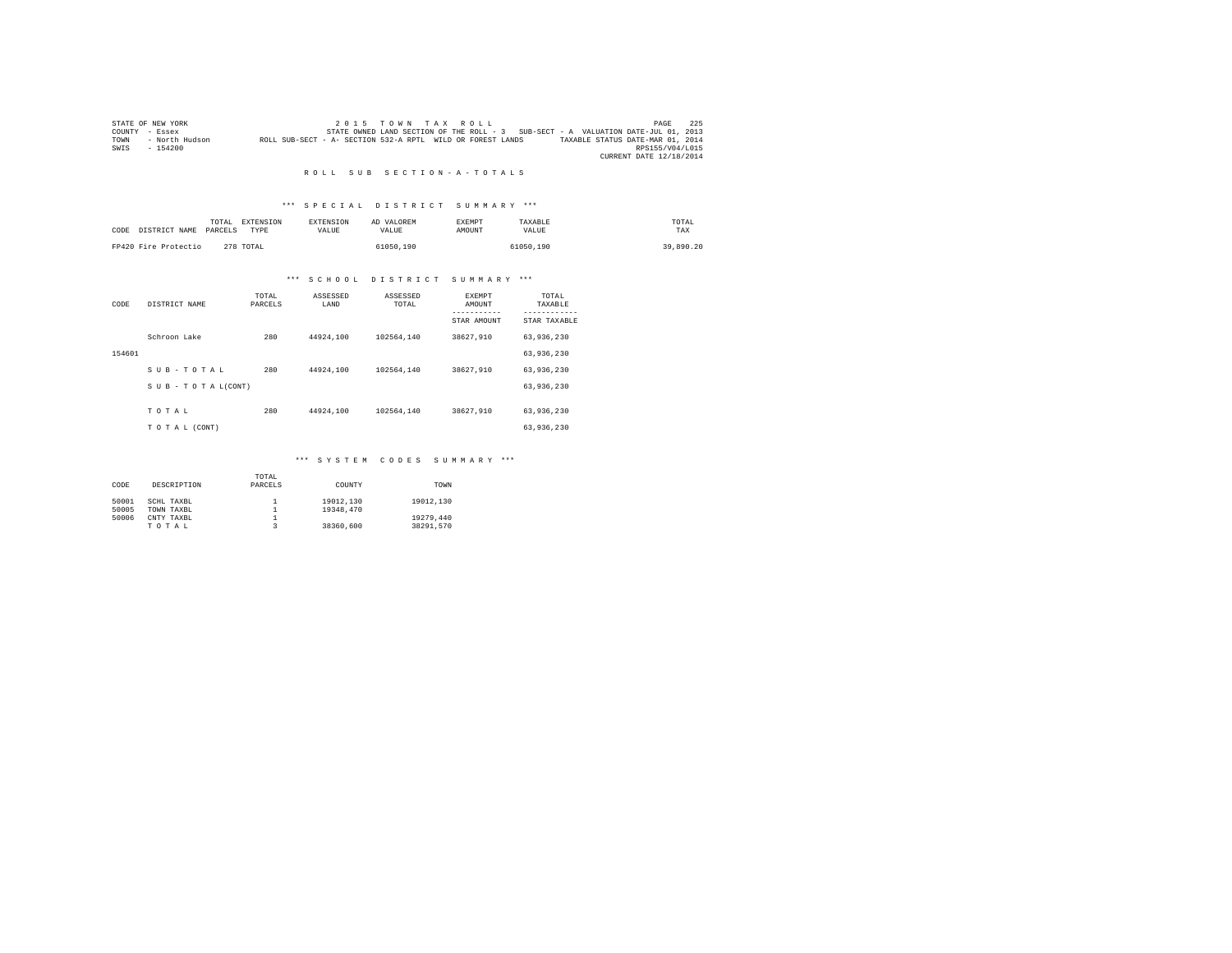|      | STATE OF NEW YORK |                                                            |  | $2.0.15$ TOWN TAX ROLL |  |                                                                                   | PAGE                    | 226 |
|------|-------------------|------------------------------------------------------------|--|------------------------|--|-----------------------------------------------------------------------------------|-------------------------|-----|
|      | COUNTY - Essex    |                                                            |  |                        |  | STATE OWNED LAND SECTION OF THE ROLL - 3 SUB-SECT - A VALUATION DATE-JUL 01, 2013 |                         |     |
| TOWN | - North Hudson    | ROLL SUB-SECT - A- SECTION 532-A RPTL WILD OR FOREST LANDS |  |                        |  | TAXABLE STATUS DATE-MAR 01, 2014                                                  |                         |     |
| SWIS | $-154200$         |                                                            |  |                        |  |                                                                                   | RPS155/V04/L015         |     |
|      |                   |                                                            |  |                        |  |                                                                                   | CURRENT DATE 12/18/2014 |     |

## \*\*\* E X E M P T I O N S U M M A R Y \*\*\*

## NO EXEMPTIONS AT THIS LEVEL

| ROLL<br>SEC | DESCRIPTION      | TOTAL<br>PARCELS | ASSESSED<br>LAND | ASSESSED<br>TOTAL | EXEMPT<br>AMOUNT | TOTAL<br>TAXABLE | TOTAL<br>TAX |
|-------------|------------------|------------------|------------------|-------------------|------------------|------------------|--------------|
|             |                  |                  |                  |                   |                  |                  |              |
|             |                  |                  |                  |                   | STAR AMOUNT      | STAR TAXABLE     |              |
|             | County Tax       |                  | 44924.100        | 102564.140        | 38,360,600       | 64.203.540       | 195, 747.63  |
|             | Town General     |                  | 44924.100        | 102564.140        | 38, 291, 570     | 64.272.570       | 148.665.22   |
|             | Highway 2 3 4    |                  | 44924.100        | 102564.140        | 38, 291, 570     | 64.272.570       | 105, 398, 62 |
|             | SPEC DIST TAXES  |                  |                  |                   |                  |                  | 39,890.20    |
| 3           | STATE OWNED LAND | 280              |                  |                   |                  |                  | 489,701.67   |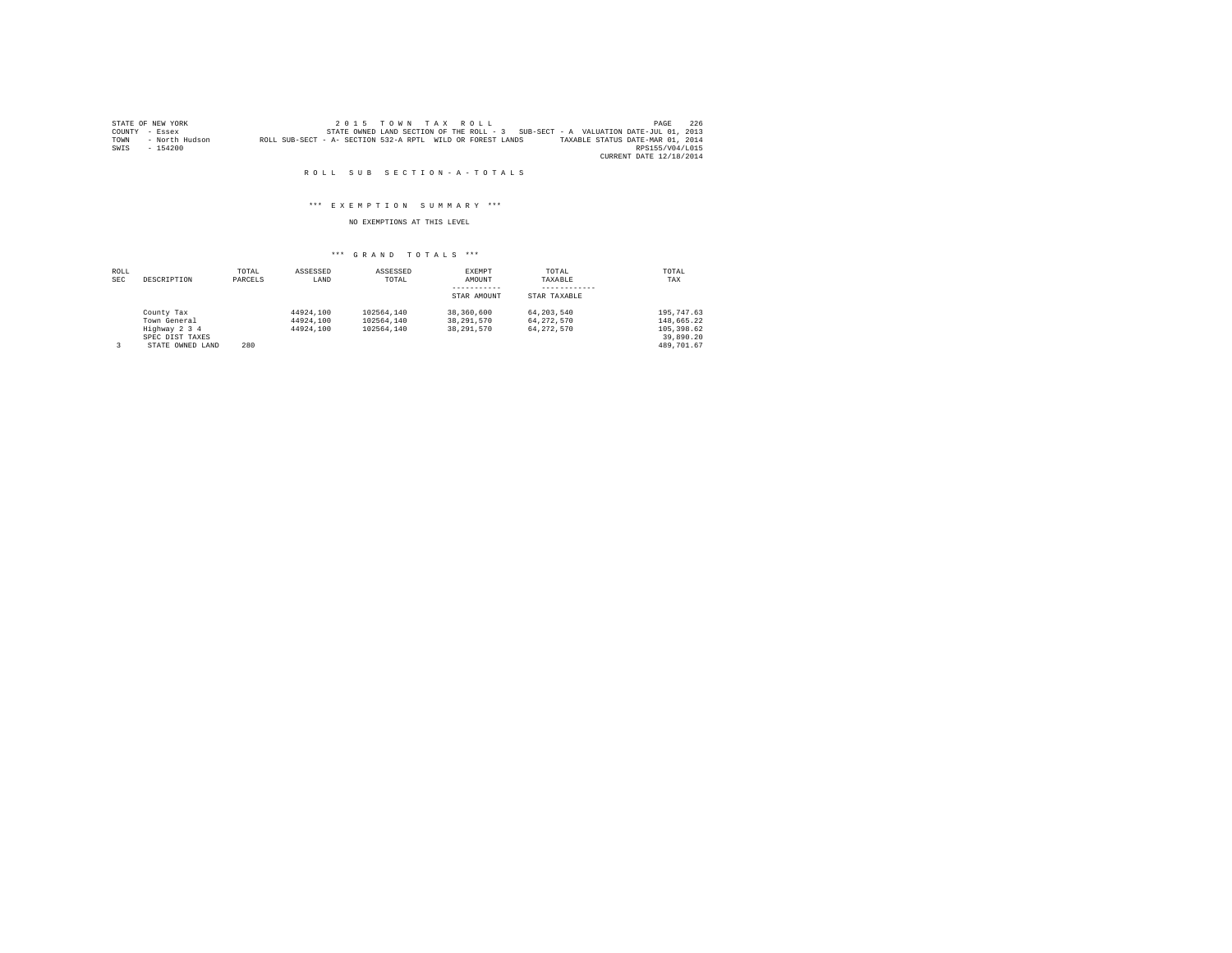| STATE OF NEW YORK<br>COUNTY - Essex<br>TOWN<br>$-154200$<br>SWIS | - North Hudson ROLL SUB-SECT - P- ECL CONSERVATION AND COMMON LAW EASEMENTS TAXABLE STATUS DATE-MAR 01, 2014 | OWNERS NAME SEQUENCE | 2015 TOWN TAX ROLL<br>STATE OWNED LAND SECTION OF THE ROLL - 3 SUB-SECT - P VALUATION DATE-JUL 01, 2013<br>UNIFORM PERCENT OF VALUE IS 100.00 |                       | PAGE<br>227      |
|------------------------------------------------------------------|--------------------------------------------------------------------------------------------------------------|----------------------|-----------------------------------------------------------------------------------------------------------------------------------------------|-----------------------|------------------|
| TAX MAP PARCEL NUMBER                                            |                                                                                                              |                      | PROPERTY LOCATION & CLASS ASSESSMENT EXEMPTION CODE-----------------COUNTY--------TOWN----------                                              |                       |                  |
| CURRENT OWNERS NAME<br>CURRENT OWNERS ADDRESS                    | SCHOOL DISTRICT                                                                                              | LAND<br>TOTAL.       | TAX DESCRIPTION<br>SPECIAL DISTRICTS                                                                                                          | TAXABLE VALUE         | TAX AMOUNT       |
|                                                                  | PARCEL SIZE/GRID COORD                                                                                       |                      |                                                                                                                                               |                       |                  |
|                                                                  | Elk Lake Rd                                                                                                  |                      |                                                                                                                                               | ACCT 685J100108       |                  |
| $92. - 3 - 6.100 - ESMT$                                         | 980 Consyn easmt                                                                                             |                      | County Tax                                                                                                                                    | 424,509               | 1,294.27         |
| State Of New York                                                | Schroon Lake 154601                                                                                          |                      | 424,509 Town General                                                                                                                          | 424,509               | 981.91           |
| C/O County Treasurer                                             | 8 9 20 T&C Twp 45                                                                                            |                      | 424,509 Highway 2 3 4                                                                                                                         | 424,509               | 696.14           |
| Essex<br>County                                                  | ACRES 848.80                                                                                                 |                      | FP420 Fire Protection                                                                                                                         | 424,509 TO            | 277.37           |
|                                                                  | EAST-0616102 NRTH-1479879                                                                                    |                      |                                                                                                                                               |                       |                  |
|                                                                  | DEED BOOK 143 PG-418                                                                                         |                      |                                                                                                                                               |                       |                  |
|                                                                  | CONSERVATION ESMT % 71.00<br>FULL MARKET VALUE                                                               | 424,509              |                                                                                                                                               |                       |                  |
|                                                                  |                                                                                                              |                      | TOTAL TAX ---                                                                                                                                 |                       | $3.249.69**$     |
|                                                                  |                                                                                                              |                      |                                                                                                                                               | DATE #1               | 02/02/15         |
|                                                                  |                                                                                                              |                      |                                                                                                                                               | AMT DUE               | 3,249.69         |
|                                                                  |                                                                                                              |                      |                                                                                                                                               |                       |                  |
|                                                                  | Elk Lake Rd                                                                                                  |                      |                                                                                                                                               | ACCT 685J100101       |                  |
| 92. - 3 - 7.100 - ESMT                                           | 980 Consyn easmt                                                                                             |                      | County Tax                                                                                                                                    | 452.817               | 1,380.58         |
| State Of New York                                                | Schroon Lake 154601                                                                                          |                      | 452,817 Town General                                                                                                                          | 452.817               | 1,047.39         |
| C/O County Treasurer<br>Essex<br>County                          | 48 T&C Twns<br>Court Ordered Assessment                                                                      |                      | 452,817 Highway 2 3 4<br>FP420 Fire Protection                                                                                                | 452,817<br>452.817 TO | 742.56<br>295.87 |
|                                                                  | ACRES 413.60                                                                                                 |                      |                                                                                                                                               |                       |                  |
|                                                                  | EAST-0620556 NRTH-1483748                                                                                    |                      |                                                                                                                                               |                       |                  |
|                                                                  | DEED BOOK 172<br>$PG-329$                                                                                    |                      |                                                                                                                                               |                       |                  |
|                                                                  | CONSERVATION ESMT % 71.00                                                                                    |                      |                                                                                                                                               |                       |                  |
|                                                                  | FULL MARKET VALUE                                                                                            | 452,817              |                                                                                                                                               |                       |                  |
|                                                                  |                                                                                                              |                      | TOTAL TAX $---$                                                                                                                               |                       | $3.466.40**$     |
|                                                                  |                                                                                                              |                      |                                                                                                                                               | DATE #1               | 02/02/15         |
|                                                                  |                                                                                                              |                      |                                                                                                                                               | AMT DUE               | 3,466.40         |
|                                                                  | Elk Lake Rd                                                                                                  |                      |                                                                                                                                               | ACCT 685J191011       |                  |
| $93. -1 - 7.200 - ESMT$                                          | 980 Consvn easmt                                                                                             |                      | County Tax                                                                                                                                    | 1217.591              | 3.712.26         |
| State Of New York                                                | Schroon Lake 154601                                                                                          |                      |                                                                                                                                               | 1217,591              | 2,816.34         |
| C/O County Treasurer                                             | 24 T&C Purchase Twp 44                                                                                       |                      | 1217,591 Town General<br>1217,591 Highway 2 3 4                                                                                               | 1217.591              | 1,996.69         |
| Essex<br>County                                                  | Cons Ease 700031 7000401                                                                                     |                      | FP420 Fire Protection                                                                                                                         | 1217,591 TO           | 795.57           |
|                                                                  | 325AC Under 480 RPTL                                                                                         |                      |                                                                                                                                               |                       |                  |
|                                                                  | ACRES 443.00                                                                                                 |                      |                                                                                                                                               |                       |                  |
|                                                                  | EAST-0629679 NRTH-1474601<br>$PG-119$<br>DEED BOOK 843                                                       |                      |                                                                                                                                               |                       |                  |
|                                                                  | CONSERVATION ESMT % 67.00                                                                                    |                      |                                                                                                                                               |                       |                  |
|                                                                  | FULL MARKET VALUE                                                                                            | 1217.591             |                                                                                                                                               |                       |                  |
|                                                                  |                                                                                                              |                      | TOTAL TAX ---                                                                                                                                 |                       | $9.320.86**$     |
|                                                                  |                                                                                                              |                      |                                                                                                                                               | DATE #1               | 02/02/15         |
|                                                                  |                                                                                                              |                      |                                                                                                                                               | AMT DUE               | 9.320.86         |
|                                                                  |                                                                                                              |                      |                                                                                                                                               |                       | .                |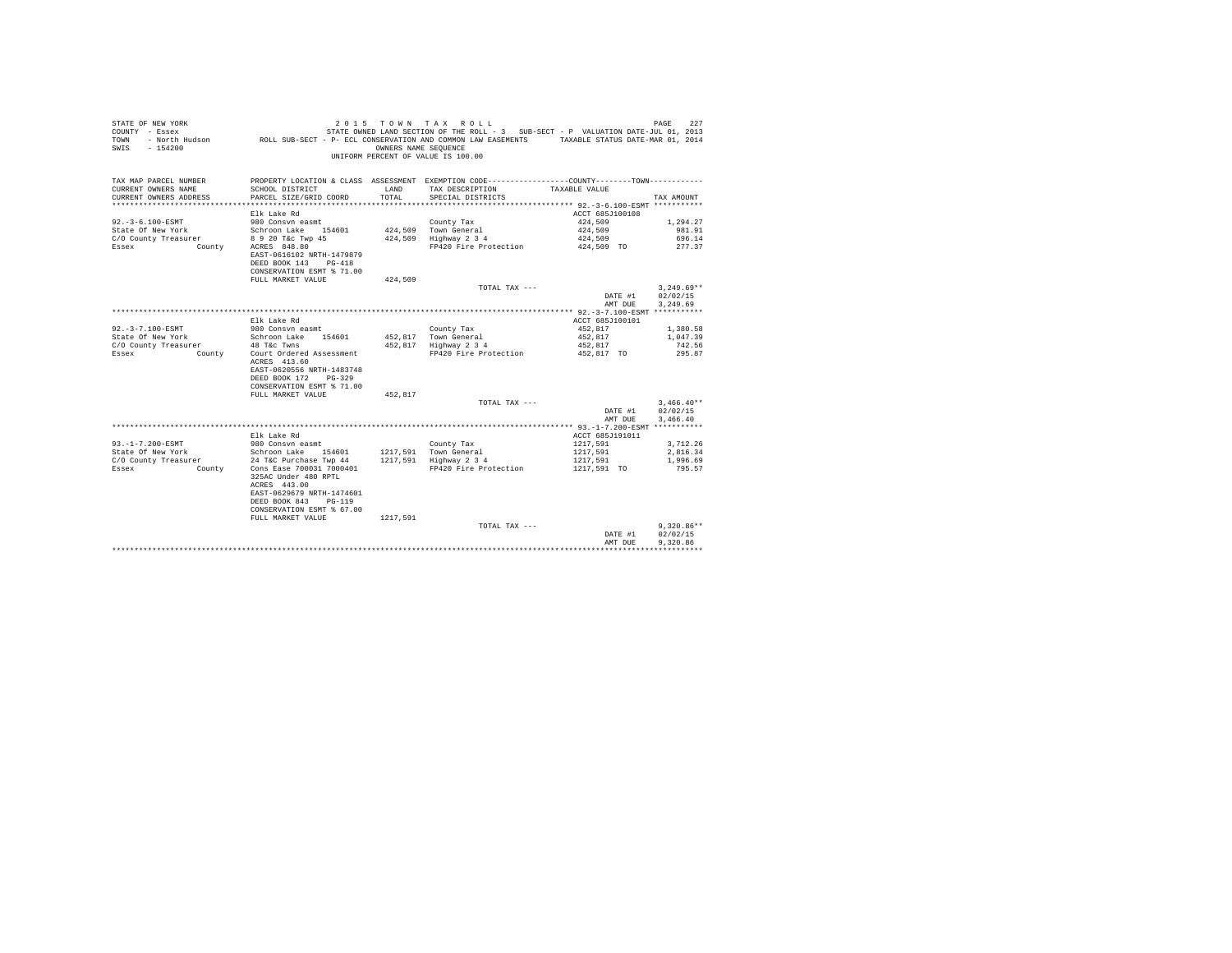| STATE OF NEW YORK<br>COUNTY - Essex<br><b>TOWN</b><br>$-154200$<br>SWIS | 2 0 1 5                                                                                                                                                 | OWNERS NAME SEOUENCE | TOWN TAX ROLL<br>STATE OWNED LAND SECTION OF THE ROLL - 3 SUB-SECT - P VALUATION DATE-JUL 01, 2013<br>- North Hudson ROLL SUB-SECT - P- ECL CONSERVATION AND COMMON LAW EASEMENTS TAXABLE STATUS DATE-MAR 01, 2014<br>UNIFORM PERCENT OF VALUE IS 100.00 |                 | 228<br>PAGE |
|-------------------------------------------------------------------------|---------------------------------------------------------------------------------------------------------------------------------------------------------|----------------------|----------------------------------------------------------------------------------------------------------------------------------------------------------------------------------------------------------------------------------------------------------|-----------------|-------------|
| TAX MAP PARCEL NUMBER<br>CURRENT OWNERS NAME                            | SCHOOL DISTRICT                                                                                                                                         | LAND                 | PROPERTY LOCATION & CLASS ASSESSMENT EXEMPTION CODE----------------COUNTY-------TOWN----------<br>TAX DESCRIPTION                                                                                                                                        | TAXABLE VALUE   |             |
| CURRENT OWNERS ADDRESS                                                  | PARCEL SIZE/GRID COORD                                                                                                                                  | TOTAL                | SPECIAL DISTRICTS                                                                                                                                                                                                                                        |                 | TAX AMOUNT  |
|                                                                         |                                                                                                                                                         |                      |                                                                                                                                                                                                                                                          |                 |             |
|                                                                         | Elk Lake Rd                                                                                                                                             |                      |                                                                                                                                                                                                                                                          | ACCT 685J191009 |             |
| $103. -1 - 1.210 - ESMT$                                                | 980 Consyn easmt                                                                                                                                        |                      | County Tax                                                                                                                                                                                                                                               | 2195.188        | 6,692.82    |
| State Of New York                                                       | Schroon Lake 154601                                                                                                                                     |                      | 2195.188 Town General                                                                                                                                                                                                                                    | 2195.188        | 5.077.57    |
| C/O County Treasurer                                                    | 21 T&C Twp 44                                                                                                                                           |                      | 2195,188 Highway 2 3 4                                                                                                                                                                                                                                   | 2195,188        | 3,599.83    |
| Essex<br>County                                                         | Ease 7000601 7000501 7000<br>606.24AC Under 480 RPTL<br>ACRES 1002.90<br>EAST-0632505 NRTH-1469199<br>DEED BOOK 843 PG-119<br>CONSERVATION ESMT % 67.00 |                      | FP420 Fire Protection                                                                                                                                                                                                                                    | 2195,188 TO     | 1.434.34    |
|                                                                         | FULL MARKET VALUE                                                                                                                                       | 2195.188             |                                                                                                                                                                                                                                                          |                 |             |
|                                                                         |                                                                                                                                                         |                      | TOTAL TAX ---                                                                                                                                                                                                                                            |                 | 16,804.56** |
|                                                                         |                                                                                                                                                         |                      |                                                                                                                                                                                                                                                          | DATE #1         | 02/02/15    |
|                                                                         |                                                                                                                                                         |                      |                                                                                                                                                                                                                                                          | AMT DUE         | 16,804.56   |
|                                                                         |                                                                                                                                                         |                      |                                                                                                                                                                                                                                                          |                 |             |
|                                                                         | 3927 Blue Ridge Rd                                                                                                                                      |                      |                                                                                                                                                                                                                                                          | ACCT 685J101415 |             |
| 114.18-1-9.000-ESMT                                                     | 980 Consyn easmt                                                                                                                                        |                      | County Tax                                                                                                                                                                                                                                               | 3,825           | 11.66       |
| State Of New York                                                       | Schroon Lake 154601                                                                                                                                     |                      | 3,825 Town General                                                                                                                                                                                                                                       | 3,825           | 8.85        |
| C/O County Treasurer                                                    | 25 Tr W Of Rd Pat                                                                                                                                       |                      | 3,825 Highway 2 3 4                                                                                                                                                                                                                                      | 3,825           | 6.27        |
| Essex<br>County                                                         | 0.70<br>ACRES<br>EAST-0656055 NRTH-1440451<br>DEED BOOK 1592 PG-111<br>CONSERVATION ESMT % 25.00                                                        |                      | FP420 Fire Protection                                                                                                                                                                                                                                    | 3.825 TO        | 2.50        |
|                                                                         | FULL MARKET VALUE                                                                                                                                       | 3.825                |                                                                                                                                                                                                                                                          |                 |             |
|                                                                         |                                                                                                                                                         |                      | TOTAL TAX ---                                                                                                                                                                                                                                            |                 | $29.28**$   |
|                                                                         |                                                                                                                                                         |                      |                                                                                                                                                                                                                                                          | DATE #1         | 02/02/15    |
|                                                                         |                                                                                                                                                         |                      |                                                                                                                                                                                                                                                          | AMT DUE         | 29.28       |
|                                                                         | 3921 Blue Ridge Rd                                                                                                                                      |                      |                                                                                                                                                                                                                                                          | ACCT 685J101901 |             |
| 114.18-1-10.000-ESMT                                                    | 980 Consvn easmt                                                                                                                                        |                      | County Tax                                                                                                                                                                                                                                               | 4.275           | 13.03       |
| State Of New York                                                       | Schroon Lake 154601                                                                                                                                     |                      | 4.275 Town General                                                                                                                                                                                                                                       | 4.275           | 9.89        |
| C/O County Treasurer                                                    | 25 Tr W Of Rd Pat                                                                                                                                       |                      | 4.275 Highway 2 3 4                                                                                                                                                                                                                                      | 4,275           | 7.01        |
| Essex<br>County                                                         | 0.70<br>ACRES                                                                                                                                           |                      | FP420 Fire Protection                                                                                                                                                                                                                                    | 4,275 TO        | 2.79        |
|                                                                         | EAST-0655817 NRTH-1440440<br>DEED BOOK 1264 PG-87<br>CONSERVATION ESMT % 25.00                                                                          |                      |                                                                                                                                                                                                                                                          |                 |             |
|                                                                         | FULL MARKET VALUE                                                                                                                                       | 4.275                |                                                                                                                                                                                                                                                          |                 |             |
|                                                                         |                                                                                                                                                         |                      | TOTAL TAX ---                                                                                                                                                                                                                                            |                 | $32.72**$   |
|                                                                         |                                                                                                                                                         |                      |                                                                                                                                                                                                                                                          | DATE #1         | 02/02/15    |
|                                                                         |                                                                                                                                                         |                      |                                                                                                                                                                                                                                                          | AMT DUE         | 32.72       |
|                                                                         |                                                                                                                                                         |                      |                                                                                                                                                                                                                                                          |                 |             |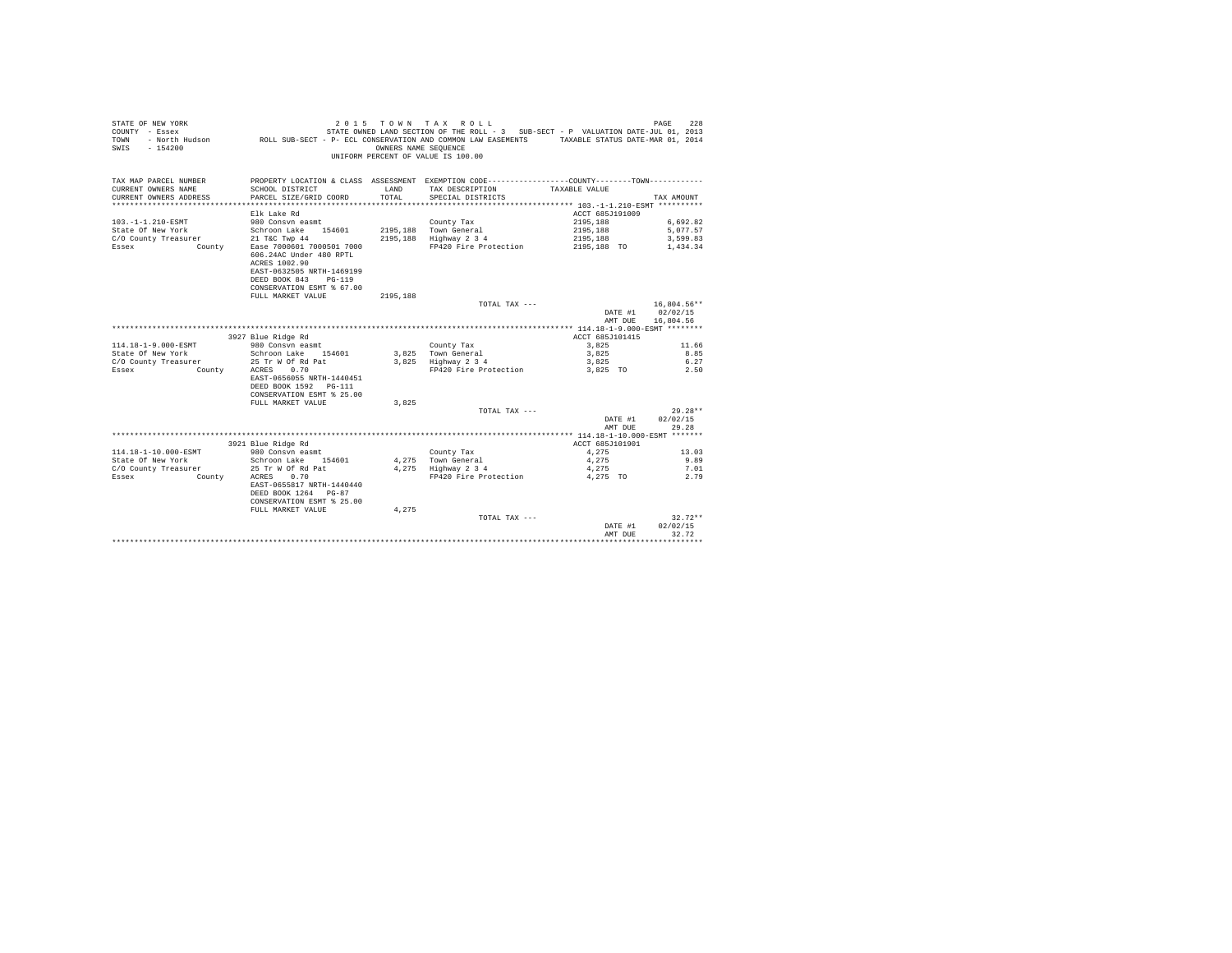| STATE OF NEW YORK<br>COUNTY - Essex<br>TOWN<br>$-154200$<br>SWIS | 2 0 1 5<br>- North Hudson MCDL SUB-SECT - P- ECL CONSERVATION AND COMMON LAW EASEMENTS | OWNERS NAME SEQUENCE | TOWN TAX ROLL<br>STATE OWNED LAND SECTION OF THE ROLL - 3 SUB-SECT - P VALUATION DATE-JUL 01, 2013<br>UNIFORM PERCENT OF VALUE IS 100.00 | TAXABLE STATUS DATE-MAR 01, 2014 | 229<br>PAGE          |
|------------------------------------------------------------------|----------------------------------------------------------------------------------------|----------------------|------------------------------------------------------------------------------------------------------------------------------------------|----------------------------------|----------------------|
|                                                                  |                                                                                        |                      |                                                                                                                                          |                                  |                      |
| TAX MAP PARCEL NUMBER<br>CURRENT OWNERS NAME                     | SCHOOL DISTRICT                                                                        | LAND                 | PROPERTY LOCATION & CLASS ASSESSMENT EXEMPTION CODE----------------COUNTY--------TOWN----------<br>TAX DESCRIPTION                       | TAXABLE VALUE                    |                      |
| CURRENT OWNERS ADDRESS                                           | PARCEL SIZE/GRID COORD                                                                 | TOTAL                | SPECIAL DISTRICTS                                                                                                                        |                                  | TAX AMOUNT           |
|                                                                  |                                                                                        |                      |                                                                                                                                          |                                  |                      |
|                                                                  | Blue Ridge Rd                                                                          |                      |                                                                                                                                          | ACCT 685J178551                  |                      |
| 112.4-2-20.000-ESMT                                              | 980 Consyn easmt                                                                       |                      | County Tax                                                                                                                               | 2.520                            | 7.68                 |
| State Of New York                                                | Schroon Lake 154601                                                                    | 2,520                | Town General                                                                                                                             | 2,520                            | 5.83                 |
| C/O County Treasurer                                             | 9 T&c Twp 44                                                                           | 2.520                | Highway 2 3 4                                                                                                                            | 2.520                            | 4.13                 |
| County<br>Essex                                                  | SNY Cons Ease 7001201<br>5.8AC Under 480 RPTL                                          |                      | FP420 Fire Protection                                                                                                                    | 2,520 TO                         | 1.65                 |
| PRIOR OWNER ON 3/01/2014                                         | ACRES<br>5.80                                                                          |                      |                                                                                                                                          |                                  |                      |
| Upper Hudson Woodlands ATP LP EAST-0617034 NRTH-1439141          |                                                                                        |                      |                                                                                                                                          |                                  |                      |
|                                                                  | DEED BOOK 1658<br>$PG-17$<br>CONSERVATION ESMT % 60.00                                 |                      |                                                                                                                                          |                                  |                      |
|                                                                  | FULL MARKET VALUE                                                                      | 2,520                |                                                                                                                                          |                                  |                      |
|                                                                  |                                                                                        |                      | TOTAL TAX ---                                                                                                                            |                                  | $19.29**$            |
|                                                                  |                                                                                        |                      |                                                                                                                                          | DATE #1                          | 02/02/15             |
|                                                                  |                                                                                        |                      |                                                                                                                                          | AMT DUE                          | 19.29                |
|                                                                  |                                                                                        |                      |                                                                                                                                          |                                  |                      |
|                                                                  | Blue Ridge Rd                                                                          |                      |                                                                                                                                          | ACCT 685J178552                  |                      |
| 112.4-2-22.000-ESMT                                              | 980 Consvn easmt                                                                       |                      | County Tax                                                                                                                               | 240                              | 0.73                 |
| State Of New York<br>C/O County Treasurer                        | Schroon Lake 154601<br>9 T&c Twp 44                                                    | 240<br>240           | Town General<br>Highway 2 3 4                                                                                                            | 240<br>240                       | 0.56<br>0.39         |
| Essex<br>County                                                  | SNY Cons Ease 7001301                                                                  |                      | FP420 Fire Protection                                                                                                                    | 240 TO                           | .16                  |
|                                                                  | .51AC Under 480 RPTL                                                                   |                      |                                                                                                                                          |                                  |                      |
| PRIOR OWNER ON 3/01/2014                                         | ACRES<br>0.51                                                                          |                      |                                                                                                                                          |                                  |                      |
| Upper Hudson Woodlands ATP LP EAST-0616000 NRTH-1439269          |                                                                                        |                      |                                                                                                                                          |                                  |                      |
|                                                                  | DEED BOOK 1658 PG-17                                                                   |                      |                                                                                                                                          |                                  |                      |
|                                                                  | CONSERVATION ESMT % 60.00                                                              |                      |                                                                                                                                          |                                  |                      |
|                                                                  | FULL MARKET VALUE                                                                      | 240                  |                                                                                                                                          |                                  |                      |
|                                                                  |                                                                                        |                      | TOTAL TAX ---                                                                                                                            |                                  | $1.84**$<br>02/02/15 |
|                                                                  |                                                                                        |                      |                                                                                                                                          | DATE #1<br>AMT DUE               | 1.84                 |
|                                                                  |                                                                                        |                      |                                                                                                                                          |                                  |                      |
|                                                                  | 3217 Blue Ridge Rd                                                                     |                      |                                                                                                                                          | ACCT 685J100912                  |                      |
| 113.4-2-11.000-ESMT                                              | 980 Consvn easmt                                                                       |                      | County Tax                                                                                                                               | 52,680                           | 160.61               |
| State Of New York                                                | Schroon Lake 154601                                                                    | 52,680               | Town General                                                                                                                             | 52,680                           | 121.85               |
| C/O County Treasurer                                             | 17 Tract West Road Pat                                                                 | 52.680               | Highway 2 3 4                                                                                                                            | 52,680                           | 86.39                |
| Essex<br>County                                                  | SNY Cons Ease 7001501<br>154.2AC Under 480 RPTL                                        |                      | FP420 Fire Protection                                                                                                                    | 52,680 TO                        | 34.42                |
| PRIOR OWNER ON 3/01/2014                                         | ACRES 154.20                                                                           |                      |                                                                                                                                          |                                  |                      |
| Upper Hudson Woodlands ATP LP EAST-0644452 NRTH-1443995          |                                                                                        |                      |                                                                                                                                          |                                  |                      |
|                                                                  | DEED BOOK 1658 PG-17                                                                   |                      |                                                                                                                                          |                                  |                      |
|                                                                  | CONSERVATION ESMT % 60.00                                                              |                      |                                                                                                                                          |                                  |                      |
|                                                                  | FULL MARKET VALUE                                                                      | 52,680               | TOTAL TAX ---                                                                                                                            |                                  | $403.27**$           |
|                                                                  |                                                                                        |                      |                                                                                                                                          | DATE #1                          | 02/02/15             |
|                                                                  |                                                                                        |                      |                                                                                                                                          | AMT DUE                          | 403.27               |
|                                                                  |                                                                                        |                      |                                                                                                                                          |                                  |                      |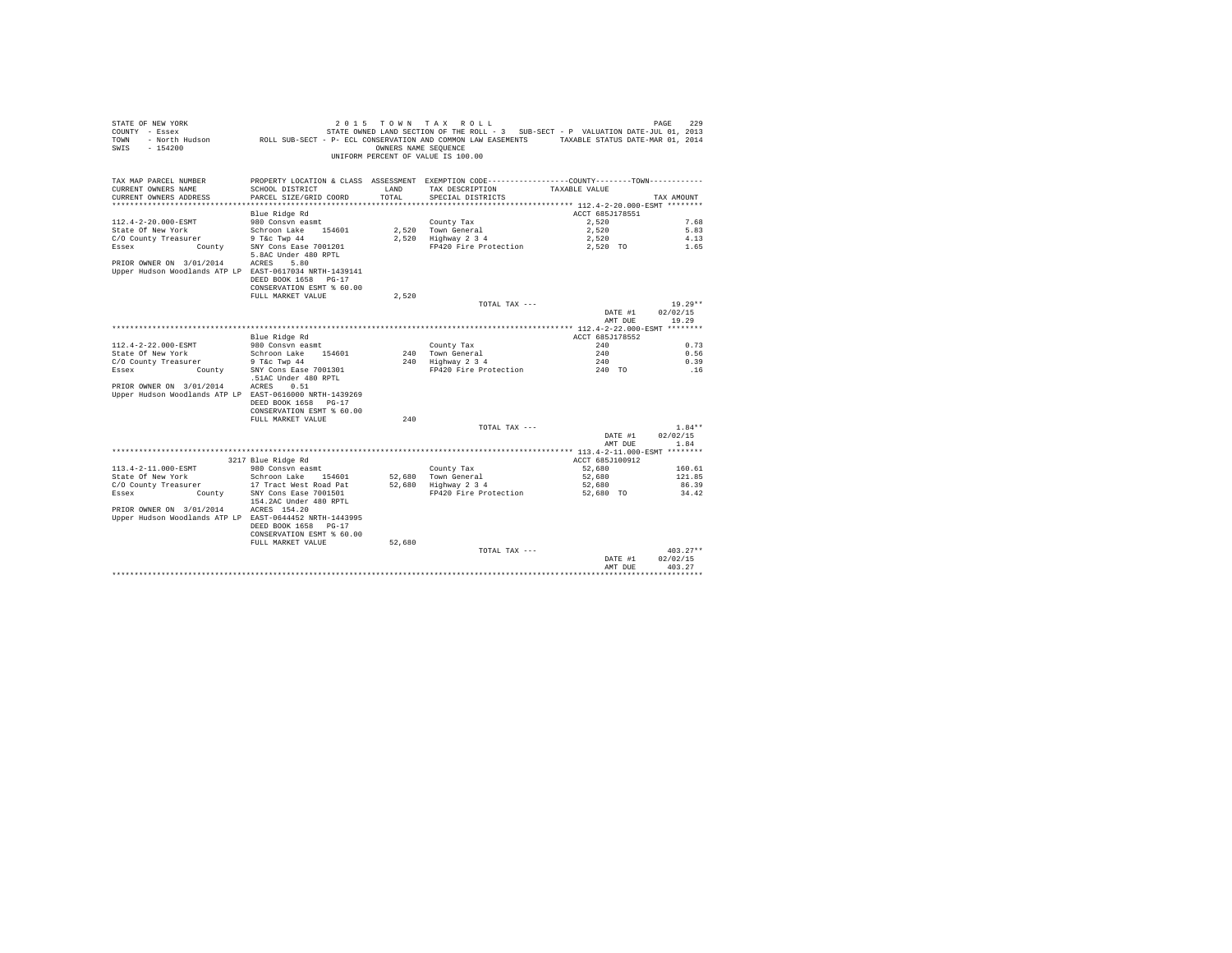| STATE OF NEW YORK<br>COUNTY - Essex<br>TOWN<br>$-154200$<br>SWIS                    | 2 0 1 5<br>- North Hudson ROLL SUB-SECT - P- ECL CONSERVATION AND COMMON LAW EASEMENTS TAXABLE STATUS DATE-MAR 01, 2014 | OWNERS NAME SEQUENCE | TOWN TAX ROLL<br>STATE OWNED LAND SECTION OF THE ROLL - 3 SUB-SECT - P VALUATION DATE-JUL 01, 2013<br>UNIFORM PERCENT OF VALUE IS 100.00 |                    | 230<br>PAGE       |
|-------------------------------------------------------------------------------------|-------------------------------------------------------------------------------------------------------------------------|----------------------|------------------------------------------------------------------------------------------------------------------------------------------|--------------------|-------------------|
| TAX MAP PARCEL NUMBER<br>CURRENT OWNERS NAME                                        | SCHOOL DISTRICT                                                                                                         | LAND                 | PROPERTY LOCATION & CLASS ASSESSMENT EXEMPTION CODE----------------COUNTY--------TOWN----------<br>TAX DESCRIPTION                       | TAXABLE VALUE      |                   |
| CURRENT OWNERS ADDRESS                                                              | PARCEL SIZE/GRID COORD                                                                                                  | TOTAL.               | SPECIAL DISTRICTS                                                                                                                        |                    | TAX AMOUNT        |
|                                                                                     |                                                                                                                         |                      |                                                                                                                                          |                    |                   |
|                                                                                     | Blue Ridge Rd                                                                                                           |                      |                                                                                                                                          | ACCT 685J100915    |                   |
| 113.20-1-27.000-ESMT                                                                | 980 Consyn easmt                                                                                                        |                      | County Tax                                                                                                                               | 1,740              | 5.31              |
| State Of New York                                                                   | Schroon Lake 154601                                                                                                     |                      | 1,740 Town General                                                                                                                       | 1,740              | 4.02              |
| C/O County Treasurer                                                                | 20 Tract West Of Road Pat                                                                                               |                      | 1,740 Highway 2 3 4                                                                                                                      | 1,740              | 2.85              |
| Essex<br>County                                                                     | SNY Cons Ease 7001401<br>4.4AC Under 480 RPTL                                                                           |                      | FP420 Fire Protection                                                                                                                    | 1,740 TO           | 1.14              |
| PRIOR OWNER ON 3/01/2014<br>Upper Hudson Woodlands ATP LP EAST-0644775 NRTH-1442073 | 4.40<br>ACRES<br>DEED BOOK 1658 PG-17<br>CONSERVATION ESMT % 60.00                                                      |                      |                                                                                                                                          |                    |                   |
|                                                                                     | FULL MARKET VALUE                                                                                                       | 1,740                |                                                                                                                                          |                    |                   |
|                                                                                     |                                                                                                                         |                      | TOTAL TAX ---                                                                                                                            |                    | $13.32**$         |
|                                                                                     |                                                                                                                         |                      |                                                                                                                                          | DATE #1<br>AMT DUE | 02/02/15<br>13.32 |
|                                                                                     |                                                                                                                         |                      |                                                                                                                                          |                    |                   |
|                                                                                     | Blue Ridge Rd                                                                                                           |                      |                                                                                                                                          | ACCT 685J101003    |                   |
| 114.3-2-8.003-ESMT                                                                  | 980 Consvn easmt                                                                                                        |                      | County Tax                                                                                                                               | 209,940            | 640.08            |
| State Of New York                                                                   | Schroon Lake 154601                                                                                                     | 209,940              | Town General                                                                                                                             | 209,940            | 485.60            |
| C/O County Treasurer                                                                | 23 Tract W Of Rd Patent                                                                                                 | 209,940              | Highway 2 3 4                                                                                                                            | 209,940            | 344.27            |
| Essex<br>County                                                                     | SNY C Ease 7001701 & 1601<br>306.7AC Under 480 RPTL                                                                     |                      | FP420 Fire Protection                                                                                                                    | 209,940 TO         | 137.17            |
| PRIOR OWNER ON 3/01/2014<br>Upper Hudson Woodlands ATP LP EAST-0651123 NRTH-1442716 | ACRES 523.70<br>DEED BOOK 1658 PG-17<br>CONSERVATION ESMT % 60.00                                                       |                      |                                                                                                                                          |                    |                   |
|                                                                                     | FULL MARKET VALUE                                                                                                       | 209,940              |                                                                                                                                          |                    | $1.607.12**$      |
|                                                                                     |                                                                                                                         |                      | TOTAL TAX ---                                                                                                                            | DATE #1            | 02/02/15          |
|                                                                                     |                                                                                                                         |                      |                                                                                                                                          | AMT DUE            | 1.607.12          |
|                                                                                     |                                                                                                                         |                      |                                                                                                                                          |                    |                   |
|                                                                                     | Blue Ridge Rd                                                                                                           |                      |                                                                                                                                          | ACCT 685J101011    |                   |
| 124.-2-1.025-ESMT                                                                   | 980 Consvn easmt                                                                                                        |                      | County Tax                                                                                                                               | 763,320            | 2,327.26          |
| State Of New York                                                                   | Schroon Lake<br>154601                                                                                                  | 763,320              | Town General                                                                                                                             | 763,320            | 1,765.59          |
| C/O County Treasurer                                                                | 2 T&c Twp 44                                                                                                            | 763.320              | Highway 2 3 4                                                                                                                            | 763,320            | 1,251.75          |
| Essex<br>County                                                                     | SNY Cons Ease 7001801<br>431.11AC Under 480 RPTL                                                                        |                      | FP420 Fire Protection                                                                                                                    | 763,320 TO         | 498.75            |
| PRIOR OWNER ON 3/01/2014                                                            | ACRES 2582.39                                                                                                           |                      |                                                                                                                                          |                    |                   |
| Upper Hudson Woodlands ATP LP EAST-0629127 NRTH-1438814                             | DEED BOOK 1658 PG-17<br>CONSERVATION ESMT % 60.00                                                                       |                      |                                                                                                                                          |                    |                   |
|                                                                                     | FULL MARKET VALUE                                                                                                       | 763,320              |                                                                                                                                          |                    |                   |
|                                                                                     |                                                                                                                         |                      | TOTAL TAX ---                                                                                                                            |                    | $5,843.35**$      |
|                                                                                     |                                                                                                                         |                      |                                                                                                                                          | DATE #1            | 02/02/15          |
|                                                                                     |                                                                                                                         |                      |                                                                                                                                          | AMT DUE            | 5.843.35          |
|                                                                                     |                                                                                                                         |                      |                                                                                                                                          |                    |                   |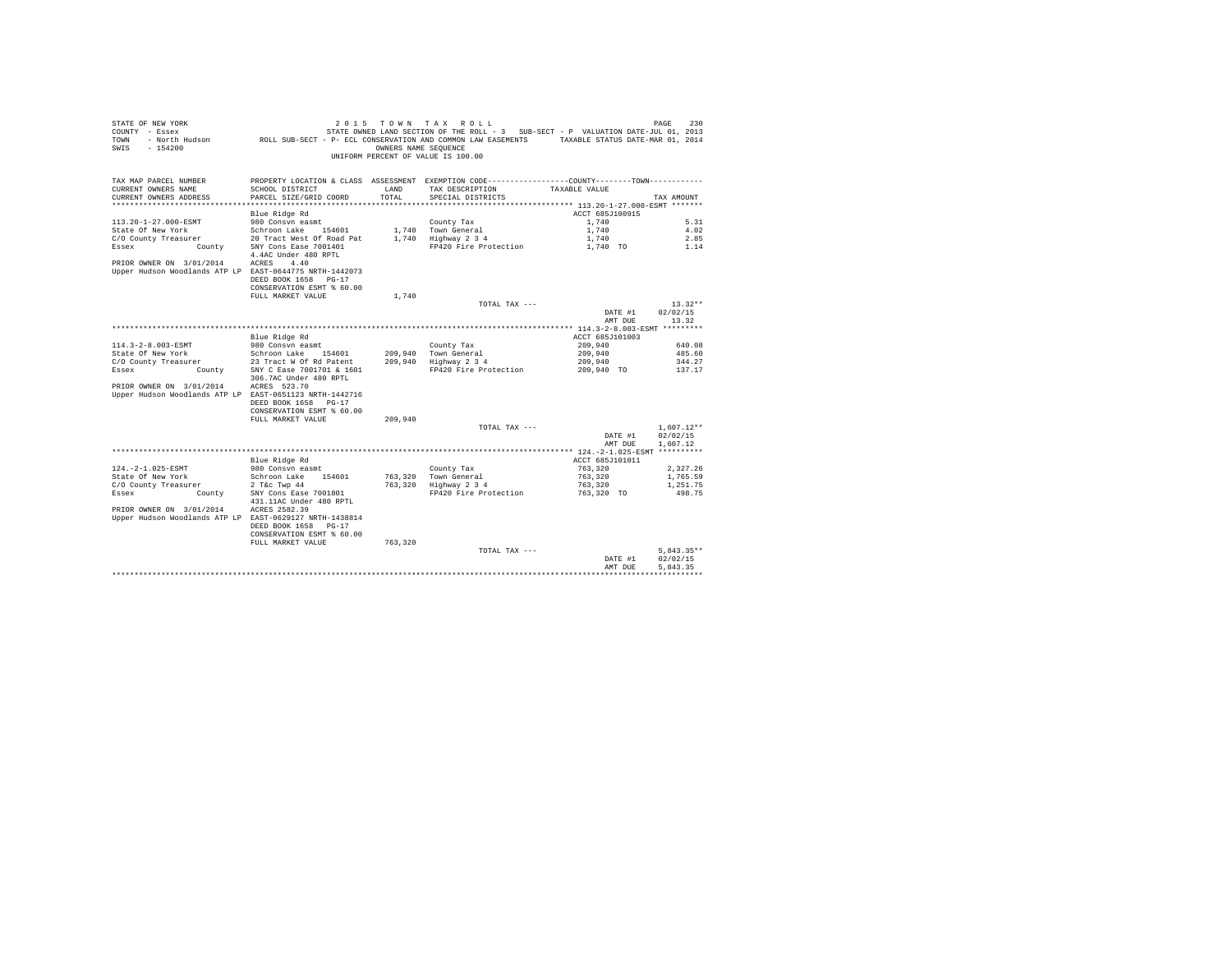| STATE OF NEW YORK<br>COUNTY<br>- Essex<br>TOWN<br>$-154200$<br>SWIS | 2 0 1 5<br>- North Hudson . ROLL SUB-SECT - P- ECL CONSERVATION AND COMMON LAW EASEMENTS                        | OWNERS NAME SEQUENCE | TOWN TAX ROLL<br>STATE OWNED LAND SECTION OF THE ROLL - 3 SUB-SECT - P VALUATION DATE-JUL 01, 2013<br>UNIFORM PERCENT OF VALUE IS 100.00 | TAXABLE STATUS DATE-MAR 01, 2014 | 231<br>PAGE |
|---------------------------------------------------------------------|-----------------------------------------------------------------------------------------------------------------|----------------------|------------------------------------------------------------------------------------------------------------------------------------------|----------------------------------|-------------|
| TAX MAP PARCEL NUMBER<br>CURRENT OWNERS NAME                        | PROPERTY LOCATION & CLASS ASSESSMENT EXEMPTION CODE---------------COUNTY-------TOWN---------<br>SCHOOL DISTRICT | T.AND                | TAX DESCRIPTION                                                                                                                          | TAXABLE VALUE                    |             |
| CURRENT OWNERS ADDRESS PARCEL SIZE/GRID COORD                       |                                                                                                                 | TOTAL                | SPECIAL DISTRICTS                                                                                                                        |                                  | TAX AMOUNT  |
|                                                                     |                                                                                                                 |                      |                                                                                                                                          |                                  |             |
|                                                                     | Blue Ridge Rd                                                                                                   |                      |                                                                                                                                          | ACCT 685J101004                  |             |
| 125.1-1-4.000-ESMT                                                  | 980 Consyn easmt                                                                                                |                      | County Tax                                                                                                                               | 27.420                           | 83.60       |
| State Of New York                                                   | Schroon Lake 154601                                                                                             | 27,420               | Town General                                                                                                                             | 27,420                           | 63.42       |
| C/O County Treasurer                                                | 26 Tr W Of Rd Pat                                                                                               | 27.420               | Highway 2 3 4                                                                                                                            | 27,420                           | 44.97       |
| County<br>Essex                                                     | NYS Cons Ease 7001901<br>ACRES 134.40                                                                           |                      | FP420 Fire Protection                                                                                                                    | 27,420 TO                        | 17.92       |
| PRIOR OWNER ON 3/01/2014                                            | EAST-0653023 NRTH-1439602                                                                                       |                      |                                                                                                                                          |                                  |             |
| Upper Hudson Woodlands ATP LP DEED BOOK 1658 PG-17                  | CONSERVATION ESMT % 60.00                                                                                       |                      |                                                                                                                                          |                                  |             |
|                                                                     | FULL MARKET VALUE                                                                                               | 27,420               |                                                                                                                                          |                                  |             |
|                                                                     |                                                                                                                 |                      | TOTAL TAX $---$                                                                                                                          |                                  | $209.91**$  |
|                                                                     |                                                                                                                 |                      |                                                                                                                                          | DATE #1                          | 02/02/15    |
|                                                                     |                                                                                                                 |                      |                                                                                                                                          | AMT DUE                          | 209.91      |
|                                                                     |                                                                                                                 |                      |                                                                                                                                          |                                  |             |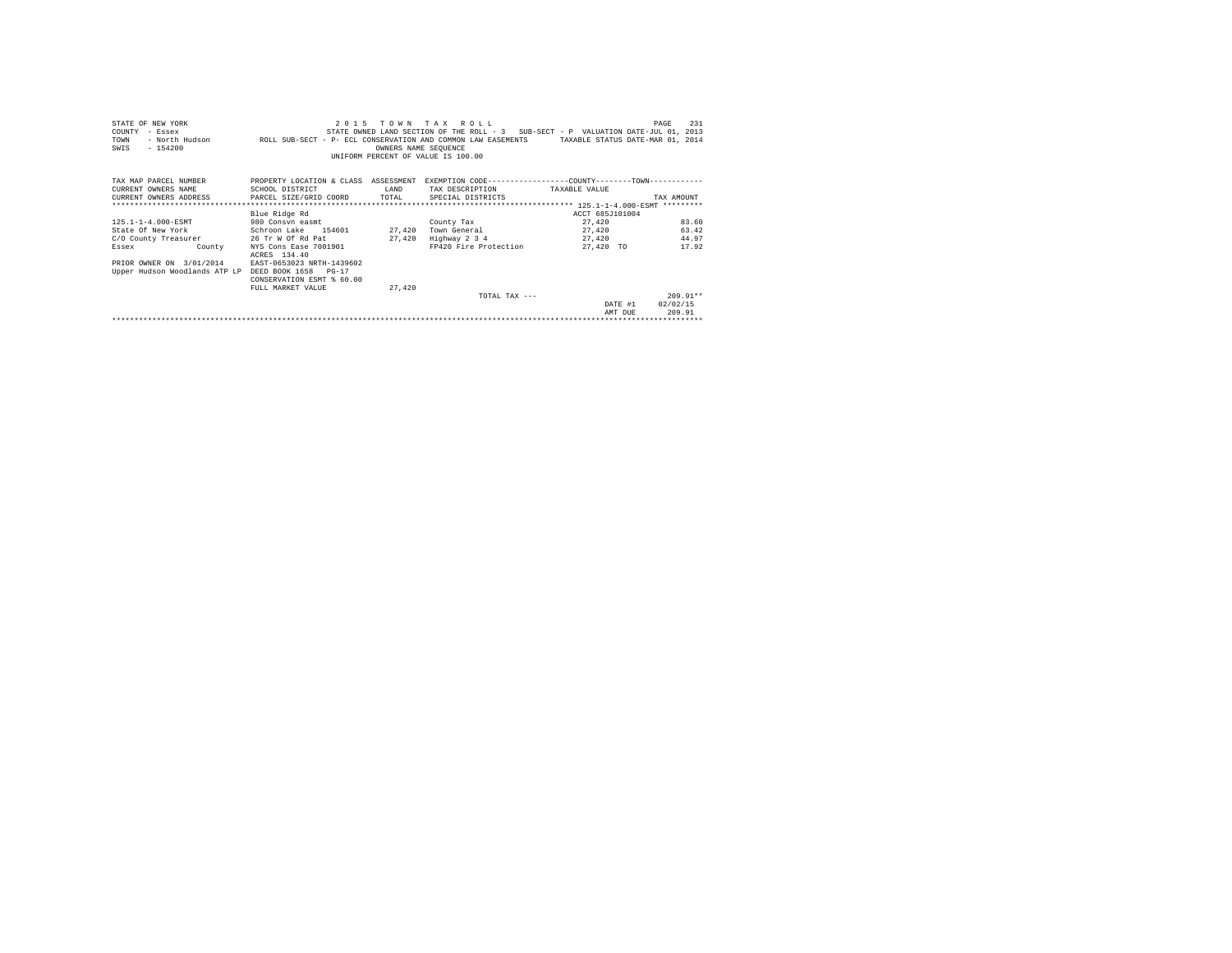|      | STATE OF NEW YORK | $2.0.15$ TOWN TAX ROLL                                                                           | PAGE            | 232 |
|------|-------------------|--------------------------------------------------------------------------------------------------|-----------------|-----|
|      | COUNTY - Essex    | STATE OWNED LAND SECTION OF THE ROLL - 3 SUB-SECT - P VALUATION DATE-JUL 01, 2013                |                 |     |
| TOWN | - North Hudson    | TAXABLE STATUS DATE-MAR 01, 2014<br>ROLL SUB-SECT - P- ECL CONSERVATION AND COMMON LAW EASEMENTS |                 |     |
| SWIS | $-154200$         |                                                                                                  | RPS155/V04/L015 |     |
|      |                   | UNIFORM PERCENT OF VALUE IS 100.00<br>CURRENT DATE 12/18/2014                                    |                 |     |

## \*\*\* S P E C I A L D I S T R I C T S U M M A R Y \*\*\*

| CODE | DISTRICT NAME        | TOTAL<br>PARCELS | EXTENSION<br>TYPE | <b>EXTENSION</b><br>VALUE | AD VALOREM<br>VALUE | EXEMPT<br>AMOUNT | TAXABLE<br>VALUE | TOTAL<br>TAX |  |
|------|----------------------|------------------|-------------------|---------------------------|---------------------|------------------|------------------|--------------|--|
|      | FP420 Fire Protectio |                  | 13 TOTAL          |                           | 5356,065            |                  | 5356.065         | 3,499.65     |  |

## \*\*\* S C H O O L D I S T R I C T S U M M A R Y \*\*\*

| CODE   | DISTRICT NAME      | TOTAL<br>PARCELS | ASSESSED<br>LAND | ASSESSED<br>TOTAL | <b>EXEMPT</b><br>AMOUNT | TOTAL<br>TAXABLE |
|--------|--------------------|------------------|------------------|-------------------|-------------------------|------------------|
|        |                    |                  |                  |                   | STAR AMOUNT             | STAR TAXABLE     |
|        | Schroon Lake       | 13               | 5356.065         | 5356,065          |                         | 5,356,065        |
| 154601 |                    |                  |                  |                   |                         | 5,356,065        |
|        | SUB-TOTAL          | 13               | 5356.065         | 5356.065          |                         | 5,356,065        |
|        | SUB - TO TAL(CONT) |                  |                  |                   |                         | 5,356,065        |
|        |                    |                  |                  |                   |                         |                  |
|        | TOTAL              | 13               | 5356.065         | 5356.065          |                         | 5,356,065        |
|        | TO TAL (CONT)      |                  |                  |                   |                         | 5,356,065        |

## \*\*\* S Y S T E M C O D E S S U M M A R Y \*\*\*

NO SYSTEM EXEMPTIONS AT THIS LEVEL

\*\*\* E X E M P T I O N S U M M A R Y \*\*\*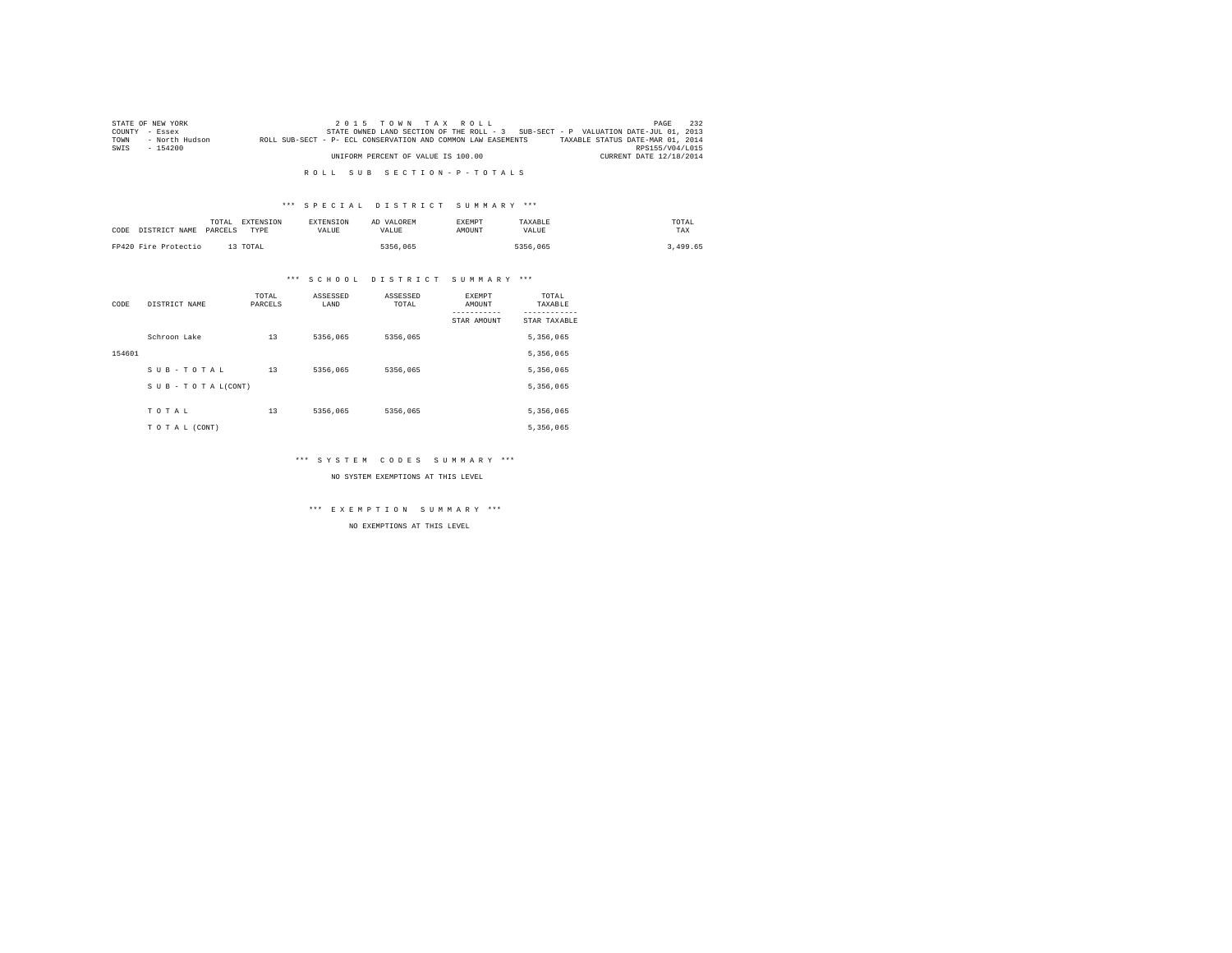|      | STATE OF NEW YORK | 2015 TOWN TAX ROLL                                                                               | PAGE            | 233 |
|------|-------------------|--------------------------------------------------------------------------------------------------|-----------------|-----|
|      | COUNTY - Essex    | STATE OWNED LAND SECTION OF THE ROLL - 3 SUB-SECT - P VALUATION DATE-JUL 01, 2013                |                 |     |
| TOWN | - North Hudson    | TAXABLE STATUS DATE-MAR 01, 2014<br>ROLL SUB-SECT - P- ECL CONSERVATION AND COMMON LAW EASEMENTS |                 |     |
| SWIS | $-154200$         |                                                                                                  | RPS155/V04/L015 |     |
|      |                   | UNIFORM PERCENT OF VALUE IS 100.00<br>CURRENT DATE 12/18/2014                                    |                 |     |

| ROLL<br><b>SEC</b> | DESCRIPTION                                                                        | TOTAL<br>PARCELS | ASSESSED<br>LAND                 | ASSESSED<br>TOTAL                | EXEMPT<br>AMOUNT<br>STAR AMOUNT | TOTAL<br>TAXABLE<br>STAR TAXABLE    | TOTAL<br>TAX                                                |
|--------------------|------------------------------------------------------------------------------------|------------------|----------------------------------|----------------------------------|---------------------------------|-------------------------------------|-------------------------------------------------------------|
|                    | County Tax<br>Town General<br>Highway 2 3 4<br>SPEC DIST TAXES<br>STATE OWNED LAND | 13               | 5356,065<br>5356,065<br>5356,065 | 5356,065<br>5356,065<br>5356,065 |                                 | 5.356.065<br>5.356.065<br>5.356.065 | 16,329.89<br>12,388.82<br>8.783.25<br>3.499.65<br>41,001.61 |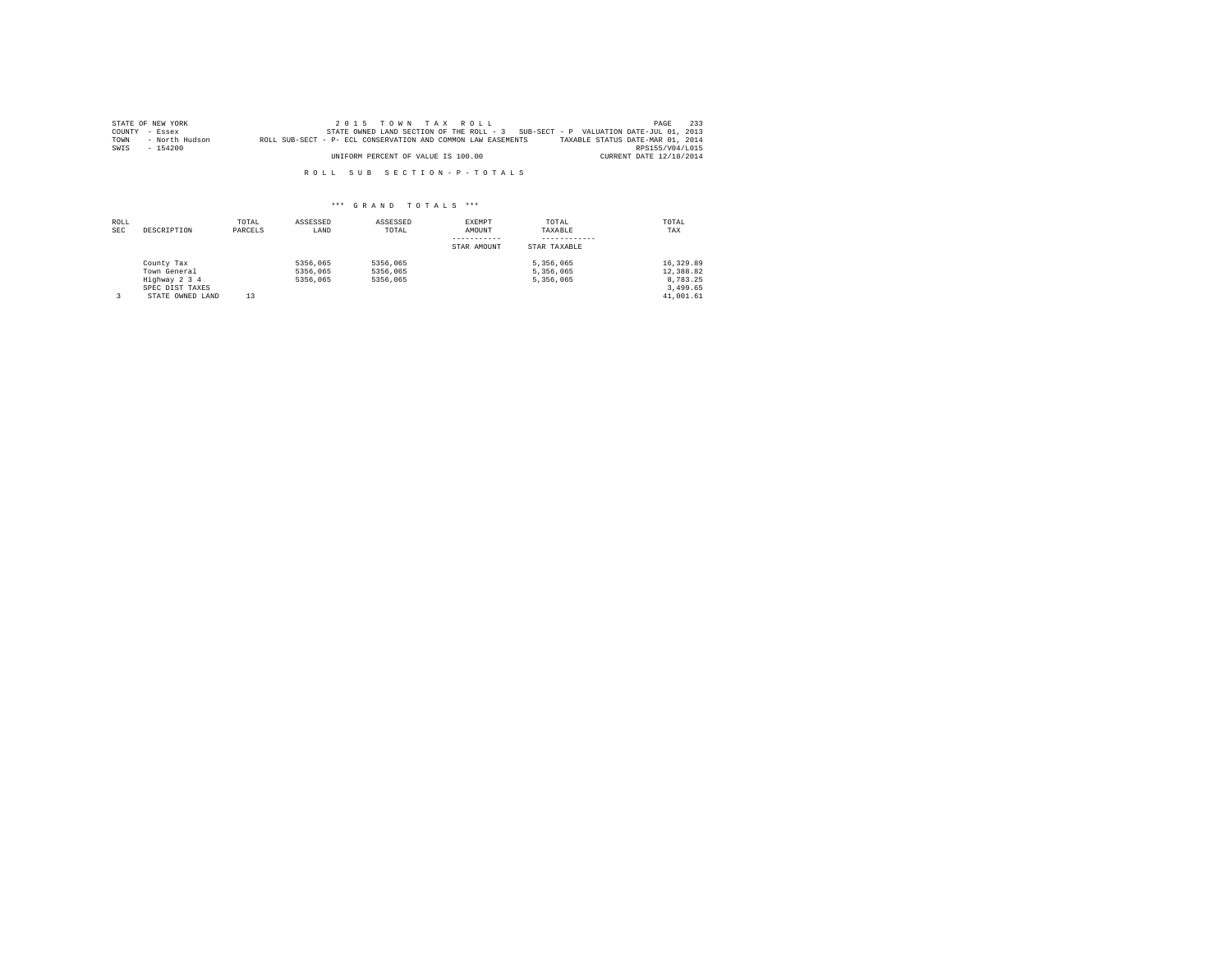| STATE OF NEW YORK      | 2015 TOWN TAX ROLL                       | 234<br>PAGE                      |
|------------------------|------------------------------------------|----------------------------------|
| COUNTY - Essex         | STATE OWNED LAND SECTION OF THE ROLL - 3 | VALUATION DATE-JUL 01, 2013      |
| - North Hudson<br>TOWN |                                          | TAXABLE STATUS DATE-MAR 01, 2014 |
| SWIS<br>$-154200$      |                                          | RPS155/V04/L015                  |
|                        | UNIFORM PERCENT OF VALUE IS 100.00       | CURRENT DATE 12/18/2014          |
|                        |                                          |                                  |
|                        | ROLL SECTION TOTALS                      |                                  |

## \*\*\* S P E C I A L D I S T R I C T S U M M A R Y \*\*\*

| CODE DISTRICT NAME PARCELS | EXTENSION<br>TOTAL<br>TYPE | <b>EXTENSION</b><br><b>VALUE</b> | AD VALOREM<br>VALUE | EXEMPT<br>AMOUNT | TAXABLE<br>VALUE | TOTAL<br>TAX |
|----------------------------|----------------------------|----------------------------------|---------------------|------------------|------------------|--------------|
| FP420 Fire Protectio       | 323 TOTAL                  |                                  | 68778,905           |                  | 68778.905        | 44,940.12    |

# \*\*\* S C H O O L D I S T R I C T S U M M A R Y \*\*\*

| CODE   | DISTRICT NAME             | TOTAL<br>PARCELS | ASSESSED<br>LAND | ASSESSED<br>TOTAL | <b>EXEMPT</b><br>AMOUNT<br>-----------<br>STAR AMOUNT | TOTAL<br>TAXABLE<br>------------<br>STAR TAXABLE |
|--------|---------------------------|------------------|------------------|-------------------|-------------------------------------------------------|--------------------------------------------------|
|        | Schroon Lake              | 325              | 52652.815        | 110292.855        | 38627.910                                             | 71.664.945                                       |
| 154601 |                           |                  |                  |                   |                                                       | 71.664.945                                       |
|        | SUB-TOTAL                 | 325              | 52652.815        | 110292.855        | 38627.910                                             | 71.664.945                                       |
|        | $S$ U B - T O T A L(CONT) |                  |                  |                   |                                                       | 71.664.945                                       |
|        | TOTAL                     | 325              | 52652.815        | 110292.855        | 38627,910                                             | 71.664.945                                       |
|        | TO TAL (CONT)             |                  |                  |                   |                                                       | 71.664.945                                       |

## \*\*\* S Y S T E M C O D E S S U M M A R Y \*\*\*

|       |             | TOTAL   |           |           |
|-------|-------------|---------|-----------|-----------|
| CODE  | DESCRIPTION | PARCELS | COUNTY    | TOWN      |
|       |             |         |           |           |
| 50001 | SCHL TAXBL  |         | 19012.130 | 19012.130 |
| 50005 | TOWN TAXBL  |         | 19348,470 |           |
| 50006 | CNTY TAXBL  |         |           | 19279.440 |
|       | TOTAL       |         | 38360,600 | 38291.570 |
|       |             |         |           |           |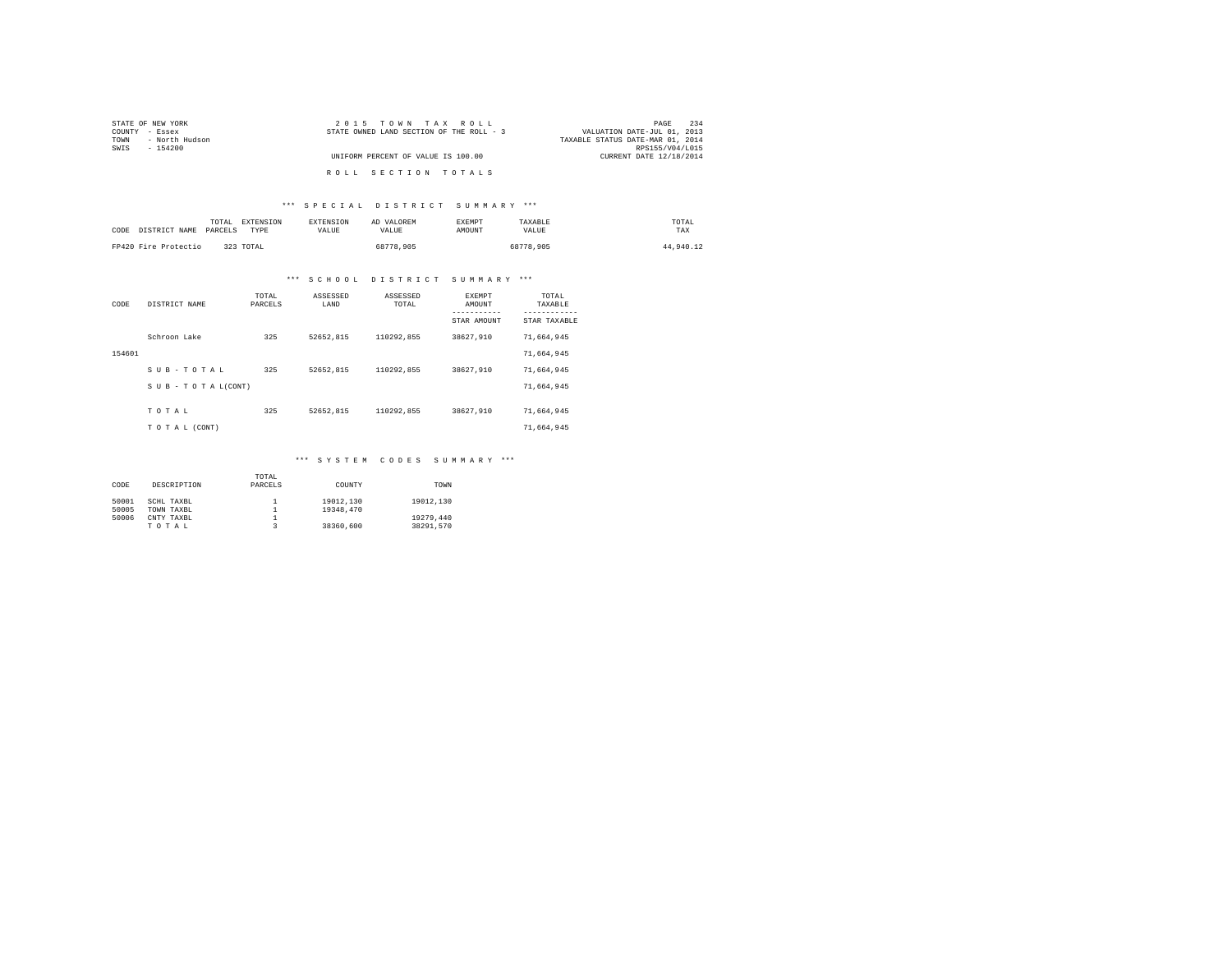| STATE OF NEW YORK      | 2015 TOWN TAX ROLL                       | 235<br>PAGE                      |
|------------------------|------------------------------------------|----------------------------------|
| COUNTY - Essex         | STATE OWNED LAND SECTION OF THE ROLL - 3 | VALUATION DATE-JUL 01, 2013      |
| - North Hudson<br>TOWN |                                          | TAXABLE STATUS DATE-MAR 01, 2014 |
| SWIS<br>- 154200       |                                          | RPS155/V04/L015                  |
|                        | UNIFORM PERCENT OF VALUE IS 100.00       | CURRENT DATE 12/18/2014          |
|                        |                                          |                                  |
|                        | ROLL SECTION TOTALS                      |                                  |

## \*\*\* E X E M P T I O N S U M M A R Y \*\*\*

## NO EXEMPTIONS AT THIS LEVEL

| ROLL |                  | TOTAL   | ASSESSED  | ASSESSED   | EXEMPT       | TOTAL        | TOTAL        |
|------|------------------|---------|-----------|------------|--------------|--------------|--------------|
| SEC  | DESCRIPTION      | PARCELS | LAND      | TOTAL      | AMOUNT       | TAXABLE      | TAX          |
|      |                  |         |           |            |              |              |              |
|      |                  |         |           |            | STAR AMOUNT  | STAR TAXABLE |              |
|      | County Tax       |         | 52652.815 | 110292.855 | 38,360,600   | 71.932.255   | 219, 311, 41 |
|      | Town General     |         | 52652.815 | 110292.855 | 38, 291, 570 | 72.001.285   | 166.542.08   |
|      | Highway 2 3 4    |         | 52652.815 | 110292.855 | 38, 291, 570 | 72.001.285   | 118,072.72   |
|      | SPEC DIST TAXES  |         |           |            |              |              | 44.940.12    |
|      | STATE OWNED LAND | 325     |           |            |              |              | 548.866.33   |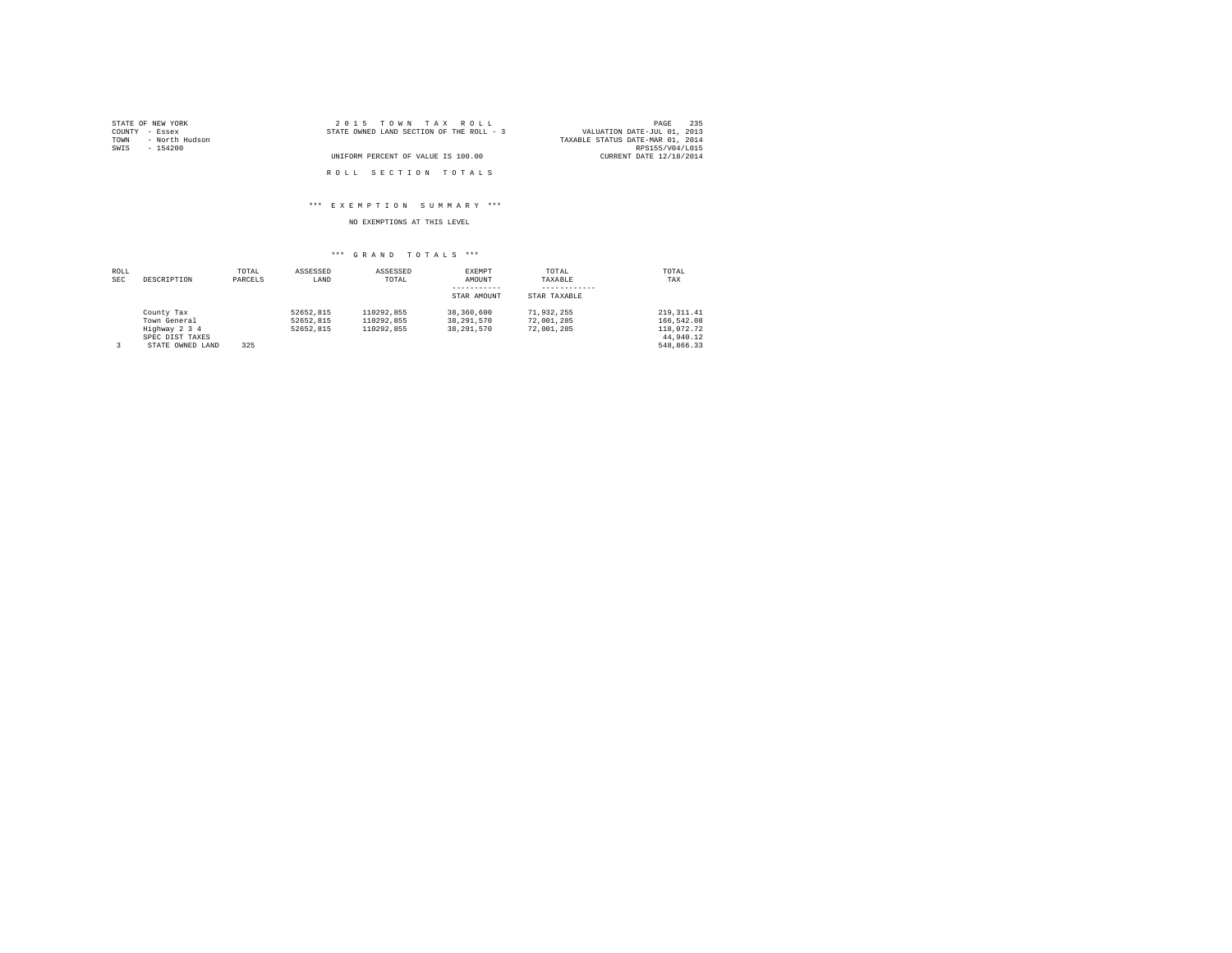|      | STATE OF NEW YORK | 2015 TOWN TAX ROLL                        | 236<br>PAGE                      |
|------|-------------------|-------------------------------------------|----------------------------------|
|      | COUNTY - Essex    | SPECIAL FRANCHISE SECTION OF THE ROLL - 5 | VALUATION DATE-JUL 01, 2013      |
| TOWN | - North Hudson    | OWNERS NAME SEOUENCE                      | TAXABLE STATUS DATE-MAR 01, 2014 |
| SWIS | - 154200          | UNIFORM PERCENT OF VALUE IS 100.00        |                                  |

| TAX MAP PARCEL NUMBER<br>CURRENT OWNERS NAME<br>CURRENT OWNERS ADDRESS | SCHOOL DISTRICT<br>PARCEL SIZE/GRID COORD | <b>T.AND</b><br>TOTAL | PROPERTY LOCATION & CLASS ASSESSMENT EXEMPTION CODE----------------COUNTY-------TOWN----------<br>TAX DESCRIPTION<br>SPECIAL DISTRICTS | TAXABLE VALUE                                | TAX AMOUNT         |
|------------------------------------------------------------------------|-------------------------------------------|-----------------------|----------------------------------------------------------------------------------------------------------------------------------------|----------------------------------------------|--------------------|
| *******************                                                    |                                           |                       |                                                                                                                                        | *********** 542.-9999-744.830/1881 *****     |                    |
|                                                                        | Outside Plant                             |                       |                                                                                                                                        | ACCT 685Z001005                              | 516<br><b>BILL</b> |
| 542. - 9999-744.830/1881                                               | 866 Telephone                             |                       | County Tax                                                                                                                             | 654.182                                      | 1,994.51           |
| Elantic Telecom Inc                                                    | Schroon Lake<br>154601                    | $\Omega$              | Town General                                                                                                                           | 654,182                                      | 1,513.15           |
| PO Box 54288                                                           | 888888                                    | 654,182               | Highway 2 3 4                                                                                                                          | 654.182                                      | 1,072.77           |
| Lexington, KY 40555                                                    | 154601 .10000/744860-1542                 |                       | FP420 Fire Protection                                                                                                                  | 654,182 TO                                   | 427.44             |
|                                                                        | Telecommunication                         |                       |                                                                                                                                        |                                              |                    |
|                                                                        | EAST-0652789 NRTH-1431564                 |                       |                                                                                                                                        |                                              |                    |
|                                                                        | FULL MARKET VALUE                         | 654.182               |                                                                                                                                        |                                              |                    |
|                                                                        |                                           |                       | TOTAL TAX ---                                                                                                                          |                                              | $5.007.87**$       |
|                                                                        |                                           |                       |                                                                                                                                        | DATE #1                                      | 02/02/15           |
|                                                                        |                                           |                       |                                                                                                                                        | AMT DUE                                      | 5,007.87           |
|                                                                        |                                           |                       |                                                                                                                                        | ******** 542.-9999-132.350/8601 *****        |                    |
|                                                                        | Town Outside Vla                          |                       |                                                                                                                                        | ACCT 6850305702                              | <b>BILL</b><br>517 |
| 542. - 9999-132.350/8601                                               | 861 Elec & gas                            |                       | County Tax                                                                                                                             | 514,860                                      | 1.569.74           |
| National Grid                                                          | Schroon Lake 154601                       | $\Omega$              | Town General                                                                                                                           | 514,860                                      | 1,190.89           |
| Real Estate Tax Dept                                                   | Special Franchise Town                    | 514,860               | Highway 2 3 4                                                                                                                          | 514,860                                      | 844.30             |
| 300 Erie Blvd W                                                        | No Land Improvements Only                 |                       | FP420 Fire Protection                                                                                                                  | 514,860 TO                                   | 336.41             |
| Syracuse, NY 13202                                                     | 132350-154600-860                         |                       |                                                                                                                                        |                                              |                    |
|                                                                        | EAST-0652789 NRTH-1431564                 |                       |                                                                                                                                        |                                              |                    |
|                                                                        | FULL MARKET VALUE                         | 514,860               |                                                                                                                                        |                                              |                    |
|                                                                        |                                           |                       | TOTAL TAX ---                                                                                                                          |                                              | $3.941.34**$       |
|                                                                        |                                           |                       |                                                                                                                                        | DATE #1                                      | 02/02/15           |
|                                                                        |                                           |                       |                                                                                                                                        | AMT DUE                                      | 3.941.34           |
|                                                                        |                                           |                       |                                                                                                                                        | *************** 542.-9999-631.900/8601 ***** |                    |
|                                                                        | Town Outside Vlg                          |                       |                                                                                                                                        | ACCT 6850305701                              | <b>BILL</b><br>518 |
| 542. - 9999-631.900/8601                                               | 866 Telephone                             |                       | County Tax                                                                                                                             | 362.511                                      | 1,105.25           |
| Verizon New York Inc                                                   | Schroon Lake<br>154601                    | $\Omega$              | Town General                                                                                                                           | 362.511                                      | 838.50             |
| c/o Duff & Phelps                                                      | Special Franchise Town                    | 362.511               | Highway 2 3 4                                                                                                                          | 362.511                                      | 594.47             |
| PO Box 2749                                                            | No Land Improvements Only                 |                       | FP420 Fire Protection                                                                                                                  | 362,511 TO                                   | 236.86             |
| Addison, TX 75001                                                      | 631900-154200-860                         |                       |                                                                                                                                        |                                              |                    |
|                                                                        | EAST-0652789 NRTH-1431564                 |                       |                                                                                                                                        |                                              |                    |
|                                                                        | FULL MARKET VALUE                         | 362.511               |                                                                                                                                        |                                              |                    |
|                                                                        |                                           |                       | TOTAL TAX ---                                                                                                                          |                                              | $2.775.08**$       |
|                                                                        |                                           |                       |                                                                                                                                        | DATE #1                                      | 02/02/15           |
|                                                                        |                                           |                       |                                                                                                                                        | AMT DUE                                      | 2.775.08           |
|                                                                        |                                           |                       |                                                                                                                                        |                                              |                    |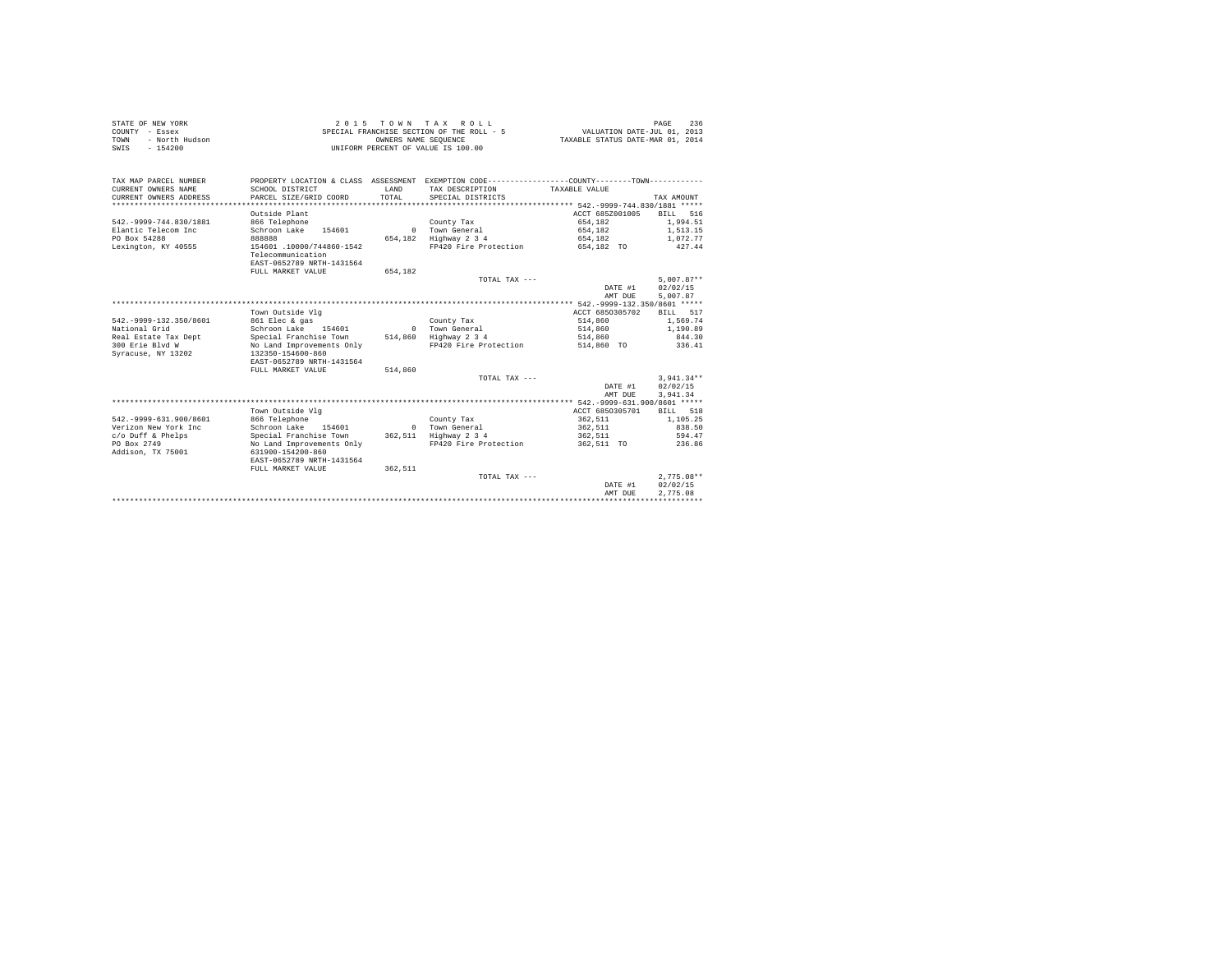| STATE OF NEW YORK      | $2.0.15$ TOWN TAX ROLL<br>PAGE                                           | 237 |
|------------------------|--------------------------------------------------------------------------|-----|
| COUNTY - Essex         | VALUATION DATE-JUL 01, 2013<br>SPECIAL FRANCHISE SECTION OF THE ROLL - 5 |     |
| - North Hudson<br>TOWN | TAXABLE STATUS DATE-MAR 01, 2014                                         |     |
| SWTS<br>$-154200$      | RPS155/V04/L015                                                          |     |
|                        | CURRENT DATE 12/18/2014                                                  |     |
|                        |                                                                          |     |

## \*\*\* S P E C I A L D I S T R I C T S U M M A R Y \*\*\*

| CODE DISTRICT NAME PARCELS | TOTAL | EXTENSION<br><b>TYPE</b> | <b>EXTENSION</b><br>VALUE. | AD VALOREM<br>VALUE | <b>EXEMPT</b><br>AMOUNT | TAXABLE<br>VALUE | TOTAL<br>TAX |
|----------------------------|-------|--------------------------|----------------------------|---------------------|-------------------------|------------------|--------------|
| FP420 Fire Protectio       |       | 3 TOTAL                  |                            | 1531,553            |                         | 1531,553         | 1,000.71     |

## \*\*\* S C H O O L D I S T R I C T S U M M A R Y \*\*\*

| CODE   | DISTRICT NAME      | TOTAL<br>PARCELS | ASSESSED<br>LAND | ASSESSED<br>TOTAL | <b>EXEMPT</b><br>AMOUNT | TOTAL<br>TAXABLE          |
|--------|--------------------|------------------|------------------|-------------------|-------------------------|---------------------------|
|        |                    |                  |                  |                   | STAR AMOUNT             | ---------<br>STAR TAXABLE |
|        | Schroon Lake       | 3                |                  | 1531,553          |                         | 1,531,553                 |
| 154601 |                    |                  |                  |                   |                         | 1,531,553                 |
|        | SUB-TOTAL          | 3                |                  | 1531,553          |                         | 1,531,553                 |
|        | SUB - TO TAL(CONT) |                  |                  |                   |                         | 1,531,553                 |
|        | TOTAL              | 3                |                  | 1531,553          |                         | 1,531,553                 |
|        | TO TAL (CONT)      |                  |                  |                   |                         | 1,531,553                 |

## \*\*\* S Y S T E M C O D E S S U M M A R Y \*\*\*

#### NO SYSTEM EXEMPTIONS AT THIS LEVEL

\*\*\* E X E M P T I O N S U M M A R Y \*\*\*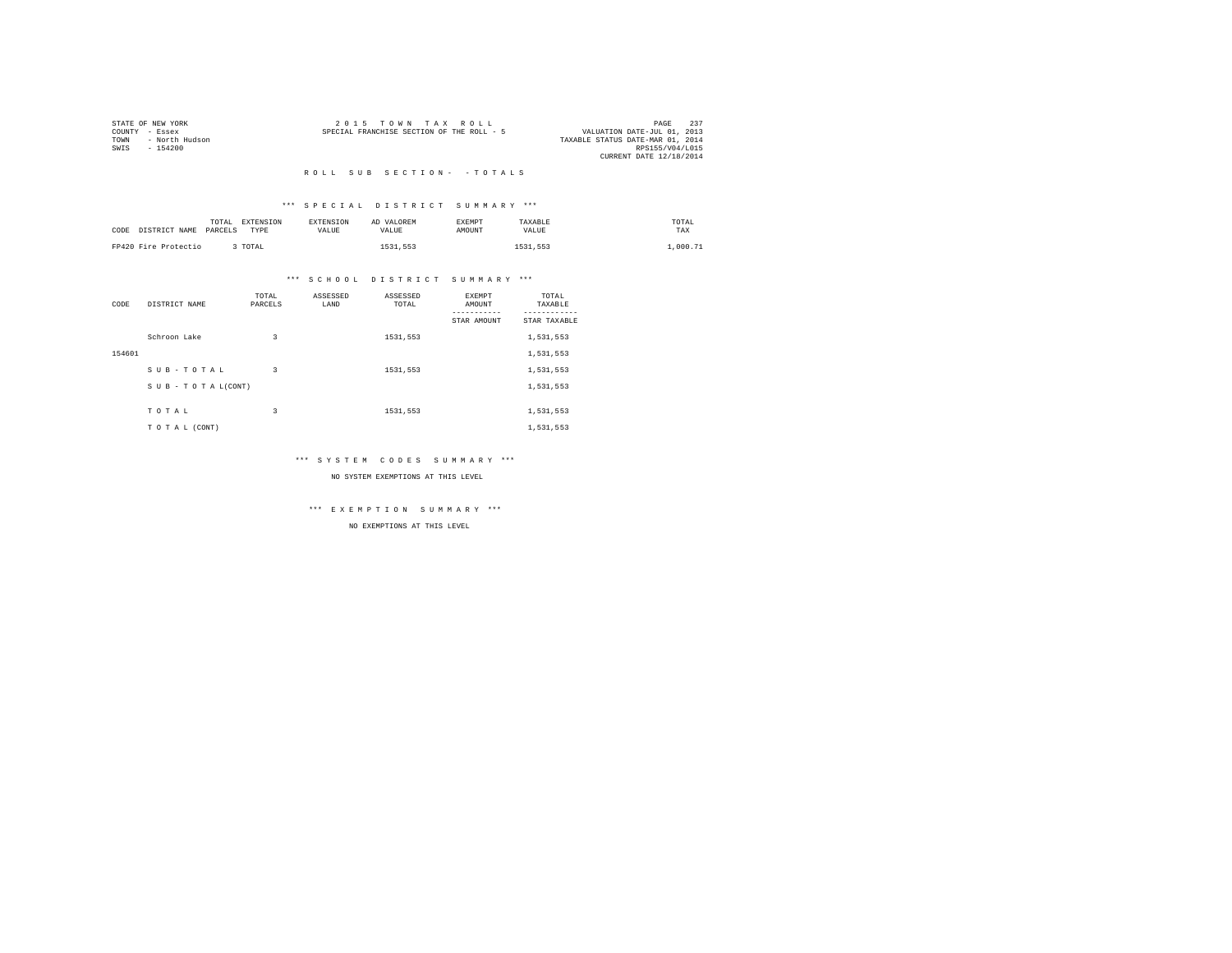| STATE OF NEW YORK |                | $2.0.15$ TOWN TAX ROLL                    |  |  | 238<br>PAGE                      |
|-------------------|----------------|-------------------------------------------|--|--|----------------------------------|
| COUNTY - Essex    |                | SPECIAL FRANCHISE SECTION OF THE ROLL - 5 |  |  | VALUATION DATE-JUL 01, 2013      |
| TOWN              | - North Hudson |                                           |  |  | TAXABLE STATUS DATE-MAR 01, 2014 |
| SWTS              | $-154200$      |                                           |  |  | RPS155/V04/L015                  |
|                   |                |                                           |  |  | CURRENT DATE 12/18/2014          |

| ROLL<br><b>SEC</b> | DESCRIPTION       | TOTAL<br>PARCELS | ASSESSED<br>LAND | ASSESSED<br>TOTAL | EXEMPT<br>AMOUNT | TOTAL<br>TAXABLE | TOTAL<br>TAX |
|--------------------|-------------------|------------------|------------------|-------------------|------------------|------------------|--------------|
|                    |                   |                  |                  |                   | STAR AMOUNT      | STAR TAXABLE     |              |
|                    | County Tax        |                  |                  | 1531.553          |                  | 1,531,553        | 4.669.50     |
|                    | Town General      |                  |                  | 1531.553          |                  | 1,531,553        | 3.542.54     |
|                    | Highway 2 3 4     |                  |                  | 1531.553          |                  | 1,531,553        | 2.511.54     |
|                    | SPEC DIST TAXES   |                  |                  |                   |                  |                  | 1,000.71     |
|                    | SPECIAL FRANCHISE |                  |                  |                   |                  |                  | 11,724.29    |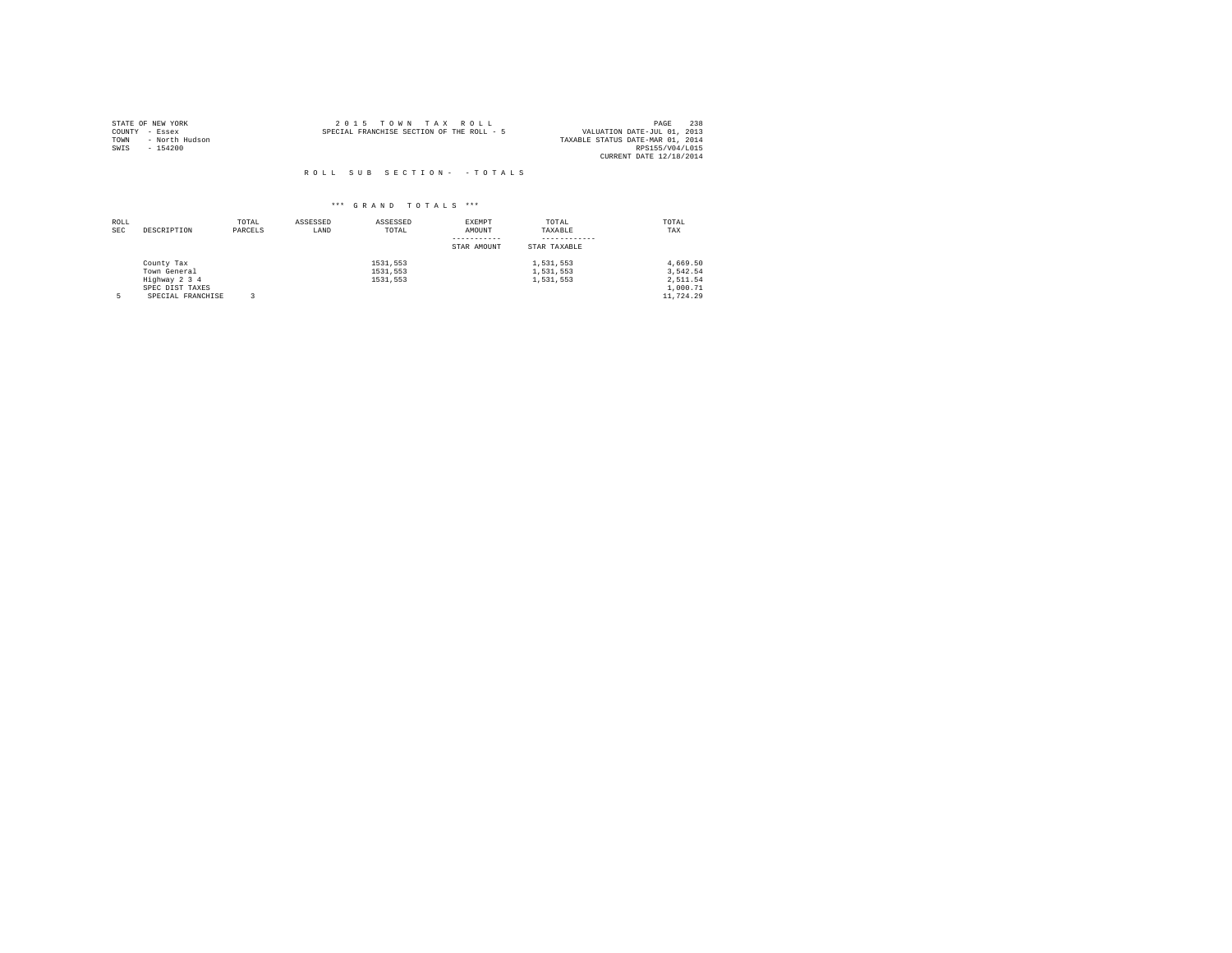|      | STATE OF NEW YORK | $2.0.15$ TOWN TAX ROLL                                                   | PAGE            | 239 |
|------|-------------------|--------------------------------------------------------------------------|-----------------|-----|
|      | COUNTY - Essex    | VALUATION DATE-JUL 01, 2013<br>SPECIAL FRANCHISE SECTION OF THE ROLL - 5 |                 |     |
| TOWN | - North Hudson    | TAXABLE STATUS DATE-MAR 01, 2014                                         |                 |     |
| SWTS | $-154200$         |                                                                          | RPS155/V04/L015 |     |
|      |                   | CURRENT DATE 12/18/2014                                                  |                 |     |
|      |                   |                                                                          |                 |     |

#### ROLL SECTION TOTALS

## \*\*\* S P E C I A L D I S T R I C T S U M M A R Y \*\*\*

| CODE DISTRICT NAME   | TOTAL<br>PARCELS | <b>EXTENSION</b><br>TYPE | <b>EXTENSION</b><br>VALUE. | AD VALOREM<br>VALUE. | <b>EXEMPT</b><br>AMOUNT | TAXABLE<br>VALUE | TOTAL<br>TAX |
|----------------------|------------------|--------------------------|----------------------------|----------------------|-------------------------|------------------|--------------|
| FP420 Fire Protectio |                  | TOTAL                    |                            | 1531,553             |                         | 1531.553         | .000.71      |

## \*\*\* S C H O O L D I S T R I C T S U M M A R Y \*\*\*

| CODE   | DISTRICT NAME   | TOTAL<br>PARCELS | ASSESSED<br>LAND | ASSESSED<br>TOTAL | EXEMPT<br>AMOUNT | TOTAL<br>TAXABLE |
|--------|-----------------|------------------|------------------|-------------------|------------------|------------------|
|        |                 |                  |                  |                   | STAR AMOUNT      | STAR TAXABLE     |
|        | Schroon Lake    | 3                |                  | 1531.553          |                  | 1,531,553        |
| 154601 |                 |                  |                  |                   |                  | 1,531,553        |
|        | SUB-TOTAL       | 3                |                  | 1531,553          |                  | 1,531,553        |
|        | SUB-TOTAL(CONT) |                  |                  |                   |                  | 1,531,553        |
|        | TOTAL           | 3                |                  | 1531.553          |                  | 1,531,553        |
|        | TO TAL (CONT)   |                  |                  |                   |                  | 1,531,553        |

## \*\*\* S Y S T E M C O D E S S U M M A R Y \*\*\*

#### NO SYSTEM EXEMPTIONS AT THIS LEVEL

\*\*\* E X E M P T I O N S U M M A R Y \*\*\*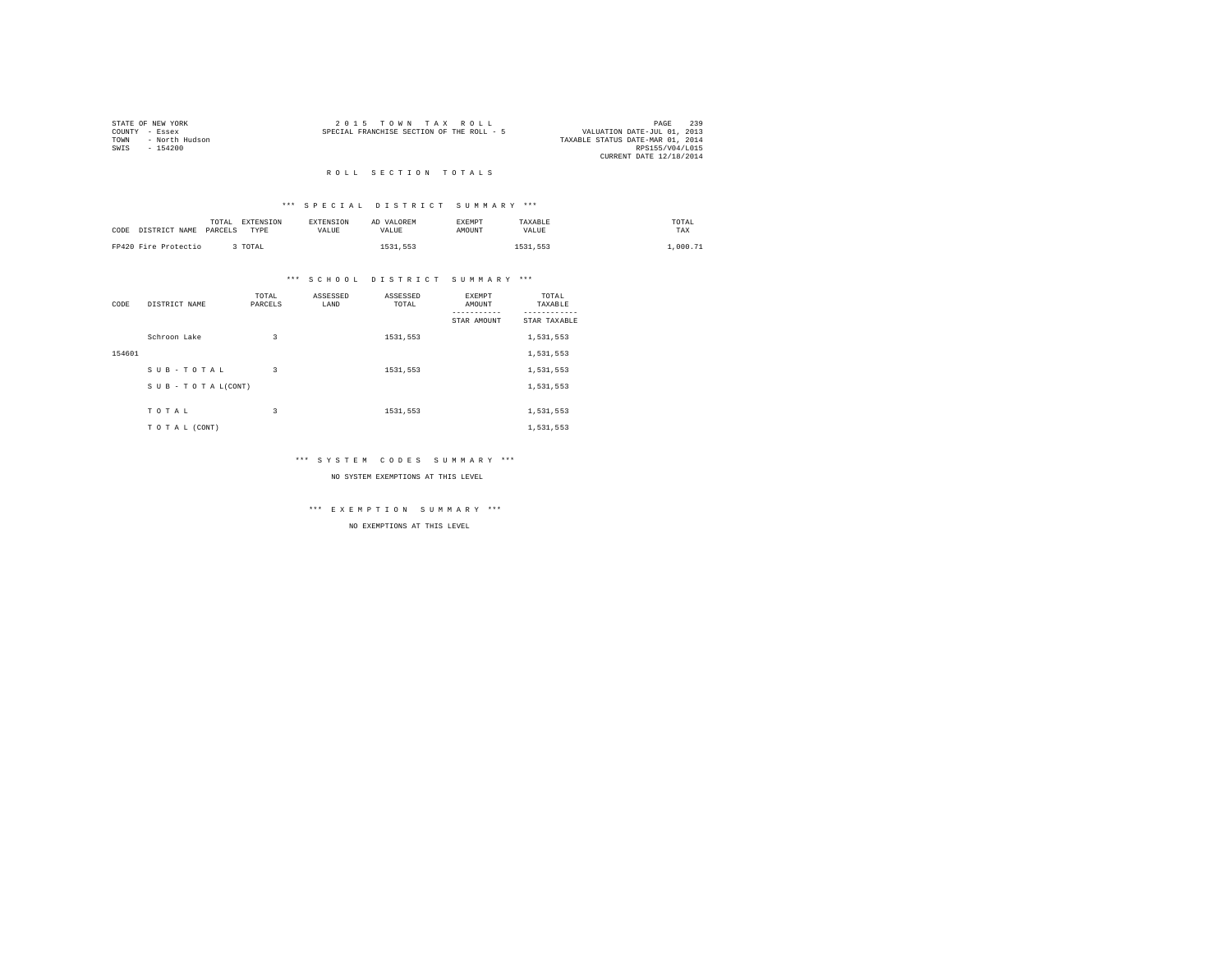| STATE OF NEW YORK<br>COUNTY - Essex<br>TOWN<br>- North Hudson<br>SWIS<br>$-154200$ | 2015 TOWN TAX ROLL<br>SPECIAL FRANCHISE SECTION OF THE ROLL - 5<br>VALUATION DATE-JUL 01, 2013<br>TAXABLE STATUS DATE-MAR 01, 2014 | PAGE<br>RPS155/V04/L015<br>CURRENT DATE 12/18/2014 | 240 |
|------------------------------------------------------------------------------------|------------------------------------------------------------------------------------------------------------------------------------|----------------------------------------------------|-----|
|                                                                                    | ROLL SECTION TOTALS                                                                                                                |                                                    |     |

| ROLL<br><b>SEC</b> | DESCRIPTION       | TOTAL<br>PARCELS | ASSESSED<br>LAND | ASSESSED<br>TOTAL | EXEMPT<br>AMOUNT | TOTAL<br>TAXABLE | TOTAL<br>TAX |
|--------------------|-------------------|------------------|------------------|-------------------|------------------|------------------|--------------|
|                    |                   |                  |                  |                   | STAR AMOUNT      | STAR TAXABLE     |              |
|                    | County Tax        |                  |                  | 1531.553          |                  | 1,531,553        | 4.669.50     |
|                    | Town General      |                  |                  | 1531.553          |                  | 1,531,553        | 3.542.54     |
|                    | Highway 2 3 4     |                  |                  | 1531.553          |                  | 1,531,553        | 2.511.54     |
|                    | SPEC DIST TAXES   |                  |                  |                   |                  |                  | 1,000.71     |
|                    | SPECIAL FRANCHISE |                  |                  |                   |                  |                  | 11,724.29    |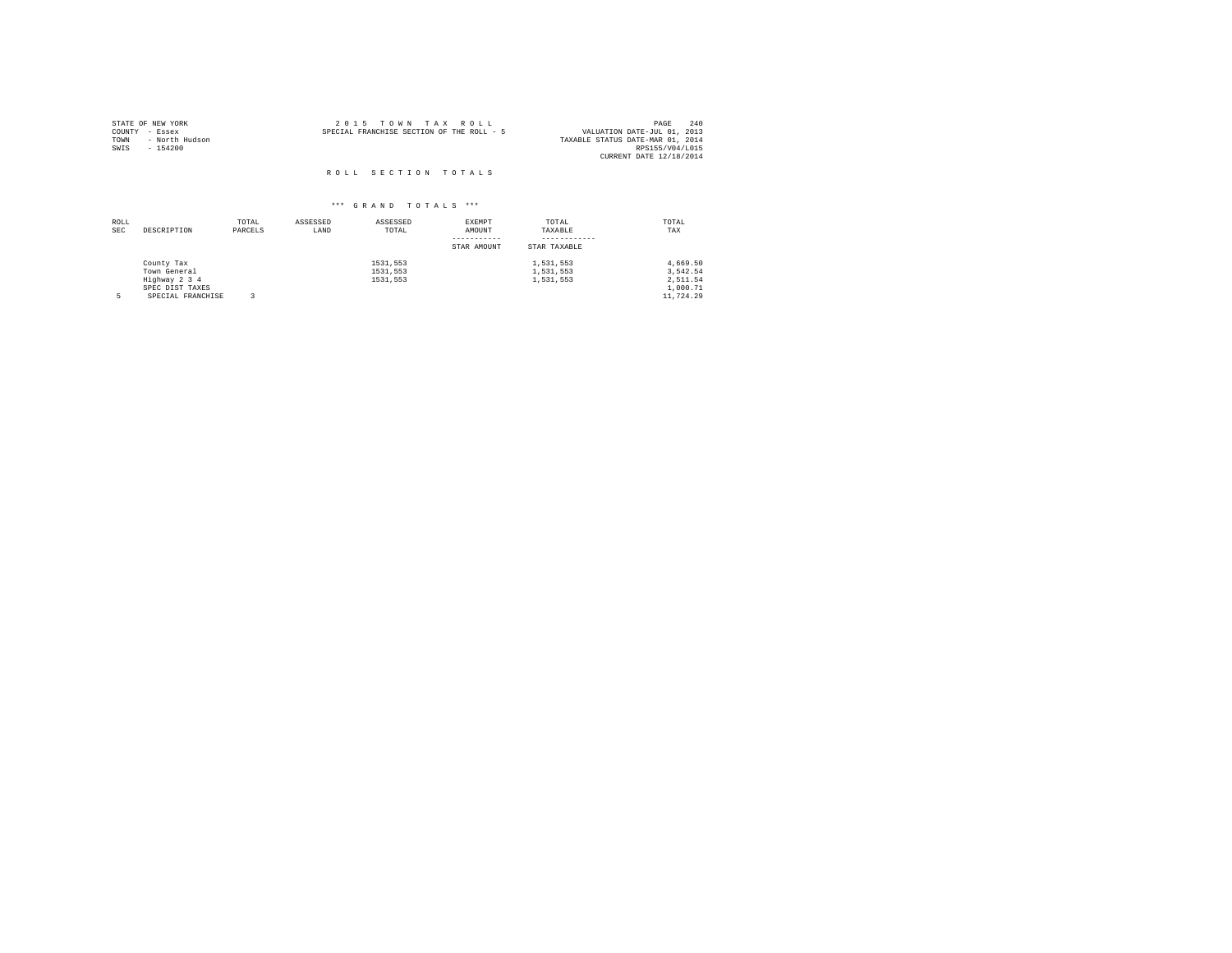|      | STATE OF NEW YORK | $2.0.15$ TOWN TAX ROLL                 | 241<br>PAGE                      |
|------|-------------------|----------------------------------------|----------------------------------|
|      | COUNTY - Essex    | UTILITY & R.R. SECTION OF THE ROLL - 6 | VALUATION DATE-JUL 01, 2013      |
| TOWN | - North Hudson    | OWNERS NAME SEOUENCE                   | TAXABLE STATUS DATE-MAR 01, 2014 |
|      | SWIS - 154200     | UNIFORM PERCENT OF VALUE IS 100.00     |                                  |

| TAX MAP PARCEL NUMBER                              | PROPERTY LOCATION & CLASS ASSESSMENT EXEMPTION CODE----------------COUNTY-------TOWN---------- |         |                                        |                     |                    |
|----------------------------------------------------|------------------------------------------------------------------------------------------------|---------|----------------------------------------|---------------------|--------------------|
| CURRENT OWNERS NAME                                | SCHOOL DISTRICT                                                                                | LAND    | TAX DESCRIPTION                        | TAXABLE VALUE       |                    |
| CURRENT OWNERS ADDRESS                             | PARCEL SIZE/GRID COORD                                                                         | TOTAL   | SPECIAL DISTRICTS                      |                     | TAX AMOUNT         |
| **************************                         |                                                                                                |         |                                        |                     |                    |
|                                                    | US Route 9                                                                                     |         |                                        | ACCT 685Z010013     | 519<br><b>BILL</b> |
| $114.4 - 1 - 17.000/1$                             | 837 Cell Tower                                                                                 |         | County Tax                             | 350,000             | 1,067.10           |
| AT&T Network Real Estate Admin Schroon Lake 154601 |                                                                                                |         | 150,000 Town General                   | 350,000             | 809.57             |
| Re:10133210 West Tower                             | This Acct located w/in                                                                         | 350,000 | Highway 2 3 4                          | 350,000             | 573.95             |
| 575 Morosgo Dr NE Ste 13-F                         | $114.4 - 1 - 17.000$                                                                           |         | FP420 Fire Protection                  | 350,000 TO          | 228.69             |
| Atlanta, GA 30324                                  | AT&T Cell-site #10133160                                                                       |         |                                        |                     |                    |
|                                                    | EAST-0662017 NRTH-1443226                                                                      |         |                                        |                     |                    |
|                                                    | DEED BOOK 1114 PG-323                                                                          |         |                                        |                     |                    |
|                                                    | FULL MARKET VALUE                                                                              | 350,000 |                                        |                     |                    |
|                                                    |                                                                                                |         | TOTAL TAX ---                          |                     | $2.679.31**$       |
|                                                    |                                                                                                |         |                                        | DATE #1             | 02/02/15           |
|                                                    |                                                                                                |         |                                        | AMT DUE             | 2.679.31           |
|                                                    |                                                                                                |         |                                        |                     |                    |
|                                                    | Blue Ridge Rd                                                                                  |         |                                        | ACCT 685J102408     | 520<br><b>BILL</b> |
| $125.1 - 1 - 8.000$                                | 882 Elec Trans Imp                                                                             |         | County Tax                             | 21,100              | 64.33              |
| National Grid                                      | Schroon Lake<br>154601                                                                         |         | 21,100 Town General                    | 21,100              | 48.81              |
| 300 Erie Blvd W                                    | 25 Tract West Of Road Pat                                                                      | 21,100  | Highway 2 3 4                          | 21,100              | 34.60              |
| Syracuse, NY 13202                                 | 2.40<br>ACRES                                                                                  |         | FP420 Fire Protection                  | 21,100 TO           | 13.79              |
|                                                    | EAST-0655068 NRTH-1439273                                                                      |         |                                        |                     |                    |
|                                                    | DEED BOOK 1434 PG-32                                                                           |         |                                        |                     |                    |
|                                                    | FULL MARKET VALUE                                                                              | 21,100  |                                        |                     |                    |
|                                                    |                                                                                                |         | TOTAL TAX ---                          |                     | $161.53**$         |
|                                                    |                                                                                                |         |                                        | DATE #1             | 02/02/15           |
|                                                    |                                                                                                |         |                                        | AMT DUE             | 161.53             |
|                                                    |                                                                                                |         |                                        |                     |                    |
|                                                    | Frontier Town Rd                                                                               |         |                                        | ACCT 685J102407     | 521<br><b>BILL</b> |
| $125.1 - 1 - 20.000$                               | 882 Elec Trans Imp                                                                             |         | County Tax                             | 25,400              | 77.44              |
| National Grid                                      | Schroon Lake<br>154601                                                                         | 25,400  | Town General                           | 25,400              | 58.75              |
| 300 Erie Blvd W                                    | 21 Road Patent                                                                                 | 25,400  | Highway 2 3 4                          | 25,400              | 41.65              |
| Syracuse, NY 13202                                 | ACRES<br>4.10                                                                                  |         | FP420 Fire Protection                  | 25,400 TO           | 16.60              |
|                                                    | EAST-0656137 NRTH-1437997                                                                      |         |                                        |                     |                    |
|                                                    | DEED BOOK 1434 PG-32                                                                           |         |                                        |                     |                    |
|                                                    | FULL MARKET VALUE                                                                              | 25,400  |                                        |                     |                    |
|                                                    |                                                                                                |         | TOTAL TAX ---                          |                     | 194.44**           |
|                                                    |                                                                                                |         |                                        | DATE #1             | 02/02/15           |
|                                                    |                                                                                                |         |                                        | AMT DUE             | 194.44             |
|                                                    |                                                                                                |         |                                        |                     |                    |
|                                                    | US Route 9                                                                                     |         |                                        | ACCT 685J102406     | 522<br>RTLL.       |
|                                                    |                                                                                                |         |                                        |                     |                    |
| $125.1 - 1 - 39.100$<br>National Grid              | 882 Elec Trans Imp<br>Schroon Lake<br>154601                                                   | 50,300  | County Tax<br>Town General             | 50,300<br>50,300    | 153.36<br>116.35   |
| 300 Erie Blvd W                                    |                                                                                                | 50,300  |                                        |                     | 82.49              |
| Syracuse, NY 13202                                 | 2/h Platt Rogers&co Rdpat<br>Db 799 Pa 290                                                     |         | Highway 2 3 4<br>FP420 Fire Protection | 50,300<br>50.300 TO | 32.87              |
|                                                    |                                                                                                |         |                                        |                     |                    |
|                                                    | 7.35<br>ACRES<br>EAST-0655573 NRTH-1435913                                                     |         |                                        |                     |                    |
|                                                    |                                                                                                |         |                                        |                     |                    |
|                                                    | DEED BOOK 1434 PG-32<br>FULL MARKET VALUE                                                      | 50,300  |                                        |                     |                    |
|                                                    |                                                                                                |         | TOTAL TAX ---                          |                     | $385.07**$         |
|                                                    |                                                                                                |         |                                        | DATE #1             | 02/02/15           |
|                                                    |                                                                                                |         |                                        | AMT DUE             | 385.07             |
|                                                    |                                                                                                |         |                                        |                     |                    |
|                                                    |                                                                                                |         |                                        |                     |                    |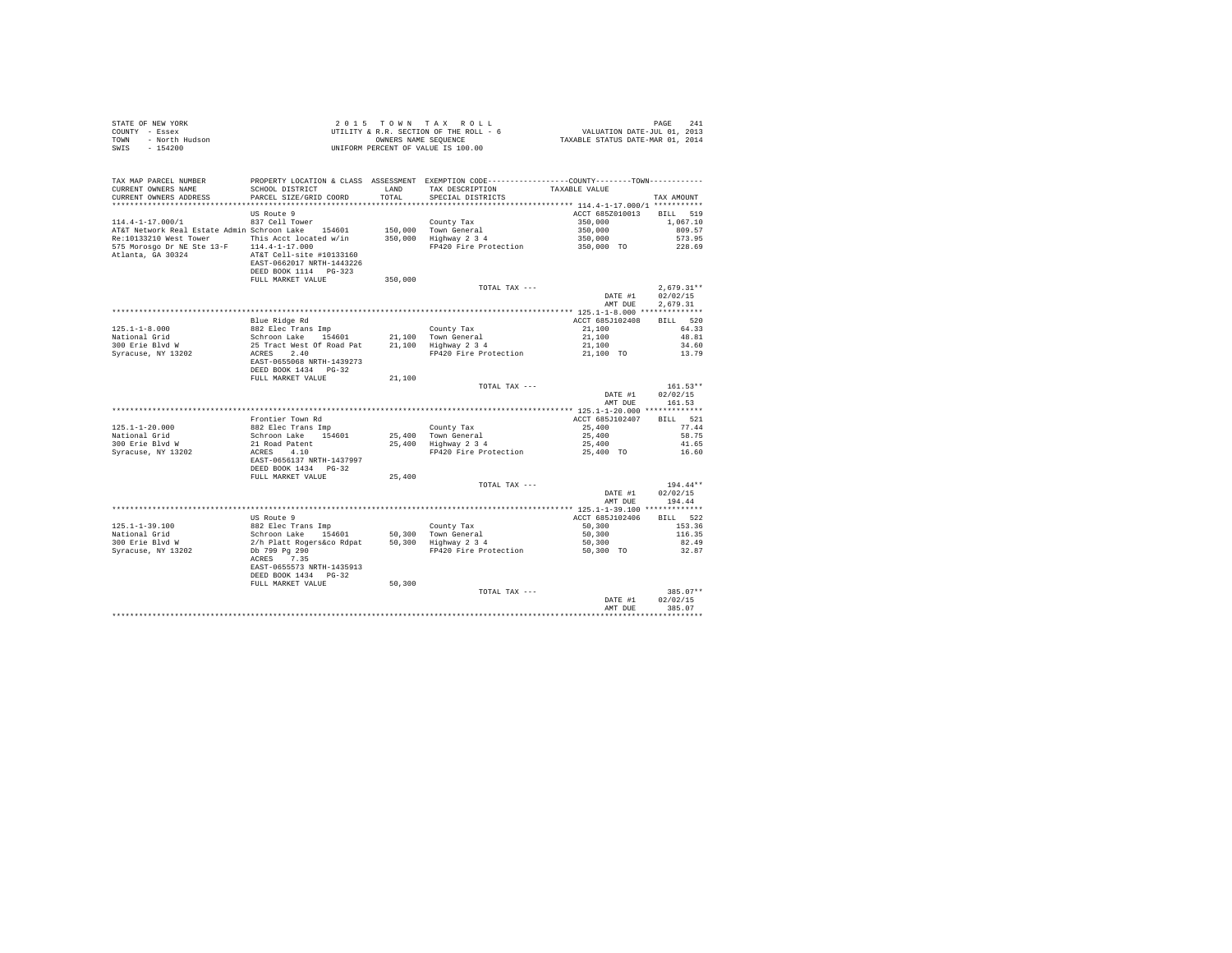| STATE OF NEW YORK<br>COUNTY - Essex<br>- North Hudson<br>TOWN<br>$-154200$<br>SWIS |                                                                                                                                                      |               | $\begin{array}{cccccccc} 2&0&1&5&\texttt{T} &\texttt{O}~\texttt{W}~\texttt{N} &\texttt{A}~\texttt{X} &\texttt{R}~\texttt{O}~\texttt{L}~\texttt{L} \\ \texttt{UTILITY}~&\texttt{R}~\texttt{R}~\texttt{S} &\texttt{C} &\texttt{S} &\texttt{R} &\texttt{R} &\texttt{O} &\texttt{L} &\texttt{I} &\texttt{I} &\texttt{I} &\texttt{I} \\ \texttt{UTILITY}~&\texttt{R}~\texttt{R} &\texttt{S} &$<br>UNIFORM PERCENT OF VALUE IS 100.00 |                                                                  |                                  |
|------------------------------------------------------------------------------------|------------------------------------------------------------------------------------------------------------------------------------------------------|---------------|---------------------------------------------------------------------------------------------------------------------------------------------------------------------------------------------------------------------------------------------------------------------------------------------------------------------------------------------------------------------------------------------------------------------------------|------------------------------------------------------------------|----------------------------------|
| TAX MAP PARCEL NUMBER<br>CURRENT OWNERS NAME<br>CURRENT OWNERS ADDRESS             | SCHOOL DISTRICT<br>PARCEL SIZE/GRID COORD                                                                                                            | LAND<br>TOTAL | PROPERTY LOCATION & CLASS ASSESSMENT EXEMPTION CODE----------------COUNTY-------TOWN----------<br>TAX DESCRIPTION TAXABLE VALUE<br>SPECIAL DISTRICTS                                                                                                                                                                                                                                                                            |                                                                  | TAX AMOUNT                       |
|                                                                                    |                                                                                                                                                      |               |                                                                                                                                                                                                                                                                                                                                                                                                                                 |                                                                  |                                  |
|                                                                                    | US Route 9                                                                                                                                           |               |                                                                                                                                                                                                                                                                                                                                                                                                                                 | ACCT 685J102501 BILL 523                                         |                                  |
| 125.1-1-42.000<br>National Grid                                                    |                                                                                                                                                      |               | County Tax<br>22,900 Town General<br>22,900 Highway 2 3 4                                                                                                                                                                                                                                                                                                                                                                       | 22,900<br>22,900                                                 | 69.82<br>52.97                   |
| National Gilu<br>300 Erie Blvd W                                                   |                                                                                                                                                      |               |                                                                                                                                                                                                                                                                                                                                                                                                                                 | 22,900                                                           | 37.55                            |
| Syracuse, NY 13202                                                                 |                                                                                                                                                      |               | FP420 Fire Protection 22,900 TO                                                                                                                                                                                                                                                                                                                                                                                                 |                                                                  | 14.96                            |
|                                                                                    | 03 Nouce 5<br>882 Elec Trans Imp<br>Schroon Lake 154601<br>1 Road Patent<br>4.7ac<br>ACRES 3.10<br>EAST-0653916 NRTH-1433196<br>DEED BOOK 1434 PG-32 |               |                                                                                                                                                                                                                                                                                                                                                                                                                                 |                                                                  |                                  |
|                                                                                    | FULL MARKET VALUE                                                                                                                                    | 22,900        |                                                                                                                                                                                                                                                                                                                                                                                                                                 |                                                                  |                                  |
|                                                                                    |                                                                                                                                                      |               | TOTAL TAX ---                                                                                                                                                                                                                                                                                                                                                                                                                   | DATE #1<br>AMT DUE                                               | $175.30**$<br>02/02/15<br>175.30 |
|                                                                                    |                                                                                                                                                      |               |                                                                                                                                                                                                                                                                                                                                                                                                                                 |                                                                  |                                  |
|                                                                                    | US Route 9                                                                                                                                           |               |                                                                                                                                                                                                                                                                                                                                                                                                                                 | ACCT 685J102410                                                  | BILL 524                         |
|                                                                                    |                                                                                                                                                      |               |                                                                                                                                                                                                                                                                                                                                                                                                                                 | 32,900                                                           | 100.31                           |
|                                                                                    |                                                                                                                                                      |               |                                                                                                                                                                                                                                                                                                                                                                                                                                 | 32,900                                                           | 76.10                            |
|                                                                                    |                                                                                                                                                      |               |                                                                                                                                                                                                                                                                                                                                                                                                                                 | 32,900                                                           | 53.95                            |
|                                                                                    | DEED BOOK 1434   PG-32                                                                                                                               |               | FP420 Fire Protection                                                                                                                                                                                                                                                                                                                                                                                                           | 32,900 TO                                                        | 21.50                            |
|                                                                                    | FULL MARKET VALUE                                                                                                                                    | 32,900        |                                                                                                                                                                                                                                                                                                                                                                                                                                 |                                                                  |                                  |
|                                                                                    |                                                                                                                                                      |               | TOTAL TAX ---                                                                                                                                                                                                                                                                                                                                                                                                                   |                                                                  | 251.86**                         |
|                                                                                    |                                                                                                                                                      |               |                                                                                                                                                                                                                                                                                                                                                                                                                                 | DATE #1<br>AMT DUE                                               | 02/02/15<br>251.86               |
|                                                                                    |                                                                                                                                                      |               |                                                                                                                                                                                                                                                                                                                                                                                                                                 |                                                                  |                                  |
|                                                                                    | Total Electric Dist                                                                                                                                  |               |                                                                                                                                                                                                                                                                                                                                                                                                                                 | ACCT 685N205603 BILL 525                                         |                                  |
| 642. - 9999-132.350/1881                                                           | 884 Elec Dist Out<br>Schroon Lake 154601                                                                                                             |               | County Tax<br>0 Town General<br>318,366 Highway 2 3 4                                                                                                                                                                                                                                                                                                                                                                           | $318,366$<br>$318,366$<br>$318,366$<br>$318,366$<br>$318,366$ TO | 970.65                           |
| National Grid<br>Real Estate Tax Dept                                              |                                                                                                                                                      |               |                                                                                                                                                                                                                                                                                                                                                                                                                                 |                                                                  | 736.39<br>522.08                 |
| 300 Erie Blyd West                                                                 |                                                                                                                                                      |               | FP420 Fire Protection                                                                                                                                                                                                                                                                                                                                                                                                           |                                                                  | 208.02                           |
| Syracuse, NY 13202                                                                 |                                                                                                                                                      |               |                                                                                                                                                                                                                                                                                                                                                                                                                                 |                                                                  |                                  |
|                                                                                    | 888888<br>154601 .10000<br>EAST-0652789 NRTH-1431564<br>FULL MARKET VALUE                                                                            | 318,366       |                                                                                                                                                                                                                                                                                                                                                                                                                                 |                                                                  |                                  |
|                                                                                    |                                                                                                                                                      |               | TOTAL TAX ---                                                                                                                                                                                                                                                                                                                                                                                                                   |                                                                  | $2.437.14**$                     |
|                                                                                    |                                                                                                                                                      |               |                                                                                                                                                                                                                                                                                                                                                                                                                                 | DATE #1                                                          | 02/02/15                         |
|                                                                                    |                                                                                                                                                      |               |                                                                                                                                                                                                                                                                                                                                                                                                                                 | AMT DUE                                                          | 2.437.14                         |
|                                                                                    | 5055 US Route 9                                                                                                                                      |               |                                                                                                                                                                                                                                                                                                                                                                                                                                 | ACCT 685Z011003                                                  | BILL 526                         |
|                                                                                    |                                                                                                                                                      |               |                                                                                                                                                                                                                                                                                                                                                                                                                                 |                                                                  | 1,251.56                         |
| 85.3-1-38.000/1 837 Cell Tower<br>T-Mobile NE Inc Schroon Lake 154601              |                                                                                                                                                      |               |                                                                                                                                                                                                                                                                                                                                                                                                                                 |                                                                  | 949.50                           |
|                                                                                    |                                                                                                                                                      |               | $\begin{tabular}{lllllllllll} & & & & & & & & & & & 410,500 \\ & & & & & & & & & & 410,500 \\ 300,000 & & & & & & & & 410,500 \\ 410,500 & & & & & & 410,500 \\ & & & & & & & & 410,500 \\ & & & & & & & & & 410,500 \\ & & & & & & & & & 410,500 \\ \end{tabular}$                                                                                                                                                             |                                                                  | 673.17                           |
|                                                                                    |                                                                                                                                                      |               |                                                                                                                                                                                                                                                                                                                                                                                                                                 |                                                                  | 268.22                           |
|                                                                                    |                                                                                                                                                      |               |                                                                                                                                                                                                                                                                                                                                                                                                                                 |                                                                  |                                  |
|                                                                                    |                                                                                                                                                      |               |                                                                                                                                                                                                                                                                                                                                                                                                                                 |                                                                  |                                  |
|                                                                                    |                                                                                                                                                      |               | TOTAL TAX ---                                                                                                                                                                                                                                                                                                                                                                                                                   |                                                                  | $3.142.45**$                     |
|                                                                                    |                                                                                                                                                      |               |                                                                                                                                                                                                                                                                                                                                                                                                                                 | DATE #1                                                          | 02/02/15                         |
|                                                                                    |                                                                                                                                                      |               |                                                                                                                                                                                                                                                                                                                                                                                                                                 | AMT DUE                                                          | 3.142.45                         |
|                                                                                    |                                                                                                                                                      |               |                                                                                                                                                                                                                                                                                                                                                                                                                                 |                                                                  |                                  |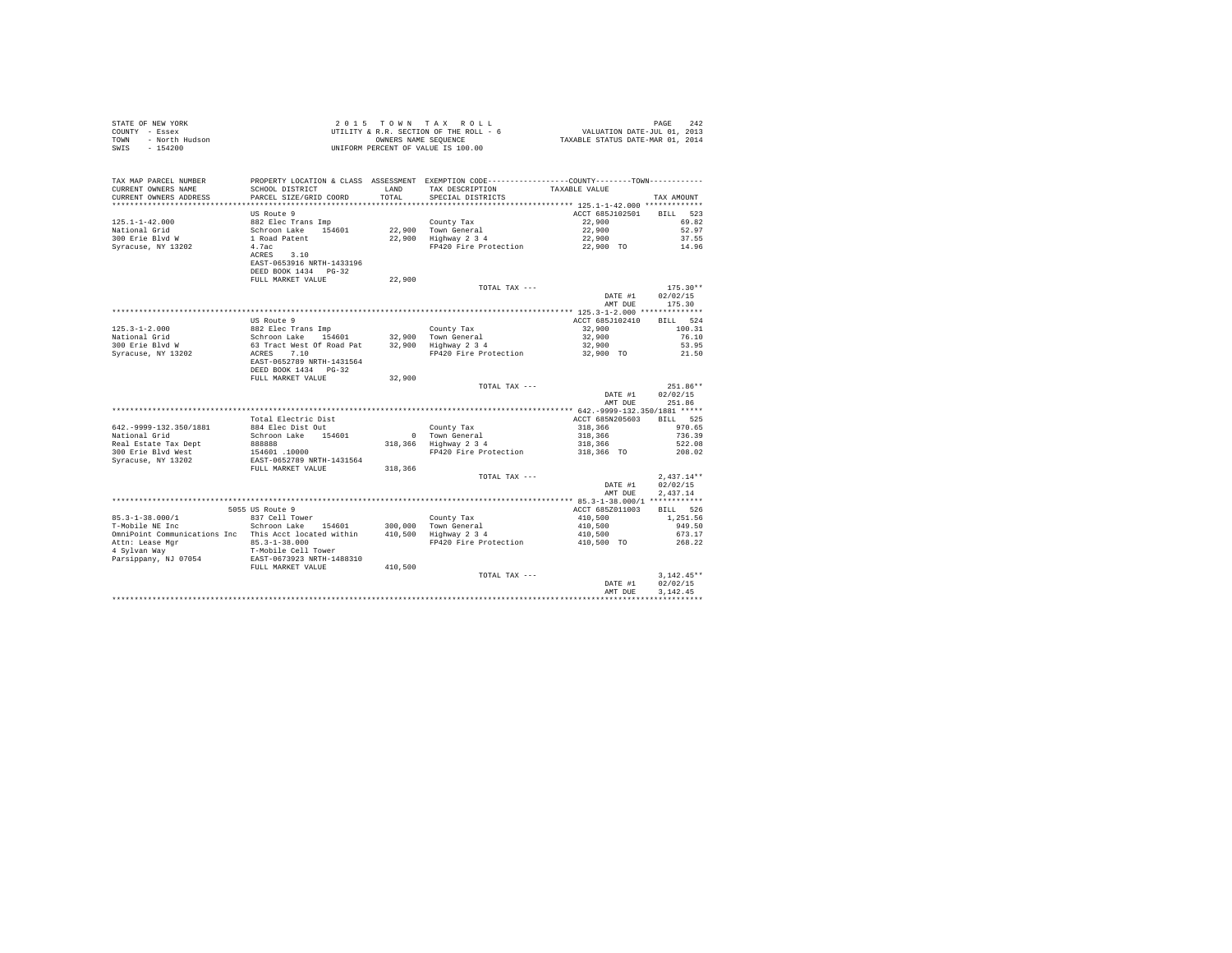| STATE OF NEW YORK<br>COUNTY - Essex<br>TOWN - North Hudson<br>------   |                                                                                  |         |                                                                                                                                            |                                                     |                      |
|------------------------------------------------------------------------|----------------------------------------------------------------------------------|---------|--------------------------------------------------------------------------------------------------------------------------------------------|-----------------------------------------------------|----------------------|
| TAX MAP PARCEL NUMBER<br>CURRENT OWNERS NAME<br>CURRENT OWNERS ADDRESS | SCHOOL DISTRICT<br>PARCEL SIZE/GRID COORD                                        | TOTAL   | PROPERTY LOCATION & CLASS ASSESSMENT EXEMPTION CODE----------------COUNTY-------TOWN---------<br>LAND TAX DESCRIPTION<br>SPECIAL DISTRICTS | TAXABLE VALUE                                       | TAX AMOUNT           |
|                                                                        | 88 Pepper Hollow Rd                                                              |         |                                                                                                                                            | ACCT 685Z010014 BILL 527                            |                      |
| $104.2 - 1 - 2.100/1$                                                  |                                                                                  |         |                                                                                                                                            |                                                     | 1,067.10             |
| T-Mobile NE Inc                                                        |                                                                                  |         |                                                                                                                                            |                                                     | 809.57               |
| c/o CCTMO LLC<br>PMB 331                                               |                                                                                  |         |                                                                                                                                            | $350,000$<br>$350,000$<br>$350,000$<br>$350,000$ TO | 573.95               |
|                                                                        |                                                                                  |         | FP420 Fire Protection                                                                                                                      |                                                     | 228.69               |
| 4017 Washington Rd<br>McMurray, PA 15317                               |                                                                                  |         |                                                                                                                                            |                                                     |                      |
|                                                                        |                                                                                  |         |                                                                                                                                            |                                                     |                      |
|                                                                        |                                                                                  |         | TOTAL TAX ---                                                                                                                              |                                                     | $2,679.31**$         |
|                                                                        |                                                                                  |         |                                                                                                                                            | DATE $#1$<br>AMT DUE                                | 02/02/15<br>2,679.31 |
|                                                                        |                                                                                  |         |                                                                                                                                            |                                                     |                      |
| $114.18 - 3 - 2.110/2$                                                 |                                                                                  |         |                                                                                                                                            |                                                     |                      |
| T-Mobile NE Inc                                                        |                                                                                  |         |                                                                                                                                            |                                                     |                      |
| c/o CCTMO LLC<br>PMB 331                                               |                                                                                  |         |                                                                                                                                            |                                                     |                      |
|                                                                        |                                                                                  |         |                                                                                                                                            |                                                     |                      |
| 4017 Washington Rd<br>McMurray, PA 15317                               |                                                                                  |         |                                                                                                                                            |                                                     |                      |
|                                                                        |                                                                                  | 254,400 |                                                                                                                                            |                                                     |                      |
|                                                                        |                                                                                  |         | TOTAL TAX ---                                                                                                                              |                                                     | $1.947.47**$         |
|                                                                        |                                                                                  |         |                                                                                                                                            | DATE #1<br>AMT DUE                                  | 02/02/15<br>1,947.47 |
|                                                                        |                                                                                  |         |                                                                                                                                            |                                                     |                      |
|                                                                        | Outside Plant                                                                    |         |                                                                                                                                            | ACCT 685N205601                                     | BILL 529             |
| 642. - 9999-631.900/1881                                               | 836 Telecom. eq.                                                                 |         |                                                                                                                                            | $67,418$<br>$67,418$                                | 205.55               |
| Verizon New York Inc<br>c/o Duff & Phelps                              | Schroon Lake 154601                                                              |         | County Tax<br>0 Town General<br>67,418 Highway 2 3 4                                                                                       | 67,418                                              | 155.94<br>110.56     |
| PO Box 2749                                                            |                                                                                  |         | $FP420$ Fire Protection 67,418 TO                                                                                                          |                                                     | 44.05                |
| Addison, TX 75001                                                      | 088888<br>154601 .10000<br>EAST-0652789 NRTH-1431564<br>FULL MARKET VALUE 67,418 |         |                                                                                                                                            |                                                     |                      |
|                                                                        |                                                                                  |         |                                                                                                                                            |                                                     |                      |
|                                                                        |                                                                                  |         | TOTAL TAX ---                                                                                                                              |                                                     | $516.10**$           |
|                                                                        |                                                                                  |         |                                                                                                                                            | DATE #1                                             | 02/02/15             |
|                                                                        |                                                                                  |         |                                                                                                                                            | AMT DUE                                             | 516.10               |
|                                                                        |                                                                                  |         |                                                                                                                                            |                                                     |                      |
| $104.2 - 1 - 2.100/2$                                                  | 88 Pepper Hollow Rd<br>837 Cell Tower                                            |         |                                                                                                                                            | ACCT 685Z011002                                     | BILL 530<br>771.36   |
|                                                                        |                                                                                  |         |                                                                                                                                            | $253,000$<br>$253,000$                              | 585.20               |
| Verizon Wireless<br>c/o Duff & Phelps                                  |                                                                                  |         |                                                                                                                                            |                                                     | 414.89               |
| PO Box 2549                                                            |                                                                                  |         | FP420 Fire Protection                                                                                                                      | 253,000<br>253,000<br>253,000 TO                    | 165.31               |
| Addison, TX 75001                                                      |                                                                                  |         |                                                                                                                                            |                                                     |                      |
|                                                                        | DEED BOOK 1524 PG-163                                                            |         |                                                                                                                                            |                                                     |                      |
|                                                                        | FULL MARKET VALUE                                                                | 253,000 | TOTAL TAX ---                                                                                                                              |                                                     | $1.936.76**$         |
|                                                                        |                                                                                  |         |                                                                                                                                            | DATE #1                                             | 02/02/15             |
|                                                                        |                                                                                  |         |                                                                                                                                            | AMT DUE                                             | 1.936.76             |
|                                                                        |                                                                                  |         |                                                                                                                                            |                                                     |                      |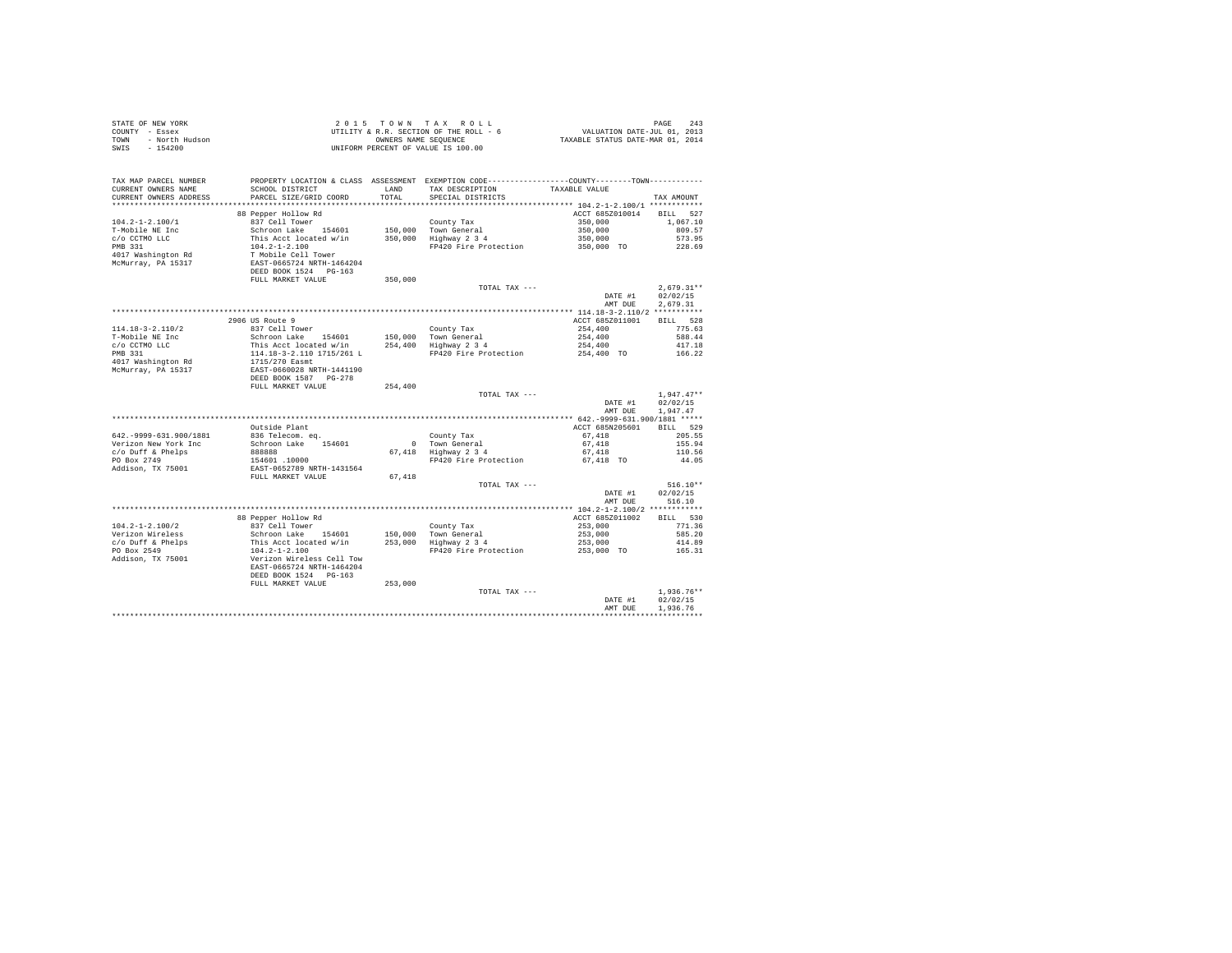| STATE OF NEW YORK<br>COUNTY<br>- Essex       |                                                                                                              |         | 2015 TOWN TAX ROLL<br>UTILITY & R.R. SECTION OF THE ROLL - 6 | VALUATION DATE-JUL 01, 2013                                                | 244<br>PAGE  |
|----------------------------------------------|--------------------------------------------------------------------------------------------------------------|---------|--------------------------------------------------------------|----------------------------------------------------------------------------|--------------|
| TOWN<br>- North Hudson                       |                                                                                                              |         | OWNERS NAME SEQUENCE                                         | TAXABLE STATUS DATE-MAR 01, 2014                                           |              |
| $-154200$<br>SWIS                            |                                                                                                              |         | UNIFORM PERCENT OF VALUE IS 100.00                           |                                                                            |              |
| TAX MAP PARCEL NUMBER<br>CURRENT OWNERS NAME | PROPERTY LOCATION & CLASS ASSESSMENT<br>SCHOOL DISTRICT                                                      | LAND    | TAX DESCRIPTION                                              | EXEMPTION CODE----------------COUNTY-------TOWN----------<br>TAXABLE VALUE |              |
|                                              | CURRENT OWNERS ADDRESS PARCEL SIZE/GRID COORD TOTAL                                                          |         | SPECIAL DISTRICTS                                            |                                                                            | TAX AMOUNT   |
|                                              |                                                                                                              |         |                                                              |                                                                            |              |
|                                              | 2906 US Route 9                                                                                              |         |                                                              | ACCT 685Z010015                                                            | BILL 531     |
| $114.18 - 3 - 2.110/1$                       | 837 Cell Tower                                                                                               |         | County Tax                                                   | 350,000                                                                    | 1,067.10     |
| Verizon Wireless                             | Schroon Lake 154601                                                                                          | 150,000 | Town General                                                 | 350,000                                                                    | 809.57       |
| PO Box 2549                                  | This Acct located w/in                                                                                       |         | 350,000 Highway 2 3 4                                        | 350,000                                                                    | 573.95       |
| Addison, TX 75001                            | 114.18-3-2.110 1715/261 L<br>Verizon Cell Twr 1715/270<br>EAST-0660028 NRTH-1441190<br>DEED BOOK 1587 PG-278 |         | FP420 Fire Protection                                        | 350,000 TO                                                                 | 228.69       |
|                                              | FULL MARKET VALUE                                                                                            | 350,000 |                                                              |                                                                            |              |
|                                              |                                                                                                              |         | TOTAL TAX ---                                                |                                                                            | $2,679.31**$ |
|                                              |                                                                                                              |         |                                                              | DATE #1                                                                    | 02/02/15     |
|                                              |                                                                                                              |         |                                                              | AMT DUE                                                                    | 2,679.31     |
|                                              |                                                                                                              |         |                                                              |                                                                            |              |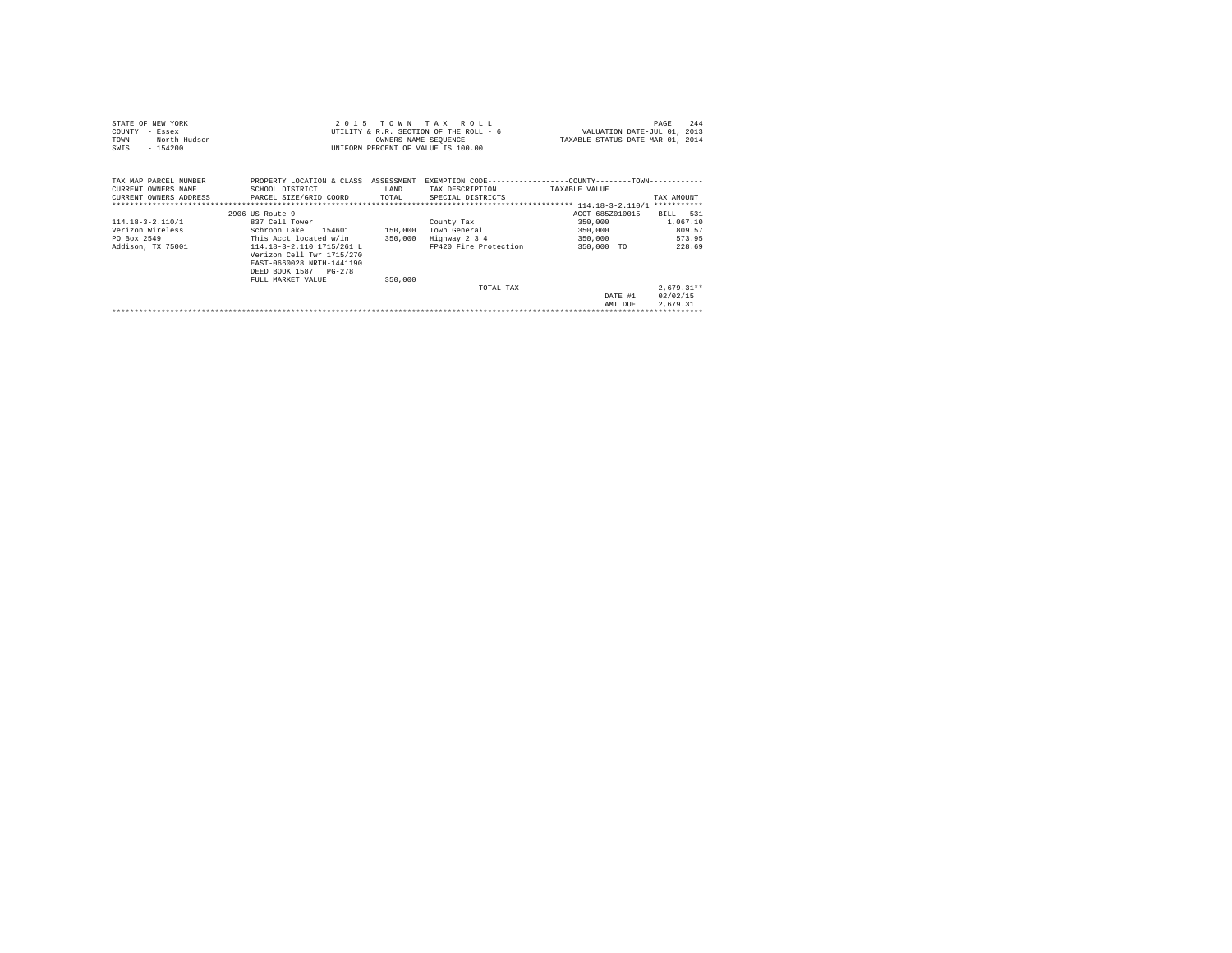|                | STATE OF NEW YORK | 2015 TOWN TAX ROLL                     | PAGE                             | 245 |
|----------------|-------------------|----------------------------------------|----------------------------------|-----|
| COUNTY - Essex |                   | UTILITY & R.R. SECTION OF THE ROLL - 6 | VALUATION DATE-JUL 01, 2013      |     |
| TOWN           | - North Hudson    |                                        | TAXABLE STATUS DATE-MAR 01, 2014 |     |
| SWIS           | - 154200          | UNIFORM PERCENT OF VALUE IS 100.00     | RPS155/V04/L015                  |     |
|                |                   |                                        | CURRENT DATE 12/18/2014          |     |

## \*\*\* S P E C I A L D I S T R I C T S U M M A R Y \*\*\*

| CODE DISTRICT NAME   | TOTAL<br>PARCELS | EXTENSION<br>TYPE | <b>EXTENSION</b><br>VALUE. | AD VALOREM<br>VALUE. | <b>EXEMPT</b><br>AMOUNT | TAXABLE<br>VALUE | TOTAL<br>TAX |
|----------------------|------------------|-------------------|----------------------------|----------------------|-------------------------|------------------|--------------|
| FP420 Fire Protectio |                  | 13 TOTAL          |                            | 2506.284             |                         | 2506.284         | .637.61      |

## \*\*\* S C H O O L D I S T R I C T S U M M A R Y \*\*\*

| CODE   | DISTRICT NAME      | TOTAL<br>PARCELS | ASSESSED<br>LAND | ASSESSED<br>TOTAL | <b>EXEMPT</b><br>AMOUNT | TOTAL<br>TAXABLE |
|--------|--------------------|------------------|------------------|-------------------|-------------------------|------------------|
|        |                    |                  |                  |                   | STAR AMOUNT             | STAR TAXABLE     |
|        | Schroon Lake       | 13               | 1202,600         | 2506.284          |                         | 2,506,284        |
| 154601 |                    |                  |                  |                   |                         | 2,506,284        |
|        | SUB-TOTAL          | 13               | 1202,600         | 2506.284          |                         | 2,506,284        |
|        | SUB - TO TAL(CONT) |                  |                  |                   |                         | 2,506,284        |
|        |                    |                  |                  |                   |                         |                  |
|        | TOTAL              | 13               | 1202,600         | 2506.284          |                         | 2,506,284        |
|        | TO TAL (CONT)      |                  |                  |                   |                         | 2,506,284        |

## \*\*\* S Y S T E M C O D E S S U M M A R Y \*\*\*

NO SYSTEM EXEMPTIONS AT THIS LEVEL

\*\*\* E X E M P T I O N S U M M A R Y \*\*\*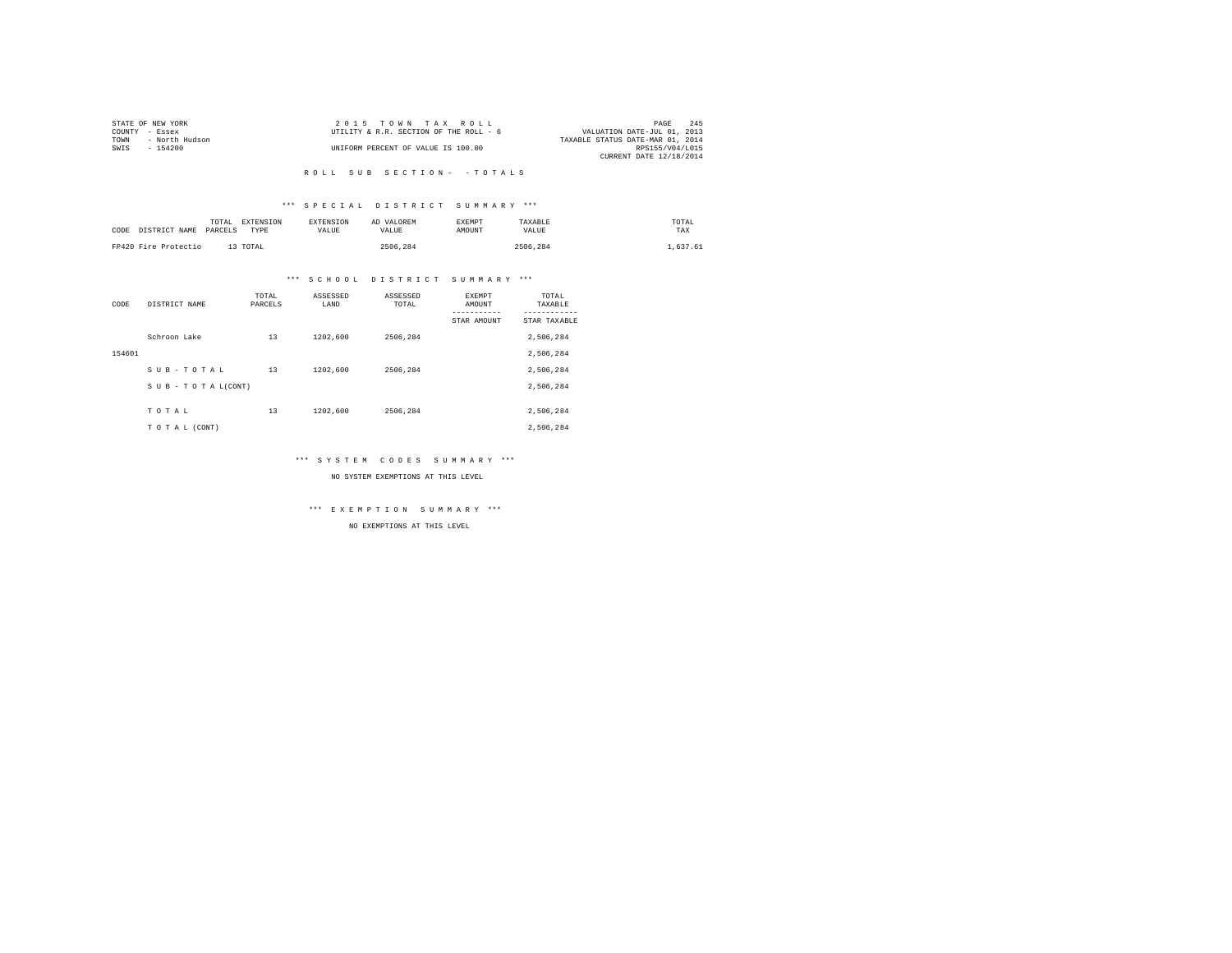|                | STATE OF NEW YORK | 2015 TOWN TAX ROLL                     |                                  | PAGE            | 246 |
|----------------|-------------------|----------------------------------------|----------------------------------|-----------------|-----|
| COUNTY - Essex |                   | UTILITY & R.R. SECTION OF THE ROLL - 6 | VALUATION DATE-JUL 01, 2013      |                 |     |
| TOWN           | - North Hudson    |                                        | TAXABLE STATUS DATE-MAR 01, 2014 |                 |     |
| SWIS           | - 154200          | UNIFORM PERCENT OF VALUE IS 100.00     |                                  | RPS155/V04/L015 |     |
|                |                   |                                        | CURRENT DATE 12/18/2014          |                 |     |

| ROLL<br><b>SEC</b> | DESCRIPTION                                                                        | TOTAL<br>PARCELS | ASSESSED<br>LAND                 | ASSESSED<br>TOTAL                | EXEMPT<br>AMOUNT<br>STAR AMOUNT | TOTAL<br>TAXABLE<br>STAR TAXABLE    | TOTAL<br>TAX                                              |
|--------------------|------------------------------------------------------------------------------------|------------------|----------------------------------|----------------------------------|---------------------------------|-------------------------------------|-----------------------------------------------------------|
| 6                  | County Tax<br>Town General<br>Highway 2 3 4<br>SPEC DIST TAXES<br>UTILITIES & N.C. | 13               | 1202,600<br>1202,600<br>1202,600 | 2506.284<br>2506.284<br>2506.284 |                                 | 2.506.284<br>2.506.284<br>2.506.284 | 7.641.31<br>5,797.16<br>4,109.97<br>1,637.61<br>19,186.05 |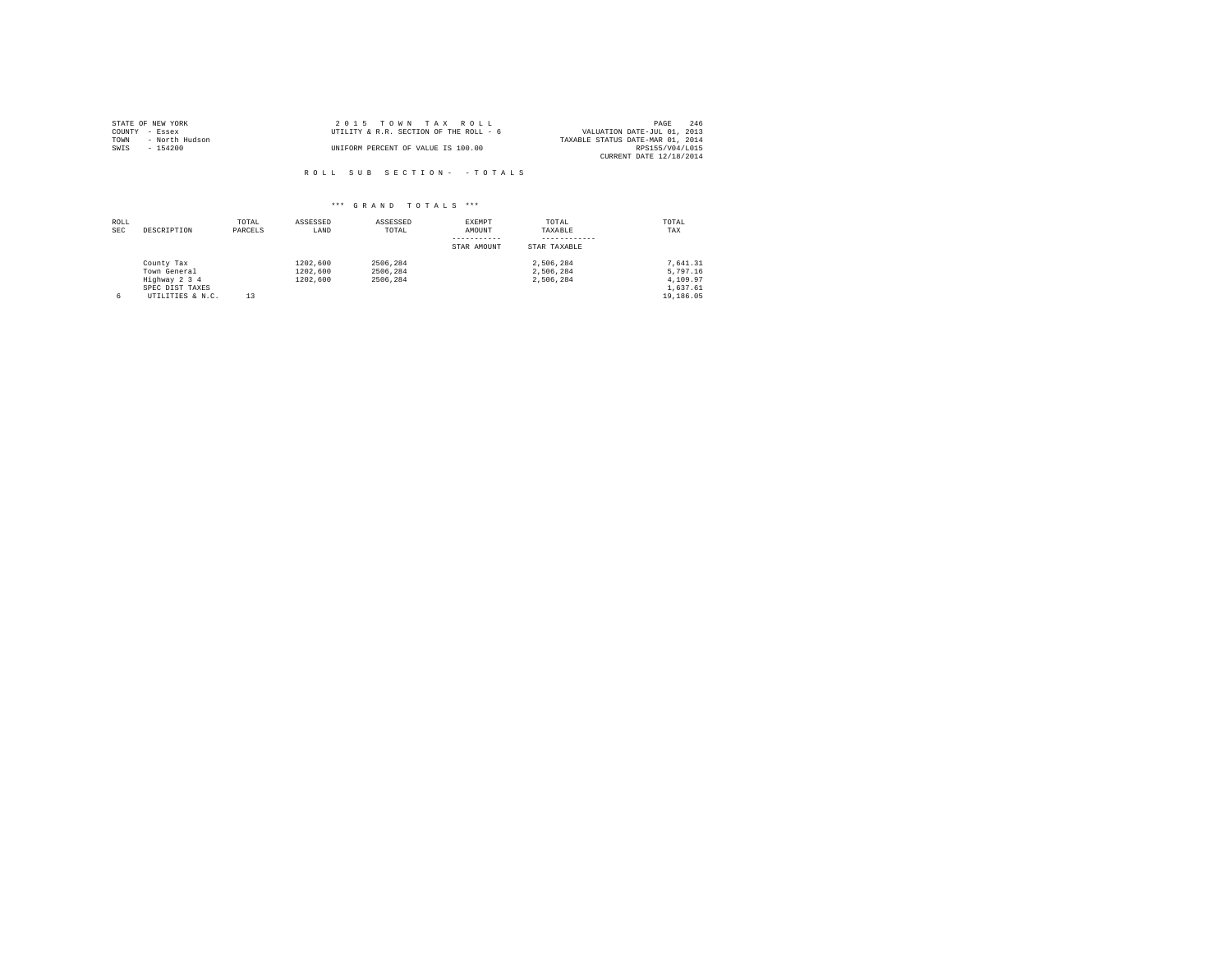|      | STATE OF NEW YORK | 2015 TOWN TAX ROLL                     | PAGE                             | 247 |
|------|-------------------|----------------------------------------|----------------------------------|-----|
|      | COUNTY - Essex    | UTILITY & R.R. SECTION OF THE ROLL - 6 | VALUATION DATE-JUL 01, 2013      |     |
| TOWN | - North Hudson    |                                        | TAXABLE STATUS DATE-MAR 01, 2014 |     |
| SWIS | - 154200          | UNIFORM PERCENT OF VALUE IS 100.00     | RPS155/V04/L015                  |     |
|      |                   |                                        | CURRENT DATE 12/18/2014          |     |
|      |                   |                                        |                                  |     |

# R O L L S E C T I O N T O T A L S

## \*\*\* S P E C I A L D I S T R I C T S U M M A R Y \*\*\*

| CODE | DISTRICT NAME        | TOTAL<br>PARCELS | EXTENSION<br><b>EXTENSION</b><br>VALUE<br>TYPE | AD VALOREM<br>VALUE | <b>EXEMPT</b><br><b>AMOUNT</b> | TAXABLE<br>VALUE | TOTAL<br>TAX |
|------|----------------------|------------------|------------------------------------------------|---------------------|--------------------------------|------------------|--------------|
|      | FP420 Fire Protectio | 13 TOTAL         |                                                | 2506.284            |                                | 2506.284         | 1.637.61     |

# \*\*\* S C H O O L D I S T R I C T S U M M A R Y \*\*\*

| CODE   | DISTRICT NAME      | TOTAL<br>PARCELS | ASSESSED<br>LAND | ASSESSED<br>TOTAL | EXEMPT<br>AMOUNT | TOTAL<br>TAXABLE |
|--------|--------------------|------------------|------------------|-------------------|------------------|------------------|
|        |                    |                  |                  |                   | STAR AMOUNT      | STAR TAXABLE     |
|        | Schroon Lake       | 13               | 1202,600         | 2506.284          |                  | 2,506,284        |
| 154601 |                    |                  |                  |                   |                  | 2,506,284        |
|        | SUB-TOTAL          | 13               | 1202,600         | 2506.284          |                  | 2,506,284        |
|        | SUB - TO TAL(CONT) |                  |                  |                   |                  | 2,506,284        |
|        |                    |                  |                  |                   |                  |                  |
|        | TOTAL              | 13               | 1202,600         | 2506.284          |                  | 2,506,284        |
|        | TO TAL (CONT)      |                  |                  |                   |                  | 2.506.284        |

## \*\*\* S Y S T E M C O D E S S U M M A R Y \*\*\*

NO SYSTEM EXEMPTIONS AT THIS LEVEL

\*\*\* E X E M P T I O N S U M M A R Y \*\*\*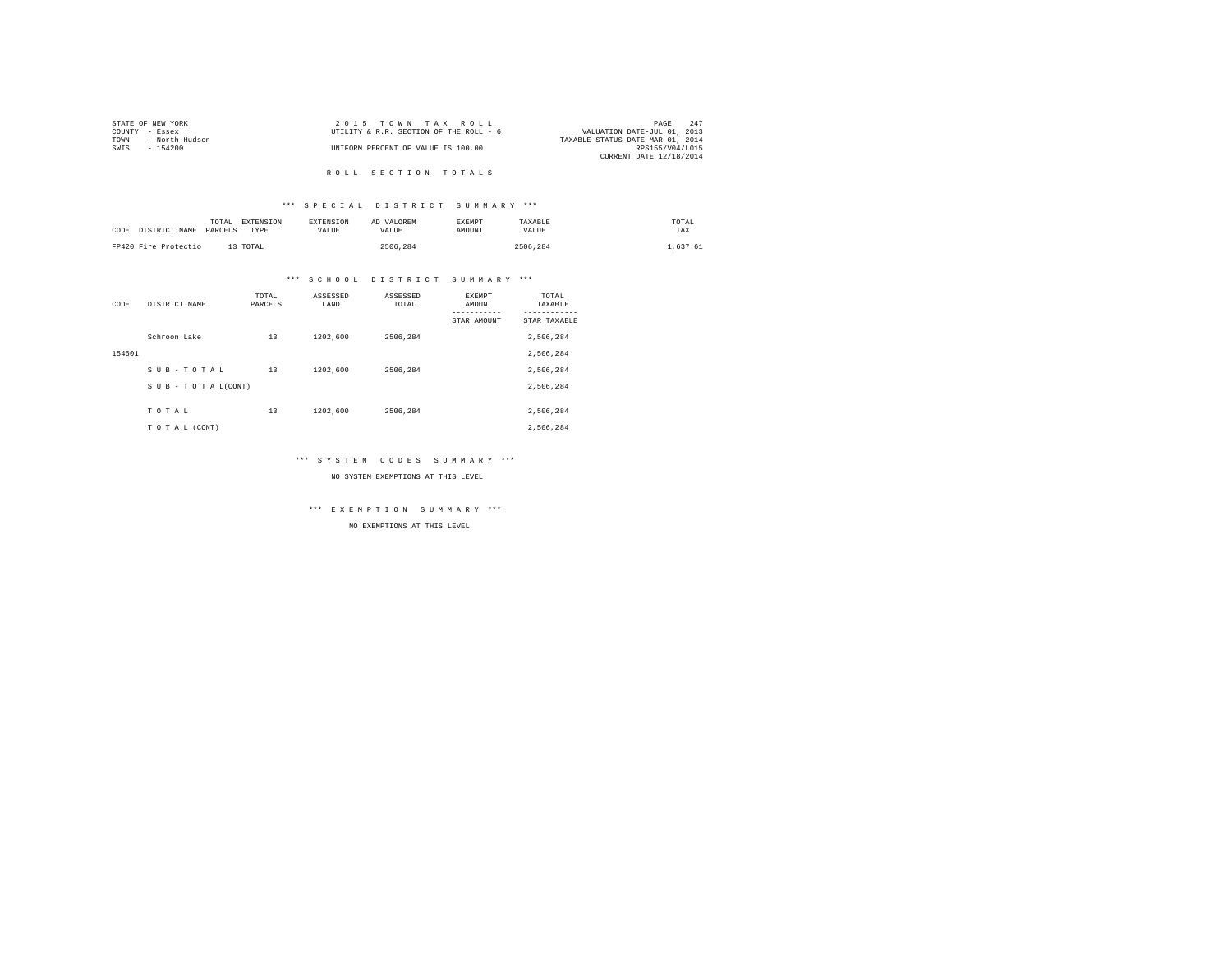| STATE OF NEW YORK      | 2015 TOWN TAX ROLL                     | 248<br>PAGE                      |
|------------------------|----------------------------------------|----------------------------------|
| COUNTY - Essex         | UTILITY & R.R. SECTION OF THE ROLL - 6 | VALUATION DATE-JUL 01, 2013      |
| TOWN<br>- North Hudson |                                        | TAXABLE STATUS DATE-MAR 01, 2014 |
| SWIS<br>- 154200       | UNIFORM PERCENT OF VALUE IS 100.00     | RPS155/V04/L015                  |
|                        |                                        | CURRENT DATE 12/18/2014          |
|                        | ROLL SECTION TOTALS                    |                                  |

| ROLL<br><b>SEC</b> | DESCRIPTION                                                                        | TOTAL<br>PARCELS | ASSESSED<br>LAND                 | ASSESSED<br>TOTAL                | EXEMPT<br>AMOUNT<br>STAR AMOUNT | TOTAL<br>TAXABLE<br>STAR TAXABLE    | TOTAL<br>TAX                                              |
|--------------------|------------------------------------------------------------------------------------|------------------|----------------------------------|----------------------------------|---------------------------------|-------------------------------------|-----------------------------------------------------------|
| 6                  | County Tax<br>Town General<br>Highway 2 3 4<br>SPEC DIST TAXES<br>UTILITIES & N.C. | 13               | 1202,600<br>1202,600<br>1202.600 | 2506.284<br>2506.284<br>2506.284 |                                 | 2.506.284<br>2.506.284<br>2.506.284 | 7.641.31<br>5,797.16<br>4,109.97<br>1,637.61<br>19,186.05 |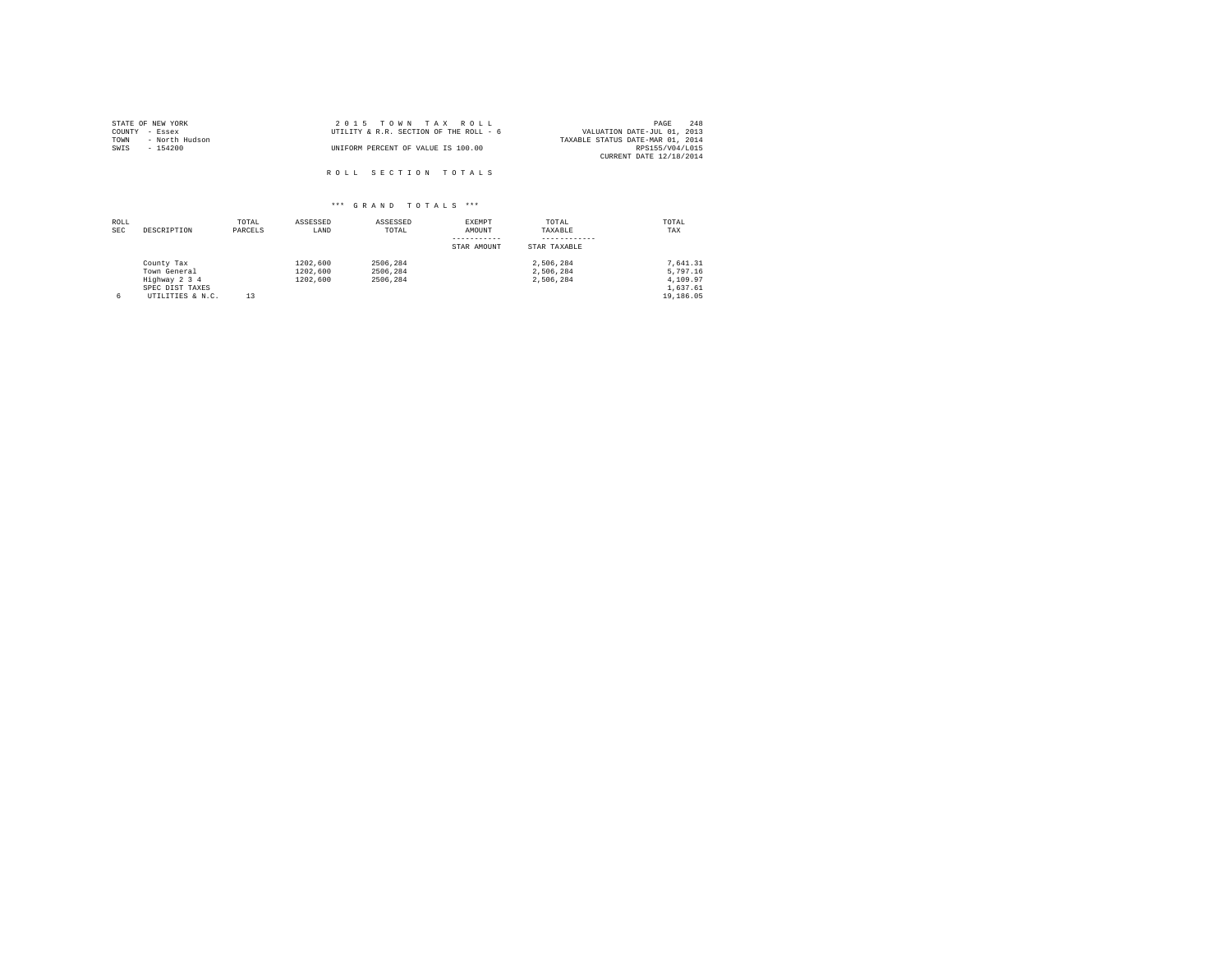| STATE OF NEW YORK      | 2015 TOWN TAX ROLL                    | 249<br>PAGE                      |
|------------------------|---------------------------------------|----------------------------------|
| COUNTY - Essex         | WHOLLY EXEMPT SECTION OF THE ROLL - 8 | VALUATION DATE-JUL 01, 2013      |
| TOWN<br>- North Hudson | OWNERS NAME SEOUENCE                  | TAXABLE STATUS DATE-MAR 01, 2014 |
| SWIS<br>$-154200$      | UNIFORM PERCENT OF VALUE IS 100.00    |                                  |

| TAX MAP PARCEL NUMBER                                                | PROPERTY LOCATION & CLASS ASSESSMENT EXEMPTION CODE---------------COUNTY-------TOWN--------- |              |                               |                 |            |
|----------------------------------------------------------------------|----------------------------------------------------------------------------------------------|--------------|-------------------------------|-----------------|------------|
| CURRENT OWNERS NAME                                                  | SCHOOL DISTRICT                                                                              | <b>T.AND</b> | TAX DESCRIPTION TAXABLE VALUE |                 |            |
| CURRENT OWNERS ADDRESS                                               | PARCEL SIZE/GRID COORD                                                                       | TOTAL.       | SPECIAL DISTRICTS             |                 | TAX AMOUNT |
|                                                                      |                                                                                              |              |                               |                 |            |
|                                                                      | 2638 US Route 9                                                                              |              |                               | ACCT 6879905814 |            |
| $125.1 - 1 - 36.000$                                                 | 695 Cemetery                                                                                 |              | PRI CEM 27350                 | 28,900 28,900   |            |
| Cemetery Catholic & Protestant Schroon Lake 154601 28,900 County Tax |                                                                                              |              |                               | 0.00            | 0.00       |
| Schroon Lake, NY 12870                                               | 2/h Platt Rogers&co Rdpat                                                                    |              | 28,900 Town General           | 0.00            | 0.00       |
|                                                                      | ACRES 1.70                                                                                   |              | Highway 2 3 4                 | 0.00            | 0.00       |
|                                                                      | EAST-0657755 NRTH-1434283                                                                    |              | FP420 Fire Protection 0 TO    |                 |            |
|                                                                      | DEED BOOK 126<br>PG-549                                                                      |              | 28.900 EX                     |                 |            |
|                                                                      | FULL MARKET VALUE                                                                            | 28,900       |                               |                 |            |
|                                                                      |                                                                                              |              | TOTAL TAX $---$               |                 | $0.00**$   |
|                                                                      |                                                                                              |              |                               |                 |            |
|                                                                      | 3872 US Route 9                                                                              |              |                               | ACCT 6879905803 |            |
| $104.4 - 1 - 33.000$                                                 | 695 Cemetery                                                                                 |              | PRI CEM 27350                 | 57,400 57,400   |            |
| Cemetery Protestant                                                  | Schroon Lake 154601 57,400 County Tax                                                        |              |                               | 0.00            | 0.00       |
| North Hudson, NY 12855                                               | 31 Platt Rogers&co Rd Pat                                                                    |              | 57.400 Town General           | 0.00            | 0.00       |
|                                                                      | 3.40<br>ACRES                                                                                |              | Highway 2 3 4                 | 0.00            | 0.00       |
|                                                                      | EAST-0667852 NRTH-1462898                                                                    |              | FP420 Fire Protection         | $0$ TO          |            |
|                                                                      | DEED BOOK 248<br>$PG-2$                                                                      |              | 57.400 EX                     |                 |            |
|                                                                      | FULL MARKET VALUE                                                                            | 57,400       |                               |                 |            |
|                                                                      |                                                                                              |              | TOTAL TAX $---$               |                 | $0.00**$   |
|                                                                      |                                                                                              |              |                               |                 |            |
|                                                                      | 42 Ensign Pond Rd                                                                            |              |                               | ACCT 6879905805 |            |
| $114.2 - 1 - 16.000$                                                 | 695 Cemetery                                                                                 |              | PRI CEM<br>27350              | 8.500           | 8,500      |
| Cemetery Protestant . Schroon Lake 154601 8.500 County Tax           |                                                                                              |              |                               | 0.00            | 0.00       |
| North Hudson, NY 12855                                               | 27 Platt Rogers&co Rd Pat 8,500 Town General                                                 |              |                               | 0.00            | 0.00       |
|                                                                      | 0.63<br>ACRES                                                                                |              | Highway 2 3 4                 | 0.00            | 0.00       |
|                                                                      | EAST-0664887 NRTH-1453362                                                                    |              | FP420 Fire Protection         | $0$ TO          |            |
|                                                                      | FULL MARKET VALUE                                                                            | 8,500        | 8.500 EX                      |                 |            |
|                                                                      |                                                                                              |              | TOTAL TAX ---                 |                 | $0.00**$   |
|                                                                      |                                                                                              |              |                               |                 |            |
|                                                                      | US Route 9                                                                                   |              |                               | ACCT 6879905804 |            |
| $125.1 - 1 - 37.000$                                                 | 695 Cemetery                                                                                 |              | PRI CEM<br>27350              | 30,300 30,300   |            |
| Cemetery Protestant                                                  | Schroon Lake                                                                                 |              | 154601 30,300 County Tax      | 0.00            | 0.00       |
| North Hudson, NY 12855                                               | 2/h Platt Rogers&co Rdpat                                                                    |              | 30,300 Town General           | 0.00            | 0.00       |
|                                                                      | ACRES 1.90                                                                                   |              | Highway 2 3 4                 | 0.00            | 0.00       |
|                                                                      | EAST-0657755 NRTH-1434666                                                                    |              | FP420 Fire Protection         | $0$ TO          |            |
|                                                                      | FULL MARKET VALUE                                                                            | 30.300       | 30.300 EX                     |                 |            |
|                                                                      |                                                                                              |              | TOTAL TAX ---                 |                 | $0.00**$   |
|                                                                      |                                                                                              |              |                               |                 |            |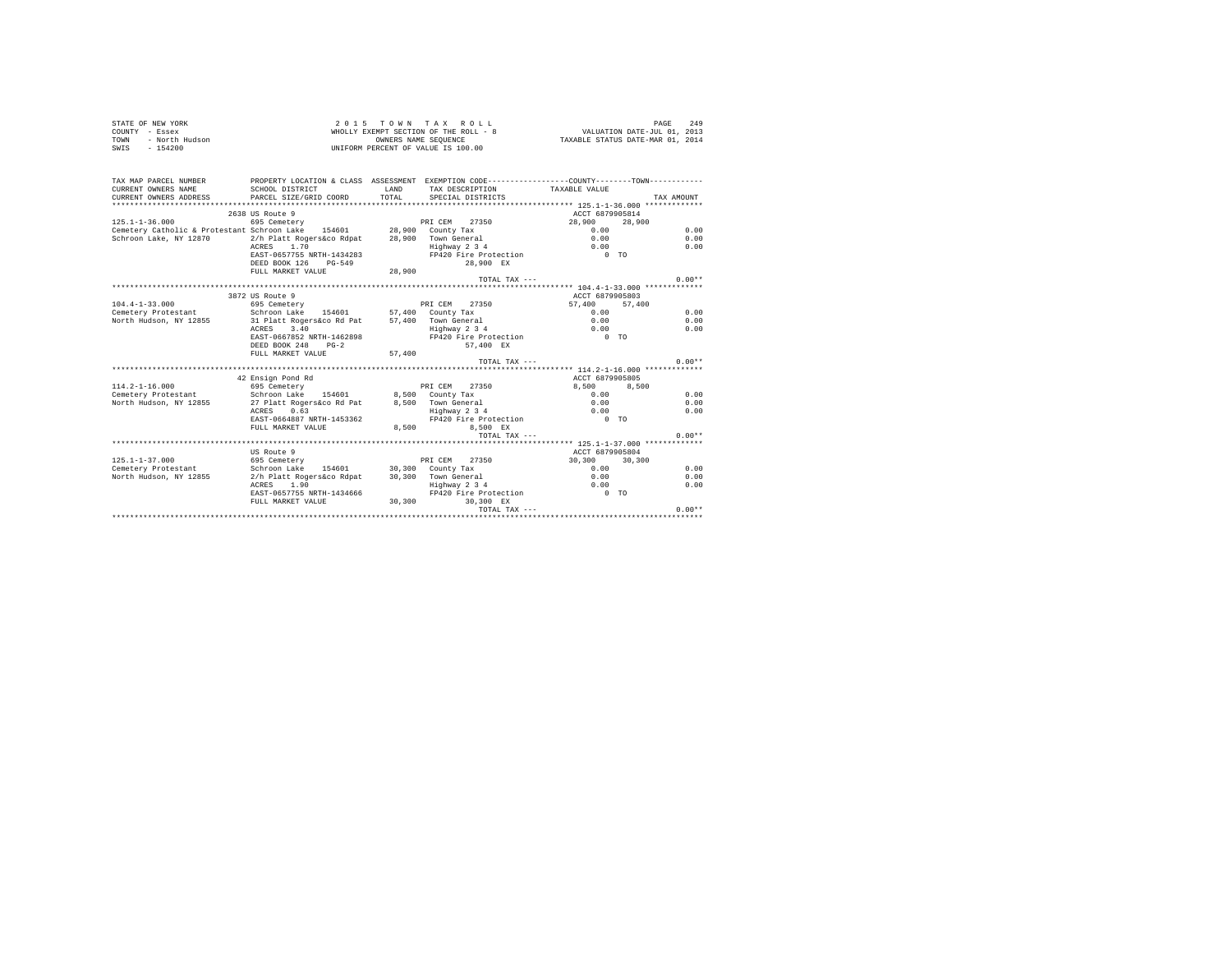| STATE OF NEW YORK      | 2015 TOWN TAX ROLL                    | 250<br>PAGE                      |
|------------------------|---------------------------------------|----------------------------------|
| COUNTY - Essex         | WHOLLY EXEMPT SECTION OF THE ROLL - 8 | VALUATION DATE-JUL 01, 2013      |
| - North Hudson<br>TOWN | OWNERS NAME SEOUENCE                  | TAXABLE STATUS DATE-MAR 01, 2014 |
| $-154200$<br>SWIS      | UNIFORM PERCENT OF VALUE IS 100.00    |                                  |

| TAX MAP PARCEL NUMBER                                      | PROPERTY LOCATION & CLASS ASSESSMENT EXEMPTION CODE----------------COUNTY-------TOWN---------- |              |                                                    |                 |            |
|------------------------------------------------------------|------------------------------------------------------------------------------------------------|--------------|----------------------------------------------------|-----------------|------------|
| CURRENT OWNERS NAME                                        | SCHOOL DISTRICT                                                                                | <b>T.AND</b> | TAX DESCRIPTION TAXABLE VALUE                      |                 |            |
| CURRENT OWNERS ADDRESS                                     | PARCEL SIZE/GRID COORD                                                                         |              | TOTAL SPECIAL DISTRICTS                            |                 | TAX AMOUNT |
|                                                            |                                                                                                |              |                                                    |                 |            |
|                                                            | 3008 US Route 9                                                                                |              |                                                    | ACCT 6879905802 |            |
| $114.4 - 1 - 34.000$                                       | 620 Religious                                                                                  |              | CONST REL 25110                                    | 79,300 79,300   |            |
|                                                            | Church Catholic (Schroon Lake 154601 63.300 County Tax                                         |              |                                                    | 0.00            | 0.00       |
| Schroon River Rd                                           | 1a Gore E Of Rd Pat 79,300 Town General                                                        |              |                                                    | 0.00            | 0.00       |
| Schroon Lake, NY 12870                                     | 2ac                                                                                            |              | Highway 2 3 4                                      | 0.00            | 0.00       |
|                                                            | ACRES 1.90                                                                                     |              | Highway 2 3 4 0.00<br>FP420 Fire Protection 0 0 TO |                 |            |
|                                                            | EAST-0660462 NRTH-1442972                                                                      |              | 79,300 EX                                          |                 |            |
|                                                            | DEED BOOK 99 PG-30                                                                             |              |                                                    |                 |            |
|                                                            | FULL MARKET VALUE                                                                              | 79,300       |                                                    |                 |            |
|                                                            |                                                                                                |              | TOTAL TAX ---                                      |                 | $0.00**$   |
|                                                            |                                                                                                |              |                                                    |                 |            |
|                                                            | Johnson Pond Rd                                                                                |              |                                                    | ACCT 685Z005004 |            |
| 114.4-1-12.122                                             | 695 Cemetery Care and PRICEM 27350                                                             |              |                                                    | 20,000 20,000   |            |
|                                                            |                                                                                                |              |                                                    | 0.00            | 0.00       |
|                                                            |                                                                                                |              | 20,000 Town General                                | 0.00            | 0.00       |
|                                                            |                                                                                                |              | Highway 2 3 4                                      | 0.00            | 0.00       |
|                                                            | North Hudson, NY 12855 EAST-0665718 NRTH-1440655                                               |              | FP420 Fire Protection 0 TO                         |                 |            |
|                                                            | DEED BOOK 1526 PG-255                                                                          |              | 20,000 EX                                          |                 |            |
|                                                            | FULL MARKET VALUE                                                                              | 20,000       |                                                    |                 |            |
|                                                            |                                                                                                |              | TOTAL TAX ---                                      |                 | $0.00**$   |
|                                                            |                                                                                                |              |                                                    |                 |            |
|                                                            | 3034 US Route 9                                                                                |              | ACCT 6879998003                                    |                 |            |
| $114.4 - 1 - 32.200$                                       | 662 Police/fire                                                                                |              | VOL F DEPT 26400                                   | 368,500 368,500 |            |
|                                                            | North Hudson Vol Fire Co Inc Schroon Lake 154601                                               |              | 36,900 County Tax                                  | 0.00            | 0.00       |
| Rte 9                                                      | la Gore E Of Rd Pat                                                                            |              | $368,500$ Town General                             | 0.00            | 0.00       |
| North Hudson, NY 12855 ACRES 1.02                          |                                                                                                |              | Highway 2 3 4                                      | 0.00            | 0.00       |
|                                                            | EAST-0660489 NRTH-1443709                                                                      |              | FP420 Fire Protection                              | $0$ TO          |            |
|                                                            | DEED BOOK 1146    PG-327                                                                       |              | 368,500 EX                                         |                 |            |
|                                                            | FULL MARKET VALUE                                                                              | 368,500      |                                                    |                 |            |
|                                                            |                                                                                                |              | TOTAL TAX ---                                      |                 | $0.00**$   |
|                                                            |                                                                                                |              |                                                    |                 |            |
|                                                            | US Route 9                                                                                     |              |                                                    | ACCT 6879905911 |            |
| $104.2 - 1 - 1.000$                                        |                                                                                                |              | N.Y. STATE 12100                                   | 53,200 53,200   |            |
| State Of New York<br>Office State Comptroller 3 T&c Twp 49 |                                                                                                |              | 53,200 Town General                                | 0.00            | 0.00       |
|                                                            |                                                                                                |              |                                                    | 0.00            | 0.00       |
| Alfred E Smith Bld Fl 7 ACRES 85.84                        |                                                                                                |              | Highway 2 3 4<br>FP420 Fire Protection             | 0.00            | 0.00       |
| Albany, NY 12236                                           | EAST-0662648 NRTH-1464004                                                                      |              |                                                    | $0$ TO          |            |
|                                                            | FULL MARKET VALUE 53,200 53,200 EX                                                             |              |                                                    |                 |            |
|                                                            |                                                                                                |              |                                                    |                 |            |
|                                                            |                                                                                                |              |                                                    |                 |            |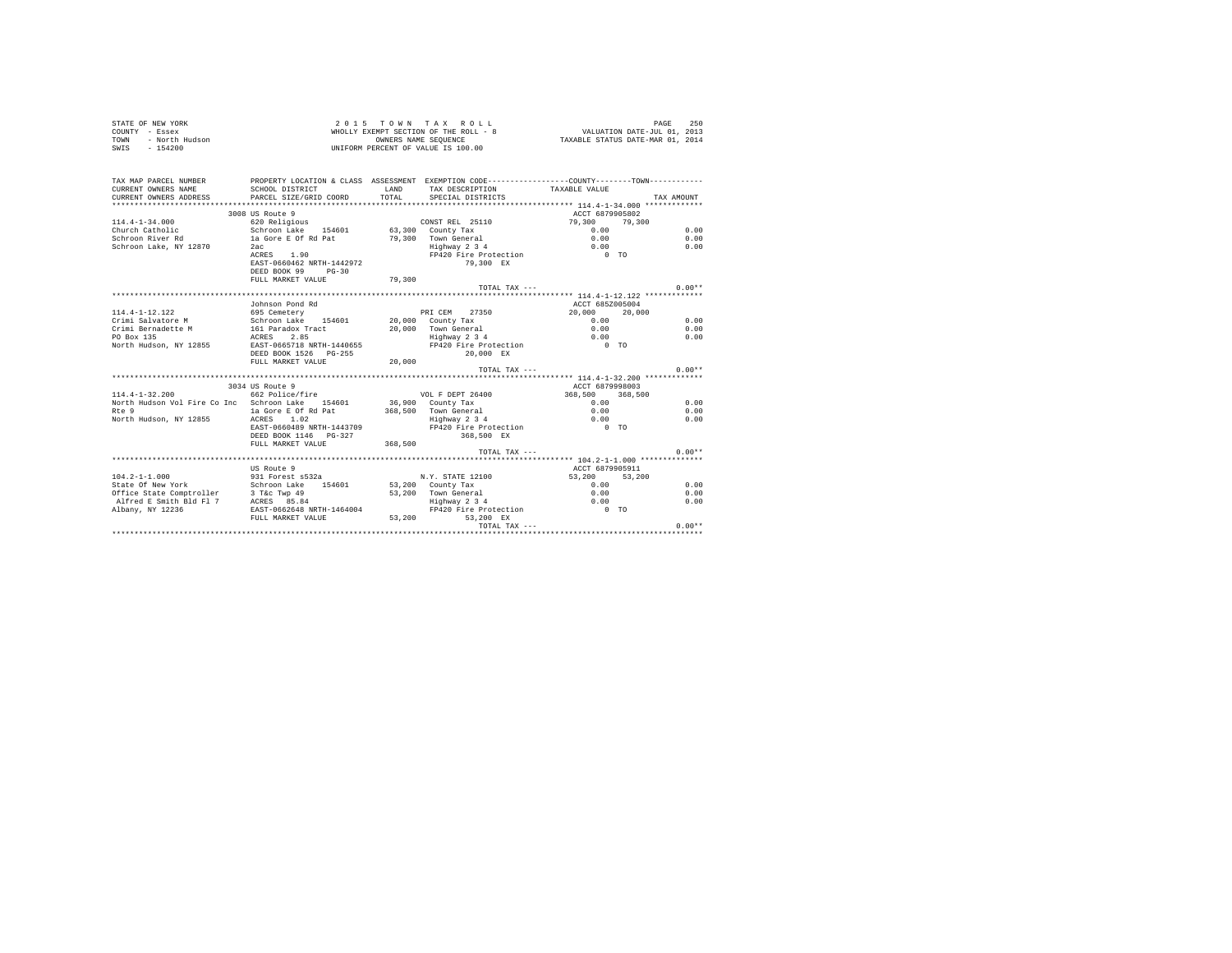| STATE OF NEW YORK<br>COUNTY - Essex<br>TOWN - North Hudson<br>- All Hudson                |                                                                                                                                             |                | 2015 TOWN TAX ROLL<br>UNIFORM PERCENT OF VALUE IS 100.00                      |                                             | PAGE<br>251  |  |
|-------------------------------------------------------------------------------------------|---------------------------------------------------------------------------------------------------------------------------------------------|----------------|-------------------------------------------------------------------------------|---------------------------------------------|--------------|--|
| TAX MAP PARCEL NUMBER<br>CURRENT OWNERS NAME<br>CURRENT OWNERS ADDRESS                    | PROPERTY LOCATION & CLASS ASSESSMENT EXEMPTION CODE----------------COUNTY-------TOWN----------<br>SCHOOL DISTRICT<br>PARCEL SIZE/GRID COORD | LAND<br>TOTAL. | TAX DESCRIPTION<br>SPECIAL DISTRICTS                                          | TAXABLE VALUE                               | TAX AMOUNT   |  |
|                                                                                           | Blue Ridge Rd                                                                                                                               |                |                                                                               | ACCT 6879905907                             |              |  |
| $123. - 2 - 11.000$                                                                       | 931 Forest s532a                                                                                                                            |                | N.Y. STATE 12100                                                              | 412,000 412,000                             |              |  |
| State Of New York                                                                         | Schroon Lake 154601                                                                                                                         |                | $412.000$ County Tax                                                          | 0.00                                        | 0.00         |  |
| Office State Comptroller                                                                  | 8 T&C Twp44<br>ACRES 723.00                                                                                                                 |                | 412.000 Town General<br>rown Generai<br>Highway 2 3 4                         | 0.00<br>0.00                                | 0.00<br>0.00 |  |
| Albany, NY 12236                                                                          | EAST-0619742 NRTH-1435833                                                                                                                   |                | FP420 Fire Protection                                                         | $0$ TO                                      |              |  |
|                                                                                           | DEED BOOK 406 PG-171                                                                                                                        |                | 412,000 EX                                                                    |                                             |              |  |
|                                                                                           | FULL MARKET VALUE                                                                                                                           | 412,000        |                                                                               |                                             |              |  |
|                                                                                           |                                                                                                                                             |                | TOTAL TAX ---                                                                 |                                             | $0.00**$     |  |
|                                                                                           |                                                                                                                                             |                |                                                                               |                                             |              |  |
|                                                                                           | Blue Ridge Rd                                                                                                                               |                |                                                                               | ACCT 6879905910                             |              |  |
| $123. - 2 - 12.000$                                                                       | 931 Forest s532a                                                                                                                            |                | N.Y. STATE 12100                                                              | 598,300 598,300                             |              |  |
| State Of New York                                                                         | Schroon Lake 154601                                                                                                                         |                | 598,300 County Tax                                                            | 0.00                                        | 0.00         |  |
|                                                                                           |                                                                                                                                             |                | 598,300 Town General<br>Highway 2 3 4                                         | 0.00                                        | 0.00         |  |
| Office State Comptroller 1 T&c Twp 44<br>Albany, NY 12236 1050ac S11<br>ACRES 1113.90     |                                                                                                                                             |                |                                                                               | 0.00                                        | 0.00         |  |
|                                                                                           |                                                                                                                                             |                | FP420 Fire Protection                                                         | $0$ TO                                      |              |  |
|                                                                                           | EAST-0621684 NRTH-1431506                                                                                                                   |                | 598,300 EX                                                                    |                                             |              |  |
|                                                                                           | DEED BOOK 406 PG-171<br>FULL MARKET VALUE                                                                                                   | 598,300        |                                                                               |                                             |              |  |
|                                                                                           |                                                                                                                                             |                | TOTAL TAX ---                                                                 |                                             | $0.00**$     |  |
|                                                                                           |                                                                                                                                             |                |                                                                               |                                             |              |  |
|                                                                                           | Blue Ridge Rd                                                                                                                               |                |                                                                               | ACCT 6879905909                             |              |  |
| $124. - 2 - 2.000$                                                                        | 932 Forest s532b                                                                                                                            |                | N.Y. STATE 12100                                                              | 50,600<br>50,600                            |              |  |
| State Of New York                                                                         | Schroon Lake 154601                                                                                                                         |                | 50.600 County Tax                                                             | 0.00                                        | 0.00         |  |
|                                                                                           |                                                                                                                                             |                | 50,600 Town General                                                           | 0.00                                        | 0.00         |  |
|                                                                                           |                                                                                                                                             |                | Highway 2 3 4                                                                 | 0.00                                        | 0.00         |  |
|                                                                                           | EAST-0624014 NRTH-1438443                                                                                                                   |                | FP420 Fire Protection                                                         | $\begin{matrix} 0 & \text{T}0 \end{matrix}$ |              |  |
|                                                                                           | DEED BOOK 406 PG-171                                                                                                                        |                | 50,600 EX                                                                     |                                             |              |  |
|                                                                                           | FULL MARKET VALUE                                                                                                                           | 50,600         |                                                                               |                                             |              |  |
|                                                                                           |                                                                                                                                             |                | TOTAL TAX ---                                                                 |                                             | $0.00**$     |  |
|                                                                                           |                                                                                                                                             |                |                                                                               |                                             |              |  |
| $124. - 2 - 4.000$                                                                        | Blue Ridge Rd<br>932 Forest s532b                                                                                                           |                | N.Y. STATE 12100                                                              | ACCT 6879905908<br>320,200 320,200          |              |  |
| State Of New York                                                                         | Schroon Lake 154601                                                                                                                         |                | 320,200 County Tax                                                            | 0.00                                        | 0.00         |  |
|                                                                                           |                                                                                                                                             |                |                                                                               |                                             | 0.00         |  |
|                                                                                           |                                                                                                                                             |                |                                                                               |                                             | 0.00         |  |
| Office State Comptroller<br>2 T&C Twp 44<br>Albany, NY 12236<br>562ac Sll<br>ACRES 500.70 |                                                                                                                                             |                | 320,200 Town General 0.00<br>Highway 2 3 4 0.00<br>FP420 Fire Protection 0 TO |                                             |              |  |
|                                                                                           | EAST-0627790 NRTH-1435615                                                                                                                   |                | 320,200 EX                                                                    |                                             |              |  |
|                                                                                           | DEED BOOK 406 PG-171                                                                                                                        |                |                                                                               |                                             |              |  |
|                                                                                           | FULL MARKET VALUE 320.200                                                                                                                   |                |                                                                               |                                             |              |  |
|                                                                                           |                                                                                                                                             |                | TOTAL TAX ---                                                                 |                                             | $0.00**$     |  |
|                                                                                           |                                                                                                                                             |                |                                                                               |                                             |              |  |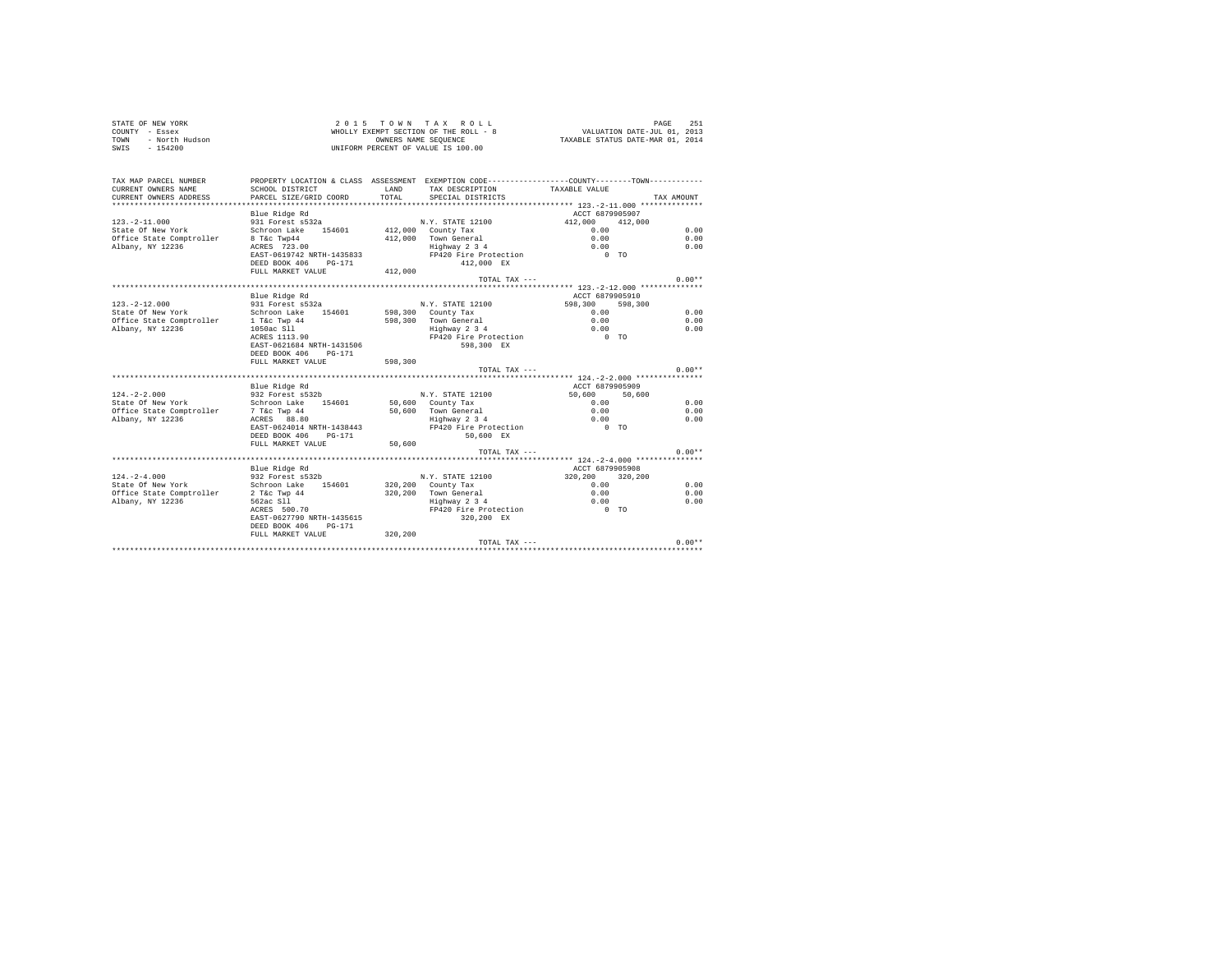| STATE OF NEW YORK<br>COUNTY - Essex<br>- North Hudson<br>TOWN<br>SWTS $-154200$ |                                                                                                                                              |                | 2015 TOWN TAX ROLL<br>WHOLLY EXEMPT SECTION OF THE ROLL - 8<br>OWNERS NAME SEQUENCE<br>UNIFORM PERCENT OF VALUE IS 100.00 | VALUATION DATE-JUL 01, 2013<br>TAXABLE STATUS DATE-MAR 01, 2014 | PAGE<br>252 |
|---------------------------------------------------------------------------------|----------------------------------------------------------------------------------------------------------------------------------------------|----------------|---------------------------------------------------------------------------------------------------------------------------|-----------------------------------------------------------------|-------------|
| TAX MAP PARCEL NUMBER<br>CURRENT OWNERS NAME<br>CURRENT OWNERS ADDRESS          | PROPERTY LOCATION & CLASS ASSESSMENT EXEMPTION CODE----------------COUNTY--------TOWN----------<br>SCHOOL DISTRICT<br>PARCEL SIZE/GRID COORD | LAND<br>TOTAL. | TAX DESCRIPTION<br>SPECIAL DISTRICTS                                                                                      | TAXABLE VALUE                                                   | TAX AMOUNT  |
|                                                                                 |                                                                                                                                              |                |                                                                                                                           |                                                                 |             |
| $114.4 - 1 - 16.000$                                                            | US Route 9<br>322 Rural vac>10                                                                                                               |                | TOWN OWN I 13500                                                                                                          | ACCT 685J101909<br>31,400<br>31,400                             |             |
| Town of North Hudson                                                            | Schroon Lake 154601                                                                                                                          |                | 31,400 County Tax                                                                                                         | 0.00                                                            | 0.00        |
| PO Box 60                                                                       | 2-B Gore E Of Rd Pat                                                                                                                         |                | 31,400 Town General                                                                                                       | 0.00                                                            | 0.00        |
| North Hudson, NY 12855                                                          | ACRES 17.25                                                                                                                                  |                | $Highway$ 2 3 4                                                                                                           | 0.00                                                            | 0.00        |
|                                                                                 | EAST-0662291 NRTH-1444726                                                                                                                    |                | FP420 Fire Protection                                                                                                     | $0$ TO                                                          |             |
|                                                                                 | DEED BOOK 1638 PG-1                                                                                                                          |                | 31,400 EX                                                                                                                 |                                                                 |             |
|                                                                                 | FULL MARKET VALUE                                                                                                                            | 31,400         |                                                                                                                           |                                                                 |             |
|                                                                                 |                                                                                                                                              |                | TOTAL TAX ---                                                                                                             |                                                                 | $0.00**$    |
|                                                                                 |                                                                                                                                              |                |                                                                                                                           |                                                                 |             |
|                                                                                 | Dump Rd                                                                                                                                      |                |                                                                                                                           | ACCT 685J101908                                                 |             |
| $114.4 - 1 - 17.000$                                                            | 852 Landfill                                                                                                                                 |                | TOWN OWN I 13500                                                                                                          | 903,000<br>903,000                                              |             |
| Town Of North Hudson                                                            | Schroon Lake 154601                                                                                                                          | 154,300        | County Tax                                                                                                                | 0.00                                                            | 0.00        |
| Dump Property                                                                   | 142 Paradox Tract                                                                                                                            | 903,000        | Town General                                                                                                              | 0.00                                                            | 0.00        |
| North Hudson, NY 12855                                                          | ACRES 54.90                                                                                                                                  |                | $Highway$ 2 3 4                                                                                                           | 0.00                                                            | 0.00        |
|                                                                                 | EAST-0662017 NRTH-1443227                                                                                                                    |                | FP420 Fire Protection                                                                                                     | $0$ TO                                                          |             |
|                                                                                 | DEED BOOK 737 PG-288                                                                                                                         |                | 903,000 EX                                                                                                                |                                                                 |             |
|                                                                                 | FULL MARKET VALUE                                                                                                                            | 903,000        |                                                                                                                           |                                                                 |             |
|                                                                                 |                                                                                                                                              |                | TOTAL TAX ---                                                                                                             |                                                                 | $0.00**$    |
|                                                                                 | Dump Rd                                                                                                                                      |                |                                                                                                                           | ACCT 6879905801                                                 |             |
| $114.4 - 1 - 21.000$                                                            | 852 Landfill                                                                                                                                 |                | TOWN OWN I 13500                                                                                                          | 21,000<br>21,000                                                |             |
| Town Of North Hudson                                                            | Schroon Lake 154601                                                                                                                          |                | 20,000 County Tax                                                                                                         | 0.00                                                            | 0.00        |
| North Hudson, NY 12855                                                          | 142 Paradox Tract                                                                                                                            |                | 21,000 Town General                                                                                                       | 0.00                                                            | 0.00        |
|                                                                                 | 2.5ac                                                                                                                                        |                | Highway 2 3 4                                                                                                             | 0.00                                                            | 0.00        |
|                                                                                 | ACRES 2.60                                                                                                                                   |                | FP420 Fire Protection                                                                                                     | $0$ TO                                                          |             |
|                                                                                 | EAST-0661012 NRTH-1443190                                                                                                                    |                | 21,000 EX                                                                                                                 |                                                                 |             |
|                                                                                 | DEED BOOK 362 PG-424                                                                                                                         |                |                                                                                                                           |                                                                 |             |
|                                                                                 | FULL MARKET VALUE                                                                                                                            | 21,000         |                                                                                                                           |                                                                 |             |
|                                                                                 |                                                                                                                                              |                | TOTAL TAX ---                                                                                                             |                                                                 | $0.00**$    |
|                                                                                 | 37 Dump Rd                                                                                                                                   |                |                                                                                                                           | ACCT 6879905901                                                 |             |
| $114.4 - 1 - 22.000$                                                            | 852 Landfill                                                                                                                                 |                | TOWN OWN I 13500                                                                                                          | 15,500<br>15,500                                                |             |
| Town Of North Hudson                                                            | Schroon Lake 154601                                                                                                                          |                | 15,500 County Tax                                                                                                         | 0.00                                                            | 0.00        |
| North Hudson, NY 12855                                                          | 142 Paradox Tract                                                                                                                            |                | 15,500 Town General                                                                                                       | 0.00                                                            | 0.00        |
|                                                                                 | 279.3 X 156.6Xirr                                                                                                                            |                | Highway 2 3 4                                                                                                             | 0.00                                                            | 0.00        |
|                                                                                 | ACRES 0.90                                                                                                                                   |                | FP420 Fire Protection                                                                                                     | $0$ TO                                                          |             |
|                                                                                 | EAST-0661204 NRTH-1443299                                                                                                                    |                | 15,500 EX                                                                                                                 |                                                                 |             |
|                                                                                 | DEED BOOK 279 PG-362                                                                                                                         |                |                                                                                                                           |                                                                 |             |
|                                                                                 | FULL MARKET VALUE                                                                                                                            | 15,500         |                                                                                                                           |                                                                 |             |
|                                                                                 |                                                                                                                                              |                | TOTAL TAX ---                                                                                                             |                                                                 | $0.00**$    |
|                                                                                 |                                                                                                                                              |                |                                                                                                                           |                                                                 |             |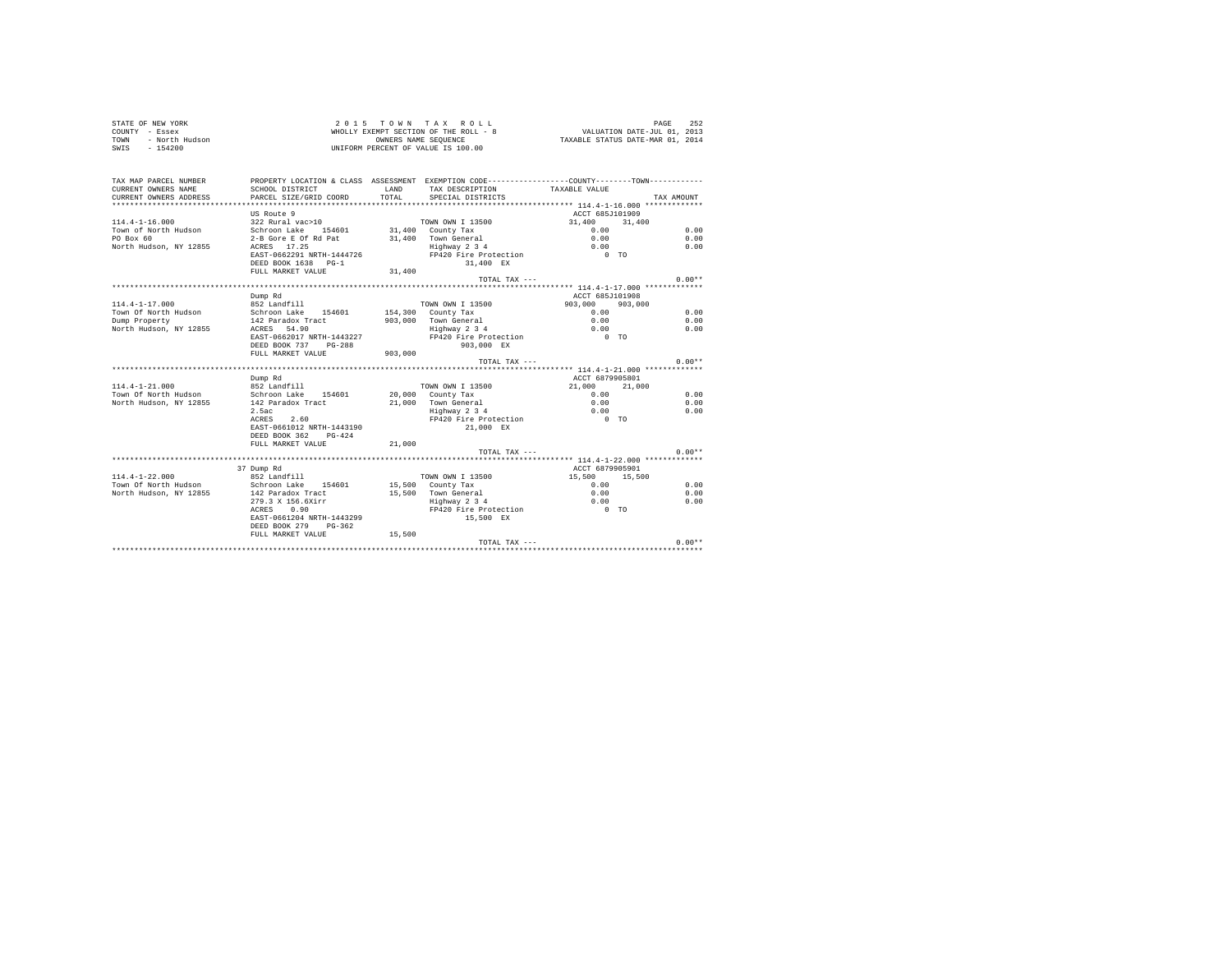| STATE OF NEW YORK<br>COUNTY - Essex<br>- North Hudson<br>TOWN<br>$SWTS = 154200$ |                                                                                               |               | 2015 TOWN TAX ROLL<br>$\begin{array}{cccccccccccc} \textbf{Z} & \textbf{U} & \textbf{I} & \textbf{S} & \textbf{Y} & \textbf{W} & \textbf{W} & \textbf{X} & \textbf{X} & \textbf{X} & \textbf{U} & \textbf{L} & \textbf{L} \\ \textbf{W}\textbf{H}\textbf{O}\textbf{L}\textbf{L}\textbf{Y}\textbf{E}\textbf{X}\textbf{E}\textbf{Y}\textbf{D}\textbf{W} & \textbf{O}\textbf{F}\textbf{H}\textbf{E} & \textbf{R}\textbf{O}\textbf{L} & - & \textbf{B} & & & & & & & & & & &$<br>UNIFORM PERCENT OF VALUE IS 100.00 |                                                | PAGE<br>253 |
|----------------------------------------------------------------------------------|-----------------------------------------------------------------------------------------------|---------------|-----------------------------------------------------------------------------------------------------------------------------------------------------------------------------------------------------------------------------------------------------------------------------------------------------------------------------------------------------------------------------------------------------------------------------------------------------------------------------------------------------------------|------------------------------------------------|-------------|
| TAX MAP PARCEL NUMBER                                                            | PROPERTY LOCATION & CLASS ASSESSMENT EXEMPTION CODE----------------COUNTY-------TOWN--------- |               |                                                                                                                                                                                                                                                                                                                                                                                                                                                                                                                 |                                                |             |
| CURRENT OWNERS NAME<br>CURRENT OWNERS ADDRESS                                    | SCHOOL DISTRICT<br>PARCEL SIZE/GRID COORD                                                     | LAND<br>TOTAL | TAX DESCRIPTION<br>SPECIAL DISTRICTS                                                                                                                                                                                                                                                                                                                                                                                                                                                                            | TAXABLE VALUE                                  | TAX AMOUNT  |
|                                                                                  |                                                                                               |               |                                                                                                                                                                                                                                                                                                                                                                                                                                                                                                                 |                                                |             |
|                                                                                  | Dump Rd                                                                                       |               |                                                                                                                                                                                                                                                                                                                                                                                                                                                                                                                 | ACCT 685J100303                                |             |
| $114.4 - 1 - 23.000$                                                             | 311 Res vac land                                                                              |               | TOWN OWN I 13500                                                                                                                                                                                                                                                                                                                                                                                                                                                                                                | 15,800<br>15,800                               |             |
| Town Of North Hudson                                                             | Schroon Lake 154601                                                                           |               | 15,800 County Tax                                                                                                                                                                                                                                                                                                                                                                                                                                                                                               | 0.00                                           | 0.00        |
| North Hudson, NY 12855                                                           | 142 Paradox Tract                                                                             |               | 15,800 Town General                                                                                                                                                                                                                                                                                                                                                                                                                                                                                             | 0.00                                           | 0.00        |
|                                                                                  | ACRES 0.71                                                                                    |               | Highway 2 3 4                                                                                                                                                                                                                                                                                                                                                                                                                                                                                                   | 0.00                                           | 0.00        |
|                                                                                  | EAST-0660721 NRTH-1443318                                                                     |               | FP420 Fire Protection                                                                                                                                                                                                                                                                                                                                                                                                                                                                                           | $0$ TO                                         |             |
|                                                                                  | DEED BOOK 1082 PG-156                                                                         |               | 15,800 EX                                                                                                                                                                                                                                                                                                                                                                                                                                                                                                       |                                                |             |
|                                                                                  | FULL MARKET VALUE                                                                             | 15,800        | TOTAL TAX ---                                                                                                                                                                                                                                                                                                                                                                                                                                                                                                   |                                                | $0.00**$    |
|                                                                                  |                                                                                               |               |                                                                                                                                                                                                                                                                                                                                                                                                                                                                                                                 | ***************** 114.4-1-32.100 ************* |             |
|                                                                                  | 3024 US Route 9                                                                               |               |                                                                                                                                                                                                                                                                                                                                                                                                                                                                                                                 | ACCT 685J100302                                |             |
| $114.4 - 1 - 32.100$                                                             | 652 Govt bldgs                                                                                |               | TOWN OWN I 13500                                                                                                                                                                                                                                                                                                                                                                                                                                                                                                | 199,300 199,300                                |             |
| Town Of North Hudson                                                             | Schroon Lake 154601                                                                           |               | 55,300 County Tax                                                                                                                                                                                                                                                                                                                                                                                                                                                                                               | 0.00                                           | 0.00        |
| North Hudson, NY 12855                                                           | 1-A Gore E Of Rd Pat                                                                          |               | 199.300 Town General                                                                                                                                                                                                                                                                                                                                                                                                                                                                                            | 0.00                                           | 0.00        |
|                                                                                  | ACRES 2.58                                                                                    |               | Highway 2 3 4                                                                                                                                                                                                                                                                                                                                                                                                                                                                                                   | 0.00                                           | 0.00        |
|                                                                                  | EAST-0660502 NRTH-1443379                                                                     |               | FP420 Fire Protection 0 TO                                                                                                                                                                                                                                                                                                                                                                                                                                                                                      |                                                |             |
|                                                                                  | DEED BOOK 1082 PG-156<br>FULL MARKET VALUE                                                    | 199,300       | 199.300 EX                                                                                                                                                                                                                                                                                                                                                                                                                                                                                                      |                                                |             |
|                                                                                  |                                                                                               |               | TOTAL TAX $---$                                                                                                                                                                                                                                                                                                                                                                                                                                                                                                 |                                                | $0.00**$    |
|                                                                                  |                                                                                               |               |                                                                                                                                                                                                                                                                                                                                                                                                                                                                                                                 |                                                |             |
|                                                                                  | US Route 9                                                                                    |               |                                                                                                                                                                                                                                                                                                                                                                                                                                                                                                                 | ACCT 685J100301                                |             |
| $114.4 - 1 - 33.000$                                                             | 314 Rural vac<10                                                                              |               | TOWN OWN I 13500                                                                                                                                                                                                                                                                                                                                                                                                                                                                                                | 3,500<br>3,500                                 |             |
| Town Of North Hudson                                                             | Schroon Lake 154601                                                                           |               | 3.500 County Tax                                                                                                                                                                                                                                                                                                                                                                                                                                                                                                | 0.00                                           | 0.00        |
| North Hudson, NY 12855                                                           | 1-A Gore E Of Road Pat<br>ACRES 0.21                                                          |               | 3,500 Town General<br>Highway 2 3 4                                                                                                                                                                                                                                                                                                                                                                                                                                                                             | 0.00                                           | 0.00        |
|                                                                                  | ACRES 0.21                                                                                    |               |                                                                                                                                                                                                                                                                                                                                                                                                                                                                                                                 | 0.00                                           | 0.00        |
|                                                                                  | EAST-0660644 NRTH-1443061                                                                     |               | FP420 Fire Protection                                                                                                                                                                                                                                                                                                                                                                                                                                                                                           | $0$ TO                                         |             |
|                                                                                  | DEED BOOK 1082 PG-156<br>FULL MARKET VALUE                                                    | 3,500         | 3.500 EX                                                                                                                                                                                                                                                                                                                                                                                                                                                                                                        |                                                |             |
|                                                                                  |                                                                                               |               | $TOTAI. TAX - - -$                                                                                                                                                                                                                                                                                                                                                                                                                                                                                              |                                                | $0.00**$    |
|                                                                                  |                                                                                               |               |                                                                                                                                                                                                                                                                                                                                                                                                                                                                                                                 |                                                |             |
|                                                                                  | 34 Park Rd                                                                                    |               |                                                                                                                                                                                                                                                                                                                                                                                                                                                                                                                 | ACCT 6879905913                                |             |
| $114.4 - 1 - 43.000$                                                             | 560 Impryd beach - WTRFNT                                                                     |               | TOWN OWN I 13500                                                                                                                                                                                                                                                                                                                                                                                                                                                                                                | 121,400 121,400                                |             |
| Town Of North Hudson                                                             | Schroon Lake 154601                                                                           |               | 96,400 County Tax                                                                                                                                                                                                                                                                                                                                                                                                                                                                                               | 0.00                                           | 0.00        |
| North Hudson, NY 12855                                                           | 1-A Gore E Of Rd Pat                                                                          |               | 121,400 Town General                                                                                                                                                                                                                                                                                                                                                                                                                                                                                            | 0.00                                           | 0.00        |
|                                                                                  | ACRES 8.00                                                                                    |               | Highway 2 3 4                                                                                                                                                                                                                                                                                                                                                                                                                                                                                                   | 0.00                                           | 0.00        |
|                                                                                  | EAST-0659945 NRTH-1443142<br>DEED BOOK 439 PG-557                                             |               | FP420 Fire Protection<br>121,400 EX                                                                                                                                                                                                                                                                                                                                                                                                                                                                             | $0$ TO                                         |             |
|                                                                                  | FULL MARKET VALUE 121,400                                                                     |               |                                                                                                                                                                                                                                                                                                                                                                                                                                                                                                                 |                                                |             |
|                                                                                  |                                                                                               |               | TOTAL TAX ---                                                                                                                                                                                                                                                                                                                                                                                                                                                                                                   |                                                | $0.00**$    |
|                                                                                  |                                                                                               |               |                                                                                                                                                                                                                                                                                                                                                                                                                                                                                                                 |                                                |             |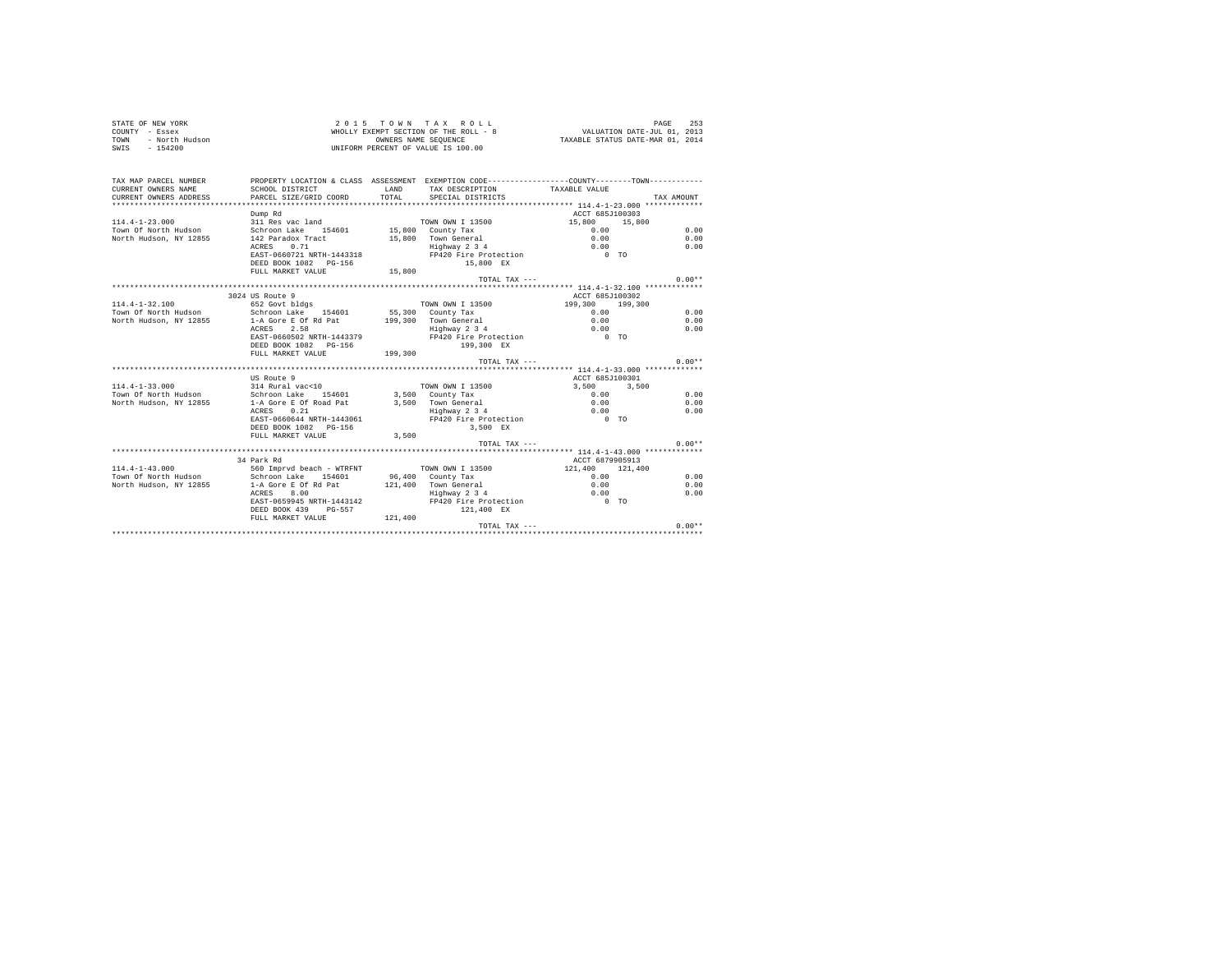| STATE OF NEW YORK<br>$CONTINTY - Resex$<br>TOWN - North Hudson<br>$SWTS = 154200$ |                                                           |        | 2015 TOWN TAX ROLL<br>WHOLLY EXEMPT SECTION OF THE ROLL - 8<br>WHOLLY EXEMPT SECTION OF THE ROLL - 8<br>OWNERS NAME SEQUENCE<br>TAXABLE STATUS DATE-MAR 01, 2014<br>UNIFORM PERCENT OF VALUE IS 100.00 |                  | 254<br>PAGE |
|-----------------------------------------------------------------------------------|-----------------------------------------------------------|--------|--------------------------------------------------------------------------------------------------------------------------------------------------------------------------------------------------------|------------------|-------------|
| TAX MAP PARCEL NUMBER                                                             |                                                           |        | PROPERTY LOCATION & CLASS ASSESSMENT EXEMPTION CODE----------------COUNTY--------TOWN----------                                                                                                        |                  |             |
| CURRENT OWNERS NAME                                                               | SCHOOL DISTRICT                                           | LAND   | TAX DESCRIPTION                                                                                                                                                                                        | TAXABLE VALUE    |             |
| CURRENT OWNERS ADDRESS                                                            | PARCEL SIZE/GRID COORD                                    | TOTAL. | SPECIAL DISTRICTS                                                                                                                                                                                      |                  | TAX AMOUNT  |
|                                                                                   |                                                           |        |                                                                                                                                                                                                        |                  |             |
|                                                                                   | 2944 US Route 9                                           |        |                                                                                                                                                                                                        | ACCT 6879905906  |             |
| $114.18 - 3 - 6.000$                                                              | 651 Highway gar                                           |        | VOL F DEPT 26400                                                                                                                                                                                       | 32,200<br>32,200 |             |
|                                                                                   | Town Of North Hudson Schroon Lake 154601 2,700 County Tax |        |                                                                                                                                                                                                        | 0.00             | 0.00        |
| $R0$ 9                                                                            | 22 Platt Rogers&co Rd Pat 32,200 Town General             |        |                                                                                                                                                                                                        | 0.00             | 0.00        |
| North Hudson, NY 12855                                                            | 0.09<br>ACRES                                             |        | Highway 2 3 4                                                                                                                                                                                          | 0.00             | 0.00        |
|                                                                                   | EAST-0659745 NRTH-1441589                                 |        | FP420 Fire Protection                                                                                                                                                                                  | $0$ TO           |             |
|                                                                                   | DEED BOOK 1170 PG-30                                      |        | 32.200 EX                                                                                                                                                                                              |                  |             |
|                                                                                   | FULL MARKET VALUE                                         | 32,200 |                                                                                                                                                                                                        |                  |             |
|                                                                                   |                                                           |        | TOTAL TAX ---                                                                                                                                                                                          |                  | $0.00**$    |
|                                                                                   |                                                           |        |                                                                                                                                                                                                        |                  |             |
|                                                                                   | US Route 9                                                |        |                                                                                                                                                                                                        | ACCT 6879905904  |             |
| $114.18 - 3 - 7.000$                                                              | 652 Govt bldgs                                            |        | TOWN OWN I 13500                                                                                                                                                                                       | 58,900<br>58,900 |             |
| Town Of North Hudson                                                              | Schroon Lake 154601 6,000 County Tax                      |        |                                                                                                                                                                                                        | 0.00             | 0.00        |
| c/o Town Hall                                                                     | 22 Platt Rogers&co Rd Pat 58,900 Town General             |        |                                                                                                                                                                                                        | 0.00<br>0.00     | 0.00        |
| North Hudson, NY 12855                                                            | ACRES 0.20                                                |        | Highway 2 3 4                                                                                                                                                                                          |                  | 0.00        |
|                                                                                   | EAST-0659797 NRTH-1441639                                 |        | FP420 Fire Protection                                                                                                                                                                                  | $0$ TO           |             |
|                                                                                   | DEED BOOK 375 PG-391                                      |        | 58,900 EX                                                                                                                                                                                              |                  |             |
|                                                                                   | FULL MARKET VALUE                                         | 58,900 |                                                                                                                                                                                                        |                  | $0.00**$    |
|                                                                                   |                                                           |        | TOTAL TAX ---                                                                                                                                                                                          |                  |             |
|                                                                                   | US Route 9                                                |        |                                                                                                                                                                                                        | ACCT 6879905902  |             |
| $114.18 - 3 - 8.000$                                                              | 651 Highway gar                                           |        | TOWN OWN I 13500                                                                                                                                                                                       | 68,000 68,000    |             |
| Town Of North Hudson                                                              | Schroon Lake 154601 3,000 County Tax                      |        |                                                                                                                                                                                                        | 0.00             | 0.00        |
| c/o Town Shed                                                                     | 22 Platt Rogers&co Rd Pat 68,000 Town General             |        |                                                                                                                                                                                                        | 0.00             | 0.00        |
| North Hudson, NY 12855                                                            | ACRES 0.10                                                |        | Highway 2 3 4                                                                                                                                                                                          | 0.00             | 0.00        |
|                                                                                   | EAST-0659773 NRTH-1441673                                 |        | FP420 Fire Protection                                                                                                                                                                                  | $0$ TO           |             |
|                                                                                   | DEED BOOK 201 PG-518                                      |        | 68,000 EX                                                                                                                                                                                              |                  |             |
|                                                                                   | FULL MARKET VALUE 68,000                                  |        |                                                                                                                                                                                                        |                  |             |
|                                                                                   |                                                           |        | $TOTAI. TAX - - -$                                                                                                                                                                                     |                  | $0.00**$    |
|                                                                                   |                                                           |        |                                                                                                                                                                                                        |                  |             |
|                                                                                   | 2946 US Route 9                                           |        |                                                                                                                                                                                                        | ACCT 6879905903  |             |
| $114.18 - 3 - 9.000$                                                              | 438 Parking lot                                           |        | TOWN OWN I 13500                                                                                                                                                                                       | 5,700 5,700      |             |
| Town Of North Hudson                                                              | Schroon Lake 154601 5,700 County Tax                      |        |                                                                                                                                                                                                        | 0.00             | 0.00        |
| c/o Town Shed                                                                     | 22 Platt Rogers&co Rd Pat 5,700 Town General              |        |                                                                                                                                                                                                        | 0.00             | 0.00        |
| North Hudson, NY 12855                                                            | ACRES 0.30                                                |        | Highway 2 3 4                                                                                                                                                                                          | 0.00             | 0.00        |
|                                                                                   | EAST-0659724 NRTH-1441699                                 |        | FP420 Fire Protection                                                                                                                                                                                  | $0$ TO           |             |
|                                                                                   | DEED BOOK 172 PG-251                                      |        | 5,700 EX                                                                                                                                                                                               |                  |             |
|                                                                                   | FULL MARKET VALUE                                         | 5,700  |                                                                                                                                                                                                        |                  |             |

TOTAL TAX --- 0.00\*\* \*\*\*\*\*\*\*\*\*\*\*\*\*\*\*\*\*\*\*\*\*\*\*\*\*\*\*\*\*\*\*\*\*\*\*\*\*\*\*\*\*\*\*\*\*\*\*\*\*\*\*\*\*\*\*\*\*\*\*\*\*\*\*\*\*\*\*\*\*\*\*\*\*\*\*\*\*\*\*\*\*\*\*\*\*\*\*\*\*\*\*\*\*\*\*\*\*\*\*\*\*\*\*\*\*\*\*\*\*\*\*\*\*\*\*\*\*\*\*\*\*\*\*\*\*\*\*\*\*\*\*\*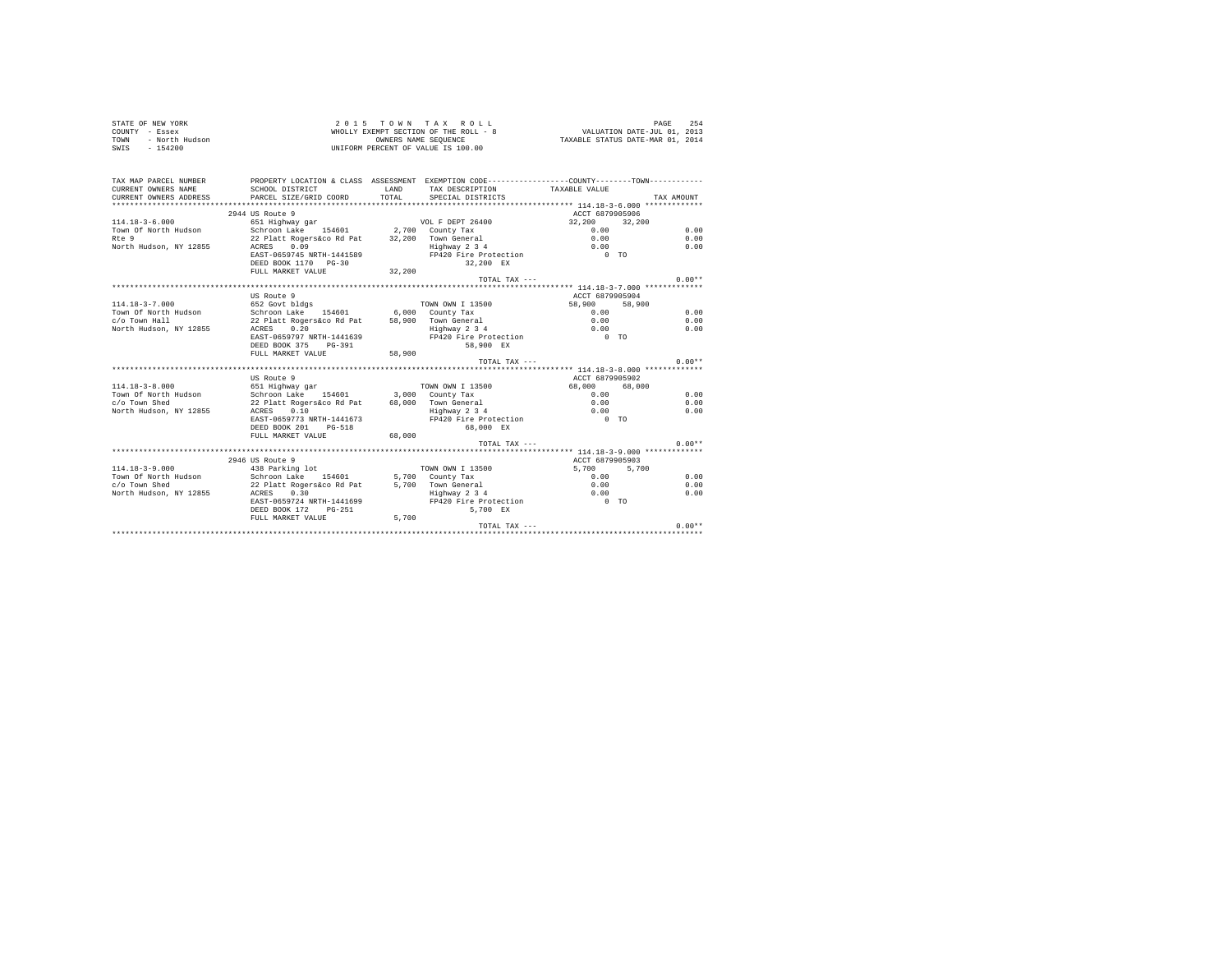| STATE OF NEW YORK<br>COUNTY - Essex<br>- North Hudson<br>TOWN<br>$-154200$<br>SWIS |                                                                                                                   | OWNERS NAME SEQUENCE | $2.0.15$ TOWN TAX ROLL<br>WHOLLY EXEMPT SECTION OF THE ROLL - 8<br>UNIFORM PERCENT OF VALUE IS 100.00 |                 | 255<br>PAGE<br>VALUATION DATE-JUL 01, 2013<br>TAXABLE STATUS DATE-MAR 01, 2014 |
|------------------------------------------------------------------------------------|-------------------------------------------------------------------------------------------------------------------|----------------------|-------------------------------------------------------------------------------------------------------|-----------------|--------------------------------------------------------------------------------|
| TAX MAP PARCEL NUMBER<br>CURRENT OWNERS NAME                                       | PROPERTY LOCATION & CLASS ASSESSMENT EXEMPTION CODE----------------COUNTY-------TOWN----------<br>SCHOOL DISTRICT | LAND                 | TAX DESCRIPTION TAXABLE VALUE                                                                         |                 |                                                                                |
|                                                                                    | CURRENT OWNERS ADDRESS PARCEL SIZE/GRID COORD TOTAL                                                               |                      | SPECIAL DISTRICTS                                                                                     |                 | TAX AMOUNT                                                                     |
|                                                                                    |                                                                                                                   |                      |                                                                                                       |                 |                                                                                |
|                                                                                    | 2686 US Route 9                                                                                                   |                      |                                                                                                       | ACCT 6879993001 |                                                                                |
| $125.1 - 1 - 39.200$                                                               |                                                                                                                   |                      | TOWN OWN I 13500                                                                                      | 367,200         | 367,200                                                                        |
|                                                                                    | 963 Municpl park<br>Town Of North Hudson Schroon Lake 154601 367,200 County Tax                                   |                      |                                                                                                       | 0.00            | 0.00                                                                           |
|                                                                                    | North Hudson, NY 12855 2h Platt Rogers & Co 367,200 Town General                                                  |                      |                                                                                                       | 0.00            | 0.00                                                                           |
|                                                                                    | ACRES 204.50                                                                                                      |                      | Highway 2 3 4                                                                                         | 0.00            | 0.00                                                                           |
|                                                                                    | EAST-0656528 NRTH-1435876                                                                                         |                      | FP420 Fire Protection                                                                                 | $0$ TO          |                                                                                |
|                                                                                    | DEED BOOK 1010 PG-260                                                                                             |                      | 367.200 EX                                                                                            |                 |                                                                                |
|                                                                                    | FULL MARKET VALUE                                                                                                 | 367,200              |                                                                                                       |                 |                                                                                |
|                                                                                    |                                                                                                                   |                      | TOTAL TAX $---$                                                                                       |                 | $0.00**$                                                                       |
|                                                                                    |                                                                                                                   |                      |                                                                                                       |                 |                                                                                |
|                                                                                    | US Route 9                                                                                                        |                      |                                                                                                       | ACCT 6879993002 |                                                                                |
| $125.1 - 1 - 39.300$                                                               | 963 Municpl park                                                                                                  |                      | TOWN OWN I 13500                                                                                      | 72.200 72.200   |                                                                                |
| Town Of North Hudson                                                               | Schroon Lake 154601 72.200 County Tax                                                                             |                      |                                                                                                       | 0.00            | 0.00                                                                           |
| North Hudson, NY 12855                                                             | 2h Platt Rogers & Co                                                                                              |                      | 72.200 Town General                                                                                   | 0.00            | 0.00                                                                           |
|                                                                                    | ACRES 32.96                                                                                                       |                      | Highway 2 3 4                                                                                         | 0.00            | 0.00                                                                           |
|                                                                                    | EAST-0655245 NRTH-1435948                                                                                         |                      | FP420 Fire Protection                                                                                 | $0$ TO          |                                                                                |
|                                                                                    | DEED BOOK 1010 PG-260                                                                                             |                      | 72.200 EX                                                                                             |                 |                                                                                |
|                                                                                    | FULL MARKET VALUE                                                                                                 | 72,200               |                                                                                                       |                 |                                                                                |
|                                                                                    |                                                                                                                   |                      | $TOTAI. TAX - - -$                                                                                    |                 | $0.00**$                                                                       |
|                                                                                    |                                                                                                                   |                      |                                                                                                       |                 |                                                                                |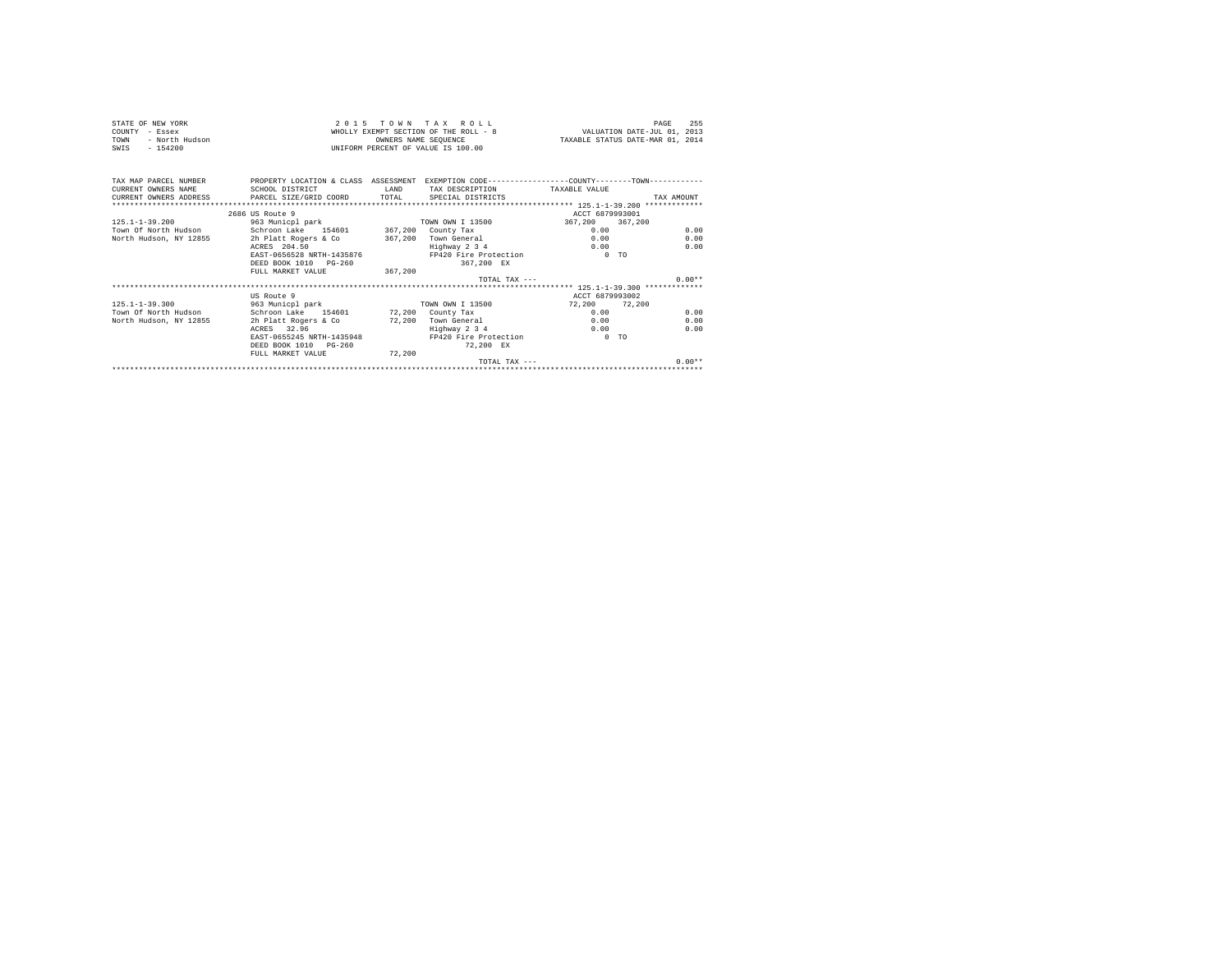|                | STATE OF NEW YORK | 2015 TOWN TAX ROLL                    |                                  | PAGE            | 256 |
|----------------|-------------------|---------------------------------------|----------------------------------|-----------------|-----|
| COUNTY - Essex |                   | WHOLLY EXEMPT SECTION OF THE ROLL - 8 | VALUATION DATE-JUL 01, 2013      |                 |     |
| TOWN           | - North Hudson    |                                       | TAXABLE STATUS DATE-MAR 01, 2014 |                 |     |
| SWIS           | - 154200          | UNIFORM PERCENT OF VALUE IS 100.00    |                                  | RPS155/V04/L015 |     |
|                |                   |                                       | CURRENT DATE 12/18/2014          |                 |     |

#### R O L L S U B S E C T I O N - - T O T A L S

#### \*\*\* S P E C I A L D I S T R I C T S U M M A R Y \*\*\*

| CODE | DISTRICT NAME        | TOTAL<br>PARCELS | EXTENSION<br><b>TYPE</b> | <b>EXTENSION</b><br>VALUE | AD VALOREM<br>VALUE | EXEMPT<br>AMOUNT | TAXABLE<br>VALUE | TOTAL<br>TAX |
|------|----------------------|------------------|--------------------------|---------------------------|---------------------|------------------|------------------|--------------|
|      | FP420 Fire Protectio |                  | 26 TOTAL                 |                           | 3942,300            | 3942.300         |                  |              |

# \*\*\* S C H O O L D I S T R I C T S U M M A R Y \*\*\*

| CODE   | DISTRICT NAME      | TOTAL<br>PARCELS | ASSESSED<br>LAND | ASSESSED<br>TOTAL | <b>EXEMPT</b><br>AMOUNT | TOTAL<br>TAXABLE          |
|--------|--------------------|------------------|------------------|-------------------|-------------------------|---------------------------|
|        |                    |                  |                  |                   | STAR AMOUNT             | ---------<br>STAR TAXABLE |
|        | Schroon Lake       | 26               | 2528,600         | 3942.300          | 3942.300                |                           |
| 154601 |                    |                  |                  |                   |                         |                           |
|        | SUB-TOTAL          | 26               | 2528,600         | 3942.300          | 3942.300                |                           |
|        | SUB - TO TAL(CONT) |                  |                  |                   |                         |                           |
|        | TOTAL              | 26               | 2528,600         | 3942,300          | 3942,300                |                           |
|        | TO TAL (CONT)      |                  |                  |                   |                         |                           |

#### \*\*\* S Y S T E M C O D E S S U M M A R Y \*\*\*

NO SYSTEM EXEMPTIONS AT THIS LEVEL

|       |             | TOTAL          |          |          |
|-------|-------------|----------------|----------|----------|
| CODE  | DESCRIPTION | PARCELS        | COUNTY   | TOWN     |
| 12100 | N.Y. STATE  | 5              | 1434,300 | 1434,300 |
| 13500 | TOWN OWN I  | 13             | 1882,900 | 1882,900 |
| 25110 | CONST REL   |                | 79,300   | 79,300   |
| 26400 | VOL F DEPT  | $\overline{a}$ | 400,700  | 400.700  |
| 27350 | PRI CEM     | 5              | 145,100  | 145,100  |
|       | TOTAL       | 26             | 3942.300 | 3942.300 |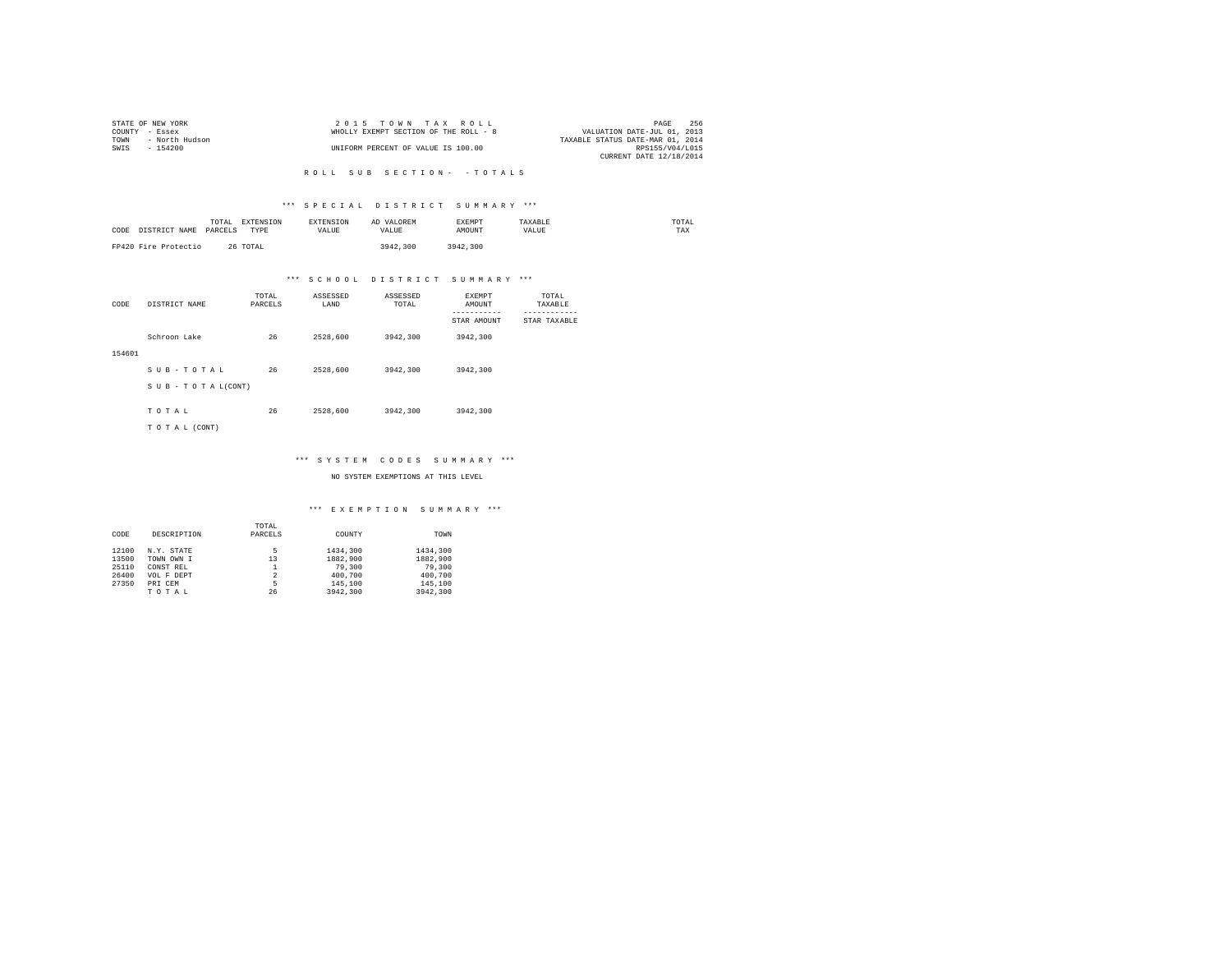|                | STATE OF NEW YORK | 2015 TOWN TAX ROLL                    | PAGE                        | 252 |
|----------------|-------------------|---------------------------------------|-----------------------------|-----|
| COUNTY - Essex |                   | WHOLLY EXEMPT SECTION OF THE ROLL - 8 | VALUATION DATE-JUL 01, 2013 |     |
| TOWN           | - North Hudson    | TAXABLE STATUS DATE-MAR 01, 2014      |                             |     |
| SWIS           | $-154200$         | UNIFORM PERCENT OF VALUE IS 100.00    | RPS155/V04/L015             |     |
|                |                   |                                       | CURRENT DATE 12/18/2014     |     |

R O L L S U B S E C T I O N - - T O T A L S

#### \*\*\* G R A N D T O T A L S \*\*\*

| ROLL<br><b>SEC</b> | DESCRIPTION                                    | TOTAL<br>PARCELS | ASSESSED<br>LAND | ASSESSED<br>TOTAL | EXEMPT<br>AMOUNT<br>-----------<br>STAR AMOUNT | TOTAL<br>TAXABLE<br>------------<br>STAR TAXABLE | TOTAL<br>TAX |
|--------------------|------------------------------------------------|------------------|------------------|-------------------|------------------------------------------------|--------------------------------------------------|--------------|
| 8                  | RS 8 TOTAL<br>SPEC DIST TAXES<br>WHOLLY EXEMPT | 26               | 2528,600         | 3942,300          | 3.942.300                                      |                                                  |              |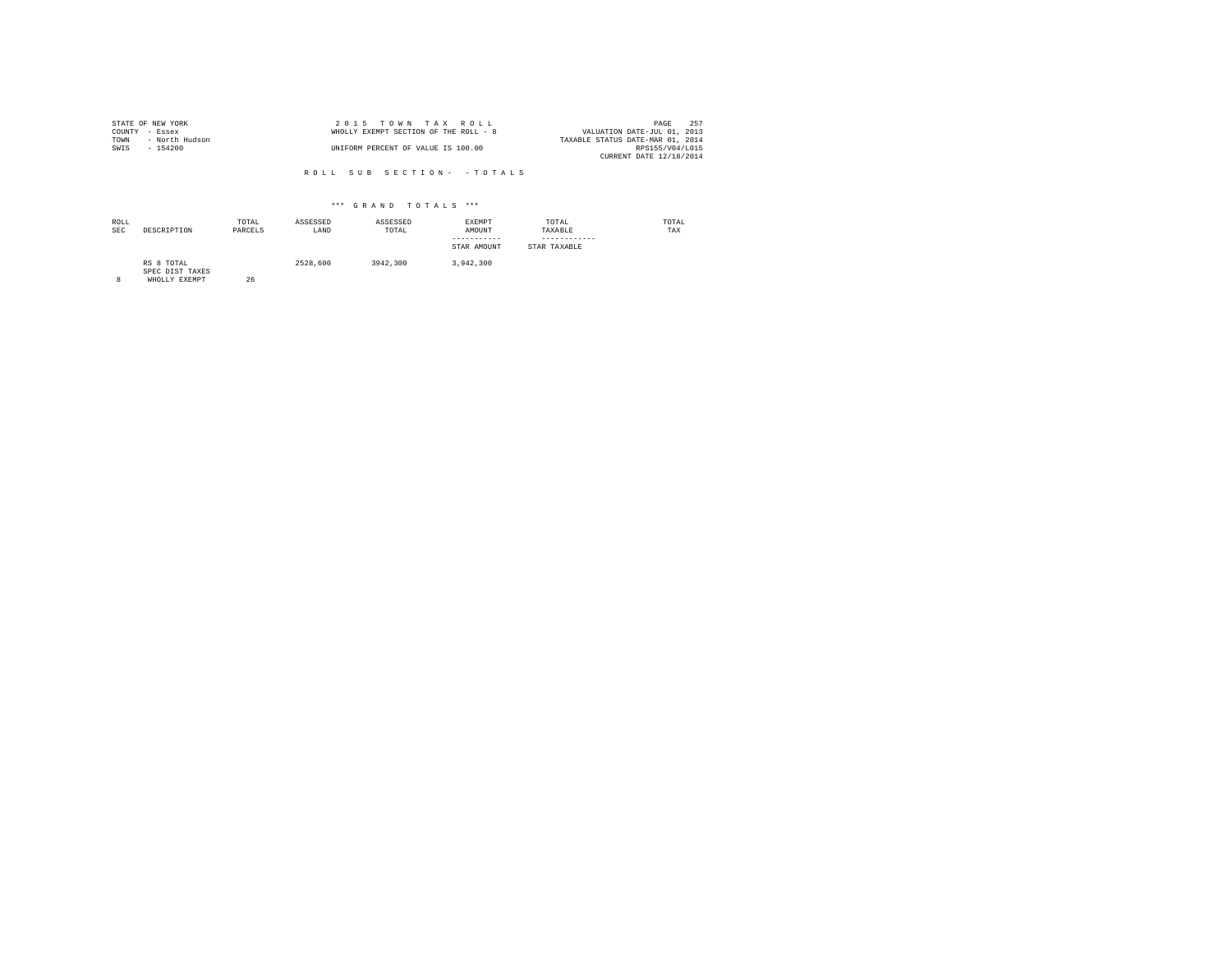|                | STATE OF NEW YORK | $2.0.15$ TOWN TAX ROLL                |                                  | PAGE            | 258 |
|----------------|-------------------|---------------------------------------|----------------------------------|-----------------|-----|
| COUNTY - Essex |                   | WHOLLY EXEMPT SECTION OF THE ROLL - 8 | VALUATION DATE-JUL 01, 2013      |                 |     |
| TOWN           | - North Hudson    |                                       | TAXABLE STATUS DATE-MAR 01, 2014 |                 |     |
| SWTS           | - 154200          | UNIFORM PERCENT OF VALUE IS 100.00    |                                  | RPS155/V04/L015 |     |
|                |                   |                                       | CURRENT DATE 12/18/2014          |                 |     |

R O L L S E C T I O N T O T A L S

#### \*\*\* S P E C I A L D I S T R I C T S U M M A R Y \*\*\*

| CODE<br>DISTRICT NAME | TOTAL<br>EXTENSION<br>PARCELS<br>TYPE | <b>EXTENSION</b><br>VALUE | AD VALOREM<br>VALUE | EXEMPT<br>AMOUNT | TAXARLE<br>VALUE | TOTAL<br>TAX |
|-----------------------|---------------------------------------|---------------------------|---------------------|------------------|------------------|--------------|
| FP420 Fire Protectio  | 26 TOTAL                              |                           | 3942.300            | 3942,300         |                  |              |

# \*\*\* S C H O O L D I S T R I C T S U M M A R Y \*\*\*

| CODE   | DISTRICT NAME   | TOTAL<br>PARCELS | ASSESSED<br>LAND | ASSESSED<br>TOTAL | <b>EXEMPT</b><br>AMOUNT | TOTAL<br>TAXABLE |
|--------|-----------------|------------------|------------------|-------------------|-------------------------|------------------|
|        |                 |                  |                  |                   | STAR AMOUNT             | STAR TAXABLE     |
|        | Schroon Lake    | 26               | 2528,600         | 3942,300          | 3942,300                |                  |
| 154601 |                 |                  |                  |                   |                         |                  |
|        | SUB-TOTAL       | 26               | 2528,600         | 3942,300          | 3942.300                |                  |
|        | SUB-TOTAL(CONT) |                  |                  |                   |                         |                  |
|        | TOTAL           | 26               | 2528,600         | 3942,300          | 3942.300                |                  |
|        | TO TAL (CONT)   |                  |                  |                   |                         |                  |

#### \*\*\* S Y S T E M C O D E S S U M M A R Y \*\*\*

NO SYSTEM EXEMPTIONS AT THIS LEVEL

|       |             | TOTAL          |          |          |
|-------|-------------|----------------|----------|----------|
| CODE  | DESCRIPTION | PARCELS        | COUNTY   | TOWN     |
| 12100 | N.Y. STATE  | 5              | 1434,300 | 1434,300 |
| 13500 | TOWN OWN I  | 13             | 1882,900 | 1882,900 |
| 25110 | CONST REL   |                | 79,300   | 79,300   |
| 26400 | VOL F DEPT  | $\overline{a}$ | 400,700  | 400.700  |
| 27350 | PRI CEM     | 5              | 145,100  | 145,100  |
|       | TOTAL       | 26             | 3942.300 | 3942.300 |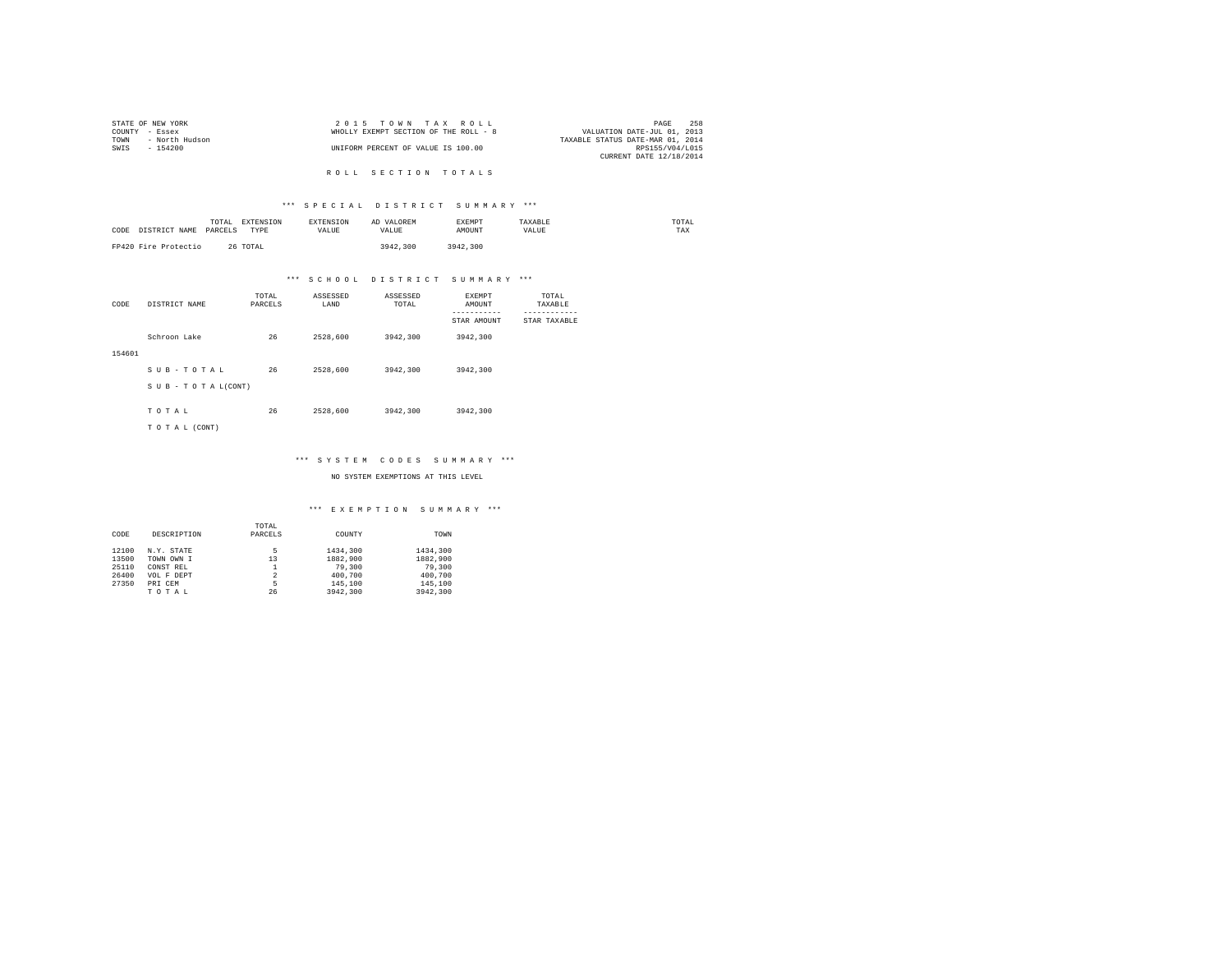|                | STATE OF NEW YORK | 2015 TOWN TAX ROLL                                                   | PAGE            | 259 |
|----------------|-------------------|----------------------------------------------------------------------|-----------------|-----|
| COUNTY - Essex |                   | VALUATION DATE-JUL 01, 2013<br>WHOLLY EXEMPT SECTION OF THE ROLL - 8 |                 |     |
| TOWN           | - North Hudson    | TAXABLE STATUS DATE-MAR 01, 2014                                     |                 |     |
| SWTS           | - 154200          | UNIFORM PERCENT OF VALUE IS 100.00                                   | RPS155/V04/L015 |     |
|                |                   | CURRENT DATE 12/18/2014                                              |                 |     |
|                |                   |                                                                      |                 |     |

R O L L S E C T I O N T O T A L S

#### \*\*\* G R A N D T O T A L S \*\*\*

| ROLL<br><b>SEC</b> | DESCRIPTION                   | TOTAL<br>PARCELS | ASSESSED<br>LAND | ASSESSED<br>TOTAL | EXEMPT<br>AMOUNT<br>-----------<br>STAR AMOUNT | TOTAL<br>TAXABLE<br>STAR TAXABLE | TOTAL<br>TAX |
|--------------------|-------------------------------|------------------|------------------|-------------------|------------------------------------------------|----------------------------------|--------------|
|                    | RS 8 TOTAL<br>SPEC DIST TAXES |                  | 2528,600         | 3942,300          | 3.942.300                                      |                                  |              |

SPEC DIST TAXES 8 WHOLLY EXEMPT 26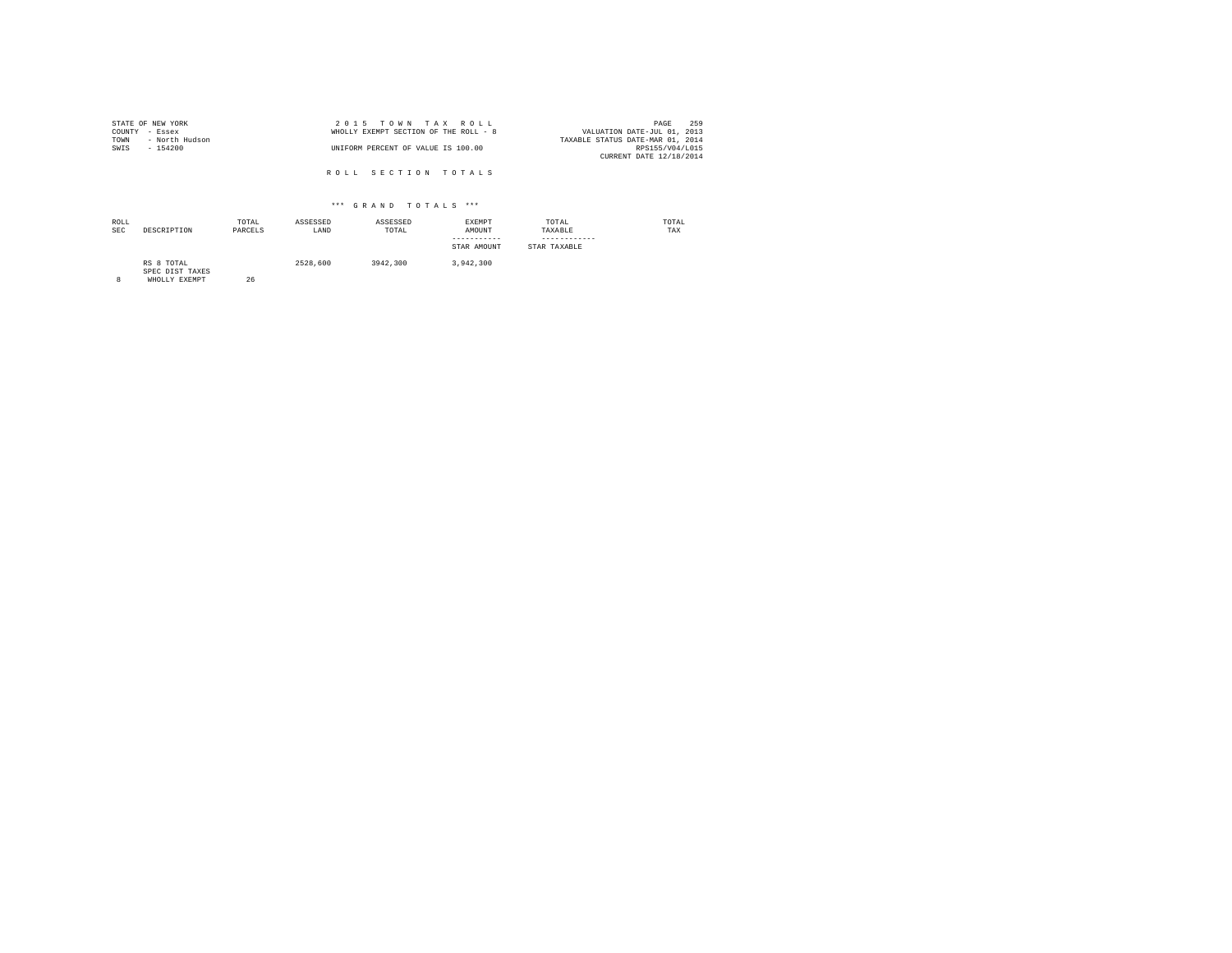|                | STATE OF NEW YORK | 2015 TOWN TAX ROLL |             |  |  |  |                                  | PAGE                    | 260 |
|----------------|-------------------|--------------------|-------------|--|--|--|----------------------------------|-------------------------|-----|
| COUNTY - Essex |                   |                    |             |  |  |  | VALUATION DATE-JUL 01, 2013      |                         |     |
| TOWN           | - North Hudson    |                    | SWIS TOTALS |  |  |  | TAXABLE STATUS DATE-MAR 01, 2014 |                         |     |
| SWIS           | $-154200$         |                    |             |  |  |  |                                  | RPS155/V04/L015         |     |
|                |                   |                    |             |  |  |  |                                  | CURRENT DATE 12/18/2014 |     |

## \*\*\* S P E C I A L D I S T R I C T S U M M A R Y \*\*\*

| CODE DISTRICT NAME   | TOTAL<br>PARCELS | <b>EXTENSION</b><br>TYPE | <b>EXTENSION</b><br>VALUE | AD VALOREM<br>VALUE | <b>EXEMPT</b><br>AMOUNT | TAXARLE<br>VALUE | TAX<br>RATE | TOTAL<br>TAX |
|----------------------|------------------|--------------------------|---------------------------|---------------------|-------------------------|------------------|-------------|--------------|
| FP420 Fire Protectio |                  | 880 TOTAL                |                           | 141303.764          | 5093,100                | 136210.664       | 653400      | 89,000.03    |

#### \*\*\* S C H O O L D I S T R I C T S U M M A R Y \*\*\*

| CODE   | DISTRICT NAME   | TOTAL<br>PARCELS | ASSESSED<br>LAND | ASSESSED<br>TOTAL | <b>EXEMPT</b><br>AMOUNT | TOTAL<br>TAXABLE<br>--------- |
|--------|-----------------|------------------|------------------|-------------------|-------------------------|-------------------------------|
|        |                 |                  |                  |                   | STAR AMOUNT             | STAR TAXABLE                  |
|        | Schroon Lake    | 882              | 98751.832        | 182817.714        | 50571.633               | 132,246.081                   |
| 154601 |                 |                  |                  |                   | 2999,350                | 129, 246, 731                 |
|        | SUB-TOTAL       | 882              | 98751.832        | 182817.714        | 50571.633               | 132.246.081                   |
|        | SUB-TOTAL(CONT) |                  |                  |                   | 2999,350                | 129, 246, 731                 |
|        | TOTAL           | 882              | 98751.832        | 182817.714        | 50571.633               | 132,246.081                   |
|        | TO TAL (CONT)   |                  |                  |                   | 2999,350                | 129, 246, 731                 |

# \*\*\* S Y S T E M C O D E S S U M M A R Y \*\*\*

|       |             | TOTAL   |           |           |
|-------|-------------|---------|-----------|-----------|
| CODE  | DESCRIPTION | PARCELS | COUNTY    | TOWN      |
|       |             |         |           |           |
| 50001 | SCHL TAXBL  |         | 19012,130 | 19012.130 |
| 50005 | TOWN TAXBL  |         | 19348,470 |           |
| 50006 | CNTY TAXBL  |         |           | 19279.440 |
|       | TOTAL       |         | 38360,600 | 38291.570 |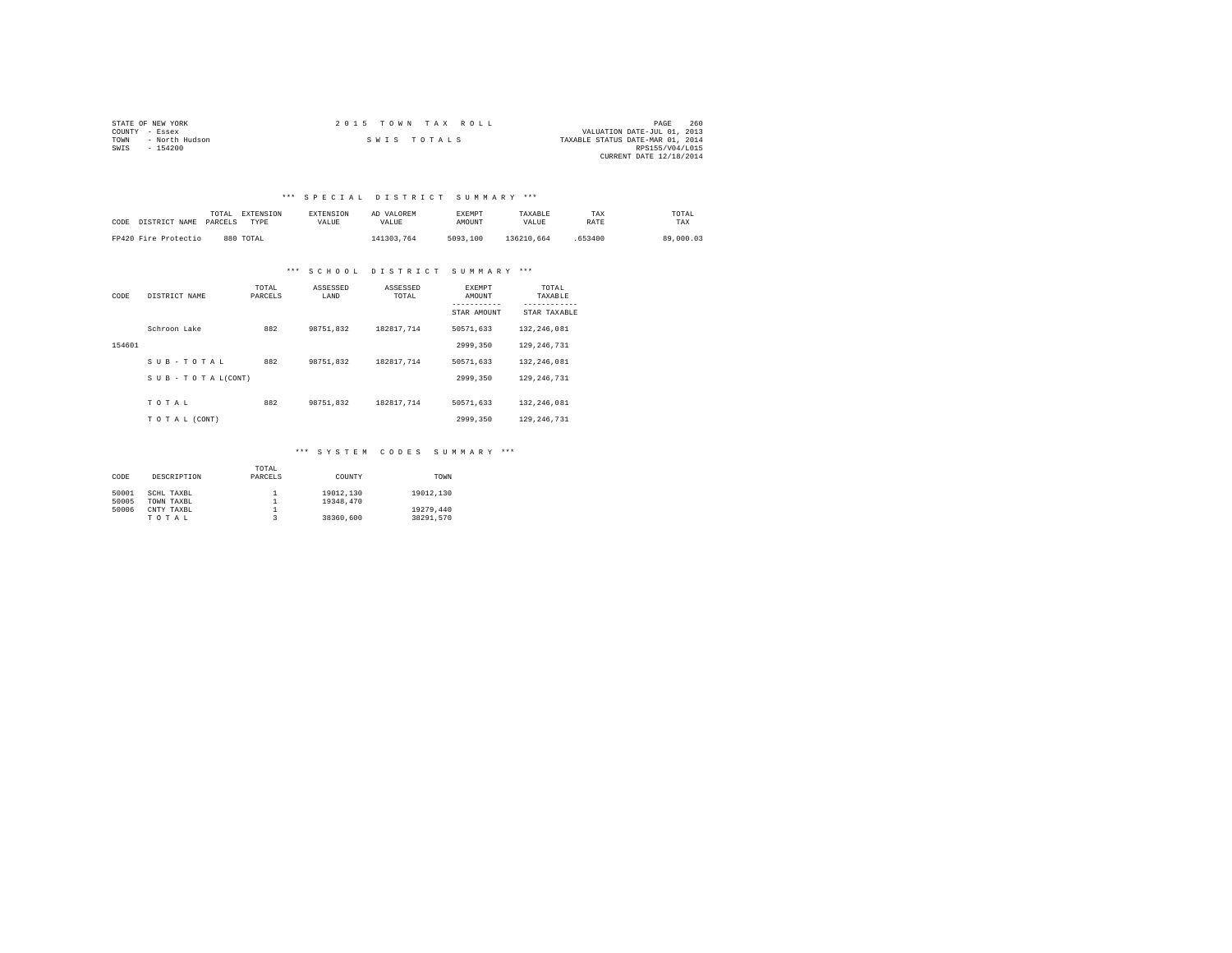|                | STATE OF NEW YORK | $2.0.15$ TOWN TAX ROLL |             |                                  | PAGE                        | 261 |
|----------------|-------------------|------------------------|-------------|----------------------------------|-----------------------------|-----|
| COUNTY - Essex |                   |                        |             |                                  | VALUATION DATE-JUL 01, 2013 |     |
| TOWN           | - North Hudson    |                        | SWIS TOTALS | TAXABLE STATUS DATE-MAR 01, 2014 |                             |     |
| SWIS           | $-154200$         |                        |             |                                  | RPS155/V04/L015             |     |
|                |                   |                        |             |                                  | CURRENT DATE 12/18/2014     |     |

|       |                | TOTAL          |           |           |
|-------|----------------|----------------|-----------|-----------|
| CODE  | DESCRIPTION    | PARCELS        | COUNTY    | TOWN      |
| 12100 | N.Y. STATE     | 5              | 1434,300  | 1434,300  |
| 13500 | TOWN OWN I     | 13             | 1882,900  | 1882,900  |
| 25110 | CONST REL      | 1              | 79,300    | 79,300    |
| 26400 | VOL F DEPT     | $\overline{2}$ | 400.700   | 400.700   |
| 27350 | PRI CEM        | 5              | 145,100   | 145,100   |
| 33201 | C TAX SALE     | 10             | 1150,800  | 1150,800  |
| 41003 | PRO VETS T     | $\overline{2}$ |           | 109,995   |
| 41102 | VETERANS C     | $\overline{2}$ | 10,000    |           |
| 41121 | VET WAR CT     | 10             | 124,475   | 124,475   |
| 41131 | VET COM CT     | 9              | 204,100   | 204,100   |
| 41141 | VET DIS CT     | 5              | 216,600   | 216,600   |
| 41800 | AGED ALL       | 8              | 336,804   | 310.557   |
| 47450 | <b>FISCHER</b> | 17             | 6849.466  | 6849.466  |
| 47460 | PRIV FOR       | 7              | 753,907   | 753.907   |
|       | TOTAL          | 96             | 13588,452 | 13662.200 |

|  | *** GRAND TOTALS *** |  |  |  |  |  |  |  |  |  |  |  |  |
|--|----------------------|--|--|--|--|--|--|--|--|--|--|--|--|
|--|----------------------|--|--|--|--|--|--|--|--|--|--|--|--|

| ROLL<br>SEC | DESCRIPTION      | TOTAL<br>PARCELS | ASSESSED<br>LAND | ASSESSED<br>TOTAL | <b>EXEMPT</b><br>AMOUNT | TOTAL<br>TAXABLE |             |             |
|-------------|------------------|------------------|------------------|-------------------|-------------------------|------------------|-------------|-------------|
|             |                  |                  |                  |                   | -----------             | ------------     | TAX         |             |
|             |                  |                  |                  |                   | STAR AMOUNT             | STAR TAXABLE     | <b>RATE</b> |             |
|             | County Tax       |                  | 42367.817        | 64544.722         | 9.646.152               | 54,898,570       | 3.048860    | 167,378.09  |
|             | Town General     |                  | 42367.817        | 64544.722         | 9,719,900               | 54.824.822       | 2.313044    | 126.812.29  |
|             | Highway 2 3 4    |                  | 42367.817        | 64544.722         | 9,719,900               | 54.824.822       | 1.639871    | 89,905,70   |
|             | School Relevy    |                  |                  |                   |                         |                  |             | 52,105.14   |
|             | SPEC DIST TAXES  |                  |                  |                   |                         |                  |             | 41, 421.59  |
| 1           | TAXABLE          | 515              |                  |                   |                         |                  |             | 477.622.81  |
|             | County Tax       |                  | 52652.815        | 110292.855        | 38,360,600              | 71.932.255       | 3.048860    | 219, 311.41 |
|             | Town General     |                  | 52652.815        | 110292.855        | 38,291,570              | 72.001.285       | 2.313044    | 166,542.08  |
|             | Highway 2 3 4    |                  | 52652.815        | 110292.855        | 38,291,570              | 72.001.285       | 1.639871    | 118,072.72  |
|             | SPEC DIST TAXES  |                  |                  |                   |                         |                  |             | 44,940.12   |
| 3           | STATE OWNED LAND | 325              |                  |                   |                         |                  |             | 548,866.33  |
|             | County Tax       |                  |                  | 1531.553          |                         | 1.531.553        | 3.048860    | 4.669.50    |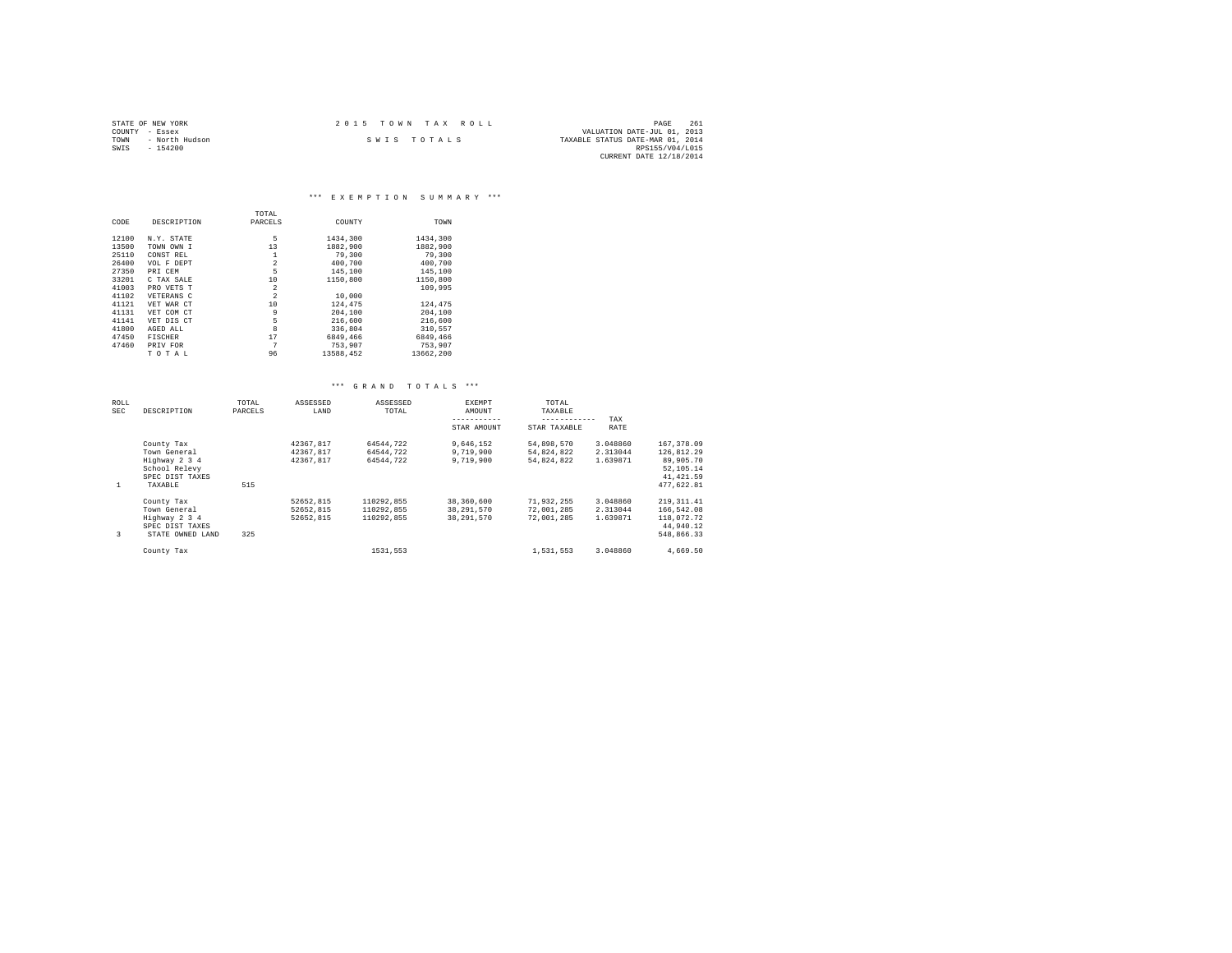|                | STATE OF NEW YORK | 2015 TOWN TAX ROLL |  |                                  | PAGE                    | 262 |
|----------------|-------------------|--------------------|--|----------------------------------|-------------------------|-----|
| COUNTY - Essex |                   |                    |  | VALUATION DATE-JUL 01, 2013      |                         |     |
| TOWN           | - North Hudson    | SWIS TOTALS        |  | TAXABLE STATUS DATE-MAR 01, 2014 |                         |     |
| SWTS           | $-154200$         |                    |  |                                  | RPS155/V04/L015         |     |
|                |                   |                    |  |                                  | CURRENT DATE 12/18/2014 |     |

|                    |                                                                                    |                  |                                     | *** GRAND TOTALS ***                   |                                        |                                           |                                  |                                                                  |
|--------------------|------------------------------------------------------------------------------------|------------------|-------------------------------------|----------------------------------------|----------------------------------------|-------------------------------------------|----------------------------------|------------------------------------------------------------------|
| ROLL<br><b>SEC</b> | DESCRIPTION                                                                        | TOTAL<br>PARCELS | ASSESSED<br>LAND                    | ASSESSED<br>TOTAL                      | EXEMPT<br>AMOUNT<br>-----------        | TOTAL<br>TAXABLE<br>------------          |                                  |                                                                  |
|                    |                                                                                    |                  |                                     |                                        | STAR AMOUNT                            | STAR TAXABLE                              | TAX<br>RATE                      |                                                                  |
| 5                  | Town General<br>Highway 2 3 4<br>SPEC DIST TAXES<br>SPECIAL FRANCHISE              | $\mathbf{R}$     |                                     | 1531.553<br>1531.553                   |                                        | 1.531.553<br>1.531.553                    | 2.313044<br>1.639871             | 3.542.54<br>2.511.54<br>1,000.71<br>11,724.29                    |
| 6                  | County Tax<br>Town General<br>Highway 2 3 4<br>SPEC DIST TAXES<br>UTILITIES & N.C. | 13               | 1202,600<br>1202,600<br>1202.600    | 2506,284<br>2506,284<br>2506.284       |                                        | 2,506,284<br>2,506,284<br>2.506.284       | 3.048860<br>2.313044<br>1.639871 | 7,641.31<br>5,797.16<br>4,109.97<br>1,637.61<br>19,186.05        |
| 8                  | RS 8 TOTAL<br>SPEC DIST TAXES<br>WHOLLY EXEMPT                                     | 26               | 2528,600                            | 3942.300                               | 3.942.300                              |                                           |                                  |                                                                  |
|                    | County Tax<br>Town General<br>Highway 2 3 4<br>School Relevy<br>SPEC DIST TAXES    |                  | 98751.832<br>98751.832<br>98751.832 | 182817.714<br>182817.714<br>182817.714 | 51,949,052<br>51,953,770<br>51,953,770 | 130,868,662<br>130.863.944<br>130,863,944 | 3.048860<br>2.313044<br>1.639871 | 399,000.31<br>302,694.07<br>214,599.93<br>52,105.14<br>89,000.03 |
| $\star$            | SUB TOTAL                                                                          | 882              |                                     |                                        |                                        |                                           |                                  | 1057, 399, 48                                                    |
|                    | County Tax<br>Town General<br>Highway 2 3 4<br>School Relevy<br>SPEC DIST TAXES    |                  | 98751,832<br>98751,832<br>98751.832 | 182817,714<br>182817,714<br>182817.714 | 51,949,052<br>51,953,770<br>51,953,770 | 130,868,662<br>130,863,944<br>130.863.944 | 3.048860<br>2.313044<br>1.639871 | 399,000.31<br>302,694.07<br>214,599.93<br>52,105.14<br>89,000.03 |
| $* *$              | GRAND TOTAL                                                                        | 882              |                                     |                                        |                                        |                                           |                                  | 1057, 399, 48                                                    |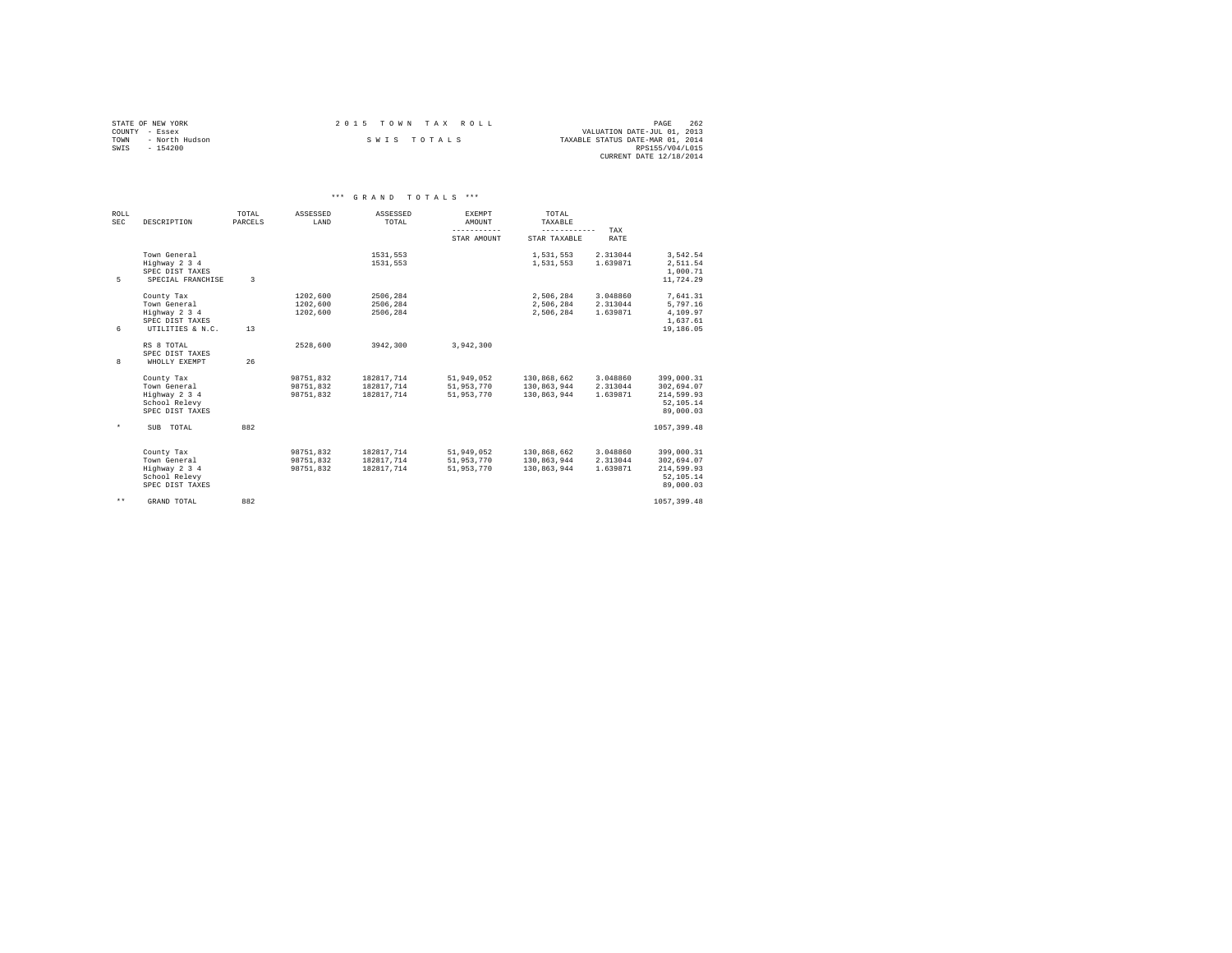|                | STATE OF NEW YORK | 2015 TOWN TAX ROLL                         | PAGE                    | 263 |
|----------------|-------------------|--------------------------------------------|-------------------------|-----|
| COUNTY - Essex |                   | VALUATION DATE-JUL 01, 2013<br>TOWN TOTALS |                         |     |
| TOWN           | - North Hudson    | TAXABLE STATUS DATE-MAR 01, 2014           |                         |     |
| SWTS           | $-1542$           |                                            | RPS155/V04/L015         |     |
|                |                   |                                            | CURRENT DATE 12/18/2014 |     |

## \*\*\* S P E C I A L D I S T R I C T S U M M A R Y \*\*\*

| CODE DISTRICT NAME PARCELS | TOTAL | EXTENSION<br>TYPE | <b>EXTENSION</b><br>VALUE | AD VALOREM<br>VALUE | <b>EXEMPT</b><br>AMOUNT | TAXABLE<br>VALUE | TOTAL<br>TAX |
|----------------------------|-------|-------------------|---------------------------|---------------------|-------------------------|------------------|--------------|
| FP420 Fire Protectio       |       | 880 TOTAL         |                           | 141303.764          | 5093,100                | 136210.664       | 89,000.03    |

#### \*\*\* S C H O O L D I S T R I C T S U M M A R Y \*\*\*

| CODE   | DISTRICT NAME   | TOTAL<br>PARCELS | ASSESSED<br>LAND | ASSESSED<br>TOTAL | <b>EXEMPT</b><br>AMOUNT<br>STAR AMOUNT | TOTAL<br>TAXABLE<br>---------<br>STAR TAXABLE |
|--------|-----------------|------------------|------------------|-------------------|----------------------------------------|-----------------------------------------------|
|        | Schroon Lake    | 882              | 98751.832        | 182817.714        | 50571.633                              | 132, 246, 081                                 |
| 154601 |                 |                  |                  |                   | 2999.350                               | 129, 246, 731                                 |
|        | SUB-TOTAL       | 882              | 98751.832        | 182817.714        | 50571.633                              | 132, 246, 081                                 |
|        | SUB-TOTAL(CONT) |                  |                  |                   | 2999.350                               | 129, 246, 731                                 |
|        | TOTAL           | 882              | 98751.832        | 182817.714        | 50571.633                              | 132, 246, 081                                 |
|        | TO TAL (CONT)   |                  |                  |                   | 2999.350                               | 129, 246, 731                                 |

# \*\*\* S Y S T E M C O D E S S U M M A R Y \*\*\*

|       |             | TOTAL   |           |           |
|-------|-------------|---------|-----------|-----------|
| CODE  | DESCRIPTION | PARCELS | COUNTY    | TOWN      |
|       |             |         |           |           |
| 50001 | SCHL TAXBL  |         | 19012.130 | 19012.130 |
| 50005 | TOWN TAXBL  |         | 19348.470 |           |
| 50006 | CNTY TAXBL  |         |           | 19279,440 |
|       | TOTAL       |         | 38360,600 | 38291.570 |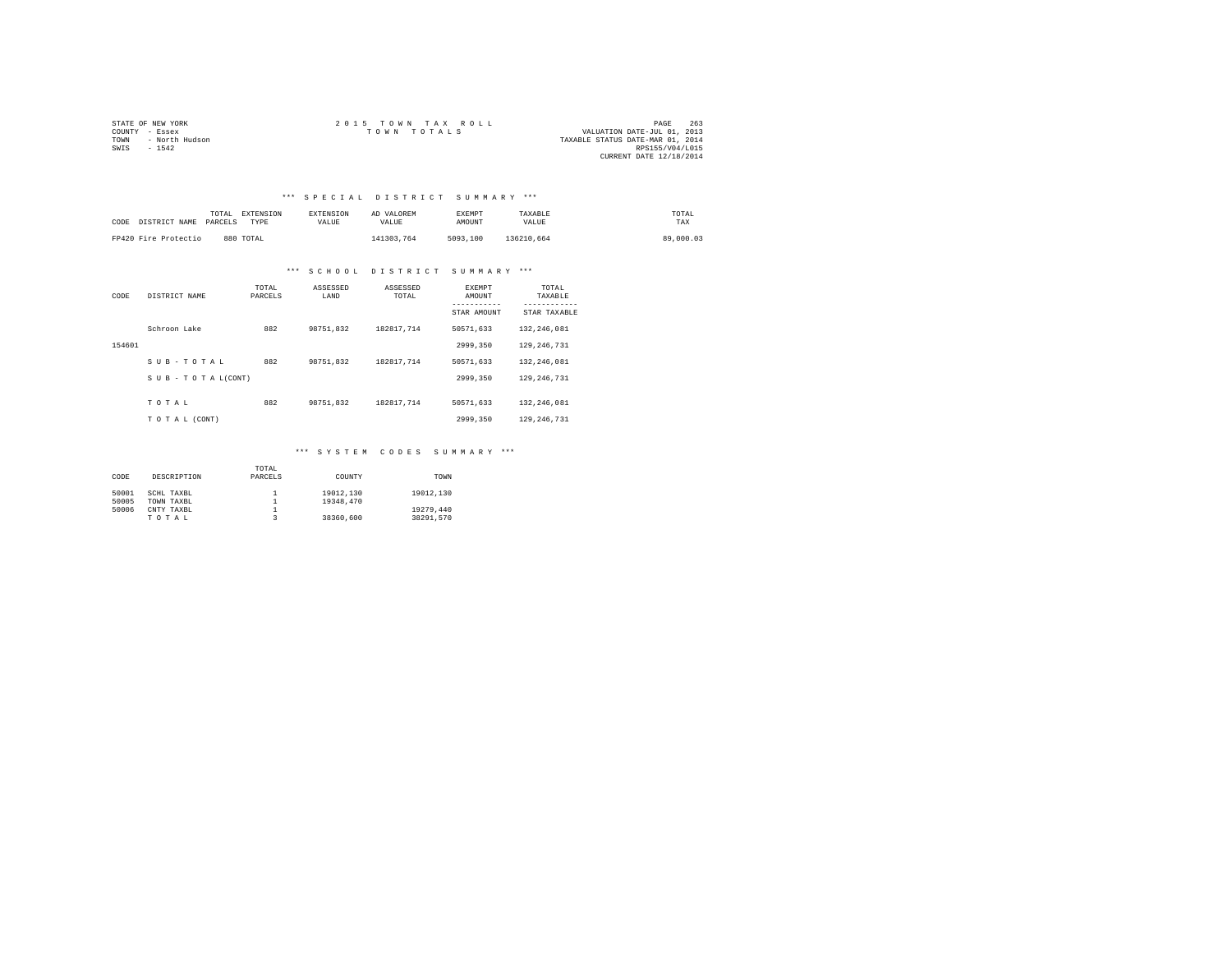|                | STATE OF NEW YORK | $2.0.15$ TOWN TAX ROLL | PAGE                             | 264 |
|----------------|-------------------|------------------------|----------------------------------|-----|
| COUNTY - Essex |                   | TOWN TOTALS            | VALUATION DATE-JUL 01, 2013      |     |
| TOWN           | - North Hudson    |                        | TAXABLE STATUS DATE-MAR 01, 2014 |     |
| SWIS           | $-1542$           |                        | RPS155/V04/L015                  |     |
|                |                   |                        | CURRENT DATE 12/18/2014          |     |

|       |                | TOTAL          |           |           |
|-------|----------------|----------------|-----------|-----------|
| CODE  | DESCRIPTION    | PARCELS        | COUNTY    | TOWN      |
| 12100 | N.Y. STATE     | 5              | 1434,300  | 1434,300  |
| 13500 | TOWN OWN I     | 13             | 1882,900  | 1882,900  |
| 25110 | CONST REL      | 1              | 79,300    | 79,300    |
| 26400 | VOL F DEPT     | $\overline{a}$ | 400.700   | 400.700   |
| 27350 | PRI CEM        | 5              | 145,100   | 145,100   |
| 33201 | C TAX SALE     | 10             | 1150,800  | 1150,800  |
| 41003 | PRO VETS T     | $\overline{a}$ |           | 109,995   |
| 41102 | VETERANS C     | $\overline{a}$ | 10,000    |           |
| 41121 | VET WAR CT     | 10             | 124,475   | 124,475   |
| 41131 | VET COM CT     | 9              | 204,100   | 204,100   |
| 41141 | VET DIS CT     | 5              | 216,600   | 216,600   |
| 41800 | AGED ALL       | 8              | 336.804   | 310.557   |
| 47450 | <b>FISCHER</b> | 17             | 6849,466  | 6849.466  |
| 47460 | PRIV FOR       | 7              | 753,907   | 753.907   |
|       | TOTAL          | 96             | 13588.452 | 13662.200 |

|  | *** GRAND TOTALS *** |  |  |  |  |  |  |  |  |  |  |  |  |
|--|----------------------|--|--|--|--|--|--|--|--|--|--|--|--|
|--|----------------------|--|--|--|--|--|--|--|--|--|--|--|--|

| ROLL<br>SEC | DESCRIPTION      | TOTAL<br>PARCELS | ASSESSED<br>LAND | ASSESSED<br>TOTAL | EXEMPT<br>AMOUNT | TOTAL<br>TAXABLE |      | TOTAL<br>TAX |
|-------------|------------------|------------------|------------------|-------------------|------------------|------------------|------|--------------|
|             |                  |                  |                  |                   |                  | ------------     | TAX  |              |
|             |                  |                  |                  |                   | STAR AMOUNT      | STAR TAXABLE     | RATE |              |
|             | County Tax       |                  | 42367.817        | 64544.722         | 9.646.152        | 54,898,570       |      | 167, 378, 09 |
|             | Town General     |                  | 42367.817        | 64544.722         | 9,719,900        | 54.824.822       |      | 126,812.29   |
|             | Highway 2 3 4    |                  | 42367.817        | 64544.722         | 9,719,900        | 54.824.822       |      | 89,905.70    |
|             | School Relevy    |                  |                  |                   |                  |                  |      | 52, 105, 14  |
|             | SPEC DIST TAXES  |                  |                  |                   |                  |                  |      | 41, 421, 59  |
| -1          | TAXABLE          | 515              |                  |                   |                  |                  |      | 477,622.81   |
|             | County Tax       |                  | 52652.815        | 110292.855        | 38,360,600       | 71.932.255       |      | 219, 311, 41 |
|             | Town General     |                  | 52652,815        | 110292.855        | 38,291,570       | 72,001,285       |      | 166,542.08   |
|             | Highway 2 3 4    |                  | 52652.815        | 110292.855        | 38, 291, 570     | 72.001.285       |      | 118,072.72   |
|             | SPEC DIST TAXES  |                  |                  |                   |                  |                  |      | 44,940.12    |
| 3           | STATE OWNED LAND | 325              |                  |                   |                  |                  |      | 548.866.33   |
|             | County Tax       |                  |                  | 1531.553          |                  | 1,531,553        |      | 4.669.50     |